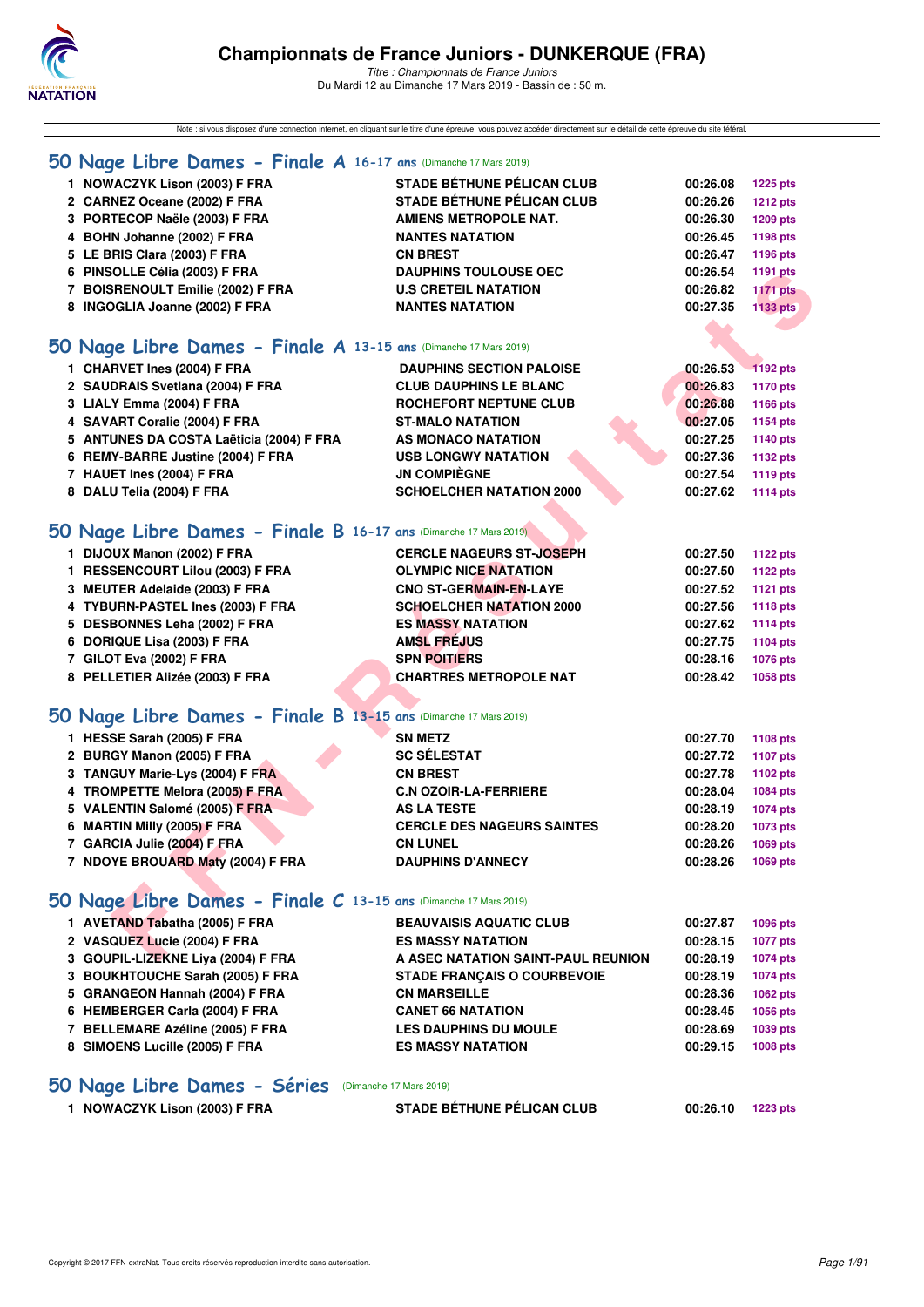

| 50 Nage Libre Dames - Séries (suite)      |                                       |          |                 |
|-------------------------------------------|---------------------------------------|----------|-----------------|
| 2 CARNEZ Oceane (2002) F FRA              | <b>STADE BÉTHUNE PÉLICAN CLUB</b>     | 00:26.40 | <b>1201 pts</b> |
| 3 BOHN Johanne (2002) F FRA               | <b>NANTES NATATION</b>                | 00:26.64 | 1184 pts        |
| 4 PORTECOP Naële (2003) F FRA             | <b>AMIENS METROPOLE NAT.</b>          | 00:26.65 | 1183 pts        |
| 5 PINSOLLE Célia (2003) F FRA             | <b>DAUPHINS TOULOUSE OEC</b>          | 00:26.69 | 1180 pts        |
| 6 LE BRIS Clara (2003) F FRA              | <b>CN BREST</b>                       | 00:26.87 | <b>1167 pts</b> |
| 7 SAUDRAIS Svetlana (2004) F FRA          | <b>CLUB DAUPHINS LE BLANC</b>         | 00:26.99 | 1158 pts        |
| 7 BOISRENOULT Emilie (2002) F FRA         | <b>U.S CRETEIL NATATION</b>           | 00:26.99 | 1158 pts        |
| 9 INGOGLIA Joanne (2002) F FRA            | <b>NANTES NATATION</b>                | 00:27.02 | <b>1156 pts</b> |
| 10 CHARVET Ines (2004) F FRA              | <b>DAUPHINS SECTION PALOISE</b>       | 00:27.10 | $1151$ pts      |
| 11 CACHOT Margot (2002) F FRA             | <b>AVENIR MURET NATATION</b>          | 00:27.19 | <b>1144 pts</b> |
| 12 NECTOUX Marine (2004) F FRA            | <b>SAINT-RAPHAEL NATATION</b>         | 00:27.22 | <b>1142 pts</b> |
| 13 REMY-BARRE Justine (2004) F FRA        | <b>USB LONGWY NATATION</b>            | 00:27.30 | <b>1136 pts</b> |
| 14 DIJOUX Manon (2002) F FRA              | <b>CERCLE NAGEURS ST-JOSEPH</b>       | 00:27.34 | <b>1133 pts</b> |
| 15 MEUTER Adelaide (2003) F FRA           | <b>CNO ST-GERMAIN-EN-LAYE</b>         | 00:27.36 | 1132 pts        |
| 16 LIALY Emma (2004) F FRA                | ROCHEFORT NEPTUNE CLUB                | 00:27.45 | <b>1126 pts</b> |
| 17 ANTUNES DA COSTA Laëticia (2004) F FRA | AS MONACO NATATION                    | 00:27.47 | <b>1124 pts</b> |
| 18 GUIRADO Lou (2002) F FRA               | <b>CN ANTIBES</b>                     | 00:27.56 | <b>1118 pts</b> |
| 19 RESSENCOURT Lilou (2003) F FRA         | <b>OLYMPIC NICE NATATION</b>          | 00:27.58 | <b>1116 pts</b> |
| 19 DESBONNES Leha (2002) F FRA            | <b>ES MASSY NATATION</b>              | 00:27.58 | <b>1116 pts</b> |
| 19 SAVART Coralie (2004) F FRA            | <b>ST-MALO NATATION</b>               | 00:27.58 | <b>1116 pts</b> |
| 22 DALU Telia (2004) F FRA                | <b>SCHOELCHER NATATION 2000</b>       | 00:27.70 | <b>1108 pts</b> |
| 23 HAUET Ines (2004) F FRA                | <b>JN COMPIÈGNE</b>                   | 00:27.73 | 1106 pts        |
| 24 BURGY Manon (2005) F FRA               | <b>SC SÉLESTAT</b>                    | 00:27.81 | 1100 pts        |
| 25 HESSE Sarah (2005) F FRA               | <b>SN METZ</b>                        | 00:27.85 | 1097 pts        |
| 26 DURAN ORTIZ Selena (2003) F ESP        | <b>CHOLET NATATION</b>                | 00:27.87 | 1096 pts        |
| 26 MOLUH Mary-Ambre (2005) F FRA          | <b>U.S CRETEIL NATATION</b>           | 00:27.87 | 1096 pts        |
| 28 TROMPETTE Melora (2005) F FRA          | <b>C.N OZOIR-LA-FERRIERE</b>          | 00:27.92 | 1093 pts        |
| 29 TYBURN-PASTEL Ines (2003) F FRA        | <b>SCHOELCHER NATATION 2000</b>       | 00:27.94 | 1091 pts        |
| 30 TANGUY Marie-Lys (2004) F FRA          | <b>CN BREST</b>                       | 00:28.01 | 1086 pts        |
| 31 MARTIN Milly (2005) F FRA              | <b>CERCLE DES NAGEURS SAINTES</b>     | 00:28.04 |                 |
| 31 GARCIA Julie (2004) F FRA              | <b>CN LUNEL</b>                       |          | 1084 pts        |
| 33 DORIQUE Lisa (2003) F FRA              | <b>AMSL FREJUS</b>                    | 00:28.04 | 1084 pts        |
|                                           | <b>DAUPHINS D'ANNECY</b>              | 00:28.06 | 1083 pts        |
| 34 NDOYE BROUARD Maty (2004) F FRA        |                                       | 00:28.10 | 1080 pts        |
| 35 COEUR Marion (2004) F FRA              | <b>EMS BRON</b>                       | 00:28.14 | <b>1077 pts</b> |
| 36 VALENTIN Salomé (2005) F FRA           | <b>AS LA TESTE</b>                    | 00:28.17 | 1075 pts        |
| 37 AVETAND Tabatha (2005) F FRA           | <b>BEAUVAISIS AQUATIC CLUB</b>        | 00:28.28 | 1068 pts        |
| 37 GOUPIL-LIZEKNE Liva (2004) F FRA       | A ASEC NATATION SAINT-PAUL REUNION    | 00:28.28 | 1068 pts        |
| 39 BOUKHTOUCHE Sarah (2005) F FRA         | <b>STADE FRANÇAIS O COURBEVOIE</b>    | 00:28.29 | 1067 pts        |
| 40 BELLEMARE Azéline (2005) F FRA         | <b>LES DAUPHINS DU MOULE</b>          | 00:28.30 | <b>1066 pts</b> |
| 41 CATTEAU Madelon (2003) F FRA           | <b>DAUPHINS TOULOUSE OEC</b>          | 00:28.32 | 1065 pts        |
| 42 VASQUEZ Lucie (2004) F FRA             | <b>ES MASSY NATATION</b>              | 00:28.37 | 1061 pts        |
| 43 GILOT Eva (2002) F FRA                 | <b>SPN POITIERS</b>                   | 00:28.38 | 1061 pts        |
| 44 HEMBERGER Carla (2004) F FRA           | <b>CANET 66 NATATION</b>              | 00:28.43 | 1057 pts        |
| 45 GRANGEON Hannah (2004) F FRA           | <b>CN MARSEILLE</b>                   | 00:28.53 | 1050 pts        |
| 45 PELLETIER Alizée (2003) F FRA          | <b>CHARTRES METROPOLE NAT</b>         | 00:28.53 | 1050 pts        |
| 47 SIMOENS Lucille (2005) F FRA           | <b>ES MASSY NATATION</b>              | 00:28.58 | <b>1047 pts</b> |
| 48 BEUCHARD Susie (2004) F FRA            | <b>C PAUL-BERT RENNES</b>             | 00:28.62 | <b>1044 pts</b> |
| 49 BOISSON Chaïma (2004) F FRA            | <b>CN MARSEILLE</b>                   | 00:28.67 | <b>1041 pts</b> |
| 50 DURAND-HASLBECK Nina (2005) F FRA      | STADE BÉTHUNE PÉLICAN CLUB            | 00:28.75 | 1035 pts        |
| 51 OLIVA Ambre (2004) F FRA               | <b>MONTPELLIER METROPOLE NATATION</b> | 00:29.07 | <b>1014 pts</b> |
| 52 PRUVOT Mathilde (2005) F FRA           | <b>AMIENS METROPOLE NAT.</b>          | 00:29.09 | <b>1012 pts</b> |
| 53 NONANTA Lila (2005) F FRA              | <b>US COLOMIERS NATATION</b>          | 00:29.23 | 1003 pts        |
| 54 AVRARD Laly (2003) F FRA               | <b>EN TOURS</b>                       | 00:29.25 | 1002 pts        |
| 55 EL GAMAH Sawsane (2005) F FRA          | <b>CN DE VALENTIGNEY</b>              | 00:29.48 | 986 pts         |
|                                           |                                       |          |                 |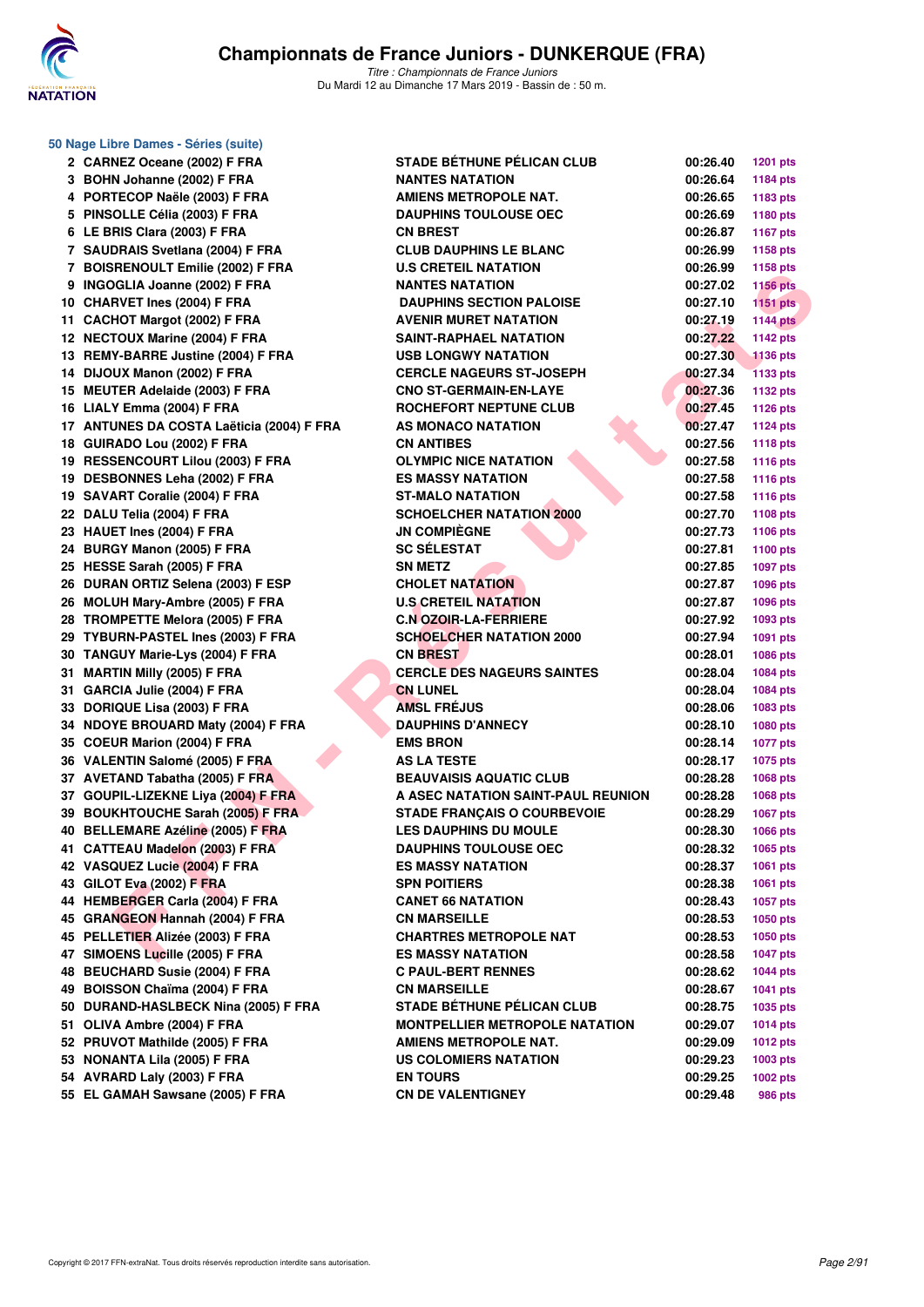

*Titre : Championnats de France Juniors* Du Mardi 12 au Dimanche 17 Mars 2019 - Bassin de : 50 m.

| 50 Nage Libre Dames - Séries (suite) |                                    |            |                |
|--------------------------------------|------------------------------------|------------|----------------|
| 56 MOUGENOT Clara (2004) F FRA       | <b>CO SAINT-DIZIER NATATION</b>    | 00:29.52   | 984 pts        |
| 57 MONTEBRUN Alissia (2004) F FRA    | <b>CN LE MANS</b>                  | 00:29.55   | <b>982 pts</b> |
| 58 BARREAU Laure (2002) F FRA        | <b>CHARTRES METROPOLE NAT</b>      | 00:30.39   | 927 pts        |
| --- LECLERCQ Valentine (2005) F FRA  | ND VILLEFRANCHE-EN-BEAUJOLAIS      | DNS dec    |                |
| --- KOLB Sofia (2005) F GER          | <b>PAYS DE GEX NATATION</b>        | DNS dec    |                |
| --- CHADEBAUD Mathilde (2002) F FRA  | <b>STADE FRANCAIS O COURBEVOIE</b> | <b>DNS</b> |                |
| --- TESSARIOL Lucile (2004) F FRA    | <b>SA MÉRIGNAC</b>                 | <b>DSQ</b> |                |
|                                      |                                    |            |                |

# **[100 Nage Libre Dames - Finale A](http://www.ffnatation.fr/webffn/resultats.php?idact=nat&go=epr&idcpt=59271&idepr=2) 16-17 ans** (Samedi 16 Mars 2019)

| <b>---</b> ILSSANIOL LUCIIE (2004) F FRA                       | JA MENIJINAJ                         |                |              | שטש                                         |                                  |  |
|----------------------------------------------------------------|--------------------------------------|----------------|--------------|---------------------------------------------|----------------------------------|--|
| 00 Nage Libre Dames - Finale A 16-17 ans (Samedi 16 Mars 2019) |                                      |                |              |                                             |                                  |  |
| 1 CARNEZ Oceane (2002) F FRA                                   | <b>STADE BÉTHUNE PÉLICAN CLUB</b>    |                |              | 00:55.81                                    | <b>1259 pts</b>                  |  |
|                                                                |                                      | 50 m : 27.35   |              | $(27.35)$ 100 m:                            | 55.81 (28.46)                    |  |
| 2 NOWACZYK Lison (2003) F FRA                                  | <b>STADE BÉTHUNE PÉLICAN CLUB</b>    |                |              | 00:56.14                                    | 1247 pts                         |  |
| 3 PINSOLLE Célia (2003) F FRA                                  | <b>DAUPHINS TOULOUSE OEC</b>         | 50 m : 27.17   |              | $(27.17)$ 100 m :<br>00:56.89               | 56.14 (28.97)<br><b>1219 pts</b> |  |
|                                                                | <b>CN BREST</b>                      | 50 m: 27.73    |              | $(27.73)$ 100 m :                           | 56.89 (29.16)                    |  |
| 4 LE BRIS Clara (2003) F FRA                                   |                                      | 50 m: 27.88    |              | 00:57.29<br>$(27.88)$ 100 m : 57.29 (29.41) | <b>1205 pts</b>                  |  |
| 5 BOISRENOULT Emilie (2002) F FRA                              | <b>U.S CRETEIL NATATION</b>          |                |              | 00:58.27                                    | 1170 pts                         |  |
|                                                                |                                      | 50 m: 28.30    |              | $(28.30)$ 100 m :                           | 58.27 (29.97)                    |  |
| 6 BOHN Johanne (2002) F FRA                                    | <b>NANTES NATATION</b>               |                |              | 00:58.54                                    | <b>1160 pts</b>                  |  |
|                                                                | <b>STADE CLERMONT NATATION</b>       | 50 m : 27.81   |              | $(27.81)$ 100 m :                           | 58.54 (30.73)                    |  |
| 7 DREVET Juliette (2002) F FRA                                 |                                      | 50 m : 28.39   |              | 00:58.55<br>$(28.39)$ 100 m :               | <b>1160 pts</b><br>58.55 (30.16) |  |
| 8 HERMET CHALESSIN Thiphaine (2002) F FRA                      | <b>OLYMPIC NICE NATATION</b>         |                |              | 00:58.58                                    | 1159 pts                         |  |
|                                                                |                                      | 50 m: 28.01    |              | $(28.01)$ 100 m :                           | 58.58 (30.57)                    |  |
| 00 Nage Libre Dames - Finale A 13-15 ans (Samedi 16 Mars 2019) |                                      |                |              |                                             |                                  |  |
| 1 TESSARIOL Lucile (2004) F FRA                                | <b>SA MÉRIGNAC</b>                   |                |              | 00:57.26                                    | <b>1206 pts</b>                  |  |
|                                                                |                                      |                |              | 50 m: 27.47 (27.47) 100 m: 57.26 (29.79)    |                                  |  |
| 2 NECTOUX Marine (2004) F FRA                                  | SAINT-RAPHAEL NATATION               |                |              | 00:58.20                                    | 1172 pts                         |  |
|                                                                |                                      | 50 m : 28.28   |              | $(28.28)$ 100 m :                           | 58.20 (29.92)                    |  |
| 3 CHARVET Ines (2004) F FRA                                    | <b>DAUPHINS SECTION PALOISE</b>      |                |              | 00:58.51                                    | <b>1161 pts</b>                  |  |
| 4 SAUDRAIS Svetlana (2004) F FRA                               | <b>CLUB DAUPHINS LE BLANC</b>        |                | 50 m : 27.77 | $(27.77)$ 100 m :<br>00:58.62               | 58.51 (30.74)<br>1157 pts        |  |
|                                                                |                                      | 50 m : 28.57   |              | $(28.57)$ 100 m :                           | 58.62 (30.05)                    |  |
| 5 REMY-BARRE Justine (2004) F FRA                              | <b>USB LONGWY NATATION</b>           |                |              | 00:58.92                                    | 1147 pts                         |  |
|                                                                |                                      | 50 m: 28.77    |              | $(28.77)$ 100 m :                           | 58.92 (30.15)                    |  |
| 6 BURGY Manon (2005) F FRA                                     | <b>SC SÉLESTAT</b>                   |                |              | 00:59.10                                    | <b>1140 pts</b>                  |  |
| 7 LECLERCQ Valentine (2005) F FRA                              | <b>ND VILLEFRANCHE-EN-BEAUJOLAIS</b> | 50 m : 28.84   |              | $(28.84)$ 100 m :                           | 59.10 (30.26)                    |  |
|                                                                |                                      | $50 m$ : 29.33 |              | 00:59.63<br>$(29.33)$ 100 m :               | 1122 pts<br>59.63 (30.30)        |  |
| 8 MOLUH Mary-Ambre (2005) F FRA                                | <b>U.S CRETEIL NATATION</b>          |                |              | 01:00.48                                    | 1092 pts                         |  |
|                                                                |                                      | 50 m : 28.86   |              | $(28.86)$ 100 m : 1:00.48 $(31.62)$         |                                  |  |
| 00 Nage Libre Dames - Finale B 16-17 ans (Samedi 16 Mars 2019) |                                      |                |              |                                             |                                  |  |
| 1 DURAN ORTIZ Selena (2003) F ESP                              | <b>CHOLET NATATION</b>               |                |              | 00:58.58                                    | 1159 pts                         |  |
|                                                                |                                      | 50 m : 28.51   |              | $(28.51)$ 100 m :                           | 58.58 (30.07)                    |  |
| 2 INGOGLIA Joanne (2002) F FRA                                 | <b>NANTES NATATION</b>               |                |              | 00:59.20                                    | 1137 pts                         |  |
|                                                                |                                      | 50 m: 28.47    |              | $(28.47)$ 100 m :                           | 59.20 (30.73)                    |  |
| 3 HOUAL Solene (2002) F FRA                                    | <b>ES MASSY NATATION</b>             |                |              | 00:59.28                                    | 1134 pts                         |  |
| 4 MURE Manon (2003) F FRA                                      | <b>ST-ETIENNE NATATION</b>           | 50 m : 28.86   |              | $(28.86)$ 100 m :<br>00:59.34               | 59.28 (30.42)<br>1132 pts        |  |
|                                                                |                                      | 50 m: 28.75    |              | $(28.75)$ 100 m :                           | 59.34 (30.59)                    |  |
| 5 RESSENCOURT Lilou (2003) F FRA                               | <b>OLYMPIC NICE NATATION</b>         |                |              | 00:59.36                                    | <b>1131 pts</b>                  |  |
|                                                                |                                      | 50 m : 28.59   |              | $(28.59)$ 100 m :                           | 59.36 (30.77)                    |  |
| 6 MOURET Lucile (2002) F FRA                                   | <b>CNO ST-GERMAIN-EN-LAYE</b>        |                |              | 00:59.74                                    | <b>1118 pts</b>                  |  |

| 1 TESSARIOL Lucile (2004) F FRA   | <b>SA MÉRIGNAC</b>              |                        | 00:57.26                            | <b>1206 pts</b>           |
|-----------------------------------|---------------------------------|------------------------|-------------------------------------|---------------------------|
|                                   |                                 | $50 \text{ m}$ : 27.47 | $(27.47)$ 100 m :                   | 57.26 (29.79)             |
| 2 NECTOUX Marine (2004) F FRA     | <b>SAINT-RAPHAEL NATATION</b>   |                        | 00:58.20                            | 1172 pts                  |
|                                   |                                 | 50 m: 28.28            | $(28.28)$ 100 m :                   | 58.20 (29.92)             |
| 3 CHARVET Ines (2004) F FRA       | <b>DAUPHINS SECTION PALOISE</b> |                        | 00:58.51                            | 1161 pts                  |
| 4 SAUDRAIS Svetlana (2004) F FRA  | <b>CLUB DAUPHINS LE BLANC</b>   | 50 m: 27.77            | $(27.77)$ 100 m :<br>00:58.62       | 58.51 (30.74)<br>1157 pts |
|                                   |                                 | $50 m$ : 28.57         | $(28.57)$ 100 m :                   | 58.62 (30.05)             |
| 5 REMY-BARRE Justine (2004) F FRA | <b>USB LONGWY NATATION</b>      |                        | 00:58.92                            | 1147 pts                  |
|                                   |                                 | $50 m$ : 28.77         | $(28.77)$ 100 m :                   | 58.92 (30.15)             |
| 6 BURGY Manon (2005) F FRA        | <b>SC SÉLESTAT</b>              |                        | 00:59.10                            | 1140 pts                  |
|                                   |                                 | 50 m: 28.84            | $(28.84)$ 100 m :                   | 59.10 (30.26)             |
| 7 LECLERCQ Valentine (2005) F FRA | ND VILLEFRANCHE-EN-BEAUJOLAIS   |                        | 00:59.63                            | 1122 pts                  |
| 8 MOLUH Mary-Ambre (2005) F FRA   | <b>U.S CRETEIL NATATION</b>     | 50 m: 29.33            | $(29.33)$ 100 m :<br>01:00.48       | 59.63 (30.30)<br>1092 pts |
|                                   |                                 | $50 \text{ m}$ : 28.86 | $(28.86)$ 100 m : 1:00.48 $(31.62)$ |                           |

# **[100 Nage Libre Dames - Finale B](http://www.ffnatation.fr/webffn/resultats.php?idact=nat&go=epr&idcpt=59271&idepr=2) 16-17 ans** (Samedi 16 Mars 2019)

| 1 DURAN ORTIZ Selena (2003) F ESP                                                                                                                                                                                                                                                                                                                                                                                                                                        | <b>CHOLET NATATION</b>          |                | 00:58.58                                             | 1159 $pts$                 |
|--------------------------------------------------------------------------------------------------------------------------------------------------------------------------------------------------------------------------------------------------------------------------------------------------------------------------------------------------------------------------------------------------------------------------------------------------------------------------|---------------------------------|----------------|------------------------------------------------------|----------------------------|
| 2 INGOGLIA Joanne (2002) F FRA                                                                                                                                                                                                                                                                                                                                                                                                                                           | <b>NANTES NATATION</b>          | $50 m$ : 28.51 | $(28.51)$ 100 m :<br>00:59.20                        | 58.58 (30.07<br>1137 pts   |
| 3 HOUAL Solene (2002) F FRA                                                                                                                                                                                                                                                                                                                                                                                                                                              | <b>ES MASSY NATATION</b>        | 50 m: 28.47    | $(28.47)$ 100 m :<br>00:59.28                        | 59.20 (30.73<br>1134 pts   |
| 4 MURE Manon (2003) F FRA                                                                                                                                                                                                                                                                                                                                                                                                                                                | <b>ST-ETIENNE NATATION</b>      | 50 m : 28.86   | $(28.86)$ 100 m :<br>00:59.34                        | 59.28 (30.42)<br>1132 pts  |
| 5 RESSENCOURT Lilou (2003) F FRA                                                                                                                                                                                                                                                                                                                                                                                                                                         | <b>OLYMPIC NICE NATATION</b>    | $50 m$ : 28.75 | $(28.75)$ 100 m :<br>00:59.36                        | 59.34 (30.59<br>1131 $pts$ |
|                                                                                                                                                                                                                                                                                                                                                                                                                                                                          |                                 | 50 m: 28.59    | $(28.59)$ 100 m :                                    | 59.36 (30.77)              |
| 6 MOURET Lucile (2002) F FRA                                                                                                                                                                                                                                                                                                                                                                                                                                             | <b>CNO ST-GERMAIN-EN-LAYE</b>   | 50 m: 29.03    | 00:59.74<br>$(29.03)$ 100 m :                        | 1118 $pts$<br>59.74 (30.71 |
| 7 TYBURN-PASTEL Ines (2003) F FRA                                                                                                                                                                                                                                                                                                                                                                                                                                        | <b>SCHOELCHER NATATION 2000</b> | 50 m: 29.19    | 01:00.31<br>(29.19) 100 m: 1:00.31 (31.12)           | 1098 pts                   |
| 8 BARTOLINI Mathilde (2003) F FRA                                                                                                                                                                                                                                                                                                                                                                                                                                        | <b>CANET 66 NATATION</b>        | 50 m: 29.32    | $01:00.33$ 1098 pts<br>(29.32) 100 m: 1:00.33 (31.01 |                            |
| $\begin{array}{ccccccccccccccccc} \multicolumn{4}{c }{\textbf{A}} & \multicolumn{4}{c }{\textbf{A}} & \multicolumn{4}{c }{\textbf{A}} & \multicolumn{4}{c }{\textbf{A}} & \multicolumn{4}{c }{\textbf{A}} & \multicolumn{4}{c }{\textbf{A}} & \multicolumn{4}{c }{\textbf{A}} & \multicolumn{4}{c }{\textbf{A}} & \multicolumn{4}{c }{\textbf{A}} & \multicolumn{4}{c }{\textbf{A}} & \multicolumn{4}{c }{\textbf{A}} & \multicolumn{4}{c }{\textbf{A}} & \multicolumn{$ |                                 |                |                                                      |                            |

### **[100 Nage Libre Dames - Finale B](http://www.ffnatation.fr/webffn/resultats.php?idact=nat&go=epr&idcpt=59271&idepr=2) 13-15 ans** (Samedi 16 Mars 2019)

| VASQUEZ Lucie (2004) F FRA     | <b>ES MASSY NATATION</b> |  | 00:58.89 1148 pts                                                 |  |
|--------------------------------|--------------------------|--|-------------------------------------------------------------------|--|
| 2 VALENTIN Salomé (2005) F FRA | <b>AS LA TESTE</b>       |  | 50 m : 28.50 (28.50) 100 m : 58.89 (30.39)<br>$00:59.60$ 1123 pts |  |
|                                |                          |  | 50 m : 28.86 (28.86) 100 m : 59.60 (30.74)                        |  |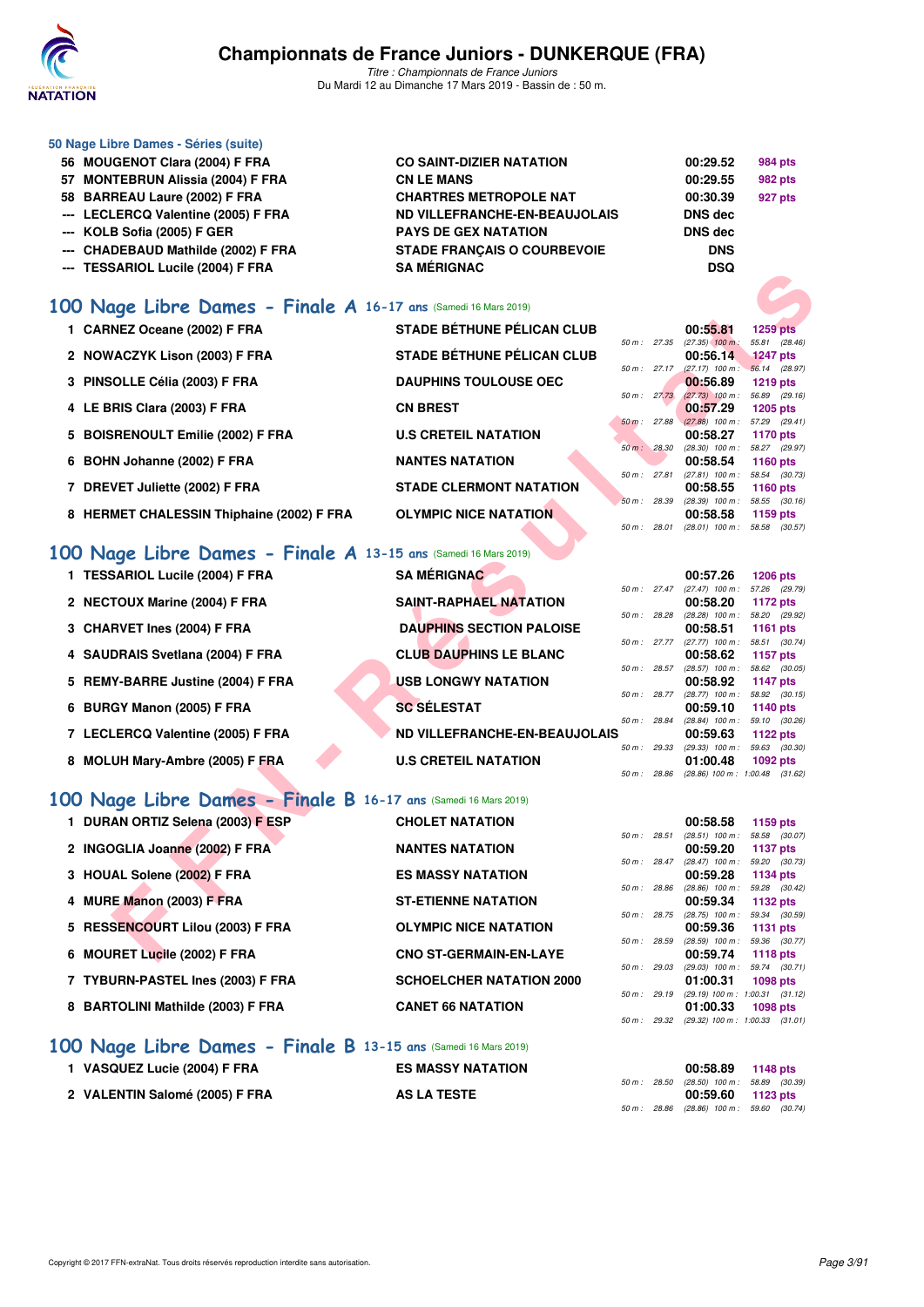

*Titre : Championnats de France Juniors* Du Mardi 12 au Dimanche 17 Mars 2019 - Bassin de : 50 m.

### **100 Nage Libre Dames - Finale B (suite)**

**3 ANTUNES DA COSTA Laëticia (2004) F FRA** AS MONACO NATATION  $\frac{60.59.61}{50 \text{ m} \cdot 29.26}$   $\frac{1123 \text{ pts}}{(29.26) 100 \text{ m} \cdot 59.61}$ *50 m : 29.26 (29.26) 100 m : 59.61 (30.35)* **4 SAVART Coralie (2004) F FRA ST-MALO NATATION 00:59.69 1120 pts** *50 m : 28.76 (28.76) 100 m : 59.69 (30.93)* **5 LIALY Emma (2004) F FRA** ROCHEFORT NEPTUNE CLUB **1000.16 1103 pm 129.29** *50 m : 29.29 (29.29) 100 m : 1:00.16 (30.87)* **6 HUGUET Cassandre (2004) F FRA LILLE MÉTROPOLE NATATION 01:00.58 1089 pts** *50 m : 29.52 (29.52) 100 m : 1:00.58 (31.06)* **7 DALU Telia (2004) F FRA SCHOELCHER NATATION 2000** *50 m : 29.52 (29.52) 100 m : 1:00.80 (31.28)* **8 AVETAND Tabatha (2005) F FRA BEAUVAISIS AQUATIC CLUB 01:00.99 1075 pts** *50 m : 29.13 (29.13) 100 m : 1:00.99 (31.86)*

# **[100 Nage Libre Dames - Finale C](http://www.ffnatation.fr/webffn/resultats.php?idact=nat&go=epr&idcpt=59271&idepr=2) 13-15 ans (Samedi 16 Mars 2019)**

| 1 GARCIA Julie (2004) F FRA         | <b>CN LUNEL</b>                    |                        | 01:00.62                            | <b>1088 pts</b> |  |
|-------------------------------------|------------------------------------|------------------------|-------------------------------------|-----------------|--|
|                                     |                                    | 50 m: 28.89            | $(28.89)$ 100 m : 1:00.62 $(31.73)$ |                 |  |
| 2 DURAND-HASLBECK Nina (2005) F FRA | <b>STADE BÉTHUNE PÉLICAN CLUB</b>  |                        | 01:00.84 1080 pts                   |                 |  |
|                                     |                                    | $50 \text{ m}$ : 29.32 | $(29.32)$ 100 m : 1:00.84 $(31.52)$ |                 |  |
| 3 GOUPIL-LIZEKNE Liva (2004) F FRA  | A ASEC NATATION SAINT-PAUL REUNION |                        | $01:01.08$ 1072 pts                 |                 |  |
|                                     |                                    | 50 m: 29.45            | $(29.45)$ 100 m : 1:01.08 (31.63)   |                 |  |
| 4 HESSE Sarah (2005) F FRA          | <b>SN METZ</b>                     |                        | 01:01.21                            | 1067 pts        |  |
|                                     |                                    | 50 m: 29.32            | (29.32) 100 m: 1:01.21 (31.89)      |                 |  |
| 5 TROMPETTE Melora (2005) F FRA     | <b>C.N OZOIR-LA-FERRIERE</b>       |                        | 01:01.31 1064 pts                   |                 |  |
|                                     |                                    | 50 m: 29.63            | $(29.63)$ 100 m : 1:01.31 $(31.68)$ |                 |  |
| 6 LEONARDI Vanina (2004) F FRA      | <b>CN BRUNOY-ESSONNE</b>           |                        | $01:01.43$ 1060 pts                 |                 |  |
|                                     |                                    | $50 m$ : 29.16         | (29.16) 100 m : 1:01.43 (32.27)     |                 |  |
| 6 MARTIN Milly (2005) F FRA         | <b>CERCLE DES NAGEURS SAINTES</b>  |                        | $01:01.43$ 1060 pts                 |                 |  |
|                                     |                                    | 50 m: 30.14            | $(30.14)$ 100 m : 1:01.43 $(31.29)$ |                 |  |
| 8 TANGUY Marie-Lys (2004) F FRA     | <b>CN BREST</b>                    |                        | $01:01.53$ 1057 pts                 |                 |  |
|                                     |                                    | 50 m : 28.90           | $(28.90)$ 100 m : 1:01.53 $(32.63)$ |                 |  |

### **[100 Nage Libre Dames - Séries](http://www.ffnatation.fr/webffn/resultats.php?idact=nat&go=epr&idcpt=59271&idepr=2)** (Samedi 16 Mars 2019)

|     | <b>DALU ICIIA (ZUUT) F FRA</b>                                      | <b>JUIDELUIEN NATATIUN ZUU</b>     |              | 01.00.00                                        | <b>TUOT PIS</b>                  |         |
|-----|---------------------------------------------------------------------|------------------------------------|--------------|-------------------------------------------------|----------------------------------|---------|
|     | 8 AVETAND Tabatha (2005) F FRA                                      | <b>BEAUVAISIS AQUATIC CLUB</b>     | 50 m : 29.52 | $(29.52)$ 100 m : 1:00.80 $(31.28)$<br>01:00.99 | 1075 pts                         |         |
|     |                                                                     |                                    | 50 m: 29.13  | $(29.13)$ 100 m : 1:00.99 $(31.86)$             |                                  |         |
|     | $100\,$ Nage Libre Dames - Finale C 13-15 ans (Samedi 16 Mars 2019) | <b>CN LUNEL</b>                    |              |                                                 |                                  |         |
|     | 1 GARCIA Julie (2004) F FRA                                         |                                    | 50 m : 28.89 | 01:00.62<br>$(28.89)$ 100 m : 1:00.62 $(31.73)$ | <b>1088 pts</b>                  |         |
|     | 2 DURAND-HASLBECK Nina (2005) F FRA                                 | STADE BÉTHUNE PÉLICAN CLUB         | 50 m : 29.32 | 01:00.84<br>(29.32) 100 m: 1:00.84 (31.52)      | 1080 pts                         |         |
| З   | GOUPIL-LIZEKNE Liya (2004) F FRA                                    | A ASEC NATATION SAINT-PAUL REUNION |              | 01:01.08                                        | 1072 pts                         |         |
| 4   | HESSE Sarah (2005) F FRA                                            | <b>SN METZ</b>                     | 50 m: 29.45  | $(29.45)$ 100 m : 1:01.08 $(31.63)$<br>01:01.21 | 1067 pts                         |         |
| 5   | <b>TROMPETTE Melora (2005) F FRA</b>                                | <b>C.N OZOIR-LA-FERRIERE</b>       | 50 m : 29.32 | (29.32) 100 m: 1:01.21 (31.89)<br>01:01.31      | 1064 pts                         |         |
|     |                                                                     |                                    | 50 m: 29.63  | (29.63) 100 m: 1:01.31 (31.68)                  |                                  |         |
|     | 6 LEONARDI Vanina (2004) F FRA                                      | <b>CN BRUNOY-ESSONNE</b>           | 50 m: 29.16  | 01:01.43<br>(29.16) 100 m: 1:01.43 (32.27)      | <b>1060 pts</b>                  |         |
| 6   | <b>MARTIN Milly (2005) F FRA</b>                                    | <b>CERCLE DES NAGEURS SAINTES</b>  |              | 01:01.43                                        | 1060 pts                         |         |
|     | 8 TANGUY Marie-Lys (2004) F FRA                                     | <b>CN BREST</b>                    | 50 m: 30.14  | (30.14) 100 m: 1:01.43 (31.29)<br>01:01.53      | 1057 pts                         |         |
|     |                                                                     |                                    | 50 m : 28.90 | (28.90) 100 m: 1:01.53 (32.63)                  |                                  |         |
|     | 100 Nage Libre Dames - Séries                                       | (Samedi 16 Mars 2019)              |              |                                                 |                                  |         |
|     | 1 CARNEZ Oceane (2002) F FRA                                        | <b>STADE BÉTHUNE PÉLICAN CLUB</b>  |              | 00:56.08                                        | 1249 pts                         |         |
|     | 2 NOWACZYK Lison (2003) F FRA                                       | STADE BÉTHUNE PÉLICAN CLUB         | 50 m : 27.29 | (27.29) 100 m: 56.08 (28.79)<br>00:56.28        | 1242 pts                         |         |
|     |                                                                     |                                    | 50 m : 27.29 | $(27.29)$ 100 m :                               | 56.28 (28.99)                    |         |
|     | 3 PINSOLLE Célia (2003) F FRA                                       | <b>DAUPHINS TOULOUSE OEC</b>       | 50 m: 27.51  | 00:56.57<br>$(27.51)$ 100 m :                   | 1231 pts<br>56.57 (29.06)        |         |
|     | 4 LE BRIS Clara (2003) F FRA                                        | <b>CN BREST</b>                    |              | 00:56.90                                        | 1219 pts                         |         |
| 5   | <b>TESSARIOL Lucile (2004) F FRA</b>                                | <b>SA MÉRIGNAC</b>                 | 50 m: 27.57  | (27.57) 100 m :<br>00:57.34                     | 56.90 (29.33)<br>1203 pts        |         |
|     |                                                                     | <b>NANTES NATATION</b>             | 50 m: 27.28  | (27.28) 100 m : 57.34 (30.06)                   |                                  |         |
| 6   | BOHN Johanne (2002) F FRA                                           |                                    | 50 m : 27.75 | 00:57.63<br>(27.75) 100 m: 57.63 (29.88)        | 1193 pts                         |         |
|     | 7 NECTOUX Marine (2004) F FRA                                       | <b>SAINT-RAPHAEL NATATION</b>      | 50 m : 28.13 | 00:57.78<br>(28.13) 100 m: 57.78 (29.65)        | 1187 pts                         |         |
| 8   | <b>BOISRENOULT Emilie (2002) F FRA</b>                              | <b>U.S CRETEIL NATATION</b>        |              | 00:58.42                                        | 1164 pts                         |         |
|     | 9 HERMET CHALESSIN Thiphaine (2002) F FRA                           | <b>OLYMPIC NICE NATATION</b>       | 50 m: 28.31  | $(28.31)$ 100 m :<br>00:58.57                   | 58.42 (30.11)<br>1159 pts        |         |
|     |                                                                     |                                    | 50 m: 28.52  | $(28.52)$ 100 m :                               | 58.57 (30.05)                    |         |
|     | 10 CHARVET Ines (2004) F FRA                                        | <b>DAUPHINS SECTION PALOISE</b>    | 50 m : 28.06 | 00:58.64<br>(28.06) 100 m: 58.64 (30.58)        | 1157 pts                         |         |
| 10  | <b>SAUDRAIS Svetlana (2004) F FRA</b>                               | <b>CLUB DAUPHINS LE BLANC</b>      | 50 m: 28.46  | 00:58.64<br>$(28.46)$ 100 m :                   | 1157 pts<br>58.64                | (30.18) |
|     | 12 DREVET Juliette (2002) F FRA                                     | <b>STADE CLERMONT NATATION</b>     |              | 00:58.85                                        | 1149 pts                         |         |
|     | 13 INGOGLIA Joanne (2002) F FRA                                     | <b>NANTES NATATION</b>             | 50 m : 28.88 | $(28.88)$ 100 m :<br>00:58.89                   | 58.85 (29.97)<br><b>1148 pts</b> |         |
|     | 14 DURAN ORTIZ Selena (2003) F ESP                                  | <b>CHOLET NATATION</b>             | 50 m: 28.53  | $(28.53)$ 100 m :<br>00:59.09                   | 58.89 (30.36)                    |         |
|     |                                                                     |                                    | 50 m : 28.73 | $(28.73)$ 100 m :                               | 1141 pts<br>59.09 (30.36)        |         |
|     | 15 REMY-BARRE Justine (2004) F FRA                                  | <b>USB LONGWY NATATION</b>         | 50 m : 28.81 | 00:59.10<br>$(28.81)$ 100 m :                   | <b>1140 pts</b><br>59.10 (30.29) |         |
|     | 15 BURGY Manon (2005) F FRA                                         | <b>SC SÉLESTAT</b>                 |              | 00:59.10                                        | 1140 pts                         |         |
|     | 17 LECLERCQ Valentine (2005) F FRA                                  | ND VILLEFRANCHE-EN-BEAUJOLAIS      | 50 m : 28.76 | (28.76) 100 m: 59.10 (30.34)<br>00:59.49        | 1127 $pts$                       |         |
|     |                                                                     |                                    | 50 m : 29.11 | $(29.11)$ 100 m :                               | 59.49 (30.38)                    |         |
| 18. | <b>HOUAL Solene (2002) F FRA</b>                                    | <b>ES MASSY NATATION</b>           | 50 m : 28.91 | 00:59.54<br>(28.91) 100 m :                     | 1125 pts<br>59.54 (30.63)        |         |
| 19  | MOLUH Mary-Ambre (2005) F FRA                                       | <b>U.S CRETEIL NATATION</b>        | 50 m : 28.57 | 00:59.58<br>$(28.57)$ 100 m : 59.58 $(31.01)$   | 1124 pts                         |         |
|     | 20 MURE Manon (2003) F FRA                                          | <b>ST-ETIENNE NATATION</b>         |              | 00:59.63                                        | <b>1122 pts</b>                  |         |

*50 m : 28.81 (28.81) 100 m : 59.63 (30.82)*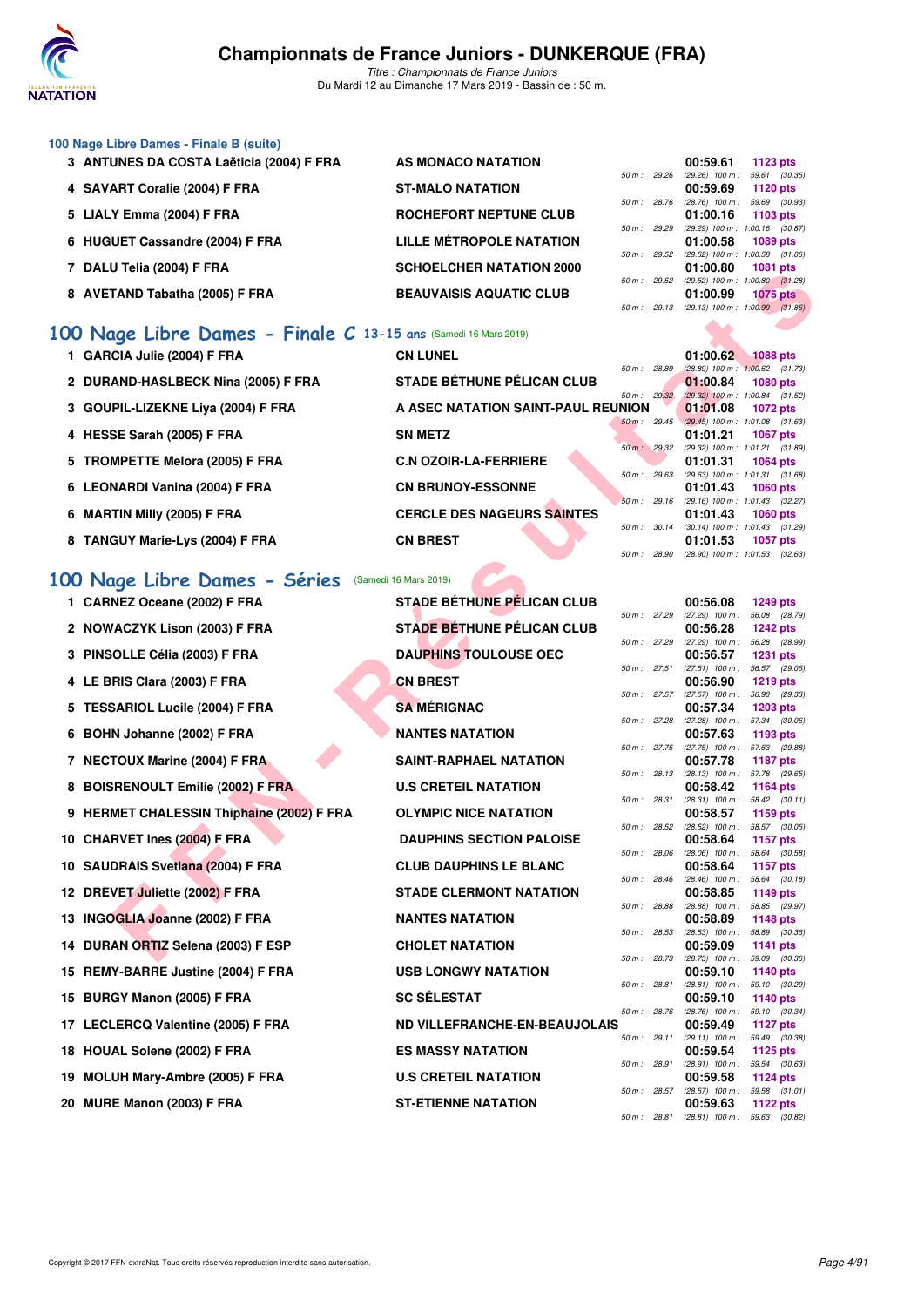

**100 Nage Libre Dames - Séries (suite)**

*Titre : Championnats de France Juniors* Du Mardi 12 au Dimanche 17 Mars 2019 - Bassin de : 50 m.

|    | 21 LIALY Emma (2004) F FRA                | ROCHEFORT NEPTUNE CLUB                |                | 00:59.77                      | <b>1117 pts</b>                                                                               |
|----|-------------------------------------------|---------------------------------------|----------------|-------------------------------|-----------------------------------------------------------------------------------------------|
|    | 22 VALENTIN Salomé (2005) F FRA           | <b>AS LA TESTE</b>                    | 50 m: 29.06    | 00:59.81                      | (29.06) 100 m: 59.77 (30.71)<br><b>1116 pts</b>                                               |
|    | 23 RESSENCOURT Lilou (2003) F FRA         | <b>OLYMPIC NICE NATATION</b>          | 50 m : 28.85   | 00:59.92                      | $(28.85)$ 100 m : 59.81 $(30.96)$<br>1112 $pts$                                               |
|    | 24 ANTUNES DA COSTA Laëticia (2004) F FRA | AS MONACO NATATION                    | 50 m: 29.15    | $(29.15)$ 100 m :<br>01:00.05 | 59.92 (30.77)<br>1107 pts                                                                     |
| 25 | <b>BARTOLINI Mathilde (2003) F FRA</b>    | <b>CANET 66 NATATION</b>              | 50 m : 29.16   | 01:00.06                      | (29.16) 100 m: 1:00.05 (30.89)<br><b>1107 pts</b>                                             |
|    | 26 VASQUEZ Lucie (2004) F FRA             | <b>ES MASSY NATATION</b>              | 50 m: 29.28    | 01:00.12                      | (29.28) 100 m : 1:00.06 (30.78)<br>1105 pts                                                   |
| 27 | <b>SAVART Coralie (2004) F FRA</b>        | <b>ST-MALO NATATION</b>               | 50 m : 28.78   | 01:00.30                      | $(28.78)$ 100 m : 1:00.12 $(31.34)$<br>1099 pts                                               |
| 28 | <b>TYBURN-PASTEL Ines (2003) F FRA</b>    | <b>SCHOELCHER NATATION 2000</b>       | 50 m : 28.84   | 01:00.32                      | $(28.84)$ 100 m : 1:00.30 $(31.46)$<br>1098 pts                                               |
| 29 | <b>GENSANE Rébecca (2004) F FRA</b>       | <b>LYON NATATION METROPOLE</b>        | 50 m : 29.39   | 01:00.38                      | (29.39) 100 m: 1:00.32 (30.93)<br><b>1096 pts</b>                                             |
| 30 | <b>MOURET Lucile (2002) F FRA</b>         | <b>CNO ST-GERMAIN-EN-LAYE</b>         | 50 m: 29.28    | 01:00.57                      | $(29.28)$ 100 m : 1:00.38 $(31.10)$<br>1089 pts                                               |
| 31 | GILOT Eva (2002) F FRA                    | <b>SPN POITIERS</b>                   | 50 m : 29.40   | 01:00.62                      | $(29.40)$ 100 m : 1:00.57 $(31.17)$<br><b>1088 pts</b>                                        |
| 32 | DALU Telia (2004) F FRA                   | <b>SCHOELCHER NATATION 2000</b>       | $50 m$ : 29.16 | 01:00.73                      | (29.16) 100 m: 1:00.62 (31.46)<br>1084 pts                                                    |
|    | 33 AVETAND Tabatha (2005) F FRA           | <b>BEAUVAISIS AQUATIC CLUB</b>        | 50 m: 29.41    | 01:00.82                      | (29.41) 100 m: 1:00.73 (31.32)<br>1081 pts                                                    |
| 34 | COUSSEAU Solene (2003) F FRA              | <b>ANGERS NATATION</b>                | 50 m: 29.14    | 01:00.86                      | (29.14) 100 m: 1:00.82 (31.68)<br>1079 pts                                                    |
|    | 34 HUGUET Cassandre (2004) F FRA          | LILLE MÉTROPOLE NATATION              | 50 m: 29.52    | 01:00.86                      | (29.52) 100 m: 1:00.86 (31.34)<br>1079 pts                                                    |
|    | 36 LEONARDI Vanina (2004) F FRA           | <b>CN BRUNOY-ESSONNE</b>              | 50 m: 29.86    | 01:00.93                      | (29.86) 100 m: 1:00.86 (31.00)<br>1077 pts                                                    |
| 37 | GARCIA Julie (2004) F FRA                 | <b>CN LUNEL</b>                       | 50 m: 29.15    | 01:01.03                      | (29.15) 100 m: 1:00.93 (31.78)<br><b>1074 pts</b>                                             |
| 38 | DURAND-HASLBECK Nina (2005) F FRA         | <b>STADE BÉTHUNE PÉLICAN CLUB</b>     | 50 m : 29.29   | 01:01.04                      | (29.29) 100 m: 1:01.03 (31.74)<br>1073 pts                                                    |
|    |                                           |                                       |                |                               |                                                                                               |
| 39 | GOUPIL-LIZEKNE Liya (2004) F FRA          | A ASEC NATATION SAINT-PAUL REUNION    | 50 m : 29.21   | 01:01.13                      | (29.21) 100 m: 1:01.04 (31.83)<br>1070 pts                                                    |
| 40 | DORIQUE Lisa (2003) F FRA                 | <b>AMSL FREJUS</b>                    | 50 m : 29.32   | 01:01.25                      | (29.32) 100 m: 1:01.13 (31.81)<br>1066 pts                                                    |
| 41 | HESSE Sarah (2005) F FRA                  | <b>SN METZ</b>                        | 50 m : 29.34   | 01:01.34                      | (29.34) 100 m: 1:01.25 (31.91)<br>1063 pts                                                    |
| 42 | ANSART Laly (2003) F FRA                  | DENAIN NAT. PORTE DU HAINAUT          | 50 m : 29.35   | 01:01.44                      | (29.35) 100 m: 1:01.34 (31.99)<br>1060 pts                                                    |
|    | 43 TROMPETTE Melora (2005) F FRA          | <b>C.N OZOIR-LA-FERRIERE</b>          | 50 m : 29.46   | 01:01.50                      | (29.46) 100 m: 1:01.44 (31.98)<br>1058 pts                                                    |
| 44 | <b>TANGUY Marie-Lys (2004) F FRA</b>      | <b>CN BREST</b>                       | 50 m: 29.67    | 01:01.61                      | (29.67) 100 m: 1:01.50 (31.83)<br>1054 pts                                                    |
|    | 45 MARTIN Milly (2005) F FRA              | <b>CERCLE DES NAGEURS SAINTES</b>     | 50 m : 29.39   | 01:01.63                      | (29.39) 100 m: 1:01.61 (32.22)<br>1053 pts                                                    |
|    | 46 HAUET Ines (2004) F FRA                | <b>JN COMPIÈGNE</b>                   | 50 m : 29.48   | 01:01.65                      | (29.48) 100 m: 1:01.63 (32.15)<br>1053 pts                                                    |
|    | 47 BERTHELOT Lili-Rose (2004) F FRA       | <b>AS ROANNE NATATION</b>             | 50 m: 29.43    |                               | (29.43) 100 m: 1:01.65 (32.22)<br>01:01.85 1046 pts                                           |
|    | 48 MARTELOT Camille (2005) F FRA          | <b>NANTES NATATION</b>                |                | 01:01.91                      | 50 m: 30.10 (30.10) 100 m: 1:01.85 (31.75)<br><b>1044 pts</b>                                 |
|    | 49 GARION Iris (2004) F FRA               | <b>RACING CLUB DE FRANCE</b>          | 50 m : 30.08   | 01:01.95                      | $(30.08)$ 100 m : 1:01.91 $(31.83)$<br>1042 pts                                               |
| 50 | <b>COUDERT Lucile (2004) F FRA</b>        | AC BOULOGNE-BILLANCOURT               | 50 m : 30.19   | 01:02.32                      | $(30.19)$ 100 m : 1:01.95 $(31.76)$<br>1030 pts                                               |
| 51 | <b>GUILBAUD Charlotte (2004) F FRA</b>    | <b>CA ORSAY</b>                       | 50 m : 29.95   | 01:02.39                      | (29.95) 100 m: 1:02.32 (32.37)<br><b>1028 pts</b>                                             |
| 52 | ROZE Aziliz (2004) F FRA                  | <b>CN BRUNOY-ESSONNE</b>              | 50 m : 30.38   | 01:02.52                      | $(30.38)$ 100 m : 1:02.39 $(32.01)$<br>1023 pts                                               |
|    | 53 BELLEMARE Azéline (2005) F FRA         | <b>LES DAUPHINS DU MOULE</b>          | 50 m : 30.85   | 01:02.54                      | $(30.85)$ 100 m : 1:02.52 $(31.67)$<br>1023 pts                                               |
|    | 54 OLIVIER Emma (2004) F FRA              | <b>MONTPELLIER METROPOLE NATATION</b> | 50 m : 30.44   | 01:02.57                      | $(30.44)$ 100 m : 1:02.54 $(32.10)$<br><b>1022 pts</b>                                        |
|    | 55 BOUKHTOUCHE Sarah (2005) F FRA         | <b>STADE FRANÇAIS O COURBEVOIE</b>    | 50 m : 30.07   | 01:02.75                      | $(30.07)$ 100 m : 1:02.57 $(32.50)$<br>1016 pts                                               |
|    | 56 LEBLANC Ines (2004) F FRA              | <b>ES STAINS</b>                      | 50 m : 30.41   | 01:02.89                      | $(30.41)$ 100 m : 1:02.75 $(32.34)$<br>1011 pts<br>50 m: 30.75 (30.75) 100 m: 1:02.89 (32.14) |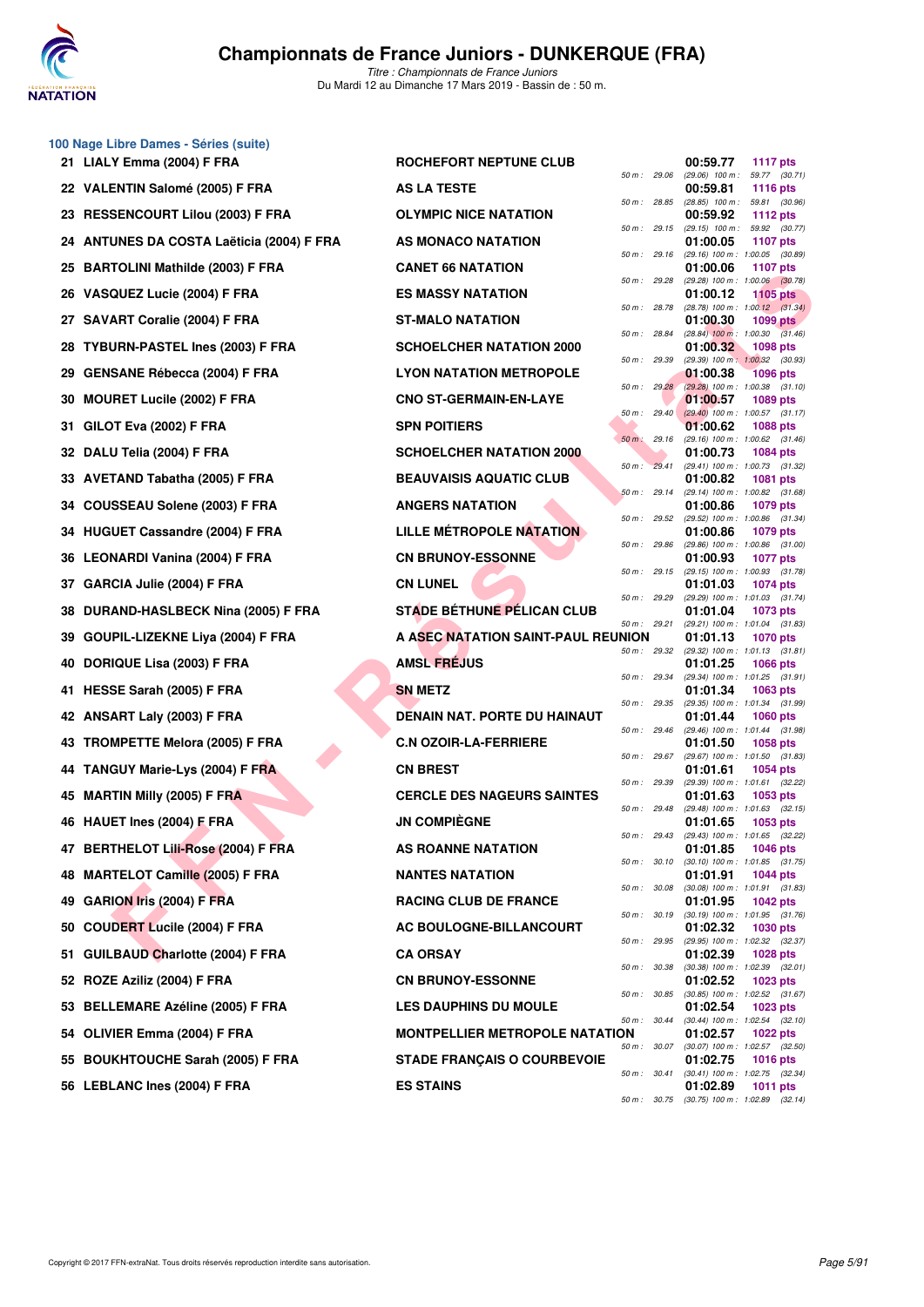

*Titre : Championnats de France Juniors* Du Mardi 12 au Dimanche 17 Mars 2019 - Bassin de : 50 m.

### **100 Nage Libre Dames - Séries (suite)**

- 
- 
- 
- 
- 
- 
- 
- 
- 
- 
- 
- 
- 
- **--- CHADEBAUD Mathilde (2002) F FRA STADE FRANÇAIS O COURBEVOIE DNS dec**
- **57 FRANCO Carla (2004) F FRA AQUA CLUB PONTAULT-ROISSY 01:02.98 1008 pts 67 1008 pts 69 11:02.98 1008 pts** *50 m : 29.87 (29.87) 100 m : 1:02.98 (33.11)* **58 JEHANNO-FALMUR Eve (2004) F FRA ECN CHARTRES-DE-BRETAGNE 01:03.30 998 pts** *50 m : 30.33 (30.33) 100 m : 1:03.30 (32.97)* **59 PRUVOT Mathilde (2005) F FRA AMIENS METROPOLE NAT. 01:03.42 994 pts** *50 m : 30.29 (30.29) 100 m : 1:03.42 (33.13)* **60 CANO Maela (2004) F FRA DAUPHINS TOULOUSE OEC 01:03.65 986 pts** *50 m : 30.36 (30.36) 100 m : 1:03.65 (33.29)* **61 MOUGENOT Clara (2004) F FRA CO SAINT-DIZIER NATATION 01:03.68 91.54 pts 01:03.68 91.54 px 985 pts 985 pts 985 pts 985 pts 985 pts 985 pts 985 pts 985 pts 985 pts 985 pts 985 pts 985 pt** *50 m : 31.54 (31.54) 100 m : 1:03.68 (32.14)* **62 REIGNIER Reva (2005) F FRA CN POLYNESIE 01:03.89 978 pts** *50 m : 30.60 (30.60) 100 m : 1:03.89 (33.29)* **63 EL GAMAH Sawsane (2005) F FRA CN DE VALENTIGNEY 01:04.02 974 pts**<br> **63 EL GAMAH Sawsane (2005) F FRA CN DE VALENTIGNEY 100 1100 1100 1100** 1104 02 (32.9) *50 m : 31.10 (31.10) 100 m : 1:04.02 (32.92)* **64 NONANTA Lila (2005) F FRA US COLOMIERS NATATION 01:04.47 959 pts** *50 m : 30.93 (30.93) 100 m : 1:04.47 (33.54)* **65 MOREL Norah (2005) F FRA DAUPHINS OBERNAI** 65 MOREL Norah (2005) F FRA **DAUPHINS OBERNAI** 50 m = 31.05 100 m = 1:04.53 (33.4 *50 m : 31.05 (31.05) 100 m : 1:04.53 (33.48)* **66 JULIAN Eulalie (2005) F FRA C PAUL-BERT RENNES** 60 m 3061 **01:04.57** 956 pts *50 m : 30.61 (30.61) 100 m : 1:04.57 (33.96)* **67 PERIANDRE Shana (2004) F FRA 67 <b>ES STAINS 1:08.62 830 pts**<br> **67 <b>01:08.62 830 pts**<br> **67 <b>01:08.62 830 pts** *50 m : 32.79 (32.79) 100 m : 1:08.62 (35.83)* **--- KOLB Sofia (2005) F GER PAYS DE GEX NATATION DNS dec --- FIOUX Lucie (2002) F FRA ASM CHAMALIERES NATATION DNS dec**

### **[200 Nage Libre Dames - Finale A](http://www.ffnatation.fr/webffn/resultats.php?idact=nat&go=epr&idcpt=59271&idepr=3) 16-17 ans** (Jeudi 14 Mars 2019)

- **1 CARNEZ Oceane (2002) F FRA STADE BÉTHUNE PÉLICAN CLUB 02:01.69 1261 pts**
- 
- 
- 
- 
- 
- 
- 

### **[200 Nage Libre Dames - Finale A](http://www.ffnatation.fr/webffn/resultats.php?idact=nat&go=epr&idcpt=59271&idepr=3) 13-15 ans** (Jeudi 14 Mars 2019)

- **1 NECTOUX Marine (2004) F FRA**
- 2 TESSARIOL Lucile (2004) F FRA
- **3 VASQUEZ Lucie (2004) F FRA**
- **4 LECLERCQ Valentine (2005) F FRA**
- **5 BURGY Manon (2005) F FRA**
- **6 REMY-BARRE Justine (2004) F FRA**
- **7 ANTUNES DA COSTA Laëticia (2004) F FRA**
- **8 SAUDRAIS Svetlana (2004) F FRA**

### **[200 Nage Libre Dames - Finale B](http://www.ffnatation.fr/webffn/resultats.php?idact=nat&go=epr&idcpt=59271&idepr=3) 16-17 ans** (Jeudi 14 Mars 2019)

- 
- 
- **3 MOURET Lucile (2002) F FRA**

| 2 PINSOLLE Célia (2003) F FRA             | <b>DAUPHINS TOULOUSE OEC</b>                                                             | 02:03.83 | 1226 pts                            |
|-------------------------------------------|------------------------------------------------------------------------------------------|----------|-------------------------------------|
|                                           | 50 m: 29.34 (29.34) 100 m: 1:01.19 (31.85) 150 m: 1:33.21                                |          | $(32.02)$ 200 m : 2:03.83 $(30.62)$ |
| 3 DREVET Juliette (2002) F FRA            | <b>STADE CLERMONT NATATION</b>                                                           | 02:04.36 | 1218 pts                            |
|                                           | 50 m: 29.47 (29.47) 100 m: 1:01.38 (31.91) 150 m: 1:33.00                                |          | $(31.62)$ 200 m : 2:04.36 $(31.36)$ |
| 4 HERMET CHALESSIN Thiphaine (2002) F FRA | <b>OLYMPIC NICE NATATION</b>                                                             |          | $02:04.50$ 1216 pts                 |
|                                           | (29.33) 100 m : 1:00.96 (31.63) 150 m : 1:32.92<br>$50 \text{ m}$ : 29.33                |          | $(31.96)$ 200 m : 2:04.50 $(31.58)$ |
| 5 LE BRIS Clara (2003) F FRA              | <b>CN BREST</b>                                                                          | 02:04.67 | 1213 pts                            |
|                                           | 50 m : 29.13 (29.13) 100 m : 1:00.89 (31.76) 150 m : 1:32.97                             |          | $(32.08)$ 200 m : 2:04.67 $(31.70)$ |
| 6 BOHN Johanne (2002) F FRA               | <b>NANTES NATATION</b>                                                                   |          | 02:06.85 1178 pts                   |
|                                           | 50 m: 29.67 (29.67) 100 m: 1:01.52 (31.85) 150 m: 1:34.41                                |          | $(32.89)$ 200 m : 2:06.85 $(32.44)$ |
| 7 BARTOLINI Mathilde (2003) F FRA         | <b>CANET 66 NATATION</b>                                                                 | 02:07.39 | 1170 pts                            |
|                                           | $(30.14)$ 100 m : 1:02.46 $(32.32)$ 150 m : 1:35.94<br>$50 \text{ m}$ : $30.14$          |          | $(33.48)$ 200 m : 2:07.39 $(31.45)$ |
| 8 THERIN Emeline (2002) F FRA             | <b>EN CAEN</b>                                                                           |          | 02:08.16 1158 pts                   |
|                                           | 50 m: 30.15 (30.15) 100 m: 1:02.47 (32.32) 150 m: 1:35.16 (32.69) 200 m: 2:08.16 (33.00) |          |                                     |

| <b>GENOI UMAQ (2004) F FRA</b>                            | <b>CO SAINT-DIZIER INATATION</b>                                                                                           | 01.00.00<br>່ວຍວັນເຈົ້                                              |
|-----------------------------------------------------------|----------------------------------------------------------------------------------------------------------------------------|---------------------------------------------------------------------|
| <b>iNIER Reva (2005) F FRA</b>                            | <b>CN POLYNESIE</b>                                                                                                        | 50 m: 31.54 (31.54) 100 m: 1:03.68 (32.14)<br>01:03.89<br>978 pts   |
|                                                           |                                                                                                                            | 50 m : 30.60 (30.60) 100 m : 1:03.89 (33.29)                        |
| iAMAH Sawsane (2005) F FRA                                | <b>CN DE VALENTIGNEY</b>                                                                                                   | 01:04.02<br>974 pts<br>50 m: 31.10 (31.10) 100 m: 1:04.02 (32.92)   |
| ANTA Lila (2005) F FRA                                    | US COLOMIERS NATATION                                                                                                      | 01:04.47<br>959 pts                                                 |
| <b>IEL Norah (2005) F FRA</b> :                           | <b>DAUPHINS OBERNAI</b>                                                                                                    | 50 m: 30.93 (30.93) 100 m: 1:04.47 (33.54)<br>01:04.53<br>957 pts   |
|                                                           |                                                                                                                            | 50 m: 31.05 (31.05) 100 m: 1:04.53 (33.48)                          |
| AN Eulalie (2005) F FRA                                   | <b>C PAUL-BERT RENNES</b>                                                                                                  | 01:04.57<br>956 pts                                                 |
| IANDRE Shana (2004) F FRA                                 | <b>ES STAINS</b>                                                                                                           | 50 m : 30.61 (30.61) 100 m : 1:04.57 (33.96)<br>01:08.62<br>830 pts |
|                                                           |                                                                                                                            | 50 m : 32.79 (32.79) 100 m : 1:08.62 (35.83)                        |
| B Sofia (2005) F GER                                      | <b>PAYS DE GEX NATATION</b>                                                                                                | <b>DNS dec</b>                                                      |
| IX Lucie (2002) F FRA                                     | <b>ASM CHAMALIERES NATATION</b>                                                                                            | DNS dec                                                             |
| DEBAUD Mathilde (2002) F FRA                              | <b>STADE FRANÇAIS O COURBEVOIE</b>                                                                                         | <b>DNS dec</b>                                                      |
|                                                           |                                                                                                                            |                                                                     |
| age Libre Dames - Finale A 16-17 ans (Jeudi 14 Mars 2019) |                                                                                                                            |                                                                     |
| NEZ Oceane (2002) F FRA                                   | <b>STADE BÉTHUNE PÉLICAN CLUB</b>                                                                                          | 02:01.69 1261 pts                                                   |
|                                                           | 50 m: 29.23 (29.23) 100 m: 1.01.00 (31.77) 150 m: 1.32.22 (31.22) 200 m: 2.01.69 (29.47)                                   |                                                                     |
| <b>iOLLE Célia (2003) F FRA</b>                           | <b>DAUPHINS TOULOUSE OEC</b>                                                                                               | 02:03.83<br>1226 pts                                                |
| VET Juliette (2002) F FRA                                 | 50 m: 29.34 (29.34) 100 m: 1:01.19 (31.85) 150 m: 1:33.21 (32.02) 200 m: 2:03.83 (30.62)<br><b>STADE CLERMONT NATATION</b> | 02:04.36<br>1218 pts                                                |
|                                                           | 50 m: 29.47 (29.47) 100 m: 1:01.38 (31.91) 150 m: 1:33.00 (31.62) 200 m: 2:04.36 (31.36)                                   |                                                                     |
| MET CHALESSIN Thiphaine (2002) F FRA                      | <b>OLYMPIC NICE NATATION</b>                                                                                               | 02:04.50 1216 pts                                                   |
|                                                           | 50 m: 29.33 (29.33) 100 m: 1:00.96 (31.63) 150 m: 1:32.92 (31.96) 200 m: 2:04.50 (31.58)                                   |                                                                     |
| RIS Clara (2003) F FRA                                    | <b>CN BREST</b><br>50 m: 29.13 (29.13) 100 m: 1:00.89 (31.76) 150 m: 1:32.97 (32.08) 200 m: 2:04.67 (31.70)                | $02:04.67$ 1213 pts                                                 |
| N Johanne (2002) F FRA                                    | NANTES NATATION                                                                                                            | 02:06.85<br>1178 pts                                                |
|                                                           | 50 m: 29.67 (29.67) 100 m: 1:01.52 (31.85) 150 m: 1:34.41 (32.89) 200 m: 2:06.85 (32.44)                                   |                                                                     |
| TOLINI Mathilde (2003) F FRA                              | <b>CANET 66 NATATION</b>                                                                                                   | 02:07.39<br>1170 pts                                                |
| RIN Emeline (2002) F FRA                                  | 50 m: 30.14 (30.14) 100 m: 1:02.46 (32.32) 150 m: 1:35.94 (33.48) 200 m: 2:07.39 (31.45)<br><b>EN CAEN</b>                 | 02:08.16<br>1158 pts                                                |
|                                                           | 50 m: 30.15 (30.15) 100 m: 1:02.47 (32.32) 150 m: 1:35.16 (32.69) 200 m: 2:08.16 (33.00)                                   |                                                                     |
|                                                           |                                                                                                                            |                                                                     |
| age Libre Dames - Finale A 13-15 ans (Jeudi 14 Mars 2019) |                                                                                                                            |                                                                     |
| TOUX Marine (2004) F FRA                                  | <b>SAINT-RAPHAEL NATATION</b>                                                                                              | 02:02.78 1243 pts                                                   |
| SARIOL Lucile (2004) F FRA                                | 50 m: 28.33 (28.33) 100 m: 59.13 (30.80) 150 m: 1:30.95 (31.82) 200 m: 2:02.78 (31.83)<br><b>SA MERIGNAC</b>               | 02:05.00<br>1208 pts                                                |
|                                                           | 50 m: 29.08 (29.08) 100 m: 1:00.12 (31.04) 150 m: 1:32.39 (32.27) 200 m: 2:05.00 (32.61)                                   |                                                                     |
| QUEZ Lucie (2004) F FRA                                   | <b>ES MASSY NATATION</b>                                                                                                   | 02:06.56<br>1183 pts                                                |
|                                                           | 50 m: 28.91 (28.91) 100 m: 1:00.61 (31.70) 150 m: 1:33.16 (32.55) 200 m: 2:06.56 (33.40)                                   |                                                                     |
| LERCQ Valentine (2005) F FRA                              | ND VILLEFRANCHE-EN-BEAUJOLAIS<br>50 m: 29.81 (29.81) 100 m: 1:01.92 (32.11) 150 m: 1:35.16 (33.24) 200 m: 2:07.51 (32.35)  | 02:07.51<br>1168 pts                                                |
| GY Manon (2005) F FRA                                     | <b>SC SELESTAT</b>                                                                                                         | 02:08.38<br>1154 pts                                                |
|                                                           | 50 m: 30.00 (30.00) 100 m: 1:02.66 (32.66) 150 m: 1:36.28 (33.62) 200 m: 2:08.38 (32.10)                                   |                                                                     |
| <b>Y-BARRE Justine (2004) F FRA</b>                       | <b>USB LONGWY NATATION</b>                                                                                                 | 02:09.09 1143 pts                                                   |
| UNES DA COSTA Laëticia (2004) F FRA                       | 50 m: 30.23 (30.23) 100 m: 1:02.98 (32.75) 150 m: 1:36.28 (33.30) 200 m: 2:09.09 (32.81)<br>AS MONACO NATATION             | 02:09.55<br>1136 pts                                                |
|                                                           | 50 m: 29.82 (29.82) 100 m: 1:03.19 (33.37) 150 m: 1:36.39 (33.20) 200 m: 2:09.55 (33.16)                                   |                                                                     |
| DRAIS Svetlana (2004) F FRA                               | <b>CLUB DAUPHINS LE BLANC</b>                                                                                              | 02:13.12 1081 pts                                                   |
|                                                           | 50 m: 30.43 (30.43) 100 m: 1:03.76 (33.33) 150 m: 1:38.19 (34.43) 200 m: 2:13.12 (34.93)                                   |                                                                     |

| 1 FIOUX Lucie (2002) F FRA        | ASM CHAMALIERES NATATION                                                                     | 02:05.65 1197 pts |  |
|-----------------------------------|----------------------------------------------------------------------------------------------|-------------------|--|
|                                   | 50 m : 29.81 (29.81) 100 m : 1:01.31 (31.50) 150 m : 1:33.66 (32.35) 200 m : 2:05.65 (31.99) |                   |  |
| 2 DURAN ORTIZ Selena (2003) F ESP | <b>CHOLET NATATION</b>                                                                       | 02:05.83 1194 pts |  |
|                                   | $50m - 2982$ (29.82) $100m + 10129$ (31.47) $150m + 134.03$ (32.74) $200m - 205.83$ (31.80)  |                   |  |

|  | .50 m : 29.82 (29.82) 100 m : 1:01.29 (31.47) 150 m : 1:34.03 (32.74) 200 m : 2:05.83 (31.80 |  |                   |  |
|--|----------------------------------------------------------------------------------------------|--|-------------------|--|
|  | CNO ST-GERMAIN-EN-LAYE                                                                       |  | 02:06.97 1176 pts |  |
|  | 50 m : 30.27 (30.27) 100 m : 1:02.23 (31.96) 150 m : 1:34.96 (32.73) 200 m : 2:06.97 (32.01  |  |                   |  |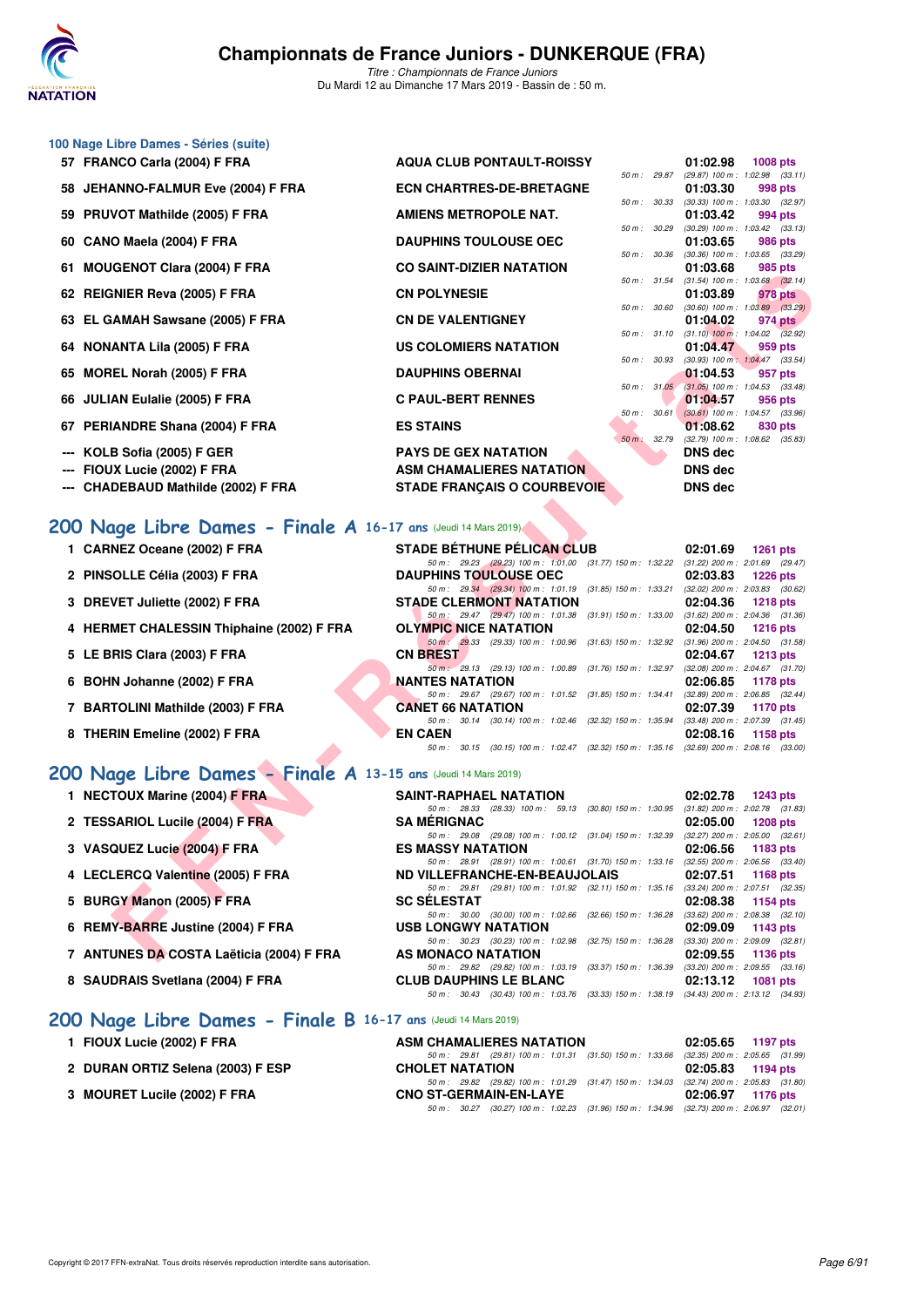

*Titre : Championnats de France Juniors* Du Mardi 12 au Dimanche 17 Mars 2019 - Bassin de : 50 m.

|  |  |  | 200 Nage Libre Dames - Finale B (suite) |  |
|--|--|--|-----------------------------------------|--|
|--|--|--|-----------------------------------------|--|

- **4 HOUAL Solene (2002) F FRA ES MASSY NATATION 02:08.60 1151 pts**
- **5 DESBONNES Leha (2002) F FRA ES MASSY NATATION 02:09.16 1142 pts**
- **6 ORMIERES Séphora (2002) F FRA**
- 7 COUSSEAU Solene (2003) F FRA
- **8 GILOT Eva (2002) F FRA** SPN POITIERS **02:11.60 02:11.60 1104 pts**<br> **80 m**: 30.36 (30.36) 100 m: 1:03.33 (32.97) 150 m: 1:37.49 (34.16) 200 m: 2:11.60 (34.1

### **[200 Nage Libre Dames - Finale B](http://www.ffnatation.fr/webffn/resultats.php?idact=nat&go=epr&idcpt=59271&idepr=3) 13-15 ans** 6

- 1 VALENTIN Salomé (2005) F FRA AS LA
- 2 LEDUCQ Annette (2004) F FRA **CANET**
- **3 MIGUET Chloe (2004) F FRA** SN VERSAILLES 1
- 4 BONDOUY Noah (2004) F FRA ES MAS
- 5 ICHE Clémence (2004) F FRA ASPTT
- **6 AVETAND Tabatha (2005) F FRA BEAUV**
- 7 COCCORDANO Clémence (2005) F FRA LILLE M
- **8 HESSE Sarah (2005) F FRA SN METZ 02:15.28 1049 pts**

### **[200 Nage Libre Dames - Finale C](http://www.ffnatation.fr/webffn/resultats.php?idact=nat&go=epr&idcpt=59271&idepr=3) 16-17 ans** (Jeudi 14 Mars 2019)

- 
- 
- 
- 
- 
- 
- 
- 

# **[200 Nage Libre Dames - Finale C](http://www.ffnatation.fr/webffn/resultats.php?idact=nat&go=epr&idcpt=59271&idepr=3) 13-**

- 
- 2 DURAND-HASLBECK Nina (2005) F FRA
- **3 GUILBAUD Charlotte (2004) F FRA**
- **4 LENOIR Melanie (2006) F FRA**
- **5 PEREZ Lisa (2005) F FRA**
- **6 LENFANT Camille (2005) F FRA**
- **7 BRUNEAU Emma (2004) F FRA LILLE MÉTROPOLE NATATION 02:16.63 1029 pts**
- **--- MARTELOT Camille (2005) F FRA NANTES NATATION DSQ**

| 8 SENLIS Juliette (2003) F FRA                                | <b>CHOLET NATATION</b>                                                                       | 02:18.32 1004 pts                   |
|---------------------------------------------------------------|----------------------------------------------------------------------------------------------|-------------------------------------|
|                                                               | 50 m : 32.06 (32.06) 100 m : 1:06.68 (34.62) 150 m : 1:42.47 (35.79) 200 m : 2:18.32 (35.85) |                                     |
| 00 Nage Libre Dames - Finale C 13-15 ans (Jeudi 14 Mars 2019) |                                                                                              |                                     |
| 1 HUGUET Cassandre (2004) F FRA                               | LILLE MÉTROPOLE NATATION                                                                     | 02:11.74 1102 pts                   |
|                                                               | 50 m: 30.47 (30.47) 100 m: 1:03.64 (33.17) 150 m: 1:37.80                                    | $(34.16)$ 200 m : 2:11.74 $(33.94)$ |
| 2 DURAND-HASLBECK Nina (2005) F FRA                           | <b>STADE BÉTHUNE PELICAN CLUB</b>                                                            | $02:14.55$ 1060 pts                 |
|                                                               | 50 m: 31.11 (31.11) 100 m: 1:04.82 (33.71) 150 m: 1:39.38                                    | $(34.56)$ 200 m : 2:14.55 $(35.17)$ |
| 3 GUILBAUD Charlotte (2004) F FRA                             | <b>CA ORSAY</b>                                                                              | 02:14.56 1060 pts                   |
|                                                               | 50 m: 31.38 (31.38) 100 m: 1:04.83 (33.45) 150 m: 1:39.81                                    | $(34.98)$ 200 m : 2:14.56 $(34.75)$ |
| 4 LENOIR Melanie (2006) F FRA                                 | <b>C.S MONTERELAIS NATATION</b>                                                              | $02:15.17$ 1050 pts                 |
|                                                               | 50 m: 31.95 (31.95) 100 m: 1:05.87 (33.92) 150 m: 1:41.28 (35.41) 200 m: 2:15.17 (33.89)     |                                     |
| 5 PEREZ Lisa (2005) F FRA                                     | <b>DAUPHINS TOULOUSE OEC</b>                                                                 | 02:15.47<br>1046 pts                |
|                                                               | 50 m: 31.13 (31.13) 100 m: 1:05.32 (34.19) 150 m: 1:41.09                                    | $(35.77)$ 200 m : 2:15.47 $(34.38)$ |
| 6 LENFANT Camille (2005) F FRA                                | <b>MONTAUBAN NATATION</b>                                                                    | 02:15.91<br>1039 pts                |
|                                                               | 50 m: 32.06 (32.06) 100 m: 1:06.37 (34.31) 150 m: 1:41.60 (35.23) 200 m: 2:15.91 (34.31)     |                                     |

*50 m : 31.43 (31.43) 100 m : 1:06.20 (34.77) 150 m : 1:42.09 (35.89) 200 m : 2:16.63 (34.54)*<br> **NANTES NATATION** 

*50 m : 29.01 (29.01) 100 m : 1:00.71 (31.70) 150 m : 1:31.52 (30.81) 200 m : 2:02.05 (30.53)*

*50 m : 28.30 (28.30) 100 m : 59.37 (31.07) 150 m : 1:31.45 (32.08) 200 m : 2:03.73 (32.28)*

**[200 Nage Libre Dames - Séries](http://www.ffnatation.fr/webffn/resultats.php?idact=nat&go=epr&idcpt=59271&idepr=3)** (Jeudi 14 Mars 2019)

- **1 CARNEZ Oceane (2002) F FRA STADE BÉTHUNE PÉLICAN CLUB 02:02.05 1255 pts**
- **2 PINSOLLE Célia (2003) F FRA DAUPHINS TOULOUSE OEC 02:03.73 1228 pts**

|                    |                                                              |                           | 50 m : 30.36 (30.36) 100 m : 1:03.33 (32.97) 150 m : 1:37.49 (34.16) 200 m : 2:11.60 (34.11) |  |
|--------------------|--------------------------------------------------------------|---------------------------|----------------------------------------------------------------------------------------------|--|
|                    | (Jeudi 14 Mars 2019)                                         |                           |                                                                                              |  |
| A TESTE            |                                                              |                           | 02:10.03 1129 pts                                                                            |  |
|                    | 50 m : 30.25 (30.25) 100 m : 1:02.71 (32.46) 150 m : 1:36.37 |                           | $(33.66)$ 200 m : 2:10.03 $(33.66)$                                                          |  |
|                    | ET 66 NATATION                                               |                           | 02:10.57 1120 pts                                                                            |  |
|                    | 50 m: 30.62 (30.62) 100 m: 1:03.64 (33.02) 150 m: 1:37.63    |                           | $(33.99)$ 200 m : 2:10.57 $(32.94)$                                                          |  |
| <b>ERSAILLES</b>   |                                                              |                           | 02:10.81 1117 pts                                                                            |  |
|                    | 50 m: 30.63 (30.63) 100 m: 1:03.03 (32.40) 150 m: 1:37.35    |                           | $(34.32)$ 200 m : 2:10.81 $(33.46)$                                                          |  |
|                    | <b>ASSY NATATION</b>                                         |                           | 02:11.63 1104 pts                                                                            |  |
|                    |                                                              |                           | 50 m: 30.34 (30.34) 100 m: 1.03.36 (33.02) 150 m: 1.37.76 (34.40) 200 m: 2.11.63 (33.87)     |  |
| <b>'T TOULOUSE</b> |                                                              |                           | 02:12.06 1097 pts                                                                            |  |
|                    | 50 m: 31.02 (31.02) 100 m: 1:04.29 (33.27) 150 m: 1:38.34    |                           | $(34.05)$ 200 m : 2:12.06 $(33.72)$                                                          |  |
|                    | JVAISIS AQUATIC CLUB                                         |                           | $02:12.35$ 1093 pts                                                                          |  |
|                    | 50 m: 30.50 (30.50) 100 m: 1:03.91                           | $(33.41)$ 150 m : 1:38.40 | $(34.49)$ 200 m : 2:12.35 $(33.95)$                                                          |  |
|                    | E MÉTROPOLE NATATION                                         |                           | 02:13.49 1076 pts                                                                            |  |
|                    | 50 m: 31.67 (31.67) 100 m: 1.05.55                           |                           | $(33.88)$ 150 m : 1:39.65 $(34.10)$ 200 m : 2:13.49 $(33.84)$                                |  |

*50 m : 29.82 (29.82) 100 m : 1:02.01 (32.19) 150 m : 1:35.12 (33.11) 200 m : 2:08.60 (33.48)*

*50 m : 29.82 (29.82) 100 m : 1:02.73 (32.91) 150 m : 1:36.21 (33.48) 200 m : 2:09.16 (32.95)*

*50 m : 30.17 (30.17) 100 m : 1:03.50 (33.33) 150 m : 1:36.97 (33.47) 200 m : 2:09.76 (32.79)*<br>**ANGERS NATATION 02:10.96** 1114 pts

*50 m : 30.33 (30.33) 100 m : 1:03.16 (32.83) 150 m : 1:37.38 (34.22) 200 m : 2:10.96 (33.58)*

| <b>0 GILVI EVA (ZUVZ) F FRA</b>                               | JEN FUITIERJ                                                                                                                                   | <b>UZ.II.UU IIU+U</b> I                         |
|---------------------------------------------------------------|------------------------------------------------------------------------------------------------------------------------------------------------|-------------------------------------------------|
|                                                               | 50 m: 30.36 (30.36) 100 m: 1:03.33 (32.97) 150 m: 1:37.49 (34.16) 200 m: 2:11.60 (34.11)                                                       |                                                 |
| 00 Nage Libre Dames - Finale B 13-15 ans (Jeudi 14 Mars 2019) |                                                                                                                                                |                                                 |
| 1 VALENTIN Salomé (2005) F FRA                                | <b>AS LA TESTE</b><br>02:10.03                                                                                                                 | <b>1129 pts</b>                                 |
|                                                               | 50 m: 30.25 (30.25) 100 m: 1:02.71 (32.46) 150 m: 1:36.37                                                                                      | $(33.66)$ 200 m : 2:10.03 $(33.66)$             |
| 2 LEDUCQ Annette (2004) F FRA                                 | <b>CANET 66 NATATION</b><br>02:10.57                                                                                                           | $1120$ pts                                      |
|                                                               | 50 m : 30.62 (30.62) 100 m : 1:03.64<br>$(33.02)$ 150 m : 1:37.63                                                                              | $(33.99)$ 200 m : 2:10.57 $(32.94)$             |
| 3 MIGUET Chloe (2004) F FRA                                   | <b>SN VERSAILLES</b><br>02:10.81                                                                                                               | <b>1117 pts</b>                                 |
| 4 BONDOUY Noah (2004) F FRA                                   | 50 m: 30.63 (30.63) 100 m: 1:03.03<br>$(32.40)$ 150 m : 1:37.35<br><b>ES MASSY NATATION</b><br>02:11.63                                        | $(34.32)$ 200 m : 2:10.81 $(33.46)$<br>1104 pts |
|                                                               | 50 m: 30.34 (30.34) 100 m: 1:03.36<br>$(33.02)$ 150 m : 1:37.76 $(34.40)$ 200 m : 2:11.63 $(33.87)$                                            |                                                 |
| 5 ICHE Clémence (2004) F FRA                                  | <b>ASPTT TOULOUSE</b><br>02:12.06                                                                                                              | 1097 pts                                        |
|                                                               | 50 m: 31.02 (31.02) 100 m: 1:04.29<br>$(33.27)$ 150 m : 1:38.34 $(34.05)$ 200 m : 2:12.06 $(33.72)$                                            |                                                 |
| 6 AVETAND Tabatha (2005) F FRA                                | <b>BEAUVAISIS AQUATIC CLUB</b><br>02:12.35                                                                                                     | 1093 pts                                        |
|                                                               | 50 m: 30.50 (30.50) 100 m: 1:03.91<br>$(33.41)$ 150 m : 1:38.40 $(34.49)$ 200 m : 2:12.35 $(33.95)$                                            |                                                 |
| 7 COCCORDANO Clémence (2005) F FRA                            | LILLE METROPOLE NATATION<br>02:13.49                                                                                                           | 1076 pts                                        |
| 8 HESSE Sarah (2005) F FRA                                    | 50 m: 31.67 (31.67) 100 m: 1:05.55<br>$(33.88)$ 150 m : 1:39.65 $(34.10)$ 200 m : 2:13.49 $(33.84)$<br><b>SN METZ</b><br>02:15.28              | 1049 pts                                        |
|                                                               | 50 m: 31.08 (31.08) 100 m: 1:05.92 (34.84) 150 m: 1:40.83 (34.91) 200 m: 2:15.28 (34.45)                                                       |                                                 |
|                                                               |                                                                                                                                                |                                                 |
| 00 Nage Libre Dames - Finale C 16-17 ans (Jeudi 14 Mars 2019) |                                                                                                                                                |                                                 |
| 1 DUPONT Zia (2002) F FRA                                     | <b>CHOLET NATATION</b><br>02:10.80                                                                                                             | 1117 pts                                        |
|                                                               | 50 m: 31.09 (31.09) 100 m: 1:04.72 (33.63) 150 m: 1:38.97 (34.25) 200 m: 2:10.80 (31.83)                                                       |                                                 |
| 2 RODRIGUEZ Maud (2003) F FRA                                 | <b>AVENIR MURET NATATION</b><br>02:11.53                                                                                                       | 1105 pts                                        |
|                                                               | 50 m: 30.73 (30.73) 100 m: 1:03.63 (32.90) 150 m: 1:37.63 (34.00) 200 m: 2:11.53 (33.90)                                                       |                                                 |
| 3 GARAIX Maïlys (2003) F FRA                                  | <b>NAUTIC CLUB ALP'38</b><br>02:11.54                                                                                                          | 1105 pts                                        |
| 4 DESBORDES Mila (2003) F FRA                                 | 50 m : 30.03 (30.03) 100 m : 1:02.89 (32.86) 150 m : 1:37.35 (34.46) 200 m : 2:11.54 (34.19)<br><b>STADE FRANCAIS O COURBEVOIE</b><br>02:11.74 | 1102 pts                                        |
|                                                               | 50 m: 31.08 (31.08) 100 m: 1:04.06 (32.98) 150 m: 1:38.00 (33.94) 200 m: 2:11.74 (33.74)                                                       |                                                 |
| 5 TAVERNET Emma (2003) F FRA                                  | <b>CN LUNEL</b><br>02:13.49                                                                                                                    | 1076 pts                                        |
|                                                               | 50 m: 30.67 (30.67) 100 m: 1:04.19 (33.52) 150 m: 1:39.02 (34.83) 200 m: 2:13.49 (34.47)                                                       |                                                 |
| 6 SAIDJ Feryel (2002) F FRA                                   | <b>STADE FRANÇAIS O COURBEVOIE</b><br>02:14.75                                                                                                 | 1057 pts                                        |
|                                                               | 50 m: 31.05 (31.05) 100 m: 1:05.09 (34.04) 150 m: 1:40.31 (35.22) 200 m: 2:14.75 (34.44)                                                       |                                                 |
| 7 QUINT Chloé (2002) F FRA                                    | AMIENS METROPOLE NAT.<br>02:17.73                                                                                                              | $1013$ pts                                      |
|                                                               | 50 m: 30.97 (30.97) 100 m: 1:04.93 (33.96) 150 m: 1:41.43 (36.50) 200 m: 2:17.73 (36.30)                                                       |                                                 |
| 8 SENLIS Juliette (2003) F FRA                                | <b>CHOLET NATATION</b><br>02:18.32<br>50 m: 32.06 (32.06) 100 m: 1:06.68 (34.62) 150 m: 1:42.47 (35.79) 200 m: 2:18.32 (35.85)                 | 1004 pts                                        |
|                                                               |                                                                                                                                                |                                                 |
| 00 Nage Libre Dames - Finale C 13-15 ans (Jeudi 14 Mars 2019) |                                                                                                                                                |                                                 |
| 1 HUGUET Cassandre (2004) F FRA                               | <b>LILLE METROPOLE NATATION</b><br>02:11.74                                                                                                    | 1102 pts                                        |
|                                                               | 50 m: 30.47 (30.47) 100 m: 1:03.64 (33.17) 150 m: 1:37.80 (34.16) 200 m: 2:11.74 (33.94)                                                       |                                                 |
| 2 DURAND-HASLBECK Nina (2005) F FRA                           | <b>STADE BETHUNE PELICAN CLUB</b><br>02:14.55                                                                                                  | <b>1060 pts</b>                                 |
|                                                               | 50 m: 31.11 (31.11) 100 m: 1:04.82 (33.71) 150 m: 1:39.38 (34.56) 200 m: 2:14.55 (35.17)                                                       |                                                 |
| 3 GUILBAUD Charlotte (2004) F FRA                             | <b>CA ORSAY</b><br>02:14.56                                                                                                                    | <b>1060 pts</b>                                 |
|                                                               | 50 m : 31.38 (31.38) 100 m : 1:04.83<br>$(33.45)$ 150 m : 1:39.81                                                                              | $(34.98)$ 200 m : 2:14.56 $(34.75)$             |
| 4 LENOIR Melanie (2006) F FRA                                 | <b>C.S MONTERELAIS NATATION</b><br>02:15.17                                                                                                    | <b>1050 pts</b>                                 |
|                                                               | 50 m: 31.95 (31.95) 100 m: 1.05.87 (33.92) 150 m: 1.41.28 (35.41) 200 m: 2.15.17 (33.89)                                                       |                                                 |
| 5 PEREZ Lisa (2005) F FRA                                     | <b>DAUPHINS TOULOUSE OEC</b><br>02:15.47                                                                                                       | 1046 pts                                        |
| 6 LENFANT Camille (2005) F FRA                                | 50 m: 31.13 (31.13) 100 m: 1:05.32 (34.19) 150 m: 1:41.09 (35.77) 200 m: 2:15.47 (34.38)<br><b>MONTAUBAN NATATION</b><br>02:15.91              | 1039 pts                                        |
|                                                               |                                                                                                                                                |                                                 |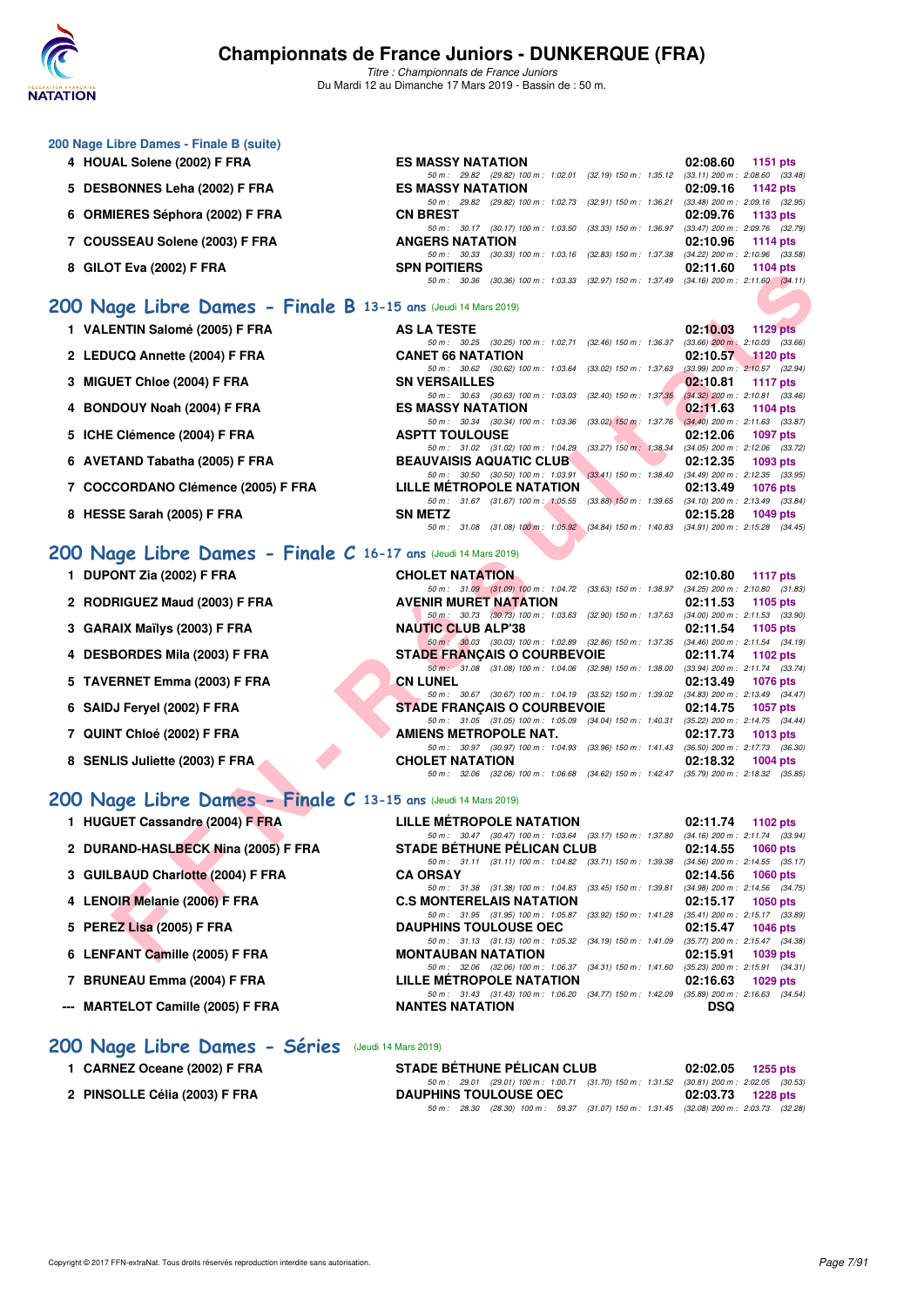

*Titre : Championnats de France Juniors* Du Mardi 12 au Dimanche 17 Mars 2019 - Bassin de : 50 m.

#### **200 Nage Libre Dames - Séries (suite)**

- **3 HERMET CHALESSIN Thiphaine (2002) F FRA 4 NECTOUX Marine (2004) F FRA 4 LE BRIS Clara (2003) F FRA CN BREST 02:05.14 1205 pts 6 DREVET Juliette (2002) F FRA 7 BOHN Johanne (2002) F FRA** 8 TESSARIOL Lucile (2004) F FRA **9 NOWACZYK Lison (2003) F FRA** 10 LECLERCQ Valentine (2005) F FRA
- 11 THERIN Emeline (2002) F FRA
- **12 BARTOLINI Mathilde (2003) F FRA**
- **13 FIOUX Lucie (2002) F FRA**
- 14 DURAN ORTIZ Selena (2003) F ESP
- 15 VASQUEZ Lucie (2004) F FRA
- **16 HOUAL Solene (2002) F FRA**
- **17 MOURET Lucile (2002) F FRA**
- **18 TISSANDIE Camille (2004) F FRA**
- **19 BURGY Manon (2005) F FRA**
- 20 REMY-BARRE Justine (2004) F FRA
- 21 DESBONNES Leha (2002) F FRA
- **22 GILOT Eva (2002) F FRA**
- 23 ORMIERES Séphora (2002) F FRA
- 24 ANTUNES DA COSTA Laëticia (2004) F FRA
- 25 SAUDRAIS Svetlana (2004) F FRA
- 26 COUSSEAU Solene (2003) F FRA
- 27 VALENTIN Salomé (2005) F FRA
- 28 AVETAND Tabatha (2005) F FRA
- **29 TAVERNET Emma (2003) F FRA CN LUNEL 02:12.03 1098 pts**
- **30 MIGUET Chloe (2004) F FRA**
- 31 DESBORDES Mila (2003) F FRA
- **32 LEDUCQ Annette (2004) F FRA**
- 33 COCCORDANO Clémence (2005) F FRA
- **34 BONDOUY Noah (2004) F FRA**
- 35 LEFEBVRE Oriane (2004) F FRA
- **36 GARAIX Maïlys (2003) F FRA**
- **37 DUPONT Zia (2002) F FRA**
- **38 HESSE Sarah (2005) F FRA**

| libre Dames - Series (suite)         |                                                                                                                                                                                                             |                                                                                 |
|--------------------------------------|-------------------------------------------------------------------------------------------------------------------------------------------------------------------------------------------------------------|---------------------------------------------------------------------------------|
| MET CHALESSIN Thiphaine (2002) F FRA | <b>OLYMPIC NICE NATATION</b>                                                                                                                                                                                | 1221 pts<br>02:04.15                                                            |
| TOUX Marine (2004) F FRA             | 50 m: 29.27 (29.27) 100 m: 1:00.72 (31.45) 150 m: 1:32.77 (32.05) 200 m: 2:04.15 (31.38)<br>SAINT-RAPHAEL NATATION                                                                                          | 02:05.14<br>1205 pts                                                            |
|                                      | 50 m: 28.97 (28.97) 100 m: 1:00.66 (31.69) 150 m: 1:33.19 (32.53) 200 m: 2:05.14 (31.95)                                                                                                                    |                                                                                 |
| RIS Clara (2003) F FRA               | <b>CN BREST</b><br>50 m: 29.44 (29.44) 100 m: 1:01.36 (31.92) 150 m: 1:33.49 (32.13) 200 m: 2:05.14 (31.65)                                                                                                 | 02:05.14<br>1205 pts                                                            |
| VET Juliette (2002) F FRA            | <b>STADE CLERMONT NATATION</b><br>50 m: 29.19 (29.19) 100 m: 1:00.97 (31.78) 150 m: 1:33.38 (32.41) 200 m: 2:05.24 (31.86)                                                                                  | 02:05.24<br>1204 pts                                                            |
| N Johanne (2002) F FRA               | <b>NANTES NATATION</b>                                                                                                                                                                                      | 02:06.37<br>1186 pts                                                            |
| <b>SARIOL Lucile (2004) F FRA</b>    | 50 m: 29.58 (29.58) 100 m: 1:01.40 (31.82) 150 m: 1:34.11 (32.71) 200 m: 2:06.37 (32.26)<br><b>SA MERIGNAC</b>                                                                                              | 02:06.68<br>1181 pts                                                            |
| /ACZYK Lison (2003) F FRA            | 50 m: 29.63 (29.63) 100 m: 1:01.68 (32.05) 150 m: 1:34.16 (32.48) 200 m: 2:06.68 (32.52)<br><b>STADE BÉTHUNE PÉLICAN CLUB</b>                                                                               | 02:06.71<br>1180 $pts$                                                          |
| LERCQ Valentine (2005) F FRA         | 50 m: 29.70 (29.70) 100 m: 1:00.88 (31.18) 150 m: 1:33.39 (32.51) 200 m: 2:06.71 (33.32)<br>ND VILLEFRANCHE-EN-BEAUJOLAIS                                                                                   | 02:06.86<br>1178 pts                                                            |
| RIN Emeline (2002) F FRA             | 50 m: 29.93 (29.93) 100 m: 1:02.25 (32.32) 150 m: 1:35.05 (32.80) 200 m: 2:06.86 (31.81)<br><b>EN CAEN</b>                                                                                                  | 02:07.69<br><b>1165 pts</b>                                                     |
| TOLINI Mathilde (2003) F FRA         | 50 m: 30.43 (30.43) 100 m: 1:03.21 (32.78) 150 m: 1:35.59 (32.38) 200 m: 2:07.69 (32.10)<br><b>CANET 66 NATATION</b>                                                                                        | 02:07.75<br>1164 pts                                                            |
| IX Lucie (2002) F FRA                | 50 m: 30.23 (30.23) 100 m: 1:02.85 (32.62) 150 m: 1:35.52 (32.67) 200 m: 2:07.75 (32.23)<br><b>ASM CHAMALIERES NATATION</b>                                                                                 | 02:08.25<br>1156 $pts$                                                          |
|                                      | 50 m : 29.77 (29.77) $100 \text{ m}$ : $1.02.16$ (32.39) $150 \text{ m}$ : $1.35.22$ (33.06) $200 \text{ m}$ : $2.08.25$ (33.03)                                                                            |                                                                                 |
| AN ORTIZ Selena (2003) F ESP         | <b>CHOLET NATATION</b><br>50 m: 30.38 (30.38) 100 m: 1:03.61 (33.23) 150 m: 1:37.11 (33.50) 200 m: 2:08.62 (31.51)                                                                                          | 02:08.62<br>1150 pts                                                            |
| QUEZ Lucie (2004) F FRA              | <b>ES MASSY NATATION</b><br>50 m: 29.38 (29.38) 100 m: 1:01.48 (32.10) 150 m: 1:34.89 (33.41) 200 m: 2:09.25 (34.36)                                                                                        | 02:09.25<br>1141 pts                                                            |
| AL Solene (2002) F FRA               | <b>ES MASSY NATATION</b>                                                                                                                                                                                    | 02:09.28<br>1140 pts                                                            |
| RET Lucile (2002) F FRA              | 50 m: 29.68 (29.68) 100 m: 1:02.17 (32.49) 150 m: 1:35.63 (33.46) 200 m: 2:09.28 (33.65)<br><b>CNO ST-GERMAIN-EN-LAYE</b>                                                                                   | 02:09.49<br><b>1137 pts</b>                                                     |
| ANDIE Camille (2004) F FRA           | 50 m: 30.27 (30.27) 100 m: 1:02.57 (32.30) 150 m: 1:36.41 (33.84) 200 m: 2:09.49 (33.08)<br><b>CASTRES SPORTS NAUTIQUES</b>                                                                                 | 02:09.52<br>1136 pts                                                            |
|                                      | 50 m: 29.59 (29.59) 100 m: 1:02.63 (33.04) 150 m: 1:36.36 (33.73) 200 m: 2:09.52 (33.16)                                                                                                                    |                                                                                 |
| GY Manon (2005) F FRA                | <b>SC SELESTAT</b><br>50 m: 29.86 (29.86) 100 m: 1:02.98 (33.12) 150 m: 1:36.55 (33.57) 200 m: 2:09.81 (33.26)                                                                                              | 02:09.81<br>1132 $pts$                                                          |
| Y-BARRE Justine (2004) F FRA         | <b>USB LONGWY NATATION</b><br>50 m : 30.30 (30.30) 100 m : 1:03.14 (32.84) 150 m : 1:36.46 (33.32) 200 m : 2:09.93 (33.47)                                                                                  | 02:09.93<br>1130 pts                                                            |
| BONNES Leha (2002) F FRA             | <b>ES MASSY NATATION</b>                                                                                                                                                                                    | 02:10.05<br>1128 pts                                                            |
| )T Eva (2002) F FRA                  | 50 m: 30.19 (30.19) 100 m: 1:03.21 (33.02) 150 m: 1:37.20 (33.99) 200 m: 2:10.05 (32.85)<br><b>SPN POITIERS</b><br>50 m: 30.13 (30.13) 100 m: 1:02.75 (32.62) 150 m: 1:36.36 (33.61) 200 m: 2:10.13 (33.77) | 02:10.13<br>1127 $p$ ts                                                         |
| IIERES Séphora (2002) F FRA          | <b>CN BREST</b>                                                                                                                                                                                             | 02:10.54<br>1121 $pts$                                                          |
| UNES DA COSTA Laëticia (2004) F FRA  | 50 m: 30.15 (30.15) 100 m: 1:03.30<br>AS MONACO NATATION                                                                                                                                                    | (33.15) 150 m : 1:37.17 (33.87) 200 m : 2:10.54 (33.37)<br>02:10.81<br>1117 pts |
| DRAIS Svetlana (2004) F FRA          | 50 m: 30.20 (30.20) 100 m: 1:03.03 (32.83) 150 m: 1:36.49 (33.46) 200 m: 2:10.81 (34.32)<br><b>CLUB DAUPHINS LE BLANC</b>                                                                                   | 02:10.84<br>1116 $pts$                                                          |
| SSEAU Solene (2003) F FRA            | 50 m: 30.13 (30.13) 100 m: 1:03.49 (33.36) 150 m: 1:37.54 (34.05) 200 m: 2:10.84 (33.30)<br><b>ANGERS NATATION</b>                                                                                          | 02:11.03<br>1113 $pts$                                                          |
|                                      | 50 m: 30.54 (30.54) 100 m: 1:03.86 (33.32) 150 m: 1:37.71 (33.85) 200 m: 2:11.03 (33.32)<br>AS LA TESTE                                                                                                     | 02:11.14                                                                        |
| ENTIN Salomé (2005) F FRA            | 50 m: 30.68 (30.68) 100 m: 1:03.47 (32.79) 150 m: 1:37.42 (33.95) 200 m: 2:11.14 (33.72)                                                                                                                    | 1111 $pts$                                                                      |
| TAND Tabatha (2005) F FRA            | <b>BEAUVAISIS AQUATIC CLUB</b><br>50 m: 30.18 (30.18) 100 m: 1:03.51 (33.33) 150 m: 1:38.11 (34.60) 200 m: 2:11.84 (33.73)                                                                                  | 02:11.84<br>1101 pts                                                            |
| ERNET Emma (2003) F FRA              | <b>CN LUNEL</b><br>50 m: 31.01 (31.01) 100 m: 1:04.33 (33.32) 150 m: 1:38.20                                                                                                                                | 02:12.03<br>1098 pts<br>$(33.87)$ 200 m : 2:12.03 $(33.83)$                     |
| <b>JET Chloe (2004) F FRA</b>        | <b>SN VERSAILLES</b>                                                                                                                                                                                        | 02:12.04<br><b>1098 pts</b>                                                     |
| BORDES Mila (2003) F FRA             | 50 m : 30.67 (30.67) 100 m : 1:04.00 (33.33) 150 m : 1:37.99<br><b>STADE FRANÇAIS O COURBEVOIE</b>                                                                                                          | $(33.99)$ 200 m : 2:12.04 $(34.05)$<br>02:12.17<br><b>1096 pts</b>              |
| UCQ Annette (2004) F FRA             | 50 m: 31.14 (31.14) 100 m: 1:04.61 (33.47) 150 m: 1:38.75 (34.14) 200 m: 2:12.17 (33.42)<br><b>CANET 66 NATATION</b>                                                                                        | 02:12.66<br><b>1088 pts</b>                                                     |
| <b>CORDANO Clémence (2005) F FRA</b> | 50 m : 30.83 (30.83) 100 m : 1:04.23 (33.40) 150 m : 1:39.01<br>LILLE METROPOLE NATATION                                                                                                                    | $(34.78)$ 200 m : 2:12.66 $(33.65)$<br>02:12.70<br><b>1088 pts</b>              |
| DOUY Noah (2004) F FRA               | 50 m : 31.47 (31.47) 100 m : 1:04.99 (33.52) 150 m : 1:39.30 (34.31) 200 m : 2:12.70 (33.40)<br><b>ES MASSY NATATION</b>                                                                                    | 02:12.76<br><b>1087 pts</b>                                                     |
| EBVRE Oriane (2004) F FRA            | 50 m: 30.34 (30.34) 100 m: 1:04.11 (33.77) 150 m: 1:38.06 (33.95) 200 m: 2:12.76 (34.70)<br><b>STADE BETHUNE PELICAN CLUB</b>                                                                               | 02:13.55<br>1075 pts                                                            |
| AIX Maïlys (2003) F FRA              | 50 m: 30.61 (30.61) 100 m: 1:03.93 (33.32) 150 m: 1:38.89 (34.96) 200 m: 2:13.55 (34.66)<br><b>NAUTIC CLUB ALP'38</b>                                                                                       | 02:13.75<br><b>1072 pts</b>                                                     |
| ONT Zia (2002) F FRA                 | 50 m: 31.01 (31.01) 100 m: 1:04.52 (33.51) 150 m: 1:39.33<br><b>CHOLET NATATION</b>                                                                                                                         | $(34.81)$ 200 m : 2:13.75 $(34.42)$<br>02:13.83<br>1071 pts                     |
|                                      | 50 m: 30.30 (30.30) 100 m: 1:03.66 (33.36) 150 m: 1:38.52 (34.86) 200 m: 2:13.83 (35.31)                                                                                                                    |                                                                                 |
| SE Sarah (2005) F FRA                | <b>SN METZ</b><br>50 m: 30.50 (30.50) 100 m: 1:04.57 (34.07) 150 m: 1:40.22 (35.65) 200 m: 2:14.36 (34.14)                                                                                                  | 02:14.36<br>1063 pts                                                            |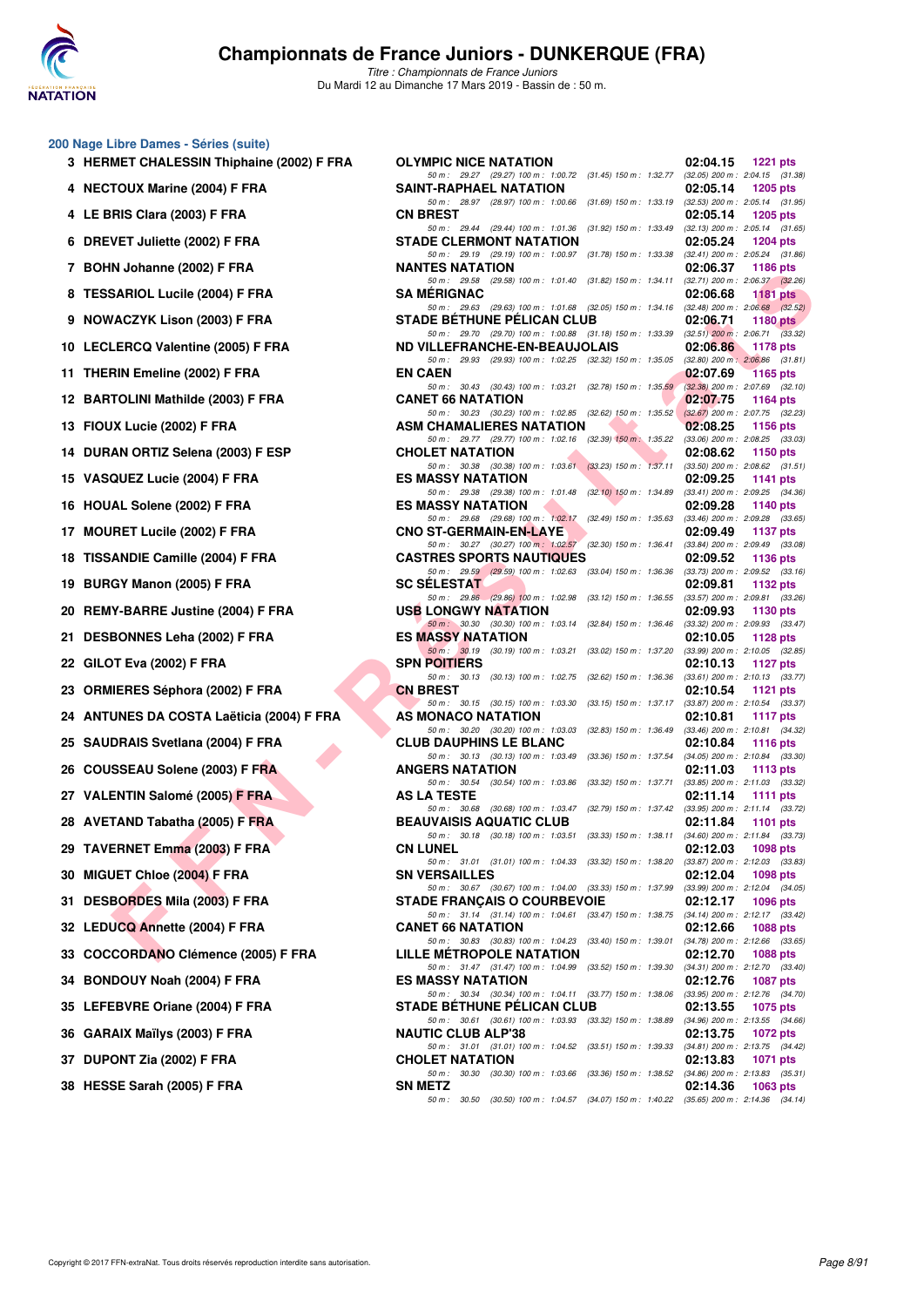

*Titre : Championnats de France Juniors* Du Mardi 12 au Dimanche 17 Mars 2019 - Bassin de : 50 m.

| 200 Nage Libre Dames - Séries (suite) |  |  |
|---------------------------------------|--|--|
|---------------------------------------|--|--|

- 39 ICHE Clémence (2004) F FRA
- **40 HUGUET Cassandre (2004) F FRA**
- **41 BRUNEAU Emma (2004) F FRA LILLE MÉTROPOLE NATATION 02:14.89 1055 pts**
- **42 PEREZ Lisa (2005) F FRA DAUPHINS TOULOUSE OEC 02:15.15 1051 pts**
- 43 RODRIGUEZ Maud (2003) F FRA
- **44 LISTRAT Charlotte (2004) F FRA**
- **45 GUILBAUD Charlotte (2004) F FRA**
- **46 LENOIR Melanie (2006) F FRA**
- **47 SAIDJ Feryel (2002) F FRA**
- **48 MARTELOT Camille (2005) F FRA**
- **49 DURAND-HASLBECK Nina (2005) F FRA**
- **50 QUINT Chloé (2002) F FRA**
- 51 SENLIS Juliette (2003) F FRA
- 52 LENFANT Camille (2005) F FRA
- 53 MAYLIE LAROSE Gladys (2005) F FRA
- **--- AMBRASS Lilou (2002) F FRA**
- **--- CALVO Emma (2004) F FRA**
- **--- HUET Helvina (2002) F FRA**
- **--- CACHOT Margot (2002) F FRA AVENIR MURET NATATION DNS dec**

| <b>ASPTT TOULOUSE</b>        |                                                                                         |                           | 02:14.44 1061 pts                   |                 |         |
|------------------------------|-----------------------------------------------------------------------------------------|---------------------------|-------------------------------------|-----------------|---------|
|                              | 50 m: 31.03 (31.03) 100 m: 1:04.75 (33.72) 150 m: 1:39.43 (34.68) 200 m: 2:14.44 (35.01 |                           |                                     |                 |         |
|                              | <b>LILLE METROPOLE NATATION</b>                                                         |                           | 02:14.74                            | <b>1057 pts</b> |         |
|                              | 50 m: 31.63 (31.63) 100 m: 1:05.37                                                      | (33.74) 150 m : 1:39.90   | (34.53) 200 m : 2:14.74 (34.84)     |                 |         |
|                              | <b>LILLE METROPOLE NATATION</b>                                                         |                           | 02:14.89                            | $1055$ pts      |         |
|                              | 50 m: 31.49 (31.49) 100 m: 1:06.28                                                      | $(34.79)$ 150 m : 1:40.93 | (34.65) 200 m : 2:14.89 (33.96)     |                 |         |
| <b>DAUPHINS TOULOUSE OEC</b> |                                                                                         |                           | 02:15.15                            | 1051 pts        |         |
|                              | 50 m: 31.32 (31.32) 100 m: 1:05.58                                                      | $(34.26)$ 150 m : 1:40.82 | (35.24) 200 m: 2:15.15 (34.33)      |                 |         |
| <b>AVENIR MURET NATATION</b> |                                                                                         |                           | 02:15.37                            | <b>1048 pts</b> |         |
|                              | 50 m: 31.20 (31.20) 100 m: 1:04.99                                                      | $(33.79)$ 150 m : 1:40.13 | (35.14) 200 m : 2:15.37 (35.24)     |                 |         |
| <b>EN TOURS</b>              |                                                                                         |                           | 02:15.76                            | $1042$ pts      |         |
|                              | 50 m: 31.69 (31.69) 100 m: 1:05.88 (34.19) 150 m: 1:41.06                               |                           | (35.18) 200 m : 2:15.76 (34.70)     |                 |         |
| <b>CA ORSAY</b>              |                                                                                         |                           | 02:16.20                            | 1035 pts        |         |
|                              | 50 m: 31.44 (31.44) 100 m: 1:05.99 (34.55) 150 m: 1:41.29 (35.30) 200 m: 2:16.20 (34.91 |                           |                                     |                 |         |
|                              | <b>C.S MONTERELAIS NATATION</b>                                                         |                           | 02:16.32                            | 1033 pts        |         |
|                              | 50 m: 32.20 (32.20) 100 m: 1:06.15 (33.95) 150 m: 1:41.92 (35.77) 200 m: 2:16.32 (34.40 |                           |                                     |                 |         |
|                              | <b>STADE FRANCAIS O COURBEVOIE</b>                                                      |                           | 02:16.47                            | <b>1031 pts</b> |         |
|                              | 50 m: 30.95 (30.95) 100 m: 1:04.90 (33.95) 150 m: 1:40.84                               |                           | (35.94) 200 m : 2:16.47 (35.63)     |                 |         |
| <b>NANTES NATATION</b>       |                                                                                         |                           | 02:16.52                            | <b>1030 pts</b> |         |
|                              | 50 m: 31.59 (31.59) 100 m: 1:06.04 (34.45) 150 m: 1:41.88                               |                           | $(35.84)$ 200 m : 2:16.52 (34.64)   |                 |         |
|                              | <b>STADE BÉTHUNE PÉLICAN CLUB</b>                                                       |                           | 02:16.67 1028 pts                   |                 |         |
|                              | 50 m: 31.05 (31.05) 100 m: 1:04.79 (33.74) 150 m: 1:41.01                               |                           | $(36.22)$ 200 m : 2:16.67 $(35.66)$ |                 |         |
| <b>AMIENS METROPOLE NAT.</b> |                                                                                         |                           | 02:17.19                            | <b>1021 pts</b> |         |
|                              | 50 m: 31.66 (31.66) 100 m: 1:06.17 (34.51) 150 m: 1:42.21                               |                           | (36.04) 200 m: 2:17.19 (34.98)      |                 |         |
| <b>CHOLET NATATION</b>       |                                                                                         |                           | 02:18.76                            |                 | 998 pts |
|                              | 50 m: 31.94 (31.94) 100 m: 1:06.45                                                      | $(34.51)$ 150 m : 1:42.72 | (36.27) 200 m : 2:18.76 (36.04)     |                 |         |
| <b>MONTAUBAN NATATION</b>    |                                                                                         |                           | 02:19.08                            | 993 pts         |         |
|                              | 50 m: 31.68 (31.68) 100 m: 1:06.23 (34.55) 150 m: 1:42.92                               |                           | $(36.69)$ 200 m : 2:19.08 $(36.16)$ |                 |         |
| <b>EMS BRON</b>              |                                                                                         |                           | 02:19.48                            |                 | 987 pts |
|                              | 50 m: 31.92 (31.92) 100 m: 1.06.73 (34.81) 150 m: 1.43.15 (36.42) 200 m: 2.19.48 (36.33 |                           |                                     |                 |         |
| <b>ES MASSY NATATION</b>     |                                                                                         |                           | <b>DNS</b> dec                      |                 |         |
| <b>AC HYÈRES</b>             |                                                                                         |                           | <b>DNS dec</b>                      |                 |         |
|                              |                                                                                         |                           |                                     |                 |         |
| <b>AC HYÈRES</b>             |                                                                                         |                           | <b>DNS</b> dec                      |                 |         |

### **[400 Nage Libre Dames - Finale A](http://www.ffnatation.fr/webffn/resultats.php?idact=nat&go=epr&idcpt=59271&idepr=4) 16-17 ans** (Mardi 12 Mars 2019)

| 3 NODNIGOEZ MAUG (2003) F FRA                                                                                                                                                                                                                                                     | AVENIR MURET NATATION.                                                                                                      | <u>UZ.IJ.JI IU40 ULS</u> |
|-----------------------------------------------------------------------------------------------------------------------------------------------------------------------------------------------------------------------------------------------------------------------------------|-----------------------------------------------------------------------------------------------------------------------------|--------------------------|
| 4 LISTRAT Charlotte (2004) F FRA                                                                                                                                                                                                                                                  | 50 m: 31.20 (31.20) 100 m: 1:04.99 (33.79) 150 m: 1:40.13 (35.14) 200 m: 2:15.37 (35.24)<br><b>EN TOURS</b>                 | $02:15.76$ 1042 pts      |
|                                                                                                                                                                                                                                                                                   | 50 m: 31.69 (31.69) 100 m: 1:05.88 (34.19) 150 m: 1:41.06 (35.18) 200 m: 2:15.76 (34.70)                                    |                          |
| 5 GUILBAUD Charlotte (2004) F FRA                                                                                                                                                                                                                                                 | <b>CA ORSAY</b>                                                                                                             | $02:16.20$ 1035 pts      |
| 6   LENOIR Melanie (2006) F FRA                                                                                                                                                                                                                                                   | 50 m: 31.44 (31.44) 100 m: 1:05.99 (34.55) 150 m: 1:41.29 (35.30) 200 m: 2:16.20 (34.91)<br><b>C.S MONTERELAIS NATATION</b> | $02:16.32$ 1033 pts      |
|                                                                                                                                                                                                                                                                                   | 50 m: 32.20 (32.20) 100 m: 1:06.15 (33.95) 150 m: 1:41.92 (35.77) 200 m: 2:16.32 (34.40)                                    |                          |
| 7 SAIDJ Feryel (2002) F FRA                                                                                                                                                                                                                                                       | <b>STADE FRANÇAIS O COURBEVOIE</b>                                                                                          | $02:16.47$ 1031 pts      |
| 8 MARTELOT Camille (2005) F FRA                                                                                                                                                                                                                                                   | 50 m: 30.95 (30.95) 100 m: 1:04.90 (33.95) 150 m: 1:40.84 (35.94) 200 m: 2:16.47 (35.63)<br><b>NANTES NATATION</b>          | 02:16.52 1030 pts        |
|                                                                                                                                                                                                                                                                                   | 50 m: 31.59 (31.59) 100 m: 1:06.04 (34.45) 150 m: 1:41.88 (35.84) 200 m: 2:16.52 (34.64)                                    |                          |
| 9 DURAND-HASLBECK Nina (2005) F FRA                                                                                                                                                                                                                                               | STADE BÉTHUNE PÉLICAN CLUB                                                                                                  | $02:16.67$ 1028 pts      |
| 0 QUINT Chloé (2002) F FRA                                                                                                                                                                                                                                                        | 50 m: 31.05 (31.05) 100 m: 1:04.79 (33.74) 150 m: 1:41.01 (36.22) 200 m: 2:16.67 (35.66)<br><b>AMIENS METROPOLE NAT.</b>    | 02:17.19 1021 pts        |
|                                                                                                                                                                                                                                                                                   | 50 m: 31.66 (31.66) 100 m: 1:06.17 (34.51) 150 m: 1:42.21 (36.04) 200 m: 2:17.19 (34.98)                                    |                          |
| 1 SENLIS Juliette (2003) F FRA                                                                                                                                                                                                                                                    | <b>CHOLET NATATION</b>                                                                                                      | 02:18.76<br>998 pts      |
| 2 LENFANT Camille (2005) F FRA                                                                                                                                                                                                                                                    | 50 m: 31.94 (31.94) 100 m: 1:06.45 (34.51) 150 m: 1:42.72 (36.27) 200 m: 2:18.76 (36.04)                                    |                          |
|                                                                                                                                                                                                                                                                                   | <b>MONTAUBAN NATATION</b><br>50 m: 31.68 (31.68) 100 m: 1:06.23 (34.55) 150 m: 1:42.92 (36.69) 200 m: 2:19.08 (36.16)       | 02:19.08<br>993 pts      |
| 3 MAYLIE LAROSE Gladys (2005) F FRA                                                                                                                                                                                                                                               | <b>EMS BRON</b>                                                                                                             | 02:19.48<br>987 pts      |
|                                                                                                                                                                                                                                                                                   | 50 m: 31.92 (31.92) $100 \text{ m}$ : $1.06.73$ (34.81) $150 \text{ m}$ : 1:43.15 (36.42) $200 \text{ m}$ : 2:19.48 (36.33) |                          |
| -- AMBRASS Lilou (2002) F FRA                                                                                                                                                                                                                                                     | ES MASSY NATATION                                                                                                           | <b>DNS</b> dec           |
|                                                                                                                                                                                                                                                                                   |                                                                                                                             | <b>DNS dec</b>           |
|                                                                                                                                                                                                                                                                                   |                                                                                                                             | <b>DNS</b> dec           |
| - CALVO Emma (2004) F FRA<br>- HUET Helvina (2002) F FRA AC HYÈRES AC HYÈRES<br>- CACHOT Margot (2002) F FRA AVENIR MURET NATATION                                                                                                                                                |                                                                                                                             | <b>DNS</b> dec           |
|                                                                                                                                                                                                                                                                                   |                                                                                                                             |                          |
| 10 Nage Libre Dames - Finale A 16-17 ans (Mardi 12 Mars 2019)                                                                                                                                                                                                                     |                                                                                                                             |                          |
|                                                                                                                                                                                                                                                                                   | SAINT-RAPHAEL NATATION 04:21.63 1217 pts                                                                                    |                          |
| 1 BARNIET Lou-Anne (2002) F FRA<br>50 m: 30.72 (30.72) 100 m: 1:03.43 (32.71) 150 m: 1:36.42 (32.99) 200 m: 2:09.52 (33.10) 250 m: 2:42.68 (33.16) 300 m: 3:16.18 (33.50) 350 m: 3:49.46 (33.28) 400 m: 4:21.63 (32.17)                                                           |                                                                                                                             |                          |
| 2 AMBRASS Lilou (2002) F FRA                                                                                                                                                                                                                                                      |                                                                                                                             |                          |
| 50 m : 30.62 (30.62) 100 m : 1:03.69 (33.07) 150 m : 1:36.41 (32.72) 200 m : 2:09.99 (33.58) 250 m : 2:43.08 (33.09) 300 m : 3:16.68 (33.60) 350 m : 3:49.96 (33.28) 400 m : 4:22.45 (32.49)                                                                                      |                                                                                                                             | 04:22.45 1210 pts        |
|                                                                                                                                                                                                                                                                                   | <b>ES MASSY NATATION</b>                                                                                                    |                          |
| 3 CATTEAU Madelon (2003) F FRA DAUPHINS TOULOUSE OEC                                                                                                                                                                                                                              |                                                                                                                             | 04:22.64 1209 pts        |
| 50 m : 30.93 (30.93) 100 m : 1:03.80 (32.87) 150 m : 1:36.60 (32.80) 200 m : 2:09.85 (33.25) 250 m : 2:43.06 (33.21) 300 m : 3:16.57 (33.51) 350 m : 3:50.06 (33.49) 400 m : 4:22.64 (32.58)                                                                                      |                                                                                                                             |                          |
| 4 HERMET CHALESSIN Thiphaine (2002) F FRA OLYMPIC NICE NATATION                                                                                                                                                                                                                   |                                                                                                                             | 04:24.27 1196 pts        |
| 50 m: 30.14 (30.14) 100 m: 1:02.63 (32.49) 150 m: 1:35.73 (33.10) 200 m: 2:08.93 (33.20) 250 m: 2:42.78 (33.85) 300 m: 3:16.74 (33.96) 350 m: 3:51.20 (34.46) 400 m: 4:24.27 (33.07)<br>5 HUET Helvina (2002) F FRA AC HYÈRES                                                     |                                                                                                                             | 04:24.60 1193 pts        |
| 50 m: 30.74 (30.74) 100 m: 1:03.50 (32.76) 150 m: 1:36.62 (33.12) 200 m: 2:09.90 (33.28) 250 m: 2:43.32 (33.42) 300 m: 3:17.15 (33.83) 350 m: 3:51.12 (33.97) 400 m: 4:24.60 (33.48)                                                                                              |                                                                                                                             |                          |
|                                                                                                                                                                                                                                                                                   |                                                                                                                             |                          |
| 6 FIOUX Lucie (2002) F FRA ASM CHAMALIERES NATATION 04:27.98 1167 pts<br>50 m: 30.62 (30.62) 100 m: 1:03.58 (32.96) 150 m: 1:37.05 (33.47) 200 m: 2:10.81 (33.76) 250 m: 2:44.96 (34.15) 300 m: 3:19.33 (34.37) 350 m: 3:54.21 (34.88) 400 m: 4:27.98 (33.77)                     |                                                                                                                             |                          |
| 50 m: 31.08 (31.08) 100 m: 1:05.38 (34.30) 150 m: 1:39.08 (33.70) 200 m: 2:13.71 (34.63) 250 m: 2:47.78 (34.07) 300 m: 3:22.68 (34.90) 350 m: 3:57.12 (34.44) 400 m: 4:30.77 (33.65)                                                                                              |                                                                                                                             | 04:30.77 1145 pts        |
|                                                                                                                                                                                                                                                                                   |                                                                                                                             | 04:32.16 1135 pts        |
| 7 LE BRIS Clara (2003) F FRA CN BREST<br>8 ORMIERES Séphora (2002) F FRA CN BREST<br>50 m : 30.97 (30.97) 100 m : 1.04.84 (33.87) 150 m : 1:39.50 (34.66) 200 m : 2:14.27 (34.77) 250 m : 2:48.84 (34.57) 300 m : 3:23.62 (34.78) 350 m : 3:58.32 (34.70) 400 m : 4:32.16 (33.84) |                                                                                                                             |                          |
| 00 Nage Libre Dames - Finale A 13-15 ans (Mardi 12 Mars 2019)                                                                                                                                                                                                                     |                                                                                                                             |                          |
|                                                                                                                                                                                                                                                                                   |                                                                                                                             | 04:20.34 1227 pts        |
| 1 NECTOUX Marine (2004) F FRA<br>50 m : 29.85 (29.85) 100 m : 1:02.88 (33.03) 150 m : 1:36.59 (33.71) 200 m : 2:10.37 (33.78) 250 m : 2:43.51 (33.14) 300 m : 3:16.45 (32.94) 350 m : 3:49.72 (33.27) 400 m : 4:20.34 (30.62)                                                     | SAINT-RAPHAEL NATATION                                                                                                      |                          |
| 2 LECLERCQ Valentine (2005) F FRA <b>ND VILLEFRANCHE-EN-BEAUJOLAIS</b> 04:20.35 1227 pts<br>50 m: 30.51 (30.51) 100 m: 1:03.36 (32.85) 150 m: 1:36.57 (33.21) 200 m: 2:09.62 (33.05) 250 m: 2:42.92 (33.30) 300 m: 3:16.29 (33.37) 350 m: 3:49.51 (33.22) 400 m: 4:20.35 (30.84)  |                                                                                                                             |                          |

### **[400 Nage Libre Dames - Finale A](http://www.ffnatation.fr/webffn/resultats.php?idact=nat&go=epr&idcpt=59271&idepr=4) 13-15 ans** (Mardi 12 Mars 2019)

| 1 NECTOUX Marine (2004) F FRA     | SAINT-RAPHAEL NATATION 04:20.34 1227 pts                                                                                                                                             |                      |
|-----------------------------------|--------------------------------------------------------------------------------------------------------------------------------------------------------------------------------------|----------------------|
|                                   | 50 m: 29.85 (29.85) 100 m: 1:02.88 (33.03) 150 m: 1:36.59 (33.71) 200 m: 2:10.37 (33.78) 250 m: 2:43.51 (33.14) 300 m: 3:16.45 (32.94) 350 m: 3:49.72 (33.27) 400 m: 4:20.34 (30.62) |                      |
| 2 LECLERCQ Valentine (2005) F FRA | ND VILLEFRANCHE-EN-BEAUJOLAIS 04:20.35 1227 pts                                                                                                                                      |                      |
|                                   | 50 m: 30.51 (30.51) 100 m: 1:03.36 (32.85) 150 m: 1:36.57 (33.21) 200 m: 2:09.62 (33.05) 250 m: 2:42.92 (33.30) 300 m: 3:16.29 (33.37) 350 m: 3:49.51 (33.22) 400 m: 4:20.35 (30.84) |                      |
|                                   | 3 COCCORDANO Clémence (2005) F FRA LILLE MÉTROPOLE NATATION 04:27.14                                                                                                                 | 1174 pts             |
|                                   | 50 m: 31.24 (31.24) 100 m: 1:04.16 (32.92) 150 m: 1:37.88 (33.72) 200 m: 2:11.34 (33.46) 250 m: 2:45.33 (33.99) 300 m: 3:19.38 (34.05) 350 m: 3:53.79 (34.41) 400 m: 4:27.14 (33.35) |                      |
| 4 CALVO Emma (2004) F FRA         | AC HYERES AND THE STATE OF THE STATE OF THE STATE OF THE STATE OF THE STATE OF THE STATE OF THE STATE OF THE ST                                                                      | 04:29.77 1153 pts    |
|                                   | 50 m: 31.23 (31.23) 100 m: 1:04.63 (33.40) 150 m: 1:38.81 (34.18) 200 m: 2:12.75 (33.94) 250 m: 2:46.84 (34.09) 300 m: 3:21.24 (34.40) 350 m: 3:55.85 (34.61) 400 m: 4:29.77 (33.92) |                      |
| 5 CAUDAN Agathe (2004) F FRA      | <b>CN BREST</b>                                                                                                                                                                      | 04:35.95 1106 pts    |
|                                   | 50 m: 31.25 (31.25) 100 m: 1:05.24 (33.99) 150 m: 1:39.64 (34.40) 200 m: 2:14.24 (34.60) 250 m: 2:49.40 (35.16) 300 m: 3:25.17 (35.77) 350 m: 4:01.45 (36.28) 400 m: 4:35.95 (34.50) |                      |
|                                   | 6 HARISBOURE Ambre (2004) F FRA CLUB DES NAGEURS DE BRIVE 6 14:36.02 1105 pts                                                                                                        |                      |
|                                   | 50 m: 32.07 (32.07) 100 m: 1:06.49 (34.42) 150 m: 1:41.45 (34.96) 200 m: 2:16.51 (35.06) 250 m: 2:51.44 (34.93) 300 m: 3:26.93 (35.49) 350 m: 4:02.14 (35.21) 400 m: 4:36.02 (33.88) |                      |
|                                   | 7 BURGY Manon (2005) F FRA SC SELESTAT                                                                                                                                               | 04:36.08 1105 pts    |
|                                   | 50 m: 31.36 (31.36) 100 m: 1:06.28 (34.92) 150 m: 1:40.82 (34.54) 200 m: 2:16.53 (35.71) 250 m: 2:50.83 (34.30) 300 m: 3:27.25 (36.42) 350 m: 4:02.97 (35.72) 400 m: 4:36.08 (33.11) |                      |
| 8 BONDOUY Noah (2004) F FRA       | <b>ES MASSY NATATION</b>                                                                                                                                                             | 04:38.04<br>1090 pts |
|                                   | 50 m: 30.52 (30.52) 100 m: 1:04.18 (33.66) 150 m: 1:38.61 (34.43) 200 m: 2:13.37 (34.76) 250 m: 2:48.86 (35.49) 300 m: 3:25.06 (36.20) 350 m: 4:01.79 (36.73) 400 m: 4:38.04 (36.25) |                      |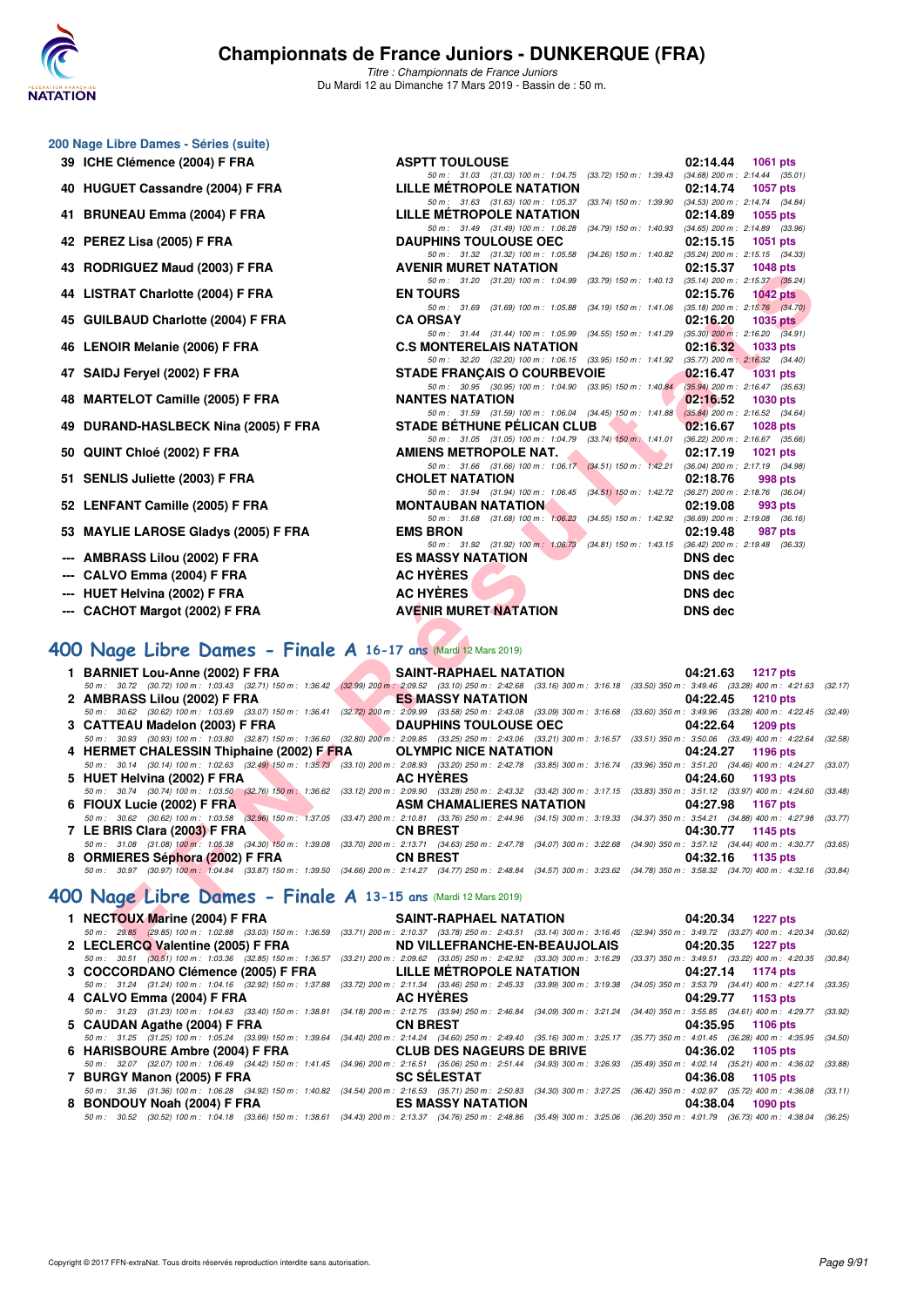

### **[400 Nage Libre Dames - Finale B](http://www.ffnatation.fr/webffn/resultats.php?idact=nat&go=epr&idcpt=59271&idepr=4) 16-17 ans** (Mardi 12 Mars 2019)

| 1 MOURET Lucile (2002) F FRA CNO ST-GERMAIN-EN-LAYE 04:27.71 1169 pts |                                                                                                                                                                                              |
|-----------------------------------------------------------------------|----------------------------------------------------------------------------------------------------------------------------------------------------------------------------------------------|
|                                                                       | 50 m: 31.58 (31.58) 100 m: 1:05.28 (33.70) 150 m: 1:39.00 (33.72) 200 m: 2:12.83 (33.83) 250 m: 2:46.96 (34.13) 300 m: 3:20.87 (33.91) 350 m: 3:55.19 (34.32) 400 m: 4:27.71 (32.52)         |
| 2 HORTER Naome (2002) F FRA MULHOUSE ON                               | 04:27.84 1168 pts                                                                                                                                                                            |
|                                                                       | 50 m: 32.03 (32.03) 100 m: 1:05.76 (33.73) 150 m: 1:39.92 (34.16) 200 m: 2:14.25 (34.33) 250 m: 2:48.43 (34.18) 300 m: 3:22.80 (34.37) 350 m: 3:56.08 (33.28) 400 m: 4:27.84 (31.76)         |
| 3 BARTOLINI Mathilde (2003) F FRA CANET 66 NATATION                   | 04:28.15 1166 pts                                                                                                                                                                            |
|                                                                       | 50 m: 30.35 (30.35) 100 m: 1:03.42 (33.07) 150 m: 1:37.14 (33.72) 200 m: 2:11.83 (34.69) 250 m: 2:45.94 (34.11) 300 m: 3:20.91 (34.97) 350 m: 3:55.29 (34.38) 400 m: 4:28.15 (32.86)         |
|                                                                       | 04:31.63 1139 pts                                                                                                                                                                            |
|                                                                       | 50 m: 31.91 (31.91) 100 m: 1:06.01 (34.10) 150 m: 1:40.04 (34.03) 200 m: 2:14.63 (34.59) 250 m: 2:48.91 (34.28) 300 m: 3:23.39 (34.48) 350 m: 3:57.81 (34.42) 400 m: 4:31.63 (33.82)         |
| 5 RODRIGUEZ Maud (2003) F FRA AVENIR MURET NATATION 04:32.24 1134 pts |                                                                                                                                                                                              |
|                                                                       | 50 m: 31.88 (31.88) 100 m: 1:05.65 (33.77) 150 m: 1:39.02 (33.37) 200 m: 2:13.36 (34.34) 250 m: 2:47.26 (33.90) 300 m: 3:22.32 (35.06) 350 m: 3:57.80 (35.48) 400 m: 4:32.24 (34.44)         |
|                                                                       | 04:34.23 1119 pts                                                                                                                                                                            |
|                                                                       | 50 m : 31.92 (31.92) 100 m : 1:06.00 (34.08) 150 m : 1:40.71 (34.71) 200 m : 2:15.51 (34.80) 250 m : 2:50.43 (34.92) 300 m : 3:25.10 (34.67) 350 m : 4:00.05 (34.95) 400 m : 4:34.23 (34.18) |
|                                                                       | 04:34.69 1115 pts                                                                                                                                                                            |
|                                                                       | 50 m: 31.44 (31.44) 100 m: 1:05.98 (34.54) 150 m: 1:41.11 (35.13) 200 m: 2:15.87 (34.76) 250 m: 2:51.16 (35.29) 300 m: 3:26.36 (35.20) 350 m: 4:01.70 (35.34) 400 m: 4:34.69 (32.99)         |
| 8 MURE Manon (2003) F FRA ST-ETIENNE NATATION                         | 04:35.61 1108 pts                                                                                                                                                                            |
|                                                                       | 50 m: 31.62 (31.62) 100 m: 1:05.90 (34.28) 150 m: 1:41.04 (35.14) 200 m: 2:15.38 (34.34) 250 m: 2:50.01 (34.63) 300 m: 3:25.29 (35.29) 350 m: 4:00.98 (35.69) 400 m: 4:35.61 (34.63)         |
|                                                                       |                                                                                                                                                                                              |

# **[400 Nage Libre Dames - Finale B](http://www.ffnatation.fr/webffn/resultats.php?idact=nat&go=epr&idcpt=59271&idepr=4) 13-15 ans** (Mardi 12 Mars 2019)

| 5 RODRIGUEZ Maud (2003) F FRA                                                                           | <b>AVENIR MURET NATATION</b>                                                                                                                                                                 | 04:32.24<br>1134 pts                                                                     |
|---------------------------------------------------------------------------------------------------------|----------------------------------------------------------------------------------------------------------------------------------------------------------------------------------------------|------------------------------------------------------------------------------------------|
|                                                                                                         | 50 m: 31.88 (31.88) 100 m: 1:05.65 (33.77) 150 m: 1:39.02 (33.37) 200 m: 2:13.36 (34.34) 250 m: 2:47.26 (33.90) 300 m: 3:22.32 (35.06) 350 m: 3:57.80 (35.48) 400 m: 4:32.24                 | (34.44)                                                                                  |
| 6 CORABOEUF Coline (2002) F FRA                                                                         | <b>ANGERS NATATION</b>                                                                                                                                                                       | 04:34.23<br><b>1119 pts</b>                                                              |
|                                                                                                         | 50 m: 31.92 (31.92) 100 m: 1:06.00 (34.08) 150 m: 1:40.71 (34.71) 200 m: 2:15.51 (34.80) 250 m: 2:50.43 (34.92) 300 m: 3:25.10 (34.67) 350 m: 4:00.05 (34.95) 400 m: 4:34.23 (34.18)         |                                                                                          |
| 7 COUSSEAU Solene (2003) F FRA                                                                          | <b>ANGERS NATATION</b>                                                                                                                                                                       | 04:34.69<br>1115 pts                                                                     |
|                                                                                                         | 50 m: 31.44 (31.44) 100 m: 1:05.98 (34.54) 150 m: 1:41.11 (35.13) 200 m: 2:15.87 (34.76) 250 m: 2:51.16 (35.29) 300 m: 3:26.36 (35.20) 350 m: 4:01.70 (35.34) 400 m: 4:34.69                 | (32.99)                                                                                  |
| 8 MURE Manon (2003) F FRA                                                                               | <b>ST-ETIENNE NATATION</b>                                                                                                                                                                   | 04:35.61<br>$1108$ pts                                                                   |
|                                                                                                         | 50 m: 31.62 (31.62) 100 m: 1:05.90 (34.28) 150 m: 1:41.04 (35.14) 200 m: 2:15.38 (34.34) 250 m: 2:50.01 (34.63) 300 m: 3:25.29 (35.28) 350 m: 4:00.98 (35.69) 400 m: 4:35.61 (34.63)         |                                                                                          |
|                                                                                                         |                                                                                                                                                                                              |                                                                                          |
| 00 Nage Libre Dames - Finale B 13-15 ans (Mardi 12 Mars 2019)                                           |                                                                                                                                                                                              |                                                                                          |
| 1 VALENTIN Salomé (2005) F FRA                                                                          | AS LA TESTE                                                                                                                                                                                  | 04:34.48<br><b>1117 pts</b>                                                              |
|                                                                                                         | 50 m: 31.77 (31.77) 100 m: 1:05.15 (33.38) 150 m: 1:39.05 (33.90) 200 m: 2:13.79 (34.74) 250 m: 2:49.15 (35.36) 300 m: 3:25.08 (35.93) 350 m: 4:00.64 (35.56) 400 m: 4:34.48                 | (33.84)                                                                                  |
| 2 BRUNEAU Emma (2004) F FRA                                                                             | <b>LILLE METROPOLE NATATION</b>                                                                                                                                                              | <b>START OF</b><br>04:38.01<br>1090 pts                                                  |
|                                                                                                         | 50 m : 32.23 (32.23) 100 m : 1:06.92 (34.69) 150 m : 1:41.76 (34.84) 200 m : 2:16.99 (35.23) 250 m : 2:52.67 (35.68) 300 m : 3:28.29 (35.62) 350 m : 4:03.70 (35.41) 400 m : 4:38.01 (34.31) |                                                                                          |
| 3 MIGUET Chloe (2004) F FRA                                                                             | <b>SN VERSAILLES</b>                                                                                                                                                                         | 04:38.84<br><b>1084 pts</b>                                                              |
|                                                                                                         | 50 m : 31.74 (31.74) 100 m : 1:06.16 (34.42) 150 m : 1:40.71 (34.55) 200 m : 2:16.42 (35.71) 250 m : 2:51.86 (35.44) 300 m : 3:27.76                                                         | (35.90) 350 m : 4:03.97 (36.21) 400 m : 4:38.84<br>(34.87)                               |
| 4 LISTRAT Charlotte (2004) F FRA                                                                        | <b>EN TOURS</b>                                                                                                                                                                              | 04:39.09<br>1082 pts                                                                     |
|                                                                                                         | 50 m : 32.02 (32.02) 100 m : 1:06.28 (34.26) 150 m : 1:41.41 (35.13) 200 m : 2:17.12 (35.71) 250 m : 2:52.96 (35.84) 300 m : 3:29.01                                                         | $(36.05)$ 350 m : 4:05.14 $(36.13)$ 400 m : 4:39.09<br>(33.95)                           |
| 4 HERLEM Mathilde (2005) F FRA                                                                          | <b>DUNKERQUE NATATION</b>                                                                                                                                                                    | 04:39.09<br><b>1082 pts</b>                                                              |
|                                                                                                         | 50 m : 32.11 (32.11) 100 m : 1:06.70 (34.59) 150 m : 1:41.89 (35.19) 200 m : 2:17.29 (35.40) 250 m : 2:52.99 (35.70) 300 m : 3:28.94 (35.95) 350 m : 4:04.42 (35.48) 400 m : 4:39.09         | (34.67)                                                                                  |
| 6 GARCZYNSKI Patricia (2004) F FRA                                                                      | <b>MULHOUSE ON</b>                                                                                                                                                                           | 04:39.13<br><b>1082 pts</b>                                                              |
|                                                                                                         | 50 m: 32.30 (32.30) 100 m: 1:06.89 (34.59) 150 m: 1:42.13 (35.24) 200 m: 2:18.01 (35.88) 250 m: 2:53.45 (35.44) 300 m: 3:29.36 (35.91) 350 m: 4:05.27 (35.91) 400 m: 4:39.13                 | (33.86)                                                                                  |
| 7 PEREZ Lisa (2005) F FRA                                                                               | <b>DAUPHINS TOULOUSE OEC</b>                                                                                                                                                                 | 04:39.37<br><b>1080 pts</b>                                                              |
|                                                                                                         | 50 m: 31.82 (31.82) 100 m: 1:06.92 (35.10) 150 m: 1:42.41 (35.49) 200 m: 2:18.22 (35.81) 250 m: 2:53.65 (35.43) 300 m: 3:29.56 (35.91) 350 m: 4:04.99 (35.43) 400 m: 4:29.56                 |                                                                                          |
| 8 ICHE Clémence (2004) F FRA                                                                            | <b>ASPTT TOULOUSE</b>                                                                                                                                                                        | 04:40.35<br><b>1073 pts</b>                                                              |
|                                                                                                         | 50 m : 31.98 (31.98) 100 m : 1:06.91 (34.93) 150 m : 1:42.37 (35.46) 200 m : 2:18.11 (35.74) 250 m : 2:53.49 (35.38) 300 m : 3:29.78 (36.29) 350 m : 4:05.32 (35.54) 400 m : 4:40.35 (35.03) |                                                                                          |
|                                                                                                         |                                                                                                                                                                                              |                                                                                          |
| 00 Nage Libre Dames - Finale C 16-17 ans (Mardi 12 Mars 2019)                                           |                                                                                                                                                                                              |                                                                                          |
|                                                                                                         |                                                                                                                                                                                              |                                                                                          |
| 1 LEBRE Emma (2002) F FRA                                                                               | <b>CN BREST</b>                                                                                                                                                                              | 04:34.72<br>1115 pts                                                                     |
|                                                                                                         | 50 m : 31.40 (31.40) 100 m : 1:05.59 (34.19) 150 m : 1:40.24 (34.65) 200 m : 2:15.31 (35.07) 250 m : 2:50.25 (34.94) 300 m : 3:25.18 (34.93) 350 m : 4:00.16 (34.98) 400 m : 4:34.72         | (34.56)                                                                                  |
| 2 RODRIGUES Chloé (2003) F FRA                                                                          | <b>ES VITRY</b>                                                                                                                                                                              | 04:35.86<br>1107 pts                                                                     |
|                                                                                                         | 50 m: 32.08 (32.08) 100 m: 1:06.31 (34.23) 150 m: 1:41.04 (34.73) 200 m: 2:15.86 (34.82) 250 m: 2:51.13 (35.27) 300 m: 3:26.21 (35.08) 350 m: 4:01.65 (35.44) 400 m: 4:35.86                 | (34.21)                                                                                  |
| 3 ROUSSEAU Elsa (2003) F FRA                                                                            | <b>ES MASSY NATATION</b>                                                                                                                                                                     | 04:36.80<br>1099 pts                                                                     |
| 50 m: 31.47 (31.47) 100 m: 1:05.40 (33.93) 150 m: 1:40.42 (35.02) 200 m: 2:15.37 (34.95) 250 m: 2:50.69 |                                                                                                                                                                                              | $(35.32)$ 300 m : 3:26.27 $(35.58)$ 350 m : 4:02.06 $(35.79)$ 400 m : 4:36.80<br>(34.74) |
|                                                                                                         |                                                                                                                                                                                              |                                                                                          |
| 4 HOUAL Solene (2002) F FRA                                                                             | <b>ES MASSY NATATION</b>                                                                                                                                                                     | 04:37.11<br><b>1097 pts</b>                                                              |
| 50 m: 30.71 (30.71) 100 m: 1:04.73 (34.02) 150 m: 1:39.81 (35.08) 200 m: 2:15.17 (35.36) 250 m: 2:50.68 |                                                                                                                                                                                              | $(35.51)$ 300 m : 3:26.52 $(35.84)$ 350 m : 4:02.36 $(35.84)$ 400 m : 4:37.11<br>(34.75) |
| 5 THERIN Emeline (2002) F FRA                                                                           | <b>EN CAEN</b>                                                                                                                                                                               | 04:41.11<br><b>1067 pts</b>                                                              |
|                                                                                                         | 50 m: 31.48 (31.48) 100 m: 1:05.19 (33.71) 150 m: 1:38.69 (33.50) 200 m: 2:13.54 (34.85) 250 m: 2:49.87 (36.33) 300 m: 3:27.07 (37.20) 350 m: 4:04.25 (37.18) 400 m: 4:41.11 (36.86)         |                                                                                          |
| 6 CULTY Louise (2003) F FRA                                                                             | <b>ANGERS NATATION</b>                                                                                                                                                                       | 04:47.37<br><b>1021 pts</b>                                                              |
|                                                                                                         | 50 m: 33.15 (33.15) 100 m: 1:08.42 (35.27) 150 m: 1:44.71 (36.29) 200 m: 2:21.15 (36.44) 250 m: 2:57.81 (36.66) 300 m: 3:34.40 (36.59) 350 m: 4:11.26 (36.86) 400 m: 4:47.37 (36.11)         |                                                                                          |
|                                                                                                         |                                                                                                                                                                                              |                                                                                          |
| 00 Nage Libre Dames - Finale C 13-15 ans (Mardi 12 Mars 2019)                                           |                                                                                                                                                                                              |                                                                                          |
| 1 PELLEAU Ines (2004) F FRA                                                                             | <b>CN BREST</b>                                                                                                                                                                              | 04:36.81<br><b>1099 pts</b>                                                              |
|                                                                                                         | 50 m : 31.03 (31.03) 100 m : 1:04.69 (33.66) 150 m : 1:39.28 (34.59) 200 m : 2:14.88 (35.60) 250 m : 2:50.49 (35.61) 300 m : 3:26.34 (35.85) 350 m : 4:02.59 (36.25) 400 m : 4:36.81         | (34.22)                                                                                  |
| 2 AVETAND Tabatha (2005) F FRA                                                                          | <b>BEAUVAISIS AQUATIC CLUB</b>                                                                                                                                                               | 04:41.80<br>1062 pts                                                                     |
|                                                                                                         | 50 m: 31.10 (31.10) 100 m: 1:06.10 (35.00) 150 m: 1:41.35 (35.25) 200 m: 2:16.88 (35.53) 250 m: 2:53.24 (36.36) 300 m: 3:29.30 (36.06) 350 m: 4:05.87 (36.57) 400 m: 4:41.80                 | (35.93)                                                                                  |
| 3 MAILHARROU Carla (2005) F FRA                                                                         | <b>NAUTIC CLUB ALP'38</b>                                                                                                                                                                    | 04:44.08<br>1045 pts                                                                     |
|                                                                                                         | 50 m: 31.01 (31.01) 100 m: 1:05.62 (34.61) 150 m: 1:41.64 (36.02) 200 m: 2:18.12 (36.48) 250 m: 2:54.84 (36.72) 300 m: 3:31.88 (37.04) 350 m: 4:08.36 (36.48) 400 m: 4:44.08 (35.72)         |                                                                                          |
| 4 HESSE Sarah (2005) F FRA                                                                              | <b>SN METZ</b>                                                                                                                                                                               | 04:45.19<br><b>1037 pts</b>                                                              |
| $I EMAIDE E1000 (000E) E EDA$ (and a set of $I = 0.0000$ )                                              | 50 m: 31.71 (31.71) 100 m: 1:06.39 (34.68) 150 m: 1:42.81 (36.42) 200 m: 2:19.43 (36.62) 250 m: 2:56.41 (36.98) 300 m: 3:33.10 (36.69) 350 m: 4:10.16 (37.06) 400 m: 4:45.19 (35.03)         | $0.4 \cdot 45.7$ $1024 \text{ m/s}$                                                      |

### **[400 Nage Libre Dames - Finale C](http://www.ffnatation.fr/webffn/resultats.php?idact=nat&go=epr&idcpt=59271&idepr=4) 16-17 ans** (Mardi 12 Mars 2019)

| 1 LEBRE Emma (2002) F FRA                                                                                                                                                            | <b>CN BREST</b>               | 04:34.72 1115 pts    |  |
|--------------------------------------------------------------------------------------------------------------------------------------------------------------------------------------|-------------------------------|----------------------|--|
| 50 m: 31.40 (31.40) 100 m: 1:05.59 (34.19) 150 m: 1:40.24 (34.65) 200 m: 2:15.31 (35.07) 250 m: 2:50.25 (34.94) 300 m: 3:25.18 (34.93) 350 m: 4:00.16 (34.98) 400 m: 4:34.72 (34.56) |                               |                      |  |
| 2 RODRIGUES Chloé (2003) F FRA                                                                                                                                                       | <b>ES VITRY ES</b> VITRY      | 04:35.86 1107 pts    |  |
| 50 m: 32.08 (32.08) 100 m: 1:06.31 (34.23) 150 m: 1:41.04 (34.73) 200 m: 2:15.86 (34.82) 250 m: 2:51.13 (35.27) 300 m: 3:26.21 (35.08) 350 m: 4:01.65 (35.44) 400 m: 4:35.86 (34.21) |                               |                      |  |
| 3 ROUSSEAU EIsa (2003) F FRA ES MASSY NATATION                                                                                                                                       |                               | 04:36.80 1099 pts    |  |
| 50 m: 31.47 (31.47) 100 m: 1:05.40 (33.93) 150 m: 1:40.42 (35.02) 200 m: 2:15.37 (34.95) 250 m: 2:50.69 (35.32) 300 m: 3:26.27 (35.58) 350 m: 4:02.06 (35.79) 400 m: 4:36.80 (34.74) |                               |                      |  |
| 4 HOUAL Solene (2002) F FRA                                                                                                                                                          | <b>ES MASSY NATATION</b>      | 04:37.11 1097 pts    |  |
| 50 m: 30.71 (30.71) 100 m: 1:04.73 (34.02) 150 m: 1:39.81 (35.08) 200 m: 2:15.17 (35.36) 250 m: 2:50.68 (35.51) 300 m: 3:26.52 (35.84) 350 m: 4:02.36 (35.84) 400 m: 4:37.11 (34.75) |                               |                      |  |
| 5 THERIN Emeline (2002) F FRA                                                                                                                                                        | <b>EN CAEN</b>                | 04:41.11 1067 pts    |  |
| 50 m: 31.48 (31.48) 100 m: 1:05.19 (33.71) 150 m: 1:38.69 (33.50) 200 m: 2:13.54 (34.85) 250 m: 2:49.87 (36.33) 300 m: 3:27.07 (37.20) 350 m: 4:04.25 (37.18) 400 m: 4:41.11 (36.86) |                               |                      |  |
| 6 CULTY Louise (2003) F FRA                                                                                                                                                          | ANGERS NATATION <b>ANGERS</b> | 04:47.37<br>1021 pts |  |
| 50 m: 33.15 (33.15) 100 m: 1:08.42 (35.27) 150 m: 1:44.71 (36.29) 200 m: 2:21.15 (36.44) 250 m: 2:57.81 (36.66) 300 m: 3:34.40 (36.59) 350 m: 4:11.26 (36.86) 400 m: 4:47.37 (36.11) |                               |                      |  |

# **[400 Nage Libre Dames - Finale C](http://www.ffnatation.fr/webffn/resultats.php?idact=nat&go=epr&idcpt=59271&idepr=4) 13-15 ans** (Mardi 12 Mars 2019)

|                                                                                                                                                                                             |                |                                  | 04:36.81 1099 pts           |  |
|---------------------------------------------------------------------------------------------------------------------------------------------------------------------------------------------|----------------|----------------------------------|-----------------------------|--|
| 50 m : 31.03 (31.03) 100 m : 1:04.69 (33.66) 150 m : 1:39.28 (34.59) 200 m : 2:14.88 (35.60) 250 m : 2:50.49 (35.61) 300 m : 3:26.34 (35.85) 350 m : 4:02.59 (36.25) 400 m : 4:36.81 (34.22 |                |                                  |                             |  |
| 2 AVETAND Tabatha (2005) F FRA                                                                                                                                                              |                | BEAUVAISIS AQUATIC CLUB 04:41.80 | $1062$ pts                  |  |
| 50 m: 31.10 (31.10) 100 m: 1:06.10 (35.00) 150 m: 1:41.35 (35.25) 200 m: 2:16.88 (35.53) 250 m: 2:53.24 (36.36) 300 m: 3:29.30 (36.06) 350 m: 4:05.87 (36.57) 400 m: 4:41.80 (35.93         |                |                                  |                             |  |
| 3 MAILHARROU Carla (2005) F FRA NAUTIC CLUB ALP'38                                                                                                                                          |                |                                  | 04:44.08 1045 pts           |  |
| 50 m: 31.01 (31.01) 100 m: 1:05.62 (34.61) 150 m: 1:41.64 (36.02) 200 m: 2:18.12 (36.48) 250 m: 2:54.84 (36.72) 300 m: 3:31.88 (37.04) 350 m: 4:08.36 (36.48) 400 m: 4:44.08 (35.72)        |                |                                  |                             |  |
| 4 HESSE Sarah (2005) F FRA                                                                                                                                                                  | <b>SN METZ</b> |                                  | 04:45.19<br>1037 pts        |  |
| 50 m: 31.71 (31.71) 100 m: 1:06.39 (34.68) 150 m: 1:42.81 (36.42) 200 m: 2:19.43 (36.62) 250 m: 2:56.41 (36.98) 300 m: 3:33.10 (36.69) 350 m: 4:10.16 (37.06) 400 m: 4:45.19 (35.03         |                |                                  |                             |  |
| 5 LEMAIRE EIsa (2005) F FRA                                                                                                                                                                 | CN NIORT       |                                  | 04:45.57<br>1034 pts        |  |
| 50 m: 32.21 (32.21) 100 m: 1:07.27 (35.06) 150 m: 1:43.51 (36.24) 200 m: 2:19.93 (36.42) 250 m: 2:56.73 (36.80) 300 m: 3:33.70 (36.97) 350 m: 4:10.71 (37.01) 400 m: 4:45.57 (34.86         |                |                                  |                             |  |
|                                                                                                                                                                                             |                |                                  | 04:45.71<br>1033 pts        |  |
| 50 m: 32.85 (32.85) 100 m: 1:08.32 (35.47) 150 m: 1:44.76 (36.44) 200 m: 2:21.52 (36.76) 250 m: 2:58.54 (37.02) 300 m: 3:35.30 (36.76) 350 m: 4:11.92 (36.62) 400 m: 4:45.71 (33.79)        |                |                                  |                             |  |
|                                                                                                                                                                                             |                |                                  | 04:45.73<br>1033 pts        |  |
| 50 m : 32.23 (32.23) 100 m : 1:07.90 (35.67) 150 m : 1:43.16 (35.26) 200 m : 2:19.75 (36.59) 250 m : 2:56.17 (36.42) 300 m : 3:33.51 (37.34) 350 m : 4:10.80 (37.29) 400 m : 4:45.73 (34.93 |                |                                  |                             |  |
| 8 GARNIER Juliette (2004) F FRA CN NIORT                                                                                                                                                    |                |                                  | 04:48.75<br><b>1011 pts</b> |  |
| 50 m: 33.10 (33.10) 100 m: 1:09.28 (36.18) 150 m: 1:45.74 (36.46) 200 m: 2:22.54 (36.80) 250 m: 2:59.48 (36.94) 300 m: 3:36.84 (37.36) 350 m: 4:13.31 (36.47) 400 m: 4:48.75 (35.44)        |                |                                  |                             |  |
|                                                                                                                                                                                             |                |                                  |                             |  |

### **[400 Nage Libre Dames - Séries](http://www.ffnatation.fr/webffn/resultats.php?idact=nat&go=epr&idcpt=59271&idepr=4)** (Mardi 12 Mars 2019)

1 BARNIET Lou-Anne (2002) F FRA SAINT-RAPHAEL NATATION 04:23.46 1202 pts<br>50 m : 30.71 (30.71) 100 m : 1:03.24 (32.53) 150 m : 1:36.40 (33.16) 200 m : 2:09.76 (33.36) 250 m : 2:43.06 (33.30) 300 m : 3:16.65 (33.59) 350 m :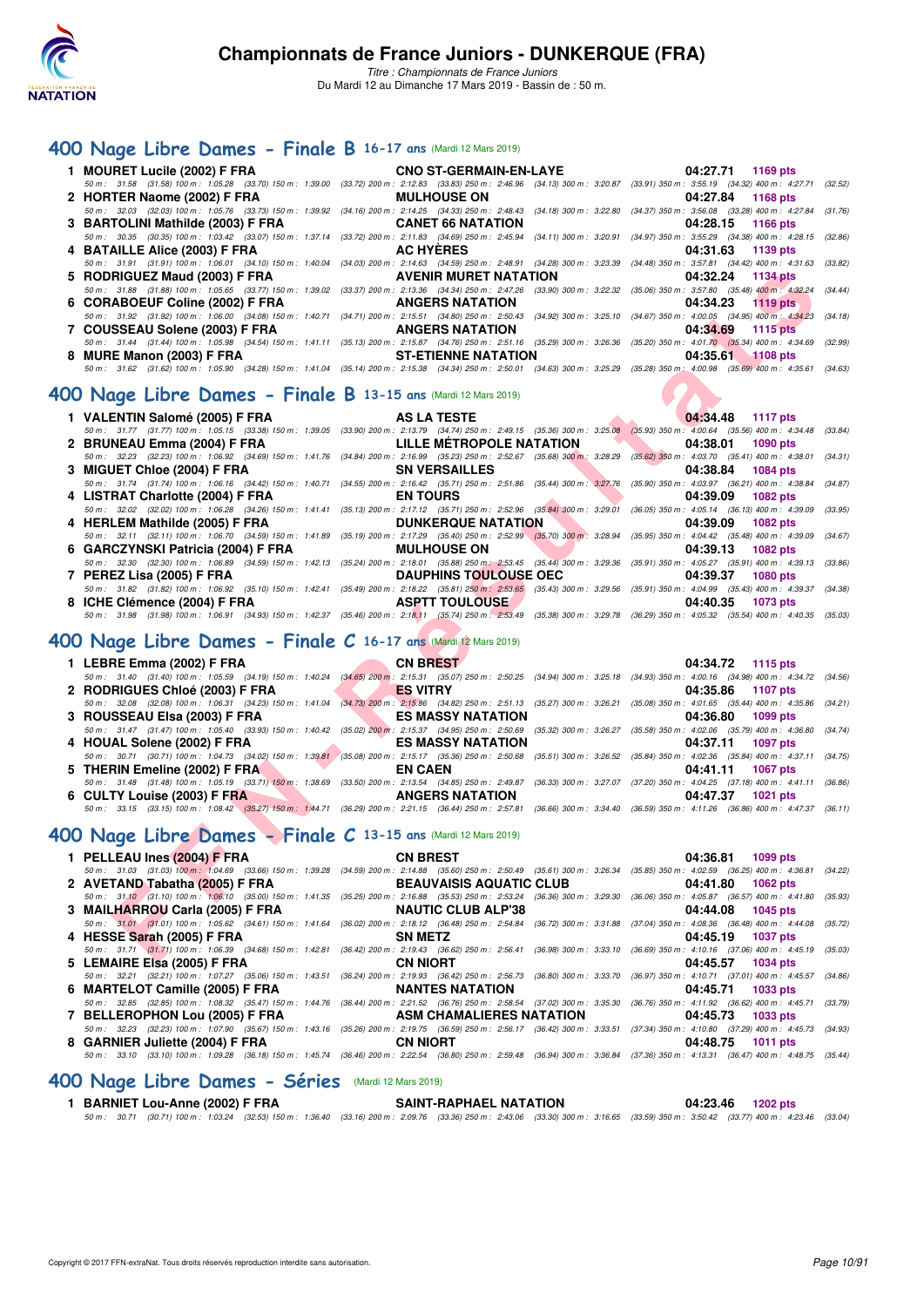

*Titre : Championnats de France Juniors* Du Mardi 12 au Dimanche 17 Mars 2019 - Bassin de : 50 m.

| 400 Nage Libre Dames - Séries (suite)                                                                                                                                                                                              |                                                                                                                                                             |                                                                                                                 |         |
|------------------------------------------------------------------------------------------------------------------------------------------------------------------------------------------------------------------------------------|-------------------------------------------------------------------------------------------------------------------------------------------------------------|-----------------------------------------------------------------------------------------------------------------|---------|
| 2 NECTOUX Marine (2004) F FRA                                                                                                                                                                                                      | <b>SAINT-RAPHAEL NATATION</b>                                                                                                                               | 04:24.20<br>1197 pts                                                                                            |         |
| 50 m: 29.56 (29.56) 100 m: 1:02.06 (32.50) 150 m: 1:35.05 (32.99) 200 m: 2:08.87 (33.82) 250 m: 2:42.92 (34.05) 300 m: 3:17.11 (34.19) 350 m: 3:51.51 (34.40) 400 m: 4:24.20<br>3   CATTEAU Madelon (2003) F FRA                   | <b>DAUPHINS TOULOUSE OEC</b>                                                                                                                                | 04:24.41<br>1195 pts                                                                                            | (32.69) |
| 50 m: 30.53 (30.53) 100 m: 1:03.56 (33.03) 150 m: 1:36.82<br>4 HUET Helvina (2002) F FRA                                                                                                                                           | (33.26) 200 m : 2:10.62 (33.80) 250 m : 2:44.26 (33.64) 300 m : 3:18.54 (34.28) 350 m : 3:52.42 (33.88) 400 m : 4:24.41<br><b>AC HYERES</b>                 | 04:24.60<br>1193 pts                                                                                            | (31.99) |
| 50 m: 30.39 (30.39) 100 m: 1:03.26 (32.87) 150 m: 1:36.53                                                                                                                                                                          | (33.27) 200 m : 2:10.15 (33.62) 250 m : 2:44.02 (33.87) 300 m : 3:18.14 (34.12) 350 m : 3:52.09 (33.95) 400 m : 4:24.60                                     |                                                                                                                 | (32.51) |
| 5 FIOUX Lucie (2002) F FRA<br>50 m: 30.45 (30.45) 100 m: 1:03.01 (32.56) 150 m: 1:36.35                                                                                                                                            | ASM CHAMALIERES NATATION<br>(33.34) 200 m : 2:10.30 (33.95) 250 m : 2:43.88 (33.58) 300 m : 3:17.88 (34.00) 350 m : 3:51.71 (33.83) 400 m : 4:24.67         | 04:24.67<br>1193 pts                                                                                            | (32.96) |
| 6 AMBRASS Lilou (2002) F FRA<br>50 m: 30.45 (30.45) 100 m: 1:03.68 (33.23) 150 m: 1:37.09                                                                                                                                          | <b>ES MASSY NATATION</b><br>(33.41) 200 m: 2:11.17 (34.08) 250 m: 2:44.71 (33.54) 300 m: 3:19.04 (34.33) 350 m: 3:53.09 (34.05) 400 m: 4:26.06              | 04:26.06<br>1182 pts                                                                                            | (32.97) |
| 7 LECLERCQ Valentine (2005) F FRA                                                                                                                                                                                                  | ND VILLEFRANCHE-EN-BEAUJOLAIS                                                                                                                               | 04:26.48<br><b>1179 pts</b>                                                                                     |         |
| 50 m : 30.51 (30.51) 100 m : 1:03.72 (33.21) 150 m : 1:37.46 (33.74) 200 m : 2:11.56 (34.10) 250 m : 2:45.68 (34.12) 300 m : 3:19.74 (34.06) 350 m : 3:53.56 (33.82) 400 m : 4:26.48<br>8 COUSSON Bertille (2002) F FRA            | <b>STADE BETHUNE PELICAN CLUB</b>                                                                                                                           | 04:26.50<br><b>1179 pts</b>                                                                                     | (32.92) |
| 50 m: 30.06 (30.06) 100 m: 1:03.21 (33.15) 150 m: 1:36.71 (33.50) 200 m: 2:10.48 (33.77) 250 m: 2:44.43 (33.95) 300 m: 3:18.72 (34.29) 350 m: 3:53.06 (34.34) 400 m: 4:26.50<br>9 DREVET Juliette (2002) F FRA                     | <b>STADE CLERMONT NATATION</b>                                                                                                                              | 04:26.74<br>1177 pts                                                                                            | (33.44) |
| 50 m : 30.23 (30.23) 100 m : 1:02.98 (32.75) 150 m : 1:36.64 (33.66) 200 m : 2:10.23 (33.58) 250 m : 2:44.19 (33.96) 300 m : 3:18.40 (34.21) 350 m : 3:53.07 (34.67) 400 m : 4:26.74<br>10 HERMET CHALESSIN Thiphaine (2002) F FRA | <b>OLYMPIC NICE NATATION</b>                                                                                                                                | 04:27.05<br><b>1174 pts</b>                                                                                     | (33.67) |
| 50 m : 30.00 (30.00) 100 m : 1:02.94 (32.94) 150 m : 1:36.65 (33.71) 200 m : 2:10.43 (33.78) 250 m : 2:44.46 (34.03) 300 m : 3:18.72 (34.26) 350 m : 3:53.45 (34.73) 400 m : 4:27.05                                               |                                                                                                                                                             |                                                                                                                 | (33.60) |
| 11 LE BRIS Clara (2003) F FRA<br>50 m: 30.85 (30.85) 100 m: 1:04.30 (33.45) 150 m: 1:38.31                                                                                                                                         | <b>CN BREST</b><br>(34.01) 200 m : 2:12.26 (33.95) 250 m : 2:45.95 (33.69) 300 m : 3:19.98 (34.03) 350 m : 3:54.31 (34.33) 400 m : 4:28.08                  | 04:28.08<br>1166 pts                                                                                            | (33.77) |
| 12 CALVO Emma (2004) F FRA<br>50 m : 31.13 (31.13) 100 m : 1:04.37 (33.24) 150 m : 1:38.07 (33.70) 200 m : 2:12.14 (34.07) 250 m : 2:46.37 (34.23) 300 m : 3:20.67 (34.30) 350 m : 3:55.37 (34.70) 400 m : 4:29.07                 | <b>AC HYERES</b>                                                                                                                                            | 04:29.07<br>1159 pts                                                                                            | (33.70) |
| 12 ORMIERES Séphora (2002) F FRA                                                                                                                                                                                                   | <b>CN BREST</b>                                                                                                                                             | 04:29.07<br>1159 pts                                                                                            |         |
| 50 m: 30.29 (30.29) 100 m: 1:03.64 (33.35) 150 m: 1:37.90<br>14 HORTER Naome (2002) F FRA                                                                                                                                          | (34.26) 200 m : 2:12.56 (34.66) 250 m : 2:46.84 (34.28) 300 m : 3:21.43 (34.59) 350 m : 3:55.45 (34.02) 400 m : 4:29.07<br><b>MULHOUSE ON</b>               | 04:29.12<br>1158 pts                                                                                            | (33.62) |
| 50 m : 32.06 (32.06) 100 m : 1:05.44 (33.38) 150 m : 1:39.64<br>15 MOURET Lucile (2002) F FRA                                                                                                                                      | (34.20) 200 m : 2:13.58 (33.94) 250 m : 2:47.96 (34.38) 300 m : 3:22.20<br><b>CNO ST-GERMAIN-EN-LAYE</b>                                                    | (34.24) 350 m : 3:56.71 (34.51) 400 m : 4:29.12<br>04:29.79<br>1153 pts                                         | (32.41) |
| 50 m: 31.56 (31.56) 100 m: 1:05.61 (34.05) 150 m: 1:39.51                                                                                                                                                                          | $(33.90)$ 200 m : 2:13.49 $(33.98)$ 250 m : 2:47.95 $(34.46)$ 300 m : 3:22.09                                                                               | (34.14) 350 m : 3:56.62 (34.53) 400 m : 4:29.79                                                                 | (33.17) |
| 16 BATAILLE Alice (2003) F FRA<br>50 m: 31.43 (31.43) 100 m: 1:05.60 (34.17) 150 m: 1:39.86                                                                                                                                        | <b>AC HYERES</b><br>(34.26) 200 m : 2:14.36 (34.50) 250 m : 2:48.39 (34.03) 300 m : 3:22.91 (34.52) 350 m : 3:57.08 (34.17) 400 m : 4:30.87                 | 04:30.87<br>1145 pts                                                                                            | (33.79) |
| 17 CORABOEUF Coline (2002) F FRA<br>50 m: 31.24 (31.24) 100 m: 1:04.62 (33.38) 150 m: 1:38.82                                                                                                                                      | <b>ANGERS NATATION</b><br>$(34.20)$ 200 m : 2:13.56 $(34.74)$ 250 m : 2:47.89 $(34.33)$ 300 m : 3:22.43 $(34.54)$ 350 m : 3:57.16 $(34.73)$ 400 m : 4:31.28 | 04:31.28<br>1141 pts                                                                                            | (34.12) |
| 18 RODRIGUEZ Maud (2003) F FRA                                                                                                                                                                                                     | <b>AVENIR MURET NATATION</b>                                                                                                                                | 04:32.89<br>1129 pts                                                                                            |         |
| 50 m: 31.69 (31.69) 100 m: 1:04.52 (32.83) 150 m: 1:38.57<br>19 MURE Manon (2003) F FRA                                                                                                                                            | (34.05) 200 m : 2:12.50 (33.93) 250 m : 2:47.22 (34.72) 300 m : 3:22.04 (34.82) 350 m : 3:57.31 (35.27) 400 m : 4:32.89<br><b>ST-ETIENNE NATATION</b>       | 04:33.05<br>1128 pts                                                                                            | (35.58) |
| 50 m : 31.51 (31.51) 100 m : 1:05.39 (33.88) 150 m : 1:39.93 (34.54) 200 m : 2:14.34 (34.41) 250 m : 2:49.18 (34.84) 300 m : 3:24.02 (34.84) 350 m : 3:59.09 (35.07) 400 m : 4:33.05 (33.96)<br>20 TISSANDIE Camille (2004) F FRA  | <b>CASTRES SPORTS NAUTIQUES</b>                                                                                                                             | 04:33.63<br>1123 pts                                                                                            |         |
| 50 m : 30.92 (30.92) 100 m : 1:04.99 (34.07) 150 m : 1:39.18 (34.19) 200 m : 2:14.69 (35.51) 250 m : 2:49.15 (34.46) 300 m : 3:24.87<br>21 COCCORDANO Clémence (2005) F FRA                                                        | LILLE METROPOLE NATATION                                                                                                                                    | $(35.72)$ 350 m : 3:59.60 $(34.73)$ 400 m : 4:33.63<br>04:33.93<br>1121 pts                                     | (34.03) |
| 50 m: 31.68 (31.68) 100 m: 1:05.26 (33.58) 150 m: 1:39.57                                                                                                                                                                          | $(34.31)$ 200 m : 2:14.31 $(34.74)$ 250 m : 2:49.16 $(34.85)$ 300 m : 3:24.19                                                                               | $(35.03)$ 350 m : 3:59.53 $(35.34)$ 400 m : 4:33.93                                                             | (34.40) |
| 22 BARTOLINI Mathilde (2003) F FRA<br>50 m: 30.65 (30.65) 100 m: 1:04.58 (33.93) 150 m: 1:38.63                                                                                                                                    | <b>CANET 66 NATATION</b><br>(34.05) 200 m : 2:13.84 (35.21) 250 m : 2:49.30 (35.46) 300 m : 3:24.87 (35.57) 350 m : 4:00.34 (35.47) 400 m : 4:34.07         | 04:34.07<br>1120 pts                                                                                            | (33.73) |
| 23 DURAN ORTIZ Selena (2003) F ESP<br>50 m : 30.17 (30.17) 100 m : 1:03.95 (33.78) 150 m : 1:38.91                                                                                                                                 | <b>CHOLET NATATION</b><br>(34.96) 200 m : 2:14.81 (35.90) 250 m : 2:49.79 (34.98) 300 m : 3:25.28 (35.49) 350 m : 4:00.57 (35.29) 400 m : 4:34.66           | 04:34.66<br><b>1116 pts</b>                                                                                     | (34.09) |
| 24 HARISBOURE Ambre (2004) F FRA                                                                                                                                                                                                   | <b>CLUB DES NAGEURS DE BRIVE</b>                                                                                                                            | 04:34.91<br><b>1114 pts</b>                                                                                     |         |
| 50 m: 30.95 (30.95) 100 m: 1:04.76 (33.81) 150 m: 1:39.63 (34.87) 200 m: 2:14.07 (34.44) 250 m: 2:49.32 (35.25) 300 m: 3:24.78 (35.46) 350 m: 4:00.48 (35.70) 400 m: 4:34.91<br>25 COUSSEAU Solene (2003) F FRA                    | <b>ANGERS NATATION</b>                                                                                                                                      | 04:35.09<br><b>1112 pts</b>                                                                                     | (34.43) |
| 50 m : 30.64 (30.64) 100 m : 1:04.38 (33.74) 150 m : 1:39.18 (34.80) 200 m : 2:14.59 (35.41) 250 m : 2:49.66 (35.07) 300 m : 3:25.28<br>26 BONDOUY Noah (2004) F FRA                                                               | <b>ES MASSY NATATION</b>                                                                                                                                    | (35.62) 350 m : 4:00.94 (35.66) 400 m : 4:35.09 (34.15)<br>04:36.32<br>1103 pts                                 |         |
| 50 m : 30.69 (30.69) 100 m : 1:04.72 (34.03) 150 m : 1:39.04 (34.32) 200 m : 2:13.97 (34.93) 250 m : 2:49.48 (35.51) 300 m : 3:25.29 (35.81) 350 m : 4:01.43 (36.14) 400 m : 4:36.32 (34.89)                                       |                                                                                                                                                             |                                                                                                                 |         |
| 27 BURGY Manon (2005) F FRA<br>50 m : 30.85 (30.85) 100 m : 1:04.98 (34.13) 150 m : 1:39.79 (34.81) 200 m : 2:15.06 (35.27) 250 m : 2:50.56 (35.50) 300 m : 3:26.29 (35.73) 350 m : 4:02.23 (35.94) 400 m : 4:36.69                | <b>SC SÉLESTAT</b>                                                                                                                                          | 04:36.69 1100 pts                                                                                               | (34.46) |
| 28 LEDUCQ Annette (2004) F FRA<br>50 m : 31.31 (31.31) 100 m : 1:05.49 (34.18) 150 m : 1:40.53 (35.04) 200 m : 2:16.02 (35.49) 250 m : 2:51.02 (35.00) 300 m : 3:26.80                                                             | <b>CANET 66 NATATION</b>                                                                                                                                    | 04:36.74<br>1100 pts<br>(35.78) 350 m : 4:02.53 (35.73) 400 m : 4:36.74                                         | (34.21) |
| 29 HOUAL Solene (2002) F FRA<br>50 m: 30.65 (30.65) 100 m: 1:04.36 (33.71) 150 m: 1:39.00 (34.64) 200 m: 2:14.31 (35.31) 250 m: 2:50.00 (35.69) 300 m: 3:25.91 (35.91) 350 m: 4:01.93 (36.02) 400 m: 4:36.75                       | <b>ES MASSY NATATION</b>                                                                                                                                    | 04:36.75<br>1100 pts                                                                                            | (34.82) |
| 30 ROUSSEAU Elsa (2003) F FRA                                                                                                                                                                                                      | <b>ES MASSY NATATION</b>                                                                                                                                    | 04:37.04<br>1098 pts                                                                                            |         |
| 50 m: 31.69 (31.69) 100 m: 1:05.72 (34.03) 150 m: 1:40.59<br>31 CAUDAN Agathe (2004) F FRA                                                                                                                                         | (34.87) 200 m : 2:15.67 (35.08) 250 m : 2:50.99 (35.32) 300 m : 3:26.38<br><b>CN BREST</b>                                                                  | (35.39) 350 m : 4:02.11 (35.73) 400 m : 4:37.04<br>04:38.36<br><b>1088 pts</b>                                  | (34.93) |
| 50 m: 32.19 (32.19) 100 m: 1:06.94 (34.75) 150 m: 1:42.25<br>32 LEBRE Emma (2002) F FRA                                                                                                                                            | (35.31) 200 m : 2:17.80 (35.55) 250 m : 2:52.92 (35.12) 300 m : 3:28.42 (35.50) 350 m : 4:03.82 (35.40) 400 m : 4:38.36<br><b>CN BREST</b>                  | 04:38.94<br>1083 pts                                                                                            | (34.54) |
| 50 m: 31.30 (31.30) 100 m: 1:05.58 (34.28) 150 m: 1:40.53 (34.95) 200 m: 2:15.63 (35.10) 250 m: 2:50.03 (34.40) 300 m: 3:28.26                                                                                                     |                                                                                                                                                             | (38.23) 350 m : 4:03.66 (35.40) 400 m : 4:38.94                                                                 | (35.28) |
| 33 VALENTIN Salomé (2005) F FRA<br>50 m: 32.55 (32.55) 100 m: 1:07.22 (34.67) 150 m: 1:42.79                                                                                                                                       | <b>AS LA TESTE</b><br>$(35.57)$ 200 m : 2:18.56 $(35.77)$ 250 m : 2:54.17 $(35.61)$ 300 m : 3:29.93                                                         | 04:39.55<br>1079 pts<br>(35.76) 350 m : 4:05.21 (35.28) 400 m : 4:39.55                                         | (34.34) |
| 34 VASQUEZ Lucie (2004) F FRA<br>50 m : 30.86 (30.86) 100 m : 1:04.37 (33.51) 150 m : 1:38.81 (34.44) 200 m : 2:13.96 (35.15) 250 m : 2:49.25 (35.29) 300 m : 3:25.88                                                              | <b>ES MASSY NATATION</b>                                                                                                                                    | 04:39.97<br><b>1076 pts</b><br>$(36.63) \ 350 \ m \colon \ 4.03.60 \quad \, (37.72) \ 400 \ m \colon \ 4.39.97$ | (36.37) |
| 35 BRUNEAU Emma (2004) F FRA                                                                                                                                                                                                       | LILLE METROPOLE NATATION                                                                                                                                    | 04:40.06<br>1075 pts                                                                                            |         |
| 50 m : 32.14 (32.14) 100 m : 1:07.12 (34.98) 150 m : 1:42.87 (35.75) 200 m : 2:18.54 (35.67) 250 m : 2:54.10 (35.56) 300 m : 3:29.75<br>36 LISTRAT Charlotte (2004) F FRA                                                          | <b>EN TOURS</b>                                                                                                                                             | (35.65) 350 m : 4:05.54 (35.79) 400 m : 4:40.06<br>04:40.93<br><b>1068 pts</b>                                  | (34.52) |
| 50 m : 31.20 (31.20) 100 m : 1:05.56 (34.36) 150 m : 1:40.81 (35.25) 200 m : 2:16.57 (35.76) 250 m : 2:52.80 (36.23) 300 m : 3:28.93 (36.13) 350 m : 4:05.58 (36.65) 400 m : 4:40.93 (35.35)<br>37 HERLEM Mathilde (2005) F FRA    | <b>DUNKERQUE NATATION</b>                                                                                                                                   | 04:40.98<br>1068 pts                                                                                            |         |
| 50 m : 31.61 (31.61) 100 m : 1:05.63 (34.02) 150 m : 1:40.86 (35.23) 200 m : 2:16.46 (35.60) 250 m : 2:52.81 (36.35) 300 m : 3:29.09 (36.28) 350 m : 4:05.60 (36.51) 400 m : 4:40.98 (35.38)                                       |                                                                                                                                                             |                                                                                                                 |         |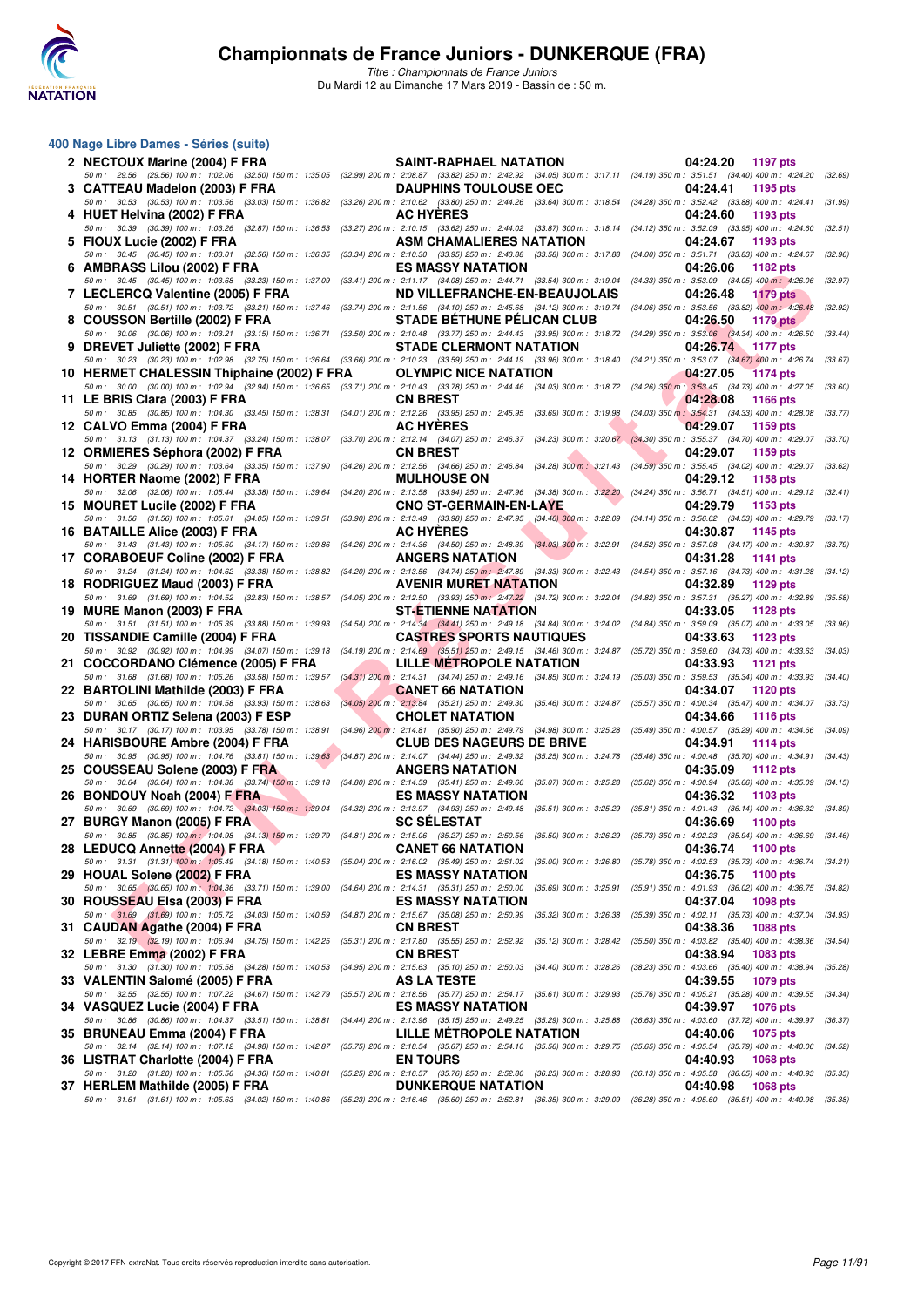

*Titre : Championnats de France Juniors* Du Mardi 12 au Dimanche 17 Mars 2019 - Bassin de : 50 m.

| 400 Nage Libre Dames - Séries (suite) |  |  |  |  |
|---------------------------------------|--|--|--|--|
|---------------------------------------|--|--|--|--|

| 38 PEREZ Lisa (2005) F FRA                                                                                                                                                                                  | <b>DAUPHINS TOULOUSE OEC</b>                                                                                                                                                                                                     |                           | 04:41.09                                                                                                                  | <b>1067 pts</b>            |
|-------------------------------------------------------------------------------------------------------------------------------------------------------------------------------------------------------------|----------------------------------------------------------------------------------------------------------------------------------------------------------------------------------------------------------------------------------|---------------------------|---------------------------------------------------------------------------------------------------------------------------|----------------------------|
| 50 m : 32.13 (32.13) 100 m : 1:07.17 (35.04) 150 m : 1:42.90 (35.73) 200 m : 2:18.71 (35.81) 250 m : 2:54.60 (35.89) 300 m : 3:30.72                                                                        |                                                                                                                                                                                                                                  |                           | (36.12) 350 m: 4:06.51 (35.79) 400 m: 4:41.09                                                                             | (34.58)                    |
| 39 GARCZYNSKI Patricia (2004) F FRA<br>50 m : 32.26 (32.26) 100 m : 1:07.44 (35.18) 150 m : 1:43.03 (35.59) 200 m : 2:19.08 (36.05) 250 m : 2:54.86 (35.78) 300 m : 3:30.61                                 | <b>MULHOUSE ON</b>                                                                                                                                                                                                               |                           | 04:41.12<br>(35.75) 350 m: 4:06.41 (35.80) 400 m: 4:41.12                                                                 | <b>1067 pts</b><br>(34.71) |
| 40 RODRIGUES Chloé (2003) F FRA                                                                                                                                                                             | <b>ES VITRY</b>                                                                                                                                                                                                                  |                           | 04:41.15                                                                                                                  | <b>1067 pts</b>            |
| 50 m: 31.83 (31.83) 100 m: 1:06.34 (34.51) 150 m: 1:41.77                                                                                                                                                   | (35.43) 200 m : 2:17.63 (35.86) 250 m : 2:53.03 (35.40) 300 m : 3:29.45                                                                                                                                                          |                           | (36.42) 350 m: 4:05.59 (36.14) 400 m: 4:41.15                                                                             | (35.56)                    |
| 41 ICHE Clémence (2004) F FRA                                                                                                                                                                               | <b>ASPTT TOULOUSE</b>                                                                                                                                                                                                            |                           | 04:41.97                                                                                                                  | 1061 pts                   |
| 50 m: 32.08 (32.08) 100 m: 1:06.69 (34.61) 150 m: 1:41.92<br>42 MIGUET Chloe (2004) F FRA                                                                                                                   | (35.23) 200 m : 2:17.55 (35.63) 250 m : 2:53.52 (35.97) 300 m : 3:29.75<br><b>SN VERSAILLES</b>                                                                                                                                  |                           | (36.23) 350 m: 4:06.00 (36.25) 400 m: 4:41.97 (35.97)<br>04:42.25                                                         | 1059 pts                   |
| 50 m: 31.77 (31.77) 100 m: 1:06.12 (34.35) 150 m: 1:40.83                                                                                                                                                   | (34.71) 200 m: 2:16.66 (35.83) 250 m: 2:52.74 (36.08) 300 m: 3:29.26                                                                                                                                                             |                           | (36.52) 350 m : 4:05.99 (36.73) 400 m : 4:42.25                                                                           | (36.26)                    |
| 43 THERIN Emeline (2002) F FRA                                                                                                                                                                              | <b>EN CAEN</b>                                                                                                                                                                                                                   |                           | 04:42.33                                                                                                                  | <b>1058 pts</b>            |
| 50 m: 31.85 (31.85) 100 m: 1:06.00 (34.15) 150 m: 1:40.41                                                                                                                                                   | $(34.41) \ 200 \ m : \ 2:16.28 \quad \  (35.87) \ 250 \ m : \ 2:51.88 \quad \  (35.60) \ 300 \ m : \ 3:29.46$                                                                                                                    |                           | (37.58) 350 m : 4:06.32 (36.86) 400 m : 4:42.33                                                                           | (36.01)                    |
| 44 PELLEAU Ines (2004) F FRA<br>50 m: 31.67 (31.67) 100 m: 1:05.67 (34.00) 150 m: 1:40.90                                                                                                                   | <b>CN BREST</b><br>(35.23) 200 m : 2:16.66 (35.76) 250 m : 2:53.14 (36.48) 300 m : 3:29.92                                                                                                                                       |                           | 04:43.87<br>(36.78) 350 m: 4:07.70 (37.78) 400 m: 4:43.87                                                                 | <b>1047 pts</b><br>(36.17) |
| 45 AVETAND Tabatha (2005) F FRA                                                                                                                                                                             | <b>BEAUVAISIS AQUATIC CLUB</b>                                                                                                                                                                                                   |                           | 04:43.97                                                                                                                  | <b>1046 pts</b>            |
| 50 m: 31.56 (31.56) 100 m: 1:07.00 (35.44) 150 m: 1:43.41                                                                                                                                                   | (36.41) 200 m : 2:19.81 (36.40) 250 m : 2:56.06 (36.25) 300 m : 3:32.81                                                                                                                                                          |                           | (36.75) 350 m : 4:09.11 (36.30) 400 m : 4:43.97                                                                           | (34.86)                    |
| 46 BELLEROPHON Lou (2005) F FRA                                                                                                                                                                             | <b>ASM CHAMALIERES NATATION</b>                                                                                                                                                                                                  |                           | 04:44.24                                                                                                                  | <b>1044 pts</b>            |
| 50 m: 32.45 (32.45) 100 m: 1:07.78 (35.33) 150 m: 1:43.73                                                                                                                                                   | (35.95) 200 m : 2:19.79 (36.06) 250 m : 2:56.16 (36.37) 300 m : 3:32.51                                                                                                                                                          |                           | $(36.35)$ 350 m : 4:09.00 $(36.49)$ 400 m : 4:44.24                                                                       | (35.24)                    |
| 47 MAILHARROU Carla (2005) F FRA<br>50 m: 30.97 (30.97) 100 m: 1:06.43 (35.46) 150 m: 1:42.93                                                                                                               | <b>NAUTIC CLUB ALP'38</b><br>(36.50) 200 m : 2:19.27 (36.34) 250 m : 2:55.10 (35.83) 300 m : 3:31.71                                                                                                                             |                           | 04:44.66<br>$(36.61)$ 350 m : 4:08.24 $(36.53)$ 400 m : 4:44.66                                                           | <b>1041 pts</b><br>(36.42) |
| 48 MARTELOT Camille (2005) F FRA                                                                                                                                                                            | <b>NANTES NATATION</b>                                                                                                                                                                                                           |                           | 04:44.84                                                                                                                  | <b>1040 pts</b>            |
| 50 m: 32.25 (32.25) 100 m: 1:07.24 (34.99) 150 m: 1:43.60                                                                                                                                                   |                                                                                                                                                                                                                                  |                           | (36.36) 200 m : 2:20.38 (36.78) 250 m : 2:56.96 (36.58) 300 m : 3:33.81 (36.85) 350 m : 4:10.34 (36.53) 400 m : 4:44.84   | (34.50)                    |
| 49 HESSE Sarah (2005) F FRA                                                                                                                                                                                 | <b>SN METZ</b>                                                                                                                                                                                                                   |                           | 04:44.95                                                                                                                  | <b>1039 pts</b>            |
| 50 m: 32.22 (32.22) 100 m: 1:08.09 (35.87) 150 m: 1:44.08<br>50 CULTY Louise (2003) F FRA                                                                                                                   | $(35.99)$ 200 m : 2:20.18 $(36.10)$ 250 m : 2:56.58 $(36.40)$ 300 m : 3:33.76<br><b>ANGERS NATATION</b>                                                                                                                          |                           | $(37.18)$ 350 m : 4:10.20 $(36.44)$ 400 m : 4:44.95<br>04:46.40                                                           | (34.75)<br>1028 pts        |
| 50 m: 32.20 (32.20) 100 m: 1:07.19 (34.99) 150 m: 1:43.26                                                                                                                                                   | (36.07) 200 m : 2:19.80 (36.54) 250 m : 2:56.07 (36.27) 300 m : 3:32.74                                                                                                                                                          |                           | (36.67) 350 m: 4:09.87 (37.13) 400 m: 4:46.40                                                                             | (36.53)                    |
| 51 GARNIER Juliette (2004) F FRA                                                                                                                                                                            | <b>CN NIORT</b>                                                                                                                                                                                                                  |                           | 04:47.47                                                                                                                  | <b>1020 pts</b>            |
| 50 m: 32.68 (32.68) 100 m: 1:08.66 (35.98) 150 m: 1:45.35                                                                                                                                                   | (36.69) 200 m : 2:21.91 (36.56) 250 m : 2:58.81                                                                                                                                                                                  | $(36.90)$ 300 m : 3:35.54 | (36.73) 350 m: 4:12.20 (36.66) 400 m: 4:47.47                                                                             | (35.27)                    |
| 52 LEMAIRE Elsa (2005) F FRA                                                                                                                                                                                | <b>CN NIORT</b>                                                                                                                                                                                                                  |                           | 04:47.89                                                                                                                  | <b>1017 pts</b>            |
| 50 m: 32.17 (32.17) 100 m: 1:07.24 (35.07) 150 m: 1:43.24<br>53 HORTER Liberty-Belle (2005) F FRA                                                                                                           | $(36.00)$ 200 m : 2:19.58 $(36.34)$ 250 m : 2:56.95 $(37.37)$ 300 m : 3:34.00<br><b>MULHOUSE ON</b>                                                                                                                              |                           | (37.05) 350 m: 4:11.89 (37.89) 400 m: 4:47.89<br>04:48.19                                                                 | (36.00)<br><b>1015 pts</b> |
| 50 m : 33.60 (33.60) 100 m : 1:09.86 (36.26) 150 m : 1:46.54                                                                                                                                                |                                                                                                                                                                                                                                  |                           | (36.68) 200 m : 2:23.02 (36.48) 250 m : 2:59.95 (36.93) 300 m : 3:36.45 (36.50) 350 m : 4:13.44 (36.99) 400 m : 4:48.19   | (34.75)                    |
| 54 SALEM Sara (2005) F FRA                                                                                                                                                                                  | <b>LAGNY-SUR-MARNE NATATION</b>                                                                                                                                                                                                  |                           | 04:53.33                                                                                                                  | 978 pts                    |
| 50 m : 32.80 (32.80) 100 m : 1:08.10 (35.30) 150 m : 1:45.65 (37.55) 200 m : 2:23.26 (37.61) 250 m : 3:01.00 (37.74) 300 m : 3:38.75 (37.75) 350 m : 4:16.38 (37.63) 400 m : 4:53.33 (36.95)                |                                                                                                                                                                                                                                  |                           |                                                                                                                           |                            |
| --- CAINAUD Lucie (2003) F FRA                                                                                                                                                                              | <b>STADE FRANÇAIS O COURBEVOIE</b>                                                                                                                                                                                               |                           | <b>DNS</b> dec                                                                                                            |                            |
|                                                                                                                                                                                                             |                                                                                                                                                                                                                                  |                           |                                                                                                                           |                            |
| <b>100 Nage Libre Dames - Finale A 16-17 ans (Samedi 16 Mars 2019)</b>                                                                                                                                      |                                                                                                                                                                                                                                  |                           |                                                                                                                           |                            |
| 1 BARNIET Lou-Anne (2002) F FRA                                                                                                                                                                             | <b>SAINT-RAPHAEL NATATION</b>                                                                                                                                                                                                    |                           | 08:56.64                                                                                                                  | <b>1215 pts</b>            |
| $\begin{array}{cccc} 50\,m: & 31.28 & (31.28) \ 100\,m: & 1.04.67 & (33.39) \ 150\,m: & 1.38.02 \\ 450\,m: & 5.01.02 & (34.03) \ 500\,m: & 5.35.18 & (34.16) \ 550\,m: & 6.09.22 \end{array}$               | $(33.35)$ 200 m : 2:11.61 $(33.59)$ 250 m : 2:45.33 $(33.72)$ 300 m : 3:19.09<br>$(34.04)$ 600 m; 6:43.35 $(34.13)$ 650 m; 7:16.84 $(33.49)$ 700 m; 7:50.80                                                                      |                           | $(33.76)$ 350 m : 3:53.07 $(33.98)$ 400 m : 4:26.99<br>(33.96) 750 m : 8:24.17 (33.37) 800 m : 8:56.64                    | (33.92)<br>(32.47)         |
| 2 CATTEAU Madelon (2003) F FRA                                                                                                                                                                              | <b>DAUPHINS TOULOUSE OEC</b>                                                                                                                                                                                                     |                           | 09:02.78                                                                                                                  | 1190 pts                   |
| $\begin{array}{cccc} 50\,m: & 31.99 & (31.99) \ 100\,m: & 1.05.84 & (33.85) \ 150\,m: & 1.39.26 \\ 450\,m: & 5.04.00 & (34.02) \ 500\,m: & 5.38.42 & (34.42) \ 550\,m: & 6.12.75 \end{array}$               | $(33.42)$ 200 m : 2:13.11 $(33.85)$ 250 m : 2:46.91 $(33.80)$ 300 m : 3:21.30<br>$(34.33)$ 600 m : 6:47.39 $(34.64)$ 650 m : 7:21.74 $(34.35)$ 700 m : 7:56.13                                                                   |                           | $(34.39)$ 350 m : 3:55.64 $(34.34)$ 400 m : 4:29.98                                                                       | (34.34)                    |
| 3 RODRIGUEZ Maud (2003) F FRA                                                                                                                                                                               | AVENIR MURET NATATION                                                                                                                                                                                                            |                           | $(34.39)$ 750 m : 8:30.10 $(33.97)$ 800 m : 9:02.78<br>09:04.81                                                           | (32.68)<br>1182 pts        |
|                                                                                                                                                                                                             | $(33.38)$ 200 m : 2:12.90 $(34.18)$ 250 m : 2:46.92 $(34.02)$ 300 m : 3:21.10                                                                                                                                                    |                           | $(34.18)$ 350 m : 3:55.31 $(34.21)$ 400 m : 4:29.66                                                                       | (34.35)                    |
| $\begin{array}{cccc} 50\ m:\quad 31.78 & (31.78)\ 100\ m:\quad 1.05.34 & (33.56)\ 150\ m:\quad 1.38.72 \\ 450\ m:\quad 5.04.34 & (34.68)\ 500\ m:\quad 5.38.66 & (34.32)\ 550\ m:\quad 6.13.12 \end{array}$ | (34.46) 600 m : 6:47.57 (34.45) 650 m : 7:22.07 (34.50) 700 m : 7:56.41                                                                                                                                                          |                           | (34.34) 750 m : 8:30.95 (34.54) 800 m : 9:04.81                                                                           | (33.86)                    |
| 4 FIOUX Lucie (2002) F FRA                                                                                                                                                                                  | <b>ASM CHAMALIERES NATATION</b><br>(33.68) 200 m: 2:13.81 (34.31) 250 m: 2:48.19 (34.38) 300 m: 3:22.93                                                                                                                          |                           | 09:09.11<br>(34.74) 350 m: 3:57.65 (34.72) 400 m: 4:32.86                                                                 | 1165 pts<br>(35.21)        |
| 50 m : 31.64 (31.64) 100 m : 1:05.82 (34.18) 150 m : 1:39.50<br>450 m : 5:07.89 (35.03) 500 m : 5:42.97 (35.08) 550 m : 6:18.19                                                                             | (35.22) 600 m : 6:53.09 (34.90) 650 m : 7:28.06                                                                                                                                                                                  | $(34.97)$ 700 m : 8:02.63 | $(34.57)$ 750 m : 8:36.02<br>$(33.39)$ 800 m : 9:09.11                                                                    | (33.09)                    |
| 5 AMBRASS Lilou (2002) F FRA                                                                                                                                                                                | <b>ES MASSY NATATION</b>                                                                                                                                                                                                         |                           | 09:10.13                                                                                                                  | 1162 pts                   |
| 50 m: 31.67 (31.67) 100 m: 1:06.27 (34.60) 150 m: 1:39.98<br>450 m : 5:08.00 (34.43) 500 m : 5:43.36 (35.36) 550 m : 6:18.54                                                                                | (33.71) 200 m: 2:14.34 (34.36) 250 m: 2:48.70 (34.36) 300 m: 3:23.49<br>(35.18) 600 m: 6:53.78 (35.24) 650 m: 7:28.40 (34.62) 700 m: 8:03.11                                                                                     |                           | $(34.79)$ 350 m : 3:58.27 $(34.78)$ 400 m : 4:33.57<br>(34.71) 750 m : 8:37.29 (34.18) 800 m : 9:10.13                    | (35.30)<br>(32.84)         |
| 6 ONOLFO Emma (2002) F FRA                                                                                                                                                                                  | <b>MONTPELLIER METROPOLE NATATION</b>                                                                                                                                                                                            |                           | 09:29.40                                                                                                                  | <b>1088 pts</b>            |
| 50 m : 32.82 (32.82) 100 m : 1:07.91 (35.09) 150 m : 1:44.47<br>450 m : 5:20.16 (35.97) 500 m : 5:55.88 (35.72) 550 m : 6:32.33                                                                             | $\begin{array}{cccc} (36.56) \ 200 \ m : & 2:20.23 & (35.76) \ 250 \ m : & 2:56.51 & (36.28) \ 300 \ m : & 3:32.33 \\ (36.45) \ 600 \ m : & 7:08.28 & (35.95) \ 650 \ m : & 7:44.02 & (35.74) \ 700 \ m : & 8:19.70 \end{array}$ |                           | $(35.82) \ 350 \ m : \ 4.08.48 \quad \, (36.15) \ 400 \ m : \ 4.44.19$<br>(35.68) 750 m : 8:55.37 (35.67) 800 m : 9:29.40 | (35.71)<br>(34.03)         |
| 7 HODONOU Agathe (2002) F FRA                                                                                                                                                                               | <b>STADE BETHUNE PELICAN CLUB</b>                                                                                                                                                                                                |                           | 09:45.72                                                                                                                  | <b>1027 pts</b>            |
| $50 \text{ m}: 31.88$ $(31.88) 100 \text{ m}: 1.06.91$ $(35.03) 150 \text{ m}: 1.42.37$<br>$450 \text{ m}: 5.23.57$ $(37.70) 500 \text{ m}: 6.01.12$ $(37.55) 550 \text{ m}: 6.38.07$                       | $(35.46)$ 200 m : 2:18.47 $(36.10)$ 250 m : 2:54.58 $(36.11)$ 300 m : 3:31.69 $(36.95)$ 600 m : 7:15.95 $(37.88)$ 650 m : 7:54.01 $(38.06)$ 700 m : 8:31.59                                                                      |                           | (37.11) 350 m: 4:08.71 (37.02) 400 m: 4:45.87                                                                             | (37.16)                    |
|                                                                                                                                                                                                             |                                                                                                                                                                                                                                  |                           | $(37.58)$ 750 m : $9.09.16$<br>$(37.57)$ 800 m : 9:45.72                                                                  | (36.56)                    |
| <b>100 Nage Libre Dames - Finale A 13-15 ans (Samedi 16 Mars 2019)</b>                                                                                                                                      |                                                                                                                                                                                                                                  |                           |                                                                                                                           |                            |
| 1 LECLERCQ Valentine (2005) F FRA                                                                                                                                                                           | ND VILLEFRANCHE-EN-BEAUJOLAIS                                                                                                                                                                                                    |                           | 09:01.88                                                                                                                  | 1194 pts                   |
|                                                                                                                                                                                                             |                                                                                                                                                                                                                                  |                           |                                                                                                                           |                            |

# **[800 Nage Libre Dames - Finale A](http://www.ffnatation.fr/webffn/resultats.php?idact=nat&go=epr&idcpt=59271&idepr=5) 16-17 ans** (Samedi 16 Mars 2019)

|                                                                             | 1 BARNIET Lou-Anne (2002) F FRA SAINT-RAPHAEL NATATION 08:56.64 1215 pts                                                                                                                                                                                                  |                                                                                                                                      |
|-----------------------------------------------------------------------------|---------------------------------------------------------------------------------------------------------------------------------------------------------------------------------------------------------------------------------------------------------------------------|--------------------------------------------------------------------------------------------------------------------------------------|
|                                                                             | 50 m : 31.28 (31.28) 100 m : 1:04.67 (33.39) 150 m : 1:38.02 (33.35) 200 m : 2:11.61 (33.59) 250 m : 2:45.33 (33.72) 300 m : 3:19.09<br>450 m: 5:01.02 (34.03) 500 m: 5:35.18 (34.16) 550 m: 6:09.22 (34.04) 600 m: 6:43.35 (34.13) 650 m: 7:16.84 (33.49) 700 m: 7:50.80 | $(33.76)$ 350 m : 3:53.07 $(33.98)$ 400 m : 4:26.99<br>(33.92)<br>(33.96) 750 m : 8:24.17 (33.37) 800 m : 8:56.64<br>(32.47)         |
|                                                                             | 2 CATTEAU Madelon (2003) F FRA <b>DAUPHINS TOULOUSE OEC</b> 09:02.78 1190 pts                                                                                                                                                                                             |                                                                                                                                      |
|                                                                             | 50 m: 31.99 (31.99) 100 m: 1:05.84 (33.85) 150 m: 1:39.26 (33.42) 200 m: 2:13.11 (33.85) 250 m: 2:46.91 (33.80) 300 m: 3:21.30<br>450 m: 5:04.00 (34.02) 500 m: 5:38.42 (34.42) 550 m: 6:12.75 (34.33) 600 m: 6:47.39 (34.64) 650 m: 7:21.74 (34.35) 700 m: 7:56.13       | $(34.39)$ 350 m : 3:55.64 $(34.34)$ 400 m : 4:29.98<br>(34.34)<br>$(34.39)$ 750 m : $8.30.10$ $(33.97)$ 800 m : $9.02.78$<br>(32.68) |
|                                                                             | 3 RODRIGUEZ Maud (2003) F FRA <b>AVENIR MURET NATATION</b> 09:04.81 1182 pts                                                                                                                                                                                              |                                                                                                                                      |
|                                                                             | 50 m: 31.78 (31.78) 100 m: 1:05.34 (33.56) 150 m: 1:38.72 (33.38) 200 m: 2:12.90 (34.18) 250 m: 2:46.92 (34.02) 300 m: 3:21.10<br>450 m: 5:04.34 (34.68) 500 m: 5:38.66 (34.32) 550 m: 6:13.12 (34.46) 600 m: 6:47.57 (34.45) 650 m: 7:22.07 (34.50) 700 m: 7:56.41       | $(34.18)$ 350 m : 3:55.31 $(34.21)$ 400 m : 4:29.66<br>(34.35)<br>(34.34) 750 m : 8:30.95 (34.54) 800 m : 9:04.81<br>(33.86)         |
| 4 FIOUX Lucie (2002) F FRA                                                  | <b>Example 3 ASM CHAMALIERES NATATION</b> 09:09.11 1165 pts                                                                                                                                                                                                               |                                                                                                                                      |
| 450 m : 5:07.89 (35.03) 500 m : 5:42.97 (35.08) 550 m : 6:18.19             | 50 m: 31.64 (31.64) 100 m: 1:05.82 (34.18) 150 m: 1:39.50 (33.68) 200 m: 2:13.81 (34.31) 250 m: 2:48.19 (34.38) 300 m: 3:22.93<br>$(35.22)$ 600 m : 6:53.09 $(34.90)$ 650 m : 7:28.06 $(34.97)$ 700 m : 8:02.63                                                           | $(34.74)$ 350 m : 3:57.65 $(34.72)$ 400 m : 4:32.86<br>(35.21)<br>$(34.57)$ 750 m : $8.36.02$ $(33.39)$ 800 m : $9.09.11$<br>(33.09) |
| 5 AMBRASS Lilou (2002) F FRA                                                | <b>ES MASSY NATATION</b>                                                                                                                                                                                                                                                  | 09:10.13 1162 pts                                                                                                                    |
| 450 m : 5:08.00 (34.43) 500 m : 5:43.36 (35.36) 550 m : 6:18.54             | 50 m : 31.67 (31.67) 100 m : 1:06.27 (34.60) 150 m : 1:39.98 (33.71) 200 m : 2:14.34 (34.36) 250 m : 2:48.70 (34.36) 300 m : 3:23.49<br>(35.18) 600 m: 6:53.78 (35.24) 650 m: 7:28.40 (34.62) 700 m: 8:03.11                                                              | $(34.79)$ 350 m : 3:58.27 $(34.78)$ 400 m : 4:33.57<br>(35.30)<br>(34.71) 750 m : 8:37.29 (34.18) 800 m : 9:10.13<br>(32.84)         |
| 6 ONOLFO Emma (2002) F FRA<br>and the company of the company of the company | <b>MONTPELLIER METROPOLE NATATION</b>                                                                                                                                                                                                                                     | 09:29.40 1088 pts                                                                                                                    |
|                                                                             | 50 m: 32.82 (32.82) 100 m: 1:07.91 (35.09) 150 m: 1:44.47 (36.56) 200 m: 2:20.23 (35.76) 250 m: 2:56.51 (36.28) 300 m: 3:32.33<br>450 m : 5:20.16 (35.97) 500 m : 5:55.88 (35.72) 550 m : 6:32.33 (36.45) 600 m : 7:08.28 (35.95) 650 m : 7:44.02 (35.74) 700 m : 8:19.70 | $(35.82)$ 350 m : 4:08.48 $(36.15)$ 400 m : 4:44.19<br>(35.71)<br>(35.68) 750 m : 8:55.37 (35.67) 800 m : 9:29.40<br>(34.03)         |
|                                                                             | 7 HODONOU Agathe (2002) F FRA STADE BETHUNE PELICAN CLUB 09:45.72 1027 pts                                                                                                                                                                                                |                                                                                                                                      |
|                                                                             | 50 m: 31.88 (31.88) 100 m: 1:06.91 (35.03) 150 m: 1:42.37 (35.46) 200 m: 2:18.47 (36.10) 250 m: 2:54.58 (36.11) 300 m: 3:31.69<br>450 m : 5:23.57 (37.70) 500 m : 6:01.12 (37.55) 550 m : 6:38.07 (36.95) 600 m : 7:15.95 (37.88) 650 m : 7:54.01 (38.06) 700 m : 8:31.59 | $(37.11)$ 350 m : 4:08.71 $(37.02)$ 400 m : 4:45.87<br>(37.16)<br>(37.58) 750 m : 9:09.16 (37.57) 800 m : 9:45.72<br>(36.56)         |

# **[800 Nage Libre Dames - Finale A](http://www.ffnatation.fr/webffn/resultats.php?idact=nat&go=epr&idcpt=59271&idepr=5) 13-15 ans** (Samedi 16 Mars 2019)

| 1 LECLERCQ Valentine (2005) F FRA                                                                                               | ND VILLEFRANCHE-EN-BEAUJOLAIS                                                                                                                                  | 09:01.88 1194 pts                                                                                                                    |
|---------------------------------------------------------------------------------------------------------------------------------|----------------------------------------------------------------------------------------------------------------------------------------------------------------|--------------------------------------------------------------------------------------------------------------------------------------|
| 50 m : 31.45 (31.45) 100 m : 1:04.89 (33.44) 150 m : 1:39.11<br>450 m : 5:05.63 (34.19) 500 m : 5:39.64 (34.01) 550 m : 6:13.79 | (34.22) 200 m : 2:13.44 (34.33) 250 m : 2:47.79 (34.35) 300 m : 3:22.39<br>(34.15) 600 m : 6:47.97 (34.18) 650 m : 7:22.00 (34.03) 700 m : 7:56.02             | $(34.60)$ 350 m : 3:57.08 $(34.69)$ 400 m : 4:31.44<br>(34.36)<br>$(34.02)$ 750 m : 8:29.22 $(33.20)$ 800 m : 9:01.88<br>(32.66)     |
| 2 NECTOUX Marine (2004) F FRA                                                                                                   | <b>SAINT-RAPHAEL NATATION</b>                                                                                                                                  | 09:09.54 1164 pts                                                                                                                    |
| 50 m : 30.49 (30.49) 100 m : 1.03.62 (33.13) 150 m : 1.37.67<br>450 m : 5:03.64 (34.49) 500 m : 5:38.14 (34.50) 550 m : 6:12.62 | (34.05) 200 m : 2:11.75 (34.08) 250 m : 2:45.99 (34.24) 300 m : 3:20.31<br>(34.48) 600 m: 6:47.43 (34.81) 650 m: 7:22.65 (35.22) 700 m: 7:58.69                | $(34.32)$ 350 m : 3:54.82 $(34.51)$ 400 m : 4:29.15<br>(34.33)<br>$(36.04)$ 750 m : 8:34.64 $(35.95)$ 800 m : 9:09.54<br>(34.90)     |
| 3 COCCORDANO Clémence (2005) F FRA                                                                                              | LILLE MÉTROPOLE NATATION                                                                                                                                       | 09:12.68 1152 pts                                                                                                                    |
| 50 m : 31.59 (31.59) 100 m : 1:05.32 (33.73) 150 m : 1:39.85<br>450 m : 5:08.96 (34.76) 500 m : 5:43.46 (34.50) 550 m : 6:18.71 | $(34.53)$ 200 m : 2:14.42 $(34.57)$ 250 m : 2:49.62 $(35.20)$ 300 m : 3:24.33<br>(35.25) 600 m : 6.53.96 (35.25) 650 m : 7:29.11 (35.15) 700 m : 8:03.97       | $(34.71)$ 350 m : 3:59.37 $(35.04)$ 400 m : 4:34.20<br>(34.83)<br>$(34.86)$ 750 m : $8.38.88$ $(34.91)$ 800 m : $9.12.68$<br>(33.80) |
| 4 CALVO Emma (2004) F FRA                                                                                                       | <b>AC HYERES</b>                                                                                                                                               | 09:19.02 1127 pts                                                                                                                    |
| 50 m : 31.88 (31.88) 100 m : 1:06.03 (34.15) 150 m : 1:40.57<br>450 m : 5:12.55 (35.31) 500 m : 5:48.08 (35.53) 550 m : 6:23.70 | (34.54) 200 m : 2:15.74 (35.17) 250 m : 2:51.05 (35.31) 300 m : 3:26.37<br>(35.62) 600 m : 6:59.06 (35.36) 650 m : 7:34.51 (35.45) 700 m : 8:10.02             | (35.32) 350 m : 4:01.61 (35.24) 400 m : 4:37.24<br>(35.63)<br>(35.51) 750 m : 8:45.57 (35.55) 800 m : 9:19.02<br>(33.45)             |
| 5 BRUNEAU Emma (2004) F FRA                                                                                                     | LILLE MÉTROPOLE NATATION                                                                                                                                       | 09:29.69 1087 pts                                                                                                                    |
| 50 m : 32.05 (32.05) 100 m : 1:06.55 (34.50) 150 m : 1:41.68<br>450 m : 5:16.84 (36.23) 500 m : 5:53.15 (36.31) 550 m : 6:29.68 | $(35.13)$ 200 m : 2:16.90 $(35.22)$ 250 m : 2:52.61 $(35.71)$ 300 m : 3:28.23<br>$(36.53)$ 600 m : 7:06.07 $(36.39)$ 650 m : 7:42.41 $(36.34)$ 700 m : 8:18.65 | $(35.62)$ 350 m : 4:04.48 $(36.25)$ 400 m : 4:40.61<br>(36.13)<br>(36.24) 750 m : 8:54.72 (36.07) 800 m : 9:29.69<br>(34.97)         |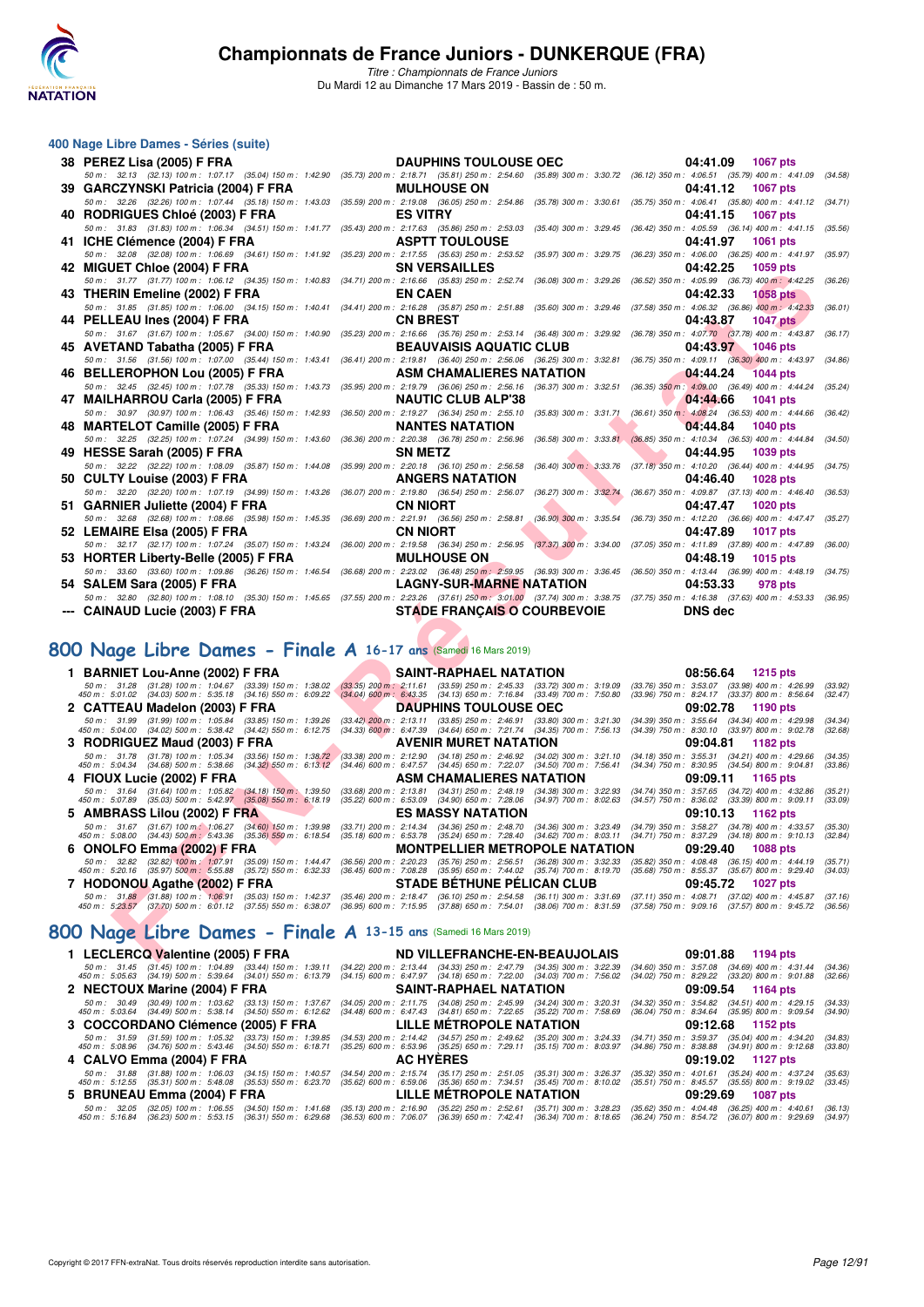

*Titre : Championnats de France Juniors* Du Mardi 12 au Dimanche 17 Mars 2019 - Bassin de : 50 m.

| 800 Nage Libre Dames - Finale A (suite)                                                                                      |                                                                            |                                                                                                                                                    |                                                        |                                                                                                              |                    |
|------------------------------------------------------------------------------------------------------------------------------|----------------------------------------------------------------------------|----------------------------------------------------------------------------------------------------------------------------------------------------|--------------------------------------------------------|--------------------------------------------------------------------------------------------------------------|--------------------|
| 6 CAUDAN Agathe (2004) F FRA                                                                                                 |                                                                            | <b>CN BREST</b>                                                                                                                                    |                                                        | 09:34.36<br>1069 pts                                                                                         |                    |
| 50 m : 32.56 (32.56) 100 m : 1:07.80<br>450 m : 5:21.17 (36.06) 500 m : 5:57.40                                              | (35.24) 150 m : 1:43.79<br>$(36.23)$ 550 m : 6:34.41                       | (35.99) 200 m : 2:19.81 (36.02) 250 m : 2:56.05 (36.24) 300 m : 3:32.40<br>(37.01) 600 m : 7:10.89 (36.48) 650 m : 7:47.38 (36.49) 700 m : 8:23.98 |                                                        | (36.35) 350 m : 4:08.76 (36.36) 400 m : 4:45.11<br>(36.60) 750 m : 8:59.72 (35.74) 800 m : 9:34.36           | (36.35)<br>(34.64) |
| 7 PEREZ Lisa (2005) F FRA                                                                                                    |                                                                            | <b>DAUPHINS TOULOUSE OEC</b>                                                                                                                       |                                                        | 09:34.43<br>1069 pts                                                                                         |                    |
| 50 m: 32.35 (32.35) 100 m: 1:07.75<br>450 m : 5:21.13 (36.07) 500 m : 5:57.61                                                | (35.40) 150 m : 1:43.79<br>$(36.48)$ 550 m : 6:34.35                       | (36.04) 200 m: 2:19.75 (35.96) 250 m: 2:56.26 (36.51) 300 m: 3:32.51<br>(36.74) 600 m: 7:10.48 (36.13) 650 m: 7:47.06 (36.58) 700 m: 8:23.48       |                                                        | $(36.25)$ 350 m : 4:08.81 $(36.30)$ 400 m : 4:45.06<br>(36.42) 750 m : 8:59.93 (36.45) 800 m : 9:34.43       | (36.25)<br>(34.50) |
| 8 GAULIN Lena (2005) F FRA                                                                                                   |                                                                            | <b>MARSOUINS DU COMMINGES</b>                                                                                                                      |                                                        | 09:43.84<br>1034 pts                                                                                         |                    |
| 50 m: 32.54 (32.54) 100 m: 1:06.95 (34.41) 150 m: 1:42.17                                                                    |                                                                            | (35.22) 200 m : 2:17.66 (35.49) 250 m : 2:53.76                                                                                                    | $(36.10)$ 300 m : 3:30.88                              | (37.12) 350 m : 4:07.83<br>$(36.95)$ 400 m : 4:45.51                                                         | (37.68)            |
| 450 m : 5:22.66 (37.15) 500 m : 6:00.67 (38.01) 550 m : 6:37.95                                                              |                                                                            | (37.28) 600 m : 7:15.93 (37.98) 650 m : 7:53.02 (37.09) 700 m : 8:30.50                                                                            |                                                        | (37.48) 750 m : 9:07.58 (37.08) 800 m : 9:43.84                                                              | (36.26)            |
| 800 Nage Libre Dames - Série rapide (Vendredi 15 Mars 2019)                                                                  |                                                                            |                                                                                                                                                    |                                                        |                                                                                                              |                    |
| 1 BARNIET Lou-Anne (2002) F FRA                                                                                              |                                                                            | <b>SAINT-RAPHAEL NATATION</b>                                                                                                                      |                                                        | 09:07.60<br><b>1171 pts</b>                                                                                  |                    |
| 50 m: 31.25 (31.25) 100 m: 1:04.54 (33.29) 150 m: 1:38.36                                                                    |                                                                            | (33.82) 200 m : 2:12.36 (34.00) 250 m : 2:46.47                                                                                                    | $(34.11)$ 300 m : 3:20.66                              | (34.19) 350 m : 3:55.02 (34.36) 400 m : 4:29.69                                                              | (34.67)            |
| 450 m : 5:04.30                                                                                                              | $(34.61)$ 500 m : 5:39.12 $(34.82)$ 550 m : 6:14.27                        | (35.15) 600 m: 6:49.22 (34.95) 650 m: 7:24.11 (34.89) 700 m: 7:59.00                                                                               |                                                        | $(34.89)$ 750 m : 8:33.67 $(34.67)$ 800 m : 9:07.60                                                          | (33.93)            |
| 2 CATTEAU Madelon (2003) F FRA<br>50 m: 31.49 (31.49) 100 m: 1:04.97 (33.48) 150 m: 1:38.91                                  |                                                                            | <b>DAUPHINS TOULOUSE OEC</b><br>(33.94) 200 m: 2:13.05 (34.14) 250 m: 2:47.67 (34.62) 300 m: 3:22.43                                               |                                                        | 09:08.98<br><b>1166 pts</b><br>$(34.76)$ 350 m : 3:57.45 $(35.02)$ 400 m : 4:32.50                           | (35.05)            |
| 450 m : 5:07.27 (34.77) 500 m : 5:42.37                                                                                      | $(35.10)$ 550 m : 6:17.08                                                  | (34.71) 600 m: 6:52.11 (35.03) 650 m: 7:26.90 (34.79) 700 m: 8:01.79                                                                               |                                                        | $(34.89)$ 750 m : 8:36.27 $(34.48)$ 800 m : 9:08.98                                                          | (32.71)            |
| 4 FIOUX Lucie (2002) F FRA<br>50 m: 30.79 (30.79) 100 m: 1:04.91 (34.12) 150 m: 1:38.67                                      |                                                                            | ASM CHAMALIERES NATATION<br>(33.76) 200 m : 2:13.59 (34.92) 250 m : 2:48.37 (34.78) 300 m : 3:23.20                                                |                                                        | 09:13.31<br>1149 pts<br>$(34.83)$ 350 m : 3:58.10 $(34.90)$ 400 m : 4:33.41                                  | (35.31)            |
| 450 m : 5:08.16 (34.75) 500 m : 5:43.64 (35.48) 550 m : 6:18.70                                                              |                                                                            | (35.06) 600 m: 6:54.57 (35.87) 650 m: 7:29.31 (34.74) 700 m: 8:05.06                                                                               |                                                        | (35.75) 750 m . 8:39.79 (34.73) 800 m . 9:13.31                                                              | (33.52)            |
| 5 COCCORDANO Clémence (2005) F FRA                                                                                           |                                                                            | LILLE METROPOLE NATATION                                                                                                                           |                                                        | 09:14.11<br><b>1146 pts</b>                                                                                  |                    |
| 50 m: 32.14 (32.14) 100 m: 1:05.97 (33.83) 150 m: 1:40.72<br>450 m : 5:10.62 (35.11) 500 m : 5:45.51 (34.89) 550 m : 6:20.87 |                                                                            | (34.75) 200 m : 2:15.33 (34.61) 250 m : 2:50.24 (34.91) 300 m : 3:25.29<br>(35.36) 600 m: 6:55.81 (34.94) 650 m: 7:30.84                           | $(35.03)$ 700 m : 8:05.83                              | $(35.05)$ 350 m : 4:00.64 $(35.35)$ 400 m : 4:35.51<br>$(34.99)$ 750 m : 8:40.54 $(34.71)$ 800 m : 9:14.11   | (34.87)<br>(33.57) |
| 6 RODRIGUEZ Maud (2003) F FRA                                                                                                |                                                                            | <b>AVENIR MURET NATATION</b>                                                                                                                       |                                                        | 09:14.94<br>1143 pts                                                                                         |                    |
| 50 m: 31.22 (31.22) 100 m: 1:05.22 (34.00) 150 m: 1:39.38<br>450 m : 5:08.54 (35.19) 500 m : 5:43.83 (35.29) 550 m : 6:19.24 |                                                                            | (34.16) 200 m : 2:14.01 (34.63) 250 m : 2:48.69<br>$(35.41)$ 600 m : 6:54.75 $(35.51)$ 650 m : 7:30.01                                             | $(34.68)$ 300 m; 3:23.65<br>$(35.26)$ 700 m : 8:05.74  | $(34.96)$ 350 m : 3:58.28 $(34.63)$ 400 m : 4:33.35<br>(35.73) 750 m : 8:40.60 (34.86) 800 m : 9:14.94       | (35.07)<br>(34.34) |
| 7 NECTOUX Marine (2004) F FRA                                                                                                |                                                                            | SAINT-RAPHAEL NATATION                                                                                                                             |                                                        | 09:15.73<br>1140 pts                                                                                         |                    |
| 50 m: 30.24 (30.24) 100 m: 1:03.93 (33.69) 150 m: 1:38.50<br>(35.14) 500 m : 5:45.02<br>450 m : 5:09.60                      | $(35.42)$ 550 m : 6:20.24                                                  | (34.57) 200 m: 2:13.50 (35.00) 250 m: 2:48.49<br>(35.22) 600 m: 6:56.05 (35.81) 650 m: 7:31.09                                                     | $(34.99)$ 300 m : 3:23.64<br>$(35.04)$ 700 m : 8:06.63 | (35.15) 350 m : 3:58.88 (35.24) 400 m : 4:34.46<br>(35.54) 750 m : 8:41.63 (35.00) 800 m : 9:15.73           | (35.58)<br>(34.10) |
| 9 HORTER Naome (2002) F FRA                                                                                                  |                                                                            | <b>MULHOUSE ON</b>                                                                                                                                 |                                                        | 09:22.18<br><b>1115 pts</b>                                                                                  |                    |
| 50 m: 32.59 (32.59) 100 m: 1:06.52 (33.93) 150 m: 1:41.38<br>450 m : 5:13.09 (35.55) 500 m : 5:48.61 (35.52) 550 m : 6:24.52 |                                                                            | $(34.86)$ 200 m : 2:16.26 $(34.88)$ 250 m : 2:51.63<br>(35.91) 600 m : 7:00.16 (35.64) 650 m : 7:36.03                                             | $(35.37)$ 300 m : 3:26.77<br>$(35.87)$ 700 m : 8:12.12 | (35.14) 350 m : 4:02.39 (35.62) 400 m : 4:37.54<br>(36.09) 750 m : 8:47.42 (35.30) 800 m : 9:22.18           | (35.15)<br>(34.76) |
| 13 CALVO Emma (2004) F FRA                                                                                                   |                                                                            | <b>AC HYERES</b>                                                                                                                                   |                                                        | 09:34.94<br><b>1067 pts</b>                                                                                  |                    |
| 50 m: 32.62 (32.62) 100 m: 1:07.16 (34.54) 150 m: 1:42.55<br>450 m : 5:20.46                                                 | (36.65) 500 m: 5:57.01 (36.55) 550 m: 6:33.68                              | (35.39) 200 m : 2:18.60 (36.05) 250 m : 2:54.48<br>(36.67) 600 m : 7:10.34 (36.66) 650 m : 7:47.04                                                 | $(35.88)$ 300 m : 3:30.67<br>$(36.70)$ 700 m : 8:23.74 | (36.19) 350 m : 4:07.14 (36.47) 400 m : 4:43.81<br>(36.70) 750 m : 9:00.32 (36.58) 800 m : 9:34.94           | (36.67)<br>(34.62) |
|                                                                                                                              |                                                                            |                                                                                                                                                    |                                                        |                                                                                                              |                    |
| 800 Nage Libre Dames - Séries lentes (Vendredi 15 Mars 2019)                                                                 |                                                                            |                                                                                                                                                    |                                                        |                                                                                                              |                    |
|                                                                                                                              |                                                                            |                                                                                                                                                    |                                                        |                                                                                                              |                    |
| 3 LECLERCQ Valentine (2005) F FRA                                                                                            |                                                                            | ND VILLEFRANCHE-EN-BEAUJOLAIS                                                                                                                      |                                                        | 09:11.00<br>1158 pts                                                                                         |                    |
| 50 m: 31.35 (31.35) 100 m: 1:05.27 (33.92) 150 m: 1:39.58<br>450 m : 5:06.99                                                 |                                                                            | (34.31) 200 m : 2:13.91 (34.33) 250 m : 2:48.28                                                                                                    | $(34.37)$ 300 m : 3:23.00                              | (34.72) 350 m : 3:57.55<br>$(34.55)$ 400 m : 4:32.45<br>$(35.46)$ 750 m : 8:37.41                            | (34.90)<br>(33.59) |
| 8 AMBRASS Lilou (2002) F FRA                                                                                                 | (34.54) 500 m: 5:42.14 (35.15) 550 m: 6:16.74                              | $(34.60)$ 600 m : 6:51.92 $(35.18)$ 650 m : 7:26.75<br><b>ES MASSY NATATION</b>                                                                    | $(34.83)$ 700 m : 8:02.21                              | $(35.20)$ 800 m : 9:11.00<br>09:19.71<br>1125 pts                                                            |                    |
| 50 m: 31.55 (31.55) 100 m: 1:05.87 (34.32) 150 m: 1:40.66                                                                    |                                                                            | (34.79) 200 m : 2:15.57 (34.91) 250 m : 2:50.48                                                                                                    | $(34.91)$ 300 m : 3:25.19                              | $(34.71)$ 350 m : 3:59.89 $(34.70)$ 400 m : 4:35.15                                                          | (35.26)            |
| 450 m : 5:10.49 (35.34) 500 m : 5:46.44 (35.95) 550 m : 6:22.26<br>10 CORABOEUF Coline (2002) F FRA                          |                                                                            | (35.82) 600 m : 6:58.34 (36.08) 650 m : 7:34.14<br><b>ANGERS NATATION</b>                                                                          | $(35.80)$ 700 m : 8:09.72                              | $(35.58)$ 750 m : 8:45.37<br>$(35.65)$ 800 m : 9:19.71<br>09:25.11<br>1104 pts                               | (34.34)            |
| 50 m: 31.80 (31.80) 100 m: 1:06.06 (34.26) 150 m: 1:40.44                                                                    |                                                                            | $(34.38)$ 200 m : 2:15.38 $(34.94)$ 250 m : 2:50.25                                                                                                | $(34.87)$ 300 m : 3:25.56                              | $(35.31)$ 350 m : 4:01.01<br>$(35.45)$ 400 m : 4:36.50                                                       | (35.49)            |
| 450 m : 5:12.14 (35.64) 500 m : 5:47.70 (35.56) 550 m : 6:23.84<br>11 BRUNEAU Emma (2004) F FRA                              |                                                                            | $(36.14)$ 600 m : 6:59.99 $(36.15)$ 650 m : 7:36.60<br><b>LILLE METROPOLE NATATION</b>                                                             | $(36.61)$ 700 m : 8:12.88                              | $(36.28)$ 750 m : 8:49.09<br>$(36.21)$ 800 m : 9:25.11<br>09:30.13<br><b>1085 pts</b>                        | (36.02)            |
| 50 m: 32.79 (32.79) 100 m: 1:08.17 (35.38) 150 m: 1:44.24                                                                    |                                                                            | (36.07) 200 m : 2:20.06 (35.82) 250 m : 2:55.75                                                                                                    | $(35.69)$ 300 m : 3:31.53                              | (35.78) 350 m : 4:07.36 (35.83) 400 m : 4:43.37                                                              | (36.01)            |
| 450 m : 5:19.23 (35.86) 500 m : 5:55.33 (36.10) 550 m : 6:31.14                                                              |                                                                            | (35.81) 600 m : 7:07.41 (36.27) 650 m : 7:43.64                                                                                                    | $(36.23)$ 700 m : 8:19.83                              | (36.19) 750 m : 8:55.48 (35.65) 800 m : 9:30.13                                                              | (34.65)            |
| 12 BARTOLINI Mathilde (2003) F FRA<br>50 m: 32.03 (32.03) 100 m: 1:06.86 (34.83) 150 m: 1:42.49                              |                                                                            | <b>CANET 66 NATATION</b><br>(35.63) 200 m : 2:18.18 (35.69) 250 m : 2:54.43                                                                        | $(36.25)$ 300 m : 3:30.42                              | 09:33.54<br>1072 pts<br>(35.99) 350 m : 4:06.09 (35.67) 400 m : 4:42.59                                      | (36.50)            |
| 450 m : 5:18.54 (35.95) 500 m : 5:54.81 (36.27) 550 m : 6:31.35                                                              |                                                                            | (36.54) 600 m : 7:08.06 (36.71) 650 m : 7:45.65                                                                                                    | $(37.59)$ 700 m : 8:21.81                              | (36.16) 750 m : 8:58.05<br>$(36.24)$ 800 m : 9:33.54                                                         | (35.49)            |
| 14 ICHE Clémence (2004) F FRA<br>50 m : 32.54 (32.54) 100 m : 1:07.79 (35.25) 150 m : 1:43.63                                |                                                                            | <b>ASPTT TOULOUSE</b><br>(35.84) 200 m : 2:19.63 (36.00) 250 m : 2:55.74                                                                           | $(36.11)$ 300 m : 3:32.11                              | 09:35.07<br>1067 pts<br>$(36.37)$ 350 m : 4:08.48 $(36.37)$ 400 m : 4:44.85                                  | (36.37)            |
| 450 m : 5:20.95 (36.10) 500 m : 5:57.43 (36.48) 550 m : 6:34.04                                                              |                                                                            | (36.61) 600 m : 7:10.63 (36.59) 650 m : 7:47.09                                                                                                    | $(36.46)$ 700 m : 8:23.87                              | (36.78) 750 m : 8:59.92 (36.05) 800 m : 9:35.07                                                              | (35.15)            |
| 15 PEREZ Lisa (2005) F FRA<br>50 m : 32.66                                                                                   | (32.66) 100 m: 1:08.66 (36.00) 150 m: 1:44.89                              | <b>DAUPHINS TOULOUSE OEC</b><br>(36.23) 200 m: 2:21.18 (36.29) 250 m: 2:57.44                                                                      | $(36.26)$ 300 m : 3:33.66                              | 09:35.77<br><b>1064 pts</b><br>(36.22) 350 m: 4:09.47 (35.81) 400 m: 4:45.64                                 | (36.17)            |
| 450 m : 5:21.99 (36.35) 500 m : 5:58.30                                                                                      | (36.31) 550 m : 6:34.95                                                    | (36.65) 600 m: 7:11.25 (36.30) 650 m: 7:47.85                                                                                                      | $(36.60)$ 700 m : 8:24.55                              | (36.70) 750 m : 9:00.85 (36.30) 800 m : 9:35.77                                                              | (34.92)            |
| 16 GAULIN Lena (2005) F FRA<br>50 m: 32.15 (32.15) 100 m: 1:06.99 (34.84) 150 m: 1:42.35                                     |                                                                            | <b>MARSOUINS DU COMMINGES</b><br>(35.36) 200 m: 2:18.25 (35.90) 250 m: 2:54.45                                                                     | $(36.20)$ 300 m : 3:31.06                              | 09:36.72<br><b>1060 pts</b><br>(36.61) 350 m : 4:08.13 (37.07) 400 m : 4:45.19                               | (37.06)            |
| 450 m : 5:22.55 (37.36) 500 m : 5:59.58 (37.03) 550 m : 6:36.78                                                              |                                                                            | (37.20) 600 m : 7:13.97 (37.19) 650 m : 7:50.66                                                                                                    | $(36.69)$ 700 m : 8:27.01                              | (36.35) 750 m : 9:03.07 (36.06) 800 m : 9:36.72                                                              | (33.65)            |
| 17 CULTY Louise (2003) F FRA<br>50 m: 33.37 (33.37) 100 m: 1:08.68 (35.31) 150 m: 1:44.77                                    |                                                                            | <b>ANGERS NATATION</b><br>(36.09) 200 m : 2:20.63 (35.86) 250 m : 2:56.93                                                                          | $(36.30)$ 300 m : 3:33.06                              | 09:36.85<br><b>1060 pts</b><br>(36.13) 350 m : 4:09.57 (36.51) 400 m : 4:45.89                               | (36.32)            |
| 450 m : 5:22.52 (36.63) 500 m : 5:58.71 (36.19) 550 m : 6:35.13                                                              |                                                                            | (36.42) 600 m : 7:11.47 (36.34) 650 m : 7:48.00                                                                                                    | $(36.53)$ 700 m : 8:24.49                              | (36.49) 750 m : 9:01.08 (36.59) 800 m : 9:36.85                                                              | (35.77)            |
| 18 CAUDAN Agathe (2004) F FRA                                                                                                |                                                                            | <b>CN BREST</b>                                                                                                                                    |                                                        | 09:37.44<br><b>1058 pts</b>                                                                                  |                    |
| 50 m: 33.19 (33.19) 100 m: 1:08.77 (35.58) 150 m: 1:45.13<br>450 m : 5:23.63 (36.50) 500 m : 5:59.89 (36.26) 550 m : 6:36.56 |                                                                            | (36.36) 200 m : 2:21.25 (36.12) 250 m : 2:57.68<br>(36.67) 600 m : 7:13.08 (36.52) 650 m : 7:49.94                                                 | $(36.43)$ 300 m : 3:34.14<br>$(36.86)$ 700 m : 8:26.55 | $(36.46)$ 350 m : 4:10.69 $(36.55)$ 400 m : 4:47.13<br>(36.61) 750 m : 9:02.81 (36.26) 800 m : 9:37.44       | (36.44)<br>(34.63) |
| 19 ONOLFO Emma (2002) F FRA                                                                                                  |                                                                            | <b>MONTPELLIER METROPOLE NATATION</b>                                                                                                              |                                                        | 09:37.97<br><b>1056 pts</b>                                                                                  |                    |
| 50 m : 32.09<br>$(37.20)$ 500 m : 6:00.31<br>450 m : 5:23.07                                                                 | (32.09) 100 m: 1:07.13 (35.04) 150 m: 1:43.05<br>$(37.24)$ 550 m : 6:37.68 | (35.92) 200 m : 2:18.92 (35.87) 250 m : 2:55.38<br>(37.37) 600 m : 7:14.41 (36.73) 650 m : 7:51.61                                                 | $(36.46)$ 300 m : 3:32.09<br>$(37.20)$ 700 m : 8:27.90 | (36.71) 350 m : 4:08.85 (36.76) 400 m : 4:45.87<br>(36.29) 750 m : 9:03.90 (36.00) 800 m : 9:37.97           | (37.02)<br>(34.07) |
| 20 HODONOU Agathe (2002) F FRA                                                                                               |                                                                            | <b>STADE BETHUNE PELICAN CLUB</b>                                                                                                                  |                                                        | 09:38.05<br><b>1056 pts</b>                                                                                  |                    |
| 50 m: 31.98 (31.98) 100 m: 1:06.60 (34.62) 150 m: 1:41.87<br>450 m : 5:20.42 (36.04) 500 m : 5:57.30 (36.88) 550 m : 6:33.91 |                                                                            | (35.27) 200 m : 2:18.05 (36.18) 250 m : 2:54.59<br>(36.61) 600 m: 7:11.19 (37.28) 650 m: 7:48.62                                                   | $(36.54)$ 300 m : 3:31.05<br>$(37.43)$ 700 m : 8:25.38 | (36.46) 350 m : 4:07.82 (36.77) 400 m : 4:44.38<br>(36.76) 750 m : 9:02.39 (37.01) 800 m : 9:38.05           | (36.56)<br>(35.66) |
| 21 GARCZYNSKI Patricia (2004) F FRA                                                                                          |                                                                            | <b>MULHOUSE ON</b>                                                                                                                                 |                                                        | 09:38.10<br>1055 pts                                                                                         |                    |
| 50 m: 32.80 (32.80) 100 m: 1:08.07 (35.27) 150 m: 1:43.80<br>450 m : 5:21.69 (36.67) 500 m : 5:58.05 (36.36) 550 m : 6:35.06 |                                                                            | (35.73) 200 m : 2:19.82 (36.02) 250 m : 2:56.12<br>(37.01) 600 m : 7:11.62 (36.56) 650 m : 7:48.58                                                 | $(36.30)$ 300 m : 3:32.31<br>$(36.96)$ 700 m : 8:25.73 | $(36.53)$ 400 m : 4:45.02<br>(36.19) 350 m : 4:08.84<br>(37.15) 750 m : 9:03.09<br>$(37.36)$ 800 m : 9:38.10 | (36.18)<br>(35.01) |
| 22 MIGUET Chloe (2004) F FRA<br>50 m: 33.02 (33.02) 100 m: 1:08.55 (35.53) 150 m: 1:44.63                                    |                                                                            | <b>SN VERSAILLES</b><br>(36.08) 200 m : 2:20.61 (35.98) 250 m : 2:57.40 (36.79) 300 m : 3:33.54                                                    |                                                        | 09:42.75<br><b>1038 pts</b><br>$(36.14)$ 350 m : 4:10.17 $(36.63)$ 400 m : 4:46.66                           | (36.49)            |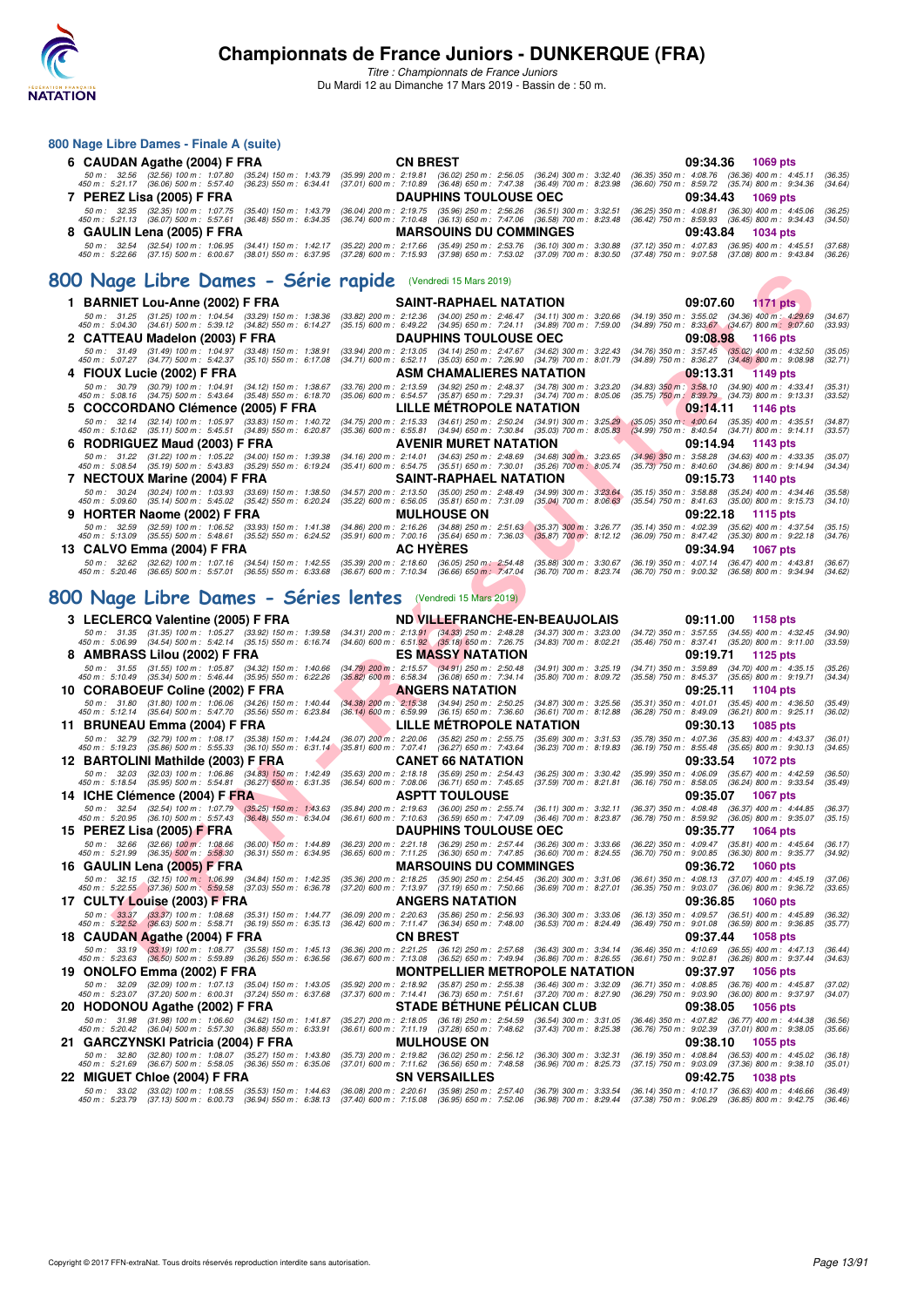

|                                       | 800 Nage Libre Dames - Séries lentes (suite)                                           |                                                                                                                              |                                                                        |                                                                                                                                                 |                                                               |                                                         |          |                                                                                                          |                    |
|---------------------------------------|----------------------------------------------------------------------------------------|------------------------------------------------------------------------------------------------------------------------------|------------------------------------------------------------------------|-------------------------------------------------------------------------------------------------------------------------------------------------|---------------------------------------------------------------|---------------------------------------------------------|----------|----------------------------------------------------------------------------------------------------------|--------------------|
|                                       | 23 HERLEM Mathilde (2005) F FRA                                                        |                                                                                                                              |                                                                        | <b>DUNKERQUE NATATION</b>                                                                                                                       |                                                               |                                                         | 09:43.98 | 1034 pts                                                                                                 |                    |
|                                       | 50 m: 33.26 (33.26) 100 m: 1:08.50 (35.24) 150 m: 1:45.20                              |                                                                                                                              |                                                                        | (36.70) 200 m : 2:21.17 (35.97) 250 m : 2:57.89                                                                                                 | $(36.72)$ 300 m : 3:34.56                                     |                                                         |          | (36.67) 350 m: 4:11.57 (37.01) 400 m: 4:48.21                                                            | (36.64)            |
|                                       |                                                                                        | 450 m : 5:25.42 (37.21) 500 m : 6:03.05 (37.63) 550 m : 6:39.60                                                              |                                                                        | (36.55) 600 m: 7:16.90 (37.30) 650 m: 7:54.72 (37.82) 700 m: 8:31.95                                                                            |                                                               |                                                         |          | (37.23) 750 m : 9:08.08 (36.13) 800 m : 9:43.98                                                          | (35.90)            |
|                                       | 24 MONTEBRUN Alissia (2004) F FRA                                                      |                                                                                                                              |                                                                        | <b>CN LE MANS</b>                                                                                                                               |                                                               |                                                         | 09:44.09 | <b>1033 pts</b>                                                                                          |                    |
|                                       | 50 m: 32.18 (32.18) 100 m: 1:07.90 (35.72) 150 m: 1:44.29                              | 450 m : 5:26.77 (37.10) 500 m : 6:04.31 (37.54) 550 m : 6:41.24                                                              |                                                                        | (36.39) 200 m : 2:21.34 (37.05) 250 m : 2:58.16<br>(36.93) 600 m: 7:18.54 (37.30) 650 m: 7:55.56                                                | $(36.82)$ 300 m : 3:35.37<br>$(37.02)$ 700 m : 8:32.61        |                                                         |          | (37.21) 350 m: 4:12.17 (36.80) 400 m: 4:49.67<br>$(37.05)$ 750 m : $9:09.18$ $(36.57)$ 800 m : $9:44.09$ | (37.50)<br>(34.91) |
|                                       | 25 MAYLIE LAROSE Gladys (2005) F FRA                                                   |                                                                                                                              |                                                                        | <b>EMS BRON</b>                                                                                                                                 |                                                               |                                                         | 09:46.90 | <b>1023 pts</b>                                                                                          |                    |
|                                       | 50 m: 32.44 (32.44) 100 m: 1:08.72 (36.28) 150 m: 1:45.64                              | 450 m : 5:28.44 (37.68) 500 m : 6:05.57 (37.13) 550 m : 6:43.18                                                              |                                                                        | (36.92) 200 m : 2:22.18 (36.54) 250 m : 2:59.61 (37.43) 300 m : 3:36.99<br>(37.61) 600 m: 7:20.52 (37.34) 650 m: 7:57.77 (37.25) 700 m: 8:34.69 |                                                               |                                                         |          | (37.38) 350 m : 4:13.97 (36.98) 400 m : 4:50.76<br>(36.92) 750 m : 9:11.63 (36.94) 800 m : 9:46.90       | (36.79)<br>(35.27) |
|                                       | 26 BOUFTINI Sherine (2005) F FRA                                                       |                                                                                                                              |                                                                        | <b>C.S MONTERELAIS NATATION</b>                                                                                                                 |                                                               |                                                         | 09:48.57 | <b>1017 pts</b>                                                                                          |                    |
|                                       |                                                                                        | 50 m: 32.88 (32.88) 100 m: 1:08.70 (35.82) 150 m: 1:45.52                                                                    |                                                                        | (36.82) 200 m : 2:22.43 (36.91) 250 m : 2:59.58                                                                                                 | $(37.15)$ 300 m : 3:36.64                                     |                                                         |          | (37.06) 350 m : 4:13.69 (37.05) 400 m : 4:50.85                                                          | (37.16)            |
|                                       | 450 m : 5:28.72 (37.87) 500 m : 6:05.88 (37.16) 550 m : 6:43.56                        |                                                                                                                              |                                                                        | (37.68) 600 m : 7:21.09 (37.53) 650 m : 7:58.63                                                                                                 | $(37.54)$ 700 m : 8:35.67                                     |                                                         | 09:50.17 | (37.04) 750 m : 9:12.67 (37.00) 800 m : 9:48.57                                                          | (35.90)            |
|                                       | 27 HORTER Liberty-Belle (2005) F FRA                                                   | 50 m: 33.57 (33.57) 100 m: 1:10.23 (36.66) 150 m: 1:47.67                                                                    |                                                                        | <b>MULHOUSE ON</b><br>(37.44) 200 m: 2:25.16 (37.49) 250 m: 3:03.10                                                                             | (37.94) 300 m : 3:40.43                                       |                                                         |          | <b>1011 pts</b><br>(37.33) 350 m: 4:17.85 (37.42) 400 m: 4:55.63                                         | (37.78)            |
|                                       |                                                                                        | 450 m : 5:32.25 (36.62) 500 m : 6:10.12 (37.87) 550 m : 6:48.24                                                              |                                                                        | (38.12) 600 m : 7:25.04 (36.80) 650 m : 8:01.97                                                                                                 | (36.93) 700 m : 8:39.09                                       |                                                         |          | $(37.12)$ 750 m : $9:15.60$ $(36.51)$ 800 m : $9:50.17$                                                  | (34.57)            |
|                                       | 28 LEMAIRE Elsa (2005) F FRA                                                           |                                                                                                                              | CN NIORT                                                               |                                                                                                                                                 |                                                               |                                                         | 09:54.50 | 996 pts                                                                                                  |                    |
|                                       |                                                                                        | 50 m: 32.15 (32.15) 100 m: 1:07.57 (35.42) 150 m: 1:44.57<br>450 m : 5:31.50 (38.37) 500 m : 6:08.99 (37.49) 550 m : 6:46.99 |                                                                        | (37.00) 200 m : 2:22.18 (37.61) 250 m : 2:59.76<br>(38.00) 600 m : 7:24.53 (37.54) 650 m : 8:02.91                                              | $(37.58)$ 300 m : 3:37.75<br>$(38.38)$ 700 m : $8:41.02$      |                                                         |          | $(37.99)$ 350 m : 4:15.33 $(37.58)$ 400 m : 4:53.13<br>(38.11) 750 m : 9:18.74 (37.72) 800 m : 9:54.50   | (37.80)<br>(35.76) |
|                                       | 29 GUILBAUD Charlotte (2004) F FRA                                                     |                                                                                                                              | <b>CA ORSAY</b>                                                        |                                                                                                                                                 |                                                               |                                                         | 09:55.58 | 992 pts                                                                                                  |                    |
|                                       |                                                                                        | 50 m : 32.38 (32.38) 100 m : 1:08.43 (36.05) 150 m : 1:45.59 (37.16) 200 m : 2:22.86 (37.27) 250 m : 3:00.29                 |                                                                        |                                                                                                                                                 | $(37.43)$ 300 m : 3:38.00                                     |                                                         |          | $(37.71)$ 350 m : 4:16.16 $(38.16)$ 400 m : 4:53.63                                                      | (37.47)            |
|                                       |                                                                                        |                                                                                                                              |                                                                        | 450 m : 5:31.85 (38.22) 500 m : 6:09.70 (37.85) 550 m : 6:47.81 (38.11) 600 m : 7:25.71 (37.90) 650 m : 8:03.77 (38.06) 700 m : 8:41.59         |                                                               |                                                         |          | (37.82) 750 m: 9:19.52 (37.93) 800 m: 9:55.58                                                            | (36.06)            |
|                                       |                                                                                        |                                                                                                                              |                                                                        | 1500 Nage Libre Dames - Finale A 16-17 ans (Jeudi 14 Mars 2019)                                                                                 |                                                               |                                                         |          |                                                                                                          |                    |
|                                       |                                                                                        |                                                                                                                              |                                                                        |                                                                                                                                                 |                                                               |                                                         |          |                                                                                                          |                    |
| 50 m : 31.04                          | 1 BARNIET Lou-Anne (2002) F FRA<br>$(31.04)$ 100 m : 1:04.38                           | $(33.34)$ 150 m : 1:38.08                                                                                                    | $(33.70)$ 200 m : 2:11.89                                              | <b>SAINT-RAPHAEL NATATION</b><br>$(33.81)$ 250 m : 2:45.74                                                                                      | $(33.85)$ 300 m : 3:19.64                                     | $(33.90)$ 350 m : 3:53.53                               | 16:55.00 | <b>1261 pts</b><br>$(33.89)$ 400 m : 4:27.58                                                             | (34.05)            |
| 450 m : 5:01.75                       | $(34.17)$ 500 m : 5:35.96                                                              | $(34.21)$ 550 m : 6:10.35                                                                                                    | $(34.39)$ 600 m : 6:44.72                                              | $(34.37)$ 650 m : 7:18.85                                                                                                                       | $(34.13)$ 700 m : 7:52.74                                     | $(33.89)$ 750 m : 8:26.98                               |          | $(34.24)$ 800 m : 9:01.03                                                                                | (34.05)            |
| 850 m: 9:35.14<br>1250 m : 14:07.18   | $(34.11)900 \text{ m}$ : 10:09.21<br>(33.901300 m: 14.41.10)                           | $(34.07)$ 950 m : 10:43.33<br>(33.92) 350 m : 15:14.93                                                                       | $(34.12)000 \text{ m}$ : 11:17.35<br>$(33.83)400 \text{ m}$ : 15:48.76 | (34.02)050 m : 11.51.01<br>(33.83) 450 m : 16:22.19                                                                                             | $(33.661100 \text{ m} : 12.25.23)$<br>(33.431500 m : 16:55.00 | (34.22) 150 m : 12:59.18<br>(32.81)                     |          | (33.95) 200 m : 13:33.28                                                                                 | (34.10)            |
|                                       | 2 CATTEAU Madelon (2003) F FRA                                                         |                                                                                                                              |                                                                        | <b>DAUPHINS TOULOUSE OEC</b>                                                                                                                    |                                                               |                                                         | 17:10.53 | 1229 pts                                                                                                 |                    |
| 50 m: 31.48<br>450 m : 5:06.83        | $(31.48)$ 100 m : 1:05.45<br>$(34.92)$ 500 m : 5:41.33                                 | $(33.97)$ 150 m : 1:39.55<br>$(34.50)$ 550 m : 6:15.46                                                                       | $(34.10)$ 200 m : 2:13.75<br>$(34.13)$ 600 m : 6:50.00                 | $(34.20)$ 250 m : 2:48.48<br>(34.54) 650 m : 7:24.47                                                                                            | $(34.73)$ 300 m : 3:22.51<br>$(34.47)$ 700 m : 7:58.89        | (34.42) 750 m : 8:33.76                                 |          | (34.03) 350 m : 3:57.26 (34.75) 400 m : 4:31.91<br>$(34.87)$ 800 m : 9:08.26                             | (34.65)<br>(34.50) |
| 850 m: 9:43.13                        | $(34.87)900 \text{ m}$ : 10:17.72                                                      | $(34.59)$ 950 m : 10:52.60                                                                                                   | (34.88) 000 m: 11:27.38                                                | (34.781050 m : 12:01.75                                                                                                                         | $(34.37)100 \text{ m}$ : 12:36.05                             |                                                         |          | (34.30) 150 m: 13:10.77 (34.72) 200 m: 13:45.47                                                          | (34.70)            |
|                                       | 1250 m: 14:20.11 (34.64) 300 m: 14:54.78                                               | (34.67) 350 m : 15:29.49                                                                                                     | (34.711400 m : 16:04.08                                                | (34.59) 450 m : 16:38.25                                                                                                                        | (34.171500 m : 17:10.53)                                      | (32.28)                                                 | 17:25.36 |                                                                                                          |                    |
| 50 m: 31.24                           | 3 AMBRASS Lilou (2002) F FRA<br>$(31.24)$ 100 m : 1:05.38                              | $(34.14)$ 150 m : 1:39.57                                                                                                    | $(34.19)$ 200 m : 2:14.25                                              | <b>ES MASSY NATATION</b><br>$(34.68)$ 250 m : 2:48.59                                                                                           | $(34.34)$ 300 m : 3:23.47                                     |                                                         |          | 1199 pts<br>(34.88) 350 m: 3:58.15 (34.68) 400 m: 4:33.01                                                | (34.86)            |
| 450 m : 5:07.89                       | $(34.88)$ 500 m : 5:42.93<br>850 m: 9:46.27 (35.05) 900 m: 10:21.30                    | (35.04) 550 m : 6:17.39<br>$(35.03)$ 950 m : 10:56.45                                                                        | $(34.46)$ 600 m : 6:52.00<br>$(35.15)000 \text{ m}$ : 11:31.75         | $(34.61)$ 650 m : 7:26.50<br>(35.30) 050 m : 12:06.82                                                                                           | $(34.50)$ 700 m : 8:01.46<br>(35.07) 100 m : 12:42.46         |                                                         |          | (34.96) 750 m : 8:36.26 (34.80) 800 m : 9:11.22<br>(35.64) 150 m: 13:17.73 (35.27) 200 m: 13:53.35       | (34.96)<br>(35.62) |
|                                       | 1250 m: 14:28.75 (35.40) 300 m: 15:04.77                                               | (36.02) 350 m : 15:40.21                                                                                                     | $(35.44)400 \text{ m}$ : 16:16.01                                      | $(35.80)450 \text{ m}$ : 16:51.05                                                                                                               | (35.041500 m: 17:25.36                                        | (34.31)                                                 |          |                                                                                                          |                    |
|                                       |                                                                                        |                                                                                                                              |                                                                        |                                                                                                                                                 |                                                               |                                                         |          |                                                                                                          |                    |
|                                       | 4 RODRIGUEZ Maud (2003) F FRA                                                          |                                                                                                                              |                                                                        | <b>AVENIR MURET NATATION</b>                                                                                                                    |                                                               |                                                         | 17:34.59 | 1180 pts                                                                                                 |                    |
| 50 m: 31.51                           | $(31.51)$ 100 m : 1:05.96                                                              | $(34.45)$ 150 m : 1:39.96                                                                                                    | $(34.00)$ 200 m : 2:14.62                                              | $(34.66)$ 250 m : 2:49.24                                                                                                                       | $(34.62)$ 300 m : 3:23.87                                     | $(34.63)$ 350 m : 3:58.58                               |          | $(34.71)$ 400 m : 4:33.58                                                                                | (35.00)            |
| 450 m : 5:08.43<br>850 m : 9:48.52    | $(34.85)$ 500 m : 5:43.24<br>(34.94) 900 m : 10:24.38                                  | $(34.81)$ 550 m : 6:18.17<br>$(35.86)$ 950 m : 10:59.56                                                                      | $(34.93)$ 600 m : 6:53.13<br>(35.18) 000 m: 11:35.37                   | $(34.96)$ 650 m : 7:28.08<br>(35.81)050 m : 12:11.28                                                                                            | $(34.95)$ 700 m : 8:03.17<br>(35.911100 m: 12:47.30           | $(35.09)$ 750 m : 8:38.44<br>(36.02) 150 m : 13:22.96   |          | $(35.27)$ 800 m : 9:13.58<br>(35.66) 200 m : 13:59.52                                                    | (35.14)<br>(36.56) |
| 1250 m: 14:35.75                      | (36.23) 300 m : 15:11.83                                                               | (36.081350 m: 15:47.90                                                                                                       |                                                                        | (36.07) 400 m : 16:24.86 (36.96) 450 m : 16:59.72                                                                                               | (34.86) 500 m : 17:34.59                                      | (34.87)                                                 |          |                                                                                                          |                    |
| 50 m: 32.10                           | 5 HUET Helvina (2002) F FRA<br>$(32.10)$ 100 m : 1:06.91                               | $(34.81)$ 150 m : 1:42.94                                                                                                    | $(36.03)$ 200 m : 2:19.24                                              | <b>AC HYERES</b><br>$(36.30)$ 250 m : 2:55.17                                                                                                   | $(35.93)$ 300 m : $3:31.16$                                   |                                                         | 18:05.12 | 1120 pts<br>(35.99) 350 m: 4:07.45 (36.29) 400 m: 4:43.53                                                | (36.08)            |
| 450 m: 5:19.69                        | $(36.16)$ 500 m : 5:55.51                                                              | $(35.82)$ 550 m : 6:31.86                                                                                                    | $(36.35)$ 600 m : 7:07.78                                              | $(35.92)$ 650 m : 7:44.33                                                                                                                       | (36.55) 700 m : 8:20.57                                       | (36.24) 750 m : 8:57.31                                 |          | $(36.74)$ 800 m : 9:33.53                                                                                | (36.22)            |
| 850 m: 10:10.72<br>1250 m : 15:06.48  | (37.19) 900 m : 10:47.43<br>(37.13) 300 m : 15:43.17                                   | $(36.71)$ 950 m : 11:24.60<br>(36.691350 m : 16:20.11)                                                                       | (37.17) 000 m : 12:01.17<br>$(36.94)400 \text{ m}$ : 16:55.91          | (36.57) 050 m : 12:38.16<br>(35.80) 450 m : 17:31.18                                                                                            | (36.99) 100 m : 13:14.90<br>(35.271500 m: 18:05.12)           | (33.94)                                                 |          | (36.74) 150 m : 13:52.39 (37.49) 200 m : 14:29.35                                                        | (36.96)            |
|                                       | 5 CULTY Louise (2003) F FRA                                                            |                                                                                                                              |                                                                        | <b>ANGERS NATATION</b>                                                                                                                          |                                                               |                                                         | 18:05.12 | 1120 pts                                                                                                 |                    |
| 450 m : 5:21.97                       | 50 m: 33.02 (33.02) 100 m: 1:08.27<br>$(36.45)$ 500 m : 5:57.79                        | $(35.25)$ 150 m : 1:44.67<br>$(35.82)$ 550 m : 6:34.27                                                                       | $(36.40)$ 200 m : 2:20.66<br>$(36.48)$ 600 m : 7:10.29                 | $(35.99)$ 250 m : 2:57.02<br>$(36.02)$ 650 m : 7:46.62                                                                                          | $(36.36)$ 300 m : 3:32.96<br>$(36.33)$ 700 m : 8:22.59        | $(35.97)$ 750 m : 8:58.96                               |          | (35.94) 350 m: 4:09.30 (36.34) 400 m: 4:45.52<br>$(36.37)$ 800 m : 9:35.12                               | (36.22)<br>(36.16) |
| 1250 m : 15:02.39                     | 850 m : 10:11.53 (36.41) 900 m : 10:47.61                                              | (36.08) 950 m : 11:24.04                                                                                                     | $(36.43)000 \text{ m}$ : 12:00.20                                      | (36.16) 050 m : 12:36.41<br>(36.691450 m : 17:29.25                                                                                             | (36.21) 100 m : 13:12.52                                      | (36.11) 150 m : 13:49.30                                |          | (36.78) 200 m : 14:25.77                                                                                 | (36.47)            |
|                                       | (36.62) 300 m : 15:38.61<br>7 ONOLFO Emma (2002) F FRA                                 | $(36.22)$ 350 m : 16:15.43                                                                                                   | $(36.82)400 \text{ m}$ : 16:52.12                                      | <b>MONTPELLIER METROPOLE NATATION</b>                                                                                                           | (37.131500 m : 18:05.12                                       | (35.87)                                                 | 18:10.85 | 1109 pts                                                                                                 |                    |
| 50 m: 31.26                           | $(31.26)$ 100 m : 1:06.14                                                              | $(34.88)$ 150 m : 1:41.28                                                                                                    | $(35.14)$ 200 m : 2:17.11                                              | $(35.83)$ 250 m : 2:53.39                                                                                                                       | $(36.28)$ 300 m : 3:29.86                                     | $(36.47)$ 350 m : 4:06.30                               |          | $(36.44)$ 400 m : 4:43.01                                                                                | (36.71)            |
| 450 m : 5:19.59<br>850 m : 10:14.13   | $(36.58)$ 500 m : 5:56.40<br>$(37.08)$ 900 m : 10:50.88                                | $(36.81)$ 550 m : 6:32.82<br>$(36.75)$ 950 m : 11:27.93                                                                      | $(36.42)$ 600 m : 7:09.97<br>$(37.05)000 \text{ m}$ : 12:05.16         | $(37.15)$ 650 m : 7:46.60<br>(37.23) 050 m : 12:42.50                                                                                           | $(36.63)$ 700 m : 8:23.48<br>(37.341100 m: 13:19.53)          | $(36.88)$ 750 m : $8:59.73$<br>(37.03) 150 m : 13:56.36 |          | $(36.25)$ 800 m : 9:37.05<br>(36.831200 m: 14:33.98)                                                     | (37.32)<br>(37.62) |
| 1250 m: 15:10.58                      | (36.601300 m : 15:46.38)                                                               | $(35.801350 \text{ m} : 16.22.62)$                                                                                           | (36.24) 400 m : 16:59.14                                               | (36.52) 450 m : 17:35.30                                                                                                                        | (36.16) 500 m : 18:10.85                                      | (35.55)                                                 |          |                                                                                                          |                    |
|                                       |                                                                                        |                                                                                                                              |                                                                        |                                                                                                                                                 |                                                               |                                                         |          |                                                                                                          |                    |
|                                       |                                                                                        |                                                                                                                              |                                                                        | 500 Nage Libre Dames - Finale A 13-15 ans (Jeudi 14 Mars 2019)                                                                                  |                                                               |                                                         |          |                                                                                                          |                    |
|                                       | 1 CALVO Emma (2004) F FRA                                                              |                                                                                                                              |                                                                        | <b>AC HYÈRES</b>                                                                                                                                |                                                               |                                                         | 17:45.21 | 1159 pts                                                                                                 |                    |
| 450 m : 5:14.49                       | 50 m: 32.40 (32.40) 100 m: 1:07.80<br>$(35.44)$ 500 m : 5:49.91                        | $(35.40)$ 150 m : 1:42.90<br>$(35.42)$ 550 m : 6:25.29                                                                       | $(35.10)$ 200 m : 2:18.18<br>$(35.38)$ 600 m : 7:00.76                 | $(35.28)$ 250 m : 2:53.40<br>$(35.47)$ 650 m : 7:36.49                                                                                          | $(35.22)$ 300 m : 3:28.67<br>$(35.73)$ 700 m : 8:12.14        |                                                         |          | $(35.27)$ 350 m : 4:03.97 $(35.30)$ 400 m : 4:39.05<br>(35.65) 750 m : 8:47.90 (35.76) 800 m : 9:23.67   | (35.08)<br>(35.77) |
|                                       | 850 m : 9:59.40 (35.73) 900 m : 10:34.97<br>1250 m : 14:46.60 (36.27) 300 m : 15:22.92 | $(35.57)$ 950 m : 11:10.67<br>(36.321350 m: 15:58.98)                                                                        | (35.70) 000 m: 11:46.55<br>$(36.06)400 \text{ m}$ : 16:34.83           | (35.88) 050 m : 12:22.64<br>(35.85) 450 m : 17:10.68                                                                                            | (36.09) 100 m : 12:58.42<br>(35.851500 m: 17:45.21            | (34.53)                                                 |          | (35.781150 m: 13:34.43 (36.011200 m: 14:10.33)                                                           | (35.90)            |
|                                       | 2 BRUNEAU Emma (2004) F FRA                                                            |                                                                                                                              |                                                                        | <b>LILLE METROPOLE NATATION</b>                                                                                                                 |                                                               |                                                         | 17:52.49 | 1145 pts                                                                                                 |                    |
| $50 m$ : $32.54$                      | $(32.54)$ 100 m : 1:08.11                                                              | $(35.57)$ 150 m : 1:43.42                                                                                                    | $(35.31)$ 200 m : 2:18.98                                              | $(35.56)$ 250 m : 2:54.21                                                                                                                       | (35.23) 300 m : 3:29.84                                       |                                                         |          | $(35.63)$ 350 m : 4:05.40 $(35.56)$ 400 m : 4:41.02                                                      | (35.62)            |
| 450 m : 5:16.70<br>850 m : 10:04.51   | (35.68) 500 m : 5.52.49<br>$(36.26)$ 900 m : 10:40.53                                  | (35.79) 550 m : 6:28.29<br>$(36.02)$ 950 m : 11:16.73                                                                        | $(35.80)$ 600 m : 7:04.18<br>(36.201000 m: 11:52.78)                   | $(35.89)$ 650 m : 7:40.16<br>(36.051050 m : 12:28.98                                                                                            | $(35.98)$ 700 m : 8:16.21<br>(36.201100 m: 13.05.21           |                                                         |          | (36.05) 750 m : 8:52.31 (36.10) 800 m : 9:28.25<br>(36.23) 150 m: 13:41.52 (36.31) 200 m: 14:17.76       | (35.94)<br>(36.24) |
|                                       | 1250 m: 14:54.10 (36.341300 m: 15:30.14)                                               | (36.041350 m : 16.06.31                                                                                                      | $(36.17)400 \text{ m}$ : 16:42.15                                      | (35.84) 450 m : 17:17.91                                                                                                                        | (35.761500 m : 17:52.49                                       | (34.58)                                                 |          |                                                                                                          |                    |
|                                       | 3 HERLEM Mathilde (2005) F FRA                                                         |                                                                                                                              |                                                                        | <b>DUNKERQUE NATATION</b>                                                                                                                       |                                                               |                                                         | 18:12.25 | <b>1106 pts</b>                                                                                          |                    |
| 50 m: 33.24<br>450 m : 5:23.59        | $(33.24)$ 100 m : 1:08.71<br>$(36.86)$ 500 m : 5:59.57                                 | $(35.47)$ 150 m : 1:44.94<br>$(35.98)$ 550 m : 6:35.77                                                                       | $(36.23)$ 200 m : 2:20.65<br>$(36.20)$ 600 m : 7:11.76                 | $(35.71)$ 250 m : 2:57.10<br>(35.99) 650 m : 7:47.84                                                                                            | $(36.45)$ 300 m : 3:33.19<br>$(36.08)$ 700 m : 8:23.36        |                                                         |          | (36.09) 350 m: 4:10.11 (36.92) 400 m: 4:46.73<br>(35.52) 750 m : 9:00.12 (36.76) 800 m : 9:36.44         | (36.62)<br>(36.32) |
| 850 m : 10:13.69<br>1250 m : 15:09.59 | (37.25) 900 m : 10:49.94<br>(37.45) 300 m : 15:46.88                                   | $(36.25)$ 950 m : 11:27.12<br>(37.29) 350 m : 16:23.90                                                                       | (37.181000 m : 12:04.02<br>(37.021400 m: 17:01.04                      | (36.901050 m: 12:41.37)<br>(37.14) 450 m : 17:36.55                                                                                             | (37.35) 100 m : 13:18.05<br>(35.511500 m: 18:12.25            | (35.70)                                                 |          | (36.68) 150 m: 13:55.08 (37.03) 200 m: 14:32.14                                                          | (37.06)            |
|                                       | 4 GAULIN Lena (2005) F FRA                                                             |                                                                                                                              |                                                                        | <b>MARSOUINS DU COMMINGES</b>                                                                                                                   |                                                               |                                                         | 18:20.61 | 1090 pts                                                                                                 |                    |
| 50 m : 32.50<br>450 m : 5:20.86       | $(32.50)$ 100 m : 1:07.93<br>$(36.84)$ 500 m : 5:57.99                                 | $(35.43)$ 150 m : 1:43.49<br>$(37.13)$ 550 m : 6:34.86                                                                       | $(35.56)$ 200 m : 2:19.25<br>$(36.87)$ 600 m : 7:12.60                 | $(35.76)$ 250 m : 2:54.75<br>$(37.74)$ 650 m : 7:49.39                                                                                          | $(35.50)$ 300 m : 3:31.05<br>$(36.79)$ 700 m : 8:27.09        | $(36.30)$ 350 m : 4:07.05<br>$(37.70)$ 750 m : 9:04.32  |          | (36.00) 400 m : 4:44.02<br>$(37.23)$ 800 m : 9:41.69                                                     | (36.97)<br>(37.37) |

**5 MONTEBRUN Alissia (2004) F FRA CN LE MANS 18:28.20 1075 pts** 50 m : 32.96 (32.96) 100 m : 1:08.78 (35.82) 150 m : 1:45.56 (36.78) 200 m : 2:22.41 (36.85) 250 m : 2:53.54 (37.13) 300 m : 3:36.43 (36.89) 350 m : 4:13.75 (37.32) 400 m : 4:50.85 (37.10)<br>450 m : 10:27.74 (37.62) 300 m :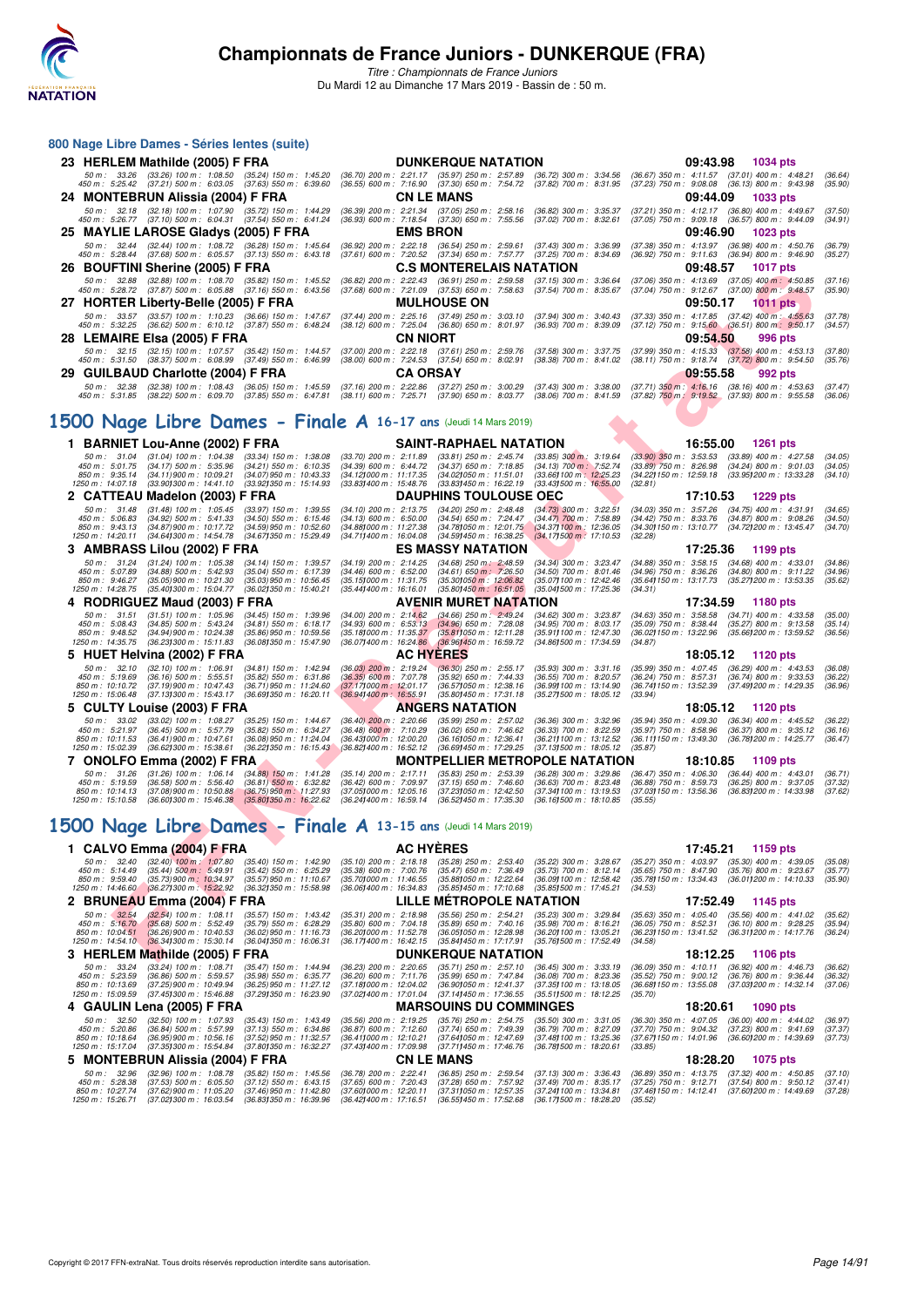

*Titre : Championnats de France Juniors* Du Mardi 12 au Dimanche 17 Mars 2019 - Bassin de : 50 m.

| 1500 Nage Libre Dames - Finale A (suite)                                                                                                                                                                                                                                                                              |                                                                                                                                                                                                                                                                                                                                                                                                                                                                        |                                                                                                                                                                                                               |  |  |  |  |
|-----------------------------------------------------------------------------------------------------------------------------------------------------------------------------------------------------------------------------------------------------------------------------------------------------------------------|------------------------------------------------------------------------------------------------------------------------------------------------------------------------------------------------------------------------------------------------------------------------------------------------------------------------------------------------------------------------------------------------------------------------------------------------------------------------|---------------------------------------------------------------------------------------------------------------------------------------------------------------------------------------------------------------|--|--|--|--|
| 6 CAUDAN Agathe (2004) F FRA                                                                                                                                                                                                                                                                                          | <b>CN BREST</b>                                                                                                                                                                                                                                                                                                                                                                                                                                                        | 18:29.93 1072 pts                                                                                                                                                                                             |  |  |  |  |
| 50 m : 32.78<br>$(32.78)$ 100 m : 1:08.28<br>$(35.50)$ 150 m : 1:44.20<br>450 m : 5:23.41<br>$(37.07)$ 500 m : 5:59.97<br>$(36.56)$ 550 m : 6:37.26<br>850 m : 10:21.47<br>(37.77) 900 m : 10:59.20<br>(37.73) 950 m : 11:37.25<br>1250 m : 15:26.22<br>(37.741300 m : 16:04.02<br>(37.80) 350 m : 16:41.21           | $(35.92)$ 200 m : 2:20.37<br>$(36.31)$ 300 m : 3:32.98<br>$(36.17)$ 250 m : 2:56.68<br>(37.29) 600 m : 7:14.14<br>$(36.88)$ 650 m : 7:51.29<br>(37.15) 700 m : 8:28.81<br>(38.051000 m: 12:15.20<br>(37.95) 050 m: 12:53.60<br>(38.40) 100 m : 13:31.95<br>(37.19) 400 m : 17:18.30<br>(37.09) 450 m : 17:54.72<br>(36.42) 500 m : 18:29.93<br>(35.21)                                                                                                                 | (36.30) 350 m : 4:09.43 (36.45) 400 m : 4:46.34<br>(36.91)<br>$(37.52)$ 750 m : $9:06.51$<br>$(37.70)$ 800 m : 9:43.70<br>(37.19)<br>(38.55) 200 m : 14:48.48<br>(38.35) 150 m : 14:10.50<br>(37.98)          |  |  |  |  |
| 7 HORTER Liberty-Belle (2005) F FRA                                                                                                                                                                                                                                                                                   | <b>MULHOUSE ON</b>                                                                                                                                                                                                                                                                                                                                                                                                                                                     | 18:49.86<br>1034 pts                                                                                                                                                                                          |  |  |  |  |
| 50 m: 34.53<br>(34.53) 100 m : 1:12.50 (37.97) 150 m : 1:50.24<br>450 m: 5:37.33<br>$(37.81)$ 500 m : 6:16.15<br>$(38.82)$ 550 m : 6:54.13<br>850 m : 10:41.48<br>$(37.98)$ 900 m : 11:19.68<br>$(38.20)$ 950 m : 11:57.58<br>1250 m: 15:44.49<br>(37.76) 300 m : 16:22.30<br>(37.811350 m : 16:59.72                 | (37.74) 200 m : 2:28.14<br>$(37.90)$ 250 m : 3:05.83<br>$(37.69)$ 300 m : 3:43.38<br>(37.98) 600 m : 7:31.69<br>$(37.56)$ 650 m : 8:09.70<br>$(38.01)$ 700 m : 8:47.66<br>(37.901000 m: 12:35.01<br>(38.871100 m: 13:51.05<br>(37.43) 050 m : 13:13.88<br>(37.42) 400 m : 17:37.06<br>(37.34) 450 m : 18:14.81<br>(37.751500 m: 18:49.86<br>(35.05)                                                                                                                    | $(37.55)$ 350 m : 4:21.43<br>$(38.05)$ 400 m : 4:59.52<br>(38.09)<br>(37.96) 750 m : 9:25.96<br>(38.30) 800 m : 10.03.50<br>(37.54)<br>(37.17) 150 m: 14:28.45 (37.40) 200 m: 15:06.73<br>(38.28)             |  |  |  |  |
| 8 MAYLIE LAROSE Gladys (2005) F FRA                                                                                                                                                                                                                                                                                   | <b>EMS BRON</b>                                                                                                                                                                                                                                                                                                                                                                                                                                                        | 19:20.43<br>977 pts                                                                                                                                                                                           |  |  |  |  |
| (34.11) 100 m: 1:11.67 (37.56) 150 m: 1:50.58<br>50 m : 34.11<br>450 m : 5:43.33<br>$(39.57)$ 500 m : 6:22.29<br>$(38.96)$ 550 m : 7:01.97<br>850 m : 10:57.04<br>$(39.69)$ 900 m : 11:36.44<br>$(39.40)$ 950 m : 12:15.78<br>(38.66) 300 m : 16:49.69<br>(39.391350 m : 17:28.14<br>1250 m : 16:10.30                | $(38.91)$ 200 m : 2:28.61<br>(38.03) 250 m : 3:07.67<br>(39.06) 300 m : 3:45.81<br>$(39.68)$ 600 m : 7:40.62<br>$(38.65)$ 650 m : 8:20.32<br>(39.70) 700 m : 8:59.10<br>(39.341000 m : 12:55.76<br>(39.98) 050 m : 13:35.12<br>(39.36) 100 m: 14:14.19<br>(38.45) 400 m : 18:06.53<br>(38.391450 m: 18.44.37)<br>(37.841500 m: 19:20.43<br>(36.06)                                                                                                                     | (38.14) 350 m : 4:25.07<br>$(39.26)$ 400 m : 5:03.76<br>(38.69)<br>$(38.78)$ 750 m : 9:38.24<br>$(39.14)800 \text{ m}$ : 10:17.35<br>(39.11)<br>(39.07) 150 m : 14:53.11<br>(38.921200 m: 15:31.64<br>(38.53) |  |  |  |  |
| 1500 Nage Libre Dames - Série rapide (Mercredi 13 Mars 2019)                                                                                                                                                                                                                                                          |                                                                                                                                                                                                                                                                                                                                                                                                                                                                        |                                                                                                                                                                                                               |  |  |  |  |
| 1 BARNIET Lou-Anne (2002) F FRA                                                                                                                                                                                                                                                                                       | <b>SAINT-RAPHAEL NATATION</b>                                                                                                                                                                                                                                                                                                                                                                                                                                          | 16:56.54<br><b>1258 pts</b>                                                                                                                                                                                   |  |  |  |  |
| 50 m: 31.59 (31.59) 100 m: 1:05.41<br>$(33.82)$ 150 m : 1:39.43<br>450 m : 5:03.10<br>$(33.83)$ 500 m : 5:37.02<br>$(33.92)$ 550 m : 6:11.00<br>850 m: 9:34.70<br>$(33.89)$ 900 m : 10:08.82<br>$(34.12)$ 950 m : 10:42.94<br>(34.19) 300 m : 14:41.98<br>(34.12) 350 m : 15:15.88<br>1250 m : 14:07.86               | $(34.02)$ 200 m : 2:13.44<br>$(34.01)$ 250 m : 2:47.54<br>$(34.10)$ 300 m : 3:21.63<br>$(34.12)$ 650 m : 7:19.00<br>(33.88) 700 m : 7:53.06<br>$(33.98)$ 600 m : 6:45.12<br>(33.87) 100 m : 12:25.39<br>(34.12) 000 m: 11:17.41<br>(34.47) 050 m : 11:51.28<br>(33.90) 400 m : 15:50.15<br>(34.27) 450 m : 16:23.99<br>(33.841500 m: 16:56.54<br>(32.55)                                                                                                               | $(34.09)$ 350 m : 3:55.54<br>$(33.91)$ 400 m : 4:29.27<br>(33.73)<br>$(34.06)$ 750 m : 8.26.92<br>$(33.86)$ 800 m : 9:00.81<br>(33.89)<br>(34.11) 150 m : 12:59.34<br>(33.95) 200 m : 13:33.67<br>(34.33)     |  |  |  |  |
| 2 HUET Helvina (2002) F FRA                                                                                                                                                                                                                                                                                           | <b>AC HYERES</b>                                                                                                                                                                                                                                                                                                                                                                                                                                                       | 17:27.42<br>1195 pts                                                                                                                                                                                          |  |  |  |  |
| $(32.02)$ 100 m : 1:06.18<br>50 m : 32.02<br>$(34.16)$ 150 m : 1:40.87<br>$(35.02)$ 500 m : 5:44.76<br>450 m: 5:10.13<br>$(34.63)$ 550 m : 6:19.72<br>850 m: 9:50.25<br>$(35.36)$ 900 m : 10:25.52<br>$(35.27)$ 950 m : 11:00.68<br>1250 m : 14:32.74<br>(35.60) 300 m : 15:08.16<br>(35.42) 350 m : 15:43.97         | $(34.69)$ 200 m : 2:15.78<br>$(34.91)$ 250 m : 2:50.72<br>(34.94) 300 m : 3:25.38<br>$(34.96)$ 600 m : 6:54.51<br>$(34.79)$ 650 m : 7:29.75<br>(35.24) 700 m : 8:04.70<br>(35.16) 000 m: 11:36.08<br>(35.40) 050 m: 12:11.56<br>(35.48) 100 m : 12:46.69<br>(35.811400 m: 16:19.08<br>(35.11) 450 m : 16:53.90<br>(34.82) 500 m : 17:27.42<br>(33.52)                                                                                                                  | $(34.66)$ 350 m : 4:00.40<br>$(35.02)$ 400 m : 4:35.11<br>(34.71)<br>$(34.95)$ 750 m : 8:39.84<br>$(35.14)$ 800 m : 9:14.89<br>(35.05)<br>(35.13)150 m : 13.22.22<br>(35.53) 200 m : 13:57.14<br>(34.92)      |  |  |  |  |
| 3 AMBRASS Lilou (2002) F FRA                                                                                                                                                                                                                                                                                          | <b>ES MASSY NATATION</b>                                                                                                                                                                                                                                                                                                                                                                                                                                               | 17:28.19<br>1193 pts                                                                                                                                                                                          |  |  |  |  |
| 50 m: 31.78<br>$(31.78)$ 100 m : 1:06.29<br>$(34.51)$ 150 m : 1:40.57<br>450 m : 5:09.23<br>$(34.74)$ 500 m : 5:44.14<br>$(34.91)$ 550 m : 6:19.52<br>850 m : 9:50.98<br>$(35.03)$ 900 m : 10:26.86<br>(35.88) 950 m : 11:01.67<br>1250 m : 14:33.73<br>(35.311300 m: 15:09.57<br>(35.841350 m : 15:44.66             | (34.28) 200 m : 2:14.92<br>$(34.85)$ 300 m : 3:24.70<br>(34.35) 250 m : 2:49.77<br>(35.38) 600 m : 6:55.04<br>$(35.52)$ 650 m : 7:30.13<br>(35.09) 700 m : 8:05.44<br>(34.811000 m: 11:36.76<br>(35.09) 050 m: 12:11.79<br>(35.031100 m: 12:47.37)<br>(35.09) 400 m : 16:20.19<br>(35.53) 450 m : 16:55.03<br>(34.841500 m: 17:28.19)<br>(33.16)                                                                                                                       | (34.93) 350 m: 3:59.65 (34.95) 400 m: 4:34.49<br>(34.84)<br>$(35.31)$ 750 m : 8:40.35<br>$(34.91)$ 800 m : 9:15.95<br>(35.60)<br>(35.58) 150 m : 13:22.51<br>(35.14) 200 m : 13:58.42<br>(35.91)              |  |  |  |  |
| 4 BATAILLE Alice (2003) F FRA                                                                                                                                                                                                                                                                                         | <b>AC HYERES</b>                                                                                                                                                                                                                                                                                                                                                                                                                                                       | 17:28.77<br>1192 pts                                                                                                                                                                                          |  |  |  |  |
| 50 m: 32.55<br>$(32.55)$ 100 m : 1:07.42<br>$(34.87)$ 150 m : 1:42.39<br>450 m: 5:11.37<br>$(34.80)$ 500 m : 5:46.10<br>$(34.73)$ 550 m : 6:21.35<br>$(35.31)$ 900 m : 10:26.65<br>850 m : 9:51.73<br>$(34.92)$ 950 m : 11:01.77<br>1250 m: 14:33.17<br>(35.60) 300 m : 15:08.38<br>(35.211350 m: 15:43.79)           | $(34.97)$ 200 m : 2:16.88<br>(34.49) 250 m : 2:51.97<br>$(35.09)$ 300 m : 3:26.79<br>$(35.25)$ 600 m : 6:55.95<br>$(34.60)$ 650 m : 7:30.98<br>$(35.03)$ 700 m : 8:05.97<br>(34.96) 050 m: 12:12.13<br>(35.121000 m: 11:36.73<br>(35.40) 100 m : 12:47.00<br>(35.411400 m: 16:19.07<br>(35.28) 450 m : 16:54.11<br>(35.04) 500 m : 17:28.77<br>(34.66)                                                                                                                 | $(34.82)$ 350 m : 4:01.69<br>$(34.90)$ 400 m : 4:36.57<br>(34.88)<br>$(34.99)$ 750 m : 8:41.33<br>$(35.36)$ 800 m : 9:16.42<br>(35.09)<br>(34.87) 150 m : 13:22.45<br>(35.45) 200 m : 13:57.57<br>(35.12)     |  |  |  |  |
| 5 CATTEAU Madelon (2003) F FRA                                                                                                                                                                                                                                                                                        | <b>DAUPHINS TOULOUSE OEC</b>                                                                                                                                                                                                                                                                                                                                                                                                                                           | 17:36.61<br>1176 pts                                                                                                                                                                                          |  |  |  |  |
| $(31.91)$ 100 m : 1:06.56<br>50 m : 31.91<br>$(34.65)$ 150 m : 1:41.19<br>(35.68) 500 m : 5:49.89<br>450 m : 5:14.12<br>$(35.77)$ 550 m : 6:24.81<br>850 m : 9:57.76<br>$(35.44)$ 900 m : 10:33.33<br>(35.57) 950 m : 11:09.07<br>1250 m : 14:43.14<br>(35.63) 300 m : 15:18.92<br>(35.78) 350 m : 15:54.22           | $(35.22)$ 250 m : 2:51.95<br>$(34.63)$ 200 m : 2:16.41<br>(35.54) 300 m : 3:27.29<br>$(35.44)$ 650 m : 7:35.69<br>(35.44) 700 m : 8:11.06<br>(34.92) 600 m : 7:00.25<br>(35.741000 m: 11:45.06<br>(35.99) 050 m : 12:20.23<br>(35.17) 100 m : 12:55.98<br>(35.30) 400 m : 16:29.79<br>(35.57) 450 m : 17:04.23<br>(34.44) 500 m: 17:36.61<br>(32.38)                                                                                                                   | $(35.34)$ 350 m : 4:02.94<br>$(35.65)$ 400 m : 4:38.44<br>(35.50)<br>(35.37) 750 m : 8:46.56<br>$(35.50)$ 800 m : 9:22.32<br>(35.76)<br>(35.75) 150 m : 13:31.57<br>(35.59) 200 m : 14:07.51<br>(35.94)       |  |  |  |  |
| 6 CALVO Emma (2004) F FRA                                                                                                                                                                                                                                                                                             | <b>AC HYERES</b>                                                                                                                                                                                                                                                                                                                                                                                                                                                       | 17:37.58<br>1174 pts                                                                                                                                                                                          |  |  |  |  |
| 50 m : 32.82<br>$(32.82)$ 100 m : 1:07.86<br>$(35.04)$ 150 m : 1:43.21<br>450 m : 5:13.79<br>(35.24) 500 m : 5:49.09<br>$(35.30)$ 550 m : 6:24.31<br>850 m : 9:56.07<br>$(35.30)$ 900 m : 10:31.47<br>(35.40) 950 m: 11:06.91<br>1250 m : 14:40.75<br>$(35.87)300 \text{ m}$ : 15:16.40<br>(35.65) 350 m : 15:51.99   | (35.35) 200 m : 2:18.34<br>$(35.13)$ 250 m : 2:53.11<br>(34.77) 300 m : 3:28.27<br>(35.22) 600 m : 6:59.58<br>$(35.27)$ 650 m : 7:34.96<br>(35.38) 700 m : 8:10.29<br>(35.741050 m : 12:18.01)<br>(35.36) 100 m : 12:53.69<br>(35.441000 m: 11:42.65)<br>(35.59) 400 m : 16:27.71<br>(35.72)450 m : 17:03.07<br>(35.36) 500 m : 17:37.58<br>(34.51)                                                                                                                    | (35.16) 350 m: 4:03.47 (35.20) 400 m: 4:38.55<br>(35.08)<br>(35.33) 750 m : 8:45.41<br>$(35.12)$ 800 m : 9:20.77<br>(35.36)<br>(35.68) 150 m: 13:29.17 (35.48) 200 m: 14:04.88<br>(35.71)                     |  |  |  |  |
| 7 ONOLFO Emma (2002) F FRA                                                                                                                                                                                                                                                                                            | <b>MONTPELLIER METROPOLE NATATION</b>                                                                                                                                                                                                                                                                                                                                                                                                                                  | 18:03.86<br>1122 pts                                                                                                                                                                                          |  |  |  |  |
| 50 m: 32.29<br>$(32.29)$ 100 m : 1:06.93<br>(34.64) 150 m : 1:42.31<br>450 m: 5:17.15<br>$(36.36)$ 500 m : 5:53.77<br>$(36.62)$ 550 m : 6:30.49<br>850 m : 10:09.78<br>$(36.65)$ 900 m : 10:46.58<br>$(36.80)$ 950 m : 11:23.35<br>1250 m : 15:03.29<br>$(36.66)300 \text{ m}$ : 15:40.02<br>(36.73) 350 m : 16:16.57 | $(35.38)$ 200 m : 2:17.83<br>(35.52) 250 m : 2:53.40<br>(35.57) 300 m : 3:29.11<br>$(36.72)$ 600 m : 7:06.88<br>$(36.39)$ 650 m : 7:43.63<br>(36.75) 700 m : 8:20.04<br>(36.77) 000 m : 12:00.04<br>(36.69) 050 m: 12:36.81<br>(36.77) 100 m : 13:13.15<br>(36.55) 400 m : 16:53.22<br>(36.65) 450 m : 17:28.87<br>(35.65) 500 m : 18:03.86<br>(34.99)                                                                                                                 | $(35.71)$ 350 m : 4:04.73<br>$(35.62)$ 400 m : 4:40.79<br>(36.06)<br>$(36.41)$ 750 m : 8:56.62<br>$(36.58)$ 800 m : 9:33.13<br>(36.51)<br>(36.34) 150 m : 13:50.20<br>(37.05) 200 m : 14:26.63<br>(36.43)     |  |  |  |  |
| 11 RODRIGUEZ Maud (2003) F FRA                                                                                                                                                                                                                                                                                        | <b>AVENIR MURET NATATION</b>                                                                                                                                                                                                                                                                                                                                                                                                                                           | 18:15.24<br>1100 pts                                                                                                                                                                                          |  |  |  |  |
| 50 m : 32.44<br>$(32.44)$ 100 m : 1:07.23<br>$(34.79)$ 150 m : 1:42.32<br>450 m : 5:18.32<br>$(36.23)$ 500 m : 5:54.70<br>$(36.38)$ 550 m : 6:31.10<br>$(37.01)$ 900 m : 10:48.09<br>850 m : 10:11.63<br>1250 m : 15:09.90<br>(37.93) 300 m : 15:47.37                                                                | $(35.09)$ 200 m : 2:18.06<br>$(35.74)$ 250 m : 2:54.09<br>$(36.03)$ 300 m : 3:30.10<br>$(36.40)$ 600 m : 7:07.46<br>(36.36) 650 m : 7:44.24<br>(36.78) 700 m : 8:20.98<br>(37.62) 100 m : 13:17.11<br>(36.46) 950 m: 11:25.55 (37.461000 m: 12:02.58<br>(37.03) 050 m : 12:40.20<br>(37.47) 350 m : 16:24.81 (37.44) 400 m : 17:01.50<br>(36.691450 m : 17:38.76)<br>(37.261500 m: 18:15.24<br>(36.48)                                                                 | $(36.01)$ 350 m : 4:06.17<br>$(36.07)$ 400 m : 4:42.09<br>(35.92)<br>(36.74) 750 m : 8:57.84<br>$(36.86)$ 800 m : 9:34.62<br>(36.78)<br>(36.91) 150 m : 13:54.78<br>(37.671200 m: 14:31.97<br>(37.19)         |  |  |  |  |
| 1500 Nage Libre Dames - Séries lentes (Mercredi 13 Mars 2019)                                                                                                                                                                                                                                                         |                                                                                                                                                                                                                                                                                                                                                                                                                                                                        |                                                                                                                                                                                                               |  |  |  |  |
| 8 CULTY Louise (2003) F FRA                                                                                                                                                                                                                                                                                           | <b>ANGERS NATATION</b>                                                                                                                                                                                                                                                                                                                                                                                                                                                 | 18:03.89<br>1122 pts                                                                                                                                                                                          |  |  |  |  |
| $(35.88)$ 550 m : 6:32.37<br>450 m :   5:20.48<br>$(36.04)$ 500 m : 5:56.36<br>850 m : 10:09.82<br>$(36.47)900 \text{ m}$ : 10:45.83<br>(36.01) 950 m : 11:22.40<br>(36.461300 m : 15:38.05)<br>(36.47) 350 m : 16:14.67<br>1250 m : 15:01.58                                                                         | 50 m: 32.85 (32.85) 100 m; 1:08.29 (35.44) 150 m: 1:44.31 (36.02) 200 m: 2:20.32 (36.01) 250 m: 2:56.33 (36.01) 300 m: 3:32.37 (36.04) 350 m: 4:08.43 (36.06) 400 m: 4:44.44<br>(36.32) 700 m : 8:20.73 (35.95) 750 m : 8:57.07<br>$(36.01)$ 600 m : 7:08.46<br>$(36.09)$ 650 m : 7:44.78<br>(36.57) 000 m : 11:58.87<br>(36.67) 100 m : 13:12.06<br>(36.47) 050 m : 12:35.54<br>(36.62) 400 m: 16:51.65 (36.98) 450 m: 17:28.22<br>(36.571500 m: 18:03.89)<br>(35.67) | (36.01)<br>$(36.34)$ 800 m : 9:33.35<br>(36.28)<br>(36.52) 150 m : 13:48.89 (36.83) 200 m : 14:25.12 (36.23)                                                                                                  |  |  |  |  |
| 9 CAUDAN Agathe (2004) F FRA                                                                                                                                                                                                                                                                                          | <b>CN BREST</b>                                                                                                                                                                                                                                                                                                                                                                                                                                                        | 18:04.40<br>1121 pts                                                                                                                                                                                          |  |  |  |  |
| 50 m: 32.34 (32.34) 100 m: 1:07.82<br>$(35.48)$ 150 m : 1:43.81<br>450 m: 5:17.79<br>$(35.61)$ 500 m : 5:53.47<br>(35.68) 550 m : 6:29.54<br>850 m : 10:07.74 (36.49) 900 m : 10:44.41<br>$(36.67)$ 950 m : 11:20.81<br>1250 m : 15:02.32 (37.011300 m : 15:39.47<br>(37.15)350 m : 16.16.09                          | $(35.99)$ 200 m : 2:19.56<br>$(35.75)$ 250 m : 2:55.17<br>$(35.61)$ 300 m : 3:30.66<br>(36.07) 600 m : 7:05.95<br>(36.41) 650 m : 7:42.31<br>(36.36) 700 m : 8:18.77<br>(36.401000 m: 11:57.37)<br>(36.561050 m: 12:33.95)<br>(36.58) 100 m : 13:10.97<br>$(36.62)$ 400 m : 16:53.63<br>(37.541450 m : 17:29.97<br>(36.341500 m : 18:04.40<br>(34.43)                                                                                                                  | (35.49) 350 m : 4:06.48 (35.82) 400 m : 4:42.18<br>(35.70)<br>(36.46) 750 m : 8:54.98<br>$(36.21)$ 800 m : 9:31.25<br>(36.27)<br>(37.02) 150 m : 13:47.93 (36.96) 200 m : 14:25.31<br>(37.38)                 |  |  |  |  |
| 10 BRUNEAU Emma (2004) F FRA                                                                                                                                                                                                                                                                                          | LILLE METROPOLE NATATION                                                                                                                                                                                                                                                                                                                                                                                                                                               | 18:09.97<br>1110 pts                                                                                                                                                                                          |  |  |  |  |
| 50 m: 32.63 (32.63) 100 m: 1:08.42 (35.79) 150 m: 1:44.43<br>450 m : 5:22.03 (36.47) 500 m : 5:58.78<br>$(36.75)$ 550 m : 6:35.45<br>850 m : 10:15.25<br>$(36.79)$ 900 m : 10:51.71<br>$(36.46)$ 950 m : 11:28.66                                                                                                     | $(36.01)$ 200 m : 2:20.35<br>$(35.92)$ 250 m : 2:56.58<br>$(36.23)$ 300 m : 3:32.89<br>$(36.49)$ 650 m : 7:48.81<br>$(36.87)$ 700 m : 8:25.29<br>$(36.67)$ 600 m : 7:11.94<br>(36.951000 m: 12:05.43)<br>(36.77) 050 m : 12:42.23<br>(36.801100 m: 13:18.95)<br>1250 m : 15:08.84 (36.751300 m : 15:45.34 (36.501350 m : 16:22.07 (36.731400 m : 16:58.79 (36.721450 m : 17:34.86 (36.071500 m : 18:09.97<br>(35.11)                                                   | $(36.31)$ 350 m : 4:09.08 $(36.19)$ 400 m : 4:45.56<br>(36.48)<br>$(36.48)$ 750 m : $9.01.97$<br>$(36.68)$ 800 m : 9:38.46<br>(36.49)<br>(36.72) 150 m : 13:55.63 (36.68) 200 m : 14:32.09<br>(36.46)         |  |  |  |  |

# **[1500 Nage Libre Dames - Séries lentes](http://www.ffnatation.fr/webffn/resultats.php?idact=nat&go=epr&idcpt=59271&idepr=6)** (Mercredi 13 Mars 2019)

|                                                                                  | 8 CULTY Louise (2003) F FRA                                                                                                                                           |                                                                                                                 |                                                                                                                | <b>ANGERS NATATION</b>                                                                                        |                                                                                                                 | 18:03.89                                                                                        | 1122 pts                                                                           |                                |
|----------------------------------------------------------------------------------|-----------------------------------------------------------------------------------------------------------------------------------------------------------------------|-----------------------------------------------------------------------------------------------------------------|----------------------------------------------------------------------------------------------------------------|---------------------------------------------------------------------------------------------------------------|-----------------------------------------------------------------------------------------------------------------|-------------------------------------------------------------------------------------------------|------------------------------------------------------------------------------------|--------------------------------|
| $50 \text{ m}$ : 32.85<br>450 m : 5:20.48<br>850 m: 10:09.82<br>1250 m: 15:01.58 | $(32.85)$ 100 m $: 1.08.29$<br>$(36.04)$ 500 m : 5:56.36<br>$(36.47)900 \text{ m}$ : 10:45.83<br>(36.461300 m : 15:38.05)                                             | $(35.44)$ 150 m : 1:44.31<br>$(35.88)$ 550 m : 6:32.37<br>$(36.01)$ 950 m : 11:22.40<br>(36.471350 m : 16:14.67 | $(36.02)$ 200 m : 2:20.32<br>$(36.01)$ 600 m : 7:08.46<br>(36.571000 m: 11:58.87<br>$(36.62)$ 400 m : 16:51.65 | $(36.01)$ 250 m : 2:56.33<br>$(36.09)$ 650 m : 7:44.78<br>(36.47) 050 m : 12:35.54<br>(36.981450 m : 17:28.22 | $(36.01)$ 300 m : 3:32.37<br>$(36.32)$ 700 m : 8:20.73<br>(36.671100 m : 13:12.06)<br>(36.571500 m : 18:03.89   | $(36.04)$ 350 m : 4:08.43<br>$(35.95)$ 750 m : 8:57.07<br>(36.52) 150 m : 13:48.89<br>(35.67)   | $(36.06)$ 400 m : 4:44.44<br>$(36.34)$ 800 m : 9:33.35<br>(36.831200 m : 14:25.12) | (36.01)<br>(36.28)<br>(36.23)  |
|                                                                                  | <b>CAUDAN Agathe (2004) F FRA</b>                                                                                                                                     |                                                                                                                 | <b>CN BREST</b>                                                                                                |                                                                                                               |                                                                                                                 | 18:04.40                                                                                        | 1121 $pts$                                                                         |                                |
| $50 \text{ m}$ : 32.34<br>450 m : 5:17.79                                        | $(32.34)$ 100 m : 1:07.82<br>$(35.61)$ 500 m : 5:53.47<br>850 m : 10:07.74 (36.49) 900 m : 10:44.41<br>1250 m: 15:02.32 (37.011300 m: 15:39.47 (37.151350 m: 16:16.09 | $(35.48)$ 150 m : 1:43.81<br>$(35.68)$ 550 m : 6:29.54<br>(36.67) 950 m : 11:20.81                              | $(35.99)$ 200 m : 2:19.56<br>$(36.07)$ 600 m : 7:05.95<br>(36.401000 m: 11:57.37<br>$(36.62)$ 400 m : 16:53.63 | $(35.75)$ 250 m : 2:55.17<br>$(36.41)$ 650 m : 7:42.31<br>(36.561050 m : 12:33.95)<br>(37.541450 m : 17:29.97 | $(35.61)$ 300 m : 3:30.66<br>$(36.36)$ 700 m : 8:18.77<br>(36.581100 m : 13:10.97<br>(36.341500 m : 18:04.40    | $(35.49)$ 350 m : 4:06.48<br>$(36.46)$ 750 m : $8.54.98$<br>(37.02) 150 m : 13:47.93<br>(34.43) | $(35.82)$ 400 m : 4:42.18<br>$(36.21)$ 800 m : 9:31.25<br>(36.961200 m: 14:25.31   | (35, 70)<br>(36.27)<br>(37.38) |
|                                                                                  | 10 BRUNEAU Emma (2004) F FRA                                                                                                                                          |                                                                                                                 |                                                                                                                | <b>LILLE METROPOLE NATATION</b>                                                                               |                                                                                                                 | 18:09.97                                                                                        | <b>1110 pts</b>                                                                    |                                |
| $450 \text{ m}$ : 5:22.03<br>850 m : 10:15.25<br>1250 m : 15:08.84               | 50 m : 32.63 (32.63) 100 m : 1:08.42<br>$(36.47)$ 500 m : 5:58.78<br>$(36.79)$ 900 m : 10:51.71<br>(36,751300 m : 15:45.34)                                           | (35.79) 150 m : 1:44.43<br>$(36.75)$ 550 m : 6:35.45<br>$(36.46)$ 950 m : 11:28.66<br>(36.501350 m : 16:22.07   | $(36.01)$ 200 m : 2:20.35<br>$(36.67)$ 600 m : 7:11.94<br>(36.951000 m : 12:05.43<br>(36.731400 m : 16:58.79)  | $(35.92)$ 250 m : 2:56.58<br>$(36.49)$ 650 m : 7:48.81<br>(36.771050 m : 12:42.23<br>(36.72) 450 m : 17:34.86 | $(36.23)$ 300 m : 3:32.89<br>$(36.87)$ 700 m : $8.25.29$<br>(36.80) 100 m : 13:18.95<br>(36.071500 m : 18:09.97 | $(36.31)$ 350 m : 4:09.08<br>$(36.48)$ 750 m : 9:01.97<br>(36.72) 150 m : 13:55.63<br>(35, 11)  | $(36.19)$ 400 m : 4:45.56<br>$(36.68)$ 800 m : 9:38.46<br>(36.681200 m : 14:32.09  | (36.48)<br>(36.49)<br>(36.46)  |
|                                                                                  | 12 HODONOU Agathe (2002) F FRA                                                                                                                                        |                                                                                                                 |                                                                                                                | <b>STADE BETHUNE PELICAN CLUB</b>                                                                             |                                                                                                                 | 18:19.77                                                                                        | <b>1091 pts</b>                                                                    |                                |
| $50 \text{ m}$ : 32.93<br>450 m : 5:25.19<br>850 m : 10:24.08                    | $(32.93)$ 100 m : 1.08.38<br>(37.49) 500 m : 6:02.12<br>(37.08) 900 m : 11:00.34<br>1250 m : 15:16.94 (37.031300 m : 15:54.30                                         | $(35.45)$ 150 m : 1:44.56<br>$(36.93)$ 550 m : 6:39.44<br>$(36.26)$ 950 m : 11:36.72<br>(37.361350 m: 16:30.65  | (36.18) 200 m : 2:20.70<br>$(37.32)$ 600 m : 7:16.84<br>(36.381000 m : 12:13.12)<br>(36.351400 m : 17:07.78    | $(36.14)$ 250 m : 2:57.05<br>$(37.40)$ 650 m : 7:54.06<br>(36.401050 m : 12:50.18)<br>(37.131450 m : 17:44.56 | $(36.35)$ 300 m : 3:33.62<br>$(37.22)$ 700 m : $8:31.57$<br>(37.061100 m : 13:26.42)<br>(36.781500 m : 18:19.77 | $(36.57)$ 350 m : 4:10.64<br>$(37.51)$ 750 m : $9.09.67$<br>(36.24) 150 m : 14:03.76<br>(35.21) | $(37.02)$ 400 m : 4:47.70<br>$(38.10)$ 800 m : 9:47.00<br>(37.341200 m : 14:39.91  | (37.06)<br>(37.33)<br>(36.15)  |
|                                                                                  | 13 GARCZYNSKI Patricia (2004) F FRA                                                                                                                                   |                                                                                                                 |                                                                                                                | <b>MULHOUSE ON</b>                                                                                            |                                                                                                                 | 18:23.97                                                                                        | 1083 pts                                                                           |                                |
| $50 \text{ m}$ : 32.91<br>450 m : 5:24.94                                        | $(32.91)$ 100 m : 1.08.19<br>$(37.04)$ 500 m : 6:01.91                                                                                                                | (35.28) 150 m : 1:44.55<br>$(36.97)$ 550 m : 6:38.90                                                            | $(36.36)$ 200 m : 2:20.86<br>$(36.99)$ 600 m : 7:16.16                                                         | $(36.31)$ 250 m : 2:57.53<br>$(37.26)$ 650 m : 7:53.25                                                        | $(36.67)$ 300 m : 3:34.32<br>$(37.09)$ 700 m : $8:30.85$                                                        | $(36.79)$ 350 m : 4:10.91<br>$(37.60)$ 750 m : 9:08.54                                          | $(36.59)$ 400 m : 4:47.90<br>$(37.69)$ 800 m : 9:45.37                             | (36.99)<br>(36.83)             |
| 850 m : 10:22.36<br>1250 m: 15:19.98                                             | (36.99) 900 m : 10:59.31<br>(37.091300 m : 15:57.19)                                                                                                                  | $(36.95)$ 950 m : 11:36.41<br>(37.211350 m: 16:34.38)                                                           | (37.101000 m : 12:13.71<br>(37.191400 m : 17:11.77                                                             | (37.301050 m: 12:50.69<br>(37.391450 m : 17:48.49)                                                            | (36.98) 100 m : 13:28.00<br>(36.721500 m : 18:23.97                                                             | (37.311150 m : 14:05.29<br>(35.48)                                                              | (37.291200 m : 14:42.89                                                            | (37.60)                        |
|                                                                                  | 14 HERLEM Mathilde (2005) F FRA                                                                                                                                       |                                                                                                                 |                                                                                                                | <b>DUNKERQUE NATATION</b>                                                                                     |                                                                                                                 | 18:27.16                                                                                        | <b>1077 pts</b>                                                                    |                                |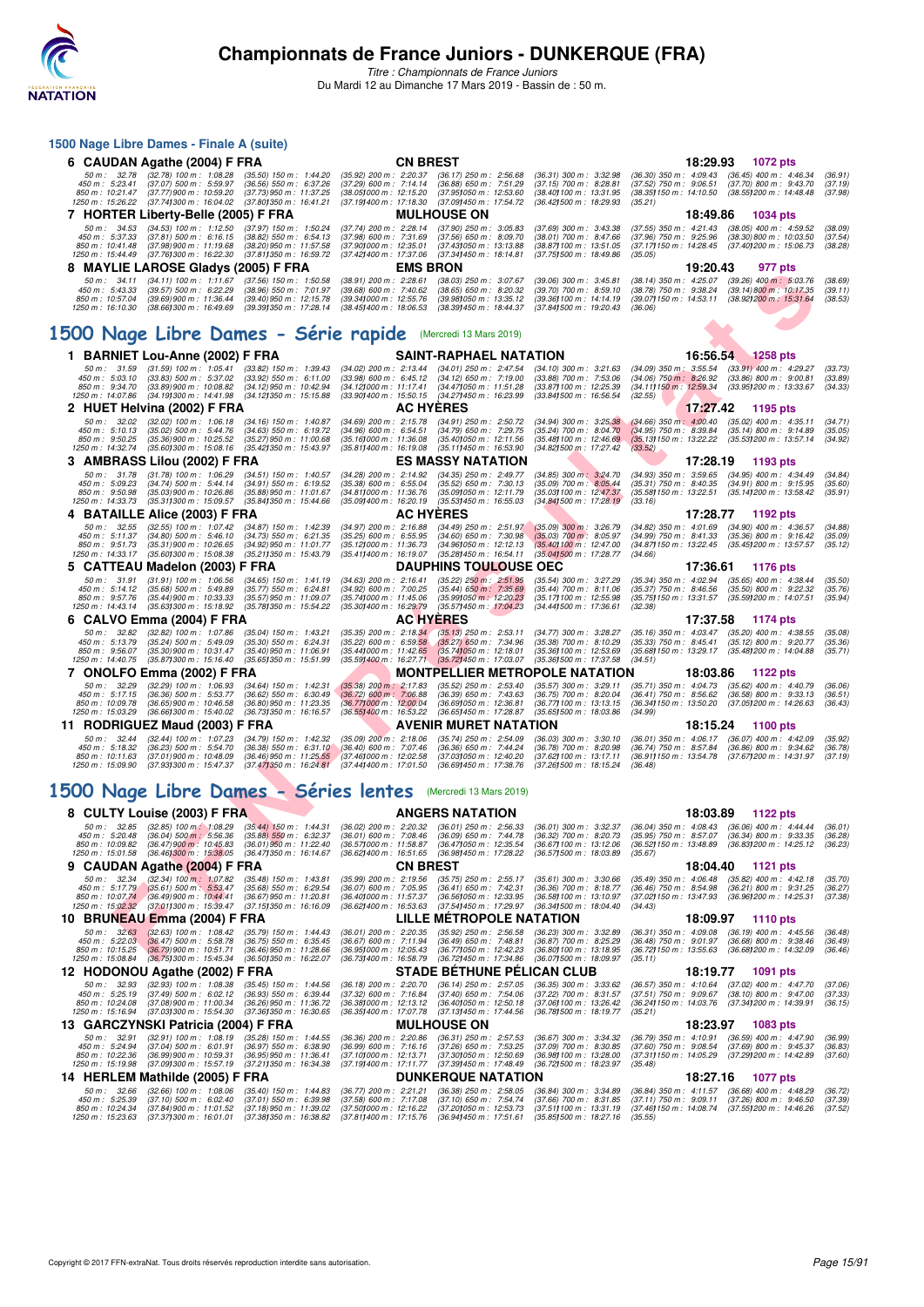

*Titre : Championnats de France Juniors* Du Mardi 12 au Dimanche 17 Mars 2019 - Bassin de : 50 m.

|     | 1500 Nage Libre Dames - Séries lentes (suite)                                                                                                                                                                                                                                                                                                                                                                                                                      |                                                                                                                                                                                                                                                                                                                                                 |                                                                                                                                                              |
|-----|--------------------------------------------------------------------------------------------------------------------------------------------------------------------------------------------------------------------------------------------------------------------------------------------------------------------------------------------------------------------------------------------------------------------------------------------------------------------|-------------------------------------------------------------------------------------------------------------------------------------------------------------------------------------------------------------------------------------------------------------------------------------------------------------------------------------------------|--------------------------------------------------------------------------------------------------------------------------------------------------------------|
|     | 15 GAULIN Lena (2005) F FRA                                                                                                                                                                                                                                                                                                                                                                                                                                        | <b>MARSOUINS DU COMMINGES</b>                                                                                                                                                                                                                                                                                                                   | 18:28.65<br>1074 pts                                                                                                                                         |
|     | 50 m: 33.08<br>$(33.08)$ 100 m : 1:08.49<br>$(36.04)$ 200 m : 2:20.92<br>$(35.41)$ 150 m : 1:44.53<br>450 m : 5:24.60<br>$(37.23)$ 600 m : 7:16.70<br>$(36.94)$ 500 m : 6:01.96<br>$(37.36)$ 550 m : 6:39.19<br>850 m: 10:21.41<br>$(36.68)$ 900 m : 10:58.52<br>(37.11) 950 m: 11:35.67<br>(37.15) 000 m: 12:13.14                                                                                                                                                | $(36.39)$ 250 m : 2:57.05<br>$(36.13)$ 300 m : 3:33.78<br>$(36.73)$ 350 m : 4:10.69<br>$(37.51)$ 650 m : 7:54.14<br>$(37.44)$ 700 m : 8:31.05<br>$(36.91)$ 750 m : $9.07.96$<br>(37.61) 150 m : 14:05.54<br>(37.47) 050 m : 12:49.85<br>(36.71) 100 m : 13:27.46                                                                                | $(36.91)$ 400 m : 4:47.66<br>(36.97)<br>$(36.91)$ 800 m : 9:44.73<br>(36.77)<br>(38.08) 200 m : 14:43.52<br>(37.98)                                          |
|     | 1250 m: 15:21.77<br>(38.25) 300 m : 16:00.54<br>(38.77) 350 m : 16:39.23<br>(38.69) 400 m : 17:17.29                                                                                                                                                                                                                                                                                                                                                               | (38.06) 450 m : 17:54.44<br>(37.151500 m: 18:28.65<br>(34.21)                                                                                                                                                                                                                                                                                   |                                                                                                                                                              |
|     | 16 MONTEBRUN Alissia (2004) F FRA<br>$(32.55)$ 100 m : 1:07.80<br>$(36.21)$ 200 m : 2:20.43<br>50 m: 32.55<br>$(35.25)$ 150 m : 1:44.01<br>450 m : 5:24.87<br>$(37.14)$ 500 m : 6:01.79<br>$(36.92)$ 550 m : 6:38.93<br>$(37.14)$ 600 m : 7:15.95<br>850 m : 10:22.01<br>$(37.50)$ 900 m : 10:59.45<br>(37.44) 950 m : 11:37.07<br>(37.621000 m: 12:14.47)<br>1250 m: 15:22.89<br>(37.87) 400 m : 17:16.36<br>(37.88) 300 m : 16:00.71<br>(37.82) 350 m : 16:38.58 | <b>CN LE MANS</b><br>$(36.42)$ 250 m : 2:57.29<br>$(36.77)$ 350 m : 4:10.83<br>(36.86) 300 m : 3:34.06<br>(37.02) 650 m : 7:53.07<br>(37.12) 700 m : 8:30.19<br>$(37.12)$ 750 m : 9:07.47<br>(37.40) 050 m: 12:52.11<br>(37.26) 150 m : 14:07.15<br>(37.64) 100 m : 13:29.37<br>(37.78) 450 m : 17:54.16<br>(37.80) 500 m : 18:30.41<br>(36.25) | 18:30.41<br>1071 pts<br>$(36.77)$ 400 m : 4:47.73<br>(36.90)<br>$(37.28)$ 800 m : 9:44.51<br>(37.04)<br>(37.78) 200 m : 14:45.01<br>(37.86)                  |
|     | 17 HORTER Liberty-Belle (2005) F FRA                                                                                                                                                                                                                                                                                                                                                                                                                               | <b>MULHOUSE ON</b>                                                                                                                                                                                                                                                                                                                              | 18:33.82<br>1064 pts                                                                                                                                         |
|     | 50 m: 34.36<br>$(34.36)$ 100 m : 1:11.72<br>(37.36) 150 m : 1:49.79<br>(38.07) 200 m : 2:27.10<br>450 m : 5:34.20<br>$(37.38)$ 500 m : 6:10.91<br>$(36.71)$ 550 m : 6:47.69<br>(36.78) 600 m : 7:24.57<br>850 m: 10:29.87<br>(36.67) 950 m : 11:44.42<br>(37.88) 000 m : 12:20.88<br>(37.35) 900 m : 11:06.54<br>(37.841350 m : 16:42.60<br>1250 m : 15:27.91<br>(36.93) 300 m : 16:05.75<br>(36.85) 400 m : 17:20.12                                              | $(37.31)$ 250 m : 3:04.73<br>$(37.63)$ 300 m : 3:42.11<br>$(37.38)$ 350 m : 4:19.59<br>(36.88) 650 m : 8:01.18<br>$(36.61)$ 700 m : 8:37.91<br>$(36.73)$ 750 m : $9:15.53$<br>(36.461050 m : 12:58.84<br>(37.96) 100 m : 13:35.89<br>(37.05) 150 m : 14:13.31<br>(37.52) 450 m : 17:57.87<br>(37.75) 500 m : 18:33.82<br>(35.95)                | $(37.48)$ 400 m : 4:56.82<br>(37.23)<br>$(37.62)$ 800 m : 9:52.52<br>(36.99)<br>(37.421200 m: 14.50.98<br>(37.67)                                            |
|     | 18 MAYLIE LAROSE Gladys (2005) F FRA                                                                                                                                                                                                                                                                                                                                                                                                                               | <b>EMS BRON</b>                                                                                                                                                                                                                                                                                                                                 | 18:39.39<br><b>1054 pts</b>                                                                                                                                  |
|     | 50 m: 32.67<br>$(32.67)$ 100 m : 1:09.09<br>$(36.42)$ 150 m : 1:46.31<br>(37.22) 200 m : 2:23.43<br>450 m : 5:29.24<br>$(37.59)$ 500 m : 6:06.93<br>$(37.69)$ 550 m : 6:44.60<br>(37.67) 600 m : 7:21.69<br>850 m: 10:29.13<br>(37.32) 900 m : 11:06.72<br>(37.59) 950 m : 11:44.26<br>(37.541000 m: 12:21.98<br>1250 m: 15:32.01<br>(38.15) 300 m : 16:10.24<br>(38.23) 350 m : 16:47.51<br>(37.271400 m: 17:25.67                                                | $(37.12)$ 250 m : 3:00.57<br>(37.14) 300 m : 3:37.78<br>$(37.09)$ 650 m : 7:59.03<br>(37.34) 700 m : 8:36.37<br>(37.72) 050 m: 12:59.88<br>(37.90) 100 m : 13:37.39<br>$(37.51)150 \text{ m}: 14.15.53$<br>(38.16) 450 m : 18:03.61<br>(37.941500 m: 18:39.39)<br>(35.78)                                                                       | (37.21) 350 m: 4:14.48 (36.70) 400 m: 4:51.65<br>(37.17)<br>(37.34) 750 m : 9:14.10 (37.73) 800 m : 9:51.81<br>(37.71)<br>(38.141200 m : 14:53.86<br>(38.33) |
| 19. | <b>BOUFTINI Sherine (2005) F FRA</b>                                                                                                                                                                                                                                                                                                                                                                                                                               | <b>C.S MONTERELAIS NATATION</b>                                                                                                                                                                                                                                                                                                                 | 18:46.65<br><b>1040 pts</b>                                                                                                                                  |
|     | 50 m: 33.53<br>$(33.53)$ 100 m : 1:09.68<br>(36.56) 200 m : 2:23.34<br>$(36.15)$ 150 m : 1:46.24<br>450 m: 5:29.81<br>$(37.63)$ 500 m : 6:07.48<br>(37.67) 550 m : 6:45.35<br>(37.87) 600 m : 7:23.02<br>850 m : 10:32.74<br>(37.98) 900 m : 11:10.72<br>(37.98) 950 m : 11:48.83<br>(38.111000 m: 12:26.60<br>1250 m: 15:37.66<br>(38.511300 m: 16:15.94)<br>(38.28) 350 m : 16:54.21<br>(38.27) 400 m : 17:32.48                                                 | $(37.10)$ 250 m : 3:00.59<br>(37.25) 300 m : 3:37.83<br>$(37.67)$ 650 m : 8:01.02<br>$(38.00)$ 700 m : 8:38.86<br>$(37.84)$ 750 m : 9:16.84<br>(37.77) 050 m : 13:04.49<br>(37.89) 100 m : 13:42.53<br>$(38.04)150 \text{ m}$ : 14:21.01<br>(38.27) 450 m : 18:10.59<br>(38.111500 m: 18:46.65<br>(36.06)                                       | (37.24) 350 m: 4:14.92 (37.09) 400 m: 4:52.18<br>(37.26)<br>(37.98) 800 m : 9:54.76<br>(37.92)<br>(38.48) 200 m : 14:59.15<br>(38.14)                        |
|     | 20 LEMAIRE Elsa (2005) F FRA<br>(36.96) 200 m : 2:22.57                                                                                                                                                                                                                                                                                                                                                                                                            | <b>CN NIORT</b>                                                                                                                                                                                                                                                                                                                                 | 18:48.55<br><b>1036 pts</b>                                                                                                                                  |
|     | 50 m: 32.51<br>$(32.51)$ 100 m : 1:08.38<br>$(35.87)$ 150 m : 1:45.34<br>450 m : 5:29.63<br>$(37.72)$ 500 m : 6:07.07<br>$(37.58)$ 600 m : 7:21.85<br>$(37.44)$ 550 m : 6:44.65<br>850 m: 10:30.87<br>(37.73) 900 m : 11:08.64<br>(37.77) 950 m : 11:46.70<br>(38.061000 m: 12:24.94<br>1250 m : 15:37.47<br>$(38.49)300 \text{ m}$ : 16:16.17<br>(38.701350 m : 16:54.46<br>(38.29) 400 m : 17:33.12                                                              | (37.23) 250 m : 2:59.84<br>(37.27) 300 m : 3:37.24<br>$(37.40)$ 350 m : 4:14.94<br>(37.94) 700 m : 8:37.29<br>$(37.50)$ 750 m : 9:15.40<br>(37.20) 650 m : 7:59.79<br>(38.24) 050 m : 13:03.16<br>(38.22) 100 m : 13:41.65<br>(38.49) 150 m : 14:20.43<br>(38.661450 m : 18:11.66<br>(38.54) 500 m : 18:48.55<br>(36.89)                        | $(37.70)$ 400 m : 4:51.91<br>(36.97)<br>$(38.11)$ 800 m : 9:53.14<br>(37.74)<br>(38.78) 200 m : 14:58.98<br>(38.55)                                          |
|     | 21 GILOT Manon (2005) F FRA<br>50 m: 33.47<br>$(33.47)$ 100 m : 1:10.35<br>(38.22) 200 m : 2:27.07<br>$(36.88)$ 150 m : 1:48.57                                                                                                                                                                                                                                                                                                                                    | <b>SPN POITIERS</b><br>$(38.50)$ 250 m : 3:05.52<br>(38.45) 300 m : 3:43.99<br>$(38.47)$ 350 m : 4:22.45                                                                                                                                                                                                                                        | 19:19.57<br>979 pts<br>$(38.46)$ 400 m : 5:01.16<br>(38.71)                                                                                                  |
|     | $(39.29)$ 550 m : 6:58.42<br>450 m : 5:40.14<br>$(38.98)$ 500 m : 6:19.43<br>(38.99) 600 m : 7:38.36<br>(39.29) 950 m : 12:12.71<br>850 m : 10:54.23<br>$(39.01)$ 900 m : 11:33.52<br>(39.191000 m: 12:52.14<br>1250 m : 16:07.21<br>(38.931300 m : 16:46.91<br>(39.70) 350 m : 17:25.79<br>(38.88) 400 m : 18:04.78                                                                                                                                               | $(39.94)$ 650 m : 8:17.04<br>$(38.68)$ 700 m : $8.56.25$<br>$(39.21)$ 750 m : $9:35.50$<br>(38.791100 m: 14:10.02)<br>(39.09) 150 m : 14:48.72<br>(39.431050 m: 13:30.93)<br>(38.991450 m: 18.42.91<br>(38.131500 m: 19:19.57<br>(36.66)                                                                                                        | $(39.25) 800$ m : 10:15.22<br>(39.72)<br>(38.70) 200 m : 15:28.28<br>(39.56)                                                                                 |
| 50  | Dos Dames - Finale A 16-17 ans (Samedi 16 Mars 2019)                                                                                                                                                                                                                                                                                                                                                                                                               |                                                                                                                                                                                                                                                                                                                                                 |                                                                                                                                                              |
|     | 1 PORTECOP Naële (2003) F FRA                                                                                                                                                                                                                                                                                                                                                                                                                                      | AMIENS METROPOLE NAT.                                                                                                                                                                                                                                                                                                                           | 00:29.58<br><b>1211 pts</b>                                                                                                                                  |
|     | 2 COUSSON Bertille (2002) F FRA                                                                                                                                                                                                                                                                                                                                                                                                                                    | <b>STADE BÉTHUNE PÉLICAN CLUB</b>                                                                                                                                                                                                                                                                                                               | 00:30.09<br>1182 pts                                                                                                                                         |
|     | <b>TYBURN-PASTEL Ines (2003) F FRA</b>                                                                                                                                                                                                                                                                                                                                                                                                                             | <b>SCHOELCHER NATATION 2000</b>                                                                                                                                                                                                                                                                                                                 | 00:30.14<br>1180 pts                                                                                                                                         |
| 4   | MALLET Lola (2002) F FRA                                                                                                                                                                                                                                                                                                                                                                                                                                           | <b>ASM CHAMALIERES NATATION</b>                                                                                                                                                                                                                                                                                                                 | 00:30.24<br><b>1174 pts</b>                                                                                                                                  |
| 5   | <b>RESSENCOURT Lilou (2003) F FRA</b>                                                                                                                                                                                                                                                                                                                                                                                                                              | <b>OLYMPIC NICE NATATION</b>                                                                                                                                                                                                                                                                                                                    | 00:30.56<br>1156 pts                                                                                                                                         |
| 6   | GUIRADO Lou (2002) F FRA                                                                                                                                                                                                                                                                                                                                                                                                                                           | <b>CN ANTIBES</b>                                                                                                                                                                                                                                                                                                                               | 00:30.73<br><b>1147 pts</b>                                                                                                                                  |
| 7   | <b>GARAIX Maïlys (2003) F FRA</b>                                                                                                                                                                                                                                                                                                                                                                                                                                  | <b>NAUTIC CLUB ALP'38</b>                                                                                                                                                                                                                                                                                                                       | 00:30.74<br><b>1146 pts</b>                                                                                                                                  |
| 8   | DURAN ORTIZ Selena (2003) F ESP                                                                                                                                                                                                                                                                                                                                                                                                                                    | <b>CHOLET NATATION</b>                                                                                                                                                                                                                                                                                                                          | 00:31.03<br>1130 pts                                                                                                                                         |
|     | 50 Dos Dames - Finale A 13-15 ans (Samedi 16 Mars 2019)                                                                                                                                                                                                                                                                                                                                                                                                            |                                                                                                                                                                                                                                                                                                                                                 |                                                                                                                                                              |
|     | 1 MOLUH Mary-Ambre (2005) F FRA                                                                                                                                                                                                                                                                                                                                                                                                                                    | <b>U.S CRETEIL NATATION</b>                                                                                                                                                                                                                                                                                                                     | 00:30.08<br>1183 pts                                                                                                                                         |
|     | 2 GIRAUDEAU Clara (2004) F FRA                                                                                                                                                                                                                                                                                                                                                                                                                                     | <b>CN BREST</b>                                                                                                                                                                                                                                                                                                                                 | 00:30.49<br><b>1160 pts</b>                                                                                                                                  |
|     | 3 LEFEBVRE Oriane (2004) F FRA                                                                                                                                                                                                                                                                                                                                                                                                                                     | STADE BÉTHUNE PÉLICAN CLUB                                                                                                                                                                                                                                                                                                                      | 00:30.56<br>1156 pts                                                                                                                                         |
| 4   | DONVAL Eléane (2004) F FRA                                                                                                                                                                                                                                                                                                                                                                                                                                         | <b>UN PLOËRMEL</b>                                                                                                                                                                                                                                                                                                                              | 00:30.89                                                                                                                                                     |
| 5.  | DEPORTE Coline (2004) F FRA                                                                                                                                                                                                                                                                                                                                                                                                                                        | <b>TRITON CLUB BELLEVILLE</b>                                                                                                                                                                                                                                                                                                                   | 1138 pts<br>00:31.22                                                                                                                                         |
|     | 6 GARION Iris (2004) F FRA                                                                                                                                                                                                                                                                                                                                                                                                                                         | <b>RACING CLUB DE FRANCE</b>                                                                                                                                                                                                                                                                                                                    | <b>1119 pts</b><br>00:31.36<br><b>1112 pts</b>                                                                                                               |
|     | 7 MAILHARROU Carla (2005) F FRA                                                                                                                                                                                                                                                                                                                                                                                                                                    | <b>NAUTIC CLUB ALP'38</b>                                                                                                                                                                                                                                                                                                                       | 00:31.40<br>1110 pts                                                                                                                                         |
|     |                                                                                                                                                                                                                                                                                                                                                                                                                                                                    | <b>ES MASSY NATATION</b>                                                                                                                                                                                                                                                                                                                        | 00:31.51                                                                                                                                                     |
|     | 8 SIMOENS Lucille (2005) F FRA                                                                                                                                                                                                                                                                                                                                                                                                                                     |                                                                                                                                                                                                                                                                                                                                                 | 1104 pts                                                                                                                                                     |
|     | 50 Dos Dames - Finale B 16-17 ans (Samedi 16 Mars 2019)                                                                                                                                                                                                                                                                                                                                                                                                            |                                                                                                                                                                                                                                                                                                                                                 |                                                                                                                                                              |
|     | 1 MEUTER Adelaide (2003) F FRA                                                                                                                                                                                                                                                                                                                                                                                                                                     | <b>CNO ST-GERMAIN-EN-LAYE</b>                                                                                                                                                                                                                                                                                                                   | 00:30.86<br>1139 pts                                                                                                                                         |
|     | 2 BONARDO Victoria (2003) F FRA                                                                                                                                                                                                                                                                                                                                                                                                                                    | <b>OLYMPIC NICE NATATION</b>                                                                                                                                                                                                                                                                                                                    | 00:31.11<br><b>1126 pts</b>                                                                                                                                  |

# **[50 Dos Dames - Finale A](http://www.ffnatation.fr/webffn/resultats.php?idact=nat&go=epr&idcpt=59271&idepr=11) 16-17 ans** (Samedi 16 Mars 2019)

| 1 PORTECOP Naële (2003) F FRA     | <b>AMIENS METROPOLE NAT.</b>      | 00:29.58 | <b>1211 pts</b> |
|-----------------------------------|-----------------------------------|----------|-----------------|
| 2 COUSSON Bertille (2002) F FRA   | <b>STADE BÉTHUNE PÉLICAN CLUB</b> | 00:30.09 | 1182 pts        |
| 3 TYBURN-PASTEL Ines (2003) F FRA | <b>SCHOELCHER NATATION 2000</b>   | 00:30.14 | 1180 pts        |
| 4 MALLET Lola (2002) F FRA        | <b>ASM CHAMALIERES NATATION</b>   | 00:30.24 | <b>1174 pts</b> |
| 5 RESSENCOURT Lilou (2003) F FRA  | <b>OLYMPIC NICE NATATION</b>      | 00:30.56 | 1156 pts        |
| 6 GUIRADO Lou (2002) F FRA        | <b>CN ANTIBES</b>                 | 00:30.73 | 1147 pts        |
| 7 GARAIX Maïlys (2003) F FRA      | <b>NAUTIC CLUB ALP'38</b>         | 00:30.74 | 1146 pts        |
| 8 DURAN ORTIZ Selena (2003) F ESP | <b>CHOLET NATATION</b>            | 00:31.03 | 1130 pts        |

### **[50 Dos Dames - Finale A](http://www.ffnatation.fr/webffn/resultats.php?idact=nat&go=epr&idcpt=59271&idepr=11) 13-15 ans** (Samedi 16 Mars 2019)

| 1 MOLUH Mary-Ambre (2005) F FRA | <b>U.S CRETEIL NATATION</b>       | 00:30.08 | 1183 pts |
|---------------------------------|-----------------------------------|----------|----------|
| 2 GIRAUDEAU Clara (2004) F FRA  | <b>CN BREST</b>                   | 00:30.49 | 1160 pts |
| 3 LEFEBVRE Oriane (2004) F FRA  | <b>STADE BÉTHUNE PÉLICAN CLUB</b> | 00:30.56 | 1156 pts |
| 4 DONVAL Eléane (2004) F FRA    | UN PLOËRMEL                       | 00:30.89 | 1138 pts |
| 5 DEPORTE Coline (2004) F FRA   | <b>TRITON CLUB BELLEVILLE</b>     | 00:31.22 | 1119 pts |
| 6 GARION Iris (2004) F FRA      | <b>RACING CLUB DE FRANCE</b>      | 00:31.36 | 1112 pts |
| 7 MAILHARROU Carla (2005) F FRA | <b>NAUTIC CLUB ALP'38</b>         | 00:31.40 | 1110 pts |
| 8 SIMOENS Lucille (2005) F FRA  | <b>ES MASSY NATATION</b>          | 00:31.51 | 1104 pts |
|                                 |                                   |          |          |

# **[50 Dos Dames - Finale B](http://www.ffnatation.fr/webffn/resultats.php?idact=nat&go=epr&idcpt=59271&idepr=11) 16-17 ans** (Samedi 16 Mars 2019)

| 1 MEUTER Adelaide (2003) F FRA  | <b>CNO ST-GERMAIN-EN-LAYE</b>  | 00:30.86 | 1139 pts |
|---------------------------------|--------------------------------|----------|----------|
| 2 BONARDO Victoria (2003) F FRA | <b>OLYMPIC NICE NATATION</b>   | 00:31.11 | 1126 pts |
| 3 TREGOAT Angeline (2002) F FRA | <b>C PAUL-BERT RENNES</b>      | 00:31.30 | 1115 pts |
| 4 RIVOIRARD Pia (2002) F FRA    | <b>ST-ETIENNE NATATION</b>     | 00:31.34 | 1113 pts |
| 5 CLERC Enola (2003) F FRA      | <b>CANARDS LA ROCHELLE</b>     | 00:31.82 | 1087 pts |
| 5 GUITON Lou-Anne (2003) F FRA  | <b>ALLIANCE DIJON NATATION</b> | 00:31.82 | 1087 pts |
| 7 DEDIEU Anouk (2003) F FRA     | <b>CA L'HAY-LES-ROSES</b>      | 00:32.03 | 1075 pts |
| 8 RODRIGUES Chloé (2003) F FRA  | <b>ES VITRY</b>                | 00:32.54 | 1048 pts |
|                                 |                                |          |          |

### **[50 Dos Dames - Finale B](http://www.ffnatation.fr/webffn/resultats.php?idact=nat&go=epr&idcpt=59271&idepr=11) 13-15 ans** (Samedi 16 Mars 2019)

| 1 GRANGEON Hannah (2004) F FRA | <b>CN MARSEILLE</b> | 00:31.29 | 1116 pts |
|--------------------------------|---------------------|----------|----------|
|                                |                     |          |          |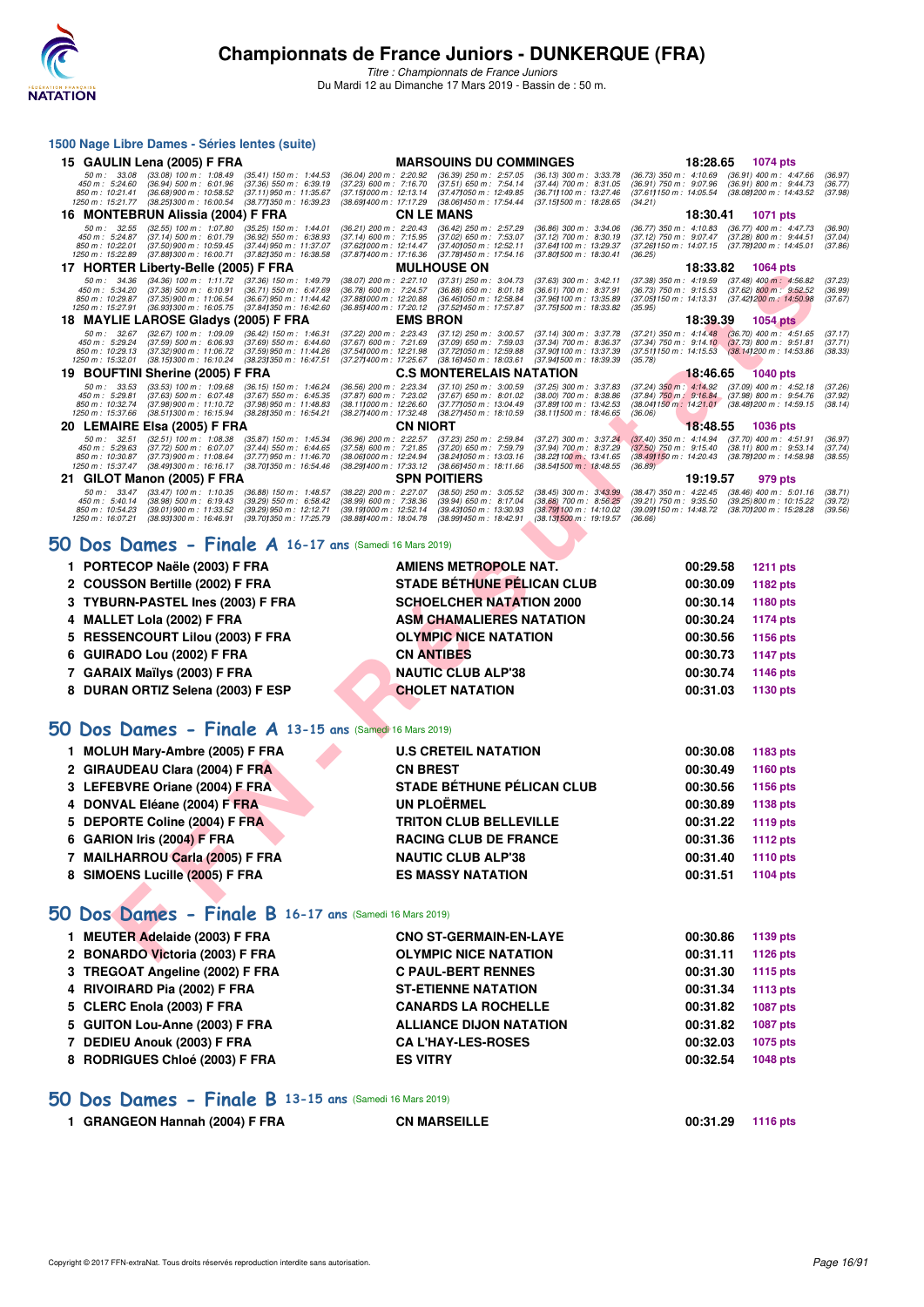

*Titre : Championnats de France Juniors* Du Mardi 12 au Dimanche 17 Mars 2019 - Bassin de : 50 m.

### **50 Dos Dames - Finale B (suite)**

| 2 SUQUET Emmie (2005) F FRA      | <b>CN VOUZIERS</b>            | 00:31.37 | <b>1111 pts</b> |
|----------------------------------|-------------------------------|----------|-----------------|
| 3 ROZE Aziliz (2004) F FRA       | <b>CN BRUNOY-ESSONNE</b>      | 00:31.47 | 1106 pts        |
| 4 SAUDRAIS Svetlana (2004) F FRA | <b>CLUB DAUPHINS LE BLANC</b> | 00:31.63 | <b>1097 pts</b> |
| 5 HEMBERGER Carla (2004) F FRA   | <b>CANET 66 NATATION</b>      | 00:31.76 | 1090 pts        |
| 6 BEUCHARD Susie (2004) F FRA    | <b>C PAUL-BERT RENNES</b>     | 00:31.83 | <b>1086 pts</b> |
| 7 CUISINIER Manon (2005) F FRA   | <b>ASCPA PESSAC NATATION</b>  | 00:31.85 | 1085 pts        |
| 8 CANDELON Louna (2004) F FRA    | <b>MONTÉLIMAR NAUTIC CLUB</b> | 00:32.02 | 1076 pts        |

### **[50 Dos Dames - Finale C](http://www.ffnatation.fr/webffn/resultats.php?idact=nat&go=epr&idcpt=59271&idepr=11) 16-17 ans** (Samedi 16 Mars 2019)

| 1 SIRLONGE Eva (2002) F FRA                               | <b>ALLIANCE DIJON NATATION</b>     | 00:31.77    | <b>1089 pts</b> |
|-----------------------------------------------------------|------------------------------------|-------------|-----------------|
| 2 SUESCUN Clémence (2002) F FRA                           | <b>STADE CLERMONT NATATION</b>     | 00:31.79    | 1088 pts        |
| 3 FRESSIER Lola (2002) F FRA                              | <b>CA L'HAY-LES-ROSES</b>          | 00:31.92    | <b>1081 pts</b> |
| 3 COUZI Juliette (2003) F FRA                             | <b>TOULOUSE OLYMPIQUE AÉRO</b>     | 00:31.92    | 1081 pts        |
| 5 DELATTRE Garance (2002) F FRA                           | <b>RACING CLUB ARRAS</b>           | 00:31.93    | 1081 pts        |
| 6 CAINAUD Lucie (2003) F FRA                              | <b>STADE FRANCAIS O COURBEVOIE</b> | 00:31.95    | 1080 pts        |
| 7 SAIDJ Fervel (2002) F FRA                               | <b>STADE FRANCAIS O COURBEVOIE</b> | 00:32.04    | 1075 pts        |
| 8 AVRARD Laly (2003) F FRA                                | <b>EN TOURS</b>                    | 00:33.50    | 998 pts         |
|                                                           |                                    |             |                 |
| 50 Dos Dames - Finale $C$ 13-15 ans (Samedi 16 Mars 2019) |                                    |             |                 |
| 1 RELLERODHON Lou (2005) E ERA                            | ASM CHAMALIERES NATATION           | በበ - ? ን በበ | $1077$ nte      |

| 1 BELLEROPHON LOU (2005) F FRA          | ASM CHAMALIERES NATATION      | 00.32.00 | <b>1077 pts</b> |
|-----------------------------------------|-------------------------------|----------|-----------------|
| 2 NICOLO Nayla (2005) F FRA             | <b>SA MÉRIGNAC</b>            | 00:32.15 | 1069 pts        |
| 3 LAFORGE Juliette (2004) F FRA         | US JEUNESSE MITRY-MORY        | 00:32.19 | <b>1067 pts</b> |
| 4 LEGER Camille (2004) F FRA            | <b>SAINT-RAPHAEL NATATION</b> | 00:32.24 | 1064 pts        |
| 5 TORRECILLAS-JOUAULT Lisa (2005) F FRA | <b>CN LE MANS</b>             | 00:32.37 | 1057 pts        |
| 6 TROMPETTE Melora (2005) F FRA         | <b>C.N.OZOIR-LA-FERRIERE</b>  | 00:32.68 | 1041 pts        |
| 7 REIGNIER Reva (2005) F FRA            | <b>CN POLYNESIE</b>           | 00:33.31 | 1008 pts        |
| 8 LECLERCQ Valentine (2005) F FRA       | ND VILLEFRANCHE-EN-BEAUJOLAIS | 00:34.31 | 956 pts         |

# **[50 Dos Dames - Séries](http://www.ffnatation.fr/webffn/resultats.php?idact=nat&go=epr&idcpt=59271&idepr=11)** (Samedi 16 Mars 2019)

| 0 CANDELON LOUND (2004) F FRA                             |                                    |          | <b>TUTU PIS</b> |
|-----------------------------------------------------------|------------------------------------|----------|-----------------|
|                                                           |                                    |          |                 |
| $50$ Dos Dames - Finale C 16-17 ans (Samedi 16 Mars 2019) |                                    |          |                 |
| 1 SIRLONGE Eva (2002) F FRA                               | <b>ALLIANCE DIJON NATATION</b>     | 00:31.77 | <b>1089 pts</b> |
| 2 SUESCUN Clémence (2002) F FRA                           | <b>STADE CLERMONT NATATION</b>     | 00:31.79 | 1088 pts        |
| 3 FRESSIER Lola (2002) F FRA                              | <b>CA L'HAY-LES-ROSES</b>          | 00:31.92 | <b>1081 pts</b> |
| 3 COUZI Juliette (2003) F FRA                             | <b>TOULOUSE OLYMPIQUE AERO</b>     | 00:31.92 | 1081 pts        |
| 5 DELATTRE Garance (2002) F FRA                           | <b>RACING CLUB ARRAS</b>           | 00:31.93 | 1081 pts        |
| 6 CAINAUD Lucie (2003) F FRA                              | <b>STADE FRANÇAIS O COURBEVOIE</b> | 00:31.95 | 1080 pts        |
| 7 SAIDJ Feryel (2002) F FRA                               | <b>STADE FRANÇAIS O COURBEVOIE</b> | 00:32.04 | 1075 pts        |
| 8 AVRARD Laly (2003) F FRA                                | <b>EN TOURS</b>                    | 00:33.50 | 998 pts         |
|                                                           |                                    |          |                 |
| 50 Dos Dames - Finale C 13-15 ans (Samedi 16 Mars 2019)   |                                    |          |                 |
| 1 BELLEROPHON Lou (2005) F FRA                            | <b>ASM CHAMALIERES NATATION</b>    | 00:32.00 | <b>1077 pts</b> |
| 2 NICOLO Nayla (2005) F FRA                               | <b>SA MÉRIGNAC</b>                 | 00:32.15 | 1069 pts        |
| 3 LAFORGE Juliette (2004) F FRA                           | <b>US JEUNESSE MITRY-MORY</b>      | 00:32.19 | 1067 pts        |
| 4 LEGER Camille (2004) F FRA                              | SAINT-RAPHAEL NATATION             | 00:32.24 | 1064 pts        |
| 5 TORRECILLAS-JOUAULT Lisa (2005) F FRA                   | <b>CN LE MANS</b>                  | 00:32.37 | 1057 pts        |
| 6 TROMPETTE Melora (2005) F FRA                           | <b>C.N OZOIR-LA-FERRIERE</b>       | 00:32.68 | 1041 pts        |
| 7 REIGNIER Reva (2005) F FRA                              | <b>CN POLYNESIE</b>                | 00:33.31 | <b>1008 pts</b> |
| 8 LECLERCQ Valentine (2005) F FRA                         | ND VILLEFRANCHE-EN-BEAUJOLAIS      | 00:34.31 | 956 pts         |
|                                                           |                                    |          |                 |
|                                                           |                                    |          |                 |
| <b>50 Dos Dames - Séries</b> (Samedi 16 Mars 2019)        |                                    |          |                 |
| 1 MOLUH Mary-Ambre (2005) F FRA                           | <b>U.S CRETEIL NATATION</b>        | 00:30.00 | 1187 pts        |
| 2 COUSSON Bertille (2002) F FRA                           | <b>STADE BÉTHUNE PÉLICAN CLUB</b>  | 00:30.27 | 1172 pts        |
| 3 TYBURN-PASTEL Ines (2003) F FRA                         | <b>SCHOELCHER NATATION 2000</b>    | 00:30.44 | 1163 pts        |
| 4 PORTECOP Naële (2003) F FRA                             | <b>AMIENS METROPOLE NAT.</b>       | 00:30.54 | 1157 pts        |
| 5 MALLET Lola (2002) F FRA                                | <b>ASM CHAMALIERES NATATION</b>    | 00:30.68 | <b>1149 pts</b> |
| 6 GARAIX Maïlys (2003) F FRA                              | <b>NAUTIC CLUB ALP'38</b>          | 00:30.70 | 1148 pts        |
| 7 GIRAUDEAU Clara (2004) F FRA                            | <b>CN BREST</b>                    | 00:30.91 | <b>1137 pts</b> |
| 8 RESSENCOURT Lilou (2003) F FRA                          | <b>OLYMPIC NICE NATATION</b>       | 00:30.92 | 1136 pts        |
| 9 GUIRADO Lou (2002) F FRA                                | <b>CN ANTIBES</b>                  | 00:30.94 | 1135 pts        |
| 10 DONVAL Eléane (2004) F FRA                             | <b>UN PLOËRMEL</b>                 | 00:30.95 | 1134 pts        |
| 11 DURAN ORTIZ Selena (2003) F ESP                        | <b>CHOLET NATATION</b>             | 00:31.03 | 1130 pts        |
| 12 BONARDO Victoria (2003) F FRA                          | <b>OLYMPIC NICE NATATION</b>       | 00:31.15 | 1123 pts        |
| 13 DEPORTE Coline (2004) F FRA                            | <b>TRITON CLUB BELLEVILLE</b>      | 00:31.29 | 1116 pts        |
| 14 GARION Iris (2004) F FRA                               | <b>RACING CLUB DE FRANCE</b>       | 00:31.31 | <b>1115 pts</b> |
| 15 TREGOAT Angeline (2002) F FRA                          | <b>C PAUL-BERT RENNES</b>          | 00:31.33 | <b>1113 pts</b> |
| 15 MEUTER Adelaide (2003) F FRA                           | <b>CNO ST-GERMAIN-EN-LAYE</b>      | 00:31.33 | 1113 pts        |
| 17 DIOP Oumy (2003) F FRA                                 | <b>GRENOBLE NATATION</b>           | 00:31.38 | 1111 pts        |
| 18 SIMOENS Lucille (2005) F FRA                           | <b>ES MASSY NATATION</b>           | 00:31.45 | <b>1107 pts</b> |
| 19 LEFEBVRE Oriane (2004) F FRA                           | <b>STADE BÉTHUNE PÉLICAN CLUB</b>  | 00:31.53 | 1103 pts        |
| 20 MAILHARROU Carla (2005) F FRA                          | <b>NAUTIC CLUB ALP'38</b>          | 00:31.57 | 1100 pts        |
| 21 CLERC Enola (2003) F FRA                               | <b>CANARDS LA ROCHELLE</b>         | 00:31.60 | 1099 pts        |
| 22 CUISINIER Manon (2005) F FRA                           | <b>ASCPA PESSAC NATATION</b>       | 00:31.62 | 1098 pts        |
| 23 CANDELON Louna (2004) F FRA                            | <b>MONTÉLIMAR NAUTIC CLUB</b>      | 00:31.73 | 1092 pts        |
| 24 GRANGEON Hannah (2004) F FRA                           | <b>CN MARSEILLE</b>                | 00:31.76 | 1090 pts        |
|                                                           |                                    |          |                 |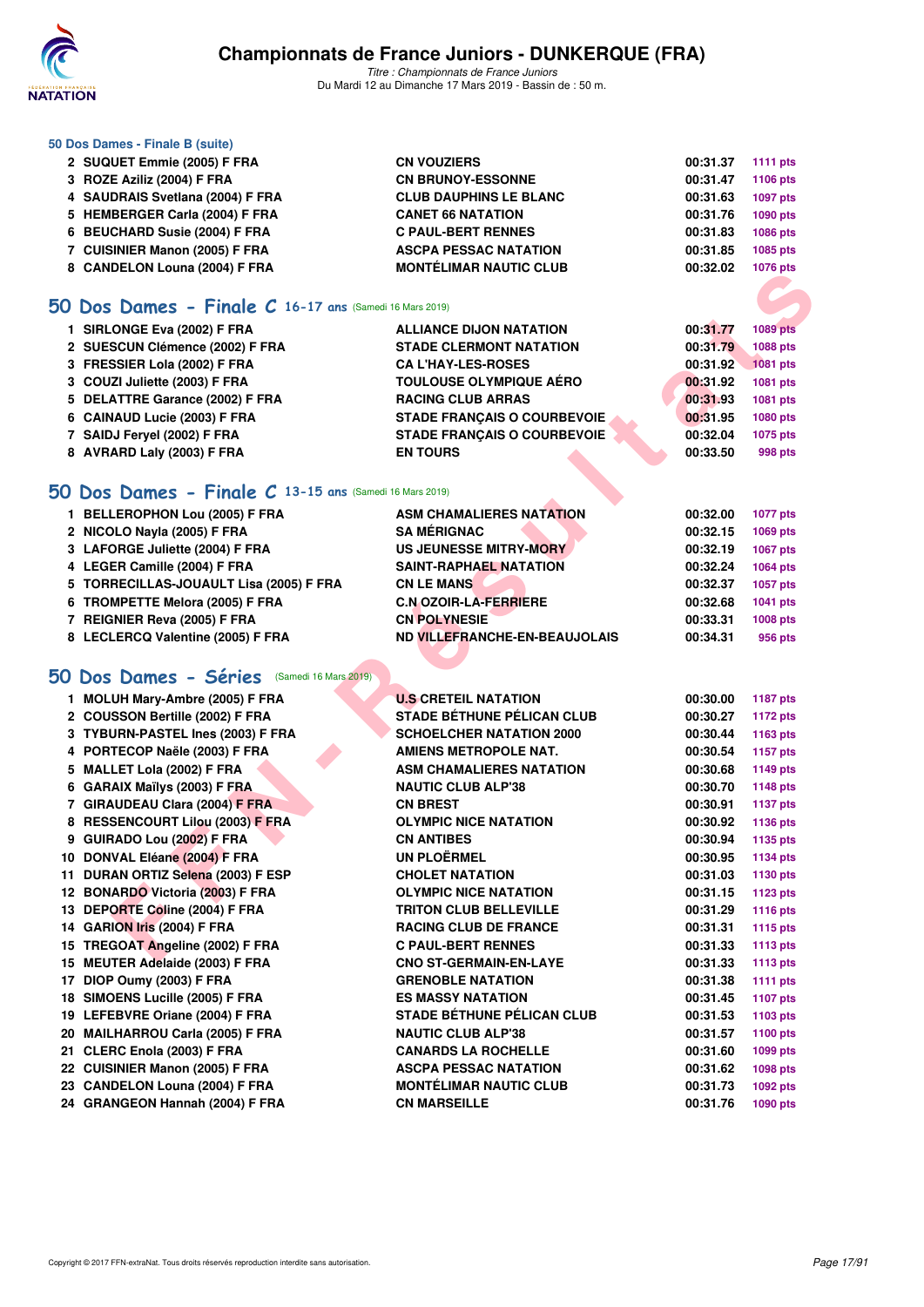

|                               | <b>ST-ETIENNE NATATION</b>                                                                                                                                                                                                                                                                                                                                                                                                                                                                                                                                                                                                                                                                                                                                                                                                                                                                                                                                                                                                                                                                                                                                                                                                                                                                                                                                                                                   |                                                                                                                                                                                                                                                                                                                                                                                                                                                                                                                                                                                                                                                                                              |                                                                                              | 1087 pts                                                                                                                                                                                                                                                                                                                                                                                                                                                                                                                                                                                                                                                                                                                                                                             |
|-------------------------------|--------------------------------------------------------------------------------------------------------------------------------------------------------------------------------------------------------------------------------------------------------------------------------------------------------------------------------------------------------------------------------------------------------------------------------------------------------------------------------------------------------------------------------------------------------------------------------------------------------------------------------------------------------------------------------------------------------------------------------------------------------------------------------------------------------------------------------------------------------------------------------------------------------------------------------------------------------------------------------------------------------------------------------------------------------------------------------------------------------------------------------------------------------------------------------------------------------------------------------------------------------------------------------------------------------------------------------------------------------------------------------------------------------------|----------------------------------------------------------------------------------------------------------------------------------------------------------------------------------------------------------------------------------------------------------------------------------------------------------------------------------------------------------------------------------------------------------------------------------------------------------------------------------------------------------------------------------------------------------------------------------------------------------------------------------------------------------------------------------------------|----------------------------------------------------------------------------------------------|--------------------------------------------------------------------------------------------------------------------------------------------------------------------------------------------------------------------------------------------------------------------------------------------------------------------------------------------------------------------------------------------------------------------------------------------------------------------------------------------------------------------------------------------------------------------------------------------------------------------------------------------------------------------------------------------------------------------------------------------------------------------------------------|
|                               | <b>ALLIANCE DIJON NATATION</b>                                                                                                                                                                                                                                                                                                                                                                                                                                                                                                                                                                                                                                                                                                                                                                                                                                                                                                                                                                                                                                                                                                                                                                                                                                                                                                                                                                               |                                                                                                                                                                                                                                                                                                                                                                                                                                                                                                                                                                                                                                                                                              |                                                                                              | 1085 pts                                                                                                                                                                                                                                                                                                                                                                                                                                                                                                                                                                                                                                                                                                                                                                             |
|                               | <b>CANET 66 NATATION</b>                                                                                                                                                                                                                                                                                                                                                                                                                                                                                                                                                                                                                                                                                                                                                                                                                                                                                                                                                                                                                                                                                                                                                                                                                                                                                                                                                                                     |                                                                                                                                                                                                                                                                                                                                                                                                                                                                                                                                                                                                                                                                                              |                                                                                              | 1084 pts                                                                                                                                                                                                                                                                                                                                                                                                                                                                                                                                                                                                                                                                                                                                                                             |
|                               | <b>CLUB DAUPHINS LE BLANC</b>                                                                                                                                                                                                                                                                                                                                                                                                                                                                                                                                                                                                                                                                                                                                                                                                                                                                                                                                                                                                                                                                                                                                                                                                                                                                                                                                                                                |                                                                                                                                                                                                                                                                                                                                                                                                                                                                                                                                                                                                                                                                                              |                                                                                              | 1084 pts                                                                                                                                                                                                                                                                                                                                                                                                                                                                                                                                                                                                                                                                                                                                                                             |
|                               | <b>CN VOUZIERS</b>                                                                                                                                                                                                                                                                                                                                                                                                                                                                                                                                                                                                                                                                                                                                                                                                                                                                                                                                                                                                                                                                                                                                                                                                                                                                                                                                                                                           |                                                                                                                                                                                                                                                                                                                                                                                                                                                                                                                                                                                                                                                                                              |                                                                                              | 1084 pts                                                                                                                                                                                                                                                                                                                                                                                                                                                                                                                                                                                                                                                                                                                                                                             |
|                               | <b>CA L'HAY-LES-ROSES</b>                                                                                                                                                                                                                                                                                                                                                                                                                                                                                                                                                                                                                                                                                                                                                                                                                                                                                                                                                                                                                                                                                                                                                                                                                                                                                                                                                                                    |                                                                                                                                                                                                                                                                                                                                                                                                                                                                                                                                                                                                                                                                                              |                                                                                              | 1079 pts                                                                                                                                                                                                                                                                                                                                                                                                                                                                                                                                                                                                                                                                                                                                                                             |
|                               | <b>CN BRUNOY-ESSONNE</b>                                                                                                                                                                                                                                                                                                                                                                                                                                                                                                                                                                                                                                                                                                                                                                                                                                                                                                                                                                                                                                                                                                                                                                                                                                                                                                                                                                                     |                                                                                                                                                                                                                                                                                                                                                                                                                                                                                                                                                                                                                                                                                              |                                                                                              | 1078 pts                                                                                                                                                                                                                                                                                                                                                                                                                                                                                                                                                                                                                                                                                                                                                                             |
|                               | <b>C PAUL-BERT RENNES</b>                                                                                                                                                                                                                                                                                                                                                                                                                                                                                                                                                                                                                                                                                                                                                                                                                                                                                                                                                                                                                                                                                                                                                                                                                                                                                                                                                                                    |                                                                                                                                                                                                                                                                                                                                                                                                                                                                                                                                                                                                                                                                                              |                                                                                              | <b>1077 pts</b>                                                                                                                                                                                                                                                                                                                                                                                                                                                                                                                                                                                                                                                                                                                                                                      |
|                               | <b>ES VITRY</b>                                                                                                                                                                                                                                                                                                                                                                                                                                                                                                                                                                                                                                                                                                                                                                                                                                                                                                                                                                                                                                                                                                                                                                                                                                                                                                                                                                                              |                                                                                                                                                                                                                                                                                                                                                                                                                                                                                                                                                                                                                                                                                              |                                                                                              | <b>1074</b> pts                                                                                                                                                                                                                                                                                                                                                                                                                                                                                                                                                                                                                                                                                                                                                                      |
|                               |                                                                                                                                                                                                                                                                                                                                                                                                                                                                                                                                                                                                                                                                                                                                                                                                                                                                                                                                                                                                                                                                                                                                                                                                                                                                                                                                                                                                              |                                                                                                                                                                                                                                                                                                                                                                                                                                                                                                                                                                                                                                                                                              |                                                                                              | <b>1068 pts</b>                                                                                                                                                                                                                                                                                                                                                                                                                                                                                                                                                                                                                                                                                                                                                                      |
|                               | <b>CA L'HAY-LES-ROSES</b>                                                                                                                                                                                                                                                                                                                                                                                                                                                                                                                                                                                                                                                                                                                                                                                                                                                                                                                                                                                                                                                                                                                                                                                                                                                                                                                                                                                    |                                                                                                                                                                                                                                                                                                                                                                                                                                                                                                                                                                                                                                                                                              |                                                                                              | 1068 pts                                                                                                                                                                                                                                                                                                                                                                                                                                                                                                                                                                                                                                                                                                                                                                             |
|                               |                                                                                                                                                                                                                                                                                                                                                                                                                                                                                                                                                                                                                                                                                                                                                                                                                                                                                                                                                                                                                                                                                                                                                                                                                                                                                                                                                                                                              |                                                                                                                                                                                                                                                                                                                                                                                                                                                                                                                                                                                                                                                                                              |                                                                                              | <b>1067 pts</b>                                                                                                                                                                                                                                                                                                                                                                                                                                                                                                                                                                                                                                                                                                                                                                      |
|                               |                                                                                                                                                                                                                                                                                                                                                                                                                                                                                                                                                                                                                                                                                                                                                                                                                                                                                                                                                                                                                                                                                                                                                                                                                                                                                                                                                                                                              |                                                                                                                                                                                                                                                                                                                                                                                                                                                                                                                                                                                                                                                                                              |                                                                                              | <b>1067 pts</b>                                                                                                                                                                                                                                                                                                                                                                                                                                                                                                                                                                                                                                                                                                                                                                      |
|                               |                                                                                                                                                                                                                                                                                                                                                                                                                                                                                                                                                                                                                                                                                                                                                                                                                                                                                                                                                                                                                                                                                                                                                                                                                                                                                                                                                                                                              |                                                                                                                                                                                                                                                                                                                                                                                                                                                                                                                                                                                                                                                                                              |                                                                                              | 1065 pts                                                                                                                                                                                                                                                                                                                                                                                                                                                                                                                                                                                                                                                                                                                                                                             |
|                               |                                                                                                                                                                                                                                                                                                                                                                                                                                                                                                                                                                                                                                                                                                                                                                                                                                                                                                                                                                                                                                                                                                                                                                                                                                                                                                                                                                                                              |                                                                                                                                                                                                                                                                                                                                                                                                                                                                                                                                                                                                                                                                                              |                                                                                              | 1064 pts                                                                                                                                                                                                                                                                                                                                                                                                                                                                                                                                                                                                                                                                                                                                                                             |
|                               |                                                                                                                                                                                                                                                                                                                                                                                                                                                                                                                                                                                                                                                                                                                                                                                                                                                                                                                                                                                                                                                                                                                                                                                                                                                                                                                                                                                                              |                                                                                                                                                                                                                                                                                                                                                                                                                                                                                                                                                                                                                                                                                              |                                                                                              | 1064 pts                                                                                                                                                                                                                                                                                                                                                                                                                                                                                                                                                                                                                                                                                                                                                                             |
|                               |                                                                                                                                                                                                                                                                                                                                                                                                                                                                                                                                                                                                                                                                                                                                                                                                                                                                                                                                                                                                                                                                                                                                                                                                                                                                                                                                                                                                              |                                                                                                                                                                                                                                                                                                                                                                                                                                                                                                                                                                                                                                                                                              |                                                                                              | 1063 pts                                                                                                                                                                                                                                                                                                                                                                                                                                                                                                                                                                                                                                                                                                                                                                             |
|                               |                                                                                                                                                                                                                                                                                                                                                                                                                                                                                                                                                                                                                                                                                                                                                                                                                                                                                                                                                                                                                                                                                                                                                                                                                                                                                                                                                                                                              |                                                                                                                                                                                                                                                                                                                                                                                                                                                                                                                                                                                                                                                                                              |                                                                                              | 1060 pts                                                                                                                                                                                                                                                                                                                                                                                                                                                                                                                                                                                                                                                                                                                                                                             |
|                               |                                                                                                                                                                                                                                                                                                                                                                                                                                                                                                                                                                                                                                                                                                                                                                                                                                                                                                                                                                                                                                                                                                                                                                                                                                                                                                                                                                                                              |                                                                                                                                                                                                                                                                                                                                                                                                                                                                                                                                                                                                                                                                                              |                                                                                              | 1051 pts<br><b>1044 pts</b>                                                                                                                                                                                                                                                                                                                                                                                                                                                                                                                                                                                                                                                                                                                                                          |
|                               |                                                                                                                                                                                                                                                                                                                                                                                                                                                                                                                                                                                                                                                                                                                                                                                                                                                                                                                                                                                                                                                                                                                                                                                                                                                                                                                                                                                                              |                                                                                                                                                                                                                                                                                                                                                                                                                                                                                                                                                                                                                                                                                              |                                                                                              | 1043 pts                                                                                                                                                                                                                                                                                                                                                                                                                                                                                                                                                                                                                                                                                                                                                                             |
|                               |                                                                                                                                                                                                                                                                                                                                                                                                                                                                                                                                                                                                                                                                                                                                                                                                                                                                                                                                                                                                                                                                                                                                                                                                                                                                                                                                                                                                              |                                                                                                                                                                                                                                                                                                                                                                                                                                                                                                                                                                                                                                                                                              |                                                                                              | <b>1042 pts</b>                                                                                                                                                                                                                                                                                                                                                                                                                                                                                                                                                                                                                                                                                                                                                                      |
|                               |                                                                                                                                                                                                                                                                                                                                                                                                                                                                                                                                                                                                                                                                                                                                                                                                                                                                                                                                                                                                                                                                                                                                                                                                                                                                                                                                                                                                              |                                                                                                                                                                                                                                                                                                                                                                                                                                                                                                                                                                                                                                                                                              |                                                                                              | <b>1042 pts</b>                                                                                                                                                                                                                                                                                                                                                                                                                                                                                                                                                                                                                                                                                                                                                                      |
|                               |                                                                                                                                                                                                                                                                                                                                                                                                                                                                                                                                                                                                                                                                                                                                                                                                                                                                                                                                                                                                                                                                                                                                                                                                                                                                                                                                                                                                              |                                                                                                                                                                                                                                                                                                                                                                                                                                                                                                                                                                                                                                                                                              |                                                                                              | 1031 pts                                                                                                                                                                                                                                                                                                                                                                                                                                                                                                                                                                                                                                                                                                                                                                             |
|                               |                                                                                                                                                                                                                                                                                                                                                                                                                                                                                                                                                                                                                                                                                                                                                                                                                                                                                                                                                                                                                                                                                                                                                                                                                                                                                                                                                                                                              |                                                                                                                                                                                                                                                                                                                                                                                                                                                                                                                                                                                                                                                                                              |                                                                                              | <b>1017 pts</b>                                                                                                                                                                                                                                                                                                                                                                                                                                                                                                                                                                                                                                                                                                                                                                      |
|                               |                                                                                                                                                                                                                                                                                                                                                                                                                                                                                                                                                                                                                                                                                                                                                                                                                                                                                                                                                                                                                                                                                                                                                                                                                                                                                                                                                                                                              |                                                                                                                                                                                                                                                                                                                                                                                                                                                                                                                                                                                                                                                                                              |                                                                                              | <b>1014 pts</b>                                                                                                                                                                                                                                                                                                                                                                                                                                                                                                                                                                                                                                                                                                                                                                      |
|                               | <b>SPN POITIERS</b>                                                                                                                                                                                                                                                                                                                                                                                                                                                                                                                                                                                                                                                                                                                                                                                                                                                                                                                                                                                                                                                                                                                                                                                                                                                                                                                                                                                          |                                                                                                                                                                                                                                                                                                                                                                                                                                                                                                                                                                                                                                                                                              |                                                                                              | 993 pts                                                                                                                                                                                                                                                                                                                                                                                                                                                                                                                                                                                                                                                                                                                                                                              |
|                               | <b>CA L'HAY-LES-ROSES</b>                                                                                                                                                                                                                                                                                                                                                                                                                                                                                                                                                                                                                                                                                                                                                                                                                                                                                                                                                                                                                                                                                                                                                                                                                                                                                                                                                                                    |                                                                                                                                                                                                                                                                                                                                                                                                                                                                                                                                                                                                                                                                                              |                                                                                              | 985 pts                                                                                                                                                                                                                                                                                                                                                                                                                                                                                                                                                                                                                                                                                                                                                                              |
|                               | <b>DAUPHINS OBERNAI</b>                                                                                                                                                                                                                                                                                                                                                                                                                                                                                                                                                                                                                                                                                                                                                                                                                                                                                                                                                                                                                                                                                                                                                                                                                                                                                                                                                                                      |                                                                                                                                                                                                                                                                                                                                                                                                                                                                                                                                                                                                                                                                                              |                                                                                              | 979 pts                                                                                                                                                                                                                                                                                                                                                                                                                                                                                                                                                                                                                                                                                                                                                                              |
|                               | <b>PAYS DE GEX NATATION</b>                                                                                                                                                                                                                                                                                                                                                                                                                                                                                                                                                                                                                                                                                                                                                                                                                                                                                                                                                                                                                                                                                                                                                                                                                                                                                                                                                                                  |                                                                                                                                                                                                                                                                                                                                                                                                                                                                                                                                                                                                                                                                                              |                                                                                              |                                                                                                                                                                                                                                                                                                                                                                                                                                                                                                                                                                                                                                                                                                                                                                                      |
| HOCQUARD Margaux (2002) F FRA | <b>RED STAR CLUB CHAMPIGNY</b>                                                                                                                                                                                                                                                                                                                                                                                                                                                                                                                                                                                                                                                                                                                                                                                                                                                                                                                                                                                                                                                                                                                                                                                                                                                                                                                                                                               |                                                                                                                                                                                                                                                                                                                                                                                                                                                                                                                                                                                                                                                                                              |                                                                                              |                                                                                                                                                                                                                                                                                                                                                                                                                                                                                                                                                                                                                                                                                                                                                                                      |
|                               | <b>ES MASSY NATATION</b>                                                                                                                                                                                                                                                                                                                                                                                                                                                                                                                                                                                                                                                                                                                                                                                                                                                                                                                                                                                                                                                                                                                                                                                                                                                                                                                                                                                     |                                                                                                                                                                                                                                                                                                                                                                                                                                                                                                                                                                                                                                                                                              |                                                                                              |                                                                                                                                                                                                                                                                                                                                                                                                                                                                                                                                                                                                                                                                                                                                                                                      |
|                               |                                                                                                                                                                                                                                                                                                                                                                                                                                                                                                                                                                                                                                                                                                                                                                                                                                                                                                                                                                                                                                                                                                                                                                                                                                                                                                                                                                                                              |                                                                                                                                                                                                                                                                                                                                                                                                                                                                                                                                                                                                                                                                                              |                                                                                              |                                                                                                                                                                                                                                                                                                                                                                                                                                                                                                                                                                                                                                                                                                                                                                                      |
|                               |                                                                                                                                                                                                                                                                                                                                                                                                                                                                                                                                                                                                                                                                                                                                                                                                                                                                                                                                                                                                                                                                                                                                                                                                                                                                                                                                                                                                              |                                                                                                                                                                                                                                                                                                                                                                                                                                                                                                                                                                                                                                                                                              |                                                                                              |                                                                                                                                                                                                                                                                                                                                                                                                                                                                                                                                                                                                                                                                                                                                                                                      |
|                               |                                                                                                                                                                                                                                                                                                                                                                                                                                                                                                                                                                                                                                                                                                                                                                                                                                                                                                                                                                                                                                                                                                                                                                                                                                                                                                                                                                                                              |                                                                                                                                                                                                                                                                                                                                                                                                                                                                                                                                                                                                                                                                                              |                                                                                              | <b>1212 pts</b>                                                                                                                                                                                                                                                                                                                                                                                                                                                                                                                                                                                                                                                                                                                                                                      |
|                               |                                                                                                                                                                                                                                                                                                                                                                                                                                                                                                                                                                                                                                                                                                                                                                                                                                                                                                                                                                                                                                                                                                                                                                                                                                                                                                                                                                                                              |                                                                                                                                                                                                                                                                                                                                                                                                                                                                                                                                                                                                                                                                                              |                                                                                              |                                                                                                                                                                                                                                                                                                                                                                                                                                                                                                                                                                                                                                                                                                                                                                                      |
|                               |                                                                                                                                                                                                                                                                                                                                                                                                                                                                                                                                                                                                                                                                                                                                                                                                                                                                                                                                                                                                                                                                                                                                                                                                                                                                                                                                                                                                              |                                                                                                                                                                                                                                                                                                                                                                                                                                                                                                                                                                                                                                                                                              |                                                                                              | <b>1180 pts</b>                                                                                                                                                                                                                                                                                                                                                                                                                                                                                                                                                                                                                                                                                                                                                                      |
|                               | <b>ASM CHAMALIERES NATATION</b>                                                                                                                                                                                                                                                                                                                                                                                                                                                                                                                                                                                                                                                                                                                                                                                                                                                                                                                                                                                                                                                                                                                                                                                                                                                                                                                                                                              |                                                                                                                                                                                                                                                                                                                                                                                                                                                                                                                                                                                                                                                                                              |                                                                                              | <b>1174 pts</b>                                                                                                                                                                                                                                                                                                                                                                                                                                                                                                                                                                                                                                                                                                                                                                      |
|                               |                                                                                                                                                                                                                                                                                                                                                                                                                                                                                                                                                                                                                                                                                                                                                                                                                                                                                                                                                                                                                                                                                                                                                                                                                                                                                                                                                                                                              |                                                                                                                                                                                                                                                                                                                                                                                                                                                                                                                                                                                                                                                                                              |                                                                                              |                                                                                                                                                                                                                                                                                                                                                                                                                                                                                                                                                                                                                                                                                                                                                                                      |
|                               |                                                                                                                                                                                                                                                                                                                                                                                                                                                                                                                                                                                                                                                                                                                                                                                                                                                                                                                                                                                                                                                                                                                                                                                                                                                                                                                                                                                                              |                                                                                                                                                                                                                                                                                                                                                                                                                                                                                                                                                                                                                                                                                              |                                                                                              | 1165 pts                                                                                                                                                                                                                                                                                                                                                                                                                                                                                                                                                                                                                                                                                                                                                                             |
|                               | <b>OLYMPIC NICE NATATION</b>                                                                                                                                                                                                                                                                                                                                                                                                                                                                                                                                                                                                                                                                                                                                                                                                                                                                                                                                                                                                                                                                                                                                                                                                                                                                                                                                                                                 |                                                                                                                                                                                                                                                                                                                                                                                                                                                                                                                                                                                                                                                                                              |                                                                                              | 1151 pts                                                                                                                                                                                                                                                                                                                                                                                                                                                                                                                                                                                                                                                                                                                                                                             |
|                               |                                                                                                                                                                                                                                                                                                                                                                                                                                                                                                                                                                                                                                                                                                                                                                                                                                                                                                                                                                                                                                                                                                                                                                                                                                                                                                                                                                                                              |                                                                                                                                                                                                                                                                                                                                                                                                                                                                                                                                                                                                                                                                                              |                                                                                              | 1143 pts                                                                                                                                                                                                                                                                                                                                                                                                                                                                                                                                                                                                                                                                                                                                                                             |
|                               |                                                                                                                                                                                                                                                                                                                                                                                                                                                                                                                                                                                                                                                                                                                                                                                                                                                                                                                                                                                                                                                                                                                                                                                                                                                                                                                                                                                                              |                                                                                                                                                                                                                                                                                                                                                                                                                                                                                                                                                                                                                                                                                              |                                                                                              |                                                                                                                                                                                                                                                                                                                                                                                                                                                                                                                                                                                                                                                                                                                                                                                      |
|                               | <b>C PAUL-BERT RENNES</b>                                                                                                                                                                                                                                                                                                                                                                                                                                                                                                                                                                                                                                                                                                                                                                                                                                                                                                                                                                                                                                                                                                                                                                                                                                                                                                                                                                                    |                                                                                                                                                                                                                                                                                                                                                                                                                                                                                                                                                                                                                                                                                              |                                                                                              | 1133 pts                                                                                                                                                                                                                                                                                                                                                                                                                                                                                                                                                                                                                                                                                                                                                                             |
|                               | <b>SCHOELCHER NATATION 2000</b>                                                                                                                                                                                                                                                                                                                                                                                                                                                                                                                                                                                                                                                                                                                                                                                                                                                                                                                                                                                                                                                                                                                                                                                                                                                                                                                                                                              |                                                                                                                                                                                                                                                                                                                                                                                                                                                                                                                                                                                                                                                                                              |                                                                                              | 1123 pts                                                                                                                                                                                                                                                                                                                                                                                                                                                                                                                                                                                                                                                                                                                                                                             |
|                               | 50 Dos Dames - Séries (suite)<br>25 RIVOIRARD Pia (2002) F FRA<br>26 GUITON Lou-Anne (2003) F FRA<br>27 HEMBERGER Carla (2004) F FRA<br>28 SAUDRAIS Svetlana (2004) F FRA<br>28 SUQUET Emmie (2005) F FRA<br>30 DEDIEU Anouk (2003) F FRA<br>31 ROZE Aziliz (2004) F FRA<br>32 BEUCHARD Susie (2004) F FRA<br>33 RODRIGUES Chloé (2003) F FRA<br>34 LEGER Camille (2004) F FRA<br>35 FRESSIER Lola (2002) F FRA<br>36 SAIDJ Feryel (2002) F FRA<br>36 LAFORGE Juliette (2004) F FRA<br>38 SIRLONGE Eva (2002) F FRA<br>39 SUESCUN Clémence (2002) F FRA<br>40 BELLEROPHON Lou (2005) F FRA<br>41 NICOLO Nayla (2005) F FRA<br>42 CAINAUD Lucie (2003) F FRA<br>43 DELATTRE Garance (2002) F FRA<br>44 PIRES Lisa (2003) F FRA<br>45 COUZI Juliette (2003) F FRA<br>46 LECLERCQ Valentine (2005) F FRA<br>46 TROMPETTE Melora (2005) F FRA<br>48 TORRECILLAS-JOUAULT Lisa (2005) F FRA<br>49 REIGNIER Reva (2005) F FRA<br>50 AVRARD Laly (2003) F FRA<br>51 FLOREK Louane (2005) F FRA<br>52 SEIGNEUR Stella (2004) F FRA<br>53 MOREL Norah (2005) F FRA<br>--- KOLB Sofia (2005) F GER<br>--- BONDOUY Noah (2004) F FRA<br>1 COUSSON Bertille (2002) F FRA<br>2 RESSENCOURT Lilou (2003) F FRA<br>3 MALLET Lola (2002) F FRA<br>4 NOWACZYK Lison (2003) F FRA<br>5 BONARDO Victoria (2003) F FRA<br>DURAN ORTIZ Selena (2003) F ESP<br>7 TREGOAT Angeline (2002) F FRA<br>8 TYBURN-PASTEL Ines (2003) F FRA | <b>SAINT-RAPHAEL NATATION</b><br><b>STADE FRANCAIS O COURBEVOIE</b><br>US JEUNESSE MITRY-MORY<br><b>ALLIANCE DIJON NATATION</b><br><b>STADE CLERMONT NATATION</b><br><b>ASM CHAMALIERES NATATION</b><br><b>SA MÉRIGNAC</b><br><b>STADE FRANÇAIS O COURBEVOIE</b><br><b>RACING CLUB ARRAS</b><br><b>NAUTIC CLUB NIMES</b><br><b>TOULOUSE OLYMPIQUE AÉRO</b><br>ND VILLEFRANCHE-EN-BEAUJOLAIS<br><b>C.N OZOIR-LA-FERRIERE</b><br><b>CN LE MANS</b><br><b>CN POLYNESIE</b><br><b>EN TOURS</b><br>100 Dos Dames - Finale A 16-17 ans (Mercredi 13 Mars 2019)<br><b>STADE BÉTHUNE PÉLICAN CLUB</b><br><b>OLYMPIC NICE NATATION</b><br><b>STADE BÉTHUNE PÉLICAN CLUB</b><br><b>CHOLET NATATION</b> | 50 m : 30.37<br>50 m : 31.18<br>50 m : 31.69<br>50 m : 31.96<br>50 m : 31.90<br>50 m : 31.68 | 00:31.82<br>00:31.85<br>00:31.87<br>00:31.88<br>00:31.88<br>00:31.96<br>00:31.98<br>00:32.00<br>00:32.06<br>00:32.16<br>00:32.17<br>00:32.18<br>00:32.18<br>00:32.22<br>00:32.24<br>00:32.25<br>00:32.26<br>00:32.32<br>00:32.48<br>00:32.62<br>00:32.64<br>00:32.66<br>00:32.66<br>00:32.86<br>00:33.13<br>00:33.19<br>00:33.60<br>00:33.75<br>00:33.87<br>DNS dec<br>DNS dec<br><b>DNS dec</b><br>01:03.13<br>$(30.37)$ 100 m : 1:03.13 $(32.76)$<br>01:04.25<br>$(31.18)$ 100 m : 1:04.25 $(33.07)$<br>01:04.48<br>(31.69) 100 m : 1:04.48 (32.79)<br>01:04.81<br>50 m: 31.62 (31.62) 100 m: 1:04.81 (33.19)<br>01:05.33<br>$(31.96)$ 100 m : 1:05.33 $(33.37)$<br>01:05.63<br>$(31.90)$ 100 m : 1:05.63 $(33.73)$<br>01:05.99<br>$(31.68)$ 100 m : 1:05.99 $(34.31)$<br>01:06.37 |

### **[100 Dos Dames - Finale A](http://www.ffnatation.fr/webffn/resultats.php?idact=nat&go=epr&idcpt=59271&idepr=12) 16-17 ans** (Mercredi 13 Mars 2019)

| 1 COUSSON Bertille (2002) F FRA   | <b>STADE BÉTHUNE PÉLICAN CLUB</b> |             |                  | 01:03.13                                        | 1212 $pts$          |
|-----------------------------------|-----------------------------------|-------------|------------------|-------------------------------------------------|---------------------|
| 2 RESSENCOURT Lilou (2003) F FRA  | <b>OLYMPIC NICE NATATION</b>      | 50 m: 30.37 |                  | $(30.37)$ 100 m : 1:03.13 $(32.76)$<br>01:04.25 | 1180 $pts$          |
| 3 MALLET Lola (2002) F FRA        | <b>ASM CHAMALIERES NATATION</b>   | 50 m: 31.18 |                  | $(31.18)$ 100 m : 1:04.25 $(33.07)$             | 01:04.48 1174 pts   |
| 4 NOWACZYK Lison (2003) F FRA     | <b>STADE BÉTHUNE PÉLICAN CLUB</b> |             | 50 m: 31.69      | (31.69) 100 m: 1:04.48 (32.79                   |                     |
|                                   |                                   |             |                  | 50 m: 31.62 (31.62) 100 m: 1:04.81 (33.19       | $01:04.81$ 1165 pts |
| 5 BONARDO Victoria (2003) F FRA   | <b>OLYMPIC NICE NATATION</b>      | 50 m: 31.96 |                  | 01:05.33<br>(31.96) 100 m: 1:05.33 (33.37       | 1151 $pts$          |
| 6 DURAN ORTIZ Selena (2003) F ESP | <b>CHOLET NATATION</b>            | 50 m: 31.90 |                  | 01:05.63<br>$(31.90)$ 100 m : 1:05.63 $(33.73)$ | 1143 pts            |
| 7 TREGOAT Angeline (2002) F FRA   | <b>C PAUL-BERT RENNES</b>         | 50 m: 31.68 |                  | 01:05.99<br>$(31.68)$ 100 m : 1:05.99 $(34.31)$ | 1133 pts            |
| 8 TYBURN-PASTEL Ines (2003) F FRA | <b>SCHOELCHER NATATION 2000</b>   |             |                  | 01:06.37                                        | 1123 pts            |
| AANNA                             |                                   |             | $50 m$ : $32.47$ | $(32.47)$ 100 m : 1.06.37 $(33.90)$             |                     |

### **[100 Dos Dames - Finale A](http://www.ffnatation.fr/webffn/resultats.php?idact=nat&go=epr&idcpt=59271&idepr=12) 13-15 ans** (Mercredi 13 Mars 2019)

| 1 NECTOUX Marine (2004) F FRA   | <b>SAINT-RAPHAEL NATATION</b>     |                        | 01:03.43                                                 | <b>1203 pts</b> |            |
|---------------------------------|-----------------------------------|------------------------|----------------------------------------------------------|-----------------|------------|
| 2 MOLUH Mary-Ambre (2005) F FRA | <b>U.S CRETEIL NATATION</b>       | 50 m: 31.07            | $(31.07)$ 100 m : 1:03.43 $(32.36)$<br>01:04.32 1179 pts |                 |            |
|                                 |                                   | 50 m : 31.33           | $(31.33)$ 100 m : 1:04.32 $(32.99)$                      |                 |            |
| 3 GIRAUDEAU Clara (2004) F FRA  | <b>CN BREST</b>                   | $50 \text{ m}$ : 32.31 | 01:05.94 1134 pts<br>$(32.31)$ 100 m : 1:05.94 $(33.63)$ |                 |            |
| 4 LEFEBVRE Oriane (2004) F FRA  | <b>STADE BÉTHUNE PÉLICAN CLUB</b> |                        | 01:06.27                                                 |                 | 1126 $pts$ |
|                                 |                                   | 50 m : 32.84           | $(32.84)$ 100 m : 1:06.27 $(33.43)$                      |                 |            |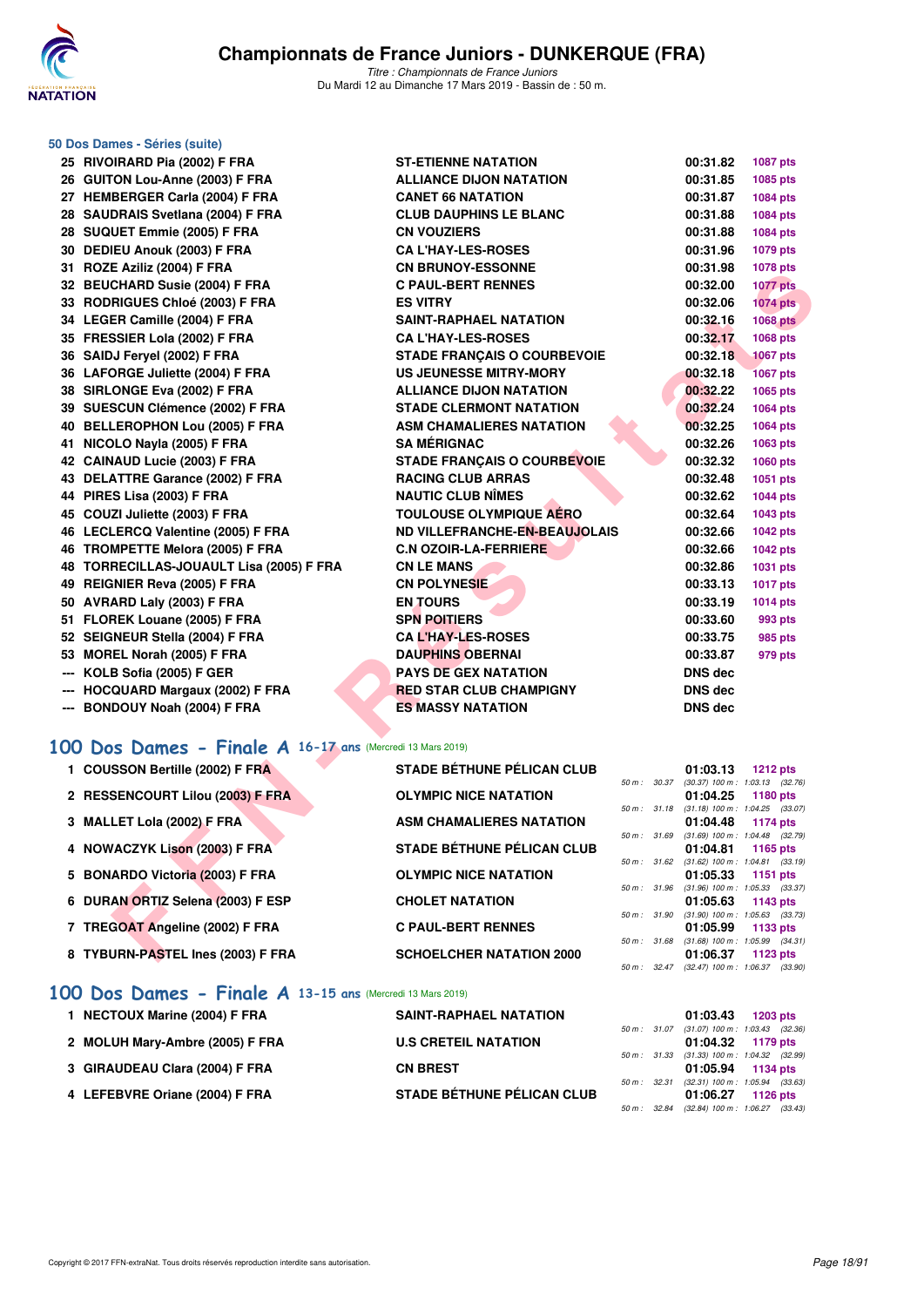

*Titre : Championnats de France Juniors* Du Mardi 12 au Dimanche 17 Mars 2019 - Bassin de : 50 m.

| 100 Dos Dames - Finale A (suite) |                                |                          |          |                                              |
|----------------------------------|--------------------------------|--------------------------|----------|----------------------------------------------|
| 5 GENSANE Rébecca (2004) F FRA   | <b>LYON NATATION METROPOLE</b> |                          | 01:06.82 | <b>1111 pts</b>                              |
|                                  |                                | 50 m: 31.95              |          | $(31.95)$ 100 m : 1:06.82 $(34.87)$          |
| 6 MAILHARROU Carla (2005) F FRA  | <b>NAUTIC CLUB ALP'38</b>      |                          |          | 01:06.91 1108 pts                            |
|                                  |                                | $50 \text{ m}$ : 32.69   |          | $(32.69)$ 100 m : 1:06.91 $(34.22)$          |
| 7 PASQUET Aurélie (2004) F FRA   | <b>DAUPHINS OBERNAI</b>        |                          |          | 01:07.04 1105 pts                            |
|                                  |                                | $50 \text{ m}$ : $32.55$ |          | $(32.55)$ 100 m : 1:07.04 $(34.49)$          |
| 8 BONDOUY Noah (2004) F FRA      | <b>ES MASSY NATATION</b>       |                          | 01:07.25 | 1099 pts                                     |
|                                  |                                |                          |          | 50 m : 32.72 (32.72) 100 m : 1:07.25 (34.53) |

### **[100 Dos Dames - Finale B](http://www.ffnatation.fr/webffn/resultats.php?idact=nat&go=epr&idcpt=59271&idepr=12) 16-17 ans** (Mercredi 13 Mars 2019)

| 1 GARAIX Maïlys (2003) F FRA    | <b>NAUTIC CLUB ALP'38</b>      |                  |              | 01:06.66                                        | $1115$ pts                    |  |
|---------------------------------|--------------------------------|------------------|--------------|-------------------------------------------------|-------------------------------|--|
|                                 |                                | 50 m: 32.00      |              | $(32.00)$ 100 m : 1:06.66 $(34.66)$             |                               |  |
| 2 SUESCUN Clémence (2002) F FRA | <b>STADE CLERMONT NATATION</b> |                  |              | 01:06.94                                        | 1108 pts                      |  |
| 3 ORMIERES Séphora (2002) F FRA | <b>CN BREST</b>                | $50 m$ : $32.67$ |              | $(32.67)$ 100 m :<br>01:07.37                   | 1:06.94 (34.27)<br>$1096$ pts |  |
|                                 |                                | 50 m: 32.99      |              | $(32.99)$ 100 m : 1:07.37 $(34.38)$             |                               |  |
| 4 HOCQUARD Margaux (2002) F FRA | <b>RED STAR CLUB CHAMPIGNY</b> |                  |              | 01:07.59                                        | $1090$ pts                    |  |
|                                 |                                |                  | 50 m: 32.44  | $(32.44)$ 100 m : 1:07.59 $(35.15)$             |                               |  |
| 5 LECOMTE Marine (2003) F FRA   | <b>LANNION NATATION</b>        |                  |              | 01:07.87                                        | <b>1083 pts</b>               |  |
|                                 |                                |                  | 50 m : 33.70 | $(33.70)$ 100 m : 1:07.87 $(34.17)$             |                               |  |
| 6 FAURE Lou-Ann (2003) F FRA    | <b>CSM CLAMART</b>             |                  |              | 01:08.14                                        | <b>1076 pts</b>               |  |
| 7 CLERC Enola (2003) F FRA      | <b>CANARDS LA ROCHELLE</b>     | 50 m: 33.18      |              | $(33.18)$ 100 m : 1:08.14 $(34.96)$<br>01:08.44 | <b>1068 pts</b>               |  |
|                                 |                                | 50 m: 32.90      |              | $(32.90)$ 100 m : 1:08.44 $(35.54)$             |                               |  |
| 8 SIRLONGE Eva (2002) F FRA     | <b>ALLIANCE DIJON NATATION</b> |                  |              | 01:08.52                                        | <b>1066 pts</b>               |  |
|                                 |                                | 50 m: 33.74      |              | $(33.74)$ 100 m : 1:08.52 $(34.78)$             |                               |  |

# **[100 Dos Dames - Finale B](http://www.ffnatation.fr/webffn/resultats.php?idact=nat&go=epr&idcpt=59271&idepr=12) 13-15 ans** (Mercredi 13 Mars 2019)

| 00        | Dos Dames - Finale B 16-17 ans (Mercredi 13 Mars 2019) |                                    |              |              |                                                 |                 |  |
|-----------|--------------------------------------------------------|------------------------------------|--------------|--------------|-------------------------------------------------|-----------------|--|
|           | 1 GARAIX Maïlys (2003) F FRA                           | <b>NAUTIC CLUB ALP'38</b>          |              |              | 01:06.66                                        | $1115$ pts      |  |
|           | 2 SUESCUN Clémence (2002) F FRA                        | <b>STADE CLERMONT NATATION</b>     | 50 m: 32.00  |              | $(32.00)$ 100 m : 1:06.66 $(34.66)$<br>01:06.94 | <b>1108 pts</b> |  |
|           | 3 ORMIERES Séphora (2002) F FRA                        | <b>CN BREST</b>                    | 50 m: 32.67  |              | $(32.67)$ 100 m : 1:06.94 $(34.27)$<br>01:07.37 | 1096 pts        |  |
|           | 4 HOCQUARD Margaux (2002) F FRA                        | <b>RED STAR CLUB CHAMPIGNY</b>     | 50 m : 32.99 |              | (32.99) 100 m: 1:07.37 (34.38)<br>01:07.59      | 1090 pts        |  |
|           | 5 LECOMTE Marine (2003) F FRA                          | <b>LANNION NATATION</b>            | 50 m: 32.44  |              | $(32.44)$ 100 m : 1:07.59 $(35.15)$<br>01:07.87 | 1083 pts        |  |
|           | 6 FAURE Lou-Ann (2003) F FRA                           | <b>CSM CLAMART</b>                 | 50 m : 33.70 |              | $(33.70)$ 100 m : 1:07.87 $(34.17)$<br>01:08.14 | <b>1076 pts</b> |  |
|           | 7 CLERC Enola (2003) F FRA                             | <b>CANARDS LA ROCHELLE</b>         | 50 m: 33.18  |              | $(33.18)$ 100 m : 1:08.14 $(34.96)$<br>01:08.44 | <b>1068 pts</b> |  |
|           | 8 SIRLONGE Eva (2002) F FRA                            | <b>ALLIANCE DIJON NATATION</b>     | 50 m: 32.90  |              | (32.90) 100 m: 1:08.44 (35.54)<br>01:08.52      | 1066 pts        |  |
|           |                                                        |                                    | 50 m: 33.74  |              | $(33.74)$ 100 m : 1:08.52 $(34.78)$             |                 |  |
| <b>OO</b> | Dos Dames - Finale B 13-15 ans (Mercredi 13 Mars 2019) |                                    |              |              |                                                 |                 |  |
|           | 1 GARION Iris (2004) F FRA                             | <b>RACING CLUB DE FRANCE</b>       |              |              | 01:06.88                                        | 1109 pts        |  |
|           |                                                        | <b>CN VOUZIERS</b>                 | 50 m: 32.43  |              | $(32.43)$ 100 m : 1:06.88 $(34.45)$             |                 |  |
|           | 2 SUQUET Emmie (2005) F FRA                            |                                    | 50 m: 32.15  |              | 01:06.94<br>$(32.15)$ 100 m : 1:06.94 $(34.79)$ | 1108 pts        |  |
|           | 3 LEGER Camille (2004) F FRA                           | SAINT-RAPHAEL NATATION             |              |              | 01:07.58                                        | 1091 pts        |  |
|           |                                                        |                                    |              | 50 m : 32.82 | $(32.82)$ 100 m : 1:07.58 $(34.76)$             |                 |  |
|           | 4 LAFORGE Juliette (2004) F FRA                        | US JEUNESSE MITRY-MORY             |              | 50 m : 32.77 | 01:07.74<br>(32.77) 100 m: 1:07.74 (34.97)      | <b>1086 pts</b> |  |
|           | 5 HEMBERGER Carla (2004) F FRA                         | <b>CANET 66 NATATION</b>           |              |              | 01:08.02                                        | 1079 pts        |  |
|           |                                                        |                                    | 50 m: 33.07  |              | $(33.07)$ 100 m : 1:08.02 $(34.95)$             |                 |  |
|           | 6 GRANGEON Hannah (2004) F FRA                         | <b>CN MARSEILLE</b>                |              |              | 01:08.66                                        | 1062 pts        |  |
|           |                                                        |                                    | 50 m: 33.01  |              | $(33.01)$ 100 m : 1:08.66 $(35.65)$             |                 |  |
|           | 7 DONVAL Eléane (2004) F FRA                           | <b>UN PLOËRMEL</b>                 | 50 m: 32.64  |              | 01:08.84<br>(32.64) 100 m: 1:08.84 (36.20)      | 1058 pts        |  |
|           | 8 NICOLO Nayla (2005) F FRA                            | <b>SA MÉRIGNAC</b>                 |              |              | 01:08.89                                        | 1056 pts        |  |
|           |                                                        |                                    | 50 m : 33.87 |              | $(33.87)$ 100 m : 1:08.89 $(35.02)$             |                 |  |
| 00        | Dos Dames - Finale C 16-17 ans (Mercredi 13 Mars 2019) |                                    |              |              |                                                 |                 |  |
|           | 1 HODONOU Agathe (2002) F FRA                          | <b>STADE BÉTHUNE PÉLICAN CLUB</b>  |              |              | 01:07.43                                        | 1095 pts        |  |
|           | 2 SAIDJ Feryel (2002) F FRA                            | <b>STADE FRANÇAIS O COURBEVOIE</b> | 50 m : 32.32 |              | $(32.32)$ 100 m : 1:07.43 $(35.11)$<br>01:07.69 | <b>1088 pts</b> |  |
|           |                                                        |                                    | 50 m: 32.98  |              | $(32.98)$ 100 m : 1:07.69 $(34.71)$             |                 |  |
|           | 3 MEGHEZ Mathilde (2003) F FRA                         | <b>SN METZ</b>                     |              |              | 01:07.93                                        | 1081 pts        |  |
|           | 4 COUZI Juliette (2003) F FRA                          | TOULOUSE OLYMPIQUE AÉRO            | 50 m : 33.29 |              | (33.29) 100 m: 1:07.93 (34.64)<br>01:08.11      | <b>1077 pts</b> |  |
|           |                                                        |                                    | 50 m: 33.45  |              | $(33.45)$ 100 m : 1:08.11 $(34.66)$             |                 |  |
|           | 5 RODRIGUES Chloé (2003) F FRA                         | <b>ES VITRY</b>                    |              |              | 01:09.26                                        | <b>1047 pts</b> |  |
|           |                                                        |                                    | 50 m: 32.96  |              | (32.96) 100 m: 1:09.26 (36.30)                  |                 |  |
|           | 6 JOLY Solène (2003) F FRA                             | <b>SN OYONNAX</b>                  | 50 m : 33.96 |              | 01:09.36<br>$(33.96)$ 100 m : 1:09.36 $(35.40)$ | 1044 pts        |  |
|           | 7 DELATTRE Garance (2002) F FRA                        | <b>RACING CLUB ARRAS</b>           |              |              | 01:10.02                                        | <b>1027 pts</b> |  |

# **[100 Dos Dames - Finale C](http://www.ffnatation.fr/webffn/resultats.php?idact=nat&go=epr&idcpt=59271&idepr=12) 16-17 ans** (Mercredi 13 Mars 2019)

| 1 HODONOU Agathe (2002) F FRA   | <b>STADE BÉTHUNE PÉLICAN CLUB</b>  |                        |                  | 01:07.43                                                 | $1095$ pts      |  |
|---------------------------------|------------------------------------|------------------------|------------------|----------------------------------------------------------|-----------------|--|
|                                 |                                    | $50 \text{ m}$ : 32.32 |                  | $(32.32)$ 100 m : 1:07.43 $(35.11)$                      |                 |  |
| 2 SAIDJ Fervel (2002) F FRA     | <b>STADE FRANCAIS O COURBEVOIE</b> | 50 m: 32.98            |                  | 01:07.69<br>$(32.98)$ 100 m : 1:07.69 $(34.71)$          | 1088 pts        |  |
| 3 MEGHEZ Mathilde (2003) F FRA  | <b>SN METZ</b>                     |                        |                  | 01:07.93                                                 | <b>1081 pts</b> |  |
|                                 |                                    | 50 m: 33.29            |                  | $(33.29)$ 100 m : 1:07.93 $(34.64)$                      |                 |  |
| 4 COUZI Juliette (2003) F FRA   | TOULOUSE OLYMPIQUE AÉRO            |                        |                  | 01:08.11                                                 | <b>1077 pts</b> |  |
| 5 RODRIGUES Chloé (2003) F FRA  | <b>ES VITRY</b>                    |                        | $50 m$ : $33.45$ | $(33.45)$ 100 m : 1:08.11 $(34.66)$<br>01:09.26 1047 pts |                 |  |
|                                 |                                    | $50 \text{ m}$ : 32.96 |                  | $(32.96)$ 100 m : 1:09.26 $(36.30)$                      |                 |  |
| 6 JOLY Solène (2003) F FRA      | <b>SN OYONNAX</b>                  |                        |                  | 01:09.36                                                 | $1044$ pts      |  |
|                                 |                                    | 50 m: 33.96            |                  | $(33.96)$ 100 m : 1:09.36 $(35.40)$                      |                 |  |
| 7 DELATTRE Garance (2002) F FRA | <b>RACING CLUB ARRAS</b>           |                        |                  | 01:10.02                                                 | 1027 $p$ ts     |  |
|                                 |                                    |                        | 50 m : 33.79     | $(33.79)$ 100 m : 1:10.02 $(36.23)$                      |                 |  |

### **[100 Dos Dames - Finale C](http://www.ffnatation.fr/webffn/resultats.php?idact=nat&go=epr&idcpt=59271&idepr=12) 13-15 ans** (Mercredi 13 Mars 2019)

| 1 SIMOENS Lucille (2005) F FRA   | <b>ES MASSY NATATION</b>                 |             | 01:08.04                                                        | <b>1078 pts</b> |  |
|----------------------------------|------------------------------------------|-------------|-----------------------------------------------------------------|-----------------|--|
| 2 CANDELON Louna (2004) F FRA    | <b>MONTÉLIMAR NAUTIC CLUB</b>            |             | 50 m: 32.63 (32.63) 100 m: 1:08.04 (35.41)<br>01:08.90          | 1056 pts        |  |
| 3 DEPORTE Coline (2004) F FRA    | <b>TRITON CLUB BELLEVILLE</b>            |             | 50 m: 32.43 (32.43) 100 m: 1:08.90 (36.47)<br>01:09.26 1047 pts |                 |  |
| 4 BOUTELOUP Camille (2004) F FRA | <b>SO MILLAU GRANDS CAUSSES NATATION</b> | 50 m: 33.69 | $(33.69)$ 100 m : 1:09.26 $(35.57)$<br>01:09.34                 | 1045 pts        |  |
|                                  |                                          |             | 50 m: 34.13 (34.13) 100 m: 1:09.34 (35.21)                      |                 |  |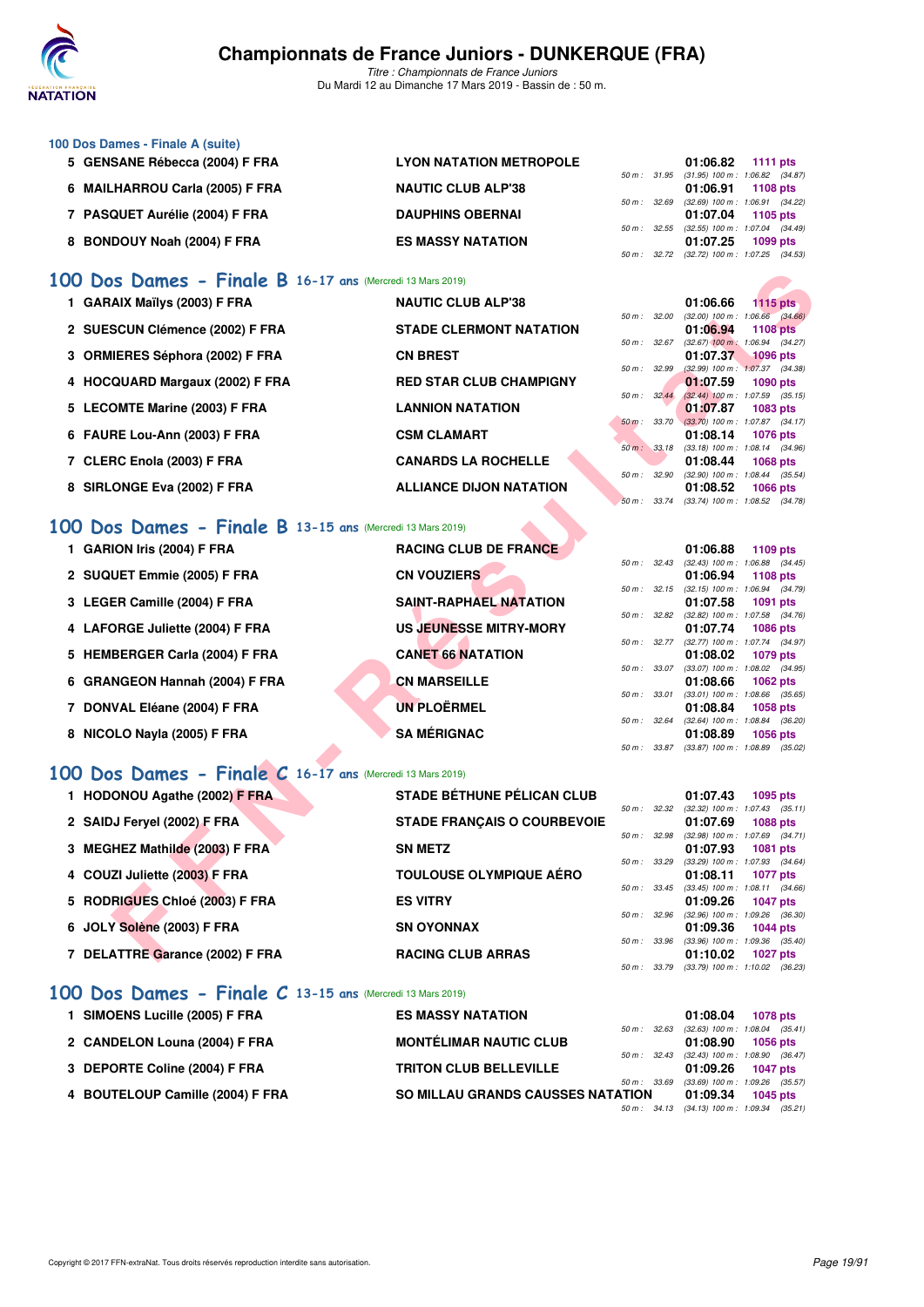

*Titre : Championnats de France Juniors* Du Mardi 12 au Dimanche 17 Mars 2019 - Bassin de : 50 m.

### **100 Dos Dames - Finale C (suite)**

- 5 ANTUNES DA COSTA Laëticia (2004) F FRA AS MONACO NATATION
- 6 BELLEROPHON Lou (2005) F FRA ASM CHAMALIERES NATATION
- **7 TORRECILLAS-JOUAULT Lisa (2005) F FRA CN LE MANS 01:10.39 1018 pts**
- 8 DURAND-HASLBECK Nina (2005) F FRA STADE BÉTHUNE PÉLICAN CLUB

### **[100 Dos Dames - Séries](http://www.ffnatation.fr/webffn/resultats.php?idact=nat&go=epr&idcpt=59271&idepr=12)** (Mercredi 13 Mars 2019)

| 1 COUSSON Bertille (2002) F FRA    | <b>STADE BÉTHUNE PÉLICAN CLUB</b> |              |              | 01:03.00<br><b>1215 pts</b>                                   |
|------------------------------------|-----------------------------------|--------------|--------------|---------------------------------------------------------------|
| 2 RESSENCOURT Lilou (2003) F FRA   | <b>OLYMPIC NICE NATATION</b>      |              | 50 m : 30.61 | $(30.61)$ 100 m : 1:03.00 $(32.$<br>01:04.46<br>1175 pts      |
| 3 MOLUH Mary-Ambre (2005) F FRA    | <b>U.S CRETEIL NATATION</b>       | 50 m : 31.05 |              | $(31.05)$ 100 m : 1:04.46 (33.<br>01:04.53<br>1173 pts        |
|                                    | <b>ASM CHAMALIERES NATATION</b>   | 50 m: 31.02  |              | $(31.02)$ 100 m : 1:04.53 (33.                                |
| 4 MALLET Lola (2002) F FRA         |                                   | 50 m: 31.51  |              | 01:04.55<br>1172 pts<br>$(31.51)$ 100 m : 1:04.55 (33.        |
| 5 NOWACZYK Lison (2003) F FRA      | <b>STADE BÉTHUNE PÉLICAN CLUB</b> | 50 m: 31.58  |              | 01:05.49<br><b>1147 pts</b><br>$(31.58)$ 100 m : 1:05.49 (33. |
| 6 NECTOUX Marine (2004) F FRA      | SAINT-RAPHAEL NATATION            |              |              | 01:05.59<br>1144 pts<br>$(31.31)$ 100 m : 1:05.59 (34.        |
| 7 DURAN ORTIZ Selena (2003) F ESP  | <b>CHOLET NATATION</b>            |              | 50 m : 31.31 | 01:05.98<br>1133 pts                                          |
| 8 BONARDO Victoria (2003) F FRA    | <b>OLYMPIC NICE NATATION</b>      |              | 50 m: 32.19  | (32.19) 100 m: 1:05.98 (33.<br>01:05.99<br>1133 pts           |
| 9 GENSANE Rébecca (2004) F FRA     | <b>LYON NATATION METROPOLE</b>    |              | 50 m : 31.90 | $(31.90)$ 100 m : 1:05.99 (34.<br>01:06.83<br><b>1111 pts</b> |
|                                    |                                   | 50 m: 32.54  |              | (32.54) 100 m: 1:06.83 (34.                                   |
| 10 TREGOAT Angeline (2002) F FRA   | <b>C PAUL-BERT RENNES</b>         |              | 50 m : 31.95 | 01:06.91<br>1108 pts<br>$(31.95)$ 100 m : 1:06.91 (34.        |
| 11 MAILHARROU Carla (2005) F FRA   | <b>NAUTIC CLUB ALP'38</b>         | 50 m: 32.31  |              | 01:06.99<br>1106 pts<br>$(32.31)$ 100 m : 1:06.99 (34.        |
| 12 TYBURN-PASTEL Ines (2003) F FRA | <b>SCHOELCHER NATATION 2000</b>   |              |              | 01:07.10<br>1103 pts                                          |
| 13 GARAIX Maïlys (2003) F FRA      | <b>NAUTIC CLUB ALP'38</b>         |              | 50 m : 32.36 | $(32.36)$ 100 m : 1:07.10 $(34.$<br>01:07.11<br>1103 pts      |
| 14 GIRAUDEAU Clara (2004) F FRA    | <b>CN BREST</b>                   |              | 50 m : 31.97 | $(31.97)$ 100 m : 1:07.11 (35.<br>01:07.17<br>1101 pts        |
|                                    |                                   | 50 m: 32.70  |              | (32.70) 100 m: 1:07.17 (34.                                   |
| 15 SUESCUN Clémence (2002) F FRA   | <b>STADE CLERMONT NATATION</b>    | 50 m: 32.71  |              | 01:07.18<br>1101 pts<br>(32.71) 100 m: 1:07.18 (34.           |
| 16 LEFEBVRE Oriane (2004) F FRA    | <b>STADE BÉTHUNE PÉLICAN CLUB</b> | 50 m: 32.58  |              | 01:07.20<br>1101 pts                                          |
| 17 PASQUET Aurélie (2004) F FRA    | <b>DAUPHINS OBERNAI</b>           |              |              | (32.58) 100 m: 1:07.20 (34.<br>01:07.25<br>1099 pts           |
| 18 ORMIERES Séphora (2002) F FRA   | <b>CN BREST</b>                   |              | 50 m : 32.61 | $(32.61)$ 100 m : 1:07.25 (34.<br>01:07.54<br>1092 pts        |
| 19 GUITON Lou-Anne (2003) F FRA    | <b>ALLIANCE DIJON NATATION</b>    | 50 m : 32.76 |              | (32.76) 100 m : 1:07.54 (34.<br>01:07.67<br>1088 pts          |
|                                    |                                   | 50 m: 32.53  |              | $(32.53)$ 100 m : 1:07.67 (35.                                |
| 20 HOCQUARD Margaux (2002) F FRA   | <b>RED STAR CLUB CHAMPIGNY</b>    | 50 m : 32.86 |              | 01:07.76<br>1086 pts<br>(32.86) 100 m: 1:07.76 (34.           |
| 21 BONDOUY Noah (2004) F FRA       | <b>ES MASSY NATATION</b>          |              | 50 m : 32.95 | 01:07.94<br>1081 pts<br>(32.95) 100 m: 1:07.94 (34.           |
| 22 SUQUET Emmie (2005) F FRA       | <b>CN VOUZIERS</b>                |              |              | 1079 pts<br>01:08.01                                          |
| 23 FAURE Lou-Ann (2003) F FRA      | <b>CSM CLAMART</b>                |              | 50 m : 32.78 | $(32.78)$ 100 m : 1:08.01 (35.<br>01:08.03<br>1079 pts        |
| 24 GARION Iris (2004) F FRA        | <b>RACING CLUB DE FRANCE</b>      | 50 m: 33.13  |              | $(33.13)$ 100 m : 1:08.03 (34.<br>01:08.11<br>1077 pts        |
|                                    |                                   | 50 m : 33.06 |              | $(33.06)$ 100 m : 1:08.11 (35.                                |
| 25 HEMBERGER Carla (2004) F FRA    | <b>CANET 66 NATATION</b>          | 50 m: 32.90  |              | 01:08.31<br>1071 pts<br>$(32.90)$ 100 m : 1:08.31 (35.        |
| 26 LAFORGE Juliette (2004) F FRA   | <b>US JEUNESSE MITRY-MORY</b>     |              | 50 m : 32.53 | 01:08.33<br>1071 pts<br>$(32.53)$ 100 m : 1:08.33 (35.        |
| 27 DONVAL Eléane (2004) F FRA      | UN PLOËRMEL                       |              |              | 01:08.35<br><b>1070 pts</b>                                   |
| 28 LECOMTE Marine (2003) F FRA     | <b>LANNION NATATION</b>           | 50 m: 32.21  |              | (32.21) 100 m: 1:08.35 (36.<br>01:08.39<br>1069 pts           |
|                                    | <b>SA MÉRIGNAC</b>                | 50 m : 33.42 |              | (33.42) 100 m: 1:08.39 (34.<br>01:08.40                       |
| 29 NICOLO Nayla (2005) F FRA       |                                   |              | 50 m : 33.77 | 1069 pts<br>(33.77) 100 m : 1:08.40 (34.                      |
| 30 CLERC Enola (2003) F FRA        | <b>CANARDS LA ROCHELLE</b>        | 50 m: 32.92  |              | 01:08.41<br>1069 pts<br>$(32.92)$ 100 m : 1:08.41 (35.        |
| 31 LEGER Camille (2004) F FRA      | <b>SAINT-RAPHAEL NATATION</b>     |              |              | 01:08.44<br>1068 pts                                          |

| os Dames - Séries<br>(Mercredi 13 Mars 2019) |                                   |              |       |                                                                       |                 |  |
|----------------------------------------------|-----------------------------------|--------------|-------|-----------------------------------------------------------------------|-----------------|--|
| SSON Bertille (2002) F FRA                   | <b>STADE BÉTHUNE PÉLICAN CLUB</b> |              |       | 01:03.00                                                              | 1215 $pts$      |  |
| <b>SENCOURT Lilou (2003) F FRA</b>           | <b>OLYMPIC NICE NATATION</b>      | 50 m : 30.61 |       | $(30.61)$ 100 m : 1:03.00 $(32.39)$<br>01:04.46                       | <b>1175 pts</b> |  |
| UH Mary-Ambre (2005) F FRA                   | <b>U.S CRETEIL NATATION</b>       | 50 m : 31.05 |       | $(31.05)$ 100 m : 1:04.46 $(33.41)$<br>01:04.53                       | 1173 pts        |  |
| LET Lola (2002) F FRA                        | <b>ASM CHAMALIERES NATATION</b>   | 50 m: 31.02  |       | $(31.02)$ 100 m : 1:04.53 $(33.51)$<br>01:04.55                       | 1172 pts        |  |
|                                              |                                   |              |       | 50 m: 31.51 (31.51) 100 m: 1:04.55 (33.04)                            |                 |  |
| /ACZYK Lison (2003) F FRA                    | STADE BÉTHUNE PÉLICAN CLUB        |              |       | 01:05.49<br>50 m : 31.58 (31.58) 100 m : 1:05.49 (33.91)              | 1147 pts        |  |
| TOUX Marine (2004) F FRA                     | <b>SAINT-RAPHAEL NATATION</b>     |              |       | 01:05.59                                                              | 1144 pts        |  |
| AN ORTIZ Selena (2003) F ESP                 | <b>CHOLET NATATION</b>            | 50 m : 31.31 |       | $(31.31)$ 100 m : 1:05.59 $(34.28)$<br>01:05.98                       | 1133 pts        |  |
| ARDO Victoria (2003) F FRA                   | <b>OLYMPIC NICE NATATION</b>      | 50 m : 32.19 |       | $(32.19)$ 100 m : 1:05.98 $(33.79)$<br>01:05.99                       | 1133 pts        |  |
| SANE Rébecca (2004) F FRA                    | <b>LYON NATATION METROPOLE</b>    | 50 m : 31.90 |       | $(31.90)$ 100 m : 1:05.99 $(34.09)$<br>01:06.83                       | 1111 $pts$      |  |
| GOAT Angeline (2002) F FRA                   | <b>C PAUL-BERT RENNES</b>         | 50 m : 32.54 |       | $(32.54)$ 100 m : 1:06.83 $(34.29)$<br>01:06.91                       | 1108 pts        |  |
|                                              | <b>NAUTIC CLUB ALP'38</b>         | 50 m : 31.95 |       | $(31.95)$ 100 m : 1:06.91 $(34.96)$                                   |                 |  |
| .HARROU Carla (2005) F FRA                   |                                   | 50 m : 32.31 |       | 01:06.99<br>$(32.31)$ 100 m : 1:06.99 $(34.68)$                       | <b>1106 pts</b> |  |
| URN-PASTEL Ines (2003) F FRA                 | <b>SCHOELCHER NATATION 2000</b>   | 50 m : 32.36 |       | 01:07.10<br>$(32.36)$ 100 m : 1:07.10 $(34.74)$                       | 1103 pts        |  |
| AIX Maïlys (2003) F FRA                      | <b>NAUTIC CLUB ALP'38</b>         |              |       | 01:07.11                                                              | 1103 $pts$      |  |
| <b>NUDEAU Clara (2004) F FRA</b>             | <b>CN BREST</b>                   |              |       | 50 m: 31.97 (31.97) 100 m: 1:07.11 (35.14)<br>01:07.17                | 1101 $pts$      |  |
|                                              |                                   | 50 m : 32.70 |       | $(32.70)$ 100 m : 1:07.17 $(34.47)$                                   |                 |  |
| SCUN Clémence (2002) F FRA                   | <b>STADE CLERMONT NATATION</b>    | 50 m : 32.71 |       | 01:07.18<br>$(32.71)$ 100 m : 1:07.18 $(34.47)$                       | 1101 pts        |  |
| EBVRE Oriane (2004) F FRA                    | <b>STADE BÉTHUNE PÉLICAN CLUB</b> |              |       | 01:07.20                                                              | 1101 $pts$      |  |
| QUET Aurélie (2004) F FRA                    | <b>DAUPHINS OBERNAI</b>           | 50 m : 32.58 |       | $(32.58)$ 100 m : 1:07.20 $(34.62)$<br>01:07.25                       | 1099 pts        |  |
| IIERES Séphora (2002) F FRA                  | <b>CN BREST</b>                   | 50 m : 32.61 |       | $(32.61)$ 100 m : 1:07.25 $(34.64)$<br>01:07.54                       | 1092 pts        |  |
| ON Lou-Anne (2003) F FRA                     | <b>ALLIANCE DIJON NATATION</b>    |              |       | 50 m: 32.76 (32.76) 100 m: 1:07.54 (34.78)<br>01:07.67                | <b>1088 pts</b> |  |
| QUARD Margaux (2002) F FRA                   | <b>RED STAR CLUB CHAMPIGNY</b>    | 50 m :       | 32.53 | $(32.53)$ 100 m : 1:07.67 $(35.14)$<br>01:07.76                       | <b>1086 pts</b> |  |
|                                              |                                   | 50 m: 32.86  |       | $(32.86)$ 100 m : 1:07.76 $(34.90)$                                   |                 |  |
| DOUY Noah (2004) F FRA                       | <b>ES MASSY NATATION</b>          | 50 m: 32.95  |       | 01:07.94<br>(32.95) 100 m : 1:07.94 (34.99)                           | 1081 pts        |  |
| UET Emmie (2005) F FRA                       | <b>CN VOUZIERS</b>                |              |       | 01:08.01                                                              | 1079 pts        |  |
| RE Lou-Ann (2003) F FRA                      | <b>CSM CLAMART</b>                | 50 m : 32.78 |       | $(32.78)$ 100 m : 1:08.01 $(35.23)$<br>01:08.03                       | 1079 pts        |  |
| ION Iris (2004) F FRA                        | <b>RACING CLUB DE FRANCE</b>      |              |       | 50 m: 33.13 (33.13) 100 m: 1:08.03 (34.90)<br>01:08.11                | 1077 pts        |  |
|                                              |                                   | 50 m : 33.06 |       | $(33.06)$ 100 m : 1:08.11 $(35.05)$                                   |                 |  |
| <b>BERGER Carla (2004) F FRA</b>             | <b>CANET 66 NATATION</b>          | 50 m : 32.90 |       | 01:08.31<br>$(32.90)$ 100 m : 1:08.31 $(35.41)$                       | 1071 pts        |  |
| ORGE Juliette (2004) F FRA                   | <b>US JEUNESSE MITRY-MORY</b>     |              |       | 01:08.33                                                              | <b>1071 pts</b> |  |
| VAL Eléane (2004) F FRA                      | <b>UN PLOËRMEL</b>                |              |       | 50 m: 32.53 (32.53) 100 m: 1:08.33 (35.80)<br>01:08.35                | 1070 pts        |  |
| OMTE Marine (2003) F FRA                     | <b>LANNION NATATION</b>           |              |       | 50 m: 32.21 (32.21) 100 m: 1:08.35 (36.14)<br>01:08.39                | 1069 pts        |  |
|                                              |                                   |              |       | 50 m: 33.42 (33.42) 100 m: 1:08.39 (34.97)                            |                 |  |
| )LO Nayla (2005) F FRA                       | <b>SA MÉRIGNAC</b>                |              |       | 01:08.40<br>50 m: 33.77 (33.77) 100 m: 1:08.40 (34.63)                | 1069 pts        |  |
| RC Enola (2003) F FRA                        | <b>CANARDS LA ROCHELLE</b>        |              |       | 01:08.41                                                              | 1069 pts        |  |
| FR Camille (2004) F FRA                      | SAINT-RAPHAFI NATATION            |              |       | 50 m: 32.92 (32.92) 100 m: 1:08.41 (35.49)<br>$01.08$ $44$ $1068$ nts |                 |  |

|              | 01:09.82                       | 1032 pts            |  |
|--------------|--------------------------------|---------------------|--|
| 50 m : 33.99 | $(33.99)$ 100 m :              | 1:09.82 (35.83)     |  |
|              | 01:09.95                       | 1029 pts            |  |
| 50 m : 34.48 | $(34.48) 100 m$ :              | 1:09.95 (35.47)     |  |
|              | 01:10.39                       | <b>1018 pts</b>     |  |
| 50 m : 34.51 | $(34.51)$ 100 m :              | 1:10.39 (35.88)     |  |
|              | 01:10.64 1011 pts              |                     |  |
| 50 m : 33.92 | (33.92) 100 m: 1:10.64 (36.72) |                     |  |
|              |                                |                     |  |
|              |                                |                     |  |
|              |                                |                     |  |
|              |                                |                     |  |
|              | 01:03.00                       | 1215 $p$ ts         |  |
| 50 m : 30.61 | $(30.61)$ 100 m :              | $1:03.00$ $(32.39)$ |  |
|              | 01:04.46                       | 1175 pts            |  |
| 50 m : 31.05 | $(31.05)$ 100 m :              | $1:04.46$ $(33.41)$ |  |
|              | 01:04.53                       | $1173$ pts          |  |
| 50 m : 31.02 | $(31.02)$ 100 m :              | $1:04.53$ $(33.51)$ |  |
|              | 01:04.55                       | 1172 pts            |  |
| 50 m: 31.51  | $(31.51)$ 100 m :              | $1:04.55$ $(33.04)$ |  |
|              | 01:05.49                       | 1147 pts            |  |

| $50 m$ : | 30.61 | $(30.61)$ 100 m :             | 1:03.00<br>(32.39)     |
|----------|-------|-------------------------------|------------------------|
|          |       | 01:04.46                      | <b>1175 pts</b>        |
| $50 m$ : | 31.05 | $(31.05)$ 100 m :             | 1:04.46<br>(33.41)     |
|          |       | 01:04.53                      | 1173 pts               |
| $50 m$ : | 31.02 | $(31.02) 100 m$ :             | 1:04.53<br>(33.51)     |
|          |       | 01:04.55                      | 1172 pts               |
| $50 m$ : | 31.51 | $(31.51) 100 m$ :             | 1:04.55<br>(33.04)     |
|          |       | 01:05.49                      | 1147<br>pts            |
| $50 m$ : | 31.58 | $(31.58) 100 m$ :             | 1:05.49<br>(33.91)     |
|          |       | 01:05.59                      | 1144 pts               |
| $50 m$ : | 31.31 | $(31.31)$ 100 m :<br>01:05.98 | 1:05.59<br>(34.28)     |
|          |       | $(32.19) 100 m$ :             | 1133<br>pts<br>1:05.98 |
| 50 m :   | 32.19 | 01:05.99                      | (33.79)<br>1133 pts    |
| $50 m$ : | 31.90 | $(31.90) 100 m$ :             | 1:05.99<br>(34.09)     |
|          |       | 01:06.83                      | 1111<br>pts            |
| $50 m$ : | 32.54 | $(32.54) 100 m$ :             | 1:06.83<br>(34.29)     |
|          |       | 01:06.91                      | 1108<br>pts            |
| $50 m$ : | 31.95 | $(31.95) 100 m$ :             | 1:06.91<br>(34.96)     |
|          |       | 01:06.99                      | 1106 pts               |
| $50 m$ : | 32.31 | $(32.31)$ 100 m :             | 1:06.99<br>(34.68)     |
|          |       | 01:07.10                      | 1103<br>pts            |
| $50 m$ : | 32.36 | $(32.36) 100 m$ :             | 1:07.10<br>(34.74)     |
|          |       | 01:07.11                      | 1103 pts               |
| $50 m$ : | 31.97 | $(31.97) 100 m$ :             | 1:07.11<br>(35.14)     |
|          |       | 01:07.17                      | 1101<br>pts            |
| $50 m$ : | 32.70 | $(32.70)$ 100 m :             | 1:07.17<br>(34.47)     |
|          |       | 01:07.18                      | 1101<br>pts            |
| $50 m$ : | 32.71 | $(32.71)$ 100 m :             | 1:07.18<br>(34.47)     |
|          |       | 01:07.20                      | 1101<br>pts            |
| $50 m$ : | 32.58 | $(32.58)$ 100 m :             | 1:07.20<br>(34.62)     |
|          |       | 01:07.25                      | 1099<br>pts            |
| $50 m$ : | 32.61 | $(32.61)$ 100 m :             | 1:07.25<br>(34.64)     |
|          |       | 01:07.54                      | 1092<br>pts            |
| 50 m :   | 32.76 | $(32.76)$ 100 m :             | 1:07.54<br>(34.78)     |
|          |       | 01:07.67                      | 1088 pts               |
| $50 m$ : | 32.53 | $(32.53)$ 100 m :             | 1:07.67<br>(35.14)     |
|          |       | 01:07.76                      | 1086 pts               |
| $50 m$ : | 32.86 | $(32.86)$ 100 m :             | 1:07.76<br>(34.90)     |
|          |       | 01:07.94                      | 1081<br>pts            |
| $50 m$ : | 32.95 | $(32.95)$ 100 m :             | 1:07.94<br>(34.99)     |
|          |       | 01:08.01                      | 1079 pts               |
| $50 m$ : | 32.78 | $(32.78) 100 m$ :             | 1:08.01<br>(35.23)     |
|          |       | 01:08.03                      | 1079<br>pts            |
| $50 m$ : | 33.13 | $(33.13) 100 m$ :             | 1:08.03<br>(34.90)     |
| $50 m$ : | 33.06 | 01:08.11                      | 1077<br>pts<br>1:08.11 |
|          |       | $(33.06)$ 100 m :<br>01:08.31 | (35.05)<br>1071<br>pts |
| $50 m$ : | 32.90 | $(32.90)$ 100 m :             | 1:08.31<br>(35.41)     |
|          |       | 01:08.33                      | 1071<br>pts            |
| $50 m$ : | 32.53 | $(32.53)$ 100 m :             | 1:08.33<br>(35.80)     |
|          |       | 01:08.35                      | 1070<br>pts            |
| 50 m :   | 32.21 | $(32.21)$ 100 m :             | 1:08.35<br>(36.14)     |
|          |       | 01:08.39                      | 1069 pts               |
| $50 m$ : | 33.42 | $(33.42)$ 100 m :             | 1:08.39<br>(34.97)     |
|          |       | 01:08.40                      | 1069<br>pts            |
| $50 m$ : | 33.77 | $(33.77) 100 m$ :             | 1:08.40<br>(34.63)     |
|          |       | 01:08.41                      | 1069 pts               |
| $50 m$ : | 32.92 | $(32.92)$ 100 m :             | 1:08.41<br>(35.49)     |
|          |       | 01:08.44                      | 1068 pts               |
| 50 m:    | 32.87 | $(32.87)$ 100 m :             | 1:08.44 (35.57)        |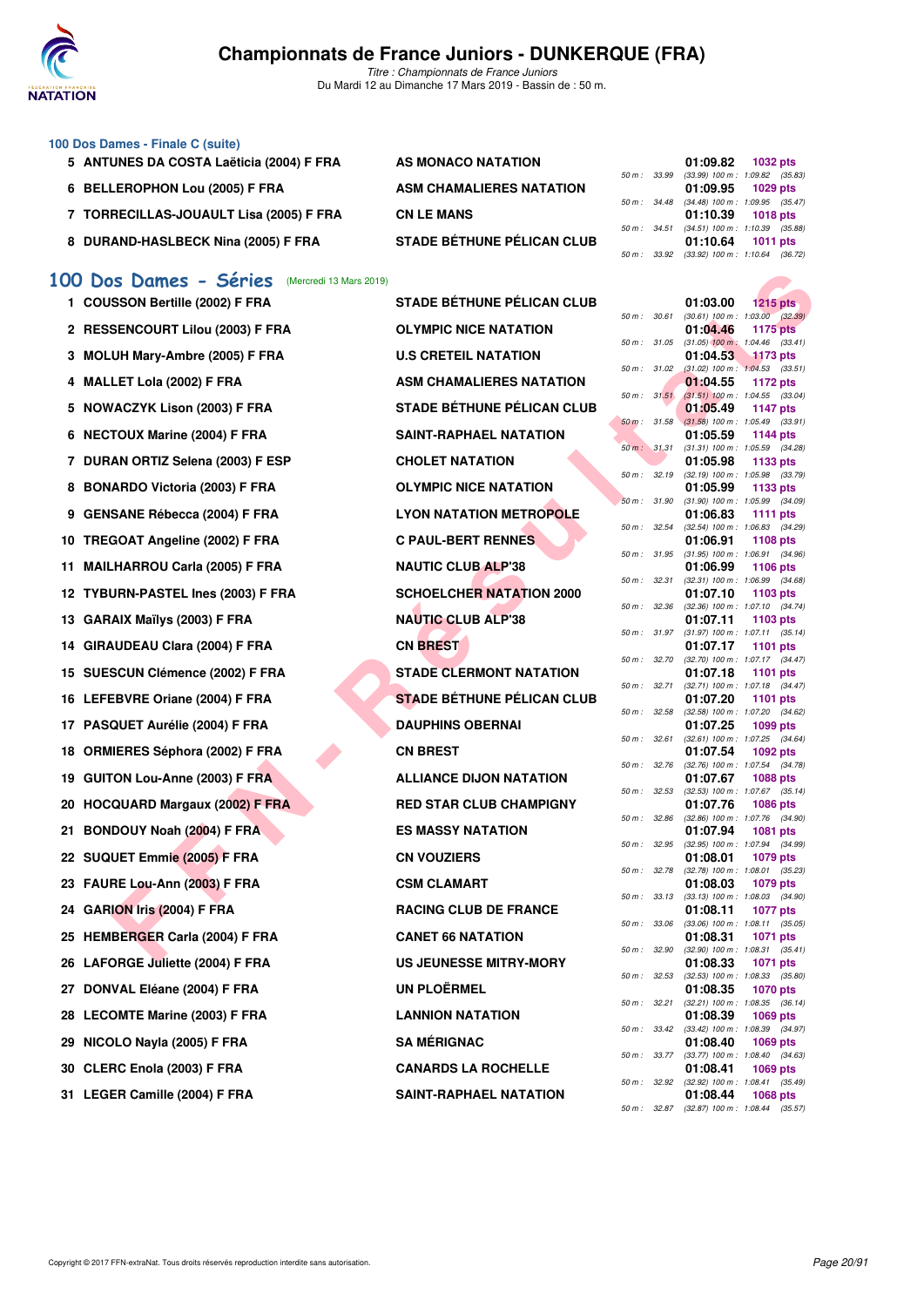

**100 Dos Dames - Séries (suite)**

*Titre : Championnats de France Juniors* Du Mardi 12 au Dimanche 17 Mars 2019 - Bassin de : 50 m.

|    | 32 SIRLONGE Eva (2002) F FRA                               | <b>ALLIANCE DIJON NATATION</b>                                                                 | 01:08.52<br>1066 pts                                                |
|----|------------------------------------------------------------|------------------------------------------------------------------------------------------------|---------------------------------------------------------------------|
| 33 | <b>GRANGEON Hannah (2004) F FRA</b>                        | 50 m: 33.10<br><b>CN MARSEILLE</b>                                                             | $(33.10)$ 100 m : 1:08.52 $(35.42)$<br>01:08.54<br>1065 pts         |
| 34 | <b>MEGHEZ Mathilde (2003) F FRA</b>                        | 50 m : 32.94<br><b>SN METZ</b>                                                                 | $(32.94)$ 100 m : 1:08.54 $(35.60)$<br>01:08.57<br>1065 pts         |
| 35 | SIMOENS Lucille (2005) F FRA                               | 50 m: 33.61<br><b>ES MASSY NATATION</b>                                                        | (33.61) 100 m: 1:08.57 (34.96)<br>01:08.73<br>1060 pts              |
| 36 | COUZI Juliette (2003) F FRA                                | 50 m : 33.08<br><b>TOULOUSE OLYMPIQUE AÉRO</b>                                                 | $(33.08)$ 100 m : 1:08.73 $(35.65)$<br>01:08.99<br>1054 pts         |
|    |                                                            | 50 m: 32.88                                                                                    | $(32.88)$ 100 m : 1:08.99 $(36.11)$                                 |
| 37 | SAIDJ Feryel (2002) F FRA                                  | <b>STADE FRANÇAIS O COURBEVOIE</b><br>50 m : 33.71                                             | 01:09.03<br>1053 pts<br>$(33.71)$ 100 m : 1:09.03 $(35.32)$         |
| 38 | <b>DEPORTE Coline (2004) F FRA</b>                         | <b>TRITON CLUB BELLEVILLE</b>                                                                  | 01:09.12<br><b>1050 pts</b>                                         |
| 39 | DURAND-HASLBECK Nina (2005) F FRA                          | 50 m : 32.98<br><b>STADE BÉTHUNE PÉLICAN CLUB</b>                                              | $(32.98)$ 100 m : 1:09.12 $(36.14)$<br>01:09.31<br>1045 pts         |
| 40 | <b>BOUTELOUP Camille (2004) F FRA</b>                      | 50 m : 33.28<br>SO MILLAU GRANDS CAUSSES NATATION                                              | $(33.28)$ 100 m : 1:09.31 $(36.03)$<br>01:09.37<br><b>1044 pts</b>  |
| 41 | <b>CANDELON Louna (2004) F FRA</b>                         | 50 m: 34.26<br><b>MONTÉLIMAR NAUTIC CLUB</b>                                                   | $(34.26)$ 100 m : 1:09.37 $(35.11)$<br>01:09.66<br><b>1036 pts</b>  |
| 42 | <b>BELLEROPHON Lou (2005) F FRA</b>                        | 50 m: 32.60<br><b>ASM CHAMALIERES NATATION</b>                                                 | $(32.60)$ 100 m : 1:09.66 $(37.06)$<br>01:09.79<br>1033 pts         |
|    |                                                            | 50 m : 33.76                                                                                   | (33.76) 100 m : 1:09.79 (36.03)                                     |
| 43 | JOLY Solène (2003) F FRA                                   | <b>SN OYONNAX</b><br>50 m : 33.72                                                              | 01:09.81<br><b>1032 pts</b><br>(33.72) 100 m : 1:09.81<br>(36.09)   |
| 44 | <b>TORRECILLAS-JOUAULT Lisa (2005) F FRA</b>               | <b>CN LE MANS</b>                                                                              | 01:09.86<br>1031 pts                                                |
| 45 | HODONOU Agathe (2002) F FRA                                | 50 m: 34.30<br><b>STADE BÉTHUNE PÉLICAN CLUB</b>                                               | $(34.30)$ 100 m : 1:09.86<br>(35.56)<br>01:09.94<br>1029 pts        |
|    |                                                            | 50 m: 33.53                                                                                    | $(33.53)$ 100 m : 1:09.94<br>(36.41)                                |
| 46 | DELATTRE Garance (2002) F FRA                              | <b>RACING CLUB ARRAS</b><br>50 m : 33.53                                                       | 01:10.24<br>1021 pts<br>(33.53) 100 m: 1:10.24 (36.71)              |
| 47 | <b>ANTUNES DA COSTA Laëticia (2004) F FRA</b>              | AS MONACO NATATION                                                                             | 01:10.25<br>1021 pts                                                |
| 48 | <b>RODRIGUES Chloé (2003) F FRA</b>                        | 50 m : 34.33<br><b>ES VITRY</b>                                                                | (34.33) 100 m: 1:10.25 (35.92)<br>01:10.43<br><b>1016 pts</b>       |
|    | 49 LECLERCQ Valentine (2005) F FRA                         | 50 m: 33.90<br>ND VILLEFRANCHE-EN-BEAUJOLAIS                                                   | $(33.90)$ 100 m : 1:10.43 $(36.53)$<br>01:10.73<br>1009 pts         |
|    |                                                            | 50 m: 34.32                                                                                    | (34.32) 100 m: 1:10.73 (36.41)                                      |
| 50 | DALU Telia (2004) F FRA                                    | <b>SCHOELCHER NATATION 2000</b><br>50 m : 34.44                                                | 01:11.46<br>990 pts<br>(34.44) 100 m: 1:11.46 (37.02)               |
| 51 | <b>CUISINIER Manon (2005) F FRA</b>                        | <b>ASCPA PESSAC NATATION</b>                                                                   | 01:12.09<br>975 pts                                                 |
| 52 | MIGUET Chloe (2004) F FRA                                  | 50 m : 33.99<br><b>SN VERSAILLES</b>                                                           | $(33.99)$ 100 m : 1:12.09 $(38.10)$<br>01:13.84<br>931 pts          |
|    |                                                            | 50 m: 35.77                                                                                    | $(35.77)$ 100 m : 1:13.84 $(38.07)$                                 |
|    | RIVOIRARD Pia (2002) F FRA                                 | <b>ST-ETIENNE NATATION</b>                                                                     | <b>DNS</b> dec                                                      |
|    | <b>CAINAUD Lucie (2003) F FRA</b>                          | <b>STADE FRANÇAIS O COURBEVOIE</b>                                                             | <b>DNS dec</b>                                                      |
|    | 200 Dos Dames - Finale A 16-17 ans (Dimanche 17 Mars 2019) |                                                                                                |                                                                     |
|    | 1 LEFEBVRE Louise (2003) F FRA                             | <b>MULHOUSE ON</b>                                                                             |                                                                     |
|    |                                                            | 50 m: 31.55 (31.55) 100 m: 1:05.65 (34.10) 150 m: 1:40.40                                      | 02:14.27<br><b>1228 pts</b><br>(34.75) 200 m : 2:14.27 (33.87)      |
|    | 2 MALLET Lola (2002) F FRA                                 | <b>ASM CHAMALIERES NATATION</b>                                                                | 02:16.68<br>1194 pts                                                |
|    | <b>COUSSON Bertille (2002) F FRA</b>                       | 50 m: 32.27 (32.27) 100 m: 1:07.25 (34.98) 150 m: 1:43.09<br><b>STADE BETHUNE PELICAN CLUB</b> | $(35.84)$ 200 m : 2:16.68 $(33.59)$<br>02:18.01<br>1175 pts         |
|    |                                                            | 50 m: 31.57 (31.57) 100 m: 1:05.79 (34.22) 150 m: 1:42.06                                      | (36.27) 200 m : 2:18.01 (35.95)                                     |
| 4  | <b>BONARDO Victoria (2003) F FRA</b>                       | OLYMPIC NICE NATATION<br>50 m : 32.23 (32.23) 100 m : 1:06.97<br>$(34.74)$ 150 m : 1:42.60     | 02:18.67<br>1166 pts<br>$(35.63)$ 200 m : 2:18.67 $(36.07)$         |
| 5  | <b>GUITON Lou-Anne (2003) F FRA</b>                        | <b>ALLIANCE DIJON NATATION</b>                                                                 | 02:22.64<br><b>1112 pts</b>                                         |
| 6  | SUESCUN Clémence (2002) F FRA                              | 50 m: 33.10 (33.10) 100 m: 1:09.31 (36.21) 150 m: 1:46.49<br><b>STADE CLERMONT NATATION</b>    | $(37.18)$ 200 m : 2:22.64<br>(36.15)<br>02:22.70<br><b>1111 pts</b> |
|    |                                                            | 50 m: 33.25 (33.25) 100 m: 1:09.18 (35.93) 150 m: 1:45.96                                      | $(36.78)$ 200 m : 2:22.70 $(36.74)$                                 |
|    | 7 MEGHEZ Mathilde (2003) F FRA                             | <b>SN METZ</b>                                                                                 | 02:23.53<br>1100 pts                                                |

# **[200 Dos Dames - Finale A](http://www.ffnatation.fr/webffn/resultats.php?idact=nat&go=epr&idcpt=59271&idepr=13) 16-17 ans** (Dimanche 17 Mars 2019)

| 1 LEFEBVRE Louise (2003) F FRA |  |
|--------------------------------|--|
| 2 MALLET Lola (2002) F FRA     |  |

- **3 COUSSON Bertille (2002) F FRA**
- **4 BONARDO Victoria (2003) F FRA**
- **5 GUITON Lou-Anne (2003) F FRA**
- **6 SUESCUN Clémence (2002) F FRA**
- **7 MEGHEZ Mathilde (2003) F FRA**
- **8 SIRLONGE Eva (2002) F FRA**

### **[200 Dos Dames - Finale A](http://www.ffnatation.fr/webffn/resultats.php?idact=nat&go=epr&idcpt=59271&idepr=13) 13-15 ans** (Dimanche 17 Mars 2019)

- **1 LEFEBVRE Oriane (2004) F FRA STADE BÉTHUNE PÉLICAN CLUB 02:21.53 1127 pts**
- 2 BOUTELOUP Camille (2004) F FRA SO MILLAU GRANDS CAUSSES NATATION
- **3 NICOLO Nayla (2005) F FRA** SA MÉRIGNAC SA MERIGNAC 02:22.74 1111 pts

| 1 LEFEBVRE Louise (2003) F FRA  | <b>MULHOUSE ON</b>                                                                            |          | $02:14.27$ 1228 pts                 |
|---------------------------------|-----------------------------------------------------------------------------------------------|----------|-------------------------------------|
|                                 | 50 m: 31.55 (31.55) 100 m: 1:05.65 (34.10) 150 m: 1:40.40                                     |          | (34.75) 200 m : 2:14.27 (33.87)     |
| 2 MALLET Lola (2002) F FRA      | ASM CHAMALIERES NATATION                                                                      |          | $02:16.68$ 1194 pts                 |
|                                 | 50 m : 32.27 (32.27) 100 m : 1:07.25 (34.98) 150 m : 1:43.09                                  |          | $(35.84)$ 200 m : 2:16.68 $(33.59)$ |
| 3 COUSSON Bertille (2002) F FRA | <b>STADE BÉTHUNE PÉLICAN CLUB</b>                                                             |          | $02:18.01$ 1175 pts                 |
|                                 | 50 m: 31.57 (31.57) 100 m: 1:05.79 (34.22) 150 m: 1:42.06                                     |          | $(36.27)$ 200 m : 2:18.01 $(35.95)$ |
| 4 BONARDO Victoria (2003) F FRA | <b>OLYMPIC NICE NATATION</b>                                                                  |          | $02:18.67$ 1166 pts                 |
|                                 | 50 m : 32.23 (32.23) 100 m : 1:06.97 (34.74) 150 m : 1:42.60                                  |          | $(35.63)$ 200 m : 2:18.67 $(36.07)$ |
| 5 GUITON Lou-Anne (2003) F FRA  | <b>ALLIANCE DIJON NATATION</b>                                                                |          | $02:22.64$ 1112 pts                 |
|                                 | (36.21) 150 m : 1:46.49<br>50 m: 33.10 (33.10) 100 m: 1:09.31                                 |          | $(37.18)$ 200 m : 2:22.64 $(36.15)$ |
| 6 SUESCUN Clémence (2002) F FRA | <b>STADE CLERMONT NATATION</b>                                                                | 02:22.70 | 1111 pts                            |
|                                 | $(35.93)$ 150 m : 1:45.96<br>50 m : 33.25 (33.25) 100 m : 1:09.18                             |          | (36.78) 200 m : 2:22.70 (36.74)     |
| 7 MEGHEZ Mathilde (2003) F FRA  | <b>SN METZ</b>                                                                                | 02:23.53 | 1100 pts                            |
|                                 | (36.29) 150 m : 1:47.14 (36.87) 200 m : 2:23.53 (36.39)<br>50 m: 33.98 (33.98) 100 m: 1:10.27 |          |                                     |
| 8 SIRLONGE Eva (2002) F FRA     | <b>ALLIANCE DIJON NATATION</b>                                                                | 02:24.45 | 1088 pts                            |
|                                 | (34.32) 100 m: 1:11.23 (36.91) 150 m: 1:48.59 (37.36) 200 m: 2:24.45 (35.86<br>50 m : 34.32   |          |                                     |
|                                 |                                                                                               |          |                                     |

**50 m : 33.71 (33.71) 100 m : 1:10.01 (36.30) 150 m : 1:46.52 (36.51) 200 m : 2:21.53 (35.01)**<br>**IILLAU GRANDS CAUSSES NATATION 02:22.71** 1111 pts

*50 m : 33.30 (33.30) 100 m : 1:09.37 (36.07) 150 m : 1:46.18 (36.81) 200 m : 2:22.74 (36.56)*

*50 m : 34.25 (34.25) 100 m : 1:10.41 (36.16) 150 m : 1:47.01 (36.60) 200 m : 2:22.71 (35.70)*<br> **SA MÉRIGNAC** 02:22.74 1111 pts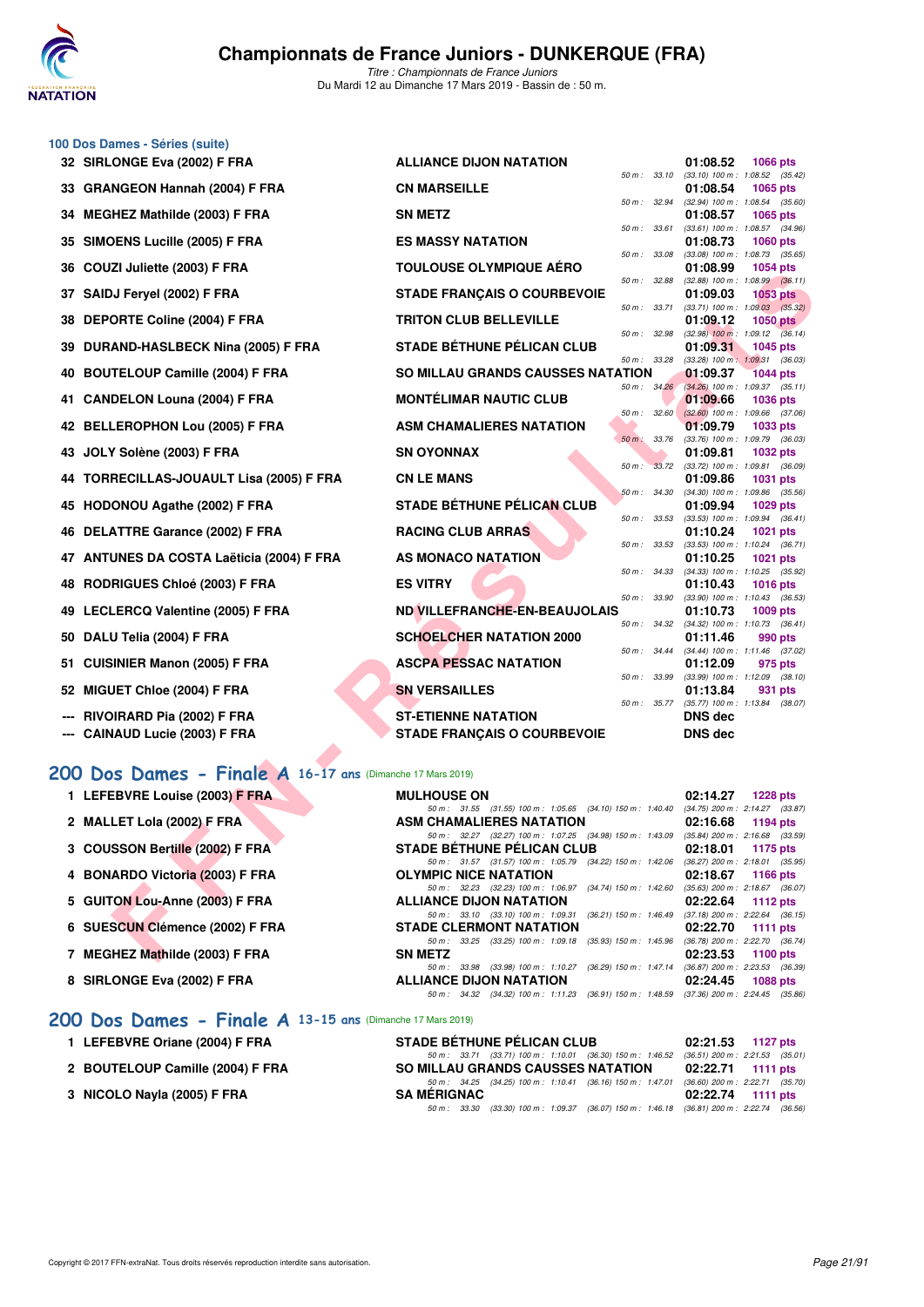

*Titre : Championnats de France Juniors* Du Mardi 12 au Dimanche 17 Mars 2019 - Bassin de : 50 m.

### **200 Dos Dames - Finale A (suite)**

**4 GARION Iris (2004) F FRA RACING CLUB DE FRANCE 02:23.75 1097 pts** *50 m : 33.81 (33.81) 100 m : 1:09.99 (36.18) 150 m : 1:47.20 (37.21) 200 m : 2:23.75 (36.55)* **5 GIRAUDEAU Clara (2004) F FRA CN BREST 02:25.45 1075 pts** *50 m : 34.02 (34.02) 100 m : 1:12.00 (37.98) 150 m : 1:49.62 (37.62) 200 m : 2:25.45 (35.83)*<br>**NAUTIC CLUB ALP'38** 02:26.58 1060 pts **6 MAILHARROU Carla (2005) F FRA** *50 m : 33.89 (33.89) 100 m : 1:11.47 (37.58) 150 m : 1:49.31 (37.84) 200 m : 2:26.58 (37.27)* **DAUPHINS OBERNAI 7 PASQUET Aurélie (2004) F FRA DAUPHINS OBERNAI 02:26.74 1058 pts** *50 m : 34.20 (34.20) 100 m : 1:10.81 (36.61) 150 m : 1:49.21 (38.40) 200 m : 2:26.74 (37.53)* 8 MOLUH Mary-Ambre (2005) F FRA **U.S CRETEIL NATATION** *50 m : 33.04 (33.04) 100 m : 1:09.49 (36.45) 150 m : 1:48.28 (38.79) 200 m : 2:27.67 (39.39)*

### **[200 Dos Dames - Finale B](http://www.ffnatation.fr/webffn/resultats.php?idact=nat&go=epr&idcpt=59271&idepr=13) 16-17 ans** (Dimanche 17 Mars 2019)

**ET CHARGE SHOP THAN SET AND THE SHOP CONSUMER SEP AND THE SHOP CONSUMER SEP AND THE SET AND THE SET AND THE SET AND THE SET AND THE SET AND THE SET AND THE SET AND THE SET AND THE SET AND THE SET AND THE SET AND THE SET 1 ORMIERES Séphora (2002) F FRA CN BREST 02:23.84 1096 pts** *50 m : 33.87 (33.87) 100 m : 1:10.54 (36.67) 150 m : 1:48.65 (38.11) 200 m : 2:23.84 (35.19)*<br>**IE FRANCAIS O COURBEVOIE** 02:24.15 1092 pts **2 CAINAUD Lucie (2003) F FRA** STADE FRANÇAIS O COURBEVOIE 02:24.15 **1092 pts**<br>  $\frac{50 \text{ m} \div 34.13}$  (34.13) 100 m: 1:10.24 (36.11) 150 m: 1:46.87 (36.63) 200 m: 2:24.15 (37.28) *50 m : 34.13 (34.13) 100 m : 1:10.24 (36.11) 150 m : 1:46.87*<br>**NAUTIC CLUB ALP'38 3 GARAIX Maïlys (2003) F FRA** NAUTIC CLUB ALP'38 **D2:25.16 02:25.16 1079 pts 50m:** 33.52 (33.52) 100 m: 1:09.85 (36.33) 150 m: 1:47.82 (37.97) 200 m: 2:25.16 (37.34) *50 m : 33.52 (33.52) 100 m : 1:09.85 (36.33) 150 m : 1:47.82* **4 FAURE Lou-Ann (2003) F FRA CSM CLAMART CSM CLAMART CONSERVATION CONSERVATION CONSERVATION CONSERVATION CONSERVATION CONSERVATION CONSERVATION CONSERVATION CONSERVATION CONSERVATION CONSERVATION CONSERVATION CONSERVATION** *50 m : 34.43 (34.43) 100 m : 1:11.40 (36.97) 150 m : 1:48.56 (37.16) 200 m : 2:25.27 (36.71)* **5 RIVOIRARD Pia (2002) F FRA ST-ETIENNE NATATION 02:26.55 1060 pts** *50 m : 34.55 (34.55) 100 m : 1:12.25 (37.70) 150 m : 1:49.21 (36.96) 200 m : 2:26.55 (37.34)* **6 LECOMTE Marine (2003) F FRA LANNION NATATION 02:26.59 1060 pts** *50 m : 34.30 (34.30) 100 m : 1:10.98 (36.68) 150 m : 1:48.97 (37.99) 200 m : 2:26.59 (37.62)* **7 CLERC Enola (2003) F FRA CANARDS LA ROCHELLE 02:26.62 1059 pts** *50 m : 34.39 (34.39) 100 m : 1:11.91 (37.52) 150 m : 1:49.47 (37.56) 200 m : 2:26.62 (37.15)* **8 FRESSIER Lola (2002) F FRA CA L'HAY-LES-ROSES 02:27.42 1049 pts** *50 m : 33.94 (33.94) 100 m : 1:10.74 (36.80) 150 m : 1:49.26 (38.52) 200 m : 2:27.42 (38.16)*

### **[200 Dos Dames - Finale B](http://www.ffnatation.fr/webffn/resultats.php?idact=nat&go=epr&idcpt=59271&idepr=13) 13-15 ans** (Dimanche 17 Mars 2019)

| 1 LAFORGE Juliette (2004) F FRA         | US JEUNESSE MITRY-MORY                                                                       | 02:27.08<br>1053 pts                |
|-----------------------------------------|----------------------------------------------------------------------------------------------|-------------------------------------|
|                                         | 50 m: 33.85 (33.85) 100 m: 1:10.80 (36.95) 150 m: 1:49.21                                    | $(38.41)$ 200 m : 2:27.08 $(37.87)$ |
| 2 SIMOENS Lucille (2005) F FRA          | <b>ES MASSY NATATION</b>                                                                     | $02:29.42$ 1023 pts                 |
|                                         | 50 m: 34.80 (34.80) 100 m: 1:12.72 (37.92) 150 m: 1:51.00                                    | $(38.28)$ 200 m : 2:29.42 $(38.42)$ |
| 3 TORRECILLAS-JOUAULT Lisa (2005) F FRA | <b>CN LE MANS</b>                                                                            | $02:30.22$ 1013 pts                 |
|                                         | 50 m : 35.41 (35.41) 100 m : 1:13.64 (38.23) 150 m : 1:52.47                                 | $(38.83)$ 200 m : 2:30.22 $(37.75)$ |
| 4 BELLEROPHON Lou (2005) F FRA          | <b>ASM CHAMALIERES NATATION</b>                                                              | $02:31.06$ 1002 pts                 |
|                                         | 50 m · 36.22 (36.22) 100 m : 1:13.56 (37.34) 150 m : 1:52.73 (39.17) 200 m : 2:31.06 (38.33) |                                     |
| 5 FLOREK Louane (2005) F FRA            | <b>SPN POITIERS</b>                                                                          | 02:31.17<br>$1000$ pts              |
|                                         | 50 m: 35.68 (35.68) 100 m: 1:13.54 (37.86) 150 m: 1:52.64 (39.10) 200 m: 2:31.17 (38.53)     |                                     |
| 6 SEIGNEUR Stella (2004) F FRA          | <b>CAL'HAY-LES-ROSES</b>                                                                     | 02:32.00<br>990 pts                 |
|                                         | 50 m: 34.72 (34.72) 100 m: 1:12.92 (38.20) 150 m: 1:52.66 (39.74) 200 m: 2:32.00 (39.34)     |                                     |
| 7 LACHEVER Alizée (2004) F FRA          | <b>ST-MALO NATATION</b>                                                                      | 02:37.75<br>918 pts                 |
|                                         | 50 m: 35.98 (35.98) 100 m: 1:16.31 (40.33) 150 m: 1:58.10 (41.79) 200 m: 2:37.75 (39.65)     |                                     |
| $\sim$ $\sim$ $\sim$                    |                                                                                              |                                     |

| 200 Dos Dames - Séries (Dimanche 17 Mars 2019) |                    |
|------------------------------------------------|--------------------|
| 1 LEFEBVRE Louise (2003) F FRA                 | <b>MULHOUSE ON</b> |

- **1 LEFEBVRE Louise (2003) F FRA**
- 2 COUSSON Bertille (2002) F FRA STADE BETHUNE **PELICAN CLUB 02:17.22**
- **3 BONARDO Victoria (2003) F FRA OLYMPIC NATALE OR ORIGINAL CONSTRUCTS**
- **4 MALLET Lola (2002) F FRA ASSAULTED ASSAULTED ASSAULTED ASSAULTED ASSAULTED ASSAULTED ASSAULTED ASSAULTED ASSAULTED ASSAULTED ASSAULTED ASSAULTED ASSAULTED ASSAULTED ASSAULTED ASSAULTED ASSAULTED ASSAULTED ASSAULTED ASSA**
- **5 BOUTELOUP Camille (2004) F FRA SOUTER**
- 6 SUESCUN Clémence (2002) F FRA STADE STADE STADE STADE STADE STADE STADE STADE STADE STADE STADE STADE STADE STADE STADE STADE STADE STADE STADE STADE STADE STADE STADE STADE STADE STADE STADE STADE STADE STADE STADE STAD
- **7 MEGHEZ Mathilde (2003) F FRA SN 83.342.34**
- **8 GARION Iris (2004) F FRA RACING CLUB DE FR**
- **9 NICOLO Nayla (2005) F FRA SA MÉRIGNAC 02:24.13 PTS**
- 10 GUITON Lou-Anne (2003) F FRA **ALLIANCE DI**
- **11 SIRLONGE Eva (2002) F FRA ALLIANCE DISPONENT MATERIAL REPORT OF ALCIANCE DISPONENT MATERIAL PTS**
- **12 FAURE Lou-Ann (2003) F FRA CSM CLAMART 02:24.38 1089 pts**

| <b>MULHOUSE ON</b>                                                                       | 02:14.55 1224 pts                   |
|------------------------------------------------------------------------------------------|-------------------------------------|
| 50 m: 31.77 (31.77) 100 m: 1:05.83 (34.06) 150 m: 1:40.29                                | $(34.46)$ 200 m : 2:14.55 $(34.26)$ |
| <b>STADE BÉTHUNE PÉLICAN CLUB</b>                                                        | 02:17.22 1186 pts                   |
| 50 m: 32.29 (32.29) 100 m: 1:06.73 (34.44) 150 m: 1:42.05                                | $(35.32)$ 200 m : 2:17.22 $(35.17)$ |
| <b>DLYMPIC NICE NATATION</b>                                                             | 02:19.82 1151 pts                   |
| 50 m: 32.78 (32.78) 100 m: 1:07.81 (35.03) 150 m: 1:43.76                                | $(35.95)$ 200 m : 2:19.82 $(36.06)$ |
| <b>\SM CHAMALIERES NATATION</b>                                                          | 02:20.56 1140 pts                   |
| 50 m: 32.36 (32.36) 100 m: 1:07.98 (35.62) 150 m: 1:44.79                                | $(36.81)$ 200 m : 2:20.56 $(35.77)$ |
| SO MILLAU GRANDS CAUSSES NATATION                                                        | $02:22.61$ 1113 pts                 |
| 50 m: 34.36 (34.36) 100 m: 1:10.44 (36.08) 150 m: 1:46.87 (36.43) 200 m: 2:22.61 (35.74) |                                     |
| STADE CLERMONT NATATION                                                                  | 02:22.99 1108 pts                   |
| 50 m: 33.70 (33.70) 100 m: 1:09.20 (35.50) 150 m: 1:46.17                                | $(36.97)$ 200 m : 2:22.99 $(36.82)$ |
| SN METZ                                                                                  | $02:23.34$ 1103 pts                 |
| 50 m: 34.00 (34.00) 100 m: 1:10.18 (36.18) 150 m: 1:46.88                                | $(36.70)$ 200 m : 2:23.34 $(36.46)$ |
| <b>RACING CLUB DE FRANCE</b>                                                             | 02:23.92 1095 pts                   |
| 50 m: 33.72 (33.72) 100 m: 1:09.50 (35.78) 150 m: 1:46.80                                | $(37.30)$ 200 m : 2:23.92 $(37.12)$ |
| SA MÉRIGNAC                                                                              | 02:24.13 1092 pts                   |
| 50 m: 33.79 (33.79) 100 m: 1:09.51 (35.72) 150 m: 1:46.76                                | $(37.25)$ 200 m : 2:24.13 $(37.37)$ |
| <b>ILLIANCE DIJON NATATION</b>                                                           | $02:24.15$ 1092 pts                 |
| 50 m: 33.63 (33.63) 100 m: 1:09.57<br>$(35.94)$ 150 m : 1:46.81                          | $(37.24)$ 200 m : 2:24.15 $(37.34)$ |
| <b>ILLIANCE DIJON NATATION</b>                                                           | 02:24.23 1091 pts                   |
| 50 m: 33.76 (33.76) 100 m: 1:09.91 (36.15) 150 m: 1:46.79 (36.88) 200 m: 2:24.23 (37.44) |                                     |
| CSM CLAMART:                                                                             | 02:24.38 1089 pts                   |
| 50 m: 34.37 (34.37) 100 m: 1:10.77 (36.40) 150 m: 1:48.02 (37.25) 200 m: 2:24.38 (36.36) |                                     |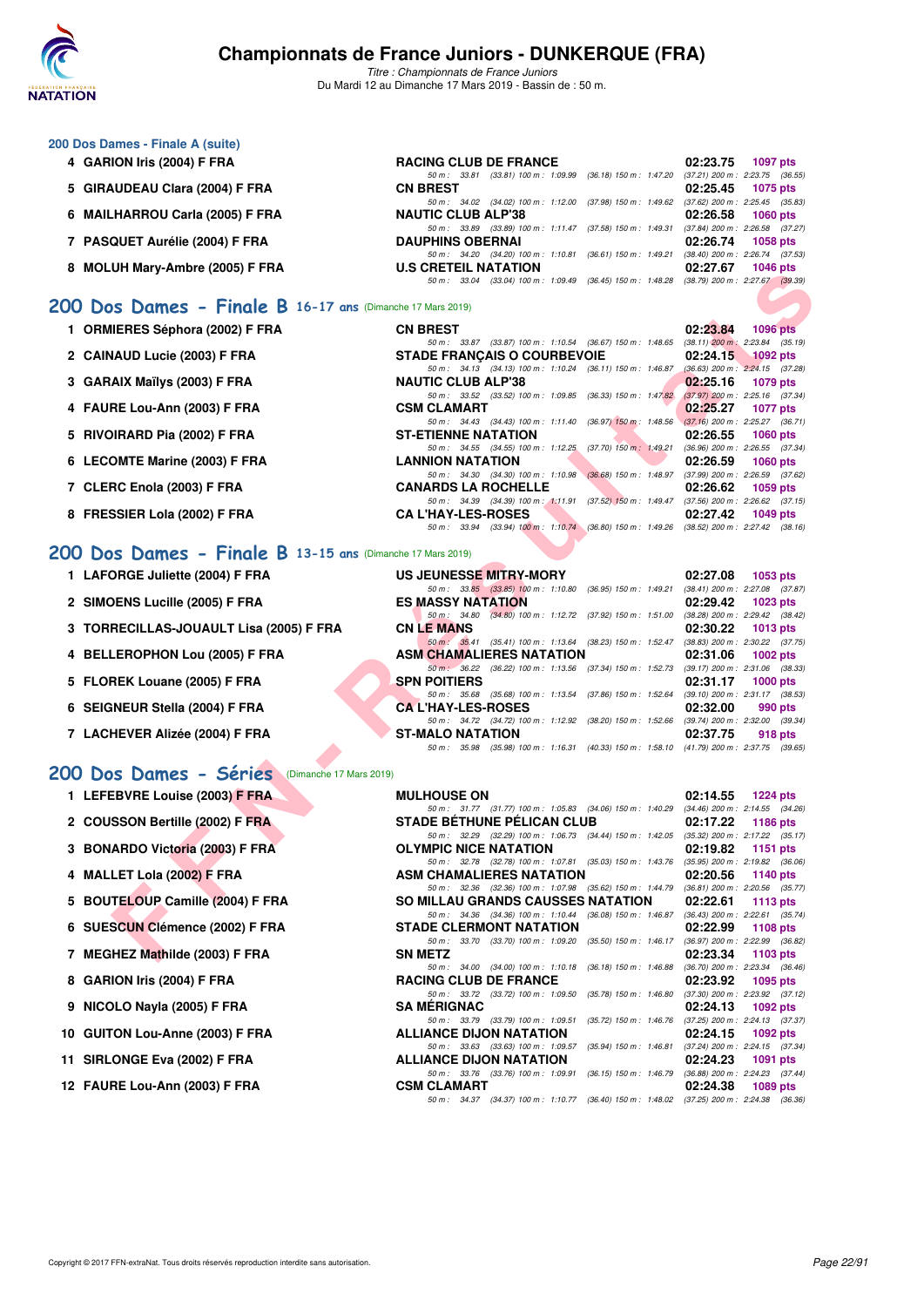

*Titre : Championnats de France Juniors* Du Mardi 12 au Dimanche 17 Mars 2019 - Bassin de : 50 m.

#### **200 Dos Dames - Séries (suite)**

- **12 LEFEBVRE Oriane (2004) F FRA STADE BÉTHUNE PÉLICAN CLUB 02:24.38 1089 pts**
- 14 CAINAUD Lucie (2003) F FRA
- 15 GIRAUDEAU Clara (2004) F FRA
- 16 GARAIX Maïlys (2003) F FRA
- 17 MOLUH Mary-Ambre (2005) F FRA
- 18 ORMIERES Séphora (2002) F FRA
- **19 CLERC Enola (2003) F FRA**
- 20 MAILHARROU Carla (2005) F FRA
- 21 FRESSIER Lola (2002) **F FRA**
- 22 LEGER Camille (2004) F FRA
- 23 PASQUET Aurélie (2004) F FRA
- 24 RIVOIRARD Pia (2002) F FRA
- 25 LECOMTE Marine (2003) F FRA
- 26 TREGOAT Angeline (2002) F FRA
- 27 SAIDJ Feryel (2002) **F FRA**
- 28 LAFORGE Juliette (2004) F FRA
- 29 COUZI Juliette (2003) F FRA
- **30 JOLY Solène (2003) F FRA**
- **31 LECLERCQ Valentine (2005) F FRA**
- **32 TORRECILLAS-JOUAULT Lisa (2005) F FRA**
- **33 DEDIEU Anouk (2003) F FRA**
- 34 SIMOENS Lucille (2005) F FRA
- **35 CANDELON Louna (2004) F FRA**
- **36 FLOREK Louane (2005) F FRA**
- **37 SEIGNEUR Stella (2004) F FRA**
- **38 BELLEROPHON Lou (2005) F FRA**
- 39 LACHEVER Alizée (2004) F FRA
- --- HOCQUARD Margaux (2002) F FRA
- **--- SUQUET Emmie (2005) F FRA**
- **--- TAVERNIER Clémence (2002) F FRA**

### **[50 Brasse Dames - Finale A](http://www.ffnatation.fr/webffn/resultats.php?idact=nat&go=epr&idcpt=59271&idepr=21) 16-17 ans** (Vendredi 15 Mars 2019)

| 1 GREGET Manon (2002) F FRA       | <b>CN NARBONNE</b>                 | 00:33.19 | 1195 pts        |
|-----------------------------------|------------------------------------|----------|-----------------|
| 2 JULIA Mélanie (2002) F FRA      | <b>NEPTUNE CLUB DE FRANCE</b>      | 00:33.47 | 1180 pts        |
| 3 BOISRENOULT Emilie (2002) F FRA | <b>U.S CRETEIL NATATION</b>        | 00:33.79 | 1162 pts        |
| 4 SCHNEIDER Axelle (2003) F FRA   | <b>CASTRES SPORTS NAUTIQUES</b>    | 00:33.85 | 1159 pts        |
| 5 GARO Anna (2002) F FRA          | <b>CN BREST</b>                    | 00:33.97 | 1153 pts        |
| 6 LINDAUER Emma (2003) F FRA      | <b>ERSTEIN AQUATIC CLUB</b>        | 00:34.14 | <b>1144 pts</b> |
| 7 DESBORDES Mila (2003) F FRA     | <b>STADE FRANCAIS O COURBEVOIE</b> | 00:34.29 | 1136 pts        |
| 8 BAUMSTARK Lilou (2003) F FRA    | <b>CHASSIEU NATATION</b>           | 00:34.47 | 1126 pts        |
|                                   |                                    |          |                 |

| <b>IAUD Lucie (2003) F FRA</b>     | 50 m: 32.91 (32.91) 100 m: 1:09.20 (36.29) 150 m: 1:46.59 (37.39) 200 m: 2:24.38 (37.79)<br><b>STADE FRANCAIS O COURBEVOIE</b> | 02:24.55<br>1087 pts        |
|------------------------------------|--------------------------------------------------------------------------------------------------------------------------------|-----------------------------|
| <b>AUDEAU Clara (2004) F FRA</b>   | 50 m: 34.47 (34.47) 100 m: 1:10.86 (36.39) 150 m: 1:47.27 (36.41) 200 m: 2:24.55 (37.28)<br><b>CN BREST</b>                    | 02:24.71<br><b>1085 pts</b> |
| AIX Maïlys (2003) F FRA            | 50 m: 32.13 (32.13) 100 m: 1:08.58 (36.45) 150 m: 1:46.73 (38.15) 200 m: 2:24.71 (37.98)<br><b>NAUTIC CLUB ALP'38</b>          | 02:25.39<br>1076 pts        |
|                                    | 50 m: 33.77 (33.77) 100 m: 1:10.51 (36.74) 150 m: 1:48.32 (37.81) 200 m: 2:25.39 (37.07)                                       |                             |
| UH Mary-Ambre (2005) F FRA         | <b>U.S CRETEIL NATATION</b><br>50 m: 33.10 (33.10) 100 m: 1:09.06 (35.96) 150 m: 1:47.04 (37.98) 200 m: 2:25.42 (38.38)        | 02:25.42<br>1075 pts        |
| IIERES Séphora (2002) F FRA        | <b>CN BREST</b>                                                                                                                | 02:25.48<br><b>1074 pts</b> |
| RC Enola (2003) F FRA              | 50 m: 33.34 (33.34) 100 m: 1:09.79 (36.45) 150 m: 1:47.80 (38.01) 200 m: 2:25.48 (37.68)<br><b>CANARDS LA ROCHELLE</b>         | 02:25.65<br>1072 pts        |
|                                    | 50 m: 33.99 (33.99) 100 m: 1:10.78 (36.79) 150 m: 1:48.29 (37.51) 200 m: 2:25.65 (37.36)<br><b>NAUTIC CLUB ALP'38</b>          | 02:26.79<br>1057 pts        |
| .HARROU Carla (2005) F FRA         | 50 m: 33.43 (33.43) 100 m: 1:09.49 (36.06) 150 m: 1:48.01 (38.52) 200 m: 2:26.79 (38.78)                                       |                             |
| SSIER Lola (2002) F FRA            | <b>CAL'HAY-LES-ROSES</b><br>50 m: 33.59 (33.59) 100 m: 1:09.89 (36.30) 150 m: 1:48.48 (38.59) 200 m: 2:26.95 (38.47)           | 02:26.95<br><b>1055 pts</b> |
| ER Camille (2004) F FRA            | <b>SAINT-RAPHAEL NATATION</b>                                                                                                  | 02:27.61<br><b>1046 pts</b> |
| QUET Aurélie (2004) F FRA          | 50 m: 33.88 (33.88) 100 m: 1:11.07 (37.19) 150 m: 1:49.23 (38.16) 200 m: 2:27.61 (38.38)<br><b>DAUPHINS OBERNAI</b>            | 02:27.65<br>1046 $pts$      |
|                                    | 50 m: 34.37 (34.37) 100 m: 1:11.56 (37.19) 150 m: 1:49.61 (38.05) 200 m: 2:27.65 (38.04)                                       |                             |
| )IRARD Pia (2002) F FRA            | <b>ST-ETIENNE NATATION</b><br>50 m: 33.52 (33.52) 100 m: 1:09.98 (36.46) 150 m: 1:48.72 (38.74) 200 m: 2:27.69 (38.97)         | 02:27.69<br>$1045$ pts      |
| OMTE Marine (2003) F FRA           | <b>LANNION NATATION</b>                                                                                                        | 02:27.76<br>1044 pts        |
|                                    | 50 m: 34.41 (34.41) 100 m: 1:10.79 (36.38) 150 m: 1:49.70 (38.91) 200 m: 2:27.76 (38.06)                                       |                             |
| GOAT Angeline (2002) F FRA         | <b>C PAUL-BERT RENNES</b><br>50 m: 34.03 (34.03) 100 m: 1:11.21 (37.18) 150 m: 1:49.37 (38.16) 200 m: 2:27.80 (38.43)          | 02:27.80<br>1044 pts        |
| <b>JJ Feryel (2002) F FRA</b>      | <b>STADE FRANCAIS O COURBEVOIE</b>                                                                                             | 02:27.99<br><b>1041 pts</b> |
|                                    | 50 m: 34.11 (34.11) 100 m: 1:11.26 (37.15) 150 m: 1:49.30 (38.04) 200 m: 2:27.99 (38.69)                                       |                             |
| <b>DRGE Juliette (2004) F FRA</b>  | US JEUNESSE MITRY-MORY<br>50 m: 33.83 (33.83) 100 m: 1:10.92 (37.09) 150 m: 1:49.68 (38.76) 200 m: 2:28.50 (38.82)             | 02:28.50<br>1035 pts        |
| ZI Juliette (2003) F FRA           | <b>TOULOUSE OLYMPIQUE AERO</b>                                                                                                 | 02:28.54<br><b>1034 pts</b> |
| Y Solène (2003) F FRA              | 50 m: 34.41 (34.41) 100 m: 1:11.91 (37.50) 150 m: 1:50.49 (38.58) 200 m: 2:28.54 (38.05)<br>SN OYONNAX                         | 02:28.56<br>1034 pts        |
|                                    | 50 m: 34.10 (34.10) 100 m: 1:10.66 (36.56) 150 m: 1:48.78 (38.12) 200 m: 2:28.56 (39.78)                                       |                             |
| LERCQ Valentine (2005) F FRA       | ND VILLEFRANCHE-EN-BEAUJOLAIS                                                                                                  | 02:29.19<br><b>1026 pts</b> |
| RECILLAS-JOUAULT Lisa (2005) F FRA | 50 m: 35.31 (35.31) 100 m: 1:13.10 (37.79) 150 m: 1:51.53 (38.43) 200 m: 2:29.19 (37.66)<br><b>CN LE MANS</b>                  | 02:29.64<br><b>1020 pts</b> |
|                                    | 50 m: 34.28 (34.28) 100 m: 1:11.34 (37.06) 150 m: 1:50.59 (39.25) 200 m: 2:29.64 (39.05)                                       |                             |
| IEU Anouk (2003) F FRA             | <b>CA L'HAY-LES-ROSES</b><br>50 m: 33.70 (33.70) 100 m: 1:10.55 (36.85) 150 m: 1:49.83 (39.28) 200 m: 2:29.87 (40.04)          | 02:29.87<br><b>1017 pts</b> |
| <b>DENS Lucille (2005) F FRA</b>   | <b>ES MASSY NATATION</b>                                                                                                       | 02:30.13<br>1014 pts        |
|                                    | 50 m: 33.99 (33.99) 100 m: 1:12.35 (38.36) 150 m: 1:51.61 (39.26) 200 m: 2:30.13 (38.52)                                       |                             |
| DELON Louna (2004) F FRA           | <b>MONTELIMAR NAUTIC CLUB</b><br>50 m: 34.31 (34.31) 100 m: 1:12.14 (37.83) 150 m: 1:51.25 (39.11) 200 m: 2:30.38 (39.13)      | 02:30.38<br>1011 $pts$      |
| REK Louane (2005) F FRA            | <b>SPN POITIERS</b>                                                                                                            | 02:32.00<br>990 pts         |
|                                    | 50 m: 34.46 (34.46) 100 m: 1:12.32 (37.86) 150 m: 1:51.79 (39.47) 200 m: 2:32.00 (40.21)                                       |                             |
| INEUR Stella (2004) F FRA          | <b>CA L'HAY-LES-ROSES</b><br>50 m: 34.92 (34.92) 100 m: 1:13.22 (38.30) 150 m: 1:53.71 (40.49) 200 m: 2:33.47 (39.76)          | 02:33.47<br>971 pts         |
| LEROPHON Lou (2005) F FRA          | <b>ASM CHAMALIERES NATATION</b>                                                                                                | 02:33.70<br>968 pts         |
|                                    | 50 m: 34.47 (34.47) 100 m: 1:13.18 (38.71) 150 m: 1:53.37 (40.19) 200 m: 2:33.70 (40.33)                                       |                             |
| HEVER Alizée (2004) F FRA l        | <b>ST-MALO NATATION</b><br>50 m: 35.50 (35.50) 100 m: 1:14.69 (39.19) 150 m: 1:55.18 (40.49) 200 m: 2:35.16 (39.98)            | 02:35.16<br>950 pts         |
| QUARD Margaux (2002) F FRA         | <b>RED STAR CLUB CHAMPIGNY</b>                                                                                                 | <b>DNS</b> dec              |
| UET Emmie (2005) F FRA             | <b>CN VOUZIERS</b>                                                                                                             | DNS dec                     |
| ERNIER Clémence (2002) F FRA       | <b>OLYMPIC NICE NATATION</b>                                                                                                   | <b>DNS dec</b>              |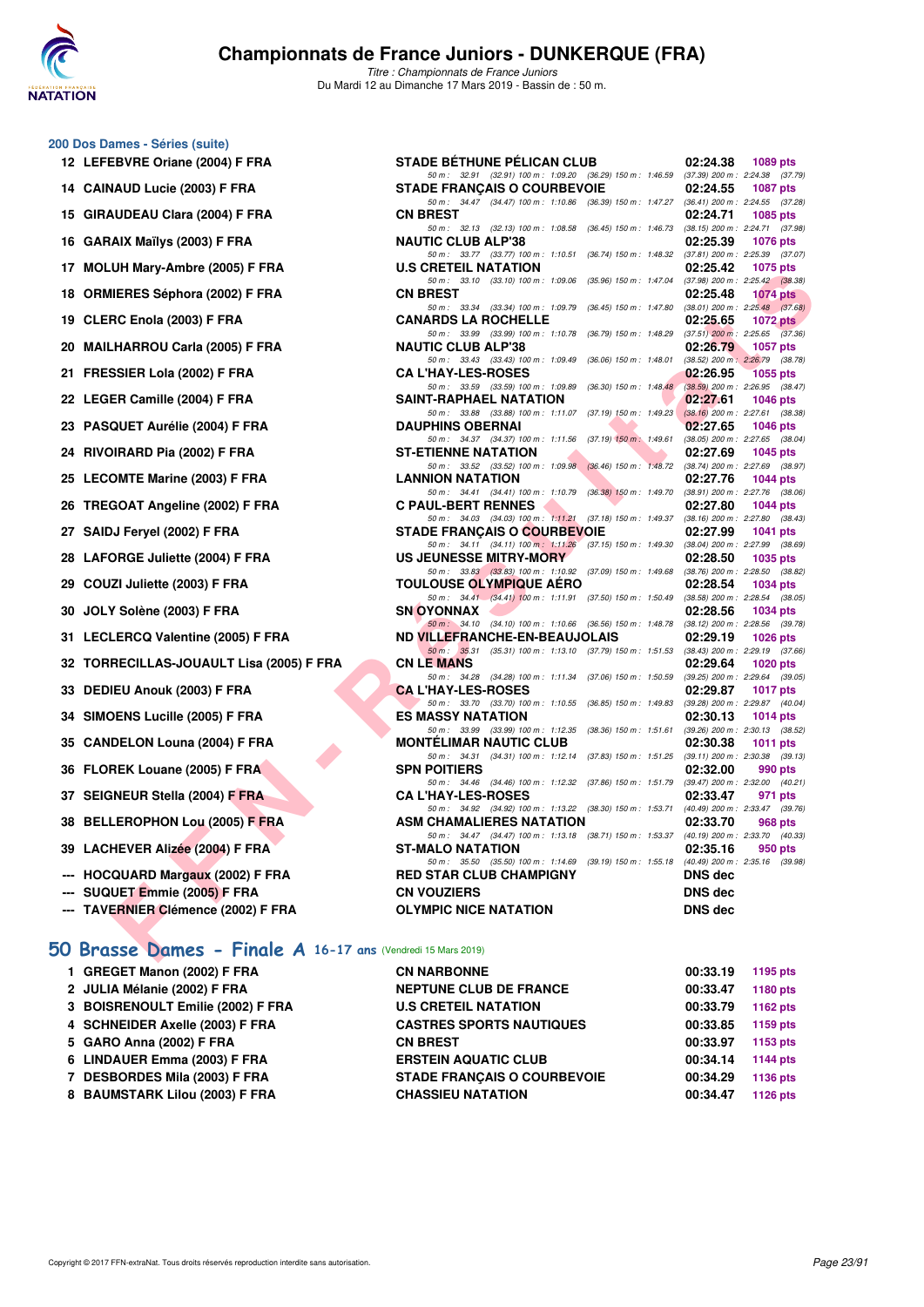

### **[50 Brasse Dames - Finale A](http://www.ffnatation.fr/webffn/resultats.php?idact=nat&go=epr&idcpt=59271&idepr=21) 13-15 ans** (Vendredi 15 Mars 2019)

| 1 DELMAS Justine (2005) F FRA     | <b>CNO ST-GERMAIN-EN-LAYE</b> | 00:32.24 | 1248 pts MPF15  |
|-----------------------------------|-------------------------------|----------|-----------------|
| 2 BRAUN Chloé (2004) F FRA        | <b>DAUPHINS TOULOUSE OEC</b>  | 00:33.15 | 1197 pts        |
| 3 LIALY Emma (2004) F FRA         | ROCHEFORT NEPTUNE CLUB        | 00:33.81 | 1161 $pts$      |
| 4 CHAAR Dounia (2005) F FRA       | <b>AUXERRE AQUATIC CLUB</b>   | 00:34.20 | 1140 pts        |
| 5 CHUFFART Claire (2004) F FRA    | <b>CN ANTIBES</b>             | 00:34.22 | 1139 pts        |
| 6 GIRARDET Lilou (2004) F FRA     | <b>MULHOUSE ON</b>            | 00:34.55 | 1122 pts        |
| 7 NDOYE BROUARD Maty (2004) F FRA | <b>DAUPHINS D'ANNECY</b>      | 00:34.76 | 1111 pts        |
| 8 DOMENECH Victoire (2004) F FRA  | <b>ES NANTERRE</b>            | 00:34.88 | <b>1104 pts</b> |
|                                   |                               |          |                 |

### **[50 Brasse Dames - Finale B](http://www.ffnatation.fr/webffn/resultats.php?idact=nat&go=epr&idcpt=59271&idepr=21) 16-17 ans** (Vendredi 15 Mars 2019)

| 7 NDOYE BROUARD Maty (2004) F FRA                           | <b>DAUPHINS D'ANNECY</b>                 | 00:34.76 | 1111 pts        |  |
|-------------------------------------------------------------|------------------------------------------|----------|-----------------|--|
| 8 DOMENECH Victoire (2004) F FRA                            | <b>ES NANTERRE</b>                       | 00:34.88 | <b>1104 pts</b> |  |
|                                                             |                                          |          |                 |  |
| O Brasse Dames - Finale B 16-17 ans (Vendredi 15 Mars 2019) |                                          |          |                 |  |
| 1 GUEZENEC Maéva (2002) F FRA                               | <b>CN LUNEL</b>                          | 00:34.06 | <b>1148 pts</b> |  |
| 2 PELLETIER Alizée (2003) F FRA                             | <b>CHARTRES METROPOLE NAT</b>            | 00:34.29 | <b>1136 pts</b> |  |
| 3 JELLITI Nesrine (2002) F TUN                              | <b>SO MILLAU GRANDS CAUSSES NATATION</b> | 00:34.38 | 1131 pts        |  |
| 4 MICHELIS Eloïse (2002) F FRA                              | <b>ST-NAZAIRE ATLANTIQUE NATATION</b>    | 00:34.67 | 1115 pts        |  |
| 5 BARREAU Laure (2002) F FRA                                | <b>CHARTRES METROPOLE NAT</b>            | 00:34.72 | 1113 pts        |  |
| 6 GIRAUDEAU Melina (2003) F FRA                             | <b>BIARRITZ OLYMPIQUE</b>                | 00:34.92 | 1102 pts        |  |
| 7 BERTRAND Poerani (2002) F FRA                             | <b>OLYMPIQUE DE PIRAE</b>                | 00:34.95 | 1101 pts        |  |
| 8 MEAR Constance (2003) F FRA                               | <b>AS CARQUEFOU</b>                      | 00:35.20 | 1087 pts        |  |
|                                                             |                                          |          |                 |  |
| O Brasse Dames - Finale B 13-15 ans (Vendredi 15 Mars 2019) |                                          |          |                 |  |
| 1 COUTEL Apolline (2004) F FRA                              | <b>CN CROIX</b>                          | 00:34.83 | 1107 pts        |  |
| 2 HERMEL Lou (2005) F FRA                                   | <b>AMIENS METROPOLE NAT.</b>             | 00:35.32 | 1081 pts        |  |
| 3 MAUPOUX Nina (2004) F FRA                                 | <b>CN VIRY-CHATILLON</b>                 | 00:35.39 | <b>1078 pts</b> |  |
| 4 SASSELLI Lola (2005) F FRA                                | <b>AQUATIC CLUB DE MENTON</b>            | 00:35.41 | <b>1077 pts</b> |  |
| 5 LEFEVRE Paulina (2004) F FRA                              | <b>CAL'HAY-LES-ROSES</b>                 | 00:35.47 | 1073 pts        |  |
| 6 RAFALDI Charlie (2004) F FRA                              | <b>ALLIANCE ORLEANS NATATION</b>         | 00:35.77 | 1058 pts        |  |
| 7 MUSSER Lea (2005) F FRA                                   | <b>AC MOLSHEIM MUTZIG</b>                | 00:35.81 | 1056 pts        |  |
| 8 LEBLANC Ines (2004) F FRA                                 | <b>ES STAINS</b>                         | 00:36.16 | 1038 pts        |  |
| O Brasse Dames - Finale C 13-15 ans (Vendredi 15 Mars 2019) |                                          |          |                 |  |
|                                                             |                                          |          |                 |  |
| 1 CLOTEAUX Louenn (2005) F FRA                              | <b>LAVAUR NATATION 81</b>                | 00:35.71 | 1061 pts        |  |
| 2 JEHANNO-FALMUR Eve (2004) F FRA                           | <b>ECN CHARTRES-DE-BRETAGNE</b>          | 00:35.86 | 1053 pts        |  |
| 3 MAILLE Salomé (2004) F FRA                                | <b>ES MASSY NATATION</b>                 | 00:35.93 | 1050 pts        |  |
| 4 LOPES Anaïs (2004) F FRA                                  | <b>ETOILE SAINT-LEU NATATION</b>         | 00:35.99 | <b>1047 pts</b> |  |
| 5 LEFEVRE Zoe (2004) F FRA                                  | <b>CN AVRANCHES</b>                      | 00:36.21 | 1035 pts        |  |
| 6 PERIANDRE Shana (2004) F FRA                              | <b>ES STAINS</b>                         | 00:36.26 | 1033 pts        |  |
| 7 DUCHENE Agathe (2005) F FRA                               | <b>DAUPHINS D'ANNECY</b>                 | 00:36.45 | 1023 pts        |  |
| 8 HUELLOU Claire (2005) F FRA                               | <b>SA MÉRIGNAC</b>                       | 00:36.59 | <b>1016 pts</b> |  |
|                                                             |                                          |          |                 |  |
| O Brasse Dames - Séries (Vendredi 15 Mars 2019)             |                                          |          |                 |  |
| 1 DELMAS Justine (2005) F FRA                               | <b>CNO ST-GERMAIN-EN-LAYE</b>            | 00:32.24 | 1248 pts MPF1   |  |
| 2 GREGET Manon (2002) F FRA                                 | <b>CN NARBONNE</b>                       | 00:33.02 | <b>1204 pts</b> |  |
| 3 BRAUN Chloé (2004) F FRA                                  | <b>DAUPHINS TOULOUSE OEC</b>             | 00:33.38 | 1185 pts        |  |
| $A$ UUIA Málania (0000) E EDA                               | NEDTINE OLID DE EDANCE                   | 00.226   | $-4.470 - 44$   |  |

# **[50 Brasse Dames - Finale B](http://www.ffnatation.fr/webffn/resultats.php?idact=nat&go=epr&idcpt=59271&idepr=21) 13-15 ans** (Vendredi 15 Mars 2019)

| 1 COUTEL Apolline (2004) F FRA | <b>CN CROIX</b>                  | 00:34.83 | 1107 pts |
|--------------------------------|----------------------------------|----------|----------|
| 2 HERMEL Lou (2005) F FRA      | AMIENS METROPOLE NAT.            | 00:35.32 | 1081 pts |
| 3 MAUPOUX Nina (2004) F FRA    | <b>CN VIRY-CHÂTILLON</b>         | 00:35.39 | 1078 pts |
| 4 SASSELLI Lola (2005) F FRA   | <b>AQUATIC CLUB DE MENTON</b>    | 00:35.41 | 1077 pts |
| 5 LEFEVRE Paulina (2004) F FRA | <b>CAL'HAY-LES-ROSES</b>         | 00:35.47 | 1073 pts |
| 6 RAFALDI Charlie (2004) F FRA | <b>ALLIANCE ORLEANS NATATION</b> | 00:35.77 | 1058 pts |
| 7 MUSSER Lea (2005) F FRA      | <b>AC MOLSHEIM MUTZIG</b>        | 00:35.81 | 1056 pts |
| 8 LEBLANC Ines (2004) F FRA    | <b>ES STAINS</b>                 | 00:36.16 | 1038 pts |
|                                |                                  |          |          |

# **[50 Brasse Dames - Finale C](http://www.ffnatation.fr/webffn/resultats.php?idact=nat&go=epr&idcpt=59271&idepr=21) 13-15 ans** (Vendredi 15 Mars 2019)

| <b>LAVAUR NATATION 81</b>        | 00:35.71 | <b>1061 pts</b> |
|----------------------------------|----------|-----------------|
| <b>ECN CHARTRES-DE-BRETAGNE</b>  | 00:35.86 | 1053 pts        |
| <b>ES MASSY NATATION</b>         | 00:35.93 | 1050 pts        |
| <b>ETOILE SAINT-LEU NATATION</b> | 00:35.99 | 1047 pts        |
| <b>CN AVRANCHES</b>              | 00:36.21 | 1035 pts        |
| <b>ES STAINS</b>                 | 00:36.26 | 1033 pts        |
| <b>DAUPHINS D'ANNECY</b>         | 00:36.45 | 1023 pts        |
| <b>SA MÉRIGNAC</b>               | 00:36.59 | 1016 pts        |
|                                  |          |                 |

# **[50 Brasse Dames - Séries](http://www.ffnatation.fr/webffn/resultats.php?idact=nat&go=epr&idcpt=59271&idepr=21)** (Vendredi 15 Mars 2019)

| 1 DELMAS Justine (2005) F FRA<br>2 GREGET Manon (2002) F FRA<br>3 BRAUN Chloé (2004) F FRA | <b>CNO ST-GERMAIN-EN-LAYE</b><br><b>CN NARBONNE</b><br><b>DAUPHINS TOULOUSE OEC</b> | 00:32.24<br>00:33.02<br>00:33.38 | 1248 pts MPF15<br><b>1204 pts</b><br>1185 pts |  |
|--------------------------------------------------------------------------------------------|-------------------------------------------------------------------------------------|----------------------------------|-----------------------------------------------|--|
| 4 JULIA Mélanie (2002) F FRA                                                               | <b>NEPTUNE CLUB DE FRANCE</b>                                                       | 00:33.62                         | 1172 pts                                      |  |
| 5 SCHNEIDER Axelle (2003) F FRA                                                            | <b>CASTRES SPORTS NAUTIQUES</b>                                                     | 00:33.78                         | 1163 pts                                      |  |
| 6 BAUMSTARK Lilou (2003) F FRA                                                             | <b>CHASSIEU NATATION</b>                                                            | 00:33.85                         | 1159 pts                                      |  |
| 7 BOISRENOULT Emilie (2002) F FRA                                                          | <b>U.S CRETEIL NATATION</b>                                                         | 00:34.22                         | 1139 pts                                      |  |
| 8 LINDAUER Emma (2003) F FRA                                                               | <b>ERSTEIN AQUATIC CLUB</b>                                                         | 00:34.23                         | 1139 pts                                      |  |
| 9 GARO Anna (2002) F FRA                                                                   | <b>CN BREST</b>                                                                     | 00:34.26                         | 1137 pts                                      |  |
| 10 DESBORDES Mila (2003) F FRA                                                             | <b>STADE FRANÇAIS O COURBEVOIE</b>                                                  | 00:34.32                         | 1134 pts                                      |  |
| 11 PELLETIER Alizée (2003) F FRA                                                           | <b>CHARTRES METROPOLE NAT</b>                                                       | 00:34.34                         | 1133 pts                                      |  |
| 12 LIALY Emma (2004) F FRA                                                                 | ROCHEFORT NEPTUNE CLUB                                                              | 00:34.38                         | 1131 pts                                      |  |
|                                                                                            |                                                                                     |                                  |                                               |  |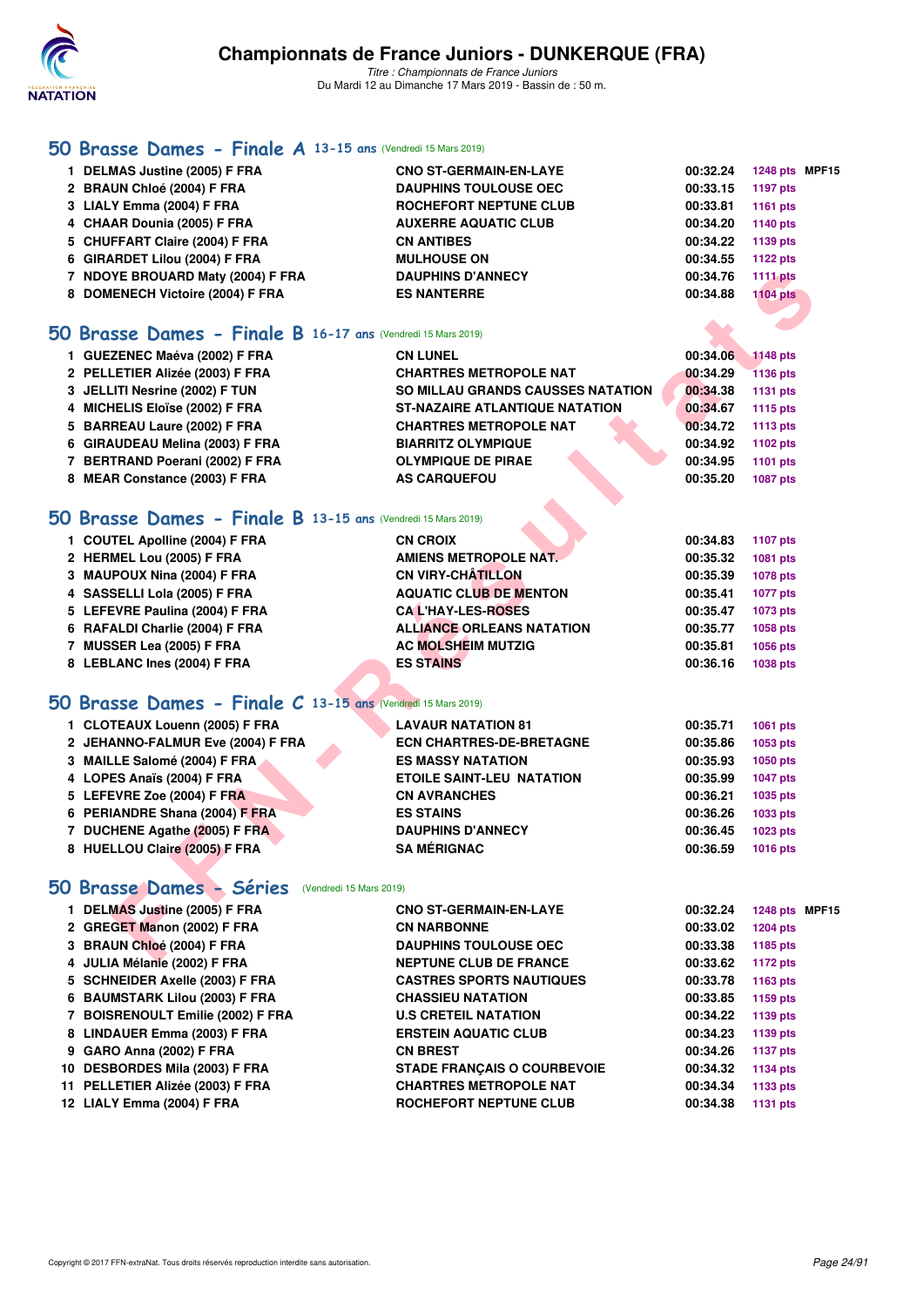

**50 Brasse Dames - Séries (suite)**

# **Championnats de France Juniors - DUNKERQUE (FRA)**

*Titre : Championnats de France Juniors* Du Mardi 12 au Dimanche 17 Mars 2019 - Bassin de : 50 m.

| 13 GUEZENEC Maéva (2002) F FRA     | <b>CN LUNEL</b>                          | 00:34.45   | 1127 pts        |
|------------------------------------|------------------------------------------|------------|-----------------|
| 14 CHAAR Dounia (2005) F FRA       | <b>AUXERRE AQUATIC CLUB</b>              | 00:34.47   | 1126 pts        |
| 14 CHUFFART Claire (2004) F FRA    | <b>CN ANTIBES</b>                        | 00:34.47   | <b>1126 pts</b> |
| 16 BARREAU Laure (2002) F FRA      | <b>CHARTRES METROPOLE NAT</b>            | 00:34.52   | 1123 pts        |
| 17 JELLITI Nesrine (2002) F TUN    | <b>SO MILLAU GRANDS CAUSSES NATATION</b> | 00:34.53   | 1123 pts        |
| 18 GIRARDET Lilou (2004) F FRA     | <b>MULHOUSE ON</b>                       | 00:34.61   | 1119 pts        |
| 19 NDOYE BROUARD Maty (2004) F FRA | <b>DAUPHINS D'ANNECY</b>                 | 00:34.65   | 1116 pts        |
| 20 GIRAUDEAU Melina (2003) F FRA   | <b>BIARRITZ OLYMPIQUE</b>                | 00:34.72   | <b>1113 pts</b> |
| 21 DOMENECH Victoire (2004) F FRA  | <b>ES NANTERRE</b>                       | 00:34.81   | <b>1108 pts</b> |
| 22 MICHELIS Eloïse (2002) F FRA    | <b>ST-NAZAIRE ATLANTIQUE NATATION</b>    | 00:34.89   | <b>1104 pts</b> |
| 23 BERTRAND Poerani (2002) F FRA   | <b>OLYMPIQUE DE PIRAE</b>                | 00:35.05   | 1095 pts        |
| 24 HERMEL Lou (2005) F FRA         | <b>AMIENS METROPOLE NAT.</b>             | 00:35.07   | <b>1094 pts</b> |
| 25 SASSELLI Lola (2005) F FRA      | <b>AQUATIC CLUB DE MENTON</b>            | 00:35.14   | <b>1091 pts</b> |
| 26 MAUPOUX Nina (2004) F FRA       | <b>CN VIRY-CHÂTILLON</b>                 | 00:35.18   | 1089 pts        |
| 27 MEAR Constance (2003) F FRA     | <b>AS CARQUEFOU</b>                      | 00:35.23   | 1086 pts        |
| 28 QUINT Chloé (2002) F FRA        | <b>AMIENS METROPOLE NAT.</b>             | 00:35.26   | 1084 pts        |
| 29 RAFALDI Charlie (2004) F FRA    | <b>ALLIANCE ORLEANS NATATION</b>         | 00:35.48   | 1073 pts        |
| 30 COUTEL Apolline (2004) F FRA    | <b>CN CROIX</b>                          | 00:35.52   | 1071 pts        |
| 31 LEFEVRE Paulina (2004) F FRA    | <b>CA L'HAY-LES-ROSES</b>                | 00:35.54   | 1070 pts        |
| 32 OROS Klara (2003) F FRA         | <b>CNS ST-ESTÈVE</b>                     | 00:35.55   | 1069 pts        |
| 33 MUSSER Lea (2005) F FRA         | <b>AC MOLSHEIM MUTZIG</b>                | 00:35.67   | 1063 pts        |
| 34 LEBLANC Ines (2004) F FRA       | <b>ES STAINS</b>                         | 00:35.71   | 1061 pts        |
| 35 MAILLE Salomé (2004) F FRA      | <b>ES MASSY NATATION</b>                 | 00:35.85   | 1054 pts        |
| 36 JEHANNO-FALMUR Eve (2004) F FRA | <b>ECN CHARTRES-DE-BRETAGNE</b>          | 00:35.87   | 1053 pts        |
| 37 PERIANDRE Shana (2004) F FRA    | <b>ES STAINS</b>                         | 00:36.04   | 1044 pts        |
| 37 CLOTEAUX Louenn (2005) F FRA    | <b>LAVAUR NATATION 81</b>                | 00:36.04   | 1044 pts        |
| 39 LEFEVRE Zoe (2004) F FRA        | <b>CN AVRANCHES</b>                      | 00:36.07   | 1042 pts        |
| 40 DUCHENE Agathe (2005) F FRA     | <b>DAUPHINS D'ANNECY</b>                 | 00:36.14   | 1039 pts        |
| 41 LOPES Anaïs (2004) F FRA        | <b>ETOILE SAINT-LEU NATATION</b>         | 00:36.18   | <b>1037 pts</b> |
| 42 HUELLOU Claire (2005) F FRA     | <b>SA MÉRIGNAC</b>                       | 00:36.19   | 1036 pts        |
| 43 SULTAN Laura (2005) F FRA       | <b>STADE FRANÇAIS O COURBEVOIE</b>       | 00:36.21   | 1035 pts        |
| 44 KALI ALI Sawsen (2003) F FRA    | <b>DAUPHINS D'ANNECY</b>                 | 00:36.26   | 1033 pts        |
| 45 LABAY Lola (2005) F FRA         | <b>NANTES NATATION</b>                   | 00:36.29   | 1031 pts        |
| 46 CANO Maela (2004) F FRA         | <b>DAUPHINS TOULOUSE OEC</b>             | 00:36.38   | <b>1027 pts</b> |
| 47 SAVOYE Lilou (2003) F FRA       | <b>BEAUVAISIS AQUATIC CLUB</b>           | 00:36.50   | 1021 pts        |
| 48 ROBERT Marie (2005) F FRA       | <b>EMS BRON</b>                          | 00:36.56   | 1018 pts        |
| 49 DELATTRE Garance (2002) F FRA   | <b>RACING CLUB ARRAS</b>                 | 00:36.65   | <b>1013 pts</b> |
| 50 MAGNIER Adele (2004) F FRA      | <b>STADE BÉTHUNE PÉLICAN CLUB</b>        | 00:36.70   | 1010 pts        |
| 51 SENLIS Juliette (2003) F FRA    | <b>CHOLET NATATION</b>                   | 00:36.82   | 1004 pts        |
| 52 MICHAUT Elysa (2004) F FRA      | <b>SNS EPERNAY</b>                       | 00:37.14   | 988 pts         |
| 53 LAPORTE Noémie (2004) F FRA     | <b>AS EMERAINVILLE</b>                   | 00:37.19   | <b>986 pts</b>  |
| 54 PINEL Romane (2004) F FRA       | <b>LYON NATATION METROPOLE</b>           | 00:37.45   | 973 pts         |
| 55 DEPORTE Coline (2004) F FRA     | <b>TRITON CLUB BELLEVILLE</b>            | 00:38.05   | <b>944 pts</b>  |
| 56 HAUET Ines (2004) F FRA         | <b>JN COMPIÈGNE</b>                      | 00:38.45   | 924 pts         |
| --- BARBOSA Manoella (2002) F FRA  | <b>CNO ST-GERMAIN-EN-LAYE</b>            | <b>DSQ</b> |                 |
|                                    |                                          |            |                 |

|  |  |  |  |  |  |  |  | 100 Brasse Dames - Finale A 16-17 ans (Mardi 12 Mars 2019) |  |
|--|--|--|--|--|--|--|--|------------------------------------------------------------|--|
|--|--|--|--|--|--|--|--|------------------------------------------------------------|--|

| 1 JULIA Mélanie (2002) F FRA  | <b>NEPTUNE CLUB DE FRANCE</b>   |                  | 01:12.49                                                          | 1192 $pts$ |
|-------------------------------|---------------------------------|------------------|-------------------------------------------------------------------|------------|
| 2 DUPONT Zia (2002) F FRA     | <b>CHOLET NATATION</b>          | $50 m$ : $34.67$ | $(34.67)$ 100 m : 1:12.49 $(37.82)$<br>$01:13.12$ 1177 pts        |            |
|                               |                                 |                  | 50 m: 34.35 (34.35) 100 m: 1:13.12 (38.77)                        |            |
| 3 GUEZENEC Maéva (2002) F FRA | <b>CN LUNEL</b>                 |                  | 01:13.58 1166 pts                                                 |            |
| 4 MALLET Lola (2002) F FRA    | <b>ASM CHAMALIERES NATATION</b> |                  | 50 m: 34.48 (34.48) 100 m: 1:13.58 (39.10)<br>$01:13.68$ 1164 pts |            |
| 5 PEREZ Emma (2003) F FRA     | <b>DAUPHINS TOULOUSE OEC</b>    | 50 m: 35.03      | $(35.03)$ 100 m : 1:13.68 $(38.65)$<br>01:13.92                   | 1158 pts   |
|                               |                                 | 50 m : 35.34     | $(35.34)$ 100 m : 1:13.92 $(38.58)$                               |            |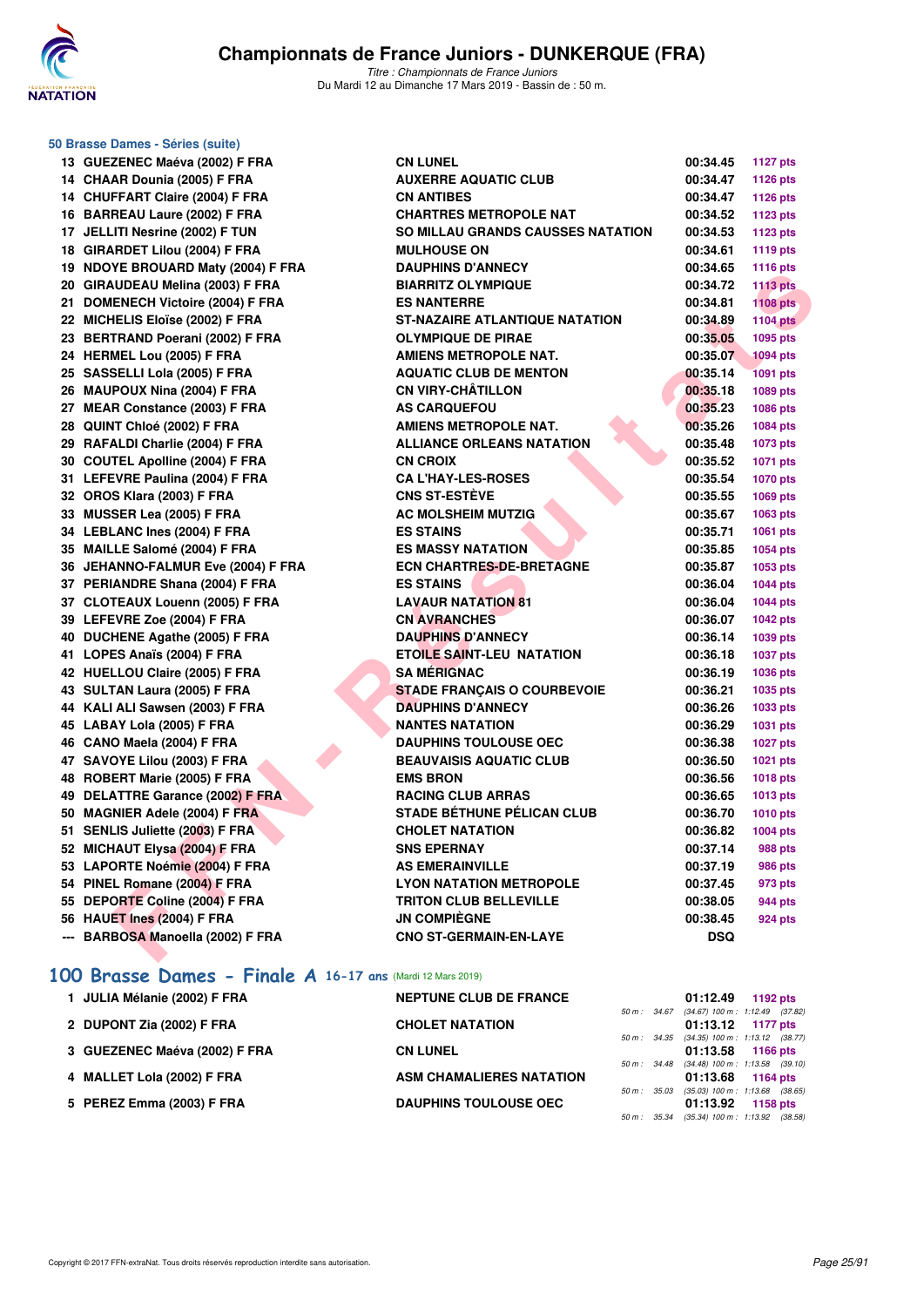

*Titre : Championnats de France Juniors* Du Mardi 12 au Dimanche 17 Mars 2019 - Bassin de : 50 m.

| 100 Brasse Dames - Finale A (suite) |                                    |  |                                              |  |
|-------------------------------------|------------------------------------|--|----------------------------------------------|--|
| 6 GARO Anna (2002) F FRA            | <b>CN BREST</b>                    |  | 01:14.01 1156 pts                            |  |
|                                     |                                    |  | 50 m : 35.41 (35.41) 100 m : 1:14.01 (38.60) |  |
| <b>GREGET Manon (2002) F FRA</b>    | <b>CN NARBONNE</b>                 |  | $01:14.05$ 1155 pts                          |  |
|                                     |                                    |  | 50 m : 34.00 (34.00) 100 m : 1:14.05 (40.05) |  |
| <b>DESBORDES Mila (2003) F FRA</b>  | <b>STADE FRANCAIS O COURBEVOIE</b> |  | $01:14.41$ 1147 pts                          |  |
|                                     |                                    |  | 50 m : 34.88 (34.88) 100 m : 1:14.41 (39.53) |  |

### **[100 Brasse Dames - Finale A](http://www.ffnatation.fr/webffn/resultats.php?idact=nat&go=epr&idcpt=59271&idepr=22) 13-15 ans** (Mardi 12 Mars 2019)

| 1 DELMAS Justine (2005) F FRA                             | <b>CNO ST-GERMAIN-EN-LAYE</b>   |              |             | 01:11.30                            | <b>1221 pts</b> |  |
|-----------------------------------------------------------|---------------------------------|--------------|-------------|-------------------------------------|-----------------|--|
|                                                           |                                 | 50 m: 33.41  |             | $(33.41)$ 100 m : 1:11.30 $(37.89)$ |                 |  |
| 2 DELMAS Lucie (2005) F FRA                               | <b>CNO ST-GERMAIN-EN-LAYE</b>   |              |             | 01:11.80                            | $1209$ pts      |  |
|                                                           |                                 | 50 m: 33.98  |             | $(33.98)$ 100 m : 1:11.80 $(37.82)$ |                 |  |
| 3 BRAUN Chloé (2004) F FRA                                | <b>DAUPHINS TOULOUSE OEC</b>    |              |             | 01:12.09                            | <b>1202 pts</b> |  |
|                                                           |                                 | 50 m: 34.11  |             | $(34.11)$ 100 m : 1:12.09 $(37.98)$ |                 |  |
| 4 CHUFFART Claire (2004) F FRA                            | <b>CN ANTIBES</b>               |              |             | 01:13.10                            | <b>1178 pts</b> |  |
|                                                           |                                 | 50 m: 35.27  |             | $(35.27)$ 100 m : 1:13.10 $(37.83)$ |                 |  |
| 5 LENOIR Melanie (2006) F FRA                             | <b>C.S MONTERELAIS NATATION</b> |              |             | 01:14.51                            | 1144 $pts$      |  |
|                                                           |                                 |              | 50 m: 35.56 | $(35.56)$ 100 m : 1:14.51 $(38.95)$ |                 |  |
| 6 VASQUEZ Lucie (2004) F FRA                              | <b>ES MASSY NATATION</b>        |              |             | 01:14.62                            | 1142 $pts$      |  |
|                                                           |                                 | 50 m : 35.43 |             | $(35.43)$ 100 m : 1:14.62 $(39.19)$ |                 |  |
| 7 NDOYE BROUARD Maty (2004) F FRA                         | <b>DAUPHINS D'ANNECY</b>        |              |             | 01:15.44                            | 1123 $pts$      |  |
|                                                           |                                 | 50 m: 35.30  |             | $(35.30)$ 100 m : 1:15.44 $(40.14)$ |                 |  |
| 8 HERMEL Lou (2005) F FRA                                 | <b>AMIENS METROPOLE NAT.</b>    |              |             | 01:15.52                            | $1121$ pts      |  |
|                                                           |                                 | 50 m: 35.78  |             | $(35.78)$ 100 m : 1:15.52 $(39.74)$ |                 |  |
|                                                           |                                 |              |             |                                     |                 |  |
| 00 Brasse Dames - Finale B 16-17 ans (Mardi 12 Mars 2019) |                                 |              |             |                                     |                 |  |

### **[100 Brasse Dames - Finale B](http://www.ffnatation.fr/webffn/resultats.php?idact=nat&go=epr&idcpt=59271&idepr=22) 16-17 ans** (Mardi 12 Mars 2019)

| 1 DELMAS Justine (2005) F FRA                             | <b>CNO ST-GERMAIN-EN-LAYE</b>         |                  |              | 01:11.30                                               | <b>1221 pts</b> |  |
|-----------------------------------------------------------|---------------------------------------|------------------|--------------|--------------------------------------------------------|-----------------|--|
| 2 DELMAS Lucie (2005) F FRA                               | <b>CNO ST-GERMAIN-EN-LAYE</b>         |                  | 50 m : 33.41 | $(33.41)$ 100 m : 1:11.30 $(37.89)$<br>01:11.80        | <b>1209 pts</b> |  |
|                                                           | <b>DAUPHINS TOULOUSE OEC</b>          | 50 m : 33.98     |              | $(33.98)$ 100 m : 1:11.80 $(37.82)$                    | <b>1202 pts</b> |  |
| 3 BRAUN Chloé (2004) F FRA                                |                                       | $50 m$ : $34.11$ |              | 01:12.09<br>$(34.11)$ 100 m : 1:12.09 $(37.98)$        |                 |  |
| 4 CHUFFART Claire (2004) F FRA                            | <b>CN ANTIBES</b>                     |                  |              | 01:13.10                                               | 1178 pts        |  |
| 5 LENOIR Melanie (2006) F FRA                             | <b>C.S MONTERELAIS NATATION</b>       | 50 m : 35.27     |              | $(35.27)$ 100 m : 1:13.10 $(37.83)$<br>01:14.51        | 1144 pts        |  |
|                                                           |                                       | 50 m: 35.56      |              | $(35.56)$ 100 m : 1:14.51 $(38.95)$                    |                 |  |
| 6 VASQUEZ Lucie (2004) F FRA                              | <b>ES MASSY NATATION</b>              | 50 m: 35.43      |              | 01:14.62<br>$(35.43)$ 100 m : 1:14.62 $(39.19)$        | 1142 pts        |  |
| 7 NDOYE BROUARD Maty (2004) F FRA                         | <b>DAUPHINS D'ANNECY</b>              |                  |              | 01:15.44                                               | 1123 pts        |  |
|                                                           |                                       | 50 m: 35.30      |              | $(35.30)$ 100 m : 1:15.44 $(40.14)$                    |                 |  |
| 8 HERMEL Lou (2005) F FRA                                 | <b>AMIENS METROPOLE NAT.</b>          |                  |              | 01:15.52                                               | <b>1121 pts</b> |  |
|                                                           |                                       | 50 m : 35.78     |              | $(35.78)$ 100 m : 1:15.52 $(39.74)$                    |                 |  |
| 00 Brasse Dames - Finale B 16-17 ans (Mardi 12 Mars 2019) |                                       |                  |              |                                                        |                 |  |
| 1 JELLITI Nesrine (2002) F TUN                            | SO MILLAU GRANDS CAUSSES NATATION     |                  |              | 01:14.92                                               | 1135 pts        |  |
|                                                           |                                       | 50 m: 35.75      |              | $(35.75)$ 100 m : 1:14.92 $(39.17)$                    |                 |  |
| 2 MICHELIS Eloïse (2002) F FRA                            | <b>ST-NAZAIRE ATLANTIQUE NATATION</b> |                  |              | 01:15.00                                               | 1133 pts        |  |
| 3 LINDAUER Emma (2003) F FRA                              | <b>ERSTEIN AQUATIC CLUB</b>           | 50 m : 34.91     |              | $(34.91)$ 100 m : 1:15.00 $(40.09)$<br>01:15.11        | 1130 pts        |  |
|                                                           |                                       |                  | 50 m : 35.51 | $(35.51)$ 100 m : 1:15.11 $(39.60)$                    |                 |  |
| 4 BERTRAND Poerani (2002) F FRA                           | <b>OLYMPIQUE DE PIRAE</b>             |                  |              | 01:15.22                                               | 1128 pts        |  |
|                                                           |                                       | 50 m : 35.69     |              | $(35.69)$ 100 m : 1:15.22 $(39.53)$                    |                 |  |
| 5 BAUMSTARK Lilou (2003) F FRA                            | <b>CHASSIEU NATATION</b>              |                  | 50 m : 34.76 | 01:15.24<br>$(34.76)$ 100 m : 1:15.24 $(40.48)$        | <b>1127 pts</b> |  |
| 6 ANGLADE Raphaëlle (2002) F FRA                          | <b>DAUPHINS TOULOUSE OEC</b>          |                  |              | 01:16.10                                               | 1107 pts        |  |
|                                                           |                                       | 50 m : 35.96     |              | $(35.96)$ 100 m : 1:16.10 $(40.14)$                    |                 |  |
| 7 BARREAU Laure (2002) F FRA                              | <b>CHARTRES METROPOLE NAT</b>         |                  |              | 01:16.21                                               | 1105 pts        |  |
| 8 SCHNEIDER Axelle (2003) F FRA                           | <b>CASTRES SPORTS NAUTIQUES</b>       | 50 m : 35.79     |              | $(35.79)$ 100 m : 1:16.21 $(40.42)$                    |                 |  |
|                                                           |                                       |                  |              | 01:16.29<br>50 m: 34.95 (34.95) 100 m: 1:16.29 (41.34) | 1103 pts        |  |
|                                                           |                                       |                  |              |                                                        |                 |  |
| 00 Brasse Dames - Finale B 13-15 ans (Mardi 12 Mars 2019) |                                       |                  |              |                                                        |                 |  |
| 1 CHAAR Dounia (2005) F FRA                               | <b>AUXERRE AQUATIC CLUB</b>           |                  |              | 01:15.56                                               | 1120 pts        |  |
|                                                           |                                       | 50 m : 35.99     |              | $(35.99)$ 100 m : 1:15.56 $(39.57)$                    |                 |  |
| 2 MAUPOUX Nina (2004) F FRA                               | <b>CN VIRY-CHÂTILLON</b>              |                  | 50 m : 35.42 | 01:15.88<br>$(35.42)$ 100 m : 1:15.88 $(40.46)$        | 1112 pts        |  |
| 3 LEFEVRE Zoe (2004) F FRA                                | <b>CN AVRANCHES</b>                   |                  |              | 01:16.75                                               | 1092 pts        |  |
|                                                           |                                       | 50 m : 35.71     |              | (35.71) 100 m: 1:16.75 (41.04)                         |                 |  |
| 4 OLIVA Ambre (2004) F FRA                                | <b>MONTPELLIER METROPOLE NATATION</b> |                  |              | 01:16.92                                               | <b>1088 pts</b> |  |
| 5 DUCHENE Agathe (2005) F FRA                             | <b>DAUPHINS D'ANNECY</b>              | 50 m : 35.99     |              | $(35.99)$ 100 m : 1:16.92 $(40.93)$<br>01:17.00        | <b>1087 pts</b> |  |
|                                                           |                                       | 50 m : 36.43     |              | $(36.43)$ 100 m : 1:17.00 $(40.57)$                    |                 |  |
| 6 MUSSER Lea (2005) F FRA                                 | <b>AC MOLSHEIM MUTZIG</b>             |                  |              | 01:17.54                                               | <b>1074 pts</b> |  |
|                                                           |                                       | 50 m: 36.51      |              | $(36.51)$ 100 m : 1:17.54 $(41.03)$                    |                 |  |
| 7 CANO Maela (2004) F FRA                                 | <b>DAUPHINS TOULOUSE OEC</b>          |                  | 50 m : 37.01 | 01:18.44<br>$(37.01)$ 100 m : 1:18.44 $(41.43)$        | 1054 pts        |  |
| 7 CLOTEAUX Louenn (2005) F FRA                            | <b>LAVAUR NATATION 81</b>             |                  |              | 01:18.44                                               | <b>1054 pts</b> |  |

# **[100 Brasse Dames - Finale B](http://www.ffnatation.fr/webffn/resultats.php?idact=nat&go=epr&idcpt=59271&idepr=22) 13-15 ans** (Mardi 12 Mars 2019)

| 1 CHAAR Dounia (2005) F FRA    | <b>AUXERRE AQUATIC CLUB</b>           |                        | 01:15.56                            | 1120 $pts$      |  |
|--------------------------------|---------------------------------------|------------------------|-------------------------------------|-----------------|--|
|                                |                                       | 50 m : 35.99           | (35.99) 100 m: 1:15.56 (39.57)      |                 |  |
| 2 MAUPOUX Nina (2004) F FRA    | <b>CN VIRY-CHÂTILLON</b>              |                        | 01:15.88                            | 1112 $pts$      |  |
|                                |                                       | $50 m$ : $35.42$       | $(35.42)$ 100 m : 1:15.88 $(40.46)$ |                 |  |
| 3 LEFEVRE Zoe (2004) F FRA     | <b>CN AVRANCHES</b>                   |                        | 01:16.75                            | 1092 pts        |  |
|                                |                                       | $50 m$ : $35.71$       | $(35.71)$ 100 m : 1:16.75 $(41.04)$ |                 |  |
| 4 OLIVA Ambre (2004) F FRA     | <b>MONTPELLIER METROPOLE NATATION</b> |                        | 01:16.92                            | <b>1088 pts</b> |  |
|                                |                                       | 50 m : 35.99           | $(35.99)$ 100 m : 1:16.92 $(40.93)$ |                 |  |
| 5 DUCHENE Agathe (2005) F FRA  | <b>DAUPHINS D'ANNECY</b>              |                        | 01:17.00                            | <b>1087 pts</b> |  |
|                                |                                       | $50 m$ : $36.43$       | $(36.43)$ 100 m : 1:17.00 $(40.57)$ |                 |  |
| 6 MUSSER Lea (2005) F FRA      | <b>AC MOLSHEIM MUTZIG</b>             |                        | 01:17.54                            | <b>1074 pts</b> |  |
|                                |                                       | $50 m$ : $36.51$       | $(36.51)$ 100 m : 1:17.54 $(41.03)$ |                 |  |
| 7 CANO Maela (2004) F FRA      | <b>DAUPHINS TOULOUSE OEC</b>          |                        | 01:18.44                            | <b>1054 pts</b> |  |
|                                |                                       | 50 m: 37.01            | $(37.01)$ 100 m : 1:18.44 $(41.43)$ |                 |  |
| 7 CLOTEAUX Louenn (2005) F FRA | <b>LAVAUR NATATION 81</b>             |                        | 01:18.44                            | $1054$ pts      |  |
|                                |                                       | $50 \text{ m}$ : 36.77 | $(36.77)$ 100 m : 1:18.44 $(41.67)$ |                 |  |

### **[100 Brasse Dames - Finale C](http://www.ffnatation.fr/webffn/resultats.php?idact=nat&go=epr&idcpt=59271&idepr=22) 16-17 ans** (Mardi 12 Mars 2019)

| 1 SOULARD Louann (2003) F FRA   | <b>ST-NAZAIRE ATLANTIQUE NATATION</b> |              | 01:15.27                                                          | 1127 $p$ ts     |  |
|---------------------------------|---------------------------------------|--------------|-------------------------------------------------------------------|-----------------|--|
| 2 MEAR Constance (2003) F FRA   | <b>AS CARQUEFOU</b>                   | 50 m : 36.03 | $(36.03)$ 100 m : 1:15.27 $(39.24)$<br>$01:16.04$ 1109 pts        |                 |  |
| 3 GIRAUDEAU Melina (2003) F FRA | <b>BIARRITZ OLYMPIQUE</b>             |              | 50 m: 36.11 (36.11) 100 m: 1:16.04 (39.93)<br>$01:16.64$ 1095 pts |                 |  |
| 4 QUINT Chloé (2002) F FRA      | AMIENS METROPOLE NAT.                 | 50 m : 35.99 | $(35.99)$ 100 m : 1:16.64 $(40.65)$<br>01:16.81                   | <b>1091 pts</b> |  |
|                                 |                                       |              | 50 m : 36.65 (36.65) 100 m : 1:16.81 (40.16)                      |                 |  |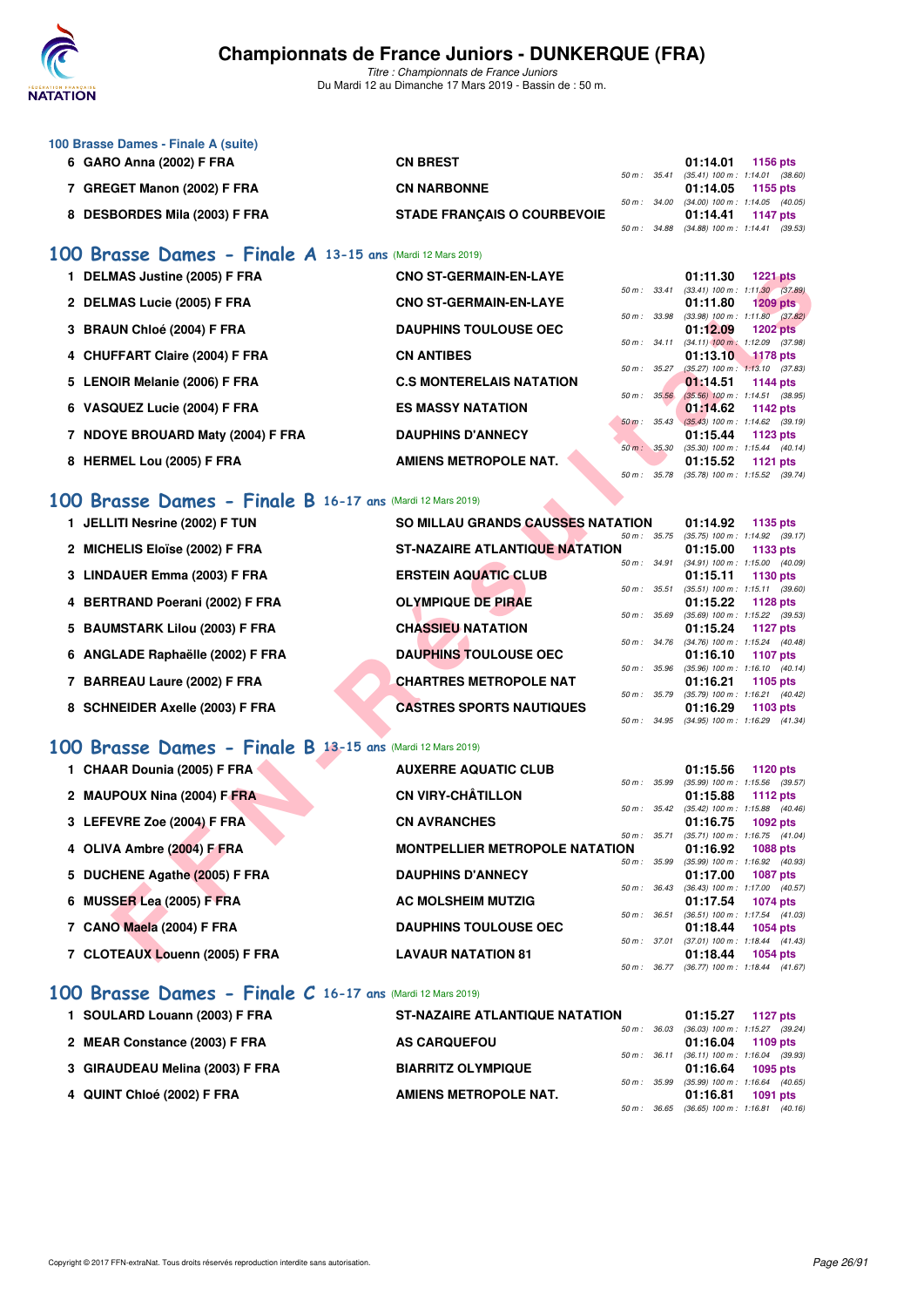

*Titre : Championnats de France Juniors* Du Mardi 12 au Dimanche 17 Mars 2019 - Bassin de : 50 m.

| 100 Brasse Dames - Finale C (suite) |                                       |                                     |
|-------------------------------------|---------------------------------------|-------------------------------------|
| 5 SEVERYNS Alix (2003) F FRA        | <b>CLUB DES NAGEURS DE PARIS</b>      | <b>1086 pts</b><br>01:17.01         |
|                                     | $50 m$ : $36.89$                      | $(36.89)$ 100 m : 1:17.01 $(40.12)$ |
| 6 ONOLFO Emma (2002) F FRA          | <b>MONTPELLIER METROPOLE NATATION</b> | 01:17.23<br><b>1081 pts</b>         |
|                                     | 50 m : 36.30                          | $(36.30)$ 100 m : 1:17.23 $(40.93)$ |
| 7 PELLETIER Alizée (2003) F FRA     | <b>CHARTRES METROPOLE NAT</b>         | 01:17.30<br>1080 pts                |
|                                     | $50 m$ : $36.01$                      | $(36.01)$ 100 m : 1:17.30 $(41.29)$ |
| 8 HUMBERT Juliette (2003) F FRA     | <b>CNO ST-GERMAIN-EN-LAYE</b>         | 01:17.46<br><b>1076 pts</b>         |
|                                     | 50 m : 36.11                          | $(36.11)$ 100 m : 1:17.46 $(41.35)$ |

# **[100 Brasse Dames - Finale C](http://www.ffnatation.fr/webffn/resultats.php?idact=nat&go=epr&idcpt=59271&idepr=22) 13-15 ans** (Mardi 12 Mars 2019)

| 1 GIRARDET Lilou (2004) F FRA    | <b>MULHOUSE ON</b>                |                  | 01:16.46                            | $1099$ pts      |  |
|----------------------------------|-----------------------------------|------------------|-------------------------------------|-----------------|--|
|                                  |                                   | 50 m: 35.68      | $(35.68)$ 100 m : 1:16.46 $(40.78)$ |                 |  |
| 2 MAGNIER Adele (2004) F FRA     | <b>STADE BÉTHUNE PÉLICAN CLUB</b> |                  | 01:17.09                            | <b>1085 pts</b> |  |
|                                  |                                   | $50 m$ : $36.95$ | $(36.95)$ 100 m : 1:17.09 $(40.14)$ |                 |  |
| 3 SASSELLI Lola (2005) F FRA     | <b>AQUATIC CLUB DE MENTON</b>     |                  | 01:17.11                            | $1084$ pts      |  |
|                                  |                                   | $50 m$ : $36.18$ | $(36.18)$ 100 m : 1:17.11 $(40.93)$ |                 |  |
| 4 LOPES Anaïs (2004) F FRA       | <b>ETOILE SAINT-LEU NATATION</b>  |                  | 01:17.15                            | <b>1083 pts</b> |  |
|                                  |                                   | 50 m: 36.51      | $(36.51)$ 100 m : 1:17.15 $(40.64)$ |                 |  |
| 5 ROBERT Marie (2005) F FRA      | <b>EMS BRON</b>                   |                  | 01:17.87                            | <b>1067 pts</b> |  |
|                                  |                                   | 50 m : 36.97     | $(36.97)$ 100 m : 1:17.87 $(40.90)$ |                 |  |
| 6 HUELLOU Claire (2005) F FRA    | <b>SA MÉRIGNAC</b>                |                  | 01:18.06                            | $1063$ pts      |  |
|                                  |                                   | 50 m: 36.61      | $(36.61)$ 100 m : 1:18.06 $(41.45)$ |                 |  |
| 7 LACHEVER Alizée (2004) F FRA   | <b>ST-MALO NATATION</b>           |                  | 01:18.46                            | 1053 pts        |  |
|                                  |                                   | 50 m: 36.96      | $(36.96)$ 100 m : 1:18.46 $(41.50)$ |                 |  |
| 8 DOMENECH Victoire (2004) F FRA | <b>ES NANTERRE</b>                |                  | 01:19.12                            | <b>1039 pts</b> |  |
|                                  |                                   | 50 m: 36.53      | $(36.53)$ 100 m : 1:19.12 $(42.59)$ |                 |  |

# **[100 Brasse Dames - Séries](http://www.ffnatation.fr/webffn/resultats.php?idact=nat&go=epr&idcpt=59271&idepr=22)** (Mardi 12 Mars 2019)

| 00 | Brasse Dames - Finale C 13-15 ans (Mardi 12 Mars 2019) |                                    |                |              |          |                                                        |
|----|--------------------------------------------------------|------------------------------------|----------------|--------------|----------|--------------------------------------------------------|
|    | 1 GIRARDET Lilou (2004) F FRA                          | <b>MULHOUSE ON</b>                 |                |              | 01:16.46 | $1099$ pts                                             |
|    | 2 MAGNIER Adele (2004) F FRA                           | <b>STADE BÉTHUNE PÉLICAN CLUB</b>  | 50 m : 35.68   |              | 01:17.09 | $(35.68)$ 100 m : 1:16.46 $(40.78)$<br><b>1085 pts</b> |
|    | 3 SASSELLI Lola (2005) F FRA                           | <b>AQUATIC CLUB DE MENTON</b>      | 50 m: 36.95    |              | 01:17.11 | $(36.95)$ 100 m : 1:17.09 $(40.14)$<br><b>1084 pts</b> |
|    | 4 LOPES Anaïs (2004) F FRA                             | <b>ETOILE SAINT-LEU NATATION</b>   | 50 m: 36.18    |              |          | $(36.18)$ 100 m : 1:17.11 $(40.93)$                    |
|    |                                                        |                                    | 50 m: 36.51    |              | 01:17.15 | 1083 pts<br>$(36.51)$ 100 m : 1:17.15 $(40.64)$        |
| 5  | ROBERT Marie (2005) F FRA                              | <b>EMS BRON</b>                    | 50 m: 36.97    |              | 01:17.87 | <b>1067 pts</b><br>$(36.97)$ 100 m : 1:17.87 $(40.90)$ |
| 6  | <b>HUELLOU Claire (2005) F FRA</b>                     | <b>SA MÉRIGNAC</b>                 |                |              | 01:18.06 | 1063 pts                                               |
|    | 7 LACHEVER Alizée (2004) F FRA                         | <b>ST-MALO NATATION</b>            | 50 m: 36.61    |              | 01:18.46 | $(36.61)$ 100 m : 1:18.06 $(41.45)$<br>1053 pts        |
|    | 8 DOMENECH Victoire (2004) F FRA                       | <b>ES NANTERRE</b>                 | 50 m : 36.96   |              | 01:19.12 | $(36.96)$ 100 m : 1:18.46 $(41.50)$<br>1039 pts        |
|    |                                                        |                                    | $50 m$ : 36.53 |              |          | (36.53) 100 m: 1:19.12 (42.59)                         |
|    | <b>00 Brasse Dames - Séries</b> (Mardi 12 Mars 2019)   |                                    |                |              |          |                                                        |
|    | 1 DELMAS Justine (2005) F FRA                          | <b>CNO ST-GERMAIN-EN-LAYE</b>      |                |              | 01:11.01 | <b>1228 pts</b>                                        |
|    | 2 BRAUN Chloé (2004) F FRA                             | <b>DAUPHINS TOULOUSE OEC</b>       | 50 m : 33.38   |              | 01:12.31 | $(33.38)$ 100 m : 1:11.01 $(37.63)$<br>1197 pts        |
|    |                                                        |                                    |                | 50 m : 34.11 |          | (34.11) 100 m: 1:12.31 (38.20)                         |
|    | 3 DELMAS Lucie (2005) F FRA                            | <b>CNO ST-GERMAIN-EN-LAYE</b>      |                | 50 m: 34.35  | 01:12.40 | 1194 pts<br>$(34.35)$ 100 m : 1:12.40 $(38.05)$        |
| 4  | JULIA Mélanie (2002) F FRA                             | <b>NEPTUNE CLUB DE FRANCE</b>      |                |              | 01:12.64 | 1189 pts                                               |
|    | 5 CHUFFART Claire (2004) F FRA                         | <b>CN ANTIBES</b>                  | 50 m: 34.21    |              | 01:13.40 | (34.21) 100 m: 1:12.64 (38.43)<br><b>1171 pts</b>      |
|    |                                                        |                                    | 50 m: 35.21    |              |          | $(35.21)$ 100 m : 1:13.40 $(38.19)$                    |
|    | 6 PEREZ Emma (2003) F FRA                              | <b>DAUPHINS TOULOUSE OEC</b>       | 50 m: 35.63    |              | 01:14.29 | 1150 pts<br>(35.63) 100 m: 1:14.29 (38.66)             |
|    | 7 NDOYE BROUARD Maty (2004) F FRA                      | <b>DAUPHINS D'ANNECY</b>           |                |              | 01:14.35 | 1148 pts                                               |
|    | 7 GREGET Manon (2002) F FRA                            | <b>CN NARBONNE</b>                 | 50 m : 34.89   |              | 01:14.35 | (34.89) 100 m: 1:14.35 (39.46)<br>1148 pts             |
| 9  | <b>MALLET Lola (2002) F FRA</b>                        | <b>ASM CHAMALIERES NATATION</b>    |                | 50 m: 34.42  | 01:14.54 | (34.42) 100 m: 1:14.35 (39.93)<br>1144 pts             |
|    | 10 DESBORDES Mila (2003) F FRA                         | <b>STADE FRANÇAIS O COURBEVOIE</b> |                | 50 m : 35.17 | 01:14.66 | (35.17) 100 m: 1:14.54 (39.37)<br>1141 pts             |
|    | 11 VASQUEZ Lucie (2004) F FRA                          | <b>ES MASSY NATATION</b>           |                | 50 m: 35.42  | 01:14.69 | $(35.42)$ 100 m : 1:14.66 $(39.24)$<br><b>1140 pts</b> |
|    |                                                        |                                    | 50 m: 35.37    |              |          | (35.37) 100 m: 1:14.69 (39.32)                         |
|    | 12 GARO Anna (2002) F FRA                              | <b>CN BREST</b>                    | 50 m : 36.06   |              | 01:14.73 | 1139 pts<br>(36.06) 100 m: 1:14.73 (38.67)             |
| 13 | DUPONT Zia (2002) F FRA                                | <b>CHOLET NATATION</b>             | 50 m : 34.91   |              | 01:14.96 | 1134 pts<br>(34.91) 100 m: 1:14.96 (40.05)             |
|    | 14 GUEZENEC Maéva (2002) F FRA                         | <b>CN LUNEL</b>                    |                |              | 01:14.98 | 1133 pts                                               |
|    | 15 LINDAUER Emma (2003) F FRA                          | <b>ERSTEIN AQUATIC CLUB</b>        |                | 50 m : 34.60 | 01:15.27 | (34.60) 100 m: 1:14.98 (40.38)<br>1127 pts             |
|    |                                                        |                                    | 50 m: 34.96    |              |          | $(34.96)$ 100 m : 1:15.27 $(40.31)$                    |
|    | 16 MICHELIS Eloïse (2002) F FRA                        | ST-NAZAIRE ATLANTIQUE NATATION     |                | 50 m: 35.22  | 01:15.33 | <b>1125 pts</b><br>$(35.22)$ 100 m : 1:15.33 $(40.11)$ |
|    | 17 BARREAU Laure (2002) F FRA                          | CHARTRES METROPOLE NAT             |                |              | 01:15.35 | 1125 pts                                               |
|    | 18 BERTRAND Poerani (2002) F FRA                       | <b>OLYMPIQUE DE PIRAE</b>          |                | 50 m: 35.46  | 01:15.37 | (35.46) 100 m: 1:15.35 (39.89)<br><b>1124 pts</b>      |
| 19 | <b>HERMEL Lou (2005) F FRA</b>                         | <b>AMIENS METROPOLE NAT.</b>       |                | 50 m : 35.23 | 01:15.40 | (35.23) 100 m: 1:15.37 (40.14)<br>1124 pts             |
| 20 |                                                        | <b>C.S MONTERELAIS NATATION</b>    | 50 m : 36.28   |              |          | $(36.28)$ 100 m : 1:15.40 $(39.12)$                    |
|    | LENOIR Melanie (2006) F FRA                            |                                    |                | 50 m : 36.43 | 01:15.42 | 1123 pts<br>$(36.43)$ 100 m : 1:15.42 $(38.99)$        |
| 21 | <b>BAUMSTARK Lilou (2003) F FRA</b>                    | <b>CHASSIEU NATATION</b>           |                | 50 m : 35.41 | 01:15.61 | 1119 pts<br>$(35.41)$ 100 m : 1:15.61 $(40.20)$        |
|    | 22 SCHNEIDER Axelle (2003) F FRA                       | <b>CASTRES SPORTS NAUTIQUES</b>    |                |              | 01:15.64 | 1118 pts                                               |
|    |                                                        |                                    |                |              |          | 50 m : 34.89 (34.89) 100 m : 1:15.64 (40.75)           |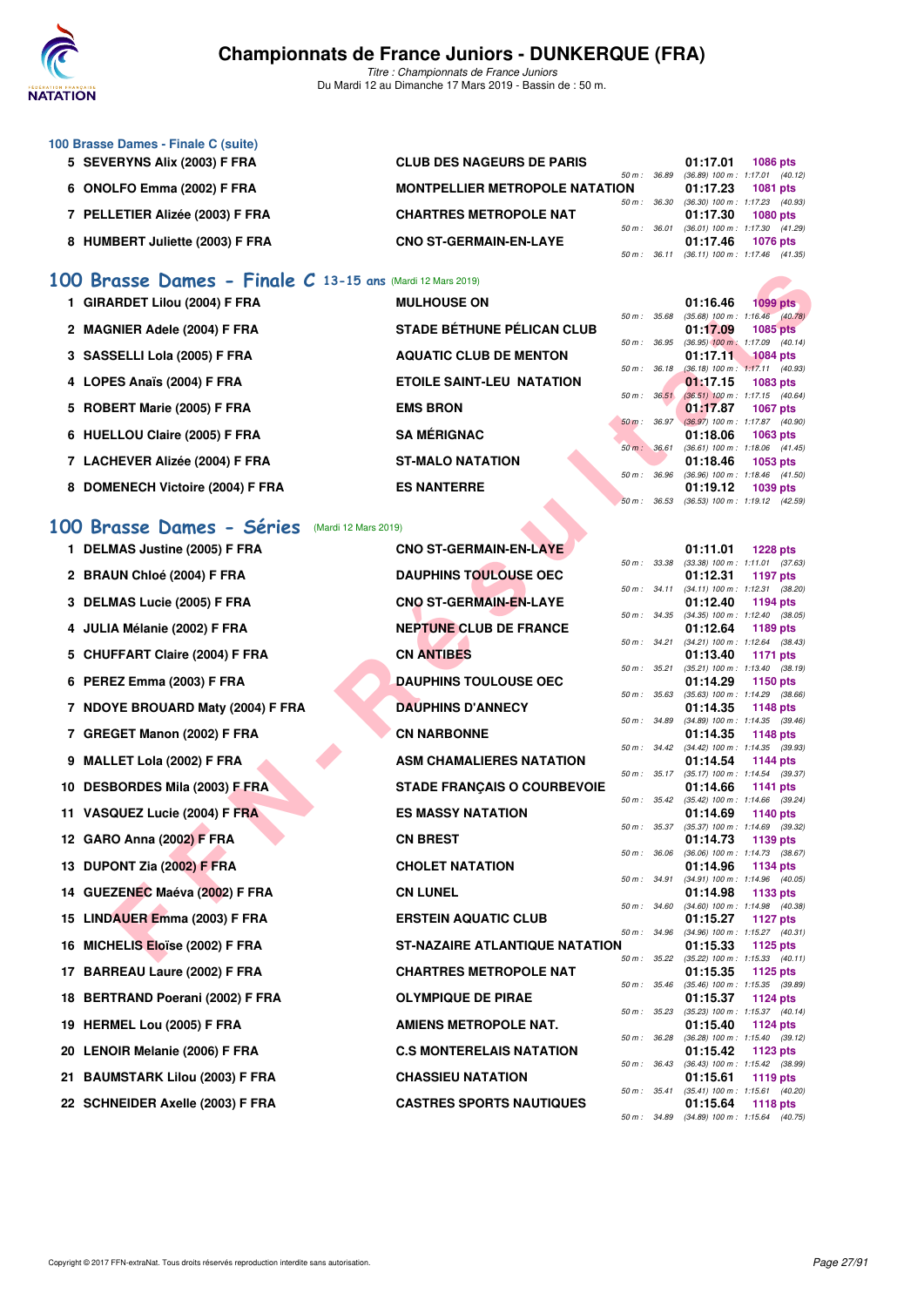

**100 Brasse Dames - Séries (suite)**

# **Championnats de France Juniors - DUNKERQUE (FRA)**

*Titre : Championnats de France Juniors* Du Mardi 12 au Dimanche 17 Mars 2019 - Bassin de : 50 m.

|    | 23 JELLITI Nesrine (2002) F TUN     | <b>SO MILLAU GRANDS CAUSSES NATATION</b>              |                  | 01:15.68                                                 | 1117 pts        |
|----|-------------------------------------|-------------------------------------------------------|------------------|----------------------------------------------------------|-----------------|
|    | 24 ANGLADE Raphaëlle (2002) F FRA   | 50 m: 35.12<br><b>DAUPHINS TOULOUSE OEC</b>           |                  | $(35.12)$ 100 m : 1:15.68 $(40.56)$<br>01:15.71          | <b>1116 pts</b> |
| 25 | SOULARD Louann (2003) F FRA         | 50 m: 35.57<br><b>ST-NAZAIRE ATLANTIQUE NATATION</b>  |                  | (35.57) 100 m: 1:15.71 (40.14)<br>01:15.74               | <b>1116 pts</b> |
| 26 | <b>ONOLFO Emma (2002) F FRA</b>     | 50 m : 35.91<br><b>MONTPELLIER METROPOLE NATATION</b> |                  | (35.91) 100 m: 1:15.74 (39.83)<br>01:16.13               | 1107 pts        |
| 27 | <b>MAUPOUX Nina (2004) F FRA</b>    | 50 m : 35.61<br><b>CN VIRY-CHÂTILLON</b>              |                  | (35.61) 100 m: 1:16.13 (40.52)<br>01:16.50               | 1098 pts        |
| 28 | QUINT Chloé (2002) F FRA            | 50 m : 35.95<br><b>AMIENS METROPOLE NAT.</b>          |                  | (35.95) 100 m: 1:16.50 (40.55)<br>01:16.56               | <b>1097 pts</b> |
| 29 | <b>SEVERYNS Alix (2003) F FRA</b>   | 50 m : 35.88<br><b>CLUB DES NAGEURS DE PARIS</b>      |                  | $(35.88)$ 100 m : 1:16.56 $(40.68)$<br>01:16.84          | <b>1090 pts</b> |
|    | 30 CHAAR Dounia (2005) F FRA        | 50 m : 36.72<br><b>AUXERRE AQUATIC CLUB</b>           |                  | $(36.72)$ 100 m : 1:16.84 $(40.12)$<br>01:16.86          | <b>1090 pts</b> |
| 31 | <b>MUSSER Lea (2005) F FRA</b>      | 50 m :<br><b>AC MOLSHEIM MUTZIG</b>                   | 35.64            | (35.64) 100 m: 1:16.86 (41.22)<br>01:16.97               | <b>1087 pts</b> |
|    | 32 HUMBERT Juliette (2003) F FRA    | 50 m: 36.29<br><b>CNO ST-GERMAIN-EN-LAYE</b>          |                  | (36.29) 100 m : 1:16.97 (40.68)<br>01:17.00              | <b>1087 pts</b> |
|    | 33 GIRAUDEAU Melina (2003) F FRA    | <b>BIARRITZ OLYMPIQUE</b>                             | $50 m$ : $36.18$ | $(36.18)$ 100 m : 1:17.00 $(40.82)$<br>01:17.15          | 1083 pts        |
|    | 34 PELLETIER Alizée (2003) F FRA    | $50 m$ :<br><b>CHARTRES METROPOLE NAT</b>             | 36.25            | (36.25) 100 m: 1:17.15 (40.90)<br>01:17.22               | <b>1082 pts</b> |
|    | 35 LEFEVRE Zoe (2004) F FRA         | 50 m: 35.66<br><b>CN AVRANCHES</b>                    |                  | $(35.66)$ 100 m : 1:17.22 $(41.56)$<br>01:17.34          | 1079 pts        |
|    | 36 MEAR Constance (2003) F FRA      | $50 m$ : $36.77$<br><b>AS CARQUEFOU</b>               |                  | (36.77) 100 m : 1:17.34 (40.57)<br>01:17.37              | <b>1078 pts</b> |
| 37 | <b>BROUEL Bérénice (2002) F FRA</b> | 50 m : 36.61<br><b>NAUTIC CLUB ALP'38</b>             |                  | (36.61) 100 m: 1:17.37 (40.76)<br>01:17.63               | <b>1072 pts</b> |
| 38 | OLIVA Ambre (2004) F FRA            | 50 m : 36.60<br><b>MONTPELLIER METROPOLE NATATION</b> |                  | $(36.60)$ 100 m : 1:17.63 $(41.03)$<br>01:17.65          | 1072 pts        |
| 38 | <b>SENLIS Juliette (2003) F FRA</b> | <b>CHOLET NATATION</b>                                | 50 m : 37.05     | (37.05) 100 m: 1:17.65 (40.60)<br>01:17.65               | 1072 pts        |
| 40 | CANO Maela (2004) F FRA             | 50 m : 36.80<br><b>DAUPHINS TOULOUSE OEC</b>          |                  | (36.80) 100 m: 1:17.65 (40.85)<br>01:17.78               | <b>1069 pts</b> |
| 41 | KALI ALI Sawsen (2003) F FRA        | 50 m : 36.19<br><b>DAUPHINS D'ANNECY</b>              |                  | (36.19) 100 m: 1:17.78 (41.59)<br>01:17.84               | 1068 pts        |
|    | 42 CLOTEAUX Louenn (2005) F FRA     | 50 m : 36.68<br><b>LAVAUR NATATION 81</b>             |                  | $(36.68)$ 100 m : 1:17.84 $(41.16)$<br>01:17.93          | <b>1065 pts</b> |
|    | 43 DUCHENE Agathe (2005) F FRA      | 50 m : 36.29<br><b>DAUPHINS D'ANNECY</b>              |                  | (36.29) 100 m: 1:17.93 (41.64)<br>01:18.00               | 1064 pts        |
| 44 | <b>GIRARDET Lilou (2004) F FRA</b>  | 50 m : 36.80<br><b>MULHOUSE ON</b>                    |                  | (36.80) 100 m: 1:18.00 (41.20)<br>01:18.01               | 1064 pts        |
| 45 | <b>MAGNIER Adele (2004) F FRA</b>   | 50 m : 36.23<br><b>STADE BÉTHUNE PÉLICAN CLUB</b>     |                  | (36.23) 100 m: 1:18.01 (41.78)<br>01:18.06               | 1063 pts        |
| 46 | <b>HUELLOU Claire (2005) F FRA</b>  | <b>SA MÉRIGNAC</b>                                    | 50 m : 37.07     | (37.07) 100 m: 1:18.06 (40.99)<br>01:18.15               | <b>1060 pts</b> |
| 47 | ROBERT Marie (2005) F FRA           | <b>EMS BRON</b>                                       | 50 m : 36.06     | $(36.06)$ 100 m : 1:18.15 $(42.09)$<br>01:18.23          | 1059 pts        |
|    | 48 SASSELLI Lola (2005) F FRA       | 50 m : 36.47<br><b>AQUATIC CLUB DE MENTON</b>         |                  | (36.47) 100 m: 1:18.23 (41.76)<br>01:18.25               | 1058 pts        |
|    | 49 OROS Klara (2003) F FRA          | 50 m : 37.06<br><b>CNS ST-ESTÈVE</b>                  |                  | $(37.06)$ 100 m : 1:18.25 $(41.19)$<br>01:18.30          | <b>1057 pts</b> |
|    | 50 SAVOYE Lilou (2003) F FRA        | 50 m : 36.97<br><b>BEAUVAISIS AQUATIC CLUB</b>        |                  | $(36.97)$ 100 m : 1:18.30 $(41.33)$<br>01:18.36          | 1056 pts        |
|    | 51 LOPES Anaïs (2004) F FRA         | 50 m : 36.70<br><b>ETOILE SAINT-LEU NATATION</b>      |                  | (36.70) 100 m: 1:18.36 (41.66)<br>01:18.41               | <b>1055 pts</b> |
|    | 52 CACHOT Margot (2002) F FRA       | <b>AVENIR MURET NATATION</b>                          | 50 m : 37.24     | $(37.24)$ 100 m : 1:18.41 $(41.17)$<br>01:18.53          | 1052 pts        |
|    | 53 TAVERNET Emma (2003) F FRA       | <b>CN LUNEL</b>                                       | 50 m : 38.26     | (38.26) 100 m: 1:18.53 (40.27)<br>01:18.64               | <b>1049 pts</b> |
|    | 54 DOMENECH Victoire (2004) F FRA   | 50 m : 37.08<br><b>ES NANTERRE</b>                    |                  | $(37.08)$ 100 m : 1:18.64 $(41.56)$<br>01:19.07          | <b>1040 pts</b> |
|    | 55 MEGHEZ Mathilde (2003) F FRA     | <b>SN METZ</b>                                        | 50 m : 36.71     | (36.71) 100 m : 1:19.07 (42.36)<br>01:19.12              | 1039 pts        |
|    | 56 LACHEVER Alizée (2004) F FRA     | 50 m : 37.59<br><b>ST-MALO NATATION</b>               |                  | (37.59) 100 m: 1:19.12 (41.53)<br>01:19.20               | <b>1037 pts</b> |
|    | 57 GILOT Manon (2005) F FRA         | <b>SPN POITIERS</b>                                   | 50 m : 37.56     | (37.56) 100 m: 1:19.20 (41.64)<br>01:19.66               | <b>1027 pts</b> |
|    | 58 GARNIER Juliette (2004) F FRA    | <b>CN NIORT</b>                                       |                  | 50 m : 37.17 (37.17) 100 m : 1:19.66 (42.49)<br>01:19.78 | 1024 pts        |
|    |                                     |                                                       |                  | 50 m: 37.92 (37.92) 100 m: 1:19.78 (41.86)               |                 |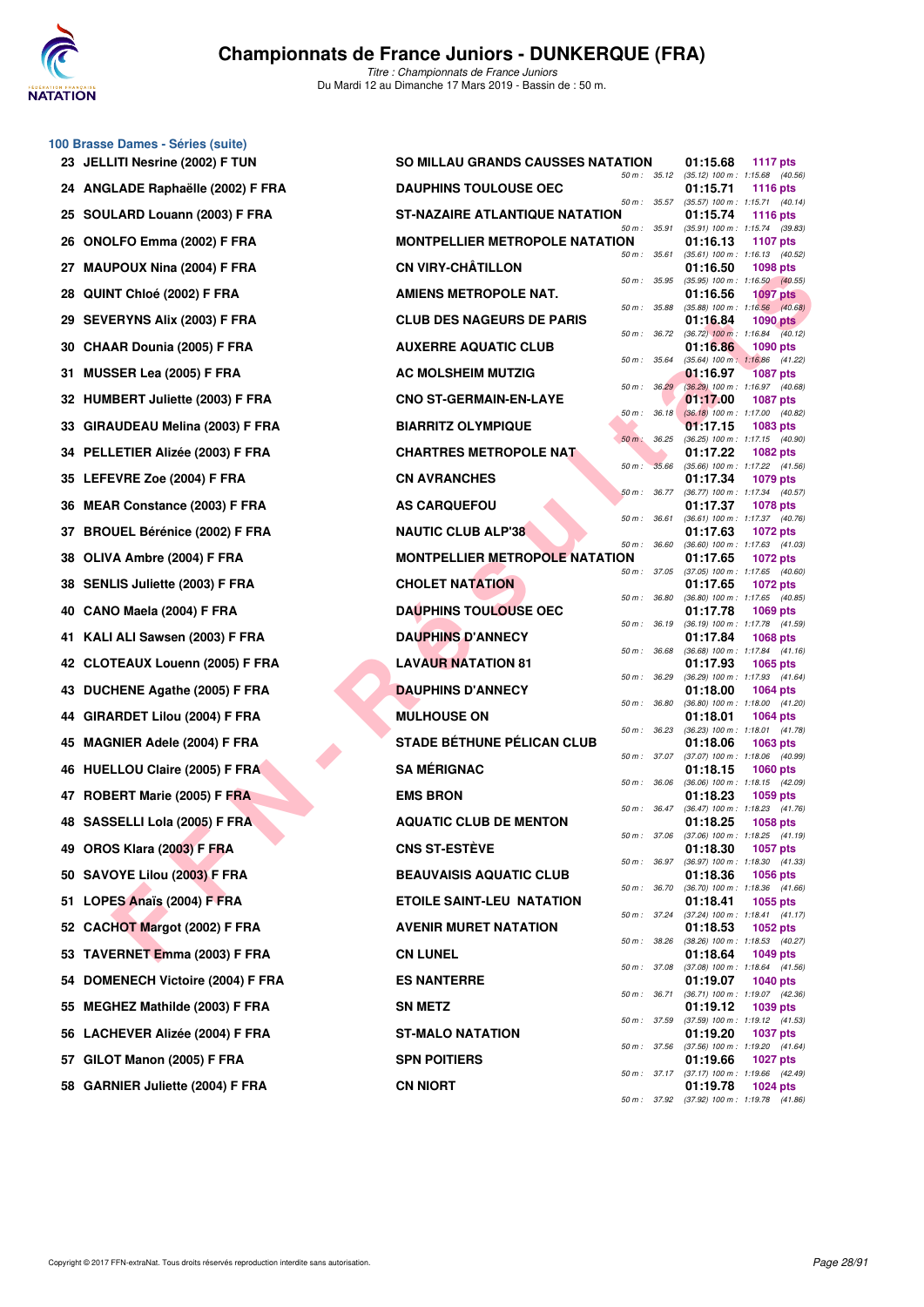

*Titre : Championnats de France Juniors* Du Mardi 12 au Dimanche 17 Mars 2019 - Bassin de : 50 m.

|    | 100 Brasse Dames - Séries (suite)<br>59 BOISSON Chaïma (2004) F FRA | <b>CN MARSEILLE</b>                                                                                                         | 01:19.84<br>1023 pts                                               |
|----|---------------------------------------------------------------------|-----------------------------------------------------------------------------------------------------------------------------|--------------------------------------------------------------------|
| 60 | RAFALDI Charlie (2004) F FRA                                        | 50 m : 37.84<br><b>ALLIANCE ORLEANS NATATION</b>                                                                            | (37.84) 100 m: 1:19.84 (42.00)<br>01:19.85<br><b>1022 pts</b>      |
|    |                                                                     |                                                                                                                             | 50 m: 37.00 (37.00) 100 m: 1:19.85 (42.85)                         |
| 61 | <b>SCHRYVE Lou (2004) F FRA</b>                                     | LILLE MÉTROPOLE NATATION<br>50 m : 37.98                                                                                    | <b>1020 pts</b><br>01:19.97<br>(37.98) 100 m: 1:19.97 (41.99)      |
|    | 62 COUDERT Lucile (2004) F FRA                                      | AC BOULOGNE-BILLANCOURT                                                                                                     | 01:20.57<br><b>1007 pts</b>                                        |
|    | 63 PINEL Romane (2004) F FRA                                        | 50 m : 37.69<br><b>LYON NATATION METROPOLE</b>                                                                              | (37.69) 100 m : 1:20.57 (42.88)<br>01:20.84<br>1001 pts            |
| 64 | <b>MAILLE Salomé (2004) F FRA</b>                                   | 50 m: 38.52<br><b>ES MASSY NATATION</b>                                                                                     | (38.52) 100 m : 1:20.84 (42.32)<br>01:21.34<br>990 pts             |
|    | 65 LENFANT Camille (2005) F FRA                                     | 50 m : 38.22<br><b>MONTAUBAN NATATION</b>                                                                                   | $(38.22)$ 100 m : 1:21.34 $(43.12)$<br>01:21.55<br>985 pts         |
| 66 | GOUPIL-LIZEKNE Liya (2004) F FRA                                    | 50 m: 38.39<br>A ASEC NATATION SAINT-PAUL REUNION                                                                           | $(38.39)$ 100 m : 1:21.55 $(43.16)$<br>01:22.14<br>972 pts         |
| 67 | <b>COUTEL Apolline (2004) F FRA</b>                                 | 50 m : 37.34<br><b>CN CROIX</b>                                                                                             | $(37.34)$ 100 m : 1:22.14 $(44.80)$<br>01:22.18<br>971 pts         |
|    | 68 SULTAN Laura (2005) F FRA                                        | $50 m$ : $36.06$<br><b>STADE FRANÇAIS O COURBEVOIE</b>                                                                      | (36.06) 100 m : 1:22.18 (46.12)<br>01:23.28<br>948 pts             |
|    | 69 LABAY Lola (2005) F FRA                                          | 50 m : 39.36<br><b>NANTES NATATION</b>                                                                                      | $(39.36)$ 100 m : 1:23.28 $(43.92)$<br>01:23.44<br>944 pts         |
|    |                                                                     | 50 m: 40.02                                                                                                                 | (40.02) 100 m : 1:23.44 (43.42)                                    |
|    | 200 Brasse Dames - Finale A 16-17 ans (Samedi 16 Mars 2019)         |                                                                                                                             |                                                                    |
|    | 1 PEREZ Emma (2003) F FRA                                           | <b>DAUPHINS TOULOUSE OEC</b>                                                                                                | 02:36.40<br>1176 pts                                               |
|    | 2 MALLET Lola (2002) F FRA                                          | 50 m: 35.71 (35.71) 100 m: 1:15.33 (39.62) 150 m: 1:55.63<br>ASM CHAMALIERES NATATION                                       | $(40.30)$ 200 m : 2:36.40 $(40.77)$<br>02:38.03<br>1156 pts        |
|    | 3 BARREAU Laure (2002) F FRA                                        | 50 m: 35.91 (35.91) 100 m: 1:17.25 (41.34) 150 m: 1:57.97 (40.72) 200 m: 2:38.03 (40.06)<br><b>CHARTRES METROPOLE NAT</b>   | 02:38.27<br>1154 pts                                               |
|    | 4 JULIA Mélanie (2002) F FRA                                        | 50 m: 35.86 (35.86) 100 m: 1:15.66 (39.80) 150 m: 1:56.72 (41.06) 200 m: 2:38.27 (41.55)<br><b>NEPTUNE CLUB DE FRANCE</b>   | 02:38.36<br>1152 pts                                               |
|    |                                                                     | 50 m: 35.42 (35.42) 100 m: 1:15.47 (40.05) 150 m: 1:57.07                                                                   | (41.60) 200 m : 2:38.36 (41.29)                                    |
|    | 5 DUPONT Zia (2002) F FRA                                           | <b>CHOLET NATATION</b><br>50 m: 35.55 (35.55) 100 m: 1:16.10 (40.55) 150 m: 1:57.83                                         | 02:39.03<br>1145 pts<br>(41.73) 200 m : 2:39.03 (41.20)            |
|    | 6 GARO Anna (2002) F FRA                                            | <b>CN BREST</b><br>50 m: 36.86 (36.86) 100 m: 1:17.41 (40.55) 150 m: 1:58.72 (41.31) 200 m: 2:39.71 (40.99)                 | 02:39.71<br>1136 pts                                               |
|    | 7 GUEZENEC Maéva (2002) F FRA                                       | <b>CN LUNEL</b>                                                                                                             | 02:39.77<br>1136 pts                                               |
|    | 8 MICHELIS Eloïse (2002) F FRA                                      | 50 m: 36.44 (36.44) 100 m: 1:16.38 (39.94) 150 m: 1:57.37 (40.99) 200 m: 2:39.77 (42.40)<br>ST-NAZAIRE ATLANTIQUE NATATION  | 02:43.74<br><b>1089 pts</b>                                        |
|    |                                                                     | 50 m: 35.96 (35.96) 100 m: 1:18.11 (42.15) 150 m: 2:00.81 (42.70) 200 m: 2:43.74 (42.93)                                    |                                                                    |
|    | 200 Brasse Dames - Finale A 13-15 ans (Samedi 16 Mars 2019)         |                                                                                                                             |                                                                    |
|    | 1 DELMAS Justine (2005) F FRA                                       | <b>CNO ST-GERMAIN-EN-LAYE</b>                                                                                               | 02:29.73<br>1258 pts MPF1<br>(39.25) 200 m : 2:29.73 (38.43)       |
|    | 2 DELMAS Lucie (2005) F FRA                                         | 50 m: 34.26 (34.26) 100 m: 1:12.05<br>(37.79) 150 m : 1:51.30<br><b>CNO ST-GERMAIN-EN-LAYE</b>                              | 02:33.40<br><b>1212 pts</b>                                        |
|    | 3 CHUFFART Claire (2004) F FRA                                      | 50 m: 35.01 (35.01) 100 m: 1:13.42<br>(38.41) 150 m : 1:53.51<br><b>CN ANTIBES</b>                                          | (40.09) 200 m : 2:33.40 (39.89)<br>02:34.76<br>1196 pts            |
|    | 4 LENOIR Melanie (2006) F FRA                                       | 50 m: 35.50 (35.50) 100 m: 1:14.92 (39.42) 150 m: 1:54.60 (39.68) 200 m: 2:34.76 (40.16)<br><b>C.S MONTERELAIS NATATION</b> | 02:40.87<br>1123 pts                                               |
|    | 5 NDOYE BROUARD Maty (2004) F FRA                                   | 50 m : 36.78 (36.78) 100 m : 1:17.50<br>(40.72) 150 m : 1:59.29<br><b>DAUPHINS D'ANNECY</b>                                 | (41.79) 200 m : 2:40.87 (41.58)<br>02:41.07<br><b>1120 pts</b>     |
|    |                                                                     | 50 m : 36.77 (36.77) 100 m : 1:17.86 (41.09) 150 m : 1:59.22                                                                | (41.36) 200 m : 2:41.07 (41.85)                                    |
|    | 6 HERMEL Lou (2005) F FRA                                           | AMIENS METROPOLE NAT.<br>50 m: 36.50 (36.50) 100 m: 1:17.16 (40.66) 150 m: 1:59.01 (41.85) 200 m: 2:41.30 (42.29)           | 02:41.30<br><b>1118 pts</b>                                        |
|    | 7 BRAUN Chloé (2004) F FRA                                          | <b>DAUPHINS TOULOUSE OEC</b><br>50 m: 36.48 (36.48) 100 m: 1:18.29 (41.81) 150 m: 1:59.87                                   | 02:41.98<br><b>1110 pts</b><br>$(41.58)$ 200 m : 2:41.98 $(42.11)$ |
|    | 8 OLIVA Ambre (2004) F FRA                                          | <b>MONTPELLIER METROPOLE NATATION</b>                                                                                       | 02:42.69<br>1102 pts                                               |
|    | 200 Brasse Dames - Finale B 16-17 ans (Samedi 16 Mars 2019)         | 50 m: 37.23 (37.23) 100 m: 1:18.83 (41.60) 150 m: 2:01.32 (42.49) 200 m: 2:42.69 (41.37)                                    |                                                                    |

### **[200 Brasse Dames - Finale A](http://www.ffnatation.fr/webffn/resultats.php?idact=nat&go=epr&idcpt=59271&idepr=23) 16-17 ans** (Samedi 16 Mars 2019)

| 1 PEREZ Emma (2003) F FRA      | <b>DAUPHINS TOULOUSE OEC</b>                                                                           | 02:36.40 | 1176 pts                            |
|--------------------------------|--------------------------------------------------------------------------------------------------------|----------|-------------------------------------|
|                                | 50 m: 35.71 (35.71) 100 m: 1:15.33 (39.62) 150 m: 1:55.63                                              |          | $(40.30)$ 200 m : 2:36.40 $(40.77)$ |
| 2 MALLET Lola (2002) F FRA     | <b>ASM CHAMALIERES NATATION</b>                                                                        | 02:38.03 | 1156 $pts$                          |
|                                | 50 m: 35.91 (35.91) 100 m: 1:17.25 (41.34) 150 m: 1:57.97                                              |          | $(40.72)$ 200 m : 2:38.03 $(40.06)$ |
| 3 BARREAU Laure (2002) F FRA   | <b>CHARTRES METROPOLE NAT</b>                                                                          | 02:38.27 | 1154 pts                            |
|                                | 50 m: 35.86 (35.86) 100 m: 1:15.66 (39.80) 150 m: 1:56.72                                              |          | $(41.06)$ 200 m : 2:38.27 $(41.55)$ |
| 4 JULIA Mélanie (2002) F FRA   | <b>NEPTUNE CLUB DE FRANCE</b>                                                                          | 02:38.36 | 1152 pts                            |
|                                | 50 m: 35.42 (35.42) 100 m: 1:15.47 (40.05) 150 m: 1:57.07                                              |          | $(41.60)$ 200 m : 2:38.36 $(41.29)$ |
| 5 DUPONT Zia (2002) F FRA      | <b>CHOLET NATATION</b>                                                                                 | 02:39.03 | 1145 pts                            |
|                                | $(35.55)$ 100 m : 1:16.10 $(40.55)$ 150 m : 1:57.83<br>50 m: 35.55                                     |          | $(41.73)$ 200 m : 2:39.03 $(41.20)$ |
| 6 GARO Anna (2002) F FRA       | <b>CN BREST</b>                                                                                        | 02:39.71 | 1136 pts                            |
|                                | (36.86) 100 m: 1:17.41 (40.55) 150 m: 1:58.72 (41.31) 200 m: 2:39.71 (40.99)<br>$50 \text{ m}$ : 36.86 |          |                                     |
| 7 GUEZENEC Maéva (2002) F FRA  | <b>CN LUNEL</b>                                                                                        | 02:39.77 | $1136$ pts                          |
|                                | 50 m: 36.44 (36.44) 100 m: 1:16.38 (39.94) 150 m: 1:57.37                                              |          | (40.99) 200 m : 2:39.77 (42.40)     |
| 8 MICHELIS Eloïse (2002) F FRA | <b>ST-NAZAIRE ATLANTIQUE NATATION</b>                                                                  | 02:43.74 | <b>1089 pts</b>                     |
|                                | 50 m: 35.96 (35.96) 100 m: 1:18.11 (42.15) 150 m: 2:00.81 (42.70) 200 m: 2:43.74 (42.93)               |          |                                     |

### **[200 Brasse Dames - Finale A](http://www.ffnatation.fr/webffn/resultats.php?idact=nat&go=epr&idcpt=59271&idepr=23) 13-15 ans** (Samedi 16 Mars 2019)

| 1 DELMAS Justine (2005) F FRA     | <b>CNO ST-GERMAIN-EN-LAYE</b>                                                                      | 02:29.73<br>1258 pts MPF17                               |
|-----------------------------------|----------------------------------------------------------------------------------------------------|----------------------------------------------------------|
| 2 DELMAS Lucie (2005) F FRA       | 50 m: 34.26 (34.26) 100 m: 1:12.05 (37.79) 150 m: 1:51.30<br><b>CNO ST-GERMAIN-EN-LAYE</b>         | $(39.25)$ 200 m : 2:29.73 $(38.43)$<br>02:33.40 1212 pts |
| 3 CHUFFART Claire (2004) F FRA    | 50 m: 35.01 (35.01) 100 m: 1:13.42 (38.41) 150 m: 1:53.51<br><b>CN ANTIBES</b>                     | $(40.09)$ 200 m : 2:33.40 $(39.89)$<br>02:34.76 1196 pts |
| 4 LENOIR Melanie (2006) F FRA     | 50 m: 35.50 (35.50) 100 m: 1:14.92 (39.42) 150 m: 1:54.60<br><b>C.S MONTERELAIS NATATION</b>       | $(39.68)$ 200 m : 2:34.76 $(40.16)$<br>02:40.87 1123 pts |
| 5 NDOYE BROUARD Maty (2004) F FRA | 50 m: 36.78 (36.78) 100 m: 1:17.50 (40.72) 150 m: 1:59.29<br><b>DAUPHINS D'ANNECY</b>              | $(41.79)$ 200 m : 2:40.87 $(41.58)$<br>02:41.07 1120 pts |
| 6 HERMEL Lou (2005) F FRA         | 50 m: 36.77 (36.77) 100 m: 1:17.86 (41.09) 150 m: 1:59.22<br>AMIENS METROPOLE NAT.                 | $(41.36)$ 200 m : 2:41.07 $(41.85)$<br>02:41.30 1118 pts |
| 7 BRAUN Chloé (2004) F FRA        | 50 m: 36.50 (36.50) 100 m: 1:17.16 (40.66) 150 m: 1:59.01<br><b>DAUPHINS TOULOUSE OEC</b>          | $(41.85)$ 200 m : 2:41.30 $(42.29)$<br>02:41.98 1110 pts |
| 8 OLIVA Ambre (2004) F FRA        | 50 m: 36.48 (36.48) 100 m: 1:18.29 (41.81) 150 m: 1:59.87<br><b>MONTPELLIER METROPOLE NATATION</b> | $(41.58)$ 200 m : 2:41.98 $(42.11)$<br>02:42.69 1102 pts |
|                                   | 50 m: 37.23 (37.23) 100 m: 1:18.83 (41.60) 150 m: 2:01.32                                          | $(42.49)$ 200 m : 2:42.69 $(41.37)$                      |

### **[200 Brasse Dames - Finale B](http://www.ffnatation.fr/webffn/resultats.php?idact=nat&go=epr&idcpt=59271&idepr=23) 16-17 ans** (Samedi 16 Mars 2019)

| 1 JELLITI Nesrine (2002) F TUN  | <b>SO MILLAU GRANDS CAUSSES NATATION</b>                                                     |          | 02:41.14 1120 pts                   |
|---------------------------------|----------------------------------------------------------------------------------------------|----------|-------------------------------------|
|                                 | 50 m: 36.27 (36.27) 100 m: 1:17.63 (41.36) 150 m: 1:58.99                                    |          | $(41.36)$ 200 m : 2:41.14 $(42.15)$ |
| 2 SOULARD Louann (2003) F FRA   | <b>ST-NAZAIRE ATLANTIQUE NATATION</b>                                                        |          | 02:41.79 1112 pts                   |
|                                 | 50 m: 36.68 (36.68) 100 m: 1:17.86 (41.18) 150 m: 1:59.88                                    |          | $(42.02)$ 200 m : 2:41.79 $(41.91)$ |
| 3 SENLIS Juliette (2003) F FRA  | <b>CHOLET NATATION</b>                                                                       |          | 02:41.99 1110 pts                   |
|                                 | 50 m: 37.74 (37.74) 100 m: 1:18.84 (41.10) 150 m: 2:00.66                                    |          | $(41.82)$ 200 m : 2:41.99 $(41.33)$ |
| 4 HUMBERT Juliette (2003) F FRA | <b>CNO ST-GERMAIN-EN-LAYE</b>                                                                |          | 02:42.47 1104 pts                   |
|                                 | 50 m: 36.96 (36.96) 100 m: 1:17.45 (40.49) 150 m: 1:59.69                                    |          | (42.24) 200 m : 2:42.47 (42.78)     |
| 5 BROUEL Bérénice (2002) F FRA  | <b>NAUTIC CLUB ALP'38</b>                                                                    | 02:44.37 | $1082$ pts                          |
|                                 | (36.98) 100 m: 1:17.99 (41.01) 150 m: 2:00.44 (42.45) 200 m: 2:44.37 (43.93)<br>50 m : 36.98 |          |                                     |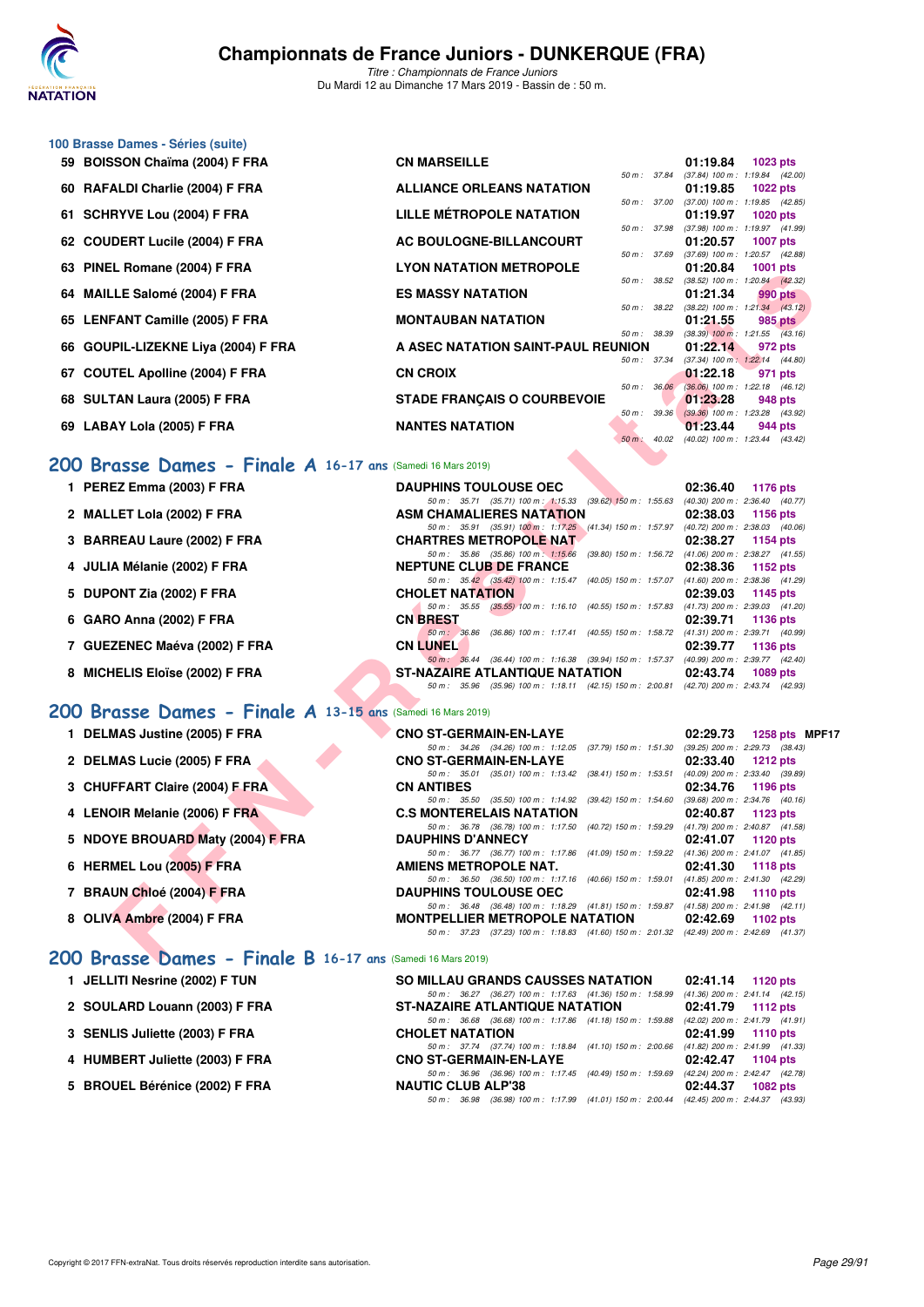

*Titre : Championnats de France Juniors* Du Mardi 12 au Dimanche 17 Mars 2019 - Bassin de : 50 m.

| 200 Brasse Dames - Finale B (suite) |                                                                                             |                      |
|-------------------------------------|---------------------------------------------------------------------------------------------|----------------------|
| MEGHEZ Mathilde (2003) F FRA<br>6.  | <b>SN METZ</b>                                                                              | 02:44.98 1075 pts    |
|                                     | 50 m : 38.32 (38.32) 100 m : 1:20.14 (41.82) 150 m : 2:02.75 (42.61) 200 m : 2:44.98 (42.23 |                      |
| 7 GIRAUDEAU Melina (2003) F FRA     | <b>BIARRITZ OLYMPIQUE</b>                                                                   | 02:45.09<br>1074 pts |
|                                     | 50 m : 36.29 (36.29) 100 m : 1:17.66 (41.37) 150 m : 2:00.86 (43.20) 200 m : 2:45.09 (44.23 |                      |
| --- KALI ALI Sawsen (2003) F FRA    | <b>DAUPHINS D'ANNECY</b>                                                                    | <b>DSQ</b>           |

### **[200 Brasse Dames - Finale B](http://www.ffnatation.fr/webffn/resultats.php?idact=nat&go=epr&idcpt=59271&idepr=23) 13-15 ans** (Samedi 16 Mars 2019)

|  | 1 MUSSER Lea (2005) F FRA |  |  |  |  |  |
|--|---------------------------|--|--|--|--|--|
|--|---------------------------|--|--|--|--|--|

- **2 DUCHENE Agathe (2005) F FRA** DAUPHINS D'ANNECY 02:44.17 1084 pts<br>  $\frac{50 \text{ m} \div 36.73 \div 50 \text{ m}}{36.73 \div 108.73 \div 108.73 \div 108.73 \div 108.73 \div 108.73 \div 108.73 \div 108.73 \div 108.73 \div 108.73 \div 108.73 \div 108.73 \div 108.73 \div 108.73 \$
- **3 LOPES Anaïs (2004) F FRA ETOILE SAINT-LEU NATATION 02:45.39 1070 pts**
- **4 MAUPOUX Nina (2004) F FRA** CN VIRY-CHÂTILLON 02:46.18 1061 pts 02:46.18 1061 pts 50m: 37.33 (37.33) 100 m: 1:19.44 (42.11) 150 m: 2:02.59 (43.15) 200 m: 2:46.18 (43.59)
- **5 SASSELLI Lola (2005) F FRA** AQUATIC CLUB DE MENTON 02:46.56 1057 pts 681 03214 02:23 150 m: 20021 02:46.56 1057 pts
- **6 ROBERT Marie (2005) F FRA** EMS BRON<br>
50 m: 37.41 (37.41) 100 m: 1:19.77 (42.36) 150 m: 2:03.58 (43.81) 200 m: 2:47.09 (43.51)
- **7 GARNIER Juliette (2004) F FRA CN NIORT 50.75 (38.75) 100 m: 1:21.28** (42.53) 150 m: 2:04.48 (43.20) 200 m: 2:47.15 1050 pts
- 8 MAGNIER Adele (2004) F FRA STADE BÉTHUNE PÉLICAN CLUB

### **[200 Brasse Dames - Finale C](http://www.ffnatation.fr/webffn/resultats.php?idact=nat&go=epr&idcpt=59271&idepr=23) 16-17 ans** (Samedi 16 Mars 2019)

| 1 MUSSER Lea (2005) F FRA                                     | AC MOLSHEIM MUTZIG                                                                                                           | 02:44.08<br><b>1085 pts</b> |
|---------------------------------------------------------------|------------------------------------------------------------------------------------------------------------------------------|-----------------------------|
|                                                               | 50 m: 37.78 (37.78) 100 m: 1:19.86 (42.08) 150 m: 2:02.46 (42.60) 200 m: 2:44.08 (41.62)                                     |                             |
| 2 DUCHENE Agathe (2005) F FRA                                 | <b>DAUPHINS D'ANNECY</b>                                                                                                     | 02:44.17<br>$1084$ pts      |
| 3 LOPES Anaïs (2004) F FRA                                    | 50 m: 36.73 (36.73) 100 m: 1:18.35 (41.62) 150 m: 2:01.53 (43.18) 200 m: 2:44.17 (42.64)<br><b>ETOILE SAINT-LEU NATATION</b> | 02:45.39<br><b>1070 pts</b> |
|                                                               | 50 m: 36.88 (36.88) 100 m: 1:19.69 (42.81) 150 m: 2:02.20 (42.51) 200 m: 2:45.39 (43.19)                                     |                             |
| 4 MAUPOUX Nina (2004) F FRA                                   | <b>CN VIRY-CHATILLON</b>                                                                                                     | 02:46.18<br>1061 pts        |
|                                                               | 50 m: 37.33 (37.33) 100 m: 1:19.44 (42.11) 150 m: 2:02.59 (43.15) 200 m: 2:46.18 (43.59)                                     |                             |
| 5 SASSELLI Lola (2005) F FRA                                  | <b>AQUATIC CLUB DE MENTON</b>                                                                                                | 02:46.56<br><b>1057 pts</b> |
|                                                               | 50 m: 36.61 (36.61) 100 m: 1:18.84 (42.23) 150 m: 2:03.21 (44.37) 200 m: 2:46.56 (43.35)                                     |                             |
| 6 ROBERT Marie (2005) F FRA                                   | <b>EMS BRON</b>                                                                                                              | 02:47.09<br><b>1051 pts</b> |
|                                                               | 50 m: 37.41 (37.41) 100 m: 1:19.77 (42.36) 150 m: 2:03.58 (43.81) 200 m: 2:47.09 (43.51)<br><b>CN NIORT</b>                  | <b>1050 pts</b>             |
| 7 GARNIER Juliette (2004) F FRA                               | 50 m: 38.75 (38.75) 100 m: 1:21.28 (42.53) 150 m: 2:04.48 (43.20) 200 m: 2:47.15 (42.67)                                     | 02:47.15                    |
| 8 MAGNIER Adele (2004) F FRA                                  | <b>STADE BETHUNE PELICAN CLUB</b>                                                                                            | 02:47.41<br><b>1047 pts</b> |
|                                                               | 50 m: 37.20 (37.20) 100 m: 1:19.30 (42.10) 150 m: 2:02.74 (43.44) 200 m: 2:47.41 (44.67)                                     |                             |
|                                                               |                                                                                                                              |                             |
| $200$ Brasse Dames - Finale C 16-17 ans (Samedi 16 Mars 2019) |                                                                                                                              |                             |
| 1 ONOLFO Emma (2002) F FRA                                    | <b>MONTPELLIER METROPOLE NATATION</b>                                                                                        | 02:44.20                    |
|                                                               | 50 m: 37.04 (37.04) 100 m: 1:19.01 (41.97) 150 m: 2:02.27 (43.26) 200 m: 2:44.20 (41.93)                                     | <b>1084 pts</b>             |
| 2 QUINT Chloé (2002) F FRA                                    | <b>AMIENS METROPOLE NAT.</b>                                                                                                 | 02:44.37<br>1082 pts        |
|                                                               | 50 m: 36.57 (36.57) 100 m: 1:18.22 (41.65) 150 m: 2:01.15 (42.93) 200 m: 2:44.37 (43.22)                                     |                             |
| 3 PELLETIER Alizée (2003) F FRA                               | <b>CHARTRES METROPOLE NAT</b>                                                                                                | 02:45.57<br>1068 pts        |
|                                                               | 50 m: 36.21 (36.21) 100 m: 1:19.88 (43.67) 150 m: 2:02.70 (42.82) 200 m: 2:45.57 (42.87)                                     |                             |
| 4 SEVERYNS Alix (2003) F FRA                                  | <b>CLUB DES NAGEURS DE PARIS</b>                                                                                             | 02:46.80<br><b>1054 pts</b> |
|                                                               | 50 m: 37.12 (37.12) 100 m: 1:19.49 (42.37) 150 m: 2:03.54 (44.05) 200 m: 2:46.80 (43.26)                                     |                             |
| 5 MEAR Constance (2003) F FRA                                 | <b>AS CARQUEFOU</b>                                                                                                          | 02:47.41<br><b>1047 pts</b> |
|                                                               | 50 m : 37.02 (37.02) 100 m : 1:19.53 (42.51) 150 m : 2:03.06 (43.53) 200 m : 2:47.41 (44.35)                                 |                             |
| 6 BARBOSA Manoella (2002) F FRA                               | <b>CNO ST-GERMAIN-EN-LAYE</b><br>50 m: 37.10 (37.10) 100 m: 1:20.07 (42.97) 150 m: 2:03.93 (43.86) 200 m: 2:47.83 (43.90)    | 02:47.83<br>1043 pts        |
| 7 SAVOYE Lilou (2003) F FRA                                   | <b>BEAUVAISIS AQUATIC CLUB</b>                                                                                               | 02:49.39<br>1025 pts        |
|                                                               | 50 m: 37.76 (37.76) 100 m: 1:20.97 (43.21) 150 m: 2:05.13 (44.16) 200 m: 2:49.39 (44.26)                                     |                             |
| 8 OROS Klara (2003) F FRA                                     | <b>CNS ST-ESTEVE</b>                                                                                                         | 02:49.79<br>1020 pts        |
|                                                               | 50 m: 37.73 (37.73) 100 m: 1:20.51 (42.78) 150 m: 2:04.60 (44.09) 200 m: 2:49.79 (45.19)                                     |                             |
|                                                               |                                                                                                                              |                             |
| COO Brasse Dames - Finale C 13-15 ans (Samedi 16 Mars 2019)   |                                                                                                                              |                             |
| 1 CHAAR Dounia (2005) F FRA                                   | <b>AUXERRE AQUATIC CLUB</b>                                                                                                  | 02:47.90<br>1042 pts        |
|                                                               | 50 m: 36.73 (36.73) 100 m: 1:19.45 (42.72) 150 m: 2:03.92 (44.47) 200 m: 2:47.90 (43.98)                                     |                             |
| 2 SCHRYVE Lou (2004) F FRA                                    | LILLE METROPOLE NATATION                                                                                                     | 02:49.17<br><b>1027 pts</b> |
|                                                               | 50 m: 39.53 (39.53) 100 m: 1:23.32 (43.79) 150 m: 2:05.74 (42.42) 200 m: 2:49.17 (43.43)                                     |                             |
| 3 GIRARDET Lilou (2004) F FRA                                 | <b>MULHOUSE ON</b>                                                                                                           | 02:49.19<br>1027 $p$ ts     |
|                                                               | 50 m: 37.73 (37.73) 100 m: 1:20.07 (42.34) 150 m: 2:04.99 (44.92) 200 m: 2:49.19 (44.20)                                     |                             |
| 4 PINEL Romane (2004) F FRA                                   | <b>LYON NATATION METROPOLE</b>                                                                                               | 02:49.85<br><b>1020 pts</b> |
| 5 ROUSSEL Laureen (2005) F FRA                                | 50 m: 38.55 (38.55) 100 m: 1:21.01 (42.46) 150 m: 2:05.20 (44.19) 200 m: 2:49.85 (44.65)<br>US COLOMIERS NATATION            | 02:50.04<br>1018 $pts$      |
|                                                               | 50 m: 38.47 (38.47) 100 m: 1:21.51 (43.04) 150 m: 2:06.54 (45.03) 200 m: 2:50.04 (43.50)                                     |                             |
| 6 MICHAUT Elysa (2004) F FRA                                  | <b>SNS EPERNAY</b>                                                                                                           | 02:50.59<br>1012 $pts$      |
|                                                               | 50 m: 38.60 (38.60) 100 m: 1:22.35 (43.75) 150 m: 2:06.93 (44.58) 200 m: 2:50.59 (43.66)                                     |                             |
| 7 LACHEVER Alizée (2004) F FRA                                | <b>ST-MALO NATATION</b>                                                                                                      | 02:53.43<br>980 pts         |
|                                                               | 50 m: 38.45 (38.45) 100 m: 1:23.20 (44.75) 150 m: 2:08.22 (45.02) 200 m: 2:53.43 (45.21)                                     |                             |
| 8 JOUVERT Ema (2005) F FRA                                    | <b>AS VILLENEUVE-LES-AVIGNON</b>                                                                                             | 02:54.81<br>965 pts         |

### **[200 Brasse Dames - Finale C](http://www.ffnatation.fr/webffn/resultats.php?idact=nat&go=epr&idcpt=59271&idepr=23) 13-15 ans** (Samedi 16 Mars 2019)

| <b>AUXERRE AQUATIC CLUB</b>                                                              | 02:47.90 1042 pts                   |
|------------------------------------------------------------------------------------------|-------------------------------------|
| 50 m : 36.73 (36.73) 100 m : 1:19.45 (42.72) 150 m : 2:03.92                             | (44.47) 200 m : 2:47.90 (43.98)     |
| <b>LILLE METROPOLE NATATION</b>                                                          | 02:49.17 1027 pts                   |
| 50 m: 39.53 (39.53) 100 m: 1:23.32 (43.79) 150 m: 2:05.74                                | $(42.42)$ 200 m : 2:49.17 $(43.43)$ |
| <b>MULHOUSE ON</b>                                                                       | 02:49.19 1027 pts                   |
| 50 m: 37.73 (37.73) 100 m: 1:20.07 (42.34) 150 m: 2:04.99                                | $(44.92)$ 200 m : 2:49.19 $(44.20)$ |
| <b>LYON NATATION METROPOLE</b>                                                           | 02:49.85 1020 pts                   |
| 50 m: 38.55 (38.55) 100 m: 1:21.01 (42.46) 150 m: 2:05.20                                | $(44.19)$ 200 m : 2:49.85 $(44.65)$ |
| <b>US COLOMIERS NATATION</b>                                                             | 02:50.04 1018 pts                   |
| 50 m: 38.47 (38.47) 100 m: 1:21.51 (43.04) 150 m: 2:06.54                                | $(45.03)$ 200 m : 2:50.04 $(43.50)$ |
| <b>SNS EPERNAY</b>                                                                       | 02:50.59 1012 pts                   |
| 50 m: 38.60 (38.60) 100 m: 1:22.35 (43.75) 150 m: 2:06.93                                | $(44.58)$ 200 m : 2:50.59 $(43.66)$ |
| <b>ST-MALO NATATION</b>                                                                  | 02:53.43<br>980 pts                 |
| 50 m: 38.45 (38.45) 100 m: 1:23.20 (44.75) 150 m: 2:08.22                                | (45.02) 200 m : 2:53.43 (45.21)     |
| AS VILLENEUVE-LÈS-AVIGNON                                                                | 02:54.81<br>965 pts                 |
| 50 m: 37.52 (37.52) 100 m: 1:20.69 (43.17) 150 m: 2:07.21 (46.52) 200 m: 2:54.81 (47.60) |                                     |
|                                                                                          |                                     |

### **[200 Brasse Dames - Séries](http://www.ffnatation.fr/webffn/resultats.php?idact=nat&go=epr&idcpt=59271&idepr=23)** (Samedi 16 Mars 2019)

| 1 DELMAS Justine (2005) F FRA  | <b>CNO ST-GERMAIN-EN-LAYE</b>                                                               | 02:31.94                        | 1230 pts          |
|--------------------------------|---------------------------------------------------------------------------------------------|---------------------------------|-------------------|
|                                | 50 m: 34.31 (34.31) 100 m: 1:12.22 (37.91) 150 m: 1:52.25                                   | (40.03) 200 m : 2:31.94 (39.69) |                   |
| 2 DELMAS Lucie (2005) F FRA    | <b>CNO ST-GERMAIN-EN-LAYE</b>                                                               |                                 | 02:33.73 1208 pts |
|                                | 50 m: 35.46 (35.46) 100 m: 1:13.78 (38.32) 150 m: 1:53.11 (39.33) 200 m: 2:33.73 (40.62     |                                 |                   |
| 3 CHUFFART Claire (2004) F FRA | <b>CN ANTIBES</b>                                                                           |                                 | 02:34.99 1193 pts |
|                                | 50 m: 35.89 (35.89) 100 m: 1:15.25 (39.36) 150 m: 1:55.11                                   | (39.86) 200 m : 2:34.99 (39.88) |                   |
| 4 PEREZ Emma (2003) F FRA      | <b>DAUPHINS TOULOUSE OEC</b>                                                                | 02:35.81                        | 1183 pts          |
|                                | 50 m : 35.66 (35.66) 100 m : 1:14.52 (38.86) 150 m : 1:54.91 (40.39) 200 m : 2:35.81 (40.90 |                                 |                   |
|                                |                                                                                             |                                 |                   |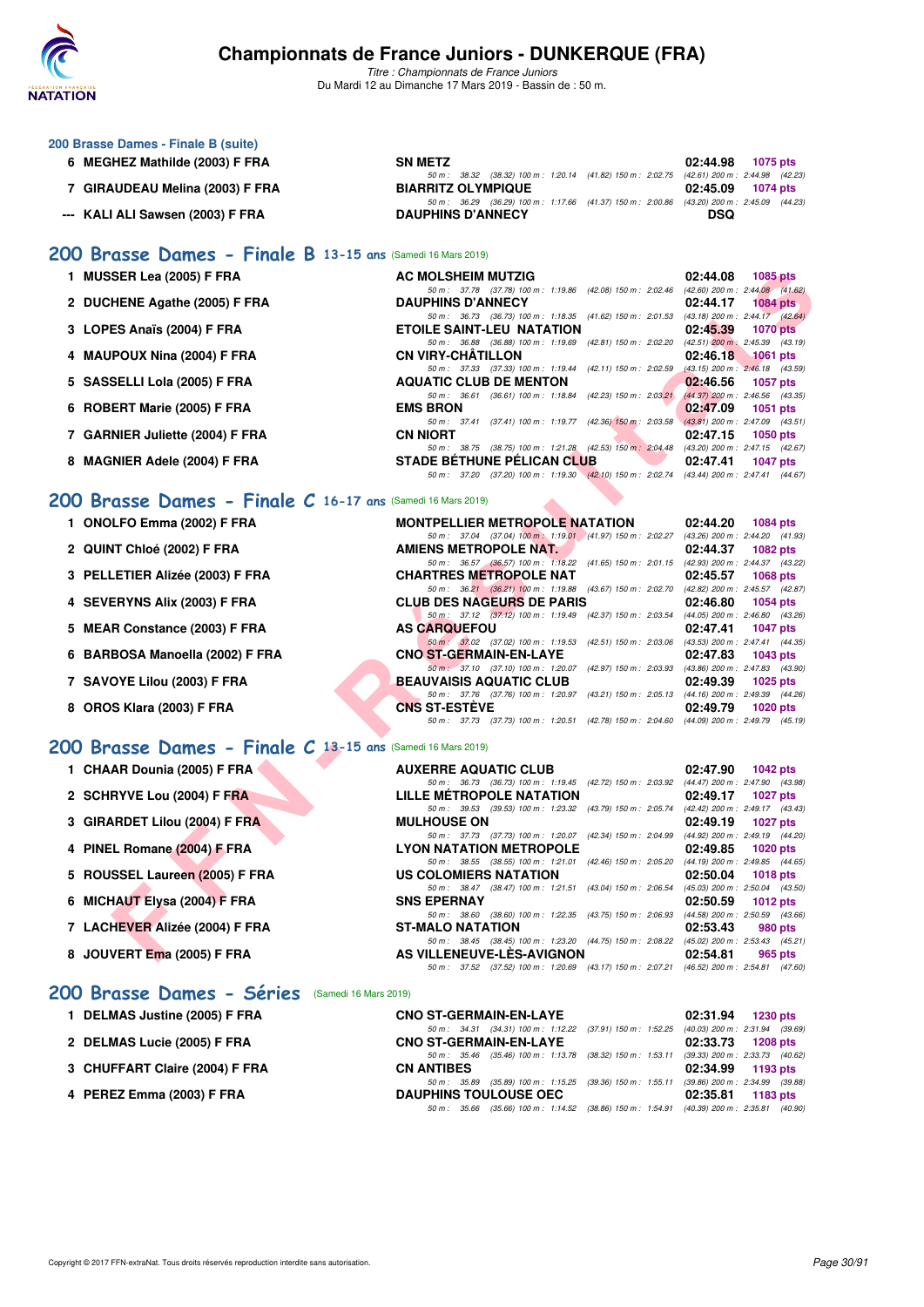

**200 Brasse Dames - Séries (suite)**

# **Championnats de France Juniors - DUNKERQUE (FRA)**

*Titre : Championnats de France Juniors* Du Mardi 12 au Dimanche 17 Mars 2019 - Bassin de : 50 m.

|    | 5 JULIA Mélanie (2002) F FRA        | ľ |
|----|-------------------------------------|---|
| 6  | <b>GUEZENEC Maéva (2002) F FRA</b>  | C |
|    | 7 BARREAU Laure (2002) F FRA        | C |
|    | 8 MALLET Lola (2002) F FRA          |   |
|    | 9 GARO Anna (2002) F FRA            | C |
|    | 10 HERMEL Lou (2005) F FRA          |   |
| 11 | MICHELIS Eloïse (2002) F FRA        | s |
|    | 12 LENOIR Melanie (2006) F FRA      | C |
|    | 12 NDOYE BROUARD Maty (2004) F FRA  | I |
|    | 14 DUPONT Zia (2002) F FRA          | ( |
|    | 15 GIRAUDEAU Melina (2003) F FRA    | E |
|    | 16 HUMBERT Juliette (2003) F FRA    | C |
|    | 17 BRAUN Chloé (2004) F FRA         | I |
|    | 18 SOULARD Louann (2003) F FRA      | s |
| 19 | <b>BROUEL Bérénice (2002) F FRA</b> | ľ |
|    | 20 JELLITI Nesrine (2002) F TUN     | Ś |
|    | 21 OLIVA Ambre (2004) F FRA         | ľ |
|    | 22 DUCHENE Agathe (2005) F FRA      | I |
|    | 23 SENLIS Juliette (2003) F FRA     | C |
|    | 24 KALI ALI Sawsen (2003) F FRA     | I |
| 25 | <b>MUSSER Lea (2005) F FRA</b>      |   |
| 26 | <b>MEGHEZ Mathilde (2003) F FRA</b> |   |
|    | 27 ONOLFO Emma (2002) F FRA         | ľ |
|    | 28 MAGNIER Adele (2004) F FRA       |   |
|    | 29 MAUPOUX Nina (2004) FFRA         | C |
|    | 30 SEVERYNS Alix (2003) F FRA       | C |
|    | 31 OROS Klara (2003) F FRA          |   |
|    | 32 QUINT Chloé (2002) F FRA         |   |
|    | 33 BARBOSA Manoella (2002) F FRA    |   |
|    | 34 SAVOYE Lilou (2003) F FRA        |   |
|    | 35 MEAR Constance (2003) F FRA      |   |
|    | 36 LOPES Anaïs (2004) F FRA         |   |
| 37 | ROBERT Marie (2005) F FRA           | E |

| 38 GARNIER Juliette (2004) F FRA |  |
|----------------------------------|--|
|----------------------------------|--|

- **39 SASSELLI Lola (2005) F FRA All 2006 pts**
- **40 LEFEVRE Zoe (2004) F FRA CN AVRANCHES 02:49.47 1024 pts**

| 0 Brasse Dames - Series (suite)    |                                                                                                                                                                                     |          |                                                    |
|------------------------------------|-------------------------------------------------------------------------------------------------------------------------------------------------------------------------------------|----------|----------------------------------------------------|
| 5 JULIA Mélanie (2002) F FRA       | <b>NEPTUNE CLUB DE FRANCE</b>                                                                                                                                                       | 02:38.59 | 1150 pts                                           |
| 6 GUEZENEC Maéva (2002) F FRA      | 50 m: 35.65 (35.65) 100 m: 1:15.82 (40.17) 150 m: 1:57.67 (41.85) 200 m: 2:38.59 (40.92)<br><b>CN LUNEL</b>                                                                         | 02:39.77 | 1136 pts                                           |
| 7 BARREAU Laure (2002) F FRA       | 50 m: 36.30 (36.30) 100 m: 1:16.13 (39.83) 150 m: 1:57.07 (40.94) 200 m: 2:39.77 (42.70)<br><b>CHARTRES METROPOLE NAT</b>                                                           | 02:39.82 | 1135 pts                                           |
| 8 MALLET Lola (2002) F FRA         | 50 m: 36.52 (36.52) 100 m: 1:16.72 (40.20) 150 m: 1:58.13 (41.41) 200 m: 2:39.82 (41.69)<br>ASM CHAMALIERES NATATION                                                                | 02:40.36 | 1129 $pts$                                         |
| 9 GARO Anna (2002) F FRA           | 50 m: 35.74 (35.74) 100 m: 1:17.15 (41.41) 150 m: 1:58.91 (41.76) 200 m: 2:40.36 (41.45)<br><b>CN BREST</b>                                                                         | 02:41.64 | 1114 pts                                           |
|                                    | 50 m: 36.93 (36.93) 100 m: 1:17.06 (40.13) 150 m: 1:59.22 (42.16) 200 m: 2:41.64 (42.42)                                                                                            |          |                                                    |
| 10 HERMEL Lou (2005) F FRA         | AMIENS METROPOLE NAT.<br>50 m: 36.84 (36.84) 100 m: 1:18.00 (41.16) 150 m: 2:00.12 (42.12) 200 m: 2:42.17 (42.05)                                                                   | 02:42.17 | 1108 $pts$                                         |
| 11 MICHELIS Eloïse (2002) F FRA    | ST-NAZAIRE ATLANTIQUE NATATION<br>50 m: 36.39 (36.39) 100 m: 1:17.05 (40.66) 150 m: 1:59.95 (42.90) 200 m: 2:42.19 (42.24)                                                          | 02:42.19 | 1107 $pts$                                         |
| 12 LENOIR Melanie (2006) F FRA     | <b>C.S MONTERELAIS NATATION</b><br>50 m: 37.99 (37.99) 100 m: 1:19.73 (41.74) 150 m: 2:01.45 (41.72) 200 m: 2:42.58 (41.13)                                                         |          | 02:42.58 1103 pts                                  |
| 12 NDOYE BROUARD Maty (2004) F FRA | <b>DAUPHINS D'ANNECY</b><br>50 m: 36.15 (36.15) 100 m: 1:16.62 (40.47) 150 m: 1:58.98 (42.36) 200 m: 2:42.58 (43.60)                                                                | 02:42.58 | <b>1103 pts</b>                                    |
| 14 DUPONT Zia (2002) F FRA         | <b>CHOLET NATATION</b><br>50 m: 35.16 (35.16) 100 m: 1:15.35 (40.19) 150 m: 1:58.99 (43.64) 200 m: 2:42.62 (43.63)                                                                  | 02:42.62 | 1102 pts                                           |
| 15 GIRAUDEAU Melina (2003) F FRA   | <b>Service Contracts</b><br><b>BIARRITZ OLYMPIQUE</b>                                                                                                                               | 02:42.83 | 1100 pts                                           |
| 16 HUMBERT Juliette (2003) F FRA   | 50 m: 37.03 (37.03) 100 m: 1:18.60 (41.57) 150 m: 2:00.36 (41.76) 200 m: 2:42.83 (42.47)<br>in 1970.<br>Prima politik<br><b>CNO ST-GERMAIN-EN-LAYE</b><br><b>The Second Service</b> | 02:42.93 | 1099 pts                                           |
| 17 BRAUN Chloé (2004) F FRA        | 50 m: 36.36 (36.36) 100 m: 1:17.51 (41.15) 150 m: 1:59.73 (42.22) 200 m: 2:42.93 (43.20)<br><b>The Community of the Community</b><br><b>DAUPHINS TOULOUSE OEC</b>                   | 02:43.49 | 1092 $pts$                                         |
| 18 SOULARD Louann (2003) F FRA     | 50 m: 37.81 (37.81) 100 m: 1:19.55 (41.74) 150 m: 2:02.17 (42.62) 200 m: 2:43.49 (41.32)<br>ST-NAZAIRE ATLANTIQUE NATATION                                                          | 02:44.01 | 1086 pts                                           |
| 19 BROUEL Bérénice (2002) F FRA    | 50 m: 38.06 (38.06) 100 m: 1:19.62 (41.56) 150 m: 2:02.62 (43.00) 200 m: 2:44.01 (41.39)<br><b>NAUTIC CLUB ALP'38</b>                                                               | 02:44.32 | 1083 pts                                           |
|                                    | 50 m: 37.78 (37.78) 100 m: 1:19.66 (41.88) 150 m: 2:01.21 (41.55) 200 m: 2:44.32 (43.11)                                                                                            |          |                                                    |
| 20 JELLITI Nesrine (2002) F TUN    | SO MILLAU GRANDS CAUSSES NATATION<br>50 m: 38.20 (38.20) 100 m: 1:20.28 (42.08) 150 m: 2:02.62 (42.34) 200 m: 2:44.73 (42.11)                                                       | 02:44.73 | 1078 pts                                           |
| 21 OLIVA Ambre (2004) F FRA        | <b>MONTPELLIER METROPOLE NATATION</b><br>50 m: 37.21 (37.21) 100 m: 1:19.39 (42.18) 150 m: 2:02.70 (43.31) 200 m: 2:44.75 (42.05)                                                   | 02:44.75 | 1078 pts                                           |
| 22 DUCHENE Agathe (2005) F FRA     | <b>DAUPHINS D'ANNECY</b><br>50 m: 37.42 (37.42) 100 m: 1:20.61 (43.19) 150 m: 2:02.78 (42.17) 200 m: 2:44.87 (42.09)                                                                | 02:44.87 | <b>1076 pts</b>                                    |
| 23 SENLIS Juliette (2003) F FRA    | <b>CHOLET NATATION</b><br>50 m: 37.74 (37.74) 100 m: 1:19.82 (42.08) 150 m: 2:02.37 (42.55) 200 m: 2:44.96 (42.59)                                                                  | 02:44.96 | 1075 pts                                           |
| 24 KALI ALI Sawsen (2003) F FRA    | <b>DAUPHINS D'ANNECY</b>                                                                                                                                                            | 02:45.16 | 1073 pts                                           |
| 25 MUSSER Lea (2005) F FRA         | 50 m: 37.73 (37.73) 100 m: 1:19.19 (41.46) 150 m: 2:01.95 (42.76) 200 m: 2:45.16 (43.21)<br><b>AC MOLSHEIM MUTZIG</b>                                                               | 02:45.51 | 1069 pts                                           |
| 26 MEGHEZ Mathilde (2003) F FRA    | 50 m: 38.59 (38.59) 100 m: 1:20.53 (41.94) 150 m: 2:03.90 (43.37) 200 m: 2:45.51 (41.61)<br><b>SN METZ</b>                                                                          | 02:45.58 | 1068 pts                                           |
| 27 ONOLFO Emma (2002) F FRA        | 50 m: 37.87 (37.87) 100 m: 1:19.73 (41.86) 150 m: 2:02.07 (42.34) 200 m: 2:45.58 (43.51)<br><b>MONTPELLIER METROPOLE NATATION</b>                                                   | 02:46.02 | $1063$ pts                                         |
| 28 MAGNIER Adele (2004) F FRA      | 50 m: 36.66 (36.66) 100 m: 1:18.80 (42.14) 150 m: 2:02.72 (43.92) 200 m: 2:46.02 (43.30)<br><b>STADE BETHUNE PELICAN CLUB</b>                                                       | 02:46.30 | 1060 pts                                           |
| 29 MAUPOUX Nina (2004) F FRA       | 50 m: 38.15 (38.15) 100 m: 1:20.20 (42.05) 150 m: 2:03.71 (43.51) 200 m: 2:46.30 (42.59)<br>CN VIRY-CHATILLON                                                                       | 02:46.31 | 1060 pts                                           |
|                                    | 50 m: 37.70 (37.70) 100 m: 1:19.93 (42.23) 150 m: 2:03.31 (43.38) 200 m: 2:46.31 (43.00)<br><b>CLUB DES NAGEURS DE PARIS</b>                                                        |          |                                                    |
| 30 SEVERYNS Alix (2003) F FRA      | 50 m: 38.13 (38.13) 100 m: 1:20.81 (42.68) 150 m: 2:05.01 (44.20) 200 m: 2:47.41 (42.40)                                                                                            | 02:47.41 | 1047 pts                                           |
| 31 OROS Klara (2003) F FRA         | <b>CNS ST-ESTÈVE</b><br>50 m: 37.59 (37.59) 100 m: 1:19.41 (41.82) 150 m: 2:02.88 (43.47) 200 m: 2:47.45 (44.57)                                                                    | 02:47.45 | <b>1047 pts</b>                                    |
| 32   QUINT Chloé (2002) F FRA      | <b>AMIENS METROPOLE NAT.</b><br>50 m: 38.29 (38.29) 100 m: 1:22.02 (43.73) 150 m: 2:05.30 (43.28) 200 m: 2:47.75 (42.45)                                                            | 02:47.75 | 1043 pts                                           |
| 33 BARBOSA Manoella (2002) F FRA   | <b>CNO ST-GERMAIN-EN-LAYE</b><br>50 m: 37.76 (37.76) 100 m: 1:20.66 (42.90) 150 m: 2:04.94 (44.28) 200 m: 2:47.97 (43.03)                                                           | 02:47.97 | 1041 pts                                           |
| 34 SAVOYE Lilou (2003) F FRA       | <b>BEAUVAISIS AQUATIC CLUB</b><br>50 m: 38.51 (38.51) 100 m: 1:20.92 (42.41) 150 m: 2:04.36                                                                                         | 02:48.00 | 1041 pts<br>(43.44) 200 m : 2:48.00 (43.64)        |
| 35 MEAR Constance (2003) F FRA     | <b>AS CARQUEFOU</b>                                                                                                                                                                 | 02:48.04 | 1040 pts                                           |
| 36 LOPES Anaïs (2004) F FRA        | 50 m: 37.61 (37.61) 100 m: 1:19.90 (42.29) 150 m: 2:03.80<br><b>ETOILE SAINT-LEU NATATION</b>                                                                                       | 02:48.21 | (43.90) 200 m : 2:48.04 (44.24)<br><b>1038 pts</b> |
| 37 ROBERT Marie (2005) F FRA       | 50 m: 37.69 (37.69) 100 m: 1:20.31 (42.62) 150 m: 2:03.90 (43.59) 200 m: 2:48.21 (44.31)<br><b>EMS BRON</b>                                                                         | 02:48.42 | <b>1036 pts</b>                                    |
| 38 GARNIER Juliette (2004) F FRA   | 50 m: 37.92 (37.92) 100 m: 1:20.81<br>(42.89) 150 m : 2:05.37<br><b>CN NIORT</b>                                                                                                    | 02:49.00 | (44.56) 200 m : 2:48.42 (43.05)<br><b>1029 pts</b> |
| 39   SASSELLI Lola (2005) F FRA    | 50 m: 38.17 (38.17) 100 m: 1:21.10 (42.93) 150 m: 2:04.82 (43.72) 200 m: 2:49.00 (44.18)<br><b>AQUATIC CLUB DE MENTON</b>                                                           | 02:49.31 | <b>1026 pts</b>                                    |
|                                    | 50 m: 37.92 (37.92) 100 m: 1:21.57 (43.65) 150 m: 2:05.58 (44.01) 200 m: 2:49.31 (43.73)                                                                                            |          |                                                    |
| 40 LEFEVRE Zoe (2004) F FRA        | <b>CN AVRANCHES</b><br>50 m: 38.80 (38.80) 100 m: 1:21.72 (42.92) 150 m: 2:05.17 (43.45) 200 m: 2:49.47 (44.30)                                                                     | 02:49.47 | 1024 pts                                           |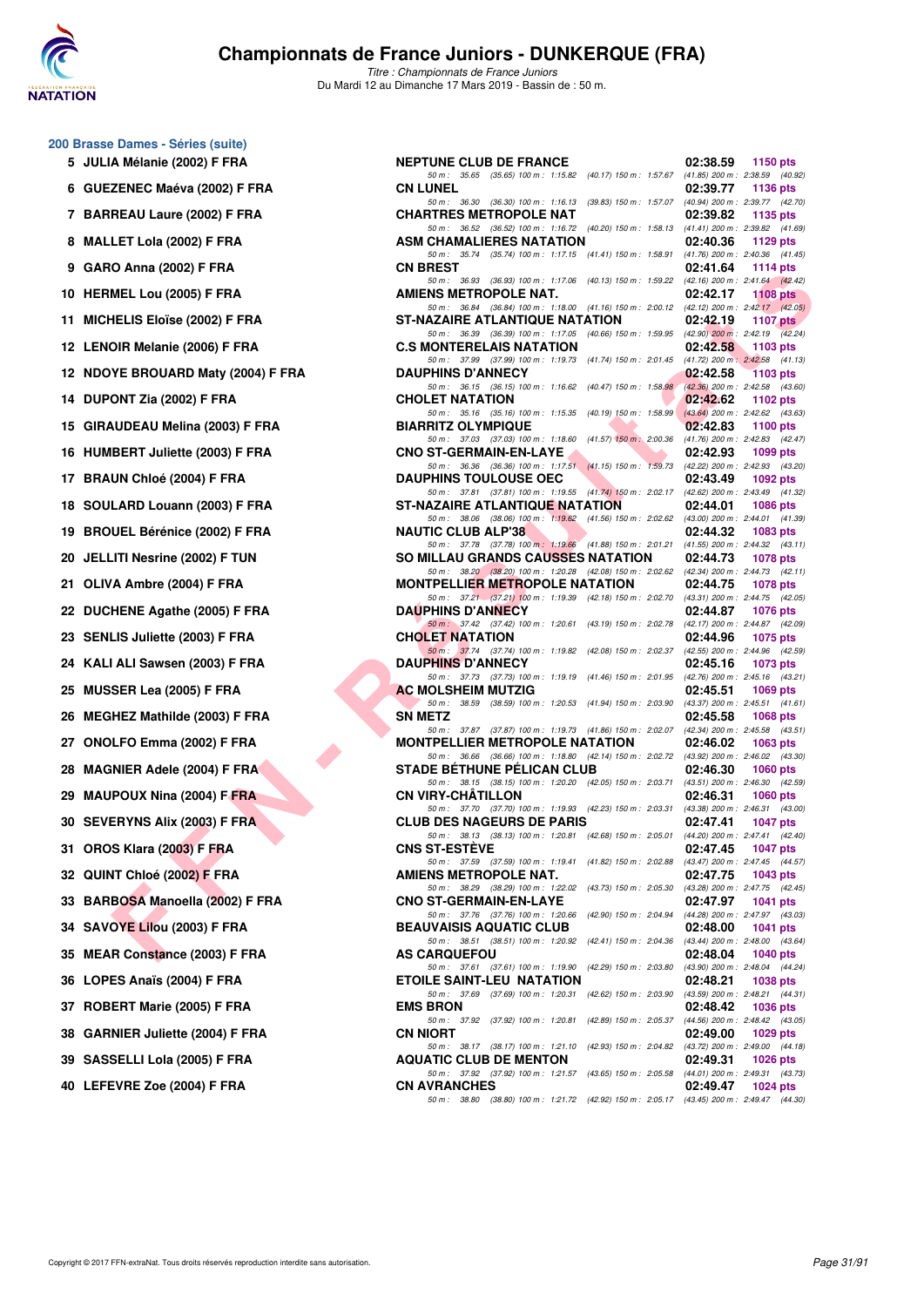

*Titre : Championnats de France Juniors* Du Mardi 12 au Dimanche 17 Mars 2019 - Bassin de : 50 m.

### **200 Brasse Dames - Séries (suite)**

- **41 PELLETIER Alizée (2003) F FRA CHARTRES METROPOLE NAT 02:49.62 1022 pts**
- **42 CHAAR Dounia (2005) F FRA**
- **43 PINEL Romane (2004) F FRA**
- **44 CLOTEAUX Louenn (2005) F FRA**
- **45 MICHAUT Elysa (2004) F FRA**
- **46 GIRARDET Lilou (2004) F FRA**
- **47 LACHEVER Alizée (2004) F FRA**
- **48 SCHNEIDER Axelle (2003) F FRA**
- **49 JOUVERT Ema (2005) F FRA**
- **49 SCHRYVE Lou (2004) F FRA LILLE MÉTROPOLE NATATION 02:52.67 988 pts**
- 51 LINDAUER Emma (2003) F FRA
- 52 ROUSSEL Laureen (2005) F FRA
- **53 SULTAN Laura (2005) F FRA**
- 54 BOISSON Chaïma (2004) F FRA
- 55 RAFALDI Charlie (2004) F FRA
- **56 BAUMSTARK Lilou (2003) F FRA**
- 57 JEHANNO-FALMUR Eve (2004) F FRA
- **58 LABAY Lola (2005) F FRA NANTES NATATION 02:55.53 957 pts**
- 59 HUELLOU Claire (2005) F FRA
- **60 DOMENECH Victoire (2004) F FRA**
- **61 JALLABERT Marie (2005) F FRA**
- --- VASQUEZ Lucie (2004) F FRA
- 

### **[50 Papillon Dames - Finale A](http://www.ffnatation.fr/webffn/resultats.php?idact=nat&go=epr&idcpt=59271&idepr=31) 16-17 ans** (Mercredi 13 Mars 2019)

| 1 PORTECOP Naële (2003) F FRA     | AMIENS METROPOLE NAT.             | 00:26.64 | 1303 pts        |
|-----------------------------------|-----------------------------------|----------|-----------------|
| 2 CARNEZ Oceane (2002) F FRA      | <b>STADE BÉTHUNE PÉLICAN CLUB</b> | 00:27.82 | 1223 pts        |
| 3 DIJOUX Manon (2002) F FRA       | <b>CERCLE NAGEURS ST-JOSEPH</b>   | 00:27.99 | 1212 pts        |
| 4 CACHOT Margot (2002) F FRA      | <b>AVENIR MURET NATATION</b>      | 00:28.01 | 1211 pts        |
| 5 MEUTER Adelaide (2003) F FRA    | <b>CNO ST-GERMAIN-EN-LAYE</b>     | 00:28.06 | <b>1208 pts</b> |
| 6 GUIRADO Lou (2002) F FRA        | <b>CN ANTIBES</b>                 | 00:28.15 | 1202 pts        |
| 7 PINSOLLE Célia (2003) F FRA     | <b>DAUPHINS TOULOUSE OEC</b>      | 00:28.18 | 1200 pts        |
| 8 BOISRENOULT Emilie (2002) F FRA | <b>U.S CRETEIL NATATION</b>       | 00:28.44 | 1183 pts        |

### **[50 Papillon Dames - Finale A](http://www.ffnatation.fr/webffn/resultats.php?idact=nat&go=epr&idcpt=59271&idepr=31) 13-15 ans** (Mercredi 13 Mars 2019)

| 1 SAVART Coralie (2004) F FRA | <b>ST-MALO NATATION</b>         | 00:27.97 | <b>1213 pts</b> |
|-------------------------------|---------------------------------|----------|-----------------|
| 2 LEDUCQ Annette (2004) F FRA | <b>CANET 66 NATATION</b>        | 00:28.39 | 1186 pts        |
| 3 BURGY Manon (2005) F FRA    | <b>SC SÉLESTAT</b>              | 00:28.42 | 1184 pts        |
| 4 LIALY Emma (2004) F FRA     | ROCHEFORT NEPTUNE CLUB          | 00:28.71 | 1165 pts        |
| 5 ROBIN Chevenne (2004) F FRA | <b>ASPTT LIMOGES</b>            | 00:28.87 | 1155 pts        |
| 6 BERTIN Ilona (2004) F FRA   | <b>CN ANTIBES</b>               | 00:29.21 | 1133 pts        |
| 7 COEUR Marion (2004) F FRA   | <b>EMS BRON</b>                 | 00:29.34 | 1125 pts        |
| 8 CHARVET Ines (2004) F FRA   | <b>DAUPHINS SECTION PALOISE</b> | 00:29.65 | 1105 pts        |
|                               |                                 |          |                 |

| 42 CHAAR Dounia (2005) F FRA                                         | <b>AUXERRE AQUATIC CLUB</b><br>02:49.72                                                                                                             | 1021 pts        |  |
|----------------------------------------------------------------------|-----------------------------------------------------------------------------------------------------------------------------------------------------|-----------------|--|
| 43 PINEL Romane (2004) F FRA                                         | 50 m: 37.07 (37.07) 100 m: 1:20.83 (43.76) 150 m: 2:05.31 (44.48) 200 m: 2:49.72 (44.41)<br><b>LYON NATATION METROPOLE</b><br>02:50.47              | 1013 pts        |  |
|                                                                      | 50 m: 38.45 (38.45) 100 m: 1:21.38 (42.93) 150 m: 2:05.05 (43.67) 200 m: 2:50.47 (45.42)                                                            |                 |  |
| 44 CLOTEAUX Louenn (2005) F FRA                                      | <b>LAVAUR NATATION 81</b><br>02:50.69                                                                                                               | $1010$ pts      |  |
| 45 MICHAUT Elysa (2004) F FRA                                        | 50 m: 37.88 (37.88) 100 m: 1:20.48 (42.60) 150 m: 2:05.40 (44.92) 200 m: 2:50.69 (45.29)<br>02:51.06<br><b>SNS EPERNAY</b>                          | 1006 pts        |  |
| 46 GIRARDET Lilou (2004) F FRA                                       | 50 m: 38.49 (38.49) 100 m: 1:21.88 (43.39) 150 m: 2:07.14 (45.26) 200 m: 2:51.06 (43.92)<br><b>MULHOUSE ON</b><br>02:51.53                          | $1001$ pts      |  |
|                                                                      | 50 m: 37.85 (37.85) 100 m: 1:22.14 (44.29) 150 m: 2:06.77 (44.63) 200 m: 2:51.53 (44.76)                                                            |                 |  |
| 47 LACHEVER Alizée (2004) F FRA                                      | ST-MALO NATATION<br>02:52.16                                                                                                                        | 994 pts         |  |
| 48 SCHNEIDER Axelle (2003) F FRA                                     | 50 m: 38.53 (38.53) 100 m: 1:22.92 (44.39) 150 m: 2:07.45 (44.53) 200 m: 2:52.16 (44.71)<br><b>CASTRES SPORTS NAUTIQUES</b><br>02:52.64             | 989 pts         |  |
| 49 JOUVERT Ema (2005) F FRA                                          | 50 m: 37.05 (37.05) 100 m: 1:20.44 (43.39) 150 m: 2:05.32 (44.88) 200 m: 2:52.64 (47.32)<br>AS VILLENEUVE-LES-AVIGNON<br>02:52.67                   | 988 pts         |  |
| 49 SCHRYVE Lou (2004) F FRA                                          | 50 m: 38.39 (38.39) 100 m: 1:21.26 (42.87) 150 m: 2:06.67 (45.41) 200 m: 2:52.67 (46.00)<br>LILLE METROPOLE NATATION<br>02:52.67                    | 988 pts         |  |
|                                                                      | 50 m: 39.75 (39.75) 100 m: 1:23.84 (44.09) 150 m: 2:07.84 (44.00) 200 m: 2:52.67 (44.83)                                                            |                 |  |
| 51 LINDAUER Emma (2003) F FRA                                        | <b>START</b><br><b>ERSTEIN AQUATIC CLUB</b><br>02:52.69<br>50 m: 38.04 (38.04) 100 m: 1:21.21 (43.17) 150 m: 2:05.84 (44.63) 200 m: 2:52.69 (46.85) | 988 pts         |  |
| 52 ROUSSEL Laureen (2005) F FRA                                      | US COLOMIERS NATATION<br>02:53.23                                                                                                                   | 982 pts         |  |
|                                                                      | 50 m: 39.68 (39.68) 100 m: 1:23.70 (44.02) 150 m: 2:09.12 (45.42) 200 m: 2:53.23 (44.11)<br><b>STADE FRANCAIS O COURBEVOIE</b><br>02:54.49          | 969 pts         |  |
| 53 SULTAN Laura (2005) F FRA                                         | 50 m: 39.01 (39.01) 100 m: 1:22.21 (43.20) 150 m: 2:08.37 (46.16) 200 m: 2:54.49 (46.12)                                                            |                 |  |
| 54 BOISSON Chaïma (2004) F FRA                                       | <b>CN MARSEILLE</b><br>02:54.54                                                                                                                     | 968 pts         |  |
| 55 RAFALDI Charlie (2004) F FRA                                      | 50 m: 40.43 (40.43) 100 m: 1:24.57 (44.14) 150 m: 2:09.40 (44.83) 200 m: 2:54.54 (45.14)<br><b>ALLIANCE ORLEANS NATATION</b><br>02:54.61            | 967 pts         |  |
|                                                                      | 50 m: 39.69 (39.69) 100 m: 1:23.77 (44.08) 150 m: 2:09.32 (45.55) 200 m: 2:54.61 (45.29)                                                            |                 |  |
| 56 BAUMSTARK Lilou (2003) F FRA                                      | <b>CHASSIEU NATATION</b><br>02:54.90<br>50 m: 39.78 (39.78) 100 m: 1:24.37 (44.59) 150 m: 2:09.37 (45.00) 200 m: 2:54.90 (45.53)                    | 964 pts         |  |
| 57 JEHANNO-FALMUR Eve (2004) F FRA                                   | <b>ECN CHARTRES-DE-BRETAGNE</b><br>02:55.52                                                                                                         | 957 pts         |  |
|                                                                      | 50 m : 38.38 (38.38) 100 m : 1:23.24 (44.86) 150 m : 2:09.02 (45.78) 200 m : 2:55.52 (46.50)                                                        |                 |  |
| 58 LABAY Lola (2005) F FRA                                           | <b>NANTES NATATION</b><br>02:55.53<br>50 m: 39.60 (39.60) 100 m: 1:25.02 (45.42) 150 m: 2:10.51 (45.49) 200 m: 2:55.53 (45.02)                      | 957 pts         |  |
| 59 HUELLOU Claire (2005) F FRA                                       | <b>SA MERIGNAC</b><br>02:55.67<br>50 m: 39.45 (39.45) 100 m: 1:23.87 (44.42) 150 m: 2:10.11 (46.24) 200 m: 2:55.67 (45.56)                          | 956 pts         |  |
| 60 DOMENECH Victoire (2004) F FRA                                    | <b>ES NANTERRE</b><br>03:00.33                                                                                                                      | 906 pts         |  |
| 61 JALLABERT Marie (2005) F FRA                                      | 50 m: 41.42 (41.42) 100 m: 1:28.30 (46.88) 150 m: 2:14.51 (46.21) 200 m: 3:00.33 (45.82)<br><b>FOS NATATION</b><br>03:02.34                         | 885 pts         |  |
|                                                                      | 50 m: 39.90 (39.90) 100 m: 1:26.14 (46.24) 150 m: 2:13.55 (47.41) 200 m: 3:02.34 (48.79)<br><b>DNS dec</b>                                          |                 |  |
| --- VASQUEZ Lucie (2004) F FRA<br>--- ANGLADE Raphaëlle (2002) F FRA | <b>ES MASSY NATATION</b><br><b>DAUPHINS TOULOUSE OEC</b><br><b>DNS dec</b>                                                                          |                 |  |
|                                                                      |                                                                                                                                                     |                 |  |
| O Papillon Dames - Finale A 16-17 ans (Mercredi 13 Mars 2019)        |                                                                                                                                                     |                 |  |
| 1 PORTECOP Naële (2003) F FRA                                        | <b>AMIENS METROPOLE NAT.</b><br>00:26.64                                                                                                            | 1303 pts        |  |
| 2 CARNEZ Oceane (2002) F FRA                                         | <b>STADE BETHUNE PELICAN CLUB</b><br>00:27.82                                                                                                       | <b>1223 pts</b> |  |
| 3 DIJOUX Manon (2002) F FRA                                          | <b>CERCLE NAGEURS ST-JOSEPH</b><br>00:27.99                                                                                                         | <b>1212 pts</b> |  |
| 4 CACHOT Margot (2002) F FRA                                         | <b>AVENIR MURET NATATION</b><br>00:28.01                                                                                                            | <b>1211 pts</b> |  |
| 5 MEUTER Adelaide (2003) F FRA                                       | <b>CNO ST-GERMAIN-EN-LAYE</b><br>00:28.06                                                                                                           | <b>1208 pts</b> |  |
| 6 GUIRADO Lou (2002) F FRA                                           | 00:28.15<br><b>CN ANTIBES</b>                                                                                                                       | <b>1202 pts</b> |  |
| 7 PINSOLLE Célia (2003) F FRA                                        | <b>DAUPHINS TOULOUSE OEC</b><br>00:28.18                                                                                                            | <b>1200 pts</b> |  |
| 8 BOISRENOULT Emilie (2002) F FRA                                    | <b>U.S CRETEIL NATATION</b><br>00:28.44                                                                                                             | 1183 pts        |  |
| <b>O Panillon Dames - Finale 4 13-15 ans (Mercredi 13 Mars 2019)</b> |                                                                                                                                                     |                 |  |

*50 m : 37.84 (37.84) 100 m : 1:20.38 (42.54) 150 m : 2:04.42 (44.04) 200 m : 2:49.62 (45.20)*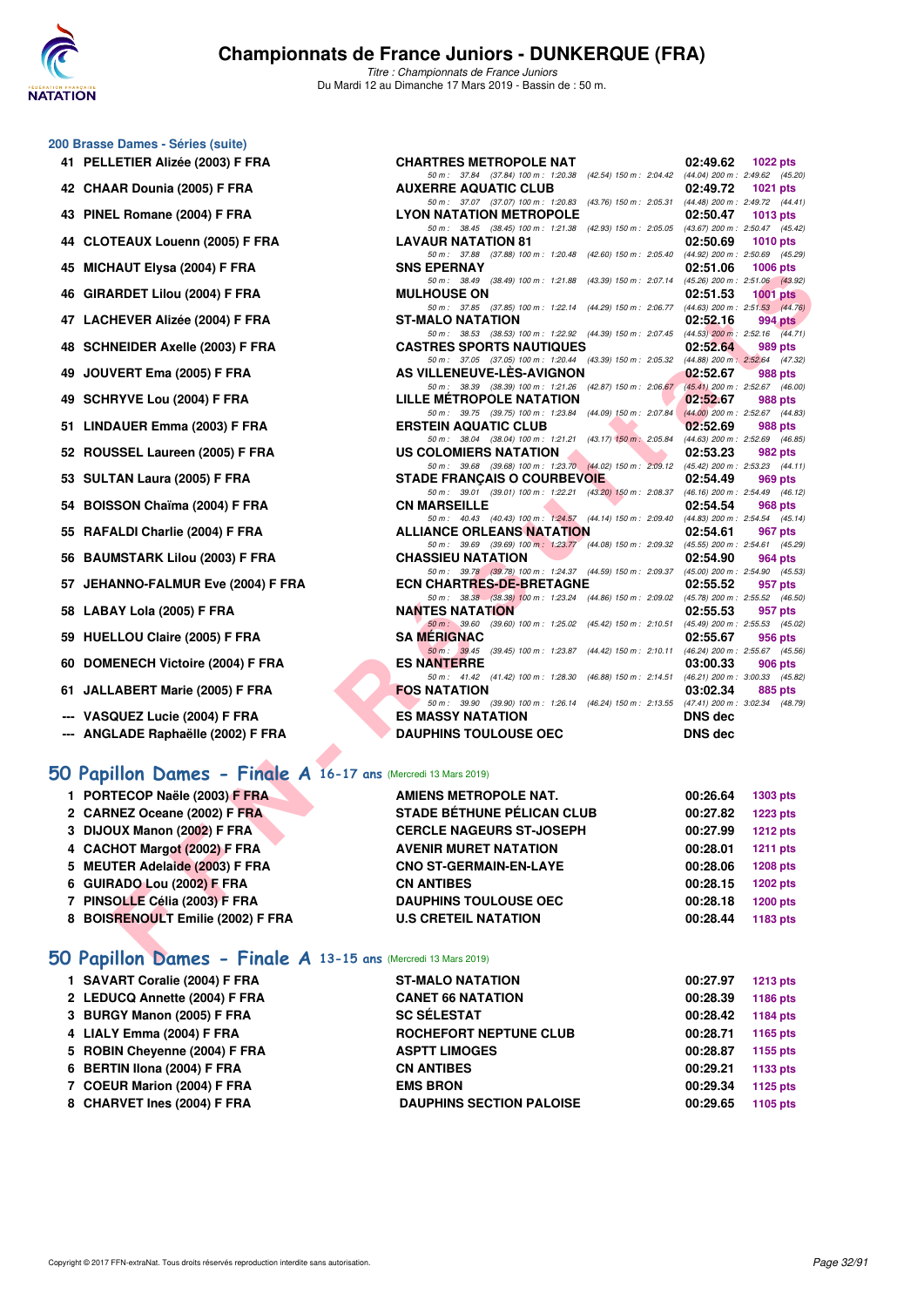

# **[50 Papillon Dames - Finale B](http://www.ffnatation.fr/webffn/resultats.php?idact=nat&go=epr&idcpt=59271&idepr=31) 16-17 ans** (Mercredi 13 Mars 2019)

| 1 RIVIERE Clara (2003) F FRA   | <b>OLYMPIC NICE NATATION</b>          | 00:28.13 | 1203 pts        |
|--------------------------------|---------------------------------------|----------|-----------------|
| 2 INGOGLIA Joanne (2002) F FRA | <b>NANTES NATATION</b>                | 00:28.42 | 1184 pts        |
| 3 DIOP Oumy (2003) F FRA       | <b>GRENOBLE NATATION</b>              | 00:28.47 | 1181 pts        |
| 4 DREVET Juliette (2002) F FRA | <b>STADE CLERMONT NATATION</b>        | 00:28.60 | 1172 pts        |
| 5 RIVOIRARD Pia (2002) F FRA   | <b>ST-ETIENNE NATATION</b>            | 00:28.61 | 1172 pts        |
| 6 BIDEAU Thaïs (2002) F FRA    | <b>C PAUL-BERT RENNES</b>             | 00:28.69 | 1166 pts        |
| 7 MICHELIS Eloïse (2002) F FRA | <b>ST-NAZAIRE ATLANTIQUE NATATION</b> | 00:28.99 | <b>1147 pts</b> |
| 7 ANSART Laly (2003) F FRA     | <b>DENAIN NAT. PORTE DU HAINAUT</b>   | 00:28.99 | <b>1147 pts</b> |
|                                |                                       |          |                 |

## **[50 Papillon Dames - Finale B](http://www.ffnatation.fr/webffn/resultats.php?idact=nat&go=epr&idcpt=59271&idepr=31) 13-15 ans** (Mercredi 13 Mars 2019)

| 1 TESSARIOL Lucile (2004) F FRA    | <b>SA MÉRIGNAC</b>                    | 00:29.10 | 1140 pts        |
|------------------------------------|---------------------------------------|----------|-----------------|
| 2 BRAUN Chloé (2004) F FRA         | <b>DAUPHINS TOULOUSE OEC</b>          | 00:29.14 | <b>1137 pts</b> |
| 3 BERTHELOT Lili-Rose (2004) F FRA | <b>AS ROANNE NATATION</b>             | 00:29.18 | 1135 pts        |
| 4 DELMAS Lucie (2005) F FRA        | <b>CNO ST-GERMAIN-EN-LAYE</b>         | 00:29.53 | 1113 pts        |
| 5 COUDERT Lucile (2004) F FRA      | AC BOULOGNE-BILLANCOURT               | 00:29.66 | 1105 pts        |
| 6 FRANCO Carla (2004) F FRA        | <b>AQUA CLUB PONTAULT-ROISSY</b>      | 00:29.68 | 1103 pts        |
| 7 OLIVA Ambre (2004) F FRA         | <b>MONTPELLIER METROPOLE NATATION</b> | 00:29.81 | 1095 pts        |
| 8 HUGUET Cassandre (2004) F FRA    | LILLE MÉTROPOLE NATATION              | 00:29.94 | 1087 pts        |

# **[50 Papillon Dames - Finale C](http://www.ffnatation.fr/webffn/resultats.php?idact=nat&go=epr&idcpt=59271&idepr=31) 16-17 ans** (Mercredi 13 Mars 2019)

| 1 AVRARD Laly (2003) F FRA        | <b>EN TOURS</b>                    | 00:28.92<br>1152 pts |
|-----------------------------------|------------------------------------|----------------------|
| 2 MURE Manon (2003) F FRA         | <b>ST-ETIENNE NATATION</b>         | 00:29.08<br>1141 pts |
| 3 JULIA Mélanie (2002) F FRA      | <b>NEPTUNE CLUB DE FRANCE</b>      | 00:29.16<br>1136 pts |
| 4 SUESCUN Clémence (2002) F FRA   | <b>STADE CLERMONT NATATION</b>     | 00:29.39<br>1122 pts |
| 5 PIRES Lisa (2003) F FRA         | <b>NAUTIC CLUB NIMES</b>           | 00:29.53<br>1113 pts |
| 6 CHADEBAUD Mathilde (2002) F FRA | <b>STADE FRANCAIS O COURBEVOIE</b> | 00:29.62<br>1107 pts |
| 7 MAYOT Axelle (2002) F FRA       | <b>SPN POITIERS</b>                | 00:29.71<br>1101 pts |
| 8 GREGET Manon (2002) F FRA       | <b>CN NARBONNE</b>                 | 00:29.73<br>1100 pts |

### **[50 Papillon Dames - Finale C](http://www.ffnatation.fr/webffn/resultats.php?idact=nat&go=epr&idcpt=59271&idepr=31) 13-15 ans** (Mercredi 13 Mars 2019)

| 7 MICHELIS Eloïse (2002) F FRA                                   | <b>ST-NAZAIRE ATLANTIQUE NATATION</b> | 00:28.99 | <b>1147 pts</b> |
|------------------------------------------------------------------|---------------------------------------|----------|-----------------|
| 7 ANSART Laly (2003) F FRA                                       | <b>DENAIN NAT. PORTE DU HAINAUT</b>   | 00:28.99 | <b>1147 pts</b> |
|                                                                  |                                       |          |                 |
| 50 Papillon Dames - Finale B 13-15 ans (Mercredi 13 Mars 2019)   |                                       |          |                 |
| 1 TESSARIOL Lucile (2004) F FRA                                  | <b>SA MÉRIGNAC</b>                    | 00:29.10 | <b>1140 pts</b> |
| 2 BRAUN Chloé (2004) F FRA                                       | <b>DAUPHINS TOULOUSE OEC</b>          | 00:29.14 | <b>1137 pts</b> |
| 3 BERTHELOT Lili-Rose (2004) F FRA                               | <b>AS ROANNE NATATION</b>             | 00:29.18 | 1135 pts        |
| 4 DELMAS Lucie (2005) F FRA                                      | <b>CNO ST-GERMAIN-EN-LAYE</b>         | 00:29.53 | 1113 pts        |
| 5 COUDERT Lucile (2004) F FRA                                    | <b>AC BOULOGNE-BILLANCOURT</b>        | 00:29.66 | 1105 pts        |
| 6 FRANCO Carla (2004) F FRA                                      | <b>AQUA CLUB PONTAULT-ROISSY</b>      | 00:29.68 | 1103 pts        |
| 7 OLIVA Ambre (2004) F FRA                                       | <b>MONTPELLIER METROPOLE NATATION</b> | 00:29.81 | 1095 pts        |
| 8 HUGUET Cassandre (2004) F FRA                                  | <b>LILLE MÉTROPOLE NATATION</b>       | 00:29.94 | 1087 pts        |
|                                                                  |                                       |          |                 |
| $50$ Papillon Dames - Finale C 16-17 ans (Mercredi 13 Mars 2019) |                                       |          |                 |
| 1 AVRARD Laly (2003) F FRA                                       | <b>EN TOURS</b>                       | 00:28.92 | 1152 pts        |
| 2 MURE Manon (2003) F FRA                                        | <b>ST-ETIENNE NATATION</b>            | 00:29.08 | 1141 pts        |
| 3 JULIA Mélanie (2002) F FRA                                     | <b>NEPTUNE CLUB DE FRANCE</b>         | 00:29.16 | 1136 pts        |
| 4 SUESCUN Clémence (2002) F FRA                                  | <b>STADE CLERMONT NATATION</b>        | 00:29.39 | <b>1122 pts</b> |
| 5 PIRES Lisa (2003) F FRA                                        | <b>NAUTIC CLUB NÎMES</b>              | 00:29.53 | <b>1113 pts</b> |
| 6 CHADEBAUD Mathilde (2002) F FRA                                | <b>STADE FRANÇAIS O COURBEVOIE</b>    | 00:29.62 | <b>1107 pts</b> |
| 7 MAYOT Axelle (2002) F FRA                                      | <b>SPN POITIERS</b>                   | 00:29.71 | 1101 pts        |
| 8 GREGET Manon (2002) F FRA                                      | <b>CN NARBONNE</b>                    | 00:29.73 | 1100 pts        |
|                                                                  |                                       |          |                 |
| $50$ Papillon Dames - Finale C 13-15 ans (Mercredi 13 Mars 2019) |                                       |          |                 |
| 1 MAILLE Salomé (2004) F FRA                                     | <b>ES MASSY NATATION</b>              | 00:29.57 | <b>1110 pts</b> |
| 2 REMY-BARRE Justine (2004) F FRA                                | <b>USB LONGWY NATATION</b>            | 00:29.63 | 1106 pts        |
| 3 DONVAL Eléane (2004) F FRA                                     | <b>UN PLOËRMEL</b>                    | 00:29.66 | 1105 pts        |
| 3 GOUPIL-LIZEKNE Liya (2004) F FRA                               | A ASEC NATATION SAINT-PAUL REUNION    | 00:29.66 | 1105 pts        |
| 5 BEUCHARD Susie (2004) F FRA                                    | <b>C PAUL-BERT RENNES</b>             | 00:29.69 | 1103 pts        |
| 6 BOUKHTOUCHE Sarah (2005) F FRA                                 | <b>STADE FRANÇAIS O COURBEVOIE</b>    | 00:29.80 | 1096 pts        |
| 7 AVETAND Tabatha (2005) F FRA                                   | <b>BEAUVAISIS AQUATIC CLUB</b>        | 00:29.92 | 1088 pts        |
| 8 OLIVIER Emma (2004) F FRA                                      | <b>MONTPELLIER METROPOLE NATATION</b> | 00:30.03 | 1081 pts        |
|                                                                  |                                       |          |                 |
| 50 Papillon Dames - Séries<br>(Mercredi 13 Mars 2019)            |                                       |          |                 |
| 1 PORTECOP Naële (2003) F FRA                                    | <b>AMIENS METROPOLE NAT.</b>          | 00:26.87 | <b>1287 pts</b> |
| 2 SAVART Coralie (2004) F FRA                                    | <b>ST-MALO NATATION</b>               | 00:27.95 | <b>1215 pts</b> |
| 3 CARNEZ Oceane (2002) F FRA                                     | <b>STADE BÉTHUNE PÉLICAN CLUB</b>     | 00:27.97 | <b>1213 pts</b> |
| A CHOT Maynet (0000) E EDA                                       | AVENID MUDET MATATION                 | 00.00.00 | $4040 - 44$     |

# **[50 Papillon Dames - Séries](http://www.ffnatation.fr/webffn/resultats.php?idact=nat&go=epr&idcpt=59271&idepr=31)** (Mercredi 13 Mars 2019)

| 1 PORTECOP Naële (2003) F FRA     | AMIENS METROPOLE NAT.             | 00:26.87 | <b>1287 pts</b> |
|-----------------------------------|-----------------------------------|----------|-----------------|
| 2 SAVART Coralie (2004) F FRA     | <b>ST-MALO NATATION</b>           | 00:27.95 | <b>1215 pts</b> |
| 3 CARNEZ Oceane (2002) F FRA      | <b>STADE BÉTHUNE PÉLICAN CLUB</b> | 00:27.97 | <b>1213 pts</b> |
| 4 CACHOT Margot (2002) F FRA      | <b>AVENIR MURET NATATION</b>      | 00:28.02 | <b>1210 pts</b> |
| 5 GUIRADO Lou (2002) F FRA        | <b>CN ANTIBES</b>                 | 00:28.05 | <b>1208 pts</b> |
| 6 DIJOUX Manon (2002) F FRA       | <b>CERCLE NAGEURS ST-JOSEPH</b>   | 00:28.13 | <b>1203 pts</b> |
| 7 PINSOLLE Célia (2003) F FRA     | <b>DAUPHINS TOULOUSE OEC</b>      | 00:28.19 | 1199 pts        |
| 8 MEUTER Adelaide (2003) F FRA    | <b>CNO ST-GERMAIN-EN-LAYE</b>     | 00:28.23 | 1196 pts        |
| 9 BOISRENOULT Emilie (2002) F FRA | <b>U.S CRETEIL NATATION</b>       | 00:28.46 | 1181 pts        |
| 10 INGOGLIA Joanne (2002) F FRA   | <b>NANTES NATATION</b>            | 00:28.48 | <b>1180 pts</b> |
| 11 DIOP Oumy (2003) F FRA         | <b>GRENOBLE NATATION</b>          | 00:28.58 | <b>1174 pts</b> |
| 12 BURGY Manon (2005) F FRA       | <b>SC SÉLESTAT</b>                | 00:28.65 | 1169 pts        |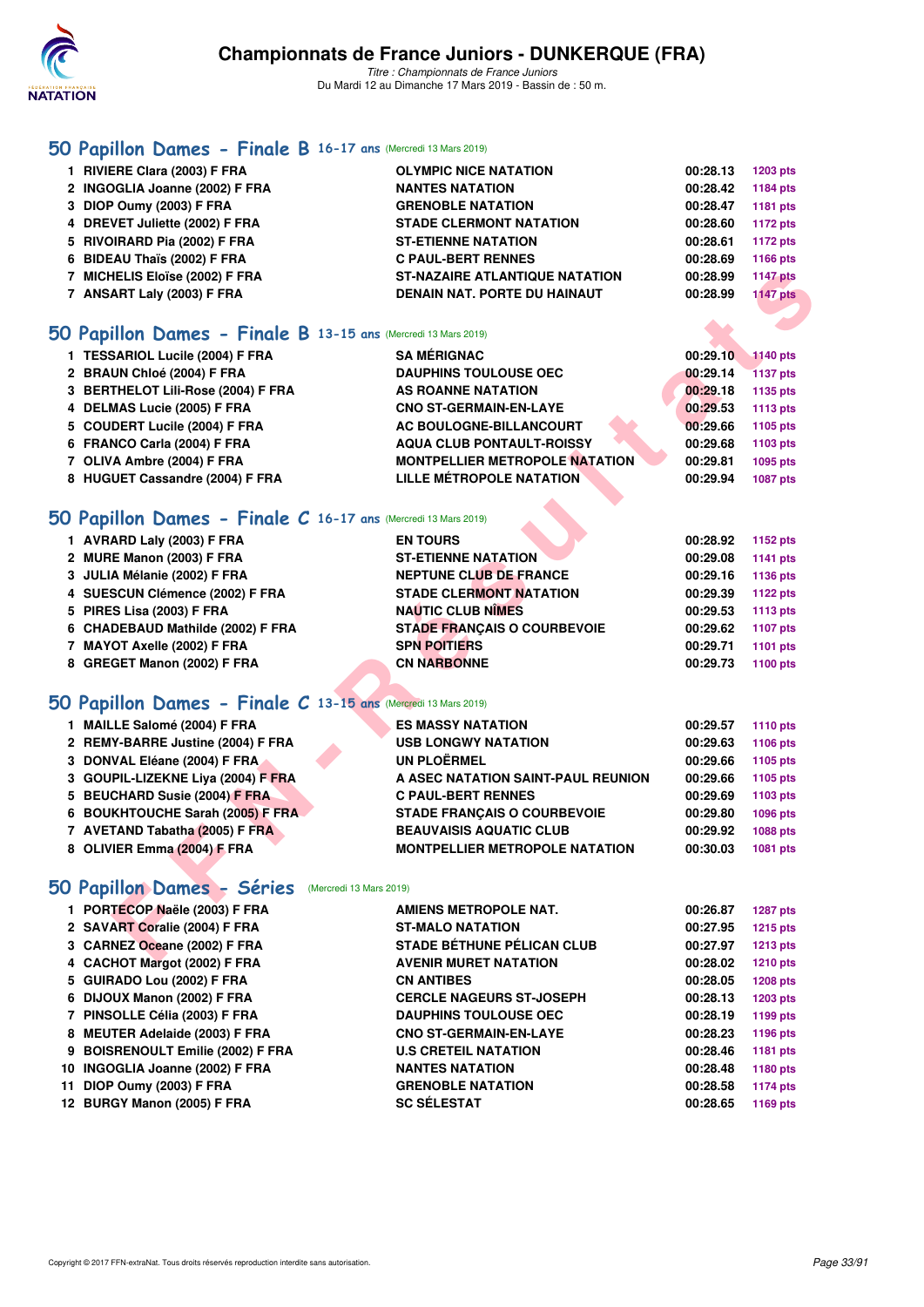

**50 Papillon Dames - Séries (suite)**

*Titre : Championnats de France Juniors* Du Mardi 12 au Dimanche 17 Mars 2019 - Bassin de : 50 m.

| 13 | RIVIERE Clara (2003) F FRA              |
|----|-----------------------------------------|
| 14 | BIDEAU Thaïs (2002) F FRA               |
| 15 | MICHELIS Eloïse (2002) F FRA            |
| 16 | DREVET Juliette (2002) F FRA            |
| 17 | <b>LEDUCQ Annette (2004) F FRA</b>      |
| 18 | COEUR Marion (2004) F FRA               |
| 19 | LIALY Emma (2004) F FRA                 |
| 20 | ANSART Laly (2003) F FRA                |
| 20 | RIVOIRARD Pia (2002) F FRA              |
| 22 | MURE Manon (2003) F FRA                 |
| 23 | <b>CHADEBAUD Mathilde (2002) F FRA</b>  |
| 24 | BERTIN IIona (2004) F FRA               |
| 25 | ROBIN Cheyenne (2004) F FRA             |
| 26 | JULIA Mélanie (2002) F FRA              |
| 27 | AVRARD Laly (2003) F FRA                |
| 28 | CHARVET Ines (2004) F FRA               |
| 29 | DELMAS Lucie (2005) F FRA               |
| 30 | GREGET Manon (2002) F FRA               |
| 31 | <b>TESSARIOL Lucile (2004) F FRA</b>    |
| 32 | <b>BRAUN Chloé (2004) F FRA</b>         |
| 33 | MAYOT Axelle (2002) F FRA               |
| 34 | SUESCUN Clémence (2002) F FRA           |
| 35 | <b>COUDERT Lucile (2004) F FRA</b>      |
| 36 | <b>BERTHELOT Lili-Rose (2004) F FRA</b> |
| 37 | FRANCO Carla (2004) F FRA               |
| 38 | <b>RESSENCOURT Lilou (2003) F FRA</b>   |
| 39 | HUGUET Cassandre (2004) F FRA           |
| 40 | PIRES Lisa (2003) F FRA                 |
| 41 | SURJUS Emmy (2002) F FRA                |
| 42 | TAVERNIER Clémence (2002) F FRA         |
| 43 | OLIVA Ambre (2004) F FRA                |
| 44 | MAILLE Salomé (2004) F FRA              |
| 45 | SCHNEPF Emma (2002) F FRA               |
| 46 | <b>BEUCHARD Susie (2004) F FRA</b>      |
| 47 | OLIVIER Emma (2004) F FRA               |
| 48 | COTTIER Camille (2003) F FRA            |
| 49 | REMY-BARRE Justine (2004) F FRA         |
| 50 | DONVAL Eléane (2004) F FRA              |
| 51 | AVETAND Tabatha (2005) F FRA            |
| 52 | GOUPIL-LIZEKNE Liya (2004) F FRA        |
| 53 | SEVERYNS Alix (2003) F FRA              |
| 54 | <b>BOUKHTOUCHE Sarah (2005) F FRA</b>   |
| 55 | GUEZENEC Maéva (2002) F FRA             |
| 55 | THERIN Emeline (2002) F FRA             |
| 57 | <b>NONANTA Lila (2005) F FRA</b>        |
| 58 |                                         |
|    | <b>SCHNEIDER Axelle (2003) F FRA</b>    |
| 59 | ISAERT Louise (2003) F FRA              |
| 60 | MUSSER Lea (2005) F FRA                 |
| 61 | MOREL Norah (2005) F FRA                |
| 62 | JULIAN Eulalie (2005) F FRA             |
| 63 | <b>GIRAUDEAU Melina (2003) F FRA</b>    |
| 64 | <b>BELLEMARE Azéline (2005) F FRA</b>   |
| 65 | VASQUEZ Lucie (2004) F FRA              |
| 66 | MOZAR IIona (2003) F FRA                |

| 13 RIVIERE Clara (2003) F FRA       | <b>OLYMPIC NICE NATATION</b>          | 00:28.72          | 1164 pts        |
|-------------------------------------|---------------------------------------|-------------------|-----------------|
| 14 BIDEAU Thaïs (2002) F FRA        | <b>C PAUL-BERT RENNES</b>             | 00:28.78          | 1161 pts        |
| 15 MICHELIS Eloïse (2002) F FRA     | <b>ST-NAZAIRE ATLANTIQUE NATATION</b> | 00:28.82          | 1158 pts        |
| 16 DREVET Juliette (2002) F FRA     | <b>STADE CLERMONT NATATION</b>        | 00:28.85          | <b>1156 pts</b> |
| 17 LEDUCQ Annette (2004) F FRA      | <b>CANET 66 NATATION</b>              | 00:29.05          | 1143 pts        |
| 18 COEUR Marion (2004) F FRA        | <b>EMS BRON</b>                       | 00:29.12          | 1139 pts        |
| 19 LIALY Emma (2004) F FRA          | ROCHEFORT NEPTUNE CLUB                | 00:29.13          | 1138 pts        |
| 20 ANSART Laly (2003) F FRA         | DENAIN NAT. PORTE DU HAINAUT          | 00:29.14          | <b>1137 pts</b> |
| 20 RIVOIRARD Pia (2002) F FRA       | <b>ST-ETIENNE NATATION</b>            | 00:29.14          | $1137$ pts      |
| 22 MURE Manon (2003) F FRA          | <b>ST-ETIENNE NATATION</b>            | 00:29.15          | <b>1137 pts</b> |
| 23 CHADEBAUD Mathilde (2002) F FRA  | <b>STADE FRANÇAIS O COURBEVOIE</b>    | 00:29.18          | 1135 pts        |
| 24 BERTIN Ilona (2004) F FRA        | <b>CN ANTIBES</b>                     | 00:29.21          | <b>1133 pts</b> |
| 25 ROBIN Chevenne (2004) F FRA      | <b>ASPTT LIMOGES</b>                  | 00:29.25          | <b>1130 pts</b> |
| 26 JULIA Mélanie (2002) F FRA       | <b>NEPTUNE CLUB DE FRANCE</b>         | 00:29.29          | <b>1128 pts</b> |
| 27 AVRARD Laly (2003) F FRA         | <b>EN TOURS</b>                       | 00:29.34          | <b>1125 pts</b> |
| 28 CHARVET Ines (2004) F FRA        | <b>DAUPHINS SECTION PALOISE</b>       | 00:29.38          | <b>1122 pts</b> |
| 29 DELMAS Lucie (2005) F FRA        | <b>CNO ST-GERMAIN-EN-LAYE</b>         | 00:29.42          | <b>1120 pts</b> |
| 30 GREGET Manon (2002) F FRA        | <b>CN NARBONNE</b>                    | 00:29.43          | 1119 pts        |
| 31 TESSARIOL Lucile (2004) F FRA    | <b>SA MÉRIGNAC</b>                    | 00:29.45          | 1118 pts        |
| 32 BRAUN Chloé (2004) F FRA         | <b>DAUPHINS TOULOUSE OEC</b>          | 00:29.46          | <b>1117 pts</b> |
| 33 MAYOT Axelle (2002) F FRA        | <b>SPN POITIERS</b>                   | 00:29.48          | <b>1116 pts</b> |
| 34 SUESCUN Clémence (2002) F FRA    | <b>STADE CLERMONT NATATION</b>        | 00:29.49          | <b>1115 pts</b> |
| 35 COUDERT Lucile (2004) F FRA      | <b>AC BOULOGNE-BILLANCOURT</b>        | 00:29.56          | 1111 pts        |
| 36 BERTHELOT Lili-Rose (2004) F FRA | AS ROANNE NATATION                    | 00:29.57          | <b>1110 pts</b> |
| 37 FRANCO Carla (2004) F FRA        | <b>AQUA CLUB PONTAULT-ROISSY</b>      | 00:29.61          | 1108 pts        |
| 38 RESSENCOURT Lilou (2003) F FRA   | <b>OLYMPIC NICE NATATION</b>          | 00:29.65          | 1105 pts        |
| 39 HUGUET Cassandre (2004) F FRA    | LILLE MÉTROPOLE NATATION              | 00:29.71          | <b>1101 pts</b> |
| 40 PIRES Lisa (2003) F FRA          | <b>NAUTIC CLUB NÎMES</b>              | 00:29.73          | 1100 $pts$      |
| 41 SURJUS Emmy (2002) F FRA         | <b>AC HYERES</b>                      | 00:29.75          | 1099 pts        |
| 42 TAVERNIER Clémence (2002) F FRA  | <b>OLYMPIC NICE NATATION</b>          | 00:29.76          | 1098 pts        |
| 43 OLIVA Ambre (2004) F FRA         | <b>MONTPELLIER METROPOLE NATATION</b> | 00:29.82          | <b>1094 pts</b> |
| 44 MAILLE Salomé (2004) F FRA       | <b>ES MASSY NATATION</b>              | 00:29.86          | 1092 pts        |
| 45 SCHNEPF Emma (2002) F FRA        | <b>ERSTEIN AQUATIC CLUB</b>           | 00:29.88          | 1091 pts        |
| 46 BEUCHARD Susie (2004) F FRA      | <b>C PAUL-BERT RENNES</b>             | 00:29.95          | <b>1086 pts</b> |
| 47 OLIVIER Emma (2004) F FRA        | <b>MONTPELLIER METROPOLE NATATION</b> | 00:29.96          | 1086 pts        |
| 48 COTTIER Camille (2003) F FRA     | <b>AC HYERES</b>                      | 00:30.01          | 1083 pts        |
| 49 REMY-BARRE Justine (2004) F FRA  | <b>USB LONGWY NATATION</b>            | 00:30.02          | 1082 pts        |
| 50 DONVAL Eléane (2004) F FRA       | <b>UN PLOËRMEL</b>                    | 00:30.09          | 1078 pts        |
| 51 AVETAND Tabatha (2005) F FRA     | <b>BEAUVAISIS AQUATIC CLUB</b>        | 00:30.10          | <b>1077 pts</b> |
| 52 GOUPIL-LIZEKNE Liya (2004) F FRA | A ASEC NATATION SAINT-PAUL REUNION    | 00:30.14 1074 pts |                 |
| 53 SEVERYNS Alix (2003) F FRA       | <b>CLUB DES NAGEURS DE PARIS</b>      | 00:30.19          | 1071 pts        |
| 54 BOUKHTOUCHE Sarah (2005) F FRA   | <b>STADE FRANÇAIS O COURBEVOIE</b>    | 00:30.24          | 1068 pts        |
| 55 GUEZENEC Maéva (2002) F FRA      | <b>CN LUNEL</b>                       | 00:30.27          | 1066 pts        |
| 55 THERIN Emeline (2002) F FRA      | <b>EN CAEN</b>                        | 00:30.27          | 1066 pts        |
| 57 NONANTA Lila (2005) F FRA        | US COLOMIERS NATATION                 | 00:30.36          | <b>1061 pts</b> |
| 58 SCHNEIDER Axelle (2003) F FRA    | <b>CASTRES SPORTS NAUTIQUES</b>       | 00:30.40          | 1058 pts        |
| 59 ISAERT Louise (2003) F FRA       | <b>DUNKERQUE NATATION</b>             | 00:30.44          | 1056 pts        |
| 60 MUSSER Lea (2005) F FRA          | <b>AC MOLSHEIM MUTZIG</b>             | 00:30.46          | 1055 pts        |
| 61 MOREL Norah (2005) F FRA         | <b>DAUPHINS OBERNAI</b>               | 00:30.50          | 1052 pts        |
| 62 JULIAN Eulalie (2005) F FRA      | <b>C PAUL-BERT RENNES</b>             | 00:30.51          | 1052 pts        |
| 63 GIRAUDEAU Melina (2003) F FRA    | <b>BIARRITZ OLYMPIQUE</b>             | 00:30.52          | 1051 pts        |
| 64 BELLEMARE Azéline (2005) F FRA   | <b>LES DAUPHINS DU MOULE</b>          | 00:30.56          | 1049 pts        |
| 65 VASQUEZ Lucie (2004) F FRA       | <b>ES MASSY NATATION</b>              | 00:30.59          | <b>1047 pts</b> |
| 66 MOZAR Ilona (2003) F FRA         | <b>CHARTRES METROPOLE NAT</b>         | 00:30.65          | 1043 pts        |
|                                     |                                       |                   |                 |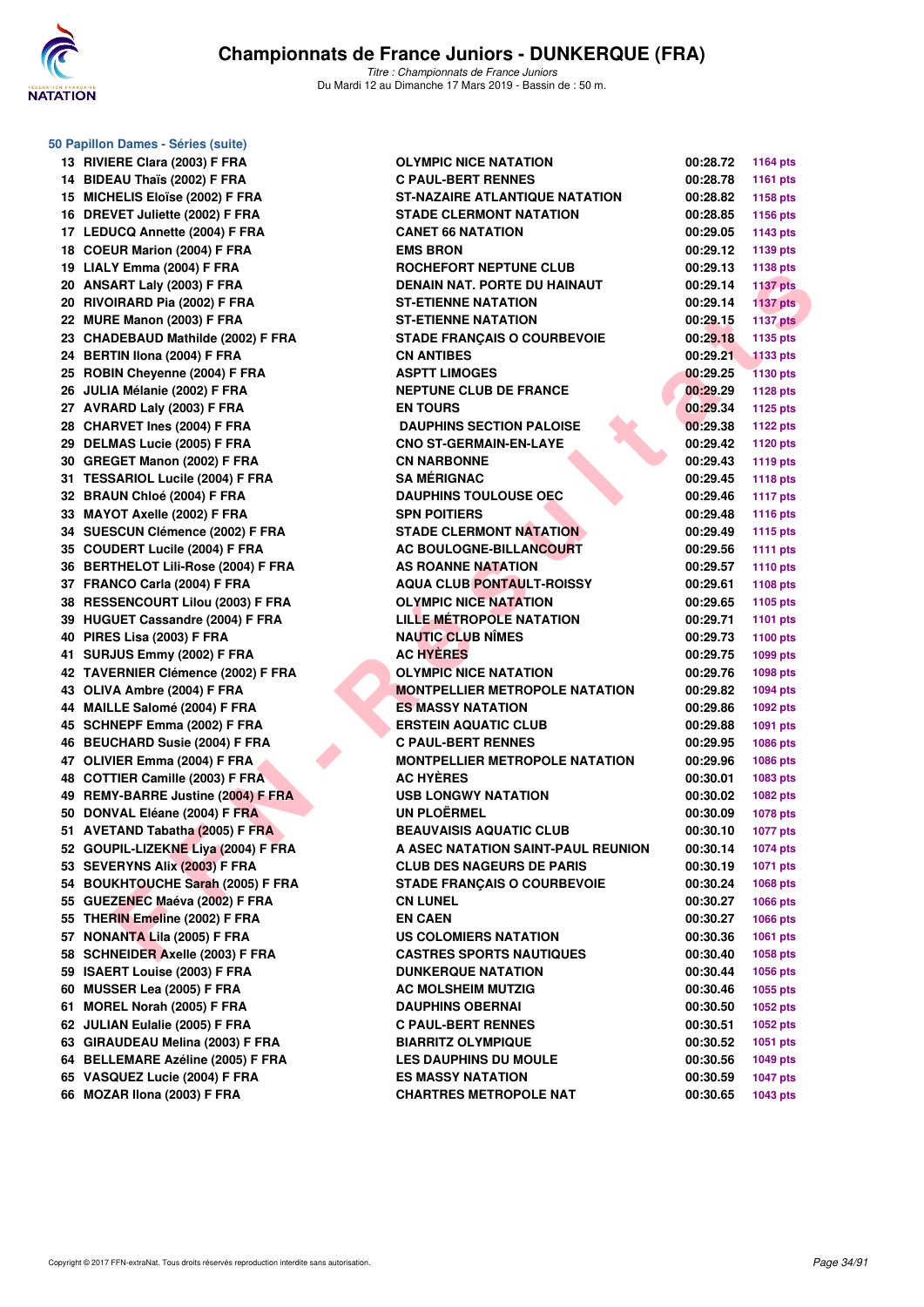

|                                          | <b>MONTÉLIMAR NAUTIC CLUB</b>                                                                                                                                                                                                                                                                                                                                                                                                                                                                                                                                                                                                                                                                                                                                                                                                                                                                                                                                                                                                                                                                                                                   |                                                                                                                                                                                                                                                                                                                                                                                                                                                                                                                                                                                                                                                                              | 00:30.73                                                                              | 1038 pts                                                                                                                                                                                                                                                                                                                                                                                                                                                                                                                 |
|------------------------------------------|-------------------------------------------------------------------------------------------------------------------------------------------------------------------------------------------------------------------------------------------------------------------------------------------------------------------------------------------------------------------------------------------------------------------------------------------------------------------------------------------------------------------------------------------------------------------------------------------------------------------------------------------------------------------------------------------------------------------------------------------------------------------------------------------------------------------------------------------------------------------------------------------------------------------------------------------------------------------------------------------------------------------------------------------------------------------------------------------------------------------------------------------------|------------------------------------------------------------------------------------------------------------------------------------------------------------------------------------------------------------------------------------------------------------------------------------------------------------------------------------------------------------------------------------------------------------------------------------------------------------------------------------------------------------------------------------------------------------------------------------------------------------------------------------------------------------------------------|---------------------------------------------------------------------------------------|--------------------------------------------------------------------------------------------------------------------------------------------------------------------------------------------------------------------------------------------------------------------------------------------------------------------------------------------------------------------------------------------------------------------------------------------------------------------------------------------------------------------------|
|                                          | <b>CN VIRY-CHÂTILLON</b>                                                                                                                                                                                                                                                                                                                                                                                                                                                                                                                                                                                                                                                                                                                                                                                                                                                                                                                                                                                                                                                                                                                        |                                                                                                                                                                                                                                                                                                                                                                                                                                                                                                                                                                                                                                                                              | 00:30.75                                                                              | <b>1037 pts</b>                                                                                                                                                                                                                                                                                                                                                                                                                                                                                                          |
|                                          | <b>ES MASSY NATATION</b>                                                                                                                                                                                                                                                                                                                                                                                                                                                                                                                                                                                                                                                                                                                                                                                                                                                                                                                                                                                                                                                                                                                        |                                                                                                                                                                                                                                                                                                                                                                                                                                                                                                                                                                                                                                                                              | 00:30.84                                                                              | 1031 pts                                                                                                                                                                                                                                                                                                                                                                                                                                                                                                                 |
|                                          | <b>SC NATATION ABBEVILLE</b>                                                                                                                                                                                                                                                                                                                                                                                                                                                                                                                                                                                                                                                                                                                                                                                                                                                                                                                                                                                                                                                                                                                    |                                                                                                                                                                                                                                                                                                                                                                                                                                                                                                                                                                                                                                                                              | 00:30.87                                                                              | 1030 pts                                                                                                                                                                                                                                                                                                                                                                                                                                                                                                                 |
|                                          | <b>ES MASSY NATATION</b>                                                                                                                                                                                                                                                                                                                                                                                                                                                                                                                                                                                                                                                                                                                                                                                                                                                                                                                                                                                                                                                                                                                        |                                                                                                                                                                                                                                                                                                                                                                                                                                                                                                                                                                                                                                                                              | 00:30.99                                                                              | <b>1022 pts</b>                                                                                                                                                                                                                                                                                                                                                                                                                                                                                                          |
|                                          | <b>SR COLMAR</b>                                                                                                                                                                                                                                                                                                                                                                                                                                                                                                                                                                                                                                                                                                                                                                                                                                                                                                                                                                                                                                                                                                                                |                                                                                                                                                                                                                                                                                                                                                                                                                                                                                                                                                                                                                                                                              | 00:31.01                                                                              | 1021 pts                                                                                                                                                                                                                                                                                                                                                                                                                                                                                                                 |
|                                          | <b>AS EMERAINVILLE</b>                                                                                                                                                                                                                                                                                                                                                                                                                                                                                                                                                                                                                                                                                                                                                                                                                                                                                                                                                                                                                                                                                                                          |                                                                                                                                                                                                                                                                                                                                                                                                                                                                                                                                                                                                                                                                              | 00:31.04                                                                              | 1019 pts                                                                                                                                                                                                                                                                                                                                                                                                                                                                                                                 |
|                                          | <b>LAVAUR NATATION 81</b>                                                                                                                                                                                                                                                                                                                                                                                                                                                                                                                                                                                                                                                                                                                                                                                                                                                                                                                                                                                                                                                                                                                       |                                                                                                                                                                                                                                                                                                                                                                                                                                                                                                                                                                                                                                                                              | 00:31.04                                                                              | <b>1019 pts</b>                                                                                                                                                                                                                                                                                                                                                                                                                                                                                                          |
|                                          | <b>CN POLYNESIE</b>                                                                                                                                                                                                                                                                                                                                                                                                                                                                                                                                                                                                                                                                                                                                                                                                                                                                                                                                                                                                                                                                                                                             |                                                                                                                                                                                                                                                                                                                                                                                                                                                                                                                                                                                                                                                                              | 00:31.07                                                                              | <b>1018 pts</b>                                                                                                                                                                                                                                                                                                                                                                                                                                                                                                          |
|                                          |                                                                                                                                                                                                                                                                                                                                                                                                                                                                                                                                                                                                                                                                                                                                                                                                                                                                                                                                                                                                                                                                                                                                                 |                                                                                                                                                                                                                                                                                                                                                                                                                                                                                                                                                                                                                                                                              |                                                                                       | <b>1017 pts</b>                                                                                                                                                                                                                                                                                                                                                                                                                                                                                                          |
|                                          |                                                                                                                                                                                                                                                                                                                                                                                                                                                                                                                                                                                                                                                                                                                                                                                                                                                                                                                                                                                                                                                                                                                                                 |                                                                                                                                                                                                                                                                                                                                                                                                                                                                                                                                                                                                                                                                              |                                                                                       | <b>1011 pts</b>                                                                                                                                                                                                                                                                                                                                                                                                                                                                                                          |
|                                          |                                                                                                                                                                                                                                                                                                                                                                                                                                                                                                                                                                                                                                                                                                                                                                                                                                                                                                                                                                                                                                                                                                                                                 |                                                                                                                                                                                                                                                                                                                                                                                                                                                                                                                                                                                                                                                                              |                                                                                       | 983 pts                                                                                                                                                                                                                                                                                                                                                                                                                                                                                                                  |
|                                          |                                                                                                                                                                                                                                                                                                                                                                                                                                                                                                                                                                                                                                                                                                                                                                                                                                                                                                                                                                                                                                                                                                                                                 |                                                                                                                                                                                                                                                                                                                                                                                                                                                                                                                                                                                                                                                                              |                                                                                       | 980 pts                                                                                                                                                                                                                                                                                                                                                                                                                                                                                                                  |
|                                          |                                                                                                                                                                                                                                                                                                                                                                                                                                                                                                                                                                                                                                                                                                                                                                                                                                                                                                                                                                                                                                                                                                                                                 |                                                                                                                                                                                                                                                                                                                                                                                                                                                                                                                                                                                                                                                                              |                                                                                       | 960 pts                                                                                                                                                                                                                                                                                                                                                                                                                                                                                                                  |
|                                          |                                                                                                                                                                                                                                                                                                                                                                                                                                                                                                                                                                                                                                                                                                                                                                                                                                                                                                                                                                                                                                                                                                                                                 |                                                                                                                                                                                                                                                                                                                                                                                                                                                                                                                                                                                                                                                                              |                                                                                       | 958 pts                                                                                                                                                                                                                                                                                                                                                                                                                                                                                                                  |
|                                          |                                                                                                                                                                                                                                                                                                                                                                                                                                                                                                                                                                                                                                                                                                                                                                                                                                                                                                                                                                                                                                                                                                                                                 |                                                                                                                                                                                                                                                                                                                                                                                                                                                                                                                                                                                                                                                                              |                                                                                       | 955 pts                                                                                                                                                                                                                                                                                                                                                                                                                                                                                                                  |
|                                          |                                                                                                                                                                                                                                                                                                                                                                                                                                                                                                                                                                                                                                                                                                                                                                                                                                                                                                                                                                                                                                                                                                                                                 |                                                                                                                                                                                                                                                                                                                                                                                                                                                                                                                                                                                                                                                                              |                                                                                       | 946 pts                                                                                                                                                                                                                                                                                                                                                                                                                                                                                                                  |
|                                          |                                                                                                                                                                                                                                                                                                                                                                                                                                                                                                                                                                                                                                                                                                                                                                                                                                                                                                                                                                                                                                                                                                                                                 |                                                                                                                                                                                                                                                                                                                                                                                                                                                                                                                                                                                                                                                                              |                                                                                       | 913 pts                                                                                                                                                                                                                                                                                                                                                                                                                                                                                                                  |
|                                          |                                                                                                                                                                                                                                                                                                                                                                                                                                                                                                                                                                                                                                                                                                                                                                                                                                                                                                                                                                                                                                                                                                                                                 |                                                                                                                                                                                                                                                                                                                                                                                                                                                                                                                                                                                                                                                                              |                                                                                       | 860 pts<br>817 pts                                                                                                                                                                                                                                                                                                                                                                                                                                                                                                       |
|                                          |                                                                                                                                                                                                                                                                                                                                                                                                                                                                                                                                                                                                                                                                                                                                                                                                                                                                                                                                                                                                                                                                                                                                                 |                                                                                                                                                                                                                                                                                                                                                                                                                                                                                                                                                                                                                                                                              |                                                                                       |                                                                                                                                                                                                                                                                                                                                                                                                                                                                                                                          |
|                                          |                                                                                                                                                                                                                                                                                                                                                                                                                                                                                                                                                                                                                                                                                                                                                                                                                                                                                                                                                                                                                                                                                                                                                 |                                                                                                                                                                                                                                                                                                                                                                                                                                                                                                                                                                                                                                                                              |                                                                                       |                                                                                                                                                                                                                                                                                                                                                                                                                                                                                                                          |
|                                          |                                                                                                                                                                                                                                                                                                                                                                                                                                                                                                                                                                                                                                                                                                                                                                                                                                                                                                                                                                                                                                                                                                                                                 |                                                                                                                                                                                                                                                                                                                                                                                                                                                                                                                                                                                                                                                                              |                                                                                       |                                                                                                                                                                                                                                                                                                                                                                                                                                                                                                                          |
|                                          | <b>CNO ST-GERMAIN-EN-LAYE</b>                                                                                                                                                                                                                                                                                                                                                                                                                                                                                                                                                                                                                                                                                                                                                                                                                                                                                                                                                                                                                                                                                                                   |                                                                                                                                                                                                                                                                                                                                                                                                                                                                                                                                                                                                                                                                              | 01:01.27                                                                              | <b>1248 pts</b>                                                                                                                                                                                                                                                                                                                                                                                                                                                                                                          |
|                                          | <b>STADE BÉTHUNE PÉLICAN CLUB</b>                                                                                                                                                                                                                                                                                                                                                                                                                                                                                                                                                                                                                                                                                                                                                                                                                                                                                                                                                                                                                                                                                                               |                                                                                                                                                                                                                                                                                                                                                                                                                                                                                                                                                                                                                                                                              | (29.13) 100 m: 1:01.27 (32.14)<br>01:01.84                                            | <b>1231 pts</b>                                                                                                                                                                                                                                                                                                                                                                                                                                                                                                          |
|                                          |                                                                                                                                                                                                                                                                                                                                                                                                                                                                                                                                                                                                                                                                                                                                                                                                                                                                                                                                                                                                                                                                                                                                                 |                                                                                                                                                                                                                                                                                                                                                                                                                                                                                                                                                                                                                                                                              |                                                                                       | <b>1219 pts</b>                                                                                                                                                                                                                                                                                                                                                                                                                                                                                                          |
|                                          |                                                                                                                                                                                                                                                                                                                                                                                                                                                                                                                                                                                                                                                                                                                                                                                                                                                                                                                                                                                                                                                                                                                                                 |                                                                                                                                                                                                                                                                                                                                                                                                                                                                                                                                                                                                                                                                              |                                                                                       | (29.47) 100 m : 1:02.23 (32.76)                                                                                                                                                                                                                                                                                                                                                                                                                                                                                          |
|                                          |                                                                                                                                                                                                                                                                                                                                                                                                                                                                                                                                                                                                                                                                                                                                                                                                                                                                                                                                                                                                                                                                                                                                                 |                                                                                                                                                                                                                                                                                                                                                                                                                                                                                                                                                                                                                                                                              | 01:03.45                                                                              | 1184 pts                                                                                                                                                                                                                                                                                                                                                                                                                                                                                                                 |
|                                          |                                                                                                                                                                                                                                                                                                                                                                                                                                                                                                                                                                                                                                                                                                                                                                                                                                                                                                                                                                                                                                                                                                                                                 |                                                                                                                                                                                                                                                                                                                                                                                                                                                                                                                                                                                                                                                                              |                                                                                       | 1184 pts                                                                                                                                                                                                                                                                                                                                                                                                                                                                                                                 |
|                                          |                                                                                                                                                                                                                                                                                                                                                                                                                                                                                                                                                                                                                                                                                                                                                                                                                                                                                                                                                                                                                                                                                                                                                 |                                                                                                                                                                                                                                                                                                                                                                                                                                                                                                                                                                                                                                                                              |                                                                                       | $(29.81)$ 100 m : 1:03.46 $(33.65)$                                                                                                                                                                                                                                                                                                                                                                                                                                                                                      |
|                                          |                                                                                                                                                                                                                                                                                                                                                                                                                                                                                                                                                                                                                                                                                                                                                                                                                                                                                                                                                                                                                                                                                                                                                 |                                                                                                                                                                                                                                                                                                                                                                                                                                                                                                                                                                                                                                                                              |                                                                                       | 1179 pts                                                                                                                                                                                                                                                                                                                                                                                                                                                                                                                 |
|                                          | <b>STADE CLERMONT NATATION</b>                                                                                                                                                                                                                                                                                                                                                                                                                                                                                                                                                                                                                                                                                                                                                                                                                                                                                                                                                                                                                                                                                                                  |                                                                                                                                                                                                                                                                                                                                                                                                                                                                                                                                                                                                                                                                              | 01:04.05                                                                              | <b>1167 pts</b>                                                                                                                                                                                                                                                                                                                                                                                                                                                                                                          |
|                                          |                                                                                                                                                                                                                                                                                                                                                                                                                                                                                                                                                                                                                                                                                                                                                                                                                                                                                                                                                                                                                                                                                                                                                 |                                                                                                                                                                                                                                                                                                                                                                                                                                                                                                                                                                                                                                                                              |                                                                                       | $(30.21)$ 100 m : 1:04.05 $(33.84)$                                                                                                                                                                                                                                                                                                                                                                                                                                                                                      |
|                                          |                                                                                                                                                                                                                                                                                                                                                                                                                                                                                                                                                                                                                                                                                                                                                                                                                                                                                                                                                                                                                                                                                                                                                 |                                                                                                                                                                                                                                                                                                                                                                                                                                                                                                                                                                                                                                                                              |                                                                                       | 1160 pts                                                                                                                                                                                                                                                                                                                                                                                                                                                                                                                 |
|                                          |                                                                                                                                                                                                                                                                                                                                                                                                                                                                                                                                                                                                                                                                                                                                                                                                                                                                                                                                                                                                                                                                                                                                                 |                                                                                                                                                                                                                                                                                                                                                                                                                                                                                                                                                                                                                                                                              |                                                                                       |                                                                                                                                                                                                                                                                                                                                                                                                                                                                                                                          |
|                                          |                                                                                                                                                                                                                                                                                                                                                                                                                                                                                                                                                                                                                                                                                                                                                                                                                                                                                                                                                                                                                                                                                                                                                 |                                                                                                                                                                                                                                                                                                                                                                                                                                                                                                                                                                                                                                                                              |                                                                                       |                                                                                                                                                                                                                                                                                                                                                                                                                                                                                                                          |
|                                          | <b>CANET 66 NATATION</b>                                                                                                                                                                                                                                                                                                                                                                                                                                                                                                                                                                                                                                                                                                                                                                                                                                                                                                                                                                                                                                                                                                                        |                                                                                                                                                                                                                                                                                                                                                                                                                                                                                                                                                                                                                                                                              | 01:03.07                                                                              | 1195 pts                                                                                                                                                                                                                                                                                                                                                                                                                                                                                                                 |
|                                          |                                                                                                                                                                                                                                                                                                                                                                                                                                                                                                                                                                                                                                                                                                                                                                                                                                                                                                                                                                                                                                                                                                                                                 |                                                                                                                                                                                                                                                                                                                                                                                                                                                                                                                                                                                                                                                                              | (29.13) 100 m : 1:03.07 (33.94)                                                       | 1182 pts                                                                                                                                                                                                                                                                                                                                                                                                                                                                                                                 |
|                                          |                                                                                                                                                                                                                                                                                                                                                                                                                                                                                                                                                                                                                                                                                                                                                                                                                                                                                                                                                                                                                                                                                                                                                 |                                                                                                                                                                                                                                                                                                                                                                                                                                                                                                                                                                                                                                                                              |                                                                                       | (29.06) 100 m: 1:03.54 (34.48)                                                                                                                                                                                                                                                                                                                                                                                                                                                                                           |
|                                          |                                                                                                                                                                                                                                                                                                                                                                                                                                                                                                                                                                                                                                                                                                                                                                                                                                                                                                                                                                                                                                                                                                                                                 |                                                                                                                                                                                                                                                                                                                                                                                                                                                                                                                                                                                                                                                                              | 01:04.42                                                                              | 1156 pts                                                                                                                                                                                                                                                                                                                                                                                                                                                                                                                 |
|                                          |                                                                                                                                                                                                                                                                                                                                                                                                                                                                                                                                                                                                                                                                                                                                                                                                                                                                                                                                                                                                                                                                                                                                                 |                                                                                                                                                                                                                                                                                                                                                                                                                                                                                                                                                                                                                                                                              |                                                                                       |                                                                                                                                                                                                                                                                                                                                                                                                                                                                                                                          |
|                                          |                                                                                                                                                                                                                                                                                                                                                                                                                                                                                                                                                                                                                                                                                                                                                                                                                                                                                                                                                                                                                                                                                                                                                 |                                                                                                                                                                                                                                                                                                                                                                                                                                                                                                                                                                                                                                                                              |                                                                                       |                                                                                                                                                                                                                                                                                                                                                                                                                                                                                                                          |
| 4 HARISBOURE Ambre (2004) F FRA          | <b>CLUB DES NAGEURS DE BRIVE</b>                                                                                                                                                                                                                                                                                                                                                                                                                                                                                                                                                                                                                                                                                                                                                                                                                                                                                                                                                                                                                                                                                                                | 50 m: 30.23                                                                                                                                                                                                                                                                                                                                                                                                                                                                                                                                                                                                                                                                  | 01:04.68                                                                              | 1149 pts<br>(30.23) 100 m: 1:04.68 (34.45)                                                                                                                                                                                                                                                                                                                                                                                                                                                                               |
| <b>COUDERT Lucile (2004) F FRA</b><br>5. | AC BOULOGNE-BILLANCOURT                                                                                                                                                                                                                                                                                                                                                                                                                                                                                                                                                                                                                                                                                                                                                                                                                                                                                                                                                                                                                                                                                                                         | 50 m : 30.67                                                                                                                                                                                                                                                                                                                                                                                                                                                                                                                                                                                                                                                                 | 01:05.69                                                                              | <b>1121 pts</b><br>$(30.67)$ 100 m : 1:05.69 $(35.02)$                                                                                                                                                                                                                                                                                                                                                                                                                                                                   |
|                                          | 50 Papillon Dames - Séries (suite)<br>67 CANDELON Louna (2004) F FRA<br>68 MAUPOUX Nina (2004) F FRA<br>69 JOLY Morgane (2004) F FRA<br>70 LE SCORNET Mari-Lou (2004) F FRA<br>71 SIMOENS Lucille (2005) F FRA<br>72 TOULET Cécile (2004) F FRA<br>73 LAPORTE Noémie (2004) F FRA<br>73 CLOTEAUX Louenn (2005) F FRA<br>75 REIGNIER Reva (2005) F FRA<br>76 BERTRAND Poerani (2002) F FRA<br>77 SUTOR Nicole (2002) F FRA<br>78 GARCIA Julie (2004) F FRA<br>79 HERMEL Lou (2005) F FRA<br>80 CUISINIER Manon (2005) F FRA<br>81 BAUMSTARK Lilou (2003) F FRA<br>82 JOLY Solène (2003) F FRA<br>83 SASSELLI Lola (2005) F FRA<br>84 RAFALDI Charlie (2004) F FRA<br>85 SULTAN Laura (2005) F FRA<br>86 CHAAR Dounia (2005) F FRA<br>--- NDOYE BROUARD Maty (2004) F FRA<br>1 MEUTER Adelaide (2003) F FRA<br>2 COUSSON Bertille (2002) F FRA<br>3 GUIRADO Lou (2002) F FRA<br>MURE Manon (2003) F FRA<br>4<br>5 ANSART Laly (2003) F FRA<br>6 BIDEAU Thaïs (2002) F FRA<br>7 SUESCUN Clémence (2002) F FRA<br>8 BOISRENOULT Emilie (2002) F FRA<br>1 LEDUCQ Annette (2004) F FRA<br>2 SAVART Coralie (2004) F FRA<br>3 OLIVA Ambre (2004) F FRA | <b>OLYMPIQUE DE PIRAE</b><br><b>OLYMPIC NICE NATATION</b><br><b>CN LUNEL</b><br>AMIENS METROPOLE NAT.<br><b>ASCPA PESSAC NATATION</b><br><b>CHASSIEU NATATION</b><br><b>SN OYONNAX</b><br><b>AQUATIC CLUB DE MENTON</b><br><b>ALLIANCE ORLEANS NATATION</b><br><b>STADE FRANÇAIS O COURBEVOIE</b><br><b>AUXERRE AQUATIC CLUB</b><br><b>DAUPHINS D'ANNECY</b><br>100 Papillon Dames - Finale A 16-17 ans (Vendredi 15 Mars 2019)<br><b>CN ANTIBES</b><br><b>ST-ETIENNE NATATION</b><br>DENAIN NAT. PORTE DU HAINAUT<br><b>C PAUL-BERT RENNES</b><br><b>U.S CRETEIL NATATION</b><br>100 Papillon Dames - Finale A 13-15 ans (Vendredi 15 Mars 2019)<br><b>ST-MALO NATATION</b> | 50 m : 29.13<br>50 m : 29.06<br><b>MONTPELLIER METROPOLE NATATION</b><br>50 m : 30.35 | 00:31.08<br>00:31.18<br>00:31.64<br>00:31.70<br>00:32.04<br>00:32.07<br>00:32.13<br>00:32.28<br>00:32.84<br>00:33.78<br>00:34.58<br><b>DNS dec</b><br>50 m : 29.13<br>(28.77) 100 m: 1:01.84 (33.07)<br>50 m : 28.77<br>01:02.23<br>50 m : 29.47<br>50 m : 29.69<br>(29.69) 100 m: 1:03.45 (33.76)<br>01:03.46<br>50 m : 29.81<br>01:03.64<br>(29.35) 100 m: 1:03.64 (34.29)<br>50 m : 29.35<br>50 m : 30.21<br>01:04.28<br>(30.04) 100 m: 1:04.28 (34.24)<br>50 m : 30.04<br>01:03.54<br>(30.35) 100 m: 1:04.42 (34.07) |

# **[100 Papillon Dames - Finale A](http://www.ffnatation.fr/webffn/resultats.php?idact=nat&go=epr&idcpt=59271&idepr=32) 16-17 ans** (Vendredi 15 Mars 2019)

| 1 MEUTER Adelaide (2003) F FRA    | <b>CNO ST-GERMAIN-EN-LAYE</b>     |                  | 01:01.27                                        | <b>1248 pts</b> |  |
|-----------------------------------|-----------------------------------|------------------|-------------------------------------------------|-----------------|--|
| 2 COUSSON Bertille (2002) F FRA   | <b>STADE BÉTHUNE PÉLICAN CLUB</b> | 50 m: 29.13      | (29.13) 100 m: 1:01.27 (32.14)<br>01:01.84      | <b>1231 pts</b> |  |
|                                   |                                   | $50 m$ : 28.77   | (28.77) 100 m : 1:01.84 (33.07)                 |                 |  |
| 3 GUIRADO Lou (2002) F FRA        | <b>CN ANTIBES</b>                 | $50 m$ : 29.47   | 01:02.23<br>(29.47) 100 m : 1:02.23 (32.76)     | $1219$ pts      |  |
| 4 MURE Manon (2003) F FRA         | <b>ST-ETIENNE NATATION</b>        | 50 m: 29.69      | 01:03.45<br>$(29.69)$ 100 m : 1:03.45 $(33.76)$ | 1184 pts        |  |
| 5 ANSART Laly (2003) F FRA        | DENAIN NAT. PORTE DU HAINAUT      |                  | 01:03.46                                        | 1184 pts        |  |
| 6 BIDEAU Thaïs (2002) F FRA       | <b>C PAUL-BERT RENNES</b>         | 50 m: 29.81      | $(29.81)$ 100 m : 1:03.46 $(33.65)$<br>01:03.64 | 1179 pts        |  |
| 7 SUESCUN Clémence (2002) F FRA   | <b>STADE CLERMONT NATATION</b>    | $50 m$ : 29.35   | (29.35) 100 m: 1:03.64 (34.29)<br>01:04.05      | 1167 pts        |  |
|                                   |                                   | $50 m$ : $30.21$ | $(30.21)$ 100 m : 1:04.05 $(33.84)$             |                 |  |
| 8 BOISRENOULT Emilie (2002) F FRA | <b>U.S CRETEIL NATATION</b>       | 50 m : 30.04     | 01:04.28<br>$(30.04)$ 100 m : 1:04.28 $(34.24)$ | 1160 $pts$      |  |

# **[100 Papillon Dames - Finale A](http://www.ffnatation.fr/webffn/resultats.php?idact=nat&go=epr&idcpt=59271&idepr=32) 13-15 ans** (Vendredi 15 Mars 2019)

| 1 LEDUCQ Annette (2004) F FRA   | <b>CANET 66 NATATION</b>              |              | 01:03.07 | 1195 pts                                        |
|---------------------------------|---------------------------------------|--------------|----------|-------------------------------------------------|
|                                 |                                       | 50 m: 29.13  |          | (29.13) 100 m: 1:03.07 (33.94                   |
| 2 SAVART Coralie (2004) F FRA   | <b>ST-MALO NATATION</b>               |              | 01:03.54 | 1182 pts                                        |
|                                 |                                       | 50 m: 29.06  |          | (29.06) 100 m : 1:03.54 (34.48)                 |
| 3 OLIVA Ambre (2004) F FRA      | <b>MONTPELLIER METROPOLE NATATION</b> |              | 01:04.42 | 1156 pts                                        |
|                                 |                                       | 50 m: 30.35  |          | (30.35) 100 m: 1:04.42 (34.07                   |
| 4 HARISBOURE Ambre (2004) F FRA | <b>CLUB DES NAGEURS DE BRIVE</b>      |              |          | $01:04.68$ 1149 pts                             |
|                                 |                                       | 50 m: 30.23  |          | $(30.23)$ 100 m : 1:04.68 $(34.45)$             |
| 5 COUDERT Lucile (2004) F FRA   | AC BOULOGNE-BILLANCOURT               |              | 01:05.69 | 1121 pts                                        |
|                                 |                                       | 50 m: 30.67  |          | $(30.67)$ 100 m : 1:05.69 $(35.02)$             |
| 5 AVETAND Tabatha (2005) F FRA  | <b>BEAUVAISIS AQUATIC CLUB</b>        |              | 01:05.69 | 1121 $pts$                                      |
|                                 |                                       | 50 m: 30.52  |          | (30.52) 100 m : 1:05.69 (35.17                  |
| 7 PASQUET Aurélie (2004) F FRA  | <b>DAUPHINS OBERNAI</b>               |              | 01:06.24 | 1105 $pts$                                      |
|                                 | <b>ES MASSY NATATION</b>              | 50 m: 31.17  |          | $(31.17)$ 100 m : 1:06.24 $(35.07)$             |
| 8 SIMOENS Lucille (2005) F FRA  |                                       | 50 m : 31.06 | 01:06.60 | 1096 pts<br>$(31.06)$ 100 m : 1:06.60 $(35.54)$ |
|                                 |                                       |              |          |                                                 |
|                                 |                                       |              |          |                                                 |

### **[100 Papillon Dames - Finale B](http://www.ffnatation.fr/webffn/resultats.php?idact=nat&go=epr&idcpt=59271&idepr=32) 16-17 ans** (Vendredi 15 Mars 2019)

| 1 CACHOT Margot (2002) F FRA     | <b>AVENIR MURET NATATION</b> |  | 01:03.57 1181 pts                                              |  |
|----------------------------------|------------------------------|--|----------------------------------------------------------------|--|
| 2 RESSENCOURT Lilou (2003) F FRA | <b>OLYMPIC NICE NATATION</b> |  | 50 m: 29.65 (29.65) 100 m: 1:03.57 (33.92<br>01:03.73 1176 pts |  |
|                                  |                              |  | 50 m: 29.81 (29.81) 100 m: 1:03.73 (33.92                      |  |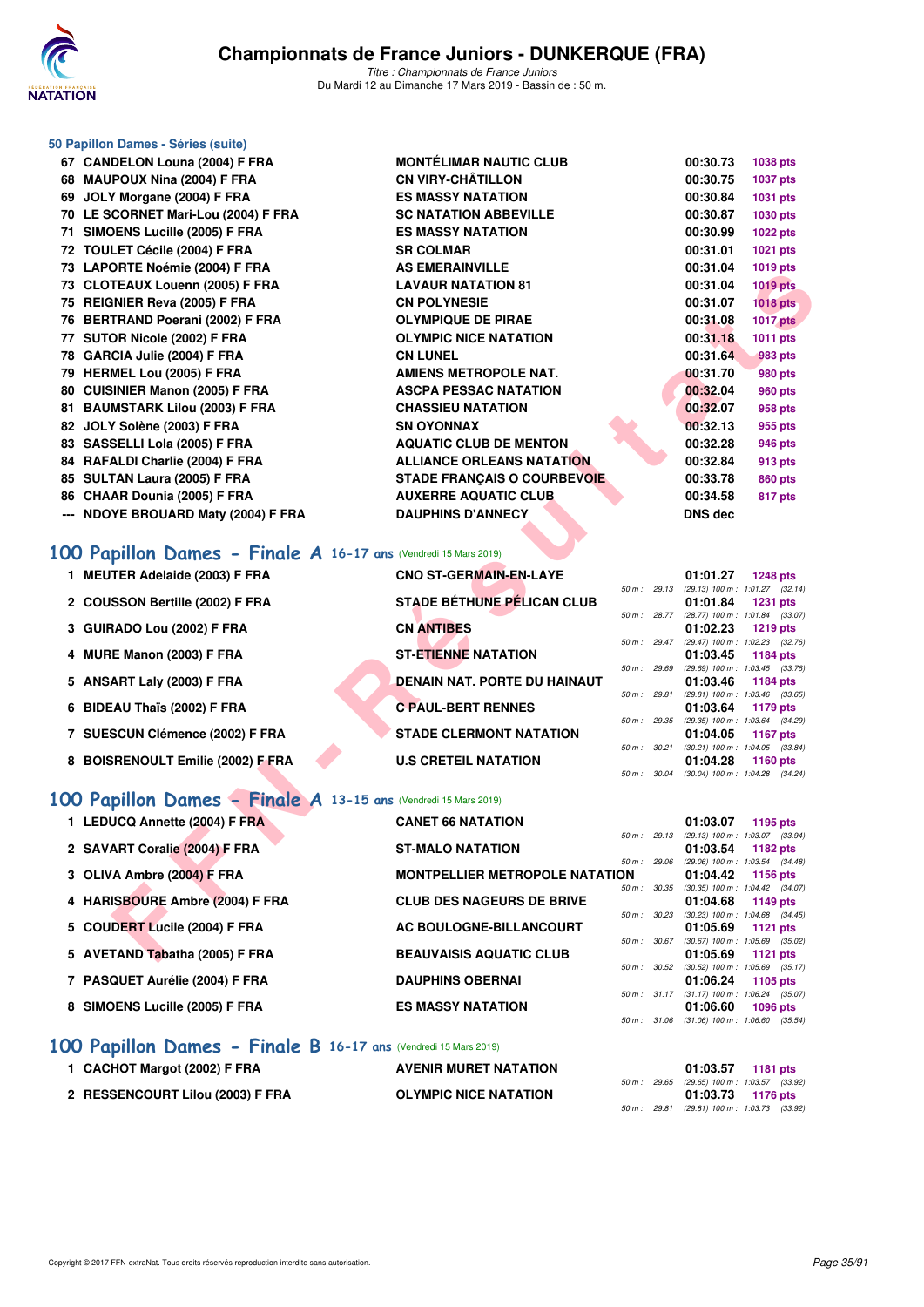

*Titre : Championnats de France Juniors* Du Mardi 12 au Dimanche 17 Mars 2019 - Bassin de : 50 m.

| 100 Papillon Dames - Finale B (suite)    |                                 |                |                          |          |                                     |
|------------------------------------------|---------------------------------|----------------|--------------------------|----------|-------------------------------------|
| 3 RIVIERE Clara (2003) F FRA             | <b>OLYMPIC NICE NATATION</b>    |                |                          | 01:04.39 | 1157 $p$ ts                         |
|                                          |                                 |                | $50 \text{ m}$ : 29.48   |          | (29.48) 100 m : 1:04.39 (34.91)     |
| 4 RIVOIRARD Pia (2002) F FRA             | <b>ST-ETIENNE NATATION</b>      |                |                          | 01:04.50 | <b>1154 pts</b>                     |
|                                          |                                 | $50 m$ : 29.75 |                          |          | (29.75) 100 m : 1:04.50 (34.75)     |
| 5 DIOP Oumy (2003) F FRA                 | <b>GRENOBLE NATATION</b>        |                |                          | 01:04.84 | 1145 pts                            |
|                                          |                                 |                | $50 \text{ m}$ : $30.23$ |          | $(30.23)$ 100 m : 1:04.84 $(34.61)$ |
| 6 TAVERNIER Clémence (2002) F FRA        | <b>OLYMPIC NICE NATATION</b>    |                |                          | 01:05.15 | 1136 $pts$                          |
|                                          |                                 |                | $50 \text{ m}$ : $30.28$ |          | $(30.28)$ 100 m : 1:05.15 $(34.87)$ |
| 7 DIJOUX Manon (2002) F FRA              | <b>CERCLE NAGEURS ST-JOSEPH</b> |                |                          | 01:05.19 | <b>1135 pts</b>                     |
|                                          |                                 | 50 m: 30.18    |                          |          | $(30.18)$ 100 m : 1.05.19 $(35.01)$ |
| <b>INGOGLIA Joanne (2002) F FRA</b><br>8 | <b>NANTES NATATION</b>          |                |                          | 01:05.78 | $1118$ pts                          |
|                                          |                                 |                | $50 m$ : $30.53$         |          | $(30.53)$ 100 m : 1:05.78 $(35.25)$ |

# **[100 Papillon Dames - Finale B](http://www.ffnatation.fr/webffn/resultats.php?idact=nat&go=epr&idcpt=59271&idepr=32) 13-15 ans** (Vendredi 15 Mars 2019)

| 1 BERTIN Ilona (2004) F FRA        | <b>CN ANTIBES</b>                     |                        | 01:05.27                            | $1133$ pts      |  |
|------------------------------------|---------------------------------------|------------------------|-------------------------------------|-----------------|--|
|                                    |                                       | $50 m$ : 29.97         | (29.97) 100 m : 1:05.27 (35.30)     |                 |  |
| 2 BERTHELOT Lili-Rose (2004) F FRA | <b>AS ROANNE NATATION</b>             |                        | 01:05.73                            | 1120 pts        |  |
|                                    |                                       | 50 m: 30.55            | $(30.55)$ 100 m : 1:05.73 $(35.18)$ |                 |  |
| 3 PELLEAU Ines (2004) F FRA        | <b>CN BREST</b>                       |                        | 01:05.95                            | 1114 $pts$      |  |
|                                    |                                       | $50 \text{ m}$ : 31.30 | $(31.30)$ 100 m : 1:05.95 $(34.65)$ |                 |  |
| 4 OLIVIER Emma (2004) F FRA        | <b>MONTPELLIER METROPOLE NATATION</b> |                        | 01:05.97                            | 1113 $pts$      |  |
|                                    |                                       | 50 m: 30.80            | $(30.80)$ 100 m : 1:05.97 $(35.17)$ |                 |  |
| 5 FRANCO Carla (2004) F FRA        | <b>AQUA CLUB PONTAULT-ROISSY</b>      |                        | 01:05.99                            | 1112 $pts$      |  |
|                                    |                                       | 50 m: 30.08            | $(30.08)$ 100 m : 1:05.99 $(35.91)$ |                 |  |
| 6 ROBIN Chevenne (2004) F FRA      | <b>ASPTT LIMOGES</b>                  |                        | 01:06.80                            | <b>1090 pts</b> |  |
|                                    |                                       | $50 \text{ m}$ : 31.04 | $(31.04)$ 100 m : 1:06.80 $(35.76)$ |                 |  |
| 7 HUGUET Cassandre (2004) F FRA    | <b>LILLE MÉTROPOLE NATATION</b>       |                        | 01:07.39                            | <b>1074 pts</b> |  |
|                                    |                                       | 50 m: 31.36            | $(31.36)$ 100 m : 1:07.39 $(36.03)$ |                 |  |
| 8 LISTRAT Charlotte (2004) F FRA   | <b>EN TOURS</b>                       |                        | 01:08.18                            | $1052$ pts      |  |
|                                    |                                       | 50 m: 32.25            | $(32.25)$ 100 m : 1:08.18 $(35.93)$ |                 |  |

# **[100 Papillon Dames - Finale C](http://www.ffnatation.fr/webffn/resultats.php?idact=nat&go=epr&idcpt=59271&idepr=32) 16-17 ans** (Vendredi 15 Mars 2019)

| $\mu$ DIJOUA MAHUH (2002) F FRA                                       | CERCLE MAGEORS 31-JOSEFII             |              | U I .UJ. I J                                           | ່ 11 ປີປີ ປີເວ  |         |  |
|-----------------------------------------------------------------------|---------------------------------------|--------------|--------------------------------------------------------|-----------------|---------|--|
| 8 INGOGLIA Joanne (2002) F FRA                                        | <b>NANTES NATATION</b>                |              | 50 m: 30.18 (30.18) 100 m: 1:05.19 (35.01)<br>01:05.78 | <b>1118 pts</b> |         |  |
|                                                                       |                                       | 50 m: 30.53  | $(30.53)$ 100 m : 1:05.78 $(35.25)$                    |                 |         |  |
|                                                                       |                                       |              |                                                        |                 |         |  |
| 00 Papillon Dames - Finale B 13-15 ans (Vendredi 15 Mars 2019)        |                                       |              |                                                        |                 |         |  |
| 1 BERTIN Ilona (2004) F FRA                                           | <b>CN ANTIBES</b>                     |              | 01:05.27                                               | $1133$ pts      |         |  |
|                                                                       |                                       | 50 m: 29.97  | (29.97) 100 m : 1:05.27 (35.30)                        |                 |         |  |
| 2 BERTHELOT Lili-Rose (2004) F FRA                                    | AS ROANNE NATATION                    | 50 m: 30.55  | 01:05.73                                               | <b>1120 pts</b> |         |  |
| 3 PELLEAU Ines (2004) F FRA                                           | <b>CN BREST</b>                       |              | $(30.55)$ 100 m : 1:05.73 $(35.18)$<br>01:05.95        | 1114 pts        |         |  |
|                                                                       |                                       | 50 m: 31.30  | $(31.30)$ 100 m : 1:05.95 $(34.65)$                    |                 |         |  |
| 4 OLIVIER Emma (2004) F FRA                                           | <b>MONTPELLIER METROPOLE NATATION</b> |              | 01:05.97                                               | 1113 pts        |         |  |
|                                                                       |                                       | 50 m: 30.80  | $(30.80)$ 100 m : 1:05.97 $(35.17)$                    |                 |         |  |
| 5 FRANCO Carla (2004) F FRA                                           | <b>AQUA CLUB PONTAULT-ROISSY</b>      |              | 01:05.99                                               | 1112 pts        |         |  |
|                                                                       | <b>ASPTT LIMOGES</b>                  | 50 m : 30.08 | $(30.08)$ 100 m : 1:05.99 $(35.91)$                    |                 |         |  |
| 6 ROBIN Cheyenne (2004) F FRA                                         |                                       | 50 m: 31.04  | 01:06.80<br>$(31.04)$ 100 m : 1:06.80 $(35.76)$        | 1090 pts        |         |  |
| 7 HUGUET Cassandre (2004) F FRA                                       | <b>LILLE MÉTROPOLE NATATION</b>       |              | 01:07.39                                               | <b>1074 pts</b> |         |  |
|                                                                       |                                       | 50 m : 31.36 | $(31.36)$ 100 m : 1:07.39 $(36.03)$                    |                 |         |  |
| 8 LISTRAT Charlotte (2004) F FRA                                      | <b>EN TOURS</b>                       |              | 01:08.18                                               | <b>1052 pts</b> |         |  |
|                                                                       |                                       |              | 50 m: 32.25 (32.25) 100 m: 1:08.18 (35.93)             |                 |         |  |
| <b>00 Papillon Dames - Finale C 16-17 ans (Vendredi 15 Mars 2019)</b> |                                       |              |                                                        |                 |         |  |
|                                                                       |                                       |              |                                                        |                 |         |  |
| 1 AVRARD Laly (2003) F FRA                                            | <b>EN TOURS</b>                       |              | 01:04.19                                               | 1163 pts        |         |  |
|                                                                       | <b>ES MASSY NATATION</b>              | 50 m : 30.04 | $(30.04)$ 100 m : 1:04.19 $(34.15)$                    |                 |         |  |
| 2 DESBONNES Leha (2002) F FRA                                         |                                       | 50 m : 30.35 | 01:05.21<br>$(30.35)$ 100 m : 1:05.21 $(34.86)$        | 1134 pts        |         |  |
| 3 CLERC Enola (2003) F FRA                                            | <b>CANARDS LA ROCHELLE</b>            |              | 01:06.00                                               | <b>1112 pts</b> |         |  |
|                                                                       |                                       | 50 m : 30.43 | $(30.43)$ 100 m : 1:06.00 $(35.57)$                    |                 |         |  |
| 4 ISAERT Louise (2003) F FRA                                          | <b>DUNKERQUE NATATION</b>             |              | 01:06.09                                               | <b>1110 pts</b> |         |  |
|                                                                       |                                       | 50 m: 31.25  | $(31.25)$ 100 m : 1:06.09 $(34.84)$                    |                 |         |  |
| 5 SCHNEPF Emma (2002) F FRA                                           | <b>ERSTEIN AQUATIC CLUB</b>           |              | 01:06.50                                               | 1098 pts        |         |  |
| 6 PIRES Lisa (2003) F FRA                                             | <b>NAUTIC CLUB NÎMES</b>              | 50 m : 30.57 | $(30.57)$ 100 m : 1:06.50 $(35.93)$<br>01:06.61        | 1095 pts        |         |  |
|                                                                       |                                       |              | 50 m: 31.17 (31.17) 100 m: 1:06.61 (35.44)             |                 |         |  |
| 7 MOZAR IIona (2003) F FRA                                            | <b>CHARTRES METROPOLE NAT</b>         |              | 01:07.64                                               | <b>1067 pts</b> |         |  |
|                                                                       |                                       |              | 50 m: 32.07 (32.07) 100 m: 1:07.64 (35.57)             |                 |         |  |
| 8 GARAIX Maïlys (2003) F FRA                                          | <b>NAUTIC CLUB ALP'38</b>             |              | 01:09.42                                               | 1019 pts        |         |  |
|                                                                       |                                       | 50 m : 30.74 | $(30.74)$ 100 m : 1:09.42 $(38.68)$                    |                 |         |  |
| 00 Papillon Dames - Finale C 13-15 ans (Vendredi 15 Mars 2019)        |                                       |              |                                                        |                 |         |  |
|                                                                       |                                       |              |                                                        |                 |         |  |
| 1 BARRAL Flavie (2004) F FRA                                          | <b>MONTPELLIER METROPOLE NATATION</b> |              | 01:06.54                                               | 1097 pts        |         |  |
| 2 LE SCORNET Mari-Lou (2004) F FRA                                    | <b>SC NATATION ABBEVILLE</b>          | 50 m: 31.01  | $(31.01)$ 100 m : 1:06.54 $(35.53)$<br>01:06.90        |                 |         |  |
|                                                                       |                                       |              | 50 m: 31.77 (31.77) 100 m: 1:06.90 (35.13)             | <b>1087 pts</b> |         |  |
| 3 BEUCHARD Susie (2004) F FRA                                         | <b>C PAUL-BERT RENNES</b>             |              | 01:07.59                                               | <b>1068 pts</b> |         |  |
|                                                                       |                                       | 50 m : 31.53 | (31.53) 100 m : 1:07.59                                |                 | (36.06) |  |
| 4 BOUKHTOUCHE Sarah (2005) F FRA                                      | <b>STADE FRANÇAIS O COURBEVOIE</b>    |              | 01:07.61                                               | 1068 pts        |         |  |
|                                                                       |                                       |              | 50 m: 31.56 (31.56) 100 m: 1:07.61 (36.05)             |                 |         |  |
| 5 BELLEMARE Azéline (2005) F FRA                                      | <b>LES DAUPHINS DU MOULE</b>          |              | 01:07.73                                               | 1065 pts        |         |  |

# **[100 Papillon Dames - Finale C](http://www.ffnatation.fr/webffn/resultats.php?idact=nat&go=epr&idcpt=59271&idepr=32) 13-15 ans** (Vendredi 15 Mars 2019)

| 1 BARRAL Flavie (2004) F FRA       | <b>MONTPELLIER METROPOLE NATATION</b> |                  | 01:06.54                                  | 1097 pts |
|------------------------------------|---------------------------------------|------------------|-------------------------------------------|----------|
|                                    |                                       | 50 m: 31.01      | $(31.01)$ 100 m : 1:06.54 $(35.53)$       |          |
| 2 LE SCORNET Mari-Lou (2004) F FRA | <b>SC NATATION ABBEVILLE</b>          |                  | 01:06.90                                  | 1087 pts |
|                                    |                                       | $50 m$ : $31.77$ | $(31.77)$ 100 m : 1:06.90 $(35.13)$       |          |
| 3 BEUCHARD Susie (2004) F FRA      | <b>C PAUL-BERT RENNES</b>             |                  | 01:07.59                                  | 1068 pts |
|                                    |                                       | 50 m: 31.53      | (31.53) 100 m: 1:07.59 (36.06             |          |
| 4 BOUKHTOUCHE Sarah (2005) F FRA   | <b>STADE FRANCAIS O COURBEVOIE</b>    |                  | 01:07.61                                  | 1068 pts |
| 5 BELLEMARE Azéline (2005) F FRA   | <b>LES DAUPHINS DU MOULE</b>          | $50 m$ : $31.56$ | (31.56) 100 m: 1:07.61 (36.05<br>01:07.73 | 1065 pts |
|                                    |                                       | 50 m: 30.75      | (30.75) 100 m : 1:07.73 (36.98            |          |
| 6 SUQUET Emmie (2005) F FRA        | <b>CN VOUZIERS</b>                    |                  | 01:08.03                                  | 1056 pts |
|                                    |                                       | 50 m: 31.84      | (31.84) 100 m: 1:08.03 (36.19)            |          |
| 7 TANGUY Marie-Lys (2004) F FRA    | <b>CN BREST</b>                       |                  | 01:08.09                                  | 1055 pts |
|                                    |                                       | 50 m: 31.88      | $(31.88)$ 100 m : 1:08.09 $(36.21)$       |          |
| 8 MAILLE Salomé (2004) F FRA       | <b>ES MASSY NATATION</b>              |                  | 01:08.13                                  | 1054 pts |
|                                    |                                       | 50 m : 30.86     | (30.86) 100 m: 1:08.13 (37.27             |          |

### **[100 Papillon Dames - Barrage Finales](http://www.ffnatation.fr/webffn/resultats.php?idact=nat&go=epr&idcpt=59271&idepr=32) 16-17 ans** (Vendredi 15 Mars 2019)

**--- DIJOUX Manon (2002) F FRA CERCLE NAGEURS ST-JOSEPH FD**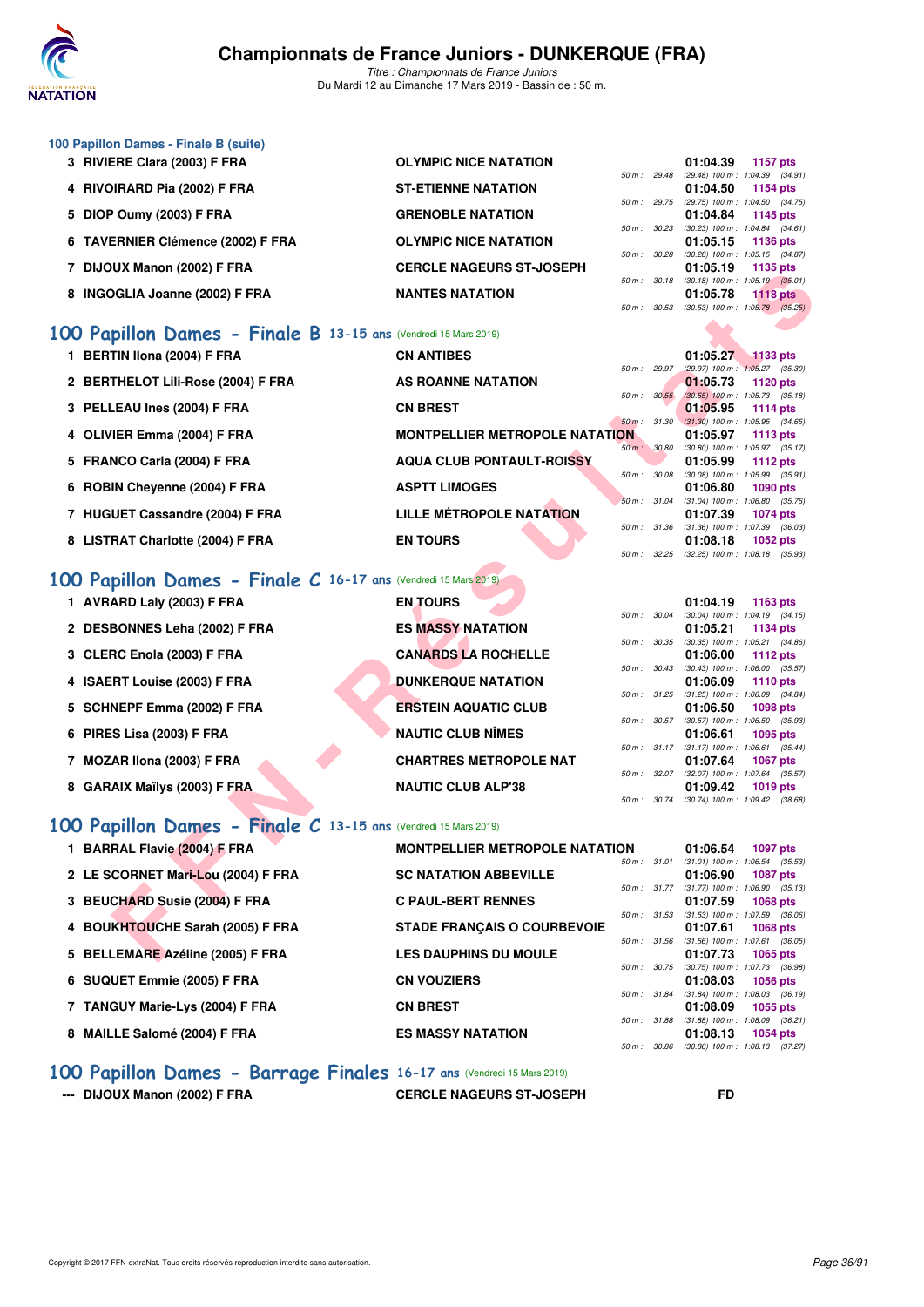

| 100 Papillon Dames - Barrage Finales (suite)<br>--- SUESCUN Clémence (2002) F FRA | <b>STADE CLERMONT NATATION</b>        |              |              | FD                                                                   |
|-----------------------------------------------------------------------------------|---------------------------------------|--------------|--------------|----------------------------------------------------------------------|
| 100 Papillon Dames - Séries                                                       | (Vendredi 15 Mars 2019)               |              |              |                                                                      |
| 1 COUSSON Bertille (2002) F FRA                                                   | <b>STADE BÉTHUNE PÉLICAN CLUB</b>     |              |              | 01:01.63<br><b>1237 pts</b>                                          |
| 2 MEUTER Adelaide (2003) F FRA                                                    | <b>CNO ST-GERMAIN-EN-LAYE</b>         | 50 m : 28.79 |              | (28.79) 100 m : 1:01.63 (32.84)<br>01:02.01<br><b>1226 pts</b>       |
| 3 GUIRADO Lou (2002) F FRA                                                        | <b>CN ANTIBES</b>                     | 50 m : 29.19 |              | (29.19) 100 m: 1:02.01 (32.82)<br>01:02.13<br><b>1222 pts</b>        |
| 4 BIDEAU Thaïs (2002) F FRA                                                       | <b>C PAUL-BERT RENNES</b>             | 50 m: 28.97  |              | (28.97) 100 m : 1:02.13 (33.16)<br>01:02.82<br><b>1202 pts</b>       |
| 5 MURE Manon (2003) F FRA                                                         | <b>ST-ETIENNE NATATION</b>            | 50 m : 29.22 |              | $(29.22)$ 100 m : 1:02.82 $(33.60)$<br>01:03.42<br>1185 pts          |
| 6 BOISRENOULT Emilie (2002) F FRA                                                 | <b>U.S CRETEIL NATATION</b>           | 50 m: 30.21  |              | $(30.21)$ 100 m : 1:03.42 $(33.21)$<br>01:03.50<br>1183 pts          |
| 7 ANSART Laly (2003) F FRA                                                        | DENAIN NAT. PORTE DU HAINAUT          | 50 m: 29.32  |              | (29.32) 100 m: 1:03.50 (34.18)<br>01:03.65<br>1178 pts               |
| 8 PINSOLLE Célia (2003) F FRA                                                     | <b>DAUPHINS TOULOUSE OEC</b>          | 50 m: 29.99  |              | $(29.99)$ 100 m : 1:03.65 $(33.66)$<br>01:03.66<br>1178 pts          |
| DIJOUX Manon (2002) F FRA<br>9                                                    | <b>CERCLE NAGEURS ST-JOSEPH</b>       | 50 m: 29.89  |              | $(29.89)$ 100 m : 1:03.66 $(33.77)$<br>01:04.19<br>1163 pts          |
| 9 SUESCUN Clémence (2002) F FRA                                                   | <b>STADE CLERMONT NATATION</b>        | 50 m: 29.51  |              | (29.51) 100 m: 1:04.19 (34.68)<br>01:04.19<br>1163 pts               |
| 11 RIVOIRARD Pia (2002) F FRA                                                     | <b>ST-ETIENNE NATATION</b>            | 50 m : 30.38 |              | $(30.38)$ 100 m : 1:04.19 $(33.81)$<br>01:04.45<br>1156 pts          |
| 12 HARISBOURE Ambre (2004) F FRA                                                  | <b>CLUB DES NAGEURS DE BRIVE</b>      | 50 m: 29.72  |              | (29.72) 100 m: 1:04.45 (34.73)<br>01:04.85<br>1144 pts               |
| 13 DIOP Oumy (2003) F FRA                                                         | <b>GRENOBLE NATATION</b>              | 50 m : 30.96 |              | (30.96) 100 m : 1:04.85 (33.89)<br>01:04.88<br>1143 pts              |
| 14 RESSENCOURT Lilou (2003) F FRA                                                 | <b>OLYMPIC NICE NATATION</b>          | 50 m : 30.57 |              | (30.57) 100 m: 1:04.88 (34.31)<br>01:04.91<br>1143 pts               |
| 15 INGOGLIA Joanne (2002) F FRA                                                   | <b>NANTES NATATION</b>                | 50 m : 29.78 |              | (29.78) 100 m: 1:04.91 (35.13)<br>01:05.05<br>1139 pts               |
| 16 TAVERNIER Clémence (2002) F FRA                                                | <b>OLYMPIC NICE NATATION</b>          | 50 m : 30.25 |              | (30.25) 100 m: 1:05.05 (34.80)<br>01:05.13<br>1136 pts               |
| 17 CACHOT Margot (2002) F FRA                                                     | <b>AVENIR MURET NATATION</b>          | 50 m: 30.23  |              | (30.23) 100 m: 1:05.13 (34.90)<br>01:05.15<br>1136 pts               |
| 17 RIVIERE Clara (2003) F FRA                                                     | <b>OLYMPIC NICE NATATION</b>          | 50 m: 29.01  |              | (29.01) 100 m: 1:05.15 (36.14)<br>01:05.15<br>1136 pts               |
| 19 AVRARD Laly (2003) F FRA                                                       | <b>EN TOURS</b>                       | 50 m : 30.20 |              | (30.20) 100 m: 1:05.15 (34.95)<br>01:05.21<br>1134 pts               |
| 20 LEDUCQ Annette (2004) F FRA                                                    | <b>CANET 66 NATATION</b>              | 50 m: 30.24  |              | (30.24) 100 m: 1:05.21 (34.97)<br>01:05.25<br>1133 pts               |
| 21 OLIVA Ambre (2004) F FRA                                                       | <b>MONTPELLIER METROPOLE NATATION</b> | 50 m: 30.03  |              | (30.03) 100 m: 1:05.25 (35.22)<br>01:05.49<br><b>1126 pts</b>        |
| 22 COUDERT Lucile (2004) F FRA                                                    | AC BOULOGNE-BILLANCOURT               | 50 m : 30.79 |              | $(30.79)$ 100 m : 1:05.49 $(34.70)$<br>01:05.59<br><b>1124 pts</b>   |
| 23 SAVART Coralie (2004) F FRA                                                    | ST-MALO NATATION                      | 50 m : 30.91 |              | $(30.91)$ 100 m : 1:05.59 $(34.68)$<br>01:05.60<br>1123 pts          |
| 24 PASQUET Aurélie (2004) F FRA                                                   | <b>DAUPHINS OBERNAI</b>               | 50 m: 30.11  |              | $(30.11)$ 100 m : 1:05.60 $(35.49)$<br>01:05.84<br><b>1117 pts</b>   |
| 25 DESBONNES Leha (2002) F FRA                                                    | <b>ES MASSY NATATION</b>              |              |              | 50 m : 31.12 (31.12) 100 m : 1:05.84 (34.72)<br>01:06.10<br>1109 pts |
| 26 CLERC Enola (2003) F FRA                                                       | <b>CANARDS LA ROCHELLE</b>            | 50 m : 30.84 |              | $(30.84)$ 100 m : 1:06.10 $(35.26)$<br>01:06.39<br><b>1101 pts</b>   |
| 27 SIMOENS Lucille (2005) F FRA                                                   | <b>ES MASSY NATATION</b>              | 50 m : 30.62 |              | $(30.62)$ 100 m : 1:06.39 $(35.77)$<br>01:06.49<br>1099 pts          |
| 28 AVETAND Tabatha (2005) F FRA                                                   | <b>BEAUVAISIS AQUATIC CLUB</b>        |              | 50 m : 31.20 | $(31.20)$ 100 m : 1:06.49 $(35.29)$<br>01:06.51<br><b>1098 pts</b>   |
| 29 FRANCO Carla (2004) F FRA                                                      | <b>AQUA CLUB PONTAULT-ROISSY</b>      | 50 m : 30.95 |              | (30.95) 100 m: 1:06.51 (35.56)<br>01:06.56<br>1097 pts               |
| 30 BERTHELOT Lili-Rose (2004) F FRA                                               | AS ROANNE NATATION                    | 50 m : 30.39 |              | $(30.39)$ 100 m : 1:06.56 $(36.17)$<br>01:06.61<br>1095 pts          |
| <b>BERTIN IIona (2004) F FRA</b><br>31                                            | <b>CN ANTIBES</b>                     | 50 m : 31.18 |              | $(31.18)$ 100 m : 1:06.61 $(35.43)$<br>01:06.63<br>1095 pts          |
| 32 ISAERT Louise (2003) F FRA                                                     | <b>DUNKERQUE NATATION</b>             | 50 m : 30.04 |              | $(30.04)$ 100 m : 1:06.63 $(36.59)$<br>01:06.82<br>1089 pts          |
| 33 ROBIN Cheyenne (2004) F FRA                                                    | <b>ASPTT LIMOGES</b>                  | 50 m : 31.38 |              | $(31.38)$ 100 m : 1:06.82 $(35.44)$<br>01:06.87<br>1088 pts          |
| 34 HUGUET Cassandre (2004) F FRA                                                  | LILLE MÉTROPOLE NATATION              | 50 m : 30.98 |              | (30.98) 100 m : 1:06.87 (35.89)<br>01:06.94<br>1086 pts              |
|                                                                                   |                                       |              |              | 50 m: 31.28 (31.28) 100 m: 1:06.94 (35.66)                           |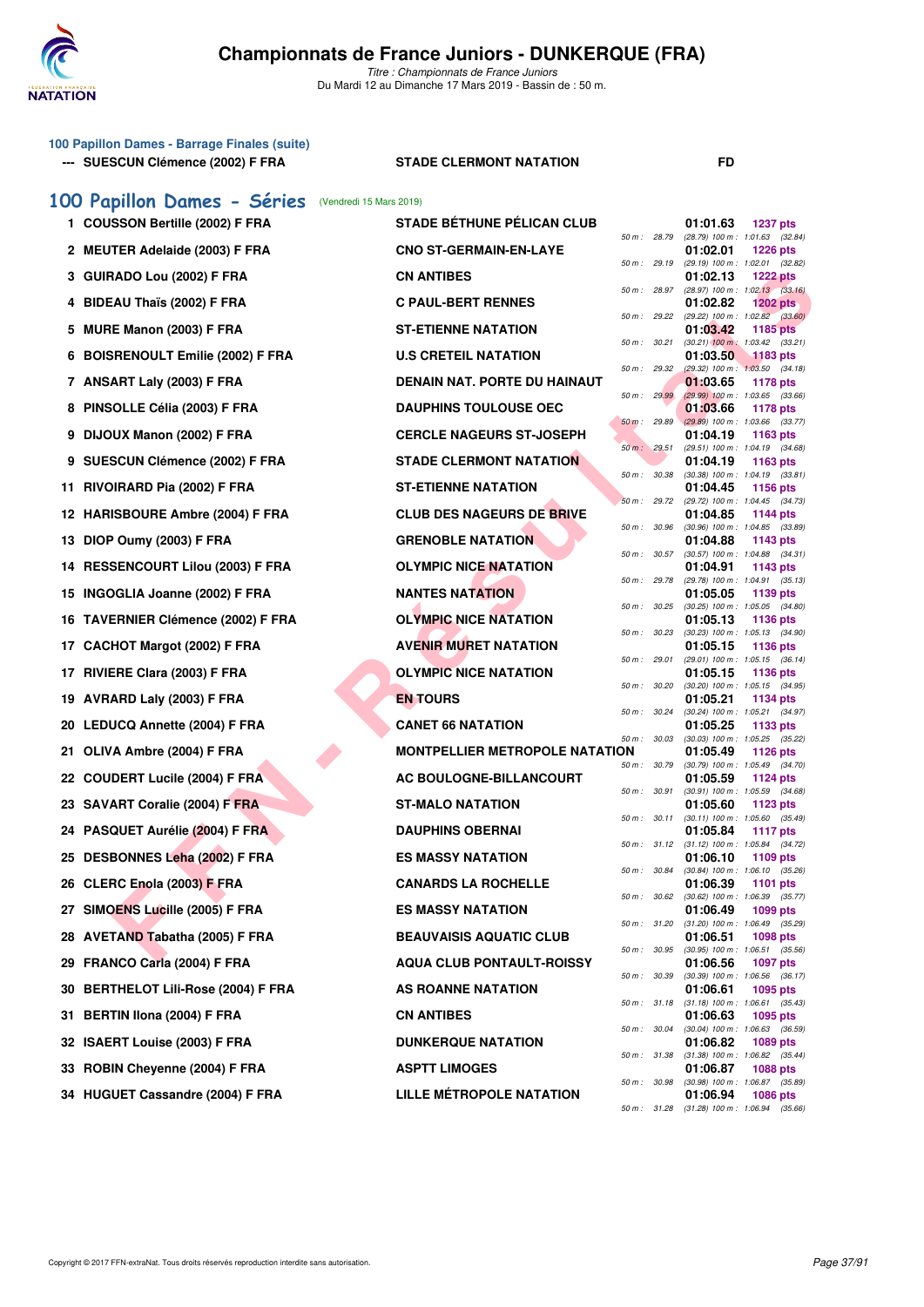

*Titre : Championnats de France Juniors* Du Mardi 12 au Dimanche 17 Mars 2019 - Bassin de : 50 m.

|    | 100 Papillon Dames - Séries (suite)<br>35 PELLEAU Ines (2004) F FRA | <b>CN BREST</b>                       |                  |              | 01:06.99       | <b>1085 pts</b>                                        |
|----|---------------------------------------------------------------------|---------------------------------------|------------------|--------------|----------------|--------------------------------------------------------|
|    | 36 OLIVIER Emma (2004) F FRA                                        | <b>MONTPELLIER METROPOLE NATATION</b> | 50 m: 31.40      |              | 01:07.02       | $(31.40)$ 100 m : 1:06.99 $(35.59)$<br><b>1084 pts</b> |
| 37 | SCHNEPF Emma (2002) F FRA                                           | <b>ERSTEIN AQUATIC CLUB</b>           |                  | 50 m : 31.08 | 01:07.14       | $(31.08)$ 100 m : 1:07.02 $(35.94)$<br>1081 pts        |
|    | 38 LISTRAT Charlotte (2004) F FRA                                   | <b>EN TOURS</b>                       | 50 m : 30.78     |              | 01:07.30       | (30.78) 100 m: 1:07.14 (36.36)<br><b>1076 pts</b>      |
|    |                                                                     |                                       | 50 m : 31.88     |              |                | $(31.88)$ 100 m : 1:07.30 $(35.42)$                    |
| 39 | PIRES Lisa (2003) F FRA                                             | <b>NAUTIC CLUB NIMES</b>              | 50 m : 31.27     |              | 01:07.31       | <b>1076 pts</b><br>$(31.27)$ 100 m : 1:07.31 $(36.04)$ |
| 40 | <b>BELLEMARE Azéline (2005) F FRA</b>                               | <b>LES DAUPHINS DU MOULE</b>          |                  |              | 01:07.34       | <b>1075 pts</b>                                        |
|    | 41 LE SCORNET Mari-Lou (2004) F FRA                                 | <b>SC NATATION ABBEVILLE</b>          | 50 m : 31.04     |              | 01:07.45       | $(31.04)$ 100 m : 1:07.34 $(36.30)$<br><b>1072 pts</b> |
|    | 42 BONARDO Victoria (2003) F FRA                                    | <b>OLYMPIC NICE NATATION</b>          | 50 m : 32.25     |              | 01:07.53       | $(32.25)$ 100 m : 1:07.45 $(35.20)$<br><b>1070 pts</b> |
|    | 42 BARRAL Flavie (2004) F FRA                                       | <b>MONTPELLIER METROPOLE NATATION</b> |                  | 50 m : 31.37 | 01:07.53       | $(31.37)$ 100 m : 1:07.53 $(36.16)$<br><b>1070 pts</b> |
| 44 | <b>TANGUY Marie-Lys (2004) F FRA</b>                                | <b>CN BREST</b>                       |                  | 50 m: 31.59  | 01:07.69       | $(31.59)$ 100 m : 1:07.53 $(35.94)$<br><b>1066 pts</b> |
|    |                                                                     |                                       | 50 m: 30.81      |              |                | $(30.81)$ 100 m : 1:07.69 $(36.88)$                    |
| 45 | <b>MAILLE Salomé (2004) F FRA</b>                                   | <b>ES MASSY NATATION</b>              | $50 m$ : $31.47$ |              | 01:07.76       | 1064 pts<br>(31.47) 100 m: 1:07.76 (36.29)             |
| 46 | <b>BOUKHTOUCHE Sarah (2005) F FRA</b>                               | <b>STADE FRANÇAIS O COURBEVOIE</b>    |                  |              | 01:07.91       | <b>1060 pts</b>                                        |
| 47 | <b>BEUCHARD Susie (2004) F FRA</b>                                  | <b>C PAUL-BERT RENNES</b>             | 50 m: 31.95      |              | 01:07.92       | $(31.95)$ 100 m : 1:07.91 $(35.96)$<br>1059 pts        |
|    |                                                                     |                                       | 50 m: 31.80      |              |                | $(31.80)$ 100 m : 1:07.92 $(36.12)$                    |
| 48 | SUQUET Emmie (2005) F FRA                                           | <b>CN VOUZIERS</b>                    | 50 m : 31.93     |              | 01:07.96       | 1058 pts                                               |
| 49 | GARAIX Maïlys (2003) F FRA                                          | <b>NAUTIC CLUB ALP'38</b>             |                  |              | 01:08.07       | (31.93) 100 m: 1:07.96 (36.03)<br>1055 pts             |
| 50 | MOZAR IIona (2003) F FRA                                            | <b>CHARTRES METROPOLE NAT</b>         | 50 m: 31.53      |              | 01:08.16       | $(31.53)$ 100 m : 1:08.07 $(36.54)$<br>1053 pts        |
|    | 51 JULIAN Eulalie (2005) F FRA                                      | <b>C PAUL-BERT RENNES</b>             | 50 m: 32.02      |              | 01:08.23       | $(32.02)$ 100 m : 1:08.16 $(36.14)$<br>1051 pts        |
|    |                                                                     |                                       | 50 m: 31.66      |              |                | $(31.66)$ 100 m : 1:08.23 $(36.57)$                    |
|    | 52 SUTOR Nicole (2002) F FRA                                        | <b>OLYMPIC NICE NATATION</b>          | 50 m: 31.62      |              | 01:08.27       | 1050 pts<br>(31.62) 100 m: 1:08.27 (36.65)             |
| 53 | DONVAL Eléane (2004) F FRA                                          | <b>UN PLOERMEL</b>                    | 50 m: 31.30      |              | 01:08.64       | 1040 pts                                               |
| 54 | <b>COEUR Marion (2004) F FRA</b>                                    | <b>EMS BRON</b>                       |                  |              | 01:08.65       | $(31.30)$ 100 m : 1:08.64 $(37.34)$<br>1040 pts        |
| 55 | <b>TOULET Cécile (2004) F FRA</b>                                   | <b>SR COLMAR</b>                      |                  | 50 m : 30.72 | 01:08.75       | (30.72) 100 m: 1:08.65 (37.93)<br><b>1037 pts</b>      |
|    |                                                                     |                                       | 50 m: 32.14      |              |                | $(32.14)$ 100 m : 1:08.75 $(36.61)$                    |
| 56 | EL GAMAH Sawsane (2005) F FRA                                       | <b>CN DE VALENTIGNEY</b>              | 50 m: 32.11      |              | 01:08.87       | 1034 pts<br>$(32.11)$ 100 m : 1:08.87 $(36.76)$        |
|    | 57 SEIGNEUR Stella (2004) F FRA                                     | <b>CA L'HAY-LES-ROSES</b>             |                  |              | 01:10.57       | 989 pts                                                |
| 58 | <b>CANDELON Louna (2004) F FRA</b>                                  | <b>MONTÉLIMAR NAUTIC CLUB</b>         | 50 m: 32.86      |              | 01:10.88       | (32.86) 100 m: 1:10.57 (37.71)<br>981 pts              |
|    |                                                                     |                                       | 50 m: 31.99      |              |                | $(31.99)$ 100 m : 1:10.88 $(38.89)$                    |
| 59 | <b>BOUFTINI Sherine (2005) F FRA</b>                                | <b>C.S MONTERELAIS NATATION</b>       | 50 m : 33.80     |              | 01:11.45       | <b>966 pts</b><br>$(33.80)$ 100 m : 1:11.45 $(37.65)$  |
|    | 60 PRUVOT Mathilde (2005) F FRA                                     | <b>AMIENS METROPOLE NAT.</b>          |                  |              | 01:11.51       | 964 pts                                                |
|    | --- COTTIER Camille (2003) F FRA                                    | <b>AC HYÈRES</b>                      |                  | 50 m : 33.58 | <b>DNS</b> dec | $(33.58)$ 100 m : 1:11.51 $(37.93)$                    |
|    | MAYOT Axelle (2002) F FRA                                           | <b>SPN POITIERS</b>                   |                  |              | <b>DNS dec</b> |                                                        |
|    | --- SURJUS Emmy (2002) F FRA                                        | <b>AC HYÈRES</b>                      |                  |              | <b>DNS dec</b> |                                                        |
|    | --- JOLY Morgane (2004) F FRA                                       | <b>ES MASSY NATATION</b>              |                  |              | <b>DSQ</b>     |                                                        |
|    | --- PORTECOP Naële (2003) F FRA                                     | <b>AMIENS METROPOLE NAT.</b>          |                  |              | <b>DSQ</b>     |                                                        |
|    | 200 Papillon Dames - Finale A 16-17 ans (Jeudi 14 Mars 2019)        |                                       |                  |              |                |                                                        |

## **[200 Papillon Dames - Finale A](http://www.ffnatation.fr/webffn/resultats.php?idact=nat&go=epr&idcpt=59271&idepr=33) 16-17 ans** (Jeudi 14 Mars 2019)

| <b>DAUPHINS TOULOUSE OEC</b> |                                                                                         |  | 02:18.85 1174 pts   |  |
|------------------------------|-----------------------------------------------------------------------------------------|--|---------------------|--|
|                              | 50 m: 30.87 (30.87) 100 m: 1:06.47 (35.60) 150 m: 1:43.28 (36.81) 200 m: 2:18.85 (35.57 |  |                     |  |
| <b>AC HYÈRES</b>             |                                                                                         |  | $02:19.04$ 1172 pts |  |
|                              | 50 m: 31.00 (31.00) 100 m: 1:06.21 (35.21) 150 m: 1:41.98 (35.77) 200 m: 2:19.04 (37.06 |  |                     |  |
| <b>MULHOUSE ON</b>           |                                                                                         |  | 02:21.32 1139 pts   |  |
|                              | 50 m: 31.84 (31.84) 100 m: 1.07.06 (35.22) 150 m: 1.44.04 (36.98) 200 m: 2:21.32 (37.28 |  |                     |  |
| <b>C PAUL-BERT RENNES</b>    |                                                                                         |  | 02:22.28 1125 pts   |  |
|                              | 50 m: 30.98 (30.98) 100 m: 1:06.26 (35.28) 150 m: 1:44.26 (38.00) 200 m: 2:22.28 (38.02 |  |                     |  |
| <b>CN BREST</b>              |                                                                                         |  | 02:22.77 1118 pts   |  |
|                              | 50 m: 31.51 (31.51) 100 m: 1:07.37 (35.86) 150 m: 1:44.52 (37.15) 200 m: 2:22.77 (38.25 |  |                     |  |

**1 ANGLADE Raphaëlle (2002) F FRA** 

**2 COTTIER Camille (2003) F FRA** 

**3 HORTER Naome (2002) F FRA** 

**4 BIDEAU Thaïs (2002) F FRA** 

**5 LEBRE Emma (2002) F FRA CN BREST 02:22.77 1118 pts**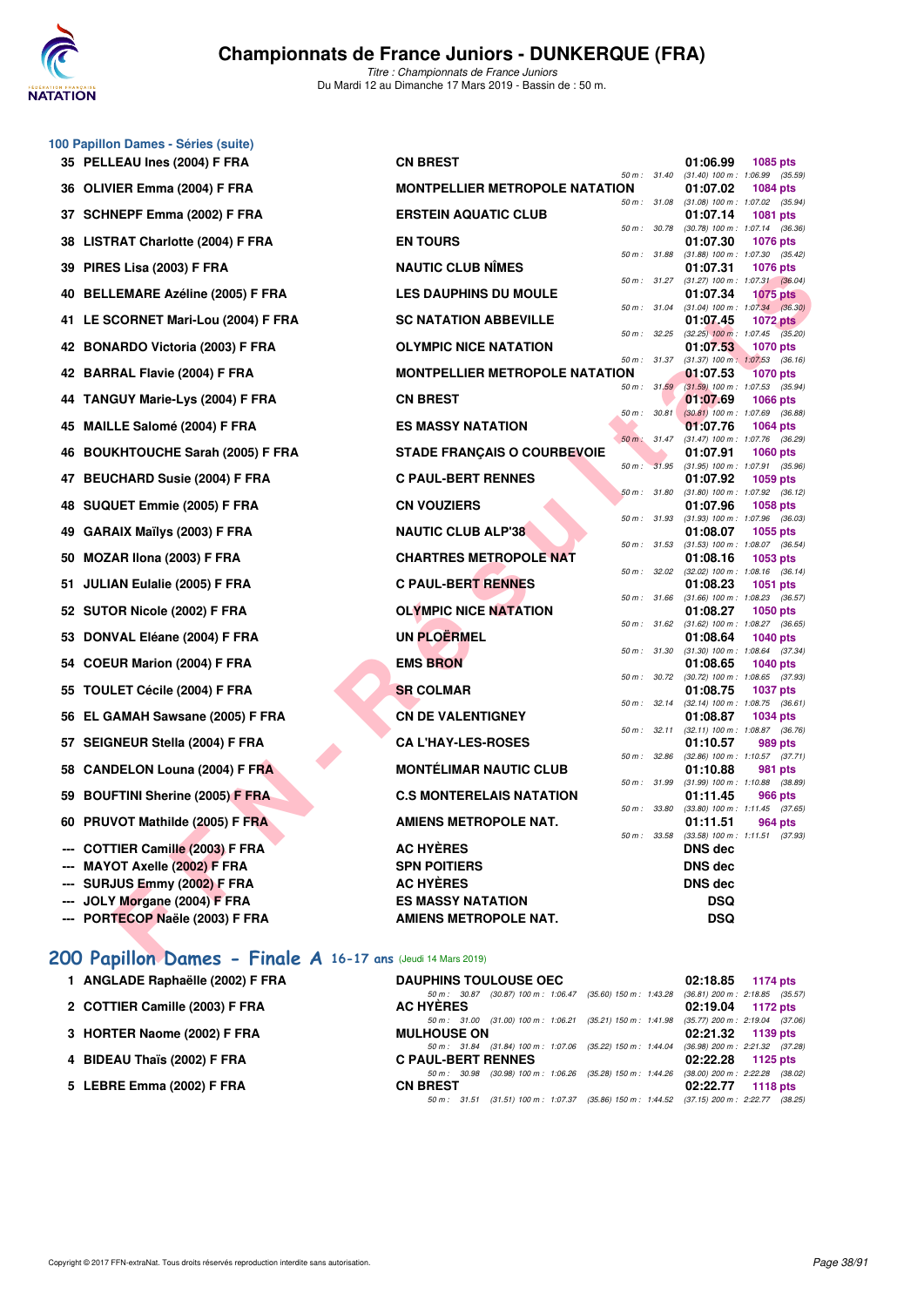

*Titre : Championnats de France Juniors* Du Mardi 12 au Dimanche 17 Mars 2019 - Bassin de : 50 m.

| 200 Papillon Dames - Finale A (suite)                        |                                                                                             |                             |
|--------------------------------------------------------------|---------------------------------------------------------------------------------------------|-----------------------------|
| 6 ANSART Laly (2003) F FRA                                   | DENAIN NAT. PORTE DU HAINAUT 02:22.88                                                       | 1116 $pts$                  |
|                                                              | 50 m: 31.40 (31.40) 100 m: 1:07.25 (35.85) 150 m: 1:44.53 (37.28) 200 m: 2:22.88 (38.35     |                             |
| 7 SUESCUN Clémence (2002) F FRA                              | <b>STADE CLERMONT NATATION</b>                                                              | 02:24.39<br>1095 pts        |
|                                                              | 50 m: 31.80 (31.80) 100 m: 1:08.46 (36.66) 150 m: 1:45.78 (37.32) 200 m: 2:24.39 (38.61     |                             |
| 8 TAVERNIER Clémence (2002) F FRA                            | OLYMPIC NICE NATATION                                                                       | 02:25.00<br>1087 pts        |
|                                                              | 50 m: 31.71 (31.71) 100 m: 1:08.00 (36.29) 150 m: 1:46.16 (38.16) 200 m: 2:25.00 (38.84     |                             |
| 200 Papillon Dames - Finale A 13-15 ans (Jeudi 14 Mars 2019) |                                                                                             |                             |
| 1 JOLY Morgane (2004) F FRA                                  | <b>ES MASSY NATATION</b>                                                                    | 02:22.13<br>1127 pts        |
|                                                              | 50 m: 31.45 (31.45) 100 m: 1:06.92 (35.47) 150 m: 1:44.27 (37.35) 200 m: 2:22.13 (37.86     |                             |
| 2 HARISBOURE Ambre (2004) F FRA                              | <b>CLUB DES NAGEURS DE BRIVE</b>                                                            | 02:22.29<br>1125 $p$ ts     |
|                                                              | 50 m: 31.55 (31.55) 100 m: 1:07.39 (35.84) 150 m: 1:45.11 (37.72) 200 m: 2:22.29 (37.18     |                             |
| 3 GENSANE Rébecca (2004) F FRA                               | <b>LYON NATATION METROPOLE</b>                                                              | 02:22.51<br>1122 $p$ ts     |
|                                                              | 50 m: 31.77 (31.77) 100 m: 1:08.00 (36.23) 150 m: 1:44.99 (36.99) 200 m: 2:22.51 (37.52     |                             |
| 4 COCCORDANO Clémence (2005) F FRA                           | LILLE MÉTROPOLE NATATION                                                                    | 02:22.60<br><b>1120 pts</b> |
|                                                              | 50 m: 32.47 (32.47) 100 m: 1:08.46 (35.99) 150 m: 1:45.17 (36.71) 200 m: 2:22.60 (37.43     |                             |
| 5 BRAUN Chloé (2004) F FRA                                   | <b>DAUPHINS TOULOUSE OEC</b>                                                                | 02:24.05<br>1100 $pts$      |
|                                                              | 50 m: 32.05 (32.05) 100 m: 1:09.11 (37.06) 150 m: 1:46.73 (37.62) 200 m: 2:24.05 (37.32     |                             |
| 6 PASQUET Aurélie (2004) F FRA                               | <b>DAUPHINS OBERNAI</b>                                                                     | 02:24.60<br>1092 pts        |
|                                                              | 50 m: 32.11 (32.11) 100 m: 1:09.41 (37.30) 150 m: 1:47.21 (37.80) 200 m: 2:24.60 (37.39     |                             |
| 7 SIMOENS Lucille (2005) F FRA                               | <b>ES MASSY NATATION</b>                                                                    | 02:26.37<br>1067 pts        |
|                                                              | 50 m : 31.90 (31.90) 100 m : 1:08.66 (36.76) 150 m : 1:47.00 (38.34) 200 m : 2:26.37 (39.37 |                             |

## **[200 Papillon Dames - Finale B](http://www.ffnatation.fr/webffn/resultats.php?idact=nat&go=epr&idcpt=59271&idepr=33) 16-17 ans** (Jeudi 14 Mars 2019)

| 1 JOLY Morgane (2004) F FRA                                 | <b>ES MASSY NATATION</b>              |                                      |  |                                                                                          | 02:22.13                                                | <b>1127 pts</b> |         |
|-------------------------------------------------------------|---------------------------------------|--------------------------------------|--|------------------------------------------------------------------------------------------|---------------------------------------------------------|-----------------|---------|
|                                                             |                                       |                                      |  | 50 m: 31.45 (31.45) 100 m: 1:06.92 (35.47) 150 m: 1:44.27 (37.35) 200 m: 2:22.13 (37.86) |                                                         |                 |         |
| 2 HARISBOURE Ambre (2004) F FRA                             | <b>CLUB DES NAGEURS DE BRIVE</b>      |                                      |  |                                                                                          | 02:22.29                                                | 1125 $p$ ts     |         |
| 3 GENSANE Rébecca (2004) F FRA                              | <b>LYON NATATION METROPOLE</b>        | 50 m: 31.55 (31.55) 100 m: 1:07.39   |  | $(35.84)$ 150 m : 1:45.11 $(37.72)$ 200 m : 2:22.29 $(37.18)$                            | 02:22.51                                                | <b>1122 pts</b> |         |
|                                                             |                                       | 50 m: 31.77 (31.77) 100 m: 1:08.00   |  | $(36.23)$ 150 m : 1:44.99                                                                | $(36.99)$ 200 m : 2:22.51 $(37.52)$                     |                 |         |
| 4 COCCORDANO Clémence (2005) F FRA                          | <b>LILLE METROPOLE NATATION</b>       |                                      |  |                                                                                          | 02:22.60                                                | 1120 pts        |         |
|                                                             |                                       |                                      |  | 50 m: 32.47 (32.47) 100 m: 1:08.46 (35.99) 150 m: 1:45.17                                | $(36.71)$ 200 m : 2:22.60 $(37.43)$                     |                 |         |
| 5 BRAUN Chloé (2004) F FRA                                  | <b>DAUPHINS TOULOUSE OEC</b>          |                                      |  |                                                                                          | 02:24.05                                                | 1100 $pts$      |         |
|                                                             |                                       | 50 m: 32.05 (32.05) 100 m: 1:09.11   |  | $(37.06)$ 150 m : 1:46.73                                                                | $(37.62)$ 200 m : 2:24.05 $(37.32)$                     |                 |         |
| 6 PASQUET Aurélie (2004) F FRA                              | <b>DAUPHINS OBERNAI</b>               |                                      |  |                                                                                          | 02:24.60                                                | <b>1092 pts</b> |         |
|                                                             |                                       |                                      |  | 50 m: 32.11 (32.11) 100 m: 1:09.41 (37.30) 150 m: 1:47.21 (37.80) 200 m: 2:24.60 (37.39) |                                                         |                 |         |
| 7 SIMOENS Lucille (2005) F FRA                              | <b>ES MASSY NATATION</b>              |                                      |  |                                                                                          | 02:26.37                                                | <b>1067 pts</b> |         |
| 8 BARRAL Flavie (2004) F FRA                                | <b>MONTPELLIER METROPOLE NATATION</b> |                                      |  | 50 m: 31.90 (31.90) 100 m: 1:08.66 (36.76) 150 m: 1:47.00 (38.34) 200 m: 2:26.37 (39.37) | 02:26.39                                                |                 |         |
|                                                             |                                       |                                      |  | 50 m: 32.21 (32.21) 100 m: 1:08.86 (36.65) 150 m: 1:47.87 (39.01) 200 m: 2:26.39 (38.52) |                                                         | <b>1067 pts</b> |         |
|                                                             |                                       |                                      |  |                                                                                          |                                                         |                 |         |
| 00 Papillon Dames - Finale B 16-17 ans (Jeudi 14 Mars 2019) |                                       |                                      |  |                                                                                          |                                                         |                 |         |
|                                                             |                                       |                                      |  |                                                                                          |                                                         |                 |         |
| 1 MURE Manon (2003) F FRA                                   | <b>ST-ETIENNE NATATION</b>            |                                      |  |                                                                                          | 02:24.03                                                | 1100 $pts$      |         |
| 2 AVRARD Laly (2003) F FRA                                  | <b>EN TOURS</b>                       |                                      |  | 50 m: 32.27 (32.27) 100 m: 1:08.64 (36.37) 150 m: 1:46.35 (37.71) 200 m: 2:24.03 (37.68) | 02:24.74                                                | <b>1090 pts</b> |         |
|                                                             |                                       | 50 m: 31.63 (31.63) 100 m: 1:07.92   |  | (36.29) 150 m : 1:45.64 (37.72) 200 m : 2:24.74 (39.10)                                  |                                                         |                 |         |
| 3 CORABOEUF Coline (2002) F FRA                             | <b>ANGERS NATATION</b>                |                                      |  |                                                                                          | 02:24.85                                                | 1089 pts        |         |
|                                                             |                                       | 50 m: 32.71 (32.71) 100 m: 1:09.28   |  | (36.57) 150 m: 1:46.97 (37.69) 200 m: 2:24.85 (37.88)                                    |                                                         |                 |         |
| 4 ROUSSEAU Elsa (2003) F FRA                                | <b>ES MASSY NATATION</b>              |                                      |  |                                                                                          | 02:25.75                                                | <b>1076 pts</b> |         |
|                                                             |                                       | 50 m: 32.19 (32.19) 100 m: 1:08.90   |  |                                                                                          | (36.71) 150 m : 1:46.88 (37.98) 200 m : 2:25.75 (38.87) |                 |         |
| 5 ISAERT Louise (2003) F FRA                                | <b>DUNKERQUE NATATION</b>             |                                      |  |                                                                                          | 02:26.05                                                | <b>1072 pts</b> |         |
|                                                             |                                       | 50 m: 33.07 (33.07) 100 m: 1:10.30   |  | (37.23) 150 m: 1:47.89 (37.59) 200 m: 2:26.05 (38.16)                                    |                                                         |                 |         |
| 6 DOHEN Elise (2003) F FRA                                  | <b>DUNKERQUE NATATION</b>             |                                      |  |                                                                                          | 02:26.53                                                | <b>1065 pts</b> |         |
| 7 BARBOSA Manoella (2002) F FRA                             | <b>CNO ST-GERMAIN-EN-LAYE</b>         | 50 m : 32.78 (32.78) 100 m : 1:09.42 |  | (36.64) 150 m : 1:48.00                                                                  | $(38.58)$ 200 m : 2:26.53 $(38.53)$<br>02:27.14         | <b>1057 pts</b> |         |
|                                                             |                                       | 50 m : 32.84 (32.84) 100 m : 1:09.74 |  | (36.90) 150 m : 1:48.21 (38.47) 200 m : 2:27.14 (38.93)                                  |                                                         |                 |         |
| 8 MOZAR IIona (2003) F FRA                                  | <b>CHARTRES METROPOLE NAT</b>         |                                      |  |                                                                                          | 02:29.65                                                | 1022 pts        |         |
|                                                             |                                       |                                      |  | 50 m: 33.17 (33.17) 100 m: 1:10.60 (37.43) 150 m: 1:49.15 (38.55) 200 m: 2:29.65 (40.50) |                                                         |                 |         |
|                                                             |                                       |                                      |  |                                                                                          |                                                         |                 |         |
| 00 Papillon Dames - Finale B 13-15 ans (Jeudi 14 Mars 2019) |                                       |                                      |  |                                                                                          |                                                         |                 |         |
| 1 PELLEAU Ines (2004) F FRA                                 | <b>CN BREST</b>                       |                                      |  |                                                                                          | 02:24.72                                                | <b>1090 pts</b> |         |
|                                                             |                                       |                                      |  | 50 m: 31.83 (31.83) 100 m: 1:09.25 (37.42) 150 m: 1:47.13 (37.88) 200 m: 2:24.72 (37.59) |                                                         |                 |         |
| 2 BERTHELOT Lili-Rose (2004) F FRA                          | AS ROANNE NATATION                    |                                      |  |                                                                                          | 02:26.50                                                | <b>1066 pts</b> |         |
|                                                             |                                       |                                      |  | 50 m: 32.39 (32.39) 100 m: 1:08.97 (36.58) 150 m: 1:47.51 (38.54) 200 m: 2:26.50 (38.99) |                                                         |                 |         |
| 3 OLIVA Ambre (2004) F FRA                                  | <b>MONTPELLIER METROPOLE NATATION</b> |                                      |  |                                                                                          | 02:27.10                                                | <b>1057 pts</b> |         |
|                                                             |                                       |                                      |  | 50 m: 31.72 (31.72) 100 m: 1:08.70 (36.98) 150 m: 1:47.76 (39.06) 200 m: 2:27.10 (39.34) |                                                         |                 |         |
| 4 LISTRAT Charlotte (2004) F FRA                            | <b>EN TOURS</b>                       |                                      |  |                                                                                          | 02:29.65                                                | <b>1022 pts</b> |         |
| 5 BOUFTINI Sherine (2005) F FRA                             | <b>C.S MONTERELAIS NATATION</b>       |                                      |  | 50 m: 32.63 (32.63) 100 m: 1:10.93 (38.30) 150 m: 1:50.32 (39.39) 200 m: 2:29.65 (39.33) | 02:30.42                                                |                 |         |
|                                                             |                                       |                                      |  | 50 m: 34.49 (34.49) 100 m: 1:12.30 (37.81) 150 m: 1:51.37                                | $(39.07)$ 200 m : 2:30.42 $(39.05)$                     | 1012 $pts$      |         |
| 6 FRANCO Carla (2004) F FRA                                 | <b>AQUA CLUB PONTAULT-ROISSY</b>      |                                      |  |                                                                                          | 02:30.68                                                | <b>1008 pts</b> |         |
|                                                             |                                       |                                      |  | 50 m: 34.13 (34.13) 100 m: 1:11.16 (37.03) 150 m: 1:50.28 (39.12) 200 m: 2:30.68 (40.40) |                                                         |                 |         |
| 7 MAUPOUX Nina (2004) F FRA                                 | <b>CN VIRY-CHATILLON</b>              |                                      |  |                                                                                          | 02:31.30                                                | $1000$ pts      |         |
|                                                             |                                       |                                      |  | 50 m: 32.65 (32.65) 100 m: 1:11.32 (38.67) 150 m: 1:50.99 (39.67) 200 m: 2:31.30 (40.31) |                                                         |                 |         |
| 8 TOULET Cécile (2004) F FRA                                | <b>SR COLMAR</b>                      |                                      |  |                                                                                          | 02:31.58                                                |                 | 996 pts |

#### **[200 Papillon Dames - Finale B](http://www.ffnatation.fr/webffn/resultats.php?idact=nat&go=epr&idcpt=59271&idepr=33) 13-15 ans** (Jeudi 14 Mars 2019)

- 2 BERTHELOT Lili-Rose (2004) F FRA
- **3 OLIVA Ambre (2004) F FRA**
- **4 LISTRAT Charlotte (2004) F FRA**
- **5 BOUFTINI Sherine (2005) F FRA**
- **6 FRANCO Carla (2004) F FRA**
- **7 MAUPOUX Nina (2004) F FRA**
- **8 TOULET Cécile (2004) F FRA**

## **[200 Papillon Dames - Finale C](http://www.ffnatation.fr/webffn/resultats.php?idact=nat&go=epr&idcpt=59271&idepr=33) 13-15 ans** (Jeudi 14 Mars 2019)

| 1 GERBIER Kiara (2004) F POL |  |
|------------------------------|--|
|------------------------------|--|

|                           | 50 m: 31.83 (31.83) 100 m: 1:09.25 (37.42) 150 m: 1:47.13 (37.88) 200 m: 2:24.72 (37.59) |  |                                     |  |
|---------------------------|------------------------------------------------------------------------------------------|--|-------------------------------------|--|
| <b>AS ROANNE NATATION</b> |                                                                                          |  | 02:26.50 1066 pts                   |  |
|                           | 50 m: 32.39 (32.39) 100 m: 1:08.97 (36.58) 150 m: 1:47.51                                |  | $(38.54)$ 200 m : 2:26.50 $(38.99)$ |  |
|                           | <b>MONTPELLIER METROPOLE NATATION</b>                                                    |  | 02:27.10 1057 pts                   |  |
|                           | 50 m: 31.72 (31.72) 100 m: 1:08.70 (36.98) 150 m: 1:47.76                                |  | $(39.06)$ 200 m : 2:27.10 $(39.34)$ |  |
| <b>EN TOURS</b>           |                                                                                          |  | 02:29.65 1022 pts                   |  |
|                           | 50 m: 32.63 (32.63) 100 m: 1:10.93 (38.30) 150 m: 1:50.32                                |  | $(39.39)$ 200 m : 2:29.65 $(39.33)$ |  |
|                           | <b>C.S MONTERELAIS NATATION</b>                                                          |  | 02:30.42 1012 pts                   |  |
|                           | 50 m: 34.49 (34.49) 100 m: 1:12.30 (37.81) 150 m: 1:51.37                                |  | $(39.07)$ 200 m : 2:30.42 $(39.05)$ |  |
|                           | <b>AQUA CLUB PONTAULT-ROISSY</b>                                                         |  | 02:30.68 1008 pts                   |  |
|                           | 50 m: 34.13 (34.13) 100 m: 1:11.16 (37.03) 150 m: 1:50.28                                |  | $(39.12)$ 200 m : 2:30.68 $(40.40)$ |  |
| <b>CN VIRY-CHÄTILLON</b>  |                                                                                          |  | $02:31.30$ 1000 pts                 |  |
|                           | 50 m: 32.65 (32.65) 100 m: 1:11.32 (38.67) 150 m: 1:50.99                                |  | $(39.67)$ 200 m : 2:31.30 $(40.31)$ |  |
| <b>SR COLMAR</b>          |                                                                                          |  | 02:31.58 996 pts                    |  |
|                           | 50 m: 32.69 (32.69) 100 m: 1:10.71 (38.02) 150 m: 1:50.34 (39.63) 200 m: 2:31.58 (41.24) |  |                                     |  |
|                           |                                                                                          |  |                                     |  |

| 1 GERBIER Kiara (2004) F POL       | <b>CN CANNES</b>                                                                            | 02:30.50 | 1011 $pts$ |
|------------------------------------|---------------------------------------------------------------------------------------------|----------|------------|
|                                    | (32.60) 100 m: 1:11.08 (38.48) 150 m: 1:50.90 (39.82) 200 m: 2:30.50 (39.60<br>50 m : 32.60 |          |            |
| 2 BERTIN Ilona (2004) F FRA        | <b>CN ANTIBES</b>                                                                           | 02:32.27 | 987 pts    |
|                                    | 50 m: 31.93 (31.93) 100 m: 1:10.41 (38.48) 150 m: 1:51.50 (41.09) 200 m: 2:32.27 (40.77     |          |            |
| 3 JULIAN Eulalie (2005) F FRA      | <b>C PAUL-BERT RENNES</b>                                                                   | 02:33.05 | 977 pts    |
|                                    | 50 m : 34.20 (34.20) 100 m : 1:13.72 (39.52) 150 m : 1:53.17 (39.45) 200 m : 2:33.05 (39.88 |          |            |
| 4 LE SCORNET Mari-Lou (2004) F FRA | <b>SC NATATION ABBEVILLE</b>                                                                | 02:36.25 | 935 pts    |
|                                    | 50 m: 33.96 (33.96) 100 m: 1:12.38 (38.42) 150 m: 1:53.63 (41.25) 200 m: 2:36.25 (42.62)    |          |            |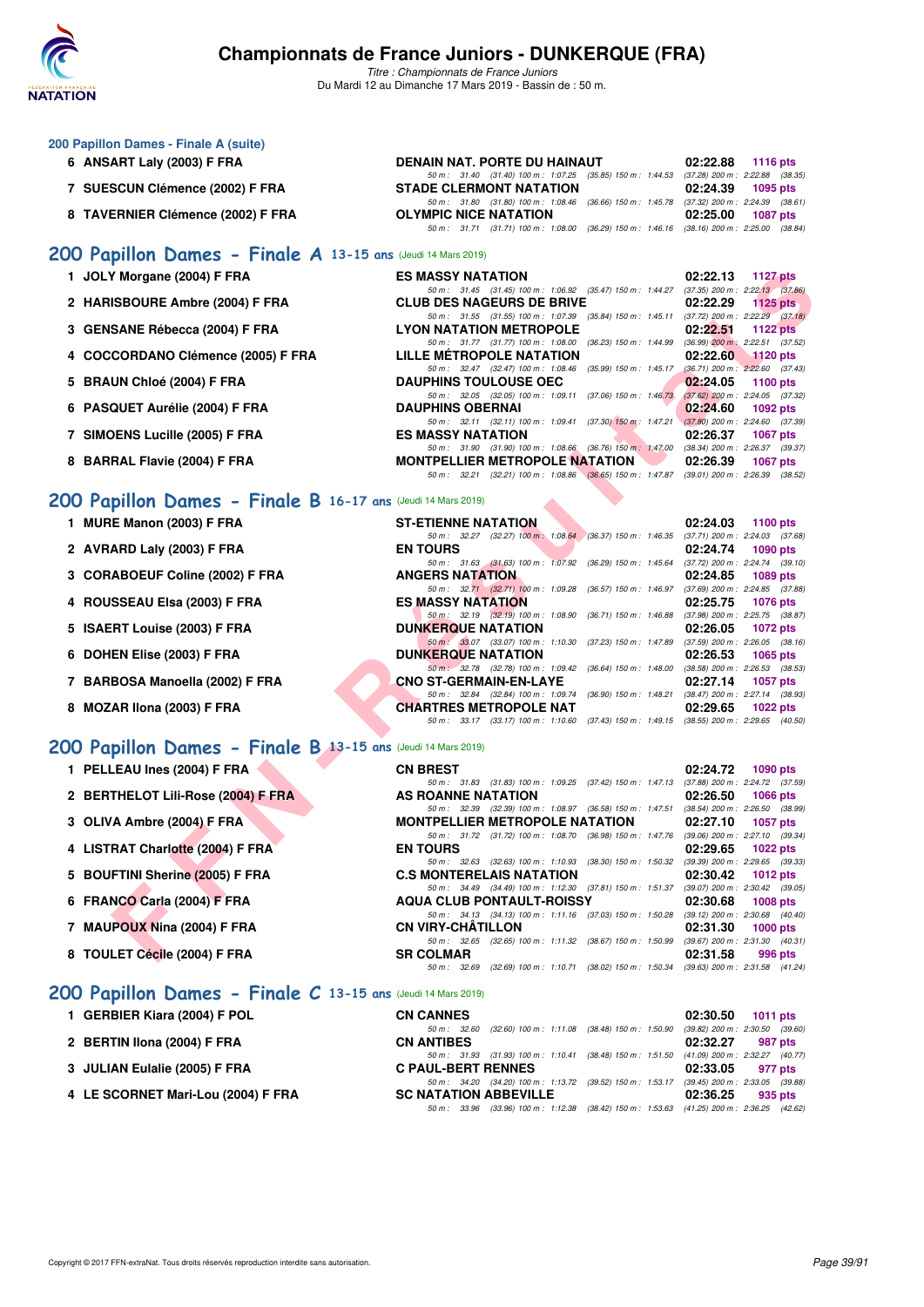

| 200 Papillon Dames - Finale C (suite)            |                                                                                                                                       |                                                                      |
|--------------------------------------------------|---------------------------------------------------------------------------------------------------------------------------------------|----------------------------------------------------------------------|
| 5 SALEM Sara (2005) F FRA                        | <b>LAGNY-SUR-MARNE NATATION</b><br>50 m: 34.84 (34.84) 100 m: 1:13.40 (38.56) 150 m: 1:54.57 (41.17) 200 m: 2:36.31 (41.74)           | 02:36.31<br>934 pts                                                  |
| 200 Papillon Dames - Séries (Jeudi 14 Mars 2019) |                                                                                                                                       |                                                                      |
| 1 COTTIER Camille (2003) F FRA                   | <b>AC HYERES</b>                                                                                                                      | 02:19.91<br>1159 pts                                                 |
| 2 ANGLADE Raphaëlle (2002) F FRA                 | 50 m: 30.76 (30.76) 100 m: 1:05.19 (34.43) 150 m: 1:42.57 (37.38) 200 m: 2:19.91 (37.34)<br><b>DAUPHINS TOULOUSE OEC</b>              | 02:20.16<br>1155 pts                                                 |
| 3 BIDEAU Thaïs (2002) F FRA                      | 50 m: 30.98 (30.98) 100 m: 1:06.81 (35.83) 150 m: 1:43.53<br><b>C PAUL-BERT RENNES</b>                                                | $(36.72)$ 200 m : 2:20.16 $(36.63)$<br>02:21.22<br>1140 pts          |
| 4 HORTER Naome (2002) F FRA                      | 50 m: 31.13 (31.13) 100 m: 1:05.93 (34.80) 150 m: 1:42.84<br><b>MULHOUSE ON</b>                                                       | $(36.91)$ 200 m : 2:21.22 $(38.38)$<br>02:23.02<br>1114 $pts$        |
| 5 ANSART Laly (2003) F FRA                       | 50 m: 32.41 (32.41) 100 m: 1:08.73 (36.32) 150 m: 1:45.75<br>DENAIN NAT. PORTE DU HAINAUT                                             | $(37.02)$ 200 m : 2:23.02 $(37.27)$<br>02:23.15<br>1113 $pts$        |
| 6 LEBRE Emma (2002) F FRA                        | 50 m: 31.29 (31.29) 100 m: 1:06.60 (35.31) 150 m: 1:44.02 (37.42) 200 m: 2:23.15 (39.13)<br><b>CN BREST</b>                           | 02:23.26<br>$1111$ pts                                               |
| 7 SUESCUN Clémence (2002) F FRA                  | 50 m : 31.86 (31.86) 100 m : 1:07.62<br>$(35.76)$ 150 m : 1:45.31<br><b>STADE CLERMONT NATATION</b>                                   | $(37.69)$ 200 m : $2:23.26$ $(37.95)$<br>02:23.99<br><b>1101 pts</b> |
| 8 TAVERNIER Clémence (2002) F FRA                | 50 m: 32.04 (32.04) 100 m: 1:08.97 (36.93) 150 m: 1:46.16 (37.19) 200 m: 2:23.99 (37.83)<br><b>OLYMPIC NICE NATATION</b>              | 02:24.10<br>1099 pts                                                 |
| 9 HARISBOURE Ambre (2004) F FRA                  | 50 m: 30.68 (30.68) 100 m: 1:06.12 (35.44) 150 m: 1:43.46 (37.34) 200 m: 2:24.10 (40.64)<br><b>CLUB DES NAGEURS DE BRIVE</b>          | 02:24.21<br><b>1098 pts</b>                                          |
| 10 MURE Manon (2003) F FRA                       | 50 m : 32.10 (32.10) 100 m : 1:08.39 (36.29) 150 m : 1:46.04<br><b>ST-ETIENNE NATATION</b>                                            | (37.65) 200 m : 2:24.21 (38.17)<br>02:24.26<br><b>1097 pts</b>       |
| 11 JOLY Morgane (2004) F FRA                     | 50 m: 32.44 (32.44) 100 m: 1:08.85 (36.41) 150 m: 1:46.43<br><b>ES MASSY NATATION</b>                                                 | (37.58) 200 m : 2:24.26 (37.83)<br>02:24.41<br>1095 pts              |
|                                                  | 50 m: 31.73 (31.73) 100 m: 1:07.67 (35.94) 150 m: 1:45.62 (37.95) 200 m: 2:24.41 (38.79)                                              |                                                                      |
| 12 CORABOEUF Coline (2002) F FRA                 | <b>ANGERS NATATION</b><br>50 m: 32.47 (32.47) 100 m: 1:08.32 (35.85) 150 m: 1:45.87                                                   | 02:24.48<br>1094 pts<br>(37.55) 200 m : 2:24.48 (38.61)              |
| 13 COCCORDANO Clémence (2005) F FRA              | <b>LILLE METROPOLE NATATION</b><br>50 m : 32.61 (32.61) 100 m : 1:09.23 (36.62) 150 m : 1:46.59                                       | 02:24.51<br>1093 pts<br>(37.36) 200 m : 2:24.51 (37.92)              |
| 14 GENSANE Rébecca (2004) F FRA                  | <b>LYON NATATION METROPOLE</b><br>50 m : 32.27 (32.27) 100 m : 1:09.33 (37.06) 150 m : 1:46.92                                        | 02:24.95<br><b>1087 pts</b><br>(37.59) 200 m : 2:24.95 (38.03)       |
| 15 ROUSSEAU Elsa (2003) F FRA                    | <b>ES MASSY NATATION</b><br>50 m : 32.40 (32.40) 100 m : 1:08.91<br>$(36.51)$ 150 m : 1:46.89                                         | 02:25.42<br><b>1081 pts</b><br>(37.98) 200 m : 2:25.42 (38.53)       |
| 16 SURJUS Emmy (2002) F FRA                      | <b>AC HYERES</b>                                                                                                                      | 02:25.87<br>1074 pts                                                 |
| 17 DOHEN Elise (2003) F FRA                      | 50 m: 31.94 (31.94) 100 m: 1:09.23<br>$(37.29)$ 150 m : 1:47.39<br><b>DUNKERQUE NATATION</b>                                          | (38.16) 200 m : 2:25.87 (38.48)<br>02:26.06<br>1072 pts              |
| 18 BRAUN Chloé (2004) F FRA                      | 50 m: 32.53 (32.53) 100 m: 1:09.33 (36.80) 150 m: 1:47.94<br><b>DAUPHINS TOULOUSE OEC</b>                                             | $(38.61)$ 200 m : 2:26.06 $(38.12)$<br>02:26.24<br>1069 pts          |
| 19 SIMOENS Lucille (2005) F FRA                  | 50 m: 31.55 (31.55) 100 m: 1:08.37 (36.82) 150 m: 1:46.91<br><b>ES MASSY NATATION</b>                                                 | $(38.54)$ 200 m : 2:26.24 $(39.33)$<br>02:26.25<br>1069 pts          |
| 20 AVRARD Laly (2003) F FRA                      | 50 m: 31.40 (31.40) 100 m: 1:07.94 (36.54) 150 m: 1:46.26<br><b>EN TOURS</b>                                                          | (38.32) 200 m : 2:26.25 (39.99)<br>02:27.12<br>1057 pts              |
| 21 PASQUET Aurélie (2004) F FRA                  | 50 m: 32.04 (32.04) 100 m: 1:08.53 (36.49) 150 m: 1:47.21<br><b>DAUPHINS OBERNAI</b>                                                  | $(38.68) 200 \text{ m}$ : 2:27.12 $(39.91)$<br>02:27.43<br>1053 pts  |
| 22 BARRAL Flavie (2004) F FRA                    | 50 m: 32.01 (32.01) 100 m: 1:08.08 (36.07) 150 m: 1:45.95<br><b>MONTPELLIER METROPOLE NATATION</b>                                    | (37.87) 200 m : 2:27.43 (41.48)<br>02:27.46<br>1052 pts              |
| 23 PELLEAU Ines (2004) F FRA                     | 50 m : 32.10 (32.10) 100 m : 1:08.81 (36.71) 150 m : 1:47.81 (39.00) 200 m : 2:27.46 (39.65)<br><b>CN BREST</b>                       | 02:27.72<br>1049 pts                                                 |
| 24 BARBOSA Manoella (2002) F FRA                 | 50 m: 32.26 (32.26) 100 m: 1:09.74 (37.48) 150 m: 1:48.54 (38.80) 200 m: 2:27.72 (39.18)<br><b>CNO ST-GERMAIN-EN-LAYE</b>             | 02:27.90<br>1046 pts                                                 |
| 25 OLIVA Ambre (2004) F FRA                      | 50 m : 32.88 (32.88) 100 m : 1:10.42 (37.54) 150 m : 1:49.12 (38.70) 200 m : 2:27.90 (38.78)<br><b>MONTPELLIER METROPOLE NATATION</b> | 02:27.98<br><b>1045 pts</b>                                          |
| 26 ISAERT Louise (2003) F FRA                    | 50 m: 32.13 (32.13) 100 m: 1:09.10 (36.97) 150 m: 1:48.63 (39.53) 200 m: 2:27.98 (39.35)<br><b>DUNKERQUE NATATION</b>                 | 02:27.99                                                             |
|                                                  | 50 m: 32.99 (32.99) 100 m: 1:10.29 (37.30) 150 m: 1:47.99                                                                             | 1045 pts<br>$(37.70)$ 200 m : 2:27.99 $(40.00)$                      |
| 27 GAUTIER Marie (2002) F FRA                    | <b>CNP DE SAINT-LO</b><br>50 m: 32.48 (32.48) 100 m: 1:10.31 (37.83) 150 m: 1:49.00                                                   | 02:28.40<br>1039 pts<br>$(38.69)$ 200 m : 2:28.40 $(39.40)$          |
| 28 LISTRAT Charlotte (2004) F FRA                | <b>EN TOURS</b><br>50 m: 32.25 (32.25) 100 m: 1:09.82 (37.57) 150 m: 1:49.43                                                          | 02:28.64<br>1036 pts<br>$(39.61)$ 200 m : 2:28.64 $(39.21)$          |
| MOZAR IIona (2003) F FRA<br>29                   | <b>CHARTRES METROPOLE NAT</b><br>50 m : 33.44 (33.44) 100 m : 1:10.99 (37.55) 150 m : 1:49.37                                         | 02:29.73<br><b>1021 pts</b><br>(38.38) 200 m : 2:29.73 (40.36)       |
| 29 BERTHELOT Lili-Rose (2004) F FRA              | AS ROANNE NATATION<br>50 m : 32.77 (32.77) 100 m : 1:10.54 (37.77) 150 m : 1:49.44                                                    | 02:29.73<br>1021 pts<br>(38.90) 200 m : 2:29.73 (40.29)              |
| 31 SCHNEPF Emma (2002) F FRA                     | <b>ERSTEIN AQUATIC CLUB</b><br>50 m: 32.59 (32.59) 100 m: 1:09.79 (37.20) 150 m: 1:49.24 (39.45) 200 m: 2:30.53 (41.29)               | 02:30.53<br><b>1010 pts</b>                                          |
| 32 MAUPOUX Nina (2004) F FRA                     | <b>CN VIRY-CHATILLON</b>                                                                                                              | 02:30.69<br>1008 pts                                                 |
| 33 BOUFTINI Sherine (2005) F FRA                 | 50 m: 33.46 (33.46) 100 m: 1:11.63 (38.17) 150 m: 1:51.56 (39.93) 200 m: 2:30.69 (39.13)<br><b>C.S MONTERELAIS NATATION</b>           | 02:31.29<br><b>1000 pts</b>                                          |
| 34 TOULET Cécile (2004) F FRA                    | 50 m : 34.02 (34.02) 100 m : 1:12.47 (38.45) 150 m : 1:50.47<br><b>SR COLMAR</b>                                                      | (38.00) 200 m : 2:31.29 (40.82)<br>02:31.38<br>999 pts               |
|                                                  | 50 m: 33.14 (33.14) 100 m: 1:11.54 (38.40) 150 m: 1:50.56 (39.02) 200 m: 2:31.38 (40.82)                                              |                                                                      |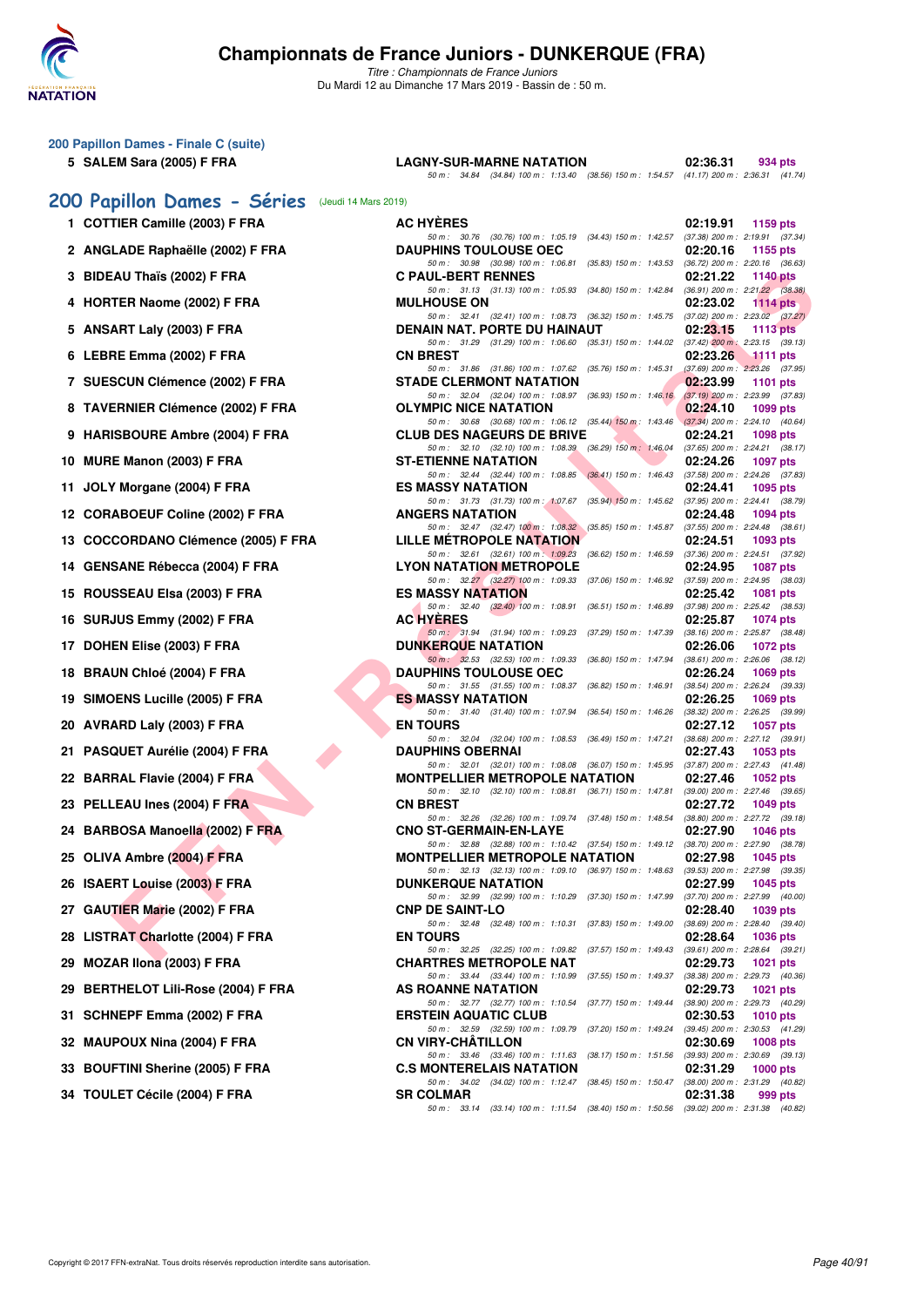

*Titre : Championnats de France Juniors* Du Mardi 12 au Dimanche 17 Mars 2019 - Bassin de : 50 m.

#### **200 Papillon Dames - Séries (suite)**

- **35 SUTOR Nicole (2002) F FRA OLYMPIC NICE NATATION 02:32.06 990 pts**
- **36 FRANCO Carla (2004) F FRA AQUA CLUB PONTAULT-ROISSY 02:32.44**
- 
- 
- 
- 
- 
- 
- 
- 
- **--- MOUGENOT Clara (2004) F FRA CO**
- --- CACHOT Margot (2002) F FRA AV
- **--- COUDERT Lucile (2004) F FRA AC**
- **--- BATAILLE Alice (2003) F FRA AC HYÈRES DNS dec**
- **--- DELMAS Lucie (2005) F FRA CNO ST-GERMAIN-EN-LAYE DNS dec**
- **--- LEDUCQ Annette (2004) F FRA CANET 66 NATATION DNS dec**

### **[200 4 Nages Dames - Finale A](http://www.ffnatation.fr/webffn/resultats.php?idact=nat&go=epr&idcpt=59271&idepr=41) 16-17 ans** (Vendredi 15 Mars 2019)

- 
- 
- 
- 
- 
- 
- 
- 

#### **[200 4 Nages Dames - Finale A](http://www.ffnatation.fr/webffn/resultats.php?idact=nat&go=epr&idcpt=59271&idepr=41) 13-15 ans** (Vendredi 15 Mars 2019)

- **1 GENSANE Rébecca (2004) F FRA**
- 2 TISSANDIE Camille (2004) F FRA
- **3 DELMAS Lucie (2005) F FRA**
- **4 BURGY Manon (2005) F FRA**
- 5 VASQUEZ Lucie (2004) F FRA
- **6 BONDOUY Noah (2004) F FRA**
- **7 OLIVA Ambre (2004) F FRA**
- **8 MUSSER Lea (2005) F FRA**

|                                     | 50 m : 32.37 (32.37) 100 m : 1:09.62 (37.25) 150 m : 1:49.17 (39.55) 200 m : 2:32.44 (43.27) |                |                                     |
|-------------------------------------|----------------------------------------------------------------------------------------------|----------------|-------------------------------------|
| 37 RIVIERE Clara (2003) F FRA       | OLYMPIC NICE NATATION                                                                        | 02:32.78       | 980 pts                             |
|                                     | 50 m: 31.23 (31.23) 100 m: 1:07.89 (36.66) 150 m: 1:49.65                                    |                | (41.76) 200 m : 2:32.78 (43.13)     |
| 38 GERBIER Kiara (2004) F POL       | <b>CN CANNES</b>                                                                             | 02:32.94       | 978 pts                             |
|                                     | 50 m: 32.67 (32.67) 100 m: 1:10.55 (37.88) 150 m: 1:51.65 (41.10) 200 m: 2:32.94 (41.29)     |                |                                     |
| 39 SALEM Sara (2005) F FRA          | <b>LAGNY-SUR-MARNE NATATION</b><br>02:33.88                                                  |                | 966 pts                             |
|                                     | 50 m: 33.35 (33.35) 100 m: 1:12.19 (38.84) 150 m: 1:53.17 (40.98) 200 m: 2:33.88 (40.71)     |                |                                     |
| 40 MAYOT Axelle (2002) F FRA        | <b>SPN POITIERS</b>                                                                          | 02:34.01       | 964 pts                             |
|                                     | 50 m: 32.16 (32.16) 100 m: 1:10.15 (37.99) 150 m: 1:51.72 (41.57) 200 m: 2:34.01 (42.29)     |                |                                     |
| 41 OLIVIER Emma (2004) F FRA        | MONTPELLIER METROPOLE NATATION 02:35.74                                                      |                | 941 pts                             |
|                                     | 50 m: 33.50 (33.50) 100 m: 1:12.67 (39.17) 150 m: 1:52.94 (40.27) 200 m: 2:35.74 (42.80)     |                |                                     |
| 42 BERTIN Ilona (2004) F FRA        | <b>CN ANTIBES</b>                                                                            | 02:35.79       | 941 pts                             |
|                                     | 50 m: 33.11 (33.11) 100 m: 1:12.08 (38.97) 150 m: 1:54.32                                    |                | (42.24) 200 m: 2:35.79 (41.47)      |
| 43 JULIAN Eulalie (2005) F FRA      | <b>C PAUL-BERT RENNES</b>                                                                    | 02:36.51       | 931 pts                             |
|                                     | 50 m: 33.14 (33.14) 100 m: 1:12.67 (39.53) 150 m: 1:53.82                                    |                | $(40.65)$ 200 m : 2:36.51 $(43.19)$ |
| 44 LE SCORNET Mari-Lou (2004) F FRA | <b>SC NATATION ABBEVILLE</b>                                                                 | 02:36.86       | 927 pts                             |
|                                     | 50 m: 34.39 (34.39) 100 m: 1:13.67 (39.28) 150 m: 1:55.04                                    |                | $(41.37)$ 200 m : 2:36.86 $(41.82)$ |
| --- MOUGENOT Clara (2004) F FRA     | <b>CO SAINT-DIZIER NATATION</b>                                                              | <b>DNS</b> dec |                                     |
| --- CACHOT Margot (2002) F FRA      | <b>AVENIR MURET NATATION</b>                                                                 | <b>DNS</b> dec |                                     |
| --- COUDERT Lucile (2004) F FRA     | AC BOULOGNE-BILLANCOURT                                                                      | <b>DNS</b> dec |                                     |
|                                     |                                                                                              |                |                                     |

*50 m : 31.36 (31.36) 100 m : 1:07.97 (36.61) 150 m : 1:48.33 (40.36) 200 m : 2:32.06 (43.73)*

**FIND 12001 FFIA**<br>
IN 1991 2003 **FFRA**<br> **FIRE Emmin (2004) FFRA**<br> **FIRE Emmin (2004) FFRA**<br> **FIRE Emmin (2004) FFRA**<br> **FIRE Emmin (2004) FFRA**<br> **FIRE Emmin (2004) FFRA**<br> **FIRE Emmin (2004) FFRA**<br> **CPAUL EFFIRENCES**<br> **CP 1 MALLET Lola (2002) F FRA 1193 pts**<br> **1 MALLET Lola (2002) F FRA ASM CHAMALIERES NATATION 02:19.25 1193 pts**<br>  $\frac{50 \text{ m} \div 30.33 \times 60.39 \times 100 \text{ m} \div 1.06.87 \times 60.54 \times 150 \text{ m} \div 1.46.30 \times 60.43 \times 200 \text{ m} \div 2.1$ *50 m : 30.33 (30.33) 100 m : 1:06.87 (36.54) 150 m : 1:46.30 (39.43) 200 m : 2:19.25 (32.95)* **2 COUSSON Bertille (2002) F FRA** STADE BÉTHUNE PÉLICAN CLUB 02:20.53 1174 pts<br>  $\frac{50 \text{ m}}{29 \text{ m}}$ , 29.91  $\frac{199 \text{ m}}{29 \text{ m}}$ , 100 m; 1:04.64 (34.73) 150 m; 1:47.09 (42.45) 200 m; 2:20.53 (33.44) *50 m : 29.91 (29.91) 100 m : 1:04.64 (34.73) 150 m : 1:47.09* **3 DREVET Juliette (2002) F FRA STADE CLERMONT NATATION 02:21.50 1161 pts** *50 m : 29.85 (29.85) 100 m : 1:05.97 (36.12) 150 m : 1:48.45 (42.48) 200 m : 2:21.50 (33.05)* **4 PEREZ Emma (2003) F FRA DAUPHINS TOULOUSE OEC 02:24.18 1123 pts** *50 m : 31.41 (31.41) 100 m : 1:10.49 (39.08) 150 m : 1:50.50 (40.01) 200 m : 2:24.18 (33.68)* **5 MOURET Lucile (2002) F FRA CNO ST-GERMAIN-EN-LAYE 02:24.26** *50 m : 30.41 (30.41) 100 m : 1:09.15 (38.74) 150 m : 1:51.05 (41.90) 200 m : 2:24.26 (33.21)*<br> **DAUPHINS TOULOUSE OEC 02:24.44 1119 pts 6 ANGLADE Raphaëlle (2002) F FRA DAUPHINS TOULOUSE OEC** 02:24.44 **1119 pts**<br>  $\frac{50 \text{ m} \cdot 29.93}$   $\frac{29.93}{29.93}$   $\frac{100 \text{ m} \cdot 1.07.43}{20.750}$   $\frac{37.50}{150 \text{ m} \cdot 1.50.68}$   $\frac{43.25}{43.25}$   $\frac{200 \text{ m} \cdot 2.24.4$ *50 m : 29.93 (29.93) 100 m : 1:07.43 (37.50) 150 m : 1:50.68 (43.25) 200 m : 2:24.44 (33.76)* **7 GREGET Manon (2002) F FRA CN NARBONNE CONSUMING A CONSUMING A CONSUMING A CONSUMING A CONSUMING A CONSUMING A CONSUMING A CONSUMING A CONSUMING A CONSUMING A CONSUMING A CONSUMING A CONSUMING A CONSUMING A CONSUMING A C** *50 m : 30.81 (30.81) 100 m : 1:08.20 (37.39) 150 m : 1:50.30 (42.10) 200 m : 2:25.61 (35.31)*<br>**C PAIII -RERT RENNES** (27.59) 2012 02:26 23

**8 TREGOAT Angeline (2002) F FRA C PAUL-BERT RENNES 02:26.23 1094 pts** *50 m : 30.98 (30.98) 100 m : 1:06.81 (35.83) 150 m : 1:51.22 (44.41) 200 m : 2:26.23 (35.01)*

| <b>LYON NATATION METROPOLE</b>        |                                                                                          |  | 02:21.02 1167 pts                   |  |
|---------------------------------------|------------------------------------------------------------------------------------------|--|-------------------------------------|--|
|                                       | 50 m: 30.97 (30.97) 100 m: 1:06.55 (35.58) 150 m: 1:48.62 (42.07) 200 m: 2:21.02 (32.40) |  |                                     |  |
| <b>CASTRES SPORTS NAUTIQUES</b>       |                                                                                          |  | $02:21.14$ 1166 pts                 |  |
|                                       | 50 m: 30.21 (30.21) 100 m: 1:07.27 (37.06) 150 m: 1:48.79                                |  | $(41.52)$ 200 m : 2:21.14 $(32.35)$ |  |
| <b>CNO ST-GERMAIN-EN-LAYE</b>         |                                                                                          |  | 02:22.57 1145 pts                   |  |
|                                       | 50 m: 30.45 (30.45) 100 m: 1:08.68 (38.23) 150 m: 1:49.10 (40.42) 200 m: 2:22.57 (33.47  |  |                                     |  |
| <b>SC SELESTAT</b>                    |                                                                                          |  | 02:24.41 1119 pts                   |  |
|                                       | 50 m: 29.84 (29.84) 100 m: 1:09.77 (39.93) 150 m: 1:51.06 (41.29) 200 m: 2:24.41 (33.35) |  |                                     |  |
| <b>ES MASSY NATATION</b>              |                                                                                          |  | 02:25.34 1106 pts                   |  |
|                                       | 50 m: 30.53 (30.53) 100 m: 1:08.49 (37.96) 150 m: 1:50.91                                |  | (42.42) 200 m : 2:25.34 (34.43)     |  |
| <b>ES MASSY NATATION</b>              |                                                                                          |  | 02:26.53 1090 pts                   |  |
|                                       | 50 m: 31.17 (31.17) 100 m: 1:07.26 (36.09) 150 m: 1:51.29                                |  | (44.03) 200 m : 2:26.53 (35.24)     |  |
| <b>MONTPELLIER METROPOLE NATATION</b> |                                                                                          |  | 02:28.68 1060 pts                   |  |
|                                       | 50 m: 31.41 (31.41) 100 m: 1:10.34 (38.93) 150 m: 1:53.48 (43.14) 200 m: 2:28.68 (35.20) |  |                                     |  |
| <b>AC MOLSHEIM MUTZIG</b>             |                                                                                          |  | 02:30.90 1030 pts                   |  |
|                                       | 50 m: 32.00 (32.00) 100 m: 1:10.37 (38.37) 150 m: 1:55.11 (44.74) 200 m: 2:30.90 (35.79, |  |                                     |  |
|                                       |                                                                                          |  |                                     |  |

#### **[200 4 Nages Dames - Finale B](http://www.ffnatation.fr/webffn/resultats.php?idact=nat&go=epr&idcpt=59271&idepr=41) 16-17 ans** (Vendredi 15 Mars 2019)

|  |  | 1 HERMET CHALESSIN Thiphaine (2002) F FRA |  |  |  |
|--|--|-------------------------------------------|--|--|--|
|--|--|-------------------------------------------|--|--|--|

- 
- **1129 pts**<br> **1129 pts**<br> **1129 pts**<br> **127.89** (37.50) 150 m; 1.51.99 (44.60) 200 m; 2.23.74 (31.75) *50 m : 29.89 (29.89) 100 m : 1:07.39 (37.50) 150 m : 1:51.99 (44.60) 200 m : 2:23.74 (31.75)* **2 LINDAUER Emma (2003) F FRA ERSTEIN AQUATIC CLUB 02:26.51 1090 pts** *50 m : 32.49 (32.49) 100 m : 1:10.71 (38.22) 150 m : 1:52.43 (41.72) 200 m : 2:26.51 (34.08)*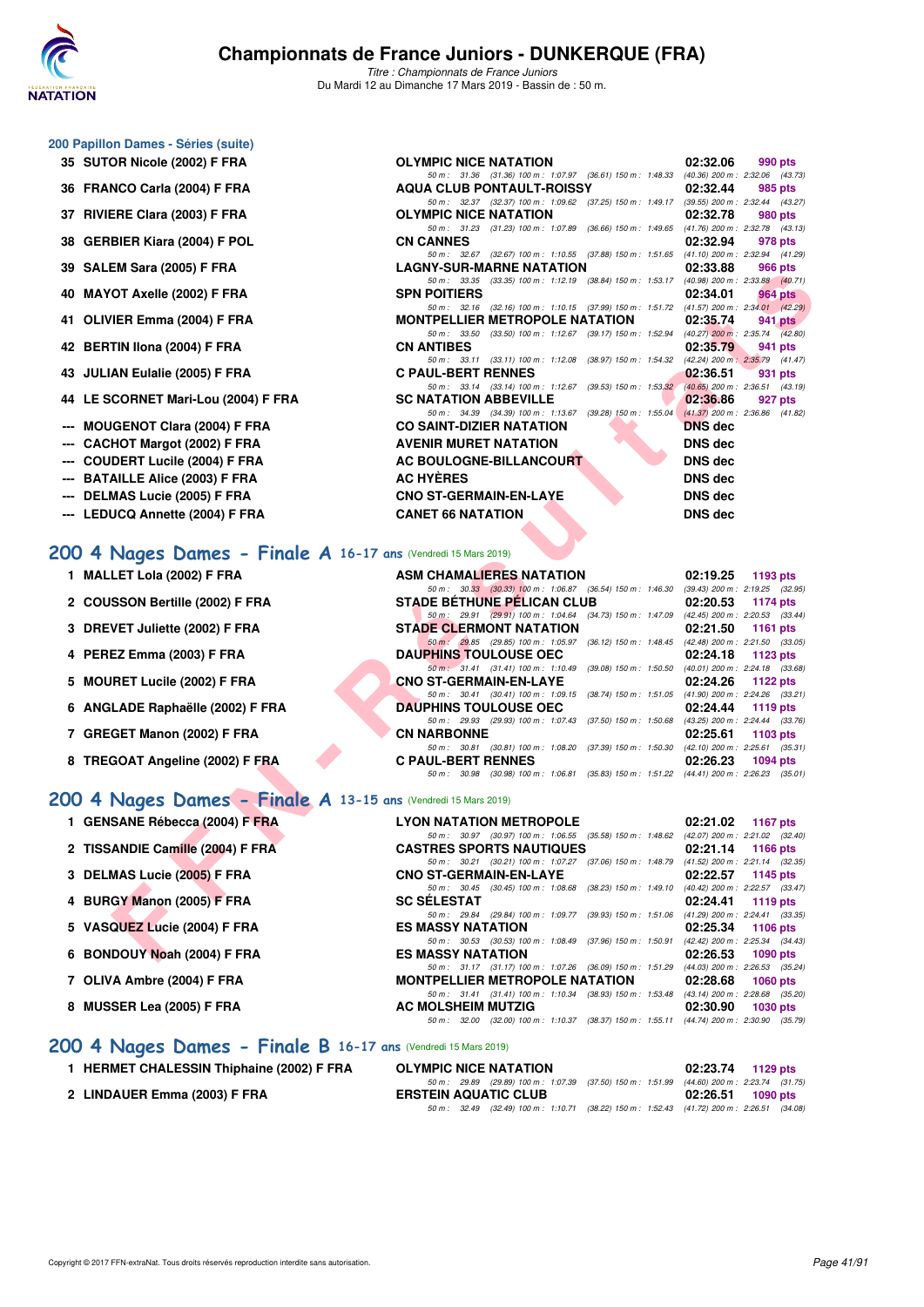

*Titre : Championnats de France Juniors* Du Mardi 12 au Dimanche 17 Mars 2019 - Bassin de : 50 m.

### **200 4 Nages Dames - Finale B (suite)**

- **3 CACHOT Margot (2002) F FRA AVENIR MURET NATATION 02:26.84 1086 pts**
- **4 LEBRE Emma (2002) F FRA CN BREST 02:26.95 1084 pts**
- **5 DESBORDES Mila (2003) F FRA STADE FRANÇAIS O COURBEVOIE 02:28.17 1067 pts**
- **6 FAURE Lou-Ann (2003) F FRA CSM CLAMART 02:29.07 1055 pts**
- **7 DOHEN Elise (2003) F FRA DUNKERQUE NATATION 02:29.13 1054 pts**
- **8 TAVERNET Emma (2003) F FRA CN LUNEL 02:29.41 1050 pts**

**1 SUQUET Emmie (2005) F FRA** 

**2 MAUPOUX Nina (2004) F FRA** 

**3 JALLABERT Marie (2005) F FRA** 

**4 GARNIER Juliette (2004) F FRA CN NIORT 02:30.76 1032 pts**

**6 BOISSON Chaïma (2004) F FRA** 

8 COUDERT Lucile (2004) F FRA

**5 JOLY Morgane (2004) F FRA** 

**7 HERMEL Lou (2005) F FRA** 

#### **[200 4 Nages Dames - Finale B](http://www.ffnatation.fr/webffn/resultats.php?idact=nat&go=epr&idcpt=59271&idepr=41) 13-15 ans** (Vendredi 15 Mars 2019)

| EN EIISC (2003) F FRA                                      | <b>DUNNERWUE NATATION</b>                                                                | <b>UZ.ZJ.IJ IUJ+UIS</b>     |
|------------------------------------------------------------|------------------------------------------------------------------------------------------|-----------------------------|
|                                                            | 50 m: 31.64 (31.64) 100 m: 1:11.60 (39.96) 150 m: 1:54.84 (43.24) 200 m: 2:29.13 (34.29) |                             |
| ERNET Emma (2003) F FRA                                    | <b>CN LUNEL</b>                                                                          | 02:29.41<br><b>1050 pts</b> |
|                                                            | 50 m: 31.58 (31.58) 100 m: 1:10.74 (39.16) 150 m: 1:54.76 (44.02) 200 m: 2:29.41 (34.65) |                             |
| Nages Dames - Finale B 13-15 ans (Vendredi 15 Mars 2019)   |                                                                                          |                             |
|                                                            |                                                                                          |                             |
| UET Emmie (2005) F FRA                                     | <b>CN VOUZIERS</b>                                                                       | 02:27.49 1077 pts           |
|                                                            | 50 m: 32.30 (32.30) 100 m: 1:08.42 (36.12) 150 m: 1:53.60 (45.18) 200 m: 2:27.49 (33.89) |                             |
| POUX Nina (2004) F FRA                                     | <b>CN VIRY-CHATILLON</b>                                                                 | 02:28.99<br>1056 pts        |
|                                                            | 50 m: 32.57 (32.57) 100 m: 1:11.34 (38.77) 150 m: 1:54.45 (43.11) 200 m: 2:28.99 (34.54) |                             |
| <b>ABERT Marie (2005) F FRA</b>                            | <b>FOS NATATION</b>                                                                      | 02:29.73<br>1046 pts        |
|                                                            | 50 m: 32.48 (32.48) 100 m: 1:09.25 (36.77) 150 m: 1:54.65 (45.40) 200 m: 2:29.73 (35.08) |                             |
| NIER Juliette (2004) F FRA                                 | <b>CN NIORT</b>                                                                          | 02:30.76 1032 pts           |
|                                                            | 50 m: 32.83 (32.83) 100 m: 1:11.91 (39.08) 150 m: 1:54.86 (42.95) 200 m: 2:30.76 (35.90) |                             |
| Y Morgane (2004) F FRA                                     | <b>ES MASSY NATATION</b>                                                                 | 02:30.96<br>1029 pts        |
|                                                            | 50 m: 30.65 (30.65) 100 m: 1:09.15 (38.50) 150 m: 1:55.00 (45.85) 200 m: 2:30.96 (35.96) |                             |
| SON Chaïma (2004) F FRA                                    | <b>CN MARSEILLE</b>                                                                      | 02:30.99 1029 pts           |
|                                                            | 50 m: 32.37 (32.37) 100 m: 1:12.29 (39.92) 150 m: 1:55.16 (42.87) 200 m: 2:30.99 (35.83) |                             |
| <b>MEL Lou (2005) F FRA</b>                                | AMIENS METROPOLE NAT.                                                                    | 02:34.12<br>987 pts         |
|                                                            | 50 m: 33.47 (33.47) 100 m: 1:14.63 (41.16) 150 m: 1:57.98 (43.35) 200 m: 2:34.12 (36.14) |                             |
| <b>DERT Lucile (2004) F FRA</b>                            | AC BOULOGNE-BILLANCOURT                                                                  | 02:34.57<br>981 pts         |
|                                                            | 50 m: 32.27 (32.27) 100 m: 1:12.89 (40.62) 150 m: 1:57.12 (44.23) 200 m: 2:34.57 (37.45) |                             |
|                                                            |                                                                                          |                             |
| Nages Dames - Finale $C$ 16-17 ans (Vendredi 15 Mars 2019) |                                                                                          |                             |
| LARD Louann (2003) F FRA                                   | <b>ST-NAZAIRE ATLANTIQUE NATATION</b>                                                    | 02:27.48 1077 pts           |
|                                                            | 50 m: 31.84 (31.84) 100 m: 1:10.69 (38.85) 150 m: 1:52.42 (41.73) 200 m: 2:27.48 (35.06) |                             |
| <b>BERT Juliette (2003) F FRA</b>                          | <b>CNO ST-GERMAIN-EN-LAYE</b>                                                            | 02:27.53<br>1076 pts        |
|                                                            | 50 m: 31.60 (31.60) 100 m: 1:10.53 (38.93) 150 m: 1:52.60 (42.07) 200 m: 2:27.53 (34.93) |                             |
| OT Axelle (2002) F FRA                                     | <b>SPN POITIERS</b>                                                                      | $02:28.08$ 1069 pts         |
|                                                            | 50 m: 31.94 (31.94) 100 m: 1.09.90 (37.96) 150 m: 1.53.75 (43.85) 200 m: 2.28.08 (34.33) |                             |
| <b>RIGUES Chloé (2003) F FRA</b>                           | <b>ES VITRY</b>                                                                          | 02:28.85<br>1058 pts        |
|                                                            | 50 m: 31.72 (31.72) 100 m: 1:09.43 (37.71) 150 m: 1:55.12 (45.69) 200 m: 2:28.85 (33.73) |                             |
| SCUN Clémence (2002) F FRA                                 | <b>STADE CLERMONT NATATION</b>                                                           | 02:29.43 1050 pts           |
|                                                            | 50 m: 31.09 (31.09) 100 m: 1:08.56 (37.47) 150 m: 1:54.90 (46.34) 200 m: 2:29.43 (34.53) |                             |
| OMTE Marine (2003) F FRA                                   | <b>LANNION NATATION</b>                                                                  | 02:30.37 1037 pts           |
|                                                            | 50 m: 32.74 (32.74) 100 m: 1:09.19 (36.45) 150 m: 1:56.23 (47.04) 200 m: 2:30.37 (34.14) |                             |
| <b>ERYNS Alix (2003) F FRA</b>                             | <b>CLUB DES NAGEURS DE PARIS</b>                                                         | 02:32.33<br>1011 pts        |
|                                                            | 50 m: 31.30 (31.30) 100 m: 1:13.76 (42.46) 150 m: 1:56.67 (42.91) 200 m: 2:32.33 (35.66) |                             |
| SSIER Lola (2002) F FRA                                    | <b>CA L'HAY-LES-ROSES</b>                                                                | 02:33.74<br>992 pts         |
|                                                            | 50 m: 32.40 (32.40) 100 m: 1:09.26 (36.86) 150 m: 1:56.80 (47.54) 200 m: 2:33.74 (36.94) |                             |
|                                                            |                                                                                          |                             |
| Nages Dames - Finale C 13-15 ans (Vendredi 15 Mars 2019)   |                                                                                          |                             |
| <b>HEVER Alizée (2004) F FRA</b>                           | <b>ST-MALO NATATION</b>                                                                  | 02:30.94<br>1030 pts        |
|                                                            | 50 m: 32.67 (32.67) 100 m: 1:13.19 (40.52) 150 m: 1:55.92 (42.73) 200 m: 2:30.94 (35.02) |                             |
| OIR Melanie (2006) F FRA                                   | <b>C.S MONTERELAIS NATATION</b>                                                          | 02:31.47<br>1023 pts        |
|                                                            | 50 m: 33.88 (33.88) 100 m: 1:14.43 (40.55) 150 m: 1:55.68 (41.25) 200 m: 2:31.47 (35.79) |                             |
| .HARROU Carla (2005) F FRA                                 | <b>NAUTIC CLUB ALP'38</b>                                                                | 02:31.53<br>1022 pts        |
|                                                            | 50 m: 32.73 (32.73) 100 m: 1:09.24 (36.51) 150 m: 1:57.00 (47.76) 200 m: 2:31.53 (34.53) |                             |
| UNES DA COSTA Laëticia (2004) F FRA                        | AS MONACO NATATION                                                                       | 02:32.62<br>1007 pts        |
|                                                            | 50 m: 33.07 (33.07) 100 m: 1:10.62 (37.55) 150 m: 1:59.60 (48.98) 200 m: 2:32.62 (33.02) |                             |
| RAL Flavie (2004) F FRA                                    | <b>MONTPELLIER METROPOLE NATATION</b>                                                    | 02:32.88 1004 pts           |
|                                                            |                                                                                          |                             |

*50 m : 30.15 (30.15) 100 m : 1:09.55 (39.40) 150 m : 1:53.05 (43.50) 200 m : 2:26.84 (33.79)*

*50 m : 31.77 (31.77) 100 m : 1:09.48 (37.71) 150 m : 1:53.48 (44.00) 200 m : 2:26.95 (33.47)*<br>**DE FRANCAIS O COURBEVOIE 02:28.17 1067 pts** 

*50 m : 31.96 (31.96) 100 m : 1:09.04 (37.08) 150 m : 1:54.58 (45.54) 200 m : 2:29.07 (34.49)*

*50 m : 31.98 (31.98) 100 m : 1:10.60 (38.62) 150 m : 1:53.64 (43.04) 200 m : 2:28.17 (34.53)*

#### **[200 4 Nages Dames - Finale C](http://www.ffnatation.fr/webffn/resultats.php?idact=nat&go=epr&idcpt=59271&idepr=41) 16-17 ans** (Vendredi 15 Mars 2019)

- **1 SOULARD Louann (2003) F FRA ST-NAZAIRE ATLANTIQUE NATATION 02:27.48 1077 pts**
- **2 HUMBERT Juliette (2003) F FRA CNO ST-GERMAIN-EN-LAYE 02:27.53 1076 pts**
- **3 MAYOT Axelle (2002) F FRA SPN POITIERS 02:28.08 1069 pts**
- **4 RODRIGUES Chloé (2003) F FRA ES VITRY 02:28.85 1058 pts**
- 5 SUESCUN Clémence (2002) F FRA
- **6 LECOMTE Marine (2003) F FRA LANNION NATATION 02:30.37 1037 pts**
- **7 SEVERYNS Alix (2003) F FRA CLUB DES NAGEURS DE PARIS 02:32.33 1011 pts**
- **8 FRESSIER Lola (2002) F FRA CA L'HAY-LES-ROSES 02:33.74 992 pts**

## **[200 4 Nages Dames - Finale C](http://www.ffnatation.fr/webffn/resultats.php?idact=nat&go=epr&idcpt=59271&idepr=41) 13-15 ans** (Vendredi 15 Mars 2019)

| 1 LACHEVER Alizee (2004) F FRA |
|--------------------------------|
|--------------------------------|

- 2 LENOIR Melanie (2006) F FRA
- **3 MAILHARROU Carla (2005) F FRA**
- **4 ANTUNES DA COSTA Laëticia (2004) F FRA**
- **5 BARRAL Flavie (2004) F FRA**
- **6 ROBERT Marie (2005) F FRA**
- 7 LAPORTE Noémie (2004) F FRA
- **8 DALU Telia (2004) F FRA**

| <b>U 4 Nages Dames - Finale C 13-15 ans (Vendredi 15 Mars 2019)</b> |                                                                                          |          |                     |
|---------------------------------------------------------------------|------------------------------------------------------------------------------------------|----------|---------------------|
| 1 LACHEVER Alizée (2004) F FRA                                      | <b>ST-MALO NATATION</b>                                                                  | 02:30.94 | 1030 pts            |
|                                                                     | 50 m: 32.67 (32.67) 100 m: 1:13.19 (40.52) 150 m: 1:55.92 (42.73) 200 m: 2:30.94 (35.02) |          |                     |
| 2 LENOIR Melanie (2006) F FRA                                       | <b>C.S MONTERELAIS NATATION</b>                                                          |          | $02:31.47$ 1023 pts |
|                                                                     | 50 m: 33.88 (33.88) 100 m: 1:14.43 (40.55) 150 m: 1:55.68 (41.25) 200 m: 2:31.47 (35.79) |          |                     |
| 3 MAILHARROU Carla (2005) F FRA                                     | <b>NAUTIC CLUB ALP'38</b>                                                                |          | $02:31.53$ 1022 pts |
|                                                                     | 50 m: 32.73 (32.73) 100 m: 1.09.24 (36.51) 150 m: 1.57.00 (47.76) 200 m: 2:31.53 (34.53) |          |                     |
| 4 ANTUNES DA COSTA Laëticia (2004) F FRA                            | AS MONACO NATATION                                                                       |          | $02:32.62$ 1007 pts |
|                                                                     | 50 m: 33.07 (33.07) 100 m: 1:10.62 (37.55) 150 m: 1:59.60 (48.98) 200 m: 2:32.62 (33.02) |          |                     |
| 5 BARRAL Flavie (2004) F FRA                                        | <b>MONTPELLIER METROPOLE NATATION</b>                                                    |          | 02:32.88 1004 pts   |
|                                                                     | 50 m: 31.89 (31.89) 100 m: 1:13.06 (41.17) 150 m: 1:59.21 (46.15) 200 m: 2:32.88 (33.67) |          |                     |
| 6 ROBERT Marie (2005) F FRA                                         | <b>EMS BRON</b>                                                                          | 02:33.37 | 997 pts             |
|                                                                     | 50 m: 33.00 (33.00) 100 m: 1:12.63 (39.63) 150 m: 1:56.71 (44.08) 200 m: 2:33.37 (36.66) |          |                     |
| 7 LAPORTE Noémie (2004) F FRA                                       | <b>AS EMERAINVILLE</b>                                                                   | 02:33.44 | 996 pts             |
|                                                                     | 50 m: 31.66 (31.66) 100 m: 1:12.63 (40.97) 150 m: 1:57.70 (45.07) 200 m: 2:33.44 (35.74) |          |                     |
| 8 DALU Telia (2004) F FRA                                           | <b>SCHOELCHER NATATION 2000</b>                                                          | 02:34.34 | 984 pts             |
|                                                                     | 50 m: 34.81 (34.81) 100 m: 1:12.32 (37.51) 150 m: 2:00.11 (47.79) 200 m: 2:34.34 (34.23) |          |                     |

### **[200 4 Nages Dames - Séries](http://www.ffnatation.fr/webffn/resultats.php?idact=nat&go=epr&idcpt=59271&idepr=41)** (Vendredi 15 Mars 2019)

**1 DREVET Juliette (2002) F FRA STADE CLERMONT NATATION 02:20.13 1180 pts**

*50 m : 29.32 (29.32) 100 m : 1:04.99 (35.67) 150 m : 1:48.08 (43.09) 200 m : 2:20.13 (32.05)*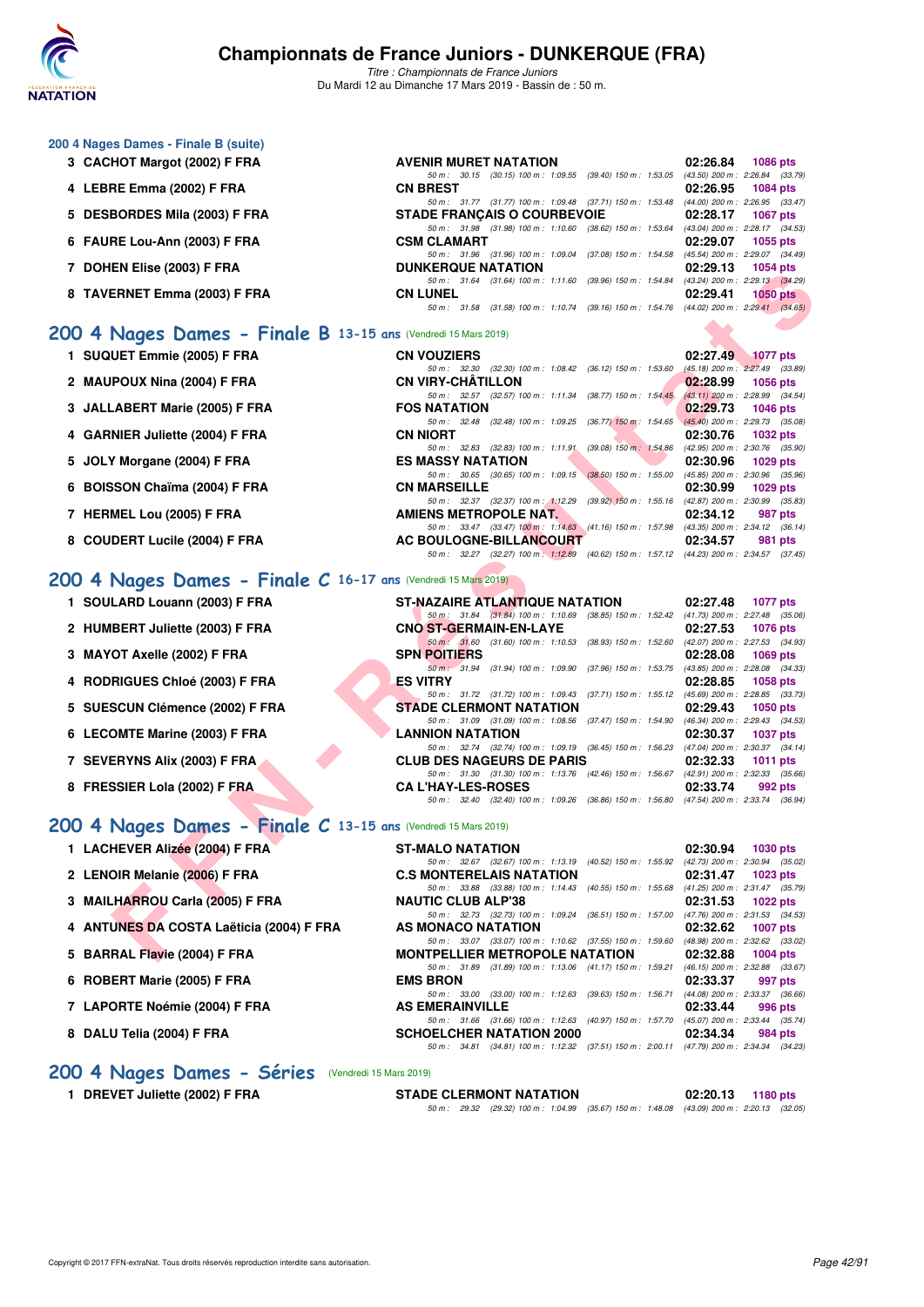

*Titre : Championnats de France Juniors* Du Mardi 12 au Dimanche 17 Mars 2019 - Bassin de : 50 m.

| 200 4 Nages Dames - Séries (suite)         |                                                                                                                                |                                                                                        |
|--------------------------------------------|--------------------------------------------------------------------------------------------------------------------------------|----------------------------------------------------------------------------------------|
| 2 COUSSON Bertille (2002) F FRA            | <b>STADE BÉTHUNE PÉLICAN CLUB</b><br>50 m: 29.31 (29.31) 100 m: 1:04.14 (34.83) 150 m: 1:47.82 (43.68) 200 m: 2:20.82 (33.00)  | 02:20.82<br>1170 pts                                                                   |
| 3 MALLET Lola (2002) F FRA                 | <b>ASM CHAMALIERES NATATION</b>                                                                                                | 02:20.87<br>1170 pts                                                                   |
| 4 TISSANDIE Camille (2004) F FRA           | 50 m: 30.46 (30.46) 100 m: 1:07.32 (36.86) 150 m: 1:48.24 (40.92) 200 m: 2:20.87 (32.63)<br><b>CASTRES SPORTS NAUTIQUES</b>    | 02:21.98<br>1154 pts                                                                   |
| 5 GENSANE Rébecca (2004) F FRA             | 50 m: 29.99 (29.99) 100 m: 1:07.32 (37.33) 150 m: 1:49.41<br><b>LYON NATATION METROPOLE</b>                                    | (42.09) 200 m : 2:21.98 (32.57)<br>02:22.34<br>1149 pts                                |
| 6 ANGLADE Raphaëlle (2002) F FRA           | 50 m: 31.15 (31.15) 100 m: 1:06.77 (35.62) 150 m: 1:49.01<br><b>DAUPHINS TOULOUSE OEC</b>                                      | (42.24) 200 m : 2:22.34 (33.33)<br>02:23.02<br>1139 pts                                |
| 6 DELMAS Lucie (2005) F FRA                | 50 m: 30.11 (30.11) 100 m: 1:07.20 (37.09) 150 m: 1:48.85<br><b>CNO ST-GERMAIN-EN-LAYE</b>                                     | $(41.65)$ 200 m : 2:23.02 $(34.17)$<br>02:23.02<br>1139 pts                            |
| 8 PEREZ Emma (2003) F FRA                  | 50 m: 29.88 (29.88) 100 m: 1:08.13 (38.25) 150 m: 1:49.11 (40.98) 200 m: 2:23.02 (33.91)<br><b>DAUPHINS TOULOUSE OEC</b>       | 02:23.65<br>1130 $pts$                                                                 |
| 9 GREGET Manon (2002) F FRA                | 50 m: 31.62 (31.62) 100 m: 1:10.43 (38.81) 150 m: 1:50.56 (40.13) 200 m: 2:23.65 (33.09)<br><b>CN NARBONNE</b>                 | 02:23.85<br>1127 pts                                                                   |
| 10 MOURET Lucile (2002) F FRA              | 50 m: 30.45 (30.45) 100 m: 1:08.26 (37.81) 150 m: 1:48.77 (40.51) 200 m: 2:23.85 (35.08)<br><b>CNO ST-GERMAIN-EN-LAYE</b>      | 02:25.01<br>1111 pts                                                                   |
| 11 BONDOUY Noah (2004) F FRA               | 50 m: 30.87 (30.87) 100 m: 1:09.84 (38.97) 150 m: 1:51.27 (41.43) 200 m: 2:25.01 (33.74)<br><b>ES MASSY NATATION</b>           | 02:25.71<br>1101 pts                                                                   |
| 12 TREGOAT Angeline (2002) F FRA           | 50 m: 31.18 (31.18) 100 m: 1:06.49<br>$(35.31)$ 150 m : 1:51.05<br><b>C PAUL-BERT RENNES</b>                                   | $(44.56)$ 200 m : 2:25.71 $(34.66)$<br>02:25.87<br>1099 pts                            |
| 13 HERMET CHALESSIN Thiphaine (2002) F FRA | 50 m: 31.61 (31.61) 100 m: 1:07.22 (35.61) 150 m: 1:50.79<br>OLYMPIC NICE NATATION                                             | (43.57) 200 m : 2:25.87 (35.08)<br>02:25.90<br>1099 pts                                |
| 14 LINDAUER Emma (2003) F FRA              | 50 m: 30.52 (30.52) 100 m: 1:09.29 (38.77) 150 m: 1:54.09 (44.80) 200 m: 2:25.90 (31.81)<br><b>ERSTEIN AQUATIC CLUB</b>        | 02:25.92<br>1098 pts                                                                   |
| 15 BURGY Manon (2005) F FRA                | 50 m: 32.29 (32.29) 100 m: 1:10.64 (38.35) 150 m: 1:52.14 (41.50) 200 m: 2:25.92 (33.78)<br><b>SC SELESTAT</b>                 | 02:26.95<br>1084 pts                                                                   |
| 16 CACHOT Margot (2002) F FRA              | 50 m : 29.96 (29.96) 100 m : 1:12.00<br><b>AVENIR MURET NATATION</b>                                                           | (42.04) 150 m : 1:53.20 (41.20) 200 m : 2:26.95 (33.75)<br>02:27.08<br><b>1082 pts</b> |
| 17 VASQUEZ Lucie (2004) F FRA              | 50 m : 30.28 (30.28) 100 m : 1:07.26<br>$(36.98)$ 150 m : 1:51.00<br><b>ES MASSY NATATION</b>                                  | (43.74) 200 m : 2:27.08 (36.08)<br>02:27.11<br>1082 pts                                |
| 18 LEBRE Emma (2002) F FRA                 | 50 m: 31.35 (31.35) 100 m: 1:09.89 (38.54) 150 m: 1:52.65<br><b>CN BREST</b>                                                   | (42.76) 200 m : 2:27.11 (34.46)<br>02:27.54<br>1076 pts                                |
| 19 HARISBOURE Ambre (2004) F FRA           | 50 m: 31.69 (31.69) 100 m: 1:10.13 (38.44) 150 m: 1:53.59<br><b>CLUB DES NAGEURS DE BRIVE</b>                                  | (43.46) 200 m : 2:27.54 (33.95)<br>02:28.10<br>1068 pts                                |
| <b>MUSSER Lea (2005) F FRA</b><br>20       | 50 m : 31.95 (31.95) 100 m : 1:10.14 (38.19) 150 m : 1:55.51<br>AC MOLSHEIM MUTZIG                                             | (45.37) 200 m : 2:28.10 (32.59)<br>02:28.63<br>1061 pts                                |
| <b>DESBORDES Mila (2003) F FRA</b><br>21   | 50 m: 31.71 (31.71) 100 m: 1:09.76 (38.05) 150 m: 1:53.73 (43.97) 200 m: 2:28.63 (34.90)<br><b>STADE FRANÇAIS O COURBEVOIE</b> | 02:28.65<br>1061 pts                                                                   |
| 22 OLIVA Ambre (2004) F FRA                | 50 m: 32.02 (32.02) 100 m: 1:11.00 (38.98) 150 m: 1:53.49<br><b>MONTPELLIER METROPOLE NATATION</b>                             | (42.49) 200 m : 2:28.65 (35.16)<br>02:28.70<br><b>1060 pts</b>                         |
| 22 FAURE Lou-Ann (2003) F FRA              | 50 m: 31.44 (31.44) 100 m: 1:10.42 (38.98) 150 m: 1:53.26<br>CSM CLAMART                                                       | (42.84) 200 m : 2:28.70 (35.44)<br>02:28.70<br>1060 pts                                |
| 24 JALLABERT Marie (2005) F FRA            | 50 m: 32.13 (32.13) 100 m: 1:09.90 (37.77) 150 m: 1:55.60<br><b>FOS NATATION</b>                                               | (45.70) 200 m : 2:28.70 (33.10)<br>02:28.89<br>1057 pts                                |
| 25 DOHEN Elise (2003) F FRA                | 50 m: 34.11 (34.11) 100 m: 1:10.63<br>(36.52) 150 m : 1:55.34<br><b>DUNKERQUE NATATION</b>                                     | (44.71) 200 m : 2:28.89 (33.55)<br>02:29.08<br>1055 pts                                |
| 26 TAVERNET Emma (2003) F FRA              | 50 m: 31.93 (31.93) 100 m: 1:11.02 (39.09) 150 m: 1:54.80<br><b>CN LUNEL</b>                                                   | (43.78) 200 m : 2:29.08 (34.28)<br>02:29.09<br>1055 pts                                |
| 27 SOULARD Louann (2003) F FRA             | 50 m: 31.52 (31.52) 100 m: 1:11.14 (39.62) 150 m: 1:54.46<br>ST-NAZAIRE ATLANTIQUE NATATION                                    | $(43.32)$ 200 m : 2:29.09 $(34.63)$<br>02:29.18<br>1053 pts                            |
| 28 MAUPOUX Nina (2004) F FRA               | 50 m: 32.10 (32.10) 100 m: 1:12.72 (40.62) 150 m: 1:54.26<br><b>CN VIRY-CHATILLON</b>                                          | (41.54) 200 m : 2:29.18 (34.92)<br>02:29.58<br><b>1048 pts</b>                         |
| 29 LECOMTE Marine (2003) F FRA             | 50 m : 32.98 (32.98) 100 m : 1:12.27 (39.29) 150 m : 1:55.41 (43.14) 200 m : 2:29.58 (34.17)<br><b>LANNION NATATION</b>        | 02:30.20<br>1040 pts                                                                   |
| 30 HUMBERT Juliette (2003) F FRA           | 50 m: 32.54 (32.54) 100 m: 1:08.52 (35.98) 150 m: 1:54.87 (46.35) 200 m: 2:30.20 (35.33)<br><b>CNO ST-GERMAIN-EN-LAYE</b>      | 02:30.27<br>1039 pts                                                                   |
| 30 SUQUET Emmie (2005) F FRA               | 50 m: 31.96 (31.96) 100 m: 1:11.14 (39.18) 150 m: 1:54.62<br><b>CN VOUZIERS</b>                                                | (43.48) 200 m : 2:30.27 (35.65)<br>02:30.27<br>1039 pts                                |
| 32 RODRIGUES Chloé (2003) F FRA            | 50 m : 32.56 (32.56) 100 m : 1:09.82<br>(37.26) 150 m : 1:55.74<br><b>ES VITRY</b>                                             | (45.92) 200 m : 2:30.27 (34.53)<br>02:30.30<br>1038 pts                                |
| SUESCUN Clémence (2002) F FRA<br>33        | 50 m: 31.38 (31.38) 100 m: 1:08.64 (37.26) 150 m: 1:55.20<br><b>STADE CLERMONT NATATION</b>                                    | $(46.56)$ 200 m : 2:30.30 $(35.10)$<br>02:30.50<br>1036 pts                            |
| <b>MAYOT Axelle (2002) F FRA</b><br>34     | 50 m: 31.19 (31.19) 100 m: 1:09.16 (37.97) 150 m: 1:56.25<br><b>SPN POITIERS</b>                                               | (47.09) 200 m : 2:30.50 (34.25)<br>02:30.59<br>1034 pts                                |
| <b>COUDERT Lucile (2004) F FRA</b><br>35   | 50 m : 32.01 (32.01) 100 m : 1:11.01 (39.00) 150 m : 1:55.07<br>AC BOULOGNE-BILLANCOURT                                        | $(44.06)$ 200 m : 2:30.59 $(35.52)$<br>02:30.70<br>1033 pts                            |
| <b>GARNIER Juliette (2004) F FRA</b><br>36 | 50 m: 32.31 (32.31) 100 m: 1:12.07 (39.76) 150 m: 1:54.53<br><b>CN NIORT</b>                                                   | (42.46) 200 m : 2:30.70 (36.17)<br>02:31.21<br>1026 pts                                |
| 37 BOISSON Chaïma (2004) F FRA             | 50 m : 32.45 (32.45) 100 m : 1:12.12 (39.67) 150 m : 1:55.65<br><b>CN MARSEILLE</b>                                            | (43.53) 200 m : 2:31.21 (35.56)<br>02:31.47<br>1023 pts                                |

*50 m : 32.45 (32.45) 100 m : 1:12.12 (39.67) 150 m : 1:55.65 (43.53) 200 m : 2:31.21 (35.56) 50 m : 32.47 (32.47) 100 m : 1:12.42 (39.95) 150 m : 1:55.90 (43.48) 200 m : 2:31.47 (35.57)*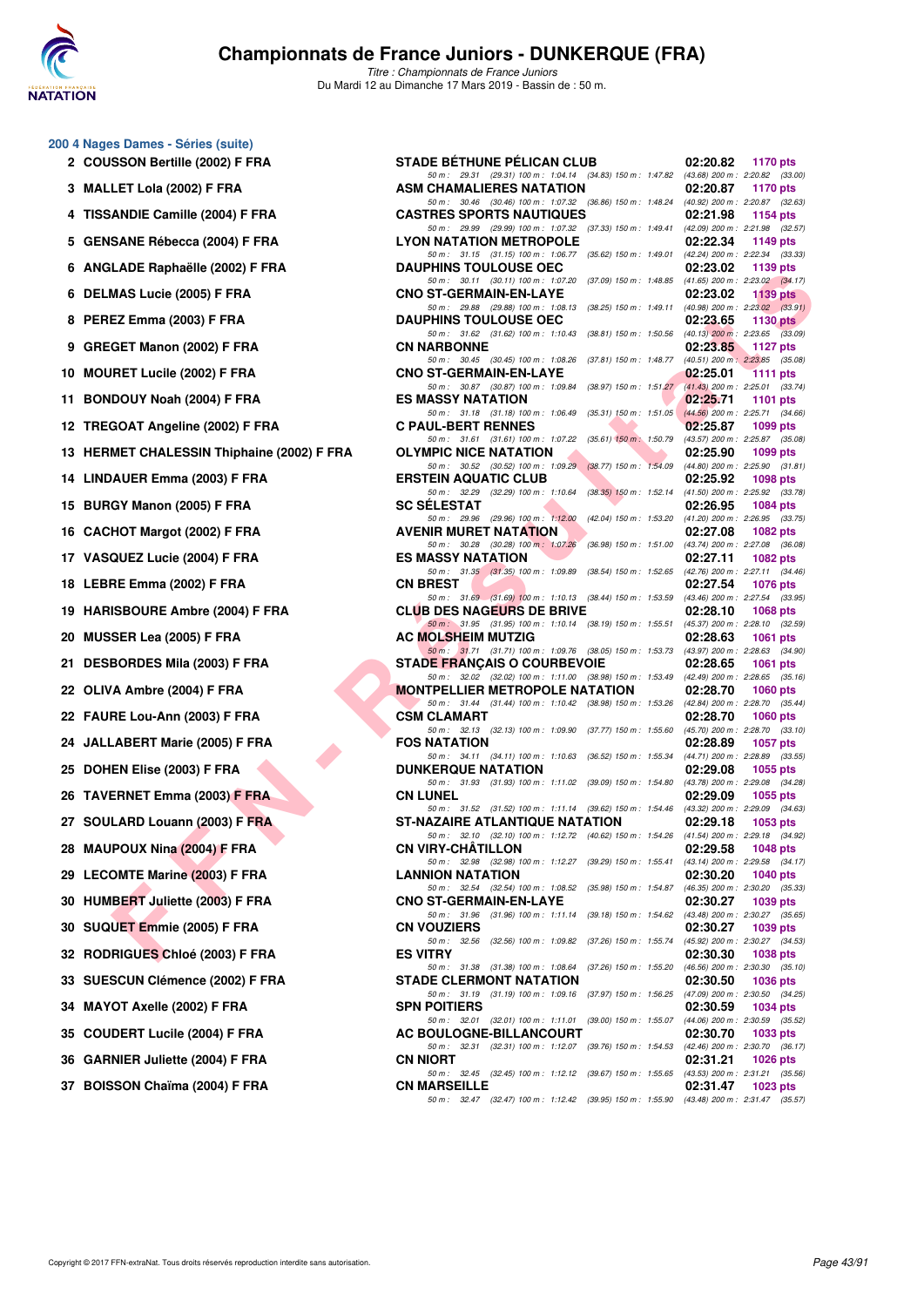

*Titre : Championnats de France Juniors* Du Mardi 12 au Dimanche 17 Mars 2019 - Bassin de : 50 m.

| 200 4 Nages Dames - Séries (suite)                                                                                                                                                                        |                                                                                                                               |                |                                            |
|-----------------------------------------------------------------------------------------------------------------------------------------------------------------------------------------------------------|-------------------------------------------------------------------------------------------------------------------------------|----------------|--------------------------------------------|
| 38 JOLY Morgane (2004) F FRA                                                                                                                                                                              | <b>ES MASSY NATATION</b><br>50 m: 30.59 (30.59) 100 m: 1:09.92 (39.33) 150 m: 1:55.58 (45.66) 200 m: 2:31.73 (36.15           | 02:31.73       | 1019 pts                                   |
| 39 BOUTELOUP Camille (2004) F FRA                                                                                                                                                                         | <b>SO MILLAU GRANDS CAUSSES NATATION</b>                                                                                      | 02:31.88       | <b>1017 pts</b>                            |
| 40 SEVERYNS Alix (2003) F FRA                                                                                                                                                                             | 50 m: 33.65 (33.65) 100 m: 1:10.95 (37.30) 150 m: 1:57.14 (46.19) 200 m: 2:31.88 (34.74<br><b>CLUB DES NAGEURS DE PARIS</b>   | 02:32.06       | 1015 $pts$                                 |
| 41 HERMEL Lou (2005) F FRA                                                                                                                                                                                | 50 m: 31.30 (31.30) 100 m: 1:13.73 (42.43) 150 m: 1:56.70 (42.97) 200 m: 2:32.06 (35.36                                       | 02:32.25       |                                            |
|                                                                                                                                                                                                           | AMIENS METROPOLE NAT.<br>50 m: 33.43 (33.43) 100 m: 1:14.16 (40.73) 150 m: 1:57.18 (43.02) 200 m: 2:32.25 (35.07              |                | 1012 $pts$                                 |
| 42 LENOIR Melanie (2006) F FRA                                                                                                                                                                            | <b>C.S MONTERELAIS NATATION</b><br>50 m: 33.76 (33.76) 100 m: 1:15.05 (41.29) 150 m: 1:56.83 (41.78) 200 m: 2:32.58 (35.75    | 02:32.58       | $1008$ pts                                 |
| 43 ANTUNES DA COSTA Laëticia (2004) F FRA                                                                                                                                                                 | AS MONACO NATATION                                                                                                            | 02:32.96       | $1003$ pts                                 |
| 44 FRESSIER Lola (2002) F FRA                                                                                                                                                                             | 50 m: 33.13 (33.13) 100 m: 1:09.78 (36.65) 150 m: 1:59.59 (49.81) 200 m: 2:32.96 (33.37<br><b>CA L'HAY-LES-ROSES</b>          | 02:33.10       | $1001$ pts                                 |
| 45 MAILHARROU Carla (2005) F FRA                                                                                                                                                                          | 50 m: 33.09 (33.09) 100 m: 1:09.54 (36.45) 150 m: 1:56.90 (47.36) 200 m: 2:33.10 (36.20<br><b>NAUTIC CLUB ALP'38</b>          | 02:33.30       | 998 pts                                    |
|                                                                                                                                                                                                           | 50 m: 32.68 (32.68) 100 m: 1:09.13 (36.45) 150 m: 1:58.57 (49.44) 200 m: 2:33.30 (34.73<br><b>CERCLE NAGEURS ST-JOSEPH</b>    |                |                                            |
| 46 DIJOUX Manon (2002) F FRA                                                                                                                                                                              | 50 m: 31.26 (31.26) 100 m: 1:11.95 (40.69) 150 m: 1:57.93 (45.98) 200 m: 2:33.44 (35.51                                       | 02:33.44       | 996 pts                                    |
| 47 DUPONT Zia (2002) F FRA                                                                                                                                                                                | <b>CHOLET NATATION</b><br>50 m: 31.36 (31.36) 100 m: 1:11.38 (40.02) 150 m: 1:54.13 (42.75) 200 m: 2:33.50 (39.37             | 02:33.50       | 996 pts                                    |
| 48 LENFANT Camille (2005) F FRA                                                                                                                                                                           | <b>MONTAUBAN NATATION</b>                                                                                                     | 02:33.53       | 995 pts                                    |
| 49 BARRAL Flavie (2004) F FRA                                                                                                                                                                             | 50 m: 33.51 (33.51) 100 m: 1:13.18 (39.67) 150 m: 1:57.81<br><b>MONTPELLIER METROPOLE NATATION</b>                            | 02:33.62       | (44.63) 200 m : 2:33.53 (35.72)<br>994 pts |
| 50 LACHEVER Alizée (2004) F FRA                                                                                                                                                                           | 50 m: 31.45 (31.45) 100 m: 1:12.37 (40.92) 150 m: 1:58.57 (46.20) 200 m: 2:33.62 (35.05<br><b>ST-MALO NATATION</b>            | 02:33.83       | 991 pts                                    |
|                                                                                                                                                                                                           | 50 m : 32.92 (32.92) 100 m : 1:13.00 (40.08) 150 m : 1:57.60 (44.60) 200 m : 2:33.83 (36.23                                   |                |                                            |
| 51 ROBERT Marie (2005) F FRA                                                                                                                                                                              | <b>EMS BRON</b><br>50 m: 33.32 (33.32) 100 m: 1:14.59 (41.27) 150 m: 1:57.17 (42.58) 200 m: 2:34.21 (37.04                    | 02:34.21       | 986 pts                                    |
| 52 LEFEVRE Zoe (2004) F FRA                                                                                                                                                                               | <b>CN AVRANCHES</b><br>50 m: 32.74 (32.74) 100 m: 1:12.56 (39.82) 150 m: 1:57.18 (44.62) 200 m: 2:34.49 (37.31                | 02:34.49       | 982 pts                                    |
| 53 LAPORTE Noémie (2004) F FRA                                                                                                                                                                            | <b>AS EMERAINVILLE</b><br>50 m: 32.92 (32.92) 100 m: 1:12.34 (39.42) 150 m: 1:58.74 (46.40) 200 m: 2:34.56 (35.82             | 02:34.56       | 982 pts                                    |
| 54 DALU Telia (2004) F FRA                                                                                                                                                                                | <b>SCHOELCHER NATATION 2000</b>                                                                                               | 02:34.66       | <b>980 pts</b>                             |
| 55 GOUPIL-LIZEKNE Liya (2004) F FRA                                                                                                                                                                       | 50 m: 34.85 (34.85) 100 m: 1:12.73 (37.88) 150 m: 2:00.18 (47.45) 200 m: 2:34.66 (34.48<br>A ASEC NATATION SAINT-PAUL REUNION | 02:34.73       | 979 pts                                    |
| 56 SAUDRAIS Svetlana (2004) F FRA                                                                                                                                                                         | 50 m: 32.25 (32.25) 100 m: 1:11.15 (38.90) 150 m: 1:57.01 (45.86) 200 m: 2:34.73 (37.72<br><b>CLUB DAUPHINS LE BLANC</b>      | 02:35.34       | 971 pts                                    |
|                                                                                                                                                                                                           | 50 m: 31.00 (31.00) 100 m: 1:10.19 (39.19) 150 m: 2:01.10 (50.91) 200 m: 2:35.34 (34.24                                       |                |                                            |
| 57 HESSE Sarah (2005) F FRA                                                                                                                                                                               | SN METZ<br>50 m: 31.84 (31.84) 100 m: 1:11.25 (39.41) 150 m: 1:59.97 (48.72) 200 m: 2:35.72 (35.75                            | 02:35.72       | <b>966 pts</b>                             |
| 58 SALEM Sara (2005) F FRA                                                                                                                                                                                | <b>LAGNY-SUR-MARNE NATATION</b><br>50 m: 33.53 (33.53) 100 m: 1:12.71 (39.18) 150 m: 2:00.27 (47.56) 200 m: 2:35.95 (35.68    | 02:35.95       | 963 pts                                    |
| 59 GERBIER Kiara (2004) F POL                                                                                                                                                                             | <b>CN CANNES</b>                                                                                                              | 02:36.12       | 961 pts                                    |
| 60 AVETAND Tabatha (2005) F FRA                                                                                                                                                                           | 50 m: 32.54 (32.54) 100 m: 1:11.81 (39.27) 150 m: 2:00.04 (48.23) 200 m: 2:36.12 (36.08<br><b>BEAUVAISIS AQUATIC CLUB</b>     | 02:36.49       | 956 pts                                    |
| 61 GUITON Lou-Anne (2003) F FRA                                                                                                                                                                           | 50 m: 31.69 (31.69) 100 m: 1:13.12 (41.43) 150 m: 2:01.20 (48.08) 200 m: 2:36.49 (35.29<br><b>ALLIANCE DIJON NATATION</b>     | 02:37.15       | 948 pts                                    |
|                                                                                                                                                                                                           |                                                                                                                               |                |                                            |
|                                                                                                                                                                                                           | 50 m: 32.16 (32.16) 100 m: 1:11.74 (39.58) 150 m: 1:58.98 (47.24) 200 m: 2:37.15 (38.17                                       |                |                                            |
| 62 MAGNIER Adele (2004) FFRA                                                                                                                                                                              | <b>STADE BETHUNE PELICAN CLUB</b><br>50 m: 34.45 (34.45) 100 m: 1:18.56 (44.11) 150 m: 2:02.11 (43.55) 200 m: 2:40.91 (38.80  | 02:40.91       | 900 pts                                    |
| 63 DEDIEU Anouk (2003) F FRA                                                                                                                                                                              | <b>CA L'HAY-LES-ROSES</b>                                                                                                     | 02:41.54       | 892 pts                                    |
| 64 ROUSSEL Laureen (2005) F FRA                                                                                                                                                                           | 50 m: 34.67 (34.67) 100 m: 1:12.17 (37.50) 150 m: 2:03.52 (51.35) 200 m: 2:41.54 (38.02<br>US COLOMIERS NATATION              | 02:41.67       | 890 pts                                    |
| 65 LEFEVRE Paulina (2004) F FRA                                                                                                                                                                           | 50 m: 33.42 (33.42) 100 m: 1:17.22 (43.80) 150 m: 2:02.53 (45.31) 200 m: 2:41.67 (39.14<br><b>CA L'HAY-LES-ROSES</b>          | 02:44.65       | 853 pts                                    |
|                                                                                                                                                                                                           | 50 m: 35.66 (35.66) 100 m: 1:22.20 (46.54) 150 m: 2:06.71 (44.51) 200 m: 2:44.65 (37.94                                       |                |                                            |
| --- BOHN Johanne (2002) F FRA                                                                                                                                                                             | <b>NANTES NATATION</b>                                                                                                        | <b>DNS</b> dec |                                            |
| 400 4 Nages Dames - Finale A 16-17 ans (Dimanche 17 Mars 2019)                                                                                                                                            |                                                                                                                               |                |                                            |
| 1 HORTER Naome (2002) F FRA                                                                                                                                                                               | <b>MULHOUSE ON</b>                                                                                                            | 05:00.65       | 1138 pts                                   |
| 50 m: 31.98 (31.98) 100 m: 1:07.29 (35.31) 150 m: 1:47.17 (39.88) 200 m: 2:26.08 (38.91) 250 m: 3:09.73 (43.65) 300 m: 3:52.99 (43.26) 350 m: 4:28.00 (35.01) 400 m: 5:00<br>2 MOURET Lucile (2002) F FRA | <b>CNO ST-GERMAIN-EN-LAYE</b>                                                                                                 | 05:02.27       | 1127 pts                                   |

| 40 SEVERYNS Alix (2003) F FRA                                 | <b>CLUB DES NAGEURS DE PARIS</b>                                                                                                      | 02:32.06           | 1015 pts       |
|---------------------------------------------------------------|---------------------------------------------------------------------------------------------------------------------------------------|--------------------|----------------|
| 41 HERMEL Lou (2005) F FRA                                    | 50 m: 31.30 (31.30) 100 m: 1:13.73 (42.43) 150 m: 1:56.70 (42.97) 200 m: 2:32.06 (35.36)<br><b>AMIENS METROPOLE NAT.</b>              | 02:32.25           | $1012$ pts     |
|                                                               | 50 m: 33.43 (33.43) 100 m: 1:14.16 (40.73) 150 m: 1:57.18 (43.02) 200 m: 2:32.25 (35.07)                                              |                    |                |
| 42 LENOIR Melanie (2006) F FRA                                | <b>C.S MONTERELAIS NATATION</b>                                                                                                       | 02:32.58           | 1008 $pts$     |
|                                                               | 50 m: 33.76 (33.76) 100 m: 1:15.05 (41.29) 150 m: 1:56.83 (41.78) 200 m: 2:32.58 (35.75)                                              |                    |                |
| 43 ANTUNES DA COSTA Laëticia (2004) F FRA                     | AS MONACO NATATION<br>50 m: 33.13 (33.13) 100 m: 1:09.78 (36.65) 150 m: 1:59.59 (49.81) 200 m: 2:32.96 (33.37)                        | 02:32.96           | $1003$ pts     |
| 44 FRESSIER Lola (2002) F FRA                                 | <b>CA L'HAY-LES-ROSES</b>                                                                                                             | 02:33.10           | 1001 $pts$     |
|                                                               | 50 m: 33.09 (33.09) 100 m: 1:09.54 (36.45) 150 m: 1:56.90 (47.36) 200 m: 2:33.10 (36.20)                                              |                    |                |
| 45 MAILHARROU Carla (2005) F FRA                              | <b>NAUTIC CLUB ALP'38</b>                                                                                                             | 02:33.30           | 998 pts        |
| 46 DIJOUX Manon (2002) F FRA                                  | 50 m: 32.68 (32.68) 100 m: 1:09.13 (36.45) 150 m: 1:58.57 (49.44) 200 m: 2:33.30 (34.73)<br><b>CERCLE NAGEURS ST-JOSEPH</b>           | 02:33.44           | 996 pts        |
|                                                               | 50 m: 31.26 (31.26) 100 m: 1:11.95 (40.69) 150 m: 1:57.93 (45.98) 200 m: 2:33.44 (35.51)                                              |                    |                |
| 47 DUPONT Zia (2002) F FRA                                    | <b>CHOLET NATATION</b>                                                                                                                | 02:33.50           | 996 pts        |
|                                                               | 50 m: 31.36 (31.36) 100 m: 1:11.38 (40.02) 150 m: 1:54.13 (42.75) 200 m: 2:33.50 (39.37)<br><b>Service Contract Contract Contract</b> |                    |                |
| 48   LENFANT Camille (2005) F FRA                             | <b>MONTAUBAN NATATION</b><br>50 m: 33.51 (33.51) 100 m: 1:13.18 (39.67) 150 m: 1:57.81 (44.63) 200 m: 2:33.53 (35.72)                 | 02:33.53           | 995 pts        |
| 49 BARRAL Flavie (2004) F FRA                                 | MONTPELLIER METROPOLE NATATION                                                                                                        | 02:33.62           | 994 pts        |
|                                                               | 50 m: 31.45 (31.45) 100 m: 1:12.37 (40.92) 150 m: 1:58.57 (46.20) 200 m: 2:33.62 (35.05)                                              |                    |                |
| 50   LACHEVER Alizée (2004) F FRA                             | <b>ST-MALO NATATION</b>                                                                                                               | 02:33.83           | 991 pts        |
| 51 ROBERT Marie (2005) F FRA                                  | 50 m: 32.92 (32.92) 100 m: 1:13.00 (40.08) 150 m: 1:57.60 (44.60) 200 m: 2:33.83 (36.23)<br><b>EMS BRON</b>                           | 02:34.21           | <b>986 pts</b> |
|                                                               | 50 m: 33.32 (33.32) 100 m: 1:14.59 (41.27) 150 m: 1:57.17 (42.58) 200 m: 2:34.21 (37.04)                                              |                    |                |
| 52   LEFEVRE Zoe (2004) F FRA                                 | <b>CN AVRANCHES</b>                                                                                                                   | 02:34.49           | 982 pts        |
|                                                               | 50 m: 32.74 (32.74) 100 m: 1:12.56 (39.82) 150 m: 1:57.18 (44.62) 200 m: 2:34.49 (37.31)                                              |                    |                |
| 53 LAPORTE Noémie (2004) F FRA                                | <b>AS EMERAINVILLE</b><br>50 m: 32.92 (32.92) 100 m: 1:12.34 (39.42) 150 m: 1:58.74 (46.40) 200 m: 2:34.56 (35.82)                    | 02:34.56           | 982 pts        |
| 54 DALU Telia (2004) F FRA                                    | <b>SCHOELCHER NATATION 2000</b>                                                                                                       | 02:34.66           | 980 pts        |
|                                                               | 50 m: 34.85 (34.85) 100 m: 1:12.73 (37.88) 150 m: 2:00.18 (47.45) 200 m: 2:34.66 (34.48)                                              |                    |                |
| 55 GOUPIL-LIZEKNE Liya (2004) F FRA                           | A ASEC NATATION SAINT-PAUL REUNION                                                                                                    | 02:34.73           | 979 pts        |
| 56 SAUDRAIS Svetlana (2004) F FRA                             | 50 m: 32.25 (32.25) 100 m: 1:11.15 (38.90) 150 m: 1:57.01 (45.86) 200 m: 2:34.73 (37.72)<br><b>CLUB DAUPHINS LE BLANC</b>             | 02:35.34           | 971 pts        |
|                                                               | 50 m: 31.00 (31.00) 100 m: 1:10.19 (39.19) 150 m: 2:01.10 (50.91) 200 m: 2:35.34 (34.24)                                              |                    |                |
| 57 HESSE Sarah (2005) F FRA                                   | SN METZ                                                                                                                               | 02:35.72           | 966 pts        |
| 58 SALEM Sara (2005) F FRA                                    | 50 m: 31.84 (31.84) 100 m: 1:11.25 (39.41) 150 m: 1:59.97 (48.72) 200 m: 2:35.72 (35.75)<br><b>LAGNY-SUR-MARNE NATATION</b>           | 02:35.95           | 963 pts        |
|                                                               | 50 m: 33.53 (33.53) 100 m: 1:12.71 (39.18) 150 m: 2:00.27 (47.56) 200 m: 2:35.95 (35.68)                                              |                    |                |
| 59 GERBIER Kiara (2004) F POL                                 | <b>CN CANNES</b>                                                                                                                      | 02:36.12           | 961 pts        |
|                                                               | 50 m: 32.54 (32.54) 100 m: 1:11.81 (39.27) 150 m: 2:00.04 (48.23) 200 m: 2:36.12 (36.08)                                              |                    |                |
| 60 AVETAND Tabatha (2005) F FRA                               | <b>BEAUVAISIS AQUATIC CLUB</b><br>50 m: 31.69 (31.69) 100 m: 1:13.12 (41.43) 150 m: 2:01.20 (48.08) 200 m: 2:36.49 (35.29)            | 02:36.49           | 956 pts        |
| 61 GUITON Lou-Anne (2003) F FRA                               | <b>ALLIANCE DIJON NATATION</b>                                                                                                        | 02:37.15           | 948 pts        |
|                                                               | 50 m: 32.16 (32.16) 100 m: 1:11.74 (39.58) 150 m: 1:58.98 (47.24) 200 m: 2:37.15 (38.17)                                              |                    |                |
| 62   MAGNIER Adele (2004) F FRA                               | <b>STADE BETHUNE PELICAN CLUB</b>                                                                                                     | 02:40.91           | 900 pts        |
| 63 DEDIEU Anouk (2003) F FRA                                  | 50 m: 34.45 (34.45) 100 m: 1:18.56 (44.11) 150 m: 2:02.11 (43.55) 200 m: 2:40.91 (38.80)<br><b>CA L'HAY-LES-ROSES</b>                 | 02:41.54           | 892 pts        |
|                                                               | 50 m: 34.67 (34.67) 100 m: 1:12.17 (37.50) 150 m: 2:03.52 (51.35) 200 m: 2:41.54 (38.02)                                              |                    |                |
| 64 ROUSSEL Laureen (2005) F FRA                               | US COLOMIERS NATATION                                                                                                                 | 02:41.67           | 890 pts        |
|                                                               | 50 m: 33.42 (33.42) 100 m: 1:17.22 (43.80) 150 m: 2:02.53 (45.31) 200 m: 2:41.67 (39.14)                                              |                    |                |
| 65 LEFEVRE Paulina (2004) F FRA                               | <b>CA L'HAY-LES-ROSES</b><br>50 m: 35.66 (35.66) 100 m: 1:22.20 (46.54) 150 m: 2:06.71 (44.51) 200 m: 2:44.65 (37.94)                 | 02:44.65           | 853 pts        |
| --- BOHN Johanne (2002) F FRA                                 | <b>NANTES NATATION</b>                                                                                                                | <b>DNS</b> dec     |                |
|                                                               |                                                                                                                                       |                    |                |
|                                                               |                                                                                                                                       |                    |                |
| 00 4 Nages Dames - Finale A 16-17 ans (Dimanche 17 Mars 2019) |                                                                                                                                       |                    |                |
| $\blacksquare$ HODTED Norma (0000) E EDA                      | <b>MULLIOUSE ON</b>                                                                                                                   | $0.50000$ $0.4000$ |                |

#### **[400 4 Nages Dames - Finale A](http://www.ffnatation.fr/webffn/resultats.php?idact=nat&go=epr&idcpt=59271&idepr=42) 16-17 ans** (Dimanche 17 Mars 2019)

| 1 HORTER Naome (2002) F FRA                                                                                                                                                                  | <b>MULHOUSE ON</b>                                   | 05:00.65 1138 pts   |  |
|----------------------------------------------------------------------------------------------------------------------------------------------------------------------------------------------|------------------------------------------------------|---------------------|--|
| 50 m: 31.98 (31.98) 100 m: 1:07.29 (35.31) 150 m: 1:47.17 (39.88) 200 m: 2:26.08 (38.91) 250 m: 3:09.73 (43.65) 300 m: 3:52.99 (43.26) 350 m: 4:28.00 (35.01) 400 m: 5:00.65 (32.65)         |                                                      |                     |  |
|                                                                                                                                                                                              |                                                      | 05:02.27 1127 pts   |  |
| 50 m: 31.39 (31.39) 100 m: 1:07.74 (36.35) 150 m: 1:49.30 (41.56) 200 m: 2:28.95 (39.65) 250 m: 3:11.43 (42.48) 300 m: 3:54.10 (42.67) 350 m: 4:29.21 (35.11) 400 m: 5:02.27 (33.06)         |                                                      |                     |  |
| 3 DREVET Juliette (2002) F FRA                                                                                                                                                               | <b>STADE CLERMONT NATATION</b>                       | $05:02.41$ 1126 pts |  |
| 50 m : 31.02 (31.02) 100 m : 1:09.20 (38.18) 150 m : 1:48.50 (39.30) 200 m : 2:27.92 (39.42) 250 m : 3:11.40 (43.48) 300 m : 3:54.67 (43.27) 350 m : 4:29.36 (34.69) 400 m : 5:02.41 (33.05) |                                                      |                     |  |
|                                                                                                                                                                                              |                                                      | 05:02.69 1124 pts   |  |
| 50 m: 30.65 (30.65) 100 m: 1:06.72 (36.07) 150 m: 1:47.13 (40.41) 200 m: 2:26.46 (39.33) 250 m: 3:10.14 (43.68) 300 m: 3:54.49 (44.35) 350 m: 4:29.42 (34.93) 400 m: 5:02.69 (33.27)         |                                                      |                     |  |
| 5 LEBRE Emma (2002) F FRA                                                                                                                                                                    | <b>CN BREST THE STATE OF STATE OF STATE OF STATE</b> | 05:06.25 1099 pts   |  |
| 50 m: 32.25 (32.25) 100 m: 1:08.31 (36.06) 150 m: 1:48.44 (40.13) 200 m: 2:27.60 (39.16) 250 m: 3:12.25 (44.65) 300 m: 3:56.79 (44.54) 350 m: 4:31.77 (34.98) 400 m: 5:06.25 (34.48)         |                                                      |                     |  |
| 6 HERMET CHALESSIN Thiphaine (2002) F FRA OLYMPIC NICE NATATION                                                                                                                              |                                                      | $05:07.60$ 1090 pts |  |
| 50 m: 31.00 (31.00) 100 m: 1:08.02 (37.02) 150 m: 1:48.58 (40.56) 200 m: 2:27.79 (39.21) 250 m: 3:14.28 (46.49) 300 m: 4:00.78 (46.50) 350 m: 4:34.37 (33.59) 400 m: 5:07.60 (33.23)         |                                                      |                     |  |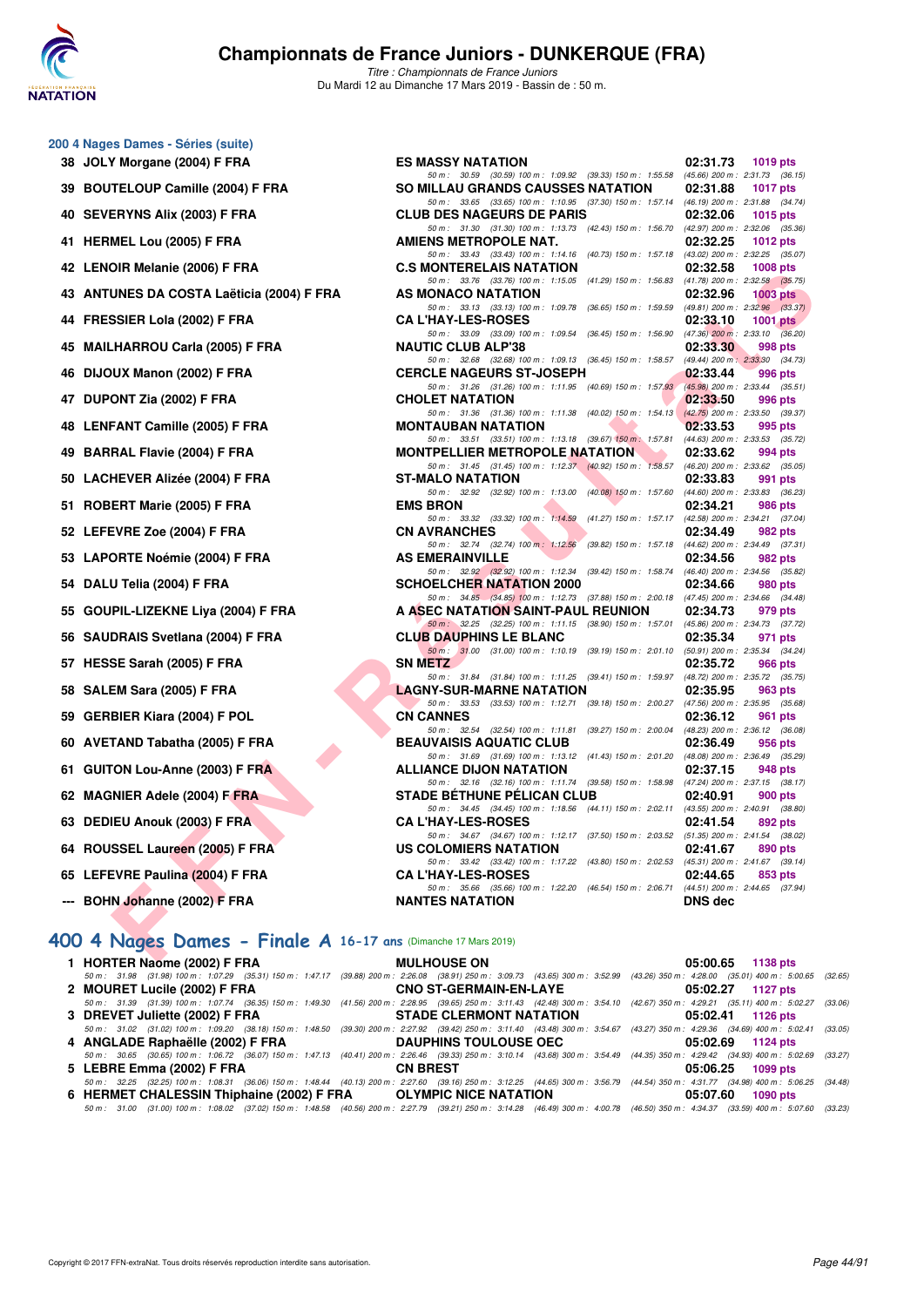

*Titre : Championnats de France Juniors* Du Mardi 12 au Dimanche 17 Mars 2019 - Bassin de : 50 m.

| 400 4 Nages Dames - Finale A (suite)                                                                                                                                                                                                                                         |                                                                                                                                                                                                                                                          |                                                            |
|------------------------------------------------------------------------------------------------------------------------------------------------------------------------------------------------------------------------------------------------------------------------------|----------------------------------------------------------------------------------------------------------------------------------------------------------------------------------------------------------------------------------------------------------|------------------------------------------------------------|
| 7 PEREZ Emma (2003) F FRA<br>8 HUMBERT Juliette (2003) F FRA                                                                                                                                                                                                                 | <b>DAUPHINS TOULOUSE OEC</b><br>50 m: 32.77 (32.77) 100 m: 1:11.22 (38.45) 150 m: 1:54.38 (43.16) 200 m: 2:33.93 (39.55) 250 m: 3:16.52 (42.59) 300 m: 3:59.48 (42.96) 350 m: 4:35.81 (36.33) 400 m: 5:09.63 (33.82)<br><b>CNO ST-GERMAIN-EN-LAYE</b>    | 05:09.63<br>1076 pts<br>05:10.49<br><b>1070 pts</b>        |
| 400 4 Nages Dames - Finale A 13-15 ans (Dimanche 17 Mars 2019)                                                                                                                                                                                                               | 50 m: 32.13 (32.13) 100 m: 1:09.62 (37.49) 150 m: 1:51.31 (41.69) 200 m: 2:32.46 (41.15) 250 m: 3:15.16 (42.70) 300 m: 3:58.18 (43.02) 350 m: 4:35.71 (37.53) 400 m: 5:10.49 (34.78)                                                                     |                                                            |
|                                                                                                                                                                                                                                                                              |                                                                                                                                                                                                                                                          |                                                            |
| 1 DELMAS Justine (2005) F FRA<br>2 TISSANDIE Camille (2004) F FRA                                                                                                                                                                                                            | <b>CNO ST-GERMAIN-EN-LAYE</b><br>50 m: 31.81 (31.81) 100 m: 1:07.31 (35.50) 150 m: 1:48.32 (41.01) 200 m: 2:27.69 (39.37) 250 m: 3:09.05 (41.36) 300 m: 3:50.34 (41.29) 350 m: 4:24.88 (34.54) 400 m: 4:58.00 (33.12)<br><b>CASTRES SPORTS NAUTIQUES</b> | 04:58.00<br>1157 pts<br>04:58.44<br><b>1154 pts</b>        |
|                                                                                                                                                                                                                                                                              | 50 m : 30.67 (30.67) 100 m : 1:05.85 (35.18) 150 m : 1:45.78 (39.93) 200 m : 2:25.26 (39.48) 250 m : 3:08.40 (43.14) 300 m : 3:50.89 (42.49) 350 m : 4:25.34 (34.45) 400 m : 4:58.44                                                                     | (33.10)                                                    |
| 3 GENSANE Rébecca (2004) F FRA                                                                                                                                                                                                                                               | <b>LYON NATATION METROPOLE</b>                                                                                                                                                                                                                           | 04:59.44<br>1147 pts                                       |
| 4 DELMAS Lucie (2005) F FRA                                                                                                                                                                                                                                                  | 50 m: 31.58 (31.58) 100 m: 1:07.99 (36.41) 150 m: 1:46.61 (38.62) 200 m: 2:24.74 (38.13) 250 m: 3:07.88 (43.14) 300 m: 3:51.76 (43.88) 350 m: 4:26.05 (34.29) 400 m: 4:59.44<br><b>CNO ST-GERMAIN-EN-LAYE</b>                                            | (33.39)<br>05:05.17<br><b>1107 pts</b>                     |
| 5 BONDOUY Noah (2004) F FRA                                                                                                                                                                                                                                                  | 50 m : 31.33 (31.33) 100 m : 1:07.11 (35.78) 150 m : 1:48.67 (41.56) 200 m : 2:29.52 (40.85) 250 m : 3:13.21 (43.69) 300 m : 3:55.26 (42.05) 350 m : 4:30.93 (35.67) 400 m : 5:05.17 (34.24<br><b>ES MASSY NATATION</b>                                  | 05:06.90<br>$1095$ pts                                     |
|                                                                                                                                                                                                                                                                              | 50 m: 32.48 (32.48) 100 m: 1:09.88 (37.40) 150 m: 1:48.20 (38.32) 200 m: 2:26.45 (38.25) 250 m: 3:11.02 (44.57) 300 m: 3:56.34 (45.32) 350 m: 4:31.57 (35.23) 400 m: 5:06.90                                                                             | (35.33)                                                    |
| 6 VASQUEZ Lucie (2004) F FRA                                                                                                                                                                                                                                                 | <b>ES MASSY NATATION</b>                                                                                                                                                                                                                                 | 05:10.79<br><b>1068 pts</b>                                |
|                                                                                                                                                                                                                                                                              | 50 m: 32.15 (32.15) 100 m: 1:09.96 (37.81) 150 m: 1:51.16 (41.20) 200 m: 2:31.34 (40.18) 250 m: 3:15.09 (43.75) 300 m: 3:59.25 (44.16) 350 m: 4:35.65 (36.40) 400 m: 5:10.79                                                                             | (35.14)                                                    |
| 7 HARISBOURE Ambre (2004) F FRA                                                                                                                                                                                                                                              | <b>CLUB DES NAGEURS DE BRIVE</b>                                                                                                                                                                                                                         | 05:12.35<br><b>1057 pts</b>                                |
| 8 MAUPOUX Nina (2004) F FRA                                                                                                                                                                                                                                                  | 50 m : 31.84 (31.84) 100 m : 1:08.50 (36.66) 150 m : 1:50.07 (41.57) 200 m : 2:30.26 (40.19) 250 m : 3:16.37 (46.11) 300 m : 4:02.51 (46.14) 350 m : 4:38.51 (36.00) 400 m : 5:12.35 (33.84<br><b>CN VIRY-CHATILLON</b>                                  | 05:13.75<br><b>1048 pts</b>                                |
|                                                                                                                                                                                                                                                                              | 50 m : 33.34 (33.34) 100 m : 1:12.70 (39.36) 150 m : 1:53.70 (41.00) 200 m : 2:34.99 (41.29) 250 m : 3:18.99 (44.00) 300 m : 4:02.79 (43.80) 350 m : 4:39.51 (36.72) 400 m : 5:13.75 (34.24)                                                             |                                                            |
| 400 4 Nages Dames - Finale B 16-17 ans (Dimanche 17 Mars 2019)                                                                                                                                                                                                               |                                                                                                                                                                                                                                                          |                                                            |
| 1 AMBRASS Lilou (2002) F FRA                                                                                                                                                                                                                                                 | <b>ES MASSY NATATION</b>                                                                                                                                                                                                                                 | 05:08.03<br><b>1087 pts</b>                                |
|                                                                                                                                                                                                                                                                              | 50 m: 31.17 (31.17) 100 m: 1:06.90 (35.73) 150 m: 1:47.78 (40.88) 200 m: 2:28.43 (40.65) 250 m: 3:13.43 (45.00) 300 m: 3:58.57 (45.14) 350 m: 4:33.64 (35.07) 400 m: 5:08.03 (34.39)                                                                     |                                                            |
| 2 FIOUX Lucie (2002) F FRA                                                                                                                                                                                                                                                   | <b>ASM CHAMALIERES NATATION</b>                                                                                                                                                                                                                          | 05:10.54<br><b>1070 pts</b>                                |
|                                                                                                                                                                                                                                                                              | 50 m: 31.97 (31.97) 100 m: 1:07.81 (35.84) 150 m: 1:48.23 (40.42) 200 m: 2:26.36 (38.13) 250 m: 3:14.03 (47.67) 300 m: 4:01.87 (47.84) 350 m: 4:36.93 (35.06) 400 m: 5:10.54 (33.61)                                                                     |                                                            |
| 3 TAVERNET Emma (2003) F FRA                                                                                                                                                                                                                                                 | <b>CN LUNEL</b><br>50 m: 32.29 (32.29) 100 m: 1:10.32 (38.03) 150 m: 1:52.73 (42.41) 200 m: 2:34.23 (41.50) 250 m: 3:18.02 (43.79) 300 m: 4:03.04 (45.02) 350 m: 4:39.25 (36.21) 400 m: 5:14.15                                                          | 05:14.15<br>1045 pts<br>(34.90)                            |
| 4 DOHEN Elise (2003) F FRA                                                                                                                                                                                                                                                   | <b>DUNKERQUE NATATION</b>                                                                                                                                                                                                                                | 05:14.16<br>1045 pts                                       |
|                                                                                                                                                                                                                                                                              | 50 m: 32.50 (32.50) 100 m: 1:09.54 (37.04) 150 m: 1:52.17 (42.63) 200 m: 2:34.24 (42.07) 250 m: 3:17.45 (43.21) 300 m: 4:02.60 (45.15) 350 m: 4:38.95 (36.35) 400 m: 5:14.16 (35.21)                                                                     |                                                            |
| 5 COUSSEAU Solene (2003) F FRA                                                                                                                                                                                                                                               | <b>ANGERS NATATION</b>                                                                                                                                                                                                                                   | 05:16.77<br><b>1028 pts</b>                                |
|                                                                                                                                                                                                                                                                              | 50 m : 34.45 (34.45) 100 m : 1:14.23 (39.78) 150 m : 1:54.89 (40.66) 200 m : 2:34.91 (40.02) 250 m : 3:21.97 (47.06) 300 m : 4:09.04 (47.07) 350 m : 4:44.09 (35.05) 400 m : 5:16.77 (32.68)                                                             |                                                            |
| 6 RODRIGUEZ Maud (2003) F FRA                                                                                                                                                                                                                                                | <b>AVENIR MURET NATATION</b><br>50 m : 32.88 (32.88) 100 m : 1:11.86 (38.98) 150 m : 1:54.67 (42.81) 200 m : 2:35.54 (40.87) 250 m : 3:22.09 (46.55) 300 m : 4:07.40 (45.31) 350 m : 4:42.25 (34.85) 400 m : 5:17.19 (34.94)                             | 05:17.19<br>1025 pts                                       |
| 7 GUEZENEC Maéva (2002) F FRA                                                                                                                                                                                                                                                | <b>CN LUNEL</b>                                                                                                                                                                                                                                          | 05:17.88<br><b>1020 pts</b>                                |
|                                                                                                                                                                                                                                                                              | 50 m : 31.57 (31.57) 100 m : 1:09.64 (38.07) 150 m : 1:52.86 (43.22) 200 m : 2:35.66 (42.80) 250 m : 3:18.56 (42.90) 300 m : 4:03.10 (44.54) 350 m : 4:41.08 (37.98) 400 m : 5:17.88 (36.80,                                                             |                                                            |
| <b><i>Contract Contract Contract Contract Contract Contract Contract Contract Contract Contract Contract Contract Contract Contract Contract Contract Contract Contract Contract Contract Contract Contract Contract Contract Cont</i></b><br>8 BROUEL Bérénice (2002) F FRA | <b>NAUTIC CLUB ALP'38</b>                                                                                                                                                                                                                                | 05:19.28<br><b>1011 pts</b>                                |
|                                                                                                                                                                                                                                                                              | 50 m: 33.60 (33.60) 100 m: 1:12.29 (38.69) 150 m: 1:55.22 (42.93) 200 m: 2:37.08 (41.86) 250 m: 3:21.46 (44.38) 300 m: 4:05.43 (43.97) 350 m: 4:43.45 (38.02) 400 m: 5:19.28 (35.83                                                                      |                                                            |
| 400 4 Nages Dames - Finale B 13-15 ans (Dimanche 17 Mars 2019)                                                                                                                                                                                                               |                                                                                                                                                                                                                                                          |                                                            |
| 1 BRAUN Chloé (2004) F FRA                                                                                                                                                                                                                                                   | <b>DAUPHINS TOULOUSE OEC</b>                                                                                                                                                                                                                             | 05:12.38<br>1057 pts                                       |
|                                                                                                                                                                                                                                                                              | 50 m: 33.25 (33.25) 100 m: 1:11.61 (38.36) 150 m: 1:55.32 (43.71) 200 m: 2:36.63 (41.31) 250 m: 3:20.03 (43.40) 300 m: 4:02.23 (42.20) 350 m: 4:38.11 (35.88) 400 m: 5:12.38 (34.27)                                                                     |                                                            |
| 2 HERLEM Mathilde (2005) F FRA                                                                                                                                                                                                                                               | <b>DUNKERQUE NATATION</b><br>50 m: 34.07 (34.07) 100 m: 1:13.54 (39.47) 150 m: 1:54.47 (40.93) 200 m: 2:33.31 (38.84) 250 m: 3:17.74 (44.43) 300 m: 4:02.69 (44.95) 350 m: 4:38.52 (35.83) 400 m: 5:13.70 (35.18)                                        | 05:13.70<br>1048 pts                                       |
| 3 MUSSER Lea (2005) F FRA                                                                                                                                                                                                                                                    | <b>AC MOLSHEIM MUTZIG</b>                                                                                                                                                                                                                                | 05:16.18<br>1032 pts                                       |
|                                                                                                                                                                                                                                                                              | 50 m: 33.71 (33.71) 100 m: 1:14.83 (41.12) 150 m: 1:55.73 (40.90) 200 m: 2:35.48 (39.75) 250 m: 3:20.95 (45.47) 300 m: 4:04.40 (43.45) 350 m: 4:40.73 (36.33) 400 m: 5:16.18 (35.45)                                                                     |                                                            |
| 4 GARNIER Juliette (2004) F FRA                                                                                                                                                                                                                                              | <b>CN NIORT</b>                                                                                                                                                                                                                                          | 05:16.63<br>1029 pts                                       |
|                                                                                                                                                                                                                                                                              | 50 m : 34.27 (34.27) 100 m : 1:14.06 (39.79) 150 m : 1:55.94 (41.88) 200 m : 2:36.55 (40.61) 250 m : 3:20.39 (43.84) 300 m : 4:04.61                                                                                                                     | (44.22) 350 m : 4:41.62 (37.01) 400 m : 5:16.63<br>(35.01) |
| 5 JOLY Morgane (2004) F FRA                                                                                                                                                                                                                                                  | <b>ES MASSY NATATION</b><br>50 m : 31.97 (31.97) 100 m : 1:08.25 (36.28) 150 m : 1:48.78 (40.53) 200 m : 2:28.18 (39.40) 250 m : 3:15.81 (47.63) 300 m : 4:03.48 (47.67) 350 m : 4:40.99 (37.51) 400 m : 5:17.21 (36.22)                                 | 05:17.21<br><b>1025 pts</b>                                |
| 6 SALEM Sara (2005) F FRA                                                                                                                                                                                                                                                    | <b>LAGNY-SUR-MARNE NATATION</b>                                                                                                                                                                                                                          | 05:19.46<br><b>1010 pts</b>                                |
|                                                                                                                                                                                                                                                                              | 50 m : 33.82 (33.82) 100 m : 1:13.28 (39.46) 150 m : 1:54.74 (41.46) 200 m : 2:34.13 (39.39) 250 m : 3:21.17 (47.04) 300 m : 4:08.36                                                                                                                     | (47.19) 350 m: 4:44.69 (36.33) 400 m: 5:19.46<br>(34.77)   |
| 7 PELLEAU Ines (2004) F FRA                                                                                                                                                                                                                                                  | <b>CN BREST</b>                                                                                                                                                                                                                                          | 05:19.76<br><b>1008 pts</b>                                |
|                                                                                                                                                                                                                                                                              | 50 m: 32.16 (32.16) 100 m: 1:09.95 (37.79) 150 m: 1:53.13 (43.18) 200 m: 2:35.09 (41.96) 250 m: 3:22.08 (46.99) 300 m: 4:09.85 (47.77) 350 m: 4:45.07 (35.22) 400 m: 5:19.76                                                                             | (34.69)                                                    |
| 8 JALLABERT Marie (2005) F FRA                                                                                                                                                                                                                                               | <b>FOS NATATION</b><br>50 m: 35.02 (35.02) 100 m: 1:16.30 (41.28) 150 m: 1:55.94 (39.64) 200 m: 2:34.94 (39.00) 250 m: 3:21.70 (46.76) 300 m: 4:08.83 (47.13) 350 m: 4:45.57 (36.74) 400 m: 5:21.37 (35.80                                               | 05:21.37<br>997 pts                                        |
|                                                                                                                                                                                                                                                                              |                                                                                                                                                                                                                                                          |                                                            |
|                                                                                                                                                                                                                                                                              |                                                                                                                                                                                                                                                          |                                                            |

| 1 AMBRASS LIIOU (2002) F FRA                                                                                                                                                                 | ES MASSY NATATION |                                                                                 | 05:08.03 1087 pts                                 |  |
|----------------------------------------------------------------------------------------------------------------------------------------------------------------------------------------------|-------------------|---------------------------------------------------------------------------------|---------------------------------------------------|--|
| 50 m: 31.17 (31.17) 100 m: 1:06.90 (35.73) 150 m: 1:47.78 (40.88) 200 m: 2:28.43 (40.65) 250 m: 3:13.43 (45.00) 300 m: 3:58.57 (45.14) 350 m: 4:33.64 (35.07) 400 m: 5:08.03 (34.39)         |                   |                                                                                 |                                                   |  |
| 2 FIOUX Lucie (2002) F FRA                                                                                                                                                                   |                   |                                                                                 | <b>ASM CHAMALIERES NATATION</b> 05:10.54 1070 pts |  |
| 50 m: 31.97 (31.97) 100 m: 1:07.81 (35.84) 150 m: 1:48.23 (40.42) 200 m: 2:26.36 (38.13) 250 m: 3:14.03 (47.67) 300 m: 4:01.87 (47.84) 350 m: 4:36.93 (35.06) 400 m: 5:10.54 (33.61)         |                   |                                                                                 |                                                   |  |
| 3 TAVERNET Emma (2003) F FRA CN LUNEL                                                                                                                                                        |                   | the contract of the contract of the contract of the contract of the contract of | 05:14.15 1045 pts                                 |  |
| 50 m: 32.29 (32.29) 100 m: 1:10.32 (38.03) 150 m: 1:52.73 (42.41) 200 m: 2:34.23 (41.50) 250 m: 3:18.02 (43.79) 300 m: 4:03.04 (45.02) 350 m: 4:39.25 (36.21) 400 m: 5:14.15 (34.90)         |                   |                                                                                 |                                                   |  |
| 4 DOHEN Elise (2003) F FRA                                                                                                                                                                   |                   |                                                                                 | <b>DUNKERQUE NATATION</b> 05:14.16 1045 pts       |  |
| 50 m: 32.50 (32.50) 100 m: 1:09.54 (37.04) 150 m: 1:52.17 (42.63) 200 m: 2:34.24 (42.07) 250 m: 3:17.45 (43.21) 300 m: 4:02.60 (45.15) 350 m: 4:38.95 (36.35) 400 m: 5:14.16 (35.21)         |                   |                                                                                 |                                                   |  |
| 5 COUSSEAU Solene (2003) F FRA ANGERS NATATION                                                                                                                                               |                   |                                                                                 | 05:16.77 1028 pts                                 |  |
| 50 m : 34.45 (34.45) 100 m : 1:14.23 (39.78) 150 m : 1:54.89 (40.66) 200 m : 2:34.91 (40.02) 250 m : 3:21.97 (47.06) 300 m : 4:09.04 (47.07) 350 m : 4:44.09 (35.05) 400 m : 5:16.77 (32.68) |                   |                                                                                 |                                                   |  |
| 6 RODRIGUEZ Maud (2003) F FRA                                                                                                                                                                |                   |                                                                                 | <b>AVENIR MURET NATATION</b> 05:17.19 1025 pts    |  |
| 50 m: 32.88 (32.88) 100 m: 1:11.86 (38.98) 150 m: 1:54.67 (42.81) 200 m: 2:35.54 (40.87) 250 m: 3:22.09 (46.55) 300 m: 4:07.40 (45.31) 350 m: 4:42.25 (34.85) 400 m: 5:17.19 (34.94)         |                   |                                                                                 |                                                   |  |
| 7 GUEZENEC Maéva (2002) F FRA                                                                                                                                                                | <b>CN LUNEL</b>   |                                                                                 | 05:17.88<br>1020 pts                              |  |
| 50 m: 31.57 (31.57) 100 m: 1:09.64 (38.07) 150 m: 1:52.86 (43.22) 200 m: 2:35.66 (42.80) 250 m: 3:18.56 (42.90) 300 m: 4:03.10 (44.54) 350 m: 4:41.08 (37.98) 400 m: 5:17.88 (36.80)         |                   |                                                                                 |                                                   |  |
| 8 BROUEL Bérénice (2002) F FRA NAUTIC CLUB ALP'38                                                                                                                                            |                   |                                                                                 | 05:19.28 1011 pts                                 |  |
| 50 m : 33.60 (33.60) 100 m : 1:12.29 (38.69) 150 m : 1:55.22 (42.93) 200 m : 2:37.08 (41.86) 250 m : 3:21.46 (44.38) 300 m : 4:05.43 (43.97) 350 m : 4:43.45 (38.02) 400 m : 5:19.28 (35.83) |                   |                                                                                 |                                                   |  |
|                                                                                                                                                                                              |                   |                                                                                 |                                                   |  |

# **[400 4 Nages Dames - Finale B](http://www.ffnatation.fr/webffn/resultats.php?idact=nat&go=epr&idcpt=59271&idepr=42) 13-15 ans** (Dimanche 17 Mars 2019)

| 1 BRAUN Chloé (2004) F FRA                                                               | <b>DAUPHINS TOULOUSE OEC</b>       | 05:12.38 1057 pts                                                                                                                                                                    |
|------------------------------------------------------------------------------------------|------------------------------------|--------------------------------------------------------------------------------------------------------------------------------------------------------------------------------------|
|                                                                                          |                                    | 50 m: 33.25 (33.25) 100 m: 1:11.61 (38.36) 150 m: 1:55.32 (43.71) 200 m: 2:36.63 (41.31) 250 m: 3:20.03 (43.40) 300 m: 4:02.23 (42.20) 350 m: 4:38.11 (35.88) 400 m: 5:12.38 (34.27) |
| 2 HERLEM Mathilde (2005) F FRA <b>DUNKERQUE NATATION</b> 05:13.70 1048 pts               |                                    |                                                                                                                                                                                      |
|                                                                                          |                                    | 50 m: 34.07 (34.07) 100 m: 1:13.54 (39.47) 150 m: 1:54.47 (40.93) 200 m: 2:33.31 (38.84) 250 m: 3:17.74 (44.43) 300 m: 4:02.69 (44.95) 350 m: 4:38.52 (35.83) 400 m: 5:13.70 (35.18) |
| 3 MUSSER Lea (2005) F FRANCE AND AC MOLSHEIM MUTZIG                                      |                                    | 05:16.18 1032 pts                                                                                                                                                                    |
|                                                                                          |                                    | 50 m: 33.71 (33.71) 100 m: 1:14.83 (41.12) 150 m: 1:55.73 (40.90) 200 m: 2:35.48 (39.75) 250 m: 3:20.95 (45.47) 300 m: 4:04.40 (43.45) 350 m: 4:40.73 (36.33) 400 m: 5:16.18 (35.45) |
| 4 GARNIER Juliette (2004) F FRA CN NIORT                                                 |                                    | 05:16.63 1029 pts                                                                                                                                                                    |
|                                                                                          |                                    | 50 m: 34.27 (34.27) 100 m: 1:14.06 (39.79) 150 m: 1:55.94 (41.88) 200 m: 2:36.55 (40.61) 250 m: 3:20.39 (43.84) 300 m: 4:04.61 (44.22) 350 m: 4:41.62 (37.01) 400 m: 5:16.63 (35.01) |
| 5 JOLY Morgane (2004) F FRA                                                              | <b>ES MASSY NATATION ESTIMATES</b> | 05:17.21 1025 pts                                                                                                                                                                    |
|                                                                                          |                                    | 50 m: 31.97 (31.97) 100 m: 1:08.25 (36.28) 150 m: 1:48.78 (40.53) 200 m: 2:28.18 (39.40) 250 m: 3:15.81 (47.63) 300 m: 4:03.48 (47.67) 350 m: 4:40.99 (37.51) 400 m: 5:17.21 (36.22) |
| 6 SALEM Sara (2005) F FRA <b>Example 2008</b> LAGNY-SUR-MARNE NATATION 05:19.46 1010 pts |                                    |                                                                                                                                                                                      |
|                                                                                          |                                    | 50 m: 33.82 (33.82) 100 m: 1:13.28 (39.46) 150 m: 1:54.74 (41.46) 200 m: 2:34.13 (39.39) 250 m: 3:21.17 (47.04) 300 m: 4:08.36 (47.19) 350 m: 4:44.69 (36.33) 400 m: 5:19.46 (34.77) |
| 7 PELLEAU Ines (2004) F FRA CN BREST                                                     |                                    | 05:19.76<br>1008 pts                                                                                                                                                                 |
|                                                                                          |                                    | 50 m: (32.16) 100 m: 1:09.95 (37.79) 150 m: 1:53.13 (43.18) 200 m: 2:35.09 (41.96) 250 m: 3:22.08 (46.99) 300 m: 4:09.85 (47.77) 350 m: 4:45.07 (35.22) 400 m: 5:19.76 (34.69)       |
| 8 JALLABERT Marie (2005) F FRA FOS NATATION                                              |                                    | 05:21.37<br>997 pts                                                                                                                                                                  |
|                                                                                          |                                    | 50 m: 35.02 (35.02) 100 m: 1:16.30 (41.28) 150 m: 1:55.94 (39.64) 200 m: 2:34.94 (39.00) 250 m: 3:21.70 (46.76) 300 m: 4:08.83 (47.13) 350 m: 4:45.57 (36.74) 400 m: 5:21.37 (35.80) |

# **[400 4 Nages Dames - Finale C](http://www.ffnatation.fr/webffn/resultats.php?idact=nat&go=epr&idcpt=59271&idepr=42) 13-15 ans** (Dimanche 17 Mars 2019)

| 1 HERMEL Lou (2005) F FRA    | AMIENS METROPOLE NAT.        | 05:16.57 1029 pts                                                                                                                                                                            |
|------------------------------|------------------------------|----------------------------------------------------------------------------------------------------------------------------------------------------------------------------------------------|
|                              |                              | 50 m: 33.86 (33.86) 100 m: 1:14.00 (40.14) 150 m: 1:56.58 (42.58) 200 m: 2:39.12 (42.54) 250 m: 3:20.60 (41.48) 300 m: 4:03.58 (42.98) 350 m: 4:40.34 (36.76) 400 m: 5:16.57 (36.23)         |
| 2 BARRAL Flavie (2004) F FRA |                              | <b>MONTPELLIER METROPOLE NATATION 05:19.74 1008 pts</b>                                                                                                                                      |
|                              |                              | 50 m : 32.02 (32.02) 100 m : 1:09.38 (37.36) 150 m : 1:52.63 (43.25) 200 m : 2:35.33 (42.70) 250 m : 3:20.56 (45.23) 300 m : 4:07.24 (46.68) 350 m : 4:44.92 (37.68) 400 m : 5:19.74 (34.82) |
| 3 ROBERT Marie (2005) F FRA  | <b>EMS BRON</b>              | 05:19.94 1006 pts                                                                                                                                                                            |
|                              |                              | 50 m : 33.98 (33.98) 100 m : 1:13.78 (39.80) 150 m : 1:56.65 (42.87) 200 m : 2:37.86 (41.21) 250 m : 3:20.75 (42.89) 300 m : 4:04.21 (43.46) 350 m : 4:42.63 (38.42) 400 m : 5:19.94 (37.31) |
| 4 GERBIER Kiara (2004) F POL | <b>CN CANNES</b>             | 05:23.75 981 pts                                                                                                                                                                             |
|                              |                              | 50 m : 33.20 (33.20) 100 m : 1:12.40 (39.20) 150 m : 1:54.06 (41.66) 200 m : 2:34.68 (40.62) 250 m : 3:22.55 (47.87) 300 m : 4:11.36 (48.81) 350 m : 4:48.02 (36.66) 400 m : 5:23.75 (35.73) |
| 5 PEREZ Lisa (2005) F FRA    | <b>DAUPHINS TOULOUSE OEC</b> | 05:24.92 974 pts                                                                                                                                                                             |
|                              |                              | 50 m: 34.13 (34.13) 100 m: 1:14.66 (40.53) 150 m: 1:57.11 (42.45) 200 m: 2:37.48 (40.37) 250 m: 3:26.02 (48.54) 300 m: 4:14.62 (48.60) 350 m: 4:50.59 (35.97) 400 m: 5:24.92 (34.33)         |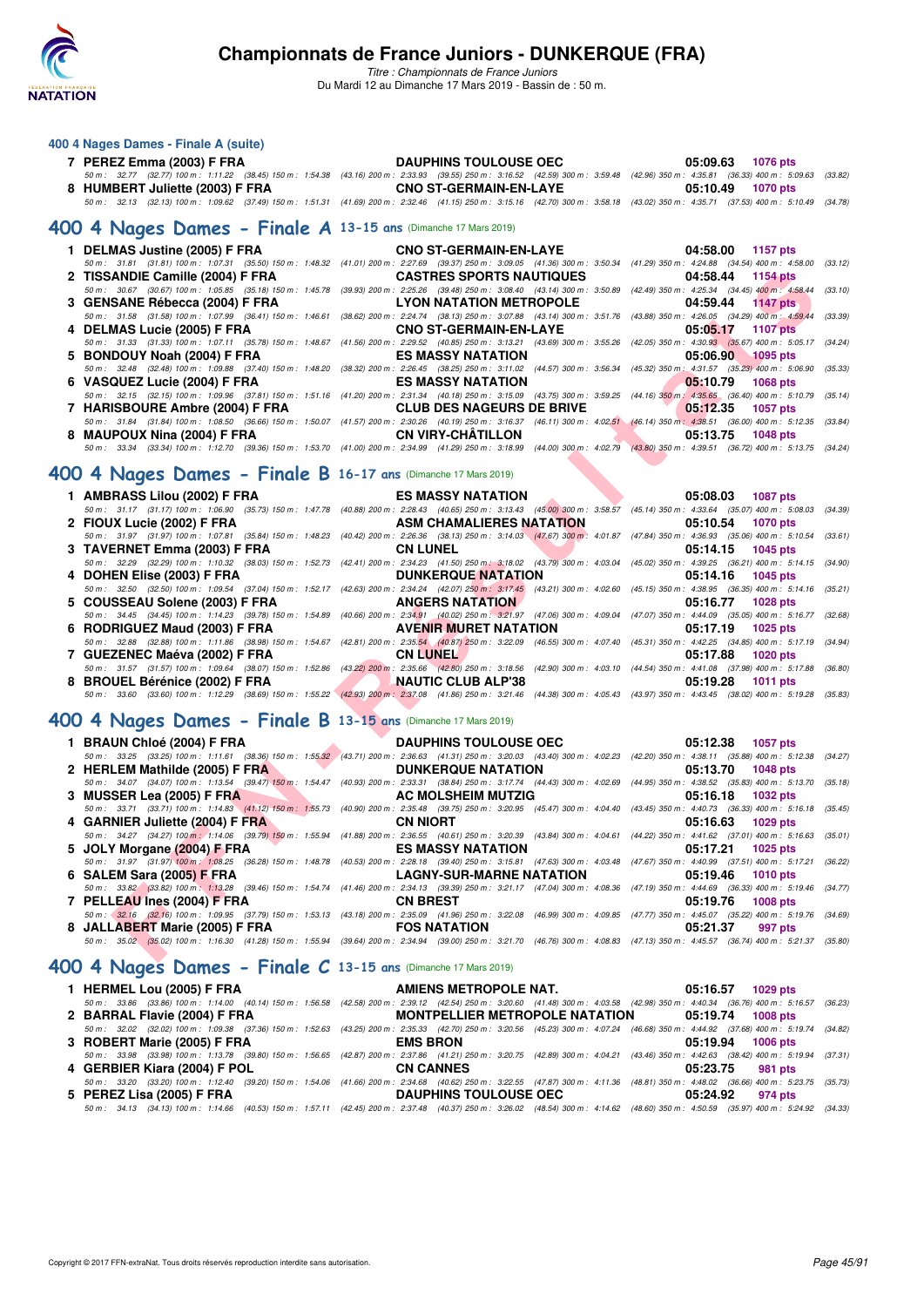

| 400 4 Nages Dames - Finale C (suite)                                                                                                                                                                                       |                         |                                  |  |                                                                   |                      |         |
|----------------------------------------------------------------------------------------------------------------------------------------------------------------------------------------------------------------------------|-------------------------|----------------------------------|--|-------------------------------------------------------------------|----------------------|---------|
| 6 DUCHENE Agathe (2005) F FRA<br>50 m: 36.89 (36.89) 100 m: 1:20.85 (43.96) 150 m: 2:03.81 (42.96) 200 m: 2:46.03 (42.22) 250 m: 3:29.24 (43.21) 300 m: 4:13.24 (44.00) 350 m: 4:50.47 (37.23) 400 m: 5:27.57 (37.10)      |                         | <b>DAUPHINS D'ANNECY</b>         |  | 05:27.57                                                          | 957 pts              |         |
| 7 ROUSSEL Laureen (2005) F FRA                                                                                                                                                                                             |                         | US COLOMIERS NATATION            |  | 05:40.09                                                          | 878 pts              |         |
| 50 m : 34.96 (34.96) 100 m : 1:18.81 (43.85) 150 m : 2:04.81 (46.00) 200 m : 2:49.56 (44.75) 250 m : 3:35.70 (46.14) 300 m : 4:23.00 (47.30) 350 m : 5:02.05 (39.05) 400 m : 5:40.09 (38.04)                               |                         |                                  |  |                                                                   |                      |         |
| 400 4 Nages Dames - Séries                                                                                                                                                                                                 | (Dimanche 17 Mars 2019) |                                  |  |                                                                   |                      |         |
| 1 TISSANDIE Camille (2004) F FRA                                                                                                                                                                                           |                         | <b>CASTRES SPORTS NAUTIQUES</b>  |  | 05:00.87                                                          | <b>1137 pts</b>      |         |
| 50 m: 30.71 (30.71) 100 m: 1:05.71 (35.00) 150 m: 1:44.65 (38.94) 200 m: 2:23.80 (39.15) 250 m: 3:08.33 (44.53) 300 m: 3:51.96 (43.63) 350 m: 4:27.30 (35.34) 400 m: 5:00.87<br>2 DELMAS Justine (2005) F FRA              |                         | <b>CNO ST-GERMAIN-EN-LAYE</b>    |  | 05:02.86                                                          | <b>1123 pts</b>      | (33.57) |
| 50 m: 31.56 (31.56) 100 m: 1:08.43 (36.87) 150 m: 1:49.89 (41.46) 200 m: 2:30.68 (40.79) 250 m: 3:12.13 (41.45) 300 m: 3:54.16 (42.03) 350 m: 4:29.30 (35.14) 400 m: 5:02.86                                               |                         |                                  |  |                                                                   |                      | (33.56) |
| 3 GENSANE Rébecca (2004) F FRA<br>50 m: 32.01 (32.01) 100 m: 1:08.81 (36.80) 150 m: 1:47.51 (38.70) 200 m: 2:25.44 (37.93) 250 m: 3:09.31 (43.87) 300 m: 3:53.89 (44.58) 350 m: 4:28.72 (34.83) 400 m: 5:03,26             |                         | <b>LYON NATATION METROPOLE</b>   |  | 05:03.26                                                          | <b>1120 pts</b>      | (34.54) |
| 4 HORTER Naome (2002) F FRA                                                                                                                                                                                                |                         | <b>MULHOUSE ON</b>               |  | 05:03.73                                                          | <b>1117 pts</b>      |         |
| 50 m: 32.28 (32.28) 100 m: 1:08.14 (35.86) 150 m: 1:49.05 (40.91) 200 m: 2:28.27 (39.22) 250 m: 3:11.92 (43.65) 300 m: 3:55.15 (43.23) 350 m: 4:30.36 (35.21) 400 m: 5:03.73<br>5 LEBRE Emma (2002) F FRA                  |                         | <b>CN BREST</b>                  |  | 05:04.40                                                          | $\frac{1112}{2}$ pts | (33.37) |
| 50 m : 32.07 (32.07) 100 m : 1:08.85 (36.78) 150 m : 1:47.96 (39.11) 200 m : 2:26.88 (38.92) 250 m : 3:10.57 (43.69) 300 m : 3:55.60                                                                                       |                         |                                  |  | (45.03) 350 m : 4:30.44 (34.84) 400 m : 5:04.40                   |                      | (33.96) |
| 6 DELMAS Lucie (2005) F FRA<br>50 m: 31.94 (31.94) 100 m: 1:07.73 (35.79) 150 m: 1:48.69 (40.96) 200 m: 2:29.40 (40.71) 250 m: 3:12.29 (42.89) 300 m: 3:54.95 (42.66) 350 m: 4:31.09 (36.14) 400 m: 5:04.56                |                         | <b>CNO ST-GERMAIN-EN-LAYE</b>    |  | 05:04.56                                                          | <b>1111 pts</b>      | (33.47) |
| 7 ANGLADE Raphaëlle (2002) F FRA                                                                                                                                                                                           |                         | <b>DAUPHINS TOULOUSE OEC</b>     |  | 05:06.30                                                          | 1099 pts             |         |
| 50 m: 31.06 (31.06) 100 m: 1:07.41 (36.35) 150 m: 1:48.05 (40.64) 200 m: 2:27.26 (39.21) 250 m: 3:11.60 (44.34) 300 m: 3:56.27 (44.67) 350 m: 4:32.11 (35.84) 400 m: 5:06.30<br>8 MOURET Lucile (2002) F FRA               |                         | <b>CNO ST-GERMAIN-EN-LAYE</b>    |  | 05:07.49                                                          | 1091 pts             | (34.19) |
| 50 m : 31.93 (31.93) 100 m : 1:08.37 (36.44) 150 m : 1:50.29 (41.92) 200 m : 2:31.05 (40.76) 250 m : 3:14.05 (43.00) 300 m : 3:57.49                                                                                       |                         |                                  |  | (43.44) 350 m: 4:33.25 (35.76) 400 m: 5:07.49                     |                      | (34.24) |
| 9 DREVET Juliette (2002) F FRA<br>50 m: 31.02 (31.02) 100 m: 1:08.47 (37.45) 150 m: 1:47.76 (39.29) 200 m: 2:26.26 (38.50) 250 m: 3:12.18 (45.92) 300 m: 3:57.78 (45.60) 350 m: 4:34.40 (36.62) 400 m: 5:09.73             |                         | <b>STADE CLERMONT NATATION</b>   |  | 05:09.73                                                          | 1075 pts             | (35.33) |
| 10 PEREZ Emma (2003) F FRA                                                                                                                                                                                                 |                         | <b>DAUPHINS TOULOUSE OEC</b>     |  | 05:10.07                                                          | 1073 pts             |         |
| 50 m : 32.95 (32.95) 100 m : 1:10.97 (38.02) 150 m : 1:52.36 (41.39) 200 m : 2:32.06 (39.70) 250 m : 3:14.61 (42.55) 300 m : 3:58.05<br>11 BONDOUY Noah (2004) F FRA                                                       |                         | <b>ES MASSY NATATION</b>         |  | $(43.44)$ 350 m : 4:35.55 $(37.50)$ 400 m : 5:10.07<br>05:11.01   | <b>1066 pts</b>      | (34.52) |
| 50 m : 32.43 (32.43) 100 m : 1:10.28 (37.85) 150 m : 1:49.13 (38.85) 200 m : 2:27.54 (38.41) 250 m : 3:13.04 (45.50) 300 m : 3:59.04                                                                                       |                         |                                  |  | (46.00) 350 m: 4:35.24 (36.20) 400 m: 5:11.01                     |                      | (35.77) |
| 12 VASQUEZ Lucie (2004) F FRA<br>50 m : 31.91 (31.91) 100 m : 1:08.62 (36.71) 150 m : 1:48.74 (40.12) 200 m : 2:29.25 (40.51) 250 m : 3:13.11 (43.86) 300 m : 3:59.07                                                      |                         | <b>ES MASSY NATATION</b>         |  | 05:11.90<br>(45.96) 350 m: 4:35.84 (36.77) 400 m: 5:11.90         | <b>1060 pts</b>      | (36.06) |
| 13 HUMBERT Juliette (2003) F FRA                                                                                                                                                                                           |                         | <b>CNO ST-GERMAIN-EN-LAYE</b>    |  | 05:11.97                                                          | <b>1060 pts</b>      |         |
| 50 m: 32.63 (32.63) 100 m: 1:09.96 (37.33) 150 m: 1:52.57 (42.61) 200 m: 2:33.58 (41.01) 250 m: 3:16.71 (43.13) 300 m: 3:59.63<br>14 HERMET CHALESSIN Thiphaine (2002) F FRA                                               |                         | <b>OLYMPIC NICE NATATION</b>     |  | (42.92) 350 m: 4:36.96 (37.33) 400 m: 5:11.97<br>05:12.86         | 1054 pts             | (35.01) |
| 50 m: 31.50 (31.50) 100 m: 1:08.79 (37.29) 150 m: 1:49.49 (40.70) 200 m: 2:28.59 (39.10) 250 m: 3:15.97 (47.38) 300 m: 4:03.46 (47.49) 350 m: 4:38.27 (34.81) 400 m: 5:12.86<br>15 MAUPOUX Nina (2004) F FRA               |                         | <b>CN VIRY-CHATILLON</b>         |  | 05:14.61                                                          | 1042 pts             | (34.59) |
| 50 m: 33.73 (33.73) 100 m: 1:12.59 (38.86) 150 m: 1:53.45 (40.86) 200 m: 2:34.37 (40.92) 250 m: 3:18.26 (43.89) 300 m: 4:02.39 (44.13) 350 m: 4:39.09 (36.70) 400 m: 5:14.61                                               |                         |                                  |  |                                                                   |                      | (35.52) |
| 16 TAVERNET Emma (2003) F FRA<br>50 m : 32.70 (32.70) 100 m : 1:11.24 (38.54) 150 m : 1:53.20 (41.96) 200 m : 2:33.99 (40.79) 250 m : 3:18.19 (44.20) 300 m : 4:03.21                                                      |                         | <b>CN LUNEL</b>                  |  | 05:14.95<br>(45.02) 350 m : 4:39.70 (36.49) 400 m : 5:14.95       | <b>1040 pts</b>      | (35.25) |
| 17 AMBRASS Lilou (2002) F FRA                                                                                                                                                                                              |                         | <b>ES MASSY NATATION</b>         |  | 05:15.24                                                          | <b>1038 pts</b>      |         |
| 50 m : 31.41 (31.41) 100 m : 1:07.87 (36.46) 150 m : 1:49.83 (41.96) 200 m : 2:31.40 (41.57) 250 m : 3:17.26 (45.86) 300 m : 4:03.54<br>18 DOHEN Elise (2003) F FRA                                                        |                         | <b>DUNKERQUE NATATION</b>        |  | (46.28) 350 m: 4:39.73 (36.19) 400 m: 5:15.24 (35.51)<br>05:15.42 | <b>1037 pts</b>      |         |
| 50 m : 32.47 (32.47) 100 m : 1:09.41 (36.94) 150 m : 1:51.25 (41.84) 200 m : 2:32.86 (41.61) 250 m : 3:16.74 (43.88) 300 m : 4:01.85                                                                                       |                         |                                  |  | (45.11) 350 m: 4:38.78 (36.93) 400 m: 5:15.42                     |                      | (36.64) |
| 19 HARISBOURE Ambre (2004) F FRA<br>50 m: 31.93 (31.93) 100 m: 1:08.31 (36.38) 150 m: 1:49.35 (41.04) 200 m: 2:29.23 (39.88) 250 m: 3:15.39 (46.16) 300 m: 4:02.47 (47.08) 350 m: 4:39.71 (37.24) 400 m: 5:15.51           |                         | <b>CLUB DES NAGEURS DE BRIVE</b> |  | 05:15.51                                                          | <b>1036 pts</b>      | (35.80) |
| 20 MUSSER Lea (2005) F FRA                                                                                                                                                                                                 |                         | AC MOLSHEIM MUTZIG               |  | 05:16.20                                                          | <b>1031 pts</b>      |         |
| 50 m: 33.57 (33.57) 100 m: 1:13.90 (40.33) 150 m: 1:53.82 (39.92) 200 m: 2:34.10 (40.28) 250 m: 3:19.72 (45.62) 300 m: 4:04.19 (44.47) 350 m: 4:40.30 (36.11) 400 m: 5:16.20<br>21 RODRIGUEZ Maud (2003) F FRA             |                         | <b>AVENIR MURET NATATION</b>     |  | 05:16.67                                                          | <b>1028 pts</b>      | (35.90) |
| 50 m: 32.88 (32.88) 100 m: 1:11.61 (38.73) 150 m: 1:52.08 (40.47) 200 m: 2:32.02 (39.94) 250 m: 3:18.23 (46.21) 300 m: 4:06.03 (47.80) 350 m: 4:41.31 (35.28) 400 m: 5:16.67 (35.36)                                       |                         |                                  |  |                                                                   |                      |         |
| 22 GARNIER Juliette (2004) F FRA<br>50 m: 33.91 (33.91) 100 m: 1:13.33 (39.42) 150 m: 1:54.65 (41.32) 200 m: 2:35.80 (41.15) 250 m: 3:19.62 (43.82) 300 m: 4:04.41 (44.79) 350 m: 4:41.44 (37.03) 400 m: 5:17.63 (36.19)   |                         | <b>CN NIORT</b>                  |  | 05:17.63                                                          | 1022 pts             |         |
| 23 GUEZENEC Maéva (2002) F FRA                                                                                                                                                                                             |                         | <b>CN LUNEL</b>                  |  | 05:17.81 1021 pts                                                 |                      |         |
| 50 m : 32.09 (32.09) 100 m : 1:09.95 (37.86) 150 m : 1:52.44 (42.49) 200 m : 2:35.34 (42.90) 250 m : 3:18.15 (42.81) 300 m : 4:02.45 (44.30) 350 m : 4:41.02 (38.57) 400 m : 5:17.81 (36.79<br>24 FIOUX Lucie (2002) F FRA |                         | ASM CHAMALIERES NATATION         |  | 05:17.83                                                          | 1021 pts             |         |
| 50 m: 32.54 (32.54) 100 m: 1:09.74 (37.20) 150 m: 1:51.43 (41.69) 200 m: 2:31.12 (39.69) 250 m: 3:20.09 (48.97) 300 m: 4:08.29 (48.20) 350 m: 4:43.77 (35.48) 400 m: 5:17.83<br>25 HERLEM Mathilde (2005) F FRA            |                         |                                  |  |                                                                   |                      | (34.06) |
| 50 m: 34,29 (34.29) 100 m: 1:14.11 (39.82) 150 m: 1:56.05 (41.94) 200 m: 2:36.15 (40.10) 250 m: 3:20.52 (44.37) 300 m: 4:05.55 (45.03) 350 m: 4:43.09 (37.54) 400 m: 5:18.31                                               |                         | <b>DUNKERQUE NATATION</b>        |  | 05:18.31                                                          | 1017 pts             | (35.22) |
| 26 LINDAUER Emma (2003) F FRA<br>50 m: 33.65 (33.65) 100 m: 1:12.36 (38.71) 150 m: 1:53.84 (41.48) 200 m: 2:34.15 (40.31) 250 m: 3:18.84 (44.69) 300 m: 4:04.22 (45.38) 350 m: 4:41.72 (37.50) 400 m: 5:18.41              |                         | <b>ERSTEIN AQUATIC CLUB</b>      |  | 05:18.41                                                          | <b>1017 pts</b>      |         |
| 27 BRAUN Chloé (2004) F FRA                                                                                                                                                                                                |                         | <b>DAUPHINS TOULOUSE OEC</b>     |  | 05:18.68                                                          | <b>1015 pts</b>      | (36.69) |
| 50 m: 33.88 (33.88) 100 m: 1:12.45 (38.57) 150 m: 1:57.02 (44.57) 200 m: 2:39.62 (42.60) 250 m: 3:22.81 (43.19) 300 m: 4:06.03 (43.22) 350 m: 4:43.34 (37.31) 400 m: 5:18.68<br>28 BROUEL Bérénice (2002) F FRA            |                         | <b>NAUTIC CLUB ALP'38</b>        |  | 05:18.71                                                          | 1015 pts             | (35.34) |
| 50 m : 34.33 (34.33) 100 m : 1:12.89 (38.56) 150 m : 1:56.23 (43.34) 200 m : 2:37.33 (41.10) 250 m : 3:21.55 (44.22) 300 m : 4:05.25 (43.70) 350 m : 4:43.09 (37.84) 400 m : 5:18.71                                       |                         |                                  |  |                                                                   |                      | (35.62) |
| 29 JALLABERT Marie (2005) F FRA<br>50 m: 35.32 (35.32) 100 m: 1:16.08 (40.76) 150 m: 1:55.81 (39.73) 200 m: 2:33.92 (38.11) 250 m: 3:19.83 (45.91) 300 m: 4:06.41 (46.58) 350 m: 4:44.45 (38.04) 400 m: 5:19.19 (34.74)    |                         | <b>FOS NATATION</b>              |  | 05:19.19                                                          | <b>1011 pts</b>      |         |
| 30 RODRIGUES Chloé (2003) F FRA                                                                                                                                                                                            |                         | <b>ES VITRY</b>                  |  | 05:19.50                                                          | 1009 pts             |         |
| 50 m: 32.88 (32.88) 100 m: 1:09.94 (37.06) 150 m: 1:51.18 (41.24) 200 m: 2:31.09 (39.91) 250 m: 3:19.07 (47.98) 300 m: 4:06.99 (47.92) 350 m: 4:43.79 (36.80) 400 m: 5:19.50<br>31 COUSSEAU Solene (2003) F FRA            |                         | <b>ANGERS NATATION</b>           |  | 05:19.52                                                          | 1009 pts             | (35.71) |
| 50 m: 34.02 (34.02) 100 m: 1:14.78 (40.76) 150 m: 1:56.33 (41.55) 200 m: 2:35.82 (39.49) 250 m: 3:24.07 (48.25) 300 m: 4:11.87 (47.80) 350 m: 4:46.00 (34.13) 400 m: 5:19.52                                               |                         |                                  |  |                                                                   |                      | (33.52) |
| 32 ROUSSEAU Elsa (2003) F FRA<br>50 m: 33.19 (33.19) 100 m: 1:10.71 (37.52) 150 m: 1:52.56 (41.85) 200 m: 2:33.05 (40.49) 250 m: 3:20.65 (47.60) 300 m: 4:07.69 (47.04) 350 m: 4:44.71 (37.02) 400 m: 5:20.53 (35.82)      |                         | <b>ES MASSY NATATION</b>         |  | 05:20.53                                                          | 1003 pts             |         |
| 33 SOULARD Louann (2003) F FRA ST-NAZAIRE ATLANTIQUE NATATION                                                                                                                                                              |                         |                                  |  | 05:21.61                                                          | 995 pts              |         |
| 50 m: 33.86 (33.86) 100 m: 1:14.34 (40.48) 150 m: 1:56.93 (42.59) 200 m: 2:37.07 (40.14) 250 m: 3:22.01 (44.94) 300 m: 4:04.63 (42.62) 350 m: 4:43.43 (38.80) 400 m: 5:21.61 (38.18)                                       |                         |                                  |  |                                                                   |                      |         |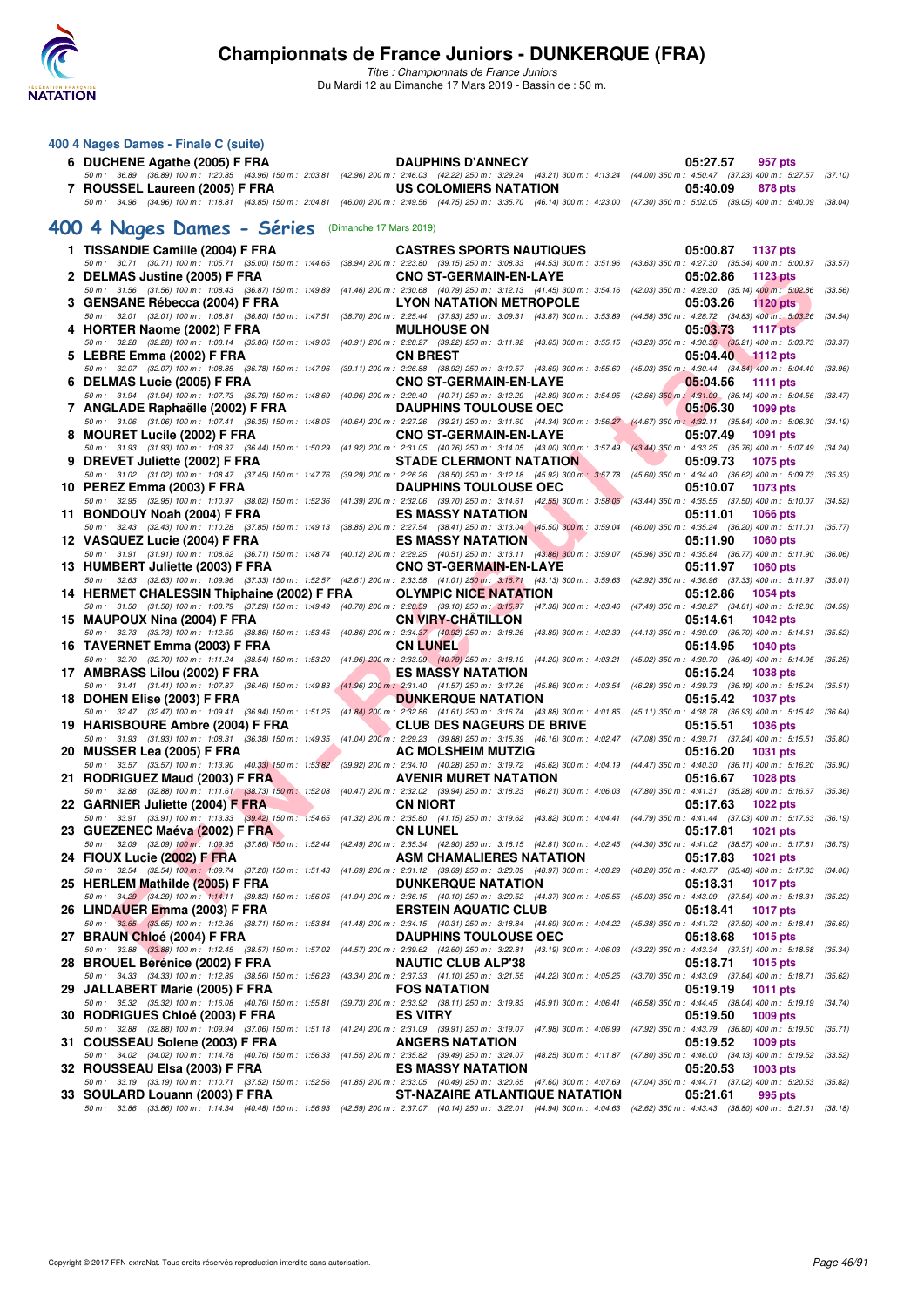

*Titre : Championnats de France Juniors* Du Mardi 12 au Dimanche 17 Mars 2019 - Bassin de : 50 m.

### **400 4 Nages Dames - Séries (suite)**

| 34 SALEM Sara (2005) F FRA                                                                                                                                                                                               | <b>LAGNY-SUR-MARNE NATATION</b>                                                                                                                                  | 05:22.48       | 990 pts         |         |
|--------------------------------------------------------------------------------------------------------------------------------------------------------------------------------------------------------------------------|------------------------------------------------------------------------------------------------------------------------------------------------------------------|----------------|-----------------|---------|
| 50 m: 34.12 (34.12) 100 m: 1:14.16 (40.04) 150 m: 1:55.47 (41.31) 200 m: 2:35.36 (39.89) 250 m: 3:23.09 (47.73) 300 m: 4:11.03 (47.94) 350 m: 4:47.59 (36.56) 400 m: 5:22.48                                             |                                                                                                                                                                  |                |                 | (34.89) |
| 35 PELLEAU Ines (2004) F FRA<br>50 m: 32.81 (32.81) 100 m: 1:11.08 (38.27) 150 m: 1:54.45 (43.37) 200 m: 2:36.54 (42.09) 250 m: 3:23.41 (46.87) 300 m: 4:11.60 (48.19) 350 m: 4:48.00 (36.40) 400 m: 5:22.62             | <b>CN BREST</b>                                                                                                                                                  | 05:22.62       | 989 pts         | (34.62) |
| 36 JOLY Morgane (2004) F FRA                                                                                                                                                                                             | <b>ES MASSY NATATION</b>                                                                                                                                         | 05:22.73       | 988 pts         |         |
| 50 m : 32.05 (32.05) 100 m : 1:08.48 (36.43) 150 m : 1:49.57                                                                                                                                                             | (41.09) 200 m: 2:30.01 (40.44) 250 m: 3:17.92 (47.91) 300 m: 4:07.72 (49.80) 350 m: 4:45.70 (37.98) 400 m: 5:22.73                                               |                |                 | (37.03) |
| 37 HERMEL Lou (2005) F FRA<br>50 m: 34.18 (34.18) 100 m: 1:14.42 (40.24) 150 m: 1:58.97                                                                                                                                  | AMIENS METROPOLE NAT.<br>(44.55) 200 m : 2:41.41 (42.44) 250 m : 3:25.93 (44.52) 300 m : 4:11.17 (45.24) 350 m : 4:49.48 (38.31) 400 m : 5:24.72 (35.24)         | 05:24.72       | 975 pts         |         |
| 38 ROBERT Marie (2005) F FRA                                                                                                                                                                                             | <b>EMS BRON</b>                                                                                                                                                  | 05:25.20       | 972 pts         |         |
| 50 m: 34.54 (34.54) 100 m: 1:15.90 (41.36) 150 m: 1:58.70                                                                                                                                                                | (42.80) 200 m : 2:40.44 (41.74) 250 m : 3:25.09 (44.65) 300 m : 4:09.94 (44.85) 350 m : 4:48.78 (38.84) 400 m : 5:25.20                                          |                |                 | (36.42) |
| 39 GERBIER Kiara (2004) F POL                                                                                                                                                                                            | <b>CN CANNES</b>                                                                                                                                                 | 05:26.51       | <b>963 pts</b>  |         |
| 50 m: 33.82 (33.82) 100 m: 1:12.91 (39.09) 150 m: 1:54.43<br>40 BARRAL Flavie (2004) F FRA                                                                                                                               | (41.52) 200 m : 2:35.26 (40.83) 250 m : 3:24.71 (49.45) 300 m : 4:13.86 (49.15) 350 m : 4:50.51 (36.65) 400 m : 5:26.51<br><b>MONTPELLIER METROPOLE NATATION</b> | 05:26.55       | <b>963 pts</b>  | (36.00) |
| 50 m : 32.64 (32.64) 100 m : 1:11.52 (38.88) 150 m : 1:53.66                                                                                                                                                             | (42.14) 200 m: 2:37.00 (43.34) 250 m: 3:23.29 (46.29) 300 m: 4:12.10 (48.81) 350 m: 4:49.20 (37.10) 400 m: 5:26.55                                               |                |                 | (37.35) |
| 41 DUCHENE Agathe (2005) F FRA                                                                                                                                                                                           | <b>DAUPHINS D'ANNECY</b>                                                                                                                                         | 05:28.39       | 951 pts         |         |
| 50 m: 36.91 (36.91) 100 m: 1:19.71 (42.80) 150 m: 2:03.20                                                                                                                                                                | (43.49) 200 m : 2:45.38 (42.18) 250 m : 3:30.14 (44.76) 300 m : 4:15.05 (44.91) 350 m : 4:52.74 (37.69) 400 m : 5:28.39                                          |                |                 | (35.65) |
| 42 PEREZ Lisa (2005) F FRA<br>50 m: 34.71 (34.71) 100 m: 1:15.54 (40.83) 150 m: 1:57.83                                                                                                                                  | <b>DAUPHINS TOULOUSE OEC</b><br>(42.29) 200 m : 2:38.45 (40.62) 250 m : 3:27.91 (49.46) 300 m : 4:17.46 (49.55) 350 m : 4:54.27 (36.81) 400 m : 5:29.33          | 05:29.33       | 945 pts         | (35.06) |
| 43 LISTRAT Charlotte (2004) F FRA                                                                                                                                                                                        | <b>EN TOURS</b>                                                                                                                                                  | 05:32.68       | 924 pts         |         |
| 50 m : 33.17 (33.17) 100 m : 1:11.22 (38.05) 150 m : 1:56.22 (45.00) 200 m : 2:38.75 (42.53) 250 m : 3:29.18 (50.43) 300 m : 4:19.34 (50.16) 350 m : 4:56.79 (37.45) 400 m : 5:32.68                                     |                                                                                                                                                                  |                |                 | (35.89) |
| 44 ROUSSEL Laureen (2005) F FRA                                                                                                                                                                                          | US COLOMIERS NATATION                                                                                                                                            | 05:41.13       | 871 pts         |         |
| 50 m: 34.97 (34.97) 100 m: 1:17.00 (42.03) 150 m: 2:02.02 (45.02) 200 m: 2:47.63 (45.61) 250 m: 3:34.33 (46.70) 300 m: 4:22.13 (47.80) 350 m: 5:02.38 (40.25) 400 m: 5:41.13 (38.75)<br>--- KALI ALI Sawsen (2003) F FRA | <b>DAUPHINS D'ANNECY</b>                                                                                                                                         | <b>DNS</b> dec |                 |         |
| --- MAYOT Axelle (2002) F FRA                                                                                                                                                                                            | <b>SPN POITIERS</b>                                                                                                                                              | <b>DNS dec</b> |                 |         |
|                                                                                                                                                                                                                          |                                                                                                                                                                  |                |                 |         |
|                                                                                                                                                                                                                          |                                                                                                                                                                  |                |                 |         |
| iO Nage Libre Messieurs - Finale A 17-18 ans (Vendredi 15 Mars 2019)                                                                                                                                                     |                                                                                                                                                                  |                |                 |         |
| 1 BEROL Julien (2001) H FRA                                                                                                                                                                                              | <b>MULHOUSE ON</b>                                                                                                                                               | 00:23.25       | <b>1227 pts</b> |         |
| 2 GODEFROID Louis (2001) H FRA                                                                                                                                                                                           | <b>DAUPHINS TOULOUSE OEC</b>                                                                                                                                     | 00:23.29       | <b>1224 pts</b> |         |
| 3 BERG Max (2002) H FRA                                                                                                                                                                                                  | <b>MONTPELLIER METROPOLE NATATION</b>                                                                                                                            | 00:23.53       | <b>1206 pts</b> |         |
| 4 MARRUGO MONTAÑO Camilo-Andres (2002) H COL CS CLICHY 92                                                                                                                                                                |                                                                                                                                                                  | 00:23.67       | 1196 pts        |         |
| 5 TAYLAN Noyan (2002) H FRA                                                                                                                                                                                              | <b>CSM CLAMART</b>                                                                                                                                               | 00:23.81       | 1186 pts        |         |
| 6 HUGEL Joakim (2001) H FRA                                                                                                                                                                                              | <b>DAUPHINS D'ANNECY</b>                                                                                                                                         | 00:23.84       | 1184 pts        |         |
| 7 IVIC Yoni (2001) H FRA                                                                                                                                                                                                 | <b>CLUB DES NAGEURS DE PARIS</b>                                                                                                                                 | 00:23.99       | <b>1173 pts</b> |         |
| 8 THENU Maxime (2002) H FRA                                                                                                                                                                                              | <b>CHARTRES METROPOLE NAT</b>                                                                                                                                    | 00:24.20       | 1159 pts        |         |
|                                                                                                                                                                                                                          |                                                                                                                                                                  |                |                 |         |
|                                                                                                                                                                                                                          |                                                                                                                                                                  |                |                 |         |
| iO Nage Libre Messieurs - Finale A 15-16 ans (Vendredi 15 Mars 2019)                                                                                                                                                     |                                                                                                                                                                  |                |                 |         |
| 1 MAZELLIER Nans (2004) H FRA                                                                                                                                                                                            | A ASEC NATATION SAINT-PAUL REUNION                                                                                                                               | 00:24.14       | 1163 pts        |         |
| 2 GERAN Youris (2003) H FRA                                                                                                                                                                                              | <b>CNIC LES SQUALES</b>                                                                                                                                          | 00:24.23       | 1156 pts        |         |
| 3 CONSTABLE Enzo (2003) H FRA                                                                                                                                                                                            | <b>CN MARSEILLE</b>                                                                                                                                              | 00:24.38       | <b>1146 pts</b> |         |
| 4 AIRAUD Yohan (2004) H FRA                                                                                                                                                                                              | <b>OLYMPIC NICE NATATION</b>                                                                                                                                     | 00:24.57       | 1133 pts        |         |
| 5 CADROT Yoan (2003) H FRA                                                                                                                                                                                               | <b>CN MELUN VAL DE SEINE</b>                                                                                                                                     | 00:24.80       | <b>1117 pts</b> |         |
| 6 BOURGEOIS Mitch (2003) H FRA                                                                                                                                                                                           | <b>CN DE BAIE-MAHAULT</b>                                                                                                                                        | 00:25.01       | 1102 pts        |         |
| 7 CRETET Dorian (2003) H FRA                                                                                                                                                                                             | <b>ES MASSY NATATION</b>                                                                                                                                         | 00:25.04       | <b>1100 pts</b> |         |
| 8 LETERME Jérémy (2003) H FRA                                                                                                                                                                                            | <b>AC DÉCINES</b>                                                                                                                                                | 00:25.21       | 1088 pts        |         |
|                                                                                                                                                                                                                          |                                                                                                                                                                  |                |                 |         |
|                                                                                                                                                                                                                          |                                                                                                                                                                  |                |                 |         |
| iO Nage Libre Messieurs - Finale B 17-18 ans (Vendredi 15 Mars 2019)                                                                                                                                                     |                                                                                                                                                                  |                |                 |         |
| 1 AUVRAY MAGRO Ian (2001) H FRA                                                                                                                                                                                          | <b>LYON NATATION METROPOLE</b>                                                                                                                                   | 00:24.17       | 1161 pts        |         |
| 2 PICOCHE Louis (2002) H FRA                                                                                                                                                                                             | <b>CN BREST</b>                                                                                                                                                  | 00:24.28       | 1153 pts        |         |
| 3 SALAUN Julien (2001) H FRA                                                                                                                                                                                             | <b>CN BREST</b>                                                                                                                                                  | 00:24.50       | 1138 pts        |         |
| 4 ROUX Romain (2001) H FRA                                                                                                                                                                                               | <b>ALLIANCE DIJON NATATION</b>                                                                                                                                   | 00:24.56       | 1133 pts        |         |

## **[50 Nage Libre Messieurs - Finale A](http://www.ffnatation.fr/webffn/resultats.php?idact=nat&go=epr&idcpt=59271&idepr=51) 17-18 ans** (Vendredi 15 Mars 2019)

|  | BEROL Julien (2001) H FRA                                 | <b>MULHOUSE ON</b>               |  |  |                                       | 00:23.25 | <b>1227 pts</b> |
|--|-----------------------------------------------------------|----------------------------------|--|--|---------------------------------------|----------|-----------------|
|  | 2 GODEFROID Louis (2001) H FRA                            | <b>DAUPHINS TOULOUSE OEC</b>     |  |  |                                       | 00:23.29 | <b>1224 pts</b> |
|  | 3 BERG Max (2002) H FRA                                   |                                  |  |  | <b>MONTPELLIER METROPOLE NATATION</b> | 00:23.53 | 1206 pts        |
|  | 4 MARRUGO MONTAÑO Camilo-Andres (2002) H COL CS CLICHY 92 |                                  |  |  |                                       | 00:23.67 | 1196 pts        |
|  | 5 TAYLAN Novan (2002) H FRA                               | <b>CSM CLAMART</b>               |  |  |                                       | 00:23.81 | 1186 pts        |
|  | 6 HUGEL Joakim (2001) H FRA                               | <b>DAUPHINS D'ANNECY</b>         |  |  |                                       | 00:23.84 | 1184 pts        |
|  | 7 IVIC Yoni (2001) H FRA                                  | <b>CLUB DES NAGEURS DE PARIS</b> |  |  |                                       | 00:23.99 | 1173 pts        |
|  | 8 THENU Maxime (2002) H FRA                               | <b>CHARTRES METROPOLE NAT</b>    |  |  |                                       | 00:24.20 | 1159 pts        |
|  |                                                           |                                  |  |  |                                       |          |                 |

## **[50 Nage Libre Messieurs - Finale A](http://www.ffnatation.fr/webffn/resultats.php?idact=nat&go=epr&idcpt=59271&idepr=51) 15-16 ans** (Vendredi 15 Mars 2019)

| 1 MAZELLIER Nans (2004) H FRA  | A ASEC NATATION SAINT-PAUL REUNION | 00:24.14 | 1163 pts |
|--------------------------------|------------------------------------|----------|----------|
| 2 GERAN Youris (2003) H FRA    | <b>CNIC LES SQUALES</b>            | 00:24.23 | 1156 pts |
| 3 CONSTABLE Enzo (2003) H FRA  | <b>CN MARSEILLE</b>                | 00:24.38 | 1146 pts |
| 4 AIRAUD Yohan (2004) H FRA    | <b>OLYMPIC NICE NATATION</b>       | 00:24.57 | 1133 pts |
| 5 CADROT Yoan (2003) H FRA     | <b>CN MELUN VAL DE SEINE</b>       | 00:24.80 | 1117 pts |
| 6 BOURGEOIS Mitch (2003) H FRA | <b>CN DE BAIE-MAHAULT</b>          | 00:25.01 | 1102 pts |
| 7 CRETET Dorian (2003) H FRA   | <b>ES MASSY NATATION</b>           | 00:25.04 | 1100 pts |
| 8 LETERME Jérémy (2003) H FRA  | <b>AC DÉCINES</b>                  | 00:25.21 | 1088 pts |
|                                |                                    |          |          |

## **[50 Nage Libre Messieurs - Finale B](http://www.ffnatation.fr/webffn/resultats.php?idact=nat&go=epr&idcpt=59271&idepr=51) 17-18 ans** (Vendredi 15 Mars 2019)

| 1 AUVRAY MAGRO Ian (2001) H FRA | <b>LYON NATATION METROPOLE</b> | 00:24.17 | 1161 pts |
|---------------------------------|--------------------------------|----------|----------|
| 2 PICOCHE Louis (2002) H FRA    | <b>CN BREST</b>                | 00:24.28 | 1153 pts |
| 3 SALAUN Julien (2001) H FRA    | <b>CN BREST</b>                | 00:24.50 | 1138 pts |
| 4 ROUX Romain (2001) H FRA      | <b>ALLIANCE DIJON NATATION</b> | 00:24.56 | 1133 pts |
| 4 DELALLEAU Lucas (2002) H FRA  | <b>EA NOGENT-VILLERS</b>       | 00:24.56 | 1133 pts |
| 6 SCHUG Lilian (2002) H FRA     | <b>SN METZ</b>                 | 00:24.66 | 1126 pts |
| 7 MALLET Clement (2002) H FRA   | <b>AMIENS METROPOLE NAT.</b>   | 00:24.72 | 1122 pts |
| 8 PASTULA Kacper (2001) H POL   | <b>ES VITRY</b>                | 00:24.81 | 1116 pts |
|                                 |                                |          |          |

## **[50 Nage Libre Messieurs - Finale B](http://www.ffnatation.fr/webffn/resultats.php?idact=nat&go=epr&idcpt=59271&idepr=51) 15-16 ans** (Vendredi 15 Mars 2019)

| CHATEIGNER Benjamin (2004) H FRA | <b>ST-NAZAIRE ATLANTIQUE NATATION</b> | 00:25.32 | 1081 pts |
|----------------------------------|---------------------------------------|----------|----------|
| 2 MARLOT Maxence (2003) H FRA    | <b>STADE DE REIMS NATATION</b>        | 00:25.33 | 1080 pts |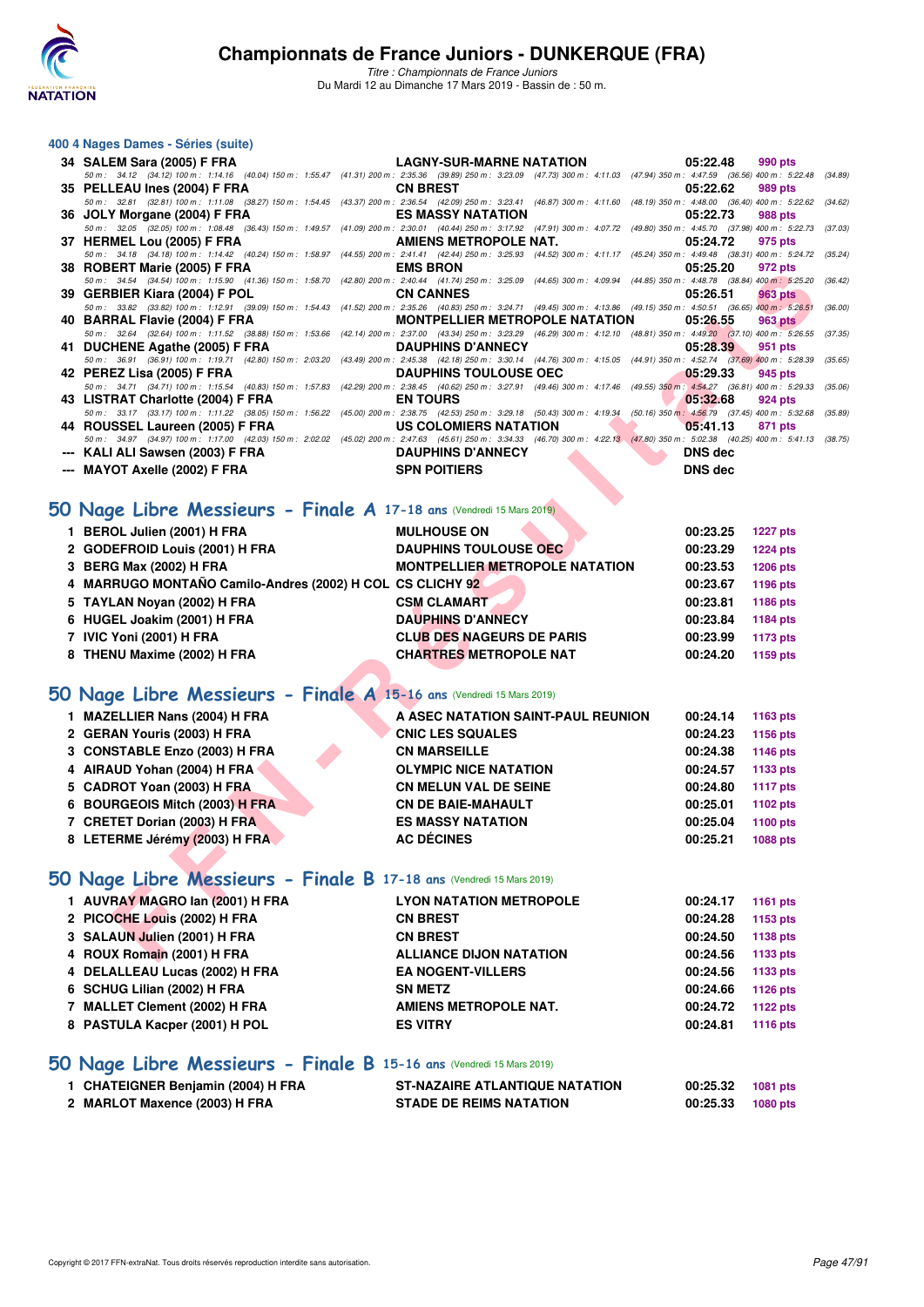

**50 Nage Libre Messieurs - Finale B (suite)**

# **Championnats de France Juniors - DUNKERQUE (FRA)**

| 3 CHEIKH Noé (2003) H FRA                                                   | <b>ST-ETIENNE NATATION</b>            | 00:25.37 | <b>1077 pts</b> |
|-----------------------------------------------------------------------------|---------------------------------------|----------|-----------------|
| 4 RIVIÈRE Clément (2003) H FRA                                              | <b>CN CHALON-SUR-SAONE</b>            | 00:25.43 | 1073 pts        |
| 5 GUERIN Lucas (2004) H FRA                                                 | <b>BIARRITZ OLYMPIQUE</b>             | 00:25.49 | 1069 pts        |
| 6 DEBACKER Evan (2004) H FRA                                                | AS VILLENEUVE-LÈS-AVIGNON             | 00:25.57 | 1064 pts        |
| 7 LETOCART Enzo (2004) H FRA                                                | <b>AQUA CLUB PONTAULT-ROISSY</b>      | 00:25.60 | 1062 pts        |
| 8 THUROTTE Mathys (2003) H FRA                                              | <b>DUNKERQUE NATATION</b>             | 00:25.73 | 1053 pts        |
| 50 Nage Libre Messieurs - Finale C 17-18 ans (Vendredi 15 Mars 2019)        |                                       |          |                 |
| 1 CAUSSE Vincent (2002) H FRA                                               | <b>CN CÉVENNES ALÈS</b>               | 00:24.46 | <b>1140 pts</b> |
| 1 BOILEAU Roméo (2002) H FRA                                                | <b>MULHOUSE ON</b>                    | 00:24.46 | <b>1140 pts</b> |
| 3 GEOFFROY Axel (2002) H FRA                                                | <b>CN MELUN VAL DE SEINE</b>          | 00:24.57 | 1133 pts        |
| 4 BARRY Aron (2002) H FRA                                                   | <b>AMIENS METROPOLE NAT.</b>          | 00:24.58 | 1132 pts        |
| 5 BOURGEOIS Mathieu (2001) H FRA                                            | <b>STADE BÉTHUNE PÉLICAN CLUB</b>     | 00:24.61 | 1130 pts        |
| 6 ROTH BELGRAND Mathis (2002) H FRA                                         | <b>U.S CRETEIL NATATION</b>           | 00:24.64 | 1128 pts        |
| 7 DEBRIL Marin (2002) H FRA                                                 | <b>DUNKERQUE NATATION</b>             | 00:24.76 | 1119 pts        |
| 8 VERMOREL Guillaume (2001) H FRA                                           | <b>CN MARSEILLE</b>                   | 00:24.85 | 1113 pts        |
|                                                                             |                                       |          |                 |
| 50 Nage Libre Messieurs - Finale C 15-16 ans (Vendredi 15 Mars 2019)        |                                       |          |                 |
| 1 GABALI Cedric (2004) H FRA                                                | <b>ES VITRY</b>                       | 00:25.50 | 1069 pts        |
| 2 PEREIRA Mathis (2004) H FRA                                               | <b>CNO ST-GERMAIN-EN-LAYE</b>         | 00:25.82 | <b>1047 pts</b> |
| 3 WALLET Mateo (2004) H FRA                                                 | <b>DUNKERQUE NATATION</b>             | 00:26.08 | 1030 pts        |
| 4 D'AGATA Alexandre (2004) H FRA                                            | <b>DAUPHINS TOULOUSE OEC</b>          | 00:26.15 | 1025 pts        |
| 5 LANNIC Solen (2004) H FRA                                                 | <b>STADE LAVAL</b>                    | 00:26.17 | <b>1024 pts</b> |
| 6 LEAL Timotéo (2004) H FRA                                                 | <b>AVENIR MURET NATATION</b>          | 00:26.23 | 1020 pts        |
| 7 BRAIZE Neo (2004) H FRA                                                   | <b>ES MASSY NATATION</b>              | 00:26.63 | 993 pts         |
| 50 Nage Libre Messieurs - Barrage Finales 17-18 ans (Vendredi 15 Mars 2019) |                                       |          |                 |
| 1 VERMOREL Guillaume (2001) H FRA                                           | <b>CN MARSEILLE</b>                   | 00:24.68 | 1125 pts        |
| 2 CHAPPET-JUAN Yannis (2002) H FRA                                          | <b>VAL DE L'EYRE NATATION</b>         | 00:24.82 | 1115 pts        |
|                                                                             |                                       |          |                 |
| 50 Nage Libre Messieurs - Séries (Vendredi 15 Mars 2019)                    |                                       |          |                 |
| 1 GODEFROID Louis (2001) H FRA                                              | <b>DAUPHINS TOULOUSE OEC</b>          | 00:23.17 | <b>1232 pts</b> |
| 2 BEROL Julien (2001) H FRA                                                 | <b>MULHOUSE ON</b>                    | 00:23.35 | <b>1219 pts</b> |
| 3 BERG Max (2002) H FRA                                                     | <b>MONTPELLIER METROPOLE NATATION</b> | 00:23.46 | <b>1211 pts</b> |
| 4 TAYLAN Noyan (2002) H FRA                                                 | <b>CSM CLAMART</b>                    | 00:23.97 | 1175 pts        |
| 4 IVIC Yoni (2001) H FRA                                                    | <b>CLUB DES NAGEURS DE PARIS</b>      | 00:23.97 | <b>1175 pts</b> |
| 4 MARRUGO MONTAÑO Camilo-Andres (2002) H COL CS CLICHY 92                   |                                       | 00:23.97 | <b>1175 pts</b> |
| 7 THENU Maxime (2002) H FRA                                                 | <b>CHARTRES METROPOLE NAT</b>         | 00:24.05 | 1169 pts        |
| 7 HUGEL Joakim (2001) H FRA                                                 | <b>DAUPHINS D'ANNECY</b>              | 00:24.05 | 1169 pts        |
| 9 AUVRAY MAGRO lan (2001) H FRA                                             | <b>LYON NATATION METROPOLE</b>        | 00:24.20 | 1159 pts        |
| 10 SALAUN Julien (2001) H FRA                                               | <b>CN BREST</b>                       | 00:24.39 | 1145 pts        |
| 11 MALLET Clement (2002) H FRA                                              | <b>AMIENS METROPOLE NAT.</b>          | 00:24.48 | 1139 pts        |
| 12 SCHUG Lilian (2002) H FRA                                                | <b>SN METZ</b>                        | 00:24.54 | 1135 pts        |
| 13 PICOCHE Louis (2002) H FRA                                               | <b>CN BREST</b>                       | 00:24.57 | 1133 pts        |
| 13 ROUX Romain (2001) H FRA                                                 | <b>ALLIANCE DIJON NATATION</b>        | 00:24.57 | 1133 pts        |
| 15 DELALLEAU Lucas (2002) H FRA                                             | <b>EA NOGENT-VILLERS</b>              | 00:24.59 | 1131 pts        |
| 16 PASTULA Kacper (2001) H POL                                              | <b>ES VITRY</b>                       | 00:24.61 | 1130 pts        |
| 17 CAUSSE Vincent (2002) H FRA                                              | <b>CN CÉVENNES ALÈS</b>               | 00:24.63 | <b>1128 pts</b> |
| 18 BOURGEOIS Mathieu (2001) H FRA                                           | <b>STADE BÉTHUNE PÉLICAN CLUB</b>     | 00:24.65 | <b>1127 pts</b> |
| 19 MAZELLIER Nans (2004) H FRA                                              | A ASEC NATATION SAINT-PAUL REUNION    | 00:24.66 | 1126 pts        |
| 20 GERAN Youris (2003) H FRA                                                | <b>CNIC LES SQUALES</b>               | 00:24.68 | 1125 pts        |
| 21 CONSTABLE Enzo (2003) H FRA                                              | <b>CN MARSEILLE</b>                   | 00:24.69 | <b>1124 pts</b> |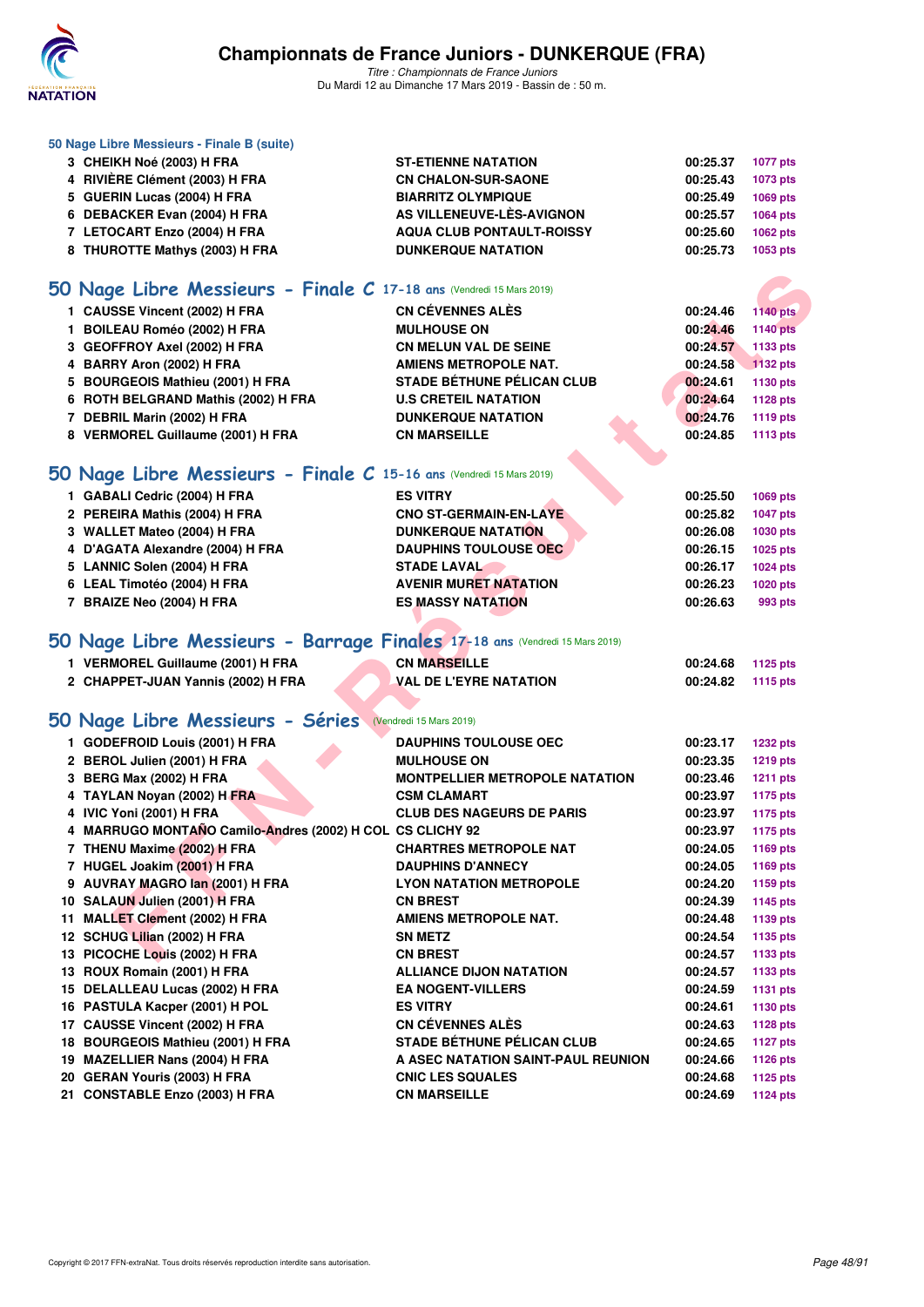

*Titre : Championnats de France Juniors* Du Mardi 12 au Dimanche 17 Mars 2019 - Bassin de : 50 m.

| 50 Nage Libre Messieurs - Séries (suite)                              |                                       |                                                      |                 |
|-----------------------------------------------------------------------|---------------------------------------|------------------------------------------------------|-----------------|
| 22 BOILEAU Roméo (2002) H FRA                                         | <b>MULHOUSE ON</b>                    | 00:24.70                                             | <b>1124 pts</b> |
| 23 BARRY Aron (2002) H FRA                                            | <b>AMIENS METROPOLE NAT.</b>          | 00:24.73                                             | <b>1121 pts</b> |
| 24 DEBRIL Marin (2002) H FRA                                          | <b>DUNKERQUE NATATION</b>             | 00:24.74                                             | <b>1121 pts</b> |
| 25 ROTH BELGRAND Mathis (2002) H FRA                                  | <b>U.S CRETEIL NATATION</b>           | 00:24.76                                             | <b>1119 pts</b> |
| 26 GEOFFROY Axel (2002) H FRA                                         | <b>CN MELUN VAL DE SEINE</b>          | 00:24.78                                             | <b>1118 pts</b> |
| 27 CHAPPET-JUAN Yannis (2002) H FRA                                   | <b>VAL DE L'EYRE NATATION</b>         | 00:24.79                                             | <b>1117 pts</b> |
| 27 VERMOREL Guillaume (2001) H FRA                                    | <b>CN MARSEILLE</b>                   | 00:24.79                                             | <b>1117 pts</b> |
| 29 AIRAUD Yohan (2004) H FRA                                          | <b>OLYMPIC NICE NATATION</b>          | 00:24.84                                             | <b>1114 pts</b> |
| 30 ROCHER Romain (2002) H FRA                                         | <b>STADE FRANÇAIS O COURBEVOIE</b>    | 00:24.99                                             | <b>1103 pts</b> |
| 31 MARTINS Mattéo (2002) H FRA                                        | <b>ANGERS NATATION</b>                | 00:25.07                                             | <b>1098 pts</b> |
| 31 BOURGEOIS Mitch (2003) H FRA                                       | <b>CN DE BAIE-MAHAULT</b>             | 00:25.07                                             | 1098 pts        |
| 33 MARTIN Gaetan (2002) H FRA                                         | <b>LES NAGEURS BIGOUDENS</b>          | 00:25.08                                             | <b>1097 pts</b> |
| 33 BALSIER Lucas (2002) H FRA                                         | <b>MONTPELLIER METROPOLE NATATION</b> | 00:25.08                                             | <b>1097 pts</b> |
| 35 CADROT Yoan (2003) H FRA                                           | <b>CN MELUN VAL DE SEINE</b>          | 00:25.15                                             | 1092 pts        |
| 36 LETERME Jérémy (2003) H FRA                                        | <b>AC DÉCINES</b>                     | 00:25.18                                             | 1090 pts        |
| 37 BOUHAMIDI Mohamed-ryad (2002) H ALG                                | <b>CN ANTIBES</b>                     | 00:25.21                                             | 1088 pts        |
| 37 BONNET-ZAHEDI Darel (2001) H FRA                                   | <b>CN LUNEL</b>                       | 00:25.21                                             | 1088 pts        |
| 39 RAKOTONDRAMANGA Eliot-Tahina (2002) H FRA                          | <b>ES MASSY NATATION</b>              | 00:25.22                                             | 1088 pts        |
| 40 CRETET Dorian (2003) H FRA                                         | <b>ES MASSY NATATION</b>              | 00:25.36                                             | 1078 pts        |
| 41 CHATEIGNER Benjamin (2004) H FRA                                   | <b>ST-NAZAIRE ATLANTIQUE NATATION</b> | 00:25.38                                             | <b>1077 pts</b> |
| 42 MARLOT Maxence (2003) H FRA                                        | <b>STADE DE REIMS NATATION</b>        | 00:25.46                                             | <b>1071 pts</b> |
| 43 CHEIKH Noé (2003) H FRA                                            | <b>ST-ETIENNE NATATION</b>            | 00:25.47                                             | 1071 pts        |
| 44 RIVIÈRE Clément (2003) H FRA                                       | <b>CN CHALON-SUR-SAONE</b>            | 00:25.49                                             | 1069 pts        |
| 45 GUERIN Lucas (2004) H FRA                                          | <b>BIARRITZ OLYMPIQUE</b>             | 00:25.62                                             | 1060 pts        |
| 46 DEZ Léo (2002) H FRA                                               | <b>ANGERS NATATION</b>                | 00:25.69                                             | 1056 pts        |
| 47 LETOCART Enzo (2004) H FRA                                         | <b>AQUA CLUB PONTAULT-ROISSY</b>      | 00:25.70                                             | 1055 pts        |
| 48 ROQUES Martin (2002) H FRA                                         | <b>MONTPELLIER PAILLADE NATATION</b>  | 00:25.74                                             | 1052 pts        |
| 48 THUROTTE Mathys (2003) H FRA                                       | <b>DUNKERQUE NATATION</b>             | 00:25.74                                             | 1052 pts        |
| 50 DEBACKER Evan (2004) H FRA                                         | AS VILLENEUVE-LES-AVIGNON             | 00:25.84                                             | <b>1046 pts</b> |
| 51 GERIHANOV Movia (2002) H FRA                                       | <b>ANGERS NATATION</b>                | 00:25.93                                             | <b>1040 pts</b> |
| 52 PEREIRA Mathis (2004) H FRA                                        | <b>CNO ST-GERMAIN-EN-LAYE</b>         | 00:25.99                                             | 1036 pts        |
| 53 GABALI Cedric (2004) H FRA                                         | <b>ES VITRY</b>                       | 00:26.01                                             | 1034 pts        |
| 54 D'AGATA Alexandre (2004) H FRA                                     | <b>DAUPHINS TOULOUSE OEC</b>          | 00:26.16                                             | 1024 pts        |
| 55 WALLET Mateo (2004) H FRA                                          | <b>DUNKERQUE NATATION</b>             | 00:26.27                                             | <b>1017 pts</b> |
| 56 LANNIC Solen (2004) H FRA                                          | <b>STADE LAVAL</b>                    | 00:26.31                                             | <b>1014 pts</b> |
| 57 BILLAUD Nicolas (2004) H FRA                                       | <b>ANGERS NATATION</b>                | 00:26.58                                             | 997 pts         |
| 58 LEAL Timotéo (2004) H FRA                                          | <b>AVENIR MURET NATATION</b>          | 00:26.63                                             | 993 pts         |
| 59 BRAIZE Neo (2004) H FRA                                            | <b>ES MASSY NATATION</b>              | 00:26.74                                             | <b>986 pts</b>  |
| SAARBACH Alban (2004) H FRA                                           | <b>CN SARREGUEMINES</b>               | DNS dec                                              |                 |
| --- LE PAPE Thomas (2003) H FRA                                       | <b>CNM DIEPPE</b>                     | <b>DNS dec</b>                                       |                 |
| 100 Nage Libre Messieurs - Finale A 17-18 ans (Mercredi 13 Mars 2019) |                                       |                                                      |                 |
| 1 BEROL Julien (2001) H FRA                                           | <b>MULHOUSE ON</b>                    | 00:51.00                                             | 1224 pts        |
|                                                                       |                                       | 50 m: 24.65 (24.65) 100 m: 51.00 (26.35)             |                 |
| 2 GODEFROID Louis (2001) H FRA                                        | <b>DAUPHINS TOULOUSE OEC</b>          | 00:51.15<br>50 m: 24.75 (24.75) 100 m: 51.15 (26.40) | 1219 pts        |
| $2$ UUCEL leaving (2004) U EDA                                        | <b>DAUDUING DIAMNEOV</b>              | $00.54.40 - 4040$                                    |                 |

## **[100 Nage Libre Messieurs - Finale A](http://www.ffnatation.fr/webffn/resultats.php?idact=nat&go=epr&idcpt=59271&idepr=52) 17-18 ans** (Mercredi 13 Mars 2019)

| 1 BEROL Julien (2001) H FRA    | <b>MULHOUSE ON</b>                    |                        |                | 00:51.00                      | <b>1224 pts</b>           |  |
|--------------------------------|---------------------------------------|------------------------|----------------|-------------------------------|---------------------------|--|
|                                |                                       | $50 m$ : 24.65         |                | $(24.65)$ 100 m :             | 51.00 (26.35)             |  |
| 2 GODEFROID Louis (2001) H FRA | <b>DAUPHINS TOULOUSE OEC</b>          |                        |                | 00:51.15                      | 1219 $pts$                |  |
|                                |                                       | $50 m$ : 24.75         |                | $(24.75)$ 100 m :             | 51.15 (26.40)             |  |
| 3 HUGEL Joakim (2001) H FRA    | <b>DAUPHINS D'ANNECY</b>              |                        |                | 00:51.19                      | <b>1218 pts</b>           |  |
|                                |                                       |                        | $50 m$ : 24.75 | $(24.75)$ 100 m :             | 51.19 (26.44)             |  |
| 4 TAYLAN Novan (2002) H FRA    | <b>CSM CLAMART</b>                    |                        |                | 00:51.23                      | 1216 $pts$                |  |
| 5 MARCHAND Léon (2002) H FRA   | <b>DAUPHINS TOULOUSE OEC</b>          |                        | 50 m : 24.80   | $(24.80)$ 100 m :<br>00:51.27 | 51.23 (26.43)             |  |
|                                |                                       |                        |                | 50 m : 24.97 (24.97) 100 m :  | $1215$ pts                |  |
| 6 BOILEAU Roméo (2002) H FRA   | <b>MULHOUSE ON</b>                    |                        |                | 00:51.85                      | 51.27 (26.30)<br>1195 pts |  |
|                                |                                       | $50 m$ : 25.31         |                | $(25.31)$ 100 m :             | 51.85 (26.54)             |  |
| 7 HUG-DREYFUS Tom (2002) H FRA | <b>MULHOUSE ON</b>                    |                        |                | 00:51.86                      | 1194 pts                  |  |
|                                |                                       | $50 m$ : 25.23         |                | $(25.23)$ 100 m :             | 51.86 (26.63)             |  |
| 8 BERG Max (2002) H FRA        | <b>MONTPELLIER METROPOLE NATATION</b> |                        |                | 00:52.21                      | 1182 $pts$                |  |
|                                |                                       | $50 \text{ m}$ : 24.74 |                | $(24.74)$ 100 m :             | 52.21 (27.47)             |  |
|                                |                                       |                        |                |                               |                           |  |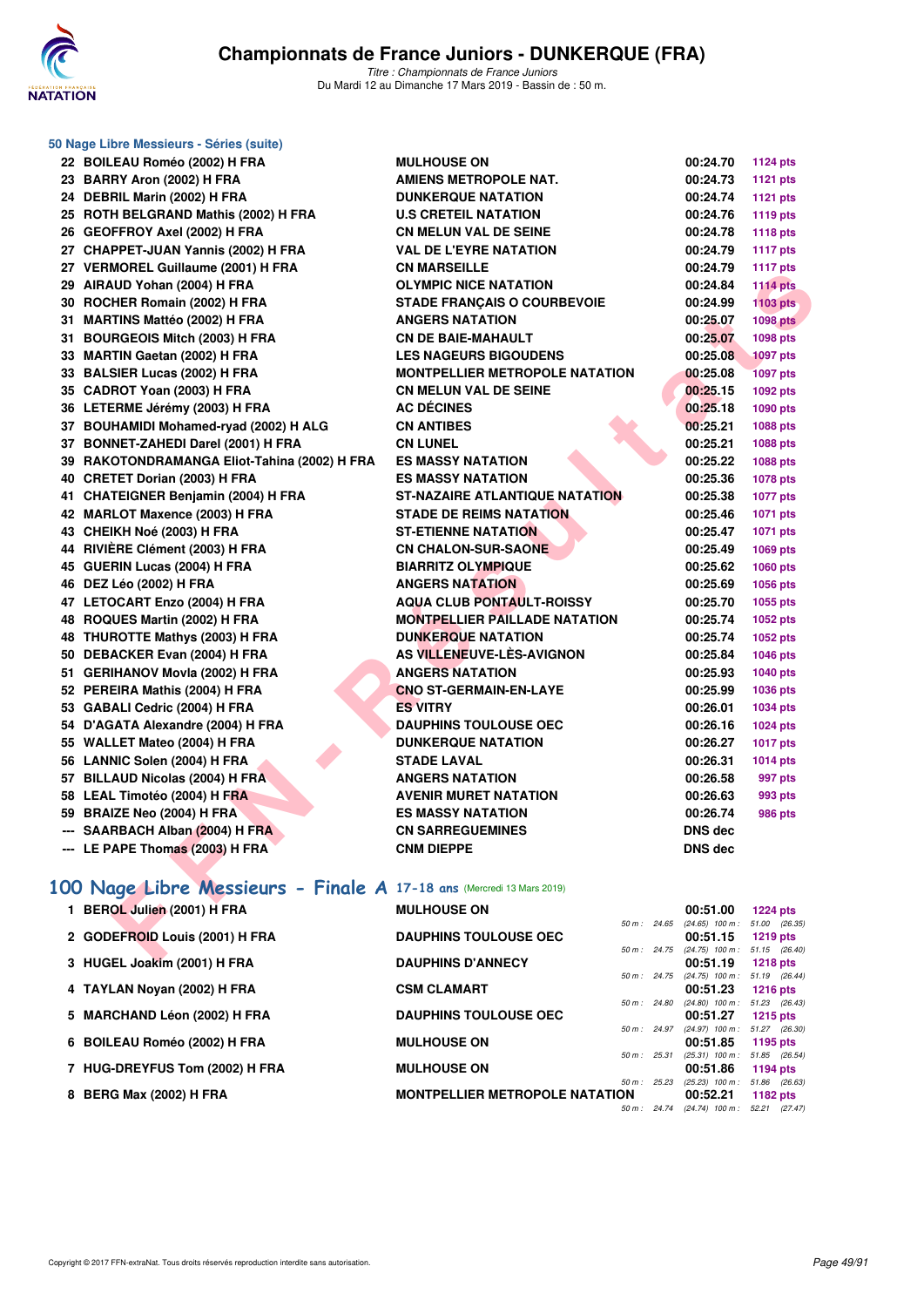

*Titre : Championnats de France Juniors* Du Mardi 12 au Dimanche 17 Mars 2019 - Bassin de : 50 m.

## **[100 Nage Libre Messieurs - Finale A](http://www.ffnatation.fr/webffn/resultats.php?idact=nat&go=epr&idcpt=59271&idepr=52) 15-16 ans** (Mercredi 13 Mars 2019)

| 1 MAZELLIER Nans (2004) H FRA                                        | A ASEC NATATION SAINT-PAUL REUNION    |                |              | 00:52.60                                             | 1169 pts                         |  |
|----------------------------------------------------------------------|---------------------------------------|----------------|--------------|------------------------------------------------------|----------------------------------|--|
| 2 BOURGEOIS Mitch (2003) H FRA                                       | <b>CN DE BAIE-MAHAULT</b>             | 50 m : 25.54   |              | $(25.54)$ 100 m :<br>00:52.71                        | 52.60 (27.06)<br>1165 pts        |  |
|                                                                      |                                       |                | 50 m: 25.83  | (25.83) 100 m: 52.71 (26.88)                         |                                  |  |
| 3 DESCAMPS Aurelien (2003) H FRA                                     | <b>MOREUIL NATATION</b>               | $50 m$ : 26.05 |              | 00:53.21<br>$(26.05)$ 100 m :                        | 1148 pts<br>53.21 (27.16)        |  |
| 4 GERAN Youris (2003) H FRA                                          | <b>CNIC LES SQUALES</b>               |                |              | 00:53.27                                             | 1146 pts                         |  |
| 5 LETERME Jérémy (2003) H FRA                                        | <b>AC DÉCINES</b>                     |                | 50 m: 25.48  | (25.48) 100 m: 53.27 (27.79)<br>00:53.47             | <b>1139 pts</b>                  |  |
| 6 AIRAUD Yohan (2004) H FRA                                          | <b>OLYMPIC NICE NATATION</b>          | 50 m: 25.86    |              | $(25.86)$ 100 m :<br>00:53.59                        | 53.47 (27.61)<br>1135 pts        |  |
|                                                                      |                                       |                |              | 50 m: 26.15 (26.15) 100 m: 53.59 (27.44)             |                                  |  |
| 7 CONSTABLE Enzo (2003) H FRA                                        | <b>CN MARSEILLE</b>                   | 50 m: 25.90    |              | 00:53.75<br>$(25.90)$ 100 m :                        | 1130 pts<br>53.75 (27.85)        |  |
| 8 CRETET Dorian (2003) H FRA                                         | <b>ES MASSY NATATION</b>              |                |              | 00:54.20                                             | $1115$ pts                       |  |
|                                                                      |                                       | $50 m$ : 26.14 |              | $(26.14)$ 100 m : 54.20 $(28.06)$                    |                                  |  |
| 00 Nage Libre Messieurs - Finale B 17-18 ans (Mercredi 13 Mars 2019) |                                       |                |              |                                                      |                                  |  |
| 1 COLLIN Pablo (2001) H FRA                                          | <b>CN MARSEILLE</b>                   |                |              | 00:52.04                                             | 1188 pts                         |  |
| 2 IVIC Yoni (2001) H FRA                                             | <b>CLUB DES NAGEURS DE PARIS</b>      | 50 m: 25.29    |              | $(25.29)$ 100 m :<br>00:52.40                        | 52.04 (26.75)<br>1176 pts        |  |
|                                                                      |                                       |                | 50 m: 25.17  | (25.17) 100 m: 52.40 (27.23)                         |                                  |  |
| 3 AUVRAY MAGRO Ian (2001) H FRA                                      | <b>LYON NATATION METROPOLE</b>        |                | 50 m: 25.47  | 00:52.49<br>(25.47) 100 m: 52.49 (27.02)             | 1173 pts                         |  |
| 4 SCHUG Lilian (2002) H FRA                                          | <b>SN METZ</b>                        | 50 m: 25.52    |              | 00:52.75                                             | 1164 pts                         |  |
| 5 MALLET Clement (2002) H FRA                                        | <b>AMIENS METROPOLE NAT.</b>          |                |              | (25.52) 100 m: 52.75 (27.23)<br>00:53.00             | 1155 pts                         |  |
| 6 BERINGUE Raphael (2001) H FRA                                      | <b>CA ORSAY</b>                       | 50 m: 25.47    |              | $(25.47)$ 100 m :<br>00:53.05                        | 53.00 (27.53)<br>1154 pts        |  |
|                                                                      |                                       |                | 50 m : 25.88 | $(25.88)$ 100 m : 53.05 $(27.17)$                    |                                  |  |
| 7 THENU Maxime (2002) H FRA                                          | <b>CHARTRES METROPOLE NAT</b>         |                | 50 m: 25.61  | 00:53.21<br>$(25.61)$ 100 m :                        | 1148 pts<br>53.21 (27.60)        |  |
| 8 SOULARD Nathanael (2001) H FRA                                     | <b>ST-NAZAIRE ATLANTIQUE NATATION</b> |                |              | 00:53.34                                             | <b>1144 pts</b>                  |  |
|                                                                      |                                       |                |              | 50 m : 26.00 (26.00) 100 m : 53.34 (27.34)           |                                  |  |
| 00 Nage Libre Messieurs - Finale B 15-16 ans (Mercredi 13 Mars 2019) |                                       |                |              |                                                      |                                  |  |
| 1 MULONGO Stephen (2004) H FRA                                       | <b>CN DE BAIE-MAHAULT</b>             |                |              | 00:54.19                                             | 1115 pts                         |  |
| 2 THUROTTE Mathys (2003) H FRA                                       | <b>DUNKERQUE NATATION</b>             | 50 m : 26.84   |              | (26.84) 100 m: 54.19 (27.35)<br>00:54.81             | 1095 pts                         |  |
|                                                                      |                                       |                | 50 m: 26.56  | (26.56) 100 m: 54.81 (28.25)                         |                                  |  |
| 3 GALZIN Oscar (2004) H FRA                                          | <b>DAUPHINS TOULOUSE OEC</b>          |                | 50 m : 26.37 | 00:54.86<br>$(26.37)$ 100 m :                        | 1093 pts<br>54.86 (28.49)        |  |
| 4 PEREIRA Mathis (2004) H FRA                                        | <b>CNO ST-GERMAIN-EN-LAYE</b>         |                |              | 00:54.94                                             | <b>1090 pts</b>                  |  |
| 5 VIGUIER Antoine (2003) H FRA                                       | <b>CN CÉVENNES ALÈS</b>               |                | 50 m : 26.76 | $(26.76)$ 100 m :<br>00:54.96                        | 54.94 (28.18)<br>1090 pts        |  |
|                                                                      | <b>CN MELUN VAL DE SEINE</b>          | 50 m: 27.18    |              | (27.18) 100 m :                                      | 54.96 (27.78)                    |  |
| 6 CADROT Yoan (2003) H FRA                                           |                                       |                | 50 m : 26.43 | 00:55.11<br>$(26.43)$ 100 m : 55.11 $(28.68)$        | 1085 pts                         |  |
| 7 CANARELLI Baptiste (2003) H FRA                                    | <b>ASPTT LIMOGES</b>                  | 50 m : 26.85   |              | 00:55.24<br>$(26.85)$ 100 m :                        | <b>1080 pts</b><br>55.24 (28.39) |  |
| 8 DEBACKER Evan (2004) H FRA                                         | AS VILLENEUVE-LES-AVIGNON             |                |              | 00:55.39                                             | <b>1075 pts</b>                  |  |
|                                                                      |                                       |                |              | 50 m: 26.87 (26.87) 100 m: 55.39 (28.52)             |                                  |  |
| 00 Nage Libre Messieurs - Finale C 17-18 ans (Mercredi 13 Mars 2019) |                                       |                |              |                                                      |                                  |  |
| 1 BOURGEOIS Mathieu (2001) H FRA                                     | <b>STADE BETHUNE PELICAN CLUB</b>     |                |              | 00:52.79                                             | 1162 pts                         |  |
|                                                                      |                                       |                |              | 50 m: 25.57 (25.57) 100 m: 52.79 (27.22)             |                                  |  |
| 2 ROCHER Romain (2002) H FRA                                         | <b>STADE FRANÇAIS O COURBEVOIE</b>    |                |              | 00:53.49<br>50 m: 25.72 (25.72) 100 m: 53.49 (27.77) | 1139 pts                         |  |
| 0.100111144444004111704                                              | MANTEO MATATION                       |                |              | 00.50.50                                             | $1100 -$                         |  |

# **[100 Nage Libre Messieurs - Finale B](http://www.ffnatation.fr/webffn/resultats.php?idact=nat&go=epr&idcpt=59271&idepr=52) 17-18 ans (Mercredi 13 Mars 2019)**<br>1 COLLIN Pablo (2001) H FRA CN MARSEILLE

| 1 COLLIN Pablo (2001) H FRA | <b>CN MARSEILLE</b>              |          | $00:52.04$ 1188 pts                        |          |
|-----------------------------|----------------------------------|----------|--------------------------------------------|----------|
|                             |                                  | $50 m$ : | : 25.29 (25.29) 100 m : 52.04 (26.75)      |          |
| 2 IVIC Yoni (2001) H FRA    | <b>CLUB DES NAGEURS DE PARIS</b> |          | 00:52.40                                   | 1176 pts |
|                             |                                  |          | 50 m : 25.17 (25.17) 100 m : 52.40 (27.23) |          |

- **3 AUVRAY MAGRO Ian (2001) H FRA** LYON NATATION METROPOLE 00:52.49 1173 pts 00:52.49 1173 pts
- **4 SCHUG Lilian (2002) H FRA** SN METZ<br> **4 SCHUG Lilian (2002) H FRA** SN METZ<br>  $\frac{60 \text{ m} \cdot 25.52 \cdot (25.52) \cdot 100 \text{ m} \cdot 52.75}{(25.52) \cdot 100 \text{ m} \cdot 52.75 \cdot (27.23)}$
- **5 MALLET Clement (2002) H FRA AMIENS METROPOLE NAT.** 00:53.00 **1155 pts**<br>50 m: 25.47 (25.47) 100 m: 53.00 (27.53)
- **6 BERINGUE Raphael (2001) H FRA CA ORSAY 1154 pts 00:53.05 1154 pts 00:53.05 1154 pts 60 <b>1154 1154 1154 125.88 100 m**: 53.05 **125.17**
- **7 THENU Maxime (2002) H FRA CHARTRES METROPOLE NAT 00:53.21 1148 pts**
- **8 SOULARD Nathanael (2001) H FRA** ST-NAZAIRE ATLANTIQUE NATATION 00:53.34 **1144 pts**<br>  $\frac{50 \text{ m} \div 26.00}{26.00 \div 100 \text{ m} \div 53.34}$  (27.34)

## **[100 Nage Libre Messieurs - Finale B](http://www.ffnatation.fr/webffn/resultats.php?idact=nat&go=epr&idcpt=59271&idepr=52) 15-16 ans** (Mercredi 13 Mars 2019)

- **1 MULONGO Stephen (2004) H FRA CN DE BAIE-MAHAULT 00:54.19 1115 pts**
- **2 THUROTTE Mathys (2003) H FRA DUNKERQUE NATATION**
- **3 GALZIN Oscar (2004) H FRA DAUPHINS TOULOUSE OEC**
- **4 PEREIRA Mathis (2004) H FRA**
- **5 VIGUIER Antoine (2003) H FRA**
- **6 CADROT Yoan (2003) H FRA**
- **7 CANARELLI Baptiste (2003) H FRA**
- **8 DEBACKER Evan (2004) H FRA AS VILLENEUVE-LÈS-AVIGNON 00:55.39 1075 pts**

| <u>PAYI IIIIY IYYEYYYE YE</u> |
|-------------------------------|
| <b>CNO ST-GERMAIN-EN-LAYE</b> |
| <b>CN CÉVENNES ALÈS</b>       |
| <b>CN MELUN VAL DE SEINE</b>  |
| <b>ASPTT LIMOGES</b>          |
|                               |

|                |       | 00:54.19          |          | 1115 pts        |  |
|----------------|-------|-------------------|----------|-----------------|--|
| $50 m$ :       | 26.84 | $(26.84)$ 100 m : |          | 54.19 (27.35)   |  |
|                |       |                   | 00:54.81 | $1095$ pts      |  |
| $50 m$ : 26.56 |       | $(26.56)$ 100 m : |          | 54.81 (28.25)   |  |
|                |       |                   | 00:54.86 | 1093 pts        |  |
| $50 m$ : 26.37 |       | $(26.37)$ 100 m : |          | 54.86 (28.49)   |  |
|                |       |                   | 00:54.94 | <b>1090 pts</b> |  |
| $50 m$ : 26.76 |       | $(26.76)$ 100 m : |          | 54.94 (28.18)   |  |
|                |       |                   | 00:54.96 | <b>1090 pts</b> |  |
| 50 m: 27.18    |       | $(27.18)$ 100 m : |          | 54.96 (27.78)   |  |
|                |       |                   | 00:55.11 | 1085 pts        |  |
| $50 m$ : 26.43 |       | $(26.43)$ 100 m : |          | 55.11 (28.68)   |  |
|                |       |                   | 00:55.24 | <b>1080 pts</b> |  |
| $50 m$ : 26.85 |       | $(26.85)$ 100 m : |          | 55.24 (28.39)   |  |
|                |       | 00.550            |          | ------          |  |

## **[100 Nage Libre Messieurs - Finale C](http://www.ffnatation.fr/webffn/resultats.php?idact=nat&go=epr&idcpt=59271&idepr=52) 17-18 ans** (Mercredi 13 Mars 2019)

| 1 BOURGEOIS Mathieu (2001) H FRA                          | <b>STADE BÉTHUNE PÉLICAN CLUB</b>     |                |              | 00:52.79                                                               | 1162 $pts$    |  |
|-----------------------------------------------------------|---------------------------------------|----------------|--------------|------------------------------------------------------------------------|---------------|--|
|                                                           |                                       | $50 m$ : 25.57 |              | $(25.57)$ 100 m :                                                      | 52.79 (27.22) |  |
| 2 ROCHER Romain (2002) H FRA                              | <b>STADE FRANCAIS O COURBEVOIE</b>    |                |              | 00:53.49                                                               | 1139 pts      |  |
|                                                           |                                       | $50 m$ : 25.72 |              | $(25.72)$ 100 m :                                                      | 53.49 (27.77) |  |
| 3 JODIN Matéo (2001) H FRA                                | <b>NANTES NATATION</b>                |                |              | 00:53.52                                                               | 1138 pts      |  |
|                                                           |                                       | 50 m: 25.68    |              | $(25.68)$ 100 m :                                                      | 53.52 (27.84) |  |
| 4 BALSIER Lucas (2002) H FRA                              | <b>MONTPELLIER METROPOLE NATATION</b> |                |              | 00:53.57                                                               | 1136 pts      |  |
|                                                           |                                       | $50 m$ : 26.21 |              | $(26.21)$ 100 m :                                                      | 53.57 (27.36) |  |
| 5 DELBOIS Jérémie (2001) H FRA                            | <b>L'ESPADON CN FORT-DE-FRANCE</b>    |                |              | 00:53.71                                                               | 1131 pts      |  |
|                                                           |                                       | $50 m$ : 26.15 |              | $(26.15)$ 100 m :                                                      | 53.71 (27.56) |  |
| 6 SUBERO Pablo (2002) H FRA                               | <b>EMS BRON</b>                       |                |              | 00:53.79                                                               | 1129 $pts$    |  |
|                                                           |                                       | $50 m$ : 26.05 |              | $(26.05)$ 100 m :                                                      | 53.79 (27.74) |  |
| 7 DEBRIL Marin (2002) H FRA                               | <b>DUNKERQUE NATATION</b>             |                |              | 00:53.91                                                               | 1125 $pts$    |  |
|                                                           |                                       |                | 50 m : 26.20 | $(26.20)$ 100 m :                                                      | 53.91 (27.71) |  |
| 8 MARRUGO MONTAÑO Camilo-Andres (2002) H COL CS CLICHY 92 |                                       |                |              | 00:53.92                                                               | 1124 pts      |  |
|                                                           |                                       |                |              | $50 \text{ m}$ : $26.17$ $(26.17)$ $100 \text{ m}$ : $53.92$ $(27.75)$ |               |  |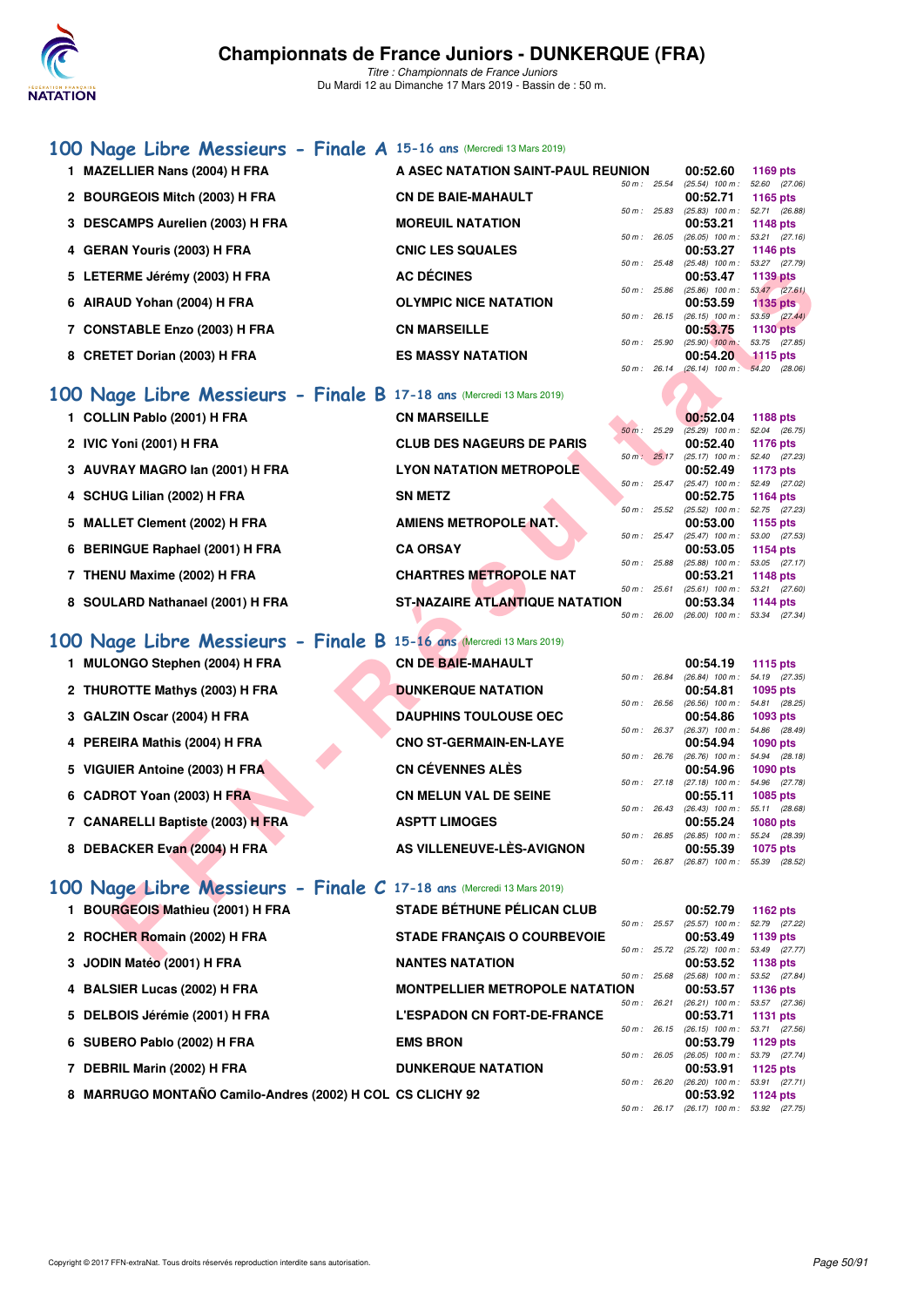

*Titre : Championnats de France Juniors* Du Mardi 12 au Dimanche 17 Mars 2019 - Bassin de : 50 m.

## **[100 Nage Libre Messieurs - Finale C](http://www.ffnatation.fr/webffn/resultats.php?idact=nat&go=epr&idcpt=59271&idepr=52) 15-16 ans** (Mercredi 13 Mars 2019)

| 1 VAN WESTERING Kai (2003) H FRA   | <b>BIARRITZ OLYMPIQUE</b>             |                | 00:54.98          | <b>1089 pts</b> |               |
|------------------------------------|---------------------------------------|----------------|-------------------|-----------------|---------------|
|                                    |                                       | $50 m$ : 26.77 | $(26.77)$ 100 m : | 54.98 (28.21)   |               |
| 2 NEHDI Ayoub (2003) H TUN         | <b>CHARTRES METROPOLE NAT</b>         |                | 00:55.49          | 1072 pts        |               |
|                                    |                                       | $50 m$ : 27.47 | $(27.47)$ 100 m : | 55.49 (28.02)   |               |
| 3 LETOCART Enzo (2004) H FRA       | <b>AQUA CLUB PONTAULT-ROISSY</b>      |                | 00:55.61          | <b>1068 pts</b> |               |
|                                    |                                       | 50 m: 27.47    | $(27.47)$ 100 m : | 55.61 (28.14)   |               |
| 4 GABALI Cedric (2004) H FRA       | <b>ES VITRY</b>                       |                | 00:55.75          | 1064 pts        |               |
|                                    |                                       | 50 m: 26.93    | $(26.93)$ 100 m : | 55.75 (28.82)   |               |
| 5 CHATEIGNER Benjamin (2004) H FRA | <b>ST-NAZAIRE ATLANTIQUE NATATION</b> |                | 00:55.85          | <b>1060 pts</b> |               |
|                                    |                                       | 50 m: 27.21    | $(27.21)$ 100 m : | 55.85 (28.64)   |               |
| 6 WALLET Mateo (2004) H FRA        | <b>DUNKERQUE NATATION</b>             |                | 00:55.94          | $1058$ pts      |               |
|                                    |                                       | 50 m: 27.43    | $(27.43)$ 100 m : | 55.94 (28.51)   |               |
| 7 CEÜS Mathieu (2004) H FRA        | <b>AQUATIC CLUB DE L'EST REUNION</b>  |                | 00:55.97          | <b>1057 pts</b> |               |
|                                    |                                       | 50 m: 27.08    | $(27.08)$ 100 m : | 55.97 (28.89)   |               |
| 8 ALLAL Nail (2003) H FRA          | <b>ES NANTERRE</b>                    |                | 00:56.05          | $1054$ pts      |               |
|                                    |                                       | 50 m: 27.30    | $(27.30)$ 100 m : |                 | 56.05 (28.75) |

## **[100 Nage Libre Messieurs - Séries](http://www.ffnatation.fr/webffn/resultats.php?idact=nat&go=epr&idcpt=59271&idepr=52)** (Mercredi 13 Mars 2019)

| 5 CHATEIGNER Benjamin (2004) H FRA                         | ST-NAZAIRE ATLANTIQUE NATATION        |              |              | 00:55.85                                             | <b>1060 pts</b>                  |
|------------------------------------------------------------|---------------------------------------|--------------|--------------|------------------------------------------------------|----------------------------------|
| 6 WALLET Mateo (2004) H FRA                                | <b>DUNKERQUE NATATION</b>             | 50 m : 27.21 |              | $(27.21)$ 100 m :<br>00:55.94                        | 55.85 (28.64)<br>1058 pts        |
| 7 CEÜS Mathieu (2004) H FRA                                | <b>AQUATIC CLUB DE L'EST REUNION</b>  | 50 m : 27.43 |              | $(27.43)$ 100 m :<br>00:55.97                        | 55.94 (28.51)<br><b>1057 pts</b> |
| 8 ALLAL Nail (2003) H FRA                                  | <b>ES NANTERRE</b>                    | 50 m: 27.08  |              | $(27.08)$ 100 m:<br>00:56.05                         | 55.97 (28.89)<br>1054 pts        |
|                                                            |                                       | 50 m : 27.30 |              | $(27.30)$ 100 m :                                    | 56.05 (28.75)                    |
| 00 Nage Libre Messieurs - Séries                           | (Mercredi 13 Mars 2019)               |              |              |                                                      |                                  |
| 1 BEROL Julien (2001) H FRA                                | <b>MULHOUSE ON</b>                    |              |              | 00:50.89                                             | <b>1228 pts</b>                  |
| 2 GODEFROID Louis (2001) H FRA                             | <b>DAUPHINS TOULOUSE OEC</b>          | 50 m: 24.14  |              | $(24.14)$ 100 m :<br>00:51.22                        | 50.89 (26.75)<br><b>1217 pts</b> |
| 3 TAYLAN Noyan (2002) H FRA                                | <b>CSM CLAMART</b>                    | 50 m: 24.46  |              | (24.46) 100 m: 51.22 (26.76)<br>00:51.27             | <b>1215 pts</b>                  |
| 4 MARCHAND Léon (2002) H FRA                               | <b>DAUPHINS TOULOUSE OEC</b>          | 50 m : 24.98 |              | (24.98) 100 m: 51.27 (26.29)<br>00:51.48             | <b>1207 pts</b>                  |
| 5 HUGEL Joakim (2001) H FRA                                | <b>DAUPHINS D'ANNECY</b>              | 50 m : 25.18 |              | $(25.18)$ 100 m :                                    | 51.48 (26.30)                    |
|                                                            |                                       | 50 m: 24.81  |              | 00:51.76<br>$(24.81)$ 100 m :                        | 1198 pts<br>51.76 (26.95)        |
| 6 BOILEAU Roméo (2002) H FRA                               | <b>MULHOUSE ON</b>                    |              |              | 00:51.87                                             | 1194 pts                         |
| 7 HUG-DREYFUS Tom (2002) H FRA                             | <b>MULHOUSE ON</b>                    | 50 m : 25.43 |              | (25.43) 100 m: 51.87 (26.44)<br>00:51.95             | 1191 pts                         |
| 8 BERG Max (2002) H FRA                                    | <b>MONTPELLIER METROPOLE NATATION</b> | 50 m : 25.05 |              | $(25.05)$ 100 m :<br>00:51.96                        | 51.95 (26.90)<br>1191 pts        |
| 9 COLLIN Pablo (2001) H FRA                                | <b>CN MARSEILLE</b>                   |              | 50 m : 25.15 | $(25.15)$ 100 m : 51.96 (26.81)<br>00:52.16          | 1184 pts                         |
| 10 AUVRAY MAGRO Ian (2001) H FRA                           | <b>LYON NATATION METROPOLE</b>        | 50 m : 25.10 |              | $(25.10)$ 100 m :<br>00:52.25                        | 52.16 (27.06)<br><b>1181 pts</b> |
| 11 IVIC Yoni (2001) H FRA                                  | <b>CLUB DES NAGEURS DE PARIS</b>      | 50 m : 24.86 |              | $(24.86)$ 100 m :<br>00:52.37                        | 52.25 (27.39)<br>1177 pts        |
|                                                            |                                       | 50 m: 25.02  |              | $(25.02)$ 100 m :                                    | 52.37 (27.35)                    |
| 12 THENU Maxime (2002) H FRA                               | <b>CHARTRES METROPOLE NAT</b>         | 50 m: 25.86  |              | 00:52.87<br>$(25.86)$ 100 m :                        | <b>1160 pts</b><br>52.87 (27.01) |
| 13 SCHUG Lilian (2002) H FRA                               | <b>SN METZ</b>                        |              |              | 00:52.93                                             | 1158 pts                         |
| 14 MALLET Clement (2002) H FRA                             | <b>AMIENS METROPOLE NAT.</b>          | 50 m: 25.60  |              | $(25.60)$ 100 m :<br>00:52.99                        | 52.93 (27.33)<br>1156 pts        |
| 15 BERINGUE Raphael (2001) H FRA                           | <b>CA ORSAY</b>                       | 50 m: 25.34  |              | $(25.34)$ 100 m :<br>00:53.01                        | 52.99 (27.65)<br>1155 pts        |
| 16 SOULARD Nathanael (2001) H FRA                          | <b>ST-NAZAIRE ATLANTIQUE NATATION</b> | 50 m : 25.95 |              | $(25.95)$ 100 m :<br>00:53.15                        | 53.01 (27.06)<br>1150 pts        |
| 17 BOURGEOIS Mathieu (2001) H FRA                          | <b>STADE BÉTHUNE PÉLICAN CLUB</b>     | 50 m: 25.73  |              | $(25.73)$ 100 m :<br>00:53.26                        | 53.15 (27.42)<br><b>1146 pts</b> |
|                                                            |                                       | 50 m: 25.96  |              | $(25.96)$ 100 m :                                    | 53.26 (27.30)                    |
| 18 JODIN Matéo (2001) H FRA                                | <b>NANTES NATATION</b>                | 50 m: 25.93  |              | 00:53.30<br>$(25.93)$ 100 m :                        | 1145 pts<br>53.30 (27.37)        |
| 19 GERAN Youris (2003) H FRA                               | <b>CNIC LES SQUALES</b>               | 50 m: 25.28  |              | 00:53.32                                             | 1144 pts<br>53.32 (28.04)        |
| 20 MARRUGO MONTAÑO Camilo-Andres (2002) H COL CS CLICHY 92 |                                       |              |              | $(25.28)$ 100 m :<br>00:53.36                        | 1143 pts                         |
| 21 DESCAMPS Aurelien (2003) H FRA                          | <b>MOREUIL NATATION</b>               | 50 m : 25.52 |              | $(25.52)$ 100 m :<br>00:53.38                        | 53.36 (27.84)<br>1142 pts        |
| 22 MAZELLIER Nans (2004) H FRA                             | A ASEC NATATION SAINT-PAUL REUNION    |              |              | 50 m: 25.93 (25.93) 100 m: 53.38 (27.45)<br>00:53.48 | 1139 pts                         |
| 23 ROCHER Romain (2002) H FRA                              | <b>STADE FRANÇAIS O COURBEVOIE</b>    | 50 m: 25.47  |              | $(25.47)$ 100 m :<br>00:53.59                        | 53.48 (28.01)<br>1135 pts        |
| 24 DELBOIS Jérémie (2001) H FRA                            | <b>L'ESPADON CN FORT-DE-FRANCE</b>    | 50 m : 25.96 |              | $(25.96)$ 100 m :<br>00:53.62                        | 53.59 (27.63)<br>1134 pts        |
| 25 SUBERO Pablo (2002) H FRA                               | <b>EMS BRON</b>                       | 50 m : 25.46 |              | $(25.46)$ 100 m :<br>00:53.70                        | 53.62 (28.16)<br>1132 pts        |
|                                                            |                                       | 50 m : 25.87 |              | $(25.87)$ 100 m :                                    | 53.70 (27.83)                    |
| 26 AIRAUD Yohan (2004) H FRA                               | <b>OLYMPIC NICE NATATION</b>          | 50 m : 26.22 |              | 00:53.84<br>$(26.22)$ 100 m :                        | <b>1127 pts</b><br>53.84 (27.62) |
| 27 DEBRIL Marin (2002) H FRA                               | <b>DUNKERQUE NATATION</b>             |              |              | 00:53.87                                             | <b>1126 pts</b>                  |
|                                                            |                                       | 50 m : 25.80 |              | $(25.80)$ 100 m :                                    | 53.87 (28.07)                    |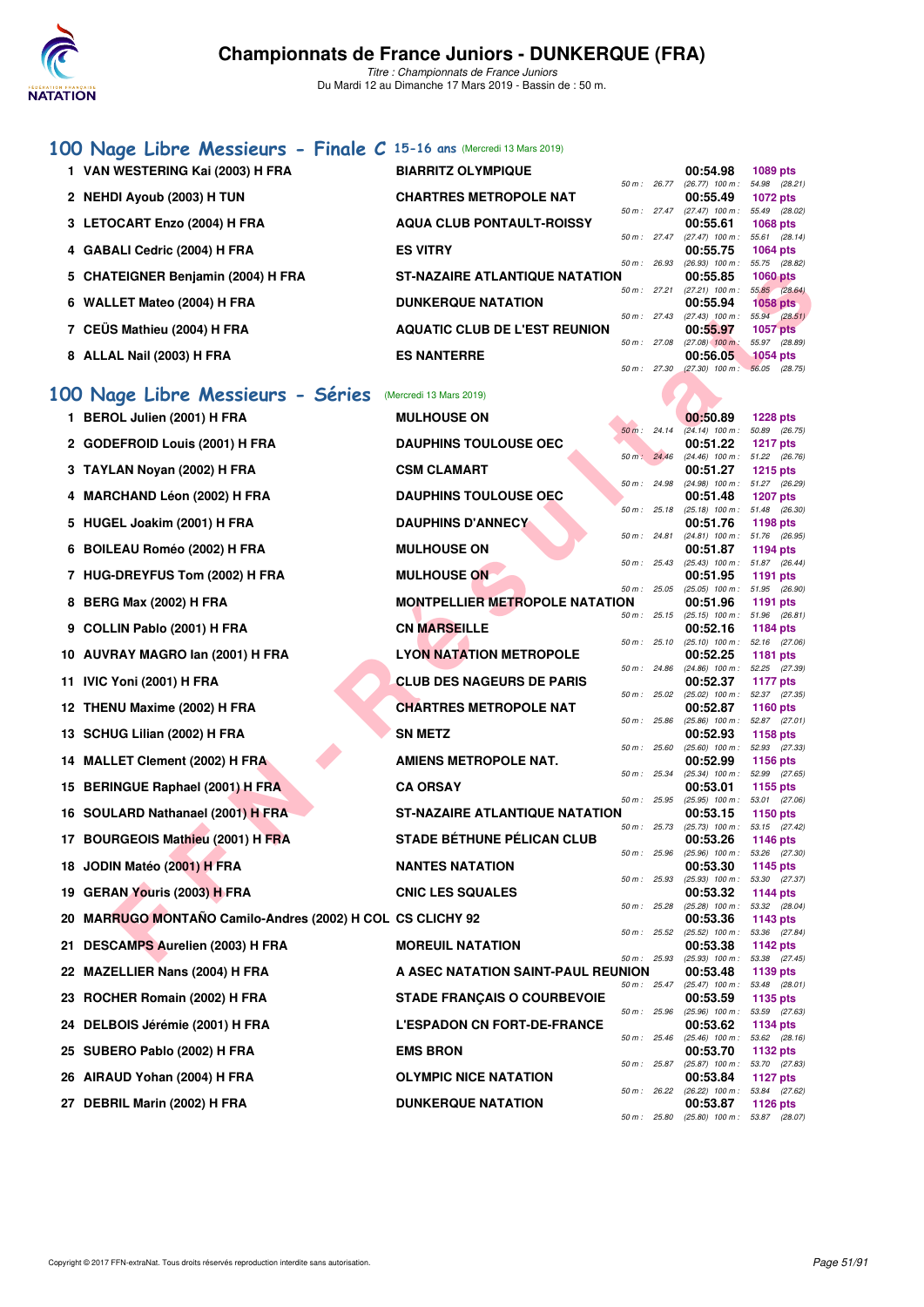

**100 Nage Libre Messieurs - Séries (suite)**

## **Championnats de France Juniors - DUNKERQUE (FRA)**

|     | 28 CONSTABLE Enzo (2003) H FRA         | <b>CN MARSEILLE</b>                   |              | 00:53.88                                 | 1126 pts                                             |
|-----|----------------------------------------|---------------------------------------|--------------|------------------------------------------|------------------------------------------------------|
|     | 28 CRETET Dorian (2003) H FRA          | <b>ES MASSY NATATION</b>              | 50 m : 25.65 | $(25.65)$ 100 m :<br>00:53.88            | 53.88 (28.23)<br><b>1126 pts</b>                     |
|     | 30 LETERME Jérémy (2003) H FRA         | <b>AC DECINES</b>                     | 50 m : 26.13 | 00:53.89                                 | (26.13) 100 m: 53.88 (27.75)<br>1125 pts             |
| 31  | <b>BALSIER Lucas (2002) H FRA</b>      | <b>MONTPELLIER METROPOLE NATATION</b> | 50 m : 26.13 | 00:53.90                                 | $(26.13)$ 100 m : 53.89 $(27.76)$<br>1125 pts        |
| 32  | CAUSSE Vincent (2002) H FRA            | <b>CN CÉVENNES ALÈS</b>               | 50 m : 26.09 | 00:53.94                                 | $(26.09)$ 100 m : 53.90 $(27.81)$<br><b>1124 pts</b> |
| 33  | <b>BOURGEOIS Mitch (2003) H FRA</b>    | <b>CN DE BAIE-MAHAULT</b>             | 50 m : 26.55 | 00:53.96                                 | (26.55) 100 m: 53.94 (27.39)<br><b>1123 pts</b>      |
|     | 34 DELALLEAU Lucas (2002) H FRA        | <b>EA NOGENT-VILLERS</b>              | 50 m : 26.32 | $(26.32)$ 100 m :<br>00:54.01            | 53.96 (27.64)<br>1121 $pts$                          |
| 35  | <b>MULONGO Stephen (2004) H FRA</b>    | <b>CN DE BAIE-MAHAULT</b>             | 50 m : 25.98 | 00:54.03                                 | $(25.98)$ 100 m : 54.01 $(28.03)$<br><b>1121 pts</b> |
| 36  | ROTH BELGRAND Mathis (2002) H FRA      | <b>U.S CRETEIL NATATION</b>           | 50 m : 26.17 | 00:54.07                                 | (26.17) 100 m; 54.03 (27.86)<br><b>1119 pts</b>      |
| 37  | <b>MARTINS Mattéo (2002) H FRA</b>     | <b>ANGERS NATATION</b>                | 50 m: 25.46  | 00:54.22                                 | (25.46) 100 m : 54.07 (28.61)<br>1114 pts            |
| 37  | PICOCHE Louis (2002) H FRA             | <b>CN BREST</b>                       | 50 m: 25.78  | 00:54.22                                 | $(25.78)$ 100 m : 54.22 $(28.44)$<br>1114 pts        |
| 39  | LESAFFRE Orwan (2002) H FRA            | <b>CN ANTIBES</b>                     | 50 m: 25.64  | 00:54.42                                 | (25.64) 100 m: 54.22 (28.58)<br>1108 pts             |
|     | 40 LEES Axel (2002) H FRA              | <b>ASPTT LIMOGES</b>                  | 50 m: 26.42  | 00:54.44                                 | (26.42) 100 m: 54.42 (28.00)<br><b>1107 pts</b>      |
| 41  | VALOUR Julien (2001) H FRA             | <b>CN MARSEILLE</b>                   | 50 m : 26.09 | 00:54.46                                 | (26.09) 100 m: 54.44 (28.35)<br><b>1106 pts</b>      |
| 42  | <b>BAILLE Nicolas (2002) H FRA</b>     | AS MONACO NATATION                    | 50 m : 26.31 | 00:54.58                                 | (26.31) 100 m: 54.46 (28.15)<br>1102 pts             |
| 42. | VIGUIER Antoine (2003) H FRA           | <b>CN CEVENNES ALES</b>               | 50 m: 26.13  | 00:54.58                                 | (26.13) 100 m: 54.58 (28.45)<br>1102 pts             |
|     | 44 NEDELEC Colin (2002) H FRA          | <b>NANTES NATATION</b>                | 50 m : 26.96 | 00:54.77                                 | (26.96) 100 m: 54.58 (27.62)<br><b>1096 pts</b>      |
| 45  | LUQUET Maxime (2004) H FRA             | <b>OLYMPIQUE LA GARENNE-COLOMBES</b>  | 50 m : 26.32 | 00:54.90                                 | (26.32) 100 m: 54.77 (28.45)<br>1092 pts             |
| 46  | PEREIRA Mathis (2004) H FRA            | <b>CNO ST-GERMAIN-EN-LAYE</b>         | 50 m : 26.60 | 00:54.91                                 | $(26.60)$ 100 m : 54.90 $(28.30)$<br>1091 pts        |
| 47  | <b>CANARELLI Baptiste (2003) H FRA</b> | <b>ASPTT LIMOGES</b>                  | 50 m : 26.31 | 00:55.02                                 | (26.31) 100 m: 54.91 (28.60)<br><b>1088 pts</b>      |
| 48  | CHAPPET-JUAN Yannis (2002) H FRA       | <b>VAL DE L'EYRE NATATION</b>         | 50 m : 26.43 | $(26.43)$ 100 m :<br>00:55.05            | 55.02 (28.59)<br><b>1087 pts</b>                     |
|     | <b>THUROTTE Mathys (2003) H FRA</b>    | <b>DUNKERQUE NATATION</b>             | 50 m : 26.42 | 00:55.05                                 | (26.42) 100 m: 55.05 (28.63)<br>1087 pts             |
| 50  | CADROT Yoan (2003) H FRA               | <b>CN MELUN VAL DE SEINE</b>          | 50 m : 26.76 | 00:55.12                                 | (26.76) 100 m: 55.05 (28.29)<br><b>1084 pts</b>      |
| 51  | DEBACKER Evan (2004) H FRA             | AS VILLENEUVE-LÈS-AVIGNON             | 50 m : 26.60 | 00:55.18                                 | (26.60) 100 m: 55.12 (28.52)<br><b>1082 pts</b>      |
| 52  | <b>GEOFFROY Axel (2002) H FRA</b>      | <b>CN MELUN VAL DE SEINE</b>          | 50 m : 26.84 | 00:55.22                                 | (26.84) 100 m: 55.18 (28.34)<br>1081 pts             |
|     | 53 THEETEN Cédric (2002) H FRA         | <b>NOGENT NATATION 94</b>             | 50 m : 26.61 | 00:55.23                                 | $(26.61)$ 100 m : 55.22 $(28.61)$<br><b>1081 pts</b> |
|     | 53 GALZIN Oscar (2004) H FRA           | <b>DAUPHINS TOULOUSE OEC</b>          | 50 m : 26.47 | $(26.47)$ 100 m :<br>00:55.23            | 55.23 (28.76)<br>1081 pts                            |
|     | 55 VAN WESTERING Kai (2003) H FRA      | <b>BIARRITZ OLYMPIQUE</b>             | 50 m : 26.80 | 00:55.45                                 | (26.80) 100 m : 55.23 (28.43)<br>1074 pts            |
|     | 56 CHATEIGNER Benjamin (2004) H FRA    | <b>ST-NAZAIRE ATLANTIQUE NATATION</b> | 50 m : 26.89 | 00:55.54                                 | $(26.89)$ 100 m : 55.45 $(28.56)$<br><b>1071 pts</b> |
| 57  | WALLET Mateo (2004) H FRA              | <b>DUNKERQUE NATATION</b>             | 50 m : 26.92 | 00:55.69                                 | (26.92) 100 m : 55.54 (28.62)<br><b>1066 pts</b>     |
| 58  | CEUS Mathieu (2004) H FRA              | <b>AQUATIC CLUB DE L'EST REUNION</b>  | 50 m : 27.13 | 00:55.83                                 | (27.13) 100 m: 55.69 (28.56)<br>1061 pts             |
|     | 59 LETOCART Enzo (2004) H FRA          | <b>AQUA CLUB PONTAULT-ROISSY</b>      | 50 m : 26.61 | $(26.61)$ 100 m :<br>00:55.84            | 55.83 (29.22)<br><b>1061 pts</b>                     |
| 60  | ALLAL Nail (2003) H FRA                | <b>ES NANTERRE</b>                    | 50 m : 27.57 | $(27.57)$ 100 m :<br>00:55.86            | 55.84<br>(28.27)<br><b>1060 pts</b>                  |
| 61  | <b>NEHDI Ayoub (2003) H TUN</b>        | <b>CHARTRES METROPOLE NAT</b>         | 50 m : 26.68 | (26.68) 100 m :<br>00:55.90              | 55.86 (29.18)<br>1059 pts                            |
|     | 62 GABALI Cedric (2004) H FRA          | <b>ES VITRY</b>                       | 50 m : 27.37 | $(27.37)$ 100 m :<br>00:55.96            | 55.90 (28.53)<br>1057 pts                            |
|     | 63 MINEUR Lucas (2003) H FRA           | <b>STADE DE REIMS NATATION</b>        | 50 m : 26.85 | $(26.85)$ 100 m :<br>00:56.08            | 55.96<br>(29.11)<br>1053 pts                         |
|     |                                        |                                       |              | 50 m: 27.32 (27.32) 100 m: 56.08 (28.76) |                                                      |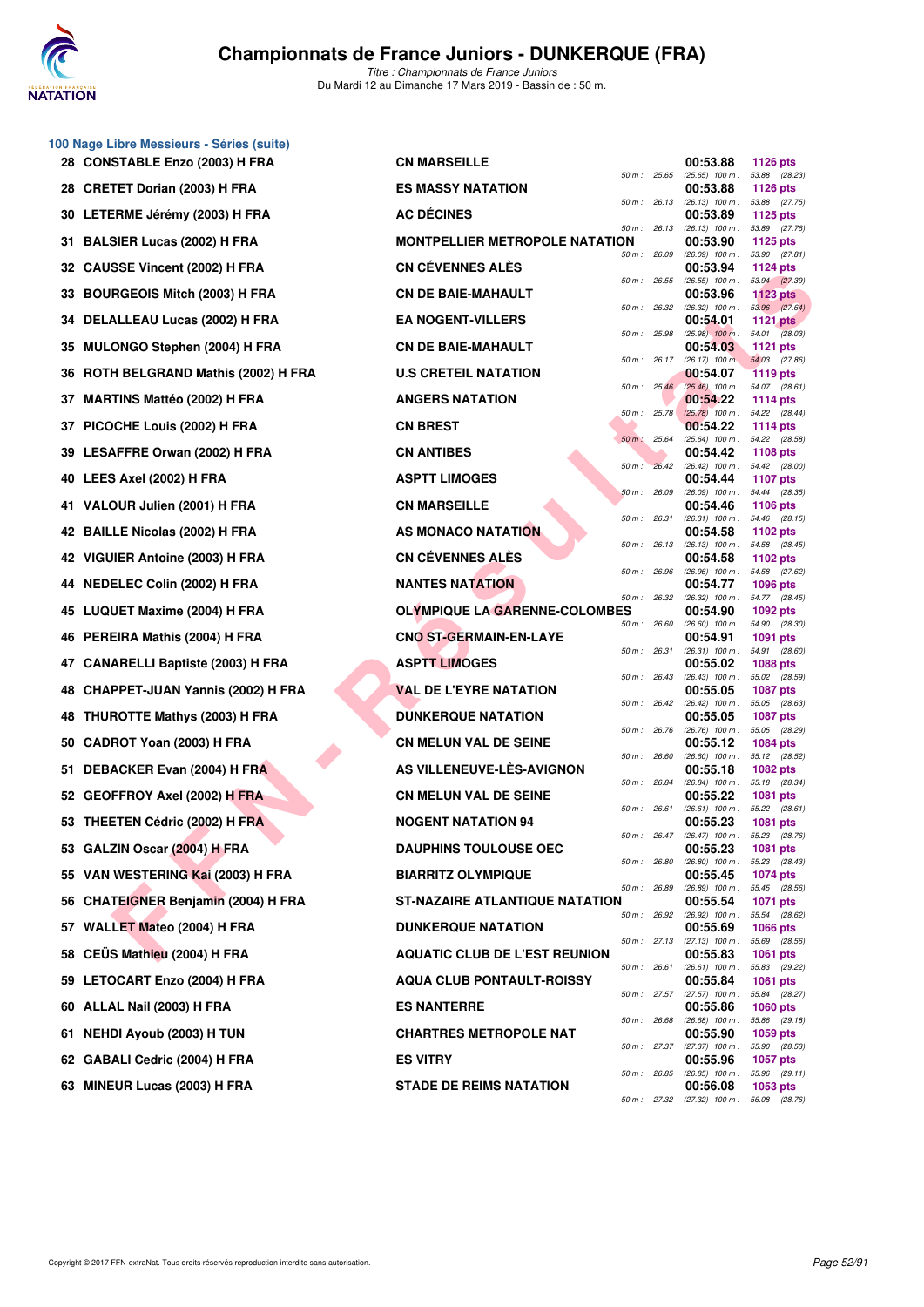

*Titre : Championnats de France Juniors* Du Mardi 12 au Dimanche 17 Mars 2019 - Bassin de : 50 m.

|     | 100 Nage Libre Messieurs - Séries (suite)                             |                                                                                                                         |                                                                           |
|-----|-----------------------------------------------------------------------|-------------------------------------------------------------------------------------------------------------------------|---------------------------------------------------------------------------|
|     | 64 ATTENOT Corentin (2004) H FRA                                      | <b>SPN POITIERS</b>                                                                                                     | 00:56.59<br><b>1037 pts</b>                                               |
|     | 65 DUTILLIEUX Jaz (2004) H FRA                                        | 50 m : 27.49<br><b>ASPTT TOULOUSE</b>                                                                                   | $(27.49)$ 100 m :<br>56.59 (29.10)<br>00:56.64<br>1035 pts                |
| 66  | <b>EGGIMANN Rudy (2001) H FRA</b>                                     | 50 m : 27.87<br><b>MONTIGNY NATATION</b>                                                                                | $(27.87)$ 100 m : 56.64 $(28.77)$<br>00:56.67<br><b>1034 pts</b>          |
|     | 67 GUERIN Lucas (2004) H FRA                                          | 50 m: 27.35<br><b>BIARRITZ OLYMPIQUE</b>                                                                                | $(27.35)$ 100 m :<br>56.67 (29.32)<br>00:56.83<br>1029 pts                |
| 68  | JAUME Louis (2003) H FRA                                              | 50 m : 27.80<br><b>CHARTRES METROPOLE NAT</b>                                                                           | $(27.80)$ 100 m : 56.83 (29.03)<br>00:56.91<br><b>1026 pts</b>            |
| 69  | <b>CROUZEVIALLE Lohan (2004) H FRA</b>                                | 50 m : 27.98<br><b>CLUB DES NAGEURS DE BRIVE</b>                                                                        | (27.98) 100 m: 56.91 (28.93)<br>00:57.27<br><b>1015 pts</b>               |
|     | 70 LEMARCHAND Antonn (2004) H FRA                                     | <b>CN LE PLESSIS-ROBINSON</b>                                                                                           | 50 m : 27.52 (27.52) 100 m : 57.27 (29.75)<br>00:57.30<br><b>1014 pts</b> |
|     | 71 BILLAUD Nicolas (2004) H FRA                                       | <b>ANGERS NATATION</b>                                                                                                  | 50 m: 27.17 (27.17) 100 m: 57.30 (30.13)<br>00:57.33<br><b>1013 pts</b>   |
|     | 72 KAYA Koray (2002) H FRA                                            | 50 m : 27.79<br><b>GRENOBLE NATATION</b>                                                                                | 57.33 (29.54)<br>$(27.79)$ 100 m :<br>00:57.44<br><b>1009 pts</b>         |
| 73  | DUBOIS Matthias (2004) H FRA                                          | 50 m: 27.68<br><b>SC NATATION ABBEVILLE</b>                                                                             | (27.68) 100 m: 57.44 (29.76)<br>00:57.79<br>998 pts                       |
| 74  | PIZZAGALLI Charles (2004) H FRA                                       | 50 m: 27.64<br><b>CN LE HAVRE</b>                                                                                       | $(27.64)$ 100 m : 57.79 $(30.15)$<br>00:57.96<br>993 pts                  |
| 75  | GUSSE Mathis (2004) H FRA                                             | $50 m$ : 27.73<br><b>CN CHALON-SUR-SAONE</b>                                                                            | (27.73) 100 m : 57.96 (30.23)<br>00:58.07<br>989 pts                      |
|     | 76 LALANNE Jérémy (2002) H FRA                                        | 50 m: 28.03<br><b>DAUPHINS ELORN LANDERNEAU</b>                                                                         | $(28.03)$ 100 m : 58.07 $(30.04)$<br>00:58.47<br>977 pts                  |
|     | 77 BRAIZE Neo (2004) H FRA                                            | 50 m : 27.27<br><b>ES MASSY NATATION</b>                                                                                | (27.27) 100 m: 58.47 (31.20)<br>01:00.65<br>910 pts                       |
| --- | DENHAM Clement (2003) H FRA                                           | 50 m : 27.86<br><b>ANGERS NATATION</b>                                                                                  | $(27.86)$ 100 m : 1:00.65 $(32.79)$<br><b>DNS</b> dec                     |
| --- | BARRY Aron (2002) H FRA                                               | <b>AMIENS METROPOLE NAT.</b>                                                                                            | <b>DNS dec</b>                                                            |
|     | <b>HENRIONNET Tom (2004) H FRA</b>                                    | <b>US TOUL</b>                                                                                                          | <b>DNS dec</b>                                                            |
| --- | SAARBACH Alban (2004) H FRA                                           | <b>CN SARREGUEMINES</b>                                                                                                 | <b>DNS dec</b>                                                            |
|     | 200 Nage Libre Messieurs - Finale A 17-18 ans (Dimanche 17 Mars 2019) |                                                                                                                         |                                                                           |
|     | 1 HUGEL Joakim (2001) H FRA                                           | <b>DAUPHINS D'ANNECY</b>                                                                                                | 01:51.05<br><b>1240 pts</b>                                               |
|     | 2 FOURNIER Pierrick (2001) H FRA                                      | 50 m: 26.29 (26.29) 100 m: 54.82 (28.53) 150 m: 1:23.46<br><b>ASPTT LIMOGES</b>                                         | (28.64) 200 m: 1:51.05 (27.59)<br>01:51.76<br><b>1227 pts</b>             |
|     | 3 TAYLAN Noyan (2002) H FRA                                           | 50 m: 26.49 (26.49) 100 m: 54.77 (28.28) 150 m: 1:23.25<br><b>CSM CLAMART</b>                                           | (28.48) 200 m: 1:51.76 (28.51)<br>01:52.18<br><b>1220 pts</b>             |
|     | 4 BOILEAU Roméo (2002) H FRA                                          | 50 m: 26.37 (26.37) 100 m: 55.32 (28.95) 150 m: 1:23.92<br><b>MULHOUSE ON</b>                                           | (28.60) 200 m: 1:52.18 (28.26)<br>01:52.82<br>1209 pts                    |
|     | 5 BEROL Julien (2001) H FRA                                           | 50 m: 26.55 (26.55) 100 m: 55.91 (29.36) 150 m: 1:24.92<br><b>MULHOUSE ON</b>                                           | (29.01) 200 m: 1:52.82 (27.90)<br>01:53.76<br>1193 pts                    |
|     | 6 COLLIN Pablo (2001) H FRA                                           | 50 m: 25.23 (25.23) 100 m: 54.42 (29.19) 150 m: 1:23.61<br><b>CN MARSEILLE</b>                                          | (29.19) 200 m : 1:53.76 (30.15)<br>01:54.17<br>1185 pts                   |
|     | 7 SOULARD Nathanael (2001) H FRA                                      | 50 m: 26.64 (26.64) 100 m: 55.34 (28.70) 150 m: 1:24.75<br>ST-NAZAIRE ATLANTIQUE NATATION                               | (29.41) 200 m: 1:54.17 (29.42)<br>01:55.50<br>1163 pts                    |
|     | 8 GODEFROID Louis (2001) H FRA                                        | 50 m : 27.00 (27.00) 100 m : 56.50 (29.50) 150 m : 1:26.14<br><b>DAUPHINS TOULOUSE OEC</b>                              | (29.64) 200 m: 1:55.50 (29.36)<br>01:57.24<br>1133 pts                    |
|     |                                                                       | 50 m: 26.33 (26.33) 100 m: 56.12 (29.79) 150 m: 1:27.05 (30.93) 200 m: 1:57.24 (30.19)                                  |                                                                           |
|     | 200 Nage Libre Messieurs - Finale A 15-16 ans (Dimanche 17 Mars 2019) |                                                                                                                         |                                                                           |
|     | 1 LETERME Jérémy (2003) H FRA                                         | <b>AC DÉCINES</b>                                                                                                       | 01:54.34<br>1183 pts                                                      |
|     | 2 BOURGEOIS Mitch (2003) H FRA                                        | 50 m: 26.86 (26.86) 100 m: 55.97 (29.11) 150 m: 1:25.43 (29.46) 200 m: 1:54.34 (28.91)<br><b>CN DE BAIE-MAHAULT</b>     | 01:56.09<br>1153 pts                                                      |
|     | 3 NEHDI Ayoub (2003) H TUN                                            | 50 m: 27.90 (27.90) 100 m: 57.13 (29.23) 150 m: 1:26.70 (29.57) 200 m: 1:56.09 (29.39)<br><b>CHARTRES METROPOLE NAT</b> | 01:57.55<br>1128 pts                                                      |
|     |                                                                       | 50 m: 28.23 (28.23) 100 m: 58.42 (30.19) 150 m: 1:28.45 (30.03) 200 m: 1:57.55 (29.10)                                  |                                                                           |

## **[200 Nage Libre Messieurs - Finale A](http://www.ffnatation.fr/webffn/resultats.php?idact=nat&go=epr&idcpt=59271&idepr=53) 17-18 ans** (Dimanche 17 Mars 2019)

- **1 HUGEL Joakim (2001) H FRA**
- **2 FOURNIER Pierrick (2001) H FRA**
- **3 TAYLAN Noyan (2002) H FRA**
- **4 BOILEAU Roméo (2002) H FRA**
- **5 BEROL Julien (2001) H FRA**
- **6 COLLIN Pablo (2001) H FRA**
- **7 SOULARD Nathanael (2001) H FRA**
- **8 GODEFROID Louis (2001) H FRA**
- 
- 
- 
- **3 NEHDI Ayoub (2003) H TUN CHARGE ON STATE OF STATE OF STATE OF STATE OF STATE OF STATE OF STATE OF STATE OF STATE OF STATE OF STATE OF STATE OF STATE OF STATE OF STATE OF STATE OF STATE OF STATE OF STATE OF STATE OF STAT**
- 
- 5 SAARBACH Alban (2004) H FRA C
- 
- 7 MULONGO Stephen (2004) H FRA
- **8 LE PAPE Thomas (2003) H FRA**

**[200 Nage Libre Messieurs - Finale B](http://www.ffnatation.fr/webffn/resultats.php?idact=nat&go=epr&idcpt=59271&idepr=53) 17-18 ans** (Dimanche 17 Mars 2019)

**1 SUBERO Pablo (2002) H FRA EMS BRON 01:54.34 1183 pts**

| <b>DAUPHINS D'ANNECY</b>              |  |                                                         |  |  | 01:51.05 1240 pts                                                                      |  |
|---------------------------------------|--|---------------------------------------------------------|--|--|----------------------------------------------------------------------------------------|--|
|                                       |  |                                                         |  |  | 50 m: 26.29 (26.29) 100 m: 54.82 (28.53) 150 m: 1.23.46 (28.64) 200 m: 1.51.05 (27.59  |  |
| <b>ASPTT LIMOGES</b>                  |  |                                                         |  |  | $01:51.76$ 1227 pts                                                                    |  |
|                                       |  |                                                         |  |  | 50 m: 26.49 (26.49) 100 m: 54.77 (28.28) 150 m: 1.23.25 (28.48) 200 m: 1.51.76 (28.51  |  |
| <b>CSM CLAMART</b>                    |  |                                                         |  |  | $01:52.18$ 1220 pts                                                                    |  |
|                                       |  | 50 m: 26.37 (26.37) 100 m: 55.32 (28.95) 150 m: 1:23.92 |  |  | (28.60) 200 m : 1:52.18 (28.26)                                                        |  |
| <b>MULHOUSE ON</b>                    |  |                                                         |  |  | $01:52.82$ 1209 pts                                                                    |  |
|                                       |  |                                                         |  |  | 50 m: 26.55 (26.55) 100 m: 55.91 (29.36) 150 m: 1.24.92 (29.01) 200 m: 1.52.82 (27.90  |  |
| <b>MULHOUSE ON</b>                    |  |                                                         |  |  | $01:53.76$ 1193 pts                                                                    |  |
|                                       |  |                                                         |  |  | 50 m: 25.23 (25.23) 100 m: 54.42 (29.19) 150 m: 1:23.61 (29.19) 200 m: 1:53.76 (30.15  |  |
| <b>CN MARSEILLE</b>                   |  |                                                         |  |  | $01:54.17$ 1185 pts                                                                    |  |
|                                       |  |                                                         |  |  | 50 m: 26.64 (26.64) 100 m: 55.34 (28.70) 150 m: 1:24.75 (29.41) 200 m: 1:54.17 (29.42) |  |
| <b>ST-NAZAIRE ATLANTIQUE NATATION</b> |  |                                                         |  |  | $01:55.50$ 1163 pts                                                                    |  |
|                                       |  | 50 m: 27.00 (27.00) 100 m: 56.50 (29.50) 150 m: 1:26.14 |  |  | (29.64) 200 m: 1:55.50 (29.36)                                                         |  |
| <b>DAUPHINS TOULOUSE OEC</b>          |  |                                                         |  |  | $01:57.24$ 1133 pts                                                                    |  |
|                                       |  |                                                         |  |  | 50 m: 26.33 (26.33) 100 m: 56.12 (29.79) 150 m: 1:27.05 (30.93) 200 m: 1:57.24 (30.19  |  |

## **[200 Nage Libre Messieurs - Finale A](http://www.ffnatation.fr/webffn/resultats.php?idact=nat&go=epr&idcpt=59271&idepr=53) 15-16 ans** (Dimanche 17 Mars 2019)

| 1 LETERME Jérémy (2003) H FRA         | <b>AC DÉCINES</b>                                                                          | $01:54.34$ 1183 pts                 |
|---------------------------------------|--------------------------------------------------------------------------------------------|-------------------------------------|
|                                       | (26.86) 100 m: 55.97 (29.11) 150 m: 1:25.43 (29.46) 200 m: 1:54.34 (28.91)<br>50 m : 26.86 |                                     |
| 2 BOURGEOIS Mitch (2003) H FRA        | <b>CN DE BAIE-MAHAULT</b>                                                                  | $01:56.09$ 1153 pts                 |
|                                       | 50 m: 27.90 (27.90) 100 m: 57.13 (29.23) 150 m: 1:26.70 (29.57) 200 m: 1:56.09 (29.39)     |                                     |
| 3 NEHDI Ayoub (2003) H TUN            | <b>CHARTRES METROPOLE NAT</b>                                                              | 01:57.55 1128 pts                   |
|                                       | 50 m: 28.23 (28.23) 100 m: 58.42 (30.19) 150 m: 1:28.45 (30.03) 200 m: 1:57.55 (29.10)     |                                     |
| 4 CRETET Dorian (2003) H FRA          | <b>ES MASSY NATATION</b>                                                                   | 01:58.01 1120 pts                   |
|                                       | 50 m: 27.52 (27.52) 100 m: 57.70 (30.18) 150 m: 1:28.23                                    | $(30.53)$ 200 m : 1:58.01 $(29.78)$ |
| 5 SAARBACH Alban (2004) H FRA         | <b>CN SARREGUEMINES</b>                                                                    | 01:58.83 1107 pts                   |
|                                       | 50 m: 27.98 (27.98) 100 m: 58.29 (30.31) 150 m: 1:29.30 (31.01) 200 m: 1:58.83 (29.53)     |                                     |
| <b>G. DEDEIDA Mothie (2004) H EDA</b> | CNO ST CEDMAIN ENJI AVE                                                                    | $01.50.47 - 1006$ nto               |

| 6 PEREIRA Mathis (2004) H FRA  | <b>CNO ST-GERMAIN-EN-LAYE</b>                                                             | 01:59.47 | 1096 pts            |
|--------------------------------|-------------------------------------------------------------------------------------------|----------|---------------------|
|                                | 50 m : 27.66 (27.66) 100 m : 58.21 (30.55) 150 m : 1:29.31 (31.10) 200 m : 1:59.47 (30.16 |          |                     |
| 7 MULONGO Stephen (2004) H FRA | <b>CN DE BAIE-MAHAULT</b>                                                                 |          | 02:00.59 1078 pts   |
|                                | 50 m : 27.97 (27.97) 100 m : 58.29 (30.32) 150 m : 1:29.21 (30.92) 200 m : 2:00.59 (31.38 |          |                     |
| 8 LE PAPE Thomas (2003) H FRA  | <b>CNM DIEPPE</b>                                                                         |          | $02:03.52$ 1030 pts |
|                                | 50 m: 27.62 (27.62) 100 m: 58.57 (30.95) 150 m: 1:31.18 (32.61) 200 m: 2:03.52 (32.34     |          |                     |

| BRON |  |  |  |  | $01:54.34$ 1183 pts                                                                        |  |
|------|--|--|--|--|--------------------------------------------------------------------------------------------|--|
|      |  |  |  |  | 50 m : 26.81 (26.81) 100 m : 55.49 (28.68) 150 m : 1:25.01 (29.52) 200 m : 1:54.34 (29.33) |  |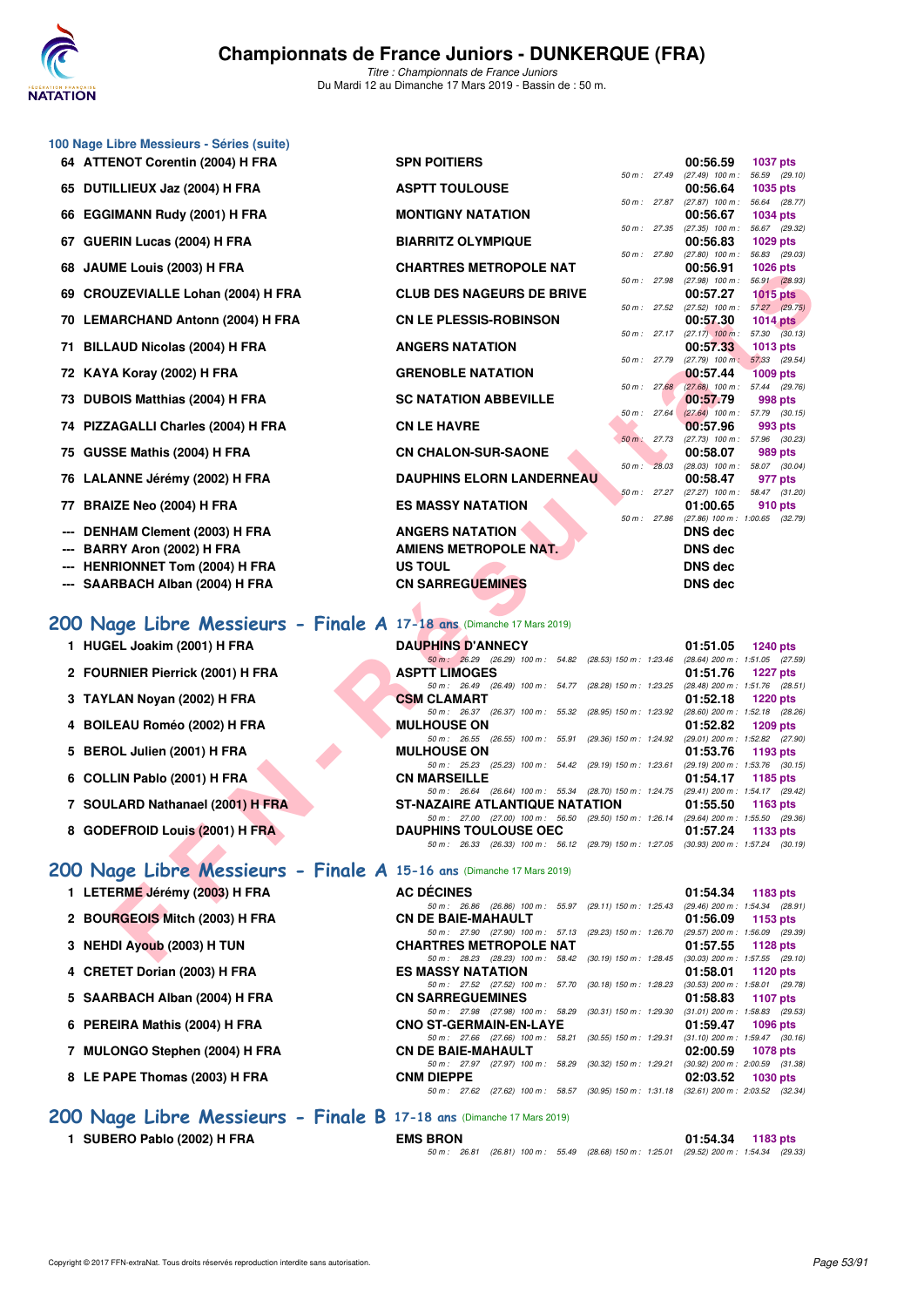

*Titre : Championnats de France Juniors* Du Mardi 12 au Dimanche 17 Mars 2019 - Bassin de : 50 m.

| 200 Nage Libre Messieurs - Finale B (suite)                           |                                                                                            |                                     |
|-----------------------------------------------------------------------|--------------------------------------------------------------------------------------------|-------------------------------------|
| 2 FARGEOT Thomas (2001) H FRA                                         | <b>DAUPHINS TOULOUSE OEC</b>                                                               | 01:55.04<br>1171 $pts$              |
|                                                                       | 50 m: 27.40 (27.40) 100 m: 56.70 (29.30) 150 m: 1:26.30                                    | $(29.60)$ 200 m : 1:55.04 $(28.74)$ |
| 3 DE PAOLI Maxime (2002) H FRA                                        | <b>NAUTIC CLUB ALP'38</b>                                                                  | 01:55.80<br>1158 $pts$              |
|                                                                       | 50 m: 27.81 (27.81) 100 m: 56.97 (29.16) 150 m: 1:26.78                                    | (29.81) 200 m: 1:55.80 (29.02)      |
| 4 LOUISSI Malek (2001) H TUN                                          | AAS SARCELLES NATATION 95                                                                  | 01:56.56<br>1145 pts                |
|                                                                       | 50 m: 28.08 (28.08) 100 m: 57.80 (29.72) 150 m: 1:27.39                                    | (29.59) 200 m : 1:56.56 (29.17)     |
| 5 MAILLY Noé (2002) H FRA                                             | <b>ANGERS NATATION</b>                                                                     | 01:57.12<br>1135 pts                |
|                                                                       | 50 m: 27.92 (27.92) 100 m: 57.42 (29.50) 150 m: 1:27.63                                    | (30.21) 200 m: 1:57.12 (29.49)      |
| 6 CLUSMAN Jean-Baptiste (2001) H FRA                                  | LILLE MÉTROPOLE NATATION                                                                   | 01:57.15<br>1135 pts                |
|                                                                       | 50 m: 28.01 (28.01) 100 m: 57.58 (29.57) 150 m: 1:27.52                                    | (29.94) 200 m : 1:57.15 (29.63)     |
| 7 AUVRAY MAGRO Ian (2001) H FRA                                       | <b>LYON NATATION METROPOLE</b>                                                             | 01:58.33<br>$1115$ pts              |
|                                                                       | 50 m: 26.47 (26.47) 100 m: 56.55<br>(30.08) 150 m : 1:26.98                                | $(30.43)$ 200 m : 1:58.33 $(31.35)$ |
| 8 BARRY Aron (2002) H FRA                                             | AMIENS METROPOLE NAT.                                                                      | 01:58.90<br>$1106$ pts              |
|                                                                       | 50 m : 27.35 (27.35) 100 m : 57.77 (30.42) 150 m : 1:28.70 (30.93) 200 m : 1:58.90 (30.20) |                                     |
|                                                                       |                                                                                            |                                     |
| 200 Nage Libre Messieurs - Finale B 15-16 ans (Dimanche 17 Mars 2019) |                                                                                            |                                     |
|                                                                       |                                                                                            |                                     |

- **1 GERAN Youris (2003) H FRA** CNIC LES SQUALES CONIC 27.88 (27.88) 100 m : 58.44 (30.56) 150 m : 1:29.00 (30.56) 200 m : 1:58.80 (29.80)
- **2 DEBACKER Evan (2004) H FRA AS VILLENEUVE-LÈS-AVIGNON 02:00.27 1083 pts**<br>
50 m 28.15 (28.15) 100 m 59.06 (30.91) 150 m 1 2.29.98 (30.92) 200 m 2.00.27 (30.29)
- **3 GALZIN Oscar (2004) H FRA DAUPHINS TOULOUSE OEC 02:00.55 1078 pts**<br> **50 m:** 28.71 (28.71) 100 m: 59.44 (30.73) 150 m: 1.30.46 (31.02) 200 m: 2.00.55 (30.09)
- **4 CEÜS Mathieu (2004) H FRA AQUATIC CLUB DE L'EST REUNION 02:03.39 1032 pts**
- **5 ANDRIEU Gabriel (2004) H FRA DUNKERQUE NATATION 02:05.61 997 pts**
- **6 CAOUEN Mathis (2004) H FRA CN BREST CON BREST 02:06.22 987 pts**<br>  $\frac{50 \text{ m}}{29.31}$   $\frac{29.31}{100 \text{ m}}$ ;  $\frac{100.98}{31.67}$   $\frac{157}{150 \text{ m}}$ ;  $\frac{133.95}{32.87}$   $\frac{32.27}{200 \text{ m}}$ ;  $\frac{206.22}{32.2}$   $\frac{32.2}{$
- 
- --- CELESTE Mathéo (2004) H FRA

## **[200 Nage Libre Messieurs - Finale C](http://www.ffnatation.fr/webffn/resultats.php?idact=nat&go=epr&idcpt=59271&idepr=53) 17-18 ans** (Dimanche 17 Mars 2019)

- 
- 
- 
- 
- 
- 
- **7 SCHUG Lilian (2002) H FRA SN METZ 01:58.97 1104 pts**

## **[200 Nage Libre Messieurs - Séries](http://www.ffnatation.fr/webffn/resultats.php?idact=nat&go=epr&idcpt=59271&idepr=53)** (Dimanche 17 Mars 2019)

- **1 FOURNIER Pierrick (2001) H FRA**
- **2 HUGEL Joakim (2001) H FRA**
- **3 TAYLAN Noyan (2002) H FRA**
- **4 BOILEAU Roméo (2002) H FRA**
- **5 GODEFROID Louis (2001) H FRA**
- **6 HUG-DREYFUS Tom (2002) H FRA**
- **7 BEROL Julien (2001) H FRA**
- 8 SOULARD Nathanael (2001) H FRA
- **9 LETERME Jérémy (2003) H FRA**
- **10 COLLIN Pablo (2001) H FRA**
- **FRANCISCO MATERIZACIONS ANTENER ENTERNADO DE CARLA CONSERVACIONAL ENTERNADO DE CARLA CONSERVACIONAL ENTERNADO DE CARLA CONSERVACIONAL ENTERNADO DE CARLA CONSERVACIONAL ENTERNADO DE CARLA CONSERVACIONAL ENTERNADO DE CARLA** *50 m : 29.31 (29.31) 100 m : 1:00.98 (31.67) 150 m : 1:33.95 (32.97) 200 m : 2:06.22 (32.27)* **7 PROISY Corentin (2004) H FRA CN FOURMIES 02:06.50 983 pts** *50 m : 28.69 (28.69) 100 m : 1:00.32 (31.63) 150 m : 1:33.36 (33.04) 200 m : 2:06.50 (33.14)*<br>**BLANC-MESNIL S.N DNS 1 ROCHER Romain (2002) H FRA** STADE FRANÇAIS O COURBEVOIE 01:56.39 **1148 pts**<br>50.08 **1148 pts**  $\frac{176.39}{200 \times 27.02}$   $\frac{176.32}{100 \times 27.02}$   $\frac{176.7}{100 \times 156.32}$   $\frac{176.39}{(23.51 \times 150 \times 156.02)}$   $\frac{(29.851 \times 200$ *(27.02) 100 m : 56.17 (29.15) 150 m : 1:26.02 (29.85) 200 m : 1:56.39 (30.37)*<br>**JATATION** 01:56.42 1147 pts **2 ROTH BELGRAND Mathis (2002) H FRA U.S CRETEIL NATATION 01:56.42** *50 m : 27.17 (27.17) 100 m : 56.56 (29.39) 150 m : 1:26.88 (30.32) 200 m : 1:56.42 (29.54)*<br>**TPELLIER METROPOLE NATATION** 01:56.55 1145 pts **3 BALSIER Lucas (2002) H FRA MONTPELLIER METROPOLE NATATION 01:56.55** *50 m : 27.51 (27.51) 100 m : 57.93 (30.42) 150 m : 1:27.85 (29.92) 200 m : 1:56.55 (28.70)*<br>**DUNKERQUE NATATION** 01:57.12 1135 pts **4 DEBRIL Marin (2002) H FRA DUNKERQUE NATATION 01:57.12** *50 m : 28.24 (28.24) 100 m : 58.27 (30.03) 150 m : 1:28.34 (30.07) 200 m : 1:57.12 (28.78)* **5 KHALIL Adib (2002) H LBN AS MONACO NATATION 01:57.21 1134 pts** *50 m : 27.87 (27.87) 100 m : 57.62 (29.75) 150 m : 1:27.88 (30.26) 200 m : 1:57.21 (29.33)* **6 MAJOU Clément (2002) H FRA STADE FRANÇAIS O COURBEVOIE 01:57.98 1121 pts**

*50 m : 26.91 (26.91) 100 m : 56.55 (29.64) 150 m : 1:26.73 (30.18) 200 m : 1:57.98 (31.25)*

*50 m : 27.71 (27.71) 100 m : 58.01 (30.30) 150 m : 1:28.75 (30.74) 200 m : 1:58.97 (30.22)*

*50 m : 28.71 (28.71) 100 m : 59.44 (30.73) 150 m : 1:30.46 (31.02) 200 m : 2:00.55 (30.09)*

*50 m : 29.10 (29.10) 100 m : 1:00.57 (31.47) 150 m : 1:33.01 (32.44) 200 m : 2:05.61 (32.60)*

*50 m : 28.65 (28.65) 100 m : 1:00.14* (31.49) 150 m : 1:31.49 (31.35) 200 m : 2:03.39 (31.90)<br>**DUNKERQUE NATATION** 02:05.61 997 pts

*50 m : 27.88 (27.88) 100 m : 58.44 (30.56) 150 m : 1:29.00 (30.56) 200 m : 1:58.80 (29.80)*

*50 m : 28.15 (28.15) 100 m : 59.06 (30.91) 150 m : 1:29.98* 

| <b>ASPTT LIMOGES</b>           |                                                                                        |  | $01:50.36$ 1252 pts            |  |
|--------------------------------|----------------------------------------------------------------------------------------|--|--------------------------------|--|
|                                | 50 m: 26.20 (26.20) 100 m: 54.01 (27.81) 150 m: 1:22.10 (28.09) 200 m: 1:50.36 (28.26, |  |                                |  |
| <b>DAUPHINS D'ANNECY</b>       |                                                                                        |  | $01:51.24$ 1236 pts            |  |
|                                | 50 m: 25.69 (25.69) 100 m: 53.45 (27.76) 150 m: 1:22.50                                |  | (29.05) 200 m: 1:51.24 (28.74) |  |
| <b>CSM CLAMART</b>             |                                                                                        |  | $01:52.20$ 1220 pts            |  |
|                                | 50 m: 25.87 (25.87) 100 m: 54.43 (28.56) 150 m: 1:23.57 (29.14) 200 m: 1:52.20 (28.63) |  |                                |  |
| <b>MULHOUSE ON</b>             |                                                                                        |  | 01:53.07 1204 pts              |  |
|                                | 50 m: 26.57 (26.57) 100 m: 55.25 (28.68) 150 m: 1:24.58 (29.33) 200 m: 1:53.07 (28.49) |  |                                |  |
| <b>DAUPHINS TOULOUSE OEC</b>   |                                                                                        |  | $01:53.26$ 1201 pts            |  |
|                                | 50 m: 25.60 (25.60) 100 m: 54.56 (28.96) 150 m: 1:23.90 (29.34) 200 m: 1:53.26 (29.36) |  |                                |  |
| <b>MULHOUSE ON</b>             |                                                                                        |  | $01:53.63$ 1195 pts            |  |
|                                | 50 m: 26.33 (26.33) 100 m: 55.99 (29.66) 150 m: 1:25.50 (29.51) 200 m: 1:53.63 (28.13, |  |                                |  |
| <b>MULHOUSE ON</b>             |                                                                                        |  | 01:53.84 1191 pts              |  |
|                                | 50 m: 25.53 (25.53) 100 m: 54.79 (29.26) 150 m: 1:24.23 (29.44) 200 m: 1:53.84 (29.61, |  |                                |  |
| ST-NAZAIRE ATLANTIQUE NATATION |                                                                                        |  | 01:54.50 1180 pts              |  |
|                                | 50 m: 26.56 (26.56) 100 m: 54.86 (28.30) 150 m: 1:24.40 (29.54) 200 m: 1:54.50 (30.10) |  |                                |  |
| <b>AC DÉCINES</b>              |                                                                                        |  | 01:54.80 1175 pts              |  |
|                                | 50 m: 27.07 (27.07) 100 m: 56.48 (29.41) 150 m: 1:25.97 (29.49) 200 m: 1:54.80 (28.83, |  |                                |  |
| <b>CN MARSEILLE</b>            |                                                                                        |  | $01:55.21$ 1168 pts            |  |
|                                | 50 m: 27.30 (27.30) 100 m: 56.29 (28.99) 150 m: 1:25.98 (29.69) 200 m: 1:55.21 (29.23) |  |                                |  |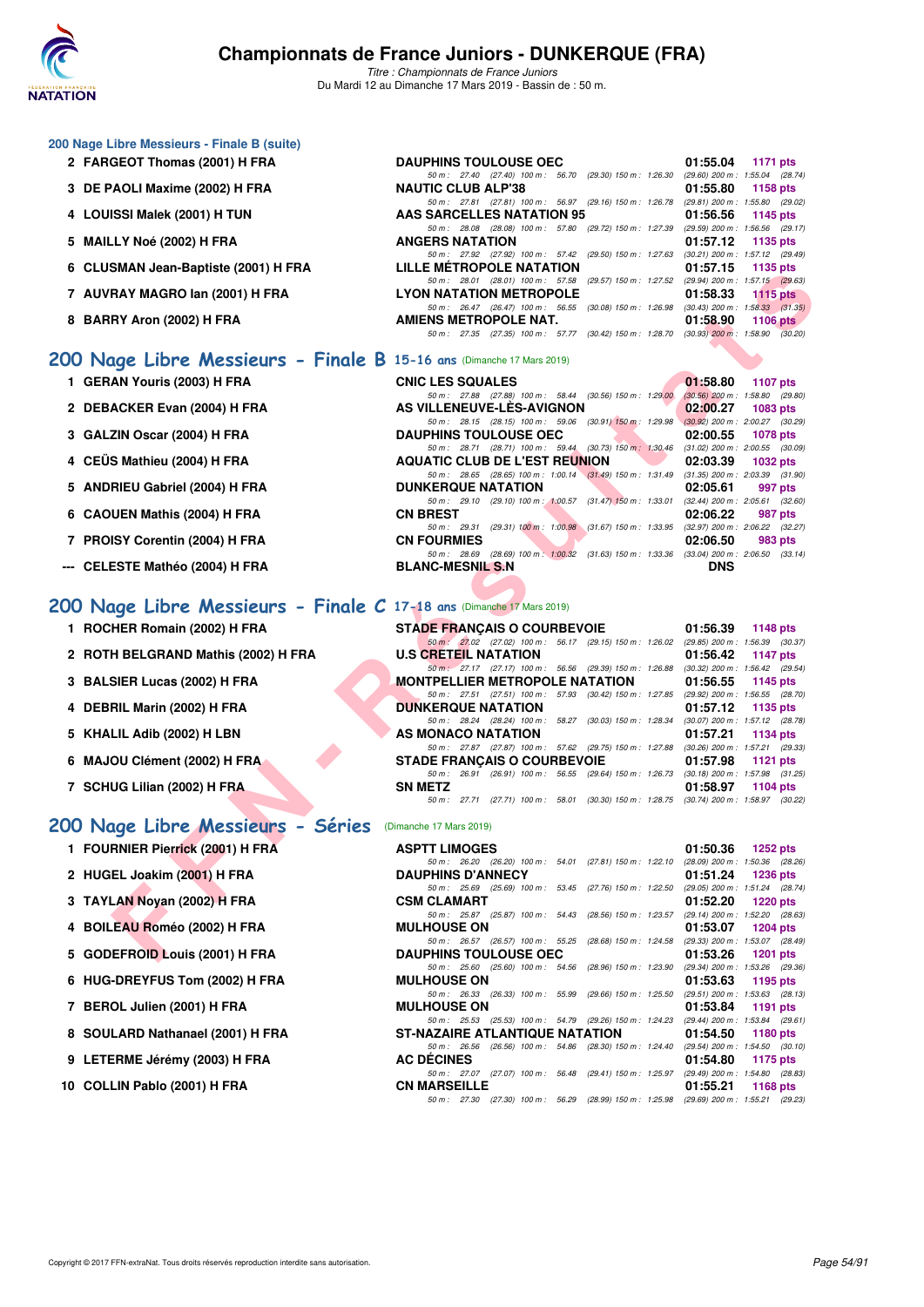

| 11. | 200 Nage Libre Messieurs - Séries (suite)<br>SUBERO Pablo (2002) H FRA | E |
|-----|------------------------------------------------------------------------|---|
|     | 12 FARGEOT Thomas (2001) H FRA                                         | L |
|     | 13 CLUSMAN Jean-Baptiste (2001) H FRA                                  | L |
|     | 14 DE PAOLI Maxime (2002) H FRA                                        | ľ |
| 15  | BARRY Aron (2002) H FRA                                                |   |
|     | 16 LOUISSI Malek (2001) H TUN                                          | I |
|     | 17 KHALIL Adib (2002) H LBN                                            |   |
|     | 18 AUVRAY MAGRO lan (2001) H FRA                                       | L |
|     | 19 MAILLY Noé (2002) H FRA                                             | I |
|     | 20 SCHUG Lilian (2002) H FRA                                           | s |
| 21  | DEBRIL Marin (2002) H FRA                                              | I |
|     | 22 BOURGEOIS Mitch (2003) H FRA                                        | C |
|     | 23 BALSIER Lucas (2002) H FRA                                          | ľ |
|     | 23 ROCHER Romain (2002) H FRA                                          | s |
|     | 25 FRIZZAS Ewan (2001) H FRA                                           | š |
|     | 26 CRETET Dorian (2003) H FRA                                          | E |
|     | 27 ROTH BELGRAND Mathis (2002) H FRA                                   | ι |
|     | 28 NEHDI Ayoub (2003) H TUN                                            | C |
|     | 29 GUILLAMIN Tom (2002) H FRA                                          | C |
|     | 30 MULONGO Stephen (2004) H FRA                                        | C |
|     | 31 MAJOU Clément (2002) H FRA                                          | ś |
|     | 32 LE PAPE Thomas (2003) H FRA                                         | C |
|     | 33 SAARBACH Alban (2004) H FRA                                         | C |
|     | 34 LEES Axel (2002) H FRA                                              | ı |
|     | 35 MARTINS Mattéo (2002) H FRA                                         | I |
|     | 36 PEREIRA Mathis (2004) H FRA                                         | C |
|     | 37 CARMONA Elian (2002) H FRA                                          | C |
|     | 38 VAHE Guillaume (2001) H FRA                                         | ľ |
|     | 39 BASTIEN Thibault (2001) H FRA                                       |   |
|     | 40 GALZIN Oscar (2004) H FRA                                           | I |
|     | 41 TEULE Leo (2002) H FRA                                              |   |
|     | 42 GERAN Youris (2003) H FRA                                           |   |
|     | 43 DEBACKER Evan (2004) H FRA                                          |   |
|     | 44 HUET-LEBERRUYER Titouan (2003) H FRA                                | C |
|     | 45 CEÜS Mathieu (2004) H FRA                                           |   |
|     | 46 PROISY Corentin (2004) H FRA                                        | C |

| $5.1005$ $\mu$ mass $\mu$ models and $\mu$ |                                                                                                                                 |                             |
|--------------------------------------------|---------------------------------------------------------------------------------------------------------------------------------|-----------------------------|
| 11 SUBERO Pablo (2002) H FRA               | <b>EMS BRON</b>                                                                                                                 | 01:55.60<br>1161 pts        |
| 12 FARGEOT Thomas (2001) H FRA             | 50 m: 26.43 (26.43) 100 m: 55.28 (28.85) 150 m: 1:25.45 (30.17) 200 m: 1:55.60 (30.15)<br><b>DAUPHINS TOULOUSE OEC</b>          | 01:55.84<br>1157 $pts$      |
| 13   CLUSMAN Jean-Baptiste (2001) H FRA    | 50 m: 27.28 (27.28) 100 m: 56.39 (29.11) 150 m: 1:26.27 (29.88) 200 m: 1:55.84 (29.57)<br>LILLE METROPOLE NATATION              | 01:55.89<br>1156 pts        |
| 14 DE PAOLI Maxime (2002) H FRA            | 50 m: 27.72 (27.72) 100 m: 57.26 (29.54) 150 m: 1:26.63 (29.37) 200 m: 1:55.89 (29.26)<br><b>NAUTIC CLUB ALP'38</b>             | 01:56.07<br>$1153$ pts      |
| 15 BARRY Aron (2002) H FRA                 | 50 m: 27.52 (27.52) 100 m: 56.76 (29.24) 150 m: 1:26.37 (29.61) 200 m: 1:56.07 (29.70)<br>AMIENS METROPOLE NAT.                 | 01:56.10<br>1153 $pts$      |
| 16 LOUISSI Malek (2001) H TUN              | 50 m: 27.01 (27.01) 100 m: 55.74 (28.73) 150 m: 1:25.78 (30.04) 200 m: 1:56.10 (30.32)<br>AAS SARCELLES NATATION 95             | 01:57.12<br>1135 pts        |
| 17 KHALIL Adib (2002) H LBN                | 50 m: 27.38 (27.38) 100 m: 56.90 (29.52) 150 m: 1:26.68 (29.78) 200 m: 1:57.12 (30.44)<br>AS MONACO NATATION                    | 01:57.23<br>1133 $pts2$     |
| 18 AUVRAY MAGRO lan (2001) H FRA           | 50 m: 28.09 (28.09) 100 m: 57.69 (29.60) 150 m: 1:27.76 (30.07) 200 m: 1:57.23 (29.47)<br><b>LYON NATATION METROPOLE</b>        | $01:57.42$ 1130 pts         |
| 19 MAILLY Noé (2002) H FRA                 | 50 m : 26.27 (26.27) 100 m : 55.53 (29.26) 150 m : 1:25.89 (30.36) 200 m : 1:57.42 (31.53)<br><b>ANGERS NATATION</b>            | 01:57.61<br>1127 pts        |
| 20 SCHUG Lilian (2002) H FRA               | 50 m: 27.80 (27.80) 100 m: 57.44 (29.64) 150 m: 1:27.68 (30.24) 200 m: 1:57.61 (29.93)<br><b>SN METZ</b>                        | 01:57.63<br>1127 pts        |
| 21 DEBRIL Marin (2002) H FRA               | 50 m: 26.53 (26.53) 100 m: 56.22 (29.69) 150 m: 1:26.35 (30.13) 200 m: 1:57.63 (31.28)<br><b>DUNKERQUE NATATION</b>             | 01:57.75<br>1125 pts        |
| 22 BOURGEOIS Mitch (2003) H FRA            | 50 m: 27.23 (27.23) 100 m: 56.29 (29.06) 150 m: 1:26.93 (30.64) 200 m: 1:57.75 (30.82)<br><b>CN DE BAIE-MAHAULT</b>             | 01:57.82<br>1124 pts        |
| 23 BALSIER Lucas (2002) H FRA              | 50 m: 28.34 (28.34) 100 m: 58.35 (30.01) 150 m: 1:28.39 (30.04) 200 m: 1:57.82 (29.43)<br><b>MONTPELLIER METROPOLE NATATION</b> | 01:58.13<br>1118 pts        |
| 23 ROCHER Romain (2002) H FRA              | 50 m: 26.95 (26.95) 100 m: 56.28 (29.33) 150 m: 1:27.18 (30.90) 200 m: 1:58.13 (30.95)<br><b>STADE FRANÇAIS O COURBEVOIE</b>    | 01:58.13<br>1118 pts        |
| 25 FRIZZAS Ewan (2001) H FRA               | 50 m: 27.39 (27.39) 100 m: 57.39 (30.00) 150 m: 1:28.14 (30.75) 200 m: 1:58.13 (29.99)<br>SAINT-RAPHAEL NATATION                | 01:58.19<br>1117 pts        |
| 26 CRETET Dorian (2003) H FRA              | 50 m: 27.17 (27.17) 100 m: 56.81 (29.64) 150 m: 1:27.71 (30.90) 200 m: 1:58.19 (30.48)<br><b>ES MASSY NATATION</b>              | 01:58.36<br>1114 pts        |
| 27 ROTH BELGRAND Mathis (2002) H FRA       | 50 m: 27.30 (27.30) 100 m: 57.10 (29.80) 150 m: 1:28.00 (30.90) 200 m: 1:58.36 (30.36)<br><b>U.S CRETEIL NATATION</b>           | 01:58.71<br>1109 pts        |
| 28 NEHDI Ayoub (2003) H TUN                | 50 m: 27.50 (27.50) 100 m: 57.85 (30.35) 150 m: 1:28.21 (30.36) 200 m: 1:58.71 (30.50)<br><b>CHARTRES METROPOLE NAT</b>         | 01:58.79<br>1107 pts        |
| 29 GUILLAMIN Tom (2002) H FRA              | 50 m: 28.22 (28.22) 100 m: 58.67 (30.45) 150 m: 1:28.83 (30.16) 200 m: 1:58.79 (29.96)<br><b>CN ANTIBES</b>                     | 01:58.88<br>1106 pts        |
| 30 MULONGO Stephen (2004) H FRA            | 50 m: 27.54 (27.54) 100 m: 57.04 (29.50) 150 m: 1:27.74 (30.70) 200 m: 1:58.88 (31.14)<br><b>CN DE BAIE-MAHAULT</b>             | 01:58.98<br>1104 pts        |
| 31 MAJOU Clément (2002) H FRA              | 50 m: 28.36 (28.36) 100 m: 58.27 (29.91) 150 m: 1:28.75 (30.48) 200 m: 1:58.98 (30.23)<br><b>STADE FRANÇAIS O COURBEVOIE</b>    | 01:59.04<br>1103 $pts$      |
| 32 LE PAPE Thomas (2003) H FRA             | 50 m: 28.54 (28.54) 100 m: 58.63 (30.09) 150 m: 1:29.16 (30.53) 200 m: 1:59.04 (29.88)<br><b>CNM DIEPPE</b>                     | 01:59.35<br>1098 pts        |
| 33 SAARBACH Alban (2004) H FRA             | 50 m: 27.71 (27.71) 100 m: 58.47 (30.76) 150 m: 1:29.07 (30.60) 200 m: 1:59.35 (30.28)<br><b>CN SARREGUEMINES</b>               | 01:59.79<br>1091 pts        |
| 34   LEES Axel (2002) H FRA                | 50 m: 27.82 (27.82) 100 m: 58.01 (30.19) 150 m: 1:29.27 (31.26) 200 m: 1:59.79 (30.52)<br><b>ASPTT LIMOGES</b>                  | 02:00.08<br>1086 pts        |
| 35 MARTINS Mattéo (2002) H FRA             | 50 m: 27.54 (27.54) 100 m: 57.98 (30.44) 150 m: 1:29.07 (31.09) 200 m: 2:00.08 (31.01)<br><b>ANGERS NATATION</b>                | 02:00.28<br>1083 pts        |
| 36 PEREIRA Mathis (2004) H FRA             | 50 m: 27.27 (27.27) 100 m: 57.82 (30.55) 150 m: 1:28.77 (30.95) 200 m: 2:00.28 (31.51)<br><b>CNO ST-GERMAIN-EN-LAYE</b>         | 02:00.54<br>1078 pts        |
| 37 CARMONA Elian (2002) H FRA              | 50 m: 28.05 (28.05) 100 m: 58.97 (30.92) 150 m: 1:30.42 (31.45) 200 m: 2:00.54 (30.12)<br><b>CN AUCH</b>                        | 02:00.79<br><b>1074 pts</b> |
|                                            | 50 m: 28.23 (28.23) 100 m: 58.45 (30.22) 150 m: 1:29.74 (31.29) 200 m: 2:00.79 (31.05)                                          |                             |
| 38 VAHE Guillaume (2001) H FRA             | <b>NANTES NATATION</b><br>50 m: 27.89 (27.89) 100 m: 57.86 (29.97) 150 m: 1:29.51 (31.65) 200 m: 2:01.07 (31.56)                | 02:01.07<br><b>1070 pts</b> |
| 39 BASTIEN Thibault (2001) H FRA           | ALLIANCE DIJON NATATION<br>50 m: 27.70 (27.70) 100 m: 58.77 (31.07) 150 m: 1:30.66 (31.89) 200 m: 2:01.20 (30.54)               | 02:01.20<br>1068 pts        |
| 40 GALZIN Oscar (2004) H FRA               | <b>DAUPHINS TOULOUSE OEC</b><br>50 m: 26.93 (26.93) 100 m: 56.55 (29.62) 150 m: 1:28.32 (31.77) 200 m: 2:01.53 (33.21)          | 02:01.53<br>1062 pts        |
| 41 TEULE Leo (2002) H FRA                  | <b>CNO ST-GERMAIN-EN-LAYE</b>                                                                                                   | 02:01.54<br><b>1062 pts</b> |
| 42 GERAN Youris (2003) H FRA               | 50 m: 28.02 (28.02) 100 m: 58.19 (30.17) 150 m: 1:29.88 (31.69) 200 m: 2:01.54 (31.66)<br><b>CNIC LES SQUALES</b>               | 02:01.63<br><b>1061 pts</b> |
| 43 DEBACKER Evan (2004) H FRA              | 50 m: 27.36 (27.36) 100 m: 57.66 (30.30) 150 m: 1:29.37 (31.71) 200 m: 2:01.63 (32.26)<br>AS VILLENEUVE-LES-AVIGNON             | 02:01.78<br>1058 pts        |
| 44 HUET-LEBERRUYER Titouan (2003) H FRA    | 50 m: 27.66 (27.66) 100 m: 58.41 (30.75) 150 m: 1:30.48 (32.07) 200 m: 2:01.78 (31.30)<br><b>CS CLICHY 92</b>                   | 02:02.92<br>1040 pts        |
| 45   CEÜS Mathieu (2004) H FRA             | 50 m: 27.39 (27.39) 100 m: 57.95 (30.56) 150 m: 1:30.11 (32.16) 200 m: 2:02.92 (32.81)<br><b>AQUATIC CLUB DE L'EST REUNION</b>  | 02:02.94<br>1039 pts        |
| 46 PROISY Corentin (2004) H FRA            | 50 m: 28.09 (28.09) 100 m: 59.12 (31.03) 150 m: 1:30.99 (31.87) 200 m: 2:02.94 (31.95)<br><b>CN FOURMIES</b>                    | 02:04.64<br>1012 pts        |
|                                            | 50 m: 28.56 (28.56) 100 m: 59.64 (31.08) 150 m: 1:32.02 (32.38) 200 m: 2:04.64 (32.62)                                          |                             |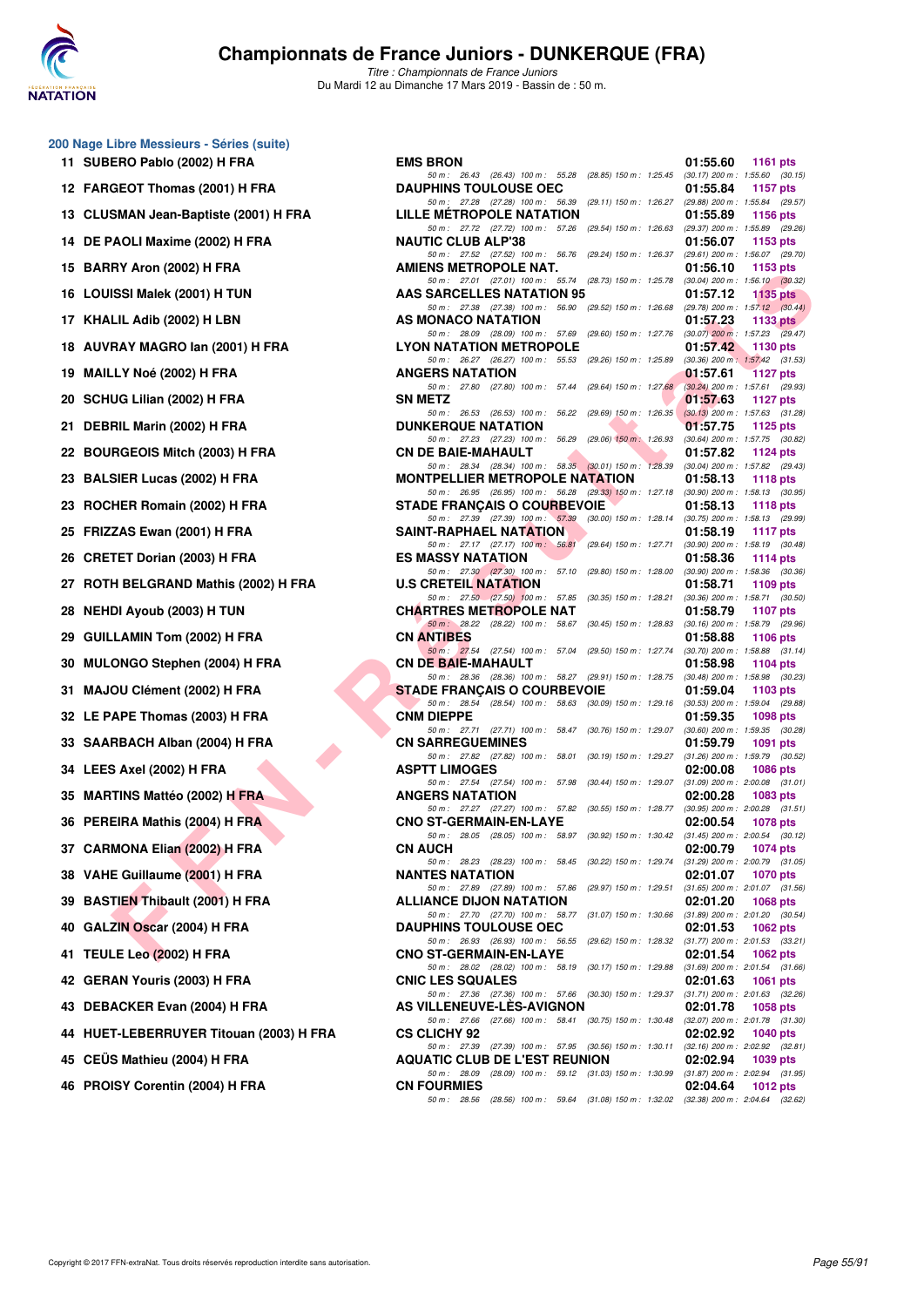

*Titre : Championnats de France Juniors* Du Mardi 12 au Dimanche 17 Mars 2019 - Bassin de : 50 m.

| 200 Nage Libre Messieurs - Séries (suite)                                                                                                                                                                                          |                                                                                          |                                                                                        |
|------------------------------------------------------------------------------------------------------------------------------------------------------------------------------------------------------------------------------------|------------------------------------------------------------------------------------------|----------------------------------------------------------------------------------------|
| 47 ANDRIEU Gabriel (2004) H FRA                                                                                                                                                                                                    | <b>DUNKERQUE NATATION</b>                                                                | 02:05.24<br>1003 pts                                                                   |
|                                                                                                                                                                                                                                    | 50 m: 29.20 (29.20) 100 m: 1:00.18 (30.98) 150 m: 1:32.65 (32.47) 200 m: 2:05.24 (32.59) |                                                                                        |
| 48 CAOUEN Mathis (2004) H FRA                                                                                                                                                                                                      | <b>CN BREST</b>                                                                          | 02:06.90<br>977 pts                                                                    |
| 49 CELESTE Mathéo (2004) H FRA                                                                                                                                                                                                     | 50 m: 29.57 (29.57) 100 m: 1:01.54 (31.97) 150 m: 1:34.38<br><b>BLANC-MESNIL S.N</b>     | $(32.84)$ 200 m : $2.06.90$ $(32.52)$<br>02:09.31<br>939 pts                           |
|                                                                                                                                                                                                                                    | 50 m: 29.57 (29.57) 100 m: 1:02.80 (33.23) 150 m: 1:37.09                                | $(34.29)$ 200 m : 2:09.31 $(32.22)$                                                    |
| 50 LEAL Timotéo (2004) H FRA                                                                                                                                                                                                       | <b>AVENIR MURET NATATION</b>                                                             | 02:09.47<br>937 pts                                                                    |
|                                                                                                                                                                                                                                    | 50 m : 28.82 (28.82) 100 m : 1:01.06 (32.24) 150 m : 1:34.93                             | $(33.87)$ 200 m : 2:09.47 $(34.54)$                                                    |
| --- ROUX Guillaume (2001) H FRA                                                                                                                                                                                                    | <b>CN AVIGNON</b>                                                                        | <b>DNS</b> dec                                                                         |
| --- HENRIONNET Tom (2004) H FRA                                                                                                                                                                                                    | US TOUL                                                                                  | <b>DNS</b> dec                                                                         |
| <b>BARADAT Mats (2003) H FRA</b>                                                                                                                                                                                                   | <b>AC HYÈRES</b>                                                                         | <b>DNS dec</b>                                                                         |
| <b>WALLART Jules (2002) H FRA</b>                                                                                                                                                                                                  | <b>DUNKERQUE NATATION</b>                                                                | <b>DNS</b> dec                                                                         |
| <b>BERINGUE Raphael (2001) H FRA</b>                                                                                                                                                                                               | <b>CA ORSAY</b>                                                                          | <b>DNS</b> dec                                                                         |
| TEULE Enzo (2004) H FRA                                                                                                                                                                                                            | <b>CNO ST-GERMAIN-EN-LAYE</b>                                                            | <b>DNS</b>                                                                             |
| <b>WALLET Mateo (2004) H FRA</b>                                                                                                                                                                                                   | <b>DUNKERQUE NATATION</b>                                                                | <b>DSQ</b>                                                                             |
|                                                                                                                                                                                                                                    |                                                                                          |                                                                                        |
| 400 Nage Libre Messieurs - Finale A 17-18 ans (Jeudi 14 Mars 2019)                                                                                                                                                                 |                                                                                          |                                                                                        |
| 1 CAMBLONG Tommy-Lee (2001) H FRA                                                                                                                                                                                                  | <b>CANET 66 NATATION</b>                                                                 | 03:53.63<br><b>1259 pts</b>                                                            |
| 50 m: 27.53 (27.53) 100 m: 56.83 (29.30) 150 m: 1:26.50 (29.67) 200 m: 1:56.22 (29.72) 250 m: 2:26.13 (29.91) 300 m: 2:55.83 (29.70) 350 m: 3:25.70 (29.87) 400 m: 3:53.63                                                         |                                                                                          | (27.93)                                                                                |
| 2 ROUX Guillaume (2001) H FRA                                                                                                                                                                                                      | <b>CN AVIGNON</b>                                                                        | 03:54.39<br><b>1252 pts</b>                                                            |
| 50 m : 27.62 (27.62) 100 m : 56.84 (29.22) 150 m : 1:26.33 (29.49) 200 m : 1:56.09 (29.76) 250 m : 2:25.63 (29.54) 300 m : 2:55.34                                                                                                 |                                                                                          | (29.71) 350 m : 3:25.32 (29.98) 400 m : 3:54.39<br>(29.07)                             |
| 3 PLAZA Swann (2001) H FRA<br>50 m : 27.91 (27.91) 100 m : 57.77 (29.86) 150 m : 1:27.81 (30.04) 200 m : 1:58.22 (30.41) 250 m : 2:28.39 (30.17) 300 m : 2:58.75                                                                   | <b>DAUPHINS AIXE-SUR-VIENNE</b>                                                          | 03:57.05<br>1229 pts<br>$(30.36)$ 350 m : 3:28.83 $(30.08)$ 400 m : 3:57.05<br>(28.22) |
| 4 FARGEOT Thomas (2001) H FRA                                                                                                                                                                                                      | <b>DAUPHINS TOULOUSE OEC</b>                                                             | 03:57.92<br><b>1222 pts</b>                                                            |
| 50 m : 28.15 (28.15) 100 m : 58.51 (30.36) 150 m : 1:28.61 (30.10) 200 m : 1:59.04 (30.43) 250 m : 2:28.82 (29.78) 300 m : 2:58.96                                                                                                 |                                                                                          | (30.14) 350 m : 3:29.04 (30.08) 400 m : 3:57.92<br>(28.88)                             |
| 5 CLUSMAN Jean-Baptiste (2001) H FRA                                                                                                                                                                                               | LILLE METROPOLE NATATION                                                                 | 04:00.38<br><b>1200 pts</b>                                                            |
| 50 m: 28.81 (28.81) 100 m: 59.33 (30.52) 150 m: 1:29.45 (30.12) 200 m: 1:59.56 (30.11) 250 m: 2:29.63 (30.07) 300 m: 3:00.25 (30.62) 350 m: 3:30.70 (30.45) 400 m: 4:00.38<br>6 VANDEVELDE Alexis (2001) H FRA                     | <b>SN VERSAILLES</b>                                                                     | (29.68)<br>04:00.84<br>1196 pts                                                        |
| 50 m: 28.12 (28.12) 100 m: 58.71 (30.59) 150 m: 1:29.29 (30.58) 200 m: 2:00.50 (31.21) 250 m: 2:31.21 (30.71) 300 m: 3:02.36 (31.15) 350 m: 3:32.70 (30.34) 400 m: 4:00.84                                                         |                                                                                          | (28.14)                                                                                |
| 7 FOURNIER Pierrick (2001) H FRA                                                                                                                                                                                                   | <b>ASPTT LIMOGES</b>                                                                     | 04:00.88<br>1196 pts                                                                   |
| 50 m: 27.78 (27.78) 100 m: 58.49 (30.71) 150 m: 1:28.76 (30.27) 200 m: 1:59.90 (31.14) 250 m: 2:30.43 (30.53) 300 m: 3:01.81 (31.38) 350 m: 3:32.28 (30.47) 400 m: 4:00.88<br>8 KUKLA Clément (2002) H FRA                         | AAS SARCELLES NATATION 95                                                                | (28.60)<br>04:03.11<br>1177 pts                                                        |
| 50 m: 28.33 (28.33) 100 m: 58.78 (30.45) 150 m: 1:29.43 (30.65) 200 m: 1:59.95 (30.52) 250 m: 2:30.75 (30.80) 300 m: 3:01.77 (31.02) 350 m: 3:32.91 (31.14) 400 m: 4:03.11                                                         |                                                                                          | (30.20)                                                                                |
|                                                                                                                                                                                                                                    |                                                                                          |                                                                                        |
| 400 Nage Libre Messieurs - Finale A 15-16 ans (Jeudi 14 Mars 2019)                                                                                                                                                                 |                                                                                          |                                                                                        |
| 1 BARADAT Mats (2003) H FRA                                                                                                                                                                                                        | <b>AC HYERES</b>                                                                         | 04:06.65<br>1147 pts                                                                   |
| 50 m: 29.05 (29.05) 100 m: 1:00.68 (31.63) 150 m: 1:32.49 (31.81) 200 m: 2:04.34 (31.85) 250 m: 2:35.32 (30.98) 300 m: 3:06.31 (30.99) 350 m: 3:37.01 (30.70) 400 m: 4:06.65                                                       |                                                                                          | (29.64)                                                                                |
| 2 TEULE Enzo (2004) H FRA<br>50 m: 29.06 (29.06) 100 m: 1:00.40 (31.34) 150 m: 1:32.04 (31.64) 200 m: 2:03.55 (31.51) 250 m: 2:34.84 (31.29) 300 m: 3:05.95 (31.11) 350 m: 3:37.95 (32.00) 400 m: 4:08.76                          | <b>CNO ST-GERMAIN-EN-LAYE</b>                                                            | 04:08.76<br>1129 pts<br>(30.81)                                                        |
| 3 CRETET Dorian (2003) H FRA                                                                                                                                                                                                       | <b>ES MASSY NATATION</b>                                                                 | 04:10.59<br><b>1114 pts</b>                                                            |
| 50 m : 28.02 (28.02) 100 m : 59.39 (31.37) 150 m : 1:31.22 (31.83) 200 m : 2:03.18 (31.96) 250 m : 2:35.40 (32.22) 300 m : 3:07.62 (32.22) 350 m : 3:39.70 (32.08) 400 m : 4:10.59                                                 |                                                                                          | (30.89)                                                                                |
| 4 SAARBACH Alban (2004) H FRA                                                                                                                                                                                                      | <b>CN SARREGUEMINES</b>                                                                  | 04:10.80<br>1113 pts                                                                   |
| 50 m: 28.51 (28.51) 100 m: 59.97 (31.46) 150 m: 1:32.06 (32.09) 200 m: 2:04.37 (32.31) 250 m: 2:36.45 (32.08) 300 m: 3:09.26 (32.81) 350 m: 3:41.45 (32.19) 400 m: 4:10.80<br>5 HENRIONNET Tom (2004) H FRA                        | US TOUL                                                                                  | (29.35)<br>04:12.17<br>1101 pts                                                        |
| 50 m: 29.09 (29.09) 100 m: 1:00.95 (31.86) 150 m: 1:32.22 (31.27) 200 m: 2:04.14 (31.92) 250 m: 2:36.02 (31.88) 300 m: 3:07.97 (31.95) 350 m: 3:40.65 (32.68) 400 m: 4:12.17 (31.52)                                               |                                                                                          |                                                                                        |
| 6 OUABDESSELAM Leo (2003) H FRA                                                                                                                                                                                                    | AAS SARCELLES NATATION 95                                                                | 04:12.37<br>1100 pts                                                                   |
| 50 m: 29.42 (29.42) 100 m: 1:01.14 (31.72) 150 m: 1:33.11 (31.97) 200 m: 2:05.57 (32.46) 250 m: 2:37.73 (32.16) 300 m: 3:09.88 (32.15) 350 m: 3:41.59 (31.71) 400 m: 4:12.37<br>7 DEBACKER Evan (2004) H FRA                       | AS VILLENEUVE-LES-AVIGNON                                                                | (30.78)<br>04:17.70<br>1056 pts                                                        |
| 50 m: 28.86 (28.86) 100 m: 1:01.03 (32.17) 150 m: 1:33.80 (32.77) 200 m: 2:06.49 (32.69) 250 m: 2:39.35 (32.86) 300 m: 3:12.58 (33.23) 350 m: 3:45.94 (33.36) 400 m: 4:17.70 (31.76)                                               |                                                                                          |                                                                                        |
| 8 FERCHICHI Samy (2004) H FRA                                                                                                                                                                                                      | AAS SARCELLES NATATION 95                                                                | 04:21.17<br><b>1028 pts</b>                                                            |
| 50 m: 29.40 (29.40) 100 m: 1:01.99 (32.59) 150 m: 1:34.44 (32.45) 200 m: 2:07.63 (33.19) 250 m: 2:40.62 (32.99) 300 m: 3:13.85 (33.23) 350 m: 3:47.86 (34.01) 400 m: 4:21.17 (33.31)                                               |                                                                                          |                                                                                        |
| 400 Nage Libre Messieurs - Finale B 17-18 ans (Jeudi 14 Mars 2019)                                                                                                                                                                 |                                                                                          |                                                                                        |
| 1 BERINGUE Raphael (2001) H FRA                                                                                                                                                                                                    | <b>CA ORSAY</b>                                                                          | 04:00.29<br><b>1201 pts</b>                                                            |
| 50 m: 28.33 (28.33) 100 m: 58.59 (30.26) 150 m: 1:29.28 (30.69) 200 m: 1:59.74 (30.46) 250 m: 2:30.15 (30.41) 300 m: 3:00.44 (30.29) 350 m: 3:30.88 (30.44) 400 m: 4:00.29 (29.41)                                                 |                                                                                          |                                                                                        |
| 2   WALLART J <mark>ul</mark> es (2002) H FRA<br>50 m: 28.17 (28.17) 100 m: 57.78 (29.61) 150 m: 1:28.16 (30.38) 200 m: 1:58.53 (30.37) 250 m: 2:28.65 (30.12) 300 m: 2:59.43 (30.78) 350 m: 3:30.88 (31.45) 400 m: 4:01.23 (30.35 | <b>DUNKERQUE NATATION</b>                                                                | 04:01.23<br>1193 pts                                                                   |
| 3 HUG-DREYFUS Tom (2002) H FRA                                                                                                                                                                                                     | <b>MULHOUSE ON</b>                                                                       | 04:02.16<br>1185 pts                                                                   |
| 50 m: 27.14 (27.14) 100 m: 57.61 (30.47) 150 m: 1:28.75 (31.14) 200 m: 1:59.64 (30.89) 250 m: 2:30.79 (31.15) 300 m: 3:01.64 (30.85) 350 m: 3:32.54 (30.90) 400 m: 4:02.16 (29.62                                                  |                                                                                          |                                                                                        |

- **4 LOUISSI Malek (2001) H TUN AAS SARCELLES NATATION 95 04:03.25 1176 pts**
- *50 m : 28.66 (28.66) 100 m : 58.98 (30.32) 150 m : 1:29.38 (30.40) 200 m : 2:00.16 (30.78) 250 m : 2:30.63 (30.47) 300 m : 3:01.55 (30.92) 350 m : 3:3224 (30.69) 400 m : 4:03.25 (31.01)*<br>**50 DE PAOLI Maxime (2002) H FRA** 5 DE PAOLI Maxime (2002) H FRA NAUTIC CLUB ALP'38 04:04.07 1169 pts<br>50 m : 28.75 (28.75) 100 m : 59.14 (30.39) 150 m : 1:29.72 (30.58) 200 m : 2:00.75 (31.03) 250 m : 2:31.42 (30.67) 300 m : 3:02.70 (31.28) 350 m : 3:34.03
- **6 MAILLY Noé (2002) H FRA ANGERS NATATION 1166 pts** 04:04.37 1166 pts
- **7 DESSOIT Maxence (2001) H FRA STADE BÉTHUNE PÉLICAN CLUB 04:06.73 1146 pts** *50 m : 28.10 (28.10) 100 m : 58.38 (30.28) 150 m : 1:29.28 (30.90) 200 m : 2:00.26 (30.98) 250 m : 2:31.73 (31.47) 300 m : 3:03.57 (31.84) 350 m : 3:35.51 (31.94) 400 m : 4:06.73 (31.22)*
- *50 m : 28.31 (28.31) 100 m : 58.66 (30.35) 150 m : 1:29.48 (30.82) 200 m : 2:00.70 (31.22) 250 m : 2:31.67 (30.97) 300 m : 3:0.*<br>**7 DESSOIT Maxence (2001) H FRA** STADE BÉTHUNE PÉLICAN CLUB
	-
- 

Copyright © 2017 FFN-extraNat. Tous droits réservés reproduction interdite sans autorisation. **Page 56/91 Page 56/91**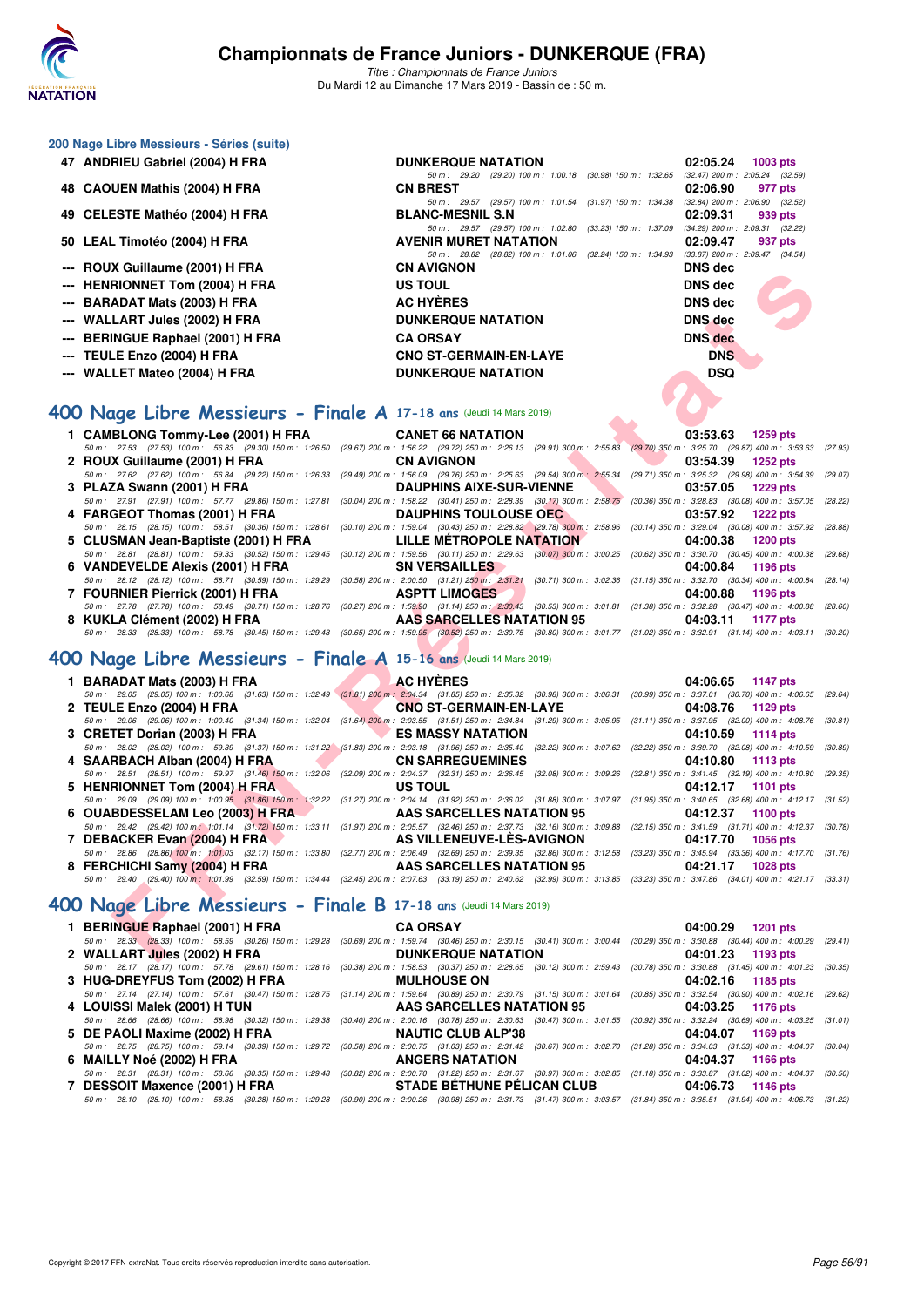

| 400 Nage Libre Messieurs - Finale B (suite)<br>8 SOULARD Nathanael (2001) H FRA<br>50 m: 27.02 (27.02) 100 m: 56.78 (29.76) 150 m: 1:27.46 (30.68) 200 m: 1:59.37 (31.91) 250 m: 231.88 (32.51) 300 m: 3:04.54 (32.66) 350 m: 3:37.99 (33.45) 400 m: 4:09.86 (31.87)                                                                                                                                                                       | ST-NAZAIRE ATLANTIQUE NATATION                                                                                                                                       |                          | 04:09.86 1120 pts                                                                                                      |                             |                    |
|--------------------------------------------------------------------------------------------------------------------------------------------------------------------------------------------------------------------------------------------------------------------------------------------------------------------------------------------------------------------------------------------------------------------------------------------|----------------------------------------------------------------------------------------------------------------------------------------------------------------------|--------------------------|------------------------------------------------------------------------------------------------------------------------|-----------------------------|--------------------|
| 400 Nage Libre Messieurs - Finale B 15-16 ans (Jeudi 14 Mars 2019)                                                                                                                                                                                                                                                                                                                                                                         |                                                                                                                                                                      |                          |                                                                                                                        |                             |                    |
| 1 WALLET Mateo (2004) H FRA<br>50 m: 28.80 (28.80) 100 m: 1:00.31 (31.51) 150 m: 1:32.76 (32.45) 200 m: 2:05.69 (32.93) 250 m: 2:38.29 (32.60) 300 m: 3:11.35 (33.06) 350 m: 3:43.95 (32.60) 400 m: 4:15.03 (31.08)                                                                                                                                                                                                                        | <b>DUNKERQUE NATATION</b>                                                                                                                                            |                          | 04:15.03                                                                                                               | <b>1078 pts</b>             |                    |
| 2 LUNGU Alexandru-Razvan (2003) H ROU<br>50 m: 29.99 (29.99) 100 m: 1:02.38 (32.39) 150 m: 1:34.90 (32.52) 200 m: 2:08.03 (33.13) 250 m: 2:39.23 (31.20) 300 m: 3:11.98 (32.75) 350 m: 3:43.64 (31.66) 400 m: 4:15.28<br>3 DENHAM Clement (2003) H FRA                                                                                                                                                                                     | <b>DAUPHINS TOULOUSE OEC</b><br><b>ANGERS NATATION</b>                                                                                                               |                          | 04:15.28<br>04:16.08                                                                                                   | <b>1076 pts</b><br>1069 pts | (31.64)            |
| 50 m: 28.65 (28.65) 100 m: 59.75 (31.10) 150 m: 1:31.72 (31.97) 200 m: 2:04.49 (32.77) 250 m: 2:37.13 (32.64) 300 m: 3:10.36 (33.23) 350 m: 3:43.67 (33.31) 400 m: 4:16.08<br>4 VIGUIER Antoine (2003) H FRA                                                                                                                                                                                                                               | <b>CN CEVENNES ALES</b>                                                                                                                                              |                          | 04:16.59                                                                                                               | 1065 pts                    | (32.41)            |
| 50 m: 28.66 (28.66) 100 m: 59.98 (31.32) 150 m: 1:32.21 (32.23) 200 m: 2:04.94 (32.73) 250 m: 2:37.87 (32.93) 300 m: 3:11.33 (33.46) 350 m: 3:44.60 (33.27) 400 m: 4:16,59<br>5 PEREIRA Mathis (2004) H FRA CNO ST-GERMAIN-EN-LAYE<br>50 m: 28.45 (28.45) 100 m: 59.62 (31.17) 150 m: 1:31.94 (32.32) 200 m: 2:05.11 (33.17) 250 m: 2:38.81 (33.70) 300 m: 3:12.85 (34.04) 350 m: 3:46.22 (33.37) 400 m: 4:18.41 (32.19)                   |                                                                                                                                                                      |                          | 04:18.41                                                                                                               | <b>1051 pts</b>             | (31.99)            |
| 6 MULONGO Stephen (2004) H FRA<br>50 m: 28.68 (28.68) 100 m: 59.77 (31.09) 150 m: 1:32.29 (32.52) 200 m: 2:05.54 (33.25) 250 m: 2:38.86 (33.32) 300 m: 3:12.42 (33.56) 350 m: 3:46.86 (34.44) 400 m: 4:21.15 (34.29)                                                                                                                                                                                                                       | <b>CN DE BAIE-MAHAULT</b>                                                                                                                                            |                          | 04:21.15 1029 pts                                                                                                      |                             |                    |
| 7 OUARDI Liam (2004) H FRA<br>50 m: 29.81 (29.81) 100 m: 1:02.18 (32.37) 150 m: 1:35.21 (33.03) 200 m: 2:08.52 (33.31) 250 m: 2:41.96 (33.44) 300 m: 3:15.49 (33.53) 350 m: 3:49.30 (33.81) 400 m: 4:21.80 (32.50)<br>8 ANDRIEU Gabriel (2004) H FRA                                                                                                                                                                                       | <b>C.S MONTERELAIS NATATION</b><br><b>DUNKERQUE NATATION</b>                                                                                                         |                          | 04:21.80<br>04:22.80                                                                                                   | 1023 pts<br><b>1016 pts</b> |                    |
| 50 m: 30.56 (30.56) 100 m: 1:03.48 (32.92) 150 m: 1:37.07 (33.59) 200 m: 2:10.32 (33.25) 250 m: 2:43.81 (33.49) 300 m: 3:17.21 (33.40) 350 m; 3:50.72 (33.51) 400 m: 4:22.80 (32.08)                                                                                                                                                                                                                                                       |                                                                                                                                                                      |                          |                                                                                                                        |                             |                    |
| 400 Nage Libre Messieurs - Finale C 17-18 ans (Jeudi 14 Mars 2019)                                                                                                                                                                                                                                                                                                                                                                         |                                                                                                                                                                      |                          |                                                                                                                        |                             |                    |
| 1 SAILLARD Hugo (2001) H FRA<br>50 m : 28.68 (28.68) 100 m : 58.96 (30.28) 150 m : 1:29.63 (30.67) 200 m : 2:00.37 (30.74) 250 m : 2:31.02 (30.65) 300 m : 3:01.91 (30.89) 350 m : 3:32.89 (30.98) 400 m : 4:02.78                                                                                                                                                                                                                         | <b>C VIKINGS DE ROUEN</b>                                                                                                                                            |                          | 04:02.78                                                                                                               | 1180 pts                    | (29.89)            |
| 2 DEBRIL Marin (2002) H FRA                                                                                                                                                                                                                                                                                                                                                                                                                | <b>DUNKERQUE NATATION</b>                                                                                                                                            | <b>STATE OF BUILDING</b> | 04:05.84                                                                                                               | 1154 pts                    |                    |
| 50 m: 28.82 (28.82) 100 m: 59.83 (31.01) 150 m: 1:30.60 (30.77) 200 m: 2:02.18 (31.58) 250 m: 2:33.15 (30.97) 300 m: 3:04.88 (31.73) 350 m: 3:36.35 (31.47) 400 m: 4:05.84 (29.49)<br>3 SUBERO Pablo (2002) H FRA<br>50 m :   28.08   (28.08)  100 m :   58.31   (30.23) 150 m :  1:29.27   (30.96) 200 m :  2:00.40   (31.13) 250 m :  2:32.01   (31.61) 300 m :  3:03.52   (31.51) 350 m :  3:35.75   (32.23) 400 m :  4:06.38   (30.63) | <b>EMS BRON</b>                                                                                                                                                      |                          | 04:06.38                                                                                                               | 1149 pts                    |                    |
| 4 GUILLAMIN Tom (2002) H FRA<br>50 m: 28.18 (28.18) 100 m: 58.54 (30.36) 150 m: 1:29.30 (30.76) 200 m: 2:00.63 (31.33) 250 m: 2:32.09 (31.46) 300 m: 3:03.69 (31.60) 350 m: 3:35.79 (32.10) 400 m: 4:06.75                                                                                                                                                                                                                                 | <b>CN ANTIBES</b>                                                                                                                                                    |                          | 04:06.75                                                                                                               | <b>1146 pts</b>             | (30.96)            |
| 5 KHALIL Adib (2002) H LBN<br>50 m: 28.82 (28.82) 100 m: 59.71 (30.89) 150 m: 1:30.84 (31.13) 200 m: 2:01.80 (30.96) 250 m: 2:33.39 (31.59) 300 m: 3:05.23 (31.84) 350 m: 3:36.63 (31.40) 400 m: 4:07.25 (30.62)                                                                                                                                                                                                                           | AS MONACO NATATION                                                                                                                                                   |                          | 04:07.25                                                                                                               | 1142 pts                    |                    |
| 6 PORTAL Alex (2002) H FRA                                                                                                                                                                                                                                                                                                                                                                                                                 | <b>CNO ST-GERMAIN-EN-LAYE</b>                                                                                                                                        |                          | 04:07.49                                                                                                               | 1140 pts                    |                    |
| 50 m: 28.70 (28.70) 100 m: 59.75 (31.05) 150 m: 1:31.34 (31.59) 200 m: 2:02.98 (31.64) 250 m: 2:34.37 (31.39) 300 m: 3:05.73 (31.36) 350 m: 3:37.13 (31.40) 400 m: 4:07.49<br>7 BALSIER Lucas (2002) H FRA                                                                                                                                                                                                                                 | <b>MONTPELLIER METROPOLE NATATION</b>                                                                                                                                |                          | 04:10.19                                                                                                               | 1118 pts                    | (30.36)            |
| 50 m : 27.60 (27.60) 100 m : 57.91 (30.31) 150 m : 1:28.94 (31.03) 200 m : 2:00.85 (31.91) 250 m : 2:33.72 (32.87) 300 m : 3:06.80 (33.08) 350 m : 3:37.92 (31.12) 400 m : 4:10.19 (32.27)<br>8 TEULE Leo (2002) H FRA                                                                                                                                                                                                                     | <b>CNO ST-GERMAIN-EN-LAYE</b>                                                                                                                                        |                          | 04:12.44                                                                                                               | 1099 pts                    |                    |
| 50 m : 27.83 (27.83) 100 m : 58.27 (30.44) 150 m : 1:30.19 (31.92) 200 m : 2:02.84 (32.65) 250 m : 2:34.81 (31.97) 300 m : 3:07.55 (32.74) 350 m : 3:40.02 (32.47) 400 m : 4:12.44 (32.42)                                                                                                                                                                                                                                                 |                                                                                                                                                                      |                          |                                                                                                                        |                             |                    |
| 400 Nage Libre Messieurs - Séries (Jeudi 14 Mars 2019)                                                                                                                                                                                                                                                                                                                                                                                     |                                                                                                                                                                      |                          |                                                                                                                        |                             |                    |
| 1 ROUX Guillaume (2001) H FRA<br>50 m : 27.69 (27.69) 100 m : 56.81 (29.12) 150 m : 1:26.19 (29.38) 200 m : 1:55.74 (29.55) 250 m : 2:25.47 (29.73) 300 m : 2:55.38 (29.91) 350 m : 3:25.44 (30.06) 400 m : 3:54.98                                                                                                                                                                                                                        | <b>CN AVIGNON</b>                                                                                                                                                    |                          | 03:54.98                                                                                                               | <b>1247 pts</b>             | (29.54)            |
| 2 CAMBLONG Tommy-Lee (2001) H FRA                                                                                                                                                                                                                                                                                                                                                                                                          | <b>CANET 66 NATATION</b>                                                                                                                                             |                          | 03:56.63                                                                                                               | 1233 pts                    |                    |
| 50 m: 27.90 (27.90) 100 m: 57.37 (29.47) 150 m: 1:27.22 (29.85) 200 m: 1:57.26 (30.04) 250 m: 2:27.27 (30.01) 300 m: 2:57.17 (29.90) 350 m: 3:27.47 (30.30) 400 m: 3:56.63 (29.16)<br>3 PLAZA Swann (2001) H FRA DAUPHINS AIXE-SUR-VIENNE                                                                                                                                                                                                  |                                                                                                                                                                      |                          | 03:58.96                                                                                                               | <b>1213 pts</b>             |                    |
| 50 m : 27.93 (27.93) 100 m : 57.84 (29.91) 150 m : 1:28.03 (30.19) 200 m : 1:58.69 (30.66) 250 m : 2:28.62 (29.93) 300 m : 2:59.06 (30.44) 350 m : 3:29.85 (30.79) 400 m : 3:58.96 (29.11)<br>4 CLUSMAN Jean-Baptiste (2001) H FRA LILLE MÉTROPOLE NATATION                                                                                                                                                                                |                                                                                                                                                                      |                          | 03:59.97                                                                                                               | <b>1204 pts</b>             |                    |
| 50 m: 28.97 (28.97) 100 m: 59.40 (30.43) 150 m: 1:29.97 (30.57) 200 m: 2:00.44 (30.47) 250 m: 2:30.43 (29.99) 300 m: 3:00.73 (30.30) 350 m: 3:31.00 (30.27) 400 m: 3:59.97 (28.97)<br>5 FOURNIER Pierrick (2001) H FRA                                                                                                                                                                                                                     | <b>ASPTT LIMOGES</b>                                                                                                                                                 |                          | 04:00.41                                                                                                               | <b>1200 pts</b>             |                    |
| 50 m: 27.76 (27.76) 100 m; 57.89 (30.13) 150 m: 1:27.79 (29.90) 200 m: 1:58.38 (30.59) 250 m: 2:28.06 (29.68) 300 m: 2:58.35 (30.29) 350 m: 3:29.45 (31.10) 400 m: 4:00.41 (30.96)<br>6 FARGEOT Thomas (2001) H FRA                                                                                                                                                                                                                        | <b>DAUPHINS TOULOUSE OEC</b>                                                                                                                                         |                          | 04:00.49                                                                                                               | 1199 pts                    |                    |
| 50 m: 27.57 (27.57) 100 m: 57.58 (30.01) 150 m: 1:28.05<br>7 VANDEVELDE Alexis (2001) H FRA<br>50 m: 28.54 (28.54) 100 m: 58.26 (29.72) 150 m: 1:28.59                                                                                                                                                                                                                                                                                     | (30.47) 200 m: 1:58.66 (30.61) 250 m: 2:29.11 (30.45) 300 m: 2:59.96<br><b>SN VERSAILLES</b><br>(30.33) 200 m: 1:59.14 (30.55) 250 m: 2:29.73 (30.59) 300 m: 3:00.67 |                          | $(30.85)$ 350 m : 3:30.91 $(30.95)$ 400 m : 4:00.49<br>04:00.87<br>$(30.94)$ 350 m : 3:31.36 $(30.69)$ 400 m : 4:00.87 | 1196 pts                    | (29.58)<br>(29.51) |
| 8 KUKLA Clément (2002) H FRA                                                                                                                                                                                                                                                                                                                                                                                                               | AAS SARCELLES NATATION 95                                                                                                                                            |                          | 04:01.72                                                                                                               | 1189 pts                    |                    |
| 50 m : 28.08 (28.08) 100 m : 58.42 (30.34) 150 m : 1:28.95<br>9 WALLART Jules (2002) H FRA                                                                                                                                                                                                                                                                                                                                                 | $(30.53)$ 200 m : 1:59.76 $(30.81)$ 250 m : 2:30.36 $(30.60)$ 300 m : 3:01.31<br><b>DUNKERQUE NATATION</b>                                                           |                          | $(30.95)$ 350 m : 3:31.84 $(30.53)$ 400 m : 4:01.72<br>04:02.41                                                        | 1183 pts                    | (29.88)            |
| 50 m: 27.88 (27.88) 100 m: 57.60 (29.72) 150 m: 1:28.22 (30.62) 200 m: 1:59.00 (30.78) 250 m: 2:29.93 (30.93) 300 m: 3:01.09 (31.16) 350 m: 3:31.89 (30.80) 400 m: 4:02.41 (30.52)<br>10 BERINGUE Raphael (2001) H FRA                                                                                                                                                                                                                     | <b>CA ORSAY</b>                                                                                                                                                      |                          | 04:02.68                                                                                                               | <b>1181 pts</b>             |                    |

| 50 m: 27.69 (27.69) 100 m: 56.81 (29.12) 150 m: 1:26.19 (29.38) 200 m: 1:55.74 (29.55) 250 m: 2:25.47 (29.73) 300 m: 2:55.38 (29.91) 350 m: 3:25.44 (30.06) 400 m: 3:54.98         |                                   |                                                                                                                         | (29.54) |
|------------------------------------------------------------------------------------------------------------------------------------------------------------------------------------|-----------------------------------|-------------------------------------------------------------------------------------------------------------------------|---------|
| 2 CAMBLONG Tommy-Lee (2001) H FRA                                                                                                                                                  | <b>CANET 66 NATATION</b>          | 03:56.63<br>1233 pts                                                                                                    |         |
| 50 m : 27.90 (27.90) 100 m : 57.37 (29.47) 150 m : 1:27.22 (29.85) 200 m : 1:57.26 (30.04) 250 m : 2:27.27 (30.01) 300 m : 2:57.17 (29.90) 350 m : 3:27.47 (30.30) 400 m : 3:56.63 |                                   |                                                                                                                         | (29.16) |
| 3 PLAZA Swann (2001) H FRA                                                                                                                                                         | <b>DAUPHINS AIXE-SUR-VIENNE</b>   | 03:58.96<br><b>1213 pts</b>                                                                                             |         |
| 50 m : 27.93 (27.93) 100 m : 57.84 (29.91) 150 m : 1:28.03 (30.19) 200 m : 1:58.69 (30.66) 250 m : 2:28.62 (29.93) 300 m : 2:59.06 (30.44) 350 m : 3:29.85 (30.79) 400 m : 3:58.96 |                                   |                                                                                                                         | (29.11) |
| 4 CLUSMAN Jean-Baptiste (2001) H FRA                                                                                                                                               | LILLE MÉTROPOLE NATATION          | 03:59.97<br>$1204$ pts                                                                                                  |         |
| 50 m: 28.97 (28.97) 100 m: 59.40 (30.43) 150 m: 1:29.97                                                                                                                            |                                   | (30.57) 200 m : 2:00.44 (30.47) 250 m : 2:30.43 (29.99) 300 m : 3:00.73 (30.30) 350 m : 3:31.00 (30.27) 400 m : 3:59.97 | (28.97) |
| 5 FOURNIER Pierrick (2001) H FRA                                                                                                                                                   | <b>ASPTT LIMOGES</b>              | 04:00.41<br><b>1200 pts</b>                                                                                             |         |
| 50 m : 27.76 (27.76) 100 m : 57.89 (30.13) 150 m : 1:27.79 (29.90) 200 m : 1:58.38 (30.59) 250 m : 2:28.06 (29.68) 300 m : 2:58.35 (30.29) 350 m : 3:29.45 (31.10) 400 m : 4:00.41 |                                   |                                                                                                                         | (30.96) |
| 6 FARGEOT Thomas (2001) H FRA                                                                                                                                                      | DAUPHINS TOULOUSE OECNO           | 04:00.49<br>1199 pts                                                                                                    |         |
| 50 m: 27.57 (27.57) 100 m: 57.58 (30.01) 150 m: 1:28.05 (30.47) 200 m: 1:58.66 (30.61) 250 m: 2:29.11 (30.45) 300 m: 2:59.96 (30.85) 350 m: 3:30.91 (30.95) 400 m: 4:00.49         |                                   |                                                                                                                         | (29.58) |
| 7 VANDEVELDE Alexis (2001) H FRA                                                                                                                                                   | <b>SN VERSAILLES</b>              | 04:00.87<br>1196 pts                                                                                                    |         |
| 50 m : 28.54 (28.54) 100 m : 58.26 (29.72) 150 m : 1:28.59 (30.33) 200 m : 1:59.14 (30.55) 250 m : 2:29.73 (30.59) 300 m : 3:00.67 (30.94) 350 m : 3:31.36 (30.69) 400 m : 4:00.87 |                                   |                                                                                                                         | (29.51) |
| 8 KUKLA Clément (2002) H FRA                                                                                                                                                       | <b>AAS SARCELLES NATATION 95</b>  | 04:01.72<br>1189 pts                                                                                                    |         |
| 50 m : 28.08 (28.08) 100 m : 58.42 (30.34) 150 m : 1:28.95 (30.53) 200 m : 1:59.76 (30.81) 250 m : 2:30.36 (30.60) 300 m : 3:01.31 (30.95) 350 m : 3:31.84 (30.53) 400 m : 4:01.72 |                                   |                                                                                                                         | (29.88) |
| 9 WALLART Jules (2002) H FRA                                                                                                                                                       | <b>DUNKERQUE NATATION</b>         | 04:02.41<br>1183 pts                                                                                                    |         |
| 50 m: 27.88 (27.88) 100 m: 57.60 (29.72) 150 m: 1:28.22 (30.62) 200 m: 1:59.00 (30.78) 250 m: 2:29.93 (30.93) 300 m: 3:01.09 (31.16) 350 m: 3:31.89 (30.80) 400 m: 4:02.41 (30.52) |                                   |                                                                                                                         |         |
| 10 BERINGUE Raphael (2001) H FRA                                                                                                                                                   | <b>CA ORSAY</b>                   | 04:02.68 1181 pts                                                                                                       |         |
| 50 m: 27.67 (27.67) 100 m: 57.96 (30.29) 150 m: 1:28.10 (30.14) 200 m: 1:58.97 (30.87) 250 m: 2:29.70 (30.73) 300 m: 3:00.96 (31.26) 350 m: 3:32.24 (31.28) 400 m: 4:02.68         |                                   |                                                                                                                         | (30.44) |
| 11 LOUISSI Malek (2001) H TUN                                                                                                                                                      | AAS SARCELLES NATATION 95         | 04:03.17 1176 pts                                                                                                       |         |
| 50 m: 28.54 (28.54) 100 m: 58.37 (29.83) 150 m: 1:28.90 (30.53) 200 m: 1:59.95 (31.05) 250 m: 2:30.71 (30.76) 300 m: 3:01.67 (30.96) 350 m: 3:32.49 (30.82) 400 m: 4:03.17 (30.68) |                                   |                                                                                                                         |         |
| 12 DESSOIT Maxence (2001) H FRA                                                                                                                                                    | <b>STADE BÉTHUNE PÉLICAN CLUB</b> | 04:04.28<br>1167 pts                                                                                                    |         |
| 50 m: 27.81 (27.81) 100 m: 57.99 (30.18) 150 m: 1:28.65 (30.66) 200 m: 1:59.21 (30.56) 250 m: 2:30.03 (30.82) 300 m: 3:01.21 (31.18) 350 m: 3:33.11 (31.90) 400 m: 4:04.28         |                                   |                                                                                                                         | (31.17) |
| 13 DE PAOLI Maxime (2002) H FRA                                                                                                                                                    | <b>NAUTIC CLUB ALP'38</b>         | 04:04.86 1162 pts                                                                                                       |         |
| 50 m: 28.55 (28.55) 100 m: 58.72 (30.17) 150 m: 1:29.21 (30.49) 200 m: 2:00.23 (31.02) 250 m: 2:31.01 (30.78) 300 m: 3:02.30 (31.29) 350 m: 3:33.70 (31.40) 400 m: 4:04.86         |                                   |                                                                                                                         | (31.16) |
| 14 HUG-DREYFUS Tom (2002) H FRA                                                                                                                                                    | <b>MULHOUSE ON</b>                | 04:05.08 1160 pts                                                                                                       |         |
| 50 m : 27.78 (27.78) 100 m : 58.97 (31.19) 150 m : 1:30.69 (31.72) 200 m : 2:01.65 (30.96) 250 m : 2:33.23 (31.58) 300 m : 3:04.90 (31.67) 350 m : 3:35.84 (30.94) 400 m : 4:05.08 |                                   |                                                                                                                         | (29.24) |
| 15 HUGEL Joakim (2001) H FRA                                                                                                                                                       | DAUPHINS D'ANNECY                 | 04:05.30<br>1158 pts                                                                                                    |         |
| 50 m: 28.05 (28.05) 100 m: 58.46 (30.41) 150 m: 1:28.93 (30.47) 200 m: 1:59.86 (30.93) 250 m: 2:31.28 (31.42) 300 m: 3:02.89 (31.61) 350 m: 3:34.26 (31.37) 400 m: 4:05.30 (31.04) |                                   |                                                                                                                         |         |
|                                                                                                                                                                                    |                                   |                                                                                                                         |         |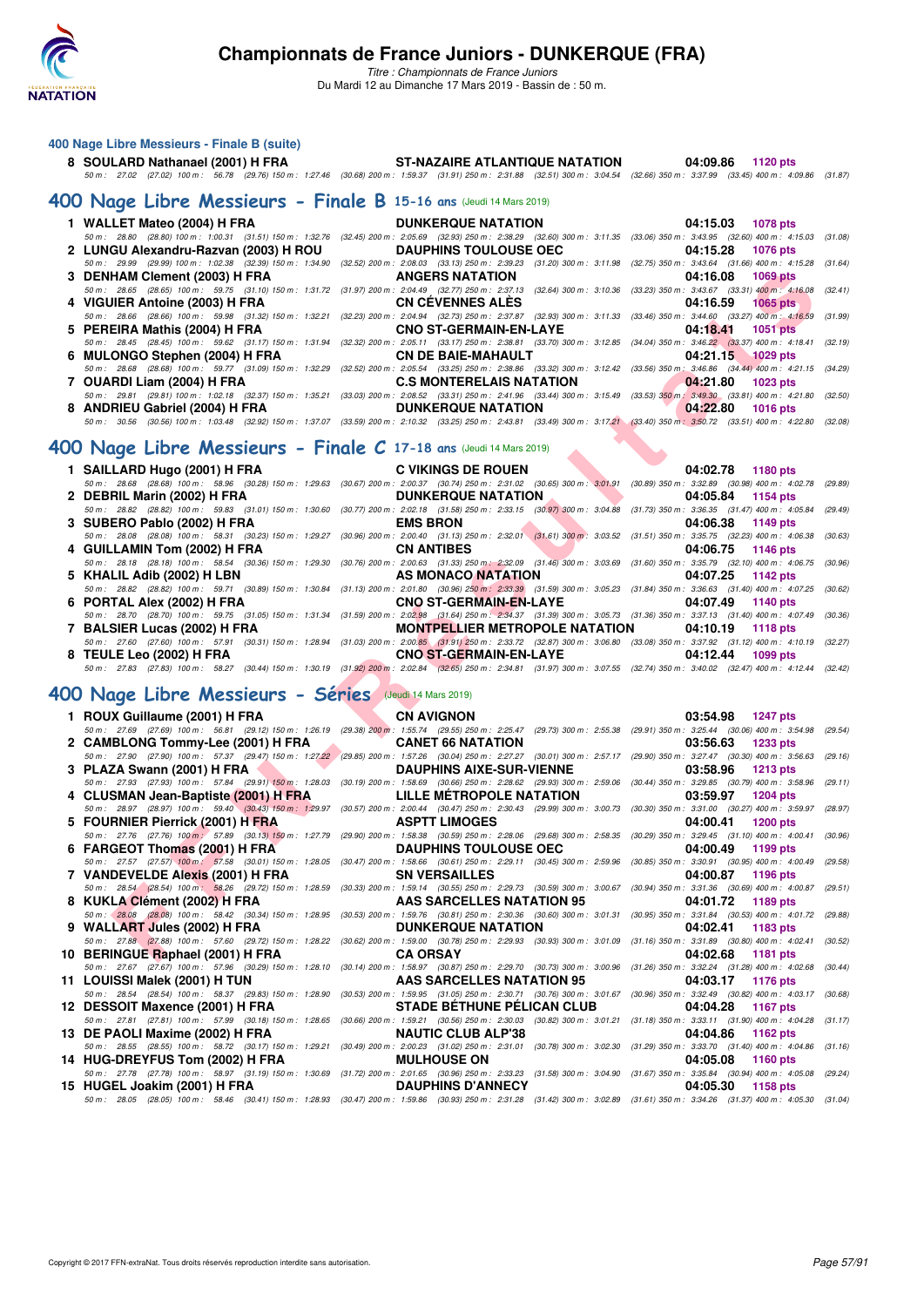

*Titre : Championnats de France Juniors* Du Mardi 12 au Dimanche 17 Mars 2019 - Bassin de : 50 m.

| 400 Nage Libre Messieurs - Séries (suite)                                                                                                                                                                                                                                                                                                                                                                              |                                                                                                                                                                                                                                                                       |                             |         |
|------------------------------------------------------------------------------------------------------------------------------------------------------------------------------------------------------------------------------------------------------------------------------------------------------------------------------------------------------------------------------------------------------------------------|-----------------------------------------------------------------------------------------------------------------------------------------------------------------------------------------------------------------------------------------------------------------------|-----------------------------|---------|
| 16 MAILLY Noé (2002) H FRA                                                                                                                                                                                                                                                                                                                                                                                             | <b>ANGERS NATATION</b>                                                                                                                                                                                                                                                | 04:06.18<br>1151 pts        |         |
| 50 m: 28.34 (28.34) 100 m: 58.56 (30.22) 150 m: 1:29.64 (31.08) 200 m: 2:00.75 (31.11) 250 m: 2:32.35 (31.60) 300 m: 3:03.69 (31.34) 350 m: 3:35.27 (31.58) 400 m: 4:06.18<br>17 SOULARD Nathanael (2001) H FRA                                                                                                                                                                                                        | <b>ST-NAZAIRE ATLANTIQUE NATATION</b>                                                                                                                                                                                                                                 | 04:06.66<br>1147 pts        | (30.91) |
| 50 m: 27.27 (27.27) 100 m: 56.92 (29.65) 150 m: 1:27.72 (30.80) 200 m: 1:58.90 (31.18) 250 m: 2:30.73 (31.83) 300 m: 3:02.84 (32.11) 350 m: 3:35.19 (32.35) 400 m: 4:06.66<br>18 GUILLAMIN Tom (2002) H FRA                                                                                                                                                                                                            | <b>CN ANTIBES</b>                                                                                                                                                                                                                                                     | 04:07.21<br>1142 pts        | (31.47) |
| 50 m: 28.22 (28.22) 100 m: 58.61 (30.39) 150 m: 1:29.59 (30.98) 200 m: 2:00.83 (31.24) 250 m: 2:32.00 (31.17) 300 m: 3:03.60 (31.60) 350 m: 3:35.61 (32.01) 400 m: 4:07.21<br>19 SAILLARD Hugo (2001) H FRA                                                                                                                                                                                                            | <b>C VIKINGS DE ROUEN</b>                                                                                                                                                                                                                                             | 04:07.24<br>1142 pts        | (31.60) |
| 50 m: 29.10 (29.10) 100 m: 59.83 (30.73) 150 m: 1:31.12 (31.29) 200 m: 2:02.47 (31.35) 250 m: 2:33.83 (31.36) 300 m: 3:05.25 (31.42) 350 m: 3:36.28 (31.03) 400 m: 4:07.24<br>20 DEBRIL Marin (2002) H FRA                                                                                                                                                                                                             | <b>DUNKERQUE NATATION</b>                                                                                                                                                                                                                                             | 04:08.21<br>1134 pts        | (30.96) |
| 50 m : 28.03 (28.03) 100 m : 58.29 (30.26) 150 m : 1:29.67 (31.38) 200 m : 2:00.96 (31.29) 250 m : 2:32.48 (31.52) 300 m : 3:04.34 (31.86) 350 m : 3:37.32 (32.98) 400 m : 4:08.21<br>21 BARADAT Mats (2003) H FRA                                                                                                                                                                                                     | <b>AC HYERES</b>                                                                                                                                                                                                                                                      | 04:08.40<br>1132 $pts$      | (30.89) |
| 50 m : 29.51 (29.51) 100 m : 1:01.46 (31.95) 150 m : 1:33.12 (31.66) 200 m : 2:05.20 (32.08) 250 m : 2:36.68 (31.48) 300 m : 3:08.16 (31.48) 350 m : 3:39.04 (30.88) 400 m : 4:08.40<br>22 KHALIL Adib (2002) H LBN                                                                                                                                                                                                    | AS MONACO NATATION                                                                                                                                                                                                                                                    | 04:08.71<br><b>1130 pts</b> | (29.36) |
| 50 m: 28.95 (28.95) 100 m: 59.57 (30.62) 150 m: 1:30.57 (31.00) 200 m: 2:01.98 (31.41) 250 m: 2:33.75 (31.77) 300 m: 3:05.83 (32.08) 350 m: 3:37.98 (32.15) 400 m: 4:08.71                                                                                                                                                                                                                                             |                                                                                                                                                                                                                                                                       |                             | (30.73) |
| 23 BALSIER Lucas (2002) H FRA<br>50 m: 27.86 (27.86) 100 m: 57.87 (30.01) 150 m: 1:28.89 (31.02) 200 m: 2:00.60 (31.71) 250 m: 2:32.75 (32.15) 300 m: 3:05.65 (32.90) 350 m: 3:38.13 (32.48) 400 m: 4:08.87                                                                                                                                                                                                            | <b>MONTPELLIER METROPOLE NATATION</b>                                                                                                                                                                                                                                 | 04:08.87<br>1129 pts        | (30.74) |
| 24 TEULE Enzo (2004) H FRA                                                                                                                                                                                                                                                                                                                                                                                             | <b>CNO ST-GERMAIN-EN-LAYE</b>                                                                                                                                                                                                                                         | 04:09.01<br><b>1127 pts</b> |         |
| 50 m: 28.66 (28.66) 100 m: 1:00.03 (31.37) 150 m: 1:31.26 (31.23) 200 m: 2:03.37 (32.11) 250 m: 2:34.40 (31.03) 300 m: 3:06.60 (32.20) 350 m: 3:37.71 (31.11) 400 m: 4:09.01<br>25 PORTAL Alex (2002) H FRA<br>50 m: 28.46 (28.46) 100 m: 59.32 (30.86) 150 m: 1:31.25 (31.93) 200 m: 2:02.84 (31.59) 250 m: 2:34.54 (31.70) 300 m: 3:06.30 (31.76) 350 m: 3:37.97 (31.67) 400 m: 4:09.07 (31.10)                      | <b>CNO ST-GERMAIN-EN-LAYE</b>                                                                                                                                                                                                                                         | 04:09.07<br>1127 pts        | (31.30) |
| 26 TEULE Leo (2002) H FRA                                                                                                                                                                                                                                                                                                                                                                                              | <u>and the state of the state of the state of the state of the state of the state of the state of the state of the state of the state of the state of the state of the state of the state of the state of the state of the state</u><br><b>CNO ST-GERMAIN-EN-LAYE</b> | 04:10.56<br>1115 pts        |         |
| 50 m: 28.54 (28.54) 100 m: 58.91 (30.37) 150 m: 1:30.27 (31.36) 200 m: 2:02.11 (31.84) 250 m: 2:34.06 (31.95) 300 m: 3:06.22 (32.16) 350 m: 3:39.00 (32.78) 400 m: 4:10.56<br>27 SUBERO Pablo (2002) H FRA                                                                                                                                                                                                             | <b>EMS BRON</b>                                                                                                                                                                                                                                                       | 04:11.05<br><b>1110 pts</b> | (31.56) |
| 50 m : 28.06 (28.06) 100 m : 59.06 (31.00) 150 m : 1:30.36 (31.30) 200 m : 2:01.86 (31.50) 250 m : 2:34.58 (32.72) 300 m : 3:06.82 (32.24) 350 m : 3:39.76 (32.94) 400 m : 4:11.05 (31.29<br>28 CRETET Dorian (2003) H FRA                                                                                                                                                                                             | <b>ES MASSY NATATION</b>                                                                                                                                                                                                                                              | 04:11.27<br>1109 pts        |         |
| 50 m: 28.35 (28.35) 100 m: 59.46 (31.11) 150 m: 1:31.38 (31.92) 200 m: 2:03.14 (31.76) 250 m: 2:35.03 (31.89) 300 m: 3:07.24 (32.21) 350 m: 3:39.68 (32.44) 400 m: 4:11.27                                                                                                                                                                                                                                             |                                                                                                                                                                                                                                                                       |                             | (31.59) |
| 29 MERCURY Anthony (2001) H FRA<br>50 m : 28.33 (28.33) 100 m : 58.55 (30.22) 150 m : 1:29.78 (31.23) 200 m : 2:01.65 (31.87) 250 m : 2:33.75 (32.10) 300 m : 3:06.55 (32.80) 350 m : 3:39.44 (32.89) 400 m : 4:11.48 (32.04)                                                                                                                                                                                          | LILLE METROPOLE NATATION                                                                                                                                                                                                                                              | 04:11.48<br>1107 pts        |         |
| 30 HENRIONNET Tom (2004) H FRA                                                                                                                                                                                                                                                                                                                                                                                         | US TOUL                                                                                                                                                                                                                                                               | 04:13.41<br>1091 pts        |         |
| 50 m : 28.57 (28.57) 100 m : 59.91 (31.34) 150 m : 1:31.88 (31.97) 200 m : 2:04.08 (32.20) 250 m : 2:36.46 (32.38) 300 m : 3:09.02 (32.56) 350 m : 3:41.49 (32.47) 400 m : 4:13.41 (31.92)<br>31 SAARBACH Alban (2004) H FRA                                                                                                                                                                                           | <b>CN SARREGUEMINES</b>                                                                                                                                                                                                                                               | 04:14.24<br>1084 pts        |         |
| 50 m : 28.67 (28.67) 100 m : 59.87 (31.20) 150 m : 1:32.20 (32.33) 200 m : 2:05.12 (32.92) 250 m : 2:38.65 (33.53) 300 m : 3:11.64 (32.99) 350 m : 3:44.35 (32.71) 400 m : 4:14.24                                                                                                                                                                                                                                     |                                                                                                                                                                                                                                                                       |                             | (29.89) |
| 32 MARTINS Mattéo (2002) H FRA<br>50 m: 27.84 (27.84) 100 m: 58.99 (31.15) 150 m: 1:30.82 (31.83) 200 m: 2:02.86 (32.04) 250 m: 2:35.17 (32.31) 300 m: 3:08.53 (33.36) 350 m: 3:42.24 (33.71) 400 m: 4:14.91 (32.67)                                                                                                                                                                                                   | <b>ANGERS NATATION</b>                                                                                                                                                                                                                                                | 04:14.91<br>1079 pts        |         |
| 33 DEBACKER Evan (2004) H FRA                                                                                                                                                                                                                                                                                                                                                                                          | AS VILLENEUVE-LES-AVIGNON                                                                                                                                                                                                                                             | 04:15.78<br><b>1072 pts</b> |         |
| 50 m: 28.83 (28.83) 100 m: 1:00.42 (31.59) 150 m: 1:33.04 (32.62) 200 m: 2:05.51 (32.47) 250 m: 2:38.45 (32.94) 300 m: 3:11.21 (32.76) 350 m: 3:4.13 (32.92) 400 m: 4:15.78<br>34   SAFFROY Alexis (2002) H FRA                                                                                                                                                                                                        | <b>SAINT-RAPHAEL NATATION</b>                                                                                                                                                                                                                                         | 04:16.16<br>1069 pts        | (31.65) |
| 50 m: 29.10 (29.10) 100 m: 1:01.32 (32.22) 150 m: 1:33.77 (32.45) 200 m: 2:06.25 (32.48) 250 m: 2:39.10 (32.85) 300 m: 3:11.79 (32.69) 350 m: 3:44.53 (32.74) 400 m: 4:16.16 (31.63)<br>35 OUABDESSELAM Leo (2003) H FRA                                                                                                                                                                                               | AAS SARCELLES NATATION 95                                                                                                                                                                                                                                             | 04:16.18<br><b>1069 pts</b> |         |
| 50 m: 29.79 (29.79) 100 m: 1:02.08 (32.29) 150 m: 1:34.59 (32.51) 200 m: 2:07.18 (32.59) 250 m: 2:39.55 (32.37) 300 m: 3:11.99 (32.44) 350 m: 3:44.51 (32.52) 400 m: 4:16.18                                                                                                                                                                                                                                           |                                                                                                                                                                                                                                                                       |                             | (31.67) |
| 36 FERCHICHI Samy (2004) H FRA<br>50 m: 29.69 (29.69) 100 m: 1:02.43 (32.74) 150 m: 1:34.86 (32.43) 200 m: 2:07.86 (33.00) 250 m: 2:40.62 (32.76) 300 m: 3:13.50 (32.88) 350 m: 3:45.76 (32.26) 400 m: 4:17.13 (31.37)                                                                                                                                                                                                 | AAS SARCELLES NATATION 95                                                                                                                                                                                                                                             | 04:17.13<br><b>1061 pts</b> |         |
| 37 PEREIRA Mathis (2004) H FRA                                                                                                                                                                                                                                                                                                                                                                                         | <b>CNO ST-GERMAIN-EN-LAYE</b>                                                                                                                                                                                                                                         | 04:17.33<br>1059 pts        |         |
| 50 m : 28.91 (28.91) 100 m : 1:01.04 (32.13) 150 m : 1:33.35 (32.31) 200 m : 2:06.55 (33.20) 250 m : 2:39.37 (32.82) 300 m : 3:12.53 (33.16) 350 m : 3:45.81 (33.28) 400 m : 4:17.33 (31.52)<br>38 DANDELEUX Lucas (2001) H FRA                                                                                                                                                                                        | <b>CHARTRES METROPOLE NAT</b>                                                                                                                                                                                                                                         | 04:18.01<br>1054 pts        |         |
| 50 m: 29.10 (29.10) 100 m: 1:00.83 (31.73) 150 m: 1:33.00 (32.17) 200 m: 2:05.46 (32.46) 250 m: 2:38.15 (32.69) 300 m: 3:11.21 (33.06) 350 m: 3:45.08 (33.87) 400 m: 4:18.01 (32.93)                                                                                                                                                                                                                                   |                                                                                                                                                                                                                                                                       |                             |         |
| 39 WALLET Mateo (2004) H FRA<br>50 m: 28.78 (28.78) 100 m: 1:00.55 (31.77) 150 m: 1:33.47 (32.92) 200 m: 2:07.40 (33.93) 250 m: 2:40.41 (33.01) 300 m: 3:14.21 (33.80) 350 m: 3:46.43 (32.22) 400 m: 4:18.34 (31.91,                                                                                                                                                                                                   | <b>DUNKERQUE NATATION</b>                                                                                                                                                                                                                                             | 04:18.34<br>1051 pts        |         |
| 40 DENHAM Clement (2003) H FRA                                                                                                                                                                                                                                                                                                                                                                                         | <b>ANGERS NATATION</b>                                                                                                                                                                                                                                                | 04:18.57<br>1049 pts        |         |
| 50 m: 29.22 (29.22) 100 m: 1:00.81 (31.59) 150 m: 1:33.38 (32.57) 200 m: 2:06.31 (32.93) 250 m: 2:39.64 (33.33) 300 m: 3:12.77 (33.13) 350 m: 3:46.15 (33.38) 400 m: 4:18.57 (32.42)<br>41 MULONGO Stephen (2004) H FRA                                                                                                                                                                                                | <b>CN DE BAIE-MAHAULT</b>                                                                                                                                                                                                                                             | 04:19.17<br>1044 pts        |         |
| 50 m : 29.32 (29.32) 100 m : 1:01.16 (31.84) 150 m : 1:33.66 (32.50) 200 m : 2:06.54 (32.88) 250 m : 2:40.48 (33.94) 300 m : 3:14.19 (33.71) 350 m : 3:48.03 (33.84) 400 m : 4:19.17 (31.14                                                                                                                                                                                                                            |                                                                                                                                                                                                                                                                       |                             |         |
| 42 VIGUIER Antoine (2003) H FRA<br>50 m: 28.66 (28.66) 100 m: 1:00.84 (32.18) 150 m: 1:33.38 (32.54) 200 m: 2:06.27 (32.89) 250 m: 2:39.44 (33.17) 300 m: 3:13.69 (34.25) 350 m: 3:47.49 (33.80) 400 m: 4:20.63 (33.14)                                                                                                                                                                                                | <b>CN CÉVENNES ALÈS</b>                                                                                                                                                                                                                                               | 04:20.63 1033 pts           |         |
| 43 OUARDI Liam (2004) H FRA                                                                                                                                                                                                                                                                                                                                                                                            | <b>C.S MONTERELAIS NATATION</b>                                                                                                                                                                                                                                       | 04:21.52<br>1026 pts        |         |
| 50 m : 29.39 (29.39) 100 m : 1:01.03 (31.64) 150 m : 1:33.40 (32.37) 200 m : 2:06.30 (32.90) 250 m : 2:40.09 (33.79) 300 m : 3:14.34 (34.25) 350 m : 3:48.66 (34.32) 400 m : 4:21.52 (32.86)<br>44 LUNGU Alexandru-Razvan (2003) H ROU<br>50 m: 29.30 (29.30) 100 m: 1:00.93 (31.63) 150 m: 1:32.98 (32.05) 200 m: 2:06.34 (33.36) 250 m: 2:39.61 (33.27) 300 m: 3:13.85 (34.24) 350 m: 3:48.81 (34.96) 400 m: 4:21.54 | <b>DAUPHINS TOULOUSE OEC</b>                                                                                                                                                                                                                                          | 04:21.54<br>1026 pts        | (32.73) |
| 45 ANDRIEU Gabriel (2004) H FRA                                                                                                                                                                                                                                                                                                                                                                                        | <b>DUNKERQUE NATATION</b>                                                                                                                                                                                                                                             | 04:22.07<br><b>1021 pts</b> |         |
| 50 m : 29.61 (29.61) 100 m : 1:01.46 (31.85) 150 m : 1:33.82 (32.36) 200 m : 2:07.04 (33.22) 250 m : 2:40.56 (33.52) 300 m : 3:14.50 (33.94) 350 m : 3:48.47 (33.97) 400 m : 4:22.07<br>46 BILLAUD Nicolas (2004) H FRA                                                                                                                                                                                                | <b>ANGERS NATATION</b>                                                                                                                                                                                                                                                | 04:22.40<br>1019 pts        | (33.60) |
| 50 m: 29.37 (29.37) 100 m: 1:01.03 (31.66) 150 m: 1:33.29 (32.26) 200 m: 2:06.52 (33.23) 250 m: 2:39.95 (33.43) 300 m: 3:14.15 (34.20) 350 m: 3:48.34 (34.19) 400 m: 4:22.40<br>47 PROISY Corentin (2004) H FRA                                                                                                                                                                                                        | <b>CN FOURMIES</b>                                                                                                                                                                                                                                                    | 04:23.34<br><b>1011 pts</b> | (34.06) |
| 50 m : 29.07 (29.07) 100 m : 1:01.08 (32.01) 150 m : 1:33.74 (32.66) 200 m : 2:07.31 (33.57) 250 m : 2:41.40 (34.09) 300 m : 3:15.52 (34.12) 350 m : 3:50.11 (34.59) 400 m : 4:23.34 (33.23)<br>48 EMERY Sacha (2004) H FRA                                                                                                                                                                                            | <b>DUNKERQUE NATATION</b>                                                                                                                                                                                                                                             | 04:23.37<br><b>1011 pts</b> |         |
| 50 m: 29.28 (29.28) 100 m: 1:01.28 (32.00) 150 m: 1:34.19 (32.91) 200 m: 2:08.52 (34.33) 250 m: 2:43.59 (35.07) 300 m: 3:17.70 (34.11) 350 m: 3:51.78 (34.08) 400 m: 4:23.37 (31.59)                                                                                                                                                                                                                                   |                                                                                                                                                                                                                                                                       |                             |         |
| --- ATTENOT Corentin (2004) H FRA                                                                                                                                                                                                                                                                                                                                                                                      | <b>SPN POITIERS</b>                                                                                                                                                                                                                                                   | <b>DNS</b> dec              |         |
| <b>NEHDI Ayoub (2003) H TUN</b>                                                                                                                                                                                                                                                                                                                                                                                        | <b>CHARTRES METROPOLE NAT</b>                                                                                                                                                                                                                                         | <b>DNS</b> dec              |         |

**[800 Nage Libre Messieurs - Finale A](http://www.ffnatation.fr/webffn/resultats.php?idact=nat&go=epr&idcpt=59271&idepr=55) 17-18 ans** (Dimanche 17 Mars 2019)

**1 CAMBLONG Tommy-Lee (2001) H FRA CANET 66 NATATION**<br>50 m: 28.14 (28.14) 100 m: 57.75 (29.81) 150 m: 1:27.59 (29.84) 200 m: 1:57.69 (30.10) 250 m: 28.13 (30.22) 350 m: 328.17 (30.22) 350 m: 358.87 (30.49) 450 m: 4:28.72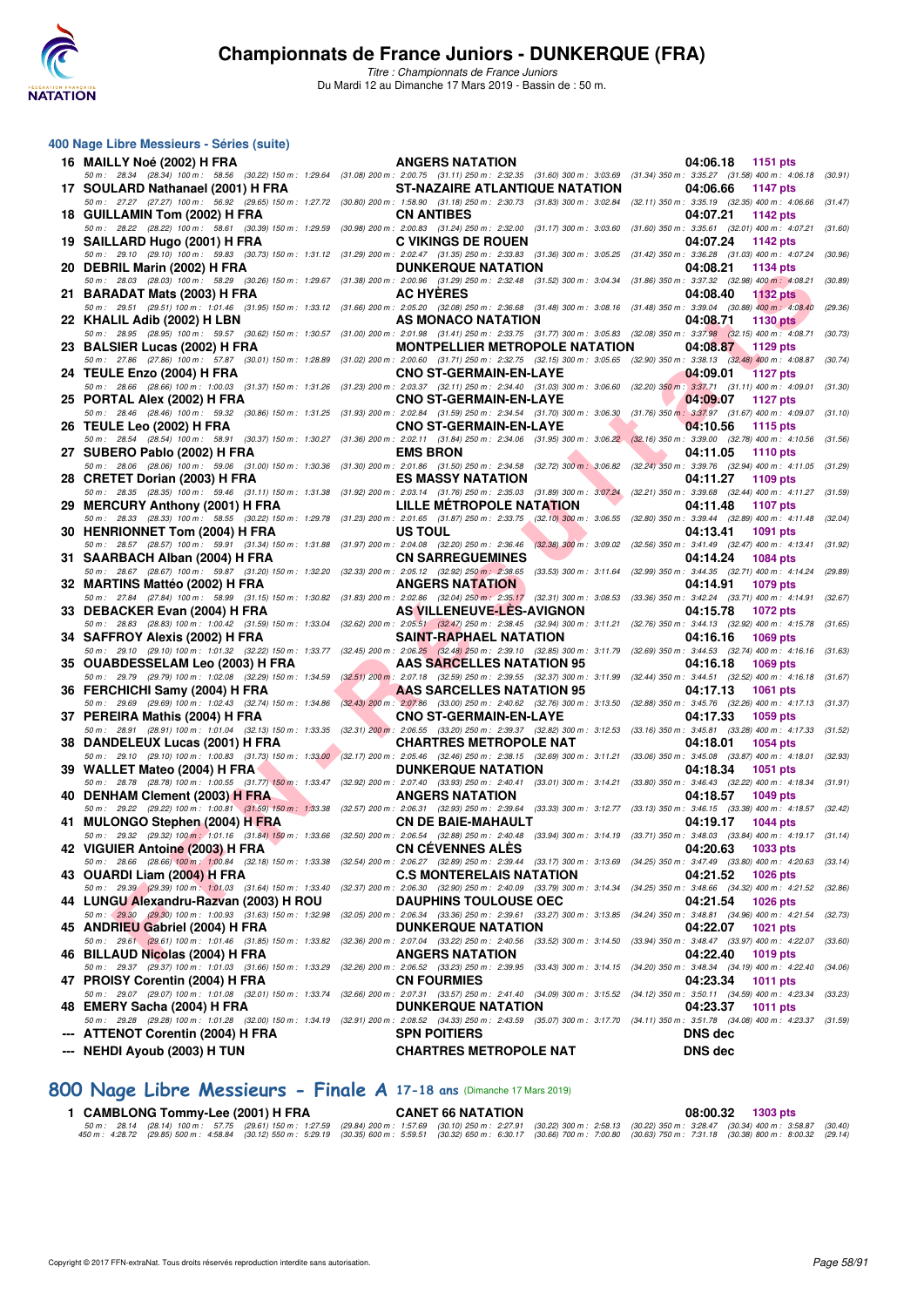

*Titre : Championnats de France Juniors* Du Mardi 12 au Dimanche 17 Mars 2019 - Bassin de : 50 m.

| 800 Nage Libre Messieurs - Finale A (suite)                                                                                      |                                                                                                                                                                                                                                                                                                       |                                                                                                                                  |
|----------------------------------------------------------------------------------------------------------------------------------|-------------------------------------------------------------------------------------------------------------------------------------------------------------------------------------------------------------------------------------------------------------------------------------------------------|----------------------------------------------------------------------------------------------------------------------------------|
| 2 ROUX Guillaume (2001) H FRA                                                                                                    | <b>CN AVIGNON</b>                                                                                                                                                                                                                                                                                     | 08:08.76 1266 pts                                                                                                                |
| 50 m: 27.89 (27.89) 100 m: 57.55 (29.66) 150 m: 1:27.63<br>450 m : 4:30.89 (31.07) 500 m : 5:01.58 (30.69) 550 m : 5:32.90       | (30.08) 200 m : 1:57.86 (30.23) 250 m : 2:28.22 (30.36) 300 m : 2:58.64 (30.42) 350 m : 3:29.19 (30.55) 400 m : 3:59.82<br>$(31.32)$ 600 m : 6:03.76 $(30.86)$ 650 m : 6:35.32 $(31.56)$ 700 m : 7:06.59                                                                                              | (30.63)<br>$(31.27)$ 750 m : 7:38.47 $(31.88)$ 800 m : 8:08.76<br>(30.29)                                                        |
| 3 VANDEVELDE Alexis (2001) H FRA                                                                                                 | <b>SN VERSAILLES</b>                                                                                                                                                                                                                                                                                  | 08:09.73 1262 pts                                                                                                                |
| 50 m: 28.46 (28.46) 100 m: 58.83 (30.37) 150 m: 1:29.35<br>450 m : 4:34.73 (30.71) 500 m : 5:05.93 (31.20) 550 m : 5:36.66       | $(30.52)$ 200 m : 2:00.31 $(30.96)$ 250 m : 2:30.97 $(30.66)$ 300 m : 3:01.94<br>$(30.73)$ 600 m : 6:08.42 $(31.76)$ 650 m : 6:39.26 $(30.84)$ 700 m : 7:10.59                                                                                                                                        | $(30.97)$ 350 m : 3:32.77 $(30.83)$ 400 m : 4:04.02<br>(31.25)<br>$(31.33)$ 750 m : 7:41.32 $(30.73)$ 800 m : 8:09.73<br>(28.41) |
| 4 PLAZA Swann (2001) H FRA                                                                                                       | <b>DAUPHINS AIXE-SUR-VIENNE</b>                                                                                                                                                                                                                                                                       | 08:10.91<br>1257 pts                                                                                                             |
| 50 m : 27.84 (27.84) 100 m : 58.41 (30.57) 150 m : 1:28.97<br>450 m : 4:35.64 (30.69) 500 m : 5:06.99 (31.35) 550 m : 5:38.20    | (30.56) 200 m : 2:00.26 (31.29) 250 m : 2:31.23 (30.97) 300 m : 3:02.51 (31.28) 350 m : 3:33.66 (31.15) 400 m : 4:04.95<br>$(31.21)$ 600 m : 6:09.55 $(31.35)$ 650 m : 6:40.68 $(31.13)$ 700 m : 7:12.11                                                                                              | (31.29)<br>$(31.43)$ 750 m : 7:42.32 $(30.21)$ 800 m : 8:10.91<br>(28.59)                                                        |
| 5 SAILLARD Hugo (2001) H FRA                                                                                                     | <b>C VIKINGS DE ROUEN</b>                                                                                                                                                                                                                                                                             | 08:17.46<br>1229 pts                                                                                                             |
| 450 m : 4:38.55 (31.55) 500 m : 5:09.66 (31.11) 550 m : 5:41.01                                                                  | 50 m : 29.06 (29.06) 100 m : 59.72 (30.66) 150 m : 1:30.89 (31.17) 200 m : 2:01.84 (30.95) 250 m : 2:33.23 (31.39) 300 m : 3:04.42 (31.19) 350 m : 3:35.88 (31.46) 400 m : 4:07.00<br>$(31.35)$ 600 m : 6:12.34 $(31.33)$ 650 m : 6:43.84 $(31.50)$ 700 m : 7:15.12                                   | (31.12)<br>$(31.28)$ 750 m : 7:46.72 $(31.60)$ 800 m : 8:17.46<br>(30.74)                                                        |
| 6 KUKLA Clément (2002) H FRA                                                                                                     | AAS SARCELLES NATATION 95                                                                                                                                                                                                                                                                             | 08:20.15 1217 pts                                                                                                                |
| 50 m: 28.40 (28.40) 100 m: 59.49 (31.09) 150 m: 1:31.23<br>450 m : 4:40.04 (31.63) 500 m : 5:11.32 (31.28) 550 m : 5:42.91       | $(31.74)$ 200 m : 2:02.60 $(31.37)$ 250 m : 2:34.13 $(31.53)$ 300 m : 3:05.45<br>(31.59) 600 m: 6:14.54 (31.63) 650 m: 6:46.20 (31.66) 700 m: 7:17.53                                                                                                                                                 | $(31.32)$ 350 m : 3:37.10 $(31.65)$ 400 m : 4:08.41<br>(31.31)<br>$(31.33)$ 750 m : 7:49.24 $(31.71)$ 800 m : 8:20.15<br>(30.91) |
| 7 WALLART Jules (2002) H FRA                                                                                                     | <b>DUNKERQUE NATATION</b>                                                                                                                                                                                                                                                                             | 08:23.55<br>1203 pts                                                                                                             |
| (28.83) 100 m : 59.61 (30.78) 150 m : 1:31.02<br>50 m : 28.83<br>450 m : 4:39.79 (31.53) 500 m : 5:11.39 (31.60) 550 m : 5:43.40 | $(31.41)$ 200 m : 2:02.17 $(31.15)$ 250 m : 2:33.55 $(31.38)$ 300 m : 3:04.84<br>(32.01) 600 m: 6:15.36 (31.96) 650 m: 6:47.90 (32.54) 700 m: 7:20.28                                                                                                                                                 | $(31.29)$ 350 m : 3:36.65 $(31.81)$ 400 m : 4:08.26<br>(31.61)<br>(32.38) 750 m : 7:52.55 (32.27) 800 m : 8:23.55<br>(31.00)     |
| 8 CLUSMAN Jean-Baptiste (2001) H FRA                                                                                             | LILLE MÉTROPOLE NATATION                                                                                                                                                                                                                                                                              | 08:25.61<br>$1194$ pts                                                                                                           |
| 450 m : 4:40.40 (31.53) 500 m : 5:12.99 (32.59) 550 m : 5:45.95                                                                  | 50 m: 28.85 (28.85) 100 m: 59.79 (30.94) 150 m: 1:31.10 (31.31) 200 m: 2:02.76 (31.66) 250 m: 2:34.26 (31.50) 300 m: 3:06.07 (31.81) 350 m: 3:37.29 (31.22) 400 m: 4:08.87<br>(32.96) 600 m : 6:18.61 (32.66) 650 m : 6:51.11 (32.50) 700 m : 7:23.45 (32.34) 750 m : 7:54.64 (31.19) 800 m : 8:25.61 | (31.58)<br>(30.97)                                                                                                               |

## **[800 Nage Libre Messieurs - Finale A](http://www.ffnatation.fr/webffn/resultats.php?idact=nat&go=epr&idcpt=59271&idepr=55) 15-16 ans** (Dimanche 17 Mars 2019)

| OAILLAND HUYU (2001) IT FAA                             |                           |                                                                                                                                                                                                                                                                                                                                                                                         |                           |                  | u vininuj de nu                                                                                                                                          |                                                      | 00. I L.40                                                                                                 | 1223 pis                                               |                    |
|---------------------------------------------------------|---------------------------|-----------------------------------------------------------------------------------------------------------------------------------------------------------------------------------------------------------------------------------------------------------------------------------------------------------------------------------------------------------------------------------------|---------------------------|------------------|----------------------------------------------------------------------------------------------------------------------------------------------------------|------------------------------------------------------|------------------------------------------------------------------------------------------------------------|--------------------------------------------------------|--------------------|
|                                                         |                           | 50 m: 29.06 (29.06) 100 m: 59.72 (30.66) 150 m: 1:30.89<br>450 m : 4:38.55 (31.55) 500 m : 5:09.66 (31.11) 550 m : 5:41.01                                                                                                                                                                                                                                                              |                           |                  | (31.17) 200 m : 2:01.84 (30.95) 250 m : 2:33.23 (31.39) 300 m : 3:04.42<br>$(31.35)$ 600 m : 6:12.34 $(31.33)$ 650 m : 6:43.84 $(31.50)$ 700 m : 7:15.12 |                                                      | $(31.19)$ 350 m : 3:35.88 $(31.46)$ 400 m : 4:07.00<br>$(31.28)$ 750 m : 7:46.72 $(31.60)$ 800 m : 8:17.46 |                                                        | (31.12)<br>(30.74) |
| 6 KUKLA Clément (2002) H FRA                            |                           |                                                                                                                                                                                                                                                                                                                                                                                         |                           |                  | AAS SARCELLES NATATION 95                                                                                                                                |                                                      | 08:20.15                                                                                                   | 1217 pts                                               |                    |
|                                                         |                           | 50 m: 28.40 (28.40) 100 m: 59.49 (31.09) 150 m: 1:31.23<br>450 m : 4:40.04 (31.63) 500 m : 5:11.32 (31.28) 550 m : 5:42.91                                                                                                                                                                                                                                                              |                           |                  | (31.74) 200 m : 2:02.60 (31.37) 250 m : 2:34.13<br>$(31.59)$ 600 m : 6:14.54 $(31.63)$ 650 m : 6:46.20                                                   | $(31.53)$ 300 m : 3:05.45<br>(31.66) 700 m : 7:17.53 | $(31.32)$ 350 m : 3:37.10 $(31.65)$ 400 m : 4:08.41<br>$(31.33)$ 750 m : 7:49.24 $(31.71)$ 800 m : 8:20.15 |                                                        | (31.31)<br>(30.91) |
| 7 WALLART Jules (2002) H FRA                            |                           |                                                                                                                                                                                                                                                                                                                                                                                         |                           |                  | <b>DUNKERQUE NATATION</b>                                                                                                                                |                                                      | 08:23.55                                                                                                   | <b>1203 pts</b>                                        |                    |
| 50 m : 28.83                                            | $(28.83)$ 100 m : 59.61   | $(30.78)$ 150 m : 1:31.02                                                                                                                                                                                                                                                                                                                                                               | $(31.41)$ 200 m : 2:02.17 |                  | $(31.15)$ 250 m : 2:33.55 $(31.38)$ 300 m : 3:04.84                                                                                                      |                                                      | $(31.29)$ 350 m : 3:36.65                                                                                  | $(31.81)$ 400 m : 4:08.26                              | (31.61)            |
| 450 m : 4:39.79<br>8 CLUSMAN Jean-Baptiste (2001) H FRA | $(31.53)$ 500 m : 5:11.39 | $(31.60)$ 550 m : 5:43.40                                                                                                                                                                                                                                                                                                                                                               | $(32.01)$ 600 m : 6:15.36 |                  | $(31.96)$ 650 m : 6:47.90<br>LILLE METROPOLE NATATION                                                                                                    | (32.54) 700 m : 7:20.28                              | $(32.38)$ 750 m : 7:52.55<br>08:25.61                                                                      | $(32.27)$ 800 m : 8:23.55<br>1194 pts                  | (31.00)            |
|                                                         |                           | 50 m: 28.85 (28.85) 100 m: 59.79 (30.94) 150 m: 1:31.10                                                                                                                                                                                                                                                                                                                                 |                           |                  | (31.31) 200 m: 2:02.76 (31.66) 250 m: 2:34.26 (31.50) 300 m: 3:06.07                                                                                     |                                                      | $(31.81)$ 350 m : 3:37.29 $(31.22)$ 400 m : 4:08.87                                                        |                                                        | (31.58)            |
|                                                         |                           | 450 m: 4:40.40 (31.53) 500 m: 5:12.99 (32.59) 550 m: 5:45.95                                                                                                                                                                                                                                                                                                                            |                           |                  | (32.96) 600 m: 6:18.61 (32.66) 650 m: 6:51.11 (32.50) 700 m: 7:23.45                                                                                     |                                                      | (32.34) 750 m: 7:54.64 (31.19) 800 m: 8:25.61                                                              |                                                        | (30.97)            |
|                                                         |                           | 00 Nage Libre Messieurs - Finale A 15-16 ans (Dimanche 17 Mars 2019)                                                                                                                                                                                                                                                                                                                    |                           |                  |                                                                                                                                                          |                                                      |                                                                                                            |                                                        |                    |
|                                                         |                           |                                                                                                                                                                                                                                                                                                                                                                                         |                           |                  |                                                                                                                                                          |                                                      |                                                                                                            |                                                        |                    |
| 1 BARADAT Mats (2003) H FRA                             |                           | 50 m: 29.12 (29.12) 100 m: 1:01.00 (31.88) 150 m: 1:32.84                                                                                                                                                                                                                                                                                                                               |                           | <b>AC HYERES</b> | $(31.84)$ 200 m : 2:05.27 $(32.43)$ 250 m : 2:36.93 $(31.66)$ 300 m : 3:09.07                                                                            |                                                      | 08:24.90<br>(32.14) 350 m: 3:40.93 (31.86) 400 m: 4:12.70                                                  | 1197 pts                                               | (31.77)            |
|                                                         |                           | 450 m: 4:44.03 (31.33) 500 m: 5:15.81 (31.78) 550 m: 5:47.50                                                                                                                                                                                                                                                                                                                            |                           |                  | $(31.69)$ 600 m : 6:19.27 $(31.77)$ 650 m : 6:51.18 $(31.91)$ 700 m : 7:22.86                                                                            |                                                      | $(31.68)$ 750 m : 7:54.94 $(32.08)$ 800 m : 8:24.90                                                        |                                                        | (29.96)            |
| 2 OUABDESSELAM Leo (2003) H FRA                         |                           |                                                                                                                                                                                                                                                                                                                                                                                         |                           |                  | AAS SARCELLES NATATION 95                                                                                                                                |                                                      | 08:29.46                                                                                                   | 1178 pts                                               |                    |
|                                                         |                           | 50 m: 29.85 (29.85) 100 m: 1:01.55 (31.70) 150 m: 1:33.56<br>450 m: 4:46.52 (32.10) 500 m: 5:18.27 (31.75) 550 m: 5:50.04                                                                                                                                                                                                                                                               |                           |                  | (32.01) 200 m : 2:05.50 (31.94) 250 m : 2:37.60 (32.10) 300 m : 3:09.90<br>(31.77) 600 m: 6:21.96 (31.92) 650 m: 6:53.97 (32.01) 700 m: 7:26.07          |                                                      | (32.30) 350 m: 3:42.18 (32.28) 400 m: 4:14.42<br>(32.10) 750 m: 7:58.21 (32.14) 800 m: 8:29.46             |                                                        | (32.24)<br>(31.25) |
| 3 TEULE Enzo (2004) H FRA                               |                           |                                                                                                                                                                                                                                                                                                                                                                                         |                           |                  | <b>CNO ST-GERMAIN-EN-LAYE</b>                                                                                                                            |                                                      | 08:35.52                                                                                                   | 1153 pts                                               |                    |
| 450 m : 4:45.79 (32.53) 500 m : 5:18.78                 |                           | 50 m: 29.12 (29.12) 100 m: 1:00.83 (31.71) 150 m: 1:32.85<br>$(32.99)$ 550 m : 5:51.39                                                                                                                                                                                                                                                                                                  |                           |                  | (32.02) 200 m : 2:05.08 (32.23) 250 m : 2:37.01 (31.93) 300 m : 3:08.86<br>(32.61) 600 m: 6:24.88 (33.49) 650 m: 6:57.57 (32.69) 700 m: 7:31.03          |                                                      | $(31.85)$ 350 m : 3:41.11 $(32.25)$ 400 m : 4:13.26<br>(33.46) 750 m : 8:03.58 (32.55) 800 m : 8:35.52     |                                                        | (32.15)<br>(31.94) |
| 4 HENRIONNET Tom (2004) H FRA                           |                           |                                                                                                                                                                                                                                                                                                                                                                                         |                           | US TOUL          |                                                                                                                                                          |                                                      | 08:36.46                                                                                                   | 1149 pts                                               |                    |
|                                                         |                           | 50 m: 29.12 (29.12) 100 m: 1:00.60 (31.48) 150 m: 1:33.17                                                                                                                                                                                                                                                                                                                               |                           |                  | (32.57) 200 m : 2:05.75 (32.58) 250 m : 2:38.83 (33.08) 300 m : 3:11.15                                                                                  |                                                      | (32.32) 350 m: 3:44.22 (33.07) 400 m: 4:17.00                                                              |                                                        | (32.78)            |
| 450 m : 4:50.04<br>5 ANDRIEU Gabriel (2004) H FRA       |                           | (33.04) 500 m : 5:22.66 (32.62) 550 m : 5:55.54                                                                                                                                                                                                                                                                                                                                         |                           |                  | (32.88) 600 m: 6:28.01 (32.47) 650 m: 7:00.81 (32.80) 700 m: 7:33.08<br><b>DUNKERQUE NATATION</b>                                                        |                                                      | (32.27) 750 m : 8:05.55<br>08:51.39                                                                        | $(32.47)$ 800 m : 8:36.46<br>1088 pts                  | (30.91)            |
|                                                         |                           | 50 m: 29.97 (29.97) 100 m: 1:01.90 (31.93) 150 m: 1:34.91                                                                                                                                                                                                                                                                                                                               |                           |                  | (33.01) 200 m: 2:07.60 (32.69) 250 m: 2:41.16 (33.56) 300 m: 3:13.75                                                                                     |                                                      | (32.59) 350 m : 3:47.29 (33.54) 400 m : 4:20.56                                                            |                                                        | (33.27)            |
|                                                         |                           | 450 m : 4:54.40 (33.84) 500 m : 5:28.02 (33.62) 550 m : 6:02.43                                                                                                                                                                                                                                                                                                                         |                           |                  | (34.41) 600 m: 6:36.16 (33.73) 650 m: 7:10.69 (34.53) 700 m: 7:44.44                                                                                     |                                                      | (33.75) 750 m : 8:18.99 (34.55) 800 m : 8:51.39                                                            |                                                        | (32.40)            |
| 6 FERCHICHI Samy (2004) H FRA                           |                           | 50 m: 30.29 (30.29) 100 m: 1:03.60 (33.31) 150 m: 1:36.44                                                                                                                                                                                                                                                                                                                               |                           |                  | <b>AAS SARCELLES NATATION 95</b><br>(32.84) 200 m : 2:10.44 (34.00) 250 m : 2:43.97 (33.53) 300 m : 3:18.49                                              |                                                      | 08:53.20<br>(34.52) 350 m : 3:51.73                                                                        | <b>1081 pts</b><br>$(33.24)$ 400 m : 4:26.05           | (34.32)            |
|                                                         |                           | 450 m : 4:59.42 (33.37) 500 m : 5:33.17 (33.75) 550 m : 6:06.60                                                                                                                                                                                                                                                                                                                         |                           |                  | $(33.43)$ 600 m : 6:40.43 $(33.83)$ 650 m : 7:13.58 $(33.15)$ 700 m : 7:47.59                                                                            |                                                      | $(34.01)$ 750 m $: 8.20.74$ $(33.15)$ 800 m $: 8.53.20$                                                    |                                                        | (32.46)            |
| 7 EMERY Sacha (2004) H FRA                              |                           |                                                                                                                                                                                                                                                                                                                                                                                         |                           |                  | DUNKERQUE NATATION                                                                                                                                       |                                                      | 08:59.72                                                                                                   | 1055 pts                                               |                    |
|                                                         |                           | 50 m: 29.57 (29.57) 100 m: 1:02.07 (32.50) 150 m: 1:35.20<br>450 m : 5:00.02 (34.17) 500 m : 5:34.96 (34.94) 550 m : 6:09.80                                                                                                                                                                                                                                                            | $(33.13)$ 200 m : 2:08.89 |                  | $(33.69)$ 250 m : 2:42.67<br>(34.84) 600 m: 6:44.87 (35.07) 650 m: 7:19.16 (34.29) 700 m: 7:53.88                                                        | $(33.78)$ 300 m : 3:16.80                            | $(34.13)$ 350 m : 3:50.85 $(34.05)$ 400 m : 4:25.85<br>(34.72) 750 m : 8:27.72 (33.84) 800 m : 8:59.72     |                                                        | (35.00)<br>(32.00) |
| 8 WALLET Mateo (2004) H FRA                             |                           |                                                                                                                                                                                                                                                                                                                                                                                         |                           |                  | <b>DUNKERQUE NATATION</b>                                                                                                                                |                                                      | 09:03.52                                                                                                   | <b>1040 pts</b>                                        |                    |
| 450 m : 5:03.71                                         | (34.23) 500 m : 5:38.24   | 50 m : 29.46 (29.46) 100 m : 1:02.28 (32.82) 150 m : 1:36.06<br>$(34.53)$ 550 m : 6:13.03                                                                                                                                                                                                                                                                                               |                           |                  | (33.78) 200 m : 2:10.35 (34.29) 250 m : 2:45.34 (34.99) 300 m : 3:19.79<br>(34.79) 600 m : 6:47.56 (34.53) 650 m : 7:22.52 (34.96) 700 m : 7:56.86       |                                                      | (34.45) 350 m : 3:54.72<br>$(34.34)$ 750 m : 8:30.84                                                       | $(34.93)$ 400 m : 4:29.48<br>$(33.98)$ 800 m : 9:03.52 | (34.76)<br>(32.68) |
|                                                         |                           |                                                                                                                                                                                                                                                                                                                                                                                         |                           |                  |                                                                                                                                                          |                                                      |                                                                                                            |                                                        |                    |
|                                                         |                           | 00 Nage Libre Messieurs - Série rapide                                                                                                                                                                                                                                                                                                                                                  |                           |                  | (Samedi 16 Mars 2019)                                                                                                                                    |                                                      |                                                                                                            |                                                        |                    |
| 1 CAMBLONG Tommy-Lee (2001) H FRA                       |                           |                                                                                                                                                                                                                                                                                                                                                                                         |                           |                  | <b>CANET 66 NATATION</b>                                                                                                                                 |                                                      |                                                                                                            | 08:04.84<br>1283 pts                                   |                    |
|                                                         |                           | 50 m: 28.47 (28.47) 100 m: 58.51 (30.04) 150 m: 1:29.13                                                                                                                                                                                                                                                                                                                                 |                           |                  | $(30.62)$ 200 m : 1:59.65 $(30.52)$ 250 m : 2:30.08                                                                                                      | $(30.43)$ 300 m : 3:00.64                            | $(30.56)$ 350 m : 3:31.34 $(30.70)$ 400 m : 4:02.10                                                        |                                                        | (30.76)            |
| 2 ROUX Guillaume (2001) H FRA                           |                           | 450 m : 4:32.52 (30.42) 500 m : 5:03.17 (30.65) 550 m : 5:34.08                                                                                                                                                                                                                                                                                                                         |                           | CN AVIGNON       | $(30.91)$ 600 m : 6:04.81 $(30.73)$ 650 m : 6:35.58                                                                                                      | $(30.77)$ 700 m : 7:06.18                            | $(30.60)$ 750 m : 7:36.24 $(30.06)$ 800 m : 8:04.84<br>08:06.28                                            | <b>1277 pts</b>                                        | (28.60)            |
|                                                         |                           | 50 m: 28.44 (28.44) 100 m: 58.42 (29.98) 150 m: 1:28.88                                                                                                                                                                                                                                                                                                                                 |                           |                  | (30.46) 200 m: 1:59.08 (30.20) 250 m: 2:29.56 (30.48) 300 m: 2:59.98                                                                                     |                                                      | (30.42) 350 m : 3:30.66                                                                                    | $(30.68)$ 400 m : 4:01.33                              | (30.67)            |
|                                                         |                           | 450 m : 4:31.99 (30.66) 500 m : 5:02.80 (30.81) 550 m : 5:34.00                                                                                                                                                                                                                                                                                                                         |                           |                  | (31.20) 600 m : 6:04.97 (30.97) 650 m : 6:35.64 (30.67) 700 m : 7:06.32                                                                                  |                                                      | (30.68) 750 m : 7:36.66 (30.34) 800 m : 8:06.28                                                            |                                                        | (29.62)            |
| 3   CLUSMAN Jean-Baptiste (2001) H FRA                  |                           | 50 m: 29.00 (29.00) 100 m: 59.65 (30.65) 150 m: 1:30.66                                                                                                                                                                                                                                                                                                                                 |                           |                  | LILLE METROPOLE NATATION<br>$(31.01)$ 200 m : 2:01.58 $(30.92)$ 250 m : 2:32.65                                                                          | $(31.07)$ 300 m : 3:03.75                            | 08:14.10<br>(31.10) 350 m: 3:34.93 (31.18) 400 m: 4:05.87                                                  | 1243 pts                                               | (30.94)            |
|                                                         |                           | 450 m : 4:36.67 (30.80) 500 m : 5:07.67 (31.00) 550 m : 5:38.72                                                                                                                                                                                                                                                                                                                         |                           |                  | $(31.05)$ 600 m : 6:09.90 $(31.18)$ 650 m : 6:41.57                                                                                                      | $(31.67)$ 700 m : 7:12.89                            | (31.32) 750 m : 7:44.42 (31.53) 800 m : 8:14.10                                                            |                                                        | (29.68)            |
| 4 KUKLA Clément (2002) H FRA                            |                           |                                                                                                                                                                                                                                                                                                                                                                                         |                           |                  | <b>AAS SARCELLES NATATION 95</b>                                                                                                                         |                                                      | 08:16.94                                                                                                   | <b>1231 pts</b>                                        |                    |
| 450 m : 4:37.19 (31.25) 500 m : 5:08.70                 |                           | 50 m: 28.39 (28.39) 100 m: 59.12 (30.73) 150 m: 1:29.98<br>$(31.51)$ 550 m : 5:40.07                                                                                                                                                                                                                                                                                                    | $(31.37)$ 600 m : 6:11.65 |                  | (30.86) 200 m : 2:00.85 (30.87) 250 m : 2:31.93 (31.08) 300 m : 3:03.26<br>$(31.58)$ 650 m : 6:43.10                                                     | (31.45) 700 m : 7:14.67                              | (31.33) 350 m: 3:34.57 (31.31) 400 m: 4:05.94<br>(31.57) 750 m : 7:46.21 (31.54) 800 m : 8:16.94           |                                                        | (31.37)<br>(30.73) |
| 7 PLAZA Swann (2001) H FRA                              |                           |                                                                                                                                                                                                                                                                                                                                                                                         |                           |                  | <b>DAUPHINS AIXE-SUR-VIENNE</b>                                                                                                                          |                                                      | 08:20.44                                                                                                   | <b>1216 pts</b>                                        |                    |
|                                                         |                           | 50 m: 28.69 (28.69) 100 m: 59.55 (30.86) 150 m: 1:30.46<br>450 m : 4:39.02 (31.62) 500 m : 5:10.50 (31.48) 550 m : 5:42.46                                                                                                                                                                                                                                                              |                           |                  | (30.91) 200 m: 2:01.47 (31.01) 250 m: 2:32.87 (31.40) 300 m: 3:04.18<br>(31.96) 600 m: 6:14.41 (31.95) 650 m: 6:46.41 (32.00) 700 m: 7:18.45             |                                                      | $(31.31)$ 350 m : 3:35.85 $(31.67)$ 400 m : 4:07.40<br>(32.04) 750 m : 7:50.20 (31.75) 800 m : 8:20.44     |                                                        | (31.55)<br>(30.24) |
| 8 SAILLARD Hugo (2001) H FRA                            |                           |                                                                                                                                                                                                                                                                                                                                                                                         |                           |                  | <b>C VIKINGS DE ROUEN</b>                                                                                                                                |                                                      | 08:22.05                                                                                                   | 1209 pts                                               |                    |
|                                                         |                           | 50 m: 29.21 (29.21) 100 m: 1:00.01 (30.80) 150 m: 1:31.18 (31.17) 200 m: 2:02.37 (31.19) 250 m: 2:33.55 (31.18) 300 m: 3:05.04 (31.49) 350 m: 3:36.45 (31.41) 400 m: 4:08.51 (32.06)<br>450 m : 4:40.27 (31.76) 500 m : 5:12.20 (31.93) 550 m : 5:43.91 (31.71) 600 m : 6:15.94 (32.03) 650 m : 6:47.71 (31.77) 700 m : 7:19.73 (32.02) 750 m : 7:51.68 (31.95) 800 m : 8:22.05 (30.37) |                           |                  |                                                                                                                                                          |                                                      |                                                                                                            |                                                        |                    |
|                                                         |                           |                                                                                                                                                                                                                                                                                                                                                                                         |                           |                  |                                                                                                                                                          |                                                      |                                                                                                            |                                                        |                    |

### **[800 Nage Libre Messieurs - Série rapide](http://www.ffnatation.fr/webffn/resultats.php?idact=nat&go=epr&idcpt=59271&idepr=55)** (Samedi 16 Mars 2019)

|  | 1 CAMBLONG Tommy-Lee (2001) H FRA    |                                                                                                                                                                                                                                                                                                                   |                                                    | <b>CANET 66 NATATION</b>                                                                                                                                       |                                                        |                                                                                                            | 08:04.84 1283 pts |                     |
|--|--------------------------------------|-------------------------------------------------------------------------------------------------------------------------------------------------------------------------------------------------------------------------------------------------------------------------------------------------------------------|----------------------------------------------------|----------------------------------------------------------------------------------------------------------------------------------------------------------------|--------------------------------------------------------|------------------------------------------------------------------------------------------------------------|-------------------|---------------------|
|  |                                      | 50 m: 28.47 (28.47) 100 m: 58.51 (30.04) 150 m: 1:29.13<br>450 m : 4:32.52 (30.42) 500 m : 5:03.17 (30.65) 550 m : 5:34.08                                                                                                                                                                                        | (30.62) 200 m : 1:59.65<br>(30.91) 600 m : 6:04.81 | $(30.52)$ 250 m : 2:30.08<br>(30.73) 650 m : 6:35.58                                                                                                           | $(30.43)$ 300 m : 3:00.64<br>$(30.77)$ 700 m : 7:06.18 | $(30.56)$ 350 m : 3:31.34 $(30.70)$ 400 m : 4:02.10<br>$(30.60)$ 750 m : 7:36.24 $(30.06)$ 800 m : 8:04.84 |                   | (30, 76)<br>(28.60) |
|  | 2 ROUX Guillaume (2001) H FRA        |                                                                                                                                                                                                                                                                                                                   |                                                    | <b>CN AVIGNON</b>                                                                                                                                              |                                                        |                                                                                                            | 08:06.28 1277 pts |                     |
|  |                                      | 50 m: 28.44 (28.44) 100 m: 58.42 (29.98) 150 m: 1:28.88<br>450 m : 4:31.99 (30.66) 500 m : 5:02.80 (30.81) 550 m : 5:34.00                                                                                                                                                                                        | $(30.46)$ 200 m : 1:59.08                          | (30.20) 250 m : 2:29.56 (30.48) 300 m : 2:59.98<br>(31.20) 600 m: 6:04.97 (30.97) 650 m: 6:35.64 (30.67) 700 m: 7:06.32                                        |                                                        | $(30.42)$ 350 m : 3:30.66 $(30.68)$ 400 m : 4:01.33<br>$(30.68)$ 750 m : 7:36.66 $(30.34)$ 800 m : 8:06.28 |                   | (30.67)<br>(29.62)  |
|  | 3 CLUSMAN Jean-Baptiste (2001) H FRA |                                                                                                                                                                                                                                                                                                                   |                                                    | <b>LILLE METROPOLE NATATION</b>                                                                                                                                |                                                        | 08:14.10                                                                                                   | 1243 pts          |                     |
|  |                                      | 50 m: 29.00 (29.00) 100 m: 59.65 (30.65) 150 m: 1:30.66<br>450 m : 4:36.67 (30.80) 500 m : 5:07.67 (31.00) 550 m : 5:38.72                                                                                                                                                                                        |                                                    | $(31.01)$ 200 m : 2:01.58 $(30.92)$ 250 m : 2:32.65<br>(31.05) 600 m: 6:09.90 (31.18) 650 m: 6:41.57 (31.67) 700 m: 7:12.89                                    | $(31.07)$ 300 m : 3:03.75                              | $(31.10)$ 350 m : 3:34.93 $(31.18)$ 400 m : 4:05.87<br>$(31.32)$ 750 m : 7:44.42 $(31.53)$ 800 m : 8:14.10 |                   | (30.94)<br>(29.68)  |
|  | 4 KUKLA Clément (2002) H FRA         |                                                                                                                                                                                                                                                                                                                   |                                                    | AAS SARCELLES NATATION 95                                                                                                                                      |                                                        |                                                                                                            | 08:16.94 1231 pts |                     |
|  |                                      | 50 m: 28.39 (28.39) 100 m: 59.12 (30.73) 150 m: 1:29.98<br>450 m : 4:37.19 (31.25) 500 m : 5:08.70 (31.51) 550 m : 5:40.07                                                                                                                                                                                        |                                                    | $(30.86)$ 200 m : 2:00.85 $(30.87)$ 250 m : 2:31.93 $(31.08)$ 300 m : 3:03.26<br>$(31.37)$ 600 m : 6:11.65 $(31.58)$ 650 m : 6:43.10 $(31.45)$ 700 m : 7:14.67 |                                                        | $(31.33)$ 350 m : 3:34.57 $(31.31)$ 400 m : 4:05.94<br>(31.57) 750 m : 7:46.21 (31.54) 800 m : 8:16.94     |                   | (31.37)<br>(30.73)  |
|  | 7 PLAZA Swann (2001) H FRA           |                                                                                                                                                                                                                                                                                                                   |                                                    | <b>DAUPHINS AIXE-SUR-VIENNE</b>                                                                                                                                |                                                        |                                                                                                            | 08:20.44 1216 pts |                     |
|  |                                      | 50 m : 28.69 (28.69) 100 m : 59.55 (30.86) 150 m : 1:30.46<br>450 m : 4:39.02 (31.62) 500 m : 5:10.50 (31.48) 550 m : 5:42.46                                                                                                                                                                                     |                                                    | (30.91) 200 m : 2:01.47 (31.01) 250 m : 2:32.87 (31.40) 300 m : 3:04.18<br>(31.96) 600 m: 6:14.41 (31.95) 650 m: 6:46.41 (32.00) 700 m: 7:18.45                |                                                        | $(31.31)$ 350 m : 3:35.85 $(31.67)$ 400 m : 4:07.40<br>(32.04) 750 m : 7:50.20 (31.75) 800 m : 8:20.44     |                   | (31.55)<br>(30.24)  |
|  | 8 SAILLARD Hugo (2001) H FRA         |                                                                                                                                                                                                                                                                                                                   |                                                    | <b>C VIKINGS DE ROUEN</b>                                                                                                                                      |                                                        |                                                                                                            | 08:22.05 1209 pts |                     |
|  |                                      | 50 m: 29.21 (29.21) 100 m: 1:00.01 (30.80) 150 m: 1:31.18<br>450 m : 4:40.27 (31.76) 500 m : 5:12.20 (31.93) 550 m : 5:43.91                                                                                                                                                                                      |                                                    | $(31.17)$ 200 m : 2:02.37 $(31.19)$ 250 m : 2:33.55 $(31.18)$ 300 m : 3:05.04<br>(31.71) 600 m: 6:15.94 (32.03) 650 m: 6:47.71 (31.77) 700 m: 7:19.73          |                                                        | $(31.49)$ 350 m : 3:36.45 $(31.41)$ 400 m : 4:08.51<br>$(32.02)$ 750 m : 7:51.68 $(31.95)$ 800 m : 8:22.05 |                   | (32.06)<br>(30.37)  |
|  | 9 LOUISSI Malek (2001) H TUN         |                                                                                                                                                                                                                                                                                                                   |                                                    | AAS SARCELLES NATATION 95                                                                                                                                      |                                                        | 08:22.55                                                                                                   | 1207 pts          |                     |
|  |                                      | 50 m: 29.44 (29.44) 100 m: 1:00.41 (30.97) 150 m: 1:31.67 (31.26) 200 m: 2:03.19 (31.52) 250 m: 2:34.88 (31.69) 300 m: 3:06.70<br>450 m : 4:41.97 (31.44) 500 m : 5:13.78 (31.81) 550 m : 5:45.52                                                                                                                 |                                                    | (31.74) 600 m: 6:17.58 (32.06) 650 m: 6:49.34 (31.76) 700 m: 7:21.22                                                                                           |                                                        | $(31.82)$ 350 m : 3:38.55 $(31.85)$ 400 m : 4:10.53<br>$(31.88)$ 750 m : 7:52.51 $(31.29)$ 800 m : 8:22.55 |                   | (31.98)<br>(30.04)  |
|  | 10 FARGEOT Thomas (2001) H FRA       |                                                                                                                                                                                                                                                                                                                   |                                                    | <b>DAUPHINS TOULOUSE OEC</b>                                                                                                                                   |                                                        | 08:25.05                                                                                                   | 1196 pts          |                     |
|  |                                      | 50 m: 28.81 (28.81) 100 m: 1:00.18 (31.37) 150 m: 1:31.54 (31.36) 200 m: 2:02.58 (31.04) 250 m: 2:34.21 (31.63) 300 m: 3:05.69<br>450 m: 4:40.15 (31.44) 500 m: 5:12.12 (31.97) 550 m: 5:44.32 (32.20) 600 m: 6:16.67 (32.35) 650 m: 6:49.33 (32.66) 700 m: 7:21.72 (32.39) 750 m: 7:53.76 (32.04) 800 m: 8:25.05 |                                                    |                                                                                                                                                                |                                                        | (31.48) 350 m : 3:37.30 (31.61) 400 m : 4:08.71                                                            |                   | (31.41)<br>(31.29)  |

## **[800 Nage Libre Messieurs - Séries lentes](http://www.ffnatation.fr/webffn/resultats.php?idact=nat&go=epr&idcpt=59271&idepr=55)** (Samedi 16 Mars 2019)

**5 VANDEVELDE Alexis (2001) H FRA SN VERSAILLES 08:16.97 1231 pts** 50 m · 28.26 (28.26) 100 m · 58.64 (30.38) 150 m · 1:29.38 (30.41 200.32 (30.94) 250 m · 23.23 (31.10) 350.22 (31.10) 360 m · 30.33.31 (31.69) 400 m · 4:35.80 (31.10) 500 m · 5:07.39 (31.55) 500 m · 5:07.59 500 m · 5:07 (3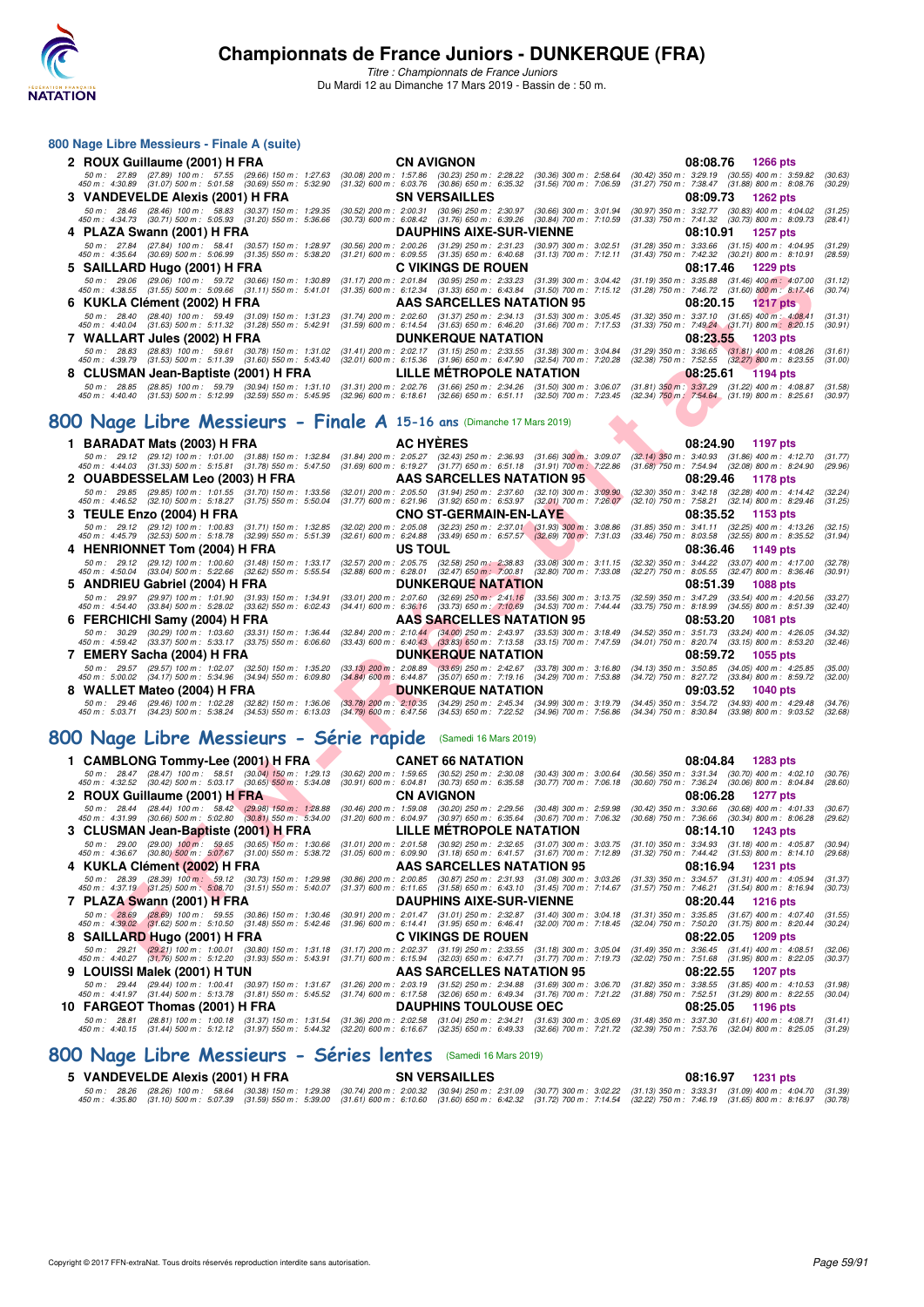

| 800 Nage Libre Messieurs - Séries lentes (suite)                                                                                                                                      |                                                                                                                                                                                                                                                                                       |                                                                                                                                        |
|---------------------------------------------------------------------------------------------------------------------------------------------------------------------------------------|---------------------------------------------------------------------------------------------------------------------------------------------------------------------------------------------------------------------------------------------------------------------------------------|----------------------------------------------------------------------------------------------------------------------------------------|
| 6 WALLART Jules (2002) H FRA                                                                                                                                                          | <b>DUNKERQUE NATATION</b>                                                                                                                                                                                                                                                             | 08:19.78<br>1219 pts                                                                                                                   |
| 50 m : 28.67 (28.67) 100 m : 59.29 (30.62) 150 m : 1:30.28<br>450 m : 4:38.43 (31.66) 500 m : 5:10.19 (31.76) 550 m : 5:42.03                                                         | (30.99) 200 m : 2:01.55 (31.27) 250 m : 2:32.89<br>$(31.34)$ 300 m : 3:04.02<br>(31.84) 600 m: 6:14.10 (32.07) 650 m: 6:45.97 (31.87) 700 m: 7:18.01                                                                                                                                  | $(31.13)$ 350 m : 3:35.34 $(31.32)$ 400 m : 4:06.77<br>(31.43)<br>(32.04) 750 m: 7:49.47 (31.46) 800 m: 8:19.78<br>(30.31)             |
| 11 MAILLY Noé (2002) H FRA                                                                                                                                                            | <b>ANGERS NATATION</b>                                                                                                                                                                                                                                                                | 08:25.86<br>1193 pts                                                                                                                   |
| 50 m: 29.18 (29.18) 100 m: 1:00.60 (31.42) 150 m: 1:32.95                                                                                                                             | (32.35) 200 m: 2:05.07 (32.12) 250 m: 2:37.57 (32.50) 300 m: 3:09.75                                                                                                                                                                                                                  | (32.18) 350 m: 3:42.03 (32.28) 400 m: 4:14.07<br>(32.04)                                                                               |
| 450 m : 4:46.04 (31.97) 500 m : 5:17.47 (31.43) 550 m : 5:49.17<br>12 KHALIL Adib (2002) H LBN                                                                                        | (31.70) 600 m : 6:20.67 (31.50) 650 m : 6:52.17 (31.50) 700 m : 7:23.62<br>AS MONACO NATATION                                                                                                                                                                                         | $(31.45)$ 750 m : 7:54.96 $(31.34)$ 800 m : 8:25.86<br>(30.90)<br>08:27.50<br>1186 pts                                                 |
| 50 m: 28.76 (28.76) 100 m: 59.75 (30.99) 150 m: 1:31.52                                                                                                                               | (31.77) 200 m: 2:03.87 (32.35) 250 m: 2:35.99 (32.12) 300 m: 3:08.33                                                                                                                                                                                                                  | (32.34) 350 m: 3:39.80 (31.47) 400 m: 4:11.83<br>(32.03)                                                                               |
| 450 m : 4:43.70 (31.87) 500 m : 5:15.85 (32.15) 550 m : 5:47.99                                                                                                                       | $(32.14)$ 600 m : 6:19.85 $(31.86)$ 650 m : 6:51.98 $(32.13)$ 700 m : 7:24.31                                                                                                                                                                                                         | (32.33) 750 m : 7:56.71 (32.40) 800 m : 8:27.50<br>(30.79)                                                                             |
| 13 DESSOIT Maxence (2001) H FRA<br>50 m: 28.78 (28.78) 100 m: 59.97 (31.19) 150 m: 1:31.87                                                                                            | <b>STADE BETHUNE PELICAN CLUB</b>                                                                                                                                                                                                                                                     | 08:27.56<br>1186 pts<br>(31.75) 350 m: 3:39.16 (32.07) 400 m: 4:11.17                                                                  |
| 450 m : 4:43.54 (32.37) 500 m : 5:15.83 (32.29) 550 m : 5:48.01                                                                                                                       | (31.90) 200 m: 2:03.27 (31.40) 250 m: 2:35.34 (32.07) 300 m: 3:07.09<br>$(32.18)$ 600 m : 6:20.01 $(32.00)$ 650 m : 6:52.40 $(32.39)$ 700 m : 7:24.48                                                                                                                                 | (32.01)<br>(32.08) 750 m : 7:56.41 (31.93) 800 m : 8:27.56<br>(31.15)                                                                  |
| 14 RIGUIDEL Leo (2001) H FRA                                                                                                                                                          | <b>CHARTRES METROPOLE NAT</b>                                                                                                                                                                                                                                                         | 08:29.52<br>1178 pts                                                                                                                   |
| 50 m: 29.00 (29.00) 100 m: 1:00.30 (31.30) 150 m: 1:32.17<br>450 m : 4:45.89 (32.22) 500 m : 5:18.32 (32.43) 550 m : 5:50.90                                                          | (31.87) 200 m : 2:04.49 (32.32) 250 m : 2:36.41<br>$(31.92)$ 300 m : 3:08.91<br>(32.58) 600 m: 6:23.16 (32.26) 650 m: 6:55.22 (32.06) 700 m: 7:27.46                                                                                                                                  | (32.50) 350 m: 3:41.22 (32.31) 400 m: 4:13.67<br>(32.45)<br>(32.24) 750 m : 7:58.95 (31.49) 800 m : 8:29.52<br>(30.57)                 |
| 15 DEBRIL Marin (2002) H FRA                                                                                                                                                          | <b>DUNKERQUE NATATION</b>                                                                                                                                                                                                                                                             | 08:29.98<br><b>1176 pts</b>                                                                                                            |
| 50 m: 29.41 (29.41) 100 m: 1:00.31 (30.90) 150 m: 1:31.71<br>450 m : 4:43.27 (32.46) 500 m : 5:16.01 (32.74) 550 m : 5:48.67                                                          | (31.40) 200 m : 2:03.02 (31.31) 250 m : 2:34.90<br>$(31.88)$ 300 m : 3:06.32<br>(32.66) 600 m: 6:21.38 (32.71) 650 m: 6:54.15<br>(32.77) 700 m : 7:27.00                                                                                                                              | $(31.42)$ 350 m : 3:38.13<br>$(31.81)$ 400 m : 4:10.81<br>(32.68)<br>(32.85) 750 m : 7:59.71 (32.71) 800 m : 8:29.98<br>(30.27)        |
| 16 DE PAOLI Maxime (2002) H FRA                                                                                                                                                       | <b>NAUTIC CLUB ALP'38</b>                                                                                                                                                                                                                                                             | 08:31.14<br>1171 pts                                                                                                                   |
| 50 m: 29.28 (29.28) 100 m: 1:01.03 (31.75) 150 m: 1:32.76                                                                                                                             | (31.73) 200 m : 2:04.98 (32.22) 250 m : 2:37.22<br>$(32.24)$ 300 m : 3:09.30                                                                                                                                                                                                          | $(32.08)$ 350 m : 3:41.73 $(32.43)$ 400 m : 4:13.68<br>(31.95)                                                                         |
| 450 m : 4:45.98 (32.30) 500 m : 5:18.29 (32.31) 550 m : 5:50.73                                                                                                                       | (32.44) 600 m: 6:22.84 (32.11) 650 m: 6:55.37<br>$(32.53)$ 700 m : 7:28.06                                                                                                                                                                                                            | $(32.69)$ 750 m : $8:00.40$<br>(30.74)<br>$(32.34)$ 800 m : 8:31.14                                                                    |
| 17 TEULE Enzo (2004) H FRA<br>50 m: 29.47 (29.47) 100 m: 1:01.55 (32.08) 150 m: 1:33.02                                                                                               | <b>CNO ST-GERMAIN-EN-LAYE</b><br>(31.47) 200 m : 2:05.43 (32.41) 250 m : 2:37.70<br>$(32.27)$ 300 m : 3:10.24                                                                                                                                                                         | 08:34.30<br>1158 pts<br>$(32.54)$ 350 m : 3:42.58<br>$(32.34)$ 400 m : 4:15.36<br>(32.78)                                              |
| 450 m : 4:47.17 (31.81) 500 m : 5:20.00<br>$(32.83)$ 550 m : 5:52.30                                                                                                                  | (32.30) 600 m : 6:25.24 (32.94) 650 m : 6:57.12<br>$(31.88)$ 700 m : 7:30.33                                                                                                                                                                                                          | $(33.21)$ 750 m : 8:02.60<br>$(32.27)$ 800 m : 8:34.30<br>(31.70)                                                                      |
| 18 GUILLAMIN Tom (2002) H FRA                                                                                                                                                         | CN ANTIBES                                                                                                                                                                                                                                                                            | 08:35.19<br>1154 pts                                                                                                                   |
| 50 m: 29.14 (29.14) 100 m: 1:00.91 (31.77) 150 m: 1:33.06<br>450 m : 4:46.44 (32.37) 500 m : 5:18.67 (32.23) 550 m : 5:51.44                                                          | (32.15) 200 m : 2:05.28 (32.22) 250 m : 2:37.58 (32.30) 300 m : 3:09.63<br>(32.77) 600 m: 6:24.15 (32.71) 650 m: 6:56.93 (32.78) 700 m: 7:29.93                                                                                                                                       | $(32.05)$ 350 m : 3:41.86<br>$(32.23)$ 400 m : 4:14.07<br>(32.21)<br>$(33.00)$ 750 m : 8:02.88<br>$(32.95)$ 800 m : 8:35.19<br>(32.31) |
| 19 BALSIER Lucas (2002) H FRA                                                                                                                                                         | <b>MONTPELLIER METROPOLE NATATION</b>                                                                                                                                                                                                                                                 | 08:36.58<br><b>1148 pts</b>                                                                                                            |
| 50 m : 28.22 (28.22) 100 m : 58.77 (30.55) 150 m : 1:29.91<br>450 m : 4:46.26 (33.13) 500 m : 5:20.38 (34.12) 550 m : 5:55.01                                                         | $(31.14)$ 200 m : 2:01.68 $(31.77)$ 250 m : 2:34.16 $(32.48)$ 300 m : 3:07.02<br>(34.63) 600 m : 6:28.85 (33.84) 650 m : 7:02.61 (33.76) 700 m : 7:35.24                                                                                                                              | (32.86) 350 m : 3:39.77 (32.75) 400 m : 4:13.13<br>(33.36)<br>(32.63) 750 m : 8:08.02 (32.78) 800 m : 8:36.58<br>(28.56)               |
| 20 COCCORDANO Aubin (2001) H FRA                                                                                                                                                      | <b>LILLE METROPOLE NATATION</b>                                                                                                                                                                                                                                                       | 08:38.54<br>1140 pts                                                                                                                   |
| 50 m: 29.53 (29.53) 100 m: 1:01.77 (32.24) 150 m: 1:34.55                                                                                                                             | (32.78) 200 m : 2:07.04 (32.49) 250 m : 2:40.62 (33.58) 300 m : 3:13.67                                                                                                                                                                                                               | (33.05) 350 m: 3:47.32 (33.65) 400 m: 4:20.73<br>(33.41)                                                                               |
| 450 m : 4:52.16 (31.43) 500 m : 5:24.36 (32.20) 550 m : 5:57.29<br>21 OUABDESSELAM Leo (2003) H FRA                                                                                   | (32.93) 600 m : 6:30.39 (33.10) 650 m : 7:02.94 (32.55) 700 m : 7:35.69<br><b>AAS SARCELLES NATATION 95</b>                                                                                                                                                                           | (32.75) 750 m : 8:07.74 (32.05) 800 m : 8:38.54<br>(30.80)<br>08:39.78<br>1135 pts                                                     |
| 50 m: 29.94 (29.94) 100 m: 1:02.30 (32.36) 150 m: 1:35.13                                                                                                                             | (32.83) 200 m : 2:07.86 (32.73) 250 m : 2:40.28<br>$(32.42)$ 300 m : 3:12.89                                                                                                                                                                                                          | (32.61) 350 m: 3:45.50 (32.61) 400 m: 4:18.41<br>(32.91)                                                                               |
| 450 m : 4:50.79 (32.38) 500 m : 5:23.51 (32.72) 550 m : 5:56.46                                                                                                                       | $(32.95)$ 600 m : 6:29.34 $(32.88)$ 650 m : 7:02.52<br>$(33.18)$ 700 m : 7:35.57                                                                                                                                                                                                      | (33.05) 750 m : 8:08.12 (32.55) 800 m : 8:39.78<br>(31.66)                                                                             |
| 22 BARADAT Mats (2003) H FRA<br>50 m: 30.49 (30.49) 100 m: 1:03.40 (32.91) 150 m: 1:37.09                                                                                             | <b>AC HYERES</b><br>$(33.69)$ 200 m : 2:10.38 $(33.29)$ 250 m : 2:43.76<br>$(33.38)$ 300 m : 3:17.40                                                                                                                                                                                  | 08:41.53<br>1128 pts<br>$(33.64)$ 350 m : 3:50.80 $(33.40)$ 400 m : 4:24.03<br>(33.23)                                                 |
| 450 m : 4:56.62 (32.59) 500 m : 5:29.05 (32.43) 550 m : 6:01.70                                                                                                                       | (32.65) 600 m : 6:34.24 (32.54) 650 m : 7:06.58<br>$(32.34)$ 700 m : 7:38.95                                                                                                                                                                                                          | (32.37) 750 m: 8:11.08 (32.13) 800 m: 8:41.53<br>(30.45)                                                                               |
| 23 WERHANN Zachary (2002) H FRA                                                                                                                                                       | <b>SN METZ</b>                                                                                                                                                                                                                                                                        | 08:42.36<br>1124 pts                                                                                                                   |
| 50 m : 29.65 (29.65) 100 m : 1:01.35 (31.70) 150 m : 1:33.80<br>450 m : 4:49.69 (33.24) 500 m : 5:23.17 (33.48) 550 m : 5:56.70                                                       | $\begin{array}{cccc} (32.45) \ 200 \ m \ \vdots \ \ 2:06.11 & (32.31) \ 250 \ m \ \vdots \ \ 2:38.60 & (32.49) \ 300 \ m \ \vdots \ \ 3:11.11 & (33.53) \ 600 \ m \ \vdots \ \ 6:29.86 & (33.16) \ 650 \ m \ \vdots \ \ 7:03.47 & (33.61) \ 700 \ m \ \vdots \ \ 7:36.98 \end{array}$ | $(32.51)$ 350 m : 3:43.56 $(32.45)$ 400 m : 4:16.45<br>(32.89)<br>(33.51) 750 m: 8:10.40 (33.42) 800 m: 8:42.36<br>(31.96)             |
| 24 MERCURY Anthony (2001) H FRA                                                                                                                                                       | LILLE METROPOLE NATATION                                                                                                                                                                                                                                                              | 08:43.70<br>1119 pts                                                                                                                   |
| 50 m: 28.81 (28.81) 100 m: 1:00.04 (31.23) 150 m: 1:31.58                                                                                                                             | (31.54) 200 m : 2:03.77 (32.19) 250 m : 2:36.29<br>$(32.52)$ 300 m : 3:09.30                                                                                                                                                                                                          | $(33.01)$ 350 m : 3:42.05 $(32.75)$ 400 m : 4:15.53<br>(33.48)                                                                         |
| 450 m : 4:49.04 (33.51) 500 m : 5:22.79 (33.75) 550 m : 5:56.69<br>25 HENRIONNET Tom (2004) H FRA                                                                                     | $(33.90)$ 600 m : 6:30.87 $(34.18)$ 650 m : 7:04.83<br>(33.96) 700 m : 7:39.14<br>US TOUL                                                                                                                                                                                             | (34.31) 750 m: 8:13.18 (34.04) 800 m: 8:43.70<br>(30.52)<br>08:45.95<br><b>1110 pts</b>                                                |
| 50 m: 29.61 (29.61) 100 m: 1:01.91 (32.30) 150 m: 1:34.43                                                                                                                             | (32.52) 200 m : 2:07.30 (32.87) 250 m : 2:39.80<br>$(32.50)$ 300 m : 3:12.36                                                                                                                                                                                                          | $(32.56)$ 350 m : 3:45.09<br>$(32.73)$ 400 m : 4:18.20<br>(33.11)                                                                      |
| 450 m : 4:51.29 (33.09) 500 m : 5:25.04<br>$(33.75)$ 550 m : 5:58.73                                                                                                                  | $(33.69)$ 600 m : 6:32.61<br>$(33.88)$ 650 m : 7:06.62<br>$(34.01)$ 700 m : 7:40.10                                                                                                                                                                                                   | $(33.48)$ 750 m : 8:13.52<br>(32.43)<br>$(33.42)$ 800 m : 8:45.95                                                                      |
| 26 EMERY Sacha (2004) H FRA<br>50 m: 29.66 (29.66) 100 m: 1:02.37 (32.71) 150 m: 1:35.59                                                                                              | <b>DUNKERQUE NATATION</b><br>(33.22) 200 m : 2:09.05 (33.46) 250 m : 2:43.13<br>$(34.08)$ 300 m : 3:16.83                                                                                                                                                                             | 08:53.88<br><b>1078 pts</b><br>(33.70) 350 m : 3:50.87 (34.04) 400 m : 4:24.49<br>(33.62)                                              |
| 450 m : 4:59.07 (34.58) 500 m : 5:33.01 (33.94) 550 m : 6:07.70                                                                                                                       | $(34.69)$ 600 m : 6:41.53 $(33.83)$ 650 m : 7:15.83<br>$(34.30)$ 700 m : 7:49.35                                                                                                                                                                                                      | $(33.52)$ 750 m : 8:22.75<br>(33.40) 800 m : 8:53.88<br>(31.13)                                                                        |
| 27 SAARBACH Alban (2004) H FRA                                                                                                                                                        | <b>CN SARREGUEMINES</b>                                                                                                                                                                                                                                                               | 08:53.93<br><b>1078 pts</b><br>$(34.01)$ 350 m : 3:52.95                                                                               |
| 50 m: 30.01 (30.01) 100 m: 1:02.75 (32.74) 150 m: 1:36.50<br>450 m : 5:01.63 (34.37) 500 m : 5:35.81 (34.18) 550 m : 6:10.11                                                          | (33.75) 200 m: 2:10.58 (34.08) 250 m: 2:44.73<br>$(34.15)$ 300 m : 3:18.74<br>$(34.30)$ 600 m : 6:43.75 $(33.64)$ 650 m : 7:18.24<br>$(34.49)$ 700 m : 7:52.18                                                                                                                        | $(34.21)$ 400 m : 4:27.26<br>(34.31)<br>$(33.94)$ 750 m : 8:24.50 $(32.32)$ 800 m : 8:53.93<br>(29.43)                                 |
| 28 ANDRIEU Gabriel (2004) H FRA                                                                                                                                                       | <b>DUNKERQUE NATATION</b>                                                                                                                                                                                                                                                             | 08:55.78<br>1070 pts                                                                                                                   |
| 50 m : 29.95 (29.95) 100 m : 1:02.18 (32.23) 150 m : 1:35.84<br>450 m : 4:58.25 (34.20) 500 m : 5:32.20 (33.95) 550 m : 6:06.38                                                       | (33.66) 200 m : 2:09.21 (33.37) 250 m : 2:42.94 (33.73) 300 m : 3:16.54<br>(34.18) 600 m : 6:40.72 (34.34) 650 m : 7:15.31 (34.59) 700 m : 7:49.58                                                                                                                                    | $(33.60)$ 350 m : 3:50.48 $(33.94)$ 400 m : 4:24.05<br>(33.57)<br>(32.25)<br>(34.27) 750 m : 8:23.53 (33.95) 800 m : 8:55.78           |
| 29 FERCHICHI Samy (2004) H FRA                                                                                                                                                        | <b>AAS SARCELLES NATATION 95</b>                                                                                                                                                                                                                                                      | 08:56.63 1067 pts                                                                                                                      |
| 50 m: 30.37 (30.37) 100 m: 1:03.71 (33.34) 150 m: 1:37.64<br>450 m : 5:01.80 (33.85) 500 m : 5:36.05 (34.25) 550 m : 6:10.58                                                          | (33.93) 200 m : 2:11.81 (34.17) 250 m : 2:45.71 (33.90) 300 m : 3:19.97<br>(34.53) 600 m: 6:45.36 (34.78) 650 m: 7:19.55 (34.19) 700 m: 7:53.62                                                                                                                                       | (34.26) 350 m : 3:53.79 (33.82) 400 m : 4:27.95<br>(34.16)<br>(34.07) 750 m : 8:26.35 (32.73) 800 m : 8:56.63<br>(30.28)               |
| 30 WALLET Mateo (2004) H FRA                                                                                                                                                          | <b>DUNKERQUE NATATION</b>                                                                                                                                                                                                                                                             | 08:56.68<br><b>1067 pts</b>                                                                                                            |
| $50 \text{ m}: 29.62$ (29.62) $100 \text{ m}: 1.02.42$ (32.80) $150 \text{ m}: 1.36.34$<br>$450 \text{ m}: 5.02.18$ (34.28) $500 \text{ m}: 5.36.60$ (34.42) $550 \text{ m}: 6.11.30$ | (33.92) 200 m : 2:10.67 (34.33) 250 m : 2:45.41 (34.74) 300 m : 3:19.74                                                                                                                                                                                                               | (34.33) 350 m: 3:54.10 (34.36) 400 m: 4:27.90<br>(33.80)                                                                               |
|                                                                                                                                                                                       | (34.70) 600 m: 6:45.64 (34.34) 650 m: 7:19.71 (34.07) 700 m: 7:53.98                                                                                                                                                                                                                  | (34.27) 750 m : 8:26.26 (32.28) 800 m : 8:56.68<br>(30.42)                                                                             |
| 31 OUARDI Liam (2004) H FRA<br>50 m : 30.79 (30.79) 100 m : 1:04.34 (33.55) 150 m : 1:38.07                                                                                           | <b>C.S MONTERELAIS NATATION</b><br>(33.73) 200 m : 2:12.43 (34.36) 250 m : 2:46.86<br>$(34.43)$ 300 m : 3:21.14                                                                                                                                                                       | 08:57.85<br><b>1062 pts</b><br>(34.28) 350 m: 3:55.44 (34.30) 400 m: 4:29.48<br>(34.04)                                                |
| 450 m : 5:03.34 (33.86) 500 m : 5:37.29 (33.95) 550 m : 6:11.22                                                                                                                       | (33.93) 600 m : 6:45.03 (33.81) 650 m : 7:18.70 (33.67) 700 m : 7:52.42                                                                                                                                                                                                               | (33.72) 750 m : 8:25.51 (33.09) 800 m : 8:57.85<br>(32.34)                                                                             |
| 32 PROISY Corentin (2004) H FRA                                                                                                                                                       | <b>CN FOURMIES</b>                                                                                                                                                                                                                                                                    | 09:05.05<br><b>1034 pts</b>                                                                                                            |
| 50 m: 30.11 (30.11) 100 m: 1:02.93 (32.82) 150 m: 1:36.09<br>450 m : 5:00.72 (34.46) 500 m : 5:35.93 (35.21) 550 m : 6:10.84                                                          | (33.16) 200 m : 2:09.64 (33.55) 250 m : 2:43.65 (34.01) 300 m : 3:17.89<br>(34.91) 600 m: 6:45.96 (35.12) 650 m: 7:20.91 (34.95) 700 m: 7:56.04                                                                                                                                       | (34.24) 350 m: 3:51.83 (33.94) 400 m: 4:26.26<br>(34.43)<br>(35.13) 750 m: 8:31.01 (34.97) 800 m: 9:05.05<br>(34.04)                   |
| 33 PIERRON Gauthier (2004) H FRA                                                                                                                                                      | <b>TCN CHAMPIGNEULLES</b>                                                                                                                                                                                                                                                             | 09:07.91<br>1022 pts                                                                                                                   |
| 50 m: 30.50 (30.50) 100 m: 1:04.26 (33.76) 150 m: 1:38.78<br>450 m : 5:07.95 (34.69) 500 m : 5:43.14 (35.19) 550 m : 6:18.06                                                          | (34.52) 200 m: 2:13.67 (34.89) 250 m: 2:48.91 (35.24) 300 m: 3:23.62<br>(34.92) 600 m: 6:52.27 (34.21) 650 m: 7:27.05 (34.78) 700 m: 8:01.11                                                                                                                                          | (34.71) 350 m: 3:58.39 (34.77) 400 m: 4:33.26<br>(34.87)<br>(34.06) 750 m : 8:35.47 (34.36) 800 m : 9:07.91<br>(32.44)                 |
| 34 CLUSMAN Simon (2004) H FRA                                                                                                                                                         | LILLE METROPOLE NATATION                                                                                                                                                                                                                                                              | 09:12.09<br><b>1006 pts</b>                                                                                                            |
| 50 m: 31.68 (31.68) 100 m: 1:06.21 (34.53) 150 m: 1:40.92                                                                                                                             | (34.71) 200 m : 2:16.42 (35.50) 250 m : 2:51.10 (34.68) 300 m : 3:26.45                                                                                                                                                                                                               | $(35.35)$ 350 m : 4:01.09 $(34.64)$ 400 m : 4:36.31<br>(35.22)                                                                         |
| 450 m: 5:10.87 (34.56) 500 m: 5:46.56 (35.69) 550 m: 6:20.85<br>35 CAOUEN Mathis (2004) H FRA                                                                                         | (34.29) 600 m: 6:55.87 (35.02) 650 m: 7:30.14 (34.27) 700 m: 8:05.07<br>CN BREST                                                                                                                                                                                                      | (34.93) 750 m: 8:38.47 (33.40) 800 m: 9:12.09<br>(33.62)<br>09:15.56<br>993 pts                                                        |
| 50 m: 30.95 (30.95) 100 m: 1:04.56 (33.61) 150 m: 1:39.23                                                                                                                             | (34.67) 200 m : 2:14.77 (35.54) 250 m : 2:49.88 (35.11) 300 m : 3:25.11                                                                                                                                                                                                               | (35.23) 350 m: 4:00.27 (35.16) 400 m: 4:35.80<br>(35.53)                                                                               |
| 450 m : 5:10.82 (35.02) 500 m : 5:45.84 (35.02) 550 m : 6:21.18                                                                                                                       | (35.34) 600 m: 6:56.61 (35.43) 650 m: 7:31.85 (35.24) 700 m: 8:06.73                                                                                                                                                                                                                  | (34.88) 750 m : 8:41.40 (34.67) 800 m : 9:15.56<br>(34.16)                                                                             |
| 36 LEAL Timotéo (2004) H FRA                                                                                                                                                          | <b>AVENIR MURET NATATION</b><br>50 m : 30.56 (30.56) 100 m : 1:05.18 (34.62) 150 m : 1:40.97 (35.79) 200 m : 2:17.54 (36.57) 250 m : 2:55.26 (37.72) 300 m : 3:33.24 (37.98) 350 m : 4:11.93 (38.69) 400 m : 4:50.87                                                                  | 10:02.57<br>820 pts<br>(38.94)                                                                                                         |
|                                                                                                                                                                                       | 450 m : 5:30.26 (39.39) 500 m : 6:09.77 (39.51) 550 m : 6:49.18 (39.41) 600 m : 7:28.05 (38.87) 650 m : 8:07.28 (39.23) 700 m : 8:45.79 (38.51) 750 m : 9:24.50 (38.71) 800 m : 10:02.57 (38.07)                                                                                      |                                                                                                                                        |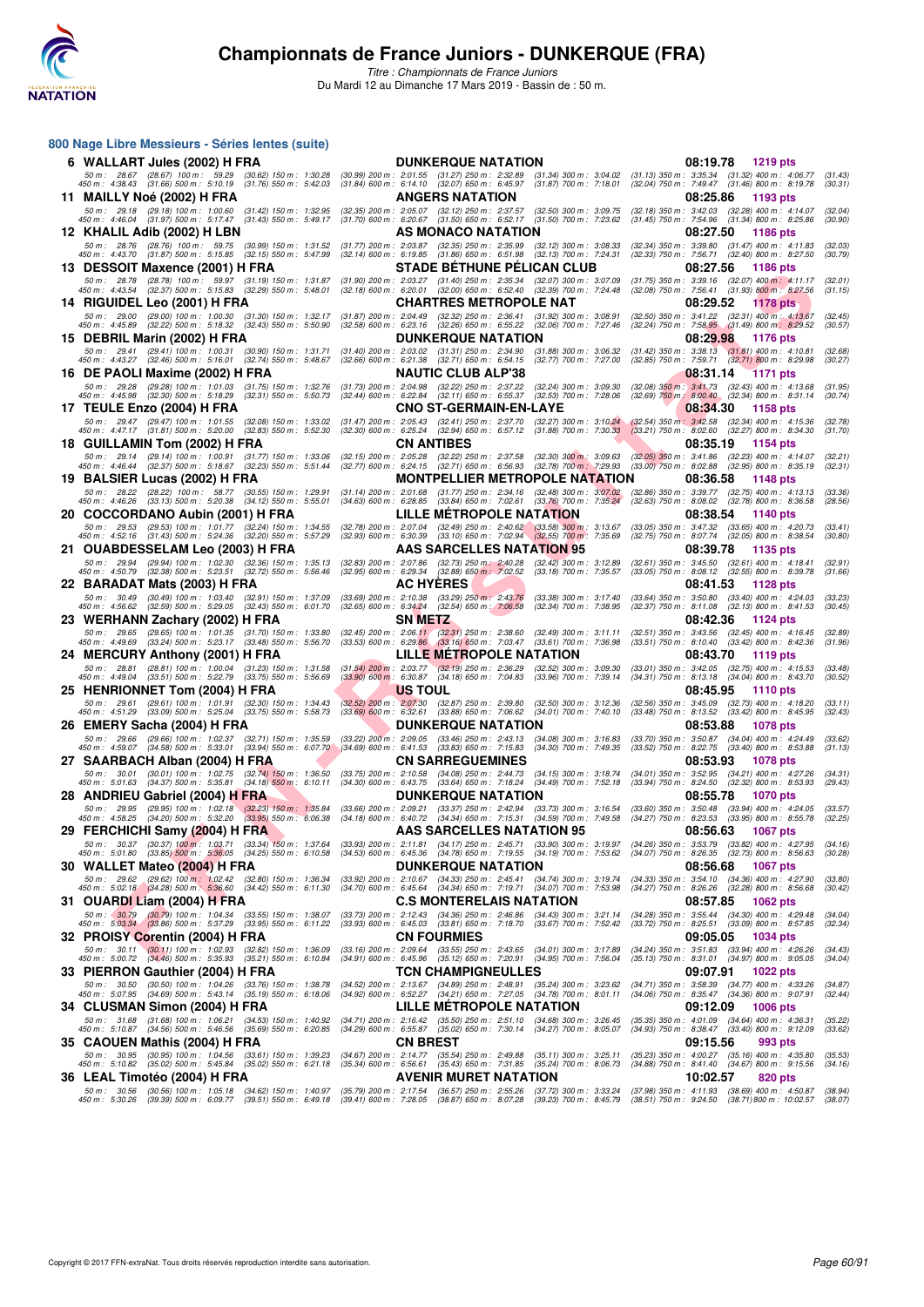

*Titre : Championnats de France Juniors* Du Mardi 12 au Dimanche 17 Mars 2019 - Bassin de : 50 m.

| 800 Nage Libre Messieurs - Séries lentes (suite)<br>--- TEULE Leo (2002) H FRA                                                                                                                                                                                                | <b>CNO ST-GERMAIN-EN-LAYE</b>                                                                                                                                                                                                                                                                                                                  | <b>DNS</b> dec                                                                                                                                                                                        |
|-------------------------------------------------------------------------------------------------------------------------------------------------------------------------------------------------------------------------------------------------------------------------------|------------------------------------------------------------------------------------------------------------------------------------------------------------------------------------------------------------------------------------------------------------------------------------------------------------------------------------------------|-------------------------------------------------------------------------------------------------------------------------------------------------------------------------------------------------------|
|                                                                                                                                                                                                                                                                               |                                                                                                                                                                                                                                                                                                                                                |                                                                                                                                                                                                       |
| 1500 Nage Libre Messieurs - Finale A 17-18 ans (Mercredi 13 Mars 2019)                                                                                                                                                                                                        |                                                                                                                                                                                                                                                                                                                                                |                                                                                                                                                                                                       |
| 1 CAMBLONG Tommy-Lee (2001) H FRA                                                                                                                                                                                                                                             | <b>CANET 66 NATATION</b>                                                                                                                                                                                                                                                                                                                       | 15:22.81<br>1283 pts                                                                                                                                                                                  |
| 50 m: 28.52 (28.52) 100 m: 59.68 (31.16) 150 m: 1:30.31<br>450 m : 4:34.72<br>(30.77) 500 m: 5:05.85 (31.13) 550 m: 5:36.79<br>850 m : 8:42.20<br>$(30.93)$ 900 m : 9:13.50 $(31.30)$ 950 m : 9:44.41<br>(31.011300 m: 13:22.28 (31.261350 m: 13:53.55)<br>1250 m : 12:51.02  | $(30.63)$ 200 m : 2:00.93<br>$(30.62)$ 250 m : 2:31.69<br>$(30.76)$ 300 m : 3:02.31<br>$(30.94)$ 600 m : 6:07.62<br>$(30.83)$ 650 m : 6:38.49<br>$(30.87)$ 700 m : 7:09.45<br>(30.911000 m: 10:15.50<br>(31.09) 050 m : 10:46.26<br>(30.761100 m: 11:17.52)<br>(31.27) 400 m : 14:25.01<br>(31.46) 450 m : 14:55.67<br>(30.66)500 m : 15.22.81 | $(30.62)$ 350 m : 3:33.07 $(30.76)$ 400 m : 4:03.95<br>(30.88)<br>(30.96) 750 m : 7:40.22 (30.77) 800 m : 8:11.27<br>(31.05)<br>(31.26) 150 m: 11:48.70 (31.18) 200 m: 12:20.01<br>(31.31)<br>(27.14) |
| 2 FARGEOT Thomas (2001) H FRA<br>(28.60) 100 m: 59.74 (31.14) 150 m: 1:30.67<br>50 m: 28.60<br>$(30.44)$ 500 m : 5:06.25<br>450 m : 4:35.67<br>$(30.58)$ 550 m : 5:36.99                                                                                                      | <b>DAUPHINS TOULOUSE OEC</b><br>$(30.93)$ 200 m : 2:01.58<br>$(30.91)$ 250 m : 2:32.47<br>(30.89) 300 m : 3:03.32<br>$(30.84)$ 700 m : 7:09.39<br>$(30.74)$ 600 m : 6:07.58<br>$(30.59)$ 650 m : 6:38.42                                                                                                                                       | 15:23.30<br><b>1282 pts</b><br>$(30.85)$ 350 m : 3:34.23<br>$(30.91)$ 400 m : 4:05.23<br>(31.00)<br>$(30.85)$ 800 m : 8:11.21<br>$(30.97)$ 750 m : 7:40.24<br>(30.97)                                 |
| 850 m : 8:42.25<br>$(31.04)$ 900 m : 9:13.33<br>$(31.08)$ 950 m : 9:44.39<br>(30.96) 300 m : 13:22.69<br>1250 m : 12:51.41<br>(31.281350 m: 13:53.67                                                                                                                          | $(31.06)000 \text{ m}$ : 10:15.65<br>(31.26) 050 m: 10:46.68<br>$(31.03)100 \text{ m}$ : 11:17.83<br>(30.98) 400 m : 14:24.91<br>(30.511500 m: 15:23.30)<br>(31.24) 450 m : 14:55.42                                                                                                                                                           | (30.991200 m : 12:20.45<br>(31.15 <b>)</b> 150 m : 11:48.82<br>(31.63)<br>(27.88)                                                                                                                     |
| 3 VANDEVELDE Alexis (2001) H FRA<br>50 m: 29.00<br>$(29.00)$ 100 m : 59.76<br>$(30.76)$ 150 m : 1:30.57                                                                                                                                                                       | <b>SN VERSAILLES</b><br>$(30.97)$ 250 m : 2:32.30<br>$(30.81)$ 200 m : 2:01.54<br>$(30.76)$ 300 m : 3:03.38                                                                                                                                                                                                                                    | 15:25.21<br>1277 pts<br>$(31.08)$ 350 m : 3:34.32 $(30.94)$ 400 m : 4:05.19<br>(30.87)                                                                                                                |
| $(30.77)$ 500 m : 5:06.78<br>450 m : 4:35.96<br>$(30.82)$ 550 m : 5:37.61<br>850 m : 8:43.96<br>$(31.17)$ 900 m : 9:15.17<br>$(31.21)$ 950 m : 9:46.26<br>1250 m: 12:53.32 (30.95) 300 m: 13:24.55<br>(31.23) 350 m : 13:55.09                                                | $(30.95)$ 700 m : 7:10.56<br>$(30.83)$ 600 m : 6:08.73<br>$(31.12)$ 650 m : 6:39.68<br>(31.09) 000 m : 10:17.59<br>(31.33) 050 m: 10:48.77<br>(31.18) 100 m: 11:20.03<br>(30.54) 400 m : 14:25.86<br>(30.291500 m: 15:25.21<br>$(30.77)450 \text{ m}$ : 14:56.15                                                                               | $(30.88)$ 750 m : 7:41.73<br>$(31.17)$ 800 m : 8:12.79<br>(31.06)<br>(31.26) 150 m : 11:51.41 (31.38) 200 m : 12:22.37<br>(30.96)<br>(29.06)                                                          |
| 4 PLAZA Swann (2001) H FRA<br>50 m: 28.96<br>$(28.96)$ 100 m : 59.94<br>$(30.98)$ 150 m : 1:30.93                                                                                                                                                                             | <b>DAUPHINS AIXE-SUR-VIENNE</b><br>$(30.99)$ 200 m : 2:01.74<br>$(30.81)$ 250 m : 2:32.81<br>$(31.07)$ 300 m : 3:03.95                                                                                                                                                                                                                         | 15:33.92<br>1258 pts<br>$(31.14)$ 350 m : 3:35.08 $(31.13)$ 400 m : 4:06.09<br>(31.01)                                                                                                                |
| $(31.21)$ 500 m : 5:08.81<br>450 m : 4:37.30<br>$(31.51)$ 550 m : 5:40.19<br>850 m : 8:47.41<br>$(31.29)$ 900 m : 9:18.73<br>$(31.32)$ 950 m : 9:50.18<br>1250 m : 12:58.36<br>(31.41 <b>)</b> 300 m : 13:29.77<br>$(31.411350 \text{ m} : 14.01.20)$                         | $(31.38)$ 600 m : 6:11.52<br>$(31.33)$ 650 m : 6:42.64<br>$(31.12)$ 700 m : 7:13.75<br>(31.45) 000 m: 10:21.32<br>(31.14) 050 m : 10:52.62<br>(31.30) 100 m: 11:24.19<br>$(31.43)400 \text{ m}$ : 14:32.78<br>(31.58) 450 m : 15:03.70<br>(30.92) 500 m : 15:33.92                                                                             | $(31.11)$ 750 m : 7:44.89 $(31.14)$ 800 m : 8:16.12<br>(31.23)<br>(31.57) 150 m: 11.55.47 (31.28) 200 m: 12:26.95<br>(31.48)<br>(30.22)                                                               |
| 5 KUKLA Clément (2002) H FRA<br>50 m: 29.25<br>$(29.25)$ 100 m : 1:00.21<br>$(30.96)$ 150 m : 1:31.16                                                                                                                                                                         | AAS SARCELLES NATATION 95<br>$(30.95)$ 200 m : 2:01.93<br>$(30.77)$ 250 m : 2:32.78<br>$(30.85)$ 300 m : 3:03.77                                                                                                                                                                                                                               | 15:42.28<br><b>1240 pts</b><br>$(30.99)$ 350 m : 3:34.74 $(30.97)$ 400 m : 4:05.80<br>(31.06)                                                                                                         |
| 450 m : 4:36.99<br>$(31.19)$ 500 m : 5:08.17<br>$(31.18)$ 550 m : 5:39.14<br>850 m : 8:47.30<br>$(31.59)$ 900 m : 9:19.08<br>$(31.78)$ 950 m : 9:50.77<br>1250 m: 13:02.48<br>(32.08) 300 m : 13:34.64<br>(32.161350 m : 14:06.79                                             | $(30.97)$ 600 m : 6:10.31<br>$(31.17)$ 650 m : 6:41.60<br>$(31.29)$ 700 m : 7:12.90<br>(31.691000 m: 10:22.45)<br>$(31.681050 \text{ m} : 10.54.16)$<br>$(31.71)100 \text{ m}$ : 11:26.18<br>(31.94) 450 m: 15:10.83<br>(32.151400 m: 14:38.73)<br>(32.10) 500 m: 15:42.28                                                                     | $(31.30)$ 750 m : 7:44.12<br>$(31.22)$ 800 m : 8:15.71<br>(31.59)<br>(32.02) 150 m : 11:58.43<br>(32.251200 m : 12:30.40<br>(31.97)<br>(31.45)                                                        |
| 6 CLUSMAN Jean-Baptiste (2001) H FRA<br>50 m: 29.60<br>$(29.60)$ 100 m : 1:01.08<br>$(31.48)$ 150 m : 1:32.74                                                                                                                                                                 | <b>LILLE METROPOLE NATATION</b><br>$(31.66)$ 200 m : 2:04.12<br>$(31.38)$ 250 m : 2:35.40<br>$(31.28)$ 300 m : 3:06.91                                                                                                                                                                                                                         | 15:45.83<br><b>1232 pts</b><br>$(31.51)$ 350 m : 3:38.44 $(31.53)$ 400 m : 4:09.72<br>(31.28)                                                                                                         |
| 450 m : 4:40.64<br>$(30.92)$ 500 m : 5:11.84<br>$(31.20)$ 550 m : 5:43.08<br>850 m : 8:50.51<br>$(31.70)$ 900 m : 9:22.19<br>$(31.68)$ 950 m : 9:53.84<br>1250 m: 13:07.13<br>(32.59) 300 m : 13:39.37<br>(32.241350 m: 14:11.88                                              | $(31.24)$ 600 m : 6:14.18<br>$(31.10)$ 650 m : 6:45.27<br>$(31.09)$ 700 m : 7:16.50<br>(31.65) 000 m : 10:25.78<br>(31.94) 050 m: 10:57.67<br>(31.891100 m: 11.29.78)<br>$(32.51)400 \text{ m}$ : 14:44.33<br>(32.45)450 m : 15:15.85<br>$(31.52)500 \text{ m}$ : 15:45.83                                                                     | (31.23) 750 m: 7:47.53 (31.03) 800 m: 8:18.81<br>(31.28)<br>(32.11) 150 m : 12:02.19 (32.41) 200 m : 12:34.54<br>(32.35)<br>(29.98)                                                                   |
| 7 WALLART Jules (2002) H FRA<br>50 m : 29.34<br>(29.34) 100 m: 1:01.07 (31.73) 150 m: 1:33.03                                                                                                                                                                                 | <b>DUNKERQUE NATATION</b><br>$(31.96)$ 200 m : 2:04.29<br>$(31.85)$ 300 m : 3:07.24<br>$(31.26)$ 250 m : 2:36.14                                                                                                                                                                                                                               | 15:59.75<br>1202 pts<br>$(31.10)$ 350 m : 3:38.83 $(31.59)$ 400 m : 4:10.36<br>(31.53)                                                                                                                |
| 450 m: 4:42.09<br>$(31.73)$ 500 m : 5:14.08<br>$(31.99)$ 550 m : 5:46.31<br>850 m : 9:00.08<br>$(32.07)$ 900 m : 9:32.05<br>(31.97) 950 m : 10:04.41<br>1250 m : 13:18.21<br>(32.76) 300 m : 13:50.39<br>(32.181350 m : 14:23.27                                              | $(32.23)$ 600 m : 6:18.36<br>$(32.05)$ 650 m : 6:50.95<br>$(32.59)$ 700 m : 7:23.03<br>(32.40) 100 m: 11:41.15<br>$(32.36)000 \text{ m}$ : 10:36.66<br>$(32.251050 \text{ m} : 11.09.06)$<br>(32.88) 400 m : 14:55.74<br>(32.471450 m : 15:28.46)<br>(32.72) 500 m : 15:59.75                                                                  | (32.08) 750 m : 7:55.46 (32.43) 800 m : 8:28.01<br>(32.55)<br>(32.09) 150 m: 12:13.37 (32.22) 200 m: 12:45.45<br>(32.08)<br>(31.29)                                                                   |
| 8 SAILLARD Hugo (2001) H FRA<br>50 m: 28.84<br>$(28.84)$ 100 m : 59.46<br>$(30.62)$ 150 m : 1:30.32                                                                                                                                                                           | <b>C VIKINGS DE ROUEN</b><br>$(30.86)$ 200 m : 2:01.70<br>$(31.38)$ 250 m : 2:32.68<br>(30.98) 300 m : 3:04.10                                                                                                                                                                                                                                 | 16:03.33<br>1194 pts<br>$(31.42)$ 350 m : 3:35.12 $(31.02)$ 400 m : 4:06.94<br>(31.82)                                                                                                                |
| 450 m: 4:38.38<br>$(31.44)$ 500 m : 5:10.48<br>$(32.10)$ 550 m : 5:42.17<br>850 m : 8:55.85<br>$(32.89)$ 900 m : 9:28.99<br>$(33.14)$ 950 m : 10:01.64<br>(33.20) 350 m : 14:25.39<br>1250 m : 13:19.56<br>(32.83) 300 m : 13:52.76                                           | $(31.69)$ 600 m : 6:14.02<br>$(31.85)$ 650 m : 6:45.50<br>$(31.48)$ 700 m : 7:17.58<br>(32.65) 000 m : 10:34.88<br>(33.24) 050 m : 11:07.89<br>(33.01) 100 m: 11:41.12<br>$(32.63)400 \text{ m}$ : 14:58.48<br>(33.09)450 m : 15.31.05<br>(32.571500 m: 16:03.33                                                                               | $(32.08)$ 750 m : 7:49.88<br>$(32.30)$ 800 m : 8:22.96<br>(33.08)<br>(33.23) 150 m : 12:13.85<br>(32.73) 200 m : 12:46.73<br>(32.88)<br>(32.28)                                                       |
| 1500 Nage Libre Messieurs - Finale A 15-16 ans (Mercredi 13 Mars 2019)                                                                                                                                                                                                        |                                                                                                                                                                                                                                                                                                                                                |                                                                                                                                                                                                       |
| 1 BARADAT Mats (2003) H FRA<br>$(30.30)$ 100 m : 1:03.01<br>50 m : 30.30<br>$(32.71)$ 150 m : 1:35.75                                                                                                                                                                         | <b>AC HYERES</b><br>$(32.74)$ 200 m : 2:08.27<br>$(32.52)$ 250 m : 2:41.12                                                                                                                                                                                                                                                                     | 16:03.91<br>1193 pts<br>$(32.86)$ 350 m : 3:46.43 $(32.45)$ 400 m : 4:19.10<br>(32.67)                                                                                                                |
| 450 m: 4:51.57<br>(32.47) 500 m : 5:23.97<br>$(32.40)$ 550 m : 5:55.93<br>850 m : 9:08.70<br>$(31.77)$ 900 m : 9:40.80<br>$(32.10)$ 950 m : 10:12.95<br>(32.36) 300 m : 13:58.73<br>(32.25) 350 m : 14:30.90<br>1250 m : 13:26.48                                             | $(32.85)$ 300 m : 3:13.98<br>$(31.96)$ 600 m : 6:28.32<br>$(32.39)$ 650 m : 7:00.59<br>(32.27) 700 m : 7:32.99<br>(32.151000 m : 10:45.42)<br>(32.25) 100 m : 11:49.94<br>$(32.47)050 \text{ m}$ : 11:17.67<br>(32.17) 400 m : 15:02.95<br>(32.05) 450 m : 15:34.15<br>(31.201500 m: 16:03.91                                                  | $(32.40)$ 750 m : 8:05.06<br>$(32.07)$ 800 m : 8:36.93<br>(31.87)<br>(32.27) 150 m : 12:22.07 (32.13) 200 m : 12:54.12<br>(32.05)<br>(29.76)                                                          |
| 2 OUABDESSELAM Leo (2003) H FRA<br>$(30.22)$ 100 m : 1:02.50                                                                                                                                                                                                                  | AAS SARCELLES NATATION 95<br>$(32.56)$ 200 m : 2:07.65<br>$(32.69)$ 300 m : 3:12.60                                                                                                                                                                                                                                                            | 16:10.96<br>1178 pts<br>$(32.26)$ 350 m : 3:45.10 $(32.50)$ 400 m : 4:17.63                                                                                                                           |
| $(32.28)$ 150 m : 1:35.06<br>50 m: 30.22<br>450 m : 4:50.21<br>$(32.58)$ 500 m : 5:22.77<br>$(32.56)$ 550 m : 5:55.17<br>850 m : 9:10.00<br>$(32.24)$ 900 m : 9:42.57<br>(32.57) 950 m : 10:15.28<br>1250 m : 13:30.28<br>(32.60) 300 m : 14:02.83<br>(32.551350 m : 14:35.39 | $(32.59)$ 250 m : 2:40.34<br>$(32.40)$ 600 m : 6:27.57<br>$(32.40)$ 650 m : 7:00.25<br>$(32.68)$ 700 m : 7:32.82<br>(32.711000 m: 10:48.01<br>(32.73) 050 m : 11:20.46<br>(32.45) 100 m : 11:52.66<br>(32.561400 m : 15:07.89<br>(32.50) 450 m : 15:40.02<br>(32.13) 500 m : 16:10.96                                                          | (32.53)<br>$(32.57)$ 750 m : $8.05.34$ $(32.52)$ 800 m : $8.37.76$<br>(32.42)<br>(32.20) 150 m: 12:25.18 (32.52) 200 m: 12:57.68<br>(32.50)<br>(30.94)                                                |
| 3 TEULE Enzo (2004) H FRA<br>50 m : 30.08<br>$(30.08)$ 100 m : 1:02.71<br>$(32.63)$ 150 m : 1:34.94                                                                                                                                                                           | <b>CNO ST-GERMAIN-EN-LAYE</b><br>$(32.23)$ 200 m : 2:07.96<br>$(33.02)$ 250 m : 2:40.47<br>$(32.51)$ 300 m : 3:13.09                                                                                                                                                                                                                           | 16:22.46<br>1153 pts<br>(32.62) 350 m: 3:45.15 (32.06) 400 m: 4:17.94<br>(32.79)                                                                                                                      |
| $(32.07)$ 500 m : 5:23.05<br>$(33.04)$ 550 m : 5:54.99<br>450 m : 4:50.01<br>850 m: 9:11.64 (32.55) 900 m: 9:44.97<br>$(33.33)$ 950 m : 10:17.94<br>1250 m: 13:36.88 (33.031300 m: 14:10.61)<br>(33,731350 m : 14:43.80<br>4 HENRIONNET Tom (2004) H FRA                      | $(32.83)$ 650 m : 7:00.56<br>$(31.94)$ 600 m : 6:27.82<br>$(32.74)$ 700 m : 7:33.55<br>(32.97) 000 m : 10:51.11<br>(33.17) 050 m: 11:23.94<br>(32.83) 100 m : 11:57.35<br>(33.19) 400 m : 15:17.24<br>(33.441450 m : 15:50.31<br>(33.07) 500 m : 16:22.46                                                                                      | $(32.99)$ 750 m : 8:05.97 $(32.42)$ 800 m : 8:39.09<br>(33.12)<br>(33.41) 150 m : 12:30.24 (32.89) 200 m : 13:03.85<br>(33.61)<br>(32.15)                                                             |
| $(29.29)$ 100 m : 1:01.79<br>50 m : 29.29<br>$(32.50)$ 150 m : 1:34.62                                                                                                                                                                                                        | <b>US TOUL</b><br>$(32.83)$ 200 m : 2:07.82<br>$(32.89)$ 300 m : 3:13.54<br>$(33.20)$ 250 m : 2:40.71                                                                                                                                                                                                                                          | 16:33.62<br>1130 pts<br>$(32.83)$ 350 m : 3:46.50 $(32.96)$ 400 m : 4:19.05<br>(32.55)                                                                                                                |
| $(32.65)$ 500 m : 5:24.28<br>450 m : 4:51.70<br>$(32.58)$ 550 m : 5:57.28<br>$(33.72)$ 900 m : 9:51.99<br>850 m : 9:18.61<br>(33.38) 950 m : 10:25.78<br>1250 m : 13:47.99<br>$(33.73)300 \text{ m}$ : 14:21.80<br>(33.811350 m : 14:55.41                                    | $(33.00)$ 600 m : 6:30.35<br>$(33.07)$ 650 m : 7:04.53<br>$(34.18)$ 700 m : 7:37.78<br>(33.79) 000 m : 10:59.02<br>(33.24) 050 m: 11:32.92<br>(33.901100 m: 12.06.93)<br>(33.61) 400 m : 15:28.57<br>(33.16)450 m : 16.01.58<br>(33.011500 m: 16:33.62                                                                                         | (33.25) 750 m : 8:11.64 (33.86) 800 m : 8:44.89<br>(33.25)<br>(34.01) 150 m: 12:40.66 (33.73) 200 m: 13:14.26<br>(33.60)<br>(32.04)                                                                   |
| 5 DENHAM Clement (2003) H FRA<br>(30.08) 100 m: 1:03.08 (33.00) 150 m: 1:35.52<br>50 m : 30.08                                                                                                                                                                                | <b>ANGERS NATATION</b><br>$(32.44)$ 200 m : 2:08.61<br>$(33.09)$ 250 m : 2:41.38<br>$(32.77)$ 300 m : 3:14.54                                                                                                                                                                                                                                  | 16:45.07<br>1106 pts<br>$(33.16)$ 350 m : 3:47.33 $(32.79)$ 400 m : 4:20.62<br>(33.29)                                                                                                                |
| $(32.77)$ 500 m : 5:26.90<br>450 m : 4:53.39<br>$(33.51)$ 550 m : 6:00.01<br>850 m : 9:21.07<br>$(33.65)$ 900 m : 9:54.83<br>$(33.76)$ 950 m : 10:28.80<br>1250 m: 13:54.92 (34.20) 300 m: 14:29.21<br>(34.29) 350 m : 15:03.20                                               | $(33.11)$ 600 m : 6:33.37<br>$(33.36)$ 650 m : 7:06.72<br>$(33.35)$ 700 m : 7:40.37<br>(33.97) 000 m : 11:02.97<br>(34.17) 050 m : 11:37.04<br>(34.07) 100 m : 12:11.39<br>(33.991400 m : 15:37.47<br>(34.27) 450 m : 16:11.79<br>(34.32) 500 m: 16:45.07                                                                                      | $(33.65)$ 750 m $: 8.13.88$ $(33.51)$ 800 m $: 8.47.42$<br>(33.54)<br>(34.35) 150 m : 12:45.76<br>(34.371200 m : 13:20.72<br>(34.96)<br>(33.28)                                                       |
| 6   CLUSMAN Simon (2004) H FRA<br>50 m: 31.33<br>$(31.33)$ 100 m : 1:05.14<br>$(33.81)$ 150 m : 1:39.10                                                                                                                                                                       | LILLE METROPOLE NATATION<br>$(33.96)$ 200 m : 2:13.26<br>$(34.16)$ 250 m : 2:47.66<br>$(34.40)$ 300 m : 3:21.88                                                                                                                                                                                                                                | 16:57.23<br><b>1081 pts</b><br>$(34.51)$ 400 m : 4:30.97<br>$(34.22)$ 350 m : 3:56.39<br>(34.58)                                                                                                      |
| 450 m : 5:05.43<br>$(34.46)$ 500 m : 5:39.59<br>$(34.16)$ 550 m : 6:13.77<br>850 m : 9:39.34<br>$(34.35)$ 900 m : 10:13.31<br>$(33.97)$ 950 m : 10:47.63<br>1250 m : 14:10.92<br>(34.17) 300 m : 14:44.57<br>(33.651350 m : 15:18.31                                          | $(34.18)$ 600 m : 6:47.90<br>$(34.13)$ 650 m : 7:22.21<br>$(34.31)$ 700 m : 7:56.41<br>(34.321000 m: 11:21.58)<br>(33.95) 050 m: 11:55.44<br>(33.86) 100 m : 12:29.22<br>$(33.741400 \text{ m} : 15.51.91)$<br>(33.601450 m : 16:25.03<br>(33.12) 500 m : 16:57.23                                                                             | $(34.20)$ 750 m : 8:30.84<br>$(34.43)$ 800 m : 9:04.99<br>(34.15)<br>(33.78) 150 m : 13:02.90<br>(33.681200 m : 13:36.75<br>(33.85)<br>(32.20)                                                        |
| 7 ANDRIEU Gabriel (2004) H FRA<br>50 m: 30.69<br>$(30.69)$ 100 m : 1:04.30<br>$(33.61)$ 150 m : 1:37.67                                                                                                                                                                       | <b>DUNKERQUE NATATION</b><br>$(33.37)$ 200 m : 2:12.55<br>$(34.88)$ 250 m : 2:46.63<br>(34.08) 300 m: 3:21.30                                                                                                                                                                                                                                  | 17:02.82<br><b>1070 pts</b><br>(34.67) 350 m : 3:55.20 (33.90) 400 m : 4:29.34<br>(34.14)                                                                                                             |
| (33.96) 500 m : 5:37.79<br>450 m : 5:03.30<br>$(34.49)$ 550 m : 6:11.27<br>(34.40) 950 m : 10:43.78<br>850 m : 9:35.47<br>$(33.85)$ 900 m : 10:09.87<br>(34.53) 300 m : 14:45.50<br>(35.111350 m: 15:19.98<br>1250 m : 14:10.39                                               | $(33.48)$ 600 m : 6:45.53<br>$(33.89)$ 700 m : 7:53.83<br>$(34.26)$ 650 m : 7:19.42<br>(33.911000 m: 11:18.40<br>(34.29) 100 m : 12:27.49<br>(34.62) 050 m : 11:52.69<br>$(34.48)400 \text{ m}$ : 15:54.86<br>(34.88) 450 m : 16:28.83<br>(33.971500 m: 17:02.82                                                                               | $(34.41)$ 750 m : 8:27.32 $(33.49)$ 800 m : 9:01.62<br>(34.30)<br>(34.80) 150 m : 13:01.27 (33.78) 200 m : 13:35.86<br>(34.59)<br>(33.99)                                                             |
| 8 SAARBACH Alban (2004) H FRA<br>50 m: 30.12 (30.12) 100 m: 1:02.73<br>$(32.61)$ 150 m : 1:35.97                                                                                                                                                                              | <b>CN SARREGUEMINES</b><br>$(33.30)$ 250 m : 2:42.55<br>$(33.24)$ 200 m : 2:09.27<br>$(33.28)$ 300 m : 3:15.50                                                                                                                                                                                                                                 | 17:17.50<br>1040 pts<br>$(33.80)$ 400 m : 4:23.83<br>$(32.95)$ 350 m : 3:49.30<br>(34.53)                                                                                                             |
| 450 m : 4:59.47<br>$(35.64)$ 500 m : 5:35.02<br>$(35.55)$ 550 m : 6:11.46<br>850 m : 9:46.01<br>(36.95) 900 m : 10:22.31<br>(36.30) 950 m : 10:58.71<br>1250 m: 14:26.53<br>(34.80) 300 m : 15:00.19<br>(33.661350 m: 15:33.67                                                | $(36.44)$ 600 m : 6:46.20<br>$(34.74)$ 650 m : 7:21.04<br>$(34.84)$ 700 m : 7:56.73<br>(36.40) 000 m: 11:34.94<br>(36.23) 050 m : 12:11.00<br>(36.06) 100 m : 12:44.19<br>$(33.48)400 \text{ m}$ : 16:06.62<br>(32.95) 450 m : 16:42.62<br>(36.001500 m: 17:17.50                                                                              | (35.69) 750 m: 8:33.27 (36.54) 800 m: 9:09.06<br>(35.79)<br>(33.19) 150 m : 13:17.52 (33.33) 200 m : 13:51.73<br>(34.21)<br>(34.88)                                                                   |

# **[1500 Nage Libre Messieurs - Série rapide](http://www.ffnatation.fr/webffn/resultats.php?idact=nat&go=epr&idcpt=59271&idepr=56)** (Mardi 12 Mars 2019)

# **1 FARGEOT Thomas (2001) H FRA DAUPHINS TOULOUSE OEC 15:28.00 1271 pts** 50 m: 23.16 (28.16) 100 m: 58.65 (30.49) 150 m: 1:29.58 (30.93) 200 m: 2:00.53 (30.95) 250 m: 2:31.69 (31.16) 300 m: 3:02.85 (31.16) 350 m: 3:34.04 (31.19) 400 m: 4:05.02 (30.98)<br>150 m: 4:36.43 (31.41) 500 m: 5:07.63 (31.1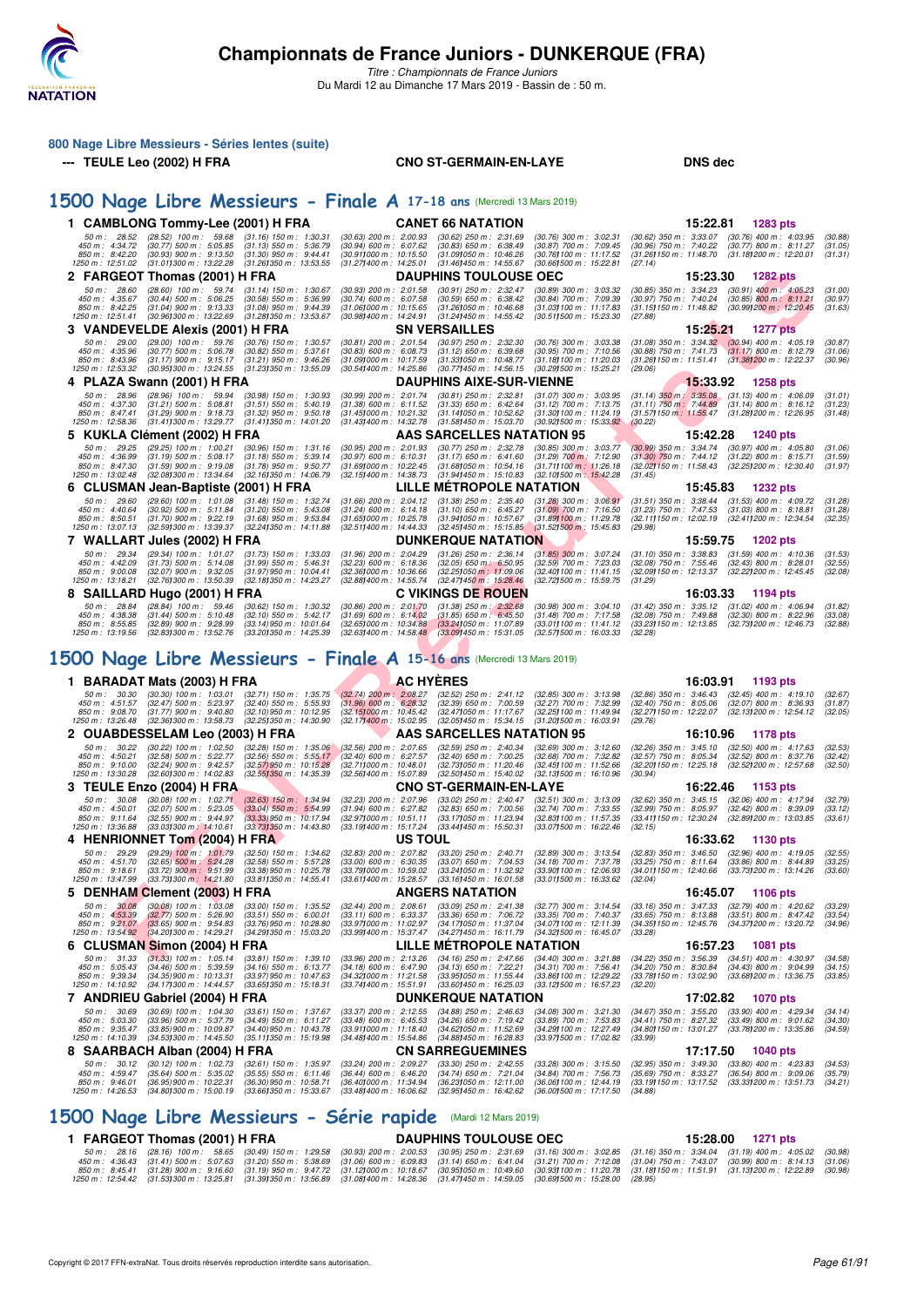

**1500 Nage Libre Messieurs - Série rapide (suite)**

## **Championnats de France Juniors - DUNKERQUE (FRA)**

|   |                                                       | 2 CAMBLONG Tommy-Lee (2001) H FRA                                                                                                                                                                            |                                                                                     |                                                                                          |                  | <b>CANET 66 NATATION</b>                                                           |                                                                                   |                                                         | 15:32.49 | 1261 pts                                                                                                                           |                               |
|---|-------------------------------------------------------|--------------------------------------------------------------------------------------------------------------------------------------------------------------------------------------------------------------|-------------------------------------------------------------------------------------|------------------------------------------------------------------------------------------|------------------|------------------------------------------------------------------------------------|-----------------------------------------------------------------------------------|---------------------------------------------------------|----------|------------------------------------------------------------------------------------------------------------------------------------|-------------------------------|
|   | 50 m: 28.53<br>450 m: 4:36.50<br>850 m : 8:47.18      | $(28.53)$ 100 m : 58.88<br>$(31.12)$ 500 m : 5:07.95<br>$(31.24)$ 900 m : 9:18.76                                                                                                                            | $(30.35)$ 150 m : 1:29.68<br>$(31.45)$ 550 m : 5:39.07<br>$(31.58)$ 950 m : 9:50.53 | $(30.80)$ 200 m : 2:00.55<br>$(31.12)$ 600 m : 6:10.32<br>(31.771000 m: 10:21.67         |                  | $(30.87)$ 250 m : 2:31.76<br>$(31.25)$ 650 m : 6:41.76<br>(31.14) 050 m : 10:52.74 | $(31.21)$ 300 m : 3:03.02<br>$(31.44)$ 700 m : 7:12.93<br>(31.07) 100 m: 11:23.60 | (30.86) 150 m : 11:54.79                                |          | (31.26) 350 m: 3:34.27 (31.25) 400 m: 4:05.38<br>(31.17) 750 m: 7:44.43 (31.50) 800 m: 8:15.94<br>(31.19 <b>)</b> 200 m : 12:25.91 | (31.11)<br>(31.51)<br>(31.12) |
|   | 1250 m : 12:57.35                                     | (31.44) 300 m : 13:28.62<br>3 KUKLA Clément (2002) H FRA                                                                                                                                                     | (31.27) 350 m : 13:59.99                                                            | (31.37) 400 m : 14:31.27                                                                 |                  | (31.28) 450 m : 15:02.52<br>AAS SARCELLES NATATION 95                              | (31.25) 500 m : 15:32.49                                                          | (29.97)                                                 | 15:40.15 | 1244 pts                                                                                                                           |                               |
|   | 50 m: 28.78                                           | $(28.78)$ 100 m : 59.30                                                                                                                                                                                      | $(30.52)$ 150 m : 1:30.32                                                           | $(31.02)$ 200 m : 2:01.36                                                                |                  | $(31.04)$ 250 m : 2:32.58                                                          | $(31.22)$ 300 m : 3:03.59                                                         | $(31.01)$ 350 m : 3:34.92                               |          | $(31.33)$ 400 m : 4:06.03                                                                                                          | (31.11)                       |
|   | 450 m : 4:37.38<br>850 m: 8:47.44<br>1250 m: 13:01.19 | $(31.35)$ 500 m : 5:08.61<br>$(31.49)$ 900 m : 9:18.87<br>(32.09) 300 m : 13:33.15                                                                                                                           | $(31.23)$ 550 m : 5:39.52<br>$(31.43)$ 950 m : 9:50.61<br>(31.961350 m: 14:05.13)   | $(30.91)$ 600 m : 6:10.62<br>(31.741000 m: 10:22.22<br>$(31.98)400 \text{ m}$ : 14:37.14 |                  | $(31.10)$ 650 m : 6:41.89<br>(31.61)050 m : 10.53.74<br>(32.011450 m: 15:09.10     | (31.27) 700 m : 7:13.21<br>(31.52) 100 m : 11:25.40<br>(31.96) 500 m : 15:40.15   | (31.32) 750 m : 7:44.65<br>(31.05)                      |          | $(31.44)$ 800 m : 8:15.95<br>(31.66) 150 m: 11.57.23 (31.83) 200 m: 12.29.10                                                       | (31.30)<br>(31.87)            |
|   |                                                       | 4 PLAZA Swann (2001) H FRA                                                                                                                                                                                   |                                                                                     |                                                                                          |                  | <b>DAUPHINS AIXE-SUR-VIENNE</b>                                                    |                                                                                   |                                                         | 15:44.93 | 1234 pts                                                                                                                           |                               |
|   | 50 m: 28.17                                           | $(28.17)$ 100 m : 58.67                                                                                                                                                                                      | $(30.50)$ 150 m : 1:29.57                                                           | $(30.90)$ 200 m : 2:00.46                                                                |                  | $(30.89)$ 250 m : 2:31.55                                                          | $(31.09)$ 300 m : 3:02.69                                                         | (31.14) 350 m : 3:34.11                                 |          | $(31.42)$ 400 m : 4:05.42                                                                                                          | (31.31)                       |
|   | 450 m: 4:36.54<br>850 m : 8:50.16                     | $(31.12)$ 500 m : 5:07.98<br>$(31.84)$ 900 m : 9:22.19                                                                                                                                                       | $(31.44)$ 550 m : 5:39.38<br>$(32.03)$ 950 m : 9:54.28                              | $(31.40)$ 600 m : 6:11.01<br>(32.09) 000 m: 10:26.39                                     |                  | $(31.63)$ 650 m : 6:42.97<br>$(32.11)050 \text{ m}$ : 10:58.06                     | (31.96) 700 m : 7:14.82<br>(31.67) 100 m: 11:30.04                                | $(31.85)$ 750 m : 7:46.58                               |          | $(31.76)$ 800 m : 8:18.32<br>(31.98) 150 m : 12:02.12 (32.08) 200 m : 12:34.11                                                     | (31.74)<br>(31.99)            |
|   | 1250 m : 13:06.13                                     | (32.02) 300 m : 13:38.07<br>5 VANDEVELDE Alexis (2001) H FRA                                                                                                                                                 | (31.941350 m : 14:10.29                                                             | $(32.22)$ 400 m : 14:42.39                                                               |                  | (32.10)450 m : 15:14.56<br><b>SN VERSAILLES</b>                                    | (32.171500 m: 15:44.93)                                                           | (30.37)                                                 | 15:47.66 | <b>1228 pts</b>                                                                                                                    |                               |
|   | 50 m: 27.93                                           | $(27.93)$ 100 m : 58.49                                                                                                                                                                                      | $(30.56)$ 150 m : 1:29.40                                                           | $(30.91)$ 200 m : 2:00.48                                                                |                  | $(31.08)$ 250 m : 2:31.82                                                          | $(31.34)$ 300 m : 3:03.14                                                         | $(31.32)$ 350 m : 3:34.21                               |          | $(31.07)$ 400 m : 4:05.59                                                                                                          | (31.38)                       |
|   | 450 m : 4:36.71<br>850 m : 8:49.69                    | $(31.12)$ 500 m : 5:08.05<br>$(32.02)$ 900 m : 9:21.81                                                                                                                                                       | $(31.34)$ 550 m : 5:39.33<br>$(32.12)$ 950 m : 9:54.29                              | $(31.28)$ 600 m : 6:10.60<br>$(32.48)000 \text{ m}$ : 10:26.06                           |                  | $(31.27)$ 650 m : 6:42.33<br>(31.77) 050 m : 10:58.07                              | $(31.73)$ 700 m : 7:13.94<br>(32.01) 100 m: 11:30.05                              | $(31.61)$ 750 m : 7:46.06<br>(31.98) 150 m : 12:02.37   |          | $(32.12)$ 800 m : 8:17.67<br>(32.32) 200 m : 12:34.63                                                                              | (31.61)<br>(32.26)            |
|   | 1250 m : 13:07.13                                     | (32.50) 300 m : 13:39.45<br>6 CLUSMAN Jean-Baptiste (2001) H FRA                                                                                                                                             | (32.32) 350 m : 14:11.46                                                            | $(32.01)400 \text{ m}$ : 14:43.95                                                        |                  | (32.49) 450 m : 15:16.62<br>LILLE METROPOLE NATATION                               | (32.671500 m: 15:47.66                                                            | (31.04)                                                 | 15:49.87 | <b>1223 pts</b>                                                                                                                    |                               |
|   | 50 m : 28.90                                          | $(28.90)$ 100 m : 59.55                                                                                                                                                                                      | $(30.65)$ 150 m : 1:30.43                                                           | $(30.88)$ 200 m : 2:01.42                                                                |                  | $(30.99)$ 250 m : 2:32.54                                                          | $(31.12)$ 300 m : 3:03.67                                                         |                                                         |          | $(31.13)$ 350 m : 3:34.82 $(31.15)$ 400 m : 4:06.01                                                                                | (31.19)                       |
|   | 450 m : 4:37.23<br>850 m: 8:50.54                     | $(31.22)$ 500 m : 5:08.38<br>$(31.76)$ 900 m : 9:22.25                                                                                                                                                       | $(31.15)$ 550 m : 5:39.57<br>$(31.71)$ 950 m : 9:54.52                              | $(31.19)$ 600 m : 6:11.05<br>(32.27) 000 m : 10:26.64                                    |                  | $(31.48)$ 650 m : 6:42.75<br>$(32.12)050 \text{ m}$ : 10:59.23                     | $(31.70)$ 700 m : 7:14.56<br>(32.59) 100 m: 11:31.86                              | (32.63) 150 m : 12:04.67                                |          | (31.81) 750 m: 7:46.65 (32.09) 800 m: 8:18.78<br>(32.81) 200 m : 12:37.69                                                          | (32.13)<br>(33.02)            |
|   | 1250 m: 13:09.94                                      | (32.25) 300 m : 13:42.34                                                                                                                                                                                     | (32.40) 350 m : 14:14.51                                                            | $(32.17)400 \text{ m}$ : 14:46.80                                                        |                  | (32.29) 450 m : 15:18.73<br><b>C VIKINGS DE ROUEN</b>                              | (31.931500 m: 15:49.87)                                                           | (31.14)                                                 | 15:53.87 | <b>1214 pts</b>                                                                                                                    |                               |
|   | 50 m: 28.80                                           | 7 SAILLARD Hugo (2001) H FRA<br>$(28.80)$ 100 m : 59.22                                                                                                                                                      | $(30.42)$ 150 m : 1:29.97                                                           | $(30.75)$ 200 m : 2:01.09                                                                |                  | $(31.12)$ 250 m : 2:32.28                                                          | $(31.19)$ 300 m : 3:03.61                                                         |                                                         |          | $(31.33)$ 350 m : 3:35.43 $(31.82)$ 400 m : 4:07.05                                                                                | (31.62)                       |
|   | 450 m: 4:39.02<br>850 m: 8:58.24                      | $(31.97)$ 500 m : 5:11.18<br>$(32.75)$ 900 m : 9:30.48                                                                                                                                                       | $(32.16)$ 550 m : 5:43.69<br>$(32.24)$ 950 m : 10:02.78                             | $(32.51)$ 600 m : 6:15.78<br>(32.30) 000 m: 10:34.97                                     |                  | $(32.09)$ 650 m : 6:48.26<br>(32.19) 050 m: 11:07.13                               | $(32.48)$ 700 m : 7:20.53<br>$(32.16)100 \text{ m}$ : 11:39.39                    | $(32.27)$ 750 m : 7:53.00<br>(32.26) 150 m : 12:11.58   |          | $(32.47)$ 800 m : 8:25.49<br>(32.19) 200 m : 12:43.68                                                                              | (32.49)<br>(32.10)            |
|   | 1250 m: 13:15.72                                      | (32.041300 m : 13:47.64                                                                                                                                                                                      | (31.92) 350 m : 14:19.40                                                            | $(31.761400 \text{ m} : 14.51.08)$                                                       |                  | (31.68)450 m : 15.22.75<br>AAS SARCELLES NATATION 95                               | $(31.67)500 \text{ m}$ : 15:53.87                                                 | (31.12)                                                 | 16:16.10 |                                                                                                                                    |                               |
|   | 50 m: 29.43                                           | 12 LOUISSI Malek (2001) H TUN<br>$(29.43)$ 100 m : 1:00.43                                                                                                                                                   | $(31.00)$ 150 m : 1:31.98                                                           | $(31.55)$ 200 m : 2:03.54                                                                |                  | $(31.56)$ 250 m : 2:35.35                                                          | $(31.81)$ 300 m : 3:07.20                                                         | $(31.85)$ 350 m : 3:38.99                               |          | 1167 pts<br>$(31.79)$ 400 m : 4:10.94                                                                                              | (31.95)                       |
|   | 450 m: 4:43.10<br>850 m : 9:03.30                     | $(32.16)$ 500 m : 5:15.21<br>$(33.05)$ 900 m : 9:36.20                                                                                                                                                       | $(32.11)$ 550 m : 5:47.25<br>$(32.90)$ 950 m : 10:09.29                             | $(32.04)$ 600 m : 6:19.63<br>(33.09) 000 m : 10:42.58                                    |                  | $(32.38)$ 650 m : 6:52.17<br>(33.29)050 m : 11:15.99                               | $(32.54)$ 700 m : 7:24.66<br>(33.41) 100 m: 11:49.19                              | (32.49) 750 m : 7:57.39<br>(33.20) 150 m : 12:22.54     |          | $(32.73)$ 800 m : 8:30.25<br>(33.35) 200 m : 12:55.88                                                                              | (32.86)<br>(33.34)            |
|   | 1250 m : 13:29.29                                     | (33.411300 m: 14:02.49)                                                                                                                                                                                      | (33.201350 m : 14:36.28                                                             | (33.79) 400 m : 15:09.72                                                                 |                  | (33.44) 450 m : 15:43.17                                                           | $(33.45)500 \text{ m}$ : 16:16.10                                                 | (32.93)                                                 |          |                                                                                                                                    |                               |
|   |                                                       | 1500 Nage Libre Messieurs - Séries lentes (Mardi 12 Mars 2019)                                                                                                                                               |                                                                                     |                                                                                          |                  |                                                                                    |                                                                                   |                                                         |          |                                                                                                                                    |                               |
|   |                                                       | 8 WALLART Jules (2002) H FRA                                                                                                                                                                                 |                                                                                     |                                                                                          |                  | <b>DUNKERQUE NATATION</b>                                                          |                                                                                   |                                                         | 15:53.92 | <b>1214 pts</b>                                                                                                                    |                               |
|   | 50 m: 29.33<br>450 m : 4:41.40                        | $(29.33)$ 100 m : 1:01.30<br>$(31.84)$ 500 m : 5:12.69                                                                                                                                                       | $(31.97)$ 150 m : 1:33.26<br>$(31.29)$ 550 m : 5:44.36                              | $(31.96)$ 200 m : 2:04.98<br>$(31.67)$ 600 m : 6:16.14                                   |                  | $(31.72)$ 250 m : 2:36.01<br>$(31.78)$ 650 m : 6:48.08                             | $(31.03)$ 300 m : 3:06.98<br>$(31.94)$ 700 m : 7:19.93                            | $(30.97)$ 350 m : 3:38.23<br>$(31.85)$ 750 m : 7:51.95  |          | $(31.25)$ 400 m : 4:09.56<br>$(32.02)$ 800 m : 8:24.00                                                                             | (31.33)<br>(32.05)            |
|   | 850 m : 8:56.11<br>1250 m : 13:14.91                  | $(32.11)$ 900 m : 9:28.19<br>(32.27) 300 m : 13:47.36                                                                                                                                                        | $(32.08)$ 950 m : 10:00.65<br>(32.451350 m: 14:19.57                                | (32.46) 000 m : 10:32.97<br>(32.211400 m : 14:52.14)                                     |                  | (32.321050 m : 11.05.24)<br>(32.57) 450 m : 15:23.65                               | (32.27) 100 m : 11:37.68<br>(31.511500 m: 15:53.92                                | (32.44) 150 m : 12:10.04<br>(30.27)                     |          | (32.361200 m : 12:42.64                                                                                                            | (32.60)                       |
| 9 |                                                       | KHALIL Adib (2002) H LBN                                                                                                                                                                                     |                                                                                     |                                                                                          |                  | AS MONACO NATATION                                                                 |                                                                                   |                                                         | 16:08.14 | 1184 pts                                                                                                                           |                               |
|   | 50 m : 29.98<br>450 m : 4:47.66                       | $(29.98)$ 100 m : 1.02.12<br>$(32.18)$ 500 m : 5:19.85                                                                                                                                                       | $(32.14)$ 150 m : 1:34.41<br>$(32.19)$ 550 m : 5:51.75                              | $(32.29)$ 200 m : 2:06.44<br>$(31.90)$ 600 m : 6:24.32                                   |                  | $(32.03)$ 250 m : 2:38.64<br>$(32.57)$ 650 m : 6:56.28                             | $(32.20)$ 300 m : 3:10.80<br>(31.96) 700 m : 7:28.49                              |                                                         |          | (32.16) 350 m: 3:43.19 (32.39) 400 m: 4:15.48<br>(32.21) 750 m: 8:00.39 (31.90) 800 m: 8:32.56                                     | (32.29)<br>(32.17)            |
|   | 850 m : 9:05.02<br>1250 m : 13:25.16                  | $(32.46)$ 900 m : 9:37.47<br>(32.37) 300 m : 13:57.96                                                                                                                                                        | (32.45) 950 m : 10:09.82<br>(32.801350 m: 14:31.03)                                 | (32.35) 000 m : 10:42.18<br>$(33.07)400 \text{ m}$ : 15:03.73                            |                  | (32.36)050 m : 11:14.85<br>(32.70) 450 m : 15:36.36                                | (32.67) 100 m : 11:47.36<br>(32.631500 m: 16:08.14                                | (32.51) 150 m : 12:19.98<br>(31.78)                     |          | (32.62) 200 m : 12:52.79                                                                                                           | (32.81)                       |
|   |                                                       | 10 BARADAT Mats (2003) H FRA                                                                                                                                                                                 |                                                                                     |                                                                                          | <b>AC HYERES</b> |                                                                                    |                                                                                   |                                                         | 16:13.44 | <b>1172 pts</b>                                                                                                                    |                               |
|   | 50 m : 28.91                                          | (28.91) 100 m : 1:00.48                                                                                                                                                                                      | $(31.57)$ 150 m : 1:32.35                                                           | $(31.87)$ 200 m : 2:04.63                                                                |                  | $(32.28)$ 250 m : 2:36.60                                                          | (31.97) 300 m : 3:09.05<br>(32.73) 700 m : 7:30.70                                | (32.45) 350 m : 3:41.44<br>$(32.92)$ 750 m : 8:03.50    |          | $(32.39)$ 400 m : 4:13.75<br>$(32.80)$ 800 m : 8:36.50                                                                             | (32.31)<br>(33.00)            |
|   |                                                       |                                                                                                                                                                                                              |                                                                                     |                                                                                          |                  |                                                                                    |                                                                                   |                                                         |          | (32.58) 200 m : 12:59.53                                                                                                           |                               |
|   | 450 m : 4:46.32<br>850 m : 9:09.63                    | $(32.57)$ 500 m : 5:18.87<br>$(33.13)$ 900 m : 9:42.73                                                                                                                                                       | $(32.55)$ 550 m : 5:52.04<br>$(33.10)$ 950 m : 10:15.65                             | $(33.17)$ 600 m : 6:25.05<br>(32.921000 m: 10:48.69)                                     |                  | $(33.01)$ 650 m : 6:57.78<br>(33.04) 050 m: 11:21.04                               | (32.35) 100 m: 11:53.84                                                           | (32.80) 150 m : 12:26.42                                |          |                                                                                                                                    | (33.11)                       |
|   | 1250 m : 13:32.57                                     | $(33.04)300 \text{ m}$ : 14:05.57                                                                                                                                                                            | (33.001350 m: 14:38.91                                                              | $(33.34)400 \text{ m}$ : 15:10.76                                                        |                  | (31.85) 450 m : 15:42.48<br><b>ANGERS NATATION</b>                                 | (31.72) 500 m : 16:13.44                                                          | (30.96)                                                 | 16:16.06 | <b>1167 pts</b>                                                                                                                    |                               |
|   | 50 m: 29.58                                           | 11 MAILLY Noé (2002) H FRA<br>$(29.58)$ 100 m : 1:01.01                                                                                                                                                      | $(31.43)$ 150 m : 1:33.12                                                           | $(32.11)$ 200 m : 2:05.26                                                                |                  | $(32.14)$ 250 m : 2:37.98                                                          | $(32.72)$ 300 m : 3:10.55                                                         | $(32.57)$ 350 m : 3:43.06                               |          | $(32.51)$ 400 m : 4:15.62                                                                                                          | (32.56)                       |
|   | 450 m: 4:48.09<br>850 m : 9:10.20                     | $(32.47)$ 500 m : 5:20.55<br>$(32.91)$ 900 m : 9:42.94                                                                                                                                                       | $(32.46)$ 550 m : 5:53.15<br>$(32.74)$ 950 m : 10:15.90                             | $(32.60)$ 600 m : 6:25.60<br>$(32.96)000 \text{ m}$ : 10:48.71                           |                  | $(32.45)$ 650 m : 6:58.52<br>(32.811050 m: 11:21.42)                               | (32.92) 700 m : 7:31.44<br>(32.71) 100 m: 11:53.99                                | $(32.92)$ 750 m : 8:04.53<br>(32.57) 150 m : 12:26.76   |          | $(33.09)$ 800 m : 8:37.29<br>(32.77) 200 m : 12:59.57                                                                              | (32.76)<br>(32.81)            |
|   | 1250 m : 13:32.59                                     | $(33.02)300 \text{ m}$ : 14:05.61                                                                                                                                                                            | (33.02) 350 m : 14:38.69                                                            | $(33.08)400 \text{ m}$ : 15:11.48                                                        |                  | (32.79) 450 m : 15:44.31<br>AAS SARCELLES NATATION 95                              | (32.831500 m: 16:16.06                                                            | (31.75)                                                 |          | 1156 pts                                                                                                                           |                               |
|   | 50 m :<br>30.40                                       | 13 OUABDESSELAM Leo (2003) H FRA<br>(30.40) 100 m : 1:02.52 (32.12) 150 m : 1:34.91                                                                                                                          |                                                                                     | $(32.39)$ 200 m : 2:07.55                                                                |                  | $(32.64)$ 250 m : 2:40.22                                                          | $(32.67)$ 300 m : 3:12.73                                                         |                                                         | 16:21.38 | (32.51) 350 m: 3:44.98 (32.25) 400 m: 4:17.65                                                                                      | (32.67)                       |
|   | 450 m : 4:50.54<br>850 m : 9:12.73                    | $(32.89)$ 500 m : 5:23.24<br>$(33.01)$ 900 m : 9:45.56                                                                                                                                                       | $(32.70)$ 550 m : 5:55.62<br>$(32.83)$ 950 m : 10:18.95                             | $(32.38)$ 600 m : 6:28.27<br>(33.39) 000 m : 10:51.83                                    |                  | $(32.65)$ 650 m : 7:01.16<br>$(32.88)050 \text{ m}$ : 11:25.08                     | $(32.89)$ 700 m : 7:34.13<br>(33.25) 100 m : 11:58.24                             |                                                         |          | (32.97) 750 m : 8:06.83 (32.70) 800 m : 8:39.72<br>(33.16) 150 m: 12:31.49 (33.25) 200 m: 13:04.47                                 | (32.89)<br>(32.98)            |
|   | 1250 m: 13:37.79                                      | (33.32) 300 m : 14:11.05<br>14 DESSOIT Maxence (2001) H FRA                                                                                                                                                  | (33.26) 350 m : 14:44.01                                                            | (32.961400 m: 15:17.19)                                                                  |                  | (33.18) 450 m : 15:49.85<br><b>STADE BETHUNE PELICAN CLUB</b>                      | (32.66) 500 m : 16:21.38                                                          | (31.53)                                                 | 16:23.11 | 1152 pts                                                                                                                           |                               |
|   |                                                       | 50 m: 29.14 (29.14) 100 m: 1:00.62 (31.48) 150 m: 1:32.46 (31.84) 200 m: 2:04.30 (31.84) 250 m: 2:36.27 (31.97) 300 m: 3:08.18 (31.91) 350 m: 3:40.08 (31.90) 400 m: 4:12.30                                 |                                                                                     |                                                                                          |                  |                                                                                    |                                                                                   |                                                         |          |                                                                                                                                    | (32.22)                       |
|   | 450 m :<br>850 m : 9:07.02                            | 4:44.60 (32.30) 500 m : 5:17.15 (32.55) 550 m : 5:49.63 (32.48) 600 m : 6:22.04 (32.41) 650 m : 6:54.86 (32.82) 700 m : 7:27.46 (32.60) 750 m : 8:00.41 (32.95) 800 m : 8:33.49<br>$(33.53)$ 900 m : 9:40.36 | $(33.34)$ 950 m : 10:13.98                                                          | (33.621000 m: 10:47.52                                                                   |                  | (33.54) 050 m: 11:20.80                                                            | (33.28) 100 m : 11:54.48                                                          | (33.68) 150 m : 12:28.01                                |          | (33.53) 200 m : 13:01.70                                                                                                           | (33.08)<br>(33.69)            |
|   | 1250 m : 13:35.39                                     | $(33.69)300 \text{ m}$ : 14:08.89<br>15 GRUART Leo (2002) H FRA                                                                                                                                              | (33.501350 m : 14:42.87                                                             | $(33.981400 \text{ m} : 15.16.51)$                                                       |                  | (33.64) 450 m : 15:50.41<br><b>DAUPHINS D'ANNECY</b>                               | $(33.901500 \text{ m} : 16.23.11)$                                                | (32.70)                                                 | 16:25.36 | 1147 pts                                                                                                                           |                               |
|   | 50 m: 29.60                                           | $(29.60)$ 100 m : 1:01.71                                                                                                                                                                                    | (32.11) 150 m: 1:34.37                                                              | $(32.66)$ 200 m : 2:06.83                                                                |                  | $(32.46)$ 250 m : 2:39.61                                                          | (32.78) 300 m: 3:12.31                                                            | $(32.70)$ 350 m : 3:45.25                               |          | $(32.94)$ 400 m : 4:18.19                                                                                                          | (32.94)                       |
|   | 450 m: 4:51.12<br>850 m: 9:15.38                      | $(32.93)$ 500 m : 5:24.21<br>$(33.04)$ 900 m : 9:48.42                                                                                                                                                       | $(33.09)$ 550 m : 5:57.11<br>$(33.04)$ 950 m : 10:21.56                             | $(32.90)$ 600 m : 6:30.12<br>(33.14) 000 m : 10:54.81                                    |                  | $(33.01)$ 650 m : 7:03.10<br>(33.25)050 m : 11.28.01                               | (32.98) 700 m : 7:36.17<br>(33.201100 m: 12.01.34                                 | $(33.07)$ 750 m : 8:09.15<br>(33.33) 150 m : 12:34.54   |          | $(32.98)$ 800 m : 8:42.34<br>(33.201200 m: 13.07.94                                                                                | (33.19)<br>(33.40)            |
|   | 1250 m: 13:41.34                                      | (33.40) 300 m : 14:14.72<br>16 RIGUIDEL Leo (2001) H FRA                                                                                                                                                     | (33.38)350 m : 14:48.15                                                             | $(33.43)400 \text{ m}$ : 15:21.51                                                        |                  | (33.36) 450 m : 15:54.31<br>CHARTRES METROPOLE NAT                                 | (32.80) 500 m : 16:25.36                                                          | (31.05)                                                 | 16:27.28 | 1143 pts                                                                                                                           |                               |
|   | 50 m: 29.44                                           | $(29.44)$ 100 m : 1:00.96                                                                                                                                                                                    | $(31.52)$ 150 m : 1:32.85                                                           | $(31.89)$ 200 m : 2:05.63                                                                |                  | $(32.78)$ 250 m : 2:37.96                                                          | $(32.33)$ 300 m : 3:10.67                                                         |                                                         |          | (32.71) 350 m: 3:43.32 (32.65) 400 m: 4:16.18                                                                                      | (32.86)                       |
|   | 450 m : 4:49.16<br>850 m: 9:14.66                     | $(32.98)$ 500 m : 5:22.65<br>$(32.90)$ 900 m : 9:48.09                                                                                                                                                       | $(33.49)$ 550 m : 5:55.66<br>$(33.43)$ 950 m : 10:21.10                             | $(33.01)$ 600 m : 6:28.90<br>(33.011000 m: 10:54.88                                      |                  | $(33.24)$ 650 m : 7:02.10<br>(33.78) 050 m : 11:27.79                              | (33.20) 700 m : 7:35.23<br>(32.911100 m: 12.01.19                                 | $(33.13)$ 750 m : $8:08.53$<br>(33.40) 150 m : 12:34.50 |          | $(33.30)$ 800 m : 8:41.76<br>(33.31) 200 m : 13:07.98                                                                              | (33.23)<br>(33.48)            |
|   | 1250 m: 13:41.44                                      | $(33.46)300 \text{ m}$ : 14:15.33<br>17 TEULE Enzo (2004) H FRA                                                                                                                                              | (33.89) 350 m : 14:48.36                                                            | (33.03) 400 m : 15:21.55                                                                 |                  | (33.19) 450 m : 15:54.86<br>CNO ST-GERMAIN-EN-LAYE                                 | (33.311500 m: 16:27.28                                                            | (32.42)                                                 | 16:30.51 | <b>1136 pts</b>                                                                                                                    |                               |
|   | 50 m: 29.15                                           | $(29.15)$ 100 m : 1:00.14                                                                                                                                                                                    | $(30.99)$ 150 m : 1:32.47                                                           | (32.33) 200 m : 2:04.71                                                                  |                  | (32.24) 250 m : 2:37.51                                                            | $(32.80)$ 300 m : 3:10.32                                                         | $(32.81)$ 350 m : 3:42.56                               |          | $(32.24)$ 400 m : 4:15.56                                                                                                          | (33.00)                       |
|   | 450 m: 4:48.11<br>850 m : 9:14.11                     | $(32.55)$ 500 m : 5:21.42<br>$(33.15)$ 900 m : 9:47.99                                                                                                                                                       | $(33.31)$ 550 m : 5:54.22<br>$(33.88)$ 950 m : 10:21.63                             | $(32.80)$ 600 m : 6:27.53<br>(33.641000 m: 10:55.51                                      |                  | $(33.31)$ 650 m : 7:00.56<br>(33.88) 050 m: 11:28.83                               | (33.03) 700 m : 7:34.00<br>(33.32) 100 m : 12:02.60                               | (33.44) 750 m : 8:07.49<br>(33.77) 150 m : 12:35.97     |          | $(33.49)$ 800 m : 8:40.96<br>(33.371200 m : 13:09.85                                                                               | (33.47)<br>(33.88)            |
|   | 1250 m: 13:43.44                                      | (33.59) 300 m : 14:17.54<br>18 MERCURY Anthony (2001) H FRA                                                                                                                                                  | (34.101350 m: 14:51.10                                                              | (33.56) 400 m : 15:24.89                                                                 |                  | (33.791450 m: 15:57.99)<br>LILLE METROPOLE NATATION                                | $(33.10)500$ m : 16:30.51                                                         | (32.52)                                                 | 16:32.81 | 1132 pts                                                                                                                           |                               |
|   | 50 m: 29.38                                           | (29.38) 100 m : 1:01.02                                                                                                                                                                                      | $(31.64)$ 150 m : 1:32.68                                                           | $(31.66)$ 200 m : 2:04.59                                                                |                  | $(31.91)$ 250 m : 2:36.58                                                          | $(31.99)$ 300 m : 3:09.04                                                         | $(32.46)$ 350 m : 3:41.82                               |          | $(32.78)$ 400 m : 4:14.51                                                                                                          | (32.69)                       |
|   | 450 m: 4:47.61<br>850 m : 9:14.95                     | $(33.10)$ 500 m : 5:20.68<br>$(33.59)$ 900 m : 9:49.04                                                                                                                                                       | $(33.07)$ 550 m : 5:54.06<br>$(34.09)$ 950 m : 10:22.79                             | $(33.38)$ 600 m : 6:27.45<br>(33.75) 000 m : 10:56.65                                    |                  | $(33.39)$ 650 m : 7:00.83<br>(33.86)050 m : 11.30.64                               | (33.38) 700 m : 7:34.22<br>(33.99) 100 m : 12:04.56                               | $(33.39)$ 750 m : 8:07.75<br>(33.92) 150 m : 12:38.51   |          | $(33.53)$ 800 m : 8:41.36<br>(33.95) 200 m : 13:12.55                                                                              | (33.61)<br>(34.04)            |
|   | 1250 m : 13:46.22                                     | (33.67) 300 m : 14:20.37<br>19 DEBRIL Marin (2002) H FRA                                                                                                                                                     | (34.15) 350 m : 14:54.43                                                            | (34.06) 400 m : 15:28.24                                                                 |                  | (33.81)450 m : 16:01.78<br><b>DUNKERQUE NATATION</b>                               | (33.54) 500 m : 16:32.81                                                          | (31.03)                                                 | 16:34.72 | 1128 pts                                                                                                                           |                               |
|   | 50 m: 29.02<br>450 m : 4:44.54                        | (29.02) 100 m: 1:00.48<br>$(32.41)$ 500 m : 5:17.24                                                                                                                                                          | $(31.46)$ 150 m : 1:32.49<br>$(32.70)$ 550 m : 5:50.37                              | $(32.01)$ 200 m : 2:04.26<br>$(33.13)$ 600 m : 6:23.08                                   |                  | $(31.77)$ 250 m : 2:36.52<br>$(32.71)$ 650 m : 6:56.24                             | $(32.26)$ 300 m : 3:08.23<br>(33.16) 700 m : 7:29.42                              | $(31.71)$ 350 m : 3:39.94                               |          | $(31.71)$ 400 m : 4:12.13<br>(33.18) 750 m : 8:03.14 (33.72) 800 m : 8:37.07                                                       | (32.19)<br>(33.93)            |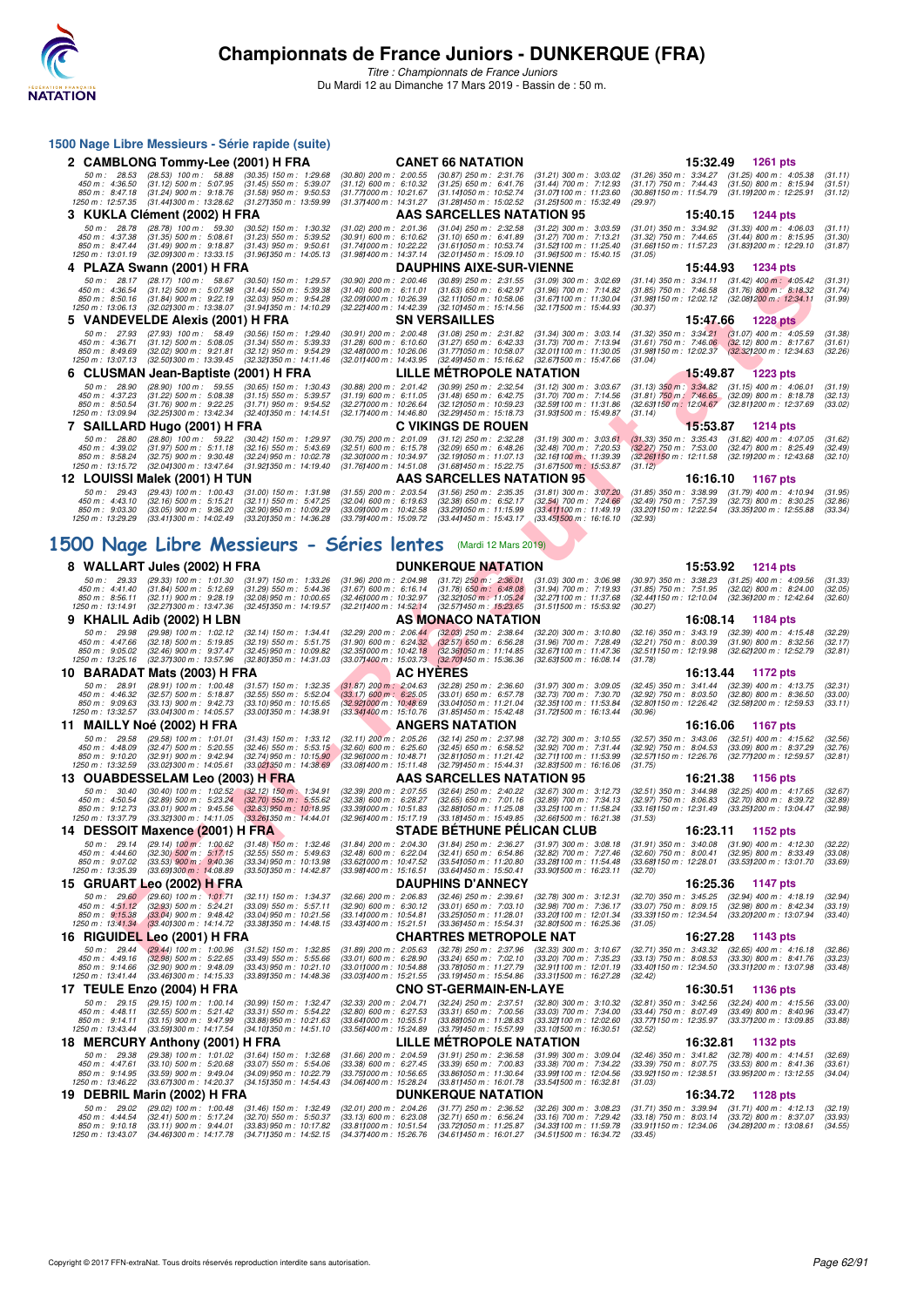

*Titre : Championnats de France Juniors* Du Mardi 12 au Dimanche 17 Mars 2019 - Bassin de : 50 m.

|                                                        | 1500 Nage Libre Messieurs - Séries lentes (suite)                                                            |                                                                                    |                                                                                 |         |                                                                                           |                                                                                                                                                    |                                                                                  |          |                                                                                                  |                               |
|--------------------------------------------------------|--------------------------------------------------------------------------------------------------------------|------------------------------------------------------------------------------------|---------------------------------------------------------------------------------|---------|-------------------------------------------------------------------------------------------|----------------------------------------------------------------------------------------------------------------------------------------------------|----------------------------------------------------------------------------------|----------|--------------------------------------------------------------------------------------------------|-------------------------------|
|                                                        | 20 COCCORDANO Aubin (2001) H FRA                                                                             |                                                                                    |                                                                                 |         | LILLE METROPOLE NATATION                                                                  |                                                                                                                                                    |                                                                                  | 16:35.29 | 1126 pts                                                                                         |                               |
| 50 m : 29.22<br>450 m : 4:49.11                        | $(29.22)$ 100 m : 1:00.61<br>$(33.15)$ 500 m : 5:22.82                                                       | $(31.39)$ 150 m : 1:32.48<br>$(33.71)$ 550 m : 5:55.71                             | $(31.87)$ 200 m : 2:05.05<br>$(32.89)$ 600 m : 6:29.23                          |         | (32.57) 250 m : 2:36.94<br>$(33.52)$ 650 m : 7:02.17                                      | $(31.89)$ 300 m : 3:09.78<br>$(32.94)$ 700 m : 7:35.80                                                                                             | $(32.84)$ 350 m : 3:42.65<br>$(33.63)$ 750 m : $8.08.74$                         |          | $(32.87)$ 400 m : 4:15.96<br>$(32.94)$ 800 m : 8:42.66                                           | (33.31)<br>(33.92)            |
| 850 m : 9:16.42<br>1250 m : 13:48.23                   | $(33.76)$ 900 m : 9:50.13<br>(34.02) 300 m : 14:22.47                                                        | (33.71) 950 m : 10:23.93<br>(34.24) 350 m : 14:56.59                               | (33.80) 000 m: 10:57.76<br>(34.12) 400 m : 15:30.49                             |         | (33.83) 050 m : 11:31.20<br>(33.90)450 m : 16:03.66                                       | (33.44) 100 m : 12:05.39<br>(33.17) 500 m : 16:35.29                                                                                               | (31.63)                                                                          |          | (34.19) 150 m : 12:39.86 (34.47) 200 m : 13:14.21                                                | (34.35)                       |
|                                                        | 21 PORTAL Alex (2002) H FRA                                                                                  |                                                                                    |                                                                                 |         | <b>CNO ST-GERMAIN-EN-LAYE</b>                                                             |                                                                                                                                                    |                                                                                  | 16:38.29 | 1120 pts                                                                                         |                               |
| 50 m : 28.91<br>450 m : 4:50.79<br>850 m : 9:20.46     | $(28.91)$ 100 m : 1:00.59<br>$(33.55)$ 500 m : 5:24.27<br>$(33.69)$ 900 m : 9:54.16                          | $(31.68)$ 150 m : 1:32.78<br>$(33.48)$ 550 m : 5:57.99<br>(33.70) 950 m : 10:28.21 | (32.19) 200 m : 2:05.24<br>$(33.72)$ 600 m : 6:31.50<br>(34.05) 000 m: 11:01.97 |         | $(32.46)$ 250 m : 2:38.24<br>$(33.51)$ 650 m : 7:04.90<br>(33.761050 m: 11:35.65          | $(33.00)$ 300 m : 3:11.11<br>$(33.40)$ 700 m : 7:38.74<br>(33.68) 100 m : 12:09.26                                                                 | (32.87) 350 m : 3:44.12<br>$(33.84)$ 750 m : 8:12.65<br>(33.61) 150 m : 12:42.85 |          | $(33.01)$ 400 m : 4:17.24<br>$(33.91)$ 800 m : 8:46.77<br>(33.591200 m: 13.16.80                 | (33.12)<br>(34.12)<br>(33.95) |
| 1250 m: 13:50.92                                       | (34.12) 300 m : 14:25.04<br>22 WERHANN Zachary (2002) H FRA                                                  | (34.12) 350 m : 14:59.03                                                           | (33.99) 400 m : 15:33.04                                                        | SN METZ | $(34.01)450 \text{ m}$ : 16:06.42                                                         | (33.381500 m : 16:38.29                                                                                                                            | (31.87)                                                                          | 16:40.59 | 1115 pts                                                                                         |                               |
| 50 m: 30.15                                            | $(30.15)$ 100 m : 1:02.37                                                                                    | $(32.22)$ 150 m : 1:35.19                                                          | $(32.82)$ 200 m : 2:07.83                                                       |         | $(32.64)$ 250 m : 2:40.52                                                                 | $(32.69)$ 300 m : 3:13.38                                                                                                                          | $(32.86)$ 350 m : 3:46.13                                                        |          | $(32.75)$ 400 m : 4:18.89                                                                        | (32.76)                       |
| 450 m: 4:51.75<br>850 m : 9:19.85<br>1250 m: 13:52.04  | $(32.86)$ 500 m : 5:24.90<br>$(33.62)$ 900 m : 9:53.60<br>(33.73) 300 m : 14:26.54                           | $(33.15)$ 550 m : 5:58.11<br>(33.75) 950 m : 10:27.52<br>(34.501350 m : 15:00.83   | $(33.21)$ 600 m : 6:31.65<br>(33.92) 000 m: 11:01.55<br>(34.291400 m: 15:34.87) |         | $(33.54)$ 650 m : 7:05.08<br>(34.03) 050 m: 11:35.91<br>$(34.04)450 \text{ m}$ : 16:08.24 | $(33.43)$ 700 m : 7:38.55<br>(34.36) 100 m : 12:10.17<br>(33.371500 m : 16:40.59                                                                   | $(33.47)$ 750 m : 8:12.32<br>(34.26) 150 m : 12:44.35<br>(32.35)                 |          | $(33.77)$ 800 m : 8:46.23<br>(34.18) 200 m : 13:18.31                                            | (33.91)<br>(33.96)            |
|                                                        | 23   TEULE Leo (2002) H FRA                                                                                  |                                                                                    |                                                                                 |         | <b>CNO ST-GERMAIN-EN-LAYE</b>                                                             |                                                                                                                                                    |                                                                                  | 16:47.83 | <b>1100 pts</b>                                                                                  |                               |
| 50 m: 30.04                                            | $(30.04)$ 100 m : 1:01.88                                                                                    | $(31.84)$ 150 m : 1:33.88                                                          | $(32.00)$ 200 m : 2:05.99                                                       |         | $(32.11)$ 250 m : 2:38.48                                                                 | $(32.49)$ 300 m : 3:11.35                                                                                                                          |                                                                                  |          | (32.87) 350 m : 3:44.09 (32.74) 400 m : 4:17.27                                                  | (33.18)                       |
| 450 m : 4:50.89<br>850 m: 9:21.79<br>1250 m : 13:54.27 | $(33.62)$ 500 m : 5:24.30<br>$(33.94)$ 900 m : 9:55.34<br>(34.68) 300 m : 14:29.32                           | $(33.41)$ 550 m : 5:58.52<br>(33.55) 950 m : 10:29.36<br>(35.05) 350 m : 15:05.07  | $(34.22)$ 600 m : 6:32.42<br>(34.021000 m: 11:02.68<br>(35.751400 m : 15:40.02  |         | $(33.90)$ 650 m : 7:06.62<br>(33.32) 050 m: 11:36.95<br>(34.95) 450 m : 16:14.91          | $(34.20)$ 700 m : 7:40.36<br>(34.27) 100 m : 12:10.80<br>(34.89) 500 m : 16:47.83                                                                  | (32.92)                                                                          |          | (33.74) 750 m: 8:14.30 (33.94) 800 m: 8:47.85<br>(33.85) 150 m: 12:45.11 (34.31) 200 m: 13:19.59 | (33.55)<br>(34.48)            |
|                                                        | 24 HENRIONNET Tom (2004) H FRA                                                                               |                                                                                    |                                                                                 | US TOUL |                                                                                           |                                                                                                                                                    |                                                                                  | 16:49.53 | 1097 pts                                                                                         |                               |
| 50 m: 29.32<br>450 m : 4:53.08                         | (29.32) 100 m : 1:01.28<br>$(33.19)$ 500 m : 5:26.69                                                         | $(31.96)$ 150 m : 1:33.96<br>$(33.61)$ 550 m : 6:00.22                             | $(32.68)$ 200 m : 2:06.51<br>$(33.53)$ 600 m : 6:33.93                          |         | $(32.55)$ 250 m : 2:39.55<br>$(33.71)$ 650 m : 7:07.79                                    | $(33.04)$ 300 m : 3:12.49<br>$(33.86)$ 700 m : 7:41.75                                                                                             | $(32.94)$ 350 m : 3:46.29                                                        |          | $(33.80)$ 400 m : 4:19.89<br>(33.96) 750 m: 8:16.07 (34.32) 800 m: 8:49.93                       | (33.60)<br>(33.86)            |
| 850 m : 9:24.62                                        | $(34.69)$ 900 m : 9:58.44                                                                                    | (33.82) 950 m : 10:33.29                                                           | (34.85) 000 m: 11:07.22                                                         |         | (33.93) 050 m: 11:41.91                                                                   | (34.69) 100 m : 12:16.31                                                                                                                           |                                                                                  |          | (34.40) 150 m : 12:51.23 (34.92) 200 m : 13:25.47                                                | (34.24)                       |
| 1250 m : 14:00.29                                      | (34.82) 300 m : 14:34.45                                                                                     | (34.16) 350 m : 15:08.81                                                           | (34.361400 m : 15:43.14)                                                        |         | (34.33) 450 m : 16:17.06                                                                  | (33.92) 500 m : 16:49.53                                                                                                                           | (32.47)                                                                          |          |                                                                                                  |                               |
| 50 m: 30.60                                            | 25 DENHAM Clement (2003) H FRA<br>$(30.60)$ 100 m : 1:04.11                                                  | $(33.51)$ 150 m : 1:37.08                                                          | (32.97) 200 m : 2:10.84                                                         |         | <b>ANGERS NATATION</b><br>(33.76) 250 m : 2:44.72                                         | $(33.88)$ 300 m : 3:18.75                                                                                                                          | $(34.03)$ 350 m : 3:52.21                                                        | 16:52.32 | 1091 pts<br>$(33.46)$ 400 m : 4:26.12                                                            | (33.91)                       |
| 450 m: 4:59.76                                         | $(33.64)$ 500 m : 5:34.08                                                                                    | $(34.32)$ 550 m : 6:07.96                                                          | $(33.88)$ 600 m : 6:42.13                                                       |         | $(34.17)$ 650 m : 7:15.95                                                                 | $(33.82)$ 700 m : 7:50.34                                                                                                                          | $(34.39)$ 750 m : 8:23.97                                                        |          | $(33.63)$ 800 m : 8:58.19                                                                        | (34.22)                       |
| 850 m : 9:32.00<br>1250 m : 14:03.68                   | $(33.81)$ 900 m : 10:05.90<br>(33.871300 m: 14:37.92)                                                        | $(33.90)$ 950 m : 10:40.13<br>(34.24) 350 m : 15:11.72                             | (34.231000 m: 11:13.92<br>$(33.80)400$ m : 15:45.53                             |         | (33.791050 m: 11:47.78<br>(33.811450 m: 16:18.99)                                         | (33.86) 100 m : 12:21.91<br>(33.46) 500 m : 16:52.32                                                                                               | (34.13) 150 m : 12:55.50<br>(33.33)                                              |          | (33.59) 200 m : 13:29.81                                                                         | (34.31)                       |
|                                                        | 26 SAARBACH Alban (2004) H FRA                                                                               |                                                                                    |                                                                                 |         | <b>CN SARREGUEMINES</b>                                                                   |                                                                                                                                                    |                                                                                  | 16:56.25 | 1083 pts                                                                                         |                               |
| 50 m: 28.90                                            | $(28.90)$ 100 m : 1:01.26                                                                                    | $(32.36)$ 150 m : 1:33.96                                                          | $(32.70)$ 200 m : 2:07.78                                                       |         | $(33.82)$ 250 m : 2:41.30                                                                 | $(33.52)$ 300 m : 3:15.35                                                                                                                          | $(34.05)$ 350 m : 3:49.34                                                        |          | $(33.99)$ 400 m : 4:23.56                                                                        | (34.22)                       |
| 450 m : 4:57.79<br>850 m : 9:32.31                     | $(34.23)$ 500 m : 5:31.84<br>$(34.58)$ 900 m : 10:06.99                                                      | $(34.05)$ 550 m : 6:05.89<br>$(34.68)$ 950 m : 10:41.00                            | $(34.05)$ 600 m : 6:40.54<br>(34.011000 m: 11:15.53)                            |         | $(34.65)$ 650 m : 7:14.51<br>(34.53) 050 m: 11:50.32                                      | $(33.97)$ 700 m : 7:48.97<br>(34.79) 100 m : 12:24.99                                                                                              | $(34.46)$ 750 m : 8:23.29                                                        |          | $(34.32)$ 800 m : 8:57.73<br>(34.67) 150 m : 12.59.63 (34.64) 200 m : 13:34.19                   | (34.44)<br>(34.56)            |
| 1250 m: 14:08.88                                       | (34.69) 300 m : 14:43.29<br>27 ANDRIEU Gabriel (2004) H FRA                                                  | (34.411350 m: 15:17.07)                                                            | (33.78) 400 m : 15:50.90                                                        |         | (33.83) 450 m : 16:24.19<br><b>DUNKERQUE NATATION</b>                                     | (33.291500 m: 16:56.25                                                                                                                             | (32.06)                                                                          | 16:58.17 | 1079 pts                                                                                         |                               |
| 50 m : 30.31                                           | $(30.31)$ 100 m : 1:03.55                                                                                    | $(33.24)$ 150 m : 1:38.13                                                          | $(34.58)$ 200 m : 2:12.42                                                       |         | $(34.29)$ 250 m : 2:46.42                                                                 | $(34.00)$ 300 m : 3:20.83                                                                                                                          | (34.41) 350 m : 3:55.63                                                          |          | $(34.80)$ 400 m : 4:30.30                                                                        | (34.67)                       |
| 450 m : 5:04.56<br>850 m: 9:37.43                      | $(34.26)$ 500 m : 5:39.02<br>$(33.71)$ 900 m : 10:11.56                                                      | $(34.46)$ 550 m : 6:13.00<br>$(34.13)$ 950 m : 10:45.26                            | $(33.98)$ 600 m : 6:47.14<br>(33.701000 m: 11:19.58                             |         | $(34.14)$ 650 m : 7:21.30<br>(34.321050 m: 11.53.42)                                      | $(34.16)$ 700 m : 7:55.48<br>(33.84) 100 m : 12:27.84                                                                                              | $(34.18)$ 750 m : 8:29.37                                                        |          | $(33.89)$ 800 m : 9:03.72<br>(34.42) 150 m : 13:01.98 (34.14) 200 m : 13:36.33                   | (34.35)<br>(34.35)            |
| 1250 m : 14:10.40                                      | (34.07) 300 m : 14:44.96                                                                                     | (34.561350 m : 15.18.61)                                                           | (33.651400 m : 15:52.67                                                         |         | (34.06) 450 m : 16:25.74                                                                  | (33.071500 m: 16:58.17                                                                                                                             | (32.43)                                                                          |          |                                                                                                  |                               |
|                                                        | 28 VIGUIER Antoine (2003) H FRA                                                                              |                                                                                    |                                                                                 |         | <b>CN CEVENNES ALES</b>                                                                   |                                                                                                                                                    |                                                                                  | 17:06.84 | 1061 pts                                                                                         |                               |
| 50 m: 28.33<br>450 m : 4:57.63                         | $(28.33)$ 100 m : 59.95<br>$(34.66)$ 500 m : 5:31.96                                                         | $(31.62)$ 150 m : 1:32.89<br>(34.33) 550 m : 6:06.86                               | (32.94) 200 m : 2:06.27<br>$(34.90)$ 600 m : 6:41.24                            |         | $(33.38)$ 250 m : 2:40.32<br>$(34.38)$ 650 m : 7:16.12                                    | (34.05) 300 m : 3:13.94<br>(34.88) 700 m : 7:50.35                                                                                                 | $(33.62)$ 350 m : 3:48.20<br>(34.23) 750 m : 8:25.07                             |          | $(34.26)$ 400 m : 4:22.97<br>$(34.72)$ 800 m : 8:58.97                                           | (34.77)<br>(33.90)            |
| 850 m : 9:33.92                                        | $(34.95)$ 900 m : 10:08.62                                                                                   | (34.70) 950 m : 10:43.64                                                           | $(35.02)000 \text{ m}$ : 11:18.03                                               |         | (34.39) 050 m: 11:52.61                                                                   | (34.58) 100 m : 12:27.20                                                                                                                           | (34.59) 150 m : 13:02.27                                                         |          | (35.07) 200 m : 13:37.85                                                                         | (35.58)                       |
| 1250 m : 14:12.86                                      | (35.01) 300 m : 14:48.19<br>29 CLUSMAN Simon (2004) H FRA                                                    | (35.33) 350 m : 15:23.21                                                           | $(35.02)$ 400 m : 15:58.06                                                      |         | (34.85)450 m : 16:33.40<br>LILLE METROPOLE NATATION                                       | (35.34) 500 m : 17:06.84                                                                                                                           | (33.44)                                                                          | 17:14.11 | 1047 pts                                                                                         |                               |
| 50 m: 30.68                                            | $(30.68)$ 100 m : 1:04.29                                                                                    | $(33.61)$ 150 m : 1:38.24                                                          | $(33.95)$ 200 m : 2:12.06                                                       |         | $(33.82)$ 250 m : 2:46.27                                                                 | $(34.21)$ 300 m : 3:20.81                                                                                                                          | $(34.54)$ 350 m : 3:55.33                                                        |          | $(34.52)$ 400 m : 4:29.80                                                                        | (34.47)                       |
| 450 m : 5:04.51<br>850 m: 9:42.88                      | $(34.71)$ 500 m : 5:39.37<br>(34.79) 900 m : 10:17.33                                                        | $(34.86)$ 550 m : 6:14.19<br>$(34.45)$ 950 m : 10:52.29                            | $(34.82)$ 600 m : 6:48.92<br>(34.961000 m: 11:27.23)                            |         | $(34.73)$ 650 m : 7:23.72<br>(34.94) 050 m : 12:01.57                                     | $(34.80)$ 700 m : 7:58.59<br>(34.34) 100 m : 12:36.16                                                                                              | $(34.87)$ 750 m : 8:33.48<br>$(34.59)150 \text{ m}$ : 13:11.00                   |          | $(34.89)$ 800 m : 9:08.09<br>(34.84) 200 m : 13:45.72                                            | (34.61)<br>(34.72)            |
| 1250 m: 14:20.57                                       | (34.85) 300 m : 14:55.46                                                                                     | (34.89) 350 m : 15:30.37                                                           | (34.911400 m: 16:05.24)                                                         |         | (34.87) 450 m : 16:39.85                                                                  | (34.611500 m: 17:14.11                                                                                                                             | (34.26)                                                                          |          |                                                                                                  |                               |
| 50 m : 30.56                                           | 30 FERCHICHI Samy (2004) H FRA<br>$(30.56)$ 100 m : 1:04.07                                                  | $(33.51)$ 150 m : 1:37.78                                                          | $(33.71)$ 200 m : 2:11.40                                                       |         | AAS SARCELLES NATATION 95<br>$(33.62)$ 250 m : 2:45.90                                    | $(34.50)$ 300 m : 3:19.80                                                                                                                          | (33.90) 350 m : 3:53.97                                                          | 17:16.68 | 1042 pts<br>$(34.17)$ 400 m : 4:27.89                                                            | (33.92)                       |
| 450 m : 5:02.54                                        | $(34.65)$ 500 m : 5:37.11                                                                                    | $(34.57)$ 550 m : 6:11.43                                                          | $(34.32)$ 600 m : 6:45.75                                                       |         | $(34.32)$ 650 m : 7:20.55                                                                 | $(34.80)$ 700 m : 7:55.40                                                                                                                          | (34.85) 750 m : 8:30.33                                                          |          | $(34.93)$ 800 m : 9:04.81                                                                        | (34.48)                       |
| 850 m : 9:39.50<br>1250 m : 14:21.10                   | $(34.69)$ 900 m : 10:14.57<br>$(35.12)300 \text{ m}$ : 14:56.15                                              | (35.07) 950 m : 10:49.98<br>(35.05) 350 m : 15:31.57                               | (35.411000 m: 11:25.23<br>(35.42) 400 m : 16:07.07                              |         | (35.25) 050 m : 12:00.76<br>(35.50) 450 m : 16:42.33                                      | (35.53) 100 m : 12:35.35<br>(35.26) 500 m : 17:16.68                                                                                               | (34.35)                                                                          |          | (34.59) 150 m : 13:10.42 (35.07) 200 m : 13:45.98                                                | (35.56)                       |
|                                                        | 31 EMERY Sacha (2004) H FRA                                                                                  |                                                                                    |                                                                                 |         | <b>DUNKERQUE NATATION</b>                                                                 |                                                                                                                                                    |                                                                                  | 17:17.58 | <b>1040 pts</b>                                                                                  |                               |
| 50 m: 30.52<br>450 m: 5:04.55                          | $(30.52)$ 100 m : 1:03.46<br>$(34.98)$ 500 m : 5:38.64                                                       | $(32.94)$ 150 m : 1:37.63<br>$(34.09)$ 550 m : 6:14.25                             | $(34.17)$ 200 m : 2:11.51<br>$(35.61)$ 600 m : 6:49.09                          |         | $(33.88)$ 250 m : 2:45.87<br>$(34.84)$ 650 m : 7:24.31                                    | $(34.36)$ 300 m : 3:20.21<br>$(35.22)$ 700 m : 7:59.23                                                                                             | $(34.34)$ 350 m : 3:55.19<br>(34.92) 750 m : 8:33.72                             |          | $(34.98)$ 400 m : 4:29.57<br>$(34.49)$ 800 m : 9:08.50                                           | (34.38)<br>(34.78)            |
| 850 m : 9:43.85                                        | $(35.35)$ 900 m : 10:18.60                                                                                   | $(34.75)$ 950 m : 10:53.81                                                         | (35.211000 m: 11:28.88                                                          |         | (35.07) 050 m: 12:04.39                                                                   | (35.511100 m: 12:39.60                                                                                                                             | (35.21) 150 m : 13:15.67                                                         |          | (36.071200 m: 13.50.38)                                                                          | (34.71)                       |
| 1250 m : 14:26.31                                      | $(35.93)300 \text{ m}$ : 15:01.05<br>32 PROISY Corentin (2004) H FRA                                         | (34.741350 m : 15:37.07                                                            | (36.02) 400 m : 16:10.77                                                        |         | (33.70) 450 m : 16:45.37<br><b>CN FOURMIES</b>                                            | (34.601500 m: 17:17.58)                                                                                                                            | (32.21)                                                                          | 17:23.25 | <b>1028 pts</b>                                                                                  |                               |
|                                                        | 50 m: 30.79 (30.79) 100 m: 1:03.90 (33.11) 150 m: 1:37.53                                                    |                                                                                    |                                                                                 |         | (33.63) 200 m : 2:11.59 (34.06) 250 m : 2:45.79                                           | $(34.20)$ 300 m : 3:20.32 $(34.53)$ 350 m : 3:55.04 $(34.72)$ 400 m : 4:29.66                                                                      |                                                                                  |          |                                                                                                  | (34.62)                       |
|                                                        | 450 m : 5:04.68 (35.02) 500 m : 5:39.38<br>850 m : 9:44.86 (35.35) 900 m : 10:20.29 (35.43) 950 m : 10:55.81 | $(34.70)$ 550 m : 6:14.75                                                          |                                                                                 |         | (35.37) 600 m : 6:49.85 (35.10) 650 m : 7:24.67                                           | (34.82) 700 m : 7:59.64<br>(35.52) 000 m: 11:31.20 (35.39) 050 m: 12:07.09 (35.89) 100 m: 12:42.18 (35.09) 150 m: 13:17.72 (35.54) 200 m: 13:53.14 |                                                                                  |          | (34.97) 750 m : 8:34.91 (35.27) 800 m : 9:09.51                                                  | (34.60)<br>(35.42)            |
|                                                        | 1250 m : 14:28.69 (35.551300 m : 15:04.07 (35.381350 m : 15:39.28                                            |                                                                                    |                                                                                 |         |                                                                                           | (35.211400 m: 16:14.32 (35.041450 m: 16:49.25 (34.931500 m: 17:23.25)                                                                              | (34.00)                                                                          |          |                                                                                                  |                               |
|                                                        | 33 NEHDI Ayoub (2003) H TUN                                                                                  |                                                                                    |                                                                                 |         | <b>CHARTRES METROPOLE NAT</b>                                                             |                                                                                                                                                    |                                                                                  | 17:25.66 | 1024 pts                                                                                         |                               |
| 50 m: 29.81<br>450 m : 4:56.50                         | $(29.81)$ 100 m : 1:02.06<br>$(34.26)$ 500 m : 5:31.06                                                       | $(32.25)$ 150 m : 1:34.65<br>$(34.56)$ 550 m : 6:05.78                             | $(32.59)$ 200 m : 2:07.56<br>$(34.72)$ 600 m : 6:40.68                          |         | $(32.91)$ 250 m : 2:41.13<br>$(34.90)$ 650 m : 7:16.07                                    | $(33.57)$ 300 m : 3:14.70<br>$(35.39)$ 700 m : 7:51.40                                                                                             | $(33.57)$ 350 m : 3:48.46<br>$(35.33)$ 750 m : 8:26.96                           |          | $(33.76)$ 400 m : 4:22.24<br>$(35.56)$ 800 m : 9:02.34                                           | (33.78)<br>(35.38)            |
| 850 m : 9:38.43                                        | $(36.09)$ 900 m : 10:14.02                                                                                   | (35.59) 950 m : 10:50.03                                                           | (36.011000 m: 11:25.99                                                          |         | (35.96)050 m : 12.02.61                                                                   | (36.62) 100 m : 12:38.56                                                                                                                           |                                                                                  |          | (35.95) 150 m : 13:15.28 (36.72) 200 m : 13:51.17                                                | (35.89)                       |
| 1250 m: 14:27.61                                       | (36.44) 300 m : 15:03.11<br>34 CEUS Mathieu (2004) H FRA                                                     | (35.501350 m: 15:39.54                                                             | (36.43) 400 m : 16:15.13                                                        |         | (35.59) 450 m : 16:50.88<br><b>AQUATIC CLUB DE L'EST REUNION</b>                          | (35.75) 500 m : 17:25.66                                                                                                                           | (34.78)                                                                          |          |                                                                                                  |                               |
| 50 m : 30.53                                           | $(30.53)$ 100 m : 1:04.18                                                                                    | $(33.65)$ 150 m : 1:38.72                                                          | $(34.54)$ 200 m : 2:11.81                                                       |         | $(33.09)$ $250$ m : $2:47.01$                                                             | $(35.20)$ 300 m : 3:21.50                                                                                                                          | $(34.49)$ 350 m : 3:57.47                                                        | 17:51.56 | 973 pts<br>$(35.97)$ 400 m : 4:34.17                                                             | (36.70)                       |
| 450 m : 5:11.08                                        | $(36.91)$ 500 m : 5:47.91                                                                                    | $(36.83)$ 550 m : 6:25.61                                                          | (37.70) 600 m : 7:01.84                                                         |         | (36.23) 650 m : 7:39.09                                                                   | (37.25) 700 m : 8:15.28                                                                                                                            | $(36.19)$ 750 m : 8:52.57                                                        |          | $(37.29)$ 800 m : 9:27.59                                                                        | (35.02)                       |
| 850 m: 10:04.29<br>1250 m: 14:53.55                    | $(36.70)$ 900 m : 10:40.26<br>(36.77) 300 m : 15:29.99                                                       | (35.97) 950 m : 11:16.95<br>(36.44) 350 m : 16:06.58                               | (36.69) 000 m: 11:52.87<br>(36.59) 400 m : 16:42.78                             |         | (35.92) 050 m : 12:28.38<br>(36.201450 m: 17:18.29)                                       | (35.51) 100 m : 13:04.34<br>$(35.511500 \text{ m} : 17.51.56)$                                                                                     | (33.27)                                                                          |          | (35.96) 150 m : 13:40.10 (35.76) 200 m : 14:16.78                                                | (36.68)                       |
|                                                        | 35 OUARDI Liam (2004) H FRA                                                                                  |                                                                                    |                                                                                 |         | <b>C.S MONTERELAIS NATATION</b>                                                           |                                                                                                                                                    |                                                                                  | 18:00.64 | 955 pts                                                                                          |                               |
| 50 m: 31.14<br>450 m : 5:14.95                         | $(31.14)$ 100 m : 1:04.81<br>$(36.39)$ 500 m : 5:51.39                                                       | $(33.67)$ 150 m : 1:39.47<br>$(36.44)$ 550 m : 6:28.16                             | $(34.66)$ 200 m : 2:14.63<br>(36.77) 600 m : 7:04.66                            |         | $(35.16)$ 250 m : 2:50.28<br>(36.50) 650 m : 7:41.07                                      | (35.65) 300 m : 3:26.07<br>(36.41) 700 m : 8:17.34                                                                                                 | (35.79) 350 m : 4:02.19<br>$(36.27)$ 750 m : 8:53.68                             |          | $(36.12)$ 400 m : 4:38.56<br>$(36.34)$ 800 m : 9:29.72                                           | (36.37)<br>(36.04)            |
| 850 m : 10:06.26                                       | $(36.54)$ 900 m : 10:42.84                                                                                   | (36.58) 950 m : 11:19.86                                                           | (37.021000 m: 11:56.55                                                          |         | (36.691050 m: 12:33.36)                                                                   | (36.811100 m: 13:10.14)                                                                                                                            | (36.78) 150 m : 13:47.45                                                         |          | (37.311200 m: 14.24.64                                                                           | (37.19)                       |
| 1250 m : 15:01.71                                      | (37.07) 300 m : 15:38.49                                                                                     | (36.781350 m: 16:15.55                                                             | (37.061400 m: 16:51.41                                                          |         | (35.861450 m: 17:26.84)                                                                   | (35.431500 m: 18:00.64                                                                                                                             | (33.80)                                                                          |          |                                                                                                  |                               |
|                                                        | 50 Dos Messieurs - Finale A 17-18 ans (Mercredi 13 Mars 2019)                                                |                                                                                    |                                                                                 |         |                                                                                           |                                                                                                                                                    |                                                                                  |          |                                                                                                  |                               |
|                                                        | 1 FRIZZAS Ewan (2001) H FRA                                                                                  |                                                                                    |                                                                                 |         | SAINT-RAPHAEL NATATION                                                                    |                                                                                                                                                    |                                                                                  | 00:26.07 | 1225 pts                                                                                         |                               |
|                                                        |                                                                                                              |                                                                                    |                                                                                 |         |                                                                                           |                                                                                                                                                    |                                                                                  |          |                                                                                                  |                               |
|                                                        | BOUHAMIDI Mohamed-ryad (2002) H ALG                                                                          |                                                                                    |                                                                                 |         | <b>CN ANTIBES</b>                                                                         |                                                                                                                                                    |                                                                                  | 00:26.55 | 1195 pts                                                                                         |                               |

**4 BONNET-ZAHEDI Darel (2001) H FRA CN LUNEL 00:27.18 1157 pts**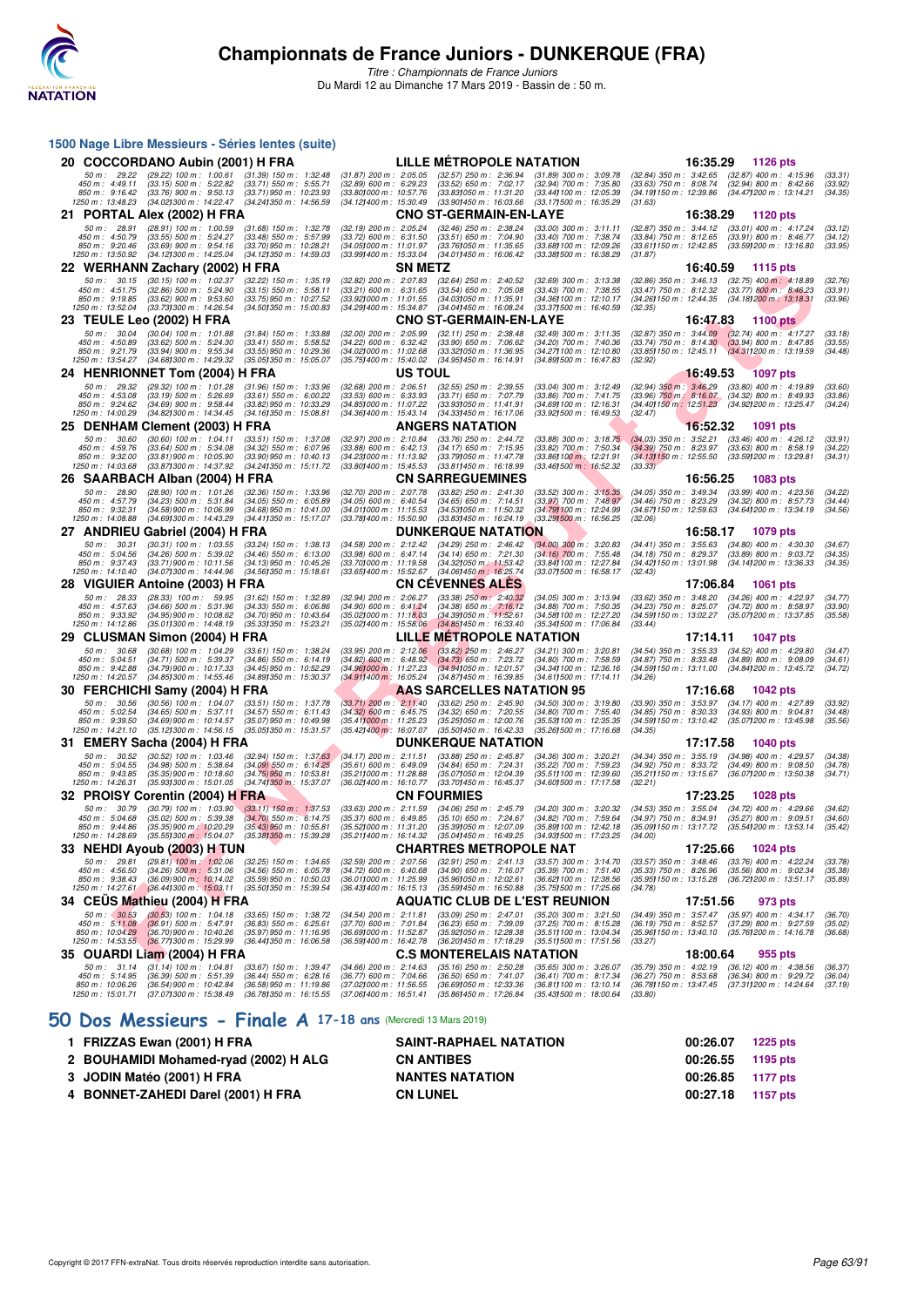

| 50 Dos Messieurs - Finale A (suite)                           |                                          |                |                 |
|---------------------------------------------------------------|------------------------------------------|----------------|-----------------|
| 5 RAKOTONDRAMANGA Eliot-Tahina (2002) H FRA                   | <b>ES MASSY NATATION</b>                 | 00:27.25       | 1153 pts        |
| 6 BASTIEN Thibault (2001) H FRA                               | <b>ALLIANCE DIJON NATATION</b>           | 00:27.31       | 1150 pts        |
| 7 MARTIN Gaetan (2002) H FRA                                  | <b>LES NAGEURS BIGOUDENS</b>             | 00:27.46       | 1141 pts        |
| 8 CAUSSE Vincent (2002) H FRA                                 | <b>CN CÉVENNES ALÉS</b>                  | 00:27.58       | 1134 pts        |
|                                                               |                                          |                |                 |
| 50 Dos Messieurs - Finale A 15-16 ans (Mercredi 13 Mars 2019) |                                          |                |                 |
| 1 HUGOT Maximilien (2003) H FRA                               | <b>AMIENS METROPOLE NAT.</b>             | 00:27.10       | <b>1162 pts</b> |
| 2 VAN WESTERING Kai (2003) H FRA                              | <b>BIARRITZ OLYMPIQUE</b>                | 00:27.41       | <b>1144 pts</b> |
| 3 AIRAUD Yohan (2004) H FRA                                   | <b>OLYMPIC NICE NATATION</b>             | 00:27.54       | 1136 pts        |
| 4 JOUVE Nicolas (2003) H FRA                                  | <b>PAYS D'AIX NATATION</b>               | 00:27.85       | <b>1118 pts</b> |
| 5 KYAL Wahib (2003) H FRA                                     | <b>CN MARSEILLE</b>                      | 00:27.93       | 1113 pts        |
| 6 THUROTTE Mathys (2003) H FRA                                | <b>DUNKERQUE NATATION</b>                | 00:28.15       | 1100 pts        |
| 7 VIGNETTES Lucas (2003) H FRA                                | <b>U.S CRETEIL NATATION</b>              | 00:28.44       | 1084 pts        |
| --- CHOUCHAOUI Mathys (2003) H FRA                            | <b>CN CHALON-SUR-SAONE</b>               | <b>DNS</b> dec |                 |
|                                                               |                                          |                |                 |
| 50 Dos Messieurs - Finale B 17-18 ans (Mercredi 13 Mars 2019) |                                          |                |                 |
| 1 PASTULA Kacper (2001) H POL                                 | <b>ES VITRY</b>                          | 00:26.80       | 1180 pts        |
| 2 SAINGERY Enzo (2002) H FRA                                  | <b>OLYMPIC NICE NATATION</b>             | 00:27.50       | 1138 pts        |
| 3 GONTIER Thomas (2002) H FRA                                 | <b>CALAIS NATATION</b>                   | 00:27.53       | <b>1137 pts</b> |
| 4 EVRARD Léo (2001) H FRA                                     | <b>OLYMPIC NICE NATATION</b>             | 00:27.60       | 1133 pts        |
| 5 BOURDIER Julien (2001) H FRA                                | <b>ST-ETIENNE NATATION</b>               | 00:27.76       | 1123 pts        |
| 6 AUGER Thibault (2002) H FRA                                 | <b>OLYMPIC NICE NATATION</b>             | 00:27.88       | 1116 pts        |
| 7 VANMOEN Romain (2002) H FRA                                 | AS MONACO NATATION                       | 00:28.08       | 1104 pts        |
| 8 DEZ Léo (2002) H FRA                                        | <b>ANGERS NATATION</b>                   | 00:28.14       | 1101 pts        |
|                                                               |                                          |                |                 |
| 50 Dos Messieurs - Finale B 15-16 ans (Mercredi 13 Mars 2019) |                                          |                |                 |
| 1 DARRAS Kyllian (2003) H FRA                                 | <b>AMIENS METROPOLE NAT.</b>             | 00:28.83       | 1061 pts        |
| 2 HUET-LEBERRUYER Titouan (2003) H FRA                        | <b>CS CLICHY 92</b>                      | 00:28.86       | 1059 pts        |
| 3 DUTILLIEUX Jaz (2004) H FRA                                 | <b>ASPTT TOULOUSE</b>                    | 00:28.91       | 1057 pts        |
| 4 VIDAL Etienne (2003) H FRA                                  | <b>SO MILLAU GRANDS CAUSSES NATATION</b> | 00:28.94       | 1055 pts        |
| 5 SALETES Jacques (2003) H FRA                                | <b>US COLOMIERS NATATION</b>             | 00:29.16       | <b>1042 pts</b> |
| 5 AUBERY Robin (2004) H FRA                                   | <b>CN AVIGNON</b>                        | 00:29.16       | <b>1042 pts</b> |
| 7 CELESTE Mathéo (2004) H FRA                                 | <b>BLANC-MESNIL S.N</b>                  | 00:29.30       | 1035 pts        |
| 8 LANNIC Solen (2004) H FRA                                   | <b>STADE LAVAL</b>                       | 00:29.47       | 1025 pts        |
|                                                               |                                          |                |                 |
| 50 Dos Messieurs - Finale C 17-18 ans (Mercredi 13 Mars 2019) |                                          |                |                 |
| 1 REBAUDO Alessandro (2001) HITA                              | AS MONACO NATATION                       | 00:27.37       | 1146 pts        |
| 2 ANNEQUIN Leo (2002) H FRA                                   | <b>ETOILE SAINT-LEU NATATION</b>         | 00:27.91       | <b>1114 pts</b> |
| 3 DELALLEAU Lucas (2002) H FRA                                | <b>EA NOGENT-VILLERS</b>                 | 00:28.29       | 1092 pts        |
| 4 THEETEN Cédric (2002) H FRA                                 | <b>NOGENT NATATION 94</b>                | 00:28.32       | 1090 pts        |
| 5 MAZEAU Hugo (2001) H FRA                                    | <b>OLYMPIC NICE NATATION</b>             | 00:28.39       | 1086 pts        |
| 6 BRONDEX Eliott (2002) H FRA                                 | <b>NAUTIC CLUB ALP'38</b>                | 00:28.55       | <b>1077 pts</b> |
| 7 FOULQUIER Tom (2002) H FRA                                  | <b>LES DAUPHINS ST-LOUIS</b>             | 00:28.76       | 1065 pts        |
| 8 CHAPPET-JUAN Yannis (2002) H FRA                            | <b>VAL DE L'EYRE NATATION</b>            | 00:29.77       | <b>1008 pts</b> |
| 50 Dos Messieurs - Finale C 15-16 ans (Mercredi 13 Mars 2019) |                                          |                |                 |
|                                                               |                                          |                |                 |
| 1 OBJOIS Elias (2004) H FRA                                   | <b>STADE DE REIMS NATATION</b>           | 00:28.61       | <b>1074 pts</b> |
| 2 BRAIZE Neo (2004) H FRA                                     | <b>ES MASSY NATATION</b>                 | 00:29.12       | 1045 pts        |

| $1.900000$ Liids (2007) $11111A$ | 917929211511091371711911     | <b>UU.LU.VI</b> | $1017 \mu s$ |
|----------------------------------|------------------------------|-----------------|--------------|
| 2 BRAIZE Neo (2004) H FRA        | <b>ES MASSY NATATION</b>     | 00:29.12        | 1045 pts     |
| 3 RENAUD Axel (2004) H FRA       | <b>EA NOGENT-VILLERS</b>     | 00:29.77        | 1008 pts     |
| 4 LOPEZ Malo (2004) H FRA        | <b>C PAUL-BERT RENNES</b>    | 00:29.87        | 1003 pts     |
| 5 LE PRAT Evan (2004) H FRA      | <b>LES NAGEURS BIGOUDENS</b> | 00:29.91        | 1000 pts     |
| 6 LE GUILLARD Robin (2004) H FRA | <b>TROYES ON</b>             | 00:29.96        | 998 pts      |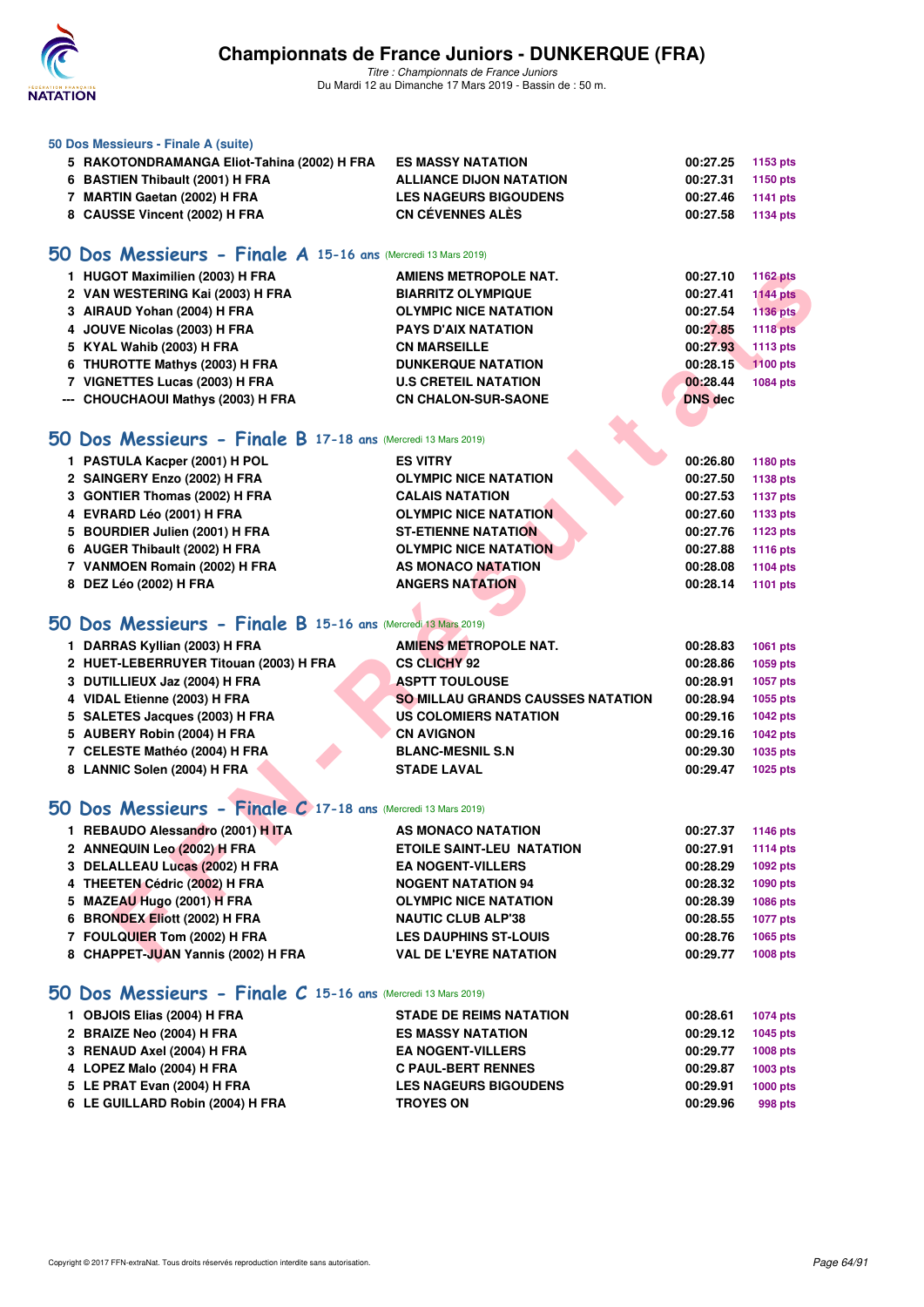

|    | 50 Dos Messieurs - Finale C (suite)               |                                          |          |                 |
|----|---------------------------------------------------|------------------------------------------|----------|-----------------|
|    | 7 CLUSMAN Simon (2004) H FRA                      | LILLE MÉTROPOLE NATATION                 | 00:30.16 | 987 pts         |
|    | 8 DUBOS Maxime (2004) H FRA                       | <b>P.V GRANDVILLIERS NATATION</b>        | 00:30.30 | 979 pts         |
|    |                                                   |                                          |          |                 |
| 50 | Dos Messieurs - Séries<br>(Mercredi 13 Mars 2019) |                                          |          |                 |
|    |                                                   |                                          |          |                 |
|    | 1 FRIZZAS Ewan (2001) H FRA                       | SAINT-RAPHAEL NATATION                   | 00:26.38 | <b>1206 pts</b> |
|    | 2 BOUHAMIDI Mohamed-ryad (2002) H ALG             | <b>CN ANTIBES</b>                        | 00:26.45 | 1201 pts        |
|    | 3 PASTULA Kacper (2001) H POL                     | <b>ES VITRY</b>                          | 00:26.69 | <b>1187 pts</b> |
|    | 4 JODIN Matéo (2001) H FRA                        | <b>NANTES NATATION</b>                   | 00:26.88 | <b>1175 pts</b> |
|    | 5 REBAUDO Alessandro (2001) H ITA                 | AS MONACO NATATION                       | 00:27.24 | <b>1154 pts</b> |
|    | 6 HUGOT Maximilien (2003) H FRA                   | <b>AMIENS METROPOLE NAT.</b>             | 00:27.30 | <b>1150 pts</b> |
|    | 7 RAKOTONDRAMANGA Eliot-Tahina (2002) H FRA       | <b>ES MASSY NATATION</b>                 | 00:27.33 | 1149 pts        |
|    | 8 BONNET-ZAHEDI Darel (2001) H FRA                | <b>CN LUNEL</b>                          | 00:27.38 | 1146 pts        |
|    | 9 VAN WESTERING Kai (2003) H FRA                  | <b>BIARRITZ OLYMPIQUE</b>                | 00:27.39 | 1145 pts        |
|    | 10 BASTIEN Thibault (2001) H FRA                  | <b>ALLIANCE DIJON NATATION</b>           | 00:27.45 | <b>1141 pts</b> |
|    | 11 MARTIN Gaetan (2002) H FRA                     | <b>LES NAGEURS BIGOUDENS</b>             | 00:27.53 | <b>1137 pts</b> |
|    | 12 CAUSSE Vincent (2002) H FRA                    | <b>CN CEVENNES ALES</b>                  | 00:27.69 | <b>1127 pts</b> |
|    | 13 BOURDIER Julien (2001) H FRA                   | <b>ST-ETIENNE NATATION</b>               | 00:27.71 | <b>1126 pts</b> |
|    | 13 GONTIER Thomas (2002) H FRA                    | <b>CALAIS NATATION</b>                   | 00:27.71 | <b>1126 pts</b> |
|    | 15 AUGER Thibault (2002) H FRA                    | <b>OLYMPIC NICE NATATION</b>             | 00:27.88 | <b>1116 pts</b> |
|    | 16 VANMOEN Romain (2002) H FRA                    | AS MONACO NATATION                       | 00:27.98 | <b>1110 pts</b> |
|    | 17 SAINGERY Enzo (2002) H FRA                     | <b>OLYMPIC NICE NATATION</b>             | 00:28.00 | 1109 pts        |
|    | 18 EVRARD Léo (2001) H FRA                        | <b>OLYMPIC NICE NATATION</b>             | 00:28.06 | 1106 pts        |
|    | 19 DEZ Léo (2002) H FRA                           | <b>ANGERS NATATION</b>                   | 00:28.15 | 1100 pts        |
|    | 20 KYAL Wahib (2003) H FRA                        | <b>CN MARSEILLE</b>                      | 00:28.18 | 1099 pts        |
|    | 21 THEETEN Cédric (2002) H FRA                    | <b>NOGENT NATATION 94</b>                | 00:28.20 | 1097 pts        |
|    | 22 THUROTTE Mathys (2003) H FRA                   | <b>DUNKERQUE NATATION</b>                | 00:28.27 | 1093 pts        |
|    | 23 CHOUCHAOUI Mathys (2003) H FRA                 | <b>CN CHALON-SUR-SAONE</b>               | 00:28.28 | 1093 pts        |
|    | 24 AIRAUD Yohan (2004) H FRA                      | <b>OLYMPIC NICE NATATION</b>             | 00:28.31 | 1091 pts        |
|    | 25 JOUVE Nicolas (2003) H FRA                     | <b>PAYS D'AIX NATATION</b>               | 00:28.46 | 1082 pts        |
|    | 26 ANNEQUIN Leo (2002) H FRA                      | ETOILE SAINT-LEU NATATION                | 00:28.51 | 1080 pts        |
|    | 27 BRONDEX Eliott (2002) H FRA                    | <b>NAUTIC CLUB ALP'38</b>                | 00:28.59 | 1075 pts        |
|    | 28 MAZEAU Hugo (2001) H FRA                       | <b>OLYMPIC NICE NATATION</b>             | 00:28.82 | 1062 pts        |
|    |                                                   |                                          |          |                 |
|    | 29 FOULQUIER Tom (2002) H FRA                     | <b>LES DAUPHINS ST-LOUIS</b>             | 00:28.83 | 1061 pts        |
|    | 30 VIGNETTES Lucas (2003) H FRA                   | <b>U.S CRETEIL NATATION</b>              | 00:28.98 | 1053 pts        |
|    | 31 DARRAS Kyllian (2003) H FRA                    | <b>AMIENS METROPOLE NAT.</b>             | 00:29.00 | 1051 pts        |
|    | 32 DELALLEAU Lucas (2002) H FRA                   | <b>EA NOGENT-VILLERS</b>                 | 00:29.02 | 1050 pts        |
|    | 33 SALETES Jacques (2003) H FRA                   | <b>US COLOMIERS NATATION</b>             | 00:29.12 | 1045 pts        |
|    | 34 GALZIN Oscar (2004) H FRA                      | <b>DAUPHINS TOULOUSE OEC</b>             | 00:29.24 | <b>1038 pts</b> |
|    | 35 CELESTE Mathéo (2004) H FRA                    | <b>BLANC-MESNIL S.N</b>                  | 00:29.26 | <b>1037 pts</b> |
|    | 36 AUBERY Robin (2004) H FRA                      | <b>CN AVIGNON</b>                        | 00:29.30 | 1035 pts        |
|    | 37 HUET-LEBERRUYER Titouan (2003) H FRA           | <b>CS CLICHY 92</b>                      | 00:29.31 | 1034 pts        |
|    | 38 LANNIC Solen (2004) H FRA                      | <b>STADE LAVAL</b>                       | 00:29.45 | 1026 pts        |
|    | 39 VIDAL Etienne (2003) H FRA                     | <b>SO MILLAU GRANDS CAUSSES NATATION</b> | 00:29.56 | 1020 pts        |
|    | 40 DUTILLIEUX Jaz (2004) H FRA                    | <b>ASPTT TOULOUSE</b>                    | 00:29.57 | 1019 pts        |
|    | 41 BRAIZE Neo (2004) H FRA                        | <b>ES MASSY NATATION</b>                 | 00:29.61 | <b>1017 pts</b> |
|    | 42 RENAUD Axel (2004) H FRA                       | <b>EA NOGENT-VILLERS</b>                 | 00:29.63 | <b>1016 pts</b> |
|    | 43 OBJOIS Elias (2004) H FRA                      | <b>STADE DE REIMS NATATION</b>           | 00:29.67 | 1014 pts        |
|    | 44 DURIEUX Yannick (2002) H BEL                   | <b>USB LONGWY NATATION</b>               | 00:29.75 | 1009 pts        |
|    | 45 LE PRAT Evan (2004) H FRA                      | <b>LES NAGEURS BIGOUDENS</b>             | 00:29.81 | 1006 pts        |
|    | 46 CHAPPET-JUAN Yannis (2002) H FRA               | <b>VAL DE L'EYRE NATATION</b>            | 00:29.89 | 1002 pts        |
|    | 47 CLUSMAN Simon (2004) H FRA                     | LILLE MÉTROPOLE NATATION                 | 00:29.96 | 998 pts         |
|    | 48 LOPEZ Malo (2004) H FRA                        | <b>C PAUL-BERT RENNES</b>                | 00:30.01 | 995 pts         |
|    | 48 LE GUILLARD Robin (2004) H FRA                 | <b>TROYES ON</b>                         | 00:30.01 | 995 pts         |
|    | 50 DUBOS Maxime (2004) H FRA                      | P.V GRANDVILLIERS NATATION               | 00:30.26 | 981 pts         |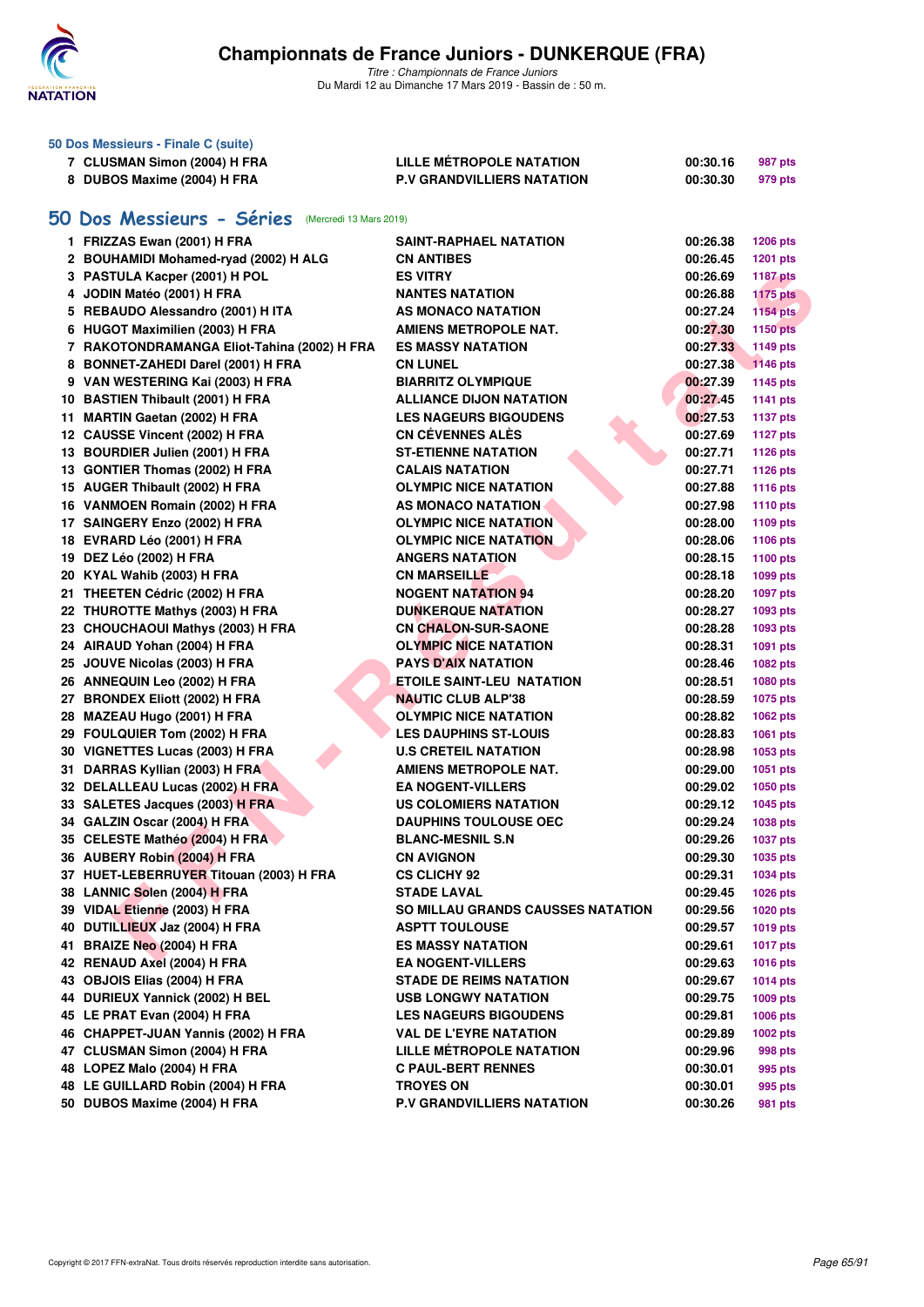

*Titre : Championnats de France Juniors* Du Mardi 12 au Dimanche 17 Mars 2019 - Bassin de : 50 m.

| 50 Dos Messieurs - Séries (suite)  |                                      |                |         |
|------------------------------------|--------------------------------------|----------------|---------|
| 51 FOUBERT Etienne (2004) H FRA    | <b>SN VERSAILLES</b>                 | 00:30.66       | 959 pts |
| 52 PIZZAGALLI Charles (2004) H FRA | <b>CN LE HAVRE</b>                   | 00:31.15       | 933 pts |
| --- BARRY Aron (2002) H FRA        | AMIENS METROPOLE NAT.                | DNS dec        |         |
| --- HALTE Théo (2002) H FRA        | <b>CHARLEVILLE-MÉZIÈRES NATATION</b> | <b>DNS</b> dec |         |

### **[100 Dos Messieurs - Finale A](http://www.ffnatation.fr/webffn/resultats.php?idact=nat&go=epr&idcpt=59271&idepr=62) 17-18 ans** (Jeudi 14 Mars 2019)

| 1 FRIZZAS Ewan (2001) H FRA           | <b>SAINT-RAPHAEL NATATION</b>         |                | 00:56.96                        | <b>1192 pts</b> |         |
|---------------------------------------|---------------------------------------|----------------|---------------------------------|-----------------|---------|
|                                       |                                       | 50 m: 27.58    | $(27.58)$ 100 m :               | 56.96 (29.38)   |         |
| 2 BERG Max (2002) H FRA               | <b>MONTPELLIER METROPOLE NATATION</b> |                | 00:57.30                        | $1182$ pts      |         |
|                                       |                                       | 50 m: 27.86    | $(27.86)$ 100 m :               | 57.30 (29.44)   |         |
| 3 BOUHAMIDI Mohamed-ryad (2002) H ALG | <b>CN ANTIBES</b>                     |                | 00:57.48                        | <b>1177 pts</b> |         |
|                                       |                                       | 50 m: 28.32    | $(28.32)$ 100 m:                | 57.48 (29.16)   |         |
| 4 JODIN Matéo (2001) H FRA            | <b>NANTES NATATION</b>                |                | 00:57.64                        | <b>1172 pts</b> |         |
|                                       |                                       | 50 m: 27.94    | $(27.94)$ 100 m : 57.64 (29.70) |                 |         |
| 5 BOURDIER Julien (2001) H FRA        | <b>ST-ETIENNE NATATION</b>            |                | 00:58.43                        | 1150 pts        |         |
|                                       |                                       | 50 m: 28.08    | $(28.08)$ 100 m :               | 58.43 (30.35)   |         |
| 6 BASTIEN Thibault (2001) H FRA       | <b>ALLIANCE DIJON NATATION</b>        |                | 00:58.72                        | 1141 $pts$      |         |
|                                       |                                       | 50 m: 28.54    | $(28.54)$ 100 m :               | 58.72 (30.18)   |         |
| 7 EVRARD Léo (2001) H FRA             | <b>OLYMPIC NICE NATATION</b>          |                | 00:58.93                        | 1135 pts        |         |
|                                       |                                       | 50 m: 28.34    | $(28.34)$ 100 m :               | 58.93 (30.59)   |         |
| 8 CAUSSE Vincent (2002) H FRA         | <b>CN CÉVENNES ALÈS</b>               |                | 01:00.65                        | <b>1087 pts</b> |         |
|                                       |                                       | $50 m$ : 29.77 | $(29.77)$ 100 m : 1:00.65       |                 | (30.88) |

### **[100 Dos Messieurs - Finale A](http://www.ffnatation.fr/webffn/resultats.php?idact=nat&go=epr&idcpt=59271&idepr=62) 15-16 ans** (Jeudi 14 Mars 2019)

|           | 1 FRIZZAS Ewan (2001) H FRA                                | <b>SAINT-RAPHAEL NATATION</b>         |                |              | 00:56.96<br><b>1192 pts</b>                                        |
|-----------|------------------------------------------------------------|---------------------------------------|----------------|--------------|--------------------------------------------------------------------|
|           | 2 BERG Max (2002) H FRA                                    | <b>MONTPELLIER METROPOLE NATATION</b> | 50 m : 27.58   |              | $(27.58)$ 100 m :<br>56.96 (29.38)<br>00:57.30<br>1182 $pts$       |
|           | 3 BOUHAMIDI Mohamed-ryad (2002) H ALG                      | <b>CN ANTIBES</b>                     | 50 m : 27.86   |              | 57.30 (29.44)<br>$(27.86)$ 100 m :<br>00:57.48<br><b>1177 pts</b>  |
|           |                                                            |                                       | 50 m: 28.32    |              | 57.48 (29.16)<br>$(28.32)$ 100 m:                                  |
|           | 4 JODIN Matéo (2001) H FRA                                 | <b>NANTES NATATION</b>                | 50 m: 27.94    |              | 00:57.64<br>1172 pts<br>$(27.94)$ 100 m : 57.64 (29.70)            |
|           | 5 BOURDIER Julien (2001) H FRA                             | <b>ST-ETIENNE NATATION</b>            |                |              | 00:58.43<br><b>1150 pts</b>                                        |
|           | 6 BASTIEN Thibault (2001) H FRA                            | <b>ALLIANCE DIJON NATATION</b>        | 50 m: 28.08    |              | $(28.08)$ 100 m : 58.43 $(30.35)$<br>00:58.72<br>1141 pts          |
|           |                                                            |                                       | $50 m$ : 28.54 |              | $(28.54)$ 100 m : 58.72 $(30.18)$                                  |
|           | 7 EVRARD Léo (2001) H FRA                                  | <b>OLYMPIC NICE NATATION</b>          | 50 m : 28.34   |              | 00:58.93<br>1135 pts<br>58.93 (30.59)                              |
|           | 8 CAUSSE Vincent (2002) H FRA                              | <b>CN CÉVENNES ALÈS</b>               |                |              | $(28.34)$ 100 m :<br>01:00.65<br><b>1087 pts</b>                   |
|           |                                                            |                                       |                | 50 m : 29.77 | (29.77) 100 m : 1:00.65 (30.88)                                    |
| <b>OO</b> | Dos Messieurs - Finale A 15-16 ans (Jeudi 14 Mars 2019)    |                                       |                |              |                                                                    |
|           | 1 HUGOT Maximilien (2003) H FRA                            | <b>AMIENS METROPOLE NAT.</b>          |                |              | 00:57.65<br>1172 pts                                               |
|           |                                                            |                                       | 50 m: 28.06    |              | 57.65 (29.59)<br>$(28.06)$ 100 m :                                 |
|           | 2 VAN WESTERING Kai (2003) H FRA                           | <b>BIARRITZ OLYMPIQUE</b>             |                |              | 00:58.53<br><b>1147 pts</b>                                        |
|           | 3 JOUVE Nicolas (2003) H FRA                               | <b>PAYS D'AIX NATATION</b>            | 50 m : 28.85   |              | $(28.85)$ 100 m : 58.53 $(29.68)$<br>01:00.11<br>1102 pts          |
|           |                                                            |                                       | 50 m : 28.92   |              | $(28.92)$ 100 m : 1:00.11 $(31.19)$                                |
|           | 4 THUROTTE Mathys (2003) H FRA                             | <b>DUNKERQUE NATATION</b>             |                |              | 01:00.24<br>1099 pts                                               |
|           | 5 AIRAUD Yohan (2004) H FRA                                | <b>OLYMPIC NICE NATATION</b>          | 50 m : 29.14   |              | $(29.14)$ 100 m : 1:00.24 $(31.10)$<br>01:00.47<br>1092 pts        |
|           |                                                            |                                       |                | 50 m : 28.97 | (28.97) 100 m: 1:00.47 (31.50)                                     |
|           | 6 BRIESCH Louis (2003) H FRA                               | <b>DAUPHINS OBERNAI</b>               |                |              | 01:01.50<br><b>1064 pts</b>                                        |
|           | 7 HUET-LEBERRUYER Titouan (2003) H FRA                     | <b>CS CLICHY 92</b>                   | 50 m: 29.65    |              | $(29.65)$ 100 m : 1:01.50 $(31.85)$<br>01:01.59<br><b>1061 pts</b> |
|           |                                                            |                                       | 50 m : 29.80   |              | (29.80) 100 m: 1:01.59 (31.79)                                     |
|           | 8 VIGNETTES Lucas (2003) H FRA                             | <b>U.S CRETEIL NATATION</b>           |                |              | 01:01.95<br>1051 pts                                               |
|           |                                                            |                                       | 50 m : 29.78   |              | $(29.78)$ 100 m : 1:01.95 $(32.17)$                                |
|           | 00 Dos Messieurs - Finale B 17-18 ans (Jeudi 14 Mars 2019) |                                       |                |              |                                                                    |
|           | 1 RAKOTONDRAMANGA Eliot-Tahina (2002) H FRA                | <b>ES MASSY NATATION</b>              |                |              | 00:59.01<br>1133 pts                                               |
|           |                                                            |                                       | 50 m : 28.78   |              | 59.01 (30.23)<br>$(28.78)$ 100 m :                                 |
|           | 2 AUGER Thibault (2002) H FRA                              | <b>OLYMPIC NICE NATATION</b>          |                | 50 m : 28.47 | 00:59.12<br>1130 pts<br>$(28.47)$ 100 m :<br>59.12 (30.65)         |
|           | 3 GONTIER Thomas (2002) H FRA                              | <b>CALAIS NATATION</b>                |                |              | 00:59.15<br>1129 pts                                               |
|           |                                                            |                                       | 50 m: 28.63    |              | (28.63) 100 m: 59.15 (30.52)                                       |
|           | 4 BONNET-ZAHEDI Darel (2001) H FRA                         | <b>CN LUNEL</b>                       | 50 m: 28.68    |              | 00:59.16<br>1129 pts<br>$(28.68)$ 100 m :<br>59.16 (30.48)         |
|           | 5 SAINGERY Enzo (2002) H FRA                               | <b>OLYMPIC NICE NATATION</b>          |                |              | 00:59.26<br>1126 pts                                               |
|           |                                                            |                                       | 50 m: 28.55    |              | 59.26 (30.71)<br>$(28.55)$ 100 m :                                 |
|           | 6 REBAUDO Alessandro (2001) H ITA                          | AS MONACO NATATION                    | 50 m: 28.83    |              | 00:59.30<br>1125 pts                                               |
|           | 7 VANMOEN Romain (2002) H FRA                              | AS MONACO NATATION                    |                |              | $(28.83)$ 100 m :<br>59.30 (30.47)<br>00:59.61<br><b>1116 pts</b>  |
|           |                                                            |                                       | 50 m : 28.84   |              | $(28.84)$ 100 m :<br>59.61 (30.77)                                 |
|           | 8 DEZ Léo (2002) H FRA                                     | <b>ANGERS NATATION</b>                |                |              | 00:59.68<br>1114 pts                                               |

## **[100 Dos Messieurs - Finale B](http://www.ffnatation.fr/webffn/resultats.php?idact=nat&go=epr&idcpt=59271&idepr=62) 17-18 ans** (Jeudi 14 Mars 2019)

| 1 RAKOTONDRAMANGA Eliot-Tahina (2002) H FRA | <b>ES MASSY NATATION</b>     |                | 00:59.01                      | 1133 pts               |  |
|---------------------------------------------|------------------------------|----------------|-------------------------------|------------------------|--|
|                                             |                              | 50 m: 28.78    | $(28.78)$ 100 m :             | 59.01 (30.             |  |
| 2 AUGER Thibault (2002) H FRA               | <b>OLYMPIC NICE NATATION</b> | $50 m$ : 28.47 | 00:59.12<br>$(28.47)$ 100 m : | 1130 pts<br>59.12 (30. |  |
| 3 GONTIER Thomas (2002) H FRA               | <b>CALAIS NATATION</b>       |                | 00:59.15                      | 1129 pts               |  |
|                                             |                              | 50 m: 28.63    | $(28.63)$ 100 m :             | 59.15 (30.             |  |
| 4 BONNET-ZAHEDI Darel (2001) H FRA          | <b>CN LUNEL</b>              |                | 00:59.16                      | 1129 pts               |  |
| 5 SAINGERY Enzo (2002) H FRA                | <b>OLYMPIC NICE NATATION</b> | 50 m: 28.68    | $(28.68)$ 100 m :<br>00:59.26 | 59.16 (30.<br>1126 pts |  |
|                                             | AS MONACO NATATION           | $50 m$ : 28.55 | $(28.55)$ 100 m :<br>00:59.30 | 59.26 (30.             |  |
| 6 REBAUDO Alessandro (2001) H ITA           |                              | 50 m: 28.83    | $(28.83)$ 100 m :             | 1125 pts<br>59.30 (30. |  |
| 7 VANMOEN Romain (2002) H FRA               | AS MONACO NATATION           |                | 00:59.61                      | 1116 pts               |  |
|                                             |                              | 50 m: 28.84    | $(28.84)$ 100 m :             | 59.61 (30.             |  |
| 8 DEZ Léo (2002) H FRA                      | <b>ANGERS NATATION</b>       |                | 00:59.68                      | <b>1114 pts</b>        |  |
|                                             |                              | 50 m : 29.17   | $(29.17)$ 100 m : 59.68 (30.  |                        |  |

#### **[100 Dos Messieurs - Finale B](http://www.ffnatation.fr/webffn/resultats.php?idact=nat&go=epr&idcpt=59271&idepr=62) 15-16 ans** (Jeudi 14 Mars 2019)

| 1 LECOURTIER Mathys (2003) H FRA   | <b>MARTIGUES NATATION</b>             |              | 01:01.79                                   | <b>1056 pts</b> |  |
|------------------------------------|---------------------------------------|--------------|--------------------------------------------|-----------------|--|
|                                    |                                       |              | 50 m: 29.96 (29.96) 100 m: 1:01.79 (31.83) |                 |  |
| 2 CHOUCHAOUI Mathys (2003) H FRA   | <b>CN CHALON-SUR-SAONE</b>            |              | 01:01.81                                   | 1055 pts        |  |
|                                    |                                       | 50 m : 30.43 | $(30.43)$ 100 m : 1:01.81 $(31.38)$        |                 |  |
| 3 CHATEIGNER Benjamin (2004) H FRA | <b>ST-NAZAIRE ATLANTIQUE NATATION</b> |              | 01:02.24                                   | 1044 pts        |  |
|                                    |                                       |              | 50 m: 30.84 (30.84) 100 m: 1:02.24 (31.40) |                 |  |
| 4 OBJOIS Elias (2004) H FRA        | <b>STADE DE REIMS NATATION</b>        |              | 01:02.57                                   | <b>1035 pts</b> |  |
|                                    |                                       |              | 50 m: 30.32 (30.32) 100 m: 1:02.57 (32.25) |                 |  |
|                                    |                                       |              |                                            |                 |  |

*50 m : 28.84 (28.84) 100 m : 59.61 (30.77)* **8 DEZ Léo (2002) H FRA ANGERS NATATION 00:59.68 1114 pts** *50 m : 29.17 (29.17) 100 m : 59.68 (30.51)*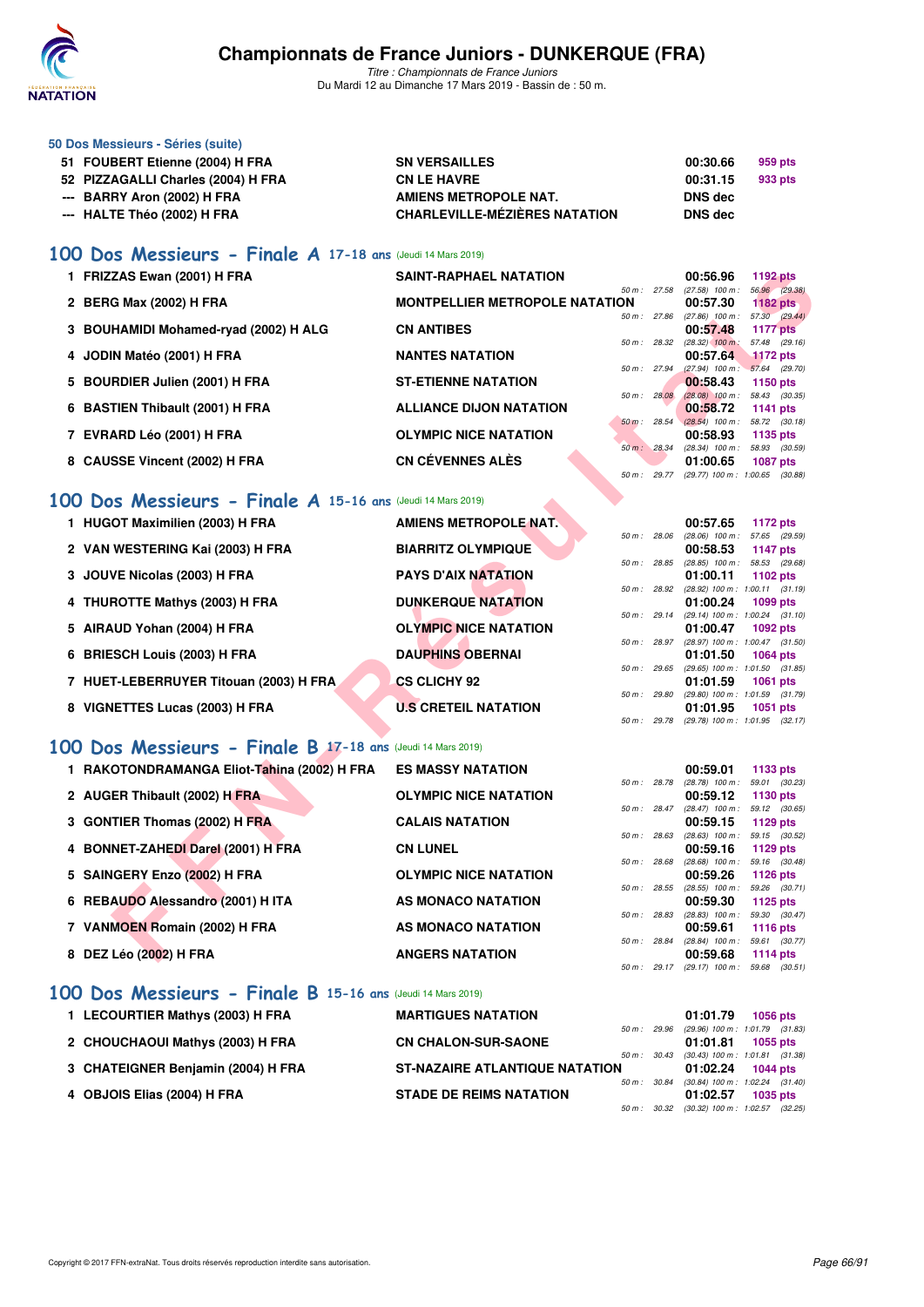

*Titre : Championnats de France Juniors* Du Mardi 12 au Dimanche 17 Mars 2019 - Bassin de : 50 m.

| 100 Dos Messieurs - Finale B (suite) |                                 |                          |                                              |                 |         |
|--------------------------------------|---------------------------------|--------------------------|----------------------------------------------|-----------------|---------|
| 5 LANNIC Solen (2004) H FRA          | <b>STADE LAVAL</b>              |                          | 01:02.70                                     | <b>1031 pts</b> |         |
|                                      |                                 | $50 \text{ m}$ : $30.94$ | $(30.94)$ 100 m : 1:02.70 $(31.76)$          |                 |         |
| 6 BARBAUD Julien (2004) H FRA        | <b>CN VIRY-CHÂTILLON</b>        |                          | 01:02.92                                     | 1025 pts        |         |
|                                      |                                 |                          | 50 m : 30.02 (30.02) 100 m : 1:02.92 (32.90) |                 |         |
| 7 CLUSMAN Simon (2004) H FRA         | <b>LILLE MÉTROPOLE NATATION</b> |                          | 01:03.10                                     | 1020 pts        |         |
|                                      |                                 |                          | 50 m: 31.17 (31.17) 100 m: 1:03.10 (31.93)   |                 |         |
| 8 AUBERY Robin (2004) H FRA          | <b>CN AVIGNON</b>               |                          | 01:03.99                                     |                 | 997 pts |
|                                      |                                 | $50 \text{ m}$ : $30.77$ | (30.77) 100 m : 1:03.99 (33.22)              |                 |         |

## **[100 Dos Messieurs - Finale C](http://www.ffnatation.fr/webffn/resultats.php?idact=nat&go=epr&idcpt=59271&idepr=62) 17-18 ans** (Jeudi 14 Mars 2019)

| 1 BARRY Aron (2002) H FRA      | AMIENS METROPOLE NAT.              |                |             | 01:00.08                                        | $1103$ pts          |  |
|--------------------------------|------------------------------------|----------------|-------------|-------------------------------------------------|---------------------|--|
|                                |                                    | 50 m: 29.08    |             | $(29.08)$ 100 m : 1:00.08 $(31.00)$             |                     |  |
| 2 ANNEQUIN Leo (2002) H FRA    | <b>ETOILE SAINT-LEU NATATION</b>   |                |             | 01:00.36                                        | <b>1095 pts</b>     |  |
| 3 PECH Killian (2002) H FRA    | <b>CN BREST</b>                    | 50 m: 28.89    |             | $(28.89)$ 100 m :                               | $1:00.36$ $(31.47)$ |  |
|                                |                                    | $50 m$ : 29.26 |             | 01:00.49<br>$(29.26)$ 100 m : 1:00.49 $(31.23)$ | $1092$ pts          |  |
| 4 BRONDEX Eliott (2002) H FRA  | <b>NAUTIC CLUB ALP'38</b>          |                |             | 01:00.90                                        | <b>1080 pts</b>     |  |
|                                |                                    |                | 50 m: 29.58 | $(29.58)$ 100 m : 1:00.90 $(31.32)$             |                     |  |
| 5 MAJOU Clément (2002) H FRA   | <b>STADE FRANCAIS O COURBEVOIE</b> |                |             | 01:01.43                                        | <b>1066 pts</b>     |  |
|                                |                                    |                | 50 m: 29.41 | $(29.41)$ 100 m : 1:01.43 (32.02)               |                     |  |
| 6 DELALLEAU Lucas (2002) H FRA | <b>EA NOGENT-VILLERS</b>           |                |             | 01:01.50                                        | <b>1064 pts</b>     |  |
|                                |                                    | 50 m: 29.04    |             | (29.04) 100 m: 1:01.50 (32.46)                  |                     |  |
| 7 MARTIN Gaetan (2002) H FRA   | <b>LES NAGEURS BIGOUDENS</b>       |                |             | 01:01.65                                        | $1060$ pts          |  |
|                                |                                    | $50 m$ : 29.16 |             | $(29.16)$ 100 m : 1:01.65 $(32.49)$             |                     |  |
| 8 FOULQUIER Tom (2002) H FRA   | <b>LES DAUPHINS ST-LOUIS</b>       |                |             | 01:01.71                                        | <b>1058 pts</b>     |  |
|                                |                                    | 50 m: 29.69    |             | $(29.69)$ 100 m : 1:01.71 $(32.02)$             |                     |  |

## **[100 Dos Messieurs - Finale C](http://www.ffnatation.fr/webffn/resultats.php?idact=nat&go=epr&idcpt=59271&idepr=62) 15-16 ans** (Jeudi 14 Mars 2019)

| Dos Messieurs - Finale C 17-18 ans (Jeudi 14 Mars 2019)<br>00     |                                       |                             |          |                                                                                   |
|-------------------------------------------------------------------|---------------------------------------|-----------------------------|----------|-----------------------------------------------------------------------------------|
| 1 BARRY Aron (2002) H FRA                                         | AMIENS METROPOLE NAT.                 |                             | 01:00.08 | $1103$ pts                                                                        |
| 2 ANNEQUIN Leo (2002) H FRA                                       | <b>ETOILE SAINT-LEU NATATION</b>      | 50 m: 29.08                 | 01:00.36 | $(29.08)$ 100 m : 1:00.08 $(31.00)$<br>1095 pts                                   |
| 3 PECH Killian (2002) H FRA                                       | <b>CN BREST</b>                       | 50 m : 28.89                | 01:00.49 | $(28.89)$ 100 m : 1:00.36 $(31.47)$<br>1092 pts                                   |
| 4 BRONDEX Eliott (2002) H FRA                                     | <b>NAUTIC CLUB ALP'38</b>             | 50 m: 29.26                 | 01:00.90 | (29.26) 100 m: 1:00.49 (31.23)<br><b>1080 pts</b>                                 |
| 5 MAJOU Clément (2002) H FRA                                      | <b>STADE FRANÇAIS O COURBEVOIE</b>    | $50 m$ : $29.58$            | 01:01.43 | $(29.58)$ 100 m : 1:00.90 $(31.32)$<br><b>1066 pts</b>                            |
| 6 DELALLEAU Lucas (2002) H FRA                                    | <b>EA NOGENT-VILLERS</b>              | 50 m: 29.41                 | 01:01.50 | $(29.41)$ 100 m : 1:01.43 $(32.02)$<br><b>1064 pts</b>                            |
| 7 MARTIN Gaetan (2002) H FRA                                      | <b>LES NAGEURS BIGOUDENS</b>          | 50 m: 29.04                 | 01:01.65 | (29.04) 100 m: 1:01.50 (32.46)<br><b>1060 pts</b>                                 |
| 8 FOULQUIER Tom (2002) H FRA                                      | <b>LES DAUPHINS ST-LOUIS</b>          | 50 m : 29.16<br>50 m: 29.69 | 01:01.71 | $(29.16)$ 100 m : 1:01.65 $(32.49)$<br>1058 pts<br>(29.69) 100 m: 1:01.71 (32.02) |
| 00 Dos Messieurs - Finale C 15-16 ans (Jeudi 14 Mars 2019)        |                                       |                             |          |                                                                                   |
| 1 CELESTE Mathéo (2004) H FRA                                     | <b>BLANC-MESNIL S.N</b>               |                             | 01:03.11 | <b>1020 pts</b>                                                                   |
| 2 LE GUILLARD Robin (2004) H FRA                                  | <b>TROYES ON</b>                      | 50 m: 30.49                 | 01:03.41 | $(30.49)$ 100 m : 1:03.11 $(32.62)$<br>1012 pts                                   |
| 3 RENAUD Axel (2004) H FRA                                        | <b>EA NOGENT-VILLERS</b>              | 50 m : 31.33                | 01:03.43 | $(31.33)$ 100 m : 1:03.41 $(32.08)$<br><b>1011 pts</b>                            |
| 4 GALZIN Oscar (2004) H FRA                                       | <b>DAUPHINS TOULOUSE OEC</b>          | 50 m: 30.94                 | 01:03.81 | $(30.94)$ 100 m : 1:03.43 $(32.49)$<br><b>1001 pts</b>                            |
| 5 FOUBERT Etienne (2004) H FRA                                    | <b>SN VERSAILLES</b>                  | 50 m : 30.44                | 01:03.86 | $(30.44)$ 100 m : 1:03.81 $(33.37)$<br>$1000$ pts                                 |
| 6 LOPEZ Malo (2004) H FRA                                         | <b>C PAUL-BERT RENNES</b>             | 50 m : 30.77                | 01:03.95 | $(30.77)$ 100 m : 1:03.86 $(33.09)$<br>998 pts                                    |
| 7 CAOUEN Mathis (2004) H FRA                                      | <b>CN BREST</b>                       | 50 m : 30.85                | 01:03.99 | $(30.85)$ 100 m : 1:03.95 $(33.10)$<br>997 pts                                    |
| 7 BRAIZE Neo (2004) H FRA                                         | <b>ES MASSY NATATION</b>              | 50 m : 32.21                | 01:03.99 | $(32.21)$ 100 m : 1:03.99 $(31.78)$                                               |
|                                                                   |                                       | 50 m: 30.57                 |          | 997 pts<br>(30.57) 100 m : 1:03.99 (33.42)                                        |
| 00 Dos Messieurs - Barrage Finales 15-16 ans (Jeudi 14 Mars 2019) |                                       |                             |          |                                                                                   |
| 1 CHATEIGNER Benjamin (2004) H FRA                                | <b>ST-NAZAIRE ATLANTIQUE NATATION</b> | 50 m : 30.90                | 01:02.28 | <b>1042 pts</b><br>$(30.90)$ 100 m : 1:02.28 $(31.38)$                            |
| 2 CELESTE Mathéo (2004) H FRA                                     | <b>BLANC-MESNIL S.N</b>               |                             | 01:03.13 | <b>1020 pts</b>                                                                   |
| 3 LE GUILLARD Robin (2004) H FRA                                  | <b>TROYES ON</b>                      | 50 m : 30.92                | 01:03.83 | $(30.92)$ 100 m : 1:03.13 $(32.21)$<br>1001 pts                                   |
|                                                                   |                                       | 50 m: 31.38                 |          | $(31.38)$ 100 m : 1:03.83 $(32.45)$                                               |
| 00 Dos Messieurs - Séries (Jeudi 14 Mars 2019)                    |                                       |                             |          |                                                                                   |
| 1 FRIZZAS Ewan (2001) H FRA                                       | <b>SAINT-RAPHAEL NATATION</b>         |                             | 00:56.47 | <b>1206 pts</b><br>50 m: 27.42 (27.42) 100 m: 56.47 (29.05)                       |
| 2 BERG Max (2002) H FRA                                           | <b>MONTPELLIER METROPOLE NATATION</b> |                             | 00:57.65 | 1172 pts                                                                          |
| 2. BOULLAMIDI Mehemad wred (2002) H.A.I.O                         | <b>CHI ANTIDEC</b>                    |                             | 00.5705  | 50 m: 27.77 (27.77) 100 m: 57.65 (29.88)<br>$-4.400 - 1.1$                        |

## **[100 Dos Messieurs - Barrage Finales](http://www.ffnatation.fr/webffn/resultats.php?idact=nat&go=epr&idcpt=59271&idepr=62) 15-16 ans** (Jeudi 14 Mars 2019)

| 1 CHATEIGNER Benjamin (2004) H FRA | <b>ST-NAZAIRE ATLANTIQUE NATATION</b> | 01:02.28                                     | $1042$ pts          |
|------------------------------------|---------------------------------------|----------------------------------------------|---------------------|
|                                    |                                       | 50 m: 30.90 (30.90) 100 m: 1:02.28 (31.38)   |                     |
| 2 CELESTE Mathéo (2004) H FRA      | <b>BLANC-MESNIL S.N</b>               |                                              | $01:03.13$ 1020 pts |
|                                    |                                       | 50 m : 30.92 (30.92) 100 m : 1:03.13 (32.21) |                     |
| 3 LE GUILLARD Robin (2004) H FRA   | <b>TROYES ON</b>                      |                                              | $01:03.83$ 1001 pts |
|                                    |                                       | 50 m: 31.38 (31.38) 100 m: 1:03.83 (32.45)   |                     |

# **[100 Dos Messieurs - Séries](http://www.ffnatation.fr/webffn/resultats.php?idact=nat&go=epr&idcpt=59271&idepr=62)** (Jeudi 14 Mars 2019)

| 1 FRIZZAS Ewan (2001) H FRA           | <b>SAINT-RAPHAEL NATATION</b>         |                        | 00:56.47                      | <b>1206 pts</b> |               |
|---------------------------------------|---------------------------------------|------------------------|-------------------------------|-----------------|---------------|
| 2 BERG Max (2002) H FRA               | <b>MONTPELLIER METROPOLE NATATION</b> | $50 \text{ m}$ : 27.42 | $(27.42)$ 100 m :<br>00:57.65 | 1172 pts        | 56.47 (29.05) |
| 3 BOUHAMIDI Mohamed-ryad (2002) H ALG | <b>CN ANTIBES</b>                     | 50 m: 27.77            | $(27.77)$ 100 m :<br>00:57.85 | 1166 pts        | 57.65 (29.88) |
| 4 HUGOT Maximilien (2003) H FRA       | <b>AMIENS METROPOLE NAT.</b>          | 50 m: 28.31            | $(28.31)$ 100 m :<br>00:58.19 | 1157 pts        | 57.85 (29.54) |
| 5 JODIN Matéo (2001) H FRA            | <b>NANTES NATATION</b>                | 50 m: 28.42            | $(28.42)$ 100 m :<br>00:58.24 | 1155 pts        | 58.19 (29.77) |
| 6 BASTIEN Thibault (2001) H FRA       | <b>ALLIANCE DIJON NATATION</b>        | 50 m: 28.48            | $(28.48)$ 100 m :<br>00:58.86 | 1137 pts        | 58.24 (29.76) |
| 7 BOURDIER Julien (2001) H FRA        | <b>ST-ETIENNE NATATION</b>            | 50 m: 28.95            | $(28.95)$ 100 m :<br>00:58.91 | 1136 pts        | 58.86 (29.91) |
| 8 EVRARD Léo (2001) H FRA             | <b>OLYMPIC NICE NATATION</b>          | 50 m: 28.67            | $(28.67)$ 100 m :<br>00:58.99 | 1134 pts        | 58.91 (30.24) |
|                                       |                                       | 50 m: 28.46            | $(28.46)$ 100 m :             | 58.99           | (30.53)       |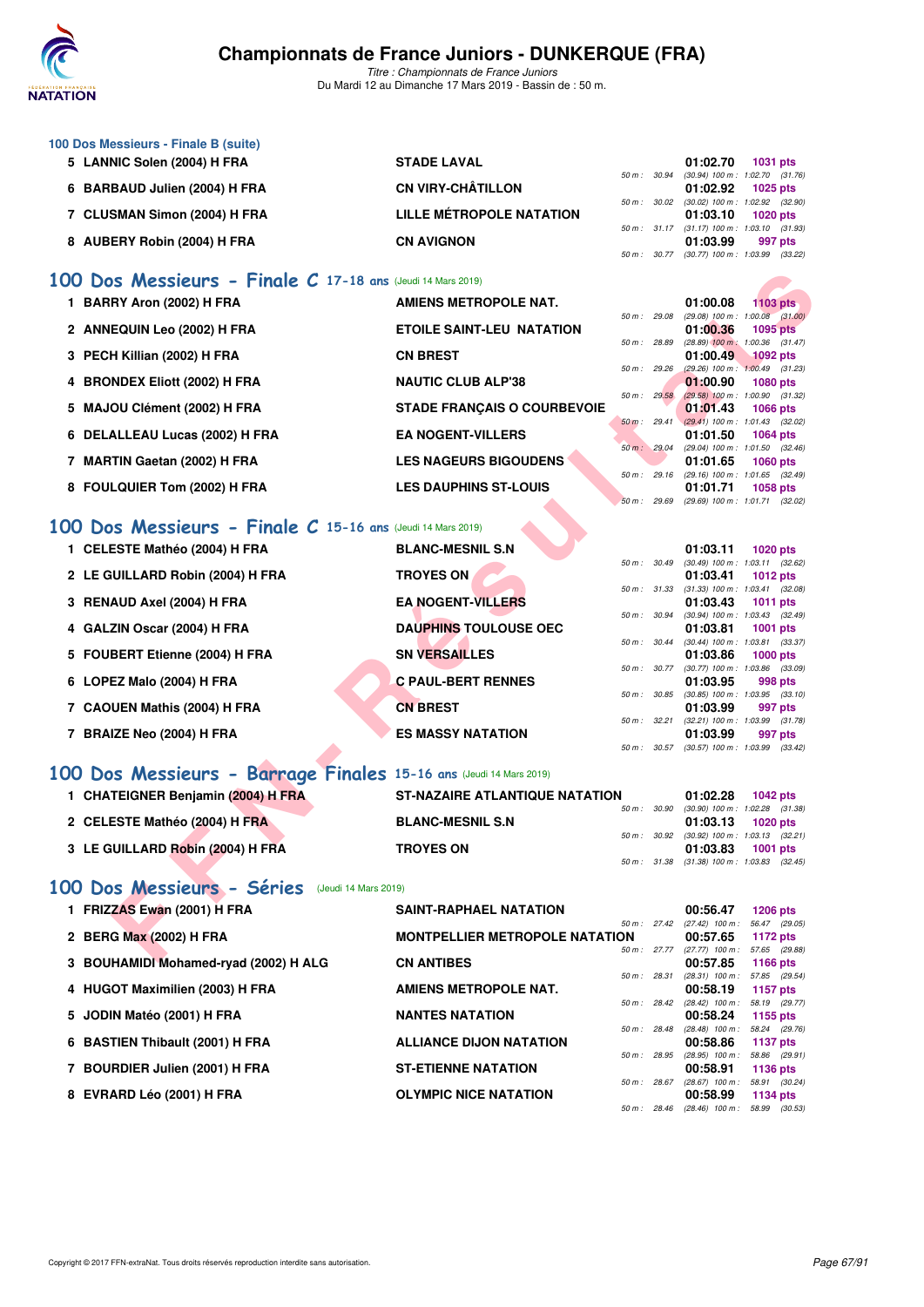

**100 Dos Messieurs - Séries (suite)**

| 9 REBAUDO Alessandro (2001) H ITA            | AS MONACO NATATION                    |              | 00:59.30<br>1125 pts                                               |
|----------------------------------------------|---------------------------------------|--------------|--------------------------------------------------------------------|
| 10 CAUSSE Vincent (2002) H FRA               | <b>CN CÉVENNES ALÈS</b>               | 50 m : 28.41 | $(28.41)$ 100 m : 59.30 $(30.89)$<br>00:59.48<br>1120 pts          |
| 11 RAKOTONDRAMANGA Eliot-Tahina (2002) H FRA | <b>ES MASSY NATATION</b>              | 50 m : 28.90 | $(28.90)$ 100 m : 59.48 $(30.58)$<br>00:59.51<br>1119 pts          |
| 12 VAN WESTERING Kai (2003) H FRA            | <b>BIARRITZ OLYMPIQUE</b>             | 50 m: 28.29  | (28.29) 100 m: 59.51 (31.22)<br>00:59.66<br><b>1115 pts</b>        |
| 13 GONTIER Thomas (2002) H FRA               | <b>CALAIS NATATION</b>                | 50 m: 28.93  | $(28.93)$ 100 m : 59.66 $(30.73)$<br>00:59.73<br>1113 $pts$        |
| 13 VANMOEN Romain (2002) H FRA               | AS MONACO NATATION                    | 50 m : 28.79 | (28.79) 100 m: 59.73 (30.94)<br>00:59.73<br>1113 pts               |
| 15 BONNET-ZAHEDI Darel (2001) H FRA          | <b>CN LUNEL</b>                       | 50 m : 28.89 | $(28.89)$ 100 m : 59.73 $(30.84)$<br>00:59.80<br>1111 $pts$        |
| 16 SAINGERY Enzo (2002) H FRA                | <b>OLYMPIC NICE NATATION</b>          | 50 m : 28.23 | $(28.23)$ 100 m : 59.80 $(31.57)$<br>00:59.81<br>1111 $pts$        |
| 17 AUGER Thibault (2002) H FRA               | <b>OLYMPIC NICE NATATION</b>          | 50 m : 28.77 | $(28.77)$ 100 m; 59.81 $(31.04)$<br>00:59.89<br><b>1108 pts</b>    |
| 18 JOUVE Nicolas (2003) H FRA                | <b>PAYS D'AIX NATATION</b>            | 50 m : 28.86 | $(28.86)$ 100 m : 59.89 $(31.03)$<br>00:59.97<br><b>1106 pts</b>   |
| 19 DEZ Léo (2002) H FRA                      | <b>ANGERS NATATION</b>                | 50 m: 29.19  | $(29.19)$ 100 m : 59.97 $(30.78)$<br>00:59.99<br><b>1106 pts</b>   |
| <b>BARRY Aron (2002) H FRA</b><br>20         | AMIENS METROPOLE NAT.                 | 50 m : 29.54 | (29.54) 100 m: 59.99 (30.45)<br>01:00.12<br>1102 $pts$             |
| 21 MARTIN Gaetan (2002) H FRA                | <b>LES NAGEURS BIGOUDENS</b>          | 50 m: 29.04  | (29.04) 100 m: 1:00.12 (31.08)<br>01:00.43<br>1093 pts             |
| 22 THUROTTE Mathys (2003) H FRA              | <b>DUNKERQUE NATATION</b>             | 50 m: 29.14  | (29.14) 100 m: 1:00.43 (31.29)<br>01:00.44<br>1093 pts             |
| 23 ANNEQUIN Leo (2002) H FRA                 | <b>ETOILE SAINT-LEU NATATION</b>      | 50 m : 29.56 | (29.56) 100 m: 1:00.44 (30.88)<br>01:00.56<br><b>1090 pts</b>      |
| 24 AIRAUD Yohan (2004) H FRA                 | <b>OLYMPIC NICE NATATION</b>          | 50 m: 29.41  | $(29.41)$ 100 m : 1:00.56 $(31.15)$<br>01:00.86<br>1081 pts        |
| HUET-LEBERRUYER Titouan (2003) H FRA<br>25   | <b>CS CLICHY 92</b>                   | 50 m: 29.34  | (29.34) 100 m: 1:00.86 (31.52)<br>01:01.01<br>1077 pts             |
| MAJOU Clément (2002) H FRA<br>26             | <b>STADE FRANÇAIS O COURBEVOIE</b>    | 50 m: 29.82  | (29.82) 100 m: 1:01.01 (31.19)<br>01:01.19<br>1072 pts             |
| 27 PECH Killian (2002) H FRA                 | <b>CN BREST</b>                       | 50 m : 30.04 | $(30.04)$ 100 m : 1:01.19 $(31.15)$<br>01:01.27<br><b>1070 pts</b> |
| <b>BRONDEX Eliott (2002) H FRA</b><br>28     | <b>NAUTIC CLUB ALP'38</b>             | 50 m : 29.18 | (29.18) 100 m: 1:01.27 (32.09)<br>01:01.28<br><b>1070 pts</b>      |
| <b>BRIESCH Louis (2003) H FRA</b><br>29      | <b>DAUPHINS OBERNAI</b>               | 50 m : 29.87 | (29.87) 100 m: 1:01.28 (31.41)<br>01:01.41<br>1066 pts             |
| 30 FOULQUIER Tom (2002) H FRA                | <b>LES DAUPHINS ST-LOUIS</b>          | 50 m: 29.60  | (29.60) 100 m: 1:01.41 (31.81)<br>01:01.47<br>1065 pts             |
| 31 DELALLEAU Lucas (2002) H FRA              | <b>EA NOGENT-VILLERS</b>              | 50 m : 30.06 | (30.06) 100 m: 1:01.47 (31.41)<br>01:01.81<br>1055 pts             |
| 32 THEETEN Cédric (2002) H FRA               | <b>NOGENT NATATION 94</b>             | 50 m : 29.20 | $(29.20)$ 100 m : 1:01.81 $(32.61)$<br>01:02.04<br>1049 pts        |
| 33 VIGNETTES Lucas (2003) H FRA              | <b>U.S CRETEIL NATATION</b>           | 50 m : 30.14 | $(30.14)$ 100 m : 1:02.04 $(31.90)$<br>01:02.05<br><b>1049 pts</b> |
| 34 DURIEUX Yannick (2002) H BEL              | <b>USB LONGWY NATATION</b>            | 50 m : 30.04 | $(30.04)$ 100 m : 1:02.05 $(32.01)$<br>01:02.31<br>1042 pts        |
| 35 LECOURTIER Mathys (2003) H FRA            | <b>MARTIGUES NATATION</b>             | 50 m : 30.15 | $(30.15)$ 100 m : 1:02.31 $(32.16)$<br>01:02.37<br><b>1040 pts</b> |
| 36 OBJOIS Elias (2004) H FRA                 | <b>STADE DE REIMS NATATION</b>        |              | 50 m: 30.04 (30.04) 100 m: 1:02.37 (32.33)<br>01:02.40<br>1039 pts |
| 37 BARBAUD Julien (2004) H FRA               | <b>CN VIRY-CHÂTILLON</b>              | 50 m : 30.41 | $(30.41)$ 100 m : 1:02.40 $(31.99)$<br>01:02.95<br><b>1024 pts</b> |
| 38 CHOUCHAOUI Mathys (2003) H FRA            | <b>CN CHALON-SUR-SAONE</b>            | 50 m : 30.06 | $(30.06)$ 100 m : 1:02.95 $(32.89)$<br>01:03.13<br><b>1020 pts</b> |
| 39 CLUSMAN Simon (2004) H FRA                | <b>LILLE MÉTROPOLE NATATION</b>       | 50 m : 29.70 | (29.70) 100 m: 1:03.13 (33.43)<br>01:03.15<br><b>1019 pts</b>      |
| 40 LANNIC Solen (2004) H FRA                 | <b>STADE LAVAL</b>                    | 50 m : 30.99 | $(30.99)$ 100 m : 1:03.15 $(32.16)$<br>01:03.16<br>1019 pts        |
| 41 AUBERY Robin (2004) H FRA                 | <b>CN AVIGNON</b>                     | 50 m : 30.69 | $(30.69)$ 100 m : 1:03.16 $(32.47)$<br>01:03.21<br><b>1017 pts</b> |
| 42 LE GUILLARD Robin (2004) H FRA            | <b>TROYES ON</b>                      | 50 m : 30.68 | $(30.68)$ 100 m : 1:03.21 $(32.53)$<br>01:03.26<br><b>1016 pts</b> |
| 42 CHATEIGNER Benjamin (2004) H FRA          | <b>ST-NAZAIRE ATLANTIQUE NATATION</b> | 50 m : 31.09 | $(31.09)$ 100 m : 1:03.26 $(32.17)$<br>01:03.26<br><b>1016 pts</b> |
| 42 CELESTE Mathéo (2004) H FRA               | <b>BLANC-MESNIL S.N</b>               | 50 m : 30.85 | $(30.85)$ 100 m : 1:03.26 $(32.41)$<br>01:03.26<br><b>1016 pts</b> |
|                                              |                                       |              | 50 m: 30.35 (30.35) 100 m: 1:03.26 (32.91)                         |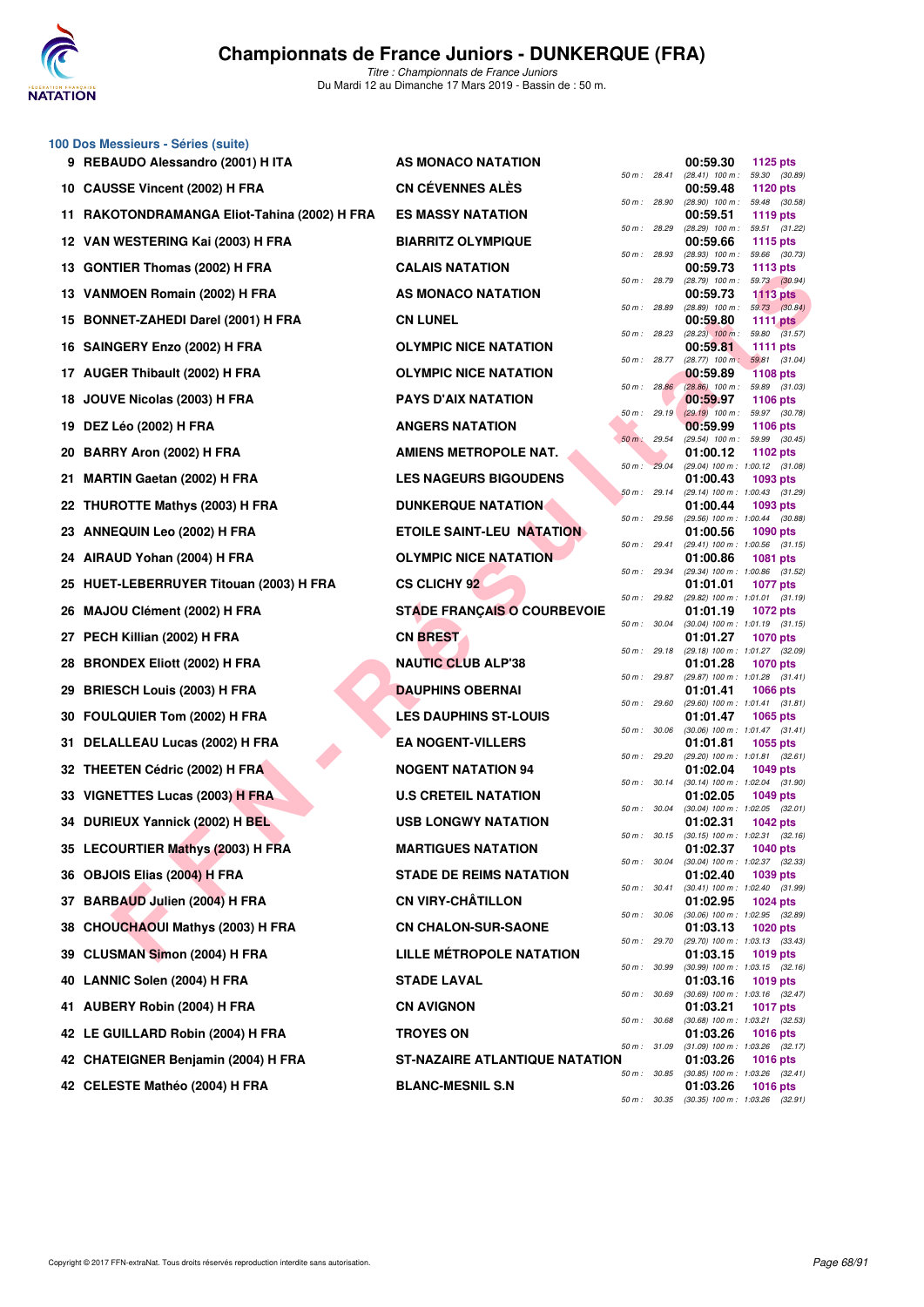

**100 Dos Messieurs - Séries (suite)**

**8 NEHDI Ayoub (2003) H TUN** 

# **Championnats de France Juniors - DUNKERQUE (FRA)**

*Titre : Championnats de France Juniors* Du Mardi 12 au Dimanche 17 Mars 2019 - Bassin de : 50 m.

|    | 45 RENAUD Axel (2004) H FRA                                  | <b>EA NOGENT-VILLERS</b>                                                                                               |                           | 01:03.38<br><b>1013 pts</b>                                        |  |  |  |  |  |
|----|--------------------------------------------------------------|------------------------------------------------------------------------------------------------------------------------|---------------------------|--------------------------------------------------------------------|--|--|--|--|--|
|    | 46 KYAL Wahib (2003) H FRA                                   | <b>CN MARSEILLE</b>                                                                                                    | 50 m: 31.00               | $(31.00)$ 100 m : 1:03.38 $(32.38)$<br>01:03.40<br>1012 pts        |  |  |  |  |  |
|    | 47 CAOUEN Mathis (2004) H FRA                                | <b>CN BREST</b>                                                                                                        | 50 m : 29.77              | $(29.77)$ 100 m : 1:03.40 $(33.63)$<br>01:03.42<br><b>1012 pts</b> |  |  |  |  |  |
| 48 | GALZIN Oscar (2004) H FRA                                    | <b>DAUPHINS TOULOUSE OEC</b>                                                                                           | 50 m: 31.52               | $(31.52)$ 100 m : 1:03.42 $(31.90)$<br>01:03.69<br>1005 pts        |  |  |  |  |  |
|    | 49 GERAN Youris (2003) H FRA                                 | <b>CNIC LES SQUALES</b>                                                                                                | 50 m : 29.98              | (29.98) 100 m: 1:03.69 (33.71)<br>01:03.89<br>999 pts              |  |  |  |  |  |
|    | 50 BRAIZE Neo (2004) H FRA                                   | <b>ES MASSY NATATION</b>                                                                                               | 50 m : 30.47              | (30.47) 100 m : 1:03.89 (33.42)<br>01:03.99<br>997 pts             |  |  |  |  |  |
|    | 51 FOUBERT Etienne (2004) H FRA                              | <b>SN VERSAILLES</b>                                                                                                   | 50 m: 30.84               | $(30.84)$ 100 m : 1:03.99 $(33.15)$<br>01:04.02<br><b>996 pts</b>  |  |  |  |  |  |
|    | 52 LOPEZ Malo (2004) H FRA                                   | <b>C PAUL-BERT RENNES</b>                                                                                              | 50 m : 31.24              | $(31.24)$ 100 m : 1:04.02 $(32.78)$<br>01:04.23<br>990 pts         |  |  |  |  |  |
|    | 53 LOMON Florian (2004) H FRA                                | <b>CN DE BAIE-MAHAULT</b>                                                                                              | 50 m : 31.10              | $(31.10)$ 100 m : 1:04.23 $(33.13)$<br>01:04.50<br>983 pts         |  |  |  |  |  |
|    | 54 LE PRAT Evan (2004) H FRA                                 | <b>LES NAGEURS BIGOUDENS</b>                                                                                           | 50 m : 30.99              | $(30.99)$ 100 m : 1:04.50 $(33.51)$<br>01:04.79<br>975 pts         |  |  |  |  |  |
|    | 55 DUBOIS Matthias (2004) H FRA                              | <b>SC NATATION ABBEVILLE</b>                                                                                           | $50 m$ : 31.57            | $(31.57)$ 100 m : 1:04.79 $(33.22)$<br>01:04.99<br>970 pts         |  |  |  |  |  |
|    | 56 ALISON Hugo (2004) H FRA                                  | US TOUL                                                                                                                | 50 m: 31.51               | $(31.51)$ 100 m : 1:04.99 $(33.48)$<br>01:05.73<br>951 pts         |  |  |  |  |  |
|    | --- PASTULA Kacper (2001) H POL                              | <b>ES VITRY</b>                                                                                                        | 32.25<br>$50 m$ :         | $(32.25)$ 100 m : 1:05.73 $(33.48)$<br><b>DSQ</b>                  |  |  |  |  |  |
|    | 200 Dos Messieurs - Finale A 17-18 ans (Samedi 16 Mars 2019) |                                                                                                                        |                           |                                                                    |  |  |  |  |  |
|    | 1 FRIZZAS Ewan (2001) H FRA                                  | <b>SAINT-RAPHAEL NATATION</b><br>50 m: 28.47 (28.47) 100 m: 59.68                                                      | $(31.21)$ 150 m : 1:32.07 | 02:04.36<br>1175 pts<br>$(32.39)$ 200 m : 2:04.36 $(32.29)$        |  |  |  |  |  |
|    | 2 BOUHAMIDI Mohamed-ryad (2002) H ALG                        | <b>CN ANTIBES</b>                                                                                                      |                           | 02:05.54<br>1158 pts                                               |  |  |  |  |  |
|    | 3 JODIN Matéo (2001) H FRA                                   | 50 m : 29.09 (29.09) 100 m : 1:00.56<br><b>NANTES NATATION</b>                                                         | $(31.47)$ 150 m : 1:33.43 | $(32.87)$ 200 m : 2:05.54 $(32.11)$<br>02:05.55<br>1158 pts        |  |  |  |  |  |
|    | 4 BOURDIER Julien (2001) H FRA                               | 50 m: 29.15 (29.15) 100 m: 1:00.73<br>ST-ETIENNE NATATION                                                              | $(31.58)$ 150 m : 1:33.35 | $(32.62)$ 200 m : 2:05.55 $(32.20)$<br>02:06.12<br>1150 pts        |  |  |  |  |  |
|    | 5 EVRARD Léo (2001) H FRA                                    | 50 m: 29.25 (29.25) 100 m: 1:01.48 (32.23) 150 m: 1:34.18<br><b>OLYMPIC NICE NATATION</b>                              |                           | $(32.70)$ 200 m : 2:06.12 $(31.94)$<br>02:06.17<br>1149 pts        |  |  |  |  |  |
|    | 5 AUGER Thibault (2002) H FRA                                | 50 m: 29.13 (29.13) 100 m: 1:01.00<br><b>OLYMPIC NICE NATATION</b>                                                     | (31.87) 150 m : 1:33.81   | (32.81) 200 m : 2:06.17 (32.36)<br>02:06.17<br>1149 pts            |  |  |  |  |  |
|    | 7 DEZ Léo (2002) H FRA                                       | 50 m: 29.00 (29.00) 100 m: 1:01.12 (32.12) 150 m: 1:33.87 (32.75) 200 m: 2:06.17 (32.30)<br><b>ANGERS NATATION</b>     |                           | 02:11.93<br>1069 pts                                               |  |  |  |  |  |
|    | 8 BRONDEX Eliott (2002) H FRA                                | 50 m: 30.55 (30.55) 100 m: 1:03.61 (33.06) 150 m: 1:37.95 (34.34) 200 m: 2:11.93 (33.98)<br><b>NAUTIC CLUB ALP'38</b>  |                           | 02:12.11<br><b>1066 pts</b>                                        |  |  |  |  |  |
|    |                                                              | 50 m: 29.68 (29.68) 100 m: 1:03.13 (33.45) 150 m: 1:37.46 (34.33) 200 m: 2:12.11 (34.65)                               |                           |                                                                    |  |  |  |  |  |
|    | 200 Dos Messieurs - Finale A 15-16 ans (Samedi 16 Mars 2019) |                                                                                                                        |                           |                                                                    |  |  |  |  |  |
|    | 1 HUGOT Maximilien (2003) H FRA                              | AMIENS METROPOLE NAT.                                                                                                  |                           | 02:06.04<br><b>1151 pts</b>                                        |  |  |  |  |  |
|    | 2 HUET-LEBERRUYER Titouan (2003) H FRA                       | 50 m: 29.82 (29.82) 100 m: 1:00.89<br><b>CS CLICHY 92</b>                                                              | $(31.07)$ 150 m : 1:33.58 | $(32.69)$ 200 m : 2:06.04 $(32.46)$<br>02:09.11<br>1108 pts        |  |  |  |  |  |
|    | 3 JOUVE Nicolas (2003) H FRA                                 | 50 m: 30.25 (30.25) 100 m: 1:02.82<br><b>PAYS D'AIX NATATION</b>                                                       | $(32.57)$ 150 m : 1:36.17 | $(33.35)$ 200 m : 2:09.11 $(32.94)$<br>02:09.88<br>1097 pts        |  |  |  |  |  |
|    | 4 RENE CORAIL Yann (2003) H FRA                              | 50 m: 30.07 (30.07) 100 m: 1:02.15<br><b>CSN GUYANCOURT</b>                                                            | (32.08) 150 m : 1:35.92   | $(33.77)$ 200 m : 2:09.88 $(33.96)$<br>02:12.16<br><b>1066 pts</b> |  |  |  |  |  |
|    | 5 LECOURTIER Mathys (2003) H FRA                             | 50 m: 31.90 (31.90) 100 m: 1:05.16 (33.26) 150 m: 1:38.89<br><b>MARTIGUES NATATION</b>                                 |                           | (33.73) 200 m : 2:12.16 (33.27)<br>02:13.33<br><b>1050 pts</b>     |  |  |  |  |  |
|    | 6 CHOUCHAOUI Mathys (2003) H FRA                             | 50 m: 31.62 (31.62) 100 m: 1:05.27 (33.65) 150 m: 1:40.13 (34.86) 200 m: 2:13.33 (33.20)<br><b>CN CHALON-SUR-SAONE</b> |                           | 02:13.54<br><b>1047 pts</b>                                        |  |  |  |  |  |
|    | 7 CLUSMAN Simon (2004) H FRA                                 | 50 m: 31.33 (31.33) 100 m: 1:05.70 (34.37) 150 m: 1:40.69 (34.99) 200 m: 2:13.54 (32.85)<br>LILLE METROPOLE NATATION   |                           | 02:13.83<br>1043 pts                                               |  |  |  |  |  |
|    |                                                              | 50 m : 32.13 (32.13) 100 m : 1:05.79 (33.66) 150 m : 1:39.54 (33.75) 200 m : 2:13.83 (34.29)                           |                           |                                                                    |  |  |  |  |  |

### **[200 Dos Messieurs - Finale A](http://www.ffnatation.fr/webffn/resultats.php?idact=nat&go=epr&idcpt=59271&idepr=63) 17-18 ans** (Samedi 16 Mars 2019)

| 1 FRIZZAS Ewan (2001) H FRA           |                            |              | <b>SAINT-RAPHAEL NATATION</b> |                                                                                          | 02:04.36 1175 pts                     |          |  |
|---------------------------------------|----------------------------|--------------|-------------------------------|------------------------------------------------------------------------------------------|---------------------------------------|----------|--|
|                                       |                            | 50 m : 28.47 |                               | $(28.47)$ 100 m : 59.68 $(31.21)$ 150 m : 1:32.07                                        | $(32.39)$ 200 m : $2:04.36$ $(32.29)$ |          |  |
| 2 BOUHAMIDI Mohamed-ryad (2002) H ALG | <b>CN ANTIBES</b>          |              |                               |                                                                                          | $02:05.54$ 1158 pts                   |          |  |
|                                       |                            |              |                               | 50 m: 29.09 (29.09) 100 m: 1:00.56 (31.47) 150 m: 1:33.43                                | $(32.87)$ 200 m : 2:05.54 $(32.11)$   |          |  |
| 3 JODIN Matéo (2001) H FRA            | <b>NANTES NATATION</b>     |              |                               |                                                                                          | 02:05.55 1158 pts                     |          |  |
|                                       |                            |              |                               | 50 m: 29.15 (29.15) 100 m: 1:00.73 (31.58) 150 m: 1:33.35                                | $(32.62)$ 200 m : $2.05.55$ $(32.20)$ |          |  |
| 4 BOURDIER Julien (2001) H FRA        | <b>ST-ETIENNE NATATION</b> |              |                               |                                                                                          | 02:06.12 1150 pts                     |          |  |
|                                       |                            |              |                               | 50 m: 29.25 (29.25) 100 m: 1:01.48 (32.23) 150 m: 1:34.18                                | $(32.70)$ 200 m : 2:06.12 $(31.94)$   |          |  |
| 5 EVRARD Léo (2001) H FRA             |                            |              | <b>OLYMPIC NICE NATATION</b>  |                                                                                          | $02:06.17$ 1149 pts                   |          |  |
|                                       |                            |              |                               | 50 m: 29.13 (29.13) 100 m: 1:01.00 (31.87) 150 m: 1:33.81                                | $(32.81)$ 200 m : 2:06.17 $(32.36)$   |          |  |
| 5 AUGER Thibault (2002) H FRA         |                            |              | <b>OLYMPIC NICE NATATION</b>  |                                                                                          | 02:06.17                              | 1149 pts |  |
|                                       |                            |              |                               | 50 m: 29.00 (29.00) 100 m: 1:01.12 (32.12) 150 m: 1:33.87                                | $(32.75)$ 200 m : 2:06.17 $(32.30)$   |          |  |
| 7 DEZ Léo (2002) H FRA                | <b>ANGERS NATATION</b>     |              |                               |                                                                                          | 02:11.93                              | 1069 pts |  |
|                                       |                            |              |                               | 50 m: 30.55 (30.55) 100 m: 1:03.61 (33.06) 150 m: 1:37.95                                | $(34.34)$ 200 m : 2:11.93 $(33.98)$   |          |  |
| 8 BRONDEX Eliott (2002) H FRA         | <b>NAUTIC CLUB ALP'38</b>  |              |                               |                                                                                          | 02:12.11                              | 1066 pts |  |
|                                       |                            |              |                               | 50 m: 29.68 (29.68) 100 m: 1:03.13 (33.45) 150 m: 1:37.46 (34.33) 200 m: 2:12.11 (34.65) |                                       |          |  |

## **[200 Dos Messieurs - Finale A](http://www.ffnatation.fr/webffn/resultats.php?idact=nat&go=epr&idcpt=59271&idepr=63) 15-16 ans** (Samedi 16 Mars 2019)

| <b>AMIENS METROPOLE NAT.</b>    |                                                              |  |                           | 02:06.04 1151 pts                   |  |
|---------------------------------|--------------------------------------------------------------|--|---------------------------|-------------------------------------|--|
|                                 | 50 m : 29.82 (29.82) 100 m : 1:00.89 (31.07) 150 m : 1:33.58 |  |                           | $(32.69)$ 200 m : 2:06.04 $(32.46)$ |  |
| <b>CS CLICHY 92</b>             |                                                              |  |                           | 02:09.11 1108 pts                   |  |
|                                 | 50 m : 30.25 (30.25) 100 m : 1:02.82 (32.57) 150 m : 1:36.17 |  |                           | (33.35) 200 m : 2:09.11 (32.94)     |  |
| <b>PAYS D'AIX NATATION</b>      |                                                              |  |                           | 02:09.88 1097 pts                   |  |
|                                 | 50 m: 30.07 (30.07) 100 m: 1:02.15 (32.08) 150 m: 1:35.92    |  |                           | (33.77) 200 m : 2:09.88 (33.96)     |  |
| <b>CSN GUYANCOURT</b>           |                                                              |  |                           | $02:12.16$ 1066 pts                 |  |
|                                 | 50 m: 31.90 (31.90) 100 m: 1:05.16 (33.26) 150 m: 1:38.89    |  |                           | $(33.73)$ 200 m : 2:12.16 $(33.27)$ |  |
| <b>MARTIGUES NATATION</b>       |                                                              |  |                           | $02:13.33$ 1050 pts                 |  |
|                                 | 50 m: 31.62 (31.62) 100 m: 1:05.27 (33.65) 150 m: 1:40.13    |  |                           | (34.86) 200 m : 2:13.33 (33.20)     |  |
| <b>CN CHALON-SUR-SAONE</b>      |                                                              |  |                           | 02:13.54 1047 pts                   |  |
|                                 | 50 m: 31.33 (31.33) 100 m: 1:05.70 (34.37) 150 m: 1:40.69    |  |                           | (34.99) 200 m : 2:13.54 (32.85)     |  |
| <b>LILLE METROPOLE NATATION</b> |                                                              |  |                           | 02:13.83 1043 pts                   |  |
|                                 | 50 m: 32.13 (32.13) 100 m: 1:05.79                           |  | $(33.66)$ 150 m : 1:39.54 | (33.75) 200 m : 2:13.83 (34.29)     |  |
| <b>CHARTRES METROPOLE NAT</b>   |                                                              |  |                           | 02:14.25 1037 pts                   |  |
|                                 | 50 m : 30.52 (30.52) 100 m : 1:03.36 (32.84) 150 m : 1:39.09 |  |                           | (35.73) 200 m : 2:14.25 (35.16)     |  |

**1120 pts 1120 pts 1120 pts** *50 m : 30.23 (30.23) 100 m : 1:02.59 (32.36) 150 m : 1:35.50 (32.91) 200 m : 2:08.21 (32.71)*<br>**DE FRANCAIS O COURBEVOIE** 02:10.72 1085 pts

#### **[200 Dos Messieurs - Finale B](http://www.ffnatation.fr/webffn/resultats.php?idact=nat&go=epr&idcpt=59271&idepr=63) 17-18 ans** (Samedi 16 Mars 2019)

|  | 1 VANMOEN Romain (2002) H FRA |  |  |  |
|--|-------------------------------|--|--|--|
|--|-------------------------------|--|--|--|

- 2 MAJOU Clément (2002) H FRA STADE FRANÇAIS O COURBEVOIE
-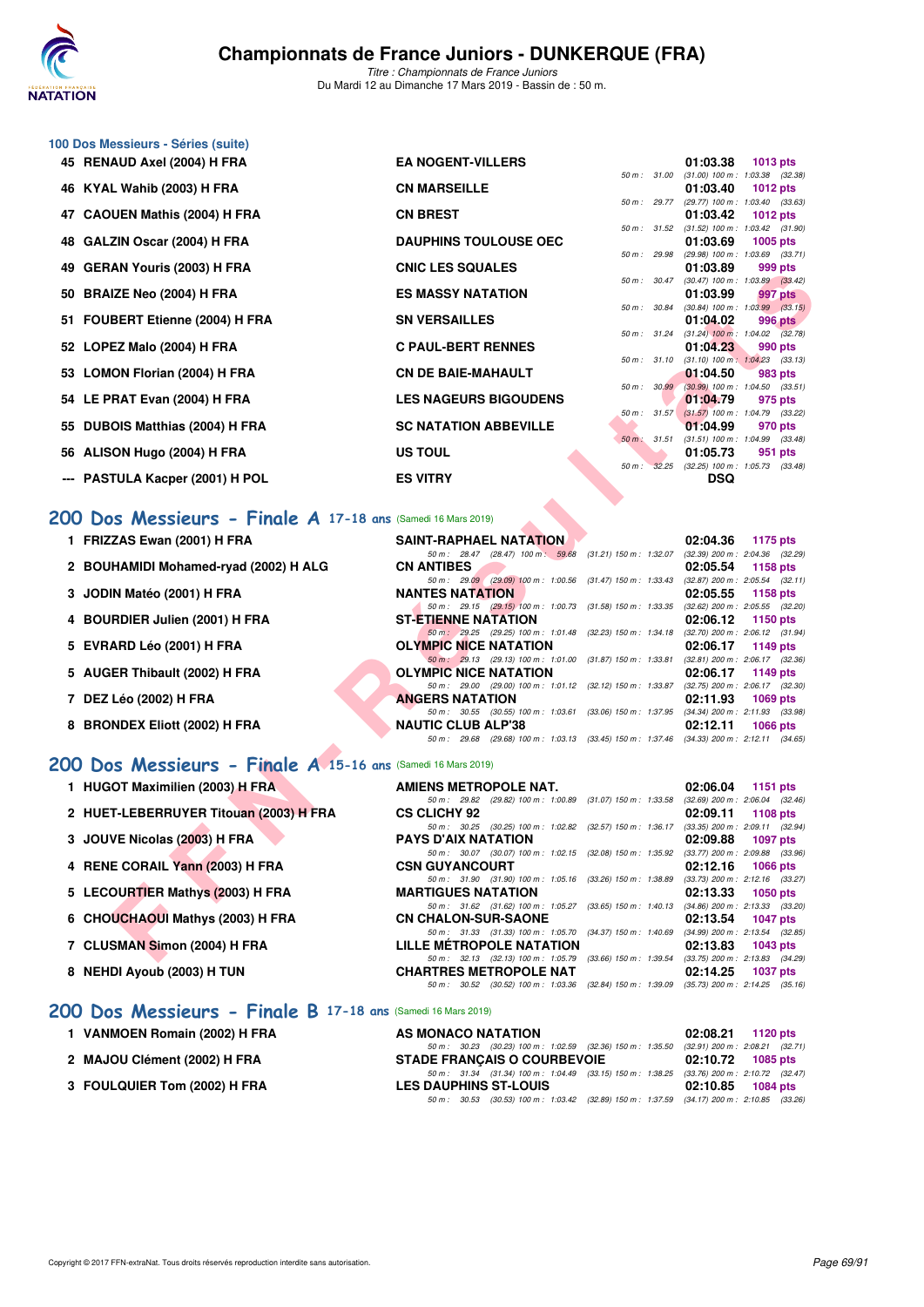

*Titre : Championnats de France Juniors* Du Mardi 12 au Dimanche 17 Mars 2019 - Bassin de : 50 m.

| 200 Dos Messieurs - Finale B (suite) |                                                                                             |                                     |
|--------------------------------------|---------------------------------------------------------------------------------------------|-------------------------------------|
| 4 DURIEUX Yannick (2002) H BEL       | <b>USB LONGWY NATATION</b>                                                                  | 02:11.00<br>1082 $pts$              |
|                                      | 50 m: 31.12 (31.12) 100 m: 1:04.34 (33.22) 150 m: 1:37.92                                   | $(33.58)$ 200 m : 2:11.00 $(33.08)$ |
| 5 BASTIEN Thibault (2001) H FRA      | <b>ALLIANCE DIJON NATATION</b>                                                              | 02:11.87<br>1070 pts                |
|                                      | 50 m: 30.38 (30.38) 100 m: 1:04.34 (33.96) 150 m: 1:38.41 (34.07) 200 m: 2:11.87 (33.46     |                                     |
| 6 ANNEQUIN Leo (2002) H FRA          | <b>ETOILE SAINT-LEU NATATION</b>                                                            | 02:12.11<br>1066 pts                |
|                                      | 50 m: 30.82 (30.82) 100 m: 1:04.87 (34.05) 150 m: 1:39.03                                   | $(34.16)$ 200 m : 2:12.11 $(33.08)$ |
| 7 VERHOEVEN Tanguy (2002) H FRA      | <b>CN CHALON-SUR-SAONE</b>                                                                  | 02:14.90<br>1029 pts                |
|                                      | 50 m : 31.79 (31.79) 100 m : 1:05.36 (33.57) 150 m : 1:39.58 (34.22) 200 m : 2:14.90 (35.32 |                                     |
|                                      |                                                                                             |                                     |

#### **[200 Dos Messieurs - Finale B](http://www.ffnatation.fr/webffn/resultats.php?idact=nat&go=epr&idcpt=59271&idepr=63) 15-16 ans** (Samedi 16 Mars 2019)

| KYAL Wahib (2003) H FRA<br><b>CN MARSEILLE</b><br>02:14.11 | <b>1039 pts</b> |
|------------------------------------------------------------|-----------------|
|------------------------------------------------------------|-----------------|

- **2 BRIESCH Louis (2003) H FRA DAUPHINS OBERNAI 02:14.93 1028 pts**
- **3 AUBERY Robin (2004) H FRA CN AVIGNON 60 CN AVIGNON 02:16.31 1010 pts 03.66 150 1:40.73 03.42 200 m: 2:16.31 1010 pts 60 m:** 31.65 **130 m:** 31.65 **130 m:** 31.65 **12.631 1010 pts 65.68**
- **4 FOUBERT Etienne (2004) H FRA** SN VERSAILLES 50m: 31.65 (31.65) 100m: 1:06.07 (34.42) 150m: 1:41.47 (35.40) 200m: 2:16.43 (34.96)
- **5 LANNIC Solen (2004) H FRA** STADE LAVAL<br>
50 m: 31.45 (31.45) 100 m: 1:05.51 (34.06) 150 m: 1:41.61 (36.10) 200 m: 2:16.81 (35.20)
- **6 LOPEZ Malo (2004) H FRA C PAUL-BERT RENNES 02:17.72 991 pts 602:17.72 991 pts 602:17.72 991 pts 602:17.72 150 c 61.842 60 <b>c 61.842 c 61.842 c 65.47 co c 65.47 co c 65.47**
- **7 LOMON Florian (2004) H FRA CN DE BAIE-MAHAULT 02:18.66**
- **8 RENAUD Axel (2004) H FRA EA NOGENT-VILLERS 02:20.35 957 pts**

#### **[200 Dos Messieurs - Séries](http://www.ffnatation.fr/webffn/resultats.php?idact=nat&go=epr&idcpt=59271&idepr=63)** (Samedi 16 Mars 2019)

| )O | Dos Messieurs - Finale B 15-16 ans (Samedi 16 Mars 2019) |                                                                                                                                                                                                                          |          |                                                        |
|----|----------------------------------------------------------|--------------------------------------------------------------------------------------------------------------------------------------------------------------------------------------------------------------------------|----------|--------------------------------------------------------|
|    | 1 KYAL Wahib (2003) H FRA                                | <b>CN MARSEILLE</b>                                                                                                                                                                                                      | 02:14.11 | <b>1039 pts</b>                                        |
|    | 2 BRIESCH Louis (2003) H FRA                             | 50 m: 30.85 (30.85) 100 m: 1:04.04<br>(33.19) 150 m : 1:39.40<br><b>DAUPHINS OBERNAI</b>                                                                                                                                 | 02:14.93 | $(35.36)$ 200 m : 2:14.11 $(34.71)$<br><b>1028 pts</b> |
|    | 3 AUBERY Robin (2004) H FRA                              | 50 m: 31.29 (31.29) 100 m: 1:05.19<br>$(33.90)$ 150 m : 1:40.39<br><b>CN AVIGNON</b>                                                                                                                                     | 02:16.31 | $(35.20)$ 200 m : 2:14.93 $(34.54)$<br>$1010$ pts      |
|    | 4 FOUBERT Etienne (2004) H FRA                           | 50 m: 31.65 (31.65) 100 m: 1:05.31<br>$(33.66)$ 150 m : 1:40.73<br><b>SN VERSAILLES</b>                                                                                                                                  | 02.16.43 | $(35.42)$ 200 m : 2:16.31 $(35.58)$<br><b>1008 pts</b> |
|    | 5 LANNIC Solen (2004) H FRA                              | 50 m: 31.65 (31.65) 100 m: 1:06.07<br>$(34.42)$ 150 m : 1:41.47<br>STADE LAVAL                                                                                                                                           | 02:16.81 | $(35.40)$ 200 m : 2:16.43 $(34.96)$<br>1003 pts        |
|    | 6 LOPEZ Malo (2004) H FRA                                | 50 m: 31.45 (31.45) 100 m: 1:05.51<br>$(34.06)$ 150 m : 1:41.61<br><b>C PAUL-BERT RENNES</b>                                                                                                                             | 02:17.72 | $(36.10)$ 200 m : 2:16.81 $(35.20)$<br>991 pts         |
|    | 7 LOMON Florian (2004) H FRA                             | 50 m: 32.17 (32.17) 100 m: 1:06.89<br>$(34.72)$ 150 m : 1:42.36<br><b>CN DE BAIE-MAHAULT</b>                                                                                                                             | 02:18.66 | $(35.47)$ 200 m : 2:17.72 $(35.36)$<br>979 pts         |
|    | 8 RENAUD Axel (2004) H FRA                               | (34.28) 150 m: 1:41.87 (36.11) 200 m: 2:18.66 (36.79)<br>50 m: 31.48 (31.48) 100 m: 1:05.76<br><b>EA NOGENT-VILLERS</b><br>50 m : 31.62 (31.62) 100 m : 1:06.84<br>(35.22) 150 m: 1:43.56 (36.72) 200 m: 2:20.35 (36.79) | 02:20.35 | 957 pts                                                |
|    | 00 Dos Messieurs - Séries<br>(Samedi 16 Mars 2019)       |                                                                                                                                                                                                                          |          |                                                        |
|    | 1 FRIZZAS Ewan (2001) H FRA                              | <b>SAINT-RAPHAEL NATATION</b>                                                                                                                                                                                            | 02:03.22 | 1191 pts                                               |
|    |                                                          | 50 m : 28.69 (28.69) 100 m : 1:00.30<br>(31.61) 150 m : 1:32.40                                                                                                                                                          |          | $(32.10)$ 200 m : 2:03.22 $(30.82)$                    |
|    | 2 JODIN Matéo (2001) H FRA                               | <b>NANTES NATATION</b><br>50 m: 28.77 (28.77) 100 m: 1:00.29<br>(31.52) 150 m : 1:32.89                                                                                                                                  | 02:05.15 | 1164 pts<br>$(32.60)$ 200 m : 2:05.15 $(32.26)$        |
|    | 3 BOUHAMIDI Mohamed-ryad (2002) H ALG                    | <b>CN ANTIBES</b>                                                                                                                                                                                                        | 02:06.26 | 1148 pts                                               |
|    |                                                          | 50 m: 28.75 (28.75) 100 m: 1:00.44<br>$(31.69)$ 150 m : 1:33.00                                                                                                                                                          |          | $(32.56)$ 200 m : 2:06.26 $(33.26)$                    |
|    | 4 BOURDIER Julien (2001) H FRA                           | ST-ETIENNE NATATION<br>50 m : 29.55 (29.55) 100 m : 1:01.60                                                                                                                                                              | 02:06.44 | 1145 pts<br>$(32.47)$ 200 m : 2:06.44 $(32.37)$        |
|    | 5 EVRARD Léo (2001) H FRA                                | (32.05) 150 m : 1:34.07<br><b>OLYMPIC NICE NATATION</b>                                                                                                                                                                  | 02:06.65 | 1142 pts                                               |
|    |                                                          | 50 m : 29.14 (29.14) 100 m : 1:00.85<br>$(31.71)$ 150 m : 1:34.08                                                                                                                                                        |          | $(33.23)$ 200 m : 2:06.65 $(32.57)$                    |
|    | 6 HUGOT Maximilien (2003) H FRA                          | AMIENS METROPOLE NAT.<br>$(31.94)$ 150 m : 1:34.51                                                                                                                                                                       | 02:06.69 | 1142 pts                                               |
|    | 7 AUGER Thibault (2002) H FRA                            | 50 m: 29.85 (29.85) 100 m: 1:01.79<br><b>OLYMPIC NICE NATATION</b>                                                                                                                                                       | 02:07.26 | (32.72) 200 m : 2:06.69 (32.18)<br>1134 pts            |
|    |                                                          | 50 m: 29.34 (29.34) 100 m: 1:01.60<br>$(32.26)$ 150 m : 1:34.48                                                                                                                                                          |          | $(32.88)$ 200 m : $2:07.26$ $(32.78)$                  |
|    | 8 BRONDEX Eliott (2002) H FRA                            | <b>NAUTIC CLUB ALP'38</b><br>50 m: 30.40 (30.40) 100 m: 1:03.29<br>$(32.89)$ 150 m : 1:37.20                                                                                                                             | 02:10.63 | <b>1087 pts</b><br>$(33.91)$ 200 m : 2:10.63 $(33.43)$ |
|    | 9 DEZ Léo (2002) H FRA                                   | <b>ANGERS NATATION</b>                                                                                                                                                                                                   | 02:10.84 | 1084 pts                                               |
|    |                                                          | 50 m: 30.83 (30.83) 100 m: 1:03.60<br>(32.77) 150 m : 1:37.33                                                                                                                                                            |          | $(33.73)$ 200 m : 2:10.84 $(33.51)$                    |
|    | 0 HUET-LEBERRUYER Titouan (2003) H FRA                   | <b>CS CLICHY 92</b><br>50 m : 30.15 (30.15) 100 m : 1:02.70<br>$(32.55)$ 150 m : 1:36.66                                                                                                                                 | 02:10.85 | 1084 pts<br>$(33.96)$ 200 m : 2:10.85 $(34.19)$        |
|    | 1 FOULQUIER Tom (2002) H FRA                             | <b>LES DAUPHINS ST-LOUIS</b>                                                                                                                                                                                             | 02:10.87 | 1083 pts                                               |
|    |                                                          | 50 m: 30.76 (30.76) 100 m: 1:03.34<br>$(32.58)$ 150 m : 1:37.16                                                                                                                                                          |          | $(33.82)$ 200 m : 2:10.87 $(33.71)$                    |
|    | 2 JOUVE Nicolas (2003) H FRA                             | PAYS D'AIX NATATION<br>50 m: 30.55 (30.55) 100 m: 1:03.28<br>$(32.73)$ 150 m : 1:36.86                                                                                                                                   | 02:11.04 | 1081 pts<br>$(33.58)$ 200 m : 2:11.04 $(34.18)$        |
|    | 3 VANMOEN Romain (2002) H FRA                            | AS MONACO NATATION                                                                                                                                                                                                       | 02:11.65 | 1073 pts                                               |
|    |                                                          | 50 m : 30.73 (30.73) 100 m : 1:03.75<br>$(33.02)$ 150 m : 1:37.80                                                                                                                                                        |          | $(34.05)$ 200 m : 2:11.65 $(33.85)$                    |
|    | 4 DURIEUX Yannick (2002) H BEL                           | <b>USB LONGWY NATATION</b><br>50 m: 30.79 (30.79) 100 m: 1:03.57 (32.78) 150 m: 1:37.83 (34.26) 200 m: 2:12.22 (34.39)                                                                                                   | 02:12.22 | 1065 pts                                               |
|    | 5 MAJOU Clément (2002) H FRA                             | <b>STADE FRANÇAIS O COURBEVOIE</b>                                                                                                                                                                                       | 02:12.33 | 1063 pts                                               |
|    | 6 VERHOEVEN Tanguy (2002) H FRA                          | 50 m: 31.19 (31.19) 100 m: 1:05.25 (34.06) 150 m: 1:39.74 (34.49) 200 m: 2:12.33 (32.59)<br><b>CN CHALON-SUR-SAONE</b>                                                                                                   | 02:12.79 | 1057 pts                                               |
|    | 7 CHOUCHAOUI Mathys (2003) H FRA                         | 50 m: 32.25 (32.25) 100 m: 1:05.90 (33.65) 150 m: 1:39.57 (33.67) 200 m: 2:12.79 (33.22)<br><b>CN CHALON-SUR-SAONE</b>                                                                                                   | 02:13.17 | 1052 pts                                               |
|    | 8 CLUSMAN Simon (2004) H FRA                             | 50 m : 31.25 (31.25) 100 m : 1:05.80<br>$(34.55)$ 150 m : 1:39.69<br>LILLE METROPOLE NATATION                                                                                                                            | 02:13.25 | $(33.89)$ 200 m : 2:13.17 $(33.48)$<br>1051 pts        |
|    | 9 LECOURTIER Mathys (2003) H FRA                         | 50 m : 32.22 (32.22) 100 m : 1:05.41<br>$(33.19)$ 150 m : 1:39.66<br><b>MARTIGUES NATATION</b>                                                                                                                           | 02:13.48 | (34.25) 200 m : 2:13.25 (33.59)<br><b>1048 pts</b>     |
|    | 20 ANNEQUIN Leo (2002) H FRA                             | 50 m: 31.04 (31.04) 100 m: 1:04.71<br>$(33.67)$ 150 m : 1:39.73<br>ETOILE SAINT-LEU NATATION                                                                                                                             | 02:13.68 | $(35.02)$ 200 m : 2:13.48 $(33.75)$<br>1045 pts        |
|    |                                                          | 50 m : 30.56 (30.56) 100 m : 1:03.31<br>$(32.75)$ 150 m : 1:38.30                                                                                                                                                        |          | $(34.99)$ 200 m : 2:13.68 $(35.38)$                    |
|    | 21 RENE CORAIL Yann (2003) H FRA                         | <b>CSN GUYANCOURT</b><br>50 m: 31.33 (31.33) 100 m: 1:05.12 (33.79) 150 m: 1:39.76 (34.64) 200 m: 2:13.71 (33.95)                                                                                                        | 02:13.71 | <b>1045 pts</b>                                        |
|    | 22 BASTIEN Thibault (2001) H FRA                         | ALLIANCE DIJON NATATION                                                                                                                                                                                                  | 02:14.36 | <b>1036 pts</b>                                        |
|    |                                                          | 50 m : 30.43 (30.43) 100 m : 1:03.60 (33.17) 150 m : 1:37.77 (34.17) 200 m : 2:14.36 (36.59)                                                                                                                             |          |                                                        |

- **9 DEZ Léo (2002) H FRA ANGERS NATATION 02:10.84 1084 pts**
- 10 HUET-LEBERRUYER Titouan (2003) H FF
- **11 FOULQUIER Tom (2002) H FRA**
- **12 JOUVE Nicolas (2003) H FRA**
- **13 VANMOEN Romain (2002) H FRA**
- **14 DURIEUX Yannick (2002) H BEL**
- 15 **MAJOU Clément (2002) H FRA**
- **16 VERHOEVEN Tanguy (2002) H FRA**
- **17 CHOUCHAOUI Mathys (2003) H FRA**
- 18 CLUSMAN Simon (2004) H FRA
- **19 LECOURTIER Mathys (2003) H FRA**
- **20 ANNEQUIN Leo (2002) H FRA**
- 21 RENE CORAIL Yann (2003) H FRA
- **22 BASTIEN Thibault (2001) H FRA**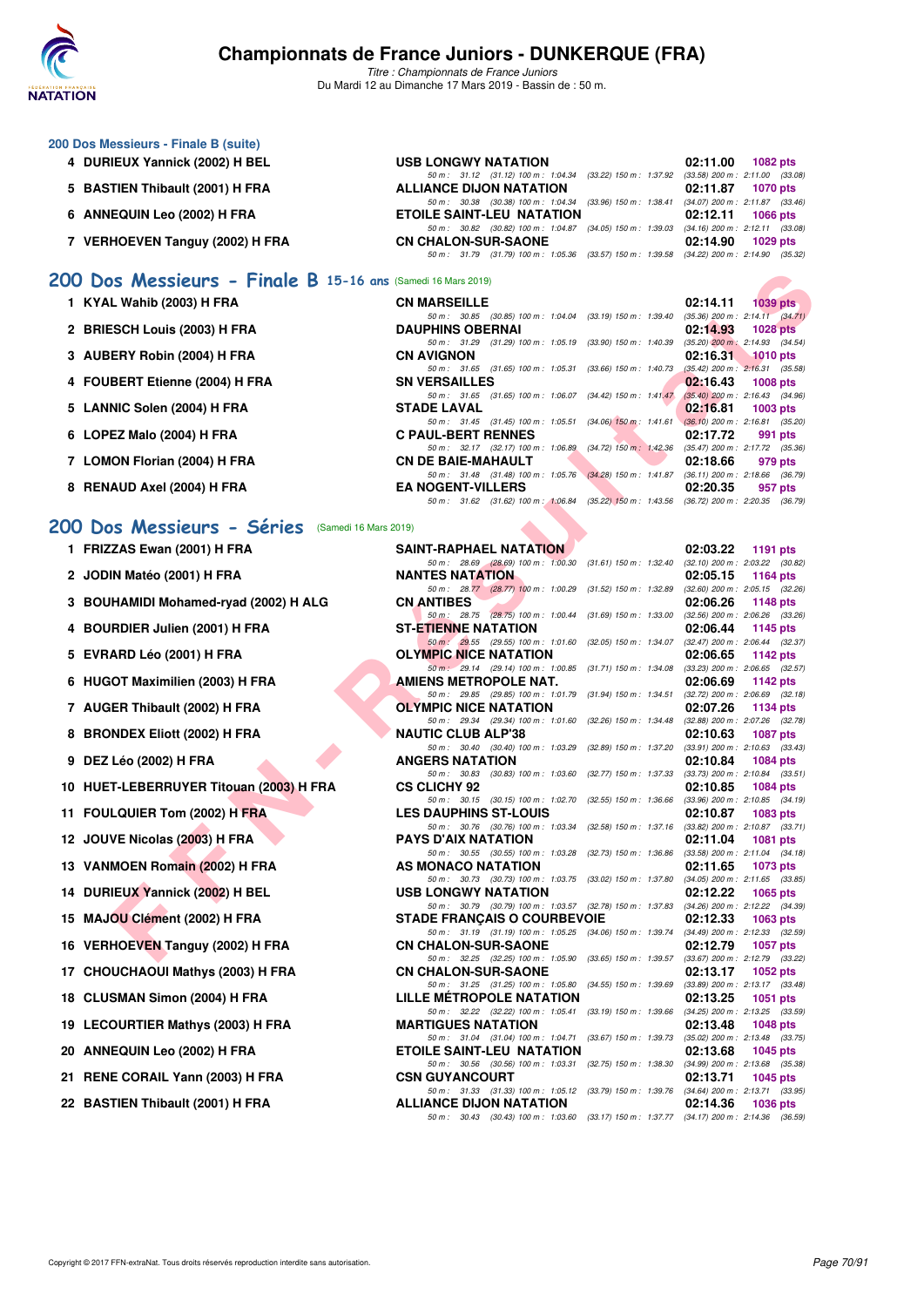

*Titre : Championnats de France Juniors* Du Mardi 12 au Dimanche 17 Mars 2019 - Bassin de : 50 m.

*50 m : 31.72 (31.72) 100 m : 1:06.27 (34.55) 150 m : 1:40.22 (33.95) 200 m : 2:14.83 (34.61)*

*50 m : 31.27 (31.27) 100 m : 1:05.08 (33.81) 150 m : 1:40.46 (35.38) 200 m : 2:15.96 (35.50)*

*50 m : 29.36 (29.36) 100 m : 1:02.70 (33.34) 150 m : 1:38.25 (35.55) 200 m : 2:15.74 (37.49)*<br> **DAUPHINS OBERNAI 02:15.96** 1014 pts

#### **200 Dos Messieurs - Séries (suite)**

- **23 NEHDI Ayoub (2003) H TUN CHARTRES METROPOLE NAT 02:14.83 1029 pts**
- **24 LANNIC Solen (2004) H FRA STADE LAVAL 02:15.05 1027 pts** *50 m : 30.96 (30.96) 100 m : 1:04.49 (33.53) 150 m : 1:39.68 (35.19) 200 m : 2:15.05 (35.37)* **25 PASTULA Kacper (2001) H POL ES VITRY 02:15.74 1017 pts**
- 
- 26 BRIESCH Louis (2003) H FRA
- **27 SALETES Jacques (2003) H FRA US COLOMIERS NATATION 02:16.02 1014 pts**
- **28 RENAUD Axel (2004) H FRA EA NOGENT-VILLERS 02:16.90 1002 pts**
- **29 AUBERY Robin (2004) H FRA CN AVIGNON 02:16.97 1001 pts**
- **30 FOUBERT Etienne (2004) H FRA SN VERSAILLES 02:17.18 998 pts**
- **31 KYAL Wahib (2003) H FRA CN MARSEILLE 62:17.68 02:17.68 092 pts 60 m**: 50.84 (30.84) 100 m: 1:04.49 (33.65) 150 m: 1:40.60 (36.11) 200 m: 2:17.68 (37.08)
- **32 LOPEZ Malo (2004) H FRA C PAUL-BERT RENNES 02:18.44 982 pts**
- **33 LOMON Florian (2004) H FRA CN DE BAIE-MAHAULT 02:18.45 981 pts**
- **34 OBJOIS Elias (2004) H FRA STADE DE REIMS NATATION 02:18.57 980 pts**
- **35 BARBAUD Julien (2004) H FRA CN VIRY-CHÂTILLON**
- **36 VIGNETTES Lucas (2003) H FRA**
- **37 CELESTE Mathéo (2004) H FRA** BLANC-MESNIL S.N 02:20.78 951 pts<br> **50 m:** 31.68 (31.68) 100 m: 1:07.49 (35.81) 150 m: 1:44.17 (36.68) 200 m: 2:20.78 (36.61)
- **--- BIDARD Clément (2001) H FRA**

#### **[50 Brasse Messieurs - Finale A](http://www.ffnatation.fr/webffn/resultats.php?idact=nat&go=epr&idcpt=59271&idepr=71) 17-18 ans** (Vendredi 15 Mars 2019)

| 1 GIRARDET Mateo (2001) H FRA | <b>MULHOUSE ON</b>                 | 00:28.80<br><b>1210 pts</b> |  |
|-------------------------------|------------------------------------|-----------------------------|--|
| 2 AITKACI Carl (2001) H FRA   | <b>STADE FRANCAIS O COURBEVOIE</b> | 00:29.14<br>1192 pts        |  |
| 2 VALOUR Julien (2001) H FRA  | <b>CN MARSEILLE</b>                | 00:29.14<br>1192 pts        |  |
| 4 LOMON Mathis (2001) H FRA   | <b>CN DE BAIE-MAHAULT</b>          | 00:29.49<br>1173 pts        |  |
| 5 LESAFFRE Orwan (2002) H FRA | <b>CN ANTIBES</b>                  | 00:29.66<br>1164 pts        |  |
| 6 BUMSEL Maxence (2002) H FRA | <b>TRITON CLUB BELLEVILLE</b>      | 00:29.76<br>1158 pts        |  |
| 7 CHAJID Adam (2001) H FRA    | <b>STADE CLERMONT NATATION</b>     | 00:29.91<br>1150 pts        |  |
| 8 LEMESLE Hugo (2002) H FRA   | <b>OLYMPIC NICE NATATION</b>       | 00:30.10<br>1140 pts        |  |

#### **[50 Brasse Messieurs - Finale A](http://www.ffnatation.fr/webffn/resultats.php?idact=nat&go=epr&idcpt=59271&idepr=71) 15-16 ans** (Vendredi 15 Mars 2019)

| $\mathbf{z}_I$ $\mathbf{SALE1E3}$ $\mathbf{0}$ $\mathbf{a}$ $\mathbf{c}$ $\mathbf{q}$ $\mathbf{u}$ $\mathbf{c}$ $\mathbf{v}$ $\mathbf{v}$ $\mathbf{v}$ $\mathbf{r}$ $\mathbf{r}$ $\mathbf{r}$ | US COLOMIERS NATATION                                                                                                       | $UL.10.02 - 101405$ |                 |
|-----------------------------------------------------------------------------------------------------------------------------------------------------------------------------------------------|-----------------------------------------------------------------------------------------------------------------------------|---------------------|-----------------|
| 28 RENAUD Axel (2004) H FRA                                                                                                                                                                   | 50 m: 32.37 (32.37) 100 m: 1:06.89 (34.52) 150 m: 1:41.77 (34.88) 200 m: 2:16.02 (34.25)<br><b>EA NOGENT-VILLERS</b>        | 02:16.90            | $1002$ pts      |
|                                                                                                                                                                                               | 50 m: 31.79 (31.79) 100 m: 1:05.76 (33.97) 150 m: 1:41.17 (35.41) 200 m: 2:16.90 (35.73)                                    |                     |                 |
| 29 AUBERY Robin (2004) H FRA                                                                                                                                                                  | <b>CN AVIGNON</b>                                                                                                           | 02:16.97            | $1001$ pts      |
| 30 FOUBERT Etienne (2004) H FRA                                                                                                                                                               | 50 m: 31.41 (31.41) 100 m: 1:06.12 (34.71) 150 m: 1:41.77 (35.65) 200 m: 2:16.97 (35.20)<br><b>SN VERSAILLES</b>            | 02:17.18            | 998 pts         |
|                                                                                                                                                                                               | 50 m: 32.10 (32.10) 100 m: 1:06.56 (34.46) 150 m: 1:42.16 (35.60) 200 m: 2:17.18 (35.02)                                    |                     |                 |
| 31 KYAL Wahib (2003) H FRA                                                                                                                                                                    | <b>CN MARSEILLE</b>                                                                                                         | 02:17.68            | 992 pts         |
|                                                                                                                                                                                               | 50 m: 30.84 (30.84) 100 m: 1:04.49 (33.65) 150 m: 1:40.60 (36.11) 200 m: 2:17.68 (37.08)                                    |                     |                 |
| 32 LOPEZ Malo (2004) H FRA                                                                                                                                                                    | <b>C PAUL-BERT RENNES</b><br>50 m: 32.18 (32.18) 100 m: 1:06.39 (34.21) 150 m: 1:42.64 (36.25) 200 m: 2:18.44 (35.80)       | 02:18.44            | 982 pts         |
| 33 LOMON Florian (2004) H FRA                                                                                                                                                                 | <b>CN DE BAIE-MAHAULT</b>                                                                                                   | 02:18.45            | 981 pts         |
|                                                                                                                                                                                               | 50 m: 31.63 (31.63) 100 m: 1:05.99 (34.36) 150 m: 1:41.67 (35.68) 200 m: 2:18.45 (36.78)                                    |                     |                 |
| 34 OBJOIS Elias (2004) H FRA                                                                                                                                                                  | <b>STADE DE REIMS NATATION.</b><br>50 m: 32.21 (32.21) 100 m: 1:07.32 (35.11) 150 m: 1:43.55 (36.23) 200 m: 2:18.57 (35.02) | 02:18.57            | 980 pts         |
| 35 BARBAUD Julien (2004) H FRA                                                                                                                                                                | <b>CN VIRY-CHATILLON</b>                                                                                                    | 02:19.10            | 973 pts         |
|                                                                                                                                                                                               | 50 m: 31.98 (31.98) 100 m: 1:06.72 (34.74) 150 m: 1:43.04 (36.32) 200 m: 2:19.10 (36.06)                                    |                     |                 |
| 36 VIGNETTES Lucas (2003) H FRA                                                                                                                                                               | <b>U.S CRETEIL NATATION</b>                                                                                                 | 02:20.57            | 954 pts         |
| 37 CELESTE Mathéo (2004) H FRA                                                                                                                                                                | 50 m: 31.29 (31.29) 100 m: 1:04.97 (33.68) 150 m: 1:41.92 (36.95) 200 m: 2:20.57 (38.65)<br><b>BLANC-MESNIL S.N</b>         | 02:20.78            | 951 pts         |
|                                                                                                                                                                                               | 50 m: 31.68 (31.68) 100 m: 1.07.49 (35.81) 150 m: 1.44.17 (36.68) 200 m: 2.20.78 (36.61)                                    |                     |                 |
| --- BIDARD Clément (2001) H FRA                                                                                                                                                               | <b>MULHOUSE ON</b>                                                                                                          | <b>DNS dec</b>      |                 |
|                                                                                                                                                                                               |                                                                                                                             |                     |                 |
| $60$ Brasse Messieurs - Finale A 17-18 ans (Vendredi 15 Mars 2019)                                                                                                                            |                                                                                                                             |                     |                 |
| 1 GIRARDET Mateo (2001) H FRA                                                                                                                                                                 | <b>MULHOUSE ON</b>                                                                                                          | 00:28.80            | <b>1210 pts</b> |
| 2 AITKACI Carl (2001) H FRA                                                                                                                                                                   | <b>STADE FRANÇAIS O COURBEVOIE</b>                                                                                          | 00:29.14            | 1192 pts        |
| 2 VALOUR Julien (2001) H FRA                                                                                                                                                                  | <b>CN MARSEILLE</b>                                                                                                         | 00:29.14            | 1192 pts        |
| 4 LOMON Mathis (2001) H FRA                                                                                                                                                                   | <b>CN DE BAIE-MAHAULT</b>                                                                                                   | 00:29.49            | 1173 pts        |
| 5 LESAFFRE Orwan (2002) H FRA                                                                                                                                                                 | <b>CN ANTIBES</b>                                                                                                           | 00:29.66            | <b>1164 pts</b> |
| 6 BUMSEL Maxence (2002) H FRA                                                                                                                                                                 | <b>TRITON CLUB BELLEVILLE</b>                                                                                               | 00:29.76            | 1158 pts        |
| 7 CHAJID Adam (2001) H FRA                                                                                                                                                                    | <b>STADE CLERMONT NATATION</b>                                                                                              | 00:29.91            | 1150 pts        |
| 8 LEMESLE Hugo (2002) H FRA                                                                                                                                                                   | <b>OLYMPIC NICE NATATION</b>                                                                                                | 00:30.10            | 1140 pts        |
|                                                                                                                                                                                               |                                                                                                                             |                     |                 |
| <b>O Brasse Messieurs - Finale A 15-16 ans (Vendredi 15 Mars 2019)</b>                                                                                                                        |                                                                                                                             |                     |                 |
|                                                                                                                                                                                               |                                                                                                                             |                     |                 |
| 1 FITZPATRICK Brendan (2003) H FRA                                                                                                                                                            | <b>CN AVIGNON</b>                                                                                                           | 00:29.35            | 1180 pts        |
| 2 LUQUET Maxime (2004) H FRA                                                                                                                                                                  | <b>OLYMPIQUE LA GARENNE-COLOMBES</b>                                                                                        | 00:30.43            | <b>1123 pts</b> |
| 3 JAUME Louis (2003) H FRA                                                                                                                                                                    | <b>CHARTRES METROPOLE NAT</b>                                                                                               | 00:30.82            | 1102 pts        |
| 4 FREROT Thomas (2003) H FRA                                                                                                                                                                  | <b>MONTAUBAN NATATION</b>                                                                                                   | 00:30.85            | <b>1101 pts</b> |
| 5 VIDAL Samuel (2003) H FRA                                                                                                                                                                   | <b>MONTPELLIER PAILLADE NATATION</b>                                                                                        | 00:31.04            | 1091 pts        |
| 6 LOMON Ludovic (2004) H FRA                                                                                                                                                                  | <b>CN DE BAIE-MAHAULT</b>                                                                                                   | 00:31.09            | <b>1088 pts</b> |
| 7 LE LEM Gautier (2004) H FRA                                                                                                                                                                 | <b>ANGERS NATATION</b>                                                                                                      | 00:31.19            | 1083 pts        |
| 8 DARRAS Kyllian (2003) H FRA                                                                                                                                                                 | <b>AMIENS METROPOLE NAT.</b>                                                                                                | 00:31.68            | <b>1058 pts</b> |
|                                                                                                                                                                                               |                                                                                                                             |                     |                 |
| ___                                                                                                                                                                                           |                                                                                                                             |                     |                 |

#### **[50 Brasse Messieurs - Finale B](http://www.ffnatation.fr/webffn/resultats.php?idact=nat&go=epr&idcpt=59271&idepr=71) 17-18 ans** (Vendredi 15 Mars 2019)

| 1 VAHE Guillaume (2001) H FRA  | <b>NANTES NATATION</b>             | 00:29.92 | 1150 pts |
|--------------------------------|------------------------------------|----------|----------|
| 2 PALFRAY Léo (2001) H FRA     | <b>AC MOLSHEIM MUTZIG</b>          | 00:30.00 | 1146 pts |
| 3 SAINTON Marcus (2002) H FRA  | AS MONACO NATATION                 | 00:30.07 | 1142 pts |
| 4 FRECHET Alexis (2001) H FRA  | <b>ASPTT MONTPELLIER</b>           | 00:30.25 | 1132 pts |
| 5 LALANNE Jérémy (2002) H FRA  | <b>DAUPHINS ELORN LANDERNEAU</b>   | 00:30.35 | 1127 pts |
| 6 BOUCHER Millian (2002) H FRA | <b>DAUPHINS TOULOUSE OEC</b>       | 00:30.50 | 1119 pts |
| 7 DELBOIS Jérémie (2001) H FRA | <b>L'ESPADON CN FORT-DE-FRANCE</b> | 00:30.79 | 1104 pts |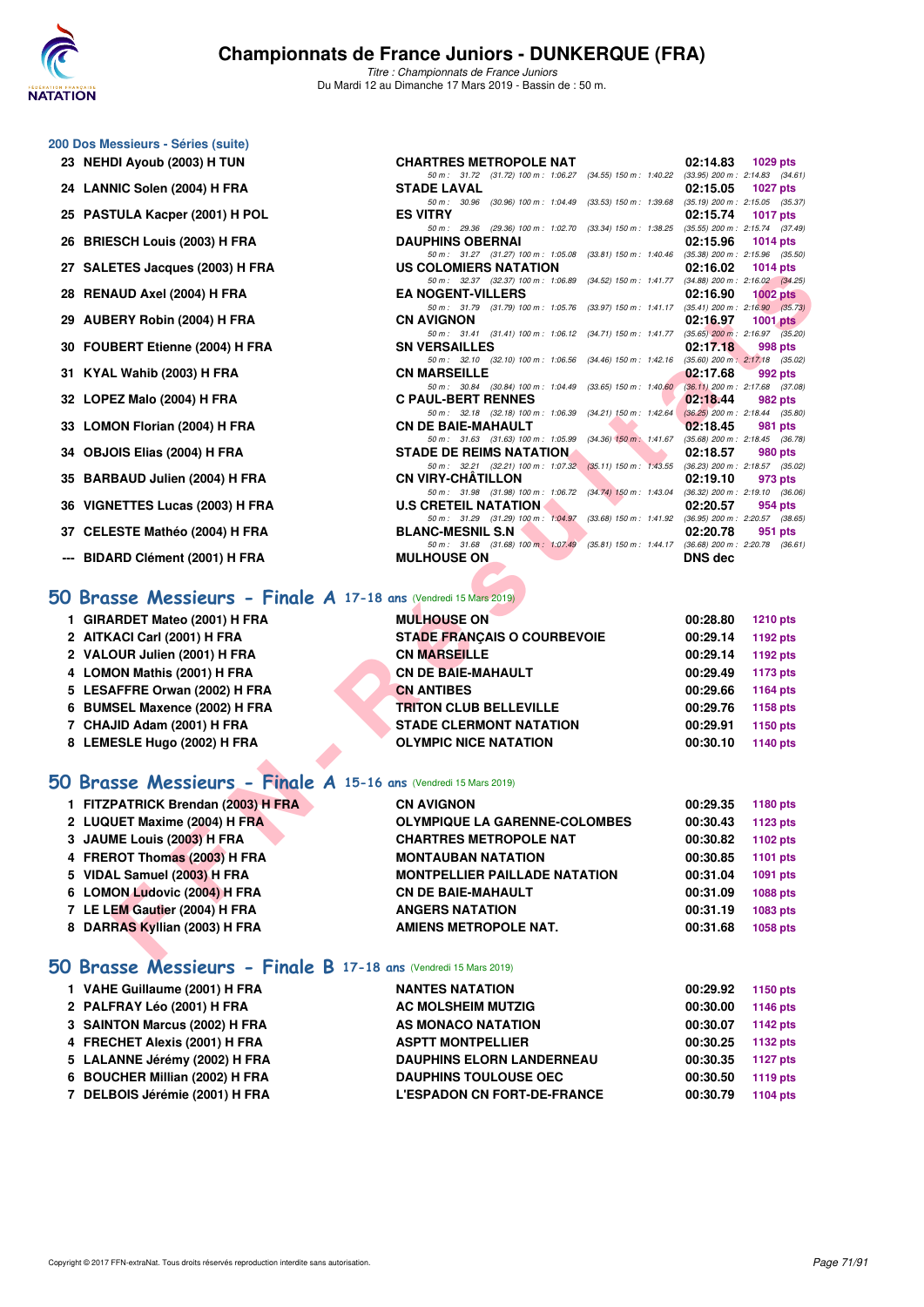

| 50 Brasse Messieurs - Finale B (suite)<br>8 ANDRÉ Loïc (2001) H FRA | <b>CHARTRES METROPOLE NAT</b>        |          |                 |  |  |  |  |
|---------------------------------------------------------------------|--------------------------------------|----------|-----------------|--|--|--|--|
| 00:30.92<br><b>1097 pts</b>                                         |                                      |          |                 |  |  |  |  |
| 50 Brasse Messieurs - Finale B 15-16 ans (Vendredi 15 Mars 2019)    |                                      |          |                 |  |  |  |  |
| 1 LE GOFF Yann (2003) H FRA                                         | <b>UNION QUIMPER NATATION</b>        | 00:30.99 | 1093 pts        |  |  |  |  |
| 2 DUTILLIEUX Jaz (2004) H FRA                                       | <b>ASPTT TOULOUSE</b>                | 00:31.87 | <b>1048 pts</b> |  |  |  |  |
| 3 VERGER Maxime (2003) H FRA                                        | <b>C PAUL-BERT RENNES</b>            | 00:31.94 | 1045 pts        |  |  |  |  |
| 4 KRPINA Ante-Nikola (2003) H FRA                                   | <b>AAS SARCELLES NATATION 95</b>     | 00:31.95 | <b>1044 pts</b> |  |  |  |  |
| 5 LETOCART Enzo (2004) H FRA                                        | <b>AQUA CLUB PONTAULT-ROISSY</b>     | 00:32.08 | <b>1037 pts</b> |  |  |  |  |
| 6 FANTAUZZI Nicolas (2003) H FRA                                    | <b>AC DÉCINES</b>                    | 00:32.16 | 1033 pts        |  |  |  |  |
| 7 DUBOIS Matthias (2004) H FRA                                      | <b>SC NATATION ABBEVILLE</b>         | 00:32.48 | <b>1017 pts</b> |  |  |  |  |
| 8 ATTENOT Corentin (2004) H FRA                                     | <b>SPN POITIERS</b>                  | 00:32.51 | 1016 pts        |  |  |  |  |
|                                                                     |                                      |          |                 |  |  |  |  |
| 50 Brasse Messieurs - Finale C 15-16 ans (Vendredi 15 Mars 2019)    |                                      |          |                 |  |  |  |  |
| 1 BONDUELLE Bastien (2004) H FRA                                    | <b>DUNKERQUE NATATION</b>            | 00:32.22 | 1030 pts        |  |  |  |  |
| 2 JESOPHE Mehdi (2004) H FRA                                        | <b>L'ESPADON CN FORT-DE-FRANCE</b>   | 00:32.38 | <b>1022 pts</b> |  |  |  |  |
| 3 BEN MILED Moahmed-Bechir (2003) H TUN                             | <b>CHARTRES METROPOLE NAT</b>        | 00:32.45 | 1019 pts        |  |  |  |  |
| 4 DUBOS Maxime (2004) H FRA                                         | <b>P.V GRANDVILLIERS NATATION</b>    | 00:32.55 | 1014 pts        |  |  |  |  |
| 5 VERGNES Lucien (2004) H FRA                                       | <b>CN CUGNAUX</b>                    | 00:32.71 | 1006 pts        |  |  |  |  |
| 6 SCIUTO-BRUNEL Miki (2004) H FRA                                   | <b>STADE OLYMPIQUE CHAMBÉRY</b>      | 00:32.86 | 998 pts         |  |  |  |  |
| 7 GILBERT Elouan (2004) H FRA                                       | <b>CAUDAN NATATION</b>               | 00:33.06 | 988 pts         |  |  |  |  |
| 8 LANGLAIS Leo (2004) H FRA                                         | <b>ES MASSY NATATION</b>             | 00:33.37 | 973 pts         |  |  |  |  |
|                                                                     |                                      |          |                 |  |  |  |  |
| 50 Brasse Messieurs - Séries                                        | (Vendredi 15 Mars 2019)              |          |                 |  |  |  |  |
| 1 GIRARDET Mateo (2001) H FRA                                       | <b>MULHOUSE ON</b>                   | 00:28.59 | <b>1222 pts</b> |  |  |  |  |
| 2 AITKACI Carl (2001) H FRA                                         | <b>STADE FRANÇAIS O COURBEVOIE</b>   | 00:28.82 | 1209 pts        |  |  |  |  |
| 3 FITZPATRICK Brendan (2003) H FRA                                  | <b>CN AVIGNON</b>                    | 00:29.20 | 1189 pts        |  |  |  |  |
| 4 VALOUR Julien (2001) H FRA                                        | <b>CN MARSEILLE</b>                  | 00:29.42 | <b>1177 pts</b> |  |  |  |  |
| 5 LESAFFRE Orwan (2002) H FRA                                       | <b>CN ANTIBES</b>                    | 00:29.49 | <b>1173 pts</b> |  |  |  |  |
| 6 LOMON Mathis (2001) H FRA                                         | <b>CN DE BAIE-MAHAULT</b>            | 00:29.58 | 1168 pts        |  |  |  |  |
| 7 LEMESLE Hugo (2002) H FRA                                         | <b>OLYMPIC NICE NATATION</b>         | 00:29.69 | 1162 pts        |  |  |  |  |
| 8 DA SILVA Florian (2001) H FRA                                     | SAINT-RAPHAEL NATATION               | 00:29.72 | <b>1161 pts</b> |  |  |  |  |
| 9 BUMSEL Maxence (2002) H FRA                                       | <b>TRITON CLUB BELLEVILLE</b>        | 00:29.74 | 1159 pts        |  |  |  |  |
| 10 CHAJID Adam (2001) H FRA                                         | <b>STADE CLERMONT NATATION</b>       | 00:29.75 | 1159 pts        |  |  |  |  |
| 11 VAHE Guillaume (2001) H FRA                                      | <b>NANTES NATATION</b>               | 00:29.96 | 1148 pts        |  |  |  |  |
| 12 SAINTON Marcus (2002) H FRA                                      | AS MONACO NATATION                   | 00:30.08 | <b>1141 pts</b> |  |  |  |  |
| 12 DELBOIS Jérémie (2001) H FRA                                     | <b>L'ESPADON CN FORT-DE-FRANCE</b>   | 00:30.08 | 1141 pts        |  |  |  |  |
| 14 PALFRAY Léo (2001) H FRA                                         | <b>AC MOLSHEIM MUTZIG</b>            | 00:30.36 | <b>1126 pts</b> |  |  |  |  |
| 15 LALANNE Jérémy (2002) H FRA                                      | <b>DAUPHINS ELORN LANDERNEAU</b>     | 00:30.39 | <b>1125 pts</b> |  |  |  |  |
| 16 BOUCHER Millian (2002) H FRA                                     | <b>DAUPHINS TOULOUSE OEC</b>         | 00:30.43 | <b>1123 pts</b> |  |  |  |  |
| 17 FRECHET Alexis (2001) H FRA                                      | <b>ASPTT MONTPELLIER</b>             | 00:30.46 | <b>1121 pts</b> |  |  |  |  |
| 18 REMY Tom (2002) H FRA                                            | <b>CHARLEVILLE-MÉZIÈRES NATATION</b> | 00:30.61 | 1113 $pts$      |  |  |  |  |
| 19 ANDRÉ Loïc (2001) H FRA                                          | <b>CHARTRES METROPOLE NAT</b>        | 00:30.68 | <b>1110 pts</b> |  |  |  |  |
| 20 EGGIMANN Rudy (2001) H FRA                                       | <b>MONTIGNY NATATION</b>             | 00:30.81 | 1103 pts        |  |  |  |  |
| 21 COLLE Théophile (2002) H FRA                                     | <b>ENTENTE DELLE ETUEFFONT N 99</b>  | 00:30.84 | 1101 pts        |  |  |  |  |
| 22 MASSOT Joan (2002) H FRA                                         | <b>MONTAUBAN NATATION</b>            | 00:30.87 | 1100 pts        |  |  |  |  |
| 23 LUQUET Maxime (2004) H FRA                                       | <b>OLYMPIQUE LA GARENNE-COLOMBES</b> | 00:30.92 | 1097 pts        |  |  |  |  |
| 24 LOMON Ludovic (2004) H FRA                                       | <b>CN DE BAIE-MAHAULT</b>            | 00:31.14 | 1086 pts        |  |  |  |  |
| 25 JAUME Louis (2003) H FRA                                         | <b>CHARTRES METROPOLE NAT</b>        | 00:31.15 | 1085 pts        |  |  |  |  |
| 26 FREROT Thomas (2003) H FRA                                       | <b>MONTAUBAN NATATION</b>            | 00:31.21 | 1082 pts        |  |  |  |  |
| 27 VIDAL Samuel (2003) H FRA                                        | <b>MONTPELLIER PAILLADE NATATION</b> | 00:31.22 | 1081 pts        |  |  |  |  |
| 28 BORG Fabio (2002) H FRA                                          | <b>CN MARSEILLE</b>                  | 00:31.23 | 1081 pts        |  |  |  |  |
| 29 LE LEM Gautier (2004) H FRA                                      | <b>ANGERS NATATION</b>               | 00:31.52 | 1066 pts        |  |  |  |  |
| 30 DARRAS Kyllian (2003) H FRA                                      | <b>AMIENS METROPOLE NAT.</b>         | 00:31.63 | 1060 pts        |  |  |  |  |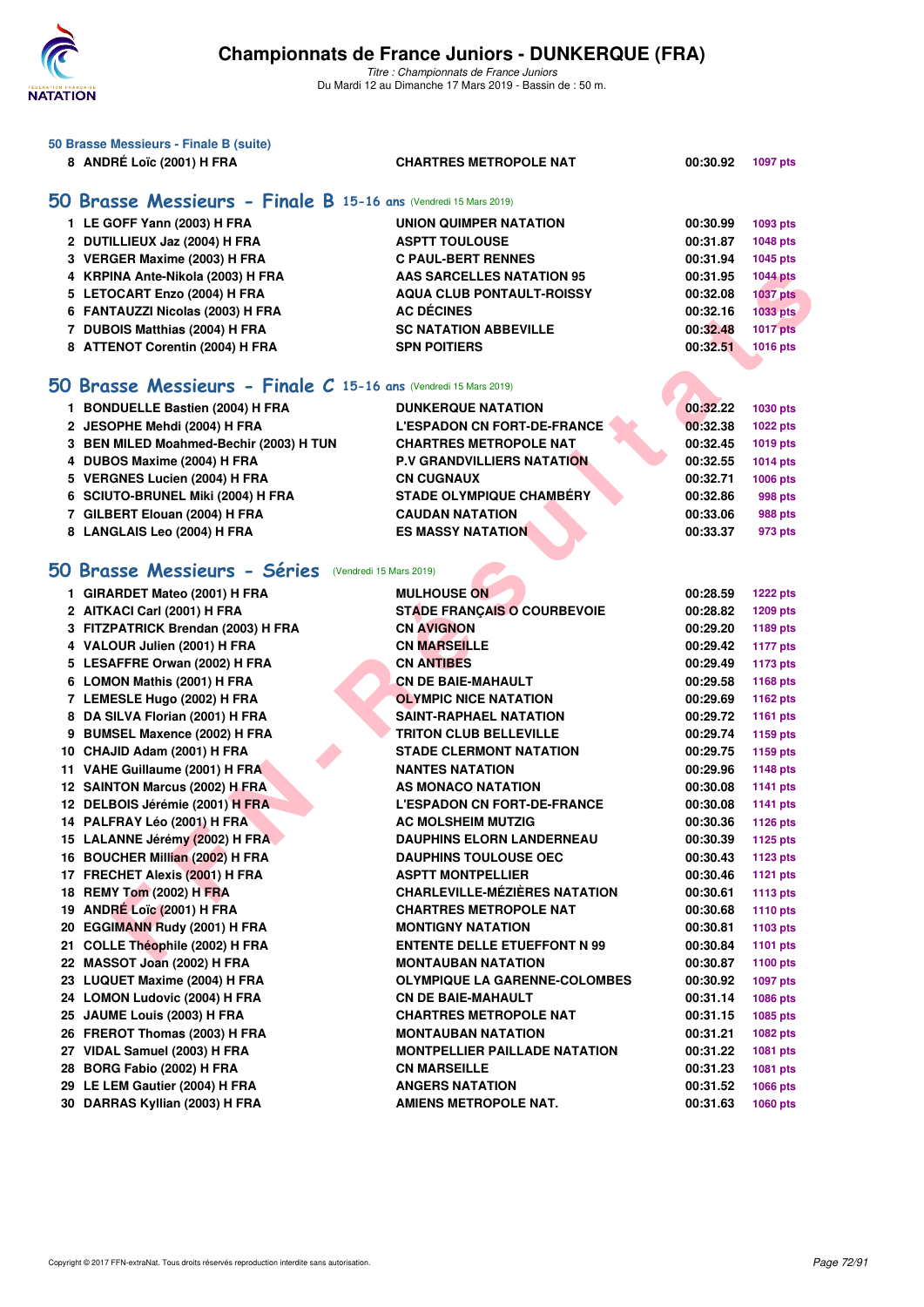

| 50 Brasse Messieurs - Séries (suite)                           |                                      |              |                                                          |                                                        |
|----------------------------------------------------------------|--------------------------------------|--------------|----------------------------------------------------------|--------------------------------------------------------|
| 31 LE GOFF Yann (2003) H FRA                                   | UNION QUIMPER NATATION               |              | 00:31.75                                                 | <b>1054 pts</b>                                        |
| 32 VERGER Maxime (2003) H FRA                                  | <b>C PAUL-BERT RENNES</b>            |              | 00:32.05                                                 | 1039 pts                                               |
| 33 LETOCART Enzo (2004) H FRA                                  | <b>AQUA CLUB PONTAULT-ROISSY</b>     |              | 00:32.06                                                 | 1038 pts                                               |
| 34 DUTILLIEUX Jaz (2004) H FRA                                 | <b>ASPTT TOULOUSE</b>                |              | 00:32.14                                                 | 1034 pts                                               |
| 35 KRPINA Ante-Nikola (2003) H FRA                             | <b>AAS SARCELLES NATATION 95</b>     |              | 00:32.17                                                 | 1033 pts                                               |
| 36 DUBOIS Matthias (2004) H FRA                                | <b>SC NATATION ABBEVILLE</b>         |              | 00:32.18                                                 | 1032 pts                                               |
| 37 FANTAUZZI Nicolas (2003) H FRA                              | <b>AC DÉCINES</b>                    |              | 00:32.22                                                 | 1030 pts                                               |
| 38 DUCCI Mathis (2004) H FRA                                   | <b>SAINT-RAPHAEL NATATION</b>        |              | 00:32.23                                                 | <b>1030 pts</b>                                        |
| 39 ATTENOT Corentin (2004) H FRA                               | <b>SPN POITIERS</b>                  |              | 00:32.30                                                 | <b>1026 pts</b>                                        |
| 40 CROUZEVIALLE Lohan (2004) H FRA                             | <b>CLUB DES NAGEURS DE BRIVE</b>     |              | 00:32.33                                                 | <b>1025 pts</b>                                        |
| 41 JESOPHE Mehdi (2004) H FRA                                  | <b>L'ESPADON CN FORT-DE-FRANCE</b>   |              | 00:32.34                                                 | 1024 pts                                               |
| 42 DUBOS Maxime (2004) H FRA                                   | <b>P.V GRANDVILLIERS NATATION</b>    |              | 00:32.40                                                 | <b>1021 pts</b>                                        |
| 43 VERGNES Lucien (2004) H FRA                                 | <b>CN CUGNAUX</b>                    |              | 00:32.50                                                 | <b>1016 pts</b>                                        |
| 44 BEN MILED Moahmed-Bechir (2003) H TUN                       | <b>CHARTRES METROPOLE NAT</b>        |              | 00:32.52                                                 | 1015 pts                                               |
| 45 SCIUTO-BRUNEL Miki (2004) H FRA                             | <b>STADE OLYMPIQUE CHAMBÉRY</b>      |              | 00:32.64                                                 | 1009 pts                                               |
| 46 GILBERT Elouan (2004) H FRA                                 | <b>CAUDAN NATATION</b>               |              | 00:32.78                                                 | 1002 pts                                               |
| 47 BONDUELLE Bastien (2004) H FRA                              | <b>DUNKERQUE NATATION</b>            |              | 00:32.80                                                 | 1001 pts                                               |
| 48 LANGLAIS Leo (2004) H FRA                                   | <b>ES MASSY NATATION</b>             |              | 00:32.95                                                 | 994 pts                                                |
| 49 GABALI Cedric (2004) H FRA                                  | <b>ES VITRY</b>                      |              | 00:33.20                                                 | 981 pts                                                |
|                                                                |                                      |              |                                                          |                                                        |
| 100 Brasse Messieurs - Finale A 17-18 ans (Mardi 12 Mars 2019) |                                      |              |                                                          |                                                        |
| 1 MARCHAND Léon (2002) H FRA                                   | <b>DAUPHINS TOULOUSE OEC.</b>        |              | 01:02.66                                                 | <b>1251 pts</b>                                        |
| 2 AITKACI Carl (2001) H FRA                                    | <b>STADE FRANÇAIS O COURBEVOIE</b>   | 50 m : 29.69 | 01:03.30                                                 | (29.69) 100 m: 1:02.66 (32.97)<br><b>1233 pts</b>      |
|                                                                |                                      |              | 50 m : 29.42 (29.42) 100 m : 1:03.30 (33.88)             |                                                        |
| 3 BIDARD Clément (2001) H FRA                                  | <b>MULHOUSE ON</b>                   |              | 01:03.47                                                 | <b>1229 pts</b>                                        |
| 4 GIRARDET Mateo (2001) H FRA                                  | <b>MULHOUSE ON</b>                   |              | 50 m : 29.92 (29.92) 100 m : 1:03.47 (33.55)<br>01:04.12 | <b>1211 pts</b>                                        |
|                                                                |                                      | 50 m : 29.89 |                                                          | (29.89) 100 m: 1:04.12 (34.23)                         |
| 5 LOMON Mathis (2001) H FRA                                    | <b>CN DE BAIE-MAHAULT</b>            |              | 01:04.31                                                 | <b>1206 pts</b>                                        |
| 6 PALFRAY Léo (2001) H FRA                                     | <b>AC MOLSHEIM MUTZIG</b>            | 50 m: 30.22  | 01:04.36                                                 | (30.22) 100 m: 1:04.31 (34.09)<br><b>1204 pts</b>      |
|                                                                |                                      | 50 m : 30.48 |                                                          | $(30.48)$ 100 m : 1:04.36 $(33.88)$                    |
| 7 SAINTON Marcus (2002) H FRA                                  | <b>AS MONACO NATATION</b>            |              | 01:04.54                                                 | 1199 pts                                               |
| 8 DA SILVA Florian (2001) H FRA                                | <b>SAINT-RAPHAEL NATATION</b>        |              | 50 m : 30.62 (30.62) 100 m : 1:04.54 (33.92)<br>01:05.40 | 1176 pts                                               |
|                                                                |                                      |              | 50 m : 30.48 (30.48) 100 m : 1:05.40 (34.92)             |                                                        |
| 100 Brasse Messieurs - Finale A 15-16 ans (Mardi 12 Mars 2019) |                                      |              |                                                          |                                                        |
|                                                                |                                      |              |                                                          |                                                        |
| 1 FITZPATRICK Brendan (2003) H FRA                             | <b>CN AVIGNON</b>                    | 50 m : 30.60 | 01:04.38                                                 | <b>1204 pts</b><br>$(30.60)$ 100 m : 1:04.38 $(33.78)$ |
| 2 LUQUET Maxime (2004) H FRA                                   | <b>OLYMPIQUE LA GARENNE-COLOMBES</b> |              | 01:06.52                                                 | 1146 pts                                               |
|                                                                |                                      |              | 50 m: 31.68 (31.68) 100 m: 1:06.52 (34.84)               |                                                        |
| 3 FREROT Thomas (2003) H FRA                                   | <b>MONTAUBAN NATATION</b>            | 50 m : 31.79 | 01:07.51                                                 | <b>1120 pts</b><br>$(31.79)$ 100 m : 1:07.51 $(35.72)$ |
| 4 LE GOFF Yann (2003) H FRA                                    | UNION QUIMPER NATATION               |              | 01:07.83                                                 | 1112 $pts$                                             |
|                                                                | <b>STADE BÉTHUNE PÉLICAN CLUB</b>    | 50 m : 31.37 |                                                          | $(31.37)$ 100 m : 1:07.83 $(36.46)$                    |
| 5 LESERT Vincent (2003) H FRA                                  |                                      | 50 m : 32.25 | 01:08.47                                                 | 1095 pts<br>(32.25) 100 m: 1:08.47 (36.22)             |
| 6 LE LEM Gautier (2004) H FRA                                  | <b>ANGERS NATATION</b>               |              | 01:08.74                                                 | <b>1088 pts</b>                                        |
|                                                                |                                      |              | 50 m: 32.48 (32.48) 100 m: 1:08.74 (36.26)               |                                                        |
| 7 SCIUTO-BRUNEL Miki (2004) H FRA                              | <b>STADE OLYMPIQUE CHAMBERY</b>      |              | 01:09.80                                                 | 1061 pts                                               |

## **[100 Brasse Messieurs - Finale A](http://www.ffnatation.fr/webffn/resultats.php?idact=nat&go=epr&idcpt=59271&idepr=72) 17-18 ans** (Mardi 12 Mars 2019)

| <b>MARCHAND Léon (2002) H FRA</b> | <b>DAUPHINS TOULOUSE OEC.</b>      |                        | 01:02.66<br>1251 pts                                         |
|-----------------------------------|------------------------------------|------------------------|--------------------------------------------------------------|
| 2 AITKACI Carl (2001) H FRA       | <b>STADE FRANCAIS O COURBEVOIE</b> | 50 m: 29.69            | (29.69) 100 m: 1:02.66 (32.97<br>01:03.30<br>1233 pts        |
|                                   |                                    | $50 \text{ m}$ : 29.42 | (29.42) 100 m: 1:03.30 (33.88                                |
| 3 BIDARD Clément (2001) H FRA     | <b>MULHOUSE ON</b>                 | 50 m: 29.92            | 01:03.47<br>1229 pts<br>(29.92) 100 m: 1:03.47 (33.55        |
| 4 GIRARDET Mateo (2001) H FRA     | <b>MULHOUSE ON</b>                 |                        | 01:04.12<br>1211 $pts$                                       |
| 5 LOMON Mathis (2001) H FRA       | <b>CN DE BAIE-MAHAULT</b>          | 50 m: 29.89            | (29.89) 100 m: 1:04.12 (34.23)<br>01:04.31<br>1206 pts       |
|                                   |                                    | $50 m$ : $30.22$       | (30.22) 100 m: 1:04.31 (34.09)                               |
| 6 PALFRAY Léo (2001) H FRA        | <b>AC MOLSHEIM MUTZIG</b>          | $50 m$ : $30.48$       | 01:04.36<br><b>1204 pts</b><br>(30.48) 100 m: 1:04.36 (33.88 |
| 7 SAINTON Marcus (2002) H FRA     | AS MONACO NATATION                 |                        | 01:04.54<br>1199 pts                                         |
| 8 DA SILVA Florian (2001) H FRA   | <b>SAINT-RAPHAEL NATATION</b>      | 50 m: 30.62            | (30.62) 100 m : 1:04.54 (33.92)<br>01:05.40<br>1176 pts      |
|                                   |                                    | $50 m$ : $30.48$       | $(30.48)$ 100 m : 1:05.40 $(34.92)$                          |

### **[100 Brasse Messieurs - Finale A](http://www.ffnatation.fr/webffn/resultats.php?idact=nat&go=epr&idcpt=59271&idepr=72) 15-16 ans** (Mardi 12 Mars 2019)

| 1 FITZPATRICK Brendan (2003) H FRA | <b>CN AVIGNON</b>                    |                          | 01:04.38                                        | 1204 pts   |
|------------------------------------|--------------------------------------|--------------------------|-------------------------------------------------|------------|
| 2 LUQUET Maxime (2004) H FRA       | <b>OLYMPIQUE LA GARENNE-COLOMBES</b> | 50 m: 30.60              | $(30.60)$ 100 m : 1:04.38 $(33.78)$<br>01:06.52 | 1146 pts   |
| 3 FREROT Thomas (2003) H FRA       | <b>MONTAUBAN NATATION</b>            | 50 m: 31.68              | $(31.68)$ 100 m : 1:06.52 $(34.84)$<br>01:07.51 | 1120 $pts$ |
|                                    |                                      | 50 m: 31.79              | $(31.79)$ 100 m : 1:07.51 $(35.72)$             |            |
| 4 LE GOFF Yann (2003) H FRA        | <b>UNION QUIMPER NATATION</b>        | $50 m$ : $31.37$         | 01:07.83<br>$(31.37)$ 100 m : 1:07.83 $(36.46)$ | 1112 $pts$ |
| 5 LESERT Vincent (2003) H FRA      | <b>STADE BÉTHUNE PÉLICAN CLUB</b>    | $50 m$ : $32.25$         | 01:08.47<br>(32.25) 100 m: 1:08.47 (36.22)      | 1095 pts   |
| 6 LE LEM Gautier (2004) H FRA      | <b>ANGERS NATATION</b>               | $50 \text{ m}$ : $32.48$ | 01:08.74<br>$(32.48)$ 100 m : 1:08.74 $(36.26)$ | 1088 pts   |
| 7 SCIUTO-BRUNEL Miki (2004) H FRA  | <b>STADE OLYMPIQUE CHAMBÉRY</b>      |                          | 01:09.80                                        | 1061 $pts$ |
| 8 JAUME Louis (2003) H FRA         | <b>CHARTRES METROPOLE NAT</b>        | $50 m$ : $33.42$         | $(33.42)$ 100 m : 1:09.80 $(36.38)$<br>01:11.21 | 1025 pts   |
|                                    |                                      | 50 m : 33.83             | $(33.83)$ 100 m : 1:11.21 $(37.38)$             |            |

#### **[100 Brasse Messieurs - Finale B](http://www.ffnatation.fr/webffn/resultats.php?idact=nat&go=epr&idcpt=59271&idepr=72) 17-18 ans** (Mardi 12 Mars 2019)

| 1 CASASREALES Tom (2001) H FRA | <b>DAUPHINS TOULOUSE OEC</b>       |  | 01:04.46                                                          | 1202 pts |  |
|--------------------------------|------------------------------------|--|-------------------------------------------------------------------|----------|--|
| 2 DELBOIS Jérémie (2001) H FRA | <b>L'ESPADON CN FORT-DE-FRANCE</b> |  | 50 m : 30.49 (30.49) 100 m : 1:04.46 (33.97)<br>01:05.68 1169 pts |          |  |
| 3 LESAFFRE Orwan (2002) H FRA  | <b>CN ANTIBES</b>                  |  | 50 m : 30.74 (30.74) 100 m : 1:05.68 (34.94)<br>01:05.76 1167 pts |          |  |
|                                |                                    |  | 50 m : 30.47 (30.47) 100 m : 1:05.76 (35.29)                      |          |  |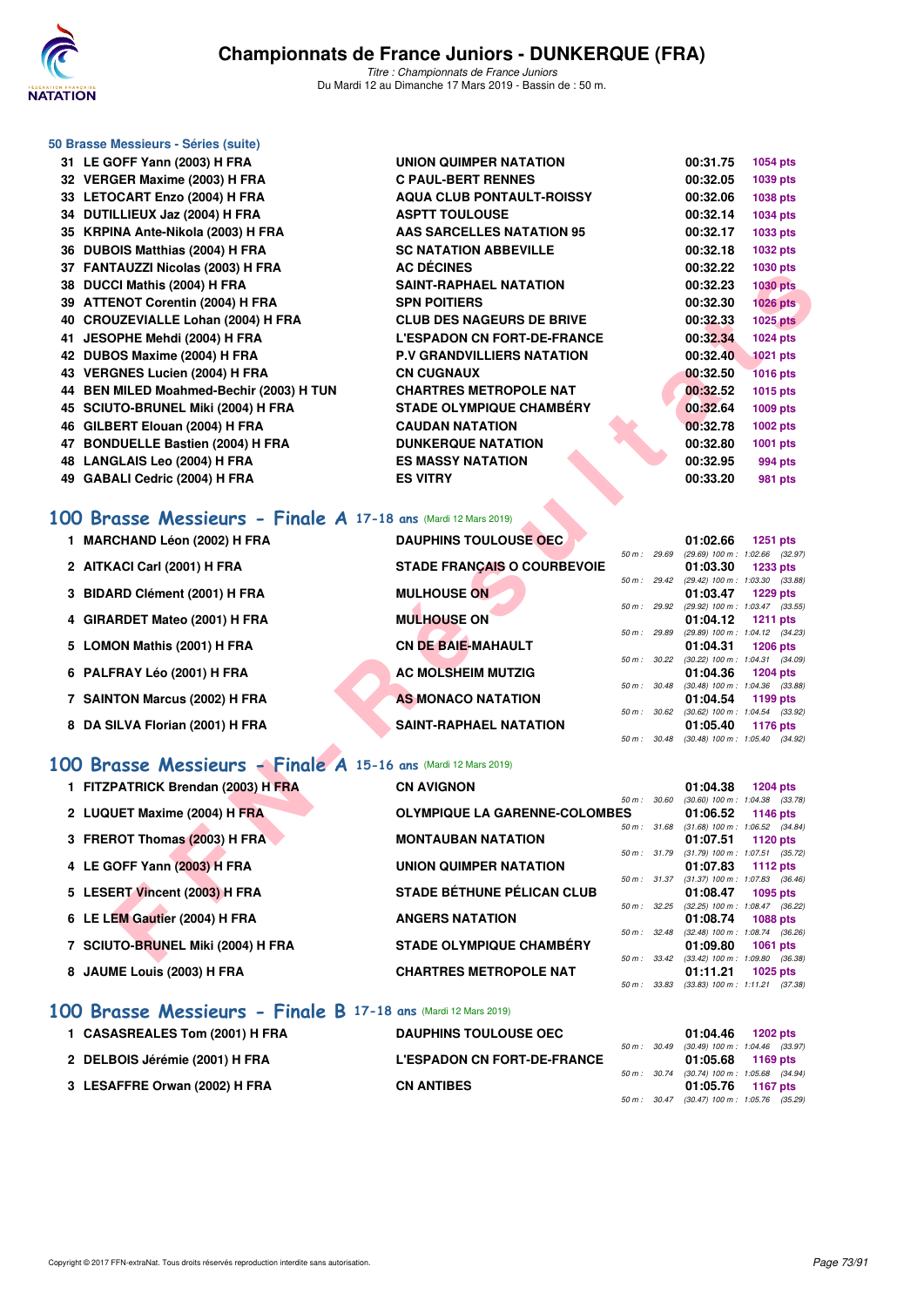

*Titre : Championnats de France Juniors* Du Mardi 12 au Dimanche 17 Mars 2019 - Bassin de : 50 m.

| 100 Brasse Messieurs - Finale B (suite) |                                      |                  |                                            |             |
|-----------------------------------------|--------------------------------------|------------------|--------------------------------------------|-------------|
| 4 VAHE Guillaume (2001) H FRA           | <b>NANTES NATATION</b>               |                  | 01:05.77                                   | 1166 $pts$  |
|                                         |                                      |                  | 50 m: 30.79 (30.79) 100 m: 1:05.77 (34.98) |             |
| 5 LEMESLE Hugo (2002) H FRA             | <b>OLYMPIC NICE NATATION</b>         |                  | 01:05.90                                   | 1163 $pts$  |
|                                         |                                      |                  | 50 m: 31.18 (31.18) 100 m: 1:05.90 (34.72) |             |
| 6 VALOUR Julien (2001) H FRA            | <b>CN MARSEILLE</b>                  |                  | 01:06.25                                   | 1154 pts    |
|                                         |                                      |                  | 50 m: 30.16 (30.16) 100 m: 1:06.25 (36.09  |             |
| 7 REMY Tom (2002) H FRA                 | <b>CHARLEVILLE-MÉZIÈRES NATATION</b> |                  | 01:06.37                                   | 1150 $pts$  |
|                                         |                                      |                  | 50 m: 31.47 (31.47) 100 m: 1:06.37 (34.90  |             |
| 8 CHAJID Adam (2001) H FRA              | <b>STADE CLERMONT NATATION</b>       |                  | 01:07.25                                   | 1127 $p$ ts |
|                                         |                                      | $50 m$ : $31.37$ | $(31.37)$ 100 m : 1:07.25 $(35.88)$        |             |

#### **[100 Brasse Messieurs - Finale B](http://www.ffnatation.fr/webffn/resultats.php?idact=nat&go=epr&idcpt=59271&idepr=72) 15-16 ans** (Mardi 12 Mars 2019)

| 0 UTAULU AUGHI (2001) ILENA                                   | <b>JIADE ULENWUNT NATATIUT</b>       |                |              | U I .U I .ZJ<br>50 m: 31.37 (31.37) 100 m: 1:07.25 (35.88) | בוע וגוו        |  |
|---------------------------------------------------------------|--------------------------------------|----------------|--------------|------------------------------------------------------------|-----------------|--|
|                                                               |                                      |                |              |                                                            |                 |  |
| OO Brasse Messieurs - Finale B 15-16 ans (Mardi 12 Mars 2019) |                                      |                |              |                                                            |                 |  |
| 1 LOMON Ludovic (2004) H FRA                                  | <b>CN DE BAIE-MAHAULT</b>            |                |              | 01:08.78                                                   | <b>1087 pts</b> |  |
| 2 ATTENOT Corentin (2004) H FRA                               | <b>SPN POITIERS</b>                  | 50 m: 32.83    |              | $(32.83)$ 100 m : 1:08.78 $(35.95)$<br>01:08.92            | <b>1084 pts</b> |  |
|                                                               |                                      | 50 m : 32.88   |              | $(32.88)$ 100 m : 1:08.92 $(36.04)$                        |                 |  |
| 3 KRPINA Ante-Nikola (2003) H FRA                             | AAS SARCELLES NATATION 95            |                |              | 01:09.47                                                   | <b>1070 pts</b> |  |
| 4 VIDAL Samuel (2003) H FRA                                   | <b>MONTPELLIER PAILLADE NATATION</b> | 50 m: 32.66    |              | $(32.66)$ 100 m : 1:09.47 $(36.81)$<br>01:09.96            | <b>1057 pts</b> |  |
|                                                               |                                      | $50 m$ : 33.10 |              | $(33.10)$ 100 m : 1:09.96 $(36.86)$                        |                 |  |
| 5 DUTILLIEUX Jaz (2004) H FRA                                 | <b>ASPTT TOULOUSE</b>                |                |              | 01:10.19                                                   | <b>1051 pts</b> |  |
| 6 DUCCI Mathis (2004) H FRA                                   | SAINT-RAPHAEL NATATION               | 50 m: 32.78    |              | $(32.78)$ 100 m : 1:10.19 $(37.41)$<br>01:10.55            |                 |  |
|                                                               |                                      |                | 50 m : 33.90 | $(33.90)$ 100 m : 1:10.55 $(36.65)$                        | <b>1042 pts</b> |  |
| 7 BEN MILED Moahmed-Bechir (2003) H TUN                       | <b>CHARTRES METROPOLE NAT</b>        |                |              | 01:10.71                                                   | 1038 pts        |  |
|                                                               |                                      | 50 m : 32.94   |              | $(32.94)$ 100 m : 1:10.71 $(37.77)$                        |                 |  |
| 8 JESOPHE Mehdi (2004) H FRA                                  | <b>L'ESPADON CN FORT-DE-FRANCE</b>   | 50 m: 33.56    |              | 01:11.85<br>$(33.56)$ 100 m : 1:11.85 $(38.29)$            | <b>1009 pts</b> |  |
|                                                               |                                      |                |              |                                                            |                 |  |
| OO Brasse Messieurs - Finale C 17-18 ans (Mardi 12 Mars 2019) |                                      |                |              |                                                            |                 |  |
| 1 BOUCHER Millian (2002) H FRA                                | <b>DAUPHINS TOULOUSE OEC</b>         |                |              | 01:05.72                                                   | 1168 pts        |  |
|                                                               |                                      |                | 50 m : 30.93 | $(30.93)$ 100 m : 1:05.72 $(34.79)$                        |                 |  |
| 2 FRECHET Alexis (2001) H FRA                                 | <b>ASPTT MONTPELLIER</b>             |                |              | 01:06.72                                                   | 1141 pts        |  |
|                                                               | <b>OLYMPIC NICE NATATION</b>         | 50 m : 31.66   |              | $(31.66)$ 100 m : 1:06.72 $(35.06)$                        |                 |  |
| 3 MAZEAU Hugo (2001) H FRA                                    |                                      |                | 50 m: 31.51  | 01:06.73<br>$(31.51)$ 100 m : 1:06.73 $(35.22)$            | 1141 pts        |  |
| 4 BORG Fabio (2002) H FRA                                     | <b>CN MARSEILLE</b>                  |                |              | 01:07.14                                                   | 1130 pts        |  |
|                                                               |                                      |                | 50 m : 31.54 | $(31.54)$ 100 m : 1:07.14 $(35.60)$                        |                 |  |
| 5 LALANNE Jérémy (2002) H FRA                                 | <b>DAUPHINS ELORN LANDERNEAU</b>     |                |              | 01:07.88                                                   | <b>1111 pts</b> |  |
| 6 ANDRÉ Loïc (2001) H FRA                                     | <b>CHARTRES METROPOLE NAT</b>        | 50 m: 31.27    |              | $(31.27)$ 100 m : 1:07.88 $(36.61)$<br>01:08.33            | 1099 pts        |  |
|                                                               |                                      | 50 m : 32.29   |              | $(32.29)$ 100 m : 1:08.33 $(36.04)$                        |                 |  |
| 7 MASSOT Joan (2002) H FRA                                    | <b>MONTAUBAN NATATION</b>            |                |              | 01:08.83                                                   | <b>1086 pts</b> |  |
|                                                               |                                      | 50 m: 32.62    |              | $(32.62)$ 100 m : 1:08.83 $(36.21)$                        |                 |  |
| 8 BUMSEL Maxence (2002) H FRA                                 | <b>TRITON CLUB BELLEVILLE</b>        |                | 50 m: 32.07  | 01:09.06<br>$(32.07)$ 100 m : 1:09.06 $(36.99)$            | <b>1080 pts</b> |  |
|                                                               |                                      |                |              |                                                            |                 |  |
| OO Brasse Messieurs - Finale C 15-16 ans (Mardi 12 Mars 2019) |                                      |                |              |                                                            |                 |  |
| 1 CROUZEVIALLE Lohan (2004) H FRA                             | <b>CLUB DES NAGEURS DE BRIVE</b>     |                |              | 01:10.31                                                   | <b>1048 pts</b> |  |
|                                                               |                                      |                | 50 m : 32.90 | $(32.90)$ 100 m : 1:10.31 $(37.41)$                        |                 |  |
| 2 BONDUELLE Bastien (2004) H FRA                              | <b>DUNKERQUE NATATION</b>            |                |              | 01:10.56                                                   | <b>1042 pts</b> |  |
| 3 VERGNES Lucien (2004) H FRA                                 | <b>CN CUGNAUX</b>                    | 50 m: 33.15    |              | $(33.15)$ 100 m : 1:10.56 $(37.41)$<br>01:10.65            | <b>1040 pts</b> |  |
|                                                               |                                      | 50 m: 33.12    |              | $(33.12)$ 100 m : 1:10.65 $(37.53)$                        |                 |  |
| 4 DARRAS Kyllian (2003) H FRA                                 | AMIENS METROPOLE NAT.                |                |              | 01:11.10                                                   | <b>1028 pts</b> |  |
|                                                               | <b>P.V GRANDVILLIERS NATATION</b>    | 50 m: 33.93    |              | $(33.93)$ 100 m : 1:11.10 $(37.17)$                        |                 |  |
| 5 DUBOS Maxime (2004) H FRA                                   |                                      | 50 m : 33.34   |              | 01:11.47<br>$(33.34)$ 100 m : 1:11.47 $(38.13)$            | 1019 pts        |  |
| 6 LETOCART Enzo (2004) H FRA                                  | <b>AQUA CLUB PONTAULT-ROISSY</b>     |                |              | 01:11.65                                                   | <b>1014 pts</b> |  |
|                                                               |                                      |                |              |                                                            |                 |  |

## **[100 Brasse Messieurs - Finale C](http://www.ffnatation.fr/webffn/resultats.php?idact=nat&go=epr&idcpt=59271&idepr=72) 17-18 ans** (Mardi 12 Mars 2019)

| 1 BOUCHER Millian (2002) H FRA | <b>DAUPHINS TOULOUSE OEC</b>     |                  | 01:05.72                                        |            | 1168 pts        |
|--------------------------------|----------------------------------|------------------|-------------------------------------------------|------------|-----------------|
| 2 FRECHET Alexis (2001) H FRA  | <b>ASPTT MONTPELLIER</b>         | 50 m: 30.93      | (30.93) 100 m : 1:05.72 (34.79)<br>01:06.72     | 1141 $pts$ |                 |
| 3 MAZEAU Hugo (2001) H FRA     | <b>OLYMPIC NICE NATATION</b>     | 50 m: 31.66      | $(31.66)$ 100 m : 1:06.72 $(35.06)$<br>01:06.73 | 1141 pts   |                 |
| 4 BORG Fabio (2002) H FRA      | <b>CN MARSEILLE</b>              | $50 m$ : $31.51$ | $(31.51)$ 100 m : 1:06.73 $(35.22)$<br>01:07.14 | 1130 pts   |                 |
| 5 LALANNE Jérémy (2002) H FRA  | <b>DAUPHINS ELORN LANDERNEAU</b> | $50 m$ : $31.54$ | $(31.54)$ 100 m : 1:07.14 $(35.60)$<br>01:07.88 |            | 1111 $pts$      |
| 6 ANDRÉ Loïc (2001) H FRA      | <b>CHARTRES METROPOLE NAT</b>    | 50 m: 31.27      | $(31.27)$ 100 m : 1:07.88 $(36.61)$<br>01:08.33 |            | $1099$ pts      |
| 7 MASSOT Joan (2002) H FRA     | <b>MONTAUBAN NATATION</b>        | 50 m: 32.29      | $(32.29)$ 100 m : 1:08.33 $(36.04)$<br>01:08.83 |            | <b>1086 pts</b> |
| 8 BUMSEL Maxence (2002) H FRA  | <b>TRITON CLUB BELLEVILLE</b>    | 50 m: 32.62      | $(32.62)$ 100 m : 1:08.83 $(36.21)$<br>01:09.06 |            | <b>1080 pts</b> |
|                                |                                  | 50 m: 32.07      | $(32.07)$ 100 m : 1:09.06 $(36.99)$             |            |                 |

### **[100 Brasse Messieurs - Finale C](http://www.ffnatation.fr/webffn/resultats.php?idact=nat&go=epr&idcpt=59271&idepr=72) 15-16 ans** (Mardi 12 Mars 2019)

| 1 CROUZEVIALLE Lohan (2004) H FRA | <b>CLUB DES NAGEURS DE BRIVE</b>  |                        | 01:10.31                                        | 1048 pts   |  |
|-----------------------------------|-----------------------------------|------------------------|-------------------------------------------------|------------|--|
| 2 BONDUELLE Bastien (2004) H FRA  | <b>DUNKERQUE NATATION</b>         | 50 m: 32.90            | $(32.90)$ 100 m : 1:10.31 $(37.41)$<br>01:10.56 | 1042 pts   |  |
|                                   |                                   | $50 m$ : $33.15$       | $(33.15)$ 100 m : 1:10.56 $(37.41)$             |            |  |
| 3 VERGNES Lucien (2004) H FRA     | <b>CN CUGNAUX</b>                 |                        | 01:10.65                                        | 1040 pts   |  |
|                                   |                                   |                        | 50 m: 33.12 (33.12) 100 m: 1:10.65 (37.53       |            |  |
| 4 DARRAS Kyllian (2003) H FRA     | AMIENS METROPOLE NAT.             |                        | 01:11.10                                        | 1028 pts   |  |
|                                   |                                   | 50 m: 33.93            | $(33.93)$ 100 m : 1:11.10 $(37.17)$             |            |  |
| 5 DUBOS Maxime (2004) H FRA       | <b>P.V GRANDVILLIERS NATATION</b> | 50 m: 33.34            | 01:11.47                                        | 1019 pts   |  |
| 6 LETOCART Enzo (2004) H FRA      | <b>AQUA CLUB PONTAULT-ROISSY</b>  |                        | (33.34) 100 m: 1:11.47 (38.13<br>01:11.65       | 1014 $pts$ |  |
|                                   |                                   | $50 m$ : $33.11$       | $(33.11)$ 100 m : 1:11.65 $(38.54)$             |            |  |
| 7 FANTAUZZI Nicolas (2003) H FRA  | <b>AC DÉCINES</b>                 |                        | 01:11.66                                        | 1014 $pts$ |  |
|                                   |                                   | 50 m: 32.91            | (32.91) 100 m: 1:11.66 (38.75                   |            |  |
| 8 LANGLAIS Leo (2004) H FRA       | <b>ES MASSY NATATION</b>          |                        | 01:12.35                                        | 997 pts    |  |
|                                   |                                   | $50 \text{ m}$ : 34.29 | $(34.29)$ 100 m : 1:12.35 $(38.06)$             |            |  |
|                                   |                                   |                        |                                                 |            |  |

#### **[100 Brasse Messieurs - Séries](http://www.ffnatation.fr/webffn/resultats.php?idact=nat&go=epr&idcpt=59271&idepr=72)** (Mardi 12 Mars 2019)

| 1 AITKACI Carl (2001) H FRA   | <b>STADE FRANCAIS O COURBEVOIE</b> |  | 01:02.88                                                            | 1245 pts |  |
|-------------------------------|------------------------------------|--|---------------------------------------------------------------------|----------|--|
| 2 BIDARD Clément (2001) H FRA | <b>MULHOUSE ON</b>                 |  | 50 m : 29.41 (29.41) 100 m : 1:02.88 (33.47)<br>$01:03.31$ 1233 pts |          |  |
|                               |                                    |  | 50 m : 29.97 (29.97) 100 m : 1:03.31 (33.34)                        |          |  |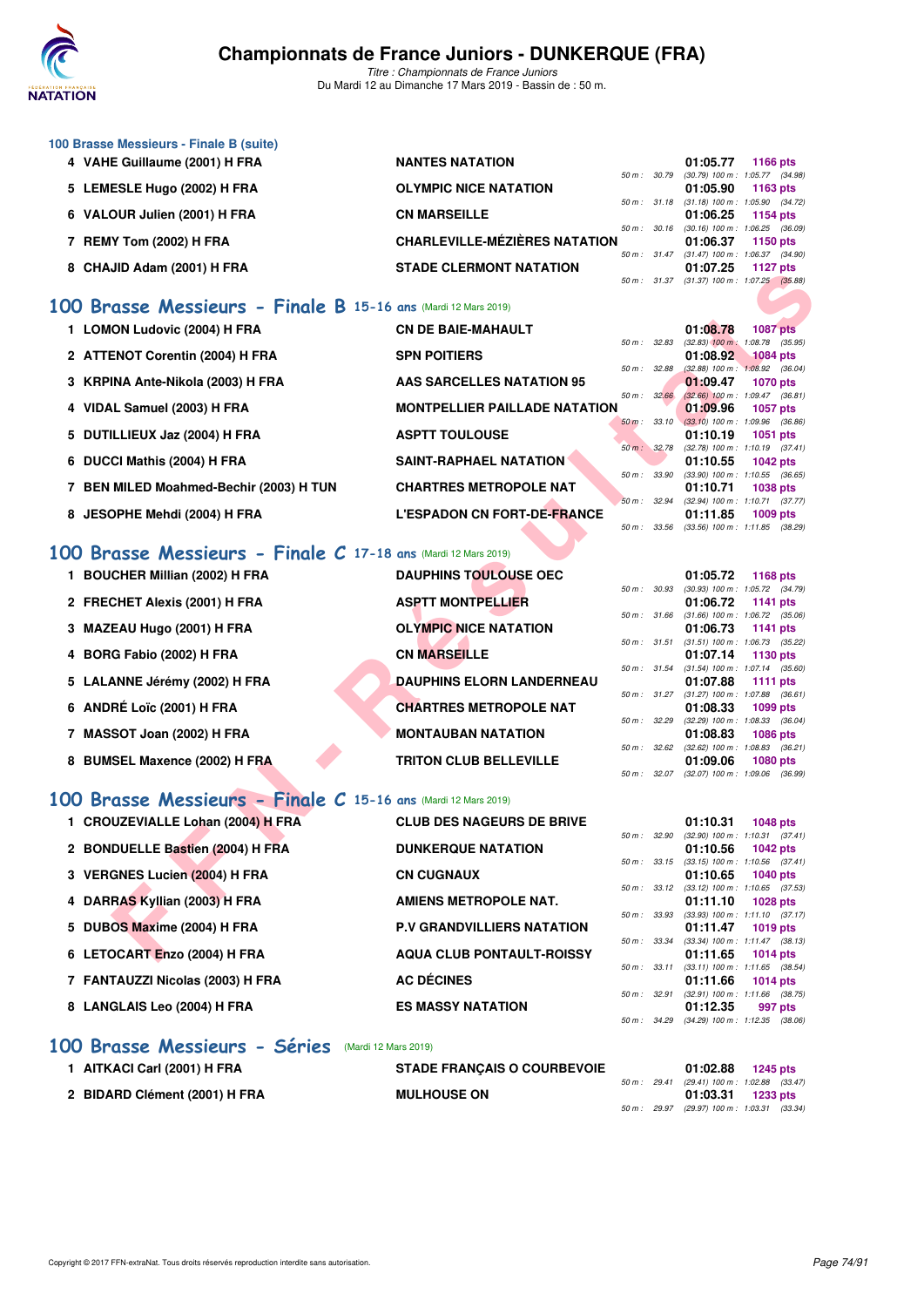

**100 Brasse Messieurs - Séries (suite)**

*Titre : Championnats de France Juniors* Du Mardi 12 au Dimanche 17 Mars 2019 - Bassin de : 50 m.

|    | 2 MARCHAND Léon (2002) H FRA        | <b>DAUPHINS TOULOUSE OEC</b>         |                  |              | 01:03.31<br><b>1233 pts</b>                                               |
|----|-------------------------------------|--------------------------------------|------------------|--------------|---------------------------------------------------------------------------|
|    | 4 FITZPATRICK Brendan (2003) H FRA  | <b>CN AVIGNON</b>                    | 50 m : 29.75     |              | (29.75) 100 m : 1:03.31 (33.56)<br>01:03.61<br><b>1225 pts</b>            |
|    | 5 GIRARDET Mateo (2001) H FRA       | <b>MULHOUSE ON</b>                   |                  | 50 m : 30.13 | $(30.13)$ 100 m : 1:03.61 $(33.48)$<br>01:03.93<br><b>1216 pts</b>        |
|    | 6 SAINTON Marcus (2002) H FRA       | AS MONACO NATATION                   | 50 m : 29.84     |              | (29.84) 100 m: 1:03.93 (34.09)<br>01:04.31<br><b>1206 pts</b>             |
|    | 7 DA SILVA Florian (2001) H FRA     | <b>SAINT-RAPHAEL NATATION</b>        | 50 m : 29.65     |              | $(29.65)$ 100 m : 1:04.31 $(34.66)$<br>01:04.42<br><b>1203 pts</b>        |
|    | 8 PALFRAY Léo (2001) H FRA          | AC MOLSHEIM MUTZIG                   | 50 m : 30.33     |              | (30.33) 100 m: 1:04.42 (34.09)<br>01:04.57<br>1199 pts                    |
|    | 9 LOMON Mathis (2001) H FRA         | <b>CN DE BAIE-MAHAULT</b>            | 50 m : 30.83     |              | $(30.83)$ 100 m : 1:04.57 $(33.74)$<br>01:04.63<br>1197 $p$ ts            |
|    | 10 DELBOIS Jérémie (2001) H FRA     | <b>L'ESPADON CN FORT-DE-FRANCE</b>   | 50 m: 30.31      |              | $(30.31)$ 100 m : 1:04.63 $(34.32)$<br>01:04.94<br>1189 pts               |
|    | 11 CASASREALES Tom (2001) H FRA     | <b>DAUPHINS TOULOUSE OEC</b>         | 50 m: 30.80      |              | $(30.80)$ 100 m : 1:04.94 $(34.14)$<br><b>1188 pts</b><br>01:04.95        |
|    | 12 VALOUR Julien (2001) H FRA       | <b>CN MARSEILLE</b>                  | 50 m : 30.97     |              | $(30.97)$ 100 m : 1:04.95 $(33.98)$<br>01:05.35<br>1178 pts               |
|    | 13 LESAFFRE Orwan (2002) H FRA      | <b>CN ANTIBES</b>                    | 50 m: 30.16      |              | $(30.16)$ 100 m : 1:05.35 $(35.19)$<br>01:05.46<br>1175 pts               |
|    | 14 VAHE Guillaume (2001) H FRA      | <b>NANTES NATATION</b>               | 50 m : 30.48     |              | (30.48) 100 m: 1:05.46 (34.98)<br>01:05.93<br>1162 $pts$                  |
|    | 15 LEMESLE Hugo (2002) H FRA        | <b>OLYMPIC NICE NATATION</b>         | 50 m :           | 31.06        | $(31.06)$ 100 m : 1:05.93 $(34.87)$<br>01:06.08<br>1158 pts               |
|    | 16 CHAJID Adam (2001) H FRA         | <b>STADE CLERMONT NATATION</b>       | $50 m$ : $30.87$ |              | $(30.87)$ 100 m : 1:06.08 $(35.21)$<br>01:06.34<br>1151 pts               |
|    | 17 REMY Tom (2002) H FRA            | <b>CHARLEVILLE-MÉZIÈRES NATATION</b> | 50 m : 30.56     |              | $(30.56)$ 100 m : 1:06.34 $(35.78)$<br>01:06.45<br>1148 pts               |
|    | 18 BOUCHER Millian (2002) H FRA     | DAUPHINS TOULOUSE OEC                | 50 m : 31.75     |              | $(31.75)$ 100 m : 1:06.45 $(34.70)$<br>01:06.66<br>1143 pts               |
|    | 19 LUQUET Maxime (2004) H FRA       | <b>OLYMPIQUE LA GARENNE-COLOMBES</b> | 50 m : 30.95     |              | $(30.95)$ 100 m : 1:06.66 $(35.71)$<br>01:06.78<br>1140 pts               |
|    | 20 MAZEAU Hugo (2001) H FRA         | <b>OLYMPIC NICE NATATION</b>         | 50 m : 32.03     |              | $(32.03)$ 100 m : 1:06.78 $(34.75)$<br>01:06.89<br>1137 pts               |
|    | 21 FRECHET Alexis (2001) H FRA      | <b>ASPTT MONTPELLIER</b>             | 50 m : 31.47     |              | $(31.47)$ 100 m : 1:06.89 $(35.42)$<br>01:07.00<br>1134 pts               |
|    | 22 BORG Fabio (2002) H FRA          | <b>CN MARSEILLE</b>                  | 50 m: 31.02      |              | $(31.02)$ 100 m : 1:07.00 $(35.98)$<br>01:07.16<br>1129 pts               |
|    | 23 LALANNE Jérémy (2002) H FRA      | <b>DAUPHINS ELORN LANDERNEAU</b>     |                  | 50 m : 31.55 | $(31.55)$ 100 m : 1:07.16 $(35.61)$<br>01:07.43<br>1122 $pts$             |
|    | 24 ANDRÉ Loïc (2001) H FRA          | <b>CHARTRES METROPOLE NAT</b>        |                  | 50 m : 31.51 | $(31.51)$ 100 m : 1:07.43 $(35.92)$<br>01:07.46<br>1122 $pts$             |
|    | 25 BUMSEL Maxence (2002) H FRA      | <b>TRITON CLUB BELLEVILLE</b>        | 50 m : 31.67     |              | $(31.67)$ 100 m : 1:07.46 $(35.79)$<br>01:07.81<br>1112 $pts$             |
|    | 26 MASSOT Joan (2002) H FRA         | <b>MONTAUBAN NATATION</b>            | 50 m : 31.60     |              | $(31.60)$ 100 m : 1:07.81 $(36.21)$<br>01:07.95<br>1109 $pts$             |
|    | 27 LESERT Vincent (2003) H FRA      | <b>STADE BÉTHUNE PÉLICAN CLUB</b>    | 50 m: 32.20      |              | (32.20) 100 m: 1:07.95 (35.75)<br>01:08.50<br>1095 pts                    |
|    | 28 FREROT Thomas (2003) H FRA       | <b>MONTAUBAN NATATION</b>            | 50 m : 32.17     |              | $(32.17)$ 100 m : 1:08.50 $(36.33)$<br>01:08.55<br>1093 pts               |
|    | 29 LE LEM Gautier (2004) H FRA      | <b>ANGERS NATATION</b>               |                  |              | 50 m: 32.15 (32.15) 100 m: 1:08.55 (36.40)<br>01:08.79<br>1087 pts        |
|    | 30 LE GOFF Yann (2003) H FRA        | UNION QUIMPER NATATION               |                  | 50 m : 32.87 | $(32.87)$ 100 m : 1:08.79 $(35.92)$<br>01:08.85<br><b>1085 pts</b>        |
|    | 31 JAUME Louis (2003) H FRA         | <b>CHARTRES METROPOLE NAT</b>        |                  | 50 m : 32.02 | $(32.02)$ 100 m : 1:08.85 $(36.83)$<br>01:09.32<br>1073 pts               |
|    | 32 SCIUTO-BRUNEL Miki (2004) H FRA  | <b>STADE OLYMPIQUE CHAMBERY</b>      | 50 m : 32.59     |              | (32.59) 100 m : 1:09.32 (36.73)<br>01:09.50<br>1069 pts                   |
|    | 33 DUTILLIEUX Jaz (2004) H FRA      | <b>ASPTT TOULOUSE</b>                | 50 m : 33.03     |              | $(33.03)$ 100 m : 1:09.50 $(36.47)$<br>01:09.60<br><b>1066 pts</b>        |
|    | 34 KRPINA Ante-Nikola (2003) H FRA  | AAS SARCELLES NATATION 95            | 50 m : 32.70     |              | (32.70) 100 m : 1:09.60 (36.90)<br>01:09.61<br><b>1066 pts</b>            |
|    | 35 LOMON Ludovic (2004) H FRA       | <b>CN DE BAIE-MAHAULT</b>            |                  |              | 50 m: 32.72 (32.72) 100 m: 1:09.61 (36.89)<br>01:09.62<br><b>1066 pts</b> |
|    | 36 ATTENOT Corentin (2004) H FRA    | <b>SPN POITIERS</b>                  | 50 m : 33.26     |              | (33.26) 100 m : 1:09.62 (36.36)<br>01:09.65<br>1065 pts                   |
| 37 | <b>COLLE Théophile (2002) H FRA</b> | <b>ENTENTE DELLE ETUEFFONT N 99</b>  |                  | 50 m : 32.27 | $(32.27)$ 100 m : 1:09.65 $(37.38)$<br>01:09.67<br>1064 pts               |
|    | 38 ANJOLRAS Alexandre (2002) H FRA  | <b>SN VERSAILLES</b>                 |                  | 50 m : 31.11 | $(31.11)$ 100 m : 1:09.67 $(38.56)$<br>01:09.74<br>1063 pts               |
|    |                                     |                                      |                  | 50 m : 32.82 | (32.82) 100 m : 1:09.74 (36.92)                                           |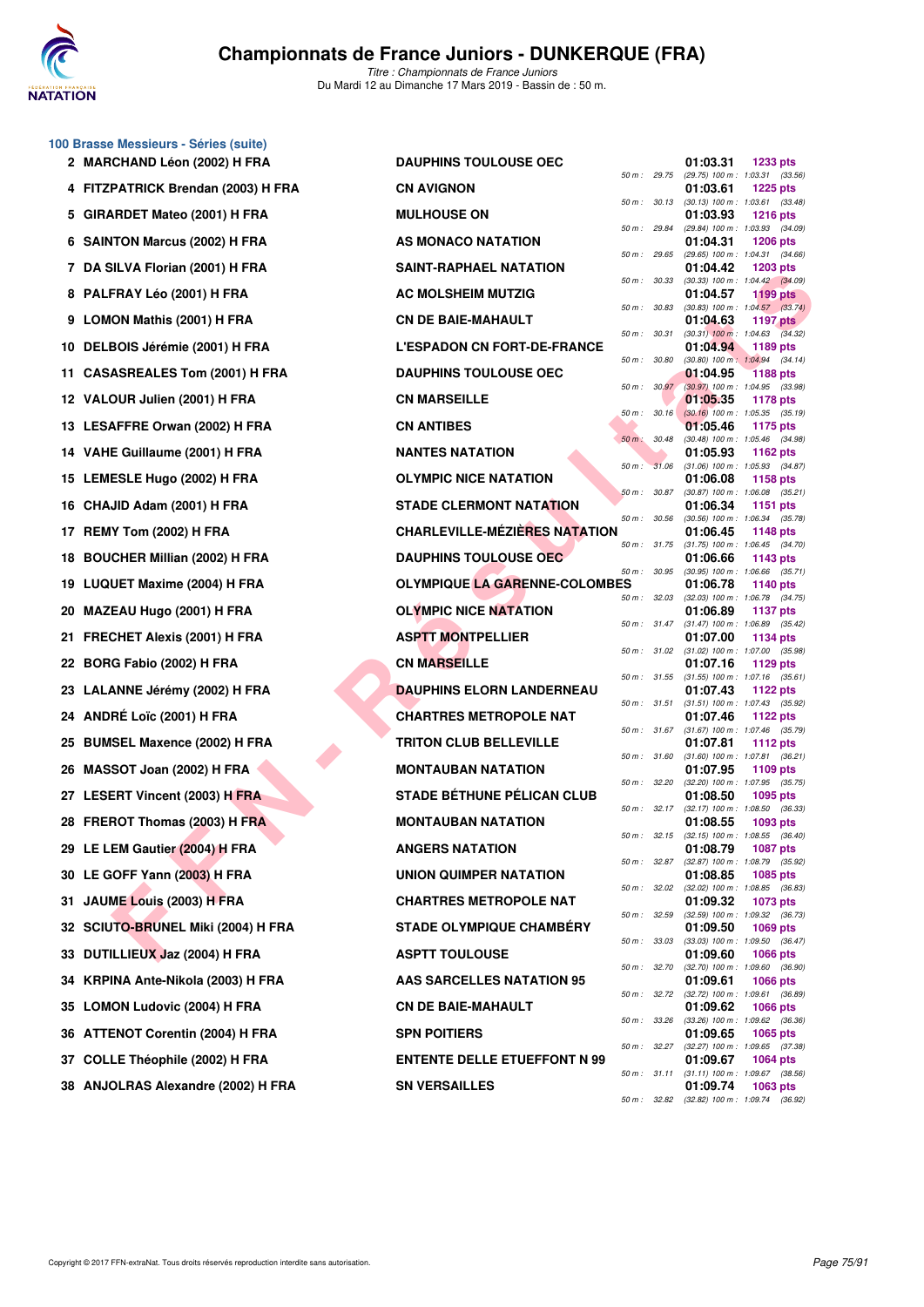

*Titre : Championnats de France Juniors* Du Mardi 12 au Dimanche 17 Mars 2019 - Bassin de : 50 m.

| 39 VIDAL Samuel (2003) H FRA                                                                   | <b>MONTPELLIER PAILLADE NATATION</b>                                                                                             |                  |             | 01:09.86                              | <b>1060 pts</b>                                               |
|------------------------------------------------------------------------------------------------|----------------------------------------------------------------------------------------------------------------------------------|------------------|-------------|---------------------------------------|---------------------------------------------------------------|
| 40 EGGIMANN Rudy (2001) H FRA                                                                  | <b>MONTIGNY NATATION</b>                                                                                                         | 50 m: 32.30      |             | 01:10.57                              | $(32.30)$ 100 m : 1:09.86 $(37.56)$<br>1042 pts               |
| 41 DUCCI Mathis (2004) H FRA                                                                   | SAINT-RAPHAEL NATATION                                                                                                           |                  |             | 01:10.58                              | 50 m: 32.12 (32.12) 100 m: 1:10.57 (38.45)<br><b>1041 pts</b> |
| 42 JESOPHE Mehdi (2004) H FRA                                                                  | <b>L'ESPADON CN FORT-DE-FRANCE</b>                                                                                               | 50 m: 33.14      |             | 01:10.83                              | (33.14) 100 m: 1:10.58 (37.44)<br>1035 pts                    |
| 43 BEN MILED Moahmed-Bechir (2003) H TUN                                                       | <b>CHARTRES METROPOLE NAT</b>                                                                                                    | 50 m: 33.41      |             | 01:10.88                              | $(33.41)$ 100 m : 1:10.83 $(37.42)$<br><b>1034 pts</b>        |
|                                                                                                | <b>CN CUGNAUX</b>                                                                                                                | 50 m : 32.94     |             | 01:10.95                              | (32.94) 100 m: 1:10.88 (37.94)<br><b>1032 pts</b>             |
| 44 VERGNES Lucien (2004) H FRA                                                                 |                                                                                                                                  | 50 m : 33.08     |             |                                       | $(33.08)$ 100 m : 1:10.95 $(37.87)$                           |
| 45 DARRAS Kyllian (2003) H FRA                                                                 | <b>AMIENS METROPOLE NAT.</b>                                                                                                     | 50 m : 33.72     |             | 01:11.00                              | <b>1031 pts</b><br>$(33.72)$ 100 m : 1:11.00 $(37.28)$        |
| 46 LETOCART Enzo (2004) H FRA                                                                  | <b>AQUA CLUB PONTAULT-ROISSY</b>                                                                                                 |                  |             | 01:11.59                              | <b>1016 pts</b>                                               |
| 47 CROUZEVIALLE Lohan (2004) H FRA                                                             | <b>CLUB DES NAGEURS DE BRIVE</b>                                                                                                 |                  |             | 01:11.61                              | 50 m: 34.15 (34.15) 100 m: 1:11.59 (37.44)<br><b>1015 pts</b> |
| 48 BONDUELLE Bastien (2004) H FRA                                                              | <b>DUNKERQUE NATATION</b>                                                                                                        |                  | 50 m: 33.07 | 01:11.64                              | $(33.07)$ 100 m : 1:11.61 $(38.54)$<br>1015 pts               |
| 49 DUBOS Maxime (2004) H FRA                                                                   | <b>P.V GRANDVILLIERS NATATION</b>                                                                                                | 50 m: 34.26      |             | 01:11.95                              | $(34.26)$ 100 m : 1:11.64 $(37.38)$<br><b>1007 pts</b>        |
|                                                                                                |                                                                                                                                  | 50 m : 33.52     |             |                                       | $(33.52)$ 100 m : 1:11.95 $(38.43)$                           |
| 49 FANTAUZZI Nicolas (2003) H FRA                                                              | <b>AC DÉCINES</b>                                                                                                                | 50 m: 33.10      |             | 01:11.95                              | <b>1007 pts</b><br>$(33.10)$ 100 m : 1:11.95 $(38.85)$        |
| 49 LANGLAIS Leo (2004) H FRA                                                                   | <b>ES MASSY NATATION</b>                                                                                                         |                  |             | 01:11.95                              | 1007 pts                                                      |
| 52 GABALI Cedric (2004) H FRA                                                                  | <b>ES VITRY</b>                                                                                                                  | 50 m : 33.00     |             | $(33.00)$ 100 m : 1:11.95<br>01:12.59 | (38.95)<br>991 pts                                            |
| 53 GILBERT Elouan (2004) H FRA                                                                 | <b>CAUDAN NATATION</b>                                                                                                           | $50 m$ : $34.16$ |             | 01:13.04                              | (34.16) 100 m: 1:12.59 (38.43)<br>980 pts                     |
|                                                                                                |                                                                                                                                  |                  |             |                                       | 50 m: 33.72 (33.72) 100 m: 1:13.04 (39.32)                    |
| PILLER Mathis (2003) H FRA<br>--- VERGER Maxime (2003) H FRA                                   | <b>CA L'HAY-LES-ROSES</b><br><b>C PAUL-BERT RENNES</b>                                                                           |                  |             | <b>DNS</b><br><b>DSQ</b>              |                                                               |
| 200 Brasse Messieurs - Finale A 17-18 ans (Jeudi 14 Mars 2019)<br>1 MARCHAND Léon (2002) H FRA | <b>DAUPHINS TOULOUSE OEC</b><br>50 m: 30.76 (30.76) 100 m: 1:04.96 (34.20) 150 m: 1:40.01                                        |                  |             | 02:14.45                              | <b>1248 pts</b><br>$(35.05)$ 200 m : 2:14.45 $(34.44)$        |
| 2 BIDARD Clément (2001) H FRA                                                                  | <b>MULHOUSE ON</b>                                                                                                               |                  |             | 02:14.47                              | <b>1248 pts</b>                                               |
| 3 DA SILVA Florian (2001) H FRA                                                                | 50 m: 30.48 (30.48) 100 m: 1:04.80 (34.32) 150 m: 1:39.64<br><b>SAINT-RAPHAEL NATATION</b>                                       |                  |             | 02:16.16                              | $(34.84)$ 200 m : 2:14.47 $(34.83)$<br><b>1225 pts</b>        |
| 4 PALFRAY Léo (2001) H FRA                                                                     | 50 m: 31.41 (31.41) 100 m: 1:06.20 (34.79) 150 m: 1:40.97<br><b>AC MOLSHEIM MUTZIG</b>                                           |                  |             | 02:16.40                              | $(34.77)$ 200 m : 2:16.16 $(35.19)$<br><b>1222 pts</b>        |
|                                                                                                | 50 m: 31.45 (31.45) 100 m: 1:06.11 (34.66) 150 m: 1:41.18 (35.07) 200 m: 2:16.40 (35.22)                                         |                  |             |                                       |                                                               |
| 5 AITKACI Carl (2001) H FRA                                                                    | <b>STADE FRANCAIS O COURBEVOIE</b><br>50 m: 30.79 (30.79) 100 m: 1:05.71 (34.92) 150 m: 1:41.92 (36.21) 200 m: 2:18.47 (36.55)   |                  |             | 02:18.47                              | 1194 pts                                                      |
| 6 LEMESLE Hugo (2002) H FRA                                                                    | <b>OLYMPIC NICE NATATION</b><br>50 m: 31.71 (31.71) 100 m: 1:06.92 (35.21) 150 m: 1:42.76 (35.84) 200 m: 2:19.31 (36.55)         |                  |             | 02:19.31                              | 1182 pts                                                      |
| 7 SAINTON Marcus (2002) H FRA                                                                  | AS MONACO NATATION                                                                                                               |                  |             |                                       | 1180 pts                                                      |
|                                                                                                |                                                                                                                                  |                  |             | 02:19.51                              |                                                               |
|                                                                                                | 50 m: 31.26 (31.26) 100 m: 1:06.70 (35.44) 150 m: 1:42.70 (36.00) 200 m: 2:19.51 (36.81)                                         |                  |             |                                       |                                                               |
| 8 CASASREALES Tom (2001) H FRA                                                                 | <b>DAUPHINS TOULOUSE OEC</b><br>50 m: 31.84 (31.84) 100 m: 1:07.09 (35.25) 150 m: 1:43.67 (36.58) 200 m: 2:20.37 (36.70)         |                  |             | 02:20.37                              | 1168 pts                                                      |
| 200 Brasse Messieurs - Finale A 15-16 ans (Jeudi 14 Mars 2019)                                 |                                                                                                                                  |                  |             |                                       |                                                               |
| 1 FITZPATRICK Brendan (2003) H FRA                                                             | <b>CN AVIGNON</b>                                                                                                                |                  |             | 02:20.75                              | 1163 pts                                                      |
|                                                                                                | 50 m: 32.53 (32.53) 100 m: 1:08.38 (35.85) 150 m: 1:45.03                                                                        |                  |             |                                       | (36.65) 200 m : 2:20.75 (35.72)                               |
| 2 LUQUET Maxime (2004) H FRA                                                                   | <b>OLYMPIQUE LA GARENNE-COLOMBES</b><br>50 m: 32.37 (32.37) 100 m: 1:08.25 (35.88) 150 m: 1:45.26 (37.01) 200 m: 2:22.45 (37.19) |                  |             | 02:22.45                              | 1141 pts                                                      |
| 3 LE PAPE Thomas (2003) H FRA                                                                  | <b>CNM DIEPPE</b><br>50 m: 32.73 (32.73) 100 m: 1:09.65 (36.92) 150 m: 1:47.08 (37.43) 200 m: 2:24.76 (37.68)                    |                  |             | 02:24.76                              | <b>1111 pts</b>                                               |

#### **[200 Brasse Messieurs - Finale A](http://www.ffnatation.fr/webffn/resultats.php?idact=nat&go=epr&idcpt=59271&idepr=73) 17-18 ans** (Jeudi 14 Mars 2019)

| 1 MARCHAND Léon (2002) H FRA |  |  |
|------------------------------|--|--|
|                              |  |  |

**100 Brasse Messieurs - Séries (suite)**

- **3 DA SILVA Florian (2001) H FRA**
- **4 PALFRAY Léo (2001) H FRA AC MOLSHEIM MUTZIG 02:16.40 1222 pts**
- 
- 
- 
- 

## **[200 Brasse Messieurs - Finale A](http://www.ffnatation.fr/webffn/resultats.php?idact=nat&go=epr&idcpt=59271&idepr=73) 15-16 ans** (Jeudi 14 Mars 2019)

- **1 FITZPATRICK Brendan (2003) H FRA CN AVIGNON 602:33)** 100 m: 1:08.38 (35.85) 150 m: 1:45.03 (36.65) 200 m: 2:20.75 1163 pts
- **2 LUQUET Maxime (2004) H FRA OLYMPIQUE LA GARENNE-COLOMBES 02:22.45 1141 pts**<br> **2 DEVINPIQUE LA GARENNE-COLOMBES 03.23 100 m**: 1:08.25 (35.88) 150 m: 1:45.26 (37.01) 200 m: 2:22.45 (37.19)
- **3 LE PAPE Thomas (2003) H FRA CNM DIEPPE 02:24.76 02:24.76 1111 pts 60m:** 32.73 (32.73) 100 m: 1:09.65 (36.92) 150 m: 1:47.08 (37.43) 200 m: 2:24.76 (37.68)
- **4 LE GOFF Yann (2003) H FRA** UNION QUIMPER NATATION 02:26.67 **1086** pts<br>
50 m i 32.81 (32.81) 100 m i 1:10.47 (37.66) 150 m i 1:48.45 (37.98) 200 m i 2:26.67 (38.22)
- **5 FREROT Thomas (2003) H FRA MONTAUBAN NATATION 02:27.15 1080 pts**
- **6 LESERT Vincent (2003) H FRA STADE BÉTHUNE PÉLICAN CLUB 02:27.29 1078 pts**
- **7 LE LEM Gautier (2004) H FRA**
- **8 GORLIER Enzo (2003) H FRA**

#### **[200 Brasse Messieurs - Finale B](http://www.ffnatation.fr/webffn/resultats.php?idact=nat&go=epr&idcpt=59271&idepr=73) 17-18 ans** (Jeudi 14 Mars 2019)

**1 LESAFFRE Orwan (2002) H FRA CN ANTIBES 02:22.00 1147 pts**

*50 m : 32.09 (32.09) 100 m : 1:08.82 (36.73) 150 m : 1:45.12 (36.30) 200 m : 2:22.00 (36.88)*

*50 m : 34.39 (34.39) 100 m : 1:11.58 (37.19) 150 m : 1:50.64 (39.06) 200 m : 2:29.63 (38.99)*

| 1 MARCHAND Léon (2002) H FRA    | <b>DAUPHINS TOULOUSE OEC</b><br>02:14.45                                                                                                                    | 1248 pts   |
|---------------------------------|-------------------------------------------------------------------------------------------------------------------------------------------------------------|------------|
| 2 BIDARD Clément (2001) H FRA   | $(35.05)$ 200 m : 2:14.45 $(34.44)$<br>50 m : 30.76 (30.76) 100 m : 1:04.96 (34.20) 150 m : 1:40.01<br><b>MULHOUSE ON</b><br>02:14.47 1248 pts              |            |
|                                 | $(34.84)$ 200 m : 2:14.47 $(34.83)$<br>50 m : 30.48 (30.48) 100 m : 1:04.80 (34.32) 150 m : 1:39.64                                                         |            |
| 3 DA SILVA Florian (2001) H FRA | <b>SAINT-RAPHAEL NATATION</b><br>$02:16.16$ 1225 pts<br>$(34.77)$ 200 m : 2:16.16 $(35.19)$<br>50 m: 31.41 (31.41) 100 m: 1:06.20 (34.79) 150 m: 1:40.97    |            |
| 4 PALFRAY Léo (2001) H FRA      | <b>AC MOLSHEIM MUTZIG</b><br>$02:16.40$ 1222 pts                                                                                                            |            |
| 5 AITKACI Carl (2001) H FRA     | $(35.07)$ 200 m : 2:16.40 $(35.22)$<br>50 m: 31.45 (31.45) 100 m: 1:06.11 (34.66) 150 m: 1:41.18<br><b>STADE FRANCAIS O COURBEVOIE</b><br>02:18.47 1194 pts |            |
| 6 LEMESLE Hugo (2002) H FRA     | 50 m: 30.79 (30.79) 100 m: 1:05.71 (34.92) 150 m: 1:41.92 (36.21) 200 m: 2:18.47 (36.55)<br><b>OLYMPIC NICE NATATION</b><br>02:19.31 1182 pts               |            |
| 7 SAINTON Marcus (2002) H FRA   | $(35.84)$ 200 m : 2:19.31 $(36.55)$<br>50 m: 31.71 (31.71) 100 m: 1:06.92<br>(35.21) 150 m : 1:42.76<br>AS MONACO NATATION<br>02:19.51                      | 1180 $pts$ |
| 8 CASASREALES Tom (2001) H FRA  | $(36.00)$ 200 m : 2:19.51 $(36.81)$<br>50 m: 31.26 (31.26) 100 m: 1:06.70 (35.44) 150 m: 1:42.70<br><b>DAUPHINS TOULOUSE OEC</b><br>02:20.37                | 1168 $pts$ |
|                                 | $(35.25)$ 150 m : 1:43.67 $(36.58)$ 200 m : 2:20.37 $(36.70)$<br>50 m : 31.84 (31.84) 100 m : 1:07.09                                                       |            |

*50 m : 32.73* (32.73) 100 m : 1:09.65 (36.92) 150 m : 1:47.08 (37.43) 200 m : 2:24.76 (37.6<br>**UNION QUIMPER NATATION** 02:26.67 1086 pts

*50 m : 32.85 (32.85) 100 m : 1:10.39 (37.54) 150 m : 1:48.45 (38.06) 200 m : 2:27.15 (38.70)*<br>**STADE BÉTHUNE PÉLICAN CLUB** 02:27.29 1078 pts

*50 m : 33.78 (33.78) 100 m : 1:10.94 (37.16) 150 m : 1:49.00 (38.06) 200 m : 2:27.29 (38.29)*<br>**ANGERS NATATION** 02:28.70 1060 pts

*50 m : 33.44 (33.44) 100 m : 1:11.34 (37.90) 150 m : 1:50.58 (39.24) 200 m : 2:28.70 (38.12)*<br>**AC VILLEPINTE** 02:29.63 1048 pts

*50 m : 32.81 (32.81) 100 m : 1:10.47 (37.66) 150 m : 1:48.45 (37.98) 200 m : 2:26.67 (38.22)*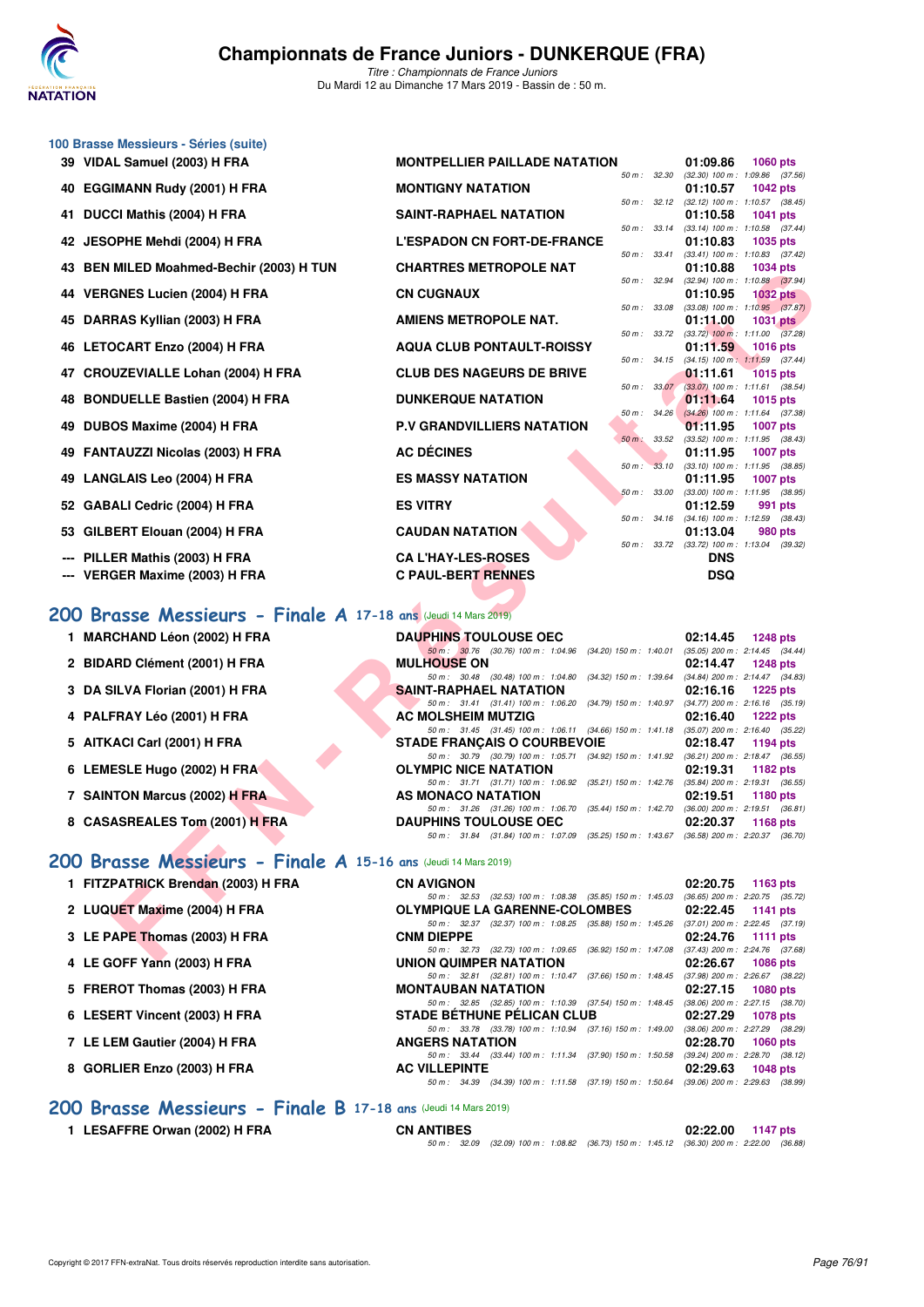

*Titre : Championnats de France Juniors* Du Mardi 12 au Dimanche 17 Mars 2019 - Bassin de : 50 m.

#### **200 Brasse Messieurs - Finale B (suite)**

- **2 REMY Tom (2002) H FRA CHARLEVILLE-MÉZIÈRES NATATION 02:22.80 1136 pts**
- **3 FRECHET Alexis (2001) H FRA ASPTT MONTPELLIER 02:25.84 1097 pts**
- **4 MASSOT Joan (2002) H FRA** MONTAUBAN NATATION **02:26.58 1087 pts 1087 pts 69 m 11082 69 m 11082 69 m 11082 69 m 11082 69 m 11082 69 m 11082 67.72 150 m 11082 67.80 200 m 226.58 6**
- **5 MAZEAU Hugo (2001) H FRA OLYMPIC NICE NATATION 02:27.17 1079 pts**<br> **50 m** 32.88 (32.88) 100 m 1:10.52 (37.64) 150 m 1:48.71 (38.19) 200 m 2:27.17 (38.46)
- **6 ANJOLRAS Alexandre (2002) H FRA** SN VERSAILLES **1074 pts 02:27.63 1074 pts 69.37.33 1074 pts 69.37.33 1074 pts 69.37.33 1074 pts 69.37.33 1074 pts 69.37.33 1074 pts 69.37.33 1074 pts 69.37**
- **7 VAHE Guillaume (2001) H FRA NANTES NATATION 02:28.59 1061 pts**
- **--- BOUCHER Millian (2002) H FRA DAUPHINS TOULOUSE OEC DSQ**

#### **[200 Brasse Messieurs - Finale B](http://www.ffnatation.fr/webffn/resultats.php?idact=nat&go=epr&idcpt=59271&idepr=73) 15-16 ans** (Jeudi 14 Mars 2019)

- **1 SALETES Jacques (2003) H FRA** US COLOMIERS NATATION 02:27.78 1072 pts<br>  $\frac{50 \text{ m} \div 34.19 + (34.19) + 100 \text{ m} \div 1.12.24}{(34.19) + 100 \text{ m} \div 1.12.24}$  (38.05) 150 m : 1:50.67 (38.43) 200 m : 2:27.78 (37.11)
- **2 SCIUTO-BRUNEL Miki (2004) H FRA** STADE OLYMPIQUE CHAMBÉRY **02:28.84 1058 pts**<br>
50 m : 34.88 (34.88) 100 m : 1:12.36 (37.48) 150 m : 1:50.86 (38.50) 200 m : 2:28.84 (37.98)
- **3 KRPINA Ante-Nikola (2003) H FRA AAS SARCELLES NATATION 95** 02:29.38 1051 pts<br>
50 m: 34.18 (34.18) 100 m: 1:12.61 (38.43) 150 m: 1:50.98 (38.37) 200 m: 2:29.38 (38.40)
- **4 VERGER Maxime (2003) H FRA C PAUL-BERT RENNES 02:29.41 1051 pts 02:29.41 1051 pts 69.641 1061 <b>cm**: 33.64 **(33.64) 100 m:** 1:12.05 **(38.41**) **150 m:** 1:50.35 **(38.30) 200 m:** 2:29.41 **(39.06)**
- **5 DUCCI Mathis (2004) H FRA** SAINT-RAPHAEL NATATION 02:31.46 1025 pts 50 m: 34.73 (34.73) 100 m: 1:13.03 (38.30) 150 m: 1:52.21 (39.18) 200 m: 2:31.46 (39.25)
- **6 VIDAL Samuel (2003) H FRA** MONTPELLIER PAILLADE NATATION 02:31.49 1025 pts<br>  $50 \text{ m}: 34.88 \text{ (34.88) } 100 \text{ m}: 1:13.56 \text{ (38.68) } 150 \text{ m}: 1:52.82 \text{ (39.26) } 200 \text{ m}: 2:31.49 \text{ (38.67) }$
- *50 m : 34.88 (34.88) 100 m : 1:13.56 (38.68) 150 m : 1:52.82 (39.26) 200 m : 2:31.49 (38.67)* **7 BONDUELLE Bastien (2004) H FRA DUNKERQUE NATATION 02:32.23 1016 pts**
- 8 LOMON Ludovic (2004) H FRA CN D

#### **[200 Brasse Messieurs - Finale C](http://www.ffnatation.fr/webffn/resultats.php?idact=nat&go=epr&idcpt=59271&idepr=73) 17-18 ans (G**

- **1 ANDRÉ Loïc (2001) H FRA CHARTRES METALE CHARTER METALE NATURE CHARTER OF A CHART**
- 2 BUMSEL Maxence (2002) H FRA **TRIT**
- **3 LALANNE Jérémy (2002) H FRA DAUF**
- **4 VERHOEVEN Tanguy (2002) H FRA CN CHALON-SUR-SAONE 02:39.64 PTS**
- 
- 
- 

#### **[200 Brasse Messieurs - Finale C](http://www.ffnatation.fr/webffn/resultats.php?idact=nat&go=epr&idcpt=59271&idepr=73) 15-16 ans** (Jeudi 14 Mars 2019)

- **1 ATTENOT Corentin (2004) H FRA** SPN POITIERS 02:33.90 995 pts 602:33.90 995 pts 602:33.90 995 pts
- **2 DUTILLIEUX Jaz (2004) H FRA ASPTT TOULOUSE 02:34.31 090 pts 02:34.31 990 pts 60m**: 34.02 (34.02) 100m: 1:13.11 (39.09) 150m: 1:53.52 (40.41) 200m: 2:34.31 (40.79)
- **3 CROUZEVIALLE Lohan (2004) H FRA** CLUB DES NAGEURS DE BRIVE 02:34.80 984 pts<br>  $\frac{50 \text{ m} \cdot 33.70}{33.70}$  (33.70) 100 m: 1:12.56 (38.86) 150 m: 1:53.19 (40.63) 200 m: 2:34.80 (41.61)
- **4 ALISON Hugo (2004) H FRA US TOUL 02:34.91 983 pts**
- **5 BEN MILED Moahmed-Bechir (2003) H TUN CHARTRES METROPOLE NAT 02:36.28 966 pts**<br>  $\frac{50 \text{ m} \div 34.84}$   $\frac{(34.84) \cdot 100 \text{ m} \div 1.13.35}$   $\frac{(38.51) \cdot 150 \text{ m} \div 1.53.82}{(40.47) \cdot 200 \text{ m} \div 2.36.28}$   $\frac{966 \text{ pts}}{(4$
- **6 LANGLAIS Leo (2004) H FRA ES MASSY NATATION 92:38.51 92:38.51 92:38.51 93.60 93.60 93.60 93.60 93.60 93.60 93.60 93.60 93.60 93.60 93.60 93.60 93.60 93.60 93.60 93.60 93.60 93**
- **7 JESOPHE Mehdi (2004) H FRA** L'ESPADON CN FORT-DE-FRANCE 238.58 939 pts<br>  $\frac{50 \text{ m}}{50 \text{ m}}$  35.37 (35.37 100 m 1.15.73 (40.38) 150 m 1.58.12 (42.39) 200 m 2.38.58 (40.4
- 8 DUBOS Maxime (2004) H FRA **P.V GRANDVILLIERS NATATION** 02:39.10

#### **[200 Brasse Messieurs - Séries](http://www.ffnatation.fr/webffn/resultats.php?idact=nat&go=epr&idcpt=59271&idepr=73)** (Jeudi 14 Mars 2019)

*50 m : 35.00 (35.00) 100 m : 1:15.88 (40.88) 150 m : 1:57.30 (41.42) 200 m : 2:38.51 (41.21)*

| 1 BIDARD Clément (2001) H FRA | <b>MULHOUSE ON</b> |  |                                                                                              | 02:13.99 1255 pts |  |
|-------------------------------|--------------------|--|----------------------------------------------------------------------------------------------|-------------------|--|
|                               |                    |  | 50 m : 30.42 (30.42) 100 m : 1:04.54 (34.12) 150 m : 1:39.16 (34.62) 200 m : 2:13.99 (34.83) |                   |  |

| OLNAS AIEXANDIE (2002) II FRA                              | ON VEROAILLEO                                                                                                                   | <b>UZ.ZI.UJ UITUS</b>       |
|------------------------------------------------------------|---------------------------------------------------------------------------------------------------------------------------------|-----------------------------|
| E Guillaume (2001) H FRA                                   | 50 m: 33.90 (33.90) 100 m: 1:11.23 (37.33) 150 m: 1:49.26 (38.03) 200 m: 2:27.63 (38.37)<br><b>NANTES NATATION</b>              | 02:28.59<br><b>1061 pts</b> |
|                                                            | 50 m: 32.59 (32.59) 100 m: 1:10.51 (37.92) 150 m: 1:49.20 (38.69) 200 m: 2:28.59 (39.39)                                        |                             |
| CHER Millian (2002) H FRA                                  | <b>DAUPHINS TOULOUSE OEC</b>                                                                                                    | <b>DSQ</b>                  |
|                                                            |                                                                                                                                 |                             |
| asse Messieurs - Finale B 15-16 ans (Jeudi 14 Mars 2019)   |                                                                                                                                 |                             |
|                                                            |                                                                                                                                 |                             |
| ETES Jacques (2003) H FRA                                  | US COLOMIERS NATATION                                                                                                           | 02:27.78<br>1072 pts        |
| <b>TO-BRUNEL Miki (2004) H FRA</b>                         | 50 m: 34.19 (34.19) 100 m: 1:12.24 (38.05) 150 m: 1:50.67 (38.43) 200 m: 2:27.78 (37.11)<br><b>STADE OLYMPIQUE CHAMBERY</b>     | 02:28.84<br>1058 pts        |
|                                                            | 50 m: 34.88 (34.88) 100 m: 1:12.36 (37.48) 150 m: 1:50.86 (38.50) 200 m: 2:28.84 (37.98)                                        |                             |
| INA Ante-Nikola (2003) H FRA                               | AAS SARCELLES NATATION 95                                                                                                       | 02:29.38<br>1051 pts        |
|                                                            | 50 m: 34.18 (34.18) 100 m: 1:12.61 (38.43) 150 m: 1:50.98 (38.37) 200 m: 2:29.38 (38.40)                                        |                             |
| GER Maxime (2003) H FRA                                    | <b>C PAUL-BERT RENNES</b>                                                                                                       | 02:29.41<br>1051 pts        |
|                                                            | 50 m: 33.64 (33.64) 100 m: 1:12.05 (38.41) 150 m: 1:50.35 (38.30) 200 m: 2:29.41 (39.06)                                        |                             |
| CI Mathis (2004) H FRA                                     | SAINT-RAPHAEL NATATION                                                                                                          | $02:31.46$ 1025 pts         |
|                                                            | 50 m: 34.73 (34.73) 100 m: 1:13.03 (38.30) 150 m: 1:52.21 (39.18) 200 m: 2:31.46 (39.25)                                        |                             |
| L Samuel (2003) H FRA                                      | <b>MONTPELLIER PAILLADE NATATION</b>                                                                                            | 02:31.49<br>1025 pts        |
|                                                            | 50 m: 34.88 (34.88) 100 m: 1:13.56 (38.68) 150 m: 1:52.82 (39.26) 200 m: 2:31.49 (38.67)                                        |                             |
| DUELLE Bastien (2004) H FRA                                | <b>DUNKERQUE NATATION</b>                                                                                                       | 02:32.23<br>1016 pts        |
| ON Ludovic (2004) H FRA                                    | 50 m: 35.09 (35.09) 100 m: 1:13.47 (38.38) 150 m: 1:52.86 (39.39) 200 m: 2:32.23 (39.37)<br><b>CN DE BAIE-MAHAULT</b>           | 02:33.43<br>1001 pts        |
|                                                            | 50 m: 33.58 (33.58) 100 m: 1:12.24 (38.66) 150 m: 1:51.60 (39.36) 200 m: 2:33.43 (41.83)                                        |                             |
|                                                            |                                                                                                                                 |                             |
| asse Messieurs - Finale C 17-18 ans (Jeudi 14 Mars 2019)   |                                                                                                                                 |                             |
| RÉ Loïc (2001) H FRA                                       | <b>CHARTRES METROPOLE NAT</b>                                                                                                   | 02:26.53<br>1088 pts        |
|                                                            | 50 m: 32.95 (32.95) 100 m: 1.09.99 (37.04) 150 m: 1.48.50 (38.51) 200 m: 2.26.53 (38.03)                                        |                             |
| <b>SEL Maxence (2002) H FRA</b>                            | <b>TRITON CLUB BELLEVILLE</b>                                                                                                   | 02:28.33<br>1065 pts        |
|                                                            | 50 m: 33.13 (33.13) 100 m: 1:10.64 (37.51) 150 m: 1:49.20 (38.56) 200 m: 2:28.33 (39.13)                                        |                             |
| ANNE Jérémy (2002) H FRA                                   | <b>DAUPHINS ELORN LANDERNEAU</b>                                                                                                | 02:28.63<br>1061 pts        |
|                                                            | 50 m: 32.56 (32.56) 100 m: 1:09.97 (37.41) 150 m: 1:49.71 (39.74) 200 m: 2:28.63 (38.92)                                        |                             |
| HOEVEN Tanguy (2002) H FRA                                 | <b>CN CHALON-SUR-SAONE</b>                                                                                                      | 02:29.64<br>1048 pts        |
|                                                            | 50 m: 34.23 (34.23) 100 m: 1:12.70 (38.47) 150 m: 1:51.19 (38.49) 200 m: 2:29.64 (38.45)                                        |                             |
| A Koray (2002) H FRA                                       | <b>GRENOBLE NATATION</b>                                                                                                        | 02:34.96<br>982 pts         |
|                                                            | 50 m: 34.68 (34.68) 100 m: 1:13.79 (39.11) 150 m: 1:54.44 (40.65) 200 m: 2:34.96 (40.52)                                        |                             |
| LINI Gabriel (2002) H FRA                                  | <b>NAUTIC CLUB ALP'38</b>                                                                                                       | 02:35.54<br>975 pts         |
| LE Théophile (2002) H FRA                                  | 50 m: 34.61 (34.61) 100 m: 1:13.61 (39.00) 150 m: 1:54.37 (40.76) 200 m: 2:35.54 (41.17)                                        | 02:42.99                    |
|                                                            | <b>ENTENTE DELLE ETUEFFONT N 99</b><br>50 m: 33.77 (33.77) 100 m: 1:15.14 (41.37) 150 m: 1:59.25 (44.11) 200 m: 2:42.99 (43.74) | 887 pts                     |
|                                                            |                                                                                                                                 |                             |
| asse Messieurs - Finale $C$ 15-16 ans (Jeudi 14 Mars 2019) |                                                                                                                                 |                             |
|                                                            |                                                                                                                                 |                             |
| ENOT Corentin (2004) H FRA                                 | <b>SPN POITIERS</b>                                                                                                             | 02:33.90<br>995 pts         |
|                                                            | 50 m: 33.40 (33.40) 100 m: 1:11.76 (38.36) 150 m: 1:52.49 (40.73) 200 m: 2:33.90 (41.41)                                        |                             |
| ILLIEUX Jaz (2004) H FRA                                   | <b>ASPTT TOULOUSE</b>                                                                                                           | 02:34.31<br>990 pts         |
|                                                            | 50 m: 34.02 (34.02) 100 m: 1:13.11 (39.09) 150 m: 1:53.52 (40.41) 200 m: 2:34.31 (40.79)<br><b>CLUB DES NAGEURS DE BRIVE</b>    |                             |
| UZEVIALLE Lohan (2004) H FRA                               | 50 m: 33.70 (33.70) 100 m: 1:12.56 (38.86) 150 m: 1:53.19 (40.63) 200 m: 2:34.80 (41.61)                                        | 02:34.80<br>984 pts         |
| <b>ON Hugo (2004) H FRA</b>                                | US TOUL                                                                                                                         | 02:34.91<br>983 pts         |
|                                                            | 50 m: 35.37 (35.37) 100 m: 1:14.77 (39.40) 150 m: 1:55.03 (40.26) 200 m: 2:34.91 (39.88)                                        |                             |
| MILED Moahmed-Bechir (2003) H TUN                          | <b>CHARTRES METROPOLE NAT</b>                                                                                                   | 02:36.28<br><b>966 pts</b>  |
|                                                            |                                                                                                                                 |                             |

*50 m : 33.01 (33.01) 100 m : 1:09.08 (36.07) 150 m : 1:46.14 (37.06) 200 m : 2:22.80 (36.66)*

*50 m : 32.81 (32.81) 100 m : 1:10.50 (37.69) 150 m : 1:47.59 (37.09) 200 m : 2:25.84 (38.25)* **MONTAUBAN NATATION** 02:26.58 1087 pts

*50 m : 32.90 (32.90) 100 m : 1:10.62 (37.72) 150 m : 1:48.42* **OLYMPIC NICE NATATION** 

*50 m : 32.88 (32.88) 100 m : 1:10.52 (37.64) 150 m : 1:48.71 (38.19) 200 m : 2:27.17 (38.46)*

**5 KAYA Koray (2002) H FRA GRENOBLE NATATION 02:34.96** *50 m : 34.68 (34.68) 100 m : 1:13.79 (39.11) 150 m : 1:54.44 (40.65) 200 m : 2:34.96 (40.52)* **NAIITIC CLUB ALP'38 02:35.54** 975 pts **6 UGOLINI Gabriel (2002) H FRA NAUTIC CLUB ALP'38** 02:35.54 975 pts 02:35.54 975 pts 50m; 34.61 (34.61) 100 m; 1:13.61 (39.00) 150 m; 1:54.37 (40.76) 200 m; 2:35.54 (41.17) *50 m : 34.61 (34.61) 100 m : 1:13.61 (39.00) 150 m : 1:54.37 (40.76) 200 m : 2:35.54 (41.1*<br>**ENTENTE DELLE ETUEFFONT N 99** 02:42.99 887 pts **7 COLLE Théophile (2002) H FRA ENTENTE DELLE ETUEFFONT N 99 02:42.99** 

*50 m : 34.84 (34.84) 100 m : 1:13.35 (38.51) 150 m : 1:53.82 (40.47) 200 m : 2:36.28 (42.46)*<br>**ES MASSY NATATION** 02:38.51 939 pts

*50 m : 35.37 (35.37) 100 m : 1:15.73 (40.36) 150 m : 1:58.12 (42.39) 200 m : 2:38.58 (40.46)*

*50 m : 34.89 (34.89) 100 m : 1:14.19 (39.30) 150 m : 1:55.35 (41.16) 200 m : 2:39.10 (43.75)*

Copyright © 2017 FFN-extraNat. Tous droits réservés reproduction interdite sans autorisation. **Page 77/91 Page 77/91**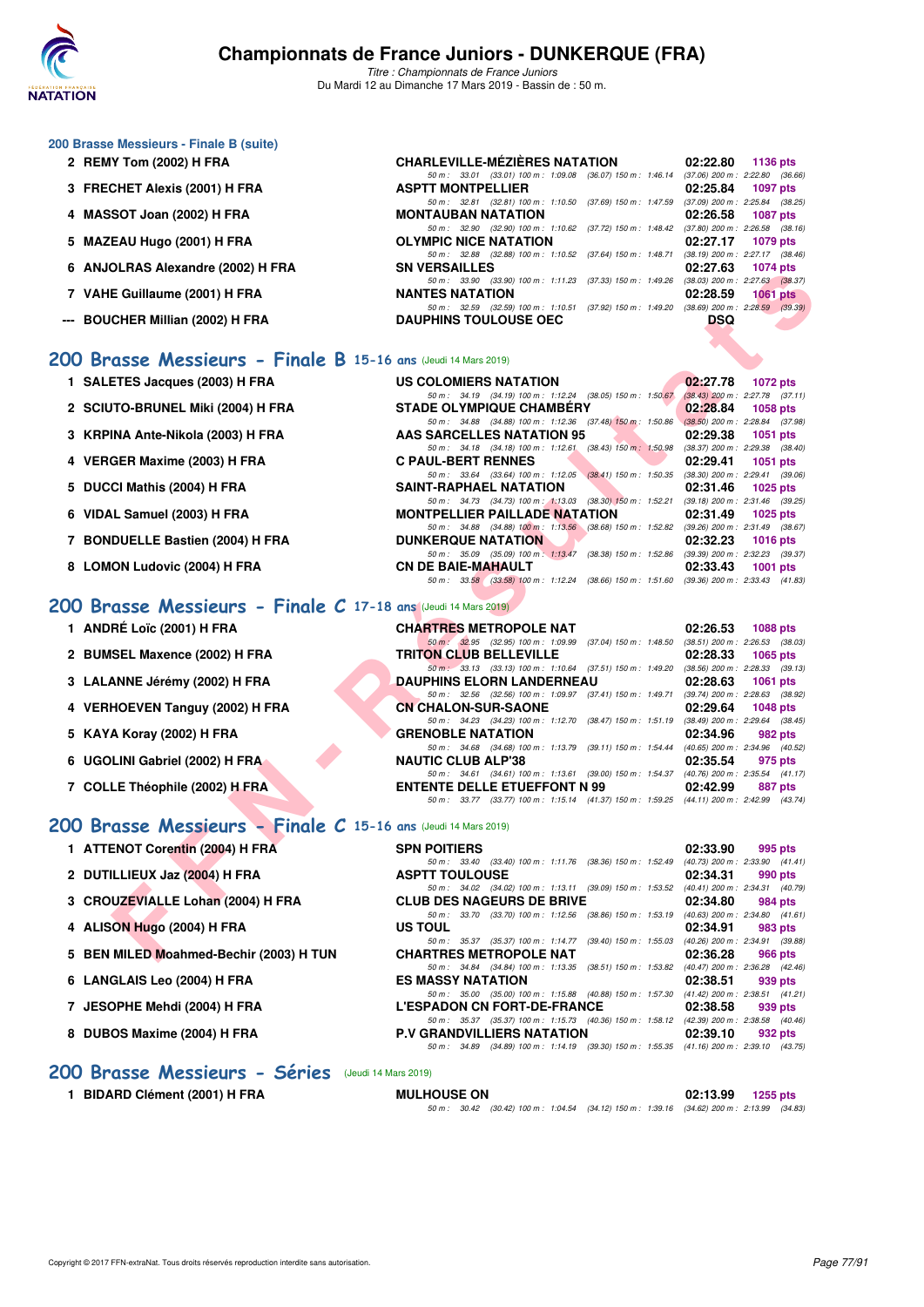

| 2  | 200 Brasse Messieurs - Séries (suite)<br><b>MARCHAND Léon (2002) H FRA</b> |
|----|----------------------------------------------------------------------------|
| 3  | DA SILVA Florian (2001) H FRA                                              |
| 4  | PALFRAY Léo (2001) H FRA                                                   |
| 5  | AITKACI Carl (2001) H FRA                                                  |
| 6  | LEMESLE Hugo (2002) H FRA                                                  |
| 7  | <b>SAINTON Marcus (2002) H FRA</b>                                         |
| 8  | <b>CASASREALES Tom (2001) H FRA</b>                                        |
| 9  | FITZPATRICK Brendan (2003) H FRA                                           |
| 10 | <b>BOUCHER Millian (2002) H FRA</b>                                        |
| 11 | REMY Tom (2002) H FRA                                                      |
| 12 | <b>LESAFFRE Orwan (2002) H FRA</b>                                         |
| 13 | LE PAPE Thomas (2003) H FRA                                                |
| 14 | <b>LUQUET Maxime (2004) H FRA</b>                                          |
| 15 | <b>FRECHET Alexis (2001) H FRA</b>                                         |
| 16 | VAHE Guillaume (2001) H FRA                                                |
| 17 | <b>LESERT Vincent (2003) H FRA</b>                                         |
| 18 | FREROT Thomas (2003) H FRA                                                 |
| 19 | MAZEAU Hugo (2001) H FRA                                                   |
| 20 | <b>LOMON Mathis (2001) H FRA</b>                                           |
| 21 | MASSOT Joan (2002) H FRA                                                   |
| 22 | LE LEM Gautier (2004) H FRA                                                |
| 23 | LE GOFF Yann (2003) H FRA                                                  |
| 24 | GORLIER Enzo (2003) H FRA                                                  |
| 25 | <b>ANJOLRAS Alexandre (2002) H FRA</b>                                     |
| 26 | <b>ANDRÉ Loïc (2001) H FRA</b>                                             |
| 27 | KRPINA Ante-Nikola (2003) H FRA                                            |
| 28 | SCIUTO-BRUNEL Miki (2004) H FRA                                            |
| 29 | <b>BUMSEL Maxence (2002) H FRA</b>                                         |
| 29 | <b>SALETES Jacques (2003) H FRA</b>                                        |
| 31 | DUCCI Mathis (2004) H FRA                                                  |
| 32 | VERGER Maxime (2003) H FRA                                                 |
| 33 | CHAJID Adam (2001) H FRA                                                   |
| 34 | VIDAL Samuel (2003) H FRA                                                  |
| 35 | <b>LOMON Ludovic (2004) H FRA</b>                                          |
| 36 | KAYA Koray (2002) H FRA                                                    |
| 37 | LALANNE Jérémy (2002) H FRA                                                |

| 2 MARCHAND Léon (2002) H FRA         | <b>DAUPHINS TOULOUSE OEC</b>                                                                                                                                                                                                 | 02:16.68 | <b>1218 pts</b> |
|--------------------------------------|------------------------------------------------------------------------------------------------------------------------------------------------------------------------------------------------------------------------------|----------|-----------------|
| 3 DA SILVA Florian (2001) H FRA      | 50 m: 30.73 (30.73) 100 m: 1:05.67 (34.94) 150 m: 1:41.05 (35.38) 200 m: 2:16.68 (35.63)<br><b>SAINT-RAPHAEL NATATION</b>                                                                                                    | 02:17.01 | 1213 $pts$      |
| 4 PALFRAY Léo (2001) H FRA           | 50 m: 30.94 (30.94) 100 m: 1:06.05 (35.11) 150 m: 1:40.77 (34.72) 200 m: 2:17.01 (36.24)<br>AC MOLSHEIM MUTZIG                                                                                                               | 02:17.05 | 1213 pts        |
| 5 AITKACI Carl (2001) H FRA          | 50 m: 31.50 (31.50) 100 m: 1:06.66 (35.16) 150 m: 1:41.73 (35.07) 200 m: 2:17.05 (35.32)<br><b>STADE FRANÇAIS O COURBEVOIE</b>                                                                                               | 02:18.53 | 1193 pts        |
| 6 LEMESLE Hugo (2002) H FRA          | 50 m: 30.96 (30.96) 100 m: 1:07.09 (36.13) 150 m: 1:42.76 (35.67) 200 m: 2:18.53 (35.77)<br><b>OLYMPIC NICE NATATION</b>                                                                                                     | 02:18.89 | 1188 $pts$      |
| 7 SAINTON Marcus (2002) H FRA        | 50 m: 32.25 (32.25) 100 m: 1:07.22 (34.97) 150 m: 1:42.85 (35.63) 200 m: 2:18.89 (36.04)<br>AS MONACO NATATION                                                                                                               | 02:20.50 | 1166 pts        |
| 8 CASASREALES Tom (2001) H FRA       | 50 m: 31.13 (31.13) 100 m: 1:05.98 (34.85) 150 m: 1:42.29 (36.31) 200 m: 2:20.50 (38.21)<br><b>DAUPHINS TOULOUSE OEC</b>                                                                                                     | 02:20.85 | 1162 $pts$      |
| 9 FITZPATRICK Brendan (2003) H FRA   | 50 m: 31.53 (31.53) 100 m: 1:07.18 (35.65) 150 m: 1:43.49 (36.31) 200 m: 2:20.85 (37.36)<br><b>CN AVIGNON</b>                                                                                                                | 02:21.40 | $1155$ pts      |
| 10 BOUCHER Millian (2002) H FRA      | 50 m: 31.38 (31.38) 100 m: 1:07.29 (35.91) 150 m: 1:43.94 (36.65) 200 m: 2:21.40 (37.46)<br><b>DAUPHINS TOULOUSE OEC</b>                                                                                                     | 02:21.67 | $1151$ pts      |
| 11 REMY Tom (2002) H FRA             | 50 m: 31.69 (31.69) 100 m: 1:06.58 (34.89) 150 m: 1:43.36 (36.78) 200 m: 2:21.67 (38.31)<br><b>CHARLEVILLE-MEZIERES NATATION</b>                                                                                             | 02:23.14 | 1132 pts        |
| 12 LESAFFRE Orwan (2002) H FRA       | 50 m: 33.06 (33.06) 100 m: 1:09.58 (36.52) 150 m: 1:46.79 (37.21) 200 m: 2:23.14 (36.35)<br><b>CN ANTIBES</b>                                                                                                                | 02:24.19 | 1118 pts        |
| 13 LE PAPE Thomas (2003) H FRA       | 50 m: 31.80 (31.80) 100 m: 1:07.68 (35.88) 150 m: 1:45.29 (37.61) 200 m: 2:24.19 (38.90)<br><b>CNM DIEPPE</b>                                                                                                                | 02:24.91 | 1109 pts        |
| 14 LUQUET Maxime (2004) H FRA        | 50 m: 32.75 (32.75) 100 m: 1:09.38 (36.63) 150 m: 1:46.99 (37.61) 200 m: 2:24.91 (37.92)<br><b>OLYMPIQUE LA GARENNE-COLOMBES</b>                                                                                             | 02:25.03 | 1107 pts        |
| 15 FRECHET Alexis (2001) H FRA       | 50 m: 33.18 (33.18) 100 m: 1:09.89 (36.71) 150 m: 1:47.86 (37.97) 200 m: 2:25.03 (37.17)<br><b>ASPTT MONTPELLIER</b>                                                                                                         | 02:25.57 | 1100 pts        |
| 16 VAHE Guillaume (2001) H FRA       | 50 m: 32.82 (32.82) 100 m: 1:08.95 (36.13) 150 m: 1:46.97 (38.02) 200 m: 2:25.57 (38.60)<br><b>NANTES NATATION</b>                                                                                                           | 02:25.98 | 1095 pts        |
| 17 LESERT Vincent (2003) H FRA       | 50 m: 32.43 (32.43) 100 m: 1:09.39 (36.96) 150 m: 1:47.61 (38.22) 200 m: 2:25.98 (38.37)<br><b>STADE BETHUNE PELICAN CLUB</b>                                                                                                | 02:27.13 | 1080 pts        |
| 18 FREROT Thomas (2003) H FRA        | 50 m: 33.88 (33.88) 100 m: 1:10.67 (36.79) 150 m: 1:48.81 (38.14) 200 m: 2:27.13 (38.32)<br><b>MONTAUBAN NATATION</b>                                                                                                        | 02:27.29 | 1078 pts        |
| 19 MAZEAU Hugo (2001) H FRA          | 50 m: 33.98 (33.98) 100 m: 1:11.42 (37.44) 150 m: 1:49.71 (38.29) 200 m: 2:27.29 (37.58)<br><b>OLYMPIC NICE NATATION</b>                                                                                                     | 02:27.66 | 1073 pts        |
| 20 LOMON Mathis (2001) H FRA         | 50 m: 32.91 (32.91) 100 m: 1.09.66 (36.75) 150 m: 1.47.91 (38.25) 200 m: 2.27.66 (39.75)<br><b>CN DE BAIE-MAHAULT</b>                                                                                                        | 02:27.92 | 1070 pts        |
| 21 MASSOT Joan (2002) H FRA          | 50 m: 32.32 (32.32) 100 m: 1.09.19 (36.87) 150 m: 1.47.22 (38.03) 200 m: 2.27.92 (40.70)<br><b>MONTAUBAN NATATION</b>                                                                                                        | 02:28.49 | 1063 $pts$      |
| 22 LE LEM Gautier (2004) H FRA       | 50 m: 34.13 (34.13) 100 m: 1:12.21 (38.08) 150 m: 1:50.93 (38.72) 200 m: 2:28.49 (37.56)<br><b>ANGERS NATATION</b>                                                                                                           | 02:29.38 | 1051 pts        |
| 23 LE GOFF Yann (2003) H FRA         | 50 m: 34.48 (34.48) 100 m: 1:12.53 (38.05) 150 m: 1:51.39 (38.86) 200 m: 2:29.38 (37.99)<br>UNION QUIMPER NATATION                                                                                                           | 02:29.63 | <b>1048 pts</b> |
| 24 GORLIER Enzo (2003) H FRA         | 50 m: 33.55 (33.55) 100 m: 1:12.84 (39.29) 150 m: 1:52.33 (39.49) 200 m: 2:29.63 (37.30)<br><b>AC VILLEPINTE</b>                                                                                                             | 02:30.20 | 1041 pts        |
| 25 ANJOLRAS Alexandre (2002) H FRA   | 50 m: 34.44 (34.44) 100 m: 1:12.66 (38.22) 150 m: 1:51.14 (38.48) 200 m: 2:30.20 (39.06)<br><b>SN VERSAILLES</b>                                                                                                             | 02:30.37 | 1039 pts        |
| 26 ANDRÉ Loïc (2001) H FRA           | 50 m: 35.02 (35.02) 100 m: 1:12.59 (37.57) 150 m: 1:51.91 (39.32) 200 m: 2:30.37 (38.46)<br><b>CHARTRES METROPOLE NAT</b>                                                                                                    | 02:30.74 | 1034 pts        |
| 27   KRPINA Ante-Nikola (2003) H FRA | 50 m: 33.66 (33.66) 100 m: 1:11.76 (38.10) 150 m: 1:51.04 (39.28) 200 m: 2:30.74 (39.70)<br>AAS SARCELLES NATATION 95                                                                                                        | 02:31.20 | 1029 pts        |
| 28 SCIUTO-BRUNEL Miki (2004) H FRA   | 50 m: 34.38 (34.38) 100 m: 1:12.60 (38.22) 150 m: 1:51.42 (38.82) 200 m: 2:31.20 (39.78)<br><b>STADE OLYMPIQUE CHAMBERY</b>                                                                                                  | 02:31.54 | 1024 pts        |
| 29 BUMSEL Maxence (2002) H FRA       | 50 m: 34.50 (34.50) 100 m: 1:12.78 (38.28) 150 m: 1:51.49 (38.71) 200 m: 2:31.54 (40.05)<br><b>TRITON CLUB BELLEVILLE</b>                                                                                                    | 02:31.76 | 1022 $pts$      |
| 29   SALETES Jacques (2003) H FRA    | 50 m: 33.44 (33.44) 100 m: 1:11.62 (38.18) 150 m: 1:51.44 (39.82) 200 m: 2:31.76 (40.32)<br>US COLOMIERS NATATION                                                                                                            | 02:31.76 | 1022 pts        |
| 31 DUCCI Mathis (2004) H FRA         | 50 m: 35.50 (35.50) 100 m: 1:15.05 (39.55) 150 m: 1:53.85 (38.80) 200 m: 2:31.76 (37.91)<br>SAINT-RAPHAEL NATATION                                                                                                           | 02:31.89 | 1020 pts        |
| 32 VERGER Maxime (2003) H FRA        | 50 m: 33.95 (33.95) 100 m: 1:12.18 (38.23) 150 m: 1:51.04 (38.86) 200 m: 2:31.89 (40.85)<br><b>C PAUL-BERT RENNES</b><br>50 m: 34.10 (34.10) 100 m: 1:12.44 (38.34) 150 m: 1:52.30 (39.86) 200 m: 2:32.05 (39.75)            | 02:32.05 | <b>1018 pts</b> |
| 33 CHAJID Adam (2001) H FRA          | <b>STADE CLERMONT NATATION</b>                                                                                                                                                                                               | 02:32.31 | $1015$ pts      |
| 34 VIDAL Samuel (2003) H FRA         | 50 m: 33.61 (33.61) 100 m: 1:12.61 (39.00) 150 m: 1:52.96 (40.35) 200 m: 2:32.31 (39.35)<br><b>MONTPELLIER PAILLADE NATATION</b><br>50 m: 34.17 (34.17) 100 m: 1:12.81 (38.64) 150 m: 1:52.17 (39.36) 200 m: 2:33.12 (40.95) | 02:33.12 | 1005 pts        |
| 35 LOMON Ludovic (2004) H FRA        | <b>CN DE BAIE-MAHAULT</b>                                                                                                                                                                                                    | 02:33.17 | 1004 pts        |
| 36 KAYA Koray (2002) H FRA           | 50 m: 35.85 (35.85) 100 m: 1:15.24 (39.39) 150 m: 1:54.35 (39.11) 200 m: 2:33.17 (38.82)<br><b>GRENOBLE NATATION</b>                                                                                                         | 02:33.81 | 996 pts         |
| 37 LALANNE Jérémy (2002) H FRA       | 50 m: 34.71 (34.71) 100 m: 1:13.80 (39.09) 150 m: 1:53.39 (39.59) 200 m: 2:33.81 (40.42)<br><b>DAUPHINS ELORN LANDERNEAU</b>                                                                                                 | 02:33.89 | 995 pts         |
|                                      | 50 m: 34.54 (34.54) 100 m: 1:14.39 (39.85) 150 m: 1:54.58 (40.19) 200 m: 2:33.89 (39.31)                                                                                                                                     |          |                 |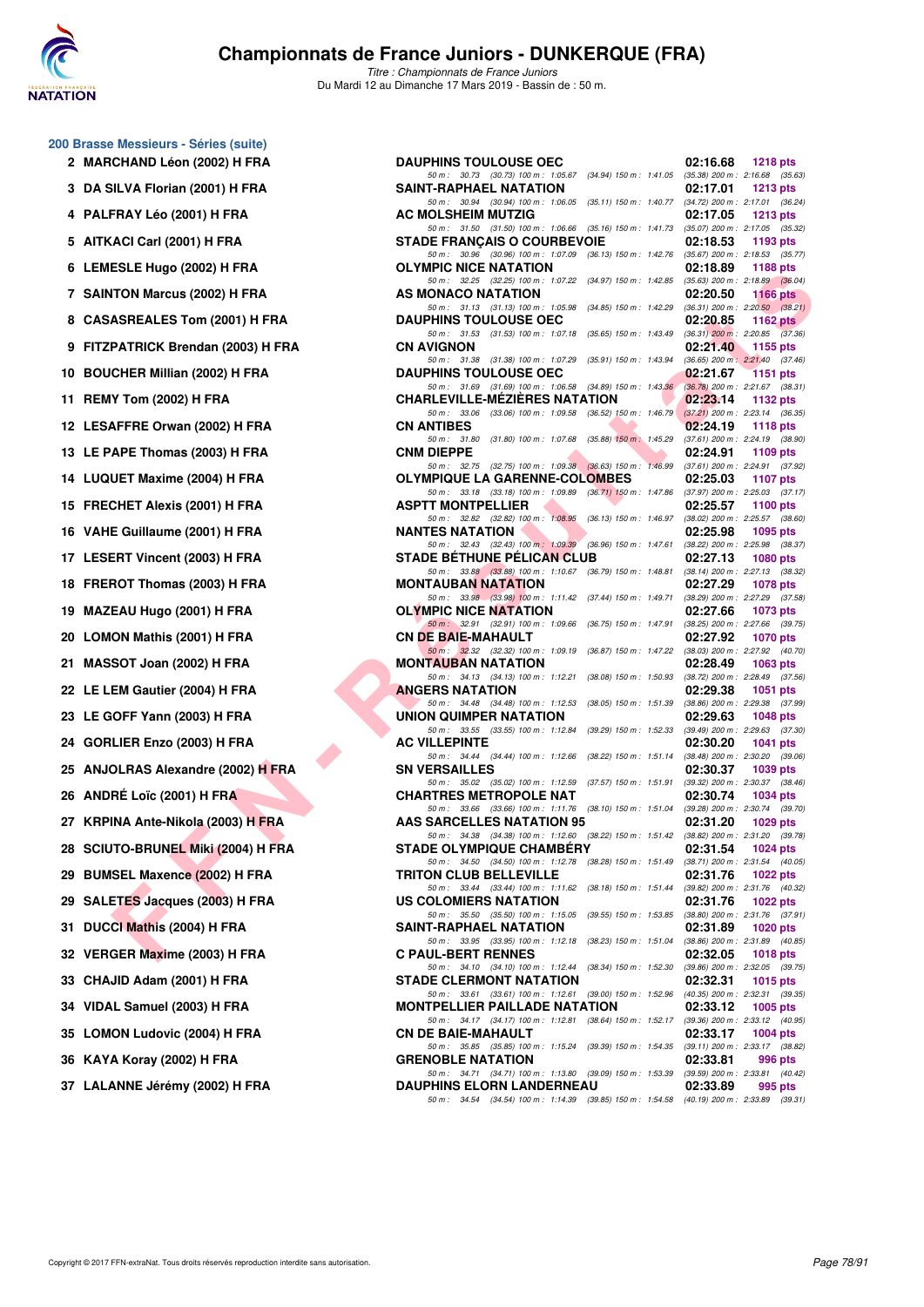

*Titre : Championnats de France Juniors* Du Mardi 12 au Dimanche 17 Mars 2019 - Bassin de : 50 m.

| 200 Brasse Messieurs - Séries (suite)                                                    |                                                                                                                                 |                |                                                |  |  |
|------------------------------------------------------------------------------------------|---------------------------------------------------------------------------------------------------------------------------------|----------------|------------------------------------------------|--|--|
| 38 VERHOEVEN Tanguy (2002) H FRA                                                         | <b>CN CHALON-SUR-SAONE</b>                                                                                                      | 02:33.98       | 994 pts                                        |  |  |
| 39 BONDUELLE Bastien (2004) H FRA                                                        | 50 m: 34.08 (34.08) 100 m: 1:12.56 (38.48) 150 m: 1:53.11 (40.55) 200 m: 2:33.98 (40.87)<br><b>DUNKERQUE NATATION</b>           | 02:34.79       | 984 pts                                        |  |  |
| 40 UGOLINI Gabriel (2002) H FRA                                                          | 50 m: 35.54 (35.54) 100 m: 1:14.96 (39.42) 150 m: 1:54.47 (39.51) 200 m: 2:34.79 (40.32)<br><b>NAUTIC CLUB ALP'38</b>           | 02:34.84       | 984 pts                                        |  |  |
| 41 CROUZEVIALLE Lohan (2004) H FRA                                                       | 50 m: 35.57 (35.57) 100 m: 1:14.91 (39.34) 150 m: 1:54.90 (39.99) 200 m: 2:34.84 (39.94)<br><b>CLUB DES NAGEURS DE BRIVE</b>    | 02:34.98       | 982 pts                                        |  |  |
| 42 BEN MILED Moahmed-Bechir (2003) H TUN                                                 | 50 m: 34.17 (34.17) 100 m: 1:13.17 (39.00) 150 m: 1:54.39 (41.22) 200 m: 2:34.98 (40.59)                                        |                |                                                |  |  |
|                                                                                          | <b>CHARTRES METROPOLE NAT</b><br>50 m: 35.73 (35.73) 100 m: 1:14.74 (39.01) 150 m: 1:55.00 (40.26) 200 m: 2:35.09 (40.09)       | 02:35.09       | 981 pts                                        |  |  |
| 43 ATTENOT Corentin (2004) H FRA                                                         | <b>SPN POITIERS</b><br>50 m: 35.64 (35.64) 100 m: 1:16.11 (40.47) 150 m: 1:56.45 (40.34) 200 m: 2:35.43 (38.98)                 | 02:35.43       | 976 pts                                        |  |  |
| 44 DUTILLIEUX Jaz (2004) H FRA                                                           | <b>ASPTT TOULOUSE</b>                                                                                                           | 02:35.77       | 972 pts                                        |  |  |
| 45 DUBOS Maxime (2004) H FRA                                                             | 50 m: 34.39 (34.39) 100 m: 1:14.40 (40.01) 150 m: 1:54.34 (39.94) 200 m: 2:35.77 (41.43)<br><b>P.V GRANDVILLIERS NATATION</b>   | 02:35.99       | 970 pts                                        |  |  |
| 46 COLLE Théophile (2002) H FRA                                                          | 50 m: 35.43 (35.43) 100 m: 1:14.00 (38.57) 150 m: 1:54.50 (40.50) 200 m: 2:35.99 (41.49)<br><b>ENTENTE DELLE ETUEFFONT N 99</b> | 02:36.04       | 969 pts                                        |  |  |
| 47 ALISON Hugo (2004) H FRA                                                              | 50 m: 33.10 (33.10) 100 m: 1:12.69 (39.59) 150 m: 1:53.70 (41.01) 200 m: 2:36.04 (42.34)<br>US TOUL                             | 02:36.11       | 968 pts                                        |  |  |
| 48 LANGLAIS Leo (2004) H FRA                                                             | 50 m: 35.32 (35.32) 100 m: 1:15.32 (40.00) 150 m: 1:55.09<br><b>ES MASSY NATATION</b>                                           | 02:39.33       | $(39.77)$ 200 m : 2:36.11 $(41.02)$<br>930 pts |  |  |
|                                                                                          | 50 m: 35.72 (35.72) 100 m: 1:15.79 (40.07) 150 m: 1:57.73 (41.94) 200 m: 2:39.33 (41.60)                                        |                |                                                |  |  |
| 49 JESOPHE Mehdi (2004) H FRA                                                            | <b>L'ESPADON CN FORT-DE-FRANCE</b><br>50 m: 35.37 (35.37) 100 m: 1:16.93 (41.56) 150 m: 1:58.94 (42.01) 200 m: 2:41.44 (42.50)  | 02:41.44       | 905 pts                                        |  |  |
| 50 LECOINTRE LAFOUREST Louis-Marie (2004) H FRA SO MILLAU GRANDS CAUSSES NATATION        |                                                                                                                                 | 02:42.91       | 888 pts                                        |  |  |
| GIRARDET Mateo (2001) H FRA                                                              | 50 m: 35.29 (35.29) 100 m: 1:16.85 (41.56) 150 m: 1:59.73 (42.88) 200 m: 2:42.91 (43.18)<br><b>MULHOUSE ON</b>                  | <b>DNS dec</b> |                                                |  |  |
| --- VERGNES Lucien (2004) H FRA                                                          | <b>CN CUGNAUX</b>                                                                                                               | <b>DSQ</b>     |                                                |  |  |
|                                                                                          |                                                                                                                                 |                |                                                |  |  |
|                                                                                          |                                                                                                                                 |                |                                                |  |  |
|                                                                                          |                                                                                                                                 |                |                                                |  |  |
| 50 Papillon Messieurs - Finale A 17-18 ans (Dimanche 17 Mars 2019)                       | <b>MULHOUSE ON</b>                                                                                                              | 00:24.82       | <b>1234 pts</b>                                |  |  |
| 1 HUG-DREYFUS Tom (2002) H FRA                                                           | <b>STADE BETHUNE PELICAN CLUB</b>                                                                                               | 00:25.05       |                                                |  |  |
| 2 BOURGEOIS Mathieu (2001) H FRA<br>3 PLEWINSKI Sam (2001) H FRA                         | <b>DAUPHINS D'ANNECY</b>                                                                                                        | 00:25.07       | <b>1218 pts</b><br><b>1216 pts</b>             |  |  |
|                                                                                          | <b>STADE CLERMONT NATATION</b>                                                                                                  | 00:25.12       | <b>1213 pts</b>                                |  |  |
| 4 BENEZIT Corentin (2001) H FRA                                                          | <b>CN BREST</b>                                                                                                                 | 00:25.25       | <b>1204 pts</b>                                |  |  |
| 5 PECH Killian (2002) H FRA                                                              | <b>AS MONACO NATATION</b>                                                                                                       | 00:25.40       |                                                |  |  |
| 6 BAILLE Nicolas (2002) H FRA                                                            | <b>CHARTRES METROPOLE NAT</b>                                                                                                   | 00:25.41       | 1194 pts                                       |  |  |
| 7 THENU Maxime (2002) H FRA<br>8 MARRUGO MONTAÑO Camilo-Andres (2002) H COL CS CLICHY 92 |                                                                                                                                 | 00:25.43       | 1193 pts<br>1192 pts                           |  |  |
|                                                                                          |                                                                                                                                 |                |                                                |  |  |
| 50 Papillon Messieurs - Finale A 15-16 ans (Dimanche 17 Mars 2019)                       |                                                                                                                                 |                |                                                |  |  |
| 1 AIRAUD Yohan (2004) H FRA                                                              | <b>OLYMPIC NICE NATATION</b>                                                                                                    | 00:25.57       | 1182 pts                                       |  |  |
|                                                                                          | A ASEC NATATION SAINT-PAUL REUNION                                                                                              | 00:25.80       | <b>1166 pts</b>                                |  |  |
| 2 MAZELLIER Nans (2004) H FRA<br>3 BRIESCH Louis (2003) H FRA                            | <b>DAUPHINS OBERNAI</b>                                                                                                         | 00:26.07       | <b>1148 pts</b>                                |  |  |
| 3 DESCAMPS Aurelien (2003) H FRA                                                         | <b>MOREUIL NATATION</b>                                                                                                         | 00:26.07       | <b>1148 pts</b>                                |  |  |
| 5 CHEIKH Noé (2003) H FRA                                                                | <b>ST-ETIENNE NATATION</b>                                                                                                      | 00:26.33       | <b>1131 pts</b>                                |  |  |
| 6 RIVIÈRE Clément (2003) H FRA                                                           | <b>CN CHALON-SUR-SAONE</b>                                                                                                      | 00:26.39       | <b>1127 pts</b>                                |  |  |
| 7 VIDAL Etienne (2003) H FRA                                                             | <b>SO MILLAU GRANDS CAUSSES NATATION</b>                                                                                        | 00:26.57       | 1115 pts                                       |  |  |
| --- PERESSE Justin (2003) H FRA                                                          | <b>CN FOUGERES</b>                                                                                                              | <b>DSQ</b>     |                                                |  |  |
|                                                                                          |                                                                                                                                 |                |                                                |  |  |
| 50 Papillon Messieurs - Finale B 17-18 ans (Dimanche 17 Mars 2019)                       |                                                                                                                                 |                |                                                |  |  |

### **[50 Papillon Messieurs - Finale A](http://www.ffnatation.fr/webffn/resultats.php?idact=nat&go=epr&idcpt=59271&idepr=81) 17-18 ans** (Dimanche 17 Mars 2019)

| 1 HUG-DREYFUS Tom (2002) H FRA                            | <b>MULHOUSE ON</b>                | 00:24.82 | 1234 pts        |
|-----------------------------------------------------------|-----------------------------------|----------|-----------------|
| 2 BOURGEOIS Mathieu (2001) H FRA                          | <b>STADE BÉTHUNE PÉLICAN CLUB</b> | 00:25.05 | <b>1218 pts</b> |
| 3 PLEWINSKI Sam (2001) H FRA                              | <b>DAUPHINS D'ANNECY</b>          | 00:25.07 | <b>1216 pts</b> |
| 4 BENEZIT Corentin (2001) H FRA                           | <b>STADE CLERMONT NATATION</b>    | 00:25.12 | <b>1213 pts</b> |
| 5 PECH Killian (2002) H FRA                               | <b>CN BREST</b>                   | 00:25.25 | <b>1204 pts</b> |
| 6 BAILLE Nicolas (2002) H FRA                             | <b>AS MONACO NATATION</b>         | 00:25.40 | 1194 pts        |
| 7 THENU Maxime (2002) H FRA                               | <b>CHARTRES METROPOLE NAT</b>     | 00:25.41 | 1193 pts        |
| 8 MARRUGO MONTAÑO Camilo-Andres (2002) H COL CS CLICHY 92 |                                   | 00:25.43 | 1192 pts        |
|                                                           |                                   |          |                 |

#### **[50 Papillon Messieurs - Finale A](http://www.ffnatation.fr/webffn/resultats.php?idact=nat&go=epr&idcpt=59271&idepr=81) 15-16 ans** (Dimanche 17 Mars 2019)

| 1 AIRAUD Yohan (2004) H FRA      | <b>OLYMPIC NICE NATATION</b>             | 00:25.57   | 1182 pts        |
|----------------------------------|------------------------------------------|------------|-----------------|
| 2 MAZELLIER Nans (2004) H FRA    | A ASEC NATATION SAINT-PAUL REUNION       | 00:25.80   | 1166 pts        |
| 3 BRIESCH Louis (2003) H FRA     | <b>DAUPHINS OBERNAI</b>                  | 00:26.07   | 1148 pts        |
| 3 DESCAMPS Aurelien (2003) H FRA | <b>MOREUIL NATATION</b>                  | 00:26.07   | <b>1148 pts</b> |
| 5 CHEIKH Noé (2003) H FRA        | <b>ST-ETIENNE NATATION</b>               | 00:26.33   | 1131 pts        |
| 6 RIVIÈRE Clément (2003) H FRA   | <b>CN CHALON-SUR-SAONE</b>               | 00:26.39   | <b>1127 pts</b> |
| 7 VIDAL Etienne (2003) H FRA     | <b>SO MILLAU GRANDS CAUSSES NATATION</b> | 00:26.57   | 1115 pts        |
| --- PERESSE Justin (2003) H FRA  | <b>CN FOUGÈRES</b>                       | <b>DSQ</b> |                 |
|                                  |                                          |            |                 |

## **[50 Papillon Messieurs - Finale B](http://www.ffnatation.fr/webffn/resultats.php?idact=nat&go=epr&idcpt=59271&idepr=81) 17-18 ans** (Dimanche 17 Mars 2019)

| 1 IVIC Yoni (2001) H FRA                    | <b>CLUB DES NAGEURS DE PARIS</b>      | 00:25.38 | 1195 pts        |
|---------------------------------------------|---------------------------------------|----------|-----------------|
| 2 RAKOTONDRAMANGA Eliot-Tahina (2002) H FRA | <b>ES MASSY NATATION</b>              | 00:25.41 | 1193 pts        |
| 3 REBAUDO Alessandro (2001) H ITA           | AS MONACO NATATION                    | 00:25.76 | 1169 pts        |
| 4 BERG Max (2002) H FRA                     | <b>MONTPELLIER METROPOLE NATATION</b> | 00:25.82 | 1165 pts        |
| 5 SALAUN Julien (2001) H FRA                | <b>CN BREST</b>                       | 00:25.85 | 1163 pts        |
| 6 ROUX Romain (2001) H FRA                  | <b>ALLIANCE DIJON NATATION</b>        | 00:25.95 | 1156 pts        |
| 7 PICOCHE Louis (2002) H FRA                | <b>CN BREST</b>                       | 00:26.16 | 1142 pts        |
| 8 VALOUR Julien (2001) H FRA                | <b>CN MARSEILLE</b>                   | 00:26.51 | <b>1119 pts</b> |
|                                             |                                       |          |                 |

## **[50 Papillon Messieurs - Finale B](http://www.ffnatation.fr/webffn/resultats.php?idact=nat&go=epr&idcpt=59271&idepr=81) 15-16 ans** (Dimanche 17 Mars 2019)

| 1 COOPER Maxwell (2003) H FRA | <b>CS CHAMONIX</b> | 00:26.74 | 1103 pts |
|-------------------------------|--------------------|----------|----------|
|                               |                    |          |          |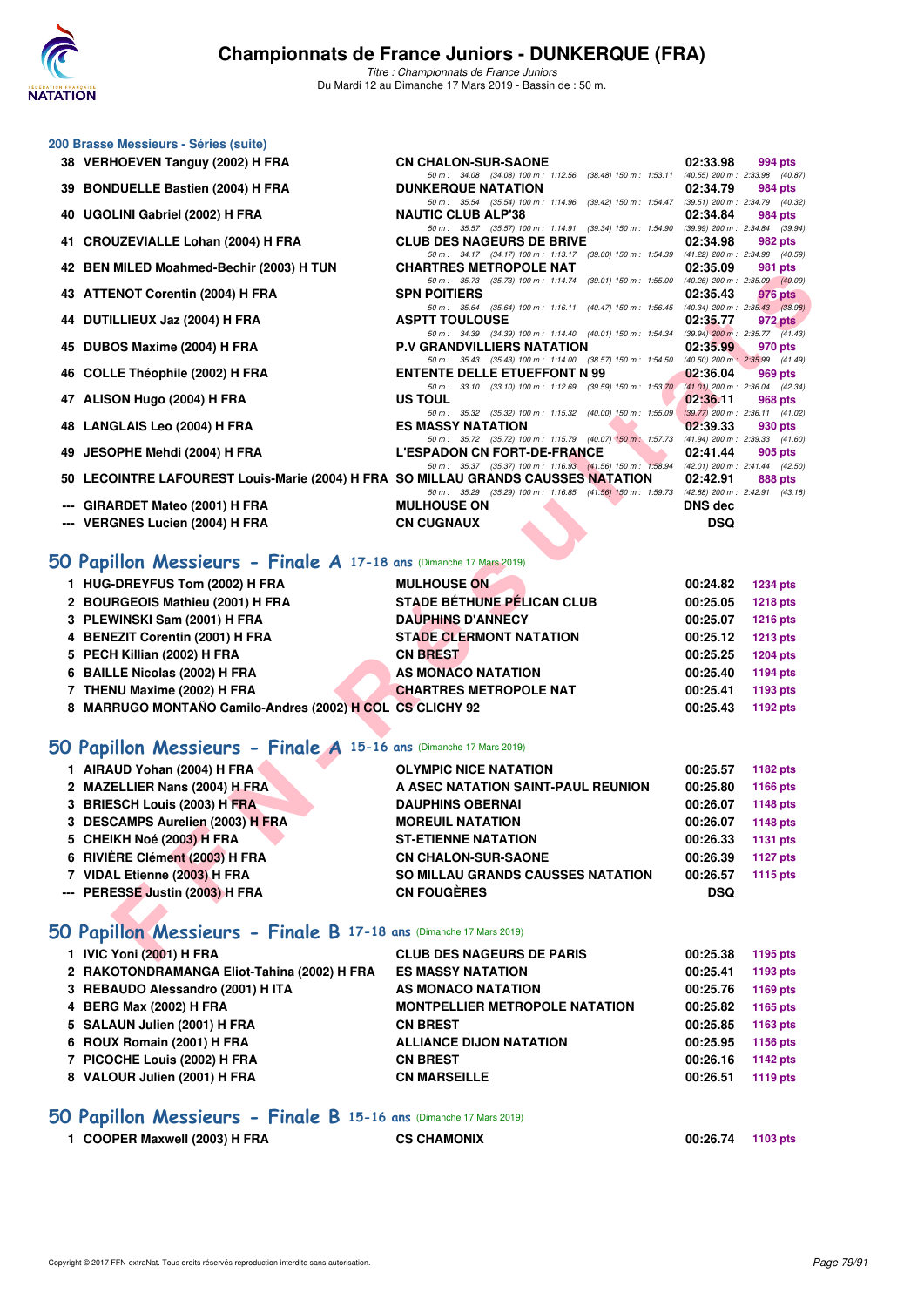

*Titre : Championnats de France Juniors* Du Mardi 12 au Dimanche 17 Mars 2019 - Bassin de : 50 m.

| 50 Papillon Messieurs - Finale B (suite) |                                       |          |          |
|------------------------------------------|---------------------------------------|----------|----------|
| 2 CANARELLI Baptiste (2003) H FRA        | <b>ASPTT LIMOGES</b>                  | 00:26.76 | 1102 pts |
| 3 BOURGEOIS Mitch (2003) H FRA           | <b>CN DE BAIE-MAHAULT</b>             | 00:26.86 | 1095 pts |
| 4 MARLOT Maxence (2003) H FRA            | <b>STADE DE REIMS NATATION</b>        | 00:26.98 | 1087 pts |
| 5 GERAN Youris (2003) H FRA              | <b>CNIC LES SQUALES</b>               | 00:27.07 | 1082 pts |
| 6 CHATEIGNER Benjamin (2004) H FRA       | <b>ST-NAZAIRE ATLANTIQUE NATATION</b> | 00:27.22 | 1072 pts |
| 7 D'AGATA Alexandre (2004) H FRA         | <b>DAUPHINS TOULOUSE OEC</b>          | 00:27.31 | 1066 pts |
| 8 CADROT Yoan (2003) H FRA               | <b>CN MELUN VAL DE SEINE</b>          | 00:27.38 | 1061 pts |
|                                          |                                       |          |          |

#### **[50 Papillon Messieurs - Finale C](http://www.ffnatation.fr/webffn/resultats.php?idact=nat&go=epr&idcpt=59271&idepr=81) 17-18 ans** (Dimanche 17 Mars 2019)

| 1 MARTIN Gaetan (2002) H FRA       | <b>LES NAGEURS BIGOUDENS</b>   | 00:25.83 | 1164 pts |
|------------------------------------|--------------------------------|----------|----------|
| 2 TROUVE Jacob (2002) H FRA        | <b>SPN POITIERS</b>            | 00:25.92 | 1158 pts |
| 3 GEOFFROY Axel (2002) H FRA       | <b>CN MELUN VAL DE SEINE</b>   | 00:26.05 | 1149 pts |
| 4 MALLET Clement (2002) H FRA      | AMIENS METROPOLE NAT.          | 00:26.07 | 1148 pts |
| 5 BONNET-ZAHEDI Darel (2001) H FRA | <b>CN LUNEL</b>                | 00:26.35 | 1129 pts |
| 6 AUVRAY MAGRO Ian (2001) H FRA    | <b>LYON NATATION METROPOLE</b> | 00:26.39 | 1127 pts |
| 7 GONTIER Thomas (2002) H FRA      | <b>CALAIS NATATION</b>         | 00:26.40 | 1126 pts |
| 8 DELALLEAU Lucas (2002) H FRA     | <b>EA NOGENT-VILLERS</b>       | 00:26.46 | 1122 pts |
|                                    |                                |          |          |

## **[50 Papillon Messieurs - Séries](http://www.ffnatation.fr/webffn/resultats.php?idact=nat&go=epr&idcpt=59271&idepr=81)** (Dimanche 17 Mars 2019)

| O Papillon Messieurs - Finale C 17-18 ans (Dimanche 17 Mars 2019)<br>1 MARTIN Gaetan (2002) H FRA<br><b>LES NAGEURS BIGOUDENS</b><br>00:25.83<br><b>1164 pts</b><br>2 TROUVE Jacob (2002) H FRA<br><b>SPN POITIERS</b><br>00:25.92<br>1158 pts<br>3 GEOFFROY Axel (2002) H FRA<br>00:26.05<br>1149 pts<br><b>CN MELUN VAL DE SEINE</b><br>4 MALLET Clement (2002) H FRA<br><b>AMIENS METROPOLE NAT.</b><br>00:26.07<br>1148 pts<br>5 BONNET-ZAHEDI Darel (2001) H FRA<br>00:26.35<br>1129 pts<br><b>CN LUNEL</b><br>6 AUVRAY MAGRO lan (2001) H FRA<br><b>LYON NATATION METROPOLE</b><br>00:26.39<br><b>1127 pts</b><br>7 GONTIER Thomas (2002) H FRA<br><b>CALAIS NATATION</b><br>00:26.40<br><b>1126 pts</b><br>8 DELALLEAU Lucas (2002) H FRA<br><b>EA NOGENT-VILLERS</b><br>00:26.46<br><b>1122 pts</b><br>O Papillon Messieurs - Séries (Dimanche 17 Mars 2019)<br>1 MARRUGO MONTAÑO Camilo-Andres (2002) H COL CS CLICHY 92<br>00:25.16<br><b>1210 pts</b><br>2 BENEZIT Corentin (2001) H FRA<br><b>STADE CLERMONT NATATION</b><br>00:25.22<br><b>1206 pts</b><br>3 PLEWINSKI Sam (2001) H FRA<br><b>DAUPHINS D'ANNECY</b><br>00:25.25<br>1204 pts<br>4 HUG-DREYFUS Tom (2002) H FRA<br><b>MULHOUSE ON</b><br>00:25.29<br><b>1201 pts</b><br><b>STADE BÉTHUNE PÉLICAN CLUB</b><br>5 BOURGEOIS Mathieu (2001) H FRA<br>00:25.32<br>1199 pts<br><b>AS MONACO NATATION</b><br>6 BAILLE Nicolas (2002) H FRA<br>00:25.34<br>1198 pts<br>7 GODEFROID Louis (2001) H FRA<br><b>DAUPHINS TOULOUSE OEC</b><br>00:25.35<br>1197 pts<br>8 PECH Killian (2002) H FRA<br><b>CN BREST</b><br>00:25.45<br>1190 pts<br>9 THENU Maxime (2002) H FRA<br><b>CHARTRES METROPOLE NAT</b><br>00:25.47<br>1189 pts<br>10 RAKOTONDRAMANGA Eliot-Tahina (2002) H FRA<br><b>ES MASSY NATATION</b><br>00:25.51<br>1186 pts<br>11 IVIC Yoni (2001) H FRA<br><b>CLUB DES NAGEURS DE PARIS</b><br>00:25.53<br>1185 pts<br>12 ROUX Romain (2001) H FRA<br><b>ALLIANCE DIJON NATATION</b><br>00:25.58<br>1181 pts<br>13 SALAUN Julien (2001) H FRA<br><b>CN BREST</b><br>00:25.61<br>1179 pts<br><b>AS MONACO NATATION</b><br>13 REBAUDO Alessandro (2001) H ITA<br>00:25.61<br>1179 pts<br>15 PICOCHE Louis (2002) H FRA<br><b>CN BREST</b><br>00:25.71<br><b>1172 pts</b><br><b>VAL DE L'EYRE NATATION</b><br>16 CHAPPET-JUAN Yannis (2002) H FRA<br>00:25.87<br>1162 pts<br>17 VALOUR Julien (2001) H FRA<br><b>CN MARSEILLE</b><br>00:25.95<br>1156 pts<br>MONTPELLIER METROPOLE NATATION<br>17 BERG Max (2002) H FRA<br>00:25.95<br>1156 pts<br>17 MAZELLIER Nans (2004) H FRA<br>A ASEC NATATION SAINT-PAUL REUNION<br>00:25.95<br>1156 pts<br>20 PASTULA Kacper (2001) H POL<br>00:25.99<br><b>ES VITRY</b><br>1153 pts<br>21 TROUVE Jacob (2002) H FRA<br>00:26.03<br><b>SPN POITIERS</b><br><b>1151 pts</b><br>22 GEOFFROY Axel (2002) H FRA<br><b>CN MELUN VAL DE SEINE</b><br>00:26.06<br>1149 pts<br>23 AIRAUD Yohan (2004) H FRA<br><b>OLYMPIC NICE NATATION</b><br>00:26.08<br><b>1147 pts</b><br>24 MARTIN Gaetan (2002) H FRA<br><b>LES NAGEURS BIGOUDENS</b><br>00:26.10<br><b>1146 pts</b><br>24 MALLET Clement (2002) H FRA<br>00:26.10<br>AMIENS METROPOLE NAT.<br><b>1146 pts</b><br>26 RIVIERE Clément (2003) H FRA<br><b>CN CHALON-SUR-SAONE</b><br>00:26.27<br>1135 pts<br>27 BRIESCH Louis (2003) H FRA<br><b>DAUPHINS OBERNAI</b><br>00:26.29<br>1133 pts<br>28 PERESSE Justin (2003) H FRA<br><b>CN FOUGERES</b><br>00:26.39<br><b>1127 pts</b><br>29 BONNET-ZAHEDI Darel (2001) H FRA<br><b>CN LUNEL</b><br>00:26.40<br><b>1126 pts</b><br>30 AUVRAY MAGRO lan (2001) H FRA<br>00:26.42<br><b>LYON NATATION METROPOLE</b><br><b>1125 pts</b><br>31 DESCAMPS Aurelien (2003) H FRA<br><b>MOREUIL NATATION</b><br>00:26.53<br><b>1117 pts</b><br>32 CHEIKH Noé (2003) H FRA<br><b>ST-ETIENNE NATATION</b><br>00:26.59<br>1113 pts<br>33 GONTIER Thomas (2002) H FRA<br><b>CALAIS NATATION</b><br>00:26.60<br><b>1113 pts</b><br>34 VIDAL Etienne (2003) H FRA<br>SO MILLAU GRANDS CAUSSES NATATION<br>00:26.66<br>1109 pts | 0 UADNUT TUAII (2003) II FRA |  | <b>TUUT PIS</b> |
|-----------------------------------------------------------------------------------------------------------------------------------------------------------------------------------------------------------------------------------------------------------------------------------------------------------------------------------------------------------------------------------------------------------------------------------------------------------------------------------------------------------------------------------------------------------------------------------------------------------------------------------------------------------------------------------------------------------------------------------------------------------------------------------------------------------------------------------------------------------------------------------------------------------------------------------------------------------------------------------------------------------------------------------------------------------------------------------------------------------------------------------------------------------------------------------------------------------------------------------------------------------------------------------------------------------------------------------------------------------------------------------------------------------------------------------------------------------------------------------------------------------------------------------------------------------------------------------------------------------------------------------------------------------------------------------------------------------------------------------------------------------------------------------------------------------------------------------------------------------------------------------------------------------------------------------------------------------------------------------------------------------------------------------------------------------------------------------------------------------------------------------------------------------------------------------------------------------------------------------------------------------------------------------------------------------------------------------------------------------------------------------------------------------------------------------------------------------------------------------------------------------------------------------------------------------------------------------------------------------------------------------------------------------------------------------------------------------------------------------------------------------------------------------------------------------------------------------------------------------------------------------------------------------------------------------------------------------------------------------------------------------------------------------------------------------------------------------------------------------------------------------------------------------------------------------------------------------------------------------------------------------------------------------------------------------------------------------------------------------------------------------------------------------------------------------------------------------------------------------------------------------------------------------------------------------------------------------------------------------------------------------------------------------------------------------------------------------------------------------------------------------------------------------------------------------------------------------------------------------------------------------------------------------------------------------------------------------------------------------------------------------------------------|------------------------------|--|-----------------|
|                                                                                                                                                                                                                                                                                                                                                                                                                                                                                                                                                                                                                                                                                                                                                                                                                                                                                                                                                                                                                                                                                                                                                                                                                                                                                                                                                                                                                                                                                                                                                                                                                                                                                                                                                                                                                                                                                                                                                                                                                                                                                                                                                                                                                                                                                                                                                                                                                                                                                                                                                                                                                                                                                                                                                                                                                                                                                                                                                                                                                                                                                                                                                                                                                                                                                                                                                                                                                                                                                                                                                                                                                                                                                                                                                                                                                                                                                                                                                                                                                             |                              |  |                 |
|                                                                                                                                                                                                                                                                                                                                                                                                                                                                                                                                                                                                                                                                                                                                                                                                                                                                                                                                                                                                                                                                                                                                                                                                                                                                                                                                                                                                                                                                                                                                                                                                                                                                                                                                                                                                                                                                                                                                                                                                                                                                                                                                                                                                                                                                                                                                                                                                                                                                                                                                                                                                                                                                                                                                                                                                                                                                                                                                                                                                                                                                                                                                                                                                                                                                                                                                                                                                                                                                                                                                                                                                                                                                                                                                                                                                                                                                                                                                                                                                                             |                              |  |                 |
|                                                                                                                                                                                                                                                                                                                                                                                                                                                                                                                                                                                                                                                                                                                                                                                                                                                                                                                                                                                                                                                                                                                                                                                                                                                                                                                                                                                                                                                                                                                                                                                                                                                                                                                                                                                                                                                                                                                                                                                                                                                                                                                                                                                                                                                                                                                                                                                                                                                                                                                                                                                                                                                                                                                                                                                                                                                                                                                                                                                                                                                                                                                                                                                                                                                                                                                                                                                                                                                                                                                                                                                                                                                                                                                                                                                                                                                                                                                                                                                                                             |                              |  |                 |
|                                                                                                                                                                                                                                                                                                                                                                                                                                                                                                                                                                                                                                                                                                                                                                                                                                                                                                                                                                                                                                                                                                                                                                                                                                                                                                                                                                                                                                                                                                                                                                                                                                                                                                                                                                                                                                                                                                                                                                                                                                                                                                                                                                                                                                                                                                                                                                                                                                                                                                                                                                                                                                                                                                                                                                                                                                                                                                                                                                                                                                                                                                                                                                                                                                                                                                                                                                                                                                                                                                                                                                                                                                                                                                                                                                                                                                                                                                                                                                                                                             |                              |  |                 |
|                                                                                                                                                                                                                                                                                                                                                                                                                                                                                                                                                                                                                                                                                                                                                                                                                                                                                                                                                                                                                                                                                                                                                                                                                                                                                                                                                                                                                                                                                                                                                                                                                                                                                                                                                                                                                                                                                                                                                                                                                                                                                                                                                                                                                                                                                                                                                                                                                                                                                                                                                                                                                                                                                                                                                                                                                                                                                                                                                                                                                                                                                                                                                                                                                                                                                                                                                                                                                                                                                                                                                                                                                                                                                                                                                                                                                                                                                                                                                                                                                             |                              |  |                 |
|                                                                                                                                                                                                                                                                                                                                                                                                                                                                                                                                                                                                                                                                                                                                                                                                                                                                                                                                                                                                                                                                                                                                                                                                                                                                                                                                                                                                                                                                                                                                                                                                                                                                                                                                                                                                                                                                                                                                                                                                                                                                                                                                                                                                                                                                                                                                                                                                                                                                                                                                                                                                                                                                                                                                                                                                                                                                                                                                                                                                                                                                                                                                                                                                                                                                                                                                                                                                                                                                                                                                                                                                                                                                                                                                                                                                                                                                                                                                                                                                                             |                              |  |                 |
|                                                                                                                                                                                                                                                                                                                                                                                                                                                                                                                                                                                                                                                                                                                                                                                                                                                                                                                                                                                                                                                                                                                                                                                                                                                                                                                                                                                                                                                                                                                                                                                                                                                                                                                                                                                                                                                                                                                                                                                                                                                                                                                                                                                                                                                                                                                                                                                                                                                                                                                                                                                                                                                                                                                                                                                                                                                                                                                                                                                                                                                                                                                                                                                                                                                                                                                                                                                                                                                                                                                                                                                                                                                                                                                                                                                                                                                                                                                                                                                                                             |                              |  |                 |
|                                                                                                                                                                                                                                                                                                                                                                                                                                                                                                                                                                                                                                                                                                                                                                                                                                                                                                                                                                                                                                                                                                                                                                                                                                                                                                                                                                                                                                                                                                                                                                                                                                                                                                                                                                                                                                                                                                                                                                                                                                                                                                                                                                                                                                                                                                                                                                                                                                                                                                                                                                                                                                                                                                                                                                                                                                                                                                                                                                                                                                                                                                                                                                                                                                                                                                                                                                                                                                                                                                                                                                                                                                                                                                                                                                                                                                                                                                                                                                                                                             |                              |  |                 |
|                                                                                                                                                                                                                                                                                                                                                                                                                                                                                                                                                                                                                                                                                                                                                                                                                                                                                                                                                                                                                                                                                                                                                                                                                                                                                                                                                                                                                                                                                                                                                                                                                                                                                                                                                                                                                                                                                                                                                                                                                                                                                                                                                                                                                                                                                                                                                                                                                                                                                                                                                                                                                                                                                                                                                                                                                                                                                                                                                                                                                                                                                                                                                                                                                                                                                                                                                                                                                                                                                                                                                                                                                                                                                                                                                                                                                                                                                                                                                                                                                             |                              |  |                 |
|                                                                                                                                                                                                                                                                                                                                                                                                                                                                                                                                                                                                                                                                                                                                                                                                                                                                                                                                                                                                                                                                                                                                                                                                                                                                                                                                                                                                                                                                                                                                                                                                                                                                                                                                                                                                                                                                                                                                                                                                                                                                                                                                                                                                                                                                                                                                                                                                                                                                                                                                                                                                                                                                                                                                                                                                                                                                                                                                                                                                                                                                                                                                                                                                                                                                                                                                                                                                                                                                                                                                                                                                                                                                                                                                                                                                                                                                                                                                                                                                                             |                              |  |                 |
|                                                                                                                                                                                                                                                                                                                                                                                                                                                                                                                                                                                                                                                                                                                                                                                                                                                                                                                                                                                                                                                                                                                                                                                                                                                                                                                                                                                                                                                                                                                                                                                                                                                                                                                                                                                                                                                                                                                                                                                                                                                                                                                                                                                                                                                                                                                                                                                                                                                                                                                                                                                                                                                                                                                                                                                                                                                                                                                                                                                                                                                                                                                                                                                                                                                                                                                                                                                                                                                                                                                                                                                                                                                                                                                                                                                                                                                                                                                                                                                                                             |                              |  |                 |
|                                                                                                                                                                                                                                                                                                                                                                                                                                                                                                                                                                                                                                                                                                                                                                                                                                                                                                                                                                                                                                                                                                                                                                                                                                                                                                                                                                                                                                                                                                                                                                                                                                                                                                                                                                                                                                                                                                                                                                                                                                                                                                                                                                                                                                                                                                                                                                                                                                                                                                                                                                                                                                                                                                                                                                                                                                                                                                                                                                                                                                                                                                                                                                                                                                                                                                                                                                                                                                                                                                                                                                                                                                                                                                                                                                                                                                                                                                                                                                                                                             |                              |  |                 |
|                                                                                                                                                                                                                                                                                                                                                                                                                                                                                                                                                                                                                                                                                                                                                                                                                                                                                                                                                                                                                                                                                                                                                                                                                                                                                                                                                                                                                                                                                                                                                                                                                                                                                                                                                                                                                                                                                                                                                                                                                                                                                                                                                                                                                                                                                                                                                                                                                                                                                                                                                                                                                                                                                                                                                                                                                                                                                                                                                                                                                                                                                                                                                                                                                                                                                                                                                                                                                                                                                                                                                                                                                                                                                                                                                                                                                                                                                                                                                                                                                             |                              |  |                 |
|                                                                                                                                                                                                                                                                                                                                                                                                                                                                                                                                                                                                                                                                                                                                                                                                                                                                                                                                                                                                                                                                                                                                                                                                                                                                                                                                                                                                                                                                                                                                                                                                                                                                                                                                                                                                                                                                                                                                                                                                                                                                                                                                                                                                                                                                                                                                                                                                                                                                                                                                                                                                                                                                                                                                                                                                                                                                                                                                                                                                                                                                                                                                                                                                                                                                                                                                                                                                                                                                                                                                                                                                                                                                                                                                                                                                                                                                                                                                                                                                                             |                              |  |                 |
|                                                                                                                                                                                                                                                                                                                                                                                                                                                                                                                                                                                                                                                                                                                                                                                                                                                                                                                                                                                                                                                                                                                                                                                                                                                                                                                                                                                                                                                                                                                                                                                                                                                                                                                                                                                                                                                                                                                                                                                                                                                                                                                                                                                                                                                                                                                                                                                                                                                                                                                                                                                                                                                                                                                                                                                                                                                                                                                                                                                                                                                                                                                                                                                                                                                                                                                                                                                                                                                                                                                                                                                                                                                                                                                                                                                                                                                                                                                                                                                                                             |                              |  |                 |
|                                                                                                                                                                                                                                                                                                                                                                                                                                                                                                                                                                                                                                                                                                                                                                                                                                                                                                                                                                                                                                                                                                                                                                                                                                                                                                                                                                                                                                                                                                                                                                                                                                                                                                                                                                                                                                                                                                                                                                                                                                                                                                                                                                                                                                                                                                                                                                                                                                                                                                                                                                                                                                                                                                                                                                                                                                                                                                                                                                                                                                                                                                                                                                                                                                                                                                                                                                                                                                                                                                                                                                                                                                                                                                                                                                                                                                                                                                                                                                                                                             |                              |  |                 |
|                                                                                                                                                                                                                                                                                                                                                                                                                                                                                                                                                                                                                                                                                                                                                                                                                                                                                                                                                                                                                                                                                                                                                                                                                                                                                                                                                                                                                                                                                                                                                                                                                                                                                                                                                                                                                                                                                                                                                                                                                                                                                                                                                                                                                                                                                                                                                                                                                                                                                                                                                                                                                                                                                                                                                                                                                                                                                                                                                                                                                                                                                                                                                                                                                                                                                                                                                                                                                                                                                                                                                                                                                                                                                                                                                                                                                                                                                                                                                                                                                             |                              |  |                 |
|                                                                                                                                                                                                                                                                                                                                                                                                                                                                                                                                                                                                                                                                                                                                                                                                                                                                                                                                                                                                                                                                                                                                                                                                                                                                                                                                                                                                                                                                                                                                                                                                                                                                                                                                                                                                                                                                                                                                                                                                                                                                                                                                                                                                                                                                                                                                                                                                                                                                                                                                                                                                                                                                                                                                                                                                                                                                                                                                                                                                                                                                                                                                                                                                                                                                                                                                                                                                                                                                                                                                                                                                                                                                                                                                                                                                                                                                                                                                                                                                                             |                              |  |                 |
|                                                                                                                                                                                                                                                                                                                                                                                                                                                                                                                                                                                                                                                                                                                                                                                                                                                                                                                                                                                                                                                                                                                                                                                                                                                                                                                                                                                                                                                                                                                                                                                                                                                                                                                                                                                                                                                                                                                                                                                                                                                                                                                                                                                                                                                                                                                                                                                                                                                                                                                                                                                                                                                                                                                                                                                                                                                                                                                                                                                                                                                                                                                                                                                                                                                                                                                                                                                                                                                                                                                                                                                                                                                                                                                                                                                                                                                                                                                                                                                                                             |                              |  |                 |
|                                                                                                                                                                                                                                                                                                                                                                                                                                                                                                                                                                                                                                                                                                                                                                                                                                                                                                                                                                                                                                                                                                                                                                                                                                                                                                                                                                                                                                                                                                                                                                                                                                                                                                                                                                                                                                                                                                                                                                                                                                                                                                                                                                                                                                                                                                                                                                                                                                                                                                                                                                                                                                                                                                                                                                                                                                                                                                                                                                                                                                                                                                                                                                                                                                                                                                                                                                                                                                                                                                                                                                                                                                                                                                                                                                                                                                                                                                                                                                                                                             |                              |  |                 |
|                                                                                                                                                                                                                                                                                                                                                                                                                                                                                                                                                                                                                                                                                                                                                                                                                                                                                                                                                                                                                                                                                                                                                                                                                                                                                                                                                                                                                                                                                                                                                                                                                                                                                                                                                                                                                                                                                                                                                                                                                                                                                                                                                                                                                                                                                                                                                                                                                                                                                                                                                                                                                                                                                                                                                                                                                                                                                                                                                                                                                                                                                                                                                                                                                                                                                                                                                                                                                                                                                                                                                                                                                                                                                                                                                                                                                                                                                                                                                                                                                             |                              |  |                 |
|                                                                                                                                                                                                                                                                                                                                                                                                                                                                                                                                                                                                                                                                                                                                                                                                                                                                                                                                                                                                                                                                                                                                                                                                                                                                                                                                                                                                                                                                                                                                                                                                                                                                                                                                                                                                                                                                                                                                                                                                                                                                                                                                                                                                                                                                                                                                                                                                                                                                                                                                                                                                                                                                                                                                                                                                                                                                                                                                                                                                                                                                                                                                                                                                                                                                                                                                                                                                                                                                                                                                                                                                                                                                                                                                                                                                                                                                                                                                                                                                                             |                              |  |                 |
|                                                                                                                                                                                                                                                                                                                                                                                                                                                                                                                                                                                                                                                                                                                                                                                                                                                                                                                                                                                                                                                                                                                                                                                                                                                                                                                                                                                                                                                                                                                                                                                                                                                                                                                                                                                                                                                                                                                                                                                                                                                                                                                                                                                                                                                                                                                                                                                                                                                                                                                                                                                                                                                                                                                                                                                                                                                                                                                                                                                                                                                                                                                                                                                                                                                                                                                                                                                                                                                                                                                                                                                                                                                                                                                                                                                                                                                                                                                                                                                                                             |                              |  |                 |
|                                                                                                                                                                                                                                                                                                                                                                                                                                                                                                                                                                                                                                                                                                                                                                                                                                                                                                                                                                                                                                                                                                                                                                                                                                                                                                                                                                                                                                                                                                                                                                                                                                                                                                                                                                                                                                                                                                                                                                                                                                                                                                                                                                                                                                                                                                                                                                                                                                                                                                                                                                                                                                                                                                                                                                                                                                                                                                                                                                                                                                                                                                                                                                                                                                                                                                                                                                                                                                                                                                                                                                                                                                                                                                                                                                                                                                                                                                                                                                                                                             |                              |  |                 |
|                                                                                                                                                                                                                                                                                                                                                                                                                                                                                                                                                                                                                                                                                                                                                                                                                                                                                                                                                                                                                                                                                                                                                                                                                                                                                                                                                                                                                                                                                                                                                                                                                                                                                                                                                                                                                                                                                                                                                                                                                                                                                                                                                                                                                                                                                                                                                                                                                                                                                                                                                                                                                                                                                                                                                                                                                                                                                                                                                                                                                                                                                                                                                                                                                                                                                                                                                                                                                                                                                                                                                                                                                                                                                                                                                                                                                                                                                                                                                                                                                             |                              |  |                 |
|                                                                                                                                                                                                                                                                                                                                                                                                                                                                                                                                                                                                                                                                                                                                                                                                                                                                                                                                                                                                                                                                                                                                                                                                                                                                                                                                                                                                                                                                                                                                                                                                                                                                                                                                                                                                                                                                                                                                                                                                                                                                                                                                                                                                                                                                                                                                                                                                                                                                                                                                                                                                                                                                                                                                                                                                                                                                                                                                                                                                                                                                                                                                                                                                                                                                                                                                                                                                                                                                                                                                                                                                                                                                                                                                                                                                                                                                                                                                                                                                                             |                              |  |                 |
|                                                                                                                                                                                                                                                                                                                                                                                                                                                                                                                                                                                                                                                                                                                                                                                                                                                                                                                                                                                                                                                                                                                                                                                                                                                                                                                                                                                                                                                                                                                                                                                                                                                                                                                                                                                                                                                                                                                                                                                                                                                                                                                                                                                                                                                                                                                                                                                                                                                                                                                                                                                                                                                                                                                                                                                                                                                                                                                                                                                                                                                                                                                                                                                                                                                                                                                                                                                                                                                                                                                                                                                                                                                                                                                                                                                                                                                                                                                                                                                                                             |                              |  |                 |
|                                                                                                                                                                                                                                                                                                                                                                                                                                                                                                                                                                                                                                                                                                                                                                                                                                                                                                                                                                                                                                                                                                                                                                                                                                                                                                                                                                                                                                                                                                                                                                                                                                                                                                                                                                                                                                                                                                                                                                                                                                                                                                                                                                                                                                                                                                                                                                                                                                                                                                                                                                                                                                                                                                                                                                                                                                                                                                                                                                                                                                                                                                                                                                                                                                                                                                                                                                                                                                                                                                                                                                                                                                                                                                                                                                                                                                                                                                                                                                                                                             |                              |  |                 |
|                                                                                                                                                                                                                                                                                                                                                                                                                                                                                                                                                                                                                                                                                                                                                                                                                                                                                                                                                                                                                                                                                                                                                                                                                                                                                                                                                                                                                                                                                                                                                                                                                                                                                                                                                                                                                                                                                                                                                                                                                                                                                                                                                                                                                                                                                                                                                                                                                                                                                                                                                                                                                                                                                                                                                                                                                                                                                                                                                                                                                                                                                                                                                                                                                                                                                                                                                                                                                                                                                                                                                                                                                                                                                                                                                                                                                                                                                                                                                                                                                             |                              |  |                 |
|                                                                                                                                                                                                                                                                                                                                                                                                                                                                                                                                                                                                                                                                                                                                                                                                                                                                                                                                                                                                                                                                                                                                                                                                                                                                                                                                                                                                                                                                                                                                                                                                                                                                                                                                                                                                                                                                                                                                                                                                                                                                                                                                                                                                                                                                                                                                                                                                                                                                                                                                                                                                                                                                                                                                                                                                                                                                                                                                                                                                                                                                                                                                                                                                                                                                                                                                                                                                                                                                                                                                                                                                                                                                                                                                                                                                                                                                                                                                                                                                                             |                              |  |                 |
|                                                                                                                                                                                                                                                                                                                                                                                                                                                                                                                                                                                                                                                                                                                                                                                                                                                                                                                                                                                                                                                                                                                                                                                                                                                                                                                                                                                                                                                                                                                                                                                                                                                                                                                                                                                                                                                                                                                                                                                                                                                                                                                                                                                                                                                                                                                                                                                                                                                                                                                                                                                                                                                                                                                                                                                                                                                                                                                                                                                                                                                                                                                                                                                                                                                                                                                                                                                                                                                                                                                                                                                                                                                                                                                                                                                                                                                                                                                                                                                                                             |                              |  |                 |
|                                                                                                                                                                                                                                                                                                                                                                                                                                                                                                                                                                                                                                                                                                                                                                                                                                                                                                                                                                                                                                                                                                                                                                                                                                                                                                                                                                                                                                                                                                                                                                                                                                                                                                                                                                                                                                                                                                                                                                                                                                                                                                                                                                                                                                                                                                                                                                                                                                                                                                                                                                                                                                                                                                                                                                                                                                                                                                                                                                                                                                                                                                                                                                                                                                                                                                                                                                                                                                                                                                                                                                                                                                                                                                                                                                                                                                                                                                                                                                                                                             |                              |  |                 |
|                                                                                                                                                                                                                                                                                                                                                                                                                                                                                                                                                                                                                                                                                                                                                                                                                                                                                                                                                                                                                                                                                                                                                                                                                                                                                                                                                                                                                                                                                                                                                                                                                                                                                                                                                                                                                                                                                                                                                                                                                                                                                                                                                                                                                                                                                                                                                                                                                                                                                                                                                                                                                                                                                                                                                                                                                                                                                                                                                                                                                                                                                                                                                                                                                                                                                                                                                                                                                                                                                                                                                                                                                                                                                                                                                                                                                                                                                                                                                                                                                             |                              |  |                 |
|                                                                                                                                                                                                                                                                                                                                                                                                                                                                                                                                                                                                                                                                                                                                                                                                                                                                                                                                                                                                                                                                                                                                                                                                                                                                                                                                                                                                                                                                                                                                                                                                                                                                                                                                                                                                                                                                                                                                                                                                                                                                                                                                                                                                                                                                                                                                                                                                                                                                                                                                                                                                                                                                                                                                                                                                                                                                                                                                                                                                                                                                                                                                                                                                                                                                                                                                                                                                                                                                                                                                                                                                                                                                                                                                                                                                                                                                                                                                                                                                                             |                              |  |                 |
|                                                                                                                                                                                                                                                                                                                                                                                                                                                                                                                                                                                                                                                                                                                                                                                                                                                                                                                                                                                                                                                                                                                                                                                                                                                                                                                                                                                                                                                                                                                                                                                                                                                                                                                                                                                                                                                                                                                                                                                                                                                                                                                                                                                                                                                                                                                                                                                                                                                                                                                                                                                                                                                                                                                                                                                                                                                                                                                                                                                                                                                                                                                                                                                                                                                                                                                                                                                                                                                                                                                                                                                                                                                                                                                                                                                                                                                                                                                                                                                                                             |                              |  |                 |
|                                                                                                                                                                                                                                                                                                                                                                                                                                                                                                                                                                                                                                                                                                                                                                                                                                                                                                                                                                                                                                                                                                                                                                                                                                                                                                                                                                                                                                                                                                                                                                                                                                                                                                                                                                                                                                                                                                                                                                                                                                                                                                                                                                                                                                                                                                                                                                                                                                                                                                                                                                                                                                                                                                                                                                                                                                                                                                                                                                                                                                                                                                                                                                                                                                                                                                                                                                                                                                                                                                                                                                                                                                                                                                                                                                                                                                                                                                                                                                                                                             |                              |  |                 |
|                                                                                                                                                                                                                                                                                                                                                                                                                                                                                                                                                                                                                                                                                                                                                                                                                                                                                                                                                                                                                                                                                                                                                                                                                                                                                                                                                                                                                                                                                                                                                                                                                                                                                                                                                                                                                                                                                                                                                                                                                                                                                                                                                                                                                                                                                                                                                                                                                                                                                                                                                                                                                                                                                                                                                                                                                                                                                                                                                                                                                                                                                                                                                                                                                                                                                                                                                                                                                                                                                                                                                                                                                                                                                                                                                                                                                                                                                                                                                                                                                             |                              |  |                 |
|                                                                                                                                                                                                                                                                                                                                                                                                                                                                                                                                                                                                                                                                                                                                                                                                                                                                                                                                                                                                                                                                                                                                                                                                                                                                                                                                                                                                                                                                                                                                                                                                                                                                                                                                                                                                                                                                                                                                                                                                                                                                                                                                                                                                                                                                                                                                                                                                                                                                                                                                                                                                                                                                                                                                                                                                                                                                                                                                                                                                                                                                                                                                                                                                                                                                                                                                                                                                                                                                                                                                                                                                                                                                                                                                                                                                                                                                                                                                                                                                                             |                              |  |                 |
|                                                                                                                                                                                                                                                                                                                                                                                                                                                                                                                                                                                                                                                                                                                                                                                                                                                                                                                                                                                                                                                                                                                                                                                                                                                                                                                                                                                                                                                                                                                                                                                                                                                                                                                                                                                                                                                                                                                                                                                                                                                                                                                                                                                                                                                                                                                                                                                                                                                                                                                                                                                                                                                                                                                                                                                                                                                                                                                                                                                                                                                                                                                                                                                                                                                                                                                                                                                                                                                                                                                                                                                                                                                                                                                                                                                                                                                                                                                                                                                                                             |                              |  |                 |
|                                                                                                                                                                                                                                                                                                                                                                                                                                                                                                                                                                                                                                                                                                                                                                                                                                                                                                                                                                                                                                                                                                                                                                                                                                                                                                                                                                                                                                                                                                                                                                                                                                                                                                                                                                                                                                                                                                                                                                                                                                                                                                                                                                                                                                                                                                                                                                                                                                                                                                                                                                                                                                                                                                                                                                                                                                                                                                                                                                                                                                                                                                                                                                                                                                                                                                                                                                                                                                                                                                                                                                                                                                                                                                                                                                                                                                                                                                                                                                                                                             |                              |  |                 |
|                                                                                                                                                                                                                                                                                                                                                                                                                                                                                                                                                                                                                                                                                                                                                                                                                                                                                                                                                                                                                                                                                                                                                                                                                                                                                                                                                                                                                                                                                                                                                                                                                                                                                                                                                                                                                                                                                                                                                                                                                                                                                                                                                                                                                                                                                                                                                                                                                                                                                                                                                                                                                                                                                                                                                                                                                                                                                                                                                                                                                                                                                                                                                                                                                                                                                                                                                                                                                                                                                                                                                                                                                                                                                                                                                                                                                                                                                                                                                                                                                             |                              |  |                 |
|                                                                                                                                                                                                                                                                                                                                                                                                                                                                                                                                                                                                                                                                                                                                                                                                                                                                                                                                                                                                                                                                                                                                                                                                                                                                                                                                                                                                                                                                                                                                                                                                                                                                                                                                                                                                                                                                                                                                                                                                                                                                                                                                                                                                                                                                                                                                                                                                                                                                                                                                                                                                                                                                                                                                                                                                                                                                                                                                                                                                                                                                                                                                                                                                                                                                                                                                                                                                                                                                                                                                                                                                                                                                                                                                                                                                                                                                                                                                                                                                                             |                              |  |                 |
|                                                                                                                                                                                                                                                                                                                                                                                                                                                                                                                                                                                                                                                                                                                                                                                                                                                                                                                                                                                                                                                                                                                                                                                                                                                                                                                                                                                                                                                                                                                                                                                                                                                                                                                                                                                                                                                                                                                                                                                                                                                                                                                                                                                                                                                                                                                                                                                                                                                                                                                                                                                                                                                                                                                                                                                                                                                                                                                                                                                                                                                                                                                                                                                                                                                                                                                                                                                                                                                                                                                                                                                                                                                                                                                                                                                                                                                                                                                                                                                                                             |                              |  |                 |
|                                                                                                                                                                                                                                                                                                                                                                                                                                                                                                                                                                                                                                                                                                                                                                                                                                                                                                                                                                                                                                                                                                                                                                                                                                                                                                                                                                                                                                                                                                                                                                                                                                                                                                                                                                                                                                                                                                                                                                                                                                                                                                                                                                                                                                                                                                                                                                                                                                                                                                                                                                                                                                                                                                                                                                                                                                                                                                                                                                                                                                                                                                                                                                                                                                                                                                                                                                                                                                                                                                                                                                                                                                                                                                                                                                                                                                                                                                                                                                                                                             |                              |  |                 |
|                                                                                                                                                                                                                                                                                                                                                                                                                                                                                                                                                                                                                                                                                                                                                                                                                                                                                                                                                                                                                                                                                                                                                                                                                                                                                                                                                                                                                                                                                                                                                                                                                                                                                                                                                                                                                                                                                                                                                                                                                                                                                                                                                                                                                                                                                                                                                                                                                                                                                                                                                                                                                                                                                                                                                                                                                                                                                                                                                                                                                                                                                                                                                                                                                                                                                                                                                                                                                                                                                                                                                                                                                                                                                                                                                                                                                                                                                                                                                                                                                             |                              |  |                 |
|                                                                                                                                                                                                                                                                                                                                                                                                                                                                                                                                                                                                                                                                                                                                                                                                                                                                                                                                                                                                                                                                                                                                                                                                                                                                                                                                                                                                                                                                                                                                                                                                                                                                                                                                                                                                                                                                                                                                                                                                                                                                                                                                                                                                                                                                                                                                                                                                                                                                                                                                                                                                                                                                                                                                                                                                                                                                                                                                                                                                                                                                                                                                                                                                                                                                                                                                                                                                                                                                                                                                                                                                                                                                                                                                                                                                                                                                                                                                                                                                                             |                              |  |                 |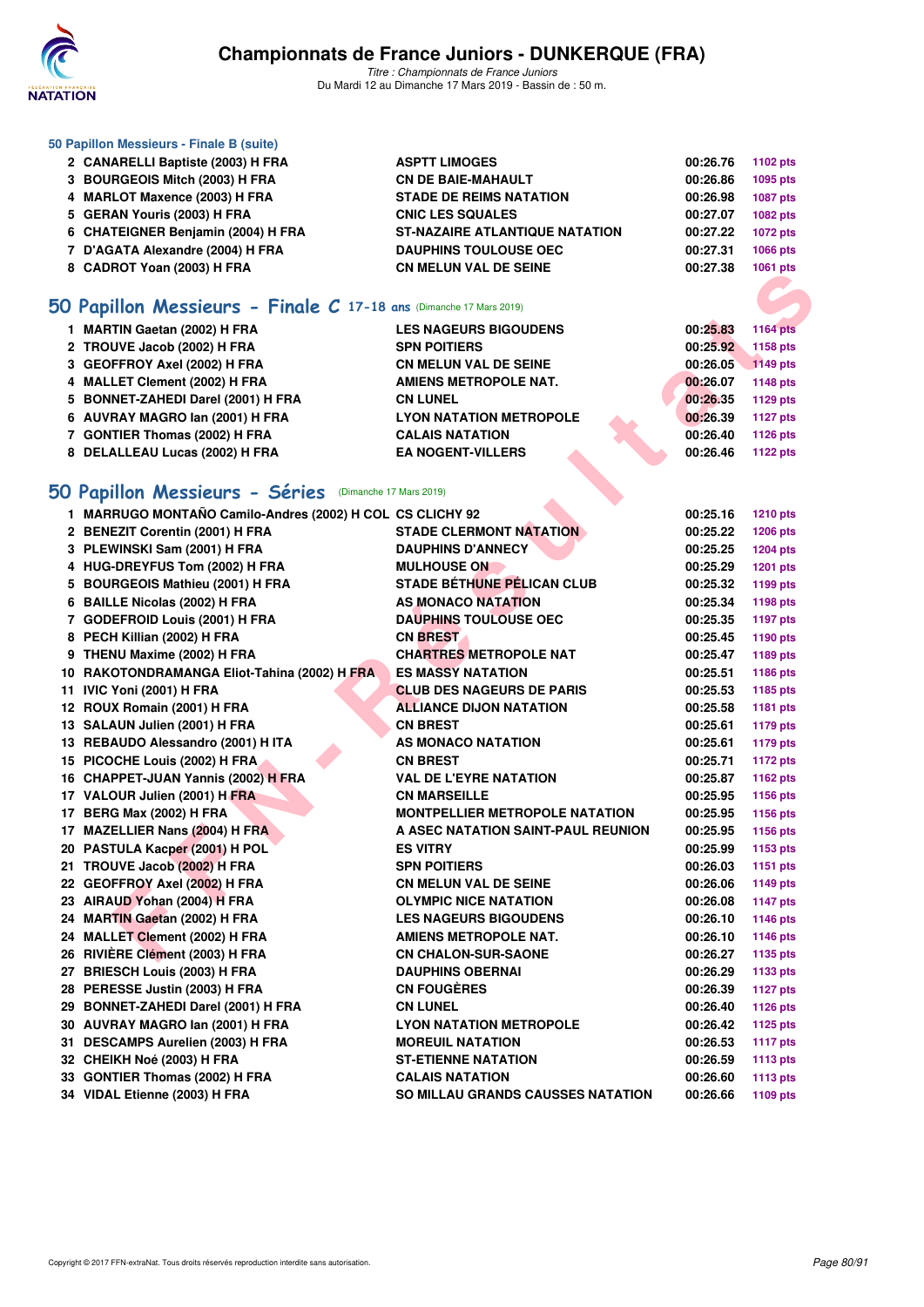

| 50 Papillon Messieurs - Séries (suite)                           |                                       |              |              |                                                        |                 |
|------------------------------------------------------------------|---------------------------------------|--------------|--------------|--------------------------------------------------------|-----------------|
| 35 DELBOIS Jérémie (2001) H FRA                                  | <b>L'ESPADON CN FORT-DE-FRANCE</b>    |              |              | 00:26.67                                               | <b>1108 pts</b> |
| 35 DELALLEAU Lucas (2002) H FRA                                  | <b>EA NOGENT-VILLERS</b>              |              |              | 00:26.67                                               | 1108 pts        |
| 37 BOURGEOIS Mitch (2003) H FRA                                  | <b>CN DE BAIE-MAHAULT</b>             |              |              | 00:26.72                                               | 1105 pts        |
| 38 LEMESLE Hugo (2002) H FRA                                     | <b>OLYMPIC NICE NATATION</b>          |              |              | 00:26.73                                               | 1104 pts        |
| 39 MARLOT Maxence (2003) H FRA                                   | <b>STADE DE REIMS NATATION</b>        |              |              | 00:26.74                                               | 1103 pts        |
| 40 NEDELEC Colin (2002) H FRA                                    | <b>NANTES NATATION</b>                |              |              | 00:26.77                                               | 1101 pts        |
| 41 CANARELLI Baptiste (2003) H FRA                               | <b>ASPTT LIMOGES</b>                  |              |              | 00:26.87                                               | 1095 pts        |
| 42 COOPER Maxwell (2003) H FRA                                   | <b>CS CHAMONIX</b>                    |              |              | 00:26.97                                               | <b>1088 pts</b> |
| 43 ANDRÉ Loïc (2001) H FRA                                       | <b>CHARTRES METROPOLE NAT</b>         |              |              | 00:27.10                                               | <b>1080 pts</b> |
| 44 GERAN Youris (2003) H FRA                                     | <b>CNIC LES SQUALES</b>               |              |              | 00:27.15                                               | <b>1076 pts</b> |
| 45 AUGER Thibault (2002) H FRA                                   | <b>OLYMPIC NICE NATATION</b>          |              |              | 00:27.19                                               | 1074 pts        |
| 46 CADROT Yoan (2003) H FRA                                      | <b>CN MELUN VAL DE SEINE</b>          |              |              | 00:27.23                                               | <b>1071 pts</b> |
| 47 CHATEIGNER Benjamin (2004) H FRA                              | <b>ST-NAZAIRE ATLANTIQUE NATATION</b> |              |              | 00:27.40                                               | <b>1060 pts</b> |
| 48 D'AGATA Alexandre (2004) H FRA                                | <b>DAUPHINS TOULOUSE OEC</b>          |              |              | 00:27.41                                               | 1059 pts        |
| 49 LUQUET Maxime (2004) H FRA                                    | <b>OLYMPIQUE LA GARENNE-COLOMBES</b>  |              |              | 00:27.53                                               | 1052 pts        |
| 50 ANNOCQUE Paul (2003) H FRA                                    | <b>AMIENS METROPOLE NAT.</b>          |              |              | 00:27.65                                               | <b>1044 pts</b> |
| 51 LOMON Mathis (2001) H FRA                                     | <b>CN DE BAIE-MAHAULT</b>             |              |              | 00:27.79                                               | 1035 pts        |
| 52 OBJOIS Elias (2004) H FRA                                     | <b>STADE DE REIMS NATATION</b>        |              |              | 00:27.86                                               | 1031 pts        |
| 52 ESCARAVAGE Quentin (2003) H FRA                               | <b>ALLIANCE DIJON NATATION</b>        |              |              | 00:27.86                                               | 1031 pts        |
| 54 GABALI Cedric (2004) H FRA                                    | <b>ES VITRY</b>                       |              |              | 00:27.97                                               | 1023 pts        |
| 55 FANTAUZZI Nicolas (2003) H FRA                                | <b>AC DÉCINES</b>                     |              |              | 00:28.22                                               | 1008 pts        |
| 56 LE PRAT Evan (2004) H FRA                                     | <b>LES NAGEURS BIGOUDENS</b>          |              |              | 00:28.55                                               | 987 pts         |
| 57 TAYLAN Noyan (2002) H FRA                                     | <b>CSM CLAMART</b>                    |              |              | 00:29.15                                               | 950 pts         |
| <b>MARLIERE Maxime (2001) H FRA</b>                              | <b>CN CAMBRAI</b>                     |              |              | DNS dec                                                |                 |
| BEROL Julien (2001) H FRA                                        | <b>MULHOUSE ON</b>                    |              |              | <b>DNS</b>                                             |                 |
| --- GERIHANOV Movia (2002) H FRA                                 | <b>ANGERS NATATION</b>                |              |              | <b>DSQ</b>                                             |                 |
|                                                                  |                                       |              |              |                                                        |                 |
| 100 Papillon Messieurs - Finale A 17-18 ans (Mardi 12 Mars 2019) |                                       |              |              |                                                        |                 |
|                                                                  |                                       |              |              |                                                        |                 |
| 1 MARCHAND Léon (2002) H FRA                                     | <b>DAUPHINS TOULOUSE OEC</b>          | 50 m : 25.58 |              | 00:53.70<br>(25.58) 100 m: 53.70 (28.12)               | <b>1283 pts</b> |
| 2 BEROL Julien (2001) H FRA                                      | <b>MULHOUSE ON</b>                    |              |              | 00:54.88                                               | <b>1247 pts</b> |
|                                                                  |                                       |              | 50 m : 25.69 | $(25.69)$ 100 m : 54.88 $(29.19)$                      |                 |
| 3 GODEFROID Louis (2001) H FRA                                   | <b>DAUPHINS TOULOUSE OEC</b>          |              | 50 m : 25.87 | 00:54.90<br>$(25.87)$ 100 m : 54.90 $(29.03)$          | <b>1247 pts</b> |
| 4 PLEWINSKI Sam (2001) H FRA                                     | <b>DAUPHINS D'ANNECY</b>              |              |              | 00:55.39                                               | <b>1232 pts</b> |
|                                                                  |                                       |              | 50 m : 25.86 | $(25.86)$ 100 m : 55.39 (29.53)                        |                 |
| 5 BOURGEOIS Mathieu (2001) H FRA                                 | <b>STADE BÉTHUNE PÉLICAN CLUB</b>     |              |              | 00:55.80                                               | <b>1219 pts</b> |
| 6 RAKOTONDRAMANGA Eliot-Tahina (2002) H FRA                      | <b>ES MASSY NATATION</b>              |              | 50 m : 26.25 | $(26.25)$ 100 m : 55.80 $(29.55)$<br>00:55.81          | <b>1219 pts</b> |
|                                                                  |                                       |              | 50 m : 25.77 | $(25.77)$ 100 m : 55.81 $(30.04)$                      |                 |
| 7 HUG-DREYFUS Tom (2002) H FRA                                   | <b>MULHOUSE ON</b>                    |              |              | 00:56.02                                               | <b>1213 pts</b> |
| 8 VERMOREL Guillaume (2001) H FRA                                | <b>CN MARSEILLE</b>                   |              |              | 50 m: 26.14 (26.14) 100 m: 56.02 (29.88)<br>00:56.26   | <b>1206 pts</b> |
|                                                                  |                                       |              |              | 50 m: 26.39 (26.39) 100 m: 56.26 (29.87)               |                 |
|                                                                  |                                       |              |              |                                                        |                 |
| 100 Papillon Messieurs - Finale A 15-16 ans (Mardi 12 Mars 2019) |                                       |              |              |                                                        |                 |
| 1 RIVIÈRE Clément (2003) H FRA                                   | <b>CN CHALON-SUR-SAONE</b>            |              |              | 00:56.62                                               | 1195 pts        |
| 2 MAZELLIER Nans (2004) H FRA                                    | A ASEC NATATION SAINT-PAUL REUNION    |              |              | 50 m : 26.62 (26.62) 100 m : 56.62 (30.00)<br>00:56.82 | 1189 pts        |
|                                                                  |                                       |              |              | 50 m : 26.62 (26.62) 100 m : 56.82 (30.20)             |                 |
| $0.$ AID ALID V-L-4 (000 A) ILED A                               | OI VMDIO MIOE MATATION                |              |              | 00.57C1                                                |                 |

- **6 RAKOTONDRAMANGA Eliot-Tahina (2002) H FRA ES**
- **7 HUG-DREYFUS Tom (2002) H FRA MULHOUSE ON 00:56.000 PTS**

| $\text{IIB}$ (Maidi 12 Mais 2019) |          |                |                                   |               |
|-----------------------------------|----------|----------------|-----------------------------------|---------------|
| <b>AUPHINS TOULOUSE OEC</b>       |          |                | 00:53.70                          | 1283 pts      |
|                                   |          | 50 m : 25.58   | $(25.58)$ 100 m :                 | 53.70 (28.12) |
| <b>ULHOUSE ON</b>                 |          |                | 00:54.88 1247 pts                 |               |
|                                   |          | 50 m: 25.69    | $(25.69)$ 100 m :                 | 54.88 (29.19) |
| <b>AUPHINS TOULOUSE OEC</b>       |          |                | 00:54.90 1247 pts                 |               |
|                                   |          | $50 m$ : 25.87 | $(25.87)$ 100 m :                 | 54.90 (29.03) |
| <b>AUPHINS D'ANNECY</b>           |          |                | 00:55.39 1232 pts                 |               |
|                                   |          | 50 m: 25.86    | $(25.86)$ 100 m :                 | 55.39 (29.53) |
| <b>TADE BÉTHUNE PÉLICAN CLUB</b>  |          |                | 00:55.80 1219 pts                 |               |
|                                   |          | 50 m : 26.25   | $(26.25)$ 100 m : 55.80 $(29.55)$ |               |
| <b>S MASSY NATATION</b>           |          |                | 00:55.81 1219 pts                 |               |
|                                   |          | $50 m$ : 25.77 | $(25.77)$ 100 m :                 | 55.81 (30.04) |
| <b>ULHOUSE ON</b>                 |          |                | 00:56.02                          | 1213 $pts$    |
|                                   | $50 m$ : | 26.14          | $(26.14)$ 100 m :                 | 56.02 (29.88) |
| <b>N MARSEILLE</b>                |          |                | 00:56.26 1206 pts                 |               |
|                                   |          | 50 m : 26.39   | $(26.39)$ 100 m :                 | 56.26 (29.87) |

#### **[100 Papillon Messieurs - Finale A](http://www.ffnatation.fr/webffn/resultats.php?idact=nat&go=epr&idcpt=59271&idepr=82) 15-16 ans** (Mardi 12 Mars 2019)

| 1 RIVIÈRE Clément (2003) H FRA    | <b>CN CHALON-SUR-SAONE</b>               | 00:56.62          | 1195 pts        |
|-----------------------------------|------------------------------------------|-------------------|-----------------|
| 2 MAZELLIER Nans (2004) H FRA     | $50 m$ : 26.62                           | $(26.62)$ 100 m : | 56.62 (30.00)   |
|                                   | A ASEC NATATION SAINT-PAUL REUNION       | 00:56.82          | 1189 pts        |
|                                   | 50 m: 26.62                              | $(26.62)$ 100 m : | 56.82 (30.20)   |
| 3 AIRAUD Yohan (2004) H FRA       | <b>OLYMPIC NICE NATATION</b>             | 00:57.64          | 1165 $pts$      |
|                                   | $50 m$ : 26.70                           | $(26.70)$ 100 m : | 57.64 (30.94)   |
| 4 DESCAMPS Aurelien (2003) H FRA  | <b>MOREUIL NATATION</b>                  | 00:57.80          | 1160 $pts$      |
|                                   | 50 m: 27.19                              | $(27.19)$ 100 m : | 57.80 (30.61)   |
| 5 CANARELLI Baptiste (2003) H FRA | <b>ASPTT LIMOGES</b>                     | 00:58.35          | <b>1144 pts</b> |
| 6 VIDAL Etienne (2003) H FRA      | 50 m: 27.22                              | $(27.22)$ 100 m : | 58.35 (31.13)   |
|                                   | <b>SO MILLAU GRANDS CAUSSES NATATION</b> | 00:58.45          | 1141 $pts$      |
| 7 ANNOCQUE Paul (2003) H FRA      | 50 m: 27.39                              | $(27.39)$ 100 m : | 58.45 (31.06)   |
|                                   | <b>AMIENS METROPOLE NAT.</b>             | 00:58.51          | 1139 pts        |
|                                   | 50 m: 27.83                              | $(27.83)$ 100 m : | 58.51 (30.68)   |
| 8 BOURGEOIS Mitch (2003) H FRA    | <b>CN DE BAIE-MAHAULT</b>                | 00:58.88          | 1129 $pts$      |
|                                   | 50 m: 26.67                              | $(26.67)$ 100 m : | 58.88 (32.21)   |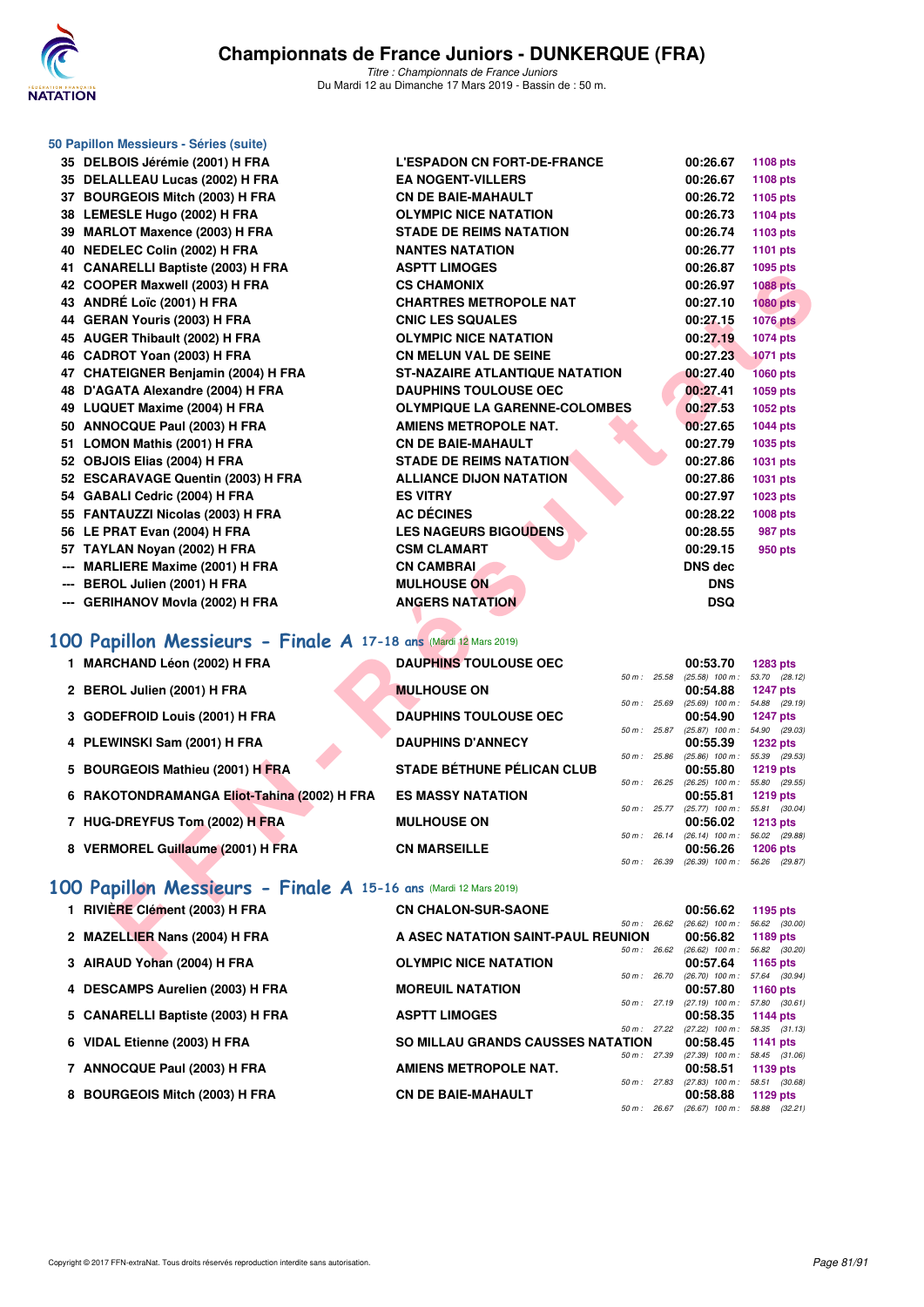

#### **[100 Papillon Messieurs - Finale B](http://www.ffnatation.fr/webffn/resultats.php?idact=nat&go=epr&idcpt=59271&idepr=82) 17-18 ans** (Mardi 12 Mars 2019)

| 1 TAYLAN Noyan (2002) H FRA     | <b>CSM CLAMART</b>             |                | 00:56.20                                 | 1207 pts                       |
|---------------------------------|--------------------------------|----------------|------------------------------------------|--------------------------------|
| 2 COLLIN Pablo (2001) H FRA     | <b>CN MARSEILLE</b>            | $50 m$ : 26.59 | $(26.59)$ 100 m :<br>00:56.28            | 56.20 (29.6<br>$1205$ pts      |
| 3 BENEZIT Corentin (2001) H FRA | <b>STADE CLERMONT NATATION</b> |                | 50 m : 26.05 (26.05) 100 m :<br>00:56.48 | 56.28 (30.2<br>1199 pts        |
| 4 PECH Killian (2002) H FRA     | <b>CN BREST</b>                | $50 m$ : 26.21 | $(26.21)$ 100 m :<br>00:56.83            | 56.48 (30.2<br>1189 pts        |
| 5 NEDELEC Colin (2002) H FRA    | <b>NANTES NATATION</b>         |                | 50 m : 26.79 (26.79) 100 m :<br>00:57.05 | 56.83 (30.0<br>1182 pts        |
| 6 ROUX Romain (2001) H FRA      | <b>ALLIANCE DIJON NATATION</b> | $50 m$ : 26.56 | $(26.56)$ 100 m :<br>00:57.14            | 57.05 (30.4<br>$1179$ pts      |
|                                 |                                | 50 m: 26.32    | $(26.32)$ 100 m :                        | 57.14 (30.8)                   |
| 7 SALAUN Julien (2001) H FRA    | <b>CN BREST</b>                | 50 m: 26.68    | 00:57.38<br>$(26.68)$ 100 m :            | <b>1172 pts</b><br>57.38 (30.7 |
| 8 PICOCHE Louis (2002) H FRA    | <b>CN BREST</b>                |                | 00:57.41                                 | $1172$ pts                     |

# **100 Papillon Messieurs - Finale B** 15-16 ans (Mardi 12 Mars 2019)<br>**1 FERRE Ryan (2003) H FRA** DAUPHINS D'ANNECY

| 5 NEDELEC Colin (2002) H FRA                                     | <b>NANTES NATATION</b>         |              | 00:57.05<br><b>1182 pts</b>                                        |
|------------------------------------------------------------------|--------------------------------|--------------|--------------------------------------------------------------------|
| 6 ROUX Romain (2001) H FRA                                       | <b>ALLIANCE DIJON NATATION</b> | 50 m: 26.56  | $(26.56)$ 100 m : 57.05 (30.49)<br>$1179$ pts<br>00:57.14          |
|                                                                  |                                | 50 m : 26.32 | $(26.32)$ 100 m : 57.14 $(30.82)$                                  |
| 7 SALAUN Julien (2001) H FRA                                     | <b>CN BREST</b>                | 50 m : 26.68 | 00:57.38<br><b>1172 pts</b><br>57.38 (30.70)<br>$(26.68)$ 100 m:   |
| 8 PICOCHE Louis (2002) H FRA                                     | <b>CN BREST</b>                |              | 00:57.41<br><b>1172 pts</b>                                        |
|                                                                  |                                | 50 m : 27.09 | $(27.09)$ 100 m : 57.41 (30.32)                                    |
| 100 Papillon Messieurs - Finale B 15-16 ans (Mardi 12 Mars 2019) |                                |              |                                                                    |
| 1 FERRE Ryan (2003) H FRA                                        | <b>DAUPHINS D'ANNECY</b>       |              | 00:58.48<br>1140 $pts$                                             |
|                                                                  |                                | 50 m: 27.67  | $(27.67)$ 100 m : 58.48 $(30.81)$                                  |
| 2 LOUIS Matheo (2003) H FRA                                      | <b>CHARTRES METROPOLE NAT</b>  | 50 m: 28.28  | 00:58.81<br><b>1131 pts</b><br>(28.28) 100 m: 58.81 (30.53)        |
| 3 MULONGO Stephen (2004) H FRA                                   | <b>CN DE BAIE-MAHAULT</b>      |              | 00:59.03<br>1124 $pts$                                             |
| 4 ALLAL Nail (2003) H FRA                                        | <b>ES NANTERRE</b>             | 50 m : 28.20 | (28.20) 100 m: 59.03 (30.83)<br>00:59.58<br>1109 pts               |
|                                                                  |                                | 50 m : 28.34 | $(28.34)$ 100 m : 59.58 $(31.24)$                                  |
| 5 JOUVE Nicolas (2003) H FRA                                     | <b>PAYS D'AIX NATATION</b>     |              | 00:59.91<br>1099 pts                                               |
| 6 D'AGATA Alexandre (2004) H FRA                                 | <b>DAUPHINS TOULOUSE OEC</b>   | 50 m : 27.96 | $(27.96)$ 100 m : 59.91 $(31.95)$<br>1086 pts<br>01:00.38          |
|                                                                  |                                | 50 m : 28.34 | (28.34) 100 m: 1:00.38 (32.04)                                     |
| 7 MARLOT Maxence (2003) H FRA                                    | <b>STADE DE REIMS NATATION</b> |              | 01:00.39<br>1085 pts                                               |
| 8 VIGNETTES Lucas (2003) H FRA                                   | <b>U.S CRETEIL NATATION</b>    | 50 m : 27.29 | $(27.29)$ 100 m : 1:00.39 $(33.10)$<br>01:01.63                    |
|                                                                  |                                | 50 m : 28.47 | <b>1051 pts</b><br>$(28.47)$ 100 m : 1:01.63 $(33.16)$             |
|                                                                  |                                |              |                                                                    |
| 100 Papillon Messieurs - Finale C 17-18 ans (Mardi 12 Mars 2019) |                                |              |                                                                    |
| 1 GEOFFROY Axel (2002) H FRA                                     | <b>CN MELUN VAL DE SEINE</b>   |              | 00:57.75<br>1162 $pts$                                             |
| 2 REBAUDO Alessandro (2001) H ITA                                | <b>AS MONACO NATATION</b>      | 50 m: 26.87  | (26.87) 100 m: 57.75 (30.88)<br>00:57.89<br><b>1157 pts</b>        |
|                                                                  |                                | 50 m : 27.09 | $(27.09)$ 100 m : 57.89 $(30.80)$                                  |
| 3 PALMIE Hubert (2001) H FRA                                     | <b>MONTAUBAN NATATION</b>      |              | 00:58.12<br><b>1151 pts</b>                                        |
| 4 ROUX Guillaume (2001) H FRA                                    | <b>CN AVIGNON</b>              | 50 m: 27.57  | $(27.57)$ 100 m : 58.12 $(30.55)$                                  |
|                                                                  |                                | 50 m : 27.35 | 00:58.15<br>1150 pts<br>$(27.35)$ 100 m : 58.15 $(30.80)$          |
| 5 LEES Axel (2002) H FRA                                         | <b>ASPTT LIMOGES</b>           |              | 00:58.20<br><b>1148 pts</b>                                        |
|                                                                  |                                | 50 m : 27.40 | $(27.40)$ 100 m : 58.20 $(30.80)$                                  |
| 6 DEZ Léo (2002) H FRA                                           | <b>ANGERS NATATION</b>         | 50 m : 27.56 | 00:58.23<br><b>1148 pts</b><br>(27.56) 100 m: 58.23 (30.67)        |
| 7 GERIHANOV Movla (2002) H FRA                                   | <b>ANGERS NATATION</b>         |              | 00:58.42<br>1142 pts                                               |
|                                                                  |                                |              | 50 m: 27.18 (27.18) 100 m: 58.42 (31.24)                           |
| 8 THENU Maxime (2002) H FRA                                      | <b>CHARTRES METROPOLE NAT</b>  | 50 m: 27.50  | 00:59.21<br>1119 pts<br>$(27.50)$ 100 m : 59.21 $(31.71)$          |
|                                                                  |                                |              |                                                                    |
| 100 Papillon Messieurs - Finale C 15-16 ans (Mardi 12 Mars 2019) |                                |              |                                                                    |
| 1 KYAL Wahib (2003) H FRA                                        | <b>CN MARSEILLE</b>            |              | 00:59.71<br>1105 pts                                               |
|                                                                  |                                |              | 50 m: 28.11 (28.11) 100 m: 59.71 (31.60)                           |
| 2 GUSSE Mathis (2004) H FRA                                      | <b>CN CHALON-SUR-SAONE</b>     |              | 01:00.53<br>1081 pts<br>50 m: 27.82 (27.82) 100 m: 1:00.53 (32.71) |
| $2.0777A$ CALLO Angeles (2004) HEDA                              | CHILE UAVDE                    |              | 04.00.CZ<br>$1070 - 1$                                             |

|  | 3 PALMIE Hubert (2001) H FRA |  |  |  |
|--|------------------------------|--|--|--|
|--|------------------------------|--|--|--|

- **4 ROUX Guillaume (2001) H FRA**
- **5 LEES Axel (2002) H FRA**
- **6 DEZ Léo (2002) H FRA ANGERS NATATION 00:58.23 1148 pts**
- **7 GERIHANOV Movla (2002) H FRA**
- **8 THENU Maxime (2002) H FRA**

## **100 Papillon Messieurs - Fina**

| 1 KYAL Wahib (2003) H FRA         | <b>CN MARSEILLE</b>        | 00:59.71                                | 1105 pts |  |
|-----------------------------------|----------------------------|-----------------------------------------|----------|--|
|                                   |                            | 50 m : 28.11 (28.11) 100 m : 59.71 (31. |          |  |
| 2 GUSSE Mathis (2004) H FRA       | <b>CN CHALON-SUR-SAONE</b> | 01:00.53                                | 1081 pts |  |
|                                   |                            | 50 m: 27.82 (27.82) 100 m: 1:00.53 (32. |          |  |
| 3 PIZZAGALLI Charles (2004) H FRA | <b>CN LE HAVRE</b>         | 01:00.67                                | 1078 pts |  |

- **4 AUBERY Robin (2004) H FRA CN AVIGNON 01:00.77 1075 pts**
- **5 GUERIN Lucas (2004) H FRA**
- **6 GALZIN Oscar (2004) H FRA**
- **7 ESCARAVAGE Quentin (2003) H FRA ALLIANCE DIJON NATATION**
- **8 CHEIKH Noé (2003) H FRA**

| 1 GEOFFROY Axel (2002) H FRA     | <b>CN MELUN VAL DE SEINE</b>  |                | 00:57.75                                 | 1162 pts               |  |
|----------------------------------|-------------------------------|----------------|------------------------------------------|------------------------|--|
|                                  |                               | 50 m: 26.87    | $(26.87)$ 100 m :                        | 57.75 (30.             |  |
| 2 REBAUDO Alessandro (2001) HITA | AS MONACO NATATION            |                | 00:57.89                                 | 1157 pts               |  |
| 3 PALMIE Hubert (2001) H FRA     | <b>MONTAUBAN NATATION</b>     | 50 m: 27.09    | $(27.09)$ 100 m :<br>00:58.12            | 57.89 (30.<br>1151 pts |  |
|                                  |                               |                | $50 m$ : 27.57 (27.57) 100 m :           | 58.12 (30.             |  |
| 4 ROUX Guillaume (2001) H FRA    | <b>CN AVIGNON</b>             |                | 00:58.15                                 | 1150 pts               |  |
| 5 LEES Axel (2002) H FRA         | <b>ASPTT LIMOGES</b>          |                | 50 m : 27.35 (27.35) 100 m :<br>00:58.20 | 58.15 (30.<br>1148 pts |  |
|                                  |                               | 50 m : 27.40   | $(27.40)$ 100 m :                        | 58.20 (30.             |  |
| 6 DEZ Léo (2002) H FRA           | <b>ANGERS NATATION</b>        |                | 00:58.23                                 | 1148 pts               |  |
|                                  |                               | $50 m$ : 27.56 | $(27.56)$ 100 m :                        | 58.23 (30.             |  |
| 7 GERIHANOV Movia (2002) H FRA   | <b>ANGERS NATATION</b>        | 50 m: 27.18    | 00:58.42<br>$(27.18)$ 100 m :            | 1142 pts               |  |
| 8 THENU Maxime (2002) H FRA      | <b>CHARTRES METROPOLE NAT</b> |                | 00:59.21                                 | 58.42 (31.<br>1119 pts |  |
|                                  |                               |                | 50 m : 27.50 (27.50) 100 m :             | 59.21 (31.             |  |
|                                  |                               |                |                                          |                        |  |

|                     |  | $\ e\ C\ $ 15-16 ans (Mardi 12 Mars 2019) |  |  |  |
|---------------------|--|-------------------------------------------|--|--|--|
| <b>CN MARSEILLE</b> |  |                                           |  |  |  |

| <b>CN CHALON-SUR-SAONE</b>     |
|--------------------------------|
| <b>CN LE HAVRE</b>             |
| <b>CN AVIGNON</b>              |
| <b>BIARRITZ OLYMPIQUE</b>      |
| <b>DAUPHINS TOULOUSE OEC</b>   |
| <b>ALLIANCE DIJON NATATION</b> |
| <b>ST-ETIENNE NATATION</b>     |

|                |       | UU:56.20          | 1207 pts        |
|----------------|-------|-------------------|-----------------|
| $50 m$ :       | 26.59 | $(26.59)$ 100 m : | 56.20 (29.61)   |
|                |       | 00:56.28          | <b>1205 pts</b> |
| $50 m$ :       | 26.05 | $(26.05)$ 100 m : | 56.28 (30.23)   |
|                |       | 00:56.48          | 1199 pts        |
| $50 m$ : 26.21 |       | $(26.21)$ 100 m : | 56.48 (30.27)   |
|                |       | 00:56.83          | 1189 pts        |
| $50 m$ :       | 26.79 | $(26.79)$ 100 m : | 56.83 (30.04)   |
|                |       | 00:57.05          | <b>1182 pts</b> |
| 50 m:          | 26.56 | $(26.56)$ 100 m : | 57.05 (30.49)   |
|                |       | 00:57.14          | $1179$ pts      |
| $50 m$ :       | 26.32 | $(26.32)$ 100 m : | 57.14 (30.82)   |
|                |       | 00:57.38          | <b>1172 pts</b> |
| $50 m$ :       | 26.68 | $(26.68)$ 100 m;  | 57.38 (30.70)   |
|                |       | 00:57.41          | 1172 pts        |
| $50 m$ :       | 27.09 | (27.09) 100 m :   | 57.41 (30.32)   |
|                |       |                   |                 |

|              |                        | 00:58.48          | 1140 pts            |  |
|--------------|------------------------|-------------------|---------------------|--|
|              | $50 \text{ m}$ : 27.67 | $(27.67)$ 100 m : | 58.48 (30.81)       |  |
|              |                        | 00:58.81          | 1131 pts            |  |
| 50 m: 28.28  |                        | $(28.28)$ 100 m : | 58.81 (30.53)       |  |
|              |                        | 00:59.03          | 1124 pts            |  |
| 50 m: 28.20  |                        | $(28.20)$ 100 m : | 59.03 (30.83)       |  |
|              |                        | 00:59.58          | $1109$ pts          |  |
| 50 m: 28.34  |                        | $(28.34)$ 100 m : | 59.58 (31.24)       |  |
|              |                        | 00:59.91          | 1099 pts            |  |
| 50 m : 27.96 |                        | $(27.96)$ 100 m : | 59.91 (31.95)       |  |
|              |                        | 01:00.38          | 1086 pts            |  |
| 50 m: 28.34  |                        | $(28.34)$ 100 m : | 1:00.38 (32.04)     |  |
|              |                        | 01:00.39          | 1085 pts            |  |
| 50 m: 27.29  |                        | $(27.29)$ 100 m : | $1:00.39$ $(33.10)$ |  |
|              |                        | 01:01.63          | 1051 pts            |  |
| 50 m: 28.47  |                        | (28.47) 100 m :   | $1:01.63$ $(33.16)$ |  |

|                |       | 00:57.75          | 1162 pts        |
|----------------|-------|-------------------|-----------------|
| $50 m$ :       | 26.87 | $(26.87)$ 100 m : | 57.75 (30.88)   |
|                |       | 00:57.89          | 1157 pts        |
| 50 m :         | 27.09 | $(27.09)$ 100 m : | 57.89 (30.80)   |
|                |       | 00:58.12          | 1151 pts        |
| $50 m$ : 27.57 |       | $(27.57)$ 100 m : | 58.12 (30.55)   |
|                |       | 00:58.15          | 1150 pts        |
| $50 m$ : 27.35 |       | $(27.35)$ 100 m : | 58.15 (30.80)   |
|                |       | 00:58.20          | <b>1148 pts</b> |
| $50 m$ : 27.40 |       | $(27.40)$ 100 m : | 58.20 (30.80)   |
|                |       | 00:58.23          | <b>1148 pts</b> |
| 50 m :         | 27.56 | $(27.56)$ 100 m : | 58.23 (30.67)   |
|                |       | 00:58.42          | 1142 $pts$      |
| 50 m: 27.18    |       | $(27.18)$ 100 m : | 58.42 (31.24)   |
|                |       | 00:59.21          | 1119 pts        |
| 50 m: 27.50    |       | $(27.50)$ 100 m : | 59.21 (31.71)   |

|             |                | 00:59.71                            | $1105$ pts          |  |
|-------------|----------------|-------------------------------------|---------------------|--|
|             | $50 m$ : 28.11 | $(28.11)$ 100 m :                   | 59.71 (31.60)       |  |
|             |                | 01:00.53                            | 1081 pts            |  |
| 50 m: 27.82 |                | $(27.82)$ 100 m :                   | $1:00.53$ $(32.71)$ |  |
|             |                | 01:00.67                            | 1078 pts            |  |
| 50 m: 27.83 |                | $(27.83)$ 100 m :                   | $1:00.67$ $(32.84)$ |  |
|             |                | 01:00.77 1075 pts                   |                     |  |
| 50 m: 28.02 |                | $(28.02)$ 100 m :                   | $1:00.77$ $(32.75)$ |  |
|             |                | 01:00.89                            | 1071 pts            |  |
| 50 m: 28.60 |                | $(28.60)$ 100 m :                   | 1:00.89 (32.29)     |  |
|             |                | 01:01.03                            | 1067 pts            |  |
| 50 m: 28.37 |                | $(28.37)$ 100 m :                   | $1:01.03$ $(32.66)$ |  |
|             |                | 01:01.09 1066 pts                   |                     |  |
| 50 m: 28.68 |                | $(28.68)$ 100 m : 1:01.09 $(32.41)$ |                     |  |
|             |                | 01:01.73                            | 1048 pts            |  |
| 50 m: 28.21 |                | (28.21) 100 m: 1:01.73 (33.52)      |                     |  |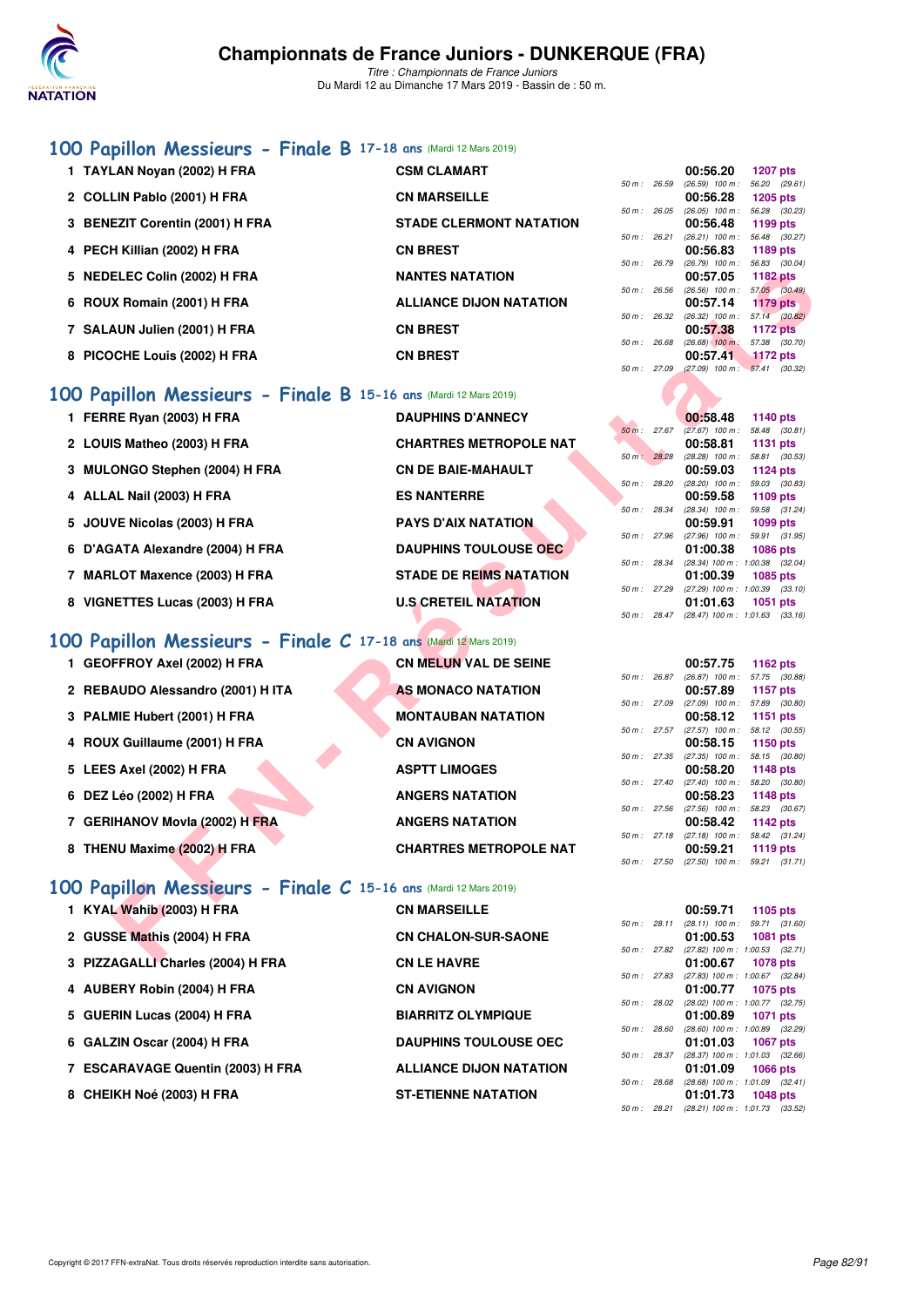

### **[100 Papillon Messieurs - Barrage Finales](http://www.ffnatation.fr/webffn/resultats.php?idact=nat&go=epr&idcpt=59271&idepr=82) 15-16 ans** (Mardi 12 Mars 2019)

| --- D'AGATA Alexandre (2004) H FRA | <b>DAUPHINS TOULOUSE OEC</b> |  |
|------------------------------------|------------------------------|--|
| --- KYAL Wahib (2003) H FRA        | <b>CN MARSEILLE</b>          |  |
|                                    |                              |  |

#### **[100 Papillon Messieurs - Séries](http://www.ffnatation.fr/webffn/resultats.php?idact=nat&go=epr&idcpt=59271&idepr=82)** (Mardi 12 Mars 2019)

|     | 1 MARCHAND Léon (2002) H FRA                | <b>DAUPHINS TOULOUSE OEC</b>             |              |              | 00:54.11                                             | <b>1271 pts</b>                  |  |
|-----|---------------------------------------------|------------------------------------------|--------------|--------------|------------------------------------------------------|----------------------------------|--|
|     | 2 GODEFROID Louis (2001) H FRA              | <b>DAUPHINS TOULOUSE OEC</b>             | 50 m: 25.33  |              | (25.33) 100 m: 54.11 (28.78)<br>00:54.61             | <b>1255 pts</b>                  |  |
|     | 3 BEROL Julien (2001) H FRA                 | <b>MULHOUSE ON</b>                       | 50 m: 25.48  |              | (25.48) 100 m :<br>00:55.08                          | 54.61 (29.13)<br>1241 pts        |  |
|     | 4 PLEWINSKI Sam (2001) H FRA                | <b>DAUPHINS D'ANNECY</b>                 | 50 m: 25.43  |              | $(25.43)$ 100 m :<br>00:55.68                        | 55.08 (29.65)<br><b>1223 pts</b> |  |
|     | 5 RAKOTONDRAMANGA Eliot-Tahina (2002) H FRA | <b>ES MASSY NATATION</b>                 | 50 m: 25.87  |              | $(25.87)$ 100 m:<br>00:55.78                         | 55.68 (29.81)<br><b>1220 pts</b> |  |
|     | 6 BOURGEOIS Mathieu (2001) H FRA            | <b>STADE BÉTHUNE PÉLICAN CLUB</b>        | 50 m: 25.86  |              | $(25.86)$ 100 m :<br>00:55.80                        | 55.78 (29.92)<br><b>1219 pts</b> |  |
|     | 7 VERMOREL Guillaume (2001) H FRA           | <b>CN MARSEILLE</b>                      | 50 m: 26.16  |              | $(26.16)$ 100 m :<br>00:56.01                        | 55.80 (29.64)<br><b>1213 pts</b> |  |
|     | 8 HUG-DREYFUS Tom (2002) H FRA              | <b>MULHOUSE ON</b>                       | 50 m: 26.63  |              | $(26.63)$ 100 m :<br>00:56.20                        | 56.01 (29.38)<br><b>1207 pts</b> |  |
|     |                                             | <b>CN MARSEILLE</b>                      | 50 m: 26.06  |              | $(26.06)$ 100 m : 56.20 $(30.14)$                    |                                  |  |
|     | 9 COLLIN Pablo (2001) H FRA                 |                                          | 50 m: 26.19  |              | 00:56.24<br>$(26.19)$ 100 m : 56.24 $(30.05)$        | <b>1206 pts</b>                  |  |
|     | 10 TAYLAN Noyan (2002) H FRA                | <b>CSM CLAMART</b>                       | 50 m: 26.73  |              | 00:56.28<br>$(26.73)$ 100 m :                        | <b>1205 pts</b><br>56.28 (29.55) |  |
|     | 11 BENEZIT Corentin (2001) H FRA            | <b>STADE CLERMONT NATATION</b>           | 50 m : 26.48 |              | 00:56.42<br>(26.48) 100 m :                          | <b>1201 pts</b><br>56.42 (29.94) |  |
|     | 12 RIVIERE Clément (2003) H FRA             | <b>CN CHALON-SUR-SAONE</b>               |              |              | 00:57.02                                             | 1183 pts                         |  |
|     | 13 PICOCHE Louis (2002) H FRA               | <b>CN BREST</b>                          | 50 m: 26.47  |              | $(26.47)$ 100 m : 57.02 $(30.55)$<br>00:57.17        | 1179 pts                         |  |
|     | 14 SALAUN Julien (2001) H FRA               | <b>CN BREST</b>                          | 50 m: 26.61  |              | (26.61) 100 m: 57.17 (30.56)<br>00:57.22             | <b>1177 pts</b>                  |  |
|     |                                             |                                          | 50 m: 26.89  |              | (26.89) 100 m: 57.22 (30.33)                         |                                  |  |
|     | 15 NEDELEC Colin (2002) H FRA               | <b>NANTES NATATION</b>                   | 50 m: 26.47  |              | 00:57.30<br>$(26.47)$ 100 m : 57.30 $(30.83)$        | 1175 pts                         |  |
| 16. | <b>MAZELLIER Nans (2004) H FRA</b>          | A ASEC NATATION SAINT-PAUL REUNION       |              | 50 m : 26.71 | 00:57.36                                             | 1173 pts                         |  |
|     | 17 ROUX Romain (2001) H FRA                 | <b>ALLIANCE DIJON NATATION</b>           |              |              | (26.71) 100 m: 57.36 (30.65)<br>00:57.42             | 1171 pts                         |  |
|     | 18 PECH Killian (2002) H FRA                | <b>CN BREST</b>                          | 50 m : 26.80 |              | $(26.80)$ 100 m :<br>00:57.48                        | 57.42 (30.62)<br>1169 pts        |  |
|     | 19 PALMIE Hubert (2001) H FRA               | <b>MONTAUBAN NATATION</b>                | 50 m: 26.71  |              | $(26.71)$ 100 m : 57.48 $(30.77)$<br>00:57.74        | 1162 pts                         |  |
|     | 19 GERIHANOV Movia (2002) H FRA             | <b>ANGERS NATATION</b>                   | 50 m: 27.14  |              | $(27.14)$ 100 m :<br>00:57.74                        | 57.74 (30.60)<br>1162 pts        |  |
| 21  | <b>MARLIERE Maxime (2001) H FRA</b>         | <b>CN CAMBRAI</b>                        | 50 m: 27.01  |              | (27.01) 100 m: 57.74 (30.73)<br>00:57.86             | 1158 pts                         |  |
|     | 22 LEES Axel (2002) H FRA                   | <b>ASPTT LIMOGES</b>                     | 50 m : 26.94 |              | (26.94) 100 m: 57.86 (30.92)<br>00:57.87             | 1158 pts                         |  |
|     |                                             |                                          | 50 m: 27.07  |              | $(27.07)$ 100 m :                                    | 57.87 (30.80)                    |  |
|     | 23 BOURGEOIS Mitch (2003) H FRA             | <b>CN DE BAIE-MAHAULT</b>                | 50 m: 27.64  |              | 00:58.04<br>$(27.64)$ 100 m :                        | 1153 pts<br>58.04 (30.40)        |  |
|     | 24 REBAUDO Alessandro (2001) H ITA          | AS MONACO NATATION                       |              |              | 00:58.31                                             | 1145 pts                         |  |
|     | 25 ANNOCQUE Paul (2003) H FRA               | <b>AMIENS METROPOLE NAT.</b>             | 50 m: 26.53  |              | $(26.53)$ 100 m :<br>00:58.34                        | 58.31 (31.78)<br><b>1144 pts</b> |  |
|     | 25 GEOFFROY Axel (2002) H FRA               | <b>CN MELUN VAL DE SEINE</b>             | 50 m: 27.78  |              | $(27.78)$ 100 m :<br>00:58.34                        | 58.34 (30.56)<br>1144 pts        |  |
|     | 27 DEZ Léo (2002) H FRA                     |                                          | 50 m : 26.82 |              | (26.82) 100 m: 58.34 (31.52)                         |                                  |  |
|     |                                             | <b>ANGERS NATATION</b>                   |              |              | 00:58.35<br>50 m: 27.72 (27.72) 100 m: 58.35 (30.63) | 1144 pts                         |  |
|     | 27 THENU Maxime (2002) H FRA                | <b>CHARTRES METROPOLE NAT</b>            | 50 m: 27.36  |              | 00:58.35<br>$(27.36)$ 100 m :                        | 1144 pts<br>58.35 (30.99)        |  |
| 29. | <b>DESCAMPS Aurelien (2003) H FRA</b>       | <b>MOREUIL NATATION</b>                  |              |              | 00:58.41                                             | 1142 pts                         |  |
| 30  | ROUX Guillaume (2001) H FRA                 | <b>CN AVIGNON</b>                        |              | 50 m : 27.82 | $(27.82)$ 100 m :<br>00:58.56                        | 58.41 (30.59)<br><b>1138 pts</b> |  |
|     | 31 BOILEAU Roméo (2002) H FRA               | <b>MULHOUSE ON</b>                       | 50 m: 27.37  |              | $(27.37)$ 100 m :<br>00:58.60                        | 58.56 (31.19)<br><b>1137 pts</b> |  |
|     | 32 SAFFROY Alexis (2002) H FRA              |                                          | 50 m: 27.52  |              | $(27.52)$ 100 m :                                    | 58.60 (31.08)                    |  |
|     |                                             | SAINT-RAPHAEL NATATION                   | 50 m : 27.14 |              | 00:58.74<br>$(27.14)$ 100 m :                        | 1133 pts<br>58.74 (31.60)        |  |
|     | 33 VIDAL Etienne (2003) H FRA               | <b>SO MILLAU GRANDS CAUSSES NATATION</b> |              | 50 m : 27.36 | 00:58.79<br>$(27.36)$ 100 m : 58.79 $(31.43)$        | 1131 pts                         |  |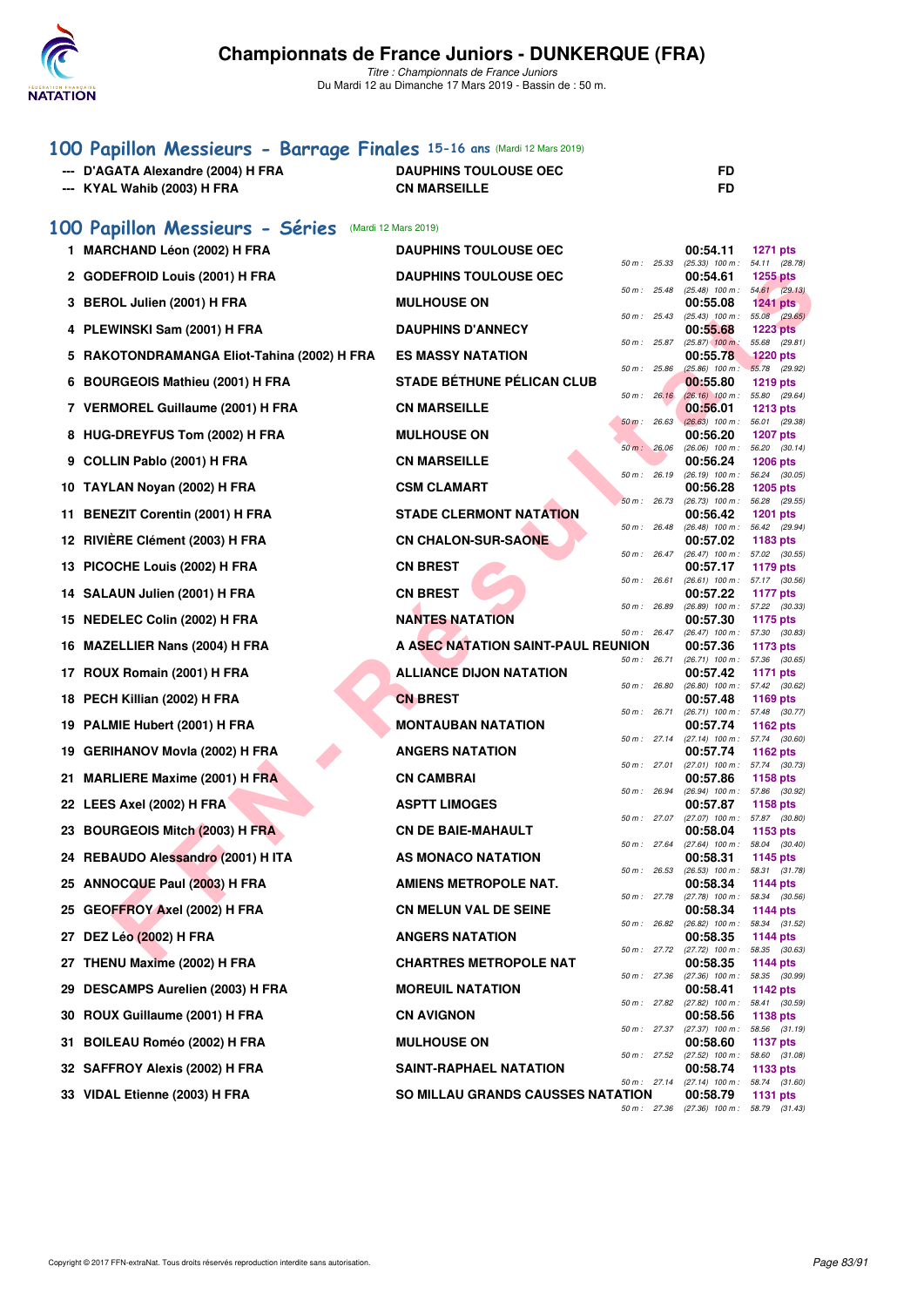

*Titre : Championnats de France Juniors* Du Mardi 12 au Dimanche 17 Mars 2019 - Bassin de : 50 m.

|    | 100 Papillon Messieurs - Séries (suite) |                                      |                |                                                 |                                  |  |
|----|-----------------------------------------|--------------------------------------|----------------|-------------------------------------------------|----------------------------------|--|
|    | 34 CANARELLI Baptiste (2003) H FRA      | <b>ASPTT LIMOGES</b>                 |                | 00:58.81                                        | <b>1131 pts</b>                  |  |
|    | 35 AIRAUD Yohan (2004) H FRA            | <b>OLYMPIC NICE NATATION</b>         |                | 50 m: 27.17 (27.17) 100 m:<br>00:58.84          | 58.81 (31.64)<br>1130 pts        |  |
|    | 36 ROQUES Martin (2002) H FRA           | <b>MONTPELLIER PAILLADE NATATION</b> | 50 m: 27.54    | $(27.54)$ 100 m :<br>00:59.20                   | 58.84 (31.30)<br>1119 pts        |  |
|    | 37 FERRE Ryan (2003) H FRA              | <b>DAUPHINS D'ANNECY</b>             | 50 m: 27.59    | $(27.59)$ 100 m :<br>00:59.21                   | 59.20 (31.61)<br>1119 pts        |  |
|    | 38 PORTAL Alex (2002) H FRA             | <b>CNO ST-GERMAIN-EN-LAYE</b>        | 50 m: 27.76    | $(27.76)$ 100 m :<br>00:59.25                   | 59.21 (31.45)<br><b>1118 pts</b> |  |
|    | 39 PASTULA Kacper (2001) H POL          | <b>ES VITRY</b>                      | 50 m: 27.70    | $(27.70)$ 100 m :<br>00:59.26                   | 59.25 (31.55)<br><b>1118 pts</b> |  |
| 40 | JOUVE Nicolas (2003) H FRA              | <b>PAYS D'AIX NATATION</b>           | 50 m: 26.63    | $(26.63)$ 100 m : 59.26 $(32.63)$<br>00:59.34   | 1115 pts                         |  |
| 41 | <b>BAILLE Nicolas (2002) H FRA</b>      | AS MONACO NATATION                   | 50 m : 28.01   | $(28.01)$ 100 m :<br>00:59.47                   | 59.34 (31.33)<br>1112 pts        |  |
|    | 42 MULONGO Stephen (2004) H FRA         | <b>CN DE BAIE-MAHAULT</b>            | 50 m: 27.25    | $(27.25)$ 100 m:<br>00:59.60                    | 59.47 (32.22)<br><b>1108 pts</b> |  |
|    | 43 LOUIS Matheo (2003) H FRA            | <b>CHARTRES METROPOLE NAT</b>        | 50 m: 27.92    | $(27.92)$ 100 m :<br>00:59.63                   | 59.60 (31.68)<br>1107 pts        |  |
|    | 44 SAINGERY Enzo (2002) H FRA           | <b>OLYMPIC NICE NATATION</b>         | 50 m: 28.74    | $(28.74)$ 100 m :<br>00:59.67                   | 59.63 (30.89)<br>1106 pts        |  |
|    | 45 ALLAL Nail (2003) H FRA              | <b>ES NANTERRE</b>                   | $50 m$ : 28.64 | (28.64) 100 m :<br>01:00.10                     | 59.67 (31.03)<br>1094 pts        |  |
|    | 46 CONSTABLE Enzo (2003) H FRA          | <b>CN MARSEILLE</b>                  | 50 m : 27.67   | (27.67) 100 m : 1:00.10 (32.43)<br>01:00.40     | 1085 pts                         |  |
|    |                                         | <b>STADE DE REIMS NATATION</b>       | 50 m: 27.98    | (27.98) 100 m: 1:00.40 (32.42)                  |                                  |  |
|    | 47 MARLOT Maxence (2003) H FRA          |                                      | 50 m : 28.04   | 01:00.90<br>(28.04) 100 m: 1:00.90 (32.86)      | 1071 pts                         |  |
|    | 48 VIGNETTES Lucas (2003) H FRA         | <b>U.S CRETEIL NATATION</b>          | 50 m: 28.53    | 01:00.92<br>(28.53) 100 m: 1:00.92 (32.39)      | <b>1070 pts</b>                  |  |
|    | 49 D'AGATA Alexandre (2004) H FRA       | <b>DAUPHINS TOULOUSE OEC</b>         | 50 m: 27.94    | 01:00.96<br>(27.94) 100 m: 1:00.96 (33.02)      | 1069 pts                         |  |
|    | 49 KYAL Wahib (2003) H FRA              | <b>CN MARSEILLE</b>                  | 50 m: 27.81    | 01:00.96<br>(27.81) 100 m: 1:00.96 (33.15)      | 1069 pts                         |  |
| 51 | AUBERY Robin (2004) H FRA               | <b>CN AVIGNON</b>                    | 50 m : 28.77   | 01:01.02<br>(28.77) 100 m : 1:01.02 (32.25)     | 1068 pts                         |  |
| 51 | GUERIN Lucas (2004) H FRA               | <b>BIARRITZ OLYMPIQUE</b>            | 50 m : 29.20   | 01:01.02<br>(29.20) 100 m: 1:01.02 (31.82)      | 1068 pts                         |  |
|    | 53 ESCARAVAGE Quentin (2003) H FRA      | <b>ALLIANCE DIJON NATATION</b>       |                | 01:01.29                                        | <b>1060 pts</b>                  |  |
|    | 54 GUSSE Mathis (2004) H FRA            | <b>CN CHALON-SUR-SAONE</b>           | 50 m: 29.03    | (29.03) 100 m: 1:01.29 (32.26)<br>01:01.47      | 1055 pts                         |  |
| 55 | GALZIN Oscar (2004) H FRA               | <b>DAUPHINS TOULOUSE OEC</b>         | 50 m: 28.15    | (28.15) 100 m: 1:01.47 (33.32)<br>01:01.49      | 1055 pts                         |  |
|    | 56 PIZZAGALLI Charles (2004) H FRA      | <b>CN LE HAVRE</b>                   | 50 m : 28.69   | (28.69) 100 m: 1:01.49 (32.80)<br>01:01.62      | 1051 pts                         |  |
| 57 | CHEIKH Noé (2003) H FRA                 | <b>ST-ETIENNE NATATION</b>           | 50 m : 28.28   | (28.28) 100 m: 1:01.62 (33.34)<br>01:01.84      | 1045 pts                         |  |
|    | 58 LUNGU Alexandru-Razvan (2003) H ROU  | <b>DAUPHINS TOULOUSE OEC</b>         | 50 m : 28.95   | (28.95) 100 m: 1:01.84 (32.89)<br>01:01.94      | <b>1042 pts</b>                  |  |
|    | 59 CHATEIGNER Benjamin (2004) H FRA     | ST-NAZAIRE ATLANTIQUE NATATION       | 50 m : 29.48   | $(29.48)$ 100 m : 1:01.94 $(32.46)$<br>01:02.29 | 1032 pts                         |  |
|    | 60 GABALI Cedric (2004) H FRA           | <b>ES VITRY</b>                      | 50 m : 28.10   | (28.10) 100 m : 1:02.29 (34.19)<br>01:02.44     | 1028 pts                         |  |
|    | 61 RENAUD Axel (2004) H FRA             | <b>EA NOGENT-VILLERS</b>             | 50 m: 29.18    | (29.18) 100 m: 1:02.44 (33.26)<br>01:02.62      | 1023 pts                         |  |
|    | 62 DELAIE Yanis (2004) H FRA            | <b>CHARLEVILLE-MÉZIÈRES NATATION</b> | 50 m: 29.33    | (29.33) 100 m: 1:02.62 (33.29)<br>01:02.89      | <b>1016 pts</b>                  |  |
|    | 63 LOMON Florian (2004) H FRA           | <b>CN DE BAIE-MAHAULT</b>            | 50 m : 29.39   | (29.39) 100 m : 1:02.89 (33.50)<br>01:03.64     | 995 pts                          |  |
|    |                                         |                                      | 50 m : 28.54   | (28.54) 100 m: 1:03.64 (35.10)                  |                                  |  |

### **[200 Papillon Messieurs - Finale A](http://www.ffnatation.fr/webffn/resultats.php?idact=nat&go=epr&idcpt=59271&idepr=83) 17-18 ans** (Samedi 16 Mars 2019)

| 1 TAYLAN Novan (2002) H FRA  | <b>CSM</b> |
|------------------------------|------------|
| 2 PLEWINSKI Sam (2001) H FRA | <b>DAU</b> |

- **3 BONEL Antonyn (2001) H FRA**
- **4 BOURGEOIS Mathieu (2001) H FRA**
- **5 PALMIE Hubert (2001) H FRA**

| 1 TAYLAN Novan (2002) H FRA      | <b>CSM CLAMART</b>                |  |                                                                                              | 02:02.71 1220 pts                                        |  |
|----------------------------------|-----------------------------------|--|----------------------------------------------------------------------------------------------|----------------------------------------------------------|--|
|                                  |                                   |  | 50 m: 27.09 (27.09) 100 m: 58.13 (31.04) 150 m: 1:30.31 (32.18) 200 m: 2:02.71 (32.40)       |                                                          |  |
| 2 PLEWINSKI Sam (2001) H FRA     | <b>DAUPHINS D'ANNECY</b>          |  |                                                                                              | 02:04.07 1200 pts                                        |  |
| 3 BONEL Antonyn (2001) H FRA     | <b>CN ST-MICHEL-SUR-ORGE</b>      |  | 50 m: 27.61 (27.61) 100 m: 59.62 (32.01) 150 m: 1:31.96                                      | $(32.34)$ 200 m : 2:04.07 $(32.11)$<br>02:05.31 1181 pts |  |
|                                  |                                   |  | 50 m: 27.43 (27.43) 100 m: 59.49 (32.06) 150 m: 1:31.97 (32.48) 200 m: 2:05.31 (33.34)       |                                                          |  |
| 4 BOURGEOIS Mathieu (2001) H FRA | <b>STADE BÉTHUNE PELICAN CLUB</b> |  |                                                                                              | 02:05.67 1176 pts                                        |  |
|                                  |                                   |  | 50 m: 27.28 (27.28) 100 m: 59.25 (31.97) 150 m: 1:32.24 (32.99) 200 m: 2:05.67 (33.43)       |                                                          |  |
| 5 PALMIE Hubert (2001) H FRA     | <b>MONTAUBAN NATATION</b>         |  |                                                                                              | 02:06.85 1158 pts                                        |  |
|                                  |                                   |  | 50 m : 28.62 (28.62) 100 m : 1:00.92 (32.30) 150 m : 1:33.94 (33.02) 200 m : 2:06.85 (32.91) |                                                          |  |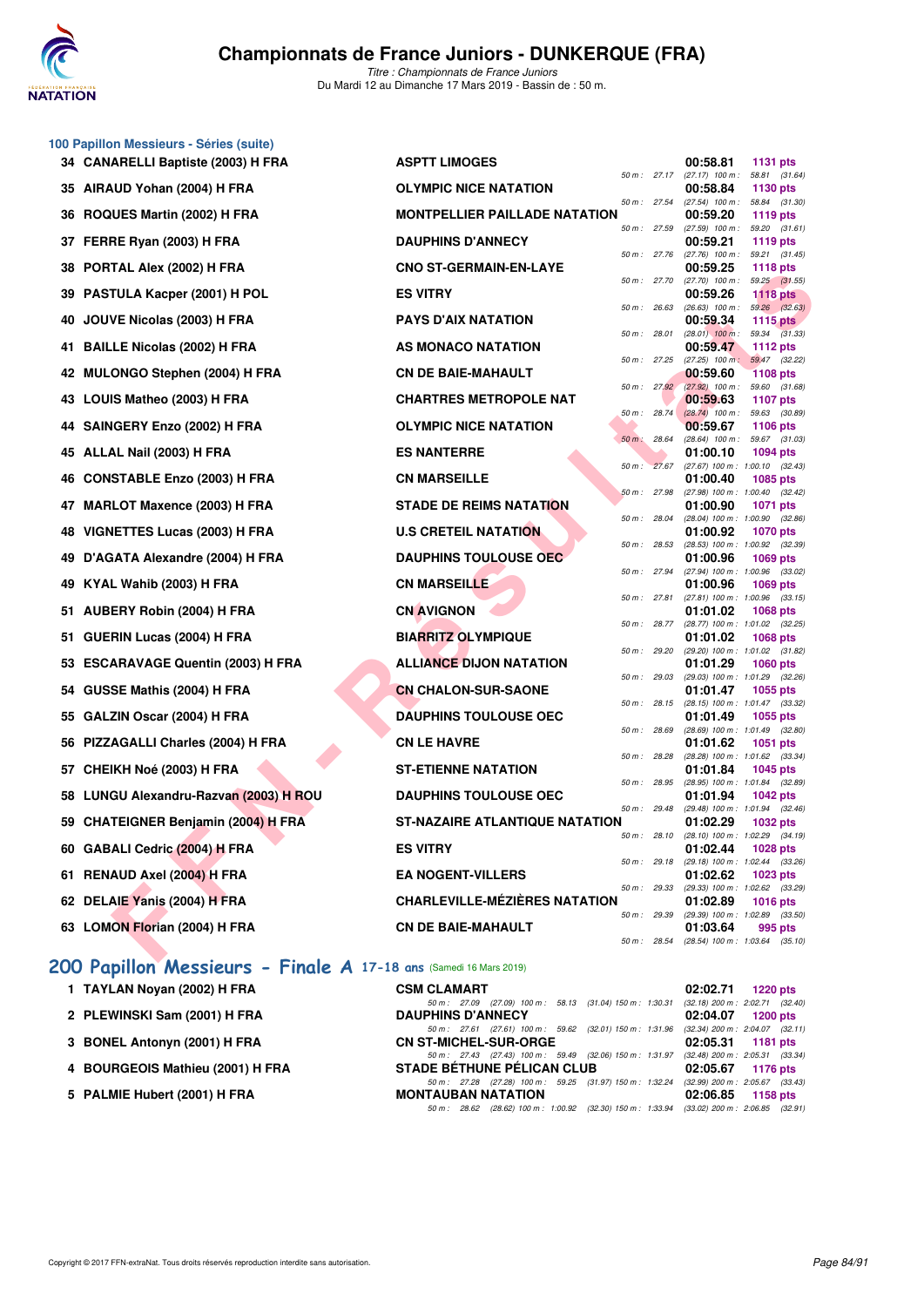

| 200 Papillon Messieurs - Finale A (suite)                                                         |                                                                                                                        |                                                                      |
|---------------------------------------------------------------------------------------------------|------------------------------------------------------------------------------------------------------------------------|----------------------------------------------------------------------|
| 6 RAKOTONDRAMANGA Eliot-Tahina (2002) H FRA                                                       | <b>ES MASSY NATATION</b>                                                                                               | 02:07.19<br>1153 pts                                                 |
| 7 LEES Axel (2002) H FRA                                                                          | 50 m: 27.50 (27.50) 100 m: 59.54 (32.04) 150 m: 1:32.68<br><b>ASPTT LIMOGES</b>                                        | $(33.14)$ 200 m : 2:07.19 $(34.51)$<br>02:07.46<br>1149 pts          |
| 8 VERMOREL Guillaume (2001) H FRA                                                                 | 50 m : 28.55 (28.55) 100 m : 1:00.81 (32.26) 150 m : 1:33.73<br><b>CN MARSEILLE</b>                                    | (32.92) 200 m : 2:07.46 (33.73)<br>02:11.73<br><b>1087 pts</b>       |
|                                                                                                   | 50 m : 28.59 (28.59) 100 m : 1:01.66 (33.07) 150 m : 1:36.01                                                           | $(34.35)$ 200 m : 2:11.73 $(35.72)$                                  |
| 200 Papillon Messieurs - Finale A 15-16 ans (Samedi 16 Mars 2019)<br>1 ANNOCQUE Paul (2003) H FRA | AMIENS METROPOLE NAT.                                                                                                  |                                                                      |
|                                                                                                   | 50 m: 29.11 (29.11) 100 m: 1:01.14 (32.03) 150 m: 1:33.44                                                              | 02:06.84<br><b>1158 pts</b><br>$(32.30)$ 200 m : $2.06.84$ $(33.40)$ |
| 2 BARADAT Mats (2003) H FRA                                                                       | <b>AC HYERES</b><br>50 m: 29.24 (29.24) 100 m: 1:02.07 (32.83) 150 m: 1:35.13                                          | 02:07.37<br>1151 $pts$<br>$(33.06)$ 200 m : 2:07.37 $(32.24)$        |
| 3 FERRE Ryan (2003) H FRA                                                                         | <b>DAUPHINS D'ANNECY</b><br>50 m : 28.79 (28.79) 100 m : 1:01.84<br>$(33.05)$ 150 m : 1:35.03                          | 02:08.37<br><b>1136 pts</b><br>$(33.19)$ 200 m : 2:08.37 $(33.34)$   |
| 4 LOUIS Matheo (2003) H FRA                                                                       | <b>CHARTRES METROPOLE NAT</b><br>50 m: 30.19 (30.19) 100 m: 1:03.77 (33.58) 150 m: 1:37.82                             | 02:11.28<br><b>1094 pts</b><br>$(34.05)$ 200 m : 2:11.28 $(33.46)$   |
| 5 ALLAL Nail (2003) H FRA                                                                         | <b>ES NANTERRE</b><br>50 m: 29.95 (29.95) 100 m: 1:03.10 (33.15) 150 m: 1:36.87                                        | 02:12.10<br><b>1082 pts</b><br>$(33.77)$ 200 m : 2:12.10 $(35.23)$   |
| 6 LUNGU Alexandru-Razvan (2003) H ROU                                                             | <b>DAUPHINS TOULOUSE OEC</b><br>50 m: 29.53 (29.53) 100 m: 1:02.38<br>$(32.85)$ 150 m : 1:37.48                        | 02:13.66<br><b>1060 pts</b><br>$(35.10)$ 200 m : 2:13.66 $(36.18)$   |
| 7 MULONGO Stephen (2004) H FRA                                                                    | <b>CN DE BAIE-MAHAULT</b><br>50 m: 29.86 (29.86) 100 m: 1:03.58 (33.72) 150 m: 1:38.87                                 | 02:15.71<br><b>1031 pts</b><br>$(35.29)$ 200 m : 2:15.71 $(36.84)$   |
| 8 DELAIE Yanis (2004) H FRA                                                                       | <b>CHARLEVILLE-MEZIERES NATATION</b><br>50 m: 30.60 (30.60) 100 m: 1:04.43 (33.83) 150 m: 1:39.31                      | 02:15.74<br><b>1031 pts</b><br>$(34.88)$ 200 m : 2:15.74 $(36.43)$   |
| 200 Papillon Messieurs - Finale B 17-18 ans (Samedi 16 Mars 2019)                                 |                                                                                                                        |                                                                      |
| 1 DANDELEUX Lucas (2001) H FRA                                                                    | <b>CHARTRES METROPOLE NAT</b>                                                                                          | 02:07.64<br><b>1147 pts</b>                                          |
| 2 PORTAL Alex (2002) H FRA                                                                        | 50 m: 28.95 (28.95) 100 m: 1:01.43 (32.48) 150 m: 1:34.08<br><b>CNO ST-GERMAIN-EN-LAYE</b>                             | $(32.65)$ 200 m : 2:07.64 $(33.56)$<br>02:07.93<br>1142 pts          |
| 3 GRUART Leo (2002) H FRA                                                                         | 50 m: 28.82 (28.82) 100 m: 1:01.13 (32.31) 150 m: 1:34.41<br><b>DAUPHINS D'ANNECY</b>                                  | (33.28) 200 m : 2:07.93 (33.52)<br>02:08.47<br><b>1134 pts</b>       |
|                                                                                                   | 50 m: 28.94 (28.94) 100 m: 1:01.59 (32.65) 150 m: 1:34.64                                                              | $(33.05)$ 200 m : 2:08.47 $(33.83)$                                  |
| 4 SAFFROY Alexis (2002) H FRA                                                                     | SAINT-RAPHAEL NATATION<br>50 m: 29.29 (29.29) 100 m: 1:01.55 (32.26) 150 m: 1:35.08                                    | 02:08.49<br>1134 pts<br>$(33.53)$ 200 m : 2:08.49 $(33.41)$          |
| 5 ROQUES Martin (2002) H FRA                                                                      | <b>MONTPELLIER PAILLADE NATATION</b><br>50 m : 28.79 (28.79) 100 m : 1:01.72 (32.93) 150 m : 1:35.12                   | 02:08.96<br><b>1127 pts</b><br>$(33.40)$ 200 m : 2:08.96 $(33.84)$   |
| 6 NEDELEC Colin (2002) H FRA                                                                      | <b>NANTES NATATION</b><br>50 m : 28.06 (28.06) 100 m : 1:00.39 (32.33) 150 m : 1:34.33                                 | 02:09.66<br><b>1117 pts</b><br>(33.94) 200 m : 2:09.66 (35.33)       |
| 7 BENEZIT Corentin (2001) H FRA                                                                   | <b>STADE CLERMONT NATATION</b><br>50 m : 28.23 (28.23) 100 m : 1:01.27 (33.04) 150 m : 1:35.43                         | 02:10.29<br><b>1108 pts</b><br>$(34.16)$ 200 m : 2:10.29 $(34.86)$   |
| 8 PECH Killian (2002) H FRA                                                                       | <b>CN BREST</b><br>50 m: 28.08 (28.08) 100 m: 1:00.34 (32.26) 150 m: 1:34.92                                           | 02:11.86<br><b>1086 pts</b><br>$(34.58)$ 200 m : 2:11.86 $(36.94)$   |
| 200 Papillon Messieurs - Finale B 15-16 ans (Samedi 16 Mars 2019)                                 |                                                                                                                        |                                                                      |
| 1 ESCARAVAGE Quentin (2003) H FRA                                                                 | <b>ALLIANCE DIJON NATATION</b>                                                                                         | 02:17.92<br>1001 pts                                                 |
| 2 GUSSE Mathis (2004) H FRA                                                                       | 50 m: 30.67 (30.67) 100 m: 1:05.29<br>(34.62) 150 m : 1:41.67<br><b>CN CHALON-SUR-SAONE</b>                            | $(36.38)$ 200 m : 2:17.92<br>(36.25)<br>02:18.45<br>994 pts          |
|                                                                                                   | 50 m : 30.08 (30.08) 100 m : 1:05.29 (35.21) 150 m : 1:42.21                                                           | (36.92) 200 m : 2:18.45 (36.24)                                      |
| 200 Papillon Messieurs - Séries (Samedi 16 Mars 2019)                                             |                                                                                                                        |                                                                      |
| 1 TAYLAN Noyan (2002) H FRA                                                                       | <b>CSM CLAMART</b><br>50 m : 27.43 (27.43) 100 m : 58.13 (30.70) 150 m : 1:30.69                                       | 02:03.12<br><b>1214 pts</b><br>(32.56) 200 m : 2:03.12 (32.43)       |
| 2 BONEL Antonyn (2001) H FRA                                                                      | <b>CN ST-MICHEL-SUR-ORGE</b><br>50 m: 27.33 (27.33) 100 m: 58.59 (31.26) 150 m: 1:30.82 (32.23) 200 m: 2:04.56 (33.74) | 02:04.56<br>1192 pts                                                 |
| 3 PLEWINSKI Sam (2001) H FRA                                                                      | <b>DAUPHINS D'ANNECY</b><br>50 m : 27.94 (27.94) 100 m : 1:00.37 (32.43) 150 m : 1:32.69                               | 02:05.91<br>1172 pts<br>(32.32) 200 m : 2:05.91 (33.22)              |
| 4 RAKOTONDRAMANGA Eliot-Tahina (2002) H FRA                                                       | <b>ES MASSY NATATION</b><br>50 m: 27.54 (27.54) 100 m: 59.25 (31.71) 150 m: 1:31.68                                    | 02:06.66<br>1161 pts<br>(32.43) 200 m : 2:06.66 (34.98)              |
| <b>BOURGEOIS Mathieu (2001) H FRA</b><br>5                                                        | <b>STADE BETHUNE PELICAN CLUB</b><br>50 m: 28.09 (28.09) 100 m: 1:00.16 (32.07) 150 m: 1:32.50                         | 02:06.86<br>1158 pts<br>(32.34) 200 m : 2:06.86 (34.36)              |
| 6 PALMIE Hubert (2001) H FRA                                                                      | <b>MONTAUBAN NATATION</b><br>50 m: 28.13 (28.13) 100 m: 59.69 (31.56) 150 m: 1:32.93                                   | 02:07.00<br><b>1156 pts</b>                                          |
| 7 BARADAT Mats (2003) H FRA                                                                       | <b>AC HYERES</b>                                                                                                       | $(33.24)$ 200 m : 2:07.00 $(34.07)$<br>02:07.17<br>1154 pts          |
| 8 VERMOREL Guillaume (2001) H FRA                                                                 | 50 m: 28.74 (28.74) 100 m: 1:01.13 (32.39) 150 m: 1:34.16 (33.03) 200 m: 2:07.17 (33.01)<br><b>CN MARSEILLE</b>        | 02:07.44<br>1150 pts                                                 |
| 9 LEES Axel (2002) H FRA                                                                          | 50 m : 28.01 (28.01) 100 m : 59.86 (31.85) 150 m : 1:33.41<br><b>ASPTT LIMOGES</b>                                     | $(33.55)$ 200 m : 2:07.44 $(34.03)$<br>02:07.52<br>1148 pts          |
| 10 ANNOCQUE Paul (2003) H FRA                                                                     | 50 m : 28.36 (28.36) 100 m : 1:00.82 (32.46) 150 m : 1:34.02<br>AMIENS METROPOLE NAT.                                  | $(33.20)$ 200 m : 2:07.52 $(33.50)$<br>02:07.54<br>1148 pts          |
|                                                                                                   | 50 m: 28.59 (28.59) 100 m: 1:00.44 (31.85) 150 m: 1:33.28 (32.84) 200 m: 2:07.54 (34.26)                               |                                                                      |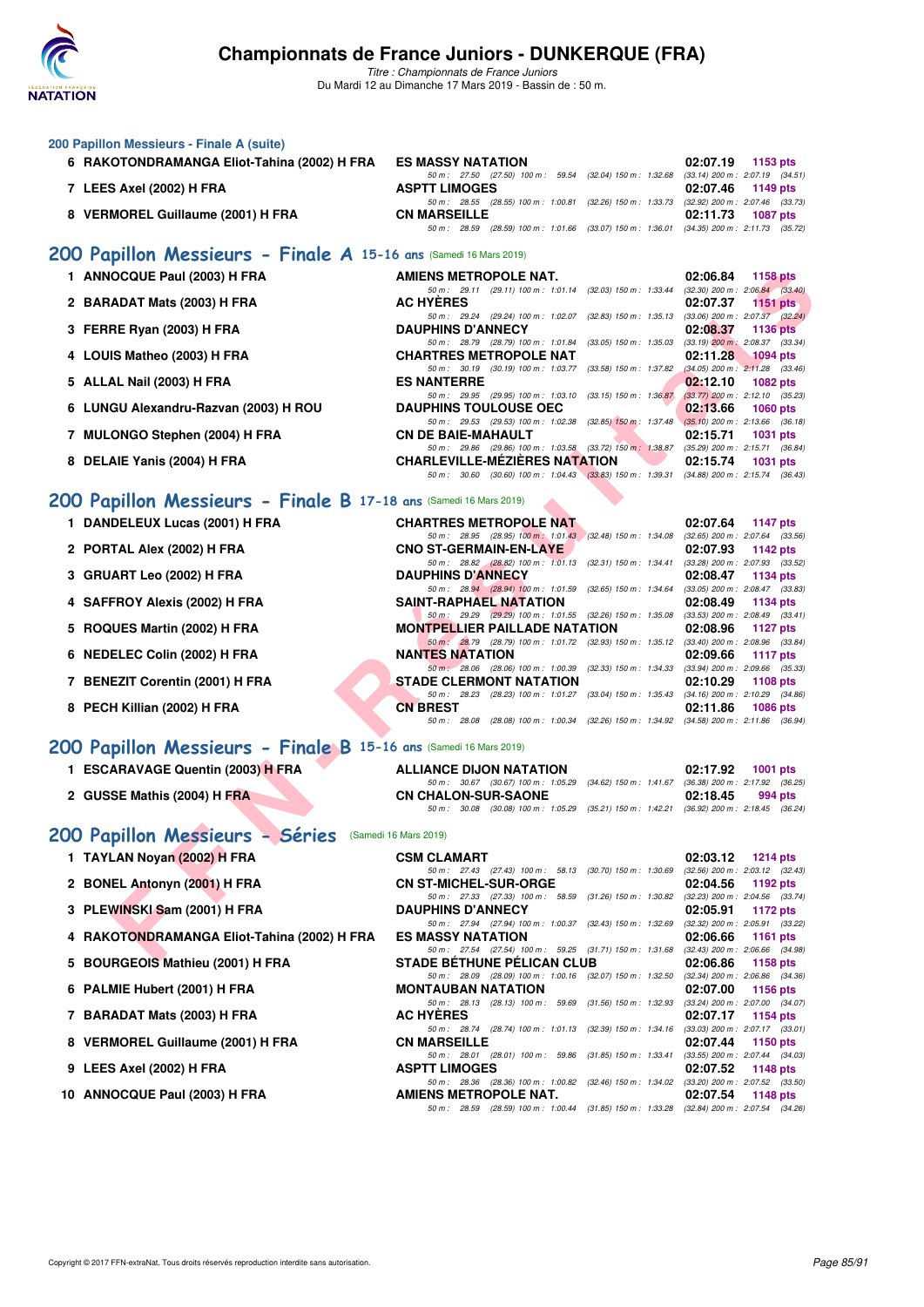

*Titre : Championnats de France Juniors* Du Mardi 12 au Dimanche 17 Mars 2019 - Bassin de : 50 m.

#### **200 Papillon Messieurs - Séries (suite)**

- **11 DANDELEUX Lucas (2001) H FRA**
- 12 SAFFROY Alexis (2002) H FRA
- **13 BENEZIT Corentin (2001) H FRA**
- **14 GRUART Leo (2002) H FRA**
- **15 PORTAL Alex (2002) H FRA**
- 16 NEDELEC Colin (2002) H FRA
- **17 FERRE Ryan (2003) H FRA**
- **18 ROUX Romain (2001) H FRA**
- **19 ROQUES Martin (2002) H FRA**
- **20 PECH Killian (2002) H FRA**
- 21 LOUIS Matheo (2003) **H FRA**
- **22 CARMONA Elian (2002) H FRA**
- 23 ALLAL Nail (2003) H FRA
- 24 LUNGU Alexandru-Razvan (2003) H ROU
- 25 DELAIE Yanis (2004) H FRA
- 26 RIVIÈRE Clément (2003) H FRA
- 27 MULONGO Stephen (2004) H FRA
- 28 ESCARAVAGE Quentin (2003) H FRA
- **29 GUSSE Mathis (2004) H FRA**
- **30 COOPER Maxwell (2003) H FRA**
- **--- GODEFROID Louis (2001) H FRA**

#### **[200 4 Nages Messieurs - Finale A](http://www.ffnatation.fr/webffn/resultats.php?idact=nat&go=epr&idcpt=59271&idepr=91) 17-18 ans** (Dimanche 17 Mars 2019)

- **1 BIDARD Clément (2001) H FRA**
- 2 MARCHAND Léon (2002) H FRA
- **3 BERG Max (2002) H FRA**
- **4 EVRARD Léo (2001) H FRA**
- **5 CASASREALES Tom (2001) H FRA**
- **6 BONEL Antonyn (2001) H FRA**
- **7 NEDELEC Colin (2002) H FRA NANTES NATATION 02:09.52 1142 pts**
- **8 VANMOEN Romain (2002) H FRA**
- - **1 FITZPATRICK Brendan (2003) H FRA**
	- **2 LE PAPE Thomas (2003) H FRA**
	- **3 MAZELLIER Nans (2004) H FRA**
	- **4 LUQUET Maxime (2004) H FRA**
	-

| <b>DELEUX Lucas (2001) H FRA</b>                             | <b>CHARTRES METROPOLE NAT</b>                                                                                                    | 02:08.20<br>1138 pts                                          |
|--------------------------------------------------------------|----------------------------------------------------------------------------------------------------------------------------------|---------------------------------------------------------------|
|                                                              | 50 m: 28.95 (28.95) 100 m: 1:01.43 (32.48) 150 m: 1:34.88                                                                        | $(33.45)$ 200 m : 2:08.20 $(33.32)$                           |
| FROY Alexis (2002) H FRA                                     | <b>SAINT-RAPHAEL NATATION</b><br>50 m: 29.21 (29.21) 100 m: 1:02.30 (33.09) 150 m: 1:35.49 (33.19) 200 m: 2:08.33 (32.84)        | 02:08.33<br>1137 pts                                          |
| EZIT Corentin (2001) H FRA                                   | <b>STADE CLERMONT NATATION</b>                                                                                                   | 02:08.76<br>1130 pts                                          |
|                                                              | 50 m: 28.26 (28.26) 100 m: 1:01.55 (33.29) 150 m: 1:35.04 (33.49) 200 m: 2:08.76 (33.72)                                         |                                                               |
| ART Leo (2002) H FRA                                         | <b>DAUPHINS D'ANNECY</b>                                                                                                         | 02:09.14<br>1125 $p$ ts                                       |
| TAL Alex (2002) H FRA                                        | 50 m: 28.97 (28.97) 100 m: 1:01.45 (32.48) 150 m: 1:34.82 (33.37) 200 m: 2:09.14 (34.32)<br><b>CNO ST-GERMAIN-EN-LAYE</b>        | 02:09.38<br>1121 $pts$                                        |
| ELEC Colin (2002) H FRA                                      | 50 m: 28.63 (28.63) 100 m: 1:01.48 (32.85) 150 m: 1:35.65 (34.17) 200 m: 2:09.38 (33.73)<br><b>NANTES NATATION</b>               | 02:09.48<br>$1120$ pts                                        |
| RE Ryan (2003) H FRA                                         | 50 m: 27.82 (27.82) 100 m: 1:00.09 (32.27) 150 m: 1:34.34 (34.25) 200 m: 2:09.48 (35.14)<br><b>DAUPHINS D'ANNECY</b>             | 02:09.97<br>1113 $pts1$                                       |
| X Romain (2001) H FRA                                        | 50 m: 29.27 (29.27) 100 m: 1:02.49 (33.22) 150 m: 1:36.38 (33.89) 200 m: 2:09.97 (33.59)<br><b>ALLIANCE DIJON NATATION</b>       | 02:10.58<br>1104 pts                                          |
|                                                              | 50 m: 28.08 (28.08) 100 m: 1:00.78 (32.70) 150 m: 1:34.67 (33.89) 200 m: 2:10.58 (35.91)                                         |                                                               |
| UES Martin (2002) H FRA                                      | <b>MONTPELLIER PAILLADE NATATION</b>                                                                                             | 02:10.72<br>1102 pts                                          |
| H Killian (2002) H FRA                                       | 50 m: 29.52 (29.52) 100 m: 1:01.93 (32.41) 150 m: 1:35.95 (34.02) 200 m: 2:10.72 (34.77)<br><b>CN BREST</b>                      | 02:11.52<br>1090 pts                                          |
|                                                              | 50 m: 29.00 (29.00) 100 m: 1:01.99 (32.99) 150 m: 1:36.18 (34.19) 200 m: 2:11.52 (35.34)                                         |                                                               |
| IS Matheo (2003) H FRA                                       | <b>CHARTRES METROPOLE NAT</b>                                                                                                    | 02:13.32<br><b>1065 pts</b>                                   |
| MONA Elian (2002) H FRA                                      | 50 m: 29.88 (29.88) 100 m: 1:03.75 (33.87) 150 m: 1:38.95 (35.20) 200 m: 2:13.32 (34.37)<br><b>CN AUCH</b>                       | 02:13.89<br><b>1057 pts</b>                                   |
| AL Nail (2003) H FRA                                         | 50 m: 29.59 (29.59) 100 m: 1:03.40 (33.81) 150 m: 1:38.05 (34.65) 200 m: 2:13.89 (35.84)<br><b>ES NANTERRE</b>                   | 02:14.36<br>$1050$ pts                                        |
|                                                              | 50 m: 29.99 (29.99) 100 m: 1:03.12 (33.13) 150 m: 1:38.36 (35.24) 200 m: 2:14.36 (36.00)                                         |                                                               |
| GU Alexandru-Razvan (2003) H ROU                             | <b>DAUPHINS TOULOUSE OEC</b>                                                                                                     | 02:14.50<br>1048 pts                                          |
| AIE Yanis (2004) H FRA                                       | 50 m: 30.34 (30.34) 100 m: 1:05.28 (34.94) 150 m: 1:39.93 (34.65) 200 m: 2:14.50 (34.57)<br><b>CHARLEVILLE-MEZIERES NATATION</b> | 02:18.09<br>999 pts                                           |
| ERE Clément (2003) H FRA                                     | 50 m: 31.26 (31.26) 100 m: 1:05.89 (34.63) 150 m: 1:41.53 (35.64) 200 m: 2:18.09 (36.56)<br><b>CN CHALON-SUR-SAONE</b>           | 02:18.28<br>996 pts                                           |
| ONGO Stephen (2004) H FRA                                    | 50 m: 30.64 (30.64) 100 m: 1:06.05 (35.41) 150 m: 1:42.88 (36.83) 200 m: 2:18.28 (35.40)<br><b>CN DE BAIE-MAHAULT</b>            | 02:19.66<br>977 pts                                           |
|                                                              | 50 m: 29.64 (29.64) 100 m: 1:05.55 (35.91) 150 m: 1:42.72 (37.17) 200 m: 2:19.66 (36.94)                                         |                                                               |
| ARAVAGE Quentin (2003) H FRA                                 | <b>ALLIANCE DIJON NATATION</b>                                                                                                   | 02:20.50<br><b>966 pts</b>                                    |
| SE Mathis (2004) H FRA                                       | 50 m: 31.43 (31.43) 100 m: 1:06.78 (35.35) 150 m: 1:43.37 (36.59) 200 m: 2:20.50 (37.13)<br><b>CN CHALON-SUR-SAONE</b>           | 02:24.23<br>916 pts                                           |
|                                                              | 50 m: 31.72 (31.72) 100 m: 1.07.72 (36.00) 150 m: 1.45.78 (38.06) 200 m: 2.24.23 (38.45)                                         |                                                               |
| PER Maxwell (2003) H FRA                                     | <b>CS CHAMONIX</b><br>50 m: 30.04 (30.04) 100 m: 1:07.00 (36.96) 150 m: 1:45.45 (38.45) 200 m: 2:26.35 (40.90)                   | 02:26.35<br>889 pts                                           |
| <b>EFROID Louis (2001) H FRA</b>                             | <b>DAUPHINS TOULOUSE OEC</b>                                                                                                     | <b>DSQ</b>                                                    |
|                                                              |                                                                                                                                  |                                                               |
| Nages Messieurs - Finale A 17-18 ans (Dimanche 17 Mars 2019) |                                                                                                                                  |                                                               |
| <b>ARD Clément (2001) H FRA</b>                              | <b>MULHOUSE ON</b>                                                                                                               | 02:00.83<br>1276 pts                                          |
|                                                              | 50 m: 26.86 (26.86) 100 m: 57.72 (30.86) 150 m: 1:32.29 (34.57) 200 m: 2:00.83 (28.54)                                           |                                                               |
| <b>CHAND Léon (2002) H FRA</b>                               | <b>DAUPHINS TOULOUSE OEC</b>                                                                                                     | 02:01.91<br>1259 pts MPF1                                     |
| G Max (2002) H FRA                                           | 50 m: 26.40 (26.40) 100 m: 58.60 (32.20) 150 m: 1:33.32 (34.72) 200 m: 2:01.91 (28.59)<br><b>MONTPELLIER METROPOLE NATATION</b>  | 02:07.27<br><b>1176 pts</b>                                   |
| ARD Léo (2001) H FRA                                         | 50 m: 27.09 (27.09) 100 m: 1:00.09 (33.00) 150 m: 1:37.53 (37.44) 200 m: 2:07.27 (29.74)<br><b>OLYMPIC NICE NATATION</b>         | 02:08.02<br>1165 $pts$                                        |
| <b>ASREALES Tom (2001) H FRA</b>                             | 50 m: 27.33 (27.33) 100 m: 1:00.08 (32.75) 150 m: 1:37.87 (37.79) 200 m: 2:08.02 (30.15)<br><b>DAUPHINS TOULOUSE OEC</b>         | 02:08.41<br>1159 $pts$                                        |
|                                                              | 50 m: 28.00 (28.00) 100 m: 1:01.77 (33.77) 150 m: 1:38.34 (36.57) 200 m: 2:08.41 (30.07)                                         |                                                               |
| EL Antonyn (2001) H FRA                                      | <b>CN ST-MICHEL-SUR-ORGE</b>                                                                                                     | 02:08.76<br>1153 pts                                          |
| ELEC Colin (2002) H FRA                                      | 50 m: 26.90 (26.90) 100 m: 58.38 (31.48) 150 m: 1:38.65<br><b>NANTES NATATION</b>                                                | $(40.27)$ 200 m : 2:08.76 $(30.11)$<br>02:09.52<br>1142 $pts$ |
| MOEN Romain (2002) H FRA                                     | 50 m: 27.06 (27.06) 100 m: 59.96 (32.90) 150 m: 1:38.60 (38.64) 200 m: 2:09.52 (30.92)<br>AS MONACO NATATION                     | 02:11.28<br>1116 pts                                          |
|                                                              | 50 m: 28.02 (28.02) 100 m: 1:01.21 (33.19) 150 m: 1:40.63 (39.42) 200 m: 2:11.28 (30.65)                                         |                                                               |
|                                                              |                                                                                                                                  |                                                               |

| <b>MULHOUSE ON</b>     |  |                              |                                                         |  |                                                              | 02:00.83 1276 pts                                                                        |                         |  |
|------------------------|--|------------------------------|---------------------------------------------------------|--|--------------------------------------------------------------|------------------------------------------------------------------------------------------|-------------------------|--|
|                        |  |                              |                                                         |  | 50 m: 26.86 (26.86) 100 m: 57.72 (30.86) 150 m: 1:32.29      | $(34.57)$ 200 m : 2:00.83 $(28.54)$                                                      |                         |  |
|                        |  | <b>DAUPHINS TOULOUSE OEC</b> |                                                         |  |                                                              |                                                                                          | 02:01.91 1259 pts MPF17 |  |
|                        |  |                              | 50 m: 26.40 (26.40) 100 m: 58.60 (32.20) 150 m: 1:33.32 |  |                                                              | $(34.72)$ 200 m : 2:01.91 $(28.59)$                                                      |                         |  |
|                        |  |                              | <b>MONTPELLIER METROPOLE NATATION</b>                   |  |                                                              | 02:07.27 1176 pts                                                                        |                         |  |
|                        |  |                              |                                                         |  | 50 m : 27.09 (27.09) 100 m : 1:00.09 (33.00) 150 m : 1:37.53 | $(37.44)$ 200 m : 2:07.27 $(29.74)$                                                      |                         |  |
|                        |  | <b>OLYMPIC NICE NATATION</b> |                                                         |  |                                                              | 02:08.02 1165 pts                                                                        |                         |  |
|                        |  |                              |                                                         |  |                                                              | 50 m: 27.33 (27.33) 100 m: 1:00.08 (32.75) 150 m: 1:37.87 (37.79) 200 m: 2:08.02 (30.15) |                         |  |
|                        |  | <b>DAUPHINS TOULOUSE OEC</b> |                                                         |  |                                                              | 02:08.41 1159 pts                                                                        |                         |  |
|                        |  |                              |                                                         |  |                                                              | 50 m: 28.00 (28.00) 100 m: 1:01.77 (33.77) 150 m: 1:38.34 (36.57) 200 m: 2:08.41 (30.07) |                         |  |
|                        |  | <b>CN ST-MICHEL-SUR-ORGE</b> |                                                         |  |                                                              | 02:08.76 1153 pts                                                                        |                         |  |
|                        |  |                              |                                                         |  |                                                              | 50 m: 26.90 (26.90) 100 m: 58.38 (31.48) 150 m: 1:38.65 (40.27) 200 m: 2:08.76 (30.11)   |                         |  |
| <b>NANTES NATATION</b> |  |                              |                                                         |  |                                                              | 02:09.52 1142 pts                                                                        |                         |  |
|                        |  |                              |                                                         |  |                                                              | 50 m: 27.06 (27.06) 100 m: 59.96 (32.90) 150 m: 1:38.60 (38.64) 200 m: 2:09.52 (30.92)   |                         |  |
| AS MONACO NATATION     |  |                              |                                                         |  |                                                              | 02:11.28 1116 pts                                                                        |                         |  |
|                        |  |                              |                                                         |  |                                                              | 50 m: 28.02 (28.02) 100 m: 1:01.21 (33.19) 150 m: 1:40.63 (39.42) 200 m: 2:11.28 (30.65) |                         |  |
|                        |  |                              |                                                         |  |                                                              |                                                                                          |                         |  |

#### **[200 4 Nages Messieurs - Finale A](http://www.ffnatation.fr/webffn/resultats.php?idact=nat&go=epr&idcpt=59271&idepr=91) 15-16 ans** (Dimanche 17 Mars 2019)

| 1 FITZPATRICK Brendan (2003) H FRA | <b>CN AVIGNON</b>                                                                                                                                                                                             | 02:10.32 1130 pts                                          |
|------------------------------------|---------------------------------------------------------------------------------------------------------------------------------------------------------------------------------------------------------------|------------------------------------------------------------|
| 2 LE PAPE Thomas (2003) H FRA      | (29.58) 100 m : 1:03.37 (33.79) 150 m : 1:39.28<br>50 m: 29.58<br><b>CNM DIEPPE</b>                                                                                                                           | $(35.91)$ 200 m : 2:10.32 $(31.04)$<br>$02:10.49$ 1127 pts |
| 3 MAZELLIER Nans (2004) H FRA      | 50 m : 28.80 (28.80) 100 m : 1:03.72 (34.92) 150 m : 1:41.36<br>A ASEC NATATION SAINT-PAUL REUNION                                                                                                            | $(37.64)$ 200 m : 2:10.49 $(29.13)$<br>02:11.00 1120 pts   |
| 4 LUQUET Maxime (2004) H FRA       | 50 m: 27.36 (27.36) 100 m: 1:02.59 (35.23) 150 m: 1:41.13<br><b>OLYMPIQUE LA GARENNE-COLOMBES</b>                                                                                                             | $(38.54)$ 200 m : 2:11.00 $(29.87)$<br>$02:11.50$ 1112 pts |
| 5 SALETES Jacques (2003) H FRA     | 50 m: 28.22 (28.22) 100 m: 1:03.82 (35.60) 150 m: 1:41.05 (37.23) 200 m: 2:11.50 (30.45)<br>US COLOMIERS NATATION<br>50 m: 29.06 (29.06) 100 m: 1:02.80 (33.74) 150 m: 1:41.90 (39.10) 200 m: 2:12.30 (30.40) | $02:12.30$ 1101 pts                                        |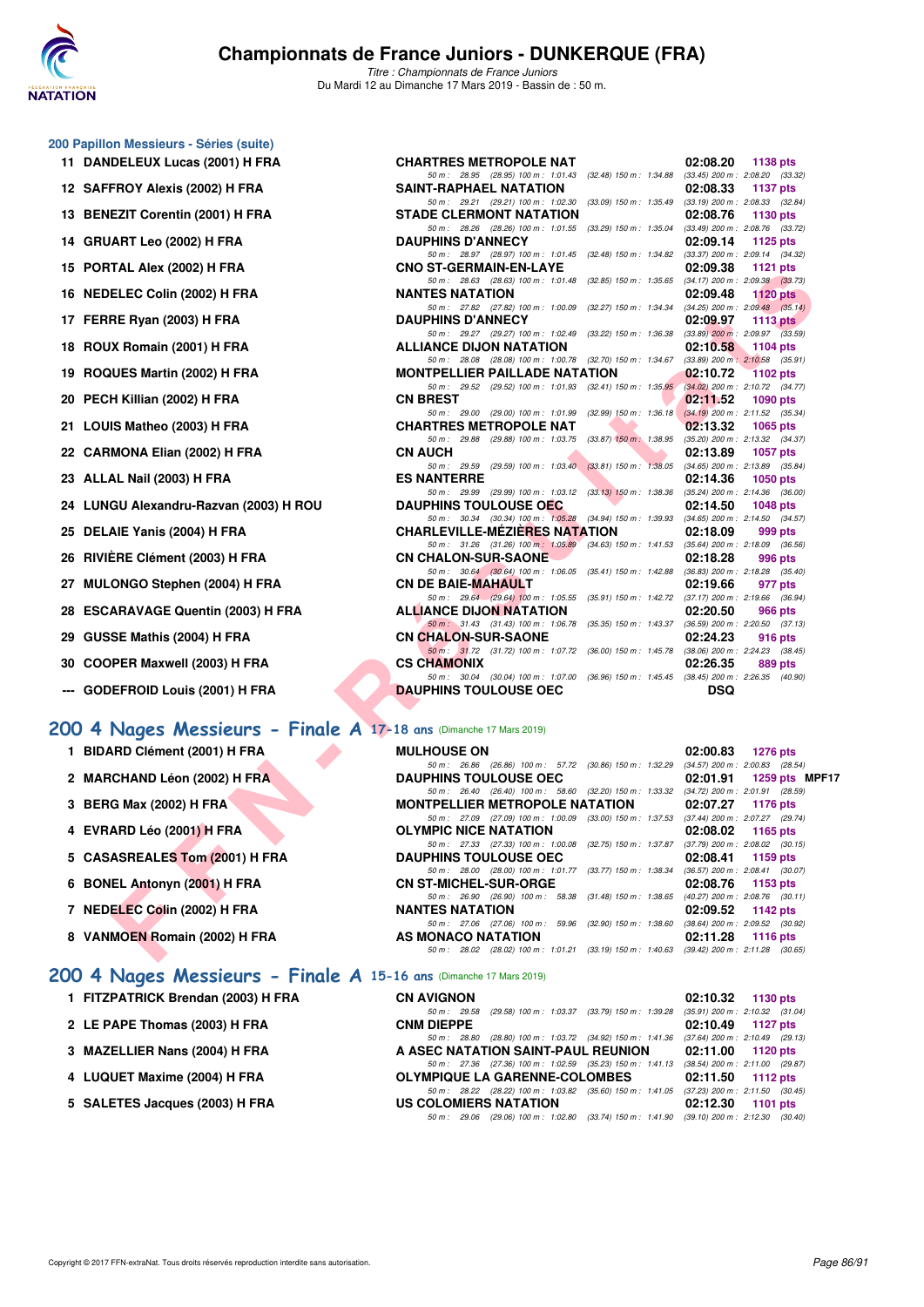

| 200 4 Nages Messieurs - Finale A (suite)<br>6 LOUIS Matheo (2003) H FRA | <b>CHARTRES METROPOLE NAT</b>                                                                                                 | 02:13.68<br><b>1080 pts</b>                                                   |
|-------------------------------------------------------------------------|-------------------------------------------------------------------------------------------------------------------------------|-------------------------------------------------------------------------------|
| 7 LESERT Vincent (2003) H FRA                                           | 50 m: 28.36 (28.36) 100 m: 1:03.85 (35.49) 150 m: 1:43.25 (39.40) 200 m: 2:13.68 (30.43)<br><b>STADE BETHUNE PELICAN CLUB</b> | 02:14.70<br><b>1066 pts</b>                                                   |
| 8 FERRE Ryan (2003) H FRA                                               | 50 m: 28.26 (28.26) 100 m: 1:04.33 (36.07) 150 m: 1:43.01 (38.68) 200 m: 2:14.70 (31.69)<br><b>DAUPHINS D'ANNECY</b>          | 02:15.07<br><b>1060 pts</b>                                                   |
|                                                                         | 50 m: 28.20 (28.20) 100 m: 1:03.25 (35.05) 150 m: 1:43.53 (40.28) 200 m: 2:15.07 (31.54)                                      |                                                                               |
| 200 4 Nages Messieurs - Finale B 17-18 ans (Dimanche 17 Mars 2019)      |                                                                                                                               |                                                                               |
| 1 BOUCHER Millian (2002) H FRA                                          | <b>DAUPHINS TOULOUSE OEC</b><br>50 m: 28.40 (28.40) 100 m: 1:02.96 (34.56) 150 m: 1:38.75                                     | 02:09.04<br><b>1149 pts</b><br>$(35.79)$ 200 m : 2:09.04 $(30.29)$            |
| 2 REMY Tom (2002) H FRA                                                 | <b>CHARLEVILLE-MEZIERES NATATION</b>                                                                                          | 02:09.54<br>1142 $pts$                                                        |
| 3 GRUART Leo (2002) H FRA                                               | 50 m: 28.35 (28.35) 100 m: 1:03.78 (35.43) 150 m: 1:40.08 (36.30) 200 m: 2:09.54 (29.46)<br><b>DAUPHINS D'ANNECY</b>          | 02:09.83<br><b>1137 pts</b>                                                   |
| 4 PALMIE Hubert (2001) H FRA                                            | 50 m: 28.55 (28.55) 100 m: 1.03.38 (34.83) 150 m: 1.40.95 (37.57) 200 m: 2.09.83 (28.88)<br><b>MONTAUBAN NATATION</b>         | 02:10.03<br>$1134$ pts                                                        |
| 5 SAINGERY Enzo (2002) H FRA                                            | 50 m: 27.89 (27.89) 100 m: 1:01.77 (33.88) 150 m: 1:39.99<br><b>OLYMPIC NICE NATATION</b>                                     | $(38.22)$ 200 m : 2:10.03 $(30.04)$<br>02:10.80<br>1123 $pts$                 |
| 6 JODIN Matéo (2001) H FRA                                              | 50 m: 28.18 (28.18) 100 m: 59.84 (31.66) 150 m: 1:39.16 (39.32) 200 m: 2:10.80 (31.64)<br><b>NANTES NATATION</b>              | 02:10.97<br>1120 pts                                                          |
| 7 RIGUIDEL Leo (2001) H FRA                                             | 50 m: 27.42 (27.42) 100 m: 59.43 (32.01) 150 m: 1:39.61 (40.18) 200 m: 2:10.97 (31.36)<br><b>CHARTRES METROPOLE NAT</b>       | 02:11.19<br><b>1117 pts</b>                                                   |
| 8 LESAFFRE Orwan (2002) H FRA                                           | 50 m: 28.63 (28.63) 100 m: 1:01.88 (33.25) 150 m: 1:40.43 (38.55) 200 m: 2:11.19 (30.76)<br><b>CN ANTIBES</b>                 | 02:13.93<br><b>1077 pts</b>                                                   |
|                                                                         | 50 m: 28.14 (28.14) 100 m: 1:02.56 (34.42) 150 m: 1:40.60 (38.04) 200 m: 2:13.93 (33.33)                                      |                                                                               |
| 200 4 Nages Messieurs - Finale B 15-16 ans (Dimanche 17 Mars 2019)      |                                                                                                                               |                                                                               |
| 1 GORLIER Enzo (2003) H FRA                                             | <b>AC VILLEPINTE</b><br>50 m: 29.12 (29.12) 100 m: 1:04.15 (35.03) 150 m: 1:42.44 (38.29) 200 m: 2:13.67 (31.23)              | 02:13.67<br><b>1081 pts</b>                                                   |
| 2 ANNOCQUE Paul (2003) H FRA                                            | <b>AMIENS METROPOLE NAT.</b><br>50 m: 28.09 (28.09) 100 m: 1.01.68 (33.59) 150 m: 1.42.89 (41.21) 200 m: 2.13.90 (31.01)      | 02:13.90<br><b>1077 pts</b>                                                   |
| 3 HUGOT Maximilien (2003) H FRA                                         | AMIENS METROPOLE NAT.                                                                                                         | 02:14.69<br><b>1066 pts</b>                                                   |
| 4 MINEUR Lucas (2003) H FRA                                             | 50 m : 29.31 (29.31) 100 m : 1:01.73 (32.42) 150 m : 1:44.00<br><b>STADE DE REIMS NATATION</b>                                | $(42.27)$ 200 m : 2:14.69 $(30.69)$<br>02:15.17<br>1059 pts                   |
| 5 DESCAMPS Aurelien (2003) H FRA                                        | 50 m : 28.75 (28.75) 100 m : 1:03.86 (35.11) 150 m : 1:44.32 (40.46) 200 m : 2:15.17 (30.85)<br><b>MOREUIL NATATION</b>       | 02:16.53<br>1039 pts                                                          |
| 6 BARBAUD Julien (2004) H FRA                                           | 50 m : 27.87 (27.87) 100 m : 1:04.25 (36.38) 150 m : 1:45.41<br><b>CN VIRY-CHATILLON</b>                                      | $(41.16)$ 200 m : 2:16.53 $(31.12)$<br>02:16.78<br><b>1036 pts</b>            |
| 7 PILLER Mathis (2003) H FRA                                            | 50 m : 29.04 (29.04) 100 m : 1:04.12 (35.08) 150 m : 1:44.08 (39.96) 200 m : 2:16.78 (32.70)<br><b>CA L'HAY-LES-ROSES</b>     | 02:18.82<br><b>1007 pts</b>                                                   |
| 8 CHOUCHAOUI Mathys (2003) H FRA                                        | 50 m: 29.39 (29.39) 100 m: 1:06.39 (37.00) 150 m: 1:45.93 (39.54) 200 m: 2:18.82 (32.89)<br><b>CN CHALON-SUR-SAONE</b>        | 02:18.95<br>$1005$ pts                                                        |
|                                                                         | 50 m: 28.52 (28.52) 100 m: 1:05.37 (36.85) 150 m: 1:46.91 (41.54) 200 m: 2:18.95 (32.04)                                      |                                                                               |
| 200 4 Nages Messieurs - Finale C 17-18 ans (Dimanche 17 Mars 2019)      |                                                                                                                               |                                                                               |
| 1 DANDELEUX Lucas (2001) H FRA                                          | <b>CHARTRES METROPOLE NAT</b><br>50 m : 28.04 (28.04) 100 m : 1:01.31                                                         | 02:11.71<br>1109 pts<br>(33.27) 150 m: 1:41.24 (39.93) 200 m: 2:11.71 (30.47) |
| 2 VERHOEVEN Tanguy (2002) H FRA                                         | <b>CN CHALON-SUR-SAONE</b><br>50 m: 28.89 (28.89) 100 m: 1:02.76 (33.87) 150 m: 1:41.39 (38.63) 200 m: 2:11.79 (30.40)        | 02:11.79<br>1108 $pts$                                                        |
| 3 SAINTON Marcus (2002) H FRA                                           | AS MONACO NATATION                                                                                                            | 02:12.37<br>1100 pts                                                          |
| 4 AUGER Thibault (2002) H FRA                                           | 50 m: 28.10 (28.10) 100 m: 1:05.05 (36.95) 150 m: 1:40.74 (35.69) 200 m: 2:12.37 (31.63)<br><b>OLYMPIC NICE NATATION</b>      | 02:13.07<br>1089 pts                                                          |
| 5 DREHER Etienne (2001) H FRA                                           | 50 m : 28.00 (28.00) 100 m : 1:00.60 (32.60) 150 m : 1:41.03 (40.43) 200 m : 2:13.07 (32.04)<br><b>RACING CLUB DE FRANCE</b>  | 02:13.27<br><b>1086 pts</b>                                                   |
| 6 CARMONA Elian (2002) H FRA                                            | 50 m: 28.78 (28.78) 100 m: 1:04.55 (35.77) 150 m: 1:42.57 (38.02) 200 m: 2:13.27 (30.70)<br><b>CN AUCH</b>                    | 02:13.61<br>1082 pts                                                          |
| 7 UGOLINI Gabriel (2002) H FRA                                          | 50 m: 28.07 (28.07) 100 m: 1:02.57 (34.50) 150 m: 1:42.53 (39.96) 200 m: 2:13.61 (31.08)<br><b>NAUTIC CLUB ALP'38</b>         | 02:14.41<br><b>1070 pts</b>                                                   |
| 8 PORTAL Alex (2002) H FRA                                              | 50 m: 28.83 (28.83) 100 m: 1:04.60 (35.77) 150 m: 1:43.77 (39.17) 200 m: 2:14.41 (30.64)<br><b>CNO ST-GERMAIN-EN-LAYE</b>     | 02:15.12<br><b>1060 pts</b>                                                   |
|                                                                         | 50 m: 28.73 (28.73) 100 m: 1:03.23 (34.50) 150 m: 1:44.68 (41.45) 200 m: 2:15.12 (30.44)                                      |                                                                               |
| 200 4 Nages Messieurs - Finale C 15-16 ans (Dimanche 17 Mars 2019)      |                                                                                                                               |                                                                               |
| 1 KRPINA Ante-Nikola (2003) H FRA                                       | AAS SARCELLES NATATION 95<br>50 m: 28.93 (28.93) 100 m: 1:05.57 (36.64) 150 m: 1:44.49 (38.92) 200 m: 2:15.71 (31.22)         | 02:15.71<br>1051 pts                                                          |
| 2 LOMON Florian (2004) H FRA                                            | <b>CN DE BAIE-MAHAULT</b>                                                                                                     | 02:17.63<br>1024 pts                                                          |
| 3 LOMON Ludovic (2004) H FRA                                            | 50 m: 28.90 (28.90) 100 m: 1:04.62 (35.72) 150 m: 1:44.63 (40.01) 200 m: 2:17.63 (33.00)<br><b>CN DE BAIE-MAHAULT</b>         | 02:17.75<br>1022 pts                                                          |
| 4 JOUVE Nicolas (2003) H FRA                                            | 50 m : 29.32 (29.32) 100 m : 1:05.77 (36.45) 150 m : 1:46.48<br><b>PAYS D'AIX NATATION</b>                                    | (40.71) 200 m : 2:17.75 (31.27)<br>02:18.59<br>1010 pts                       |
|                                                                         | 50 m: 28.99 (28.99) 100 m: 1:03.43 (34.44) 150 m: 1:46.01 (42.58) 200 m: 2:18.59 (32.58)                                      |                                                                               |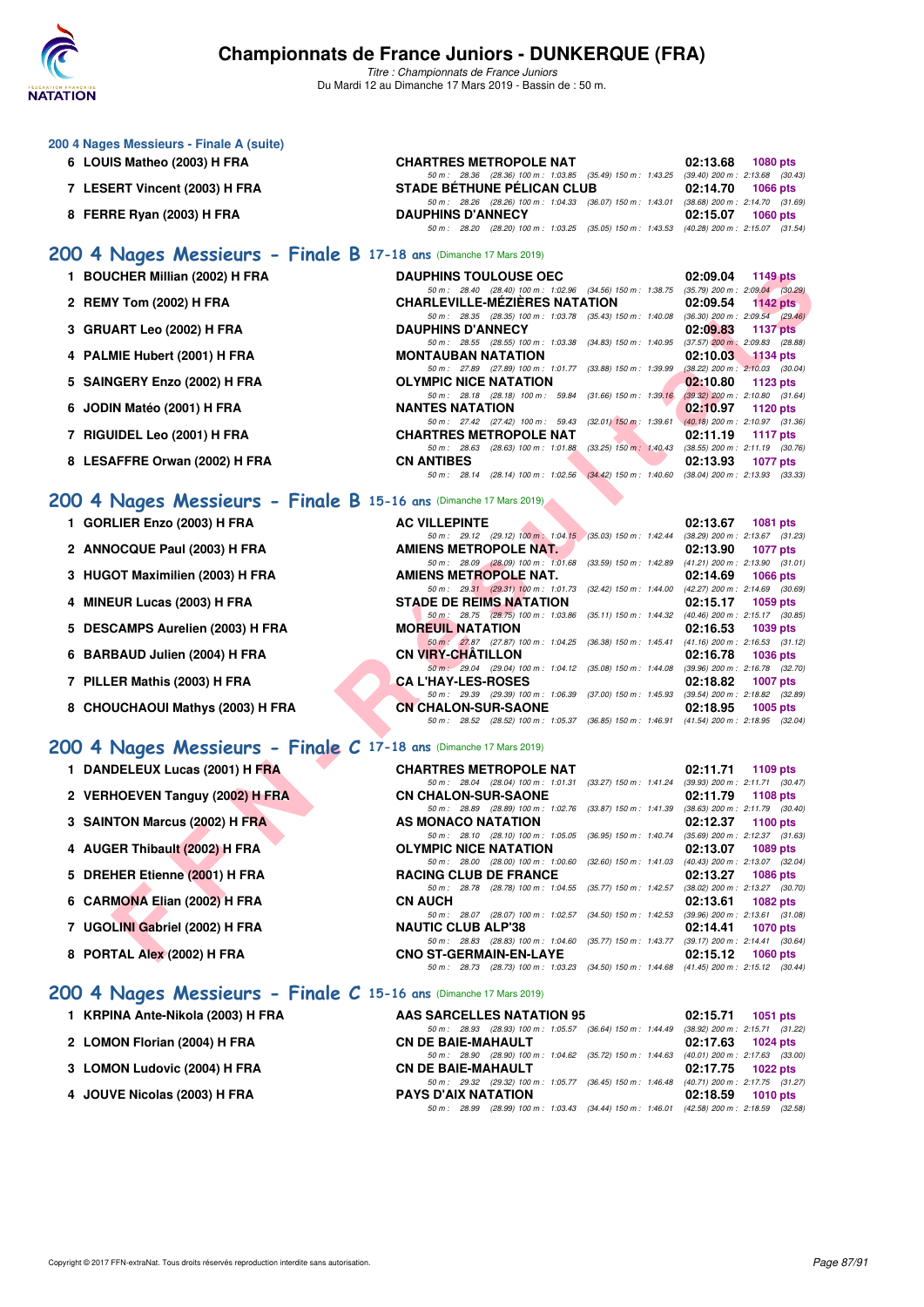

| 200 4 Nages Messieurs - Finale C (suite)                                  |                                                                                                                                  |          |                                                        |
|---------------------------------------------------------------------------|----------------------------------------------------------------------------------------------------------------------------------|----------|--------------------------------------------------------|
| 5 PERESSE Justin (2003) H FRA                                             | <b>CN FOUGERES</b>                                                                                                               | 02:18.68 | 1009 pts                                               |
| 6 OBJOIS Elias (2004) H FRA                                               | 50 m: 28.61 (28.61) 100 m: 1:04.32 (35.71) 150 m: 1:47.41 (43.09) 200 m: 2:18.68 (31.27)<br><b>STADE DE REIMS NATATION</b>       | 02:19.01 | 1004 pts                                               |
| 7 FREROT Thomas (2003) H FRA                                              | 50 m: 28.88 (28.88) 100 m: 1:04.00 (35.12) 150 m: 1:46.57 (42.57) 200 m: 2:19.01 (32.44)<br><b>MONTAUBAN NATATION</b>            | 02:20.18 | 988 pts                                                |
| 8 BONDUELLE Bastien (2004) H FRA                                          | 50 m: 31.28 (31.28) 100 m: 1:09.11 (37.83) 150 m: 1:46.86 (37.75) 200 m: 2:20.18 (33.32)<br><b>DUNKERQUE NATATION</b>            | 02:20.30 | 986 pts                                                |
|                                                                           | 50 m: 30.72 (30.72) 100 m: 1:08.31 (37.59) 150 m: 1:48.15 (39.84) 200 m: 2:20.30 (32.15)                                         |          |                                                        |
| 200 4 Nages Messieurs - Barrage Finales 17-18 ans (Dimanche 17 Mars 2019) |                                                                                                                                  |          |                                                        |
| 1 VANMOEN Romain (2002) H FRA                                             | AS MONACO NATATION                                                                                                               | 02:08.75 | 1154 pts                                               |
| 2 PALMIE Hubert (2001) H FRA                                              | 50 m: 28.37 (28.37) 100 m: 1:01.56 (33.19) 150 m: 1:39.55 (37.99) 200 m: 2:08.75 (29.20)<br><b>MONTAUBAN NATATION</b>            | 02:08.95 | <b>1151 pts</b>                                        |
|                                                                           | 50 m : 27.86 (27.86) 100 m : 1:01.25 (33.39) 150 m : 1:39.12 (37.87) 200 m : 2:08.95 (29.83)                                     |          |                                                        |
| 200 4 Nages Messieurs - Séries                                            | (Dimanche 17 Mars 2019)                                                                                                          |          |                                                        |
| 1 MARCHAND Léon (2002) H FRA                                              | <b>DAUPHINS TOULOUSE OEC</b><br>50 m: 26.33 (26.33) 100 m: 58.02 (31.69) 150 m: 1:33.54                                          | 02:02.62 | 1248 pts MPF17<br>$(35.52)$ 200 m : 2:02.62 (29.08)    |
| 2 BIDARD Clément (2001) H FRA                                             | <b>MULHOUSE ON</b>                                                                                                               | 02:03.18 | <b>1239 pts</b>                                        |
| 3 BERG Max (2002) H FRA                                                   | 50 m : 26.89 (26.89) 100 m : 57.47 (30.58) 150 m : 1:32.86<br><b>MONTPELLIER METROPOLE NATATION</b>                              | 02:07.31 | $(35.39)$ 200 m : 2:03.18 $(30.32)$<br>1175 pts        |
| 4 CASASREALES Tom (2001) H FRA                                            | 50 m : 27.07 (27.07) 100 m : 58.82 (31.75) 150 m : 1:36.95 (38.13) 200 m : 2:07.31 (30.36)<br><b>DAUPHINS TOULOUSE OEC</b>       | 02:08.07 | 1164 pts                                               |
| 5 EVRARD Léo (2001) H FRA                                                 | 50 m : 28.10 (28.10) 100 m : 1:01.25 (33.15) 150 m : 1:37.37 (36.12) 200 m : 2:08.07 (30.70)<br><b>OLYMPIC NICE NATATION</b>     | 02:08.76 | 1153 pts                                               |
|                                                                           | 50 m : 27.27 (27.27) 100 m : 1:00.23 (32.96) 150 m : 1:38.54 (38.31) 200 m : 2:08.76 (30.22)                                     |          |                                                        |
| 6 BONEL Antonyn (2001) H FRA                                              | <b>CN ST-MICHEL-SUR-ORGE</b><br>50 m: 26.93 (26.93) 100 m: 58.53 (31.60) 150 m: 1:38.61 (40.08) 200 m: 2:09.19 (30.58)           | 02:09.19 | 1147 pts                                               |
| 7 NEDELEC Colin (2002) H FRA                                              | <b>NANTES NATATION</b><br>50 m: 27.35 (27.35) 100 m: 1:00.11 (32.76) 150 m: 1:38.96 (38.85) 200 m: 2:09.81 (30.85)               | 02:09.81 | 1138 pts                                               |
| 8 VANMOEN Romain (2002) H FRA                                             | AS MONACO NATATION<br>50 m : 28.73 (28.73) 100 m : 1:01.16 (32.43) 150 m : 1:39.93 (38.77) 200 m : 2:09.99 (30.06)               | 02:09.99 | 1135 pts                                               |
| 8 PALMIE Hubert (2001) H FRA                                              | <b>MONTAUBAN NATATION</b>                                                                                                        | 02:09.99 | 1135 pts                                               |
| 10 REMY Tom (2002) H FRA                                                  | 50 m: 27.75 (27.75) 100 m: 1:01.54 (33.79) 150 m: 1:39.65 (38.11) 200 m: 2:09.99 (30.34)<br><b>CHARLEVILLE-MEZIERES NATATION</b> | 02:10.17 | 1132 pts                                               |
| 11 BOUCHER Millian (2002) H FRA                                           | 50 m : 27.93 (27.93) 100 m : 1:03.39 (35.46) 150 m : 1:40.27 (36.88) 200 m : 2:10.17 (29.90)<br><b>DAUPHINS TOULOUSE OEC</b>     | 02:10.18 | 1132 pts                                               |
| 12 GRUART Leo (2002) H FRA                                                | 50 m : 28.05 (28.05) 100 m : 1:01.49 (33.44) 150 m : 1:38.61<br><b>DAUPHINS D'ANNECY</b>                                         | 02:10.19 | $(37.12)$ 200 m : 2:10.18 $(31.57)$<br>1132 pts        |
| 13 RIGUIDEL Leo (2001) H FRA                                              | 50 m : 28.42 (28.42) 100 m : 1:02.95 (34.53) 150 m : 1:40.79<br><b>CHARTRES METROPOLE NAT</b>                                    | 02:10.30 | $(37.84)$ 200 m : 2:10.19 $(29.40)$<br>1130 pts        |
|                                                                           | 50 m: 28.43 (28.43) 100 m: 1:01.23<br>(32.80) 150 m : 1:39.44                                                                    |          | $(38.21)$ 200 m : 2:10.30 $(30.86)$                    |
| 14 SAINGERY Enzo (2002) H FRA                                             | OLYMPIC NICE NATATION<br>50 m: 28.23 (28.23) 100 m: 1:00.28<br>(32.05) 150 m: 1:39.42 (39.14) 200 m: 2:10.59 (31.17)             | 02:10.59 | <b>1126 pts</b>                                        |
| 15 LE PAPE Thomas (2003) H FRA                                            | <b>CNM DIEPPE</b><br>50 m: 28.81 (28.81) 100 m: 1:03.65<br>(34.84) 150 m : 1:41.78 (38.13) 200 m : 2:11.13 (29.35)               | 02:11.13 | <b>1118 pts</b>                                        |
| 16 JODIN Matéo (2001) H FRA                                               | <b>NANTES NATATION</b><br>50 m: 28.00 (28.00) 100 m: 59.90 (31.90) 150 m: 1:40.99 (41.09) 200 m: 2:11.98 (30.99)                 | 02:11.98 | 1105 pts                                               |
| 16 LESAFFRE Orwan (2002) H FRA                                            | <b>CN ANTIBES</b>                                                                                                                | 02:11.98 | 1105 pts                                               |
| 18 SALETES Jacques (2003) H FRA                                           | 50 m: 27.90 (27.90) 100 m: 1:02.66 (34.76) 150 m: 1:40.01 (37.35) 200 m: 2:11.98 (31.97)<br>US COLOMIERS NATATION                | 02:12.09 | 1104 pts                                               |
| 19 DANDELEUX Lucas (2001) H FRA                                           | 50 m : 29.21 (29.21) 100 m : 1:03.06 (33.85) 150 m : 1:41.46<br><b>CHARTRES METROPOLE NAT</b>                                    | 02:12.20 | $(38.40)$ 200 m : 2:12.09 $(30.63)$<br>1102 pts        |
| 20 LUQUET Maxime (2004) H FRA                                             | 50 m : 28.07 (28.07) 100 m : 1:01.64 (33.57) 150 m : 1:40.98<br><b>OLYMPIQUE LA GARENNE-COLOMBES</b>                             | 02:12.38 | (39.34) 200 m : 2:12.20 (31.22)<br>1100 $pts$          |
| 21 VERHOEVEN Tanguy (2002) H FRA                                          | 50 m : 28.35 (28.35) 100 m : 1:03.92 (35.57) 150 m : 1:41.62 (37.70) 200 m : 2:12.38 (30.76)<br><b>CN CHALON-SUR-SAONE</b>       | 02:12.56 | <b>1097 pts</b>                                        |
|                                                                           | 50 m : 29.97 (29.97) 100 m : 1:04.78 (34.81) 150 m : 1:42.55 (37.77) 200 m : 2:12.56 (30.01)                                     |          |                                                        |
| 22 FITZPATRICK Brendan (2003) H FRA                                       | <b>CN AVIGNON</b><br>50 m : 27.89 (27.89) 100 m : 1:02.77 (34.88) 150 m : 1:39.74                                                | 02:12.86 | 1092 pts<br>$(36.97)$ 200 m : 2:12.86 $(33.12)$        |
| 23 CARMONA Elian (2002) H FRA                                             | <b>CN AUCH</b><br>50 m: 28.36 (28.36) 100 m: 1:02.29<br>(33.93) 150 m : 1:42.33                                                  | 02:12.91 | 1092 pts<br>(40.04) 200 m : 2:12.91 (30.58)            |
| 24 UGOLINI Gabriel (2002) H FRA                                           | <b>NAUTIC CLUB ALP'38</b><br>50 m : 28.77 (28.77) 100 m : 1:03.53 (34.76) 150 m : 1:42.41                                        | 02:13.51 | 1083 pts<br>$(38.88)$ 200 m : 2:13.51 $(31.10)$        |
| 25 LESERT Vincent (2003) H FRA                                            | <b>STADE BETHUNE PELICAN CLUB</b>                                                                                                | 02:13.76 | 1079 pts                                               |
| 26 DREHER Etienne (2001) H FRA                                            | 50 m : 28.61 (28.61) 100 m : 1:03.62 (35.01) 150 m : 1:42.33 (38.71) 200 m : 2:13.76 (31.43)<br><b>RACING CLUB DE FRANCE</b>     | 02:13.95 | 1077 pts                                               |
| 27 SAINTON Marcus (2002) H FRA                                            | 50 m : 28.40 (28.40) 100 m : 1:03.20 (34.80) 150 m : 1:41.81 (38.61) 200 m : 2:13.95 (32.14)<br>AS MONACO NATATION               | 02:14.14 | 1074 pts                                               |
| 28 MAZELLIER Nans (2004) H FRA                                            | 50 m : 28.06 (28.06) 100 m : 1:04.91 (36.85) 150 m : 1:40.32<br>A ASEC NATATION SAINT-PAUL REUNION                               | 02:14.16 | $(35.41)$ 200 m : 2:14.14 $(33.82)$<br><b>1074 pts</b> |
|                                                                           | 50 m : 27.86 (27.86) 100 m : 1:01.77 (33.91) 150 m : 1:43.01 (41.24) 200 m : 2:14.16 (31.15)                                     |          |                                                        |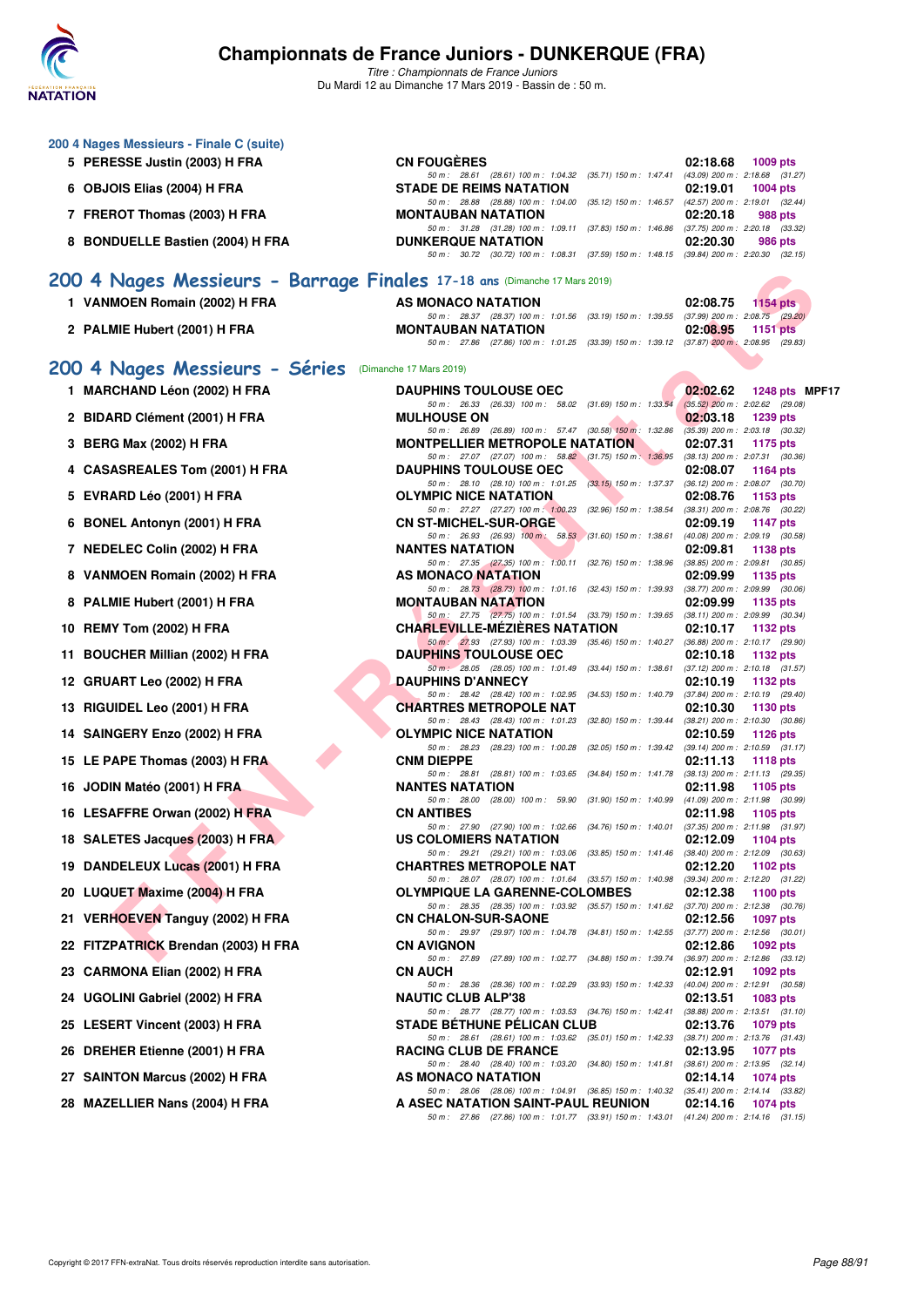

*Titre : Championnats de France Juniors* Du Mardi 12 au Dimanche 17 Mars 2019 - Bassin de : 50 m.

|     | 200 4 Nages Messieurs - Séries (suite)<br>29 AUGER Thibault (2002) H FRA          | <b>OLYMPIC NICE NATATION</b>                                                                                                         | 02:14.26<br><b>1072 pts</b>                               |
|-----|-----------------------------------------------------------------------------------|--------------------------------------------------------------------------------------------------------------------------------------|-----------------------------------------------------------|
|     |                                                                                   | 50 m: 28.20 (28.20) 100 m: 1:00.76 (32.56) 150 m: 1:42.19 (41.43) 200 m: 2:14.26 (32.07)                                             |                                                           |
|     | 29 PASTULA Kacper (2001) H POL                                                    | <b>ES VITRY</b><br>50 m : 27.09 (27.09) 100 m : 1:00.95 (33.86) 150 m : 1:41.79 (40.84) 200 m : 2:14.26 (32.47)                      | 02:14.26<br><b>1072 pts</b>                               |
|     | 31 PORTAL Alex (2002) H FRA                                                       | <b>CNO ST-GERMAIN-EN-LAYE</b>                                                                                                        | 02:14.64<br>1067 pts                                      |
|     | 32 LOUIS Matheo (2003) H FRA                                                      | 50 m : 28.68 (28.68) 100 m : 1:02.99 (34.31) 150 m : 1:44.47 (41.48) 200 m : 2:14.64 (30.17)<br><b>CHARTRES METROPOLE NAT</b>        | 02:15.00<br><b>1061 pts</b>                               |
|     | 33 BOURDIER Julien (2001) H FRA                                                   | 50 m : 29.20 (29.20) 100 m : 1:04.37 (35.17) 150 m : 1:44.67 (40.30) 200 m : 2:15.00 (30.33)<br><b>ST-ETIENNE NATATION</b>           | 02:15.06<br><b>1060 pts</b>                               |
|     |                                                                                   | 50 m : 29.12 (29.12) 100 m : 1:02.04 (32.92) 150 m : 1:44.18 (42.14) 200 m : 2:15.06 (30.88)<br><b>DAUPHINS D'ANNECY</b>             | $1060$ pts                                                |
|     | 34 FERRE Ryan (2003) H FRA                                                        | 50 m: 28.44 (28.44) 100 m: 1:03.81 (35.37) 150 m: 1:44.06 (40.25) 200 m: 2:15.07 (31.01)                                             | 02:15.07                                                  |
|     | 35 ANNOCQUE Paul (2003) H FRA                                                     | AMIENS METROPOLE NAT.<br>50 m: 28.27 (28.27) 100 m: 1:02.69 (34.42) 150 m: 1:44.68 (41.99) 200 m: 2:16.05 (31.37)                    | 02:16.05<br>1046 $pts$                                    |
| 36  | GORLIER Enzo (2003) H FRA                                                         | <b>AC VILLEPINTE</b>                                                                                                                 | 02:16.71<br>1037 pts                                      |
|     | 37 HUGOT Maximilien (2003) H FRA                                                  | 50 m : 28.74 (28.74) 100 m : 1:03.69 (34.95) 150 m : 1:44.07 (40.38) 200 m : 2:16.71 (32.64)<br>AMIENS METROPOLE NAT.                | 02:16.92<br><b>1034 pts</b>                               |
|     | 38 DESCAMPS Aurelien (2003) H FRA                                                 | 50 m : 29.85 (29.85) 100 m : 1:03.40 (33.55) 150 m : 1:46.03 (42.63) 200 m : 2:16.92 (30.89)<br><b>MOREUIL NATATION</b>              | 02:17.15<br>1031 pts                                      |
|     |                                                                                   | 50 m : 28.19 (28.19) 100 m : 1:03.94 (35.75) 150 m : 1:45.89 (41.95) 200 m : 2:17.15 (31.26)                                         |                                                           |
|     | 39 RENE CORAIL Yann (2003) H FRA                                                  | <b>CSN GUYANCOURT</b><br>50 m : 28.99 (28.99) 100 m : 1:04.14 (35.15) 150 m : 1:44.48                                                | 02:17.18<br>1030 pts<br>(40.34) 200 m : 2:17.18 (32.70)   |
|     | 40 BARBAUD Julien (2004) H FRA                                                    | <b>CN VIRY-CHATILLON</b><br>50 m: 29.43 (29.43) 100 m: 1:03.94 (34.51) 150 m: 1:45.28 (41.34) 200 m: 2:17.65 (32.37)                 | 02:17.65<br>1023 pts                                      |
|     | 41 PILLER Mathis (2003) H FRA                                                     | <b>CA L'HAY-LES-ROSES</b>                                                                                                            | 02:17.72<br>1022 pts                                      |
|     | 42 CHOUCHAOUI Mathys (2003) H FRA                                                 | 50 m: 29.28 (29.28) 100 m: 1:04.91 (35.63) 150 m: 1:45.29<br><b>CN CHALON-SUR-SAONE</b>                                              | (40.38) 200 m : 2:17.72 (32.43)<br>02:18.00<br>1018 pts   |
|     | 43 MINEUR Lucas (2003) H FRA                                                      | 50 m: 28.51 (28.51) 100 m: 1:04.75 (36.24) 150 m: 1:46.96 (42.21) 200 m: 2:18.00 (31.04)<br><b>STADE DE REIMS NATATION</b>           | 02:18.17<br><b>1016 pts</b>                               |
|     | 44 KRPINA Ante-Nikola (2003) H FRA                                                | 50 m : 27.94 (27.94) 100 m : 1.03.10 (35.16) 150 m : 1.44.06 (40.96) 200 m : 2:18.17 (34.11)<br>AAS SARCELLES NATATION 95            | 02:18.41<br><b>1013 pts</b>                               |
|     |                                                                                   | 50 m: 30.09 (30.09) 100 m: 1:07.18 (37.09) 150 m: 1:46.89 (39.71) 200 m: 2:18.41 (31.52)                                             |                                                           |
|     | 45 LOMON Ludovic (2004) H FRA                                                     | <b>CN DE BAIE-MAHAULT</b><br>50 m : 28.79 (28.79) 100 m : 1:04.74 (35.95) 150 m : 1:45.25 (40.51) 200 m : 2:18.46 (33.21)            | 02:18.46<br><b>1012 pts</b>                               |
|     | 46 CHAJID Adam (2001) H FRA                                                       | <b>STADE CLERMONT NATATION</b><br>50 m : 28.11 (28.11) 100 m : 1:05.48 (37.37) 150 m : 1:44.72 (39.24) 200 m : 2:18.80 (34.08)       | 02:18.80<br><b>1007 pts</b>                               |
| 47  | JOUVE Nicolas (2003) H FRA                                                        | <b>PAYS D'AIX NATATION</b>                                                                                                           | 02:18.82<br><b>1007 pts</b>                               |
|     | 48 LOMON Florian (2004) H FRA                                                     | 50 m : 28.91 (28.91) 100 m : 1:02.85 (33.94) 150 m : 1:46.46<br><b>CN DE BAIE-MAHAULT</b>                                            | (43.61) 200 m : 2:18.82 (32.36)<br>02:19.16<br>1002 $pts$ |
|     | 49 PERESSE Justin (2003) H FRA                                                    | 50 m : 28.81 (28.81) 100 m : 1:04.06 (35.25) 150 m : 1:46.00 (41.94) 200 m : 2:19.16 (33.16)<br><b>CN FOUGERES</b>                   | 02:19.41<br>999 pts                                       |
|     |                                                                                   | 50 m: 27.71 (27.71) 100 m: 1:02.75 (35.04) 150 m: 1:46.23 (43.48) 200 m: 2:19.41 (33.18)                                             |                                                           |
|     | 50 FREROT Thomas (2003) H FRA                                                     | <b>MONTAUBAN NATATION</b><br>50 m : 31.20 (31.20) 100 m : 1:09.68 (38.48) 150 m : 1:46.13 (36.45) 200 m : 2:19.65 (33.52)            | 02:19.65<br>995 pts                                       |
| 51. | OBJOIS Elias (2004) H FRA                                                         | <b>STADE DE REIMS NATATION</b><br>50 m : 29.57 (29.57) 100 m : 1:04.43 (34.86) 150 m : 1:47.21 (42.78) 200 m : 2:19.87 (32.66)       | 02:19.87<br>992 pts                                       |
|     | 52 BONDUELLE Bastien (2004) H FRA                                                 | <b>DUNKERQUE NATATION</b>                                                                                                            | 02:20.25<br>987 pts                                       |
|     | 53 PIERRON Gauthier (2004) H FRA                                                  | 50 m : 29.64 (29.64) 100 m : 1:07.00 (37.36) 150 m : 1:46.82 (39.82) 200 m : 2:20.25 (33.43)<br><b>TCN CHAMPIGNEULLES</b>            | 02:20.62<br>982 pts                                       |
|     | 54 GABALI Cedric (2004) H FRA                                                     | 50 m: 30.09 (30.09) 100 m: 1:06.71 (36.62) 150 m: 1:48.30 (41.59) 200 m: 2:20.62 (32.32)<br><b>ES VITRY</b>                          | 02:22.33<br>958 pts                                       |
|     | 55 VERGNES Lucien (2004) H FRA                                                    | 50 m: 29.66 (29.66) 100 m: 1:06.51 (36.85) 150 m: 1:48.62 (42.11) 200 m: 2:22.33 (33.71)<br><b>CN CUGNAUX</b>                        | 02:22.52<br>956 pts                                       |
|     |                                                                                   | 50 m: 30.17 (30.17) 100 m: 1:08.60 (38.43) 150 m: 1:47.79 (39.19) 200 m: 2:22.52 (34.73)                                             |                                                           |
|     | 56 LE LEM Gautier (2004) H FRA                                                    | <b>ANGERS NATATION</b><br>50 m : 30.95 (30.95) 100 m : 1:10.62 (39.67) 150 m : 1:49.81 (39.19) 200 m : 2:22.88 (33.07)               | 02:22.88<br>951 pts                                       |
|     | 57 DELAIE Yanis (2004) H FRA                                                      | <b>CHARLEVILLE-MEZIERES NATATION</b><br>50 m : 30.31 (30.31) 100 m : 1:07.10 (36.79) 150 m : 1:50.59 (43.49) 200 m : 2:23.02 (32.43) | 02:23.02<br>949 pts                                       |
| 58  | GILBERT Elouan (2004) H FRA                                                       | <b>CAUDAN NATATION</b>                                                                                                               | 02:23.33<br>944 pts                                       |
|     | 59 LECOINTRE LAFOUREST Louis-Marie (2004) H FRA SO MILLAU GRANDS CAUSSES NATATION | 50 m : 30.76 (30.76) 100 m : 1:09.47 (38.71) 150 m : 1:49.93 (40.46) 200 m : 2:23.33 (33.40)                                         | 02:24.93<br>923 pts                                       |
|     | 60 JESOPHE Mehdi (2004) H FRA                                                     | 50 m : 29.93 (29.93) 100 m : 1:08.19 (38.26) 150 m : 1:50.98 (42.79) 200 m : 2:24.93 (33.95)<br><b>L'ESPADON CN FORT-DE-FRANCE</b>   | 02:28.84<br>871 pts                                       |
|     |                                                                                   | 50 m : 31.34 (31.34) 100 m : 1:12.85 (41.51) 150 m : 1:53.85 (41.00) 200 m : 2:28.84 (34.99)                                         |                                                           |
|     |                                                                                   |                                                                                                                                      |                                                           |

#### **[400 4 Nages Messieurs - Finale A](http://www.ffnatation.fr/webffn/resultats.php?idact=nat&go=epr&idcpt=59271&idepr=92) 17-18 ans** (Vendredi 15 Mars 2019)

| <b>MARCHAND Léon (2002) H FRA</b> | <b>DAUPHINS TOULOUSE OEC</b>                                                                                                                                                                 | 04:19.99 1250 pts |
|-----------------------------------|----------------------------------------------------------------------------------------------------------------------------------------------------------------------------------------------|-------------------|
|                                   | 50 m: 27.37 (27.37) 100 m: 58.73 (31.36) 150 m: 1:34.24 (35.51) 200 m: 2:08.36 (34.12) 250 m: 2:44.42 (36.06) 300 m: 3:20.03 (35.61) 350 m: 3:51.03 (31.00) 400 m: 4:19.99 (28.96)           |                   |
| 2 BIDARD Clément (2001) H FRA     | <b>MULHOUSE ON</b>                                                                                                                                                                           | 04:22.89 1228 pts |
|                                   | 50 m : 28.08 (28.08) 100 m : 1:00.98 (32.90) 150 m : 1:34.88 (33.90) 200 m : 2:07.13 (32.25) 250 m : 2:42.93 (35.80) 300 m : 3:19.28 (36.35) 350 m : 3:51.28 (32.00) 400 m : 4:22.89 (31.61) |                   |
| 3 CASASREALES Tom (2001) H FRA    | <b>DAUPHINS TOULOUSE OEC</b>                                                                                                                                                                 | 04:28.63 1184 pts |
|                                   | 50 m : 28.26 (28.26) 100 m : 1:01.50 (33.24) 150 m : 1:36.93 (35.43) 200 m : 2:11.48 (34.55) 250 m : 2:48.57 (37.09) 300 m : 3:25.56 (36.99) 350 m : 3:57.75 (32.19) 400 m : 4:28.63 (30.88) |                   |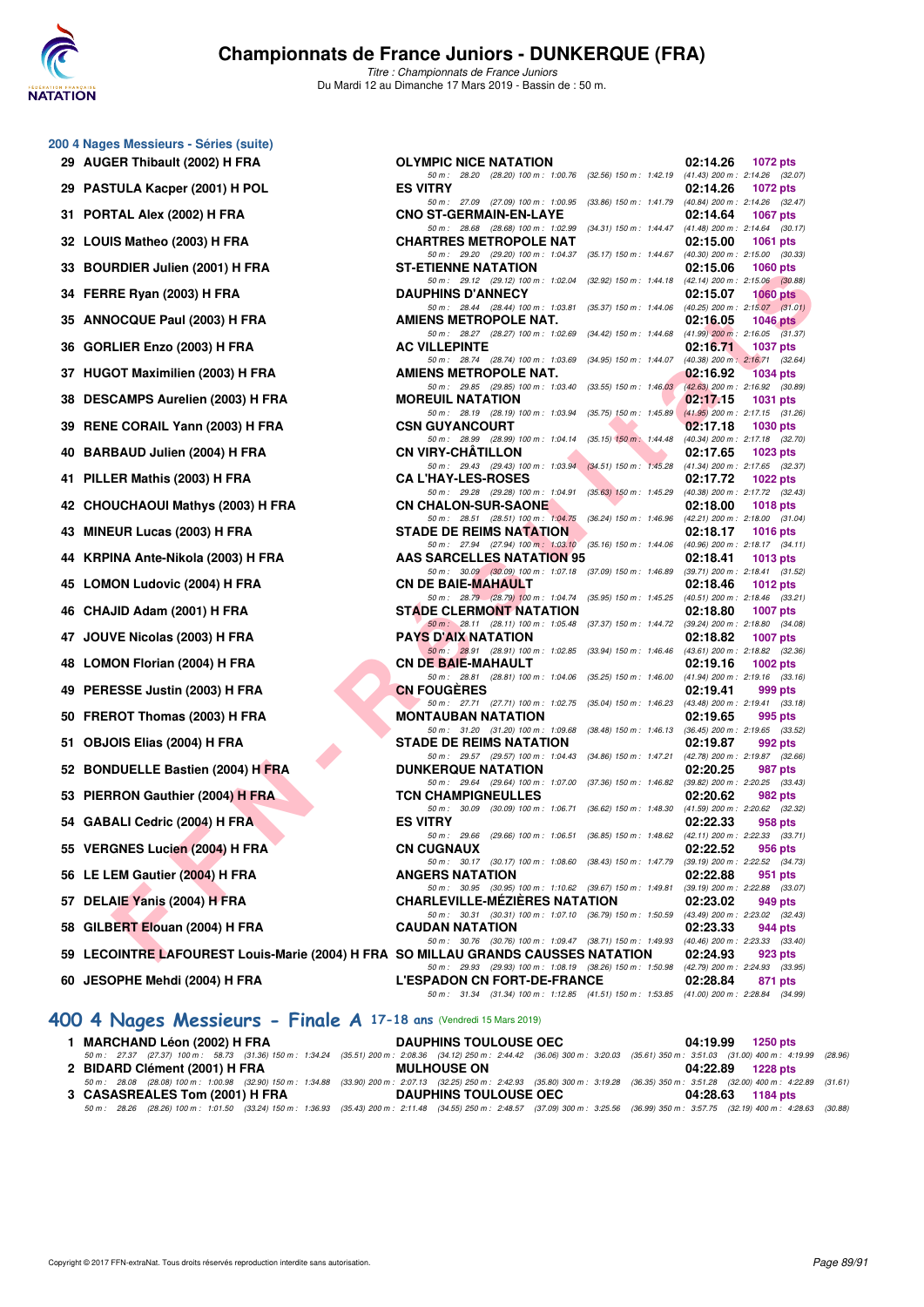

*Titre : Championnats de France Juniors* Du Mardi 12 au Dimanche 17 Mars 2019 - Bassin de : 50 m.

| 400 4 Nages Messieurs - Finale A (suite)                           |                                                                                                                                                                                                                                     |                   |
|--------------------------------------------------------------------|-------------------------------------------------------------------------------------------------------------------------------------------------------------------------------------------------------------------------------------|-------------------|
|                                                                    | 4 BONEL Antonyn (2001) H FRA CN ST-MICHEL-SUR-ORGE 04:33.53 1147 pts                                                                                                                                                                |                   |
|                                                                    | 50 m: 28.13 (28.13) 100 m: 1:00.99 (32.86) 150 m: 1:34.60 (33.61) 200 m: 2:07.49 (32.89) 250 m: 2:48.60 (41.11) 300 m: 3:30.23 (41.63) 350 m: 4:02.18 (31.95) 400 m: 4:33.53 (31.35)                                                |                   |
|                                                                    | 5 RIGUIDEL Leo (2001) H FRA <b>CHARTRES METROPOLE NAT</b> 04:34.42 1140 pts                                                                                                                                                         |                   |
|                                                                    | 50 m: 29.11 (29.11) 100 m: 1:02.81 (33.70) 150 m: 1:38.01 (35.20) 200 m: 2:12.56 (34.55) 250 m: 2:51.93 (39.37) 300 m: 3:31.51 (39.58) 350 m: 4:03.80 (32.29) 400 m: 4:34.42 (30.62)                                                |                   |
|                                                                    | 6 REMY Tom (2002) H FRA CHARLEVILLE-MEZIERES NATATION 04:35.17 1134 pts                                                                                                                                                             |                   |
|                                                                    | 50 m: 29.08 (29.08) 100 m: 1:01.82 (32.74) 150 m: 1:39.33 (37.51) 200 m: 2:15.11 (35.78) 250 m: 2:53.87 (38.76) 300 m: 3:32.86 (38.99) 350 m: 4:05.20 (32.34) 400 m: 4:35.17 (29.97)                                                |                   |
|                                                                    | 7 EVRARD Léo (2001) H FRA <b>CONTAINERTY OF SEAL CONTRACTER SERVISTEES</b> ON THE RESERVE OF STATES OF STATES OF STATES OF STATES OF STATES OF STATES OF STATES OF STATES OF STATES OF STATES OF STATES OF STATES OF STATES OF STAT |                   |
|                                                                    | 50 m: 28.18 (28.18) 100 m: 1:01.48 (33.30) 150 m: 1:36.06 (34.58) 200 m: 2:10.43 (34.37) 250 m: 2:50.67 (40.24) 300 m: 3:30.83 (40.16) 350 m: 4:04.32 (33.49) 400 m: 4:35.64 (31.32)                                                |                   |
|                                                                    | 8 PALMIE Hubert (2001) H FRA MONTAUBAN NATATION 04:35.85 1129 pts                                                                                                                                                                   |                   |
|                                                                    | 50 m: 28.59 (28.59) 100 m: 1:01.11 (32.52) 150 m: 1:38.12 (37.01) 200 m: 2:14.14 (36.02) 250 m: 2:52.60 (38.46) 300 m: 3:31.65 (39.05) 350 m: 4:04.54 (32.89) 400 m: 4:35.85 (31.31                                                 |                   |
| 400 4 Nages Messieurs - Finale A 15-16 ans (Vendredi 15 Mars 2019) |                                                                                                                                                                                                                                     |                   |
|                                                                    | 1 LE PAPE Thomas (2003) H FRA CNM DIEPPE                                                                                                                                                                                            | 04:35.96 1129 pts |
|                                                                    | 50 m: 29.69 (29.69) 100 m: 1:04.63 (34.94) 150 m: 1:41.79 (37.16) 200 m: 2:17.42 (35.63) 250 m: 2:55.38 (37.96) 300 m: 3:33.60 (38.22) 350 m: 4:05.22 (31.62) 400 m: 4:35.96 (30.74                                                 |                   |
|                                                                    | 2 SALETES Jacques (2003) H FRA US COLOMIERS NATATION 04:40.63 1094 pts                                                                                                                                                              |                   |
|                                                                    | 50 m: 30.61 (30.61) 100 m: 1:06.91 (36.30) 150 m: 1:43.73 (36.82) 200 m: 2:19.24 (35.51) 250 m: 2:59.22 (39.98) 300 m: 3:38.47 (39.25) 350 m: 4:10.39 (31.92) 400 m: 4:40.63 (30.24)                                                |                   |
|                                                                    | 3 LESERT Vincent (2003) H FRA STADE BÉTHUNE PÉLICAN CLUB 04:41.34 1089 pts                                                                                                                                                          |                   |
|                                                                    | 50 m: 29.32 (29.32) 100 m: 1:03.05 (33.73) 150 m: 1:40.11 (37.06) 200 m: 2:15.92 (35.81) 250 m: 2:55.87 (39.95) 300 m: 3:35.98 (40.11) 350 m; 4:09.15 (33.17) 400 m: 4:41.34 (32.19)                                                |                   |

| <b>7. LOUIS Mathen (2002) H EDA</b> | $C$ <b>UADTDEC METDODOLE NAT</b>                                                                                                                                                             | $0.4 - 4.704$ $10.41$ ptc. |
|-------------------------------------|----------------------------------------------------------------------------------------------------------------------------------------------------------------------------------------------|----------------------------|
|                                     | 50 m: 28.57 (28.57) 100 m: 1:02.26 (33.69) 150 m: 1:38.60 (36.34) 200 m: 2:14.79 (36.19) 250 m: 2:56.15 (41.36) 300 m: 3:38.12 (41.97) 350 m: 4:10.93 (32.81) 400 m: 4:42.87 (31.94          |                            |
| 6 FERRE Ryan (2003) H FRA           | <b>DAUPHINS D'ANNECY</b>                                                                                                                                                                     | 04:42.87 1078 pts          |
|                                     | 50 m : 29.29 (29.29) 100 m : 1:02.45 (33.16) 150 m : 1:39.60 (37.15) 200 m : 2:15.20 (35.60) 250 m : 2:57.34 (42.14) 300 m : 3:39.40 (42.06) 350 m : 4:11.92 (32.52) 400 m : 4:42.84 (30.92  |                            |
| 5 ANNOCQUE Paul (2003) H FRA        | AMIENS METROPOLE NAT.                                                                                                                                                                        | 04:42.84 1078 pts          |
|                                     | 50 m : 28.86 (28.86) 100 m : 1:02.75 (33.89) 150 m : 1:40.11 (37.36) 200 m : 2:16.80 (36.69) 250 m : 2:57.48 (40.68) 300 m : 3:39.59 (42.11) 350 m : 4:12.07 (32.48) 400 m : 4:42.74 (30.67) |                            |
| 4 MINEUR Lucas (2003) H FRA         | <b>STADE DE REIMS NATATION</b>                                                                                                                                                               | $04:42.74$ 1079 pts        |
|                                     |                                                                                                                                                                                              |                            |

| 7 LOUIS Matheo (2003) H FRA                                                                                                                                                                  | <b>CHARTRES METROPOLE NAT</b> | 04:47.94 1041 pts |
|----------------------------------------------------------------------------------------------------------------------------------------------------------------------------------------------|-------------------------------|-------------------|
| 50 m : 29.80 (29.80) 100 m : 1:03.47 (33.67) 150 m : 1:40.90 (37.43) 200 m : 2:18.44 (37.54) 250 m : 3:00.61 (42.17) 300 m : 3:42.69 (42.08) 350 m : 4:15.78 (33.09) 400 m : 4:47.94 (32.16) |                               |                   |
| 8 GORLIER Enzo (2003) H FRA                                                                                                                                                                  | <b>AC VILLEPINTE</b>          | 04:50.60 1023 pts |
| 50 m : 30.30 (30.30) 100 m : 1:06.49 (36.19) 150 m : 1:45.32 (38.83) 200 m : 2:23.24 (37.92) 250 m : 3:02.59 (39.35) 300 m : 3:43.39 (40.80) 350 m : 4:16.92 (33.53) 400 m : 4:50.60 (33.68) |                               |                   |

#### **[400 4 Nages Messieurs - Finale B](http://www.ffnatation.fr/webffn/resultats.php?idact=nat&go=epr&idcpt=59271&idepr=92) 17-18 ans** (Vendredi 15 Mars 2019)

| 0 FALMIL HUDER (2001) ILFRA<br>50 m: 28.59 (28.59) 100 m: 1:01.11 (32.52) 150 m: 1:38.12 (37.01) 200 m: 2:14.14 (36.02) 250 m: 2:52.60 (38.46) 300 m: 3:31.65 (39.05) 350 m: 4:04.54 (32.89) 400 m: 4:35.85 (31.31)    |   | <b>MUNTAUDAN NATATION</b>         | U4.JJ.OJ<br>בוע כגו ו       |         |
|------------------------------------------------------------------------------------------------------------------------------------------------------------------------------------------------------------------------|---|-----------------------------------|-----------------------------|---------|
| 00 4 Nages Messieurs - Finale A 15-16 ans (Vendredi 15 Mars 2019)                                                                                                                                                      |   |                                   |                             |         |
|                                                                                                                                                                                                                        |   |                                   |                             |         |
| 1 LE PAPE Thomas (2003) H FRA                                                                                                                                                                                          |   | <b>CNM DIEPPE</b>                 | 04:35.96<br>1129 pts        |         |
| 50 m: 29.69 (29.69) 100 m: 1:04.63 (34.94) 150 m: 1:41.79 (37.16) 200 m: 2:17.42 (35.63) 250 m: 2:55.38 (37.96) 300 m: 3:33.60 (38.22) 350 m: 4:05.22 (31.62) 400 m: 4:35.96                                           |   |                                   |                             | (30.74) |
| 2 SALETES Jacques (2003) H FRA                                                                                                                                                                                         |   | <b>US COLOMIERS NATATION</b>      | 04:40.63<br><b>1094 pts</b> |         |
| 50 m : 30.61 (30.61) 100 m : 1:06.91 (36.30) 150 m : 1:43.73 (36.82) 200 m : 2:19.24 (35.51) 250 m : 2:59.22 (39.98) 300 m : 3:38.47 (39.25) 350 m : 4:10.39 (31.92) 400 m : 4:40.63<br>3 LESERT Vincent (2003) H FRA  |   | <b>STADE BETHUNE PELICAN CLUB</b> | 04:41.34<br><b>1089 pts</b> | (30.24) |
| 50 m : 29.32 (29.32) 100 m : 1:03.05 (33.73) 150 m : 1:40.11 (37.06) 200 m : 2:15.92 (35.81) 250 m : 2:55.87 (39.95) 300 m : 3:35.98 (40.11) 350 m : 4:09.15 (33.17) 400 m : 4:41.34                                   |   |                                   |                             | (32.19) |
| 4 MINEUR Lucas (2003) H FRA                                                                                                                                                                                            |   | <b>STADE DE REIMS NATATION</b>    | 04:42.74<br>1079 pts        |         |
| 50 m: 28.86 (28.86) 100 m: 1:02.75 (33.89) 150 m: 1:40.11 (37.36) 200 m: 2:16.80 (36.69) 250 m: 2:57.48 (40.68) 300 m: 3:39.59 (42.11) 350 m: 4:12.07 (32.48) 400 m: 4:42.74                                           |   |                                   |                             | (30.67) |
| 5 ANNOCQUE Paul (2003) H FRA                                                                                                                                                                                           |   | <b>AMIENS METROPOLE NAT.</b>      | 04:42.84<br><b>1078 pts</b> |         |
| 50 m : 29.29 (29.29) 100 m : 1:02.45 (33.16) 150 m : 1:39.60 (37.15) 200 m : 2:15.20 (35.60) 250 m : 2:57.34 (42.14) 300 m : 3:39.40 (42.06) 350 m : 4:11.92 (32.52) 400 m : 4:42.84                                   |   |                                   |                             | (30.92) |
| 6 FERRE Ryan (2003) H FRA                                                                                                                                                                                              |   | <b>DAUPHINS D'ANNECY</b>          | 04:42.87<br><b>1078 pts</b> |         |
| 50 m: 28.57 (28.57) 100 m: 1:02.26 (33.69) 150 m: 1:38.60 (36.34) 200 m: 2:14.79 (36.19) 250 m: 2:56.15 (41.36) 300 m: 3:38.12 (41.97) 350 m: 4:10.93 (32.81) 400 m: 4:42.87 (31.94)                                   |   |                                   |                             |         |
| 7 LOUIS Matheo (2003) H FRA                                                                                                                                                                                            |   | <b>CHARTRES METROPOLE NAT</b>     | 04:47.94<br><b>1041 pts</b> |         |
| 50 m: 29.80 (29.80) 100 m: 1:03.47 (33.67) 150 m: 1:40.90 (37.43) 200 m: 2:18.44 (37.54) 250 m: 3:00.61 (42.17) 300 m: 3:42.69 (42.08) 350 m: 4:15.78 (33.09) 400 m: 4:47.94                                           |   |                                   |                             | (32.16) |
| 8 GORLIER Enzo (2003) H FRA                                                                                                                                                                                            |   | <b>AC VILLEPINTE</b>              | 04:50.60<br>1023 pts        |         |
| 50 m: 30.30 (30.30) 100 m: 1:06.49 (36.19) 150 m: 1:45.32 (38.83) 200 m: 2:23.24 (37.92) 250 m: 3:02.59 (39.35) 300 m: 3:43.39 (40.80) 350 m: 4:16.92 (33.53) 400 m: 4:50.60 (33.68)                                   |   |                                   |                             |         |
|                                                                                                                                                                                                                        |   |                                   |                             |         |
| 00 4 Nages Messieurs - Finale B 17-18 ans (Vendredi 15 Mars 2019)                                                                                                                                                      |   |                                   |                             |         |
| 1 VERHOEVEN Tanguy (2002) H FRA                                                                                                                                                                                        |   | <b>CN CHALON-SUR-SAONE</b>        | 04:34.74<br>1138 pts        |         |
| 50 m: 30.60 (30.60) 100 m: 1:04.87 (34.27) 150 m: 1:41.20 (36.33) 200 m: 2:16.19 (34.99) 250 m: 2:54.59 (38.40) 300 m: 3:32.30 (37.71) 350 m: 4:04.48 (32.18) 400 m: 4:34.74                                           |   |                                   |                             | (30.26) |
| 2 GRUART Leo (2002) H FRA                                                                                                                                                                                              |   | <b>DAUPHINS D'ANNECY</b>          | 04:36.36<br>1126 pts        |         |
| 50 m: 29.59 (29.59) 100 m: 1:02.99 (33.40) 150 m: 1:39.84 (36.85) 200 m: 2:15.52 (35.68) 250 m: 2:55.08 (39.56) 300 m: 3:34.65 (39.57) 350 m: 4:07.05 (32.40) 400 m: 4:36.36                                           |   |                                   |                             | (29.31) |
| 3 VANMOEN Romain (2002) H FRA                                                                                                                                                                                          |   | AS MONACO NATATION                | 04:40.48<br>1095 pts        |         |
| 50 m: 29.81 (29.81) 100 m: 1:04.18 (34.37) 150 m: 1:39.88 (35.70) 200 m: 2:15.24 (35.36) 250 m: 2:55.95 (40.71) 300 m: 3:36.74 (40.79) 350 m: 4:09.29 (32.55) 400 m: 4:40.48                                           |   |                                   |                             | (31.19) |
| 4 SAINGERY Enzo (2002) H FRA                                                                                                                                                                                           |   | <b>OLYMPIC NICE NATATION</b>      | 04:41.29<br>1089 pts        |         |
| 50 m: 30.53 (30.53) 100 m: 1:06.67 (36.14) 150 m: 1:41.41 (34.74) 200 m: 2:16.80 (35.39) 250 m: 2:56.46 (39.66) 300 m: 3:37.72 (41.26) 350 m: 4:09.71 (31.99) 400 m: 4:41.29 (31.58)                                   |   |                                   |                             |         |
| 5 ANJOLRAS Alexandre (2002) H FRA                                                                                                                                                                                      |   | <b>SN VERSAILLES</b>              | 04:42.28<br>1082 pts        |         |
| 50 m: 30.92 (30.92) 100 m: 1:06.23 (35.31) 150 m: 1:42.44 (36.21) 200 m: 2:17.70 (35.26) 250 m: 2:56.78 (39.08) 300 m: 3:36.60 (39.82) 350 m: 4:10.31 (33.71) 400 m: 4:42.28                                           |   |                                   |                             | (31.97) |
| 6 WERHANN Zachary (2002) H FRA                                                                                                                                                                                         |   | <b>SN METZ</b>                    | 04:44.12<br>1069 pts        |         |
| 50 m: 30.26 (30.26) 100 m: 1:05.85 (35.59) 150 m: 1:42.37 (36.52) 200 m: 2:17.77 (35.40) 250 m: 2:58.04 (40.27) 300 m: 3:38.84 (40.80) 350 m: 4:12.05 (33.21) 400 m: 4:44.12 (32.07)<br>7 UGOLINI Gabriel (2002) H FRA | v | <b>NAUTIC CLUB ALP'38</b>         | 04:44.70<br><b>1065 pts</b> |         |
| 50 m: 30.05 (30.05) 100 m: 1:05.31 (35.26) 150 m: 1:43.09 (37.78) 200 m: 2:20.29 (37.20) 250 m: 3:00.29 (40.00) 300 m: 3:41.21 (40.92) 350 m: 4:13.22 (32.01) 400 m: 4:44.70 (31.48)                                   |   |                                   |                             |         |
| 8 TEULE Leo (2002) H FRA                                                                                                                                                                                               |   | <b>CNO ST-GERMAIN-EN-LAYE</b>     | 04:51.03<br><b>1019 pts</b> |         |
| 50 m: 30.68 (30.68) 100 m: 1:05.29 (34.61) 150 m: 1:41.75 (36.46) 200 m: 2:18.40 (36.65) 250 m: 3:00.09 (41.69) 300 m: 3:42.67 (42.58) 350 m: 4:17.45 (34.78) 400 m: 4:51.03 (33.58)                                   |   |                                   |                             |         |
|                                                                                                                                                                                                                        |   |                                   |                             |         |
| 00 4 Nages Messieurs - Finale B 15-16 ans (Vendredi 15 Mars 2019)                                                                                                                                                      |   |                                   |                             |         |
| 1 BARBAUD Julien (2004) H FRA                                                                                                                                                                                          |   | <b>CN VIRY-CHATILLON</b>          | 04:53.09<br>1005 pts        |         |
| 50 m: 30.14 (30.14) 100 m: 1:04.96 (34.82) 150 m: 1:42.37 (37.41) 200 m: 2:19.02 (36.65) 250 m: 3:02.86 (43.84) 300 m: 3:45.51 (42.65) 350 m: 4:20.45 (34.94) 400 m: 4:53.09                                           |   |                                   |                             | (32.64) |
| 2 PIERRON Gauthier (2004) H FRA                                                                                                                                                                                        |   | <b>TCN CHAMPIGNEULLES</b>         | 04:53.54<br><b>1002 pts</b> |         |
| 50 m: 30.53 (30.53) 100 m: 1:06.56 (36.03) 150 m: 1:45.69 (39.13) 200 m: 2:22.74 (37.05) 250 m: 3:05.18 (42.44) 300 m: 3:47.43 (42.25) 350 m: 4:22.03 (34.60) 400 m: 4:53.54                                           |   |                                   |                             | (31.51) |
| 3 PILLER Mathis (2003) H FRA                                                                                                                                                                                           |   | <b>CA L'HAY-LES-ROSES</b>         | 05:01.26<br>949 pts         |         |
| 50 m: 30.66 (30.66) 100 m: 1:06.89 (36.23) 150 m: 1:47.24 (40.35) 200 m: 2:27.51 (40.27) 250 m: 3:08.43 (40.92) 300 m: 3:50.79 (42.36) 350 m: 4:25.67 (34.88) 400 m: 5:01.26                                           |   |                                   |                             | (35.59) |
| 4 SCIUTO-BRUNEL Miki (2004) H FRA                                                                                                                                                                                      |   | <b>STADE OLYMPIQUE CHAMBERY</b>   | 05:04.87<br>924 pts         |         |
| 50 m: 33.98 (33.98) 100 m: 1:11.48 (37.50) 150 m: 1:53.50 (42.02) 200 m: 2:34.40 (40.90) 250 m: 3:14.45 (40.05) 300 m: 3:54.39 (39.94) 350 m: 4:30.00 (35.61) 400 m: 5:04.87                                           |   |                                   |                             | (34.87) |
| 5 LECOINTRE LAFOUREST Louis-Marie (2004) H FRA SO MILLAU GRANDS CAUSSES NATATION                                                                                                                                       |   |                                   | 05:05.90<br>917 pts         |         |
| 50 m: 31.02 (31.02) 100 m: 1:09.00 (37.98) 150 m: 1:50.17 (41.17) 200 m: 2:30.39 (40.22) 250 m: 3:12.85 (42.46) 300 m: 3:56.55 (43.70) 350 m: 4:32.05 (35.50) 400 m: 5:05.90 (33.85)                                   |   |                                   |                             |         |
| 6 VERGNES Lucien (2004) H FRA                                                                                                                                                                                          |   | <b>CN CUGNAUX</b>                 | 05:12.56<br>873 pts         |         |

### **[400 4 Nages Messieurs - Finale B](http://www.ffnatation.fr/webffn/resultats.php?idact=nat&go=epr&idcpt=59271&idepr=92) 15-16 ans** (Vendredi 15 Mars 2019)

|  | 1 BARBAUD Julien (2004) H FRANTIL CONVIRY-CHÂTILLON                                                                                                                                           | 04:53.09 1005 pts   |
|--|-----------------------------------------------------------------------------------------------------------------------------------------------------------------------------------------------|---------------------|
|  | 50 m: 30.14 (30.14) 100 m; 1:04.96 (34.82) 150 m; 1:42.37 (37.41) 200 m; 2:19.02 (36.65) 250 m; 3:02.86 (43.84) 300 m; 3:45.51 (42.65) 350 m; 4:20.45 (34.94) 400 m; 4:53.09 (32.64)          |                     |
|  | 2 PIERRON Gauthier (2004) H FRA TCN CHAMPIGNEULLES                                                                                                                                            | 04:53.54 1002 pts   |
|  | 50 m: 30.53 (30.53) 100 m: 1:06.56 (36.03) 150 m: 1:45.69 (39.13) 200 m: 2:22.74 (37.05) 250 m: 3:05.18 (42.44) 300 m: 3:47.43 (42.25) 350 m: 4:22.03 (34.60) 400 m: 4:53.54 (31.51)          |                     |
|  | 3 PILLER Mathis (2003) H FRA CA L'HAY-LES-ROSES                                                                                                                                               | 05:01.26 949 pts    |
|  | 50 m : 30.66 (30.66) 100 m : 1:06.89 (36.23) 150 m : 1:47.24 (40.35) 200 m : 2:27.51 (40.27) 250 m : 3:08.43 (40.92) 300 m : 3:50.79 (42.36) 350 m : 4:25.67 (34.88) 400 m : 5:01.26 (35.59)  |                     |
|  | 4 SCIUTO-BRUNEL Miki (2004) H FRA STADE OLYMPIQUE CHAMBÉRY 65:04.87 924 pts                                                                                                                   |                     |
|  | 50 m : (33.98 (33.98) 100 m : 1:11.48 (37.50) 150 m : 1:53.50 (42.02) 200 m : 2:34.40 (40.90) 250 m : 3:14.45 (40.05) 300 m : 3:54.39 (39.94) 350 m : 4:30.00 (35.61) 400 m : 5:04.87 (34.87) |                     |
|  | 5 LECOINTRE LAFOUREST Louis-Marie (2004) H FRA SO MILLAU GRANDS CAUSSES NATATION 05:05.90                                                                                                     | 917 pts             |
|  | 50 m: 31.02 (31.02) 100 m: 1:09.00 (37.98) 150 m: 1:50.17 (41.17) 200 m: 2:30.39 (40.22) 250 m: 3:12.85 (42.46) 300 m: 3:56.55 (43.70) 350 m: 4:32.05 (35.50) 400 m: 5:05.90 (33.85)          |                     |
|  |                                                                                                                                                                                               | 05:12.56<br>873 pts |
|  | 50 m: 33.54 (33.54) 100 m: 1:12.19 (38.65) 150 m: 1:53.34 (41.15) 200 m: 2:33.63 (40.29) 250 m: 3:15.74 (42.11) 300 m: 3:58.66 (42.92) 350 m: 4:36.54 (37.88) 400 m: 5:12.56 (36.02)          |                     |
|  |                                                                                                                                                                                               |                     |

#### **[400 4 Nages Messieurs - Séries](http://www.ffnatation.fr/webffn/resultats.php?idact=nat&go=epr&idcpt=59271&idepr=92)** (Vendredi 15 Mars 2019)

| 1 MARCHAND Léon (2002) H FRA   | <b>DAUPHINS TOULOUSE OEC</b>                                                                                                                                                               | 04:19.51 1254 pts MPF17 |
|--------------------------------|--------------------------------------------------------------------------------------------------------------------------------------------------------------------------------------------|-------------------------|
|                                | 50 m : 27.29 (27.29) 100 m : 58.65 (31.36) 150 m : 1:33.23 (34.58) 200 m : 2:07.30 (34.07) 250 m : 2:43.79 (36.49) 300 m : 3:19.95 (36.16) 350 m : 3:50.29 (30.34) 400 m : 4:19.51 (29.22) |                         |
| 2 BIDARD Clément (2001) H FRA  | <b>MULHOUSE ON</b>                                                                                                                                                                         | 04:26.99 1196 pts       |
|                                | 50 m: 28.19 (28.19) 100 m: 1:01.12 (32.93) 150 m: 1:34.94 (33.82) 200 m: 2:07.81 (32.87) 250 m: 2:45.36 (37.55) 300 m: 3:22.70 (37.34) 350 m: 3:55.35 (32.65) 400 m: 4:26.99 (31.64)       |                         |
| 3 CASASREALES Tom (2001) H FRA | <b>DAUPHINS TOULOUSE OEC</b>                                                                                                                                                               | 04:29.16 1180 pts       |
|                                | 50 m: 28.40 (28.40) 100 m: 1:00.79 (32.39) 150 m: 1:36.25 (35.46) 200 m: 2:10.24 (33.99) 250 m: 2:47.25 (37.01) 300 m: 3:24.65 (37.40) 350 m: 3:57.61 (32.96) 400 m: 4:29.16 (31.55)       |                         |
| 4 PALMIE Hubert (2001) H FRA   | <b>MONTAUBAN NATATION</b>                                                                                                                                                                  | 04:33.66 1146 pts       |
|                                | 50 m: 28.33 (28.33) 100 m: 1:00.27 (31.94) 150 m: 1:36.55 (36.28) 200 m: 2:12.27 (35.72) 250 m: 2:50.28 (38.01) 300 m: 3:29.24 (38.96) 350 m: 4:01.66 (32.42) 400 m: 4:33.66 (32.00)       |                         |